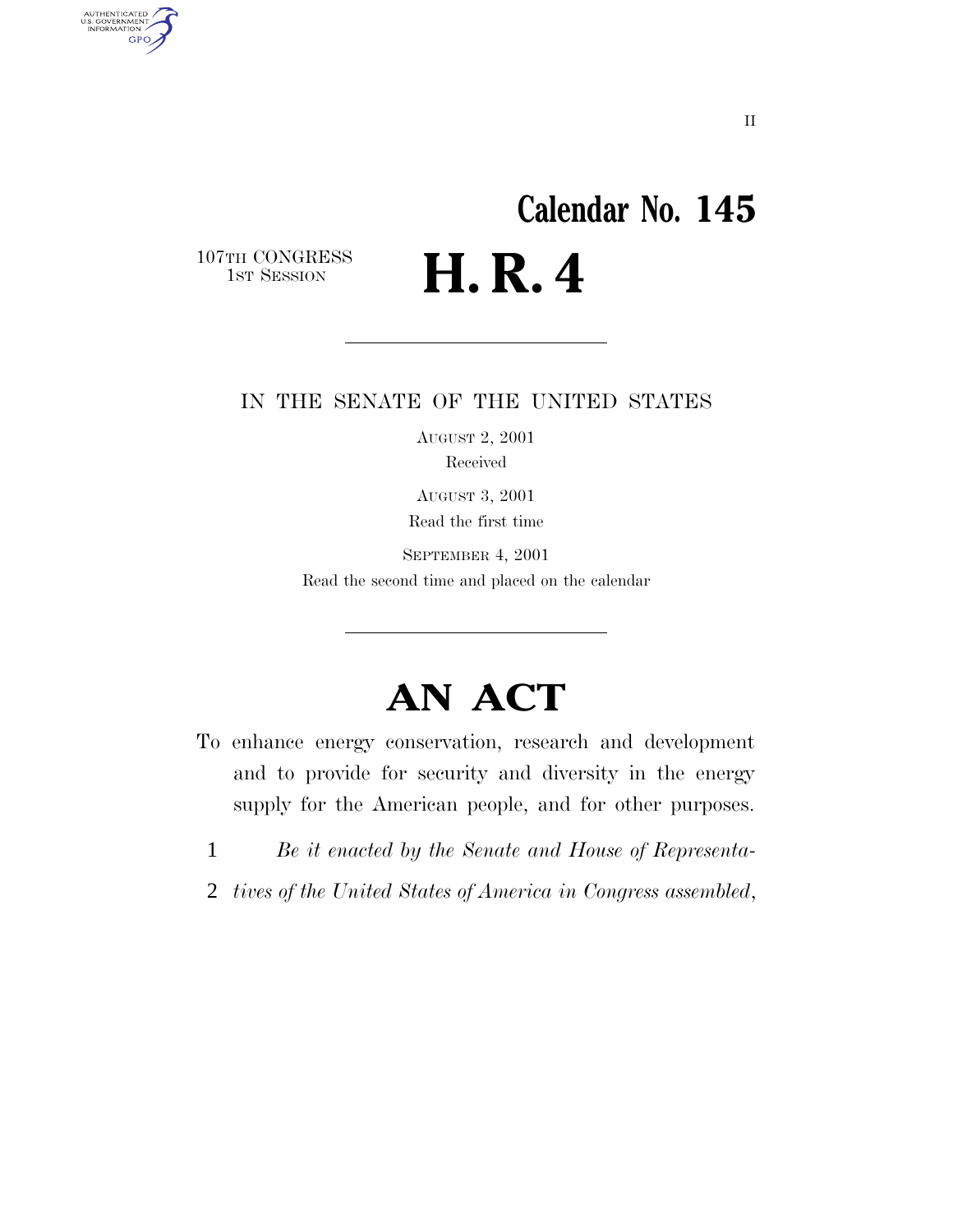## 1 **SECTION 1. SHORT TITLE AND TABLE OF CONTENTS.**

- 2 (a) SHORT TITLE.—This Act may be cited as the
- 3 ''Securing America's Future Energy Act of 2001'' or the
- 4 ''SAFE Act of 2001''.
- 5 (b) TABLE OF CONTENTS.—The table of contents for
- 6 this Act is as follows:

Sec. 1. Short title and table of contents. Sec. 2. Energy policy.

### **DIVISION A**

Sec. 100. Short title.

#### TITLE I—ENERGY CONSERVATION

Subtitle A—Reauthorization of Federal Energy Conservation Programs

Sec. 101. Authorization of appropriations.

Subtitle B—Federal Leadership in Energy Conservation

- Sec. 121. Federal facilities and national energy security.
- Sec. 122. Enhancement and extension of authority relating to Federal energy savings performance contracts.
- Sec. 123. Clarification and enhancement of authority to enter utility incentive programs for energy savings.
- Sec. 124. Federal central air conditioner and heat pump efficiency.
- Sec. 125. Advanced building efficiency testbed.
- Sec. 126. Use of interval data in Federal buildings.
- Sec. 127. Review of Energy Savings Performance Contract program.
- Sec. 128. Capitol complex.

#### Subtitle C—State Programs

- Sec. 131. Amendments to State energy programs.
- Sec. 132. Reauthorization of energy conservation program for schools and hospitals.
- Sec. 133. Amendments to Weatherization Assistance Program.
- Sec. 134. LIHEAP.
- Sec. 135. High performance public buildings.

#### Subtitle D—Energy Efficiency for Consumer Products

- Sec. 141. Energy Star program.
- Sec. 141A. Energy sun renewable and alternative energy program.
- Sec. 142. Labeling of energy efficient appliances.
- Sec. 143. Appliance standards.

#### Subtitle E—Energy Efficient Vehicles

Sec. 151. High occupancy vehicle exception.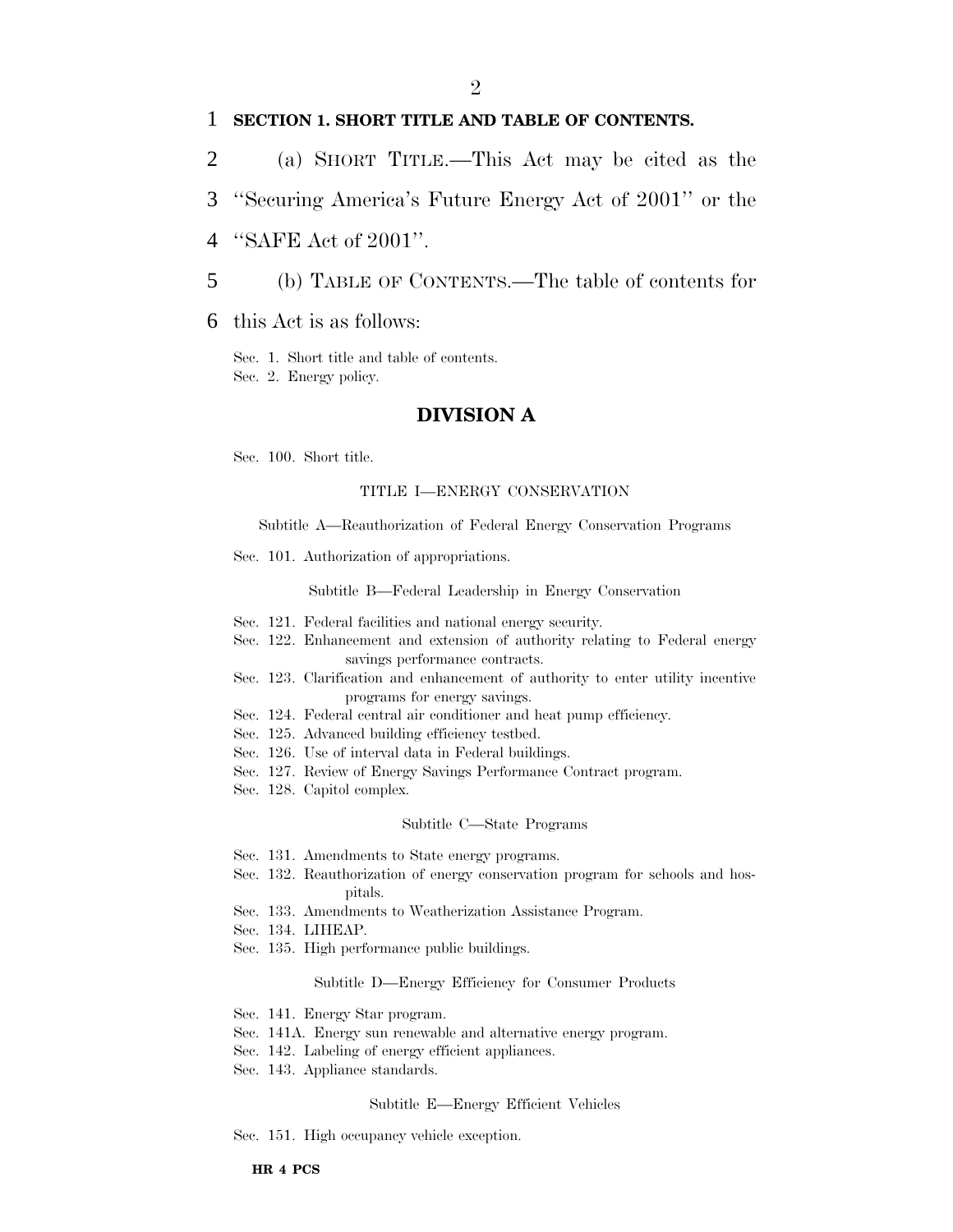- Sec. 152. Railroad efficiency.
- Sec. 153. Biodiesel fuel use credits.
- Sec. 154. Mobile to stationary source trading.

#### Subtitle F—Other Provisions

- Sec. 161. Review of regulations to eliminate barriers to emerging energy technology.
- Sec. 162. Advanced idle elimination systems.
- Sec. 163. Study of benefits and feasibility of oil bypass filtration technology.
- Sec. 164. Gas flare study.
- Sec. 165. Telecommuting study.

#### TITLE II—AUTOMOBILE FUEL ECONOMY

- Sec. 201. Average fuel economy standards for nonpassenger automobiles.
- Sec. 202. Consideration of prescribing different average fuel economy standards for nonpassenger automobiles.
- Sec. 203. Dual fueled automobiles.
- Sec. 204. Fuel economy of the Federal fleet of automobiles.
- Sec. 205. Hybrid vehicles and alternative vehicles.
- Sec. 206. Federal fleet petroleum-based nonalternative fuels.
- Sec. 207. Study of feasibility and effects of reducing use of fuel for automobiles.

#### TITLE III—NUCLEAR ENERGY

- Sec. 301. License period.
- Sec. 302. Cost recovery from Government agencies.
- Sec. 303. Depleted uranium hexafluoride.
- Sec. 304. Nuclear Regulatory Commission meetings.
- Sec. 305. Cooperative research and development and special demonstration projects for the uranium mining industry.
- Sec. 306. Maintenance of a viable domestic uranium conversion industry.
- Sec. 307. Paducah decontamination and decommissioning plan.
- Sec. 308. Study to determine feasibility of developing commercial nuclear energy production facilities at existing department of energy sites.
- Sec. 309. Prohibition of commercial sales of uranium by the United States until 2009.

#### TITLE IV—HYDROELECTRIC ENERGY

- Sec. 401. Alternative conditions and fishways.
- Sec. 402. FERC data on hydroelectric licensing.

#### TITLE V—FUELS

- Sec. 501. Tank draining during transition to summertime RFG.
- Sec. 502. Gasoline blendstock requirements.
- Sec. 503. Boutique fuels.
- Sec. 504. Funding for MTBE contamination.

#### TITLE VI—RENEWABLE ENERGY

- Sec. 601. Assessment of renewable energy resources.
- Sec. 602. Renewable energy production incentive.
- Sec. 603. Study of ethanol from solid waste loan guarantee program.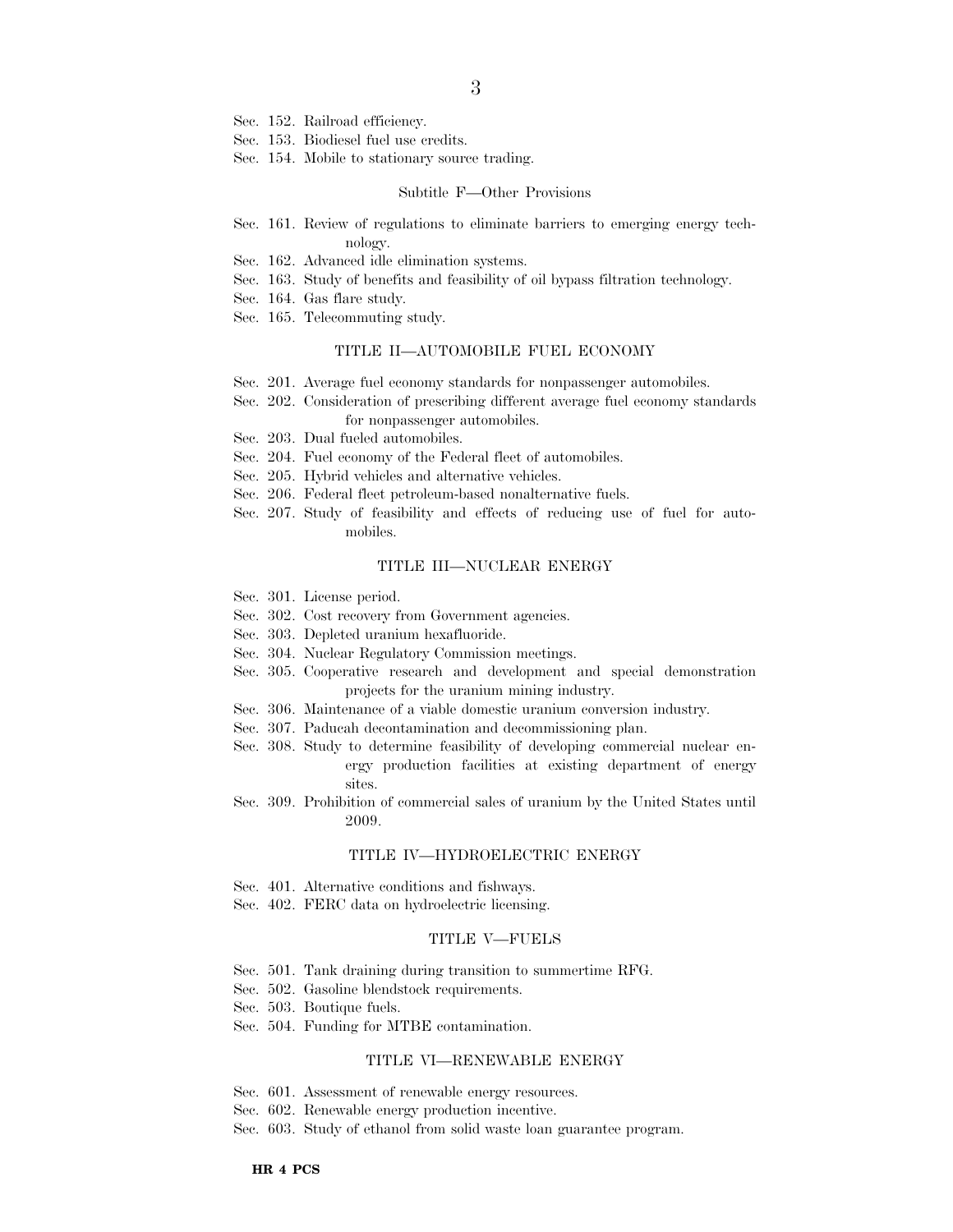4

Sec. 604. Study of renewable fuel content.

#### TITLE VII—PIPELINES

- Sec. 701. Prohibition on certain pipeline route.
- Sec. 702. Historic pipelines.

#### TITLE VIII—MISCELLANEOUS PROVISIONS

- Sec. 801. Waste reduction and use of alternatives.
- Sec. 802. Annual report on United States energy independence.
- Sec. 803. Study of aircraft emissions.

### **DIVISION B**

- Sec. 2001. Short title.
- Sec. 2002. Findings.
- Sec. 2003. Purposes.
- Sec. 2004. Goals.
- Sec. 2005. Definitions.
- Sec. 2006. Authorizations.
- Sec. 2007. Balance of funding priorities.

#### TITLE I—ENERGY CONSERVATION AND ENERGY EFFICIENCY

#### Subtitle A—Alternative Fuel Vehicles

- Sec. 2101. Short title.
- Sec. 2102. Definitions.
- Sec. 2103. Pilot program.
- Sec. 2104. Reports to Congress.
- Sec. 2105. Authorization of appropriations.

#### Subtitle B—Distributed Power Hybrid Energy Systems

- Sec. 2121. Findings.
- Sec. 2122. Definitions.
- Sec. 2123. Strategy.
- Sec. 2124. High power density industry program.
- Sec. 2125. Micro-cogeneration energy technology.
- Sec. 2126. Program plan.
- Sec. 2127. Report.
- Sec. 2128. Voluntary consensus standards.

#### Subtitle C—Secondary Electric Vehicle Battery Use

- Sec. 2131. Definitions.
- Sec. 2132. Establishment of secondary electric vehicle battery use program.
- Sec. 2133. Authorization of appropriations.

#### Subtitle D—Green School Buses

- Sec. 2141. Short title.
- Sec. 2142. Establishment of pilot program.
- Sec. 2143. Fuel cell bus development and demonstration program.
- Sec. 2144. Authorization of appropriations.

#### Subtitle E—Next Generation Lighting Initiative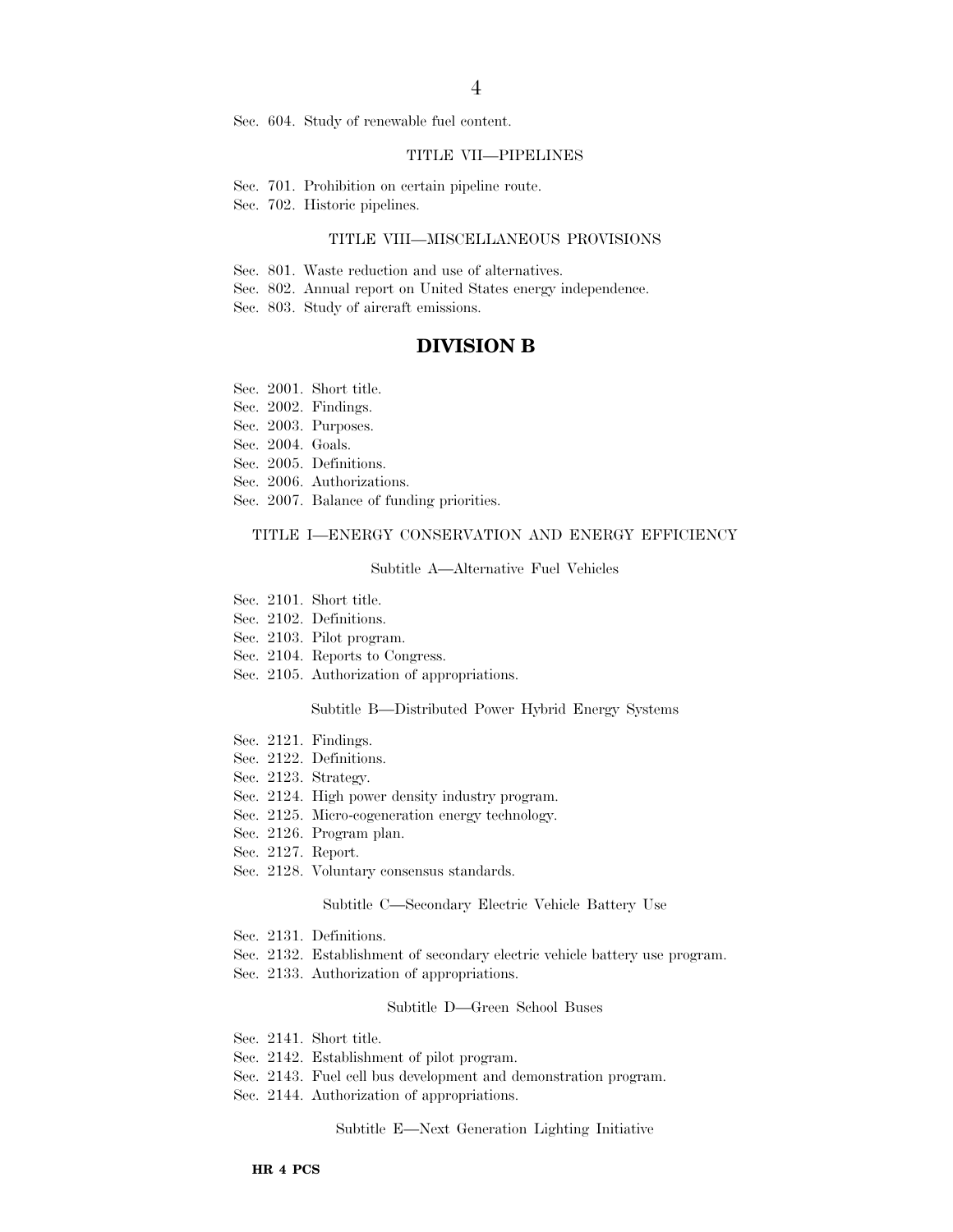- Sec. 2151. Short title.
- Sec. 2152. Definition.
- Sec. 2153. Next Generation Lighting Initiative.
- Sec. 2154. Study.
- Sec. 2155. Grant program.

Subtitle F—Department of Energy Authorization of Appropriations

Sec. 2161. Authorization of appropriations.

#### Subtitle G—Environmental Protection Agency Office of Air and Radiation Authorization of Appropriations

- Sec. 2171. Short title.
- Sec. 2172. Authorization of appropriations.
- Sec. 2173. Limits on use of funds.
- Sec. 2174. Cost sharing.
- Sec. 2175. Limitation on demonstration and commercial applications of energy technology.
- Sec. 2176. Reprogramming.
- Sec. 2177. Budget request format.
- Sec. 2178. Other provisions.

Subtitle H—National Building Performance Initiative

Sec. 2181. National Building Performance Initiative.

#### TITLE II—RENEWABLE ENERGY

#### Subtitle A—Hydrogen

- Sec. 2201. Short title.
- Sec. 2202. Purposes.
- Sec. 2203. Definitions.
- Sec. 2204. Reports to Congress.
- Sec. 2205. Hydrogen research and development.
- Sec. 2206. Demonstrations.
- Sec. 2207. Technology transfer.
- Sec. 2208. Coordination and consultation.
- Sec. 2209. Advisory Committee.
- Sec. 2210. Authorization of appropriations.
- Sec. 2211. Repeal.

#### Subtitle B—Bioenergy

- Sec. 2221. Short title.
- Sec. 2222. Findings.
- Sec. 2223. Definitions.
- Sec. 2224. Authorization.
- Sec. 2225. Authorization of appropriations.

#### Subtitle C—Transmission Infrastructure Systems

- Sec. 2241. Transmission infrastructure systems research, development, demonstration, and commercial application.
- Sec. 2242. Program plan.
- Sec. 2243. Report.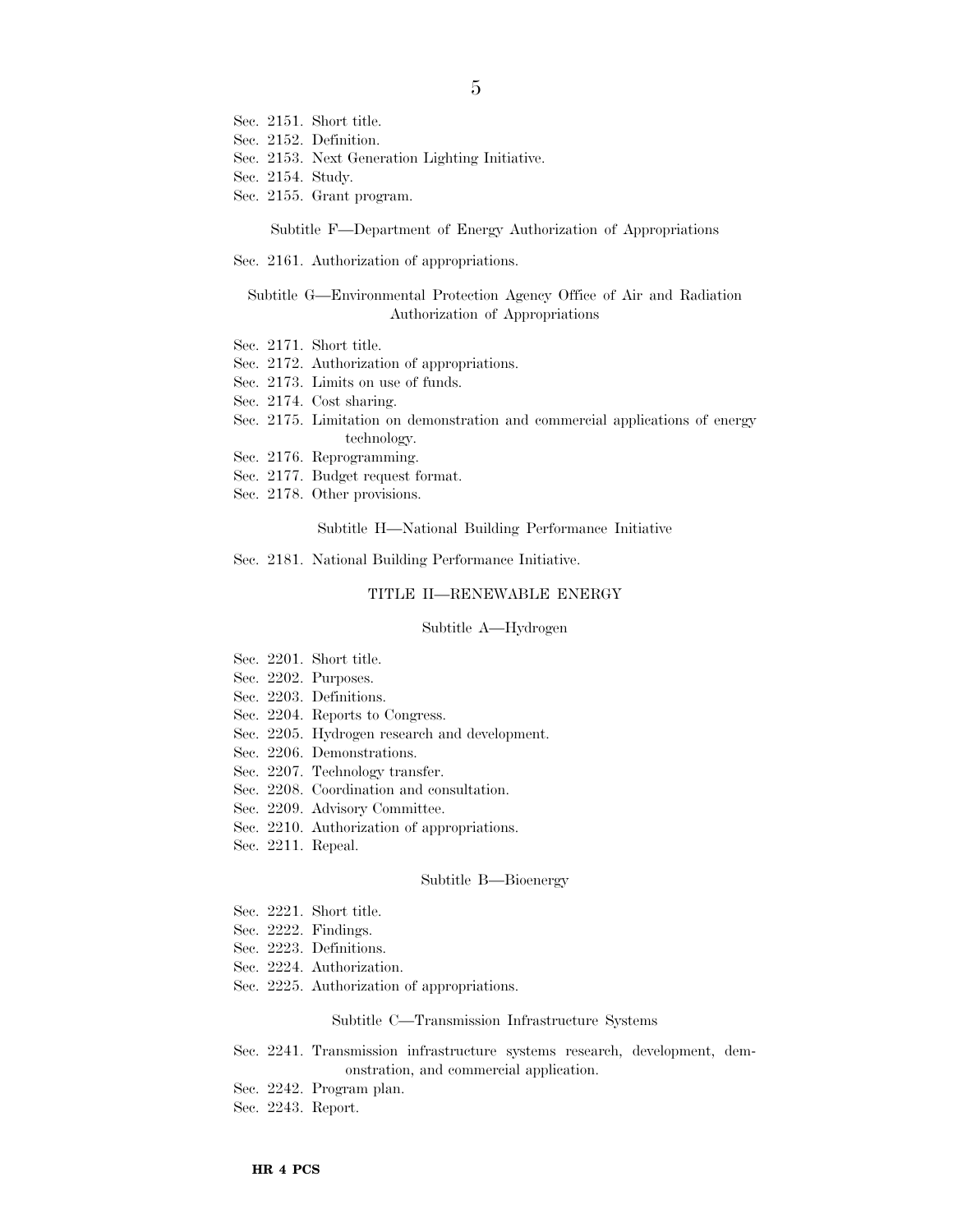Subtitle D—Department of Energy Authorization of Appropriations

Sec. 2261. Authorization of appropriations.

#### TITLE III—NUCLEAR ENERGY

#### Subtitle A—University Nuclear Science and Engineering

- Sec. 2301. Short title.
- Sec. 2302. Findings.
- Sec. 2303. Department of Energy program.
- Sec. 2304. Authorization of appropriations.

### Subtitle B—Advanced Fuel Recycling Technology Research and Development Program

Sec. 2321. Program.

#### Subtitle C—Department of Energy Authorization of Appropriations

- Sec. 2341. Nuclear Energy Research Initiative.
- Sec. 2342. Nuclear Energy Plant Optimization program.
- Sec. 2343. Nuclear energy technologies.
- Sec. 2344. Authorization of appropriations.

#### TITLE IV—FOSSIL ENERGY

#### Subtitle A—Coal

Sec. 2401. Coal and related technologies programs.

#### Subtitle B—Oil and Gas

- Sec. 2421. Petroleum-oil technology.
- Sec. 2422. Gas.
- Sec. 2423. Natural gas and oil deposits report.
- Sec. 2424. Oil shale research.

#### Subtitle C—Ultra-Deepwater and Unconventional Drilling

- Sec. 2441. Short title.
- Sec. 2442. Definitions.
- Sec. 2443. Ultra-deepwater program.
- Sec. 2444. National Energy Technology Laboratory.
- Sec. 2445. Advisory Committee.
- Sec. 2446. Research Organization.
- Sec. 2447. Grants.
- Sec. 2448. Plan and funding.
- Sec. 2449. Audit.
- Sec. 2450. Fund.
- Sec. 2451. Sunset.

#### Subtitle D—Fuel Cells

Sec. 2461. Fuel cells.

#### Subtitle E—Department of Energy Authorization of Appropriations

Sec. 2481. Authorization of appropriations.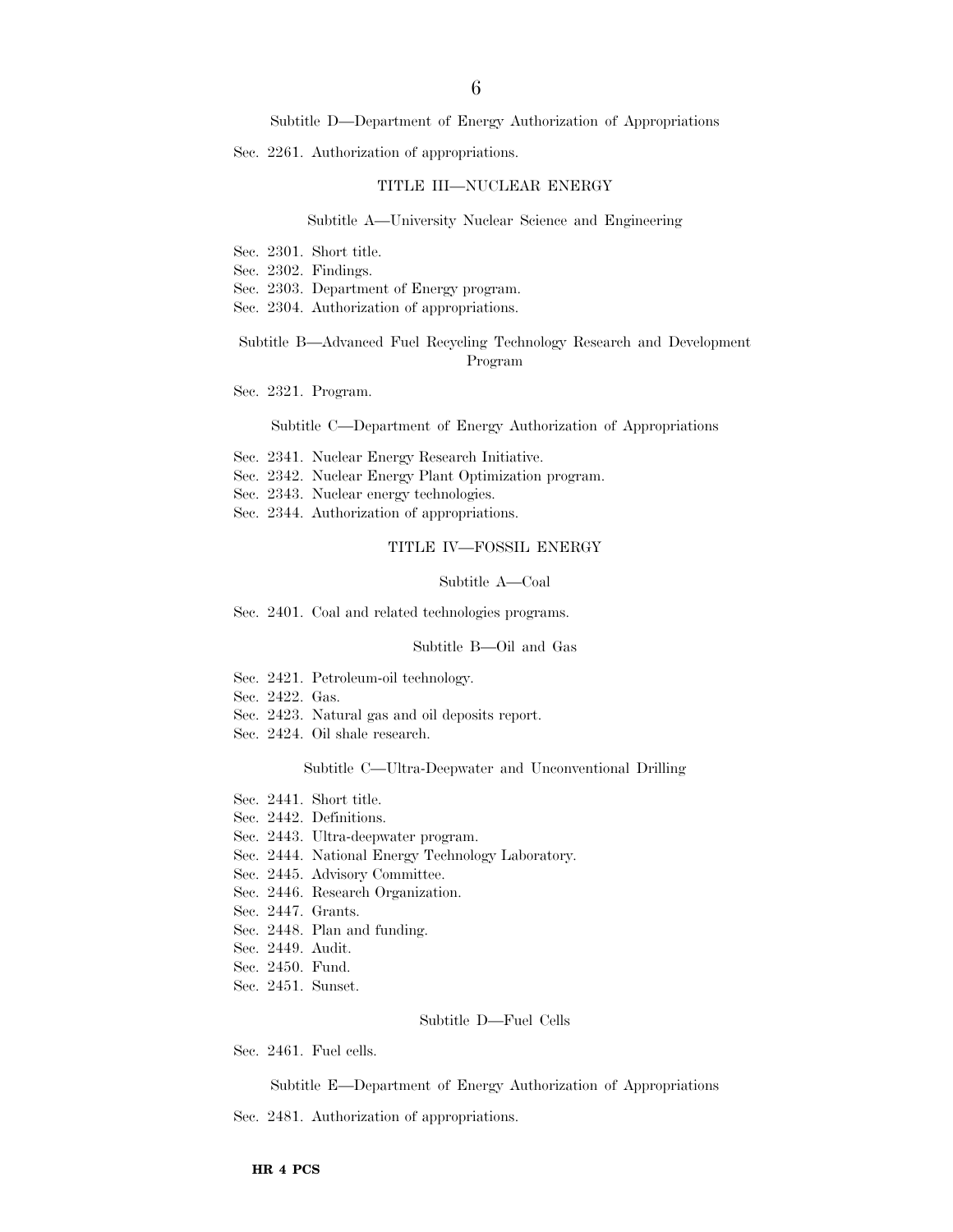#### TITLE V—SCIENCE

#### Subtitle A—Fusion Energy Sciences

Sec. 2501. Short title.

- Sec. 2502. Findings.
- Sec. 2503. Plan for fusion experiment.
- Sec. 2504. Plan for fusion energy sciences program.
- Sec. 2505. Authorization of appropriations.

#### Subtitle B—Spallation Neutron Source

- Sec. 2521. Definition.
- Sec. 2522. Authorization of appropriations.

tories.

- Sec. 2523. Report.
- Sec. 2524. Limitations.

Subtitle C—Facilities, Infrastructure, and User Facilities

- Sec. 2541. Definition.
- Sec. 2542. Facility and infrastructure support for nonmilitary energy labora-
- Sec. 2543. User facilities.

Subtitle D—Advisory Panel on Office of Science

- Sec. 2561. Establishment.
- Sec. 2562. Report.

Subtitle E—Department of Energy Authorization of Appropriations

Sec. 2581. Authorization of appropriations.

#### TITLE VI—MISCELLANEOUS

Subtitle A—General Provisions for the Department of Energy

- Sec. 2601. Research, development, demonstration, and commercial application of energy technology programs, projects, and activities.
- Sec. 2602. Limits on use of funds.
- Sec. 2603. Cost sharing.
- Sec. 2604. Limitation on demonstration and commercial application of energy technology.
- Sec. 2605. Reprogramming.

#### Subtitle B—Other Miscellaneous Provisions

- Sec. 2611. Notice of reorganization.
- Sec. 2612. Limits on general plant projects.
- Sec. 2613. Limits on construction projects.
- Sec. 2614. Authority for conceptual and construction design.
- Sec. 2615. National Energy Policy Development Group mandated reports.
- Sec. 2616. Periodic reviews and assessments.

## **DIVISION C**

Sec. 3001. Short title.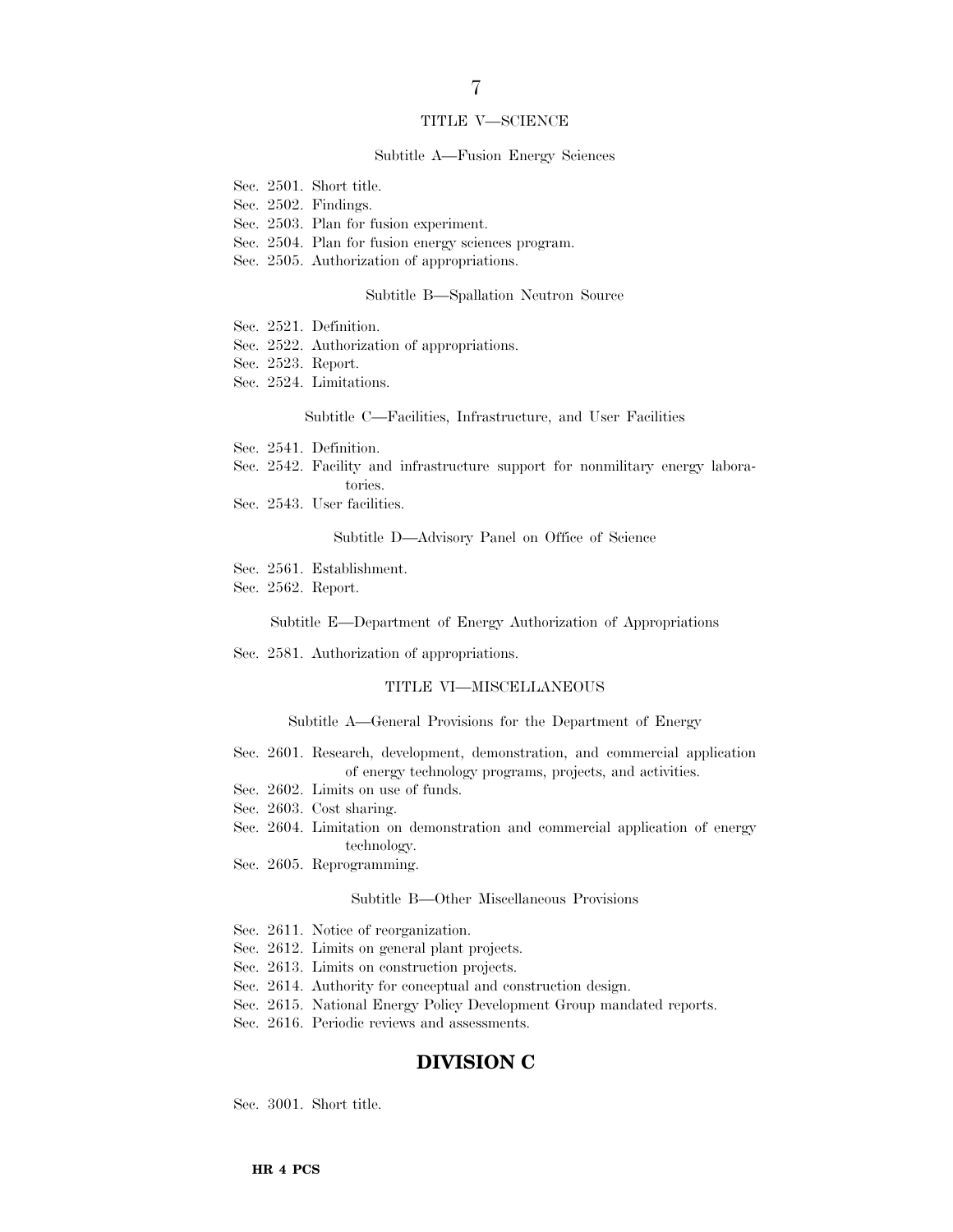## TITLE I—CONSERVATION

- Sec. 3101. Credit for residential solar energy property.
- Sec. 3102. Extension and expansion of credit for electricity produced from renewable resources.
- Sec. 3103. Credit for qualified stationary fuel cell powerplants.
- Sec. 3104. Alternative motor vehicle credit.
- Sec. 3105. Extension of deduction for certain refueling property.
- Sec. 3106. Modification of credit for qualified electric vehicles.
- Sec. 3107. Tax credit for energy efficient appliances.
- Sec. 3108. Credit for energy efficiency improvements to existing homes.
- Sec. 3109. Business credit for construction of new energy efficient home.
- Sec. 3110. Allowance of deduction for energy efficient commercial building property.
- Sec. 3111. Allowance of deduction for qualified energy management devices and retrofitted qualified meters.
- Sec. 3112. Three-year applicable recovery period for depreciation of qualified energy management devices.
- Sec. 3113. Energy credit for combined heat and power system property.
- Sec. 3114. New nonrefundable personal credits allowed against regular and minimum taxes.
- Sec. 3115. Phaseout of 4.3-cent motor fuel excise taxes on railroads and inland waterway transportation which remain in general fund.
- Sec. 3116. Reduced motor fuel excise tax on certain mixtures of diesel fuel.
- Sec. 3117. Credit for investment in qualifying advanced clean coal technology.
- Sec. 3118. Credit for production from qualifying advanced clean coal technology.

#### TITLE II—RELIABILITY

- Sec. 3201. Natural gas gathering lines treated as 7-year property.
- Sec. 3202. Natural gas distribution lines treated as 10-year property.
- Sec. 3203. Petroleum refining property treated as 7-year property.
- Sec. 3204. Expensing of capital costs incurred in complying with environmental protection agency sulfur regulations.
- Sec. 3205. Environmental tax credit.
- Sec. 3206. Determination of small refiner exception to oil depletion deduction.
- Sec. 3207. Tax-exempt bond financing of certain electric facilities.
- Sec. 3208. Sales or dispositions to implement Federal Energy Regulatory Commission or State electric restructuring policy.
- Sec. 3209. Distributions of stock to implement Federal Energy Regulatory Commission or State electric restructuring policy.
- Sec. 3210. Modifications to special rules for nuclear decommissioning costs.
- Sec. 3211. Treatment of certain income of cooperatives.
- Sec. 3212. Repeal of requirement of certain approved terminals to offer dyed diesel fuel and kerosene for nontaxable purposes.
- Sec. 3213. Arbitrage rules not to apply to prepayments for natural gas.

#### TITLE III—PRODUCTION

- Sec. 3301. Oil and gas from marginal wells.
- Sec. 3302. Temporary suspension of limitation based on 65 percent of taxable income and extension of suspension of taxable income limit with respect to marginal production.
- Sec. 3303. Deduction for delay rental payments.
- Sec. 3304. Election to expense geological and geophysical expenditures.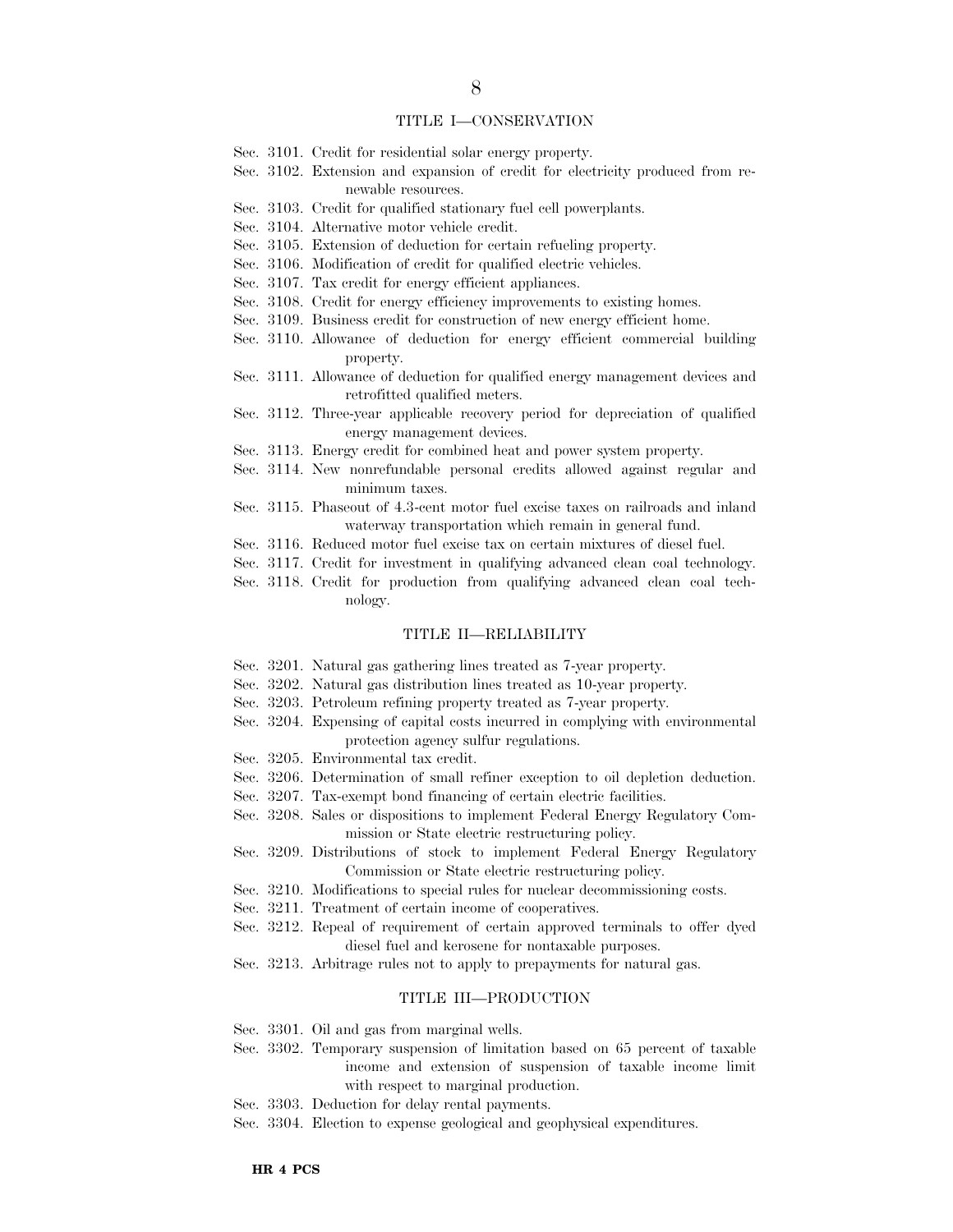- Sec. 3305. Five-year net operating loss carryback for losses attributable to operating mineral interests of oil and gas producers.
- Sec. 3306. Extension and modification of credit for producing fuel from a nonconventional source.
- Sec. 3307. Business related energy credits allowed against regular and minimum tax.
- Sec. 3308. Temporary repeal of alternative minimum tax preference for intangible drilling costs.
- Sec. 3309. Allowance of enhanced recovery credit against the alternative minimum tax.
- Sec. 3310. Extension of certain benefits for energy-related businesses on Indian reservations.

### **DIVISION D**

- Sec. 4101. Capacity building for energy-efficient, affordable housing.
- Sec. 4102. Increase of CDBG public services cap for energy conservation and efficiency activities.
- Sec. 4103. FHA mortgage insurance incentives for energy efficient housing.
- Sec. 4104. Public housing capital fund.
- Sec. 4105. Grants for energy-conserving improvements for assisted housing.
- Sec. 4106. North American Development Bank.

### **DIVISION E**

- Sec. 5000. Short title.
- Sec. 5001. Findings.
- Sec. 5002. Definitions.
- Sec. 5003. Clean coal power initiative.
- Sec. 5004. Cost and performance goals.
- Sec. 5005. Authorization of appropriations.
- Sec. 5006. Project criteria.
- Sec. 5007. Study.
- Sec. 5008. Clean coal centers of excellence.

## **DIVISION F**

Sec. 6000. Short title.

#### TITLE I—GENERAL PROTECTIONS FOR ENERGY SUPPLY AND **SECURITY**

- Sec. 6101. Study of existing rights-of-way on Federal lands to determine capability to support new pipelines or other transmission facilities.
- Sec. 6102. Inventory of energy production potential of all Federal public lands.
- Sec. 6103. Review of regulations to eliminate barriers to emerging energy technology.
- Sec. 6104. Interagency agreement on environmental review of interstate natural gas pipeline projects.
- Sec. 6105. Enhancing energy efficiency in management of Federal lands.
- Sec. 6106. Efficient infrastructure development.

#### TITLE II—OIL AND GAS DEVELOPMENT

#### Subtitle A—Offshore Oil and Gas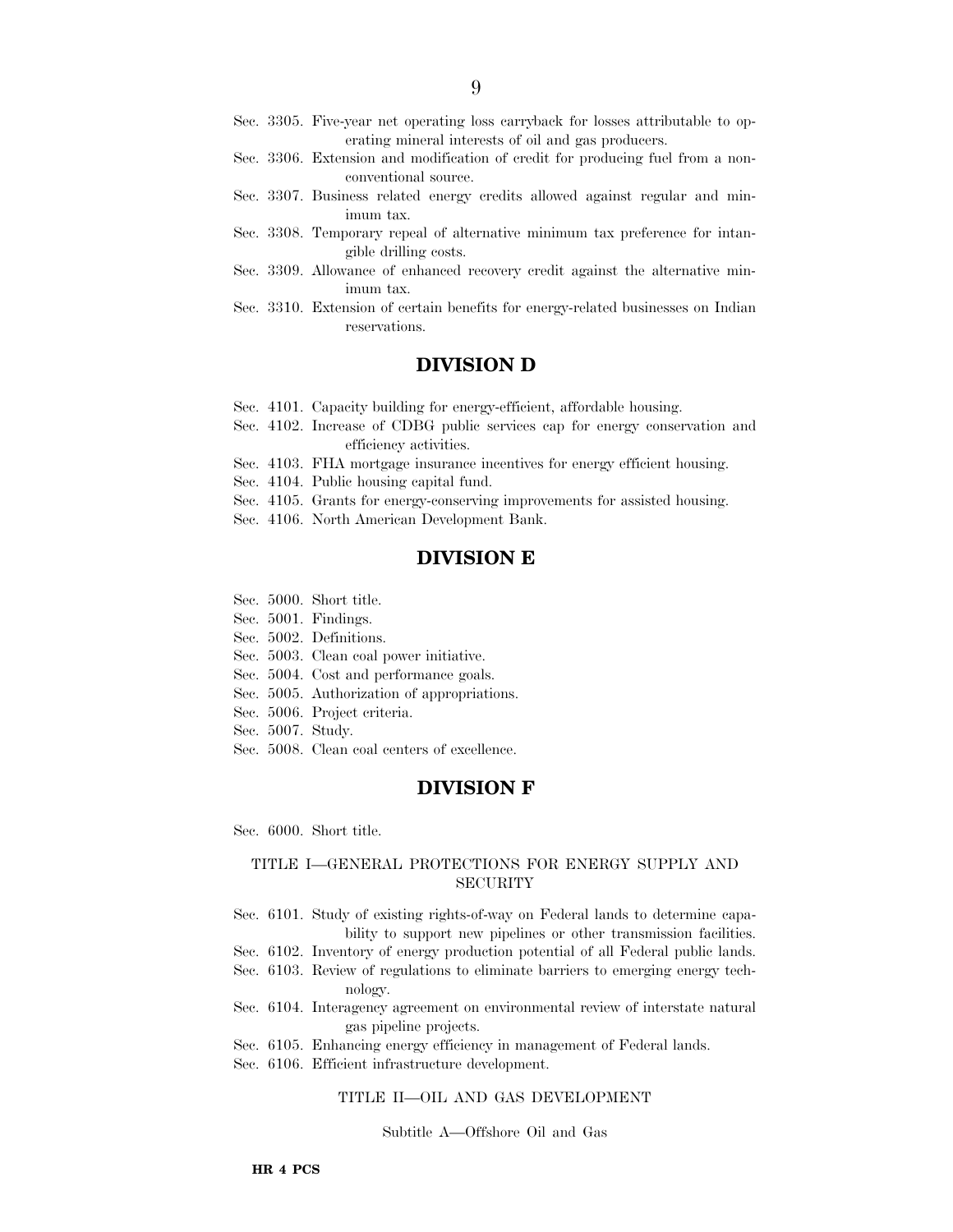- Sec. 6201. Short title.
- Sec. 6202. Lease sales in Western and Central Planning Area of the Gulf of Mexico.
- Sec. 6203. Savings clause.
- Sec. 6204. Analysis of Gulf of Mexico field size distribution, international competitiveness, and incentives for development.

#### Subtitle B—Improvements to Federal Oil and Gas Management

- Sec. 6221. Short title.
- Sec. 6222. Study of impediments to efficient lease operations.
- Sec. 6223. Elimination of unwarranted denials and stays.
- Sec. 6224. Limitations on cost recovery for applications.
- Sec. 6225. Consultation with Secretary of Agriculture.

#### Subtitle C—Miscellaneous

- Sec. 6231. Offshore subsalt development.
- Sec. 6232. Program on oil and gas royalties in kind.
- Sec. 6233. Marginal well production incentives.
- Sec. 6234. Reimbursement for costs of NEPA analyses, documentation, and studies.
- Sec. 6235. Encouragement of State and provincial prohibitions on off-shore drilling in the Great Lakes.

#### TITLE III—GEOTHERMAL ENERGY DEVELOPMENT

- Sec. 6301. Royalty reduction and relief.
- Sec. 6302. Exemption from royalties for direct use of low temperature geothermal energy resources.
- Sec. 6303. Amendments relating to leasing on Forest Service lands.
- Sec. 6304. Deadline for determination on pending noncompetitive lease applications.
- Sec. 6305. Opening of public lands under military jurisdiction.
- Sec. 6306. Application of amendments.
- Sec. 6307. Review and report to Congress.
- Sec. 6308. Reimbursement for costs of NEPA analyses, documentation, and studies.

#### TITLE IV—HYDROPOWER

- Sec. 6401. Study and report on increasing electric power production capability of existing facilities.
- Sec. 6402. Installation of powerformer at Folsom power plant, California.
- Sec. 6403. Study and implementation of increased operational efficiencies in hydroelectric power projects.
- Sec. 6404. Shift of project loads to off-peak periods.

#### TITLE V—ARCTIC COASTAL PLAIN DOMESTIC ENERGY

- Sec. 6501. Short title.
- Sec. 6502. Definitions.
- Sec. 6503. Leasing program for lands within the Coastal Plain.
- Sec. 6504. Lease sales.
- Sec. 6505. Grant of leases by the Secretary.
- Sec. 6506. Lease terms and conditions.
- Sec. 6507. Coastal Plain environmental protection.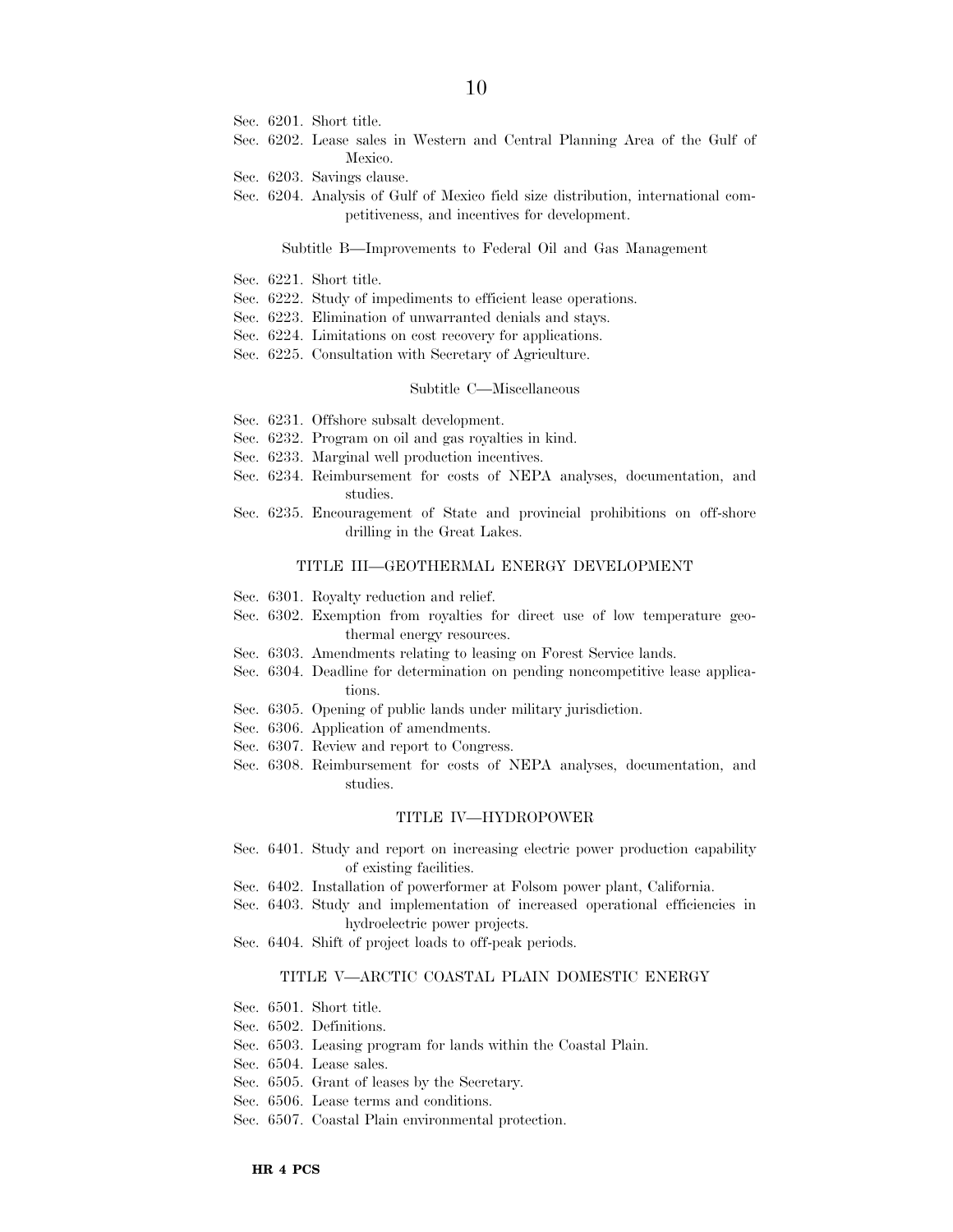- Sec. 6508. Expedited judicial review.
- Sec. 6509. Rights-of-way across the Coastal Plain.
- Sec. 6510. Conveyance.
- Sec. 6511. Local government impact aid and community service assistance.
- Sec. 6512. Revenue allocation.

### TITLE VI—CONSERVATION OF ENERGY BY THE DEPARTMENT OF THE INTERIOR

- Sec. 6601. Energy conservation by the Department of the Interior.
- Sec. 6602. Amendment to Buy Indian Act.

#### TITLE VII—COAL

- Sec. 6701. Limitation on fees with respect to coal lease applications and documents.
- Sec. 6702. Mining plans.
- Sec. 6703. Payment of advance royalties under coal leases.
- Sec. 6704. Elimination of deadline for submission of coal lease operation and reclamation plan.

#### TITLE VIII—INSULAR AREAS ENERGY SECURITY

Sec. 6801. Insular areas energy security.

## **DIVISION G**

Sec. 7101. Buy American.

### 1 **SEC. 2. ENERGY POLICY.**

 It shall be the sense of the Congress that the United States should take all actions necessary in the areas of conservation, efficiency, alternative source, technology de- velopment, and domestic production to reduce the United States dependence on foreign energy sources from 56 per- cent to 45 percent by January 1, 2012, and to reduce United States dependence on Iraqi energy sources from 700,000 barrels per day to 250,000 barrels per day by January 1, 2012.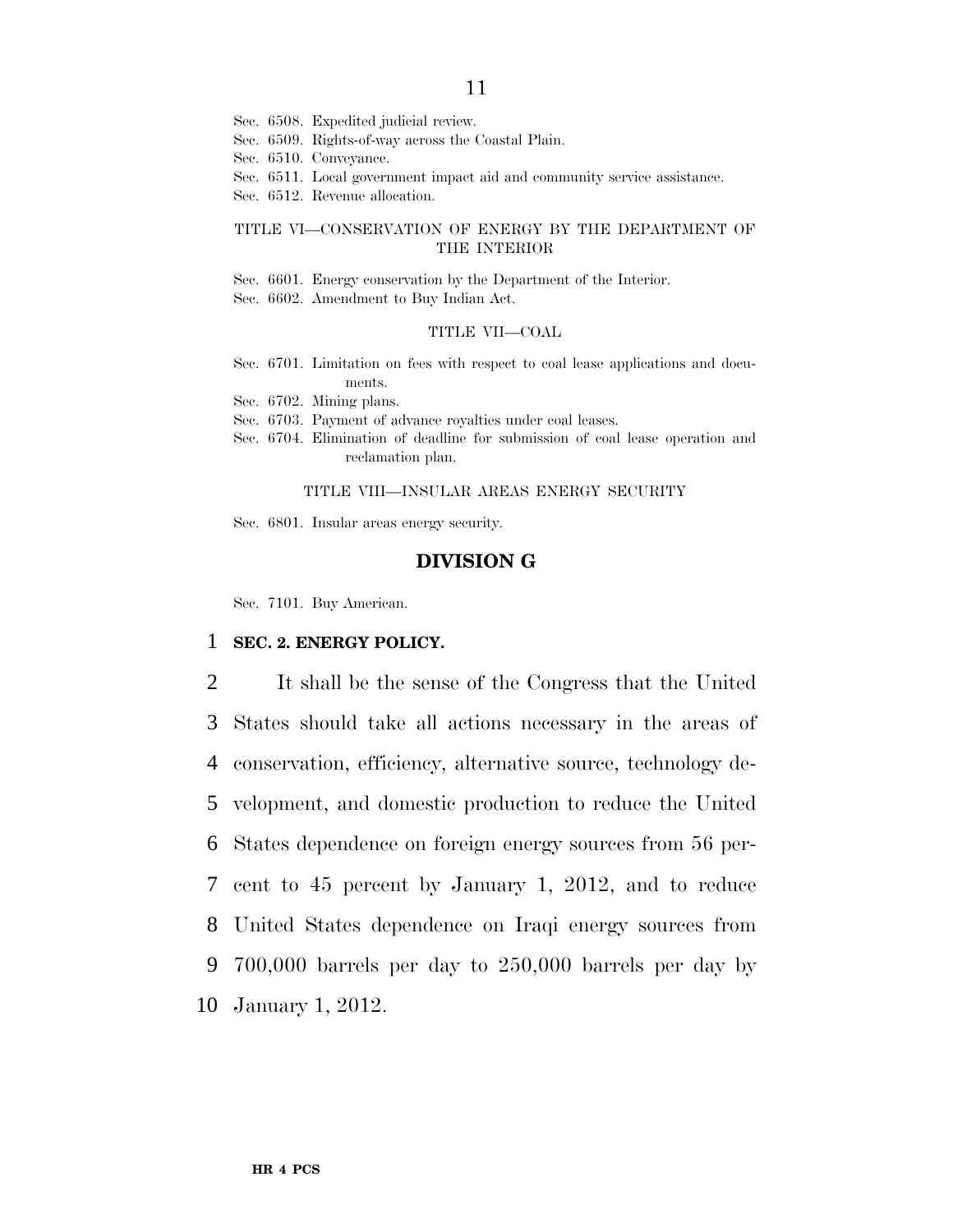## **DIVISION A**

**SEC. 100. SHORT TITLE.**

 This division may be cited as the ''Energy Advance-ment and Conservation Act of 2001''.

 **TITLE I—ENERGY CONSERVATION Subtitle A—Reauthorization of Federal Energy Conservation Programs SEC. 101. AUTHORIZATION OF APPROPRIATIONS.** Section 660 of the Department of Energy Organiza- tion Act (42 U.S.C. 7270) is amended as follows: (1) By inserting ''(a)'' before ''Appropriations''. (2) By inserting at the end the following new subsection: ''(b) There are hereby authorized to be appropriated to the Department of Energy for fiscal year 2002, \$950,000,000; for fiscal year 2003, \$1,000,000,000; for fiscal year 2004, \$1,050,000,000; for fiscal year 2005, \$1,100,000,000; and for fiscal year 2006, \$1,150,000,000, to carry out energy efficiency activities under the following laws, such sums to remain available until expended:

24 "(1) Energy Policy and Conservation Act, in-cluding section 256(d)(42 U.S.C. 6276(d)) (promote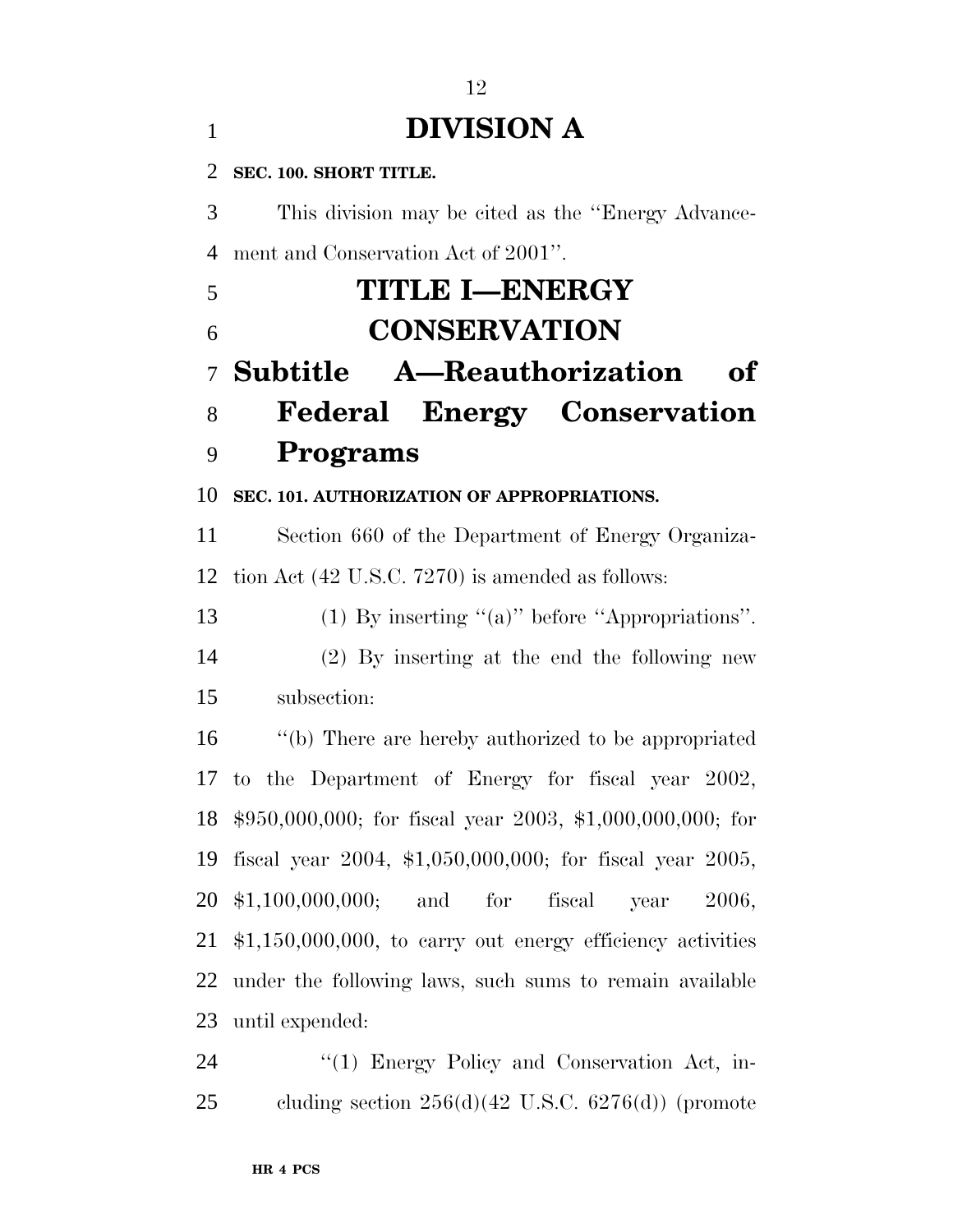export of energy efficient products), sections 321 through 346 (42 U.S.C. 6291–6317) (appliances program).

4 "(2) Energy Conservation and Production Act, including sections 301 through 308 (42 U.S.C. 6831–6837) (energy conservation standards for new buildings).

8 "(3) National Energy Conservation Policy Act, including sections 541–551 (42 U.S.C. 8251–8259) (Federal Energy Management Program).

11 ''(4) Energy Policy Act of 1992, including sec- tions 103 (42 U.S.C. 13458) (energy efficient light- ing and building centers), 121 (42 U.S.C. 6292 note) (energy efficiency labeling for windows and window systems), 125 (42 U.S.C. 6292 note) (en- ergy efficiency information for commercial office equipment), 126 (42 U.S.C. 6292 note) (energy effi- ciency information for luminaires), 131 (42 U.S.C. 6348) (energy efficiency in industrial facilities), and 132 (42 U.S.C. 6349) (process-oriented industrial 21 energy efficiency).".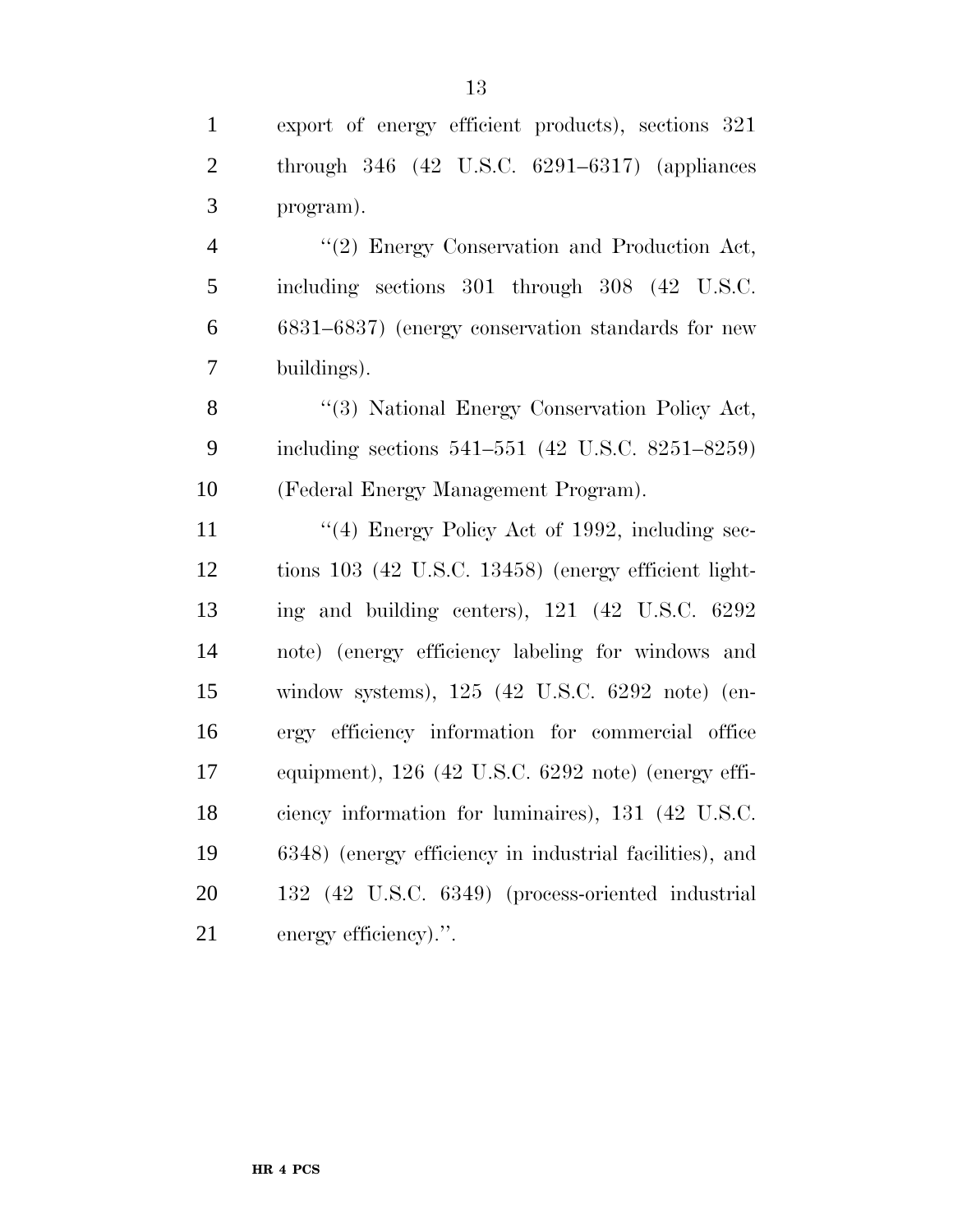## **Subtitle B—Federal Leadership in Energy Conservation**

**SEC. 121. FEDERAL FACILITIES AND NATIONAL ENERGY SE-**

**CURITY.**

 (a) PURPOSE.—Section 542 of the National Energy Conservation Policy Act (42 U.S.C. 8252) is amended by inserting '', and generally to promote the production, sup- ply, and marketing of energy efficiency products and serv- ices and the production, supply, and marketing of uncon- ventional and renewable energy resources'' after ''by the Federal Government''.

 (b) ENERGY MANAGEMENT REQUIREMENTS.—Sec- tion 543 of the National Energy Conservation Policy Act (42 U.S.C. 8253) is amended as follows:

15 (1) In subsection (a)(1), by striking "during the fiscal year 1995'' and all that follows through the end and inserting ''during—

18 ''(1) fiscal year 1995 is at least 10 percent;

19  $\frac{1}{2}$  (2) fiscal year 2000 is at least 20 percent;

20  $\frac{1}{20}$  (3) fiscal year 2005 is at least 30 percent;

21  $\frac{1}{2}$  (4) fiscal year 2010 is at least 35 percent;

''(5) fiscal year 2015 is at least 40 percent; and

23  $\frac{1}{6}$  fiscal year 2020 is at least 45 percent,

 less than the energy consumption per gross square foot of its Federal buildings in use during fiscal year 1985.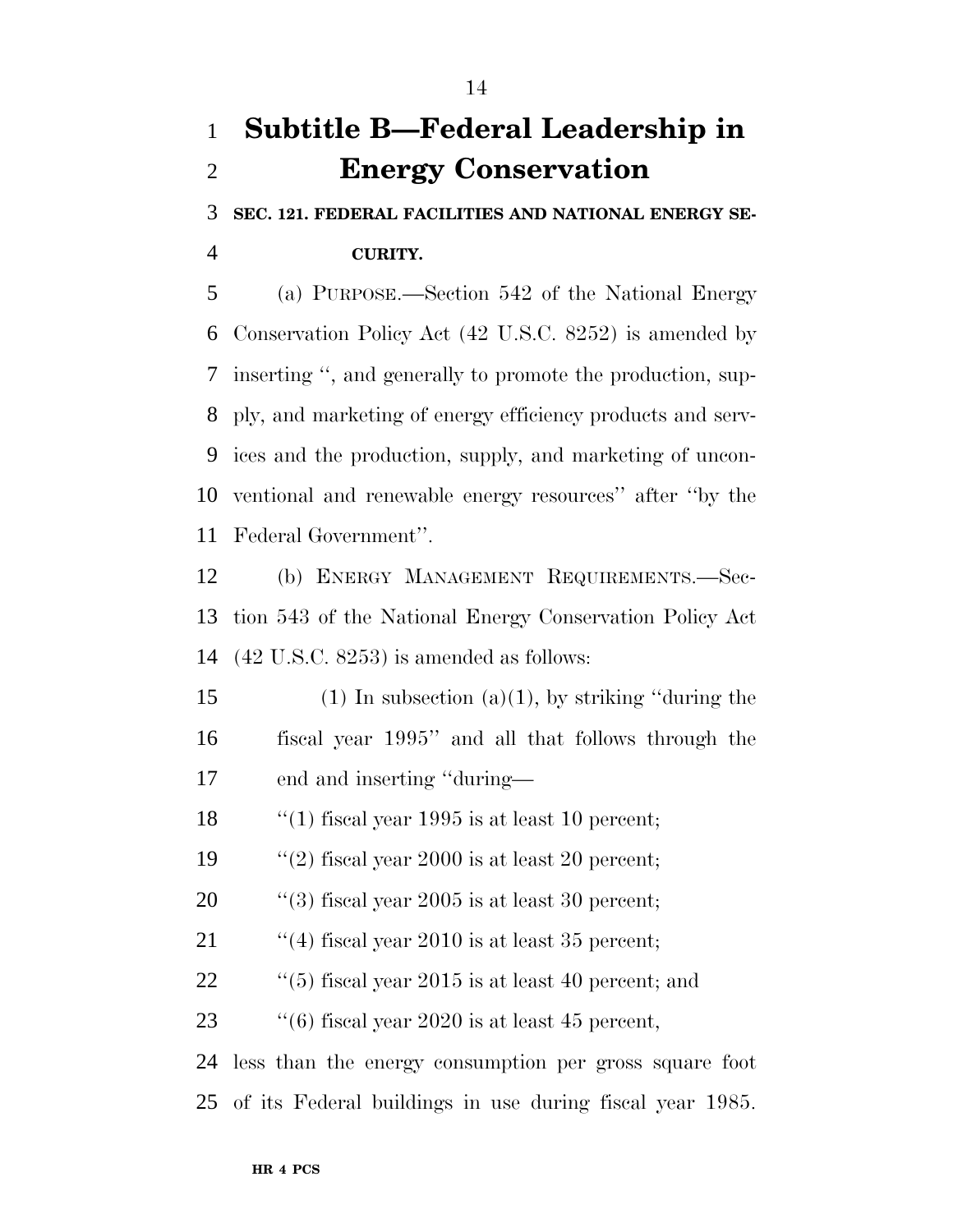To achieve the reductions required by this paragraph, an agency shall make maximum practicable use of energy effi- ciency products and services and unconventional and re- newable energy resources, using guidelines issued by the Secretary under subsection (d) of this section.''.

 (2) In subsection (d), by inserting ''Such guide- lines shall include appropriate model technical stand- ards for energy efficiency and unconventional and renewable energy resources products and services. Such standards shall reflect, to the extent prac- ticable, evaluation of both currently marketed and potentially marketable products and services that could be used by agencies to improve energy effi- ciency and increase unconventional and renewable energy resources.'' after ''implementation of this part.''.

 (3) By adding at the end the following new sub-section:

 ''(e) STUDIES.—To assist in developing the guidelines issued by the Secretary under subsection (d) and in fur- therance of the purposes of this section, the Secretary shall conduct studies to identify and encourage the pro- duction and marketing of energy efficiency products and services and unconventional and renewable energy re-sources. To conduct such studies, and to provide grants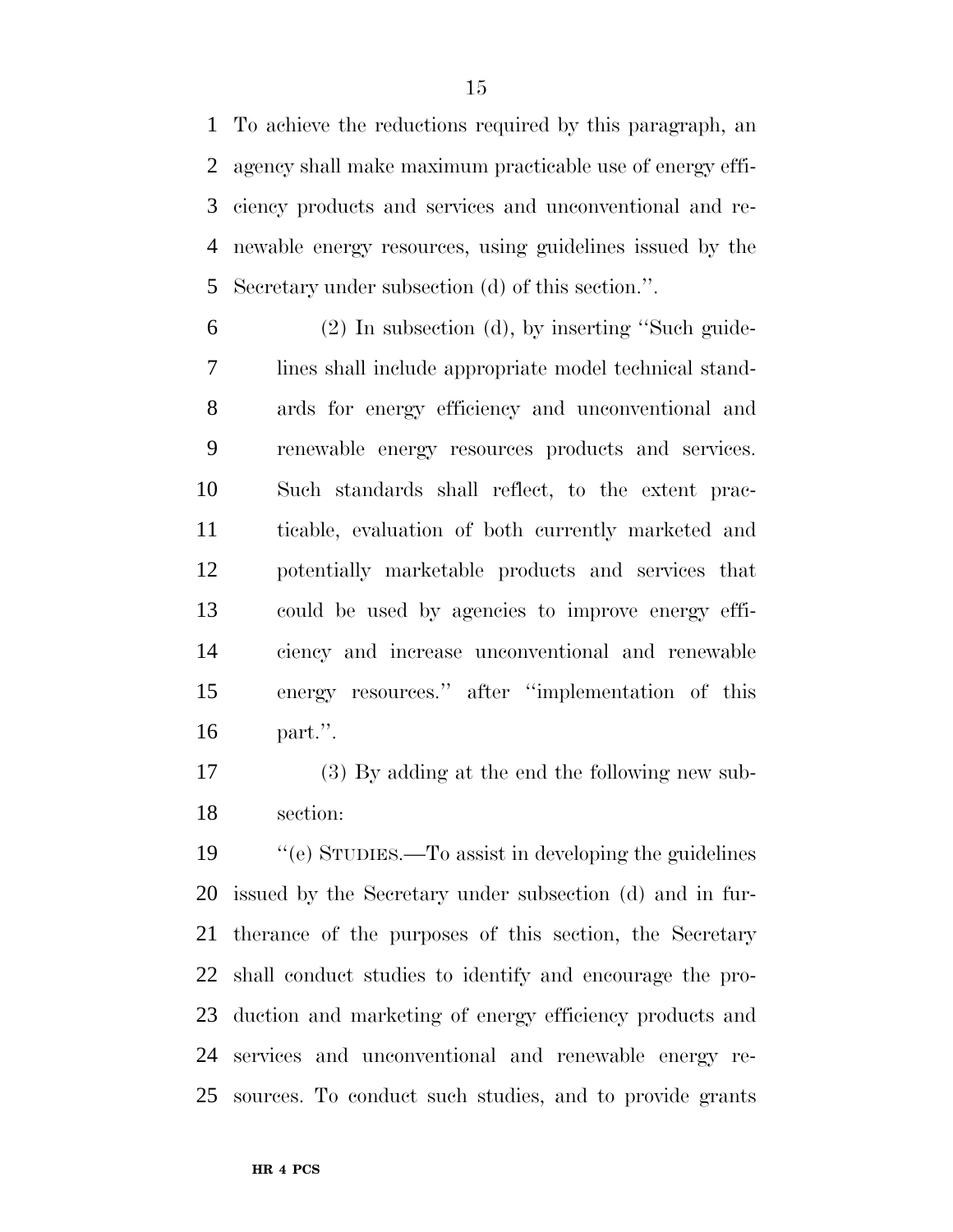to accelerate the use of unconventional and renewable en- ergy, there are authorized to be appropriated to the Sec- retary \$20,000,000 for each of the fiscal years 2003 through 2010.''.

 (c) DEFINITION.—Section 551 of the National En- ergy Conservation Policy Act (42 U.S.C. 8259) is amend-ed as follows:

 (1) By striking ''and'' at the end of paragraph (8).

 (2) By striking the period at the end of para-11 graph (9) and inserting "; and".

 (3) By adding at the end the following new paragraph:

14 ''(10) the term 'unconventional and renewable energy resources' includes renewable energy sources, hydrogen, fuel cells, cogeneration, combined heat and power, heat recovery (including by use of a Stir-ling heat engine), and distributed generation.''.

 (d) EXCLUSIONS FROM REQUIREMENT.—The Na- tional Energy Conservation Policy Act (42 U.S.C. 7201 and following) is amended as follows:

- 22 (1) In section  $543(a)$ —
- 23 (A) by striking "(1) Subject to paragraph 24 (2)" and inserting "Subject to subsection (c)"; and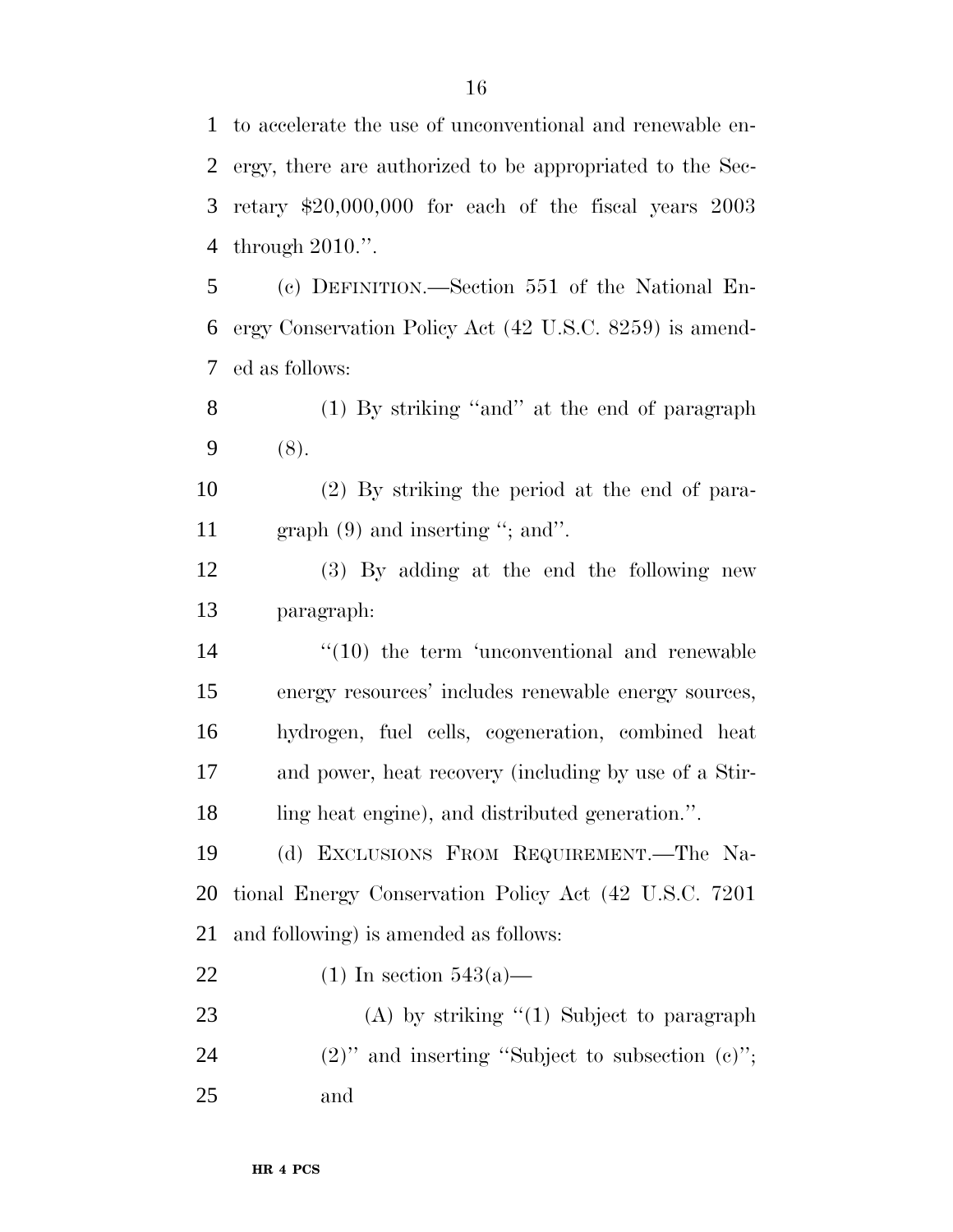| $\mathbf{1}$   | (B) by striking $(2)$ An agency" and all                     |
|----------------|--------------------------------------------------------------|
| $\overline{2}$ | that follows through "such exclusion.".                      |
| 3              | $(2)$ By amending subsection $(e)$ of such section           |
| $\overline{4}$ | 543 to read as follows:                                      |
| 5              | "(c) EXCLUSIONS.—(1) A Federal building may be               |
| 6              | excluded from the requirements of subsections (a) and (b)    |
| 7              | only if—                                                     |
| 8              | $\lq\lq$ the President declares the building to re-          |
| 9              | quire exclusion for national security reasons; and           |
| 10             | "(B) the agency responsible for the building                 |
| 11             | $has-$                                                       |
| 12             | "(i) completed and submitted all federally                   |
| 13             | required energy management reports; and                      |
| 14             | "(ii) achieved compliance with the energy                    |
| 15             | efficiency requirements of this Act, the Energy              |
| 16             | Policy Act of 1992, Executive Orders, and other              |
| 17             | Federal law;                                                 |
| 18             | "(iii) implemented all practical, life cycle                 |
| 19             | cost-effective projects in the excluded building.            |
| 20             | "(2) The President shall only declare buildings de-          |
| 21             | scribed in paragraph $(1)(A)$ to be excluded, not ancillary  |
| <u>22</u>      | or nearby facilities that are not in themselves national se- |
| 23             | curity facilities.".                                         |
| 24             | (3) In section $548(b)(1)(A)$ —                              |
| 25             | $(A)$ by striking "copy of the"; and                         |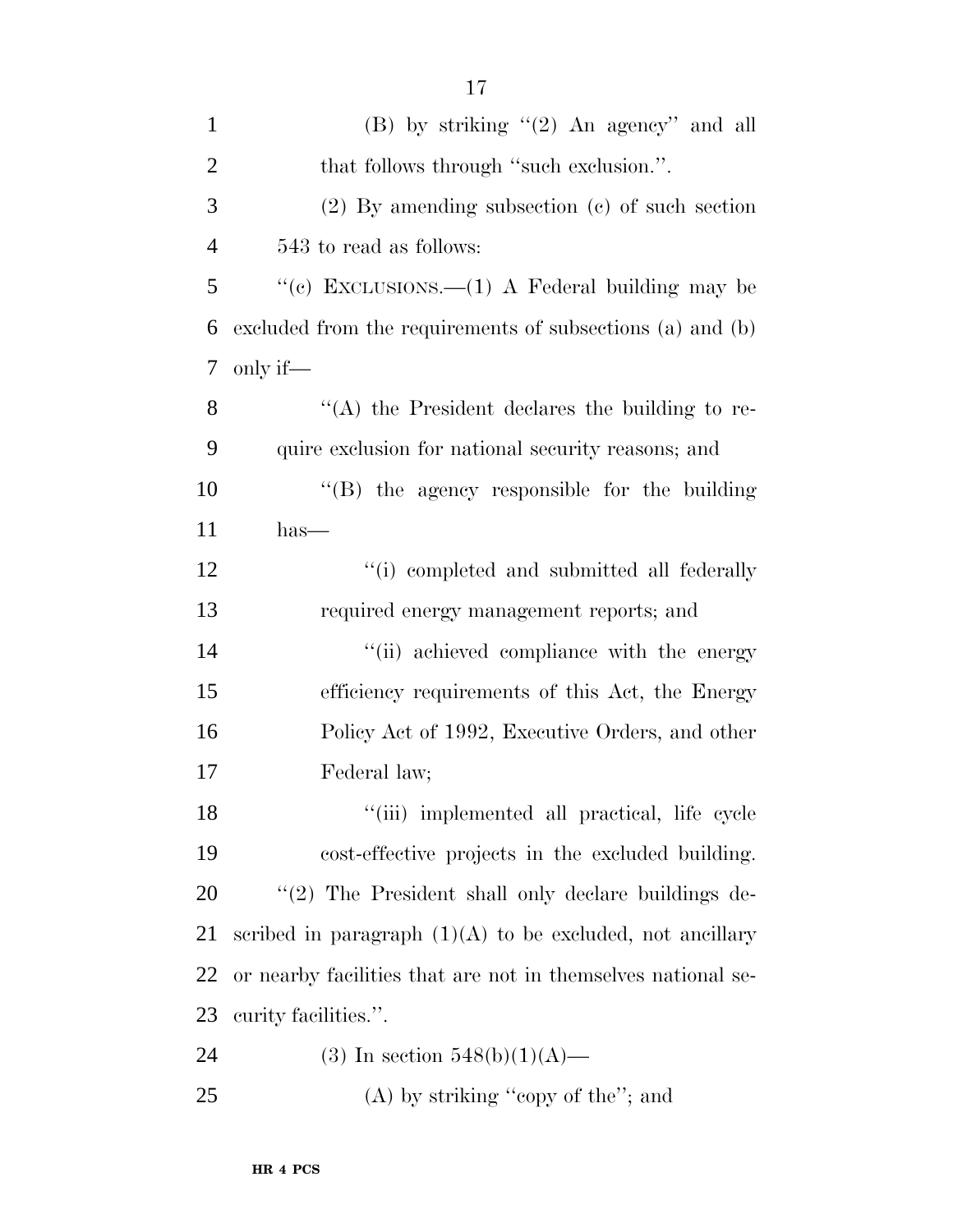| $\mathbf{1}$   | (B) by striking "sections $543(a)(2)$ and                  |
|----------------|------------------------------------------------------------|
| $\overline{2}$ | $543(c)(3)$ " and inserting "section $543(c)$ ".           |
| 3              | (e) ACQUISITION REQUIREMENT.—Section 543(b) of             |
| 4              | such Act is amended—                                       |
| 5              | $(1)$ in paragraph $(1)$ , by striking " $(1)$ Not" and    |
| 6              | inserting $\lq(1)$ Except as provided in paragraph $(5)$ , |
| 7              | not"; and                                                  |
| 8              | $(2)$ by adding at the end the following new               |
| 9              | paragraph:                                                 |
| 10             | $\lq(5)(A)(i)$ Agencies shall select only Energy Star      |
|                | 11 products when available when acquiring energy-using     |
|                |                                                            |

 products when available when acquiring energy-using products. For product groups where Energy Star labels are not yet available, agencies shall select products that are in the upper 25 percent of energy efficiency as des- ignated by FEMP. In the case of electric motors of 1 to 500 horsepower, agencies shall select only premium effi- ciency motors that meet a standard designated by the Sec- retary, and shall replace (not rewind) failed motors with motors meeting such standard. The Secretary shall des- ignate such standard within 90 days of the enactment of paragraph, after considering recommendations by the Na- tional Electrical Manufacturers Association. The Sec- retary of Energy shall develop guidelines within 180 days after the enactment of this paragraph for exemptions to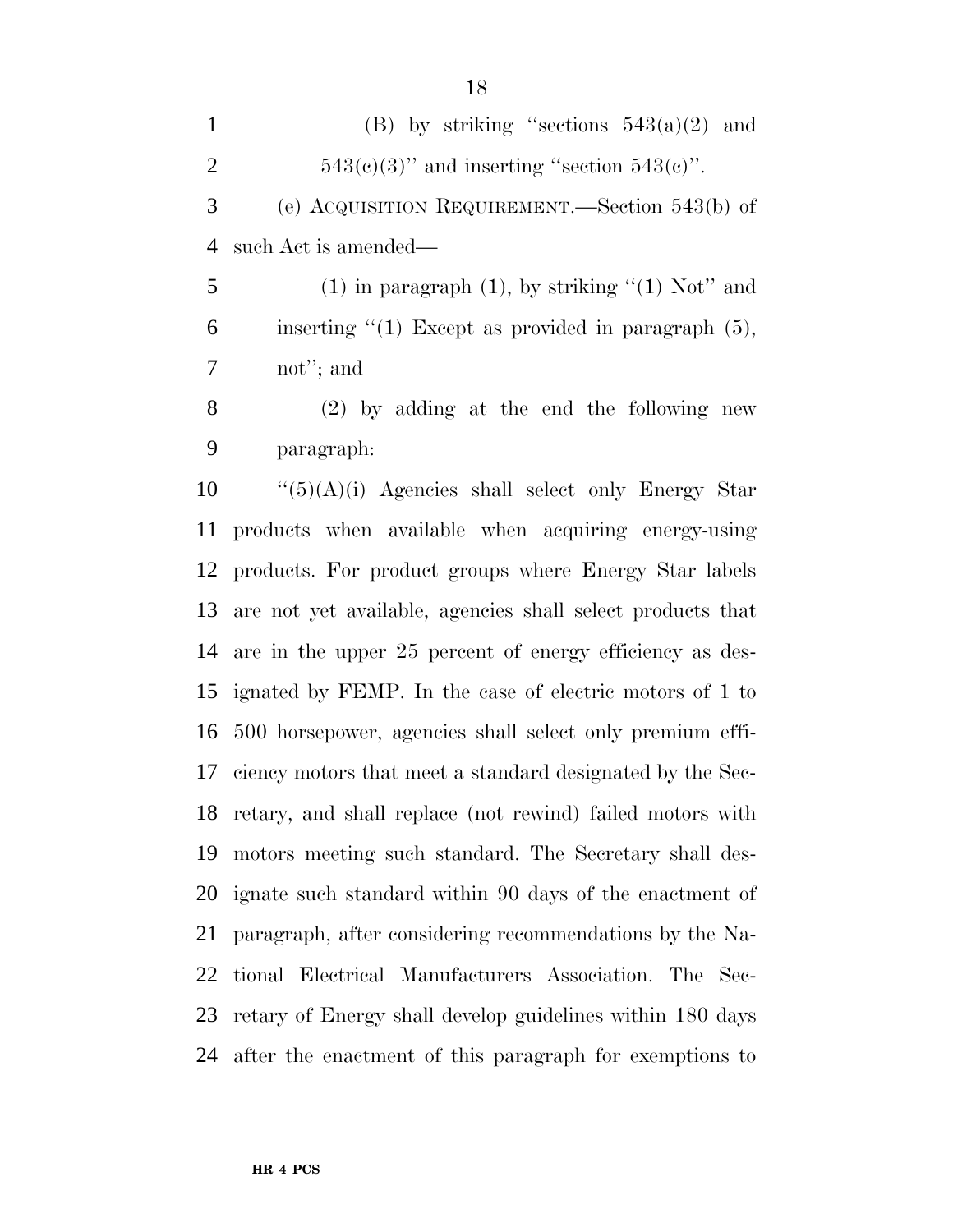this section when equivalent products do not exist, are im- practical, or do not meet the agency mission requirements. ''(ii) The Administrator of the General Services Ad- ministration and the Secretary of Defense (acting through the Defense Logistics Agency), with assistance from the Administrator of the Environmental Protection Agency and the Secretary of Energy, shall create clear catalogue listings that designate Energy Star products in both print and electronic formats. After any existing federal inven- tories are exhausted, Administrator of the General Serv- ices Administration and the Secretary of Defense (acting through the Defense Logistics Agency) shall only replace inventories with energy-using products that are Energy Star, products that are rated in the top 25 percent of en- ergy efficiency, or products that are exempted as des-ignated by FEMP and defined in clause (i).

 ''(iii) Agencies shall incorporate energy-efficient cri- teria consistent with Energy Star and other FEMP des- ignated energy efficiency levels into all guide specifications and project specifications developed for new construction and renovation, as well as into product specification lan- guage developed for Basic Ordering Agreements, Blanket Purchasing Agreements, Government Wide Acquisition Contracts, and all other purchasing procedures.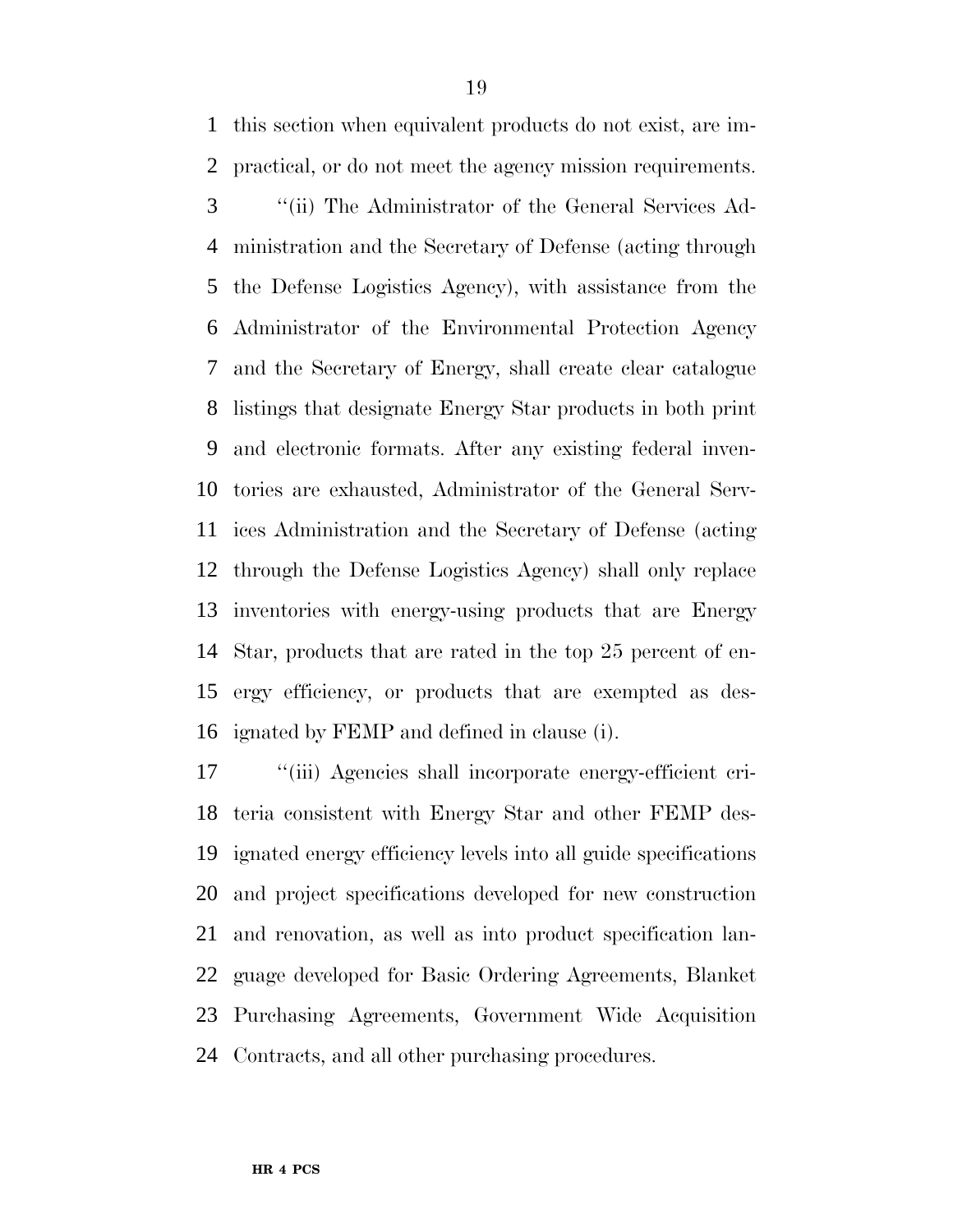''(iv) The legislative branch shall be subject to this subparagraph to the same extent and in the same manner as are the Federal agencies referred to in section 521(1).

 ''(B) Not later than 6 months after the date of the enactment of this paragraph, the Secretary of Energy shall establish guidelines defining the circumstances under which an agency shall not be required to comply with sub- paragraph (A). Such circumstances may include the ab- sence of Energy Star products, systems, or designs that serve the purpose of the agency, issues relating to the com- patibility of a product, system, or design with existing buildings or equipment, and excessive cost compared to other available and appropriate products, systems, or de-signs.

 ''(C) Subparagraph (A) shall apply to agency acquisi-tions occurring on or after October 1, 2002.''.

 (f) METERING.—Section 543 of such Act (42 U.S.C. 8254) is amended by adding at the end the following new subsection:

 ''(f) METERING.—(1) By October 1, 2004, all Fed- eral buildings including buildings owned by the legislative branch and the Federal court system and other energy- using structures shall be metered or submetered in accord- ance with guidelines established by the Secretary under paragraph (2).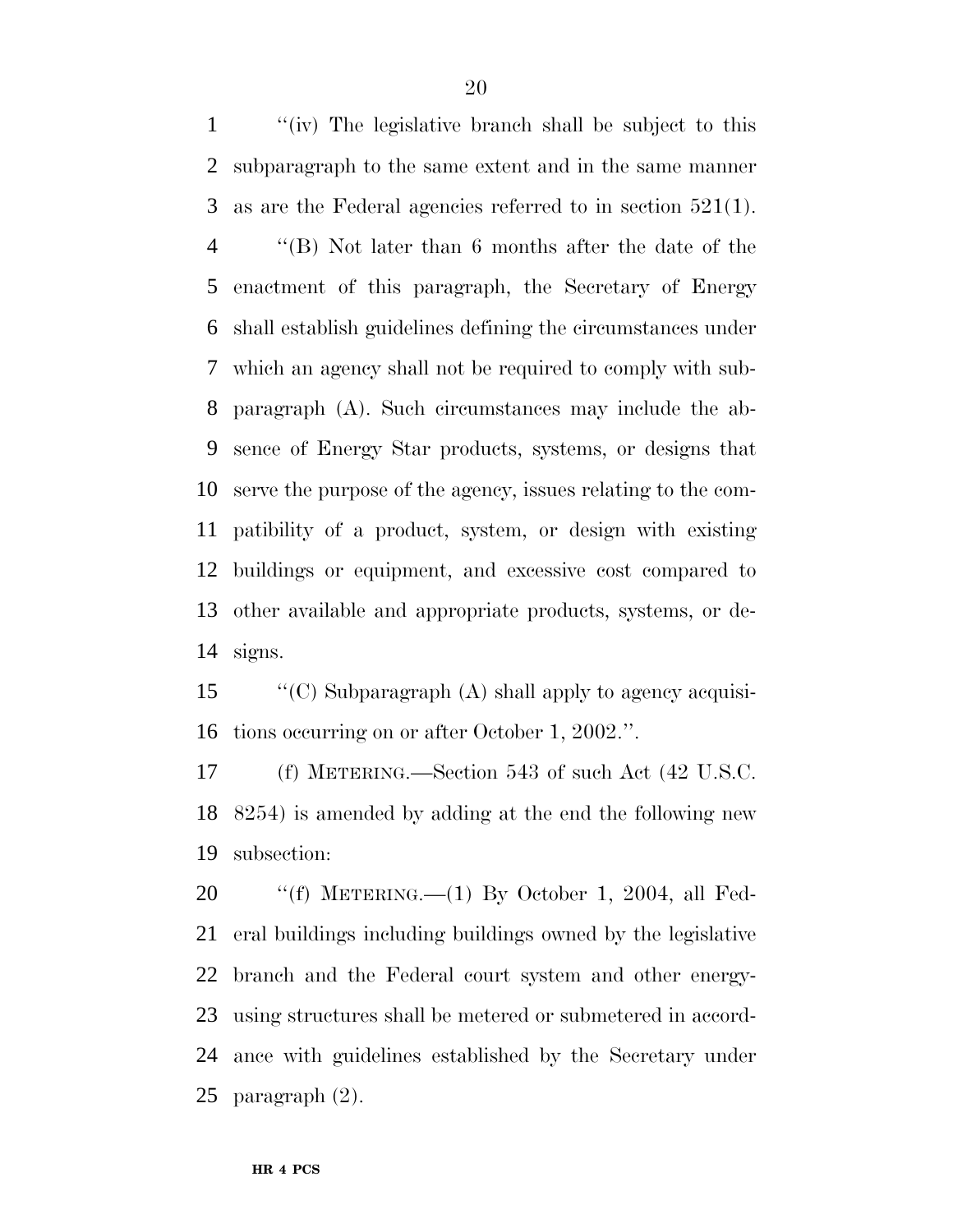''(2) Not later than 6 months after the date of the enactment of this subsection, the Secretary, in consulta- tion with the General Services Administration and rep- resentatives from the metering industry, energy services industry, national laboratories, colleges of higher edu- cation, and federal facilities energy managers, shall estab- lish guidelines for agencies to carry out paragraph (1). Such guidelines shall take into consideration each of the following:  $"({\rm A})$  Cost. ''(B) Resources, including personnel, required to maintain, interpret, and report on data so that the meters are continually reviewed. ''(C) Energy management potential. 15 ''(D) Energy savings. 16 "(E) Utility contract aggregation. 17 <sup>"</sup>(F) Savings from operations and maintenance. 18 "(3) A building shall be exempt from the requirement of this section to the extent that compliance is deemed impractical by the Secretary. A finding of impracticability shall be based on the same factors as identified in sub-section (c) of this section.''.

 (g) RETENTION OF ENERGY SAVINGS.—Section 546 of such Act (42 U.S.C. 8256) is amended by adding at the end the following new subsection: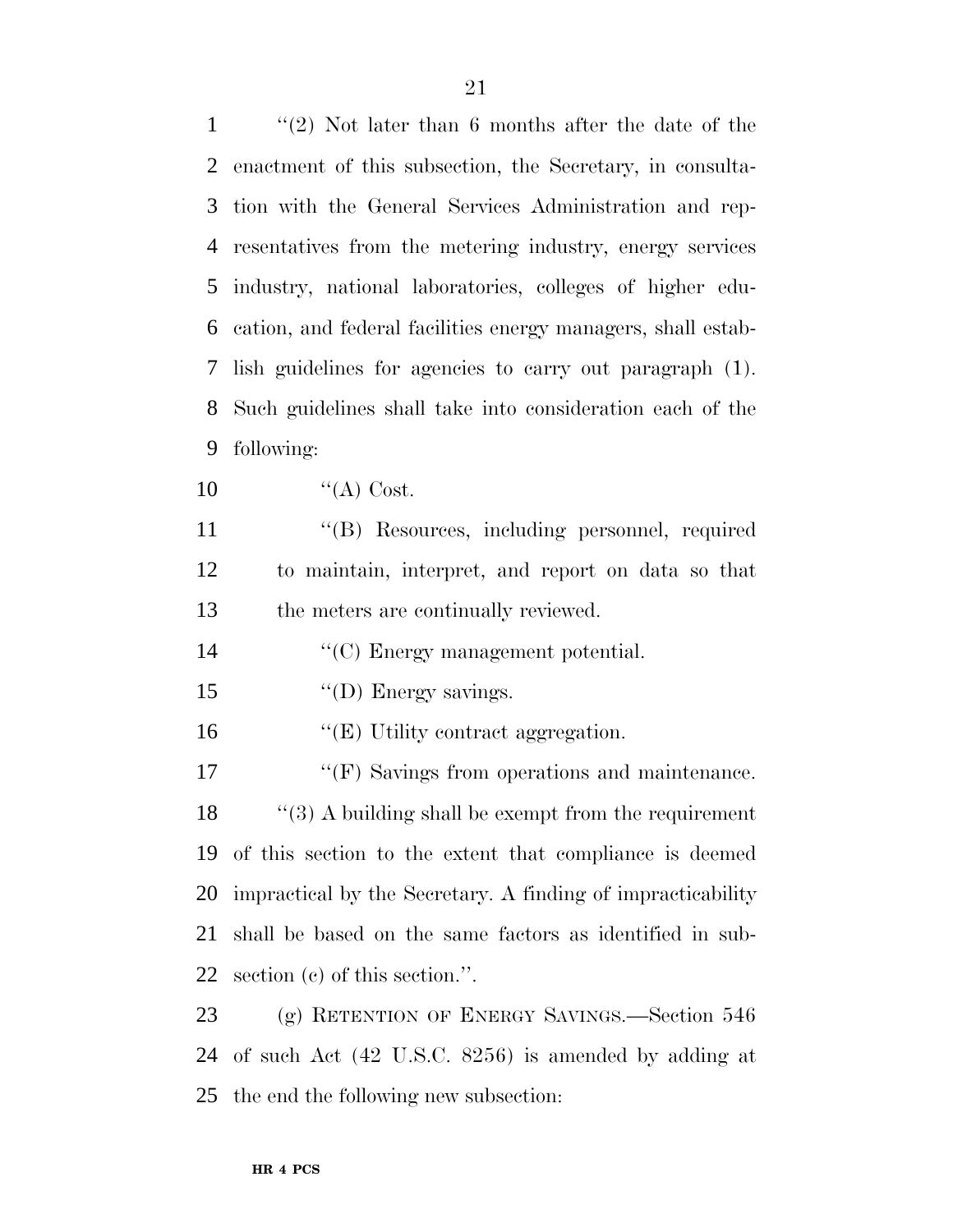| $\mathbf{1}$ | "(e) RETENTION OF ENERGY SAVINGS.—An agency                 |
|--------------|-------------------------------------------------------------|
| 2            | may retain any funds appropriated to that agency for en-    |
| 3            | ergy expenditures, at buildings subject to the requirements |
| 4            | of section $543(a)$ and (b), that are not made because of   |
| 5            | energy savings. Except as otherwise provided by law, such   |
| 6            | funds may be used only for energy efficiency or unconven-   |
| 7            | tional and renewable energy resources projects.".           |
| 8            | (h) REPORTS.—Section 548 of such Act (42 U.S.C.             |
| 9            | 8258) is amended as follows:                                |
| 10           | $(1)$ In subsection $(a)$ —                                 |
| 11           | (A) by inserting "in accordance with guide-                 |
| 12           | lines established by and" after "to the Sec-                |
| 13           | $retary,$ ";                                                |
| 14           | (B) by striking "and" at the end of para-                   |
| 15           | graph(1);                                                   |
| 16           | (C) by striking the period at the end of                    |
| $17\,$       | paragraph (2) and inserting a semicolon; and                |
| 18           | (D) by adding at the end the following new                  |
| 19           | paragraph:                                                  |
| 20           | "(3) an energy emergency response plan devel-               |
| 21           | oped by the agency.".                                       |
| 22           | $(2)$ In subsection (b)—                                    |
| 23           | $(A)$ by striking "and" at the end of para-                 |
| 24           | graph(3);                                                   |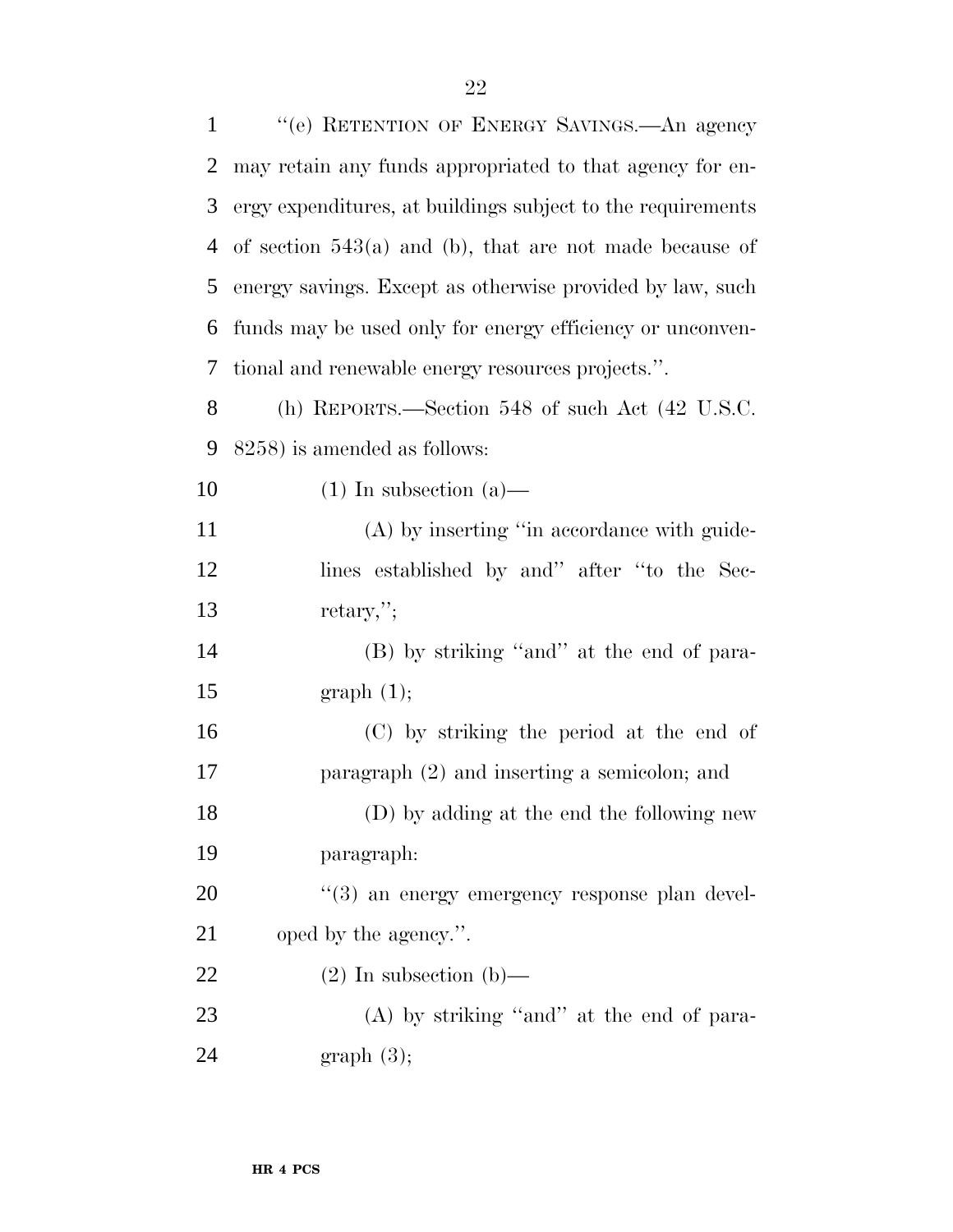| $\mathbf{1}$   | (B) by striking the period at the end of                      |
|----------------|---------------------------------------------------------------|
| $\overline{2}$ | paragraph $(4)$ and inserting "; and"; and                    |
| 3              | (C) by adding at the end the following new                    |
| $\overline{4}$ | paragraph:                                                    |
| 5              | $\cdot$ (5) all information transmitted to the Sec-           |
| 6              | retary under subsection (a).".                                |
| 7              | $(3)$ By amending subsection $(e)$ to read as fol-            |
| 8              | lows:                                                         |
| 9              | "(c) AGENCY REPORTS TO CONGRESS.—Each agency                  |
| 10             | shall annually report to the Congress, as part of the agen-   |
| 11             | cy's annual budget request, on all of the agency's activities |
| 12             | implementing any Federal energy management require-           |
| 13             | ment.".                                                       |
| 14             | (i) INSPECTOR GENERAL ENERGY AUDITS.—Section                  |
| 15             | $160(c)$ of the Energy Policy Act of 1992 (42 U.S.C.          |
|                | 16 $8262f(c)$ is amended by striking "is encouraged to con-   |
| 17             | duct periodic" and inserting "shall conduct periodic".        |
| 18             | (j) FEDERAL ENERGY MANAGEMENT REVIEWS.                        |
| 19             | Section 543 of the National Energy Conservation Policy        |
| 20             | Act (42 U.S.C. 8253) is amended by adding at the end          |
| 21             | the following:                                                |
| 22             | "(g) PRIORITY RESPONSE REVIEWS.—Each agency                   |

shall—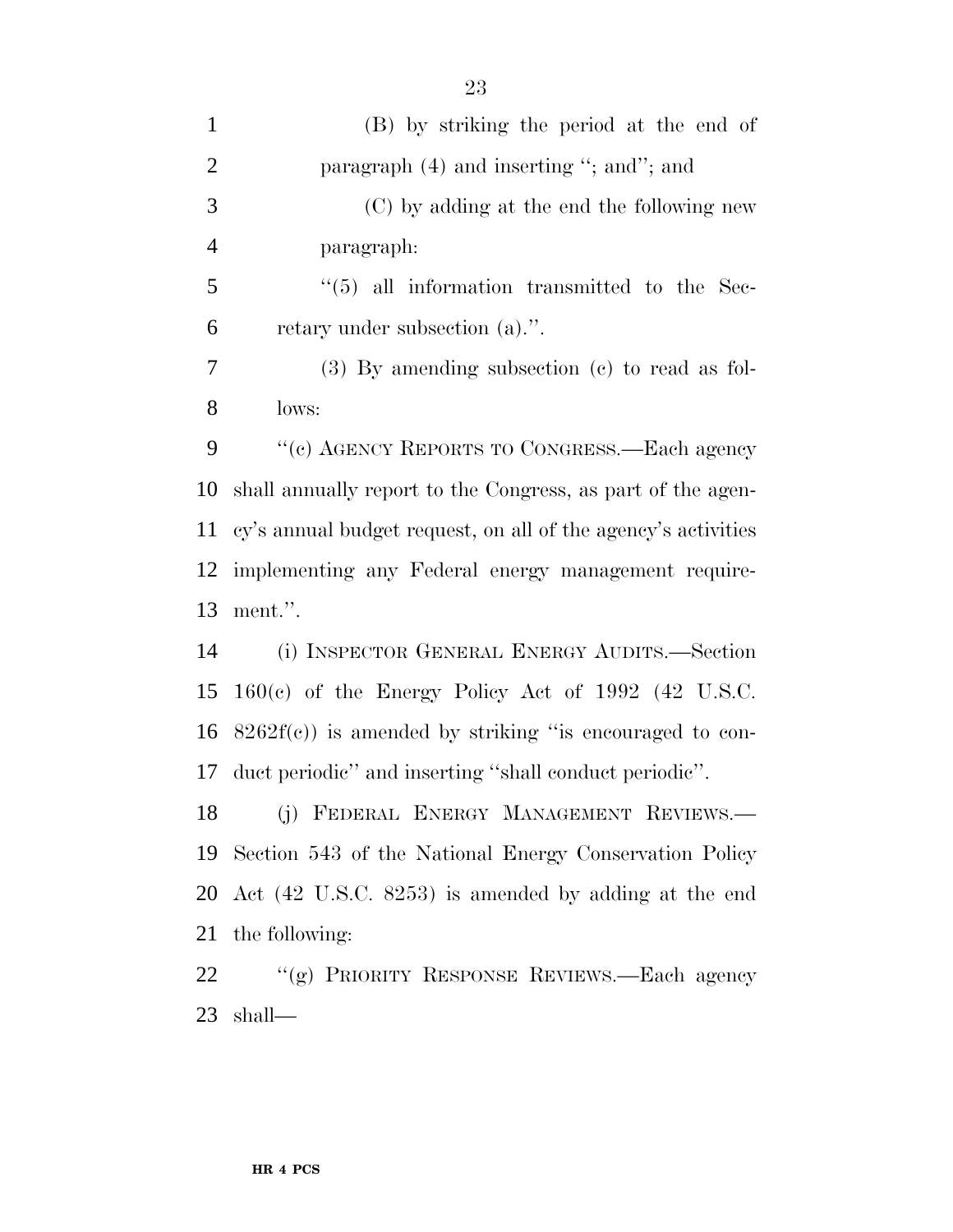| $\mathbf{1}$   | "(1) not later than 9 months after the date of                     |
|----------------|--------------------------------------------------------------------|
| $\overline{2}$ | the enactment of this subsection, undertake a com-                 |
| 3              | prehensive review of all practicable measures for-                 |
| $\overline{4}$ | $\lq\lq$ increasing energy and water con-                          |
| 5              | servation, and                                                     |
| 6              | $\lq\lq(B)$ using renewable energy sources; and                    |
| 7              | $\lq(2)$ not later than 180 days after completing                  |
| 8              | the review, develop plans to achieve not less than 50              |
| 9              | percent of the potential efficiency and renewable sav-             |
| 10             | ings identified in the review.                                     |
| 11             | The agency shall implement such measures as soon there-            |
| 12             | after as is practicable, consistent with compliance with the       |
|                |                                                                    |
| 13             | requirements of this section.".                                    |
| 14             | SEC. 122. ENHANCEMENT AND EXTENSION OF AUTHORITY                   |
| 15             | RELATING TO FEDERAL ENERGY SAVINGS                                 |
| 16             | PERFORMANCE CONTRACTS.                                             |
| 17             | (a) COST SAVINGS FROM OPERATION AND MAINTE-                        |
|                | 18 NANCE EFFICIENCIES IN REPLACEMENT FACILITIES.                   |
| 19             | Section $801(a)$ of the National Energy Conservation Pol-          |
| 20             | icy Act $(42 \text{ U.S.C. } 8287(a))$ is amended by adding at the |
| 21             | end the following new paragraph.                                   |
| 22             | "(3)(A) In the case of an energy savings contract or               |
| 23             | energy savings performance contract providing for energy           |

more buildings or facilities to replace one or more existing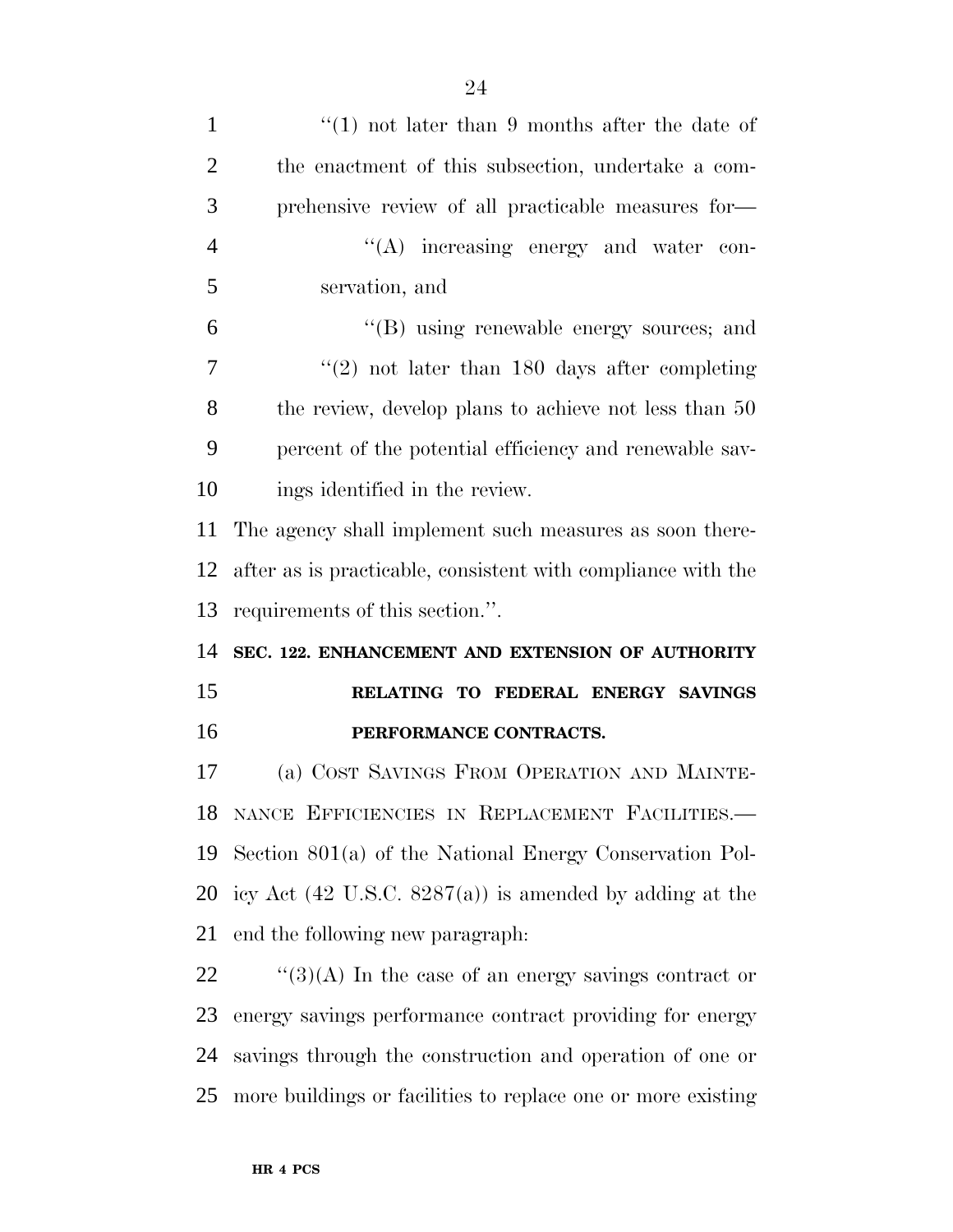buildings or facilities, benefits ancillary to the purpose of such contract under paragraph (1) may include savings resulting from reduced costs of operation and maintenance at such replacement buildings or facilities when compared with costs of operation and maintenance at the buildings or facilities being replaced, established through a method-ology set forth in the contract.

 $\langle$  "(B) Notwithstanding paragraph (2)(B), aggregate annual payments by an agency under an energy savings contract or energy savings performance contract referred to in subparagraph (A) may take into account (through the procedures developed pursuant to this section) savings resulting from reduced costs of operation and maintenance as described in that subparagraph.''.

 (b) EXPANSION OF DEFINITION OF ENERGY SAVINGS TO INCLUDE WATER AND REPLACEMENT FACILITIES.— (1) ENERGY SAVINGS.—Section 804(2) of the National Energy Conservation Policy Act (42 U.S.C.  $8287c(2)$  is amended to read as follows:

 $\frac{((2)(A)}{(2)(A)}$  The term 'energy savings' means a re- duction in the cost of energy or water, from a base cost established through a methodology set forth in the contract, used in an existing federally owned building or buildings or other federally owned facili-ties as a result of—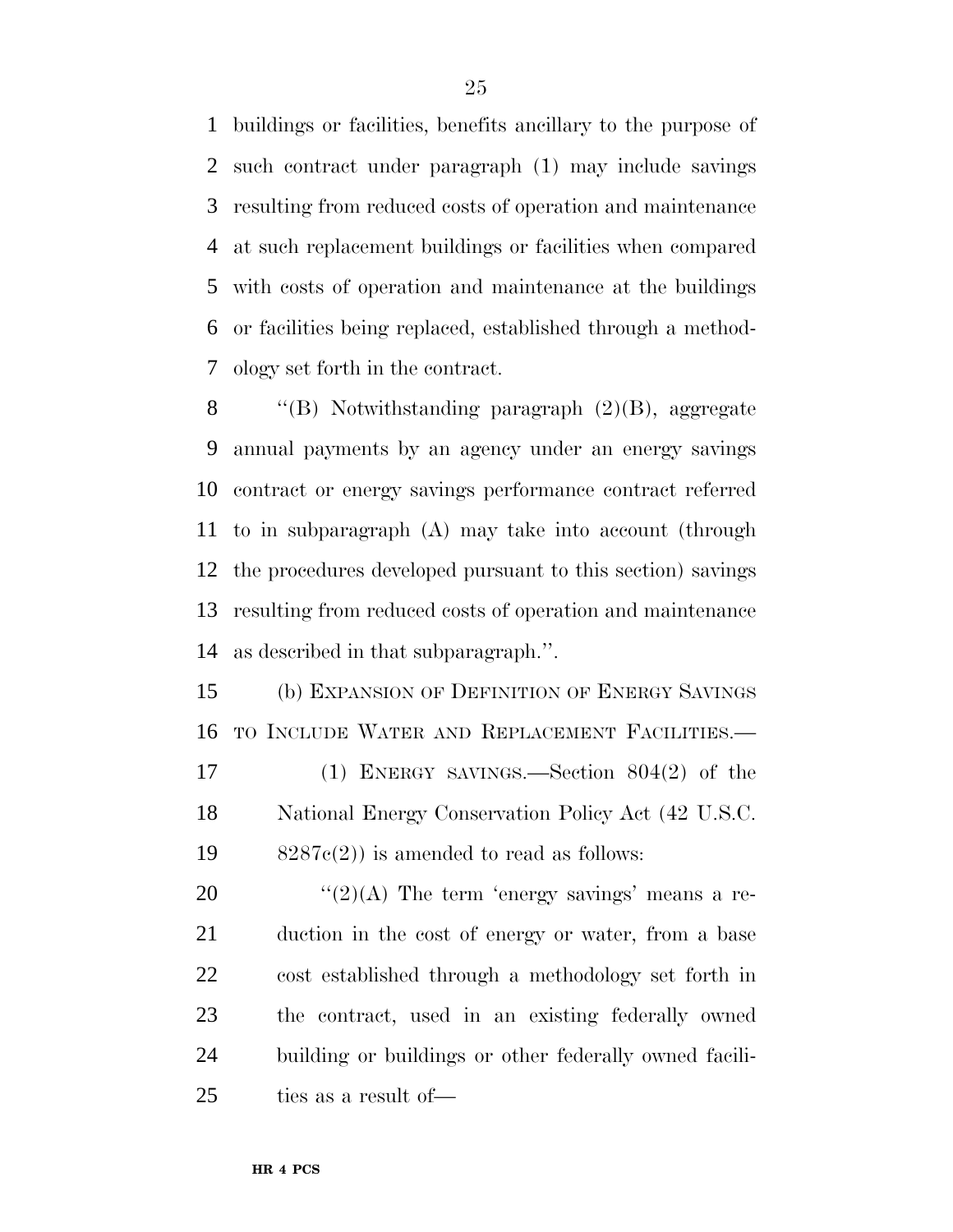| $\mathbf{1}$   | "(i) the lease or purchase of operating                        |
|----------------|----------------------------------------------------------------|
| $\overline{2}$ | equipment, improvements, altered operation and                 |
| 3              | maintenance, or technical services;                            |
| $\overline{4}$ | "(ii) the increased efficient use of existing                  |
| 5              | energy sources by solar and ground source geo-                 |
| 6              | thermal resources, cogeneration or heat recov-                 |
| 7              | ery (including by the use of a Stirling heat en-               |
| 8              | gine), excluding any cogeneration process for                  |
| 9              | other than a federally owned building or build-                |
| 10             | ings or other federally owned facilities; or                   |
| 11             | "(iii) the increased efficient use of existing                 |
| 12             | water sources.                                                 |
| 13             | "(B) The term 'energy savings' also means, in                  |
| 14             | the case of a replacement building or facility de-             |
| 15             | scribed in section $801(a)(3)$ , a reduction in the cost       |
| 16             | of energy, from a base cost established through a              |
| 17             | methodology set forth in the contract, that would              |
| 18             | otherwise be utilized in one or more existing feder-           |
| 19             | ally owned buildings or other federally owned facili-          |
| 20             | ties by reason of the construction and operation of            |
| 21             | the replacement building or facility.".                        |
| 22             | <b>ENERGY</b><br>(2)<br>SAVINGS CONTRACT.—Section              |
| 23             | 804(3) of the National Energy Conservation Policy              |
| 24             | Act $(42 \text{ U.S.C. } 8287c(3))$ is amended to read as fol- |
| 25             | lows:                                                          |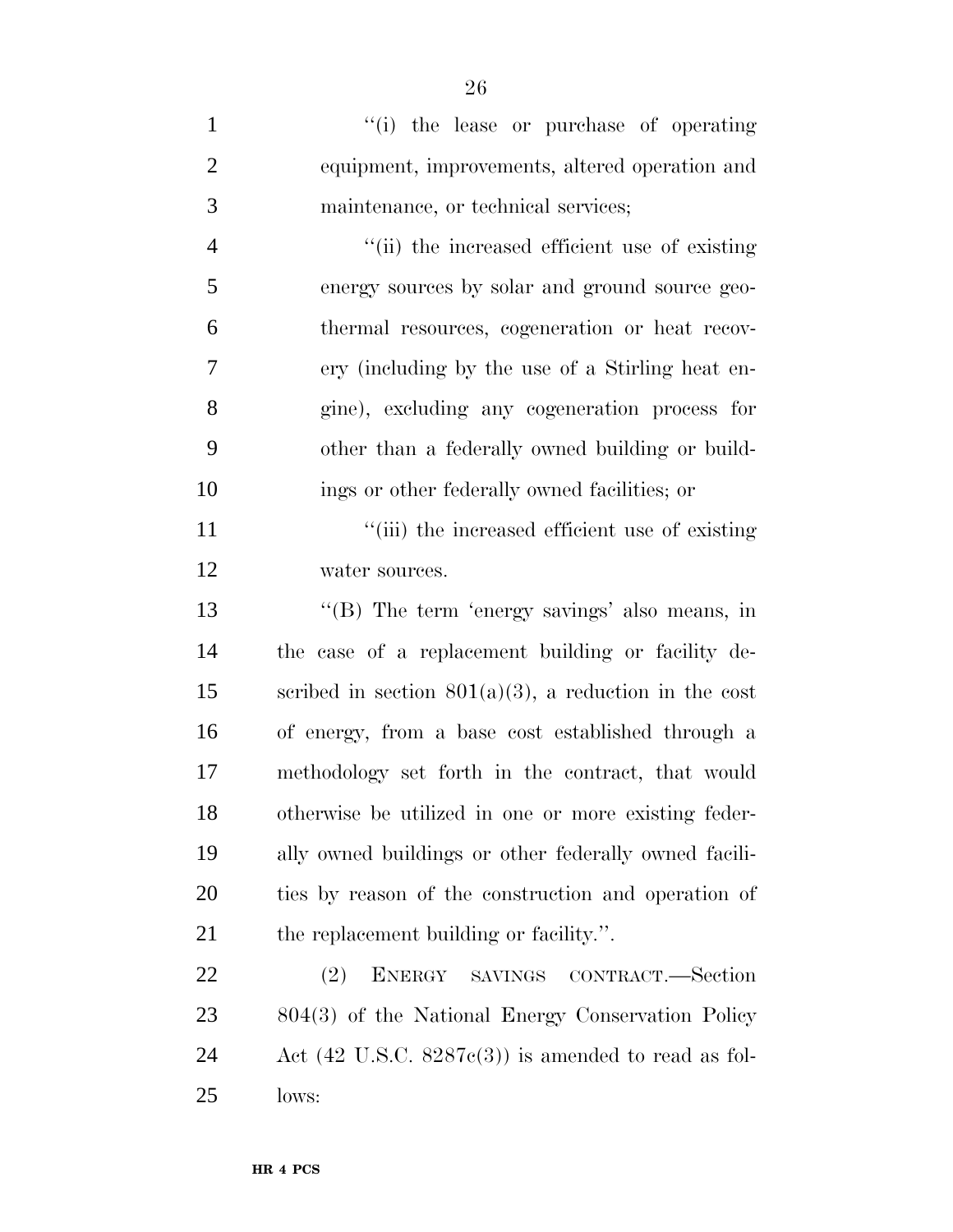| $\mathbf{1}$   | $\lq(3)$ The terms 'energy savings contract' and               |
|----------------|----------------------------------------------------------------|
| $\overline{2}$ | 'energy savings performance contract' mean a con-              |
| 3              | tract which provides for—                                      |
| $\overline{4}$ | $\lq\lq$ the performance of services for the                   |
| 5              | design, acquisition, installation, testing, oper-              |
| 6              | ation, and, where appropriate, maintenance and                 |
| 7              | repair, of an identified energy or water con-                  |
| 8              | servation measure or series of measures at one                 |
| 9              | or more locations; or                                          |
| 10             | "(B) energy savings through the construc-                      |
| 11             | tion and operation of one or more buildings or                 |
| 12             | facilities to replace one or more existing build-              |
| 13             | ings or facilities.".                                          |
| 14             | (3) ENERGY OR WATER CONSERVATION MEAS-                         |
| 15             | URE.—Section $804(4)$ of the National Energy Con-              |
| 16             | servation Policy Act $(42 \text{ U.S.C. } 8287c(4))$ is amend- |
| 17             | ed to read as follows:                                         |
| 18             | $\lq(4)$ The term 'energy or water conservation                |
| 19             | measure' means—                                                |
| 20             | $\lq\lq$ an energy conservation measure, as                    |
| 21             | defined in section 551(4) (42 U.S.C. 8259(4));                 |
| 22             | or                                                             |
| 23             | $\lq\lq (B)$ a water conservation measure that                 |
| 24             | improves water efficiency, is life cycle cost effec-           |
| 25             | tive, and involves water conservation, water re-               |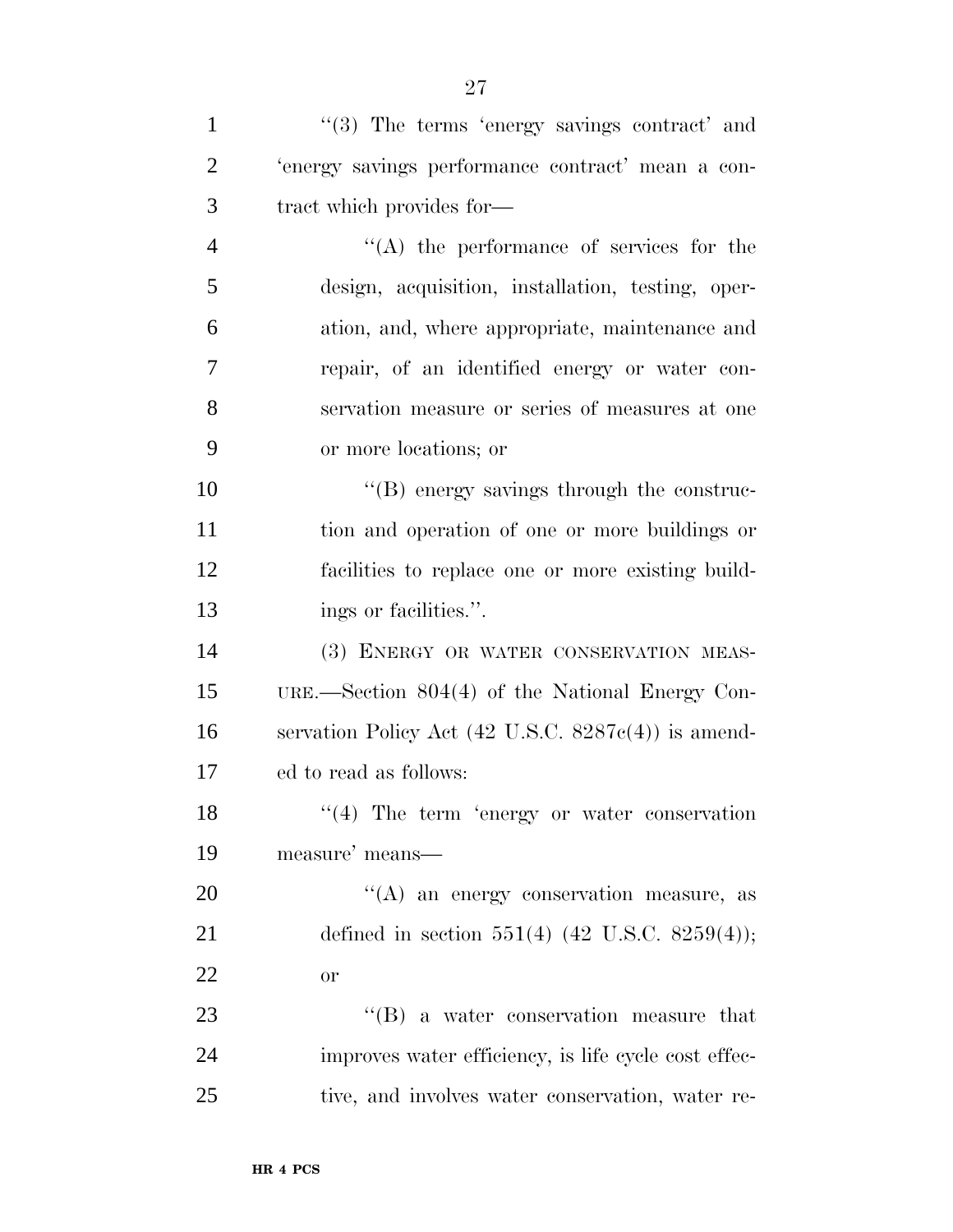cycling or reuse, improvements in operation or maintenance efficiencies, retrofit activities, or other related activities, not at a Federal hydro-electric facility.''.

 (4) CONFORMING AMENDMENT.—Section  $6 \qquad 801(a)(2)(C)$  of the National Energy Conservation 7 Policy Act  $(42 \text{ U.S.C. } 8287(a)(2)(C))$  is amended by inserting ''or water'' after ''financing energy''.

 (c) EXTENSION OF AUTHORITY.—Section 801(c) of the National Energy Conservation Policy Act (42 U.S.C. 11  $8287(e)$  is repealed.

 (d) CONTRACTING AND AUDITING.—Section 801(a)(2) of the National Energy Conservation Policy Act 14 (42 U.S.C.  $8287(a)(2)$ ) is amended by adding at the end the following new subparagraph:

 ''(E) A Federal agency shall engage in contracting and auditing to implement energy savings performance contracts as necessary and appropriate to ensure compli- ance with the requirements of this Act, particularly the energy efficiency requirements of section 543.''.

## **SEC. 123. CLARIFICATION AND ENHANCEMENT OF AUTHOR- ITY TO ENTER UTILITY INCENTIVE PRO-GRAMS FOR ENERGY SAVINGS.**

 Section 546(c) of the National Energy Conservation Policy Act (42 U.S.C. 8256(c)) is amended as follows: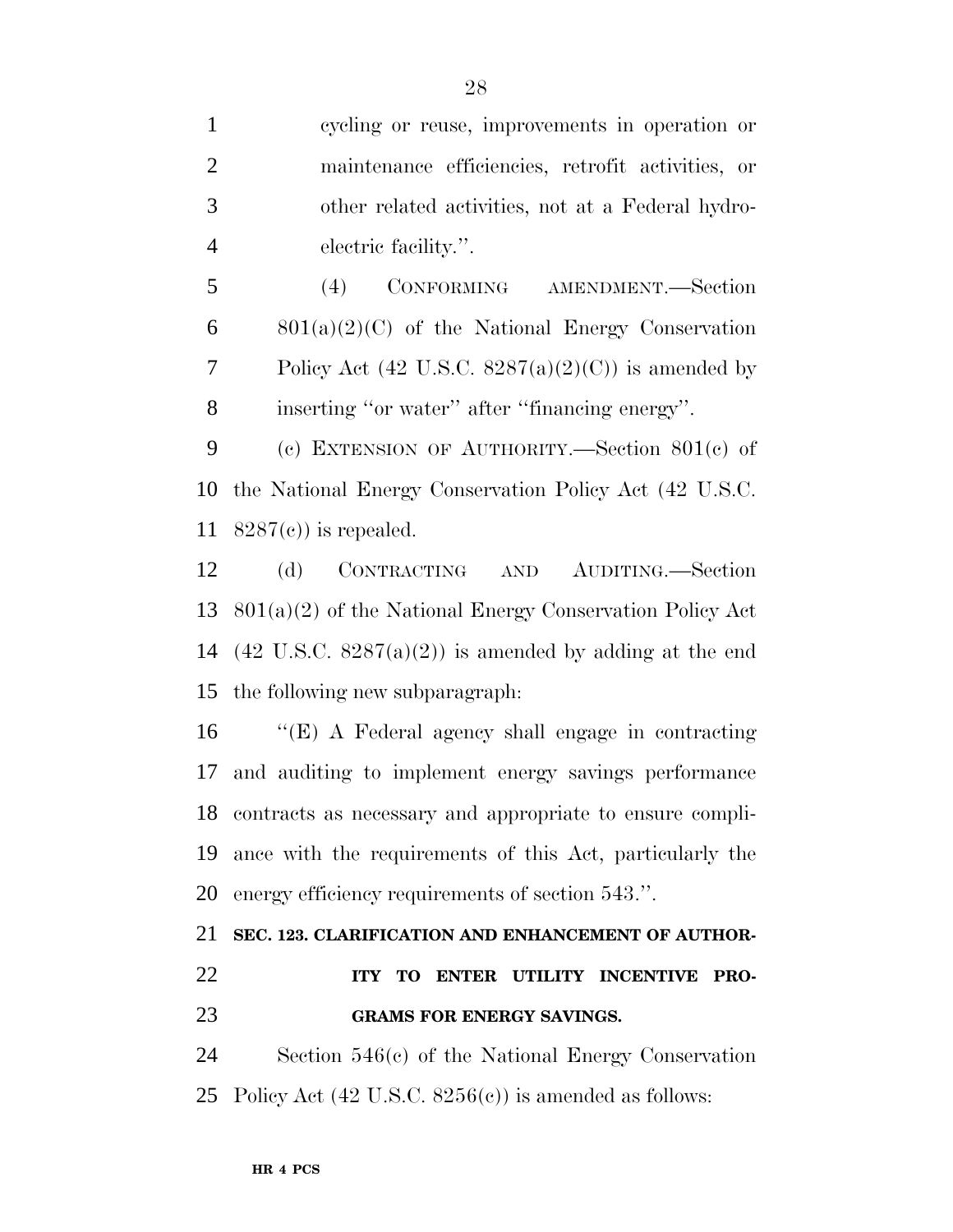(1) In paragraph (3) by adding at the end the following: ''Such a utility incentive program may in- clude a contract or contract term designed to pro- vide for cost-effective electricity demand manage-ment, energy efficiency, or water conservation.''.

 (2) By adding at the end of the following new paragraphs:

8 "(6) A utility incentive program may include a con- tract or contract term for a reduction in the energy, from a base cost established through a methodology set forth in such a contract, that would otherwise be utilized in one or more federally owned buildings or other federally owned facilities by reason of the construction or operation of one or more replacement buildings or facilities, as well as ben- efits ancillary to the purpose of such contract or contract term, including savings resulting from reduced costs of op- eration and maintenance at new or additional buildings or facilities when compared with the costs of operation and maintenance at existing buildings or facilities.

 ''(7) Federal agencies are encouraged to participate in State or regional demand side reduction programs, in- cluding those operated by wholesale market institutions such as independent system operators, regional trans- mission organizations and other entities. The availability of such programs, and the savings resulting from such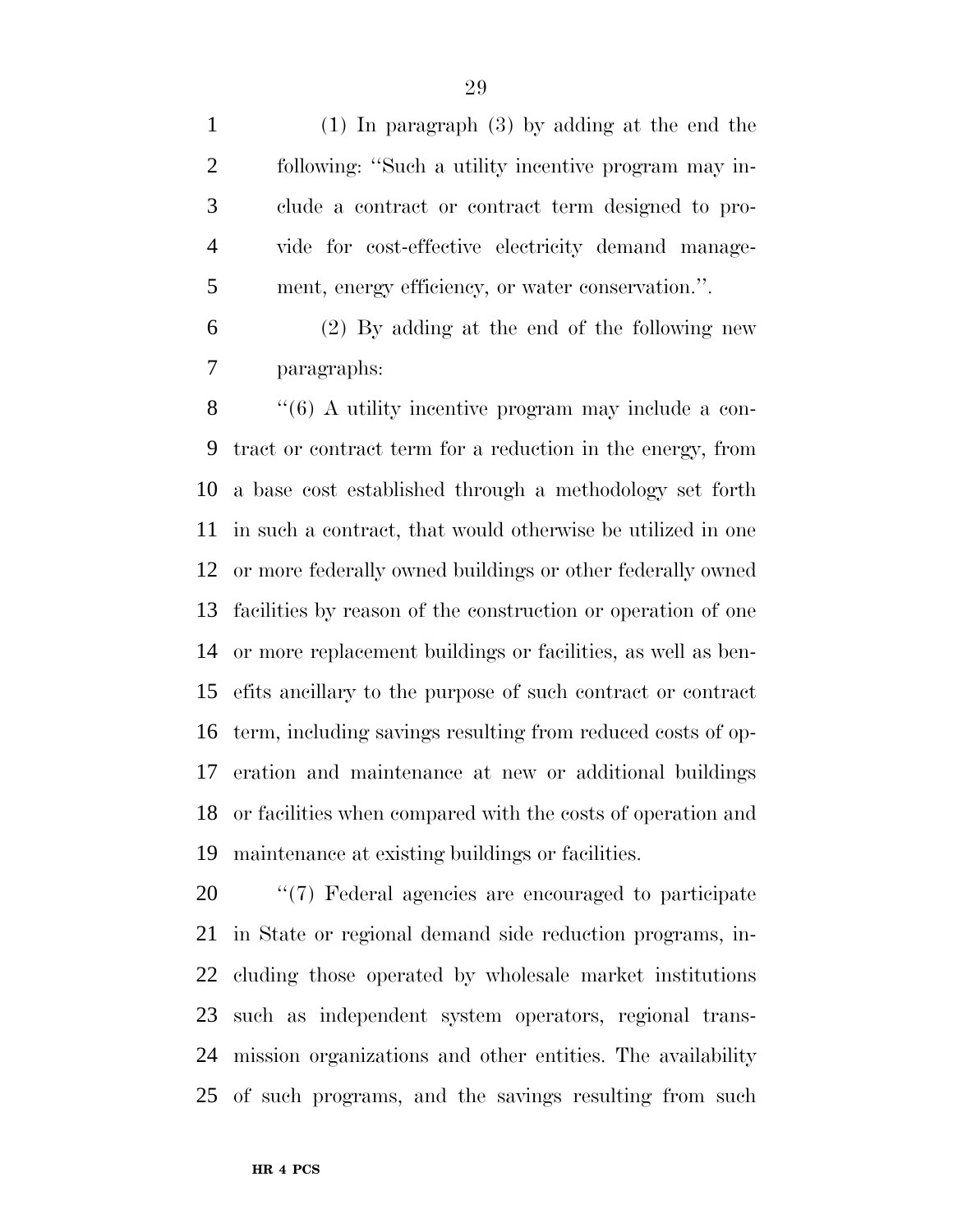participation, should be included in the evaluation of en-ergy options for Federal facilities.''.

## **SEC. 124. FEDERAL CENTRAL AIR CONDITIONER AND HEAT PUMP EFFICIENCY.**

 (a) REQUIREMENT.—Federal agencies shall be re- quired to acquire central air conditioners and heat pumps that meet or exceed the standards established under sub- section (b) or (c) in the case of all central air conditioners and heat pumps acquired after the date of the enactment of this Act.

 (b) STANDARDS.—The standards referred to in sub-section (a) are the following:

 (1) For air-cooled air conditioners with cooling capacities of less than 65,000 Btu/hour, a Seasonal Energy Efficiency Ratio of 12.0.

 (2) For air-source heat pumps with cooling ca- pacities less than 65,000 Btu/hour, a Seasonal En- ergy Efficiency Ratio of 12 SEER, and a Heating Seasonal Performance Factor of 7.4.

 (c) MODIFIED STANDARDS.—The Secretary of En- ergy may establish, after appropriate notice and comment, revised standards providing for reduced energy consump- tion or increased energy efficiency of central air condi-tioners and heat pumps acquired by the Federal Govern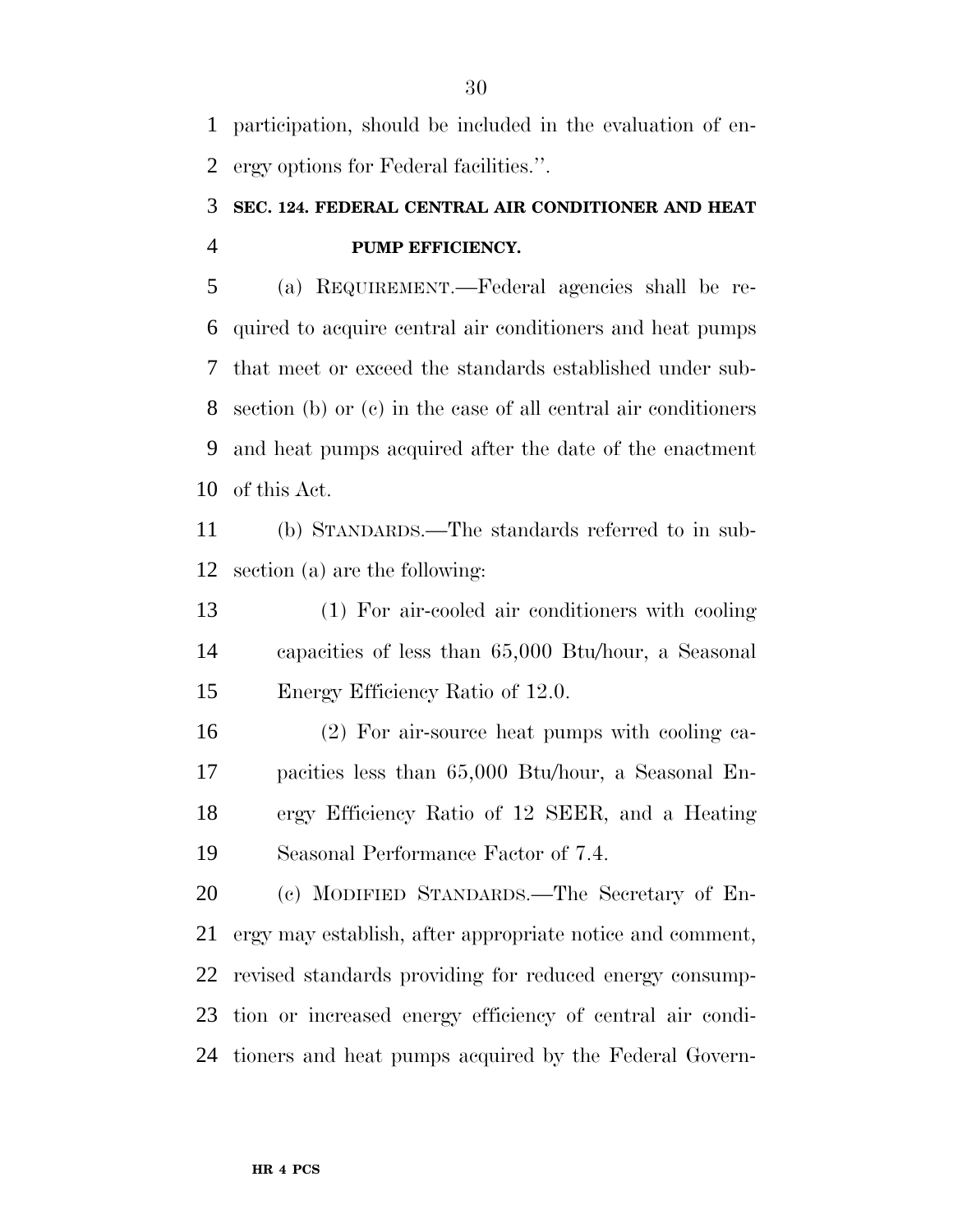ment, but may not establish standards less rigorous than those established by subsection (b).

 (d) DEFINITIONS.—For purposes of this section, the terms ''Energy Efficiency Ratio'', ''Seasonal Energy Effi- ciency Ratio'', ''Heating Seasonal Performance Factor'', and ''Coefficient of Performance'' have the meanings used for those terms in Appendix M to Subpart B of Part 430 of title 10 of the Code of Federal Regulations, as in effect on May 24, 2001.

 (e) EXEMPTIONS.—An agency shall be exempt from the requirements of this section with respect to air condi- tioner or heat pump purchases for particular uses where the agency head determines that purchase of a air condi- tioner or heat pump for such use would be impractical. A finding of impracticability shall be based on whether—

 (1) the energy savings pay-back period for such 17 purchase would be less than 10 years;

 (2) space constraints or other technical factors would make compliance with this section cost-prohib-itive; or

 (3) in the case of the Departments of Defense and Energy, compliance with this section would be inconsistent with the proper discharge of national se-curity functions.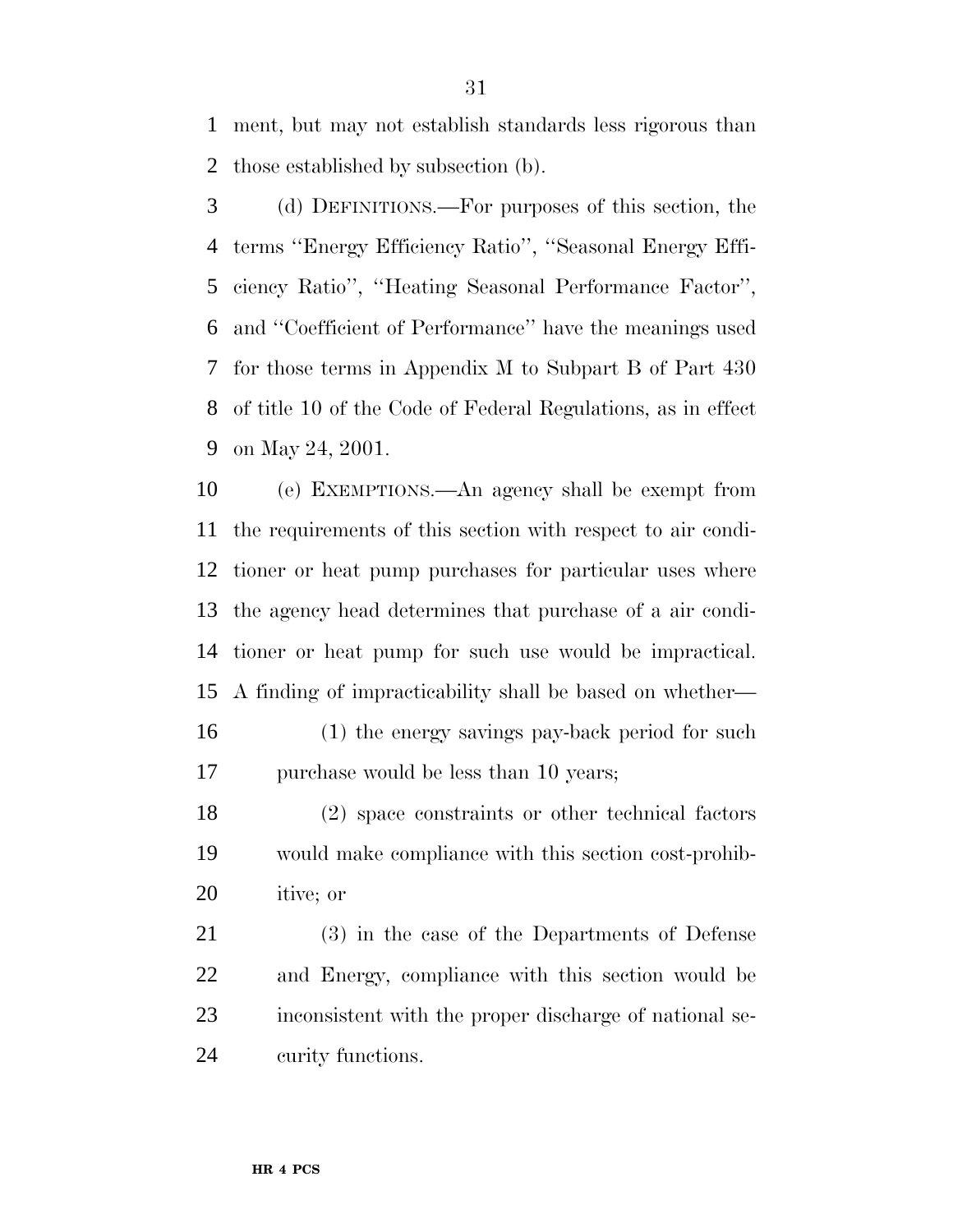## **SEC. 125. ADVANCED BUILDING EFFICIENCY TESTBED.**

 (a) ESTABLISHMENT.—The Secretary of Energy shall establish an Advanced Building Efficiency Testbed program for the development, testing, and demonstration of advanced engineering systems, components, and mate- rials to enable innovations in building technologies. The program shall evaluate government and industry building efficiency concepts, and demonstrate the ability of next generation buildings to support individual and organiza- tional productivity and health as well as flexibility and technological change to improve environmental sustain-ability.

 (b) PARTICIPANTS.—The program established under subsection (a) shall be led by a university having dem- onstrated experience with the application of intelligent workplaces and advanced building systems in improving the quality of built environments. Such university shall also have the ability to combine the expertise from more than 12 academic fields, including electrical and computer engineering, computer science, architecture, urban design, and environmental and mechanical engineering. Such uni- versity shall partner with other universities and entities who have established programs and the capability of ad-vancing innovative building efficiency technologies.

 (c) AUTHORIZATION OF APPROPRIATIONS.—There are authorized to be appropriated to the Secretary of En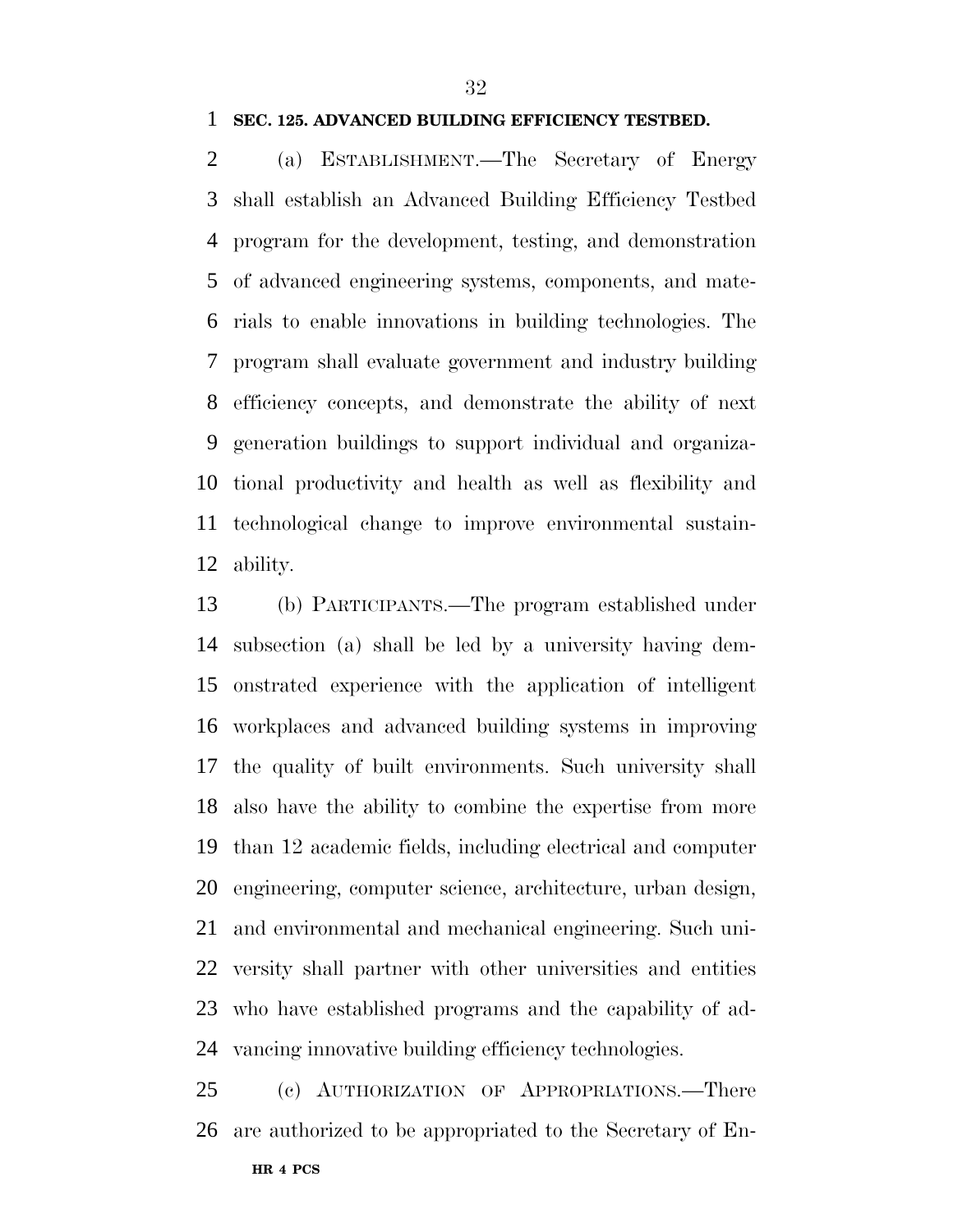ergy to carry out this section \$18,000,000 for fiscal year 2002, to remain available until expended, of which \$6,000,000 shall be provided to the lead university de- scribed in subsection (b), and the remainder shall be pro- vided equally to each of the other participants referred to in subsection (b).

## **SEC. 126. USE OF INTERVAL DATA IN FEDERAL BUILDINGS.**

 Section 543 of the National Energy Conservation Policy Act (42 U.S.C. 8253) is amended by adding at the end the following new subsection:

11 "(h) USE OF INTERVAL DATA IN FEDERAL BUILD- INGS.—Not later than January 1, 2003, each agency shall utilize, to the maximum extent practicable, for the pur- poses of efficient use of energy and reduction in the cost of electricity consumed in its Federal buildings, interval consumption data that measure on a real time or daily basis consumption of electricity in its Federal buildings. To meet the requirements of this subsection each agency shall prepare and submit at the earliest opportunity pur- suant to section 548(a) to the Secretary, a plan describing how the agency intends to meet such requirements, includ- ing how it will designate personnel primarily responsible for achieving such requirements, and otherwise implement this subsection.''.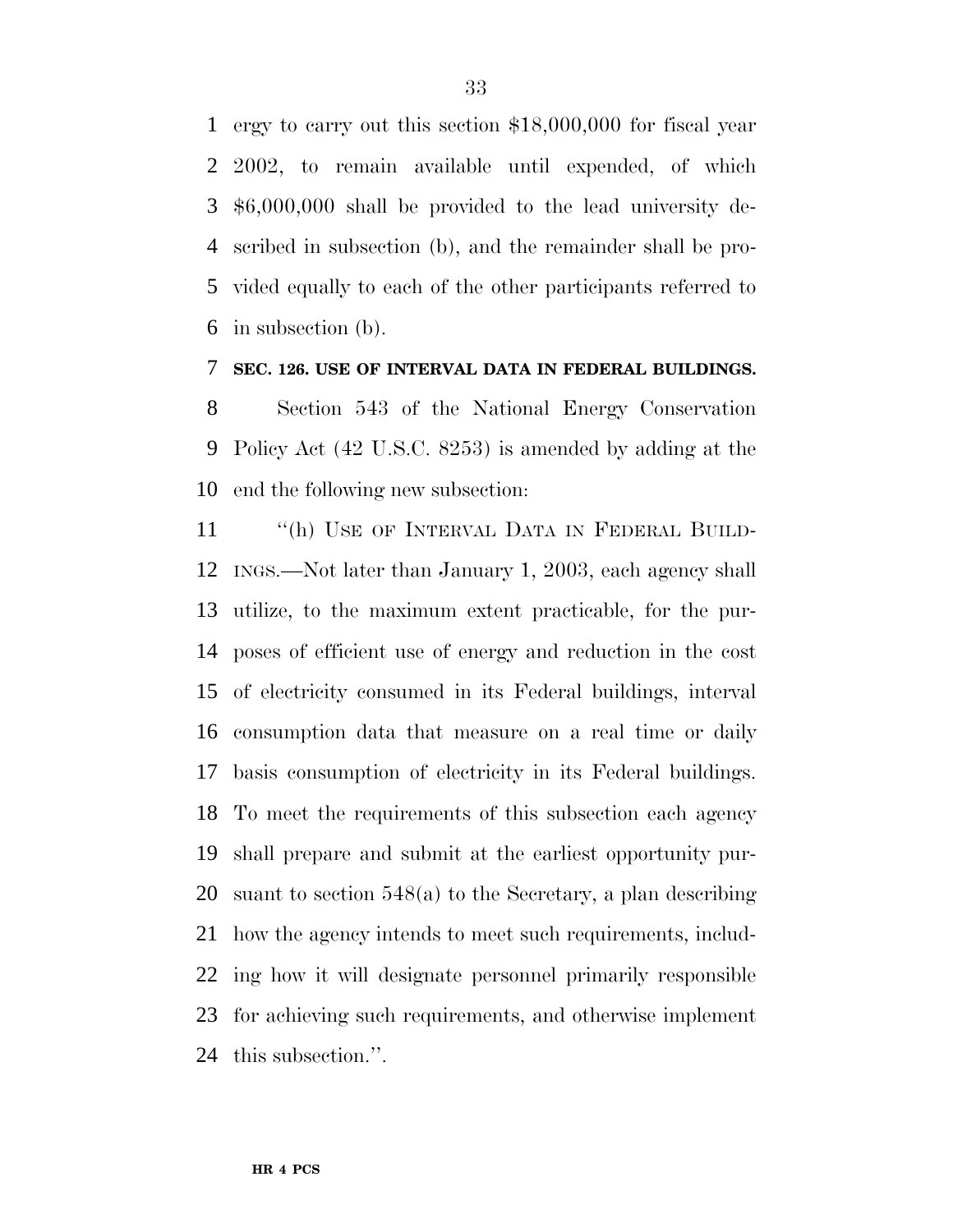## **SEC. 127. REVIEW OF ENERGY SAVINGS PERFORMANCE CONTRACT PROGRAM.**

 Within 180 days after the date of the enactment of this Act, the Secretary of Energy shall complete a review of the Energy Savings Performance Contract program to identify statutory, regulatory, and administrative obstacles that prevent Federal agencies from fully utilizing the pro- gram. In addition, this review shall identify all areas for increasing program flexibility and effectiveness, including audit and measurement verification requirements, ac- counting for energy use in determining savings, con- tracting requirements, and energy efficiency services cov- ered. The Secretary shall report these findings to the Committee on Energy and Commerce of the House of Representatives and the Committee on Energy and Nat- ural Resources of the Senate, and shall implement identi- fied administrative and regulatory changes to increase program flexibility and effectiveness to the extent that such changes are consistent with statutory authority.

### **SEC. 128. CAPITOL COMPLEX.**

 (a) ENERGY INFRASTRUCTURE.—The Architect of the Capitol, building on the Master Plan Study completed in July 2000, shall commission a study to evaluate the energy infrastructure of the Capital Complex to determine how the infrastructure could be augmented to become more energy efficient, using unconventional and renewable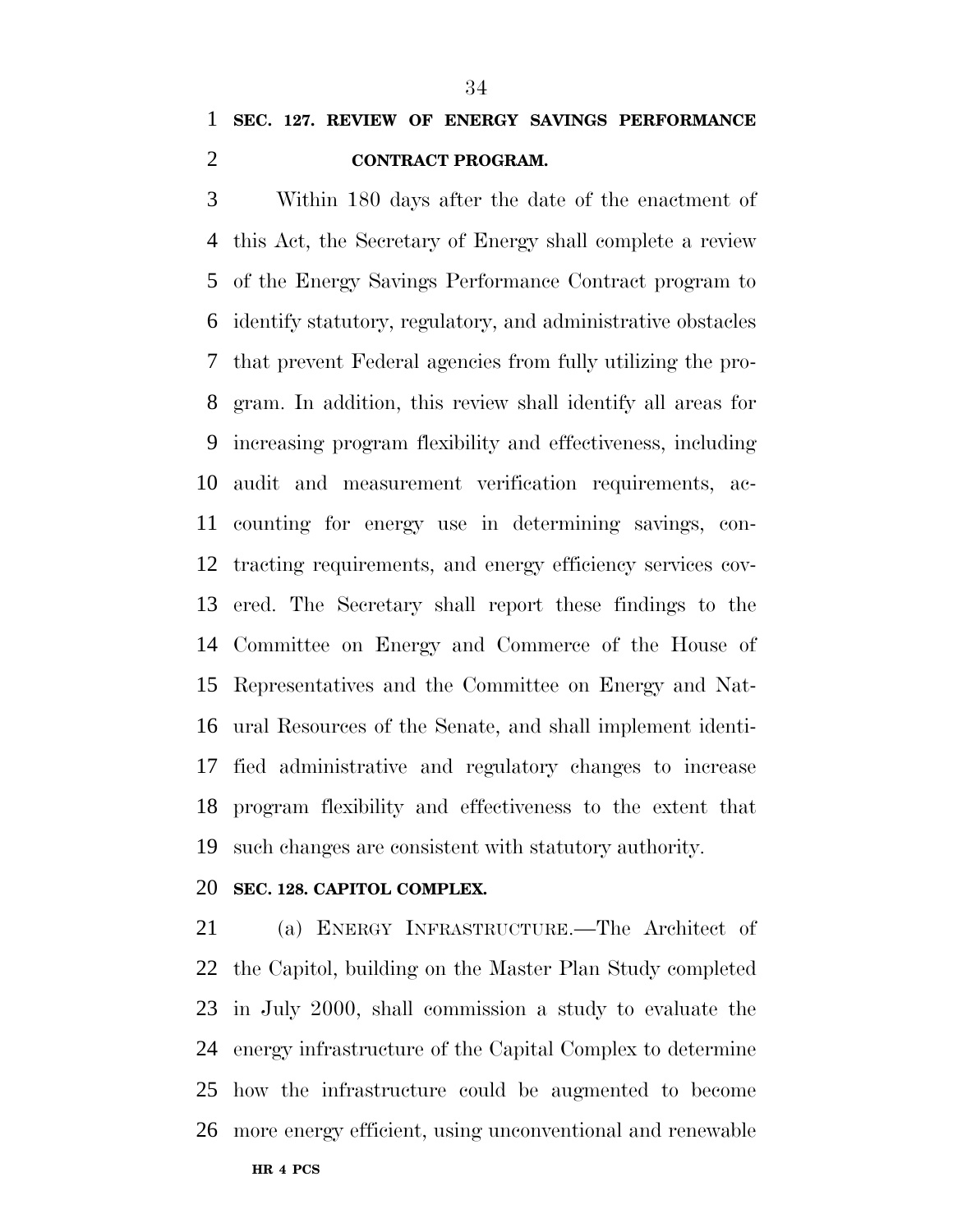energy resources, in a way that would enable the Complex to have reliable utility service in the event of power fluc-tuations, shortages, or outages.

 (b) AUTHORIZATION.—There is authorized to be ap- propriated to the Architect of the Capitol to carry out this section, not more than \$2,000,000 for fiscal years after the enactment of this Act.

## **Subtitle C—State Programs**

## **SEC. 131. AMENDMENTS TO STATE ENERGY PROGRAMS.**

 (a) STATE ENERGY CONSERVATION PLANS.—Section 362 of the Energy Policy and Conservation Act (42 U.S.C. 6322) is amended by inserting at the end the following new subsection:

 ''(g) The Secretary shall, at least once every 3 years, invite the Governor of each State to review and, if nec- essary, revise the energy conservation plan of such State submitted under subsection (b) or (e). Such reviews should consider the energy conservation plans of other States within the region, and identify opportunities and actions carried out in pursuit of common energy conservation goals.''.

 (b) STATE ENERGY EFFICIENCY GOALS.—Section 364 of the Energy Policy and Conservation Act (42 U.S.C. 6324) is amended by inserting ''Each State energy con-servation plan with respect to which assistance is made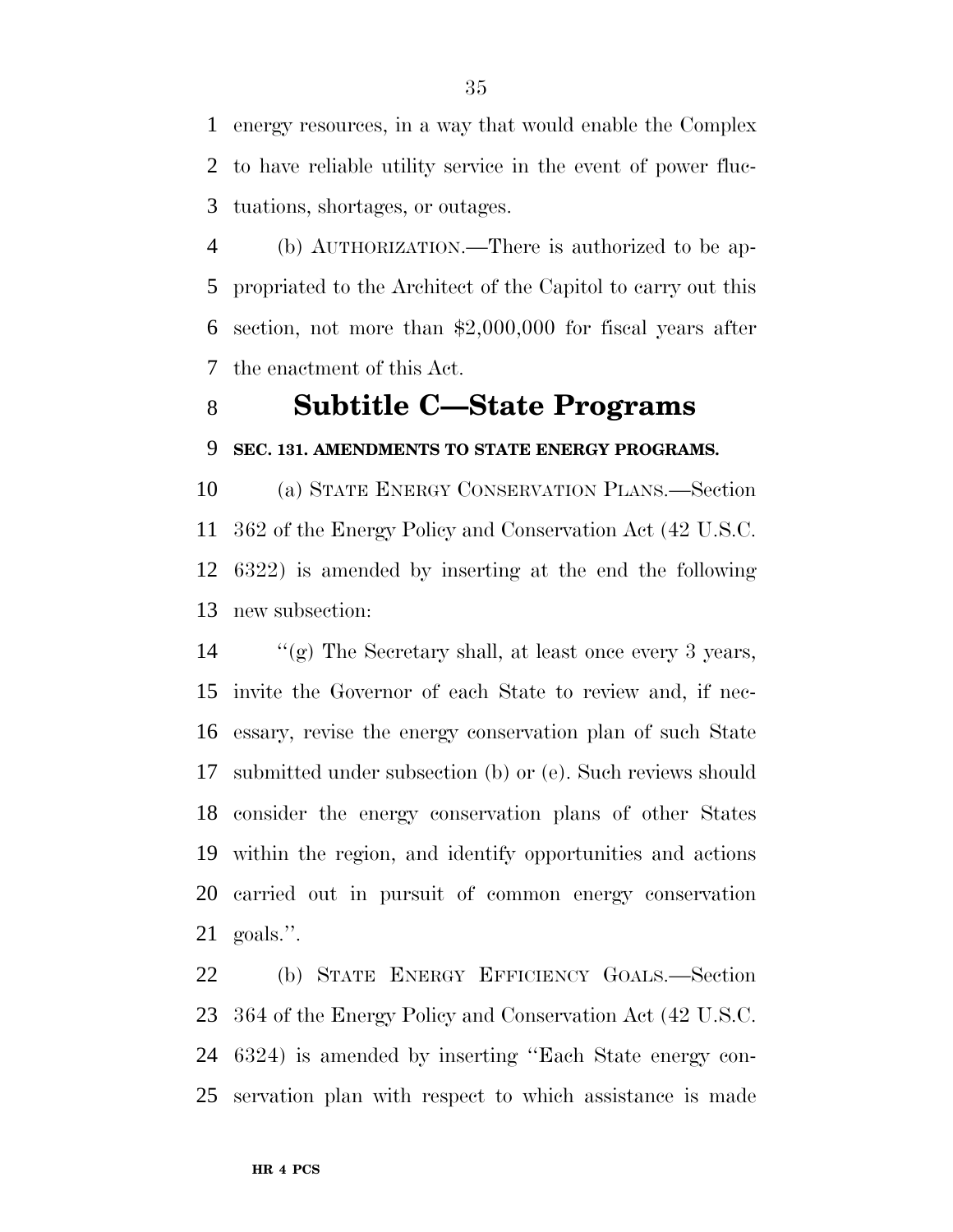available under this part on or after the date of the enact- ment of Energy Advancement and Conservation Act of 2001, shall contain a goal, consisting of an improvement of 25 percent or more in the efficiency of use of energy in the State concerned in the calendar year 2010 as com- pared to the calendar year 1990, and may contain interim goals.'' after ''contain interim goals.''.

 (c) AUTHORIZATION OF APPROPRIATIONS.—Section 365(f) of the Energy Policy and Conservation Act (42 U.S.C. 6325(f)) is amended by striking ''for fiscal years 1999 through 2003 such sums as may be necessary'' and inserting ''\$75,000,000 for fiscal year 2002, \$100,000,000 for fiscal years 2003 and 2004, \$125,000,000 for fiscal year 2005''.

## **SEC. 132. REAUTHORIZATION OF ENERGY CONSERVATION PROGRAM FOR SCHOOLS AND HOSPITALS.**

 Section 397 of the Energy Policy and Conservation Act (42 U.S.C. 6371f) is amended by striking ''2003'' and inserting ''2010''.

## **SEC. 133. AMENDMENTS TO WEATHERIZATION ASSISTANCE PROGRAM.**

 Section 422 of the Energy Conservation and Produc- tion Act (42 U.S.C. 6872) is amended by striking ''for fiscal years 1999 through 2003 such sums as may be nec-essary'' and inserting ''\$273,000,000 for fiscal year 2002,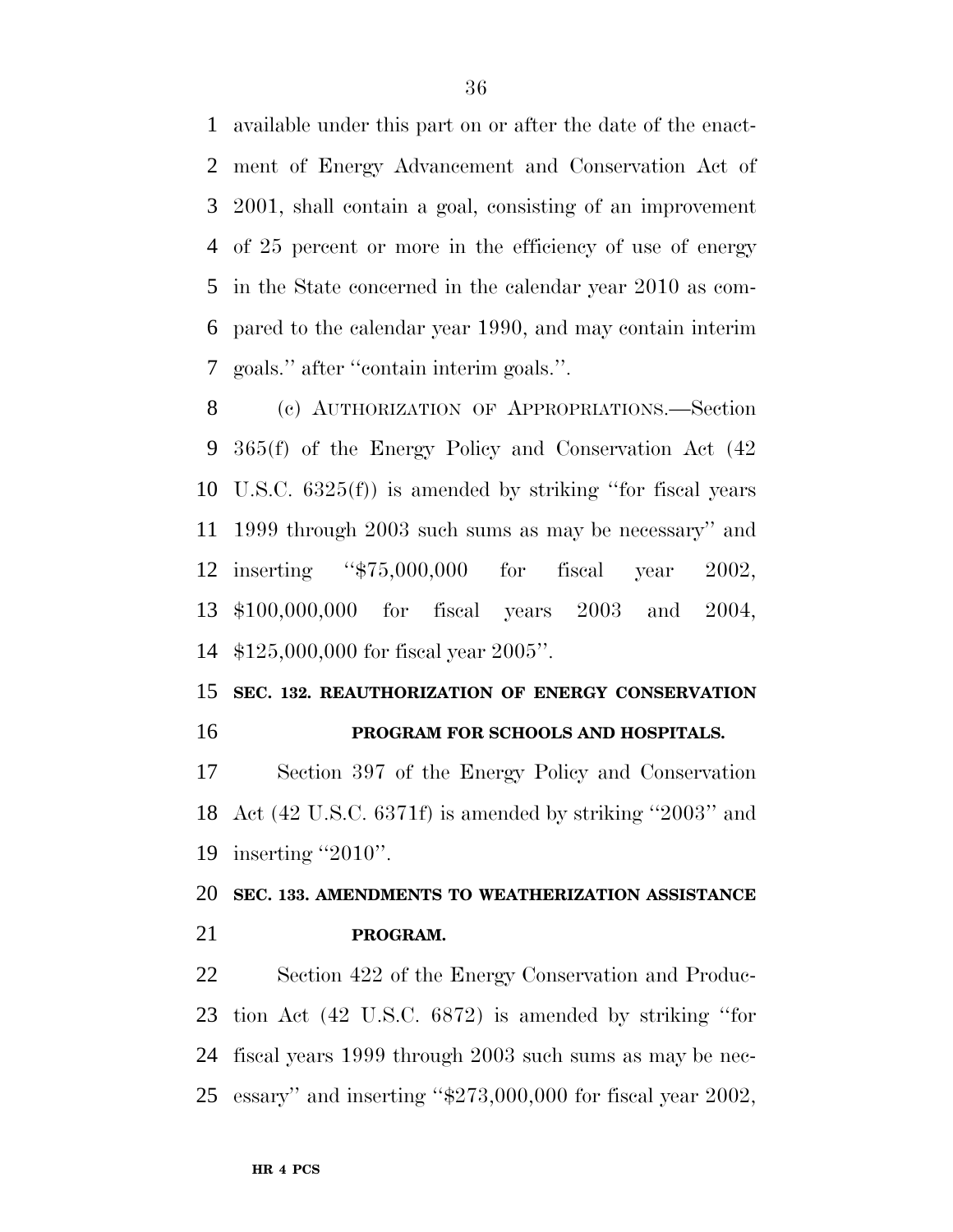\$325,000,000 for fiscal year 2003, \$400,000,000 for fis- cal year 2004, and \$500,000,000 for fiscal year 2005''. **SEC. 134. LIHEAP.**

 (a) AUTHORIZATION OF APPROPRIATIONS.—Section 2602(b) of the Low-Income Home Energy Assistance Act of 1981 (42 U.S.C. 8621(b)) is amended by striking the first sentence and inserting the following: ''There are au- thorized to be appropriated to carry out the provisions of this title (other than section 2607A), \$3,400,000,000 for each of fiscal years 2001 through 2005.''.

 (b) GAO STUDY.—The Comptroller General of the United States shall conduct a study to determine—

 (1) the extent to which Low-Income Home En- ergy Assistance (LIHEAP) and other government energy subsidies paid to consumers discourage or en- courage energy conservation and energy efficiency investments when compared to structures of the same physical description and occupancy in compat-ible geographic locations;

 (2) the extent to which education could increase the conservation of low-income households who opt to receive supplemental income instead of Low-In-come Home Energy Assistance funds;

 (3) the benefit in energy efficiency and energy savings that can be achieved through the annual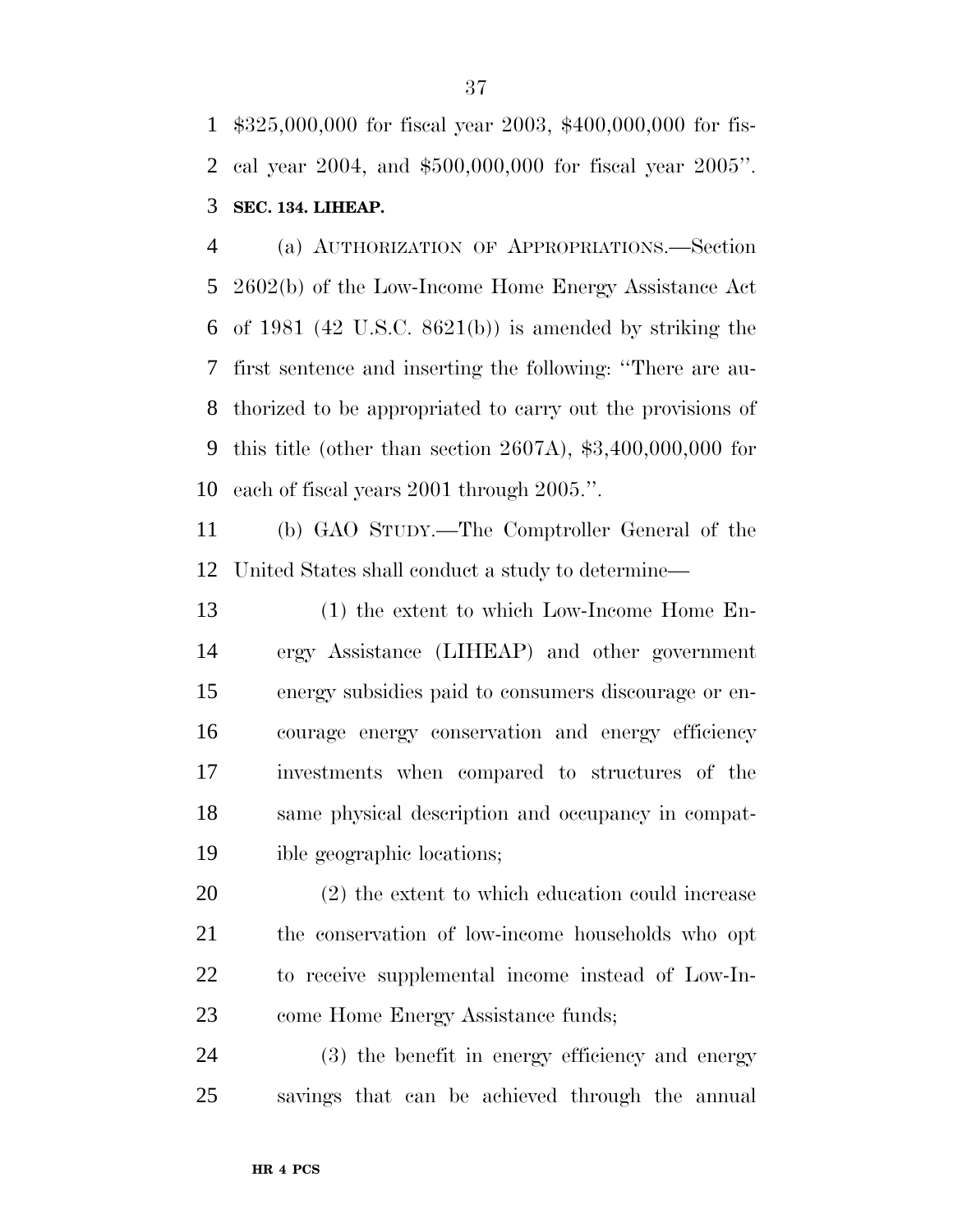| $\mathbf{1}$   | maintenance of heating and cooling appliances in the  |
|----------------|-------------------------------------------------------|
| $\overline{2}$ | homes of those receiving Low-Income Home Energy       |
| 3              | Assistance funds; and                                 |
| $\overline{4}$ | (4) the loss of energy conservation that results      |
| 5              | from structural inadequacies in a structure that is   |
| 6              | unhealthy, not energy efficient, and environmentally  |
| 7              | unsound and that receives Low-Income Home En-         |
| 8              | ergy Assistance funds for weatherization.             |
| 9              | SEC. 135. HIGH PERFORMANCE PUBLIC BUILDINGS.          |
| 10             | (a) PROGRAM ESTABLISHMENT AND ADMINISTRA-             |
| 11             | TION.                                                 |
| 12             | (1) ESTABLISHMENT.—There is established in            |
| 13             | the Department of Energy the High Performance         |
| 14             | Public Buildings Program (in this section referred to |
| 15             | as the "Program").                                    |
| 16             | (2) IN GENERAL.—The Secretary of Energy               |
| 17             | may, through the Program, make grants—                |
| 18             | (A) to assist units of local government in            |
| 19             | the production, through construction or renova-       |
| 20             | tion of buildings and facilities they own and op-     |
| 21             | erate, of high performance public buildings and       |
| 22             | facilities that are healthful, productive, energy     |
| 23             | efficient, and environmentally sound;                 |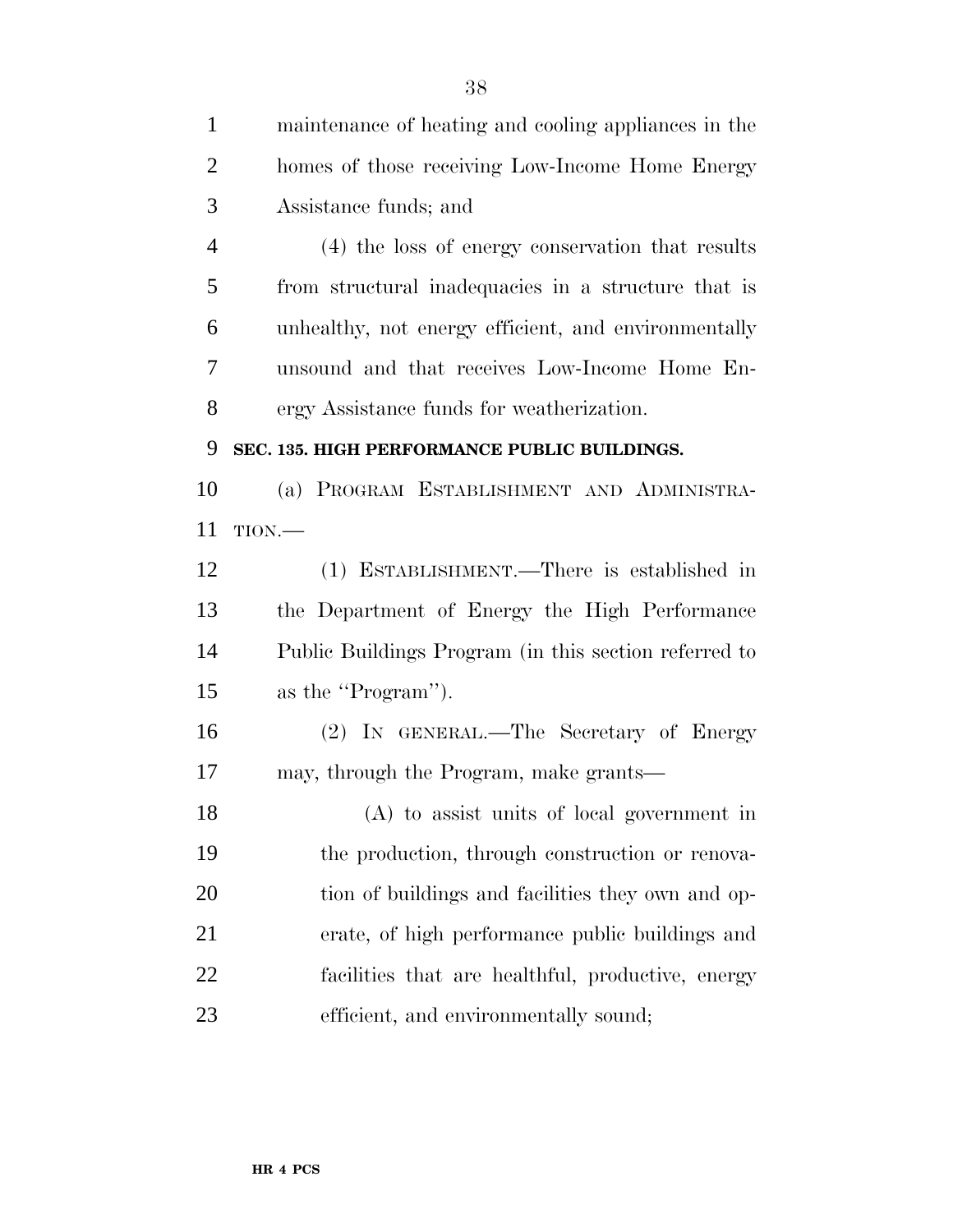| $\mathbf{1}$   | (B) to State energy offices to administer              |
|----------------|--------------------------------------------------------|
| $\overline{2}$ | the program of assistance to units of local gov-       |
| 3              | ernment pursuant to this section; and                  |
| $\overline{4}$ | (C) to State energy offices to promote par-            |
| 5              | ticipation by units of local government in the         |
| 6              | Program.                                               |
| 7              | (3) GRANTS TO ASSIST UNITS OF LOCAL GOV-               |
| 8              | ERNMENT.—Grants under paragraph $(2)(A)$ for new       |
| 9              | public buildings shall be used to achieve energy effi- |
| 10             | ciency performance that reduces energy use at least    |
| 11             | 30 percent below that of a public building con-        |
| 12             | structed in compliance with standards prescribed in    |
| 13             | Chapter 8 of the 2000 International Energy Con-        |
| 14             | servation Code, or a similar State code intended to    |
| 15             | achieve substantially equivalent results. Grants       |
| 16             | under paragraph $(2)(A)$ for existing public buildings |
| 17             | shall be used to achieve energy efficiency perform-    |
| 18             | ance that reduces energy use below the public build-   |
| 19             | ing baseline consumption, assuming a 3-year, weath-    |
| 20             | er-normalized average for calculating such baseline.   |
| 21             | Grants under paragraph $(2)(A)$ shall be made to       |
| 22             | units of local government that have—                   |
|                |                                                        |

 (A) demonstrated a need for such grants in order to respond appropriately to increasing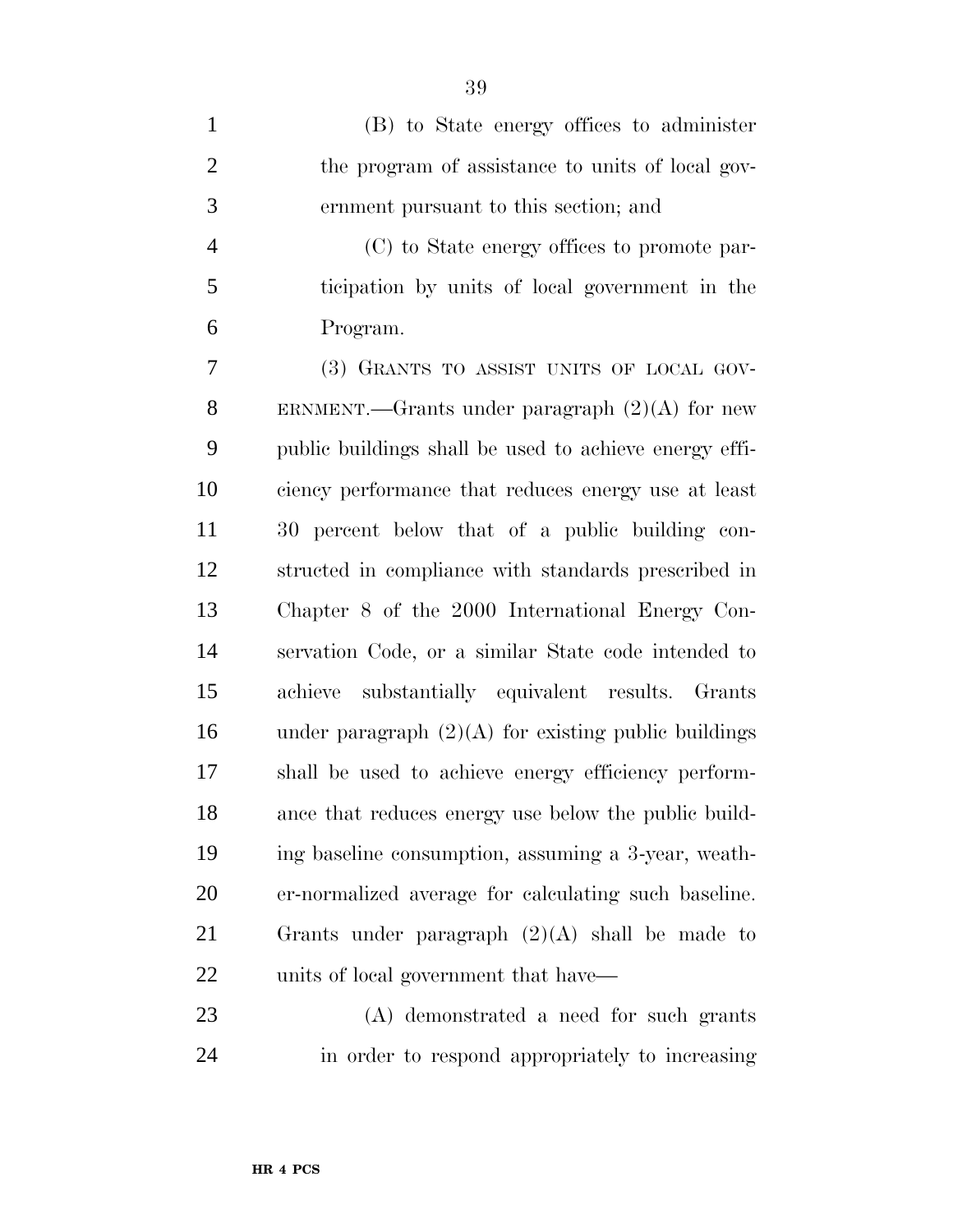| $\mathbf{1}$   | population or to make major investments in       |
|----------------|--------------------------------------------------|
| $\overline{2}$ | renovation of public buildings; and              |
| 3              | (B) made a commitment to use the grant           |
| $\overline{4}$ | funds to develop high performance public build-  |
| 5              | ings in accordance with a plan developed and     |
| 6              | approved pursuant to paragraph $(5)(A)$ .        |
| 7              | (4) OTHER GRANTS.—                               |
| 8              | GRANTS FOR ADMINISTRATION.<br>(A)                |
| 9              | Grants under paragraph $(2)(B)$ shall be used to |
| 10             | evaluate compliance by units of local govern-    |
| 11             | ment with the requirements of this section, and  |
| 12             | in addition may be used for—                     |
| 13             | (i) distributing information and mate-           |
| 14             | rials to clearly define and promote the de-      |
| 15             | velopment of high performance public             |
| 16             | buildings for both new and existing facili-      |
| 17             | ties;                                            |
| 18             | (ii) organizing and conducting pro-              |
| 19             | grams for local government personnel, ar-        |
| 20             | chitects, engineers, and others to advance       |
| 21             | the concepts of high performance public          |
| 22             | buildings;                                       |
| 23             | (iii) obtaining technical services and           |
| 24             | assistance in planning and designing high        |
| 25             | performance public buildings; and                |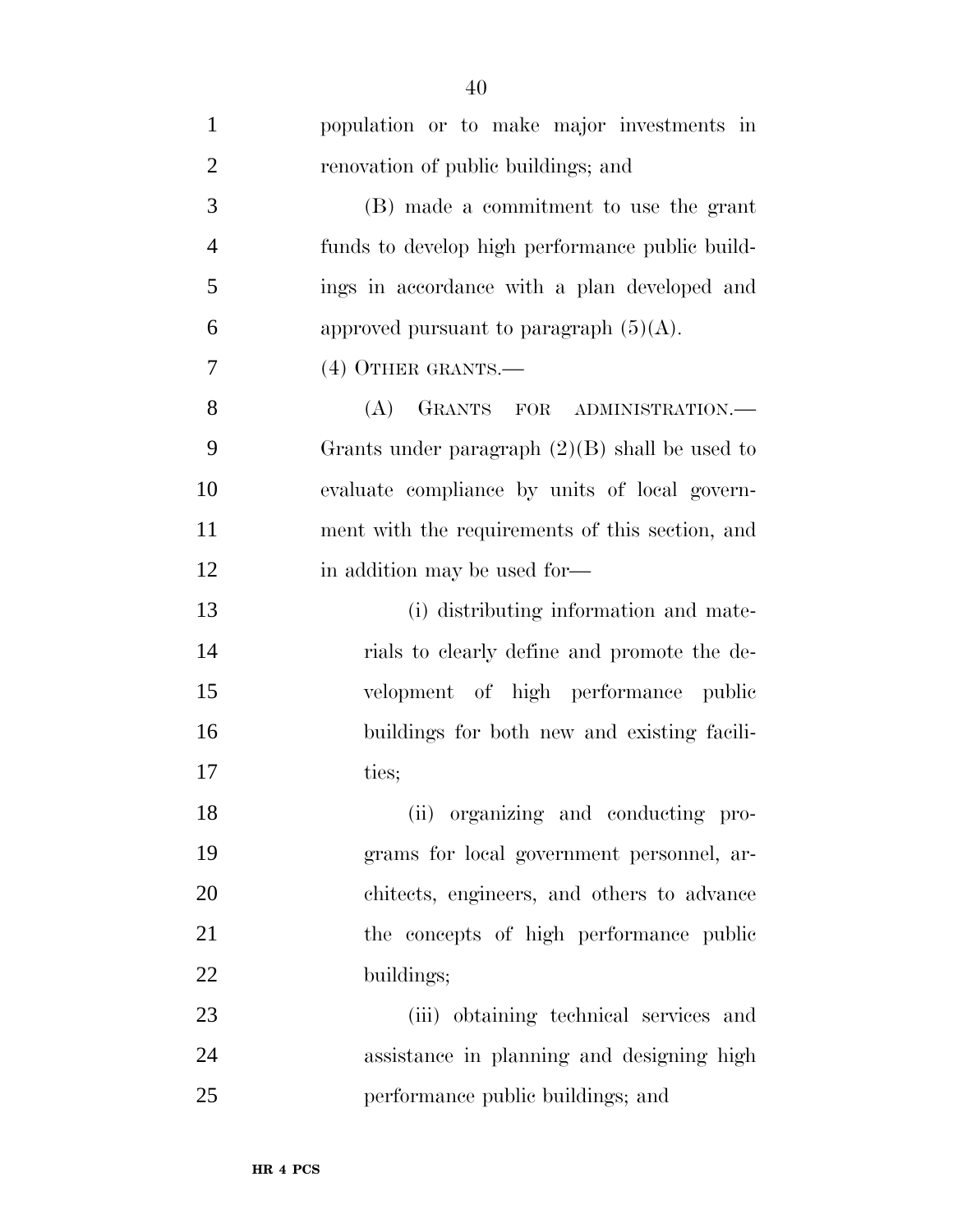| (iv) collecting and monitoring data         |
|---------------------------------------------|
| and information pertaining to the high per- |
| formance public building projects.          |

 (B) GRANTS TO PROMOTE PARTICIPA-5 TION.—Grants under paragraph  $(2)(C)$  may be used for promotional and marketing activities, including facilitating private and public financ- ing, promoting the use of energy service compa- nies, working with public building users, and communities, and coordinating public benefit programs.

12 (5) IMPLEMENTATION.—

 (A) PLANS.—A grant under paragraph (2)(A) shall be provided only to a unit of local government that, in consultation with its State office of energy, has developed a plan that the State energy office determines to be feasible and appropriate in order to achieve the pur-poses for which such grants are made.

20 (B) SUPPLEMENTING GRANT FUNDS.— State energy offices shall encourage qualifying units of local government to supplement their grant funds with funds from other sources in 24 the implementation of their plans.

(b) ALLOCATION OF FUNDS.—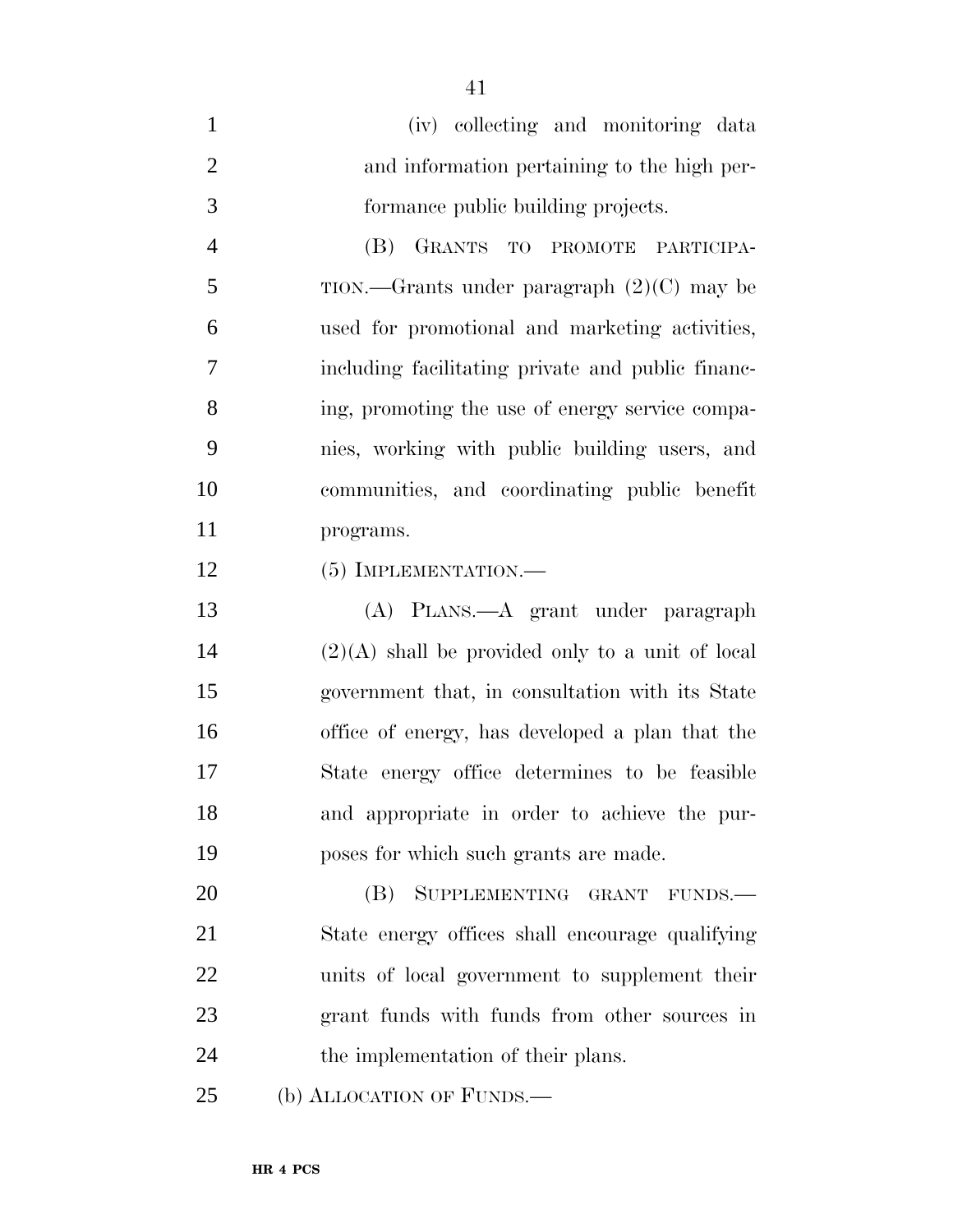| $\mathbf{1}$   | (1) IN GENERAL.—Except as provided in para-               |
|----------------|-----------------------------------------------------------|
| $\overline{c}$ | graph (3), funds appropriated to carry out this sec-      |
| 3              | tion shall be provided to State energy offices.           |
| $\overline{4}$ | (2) PURPOSES.—Except as provided in para-                 |
| 5              | $graph(3)$ , funds appropriated to carry out this sec-    |
| 6              | tion shall be allocated as follows:                       |
| 7              | (A) Seventy percent shall be used to make                 |
| 8              | grants under subsection $(a)(2)(A)$ .                     |
| 9              | (B) Fifteen percent shall be used to make                 |
| 10             | grants under subsection $(a)(2)(B)$ .                     |
| 11             | (C) Fifteen percent shall be used to make                 |
| 12             | grants under subsection $(a)(2)(C)$ .                     |
| 13             | (3) OTHER FUNDS.—The Secretary of Energy                  |
| 14             | may retain not to exceed \$300,000 per year from          |
| 15             | amounts appropriated under subsection (c) to assist       |
| 16             | State energy offices in coordinating and imple-           |
| 17             | menting the Program. Such funds may be used to            |
| 18             | develop reference materials to further define the         |
| 19             | principles and criteria to achieve high performance       |
| 20             | public buildings.                                         |
| 21             | (c) AUTHORIZATION OF APPROPRIATIONS.-There                |
| 22             | are authorized to be appropriated to the Secretary of En- |
| 23             | ergy to carry out this section such sums as may be nec-   |
| 24             | essary for each of the fiscal years 2002 through 2010.    |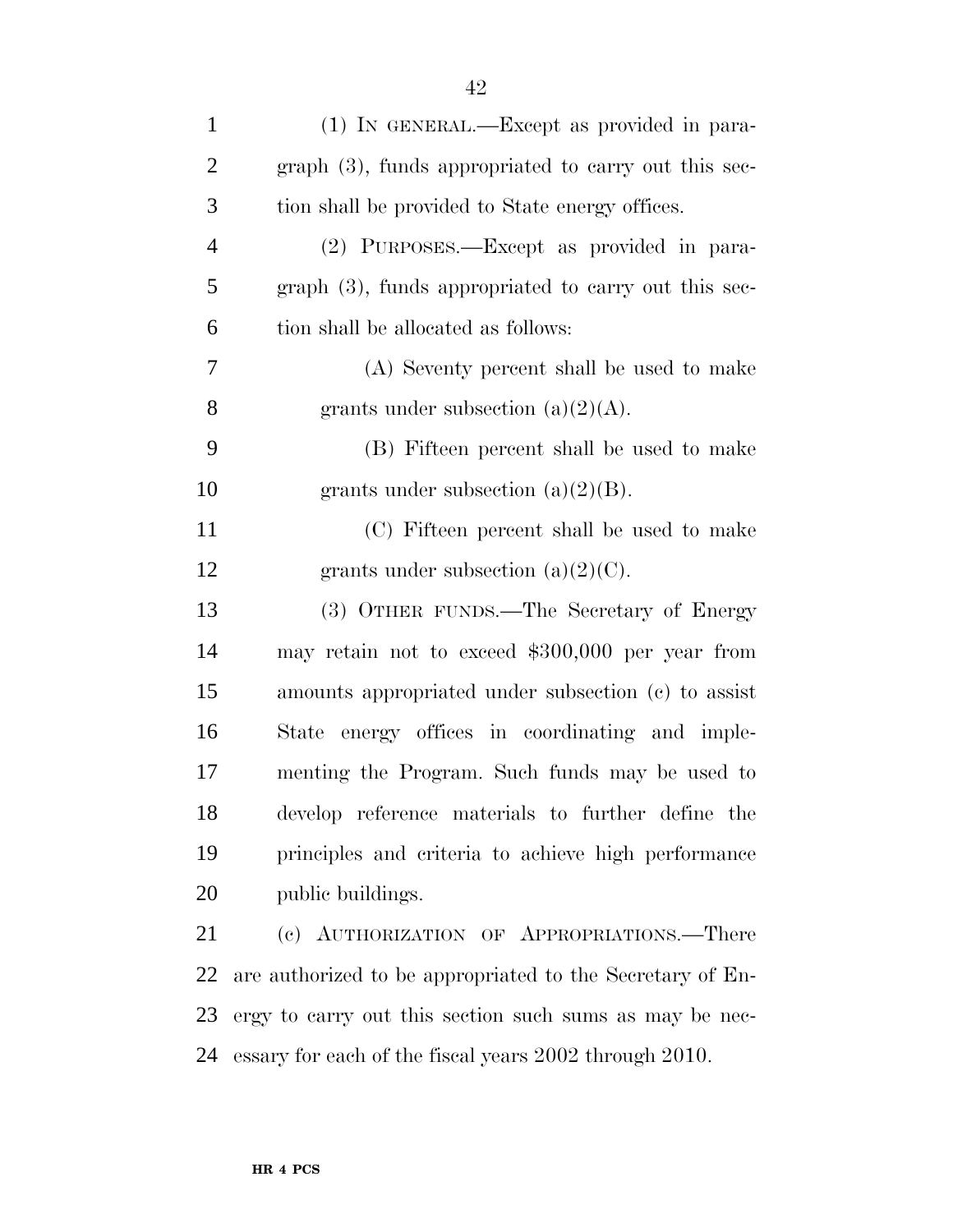(d) REPORT TO CONGRESS.—The Secretary of En- ergy shall conduct a biennial review of State actions imple- menting this section, and the Secretary shall report to Congress on the results of such reviews. In conducting such reviews, the Secretary shall assess the effectiveness of the calculation procedures used by the States in estab- lishing eligibility of units of local government for funding under this section, and may assess other aspects of the State program to determine whether they have been effec-tively implemented.

(e) DEFINITIONS.—For purposes of this section:

12 (1) HIGH PERFORMANCE PUBLIC BUILDING. The term ''high performance public building'' means a public building which, in its design, construction, operation, and maintenance, maximizes use of un- conventional and renewable energy resources and en- ergy efficiency practices, is cost-effective on a life cycle basis, uses affordable, environmentally pref- erable, durable materials, enhances indoor environ- mental quality, protects and conserves water, and optimizes site potential.

 (2) RENEWABLE ENERGY.—The term ''renew- able energy'' means energy produced by solar, wind, geothermal, hydroelectric, or biomass power.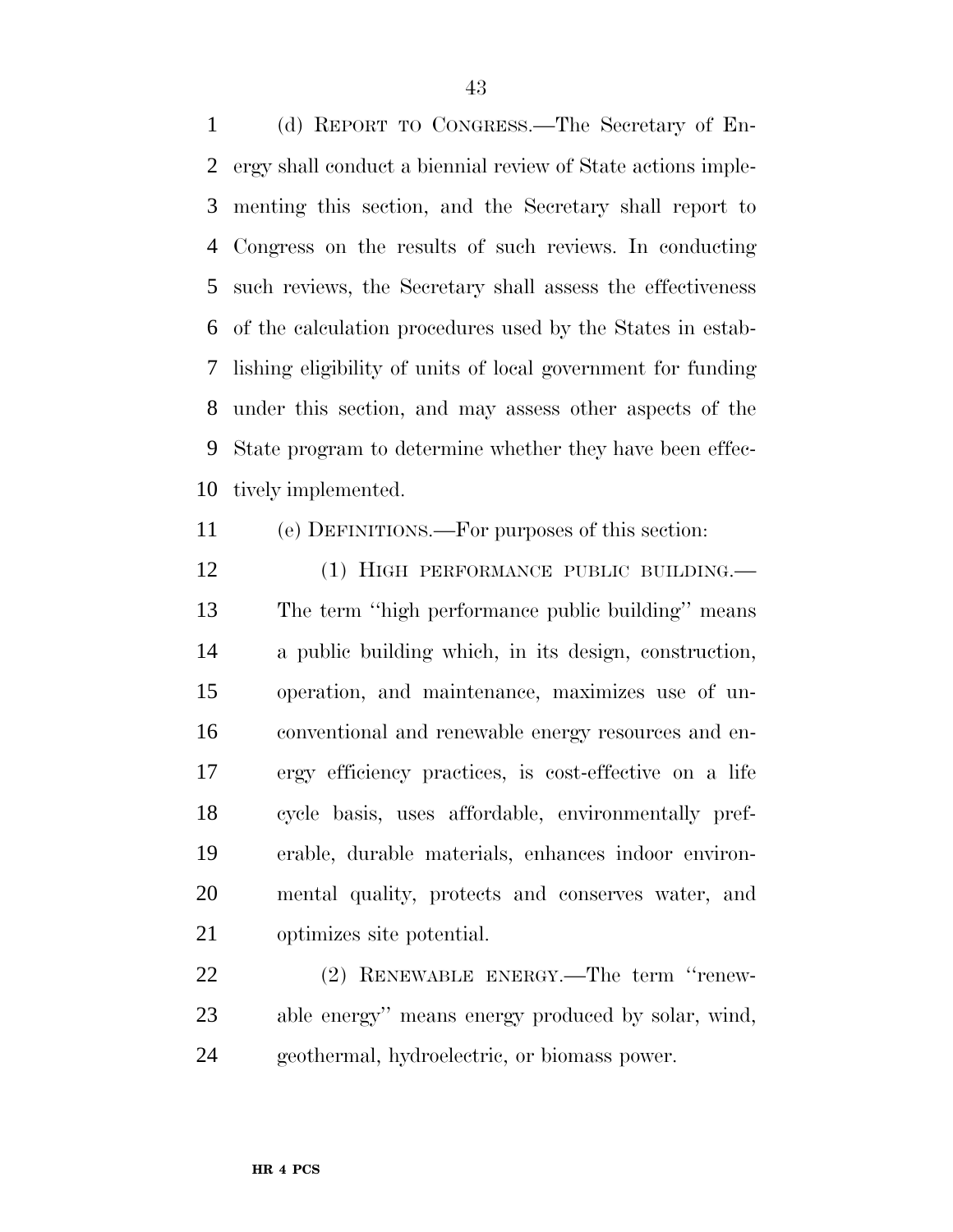(3) UNCONVENTIONAL AND RENEWABLE EN- ERGY RESOURCES.—The term ''unconventional and renewable energy resources'' means renewable en- ergy, hydrogen, fuel cells, cogeneration, combined heat and power, heat recovery (including by use of a Stirling heat engine), and distributed generation. **Subtitle D—Energy Efficiency for**

# **Consumer Products**

## **SEC. 141. ENERGY STAR PROGRAM.**

 (a) AMENDMENT.—The Energy Policy and Conserva- tion Act (42 U.S.C. 6201 and following) is amended by inserting the following after section 324:

### **''SEC. 324A. ENERGY STAR PROGRAM.**

 ''(a) IN GENERAL.—There is established at the De- partment of Energy and the Environmental Protection Agency a program to identify and promote energy-efficient products and buildings in order to reduce energy consump- tion, improve energy security, and reduce pollution through labeling of products and buildings that meet the highest energy efficiency standards. Responsibilities under the program shall be divided between the Department of Energy and the Environmental Protection Agency con- sistent with the terms of agreements between the two agencies. The Administrator and the Secretary shall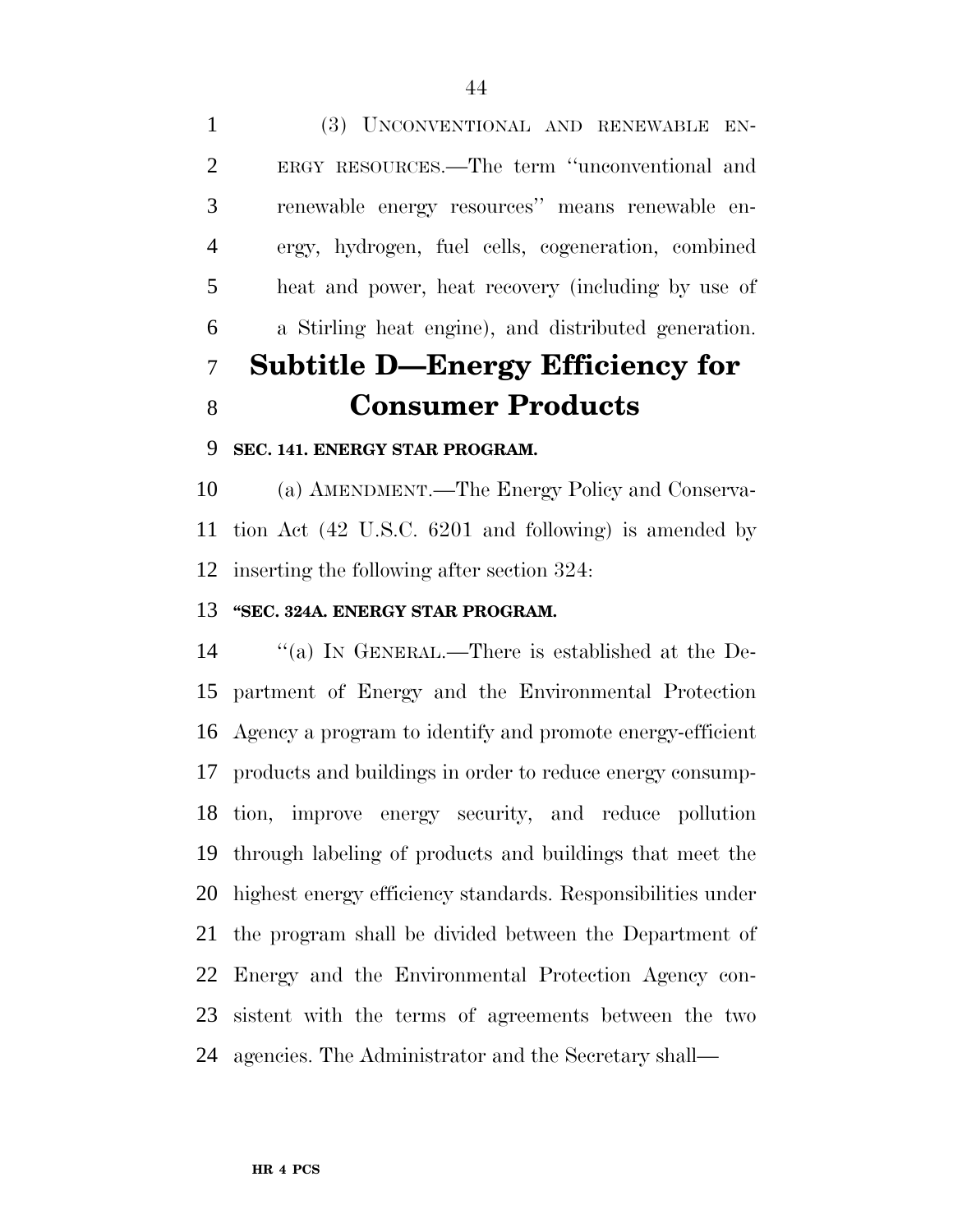1 ''(1) promote Energy Star compliant tech- nologies as the preferred technologies in the market- place for achieving energy efficiency and to reduce pollution;

 $\mathfrak{S}$  ''(2) work to enhance public awareness of the Energy Star label; and

 ''(3) preserve the integrity of the Energy Star label.

 For the purposes of carrying out this section, there is au- thorized to be appropriated for fiscal years 2002 through 2006 such sums as may be necessary, to remain available until expended.

 ''(b) STUDY OF CERTAIN PRODUCTS AND BUILD- INGS.—Within 180 days after the date of the enactment of this section, the Secretary and the Administrator, con- sistent with the terms of agreements between the two agencies (including existing agreements with respect to which agency shall handle a particular product or build- ing), shall determine whether the Energy Star label should be extended to additional products and buildings, includ-ing the following:

- 22  $\qquad$   $\qquad$   $\qquad$   $\qquad$   $\qquad$   $\qquad$   $\qquad$   $\qquad$   $\qquad$   $\qquad$   $\qquad$   $\qquad$   $\qquad$   $\qquad$   $\qquad$   $\qquad$   $\qquad$   $\qquad$   $\qquad$   $\qquad$   $\qquad$   $\qquad$   $\qquad$   $\qquad$   $\qquad$   $\qquad$   $\qquad$   $\qquad$   $\qquad$   $\qquad$   $\qquad$   $\qquad$   $\qquad$   $\qquad$   $\qquad$   $\qquad$   $\$
- 23  $\frac{1}{2}$  Ceiling fans.

24 ''(3) Light commercial heating and cooling products.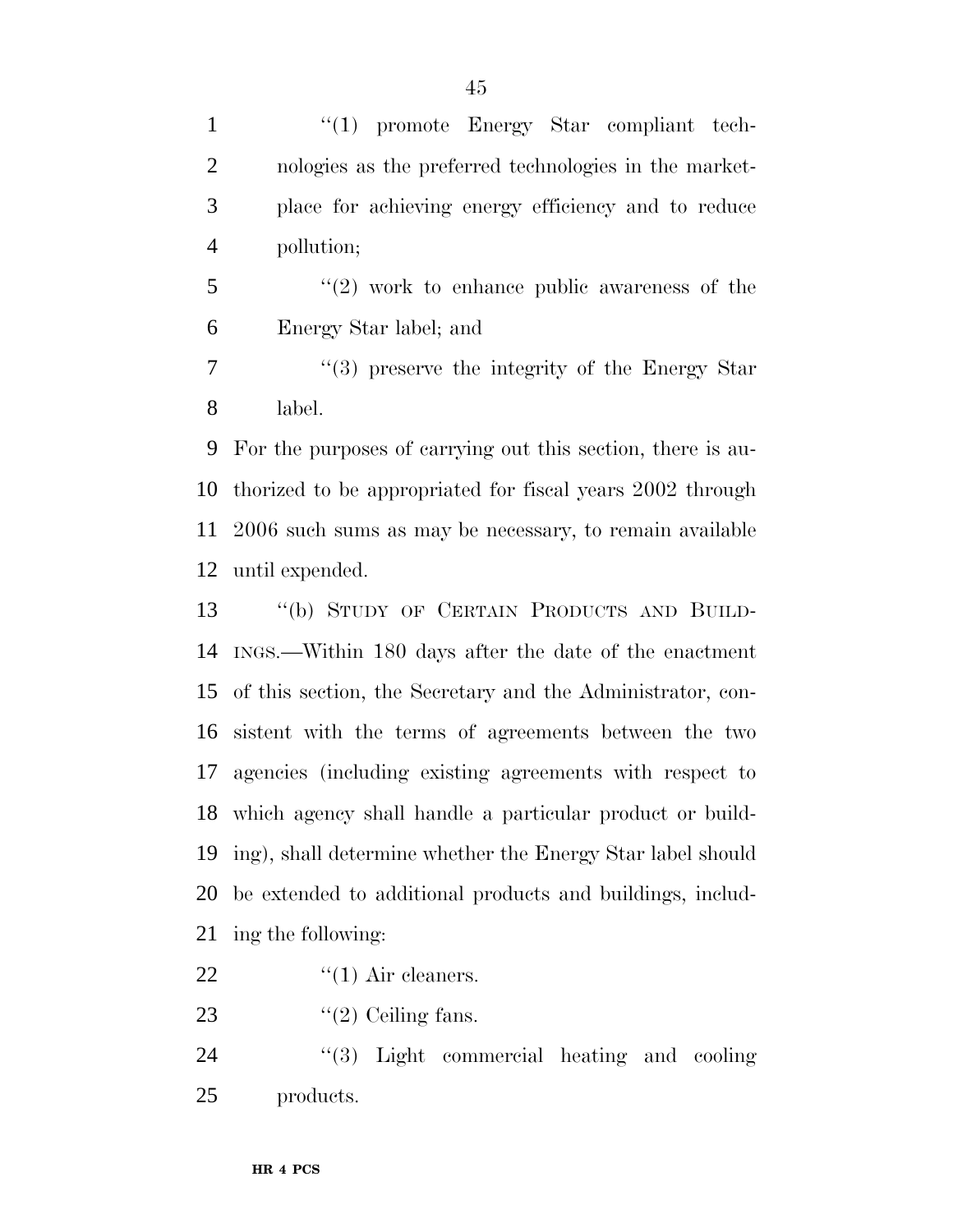| $\mathbf{1}$   | $\cdot$ (4) Reach-in refrigerators and freezers.          |  |
|----------------|-----------------------------------------------------------|--|
| $\overline{2}$ | " $(5)$ Telephony.                                        |  |
| 3              | $``(6)$ Vending machines.                                 |  |
| $\overline{4}$ | $\lq(7)$ Residential water heaters.                       |  |
| 5              | $\cdot$ (8) Refrigerated beverage merchandisers.          |  |
| 6              | $\lq(9)$ Commercial ice makers.                           |  |
| 7              | $"(10)$ School buildings.                                 |  |
| 8              | $"(11)$ Retail buildings.                                 |  |
| 9              | $\lq(12)$ Health care facilities.                         |  |
| 10             | $\lq(13)$ Homes.                                          |  |
| 11             | $\lq(14)$ Hotels and other commercial lodging fa-         |  |
| 12             | cilities.                                                 |  |
| 13             | $\cdot$ (15) Restaurants and other food service facili-   |  |
| 14             | ties.                                                     |  |
| 15             | $\cdot$ (16) Solar water heaters.                         |  |
| 16             | $\lq(17)$ Building-integrated photovoltaic systems.       |  |
| 17             | $\lq(18)$ Reflective pigment coatings.                    |  |
| 18             | $"(19)$ Windows.                                          |  |
| 19             | $"(20)$ Boilers.                                          |  |
| 20             | $\lq(21)$ Devices to extend the life of motor vehicle     |  |
| 21             | oil.                                                      |  |
| <u>22</u>      | "(c) COOL ROOFING.—In determining whether the             |  |
| 23             | Energy Star label should be extended to roofing products, |  |
| 24             | the Secretary and the Administrator shall work with the   |  |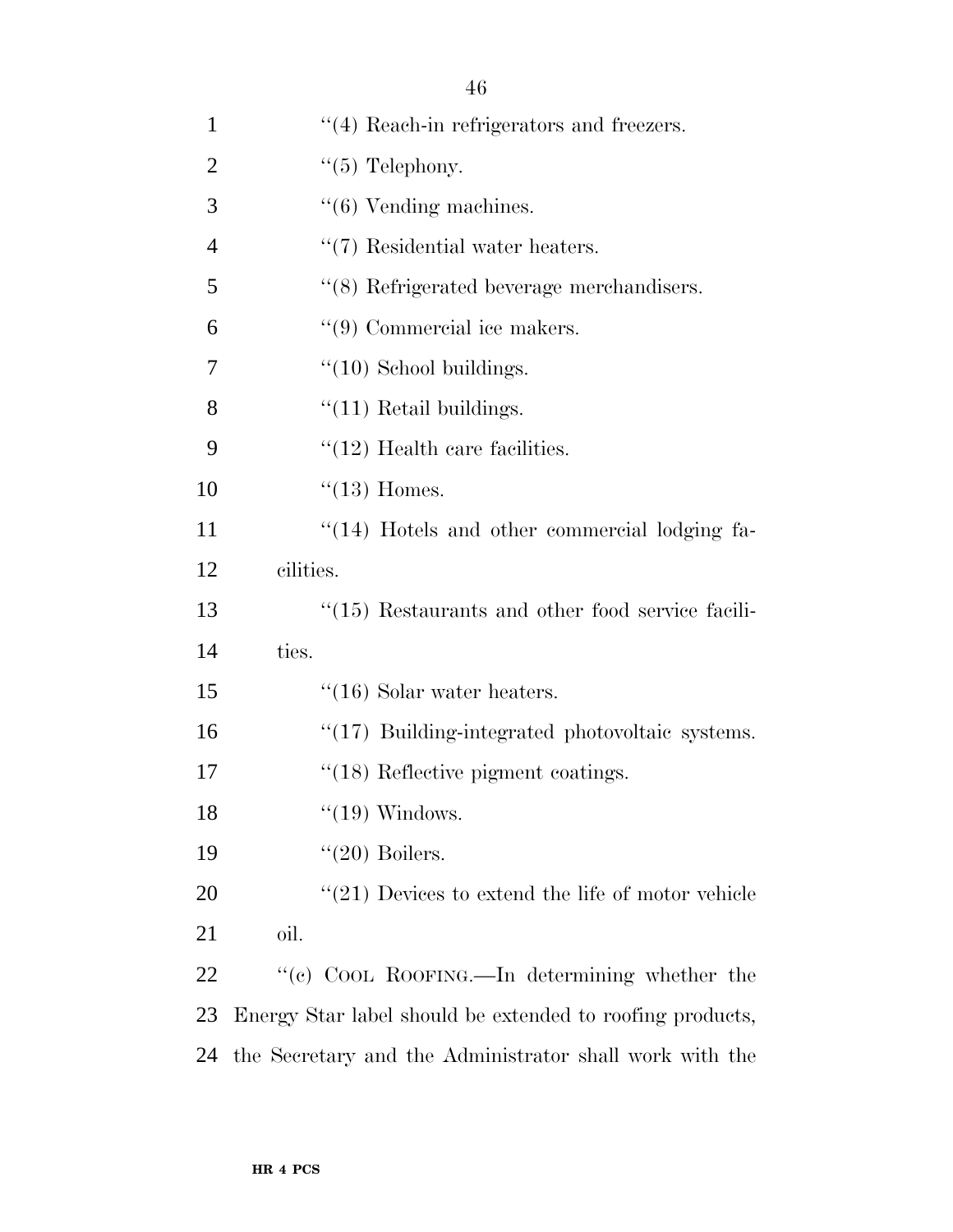roofing products industry to determine the appropriate solar reflective index of roofing products.''.

 (b) TABLE OF CONTENTS AMENDMENT.—The table of contents of the Energy Policy and Conservation Act is amended by inserting after the item relating to section 324 the following new item:

''Sec. 324A. Energy Star program.''.

# **SEC. 141A. ENERGY SUN RENEWABLE AND ALTERNATIVE ENERGY PROGRAM.**

 (a) AMENDMENT.—The Energy Policy and Conserva- tion Act (42 U.S.C. 6201 and following) is amended by inserting the following after section 324A:

# **''SEC. 324B. ENERGY SUN RENEWABLE AND ALTERNATIVE ENERGY PROGRAM.**

 ''(a) PROGRAM.—There is established at the Environ- mental Protection Agency and the Department of Energy a government-industry partnership program to identify and promote the purchase of renewable and alternative en- ergy products, to recognize companies that purchase re- newable and alternative energy products for the environ- mental and energy security benefits of such purchases, and to educate consumers about the environmental and energy security benefits of renewable and alternative en- ergy. Responsibilities under the program shall be divided between the Environmental Protection Agency and the Department of Energy consistent with the terms of agree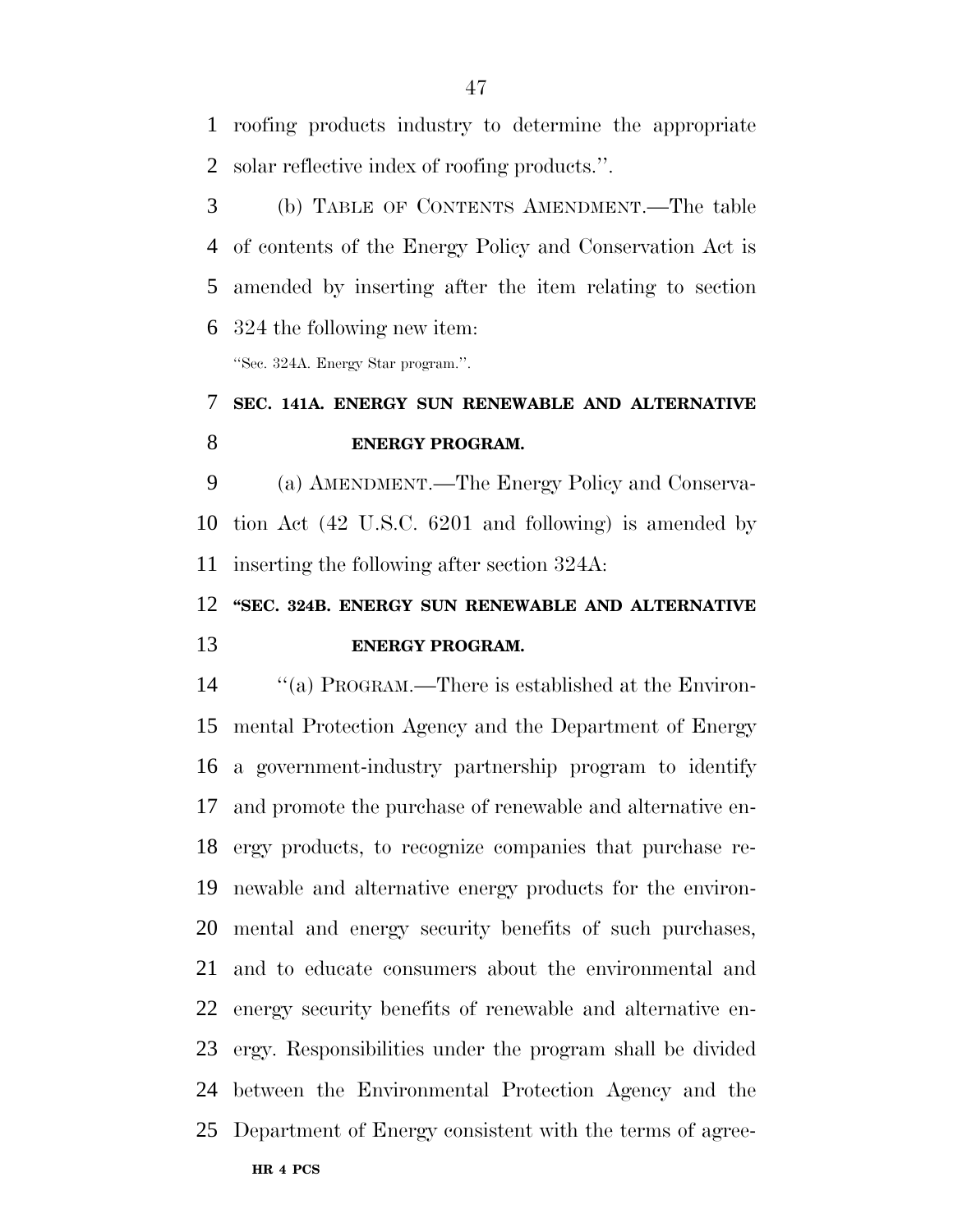ments between the two agencies. The Administrator of the Environmental Protection Agency and the Secretary of Energy—

 ''(1) establish an Energy Sun label for renew- able and alternative energy products and tech- nologies that the Administrator or the Secretary (consistent with the terms of agreements between the two agencies regarding responsibility for specific product categories) determine to have substantial environmental and energy security benefits and com-mercial marketability.

 ''(2) establish an Energy Sun Company pro- gram to recognize private companies that draw a substantial portion of their energy from renewable and alternative sources that provide substantial envi- ronmental and energy security benefits, as deter-mined by the Administrator or the Secretary.

18 ''(3) promote Energy Sun compliant products and technologies as the preferred products and tech- nologies in the marketplace for reducing pollution and achieving energy security; and

22  $\frac{4}{4}$  work to enhance public awareness and pre-serve the integrity of the Energy Sun label.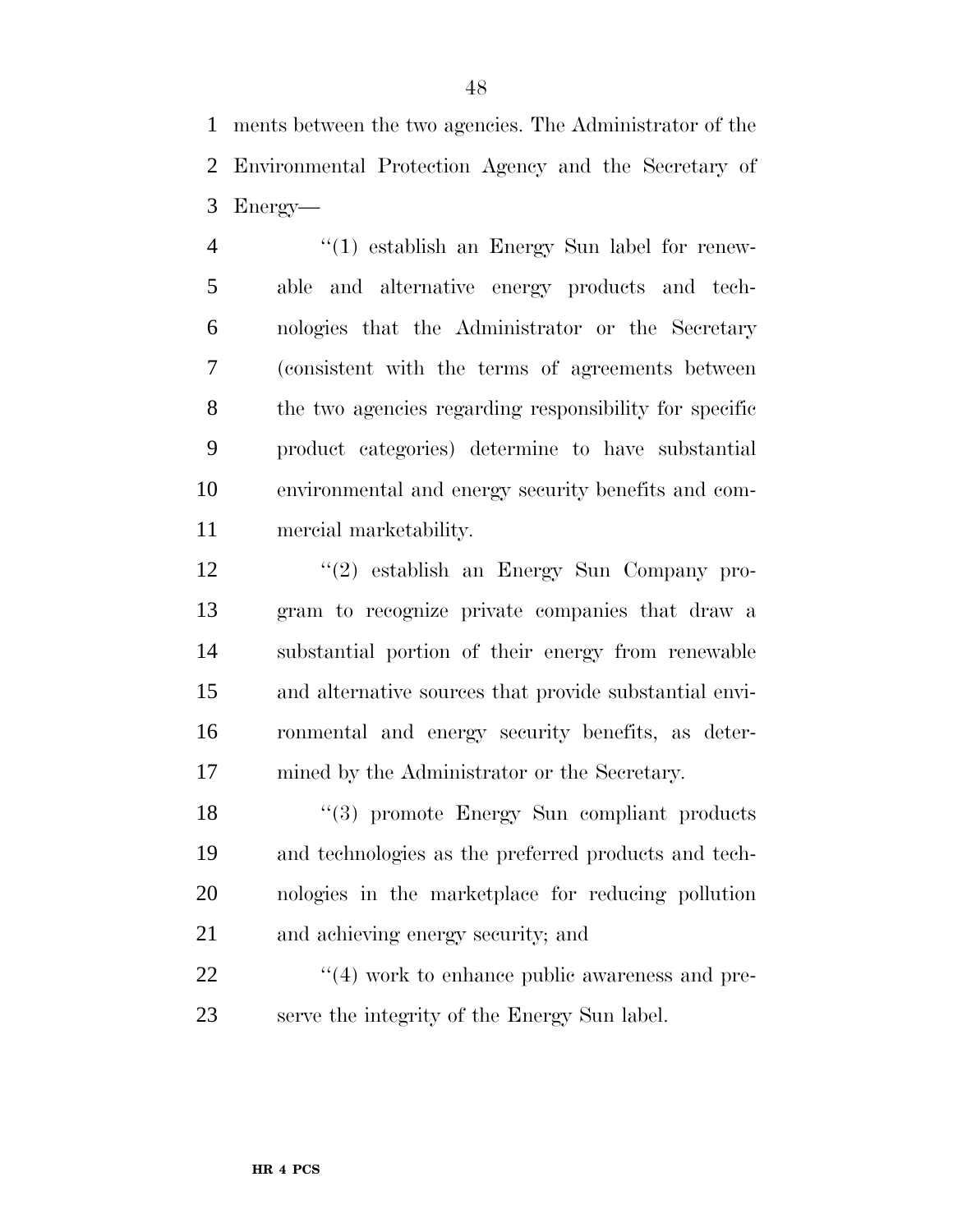For the purposes of carrying out this section, there is au- thorized to be appropriated \$10,000,000 for each of fiscal years 2002 through 2006.

 ''(b) STUDY OF CERTAIN PRODUCTS, TECH- NOLOGIES, AND BUILDINGS.—Within 18 months after the enactment of this section, the Administrator and the Sec- retary, consistent with the terms of agreements between the two agencies, shall conduct a study to determine whether the Energy Sun label should be authorized for products, technologies, and buildings in the following cat-egories:

12 ''(1) Passive solar, solar thermal, concentrating solar energy, solar water heating, and related solar products and building technologies.

 ''(2) Solar photovoltaics and other solar electric power generation technologies.

- 17  $(3)$  Wind.
- 18 ''(4) Geothermal.
- 19  $((5)$  Biomass.

20  $\frac{1}{6}$  Distributed energy (including, but not lim- ited to, microturbines, combined heat and power, fuel cells, and stirling heat engines).

23  $\frac{1}{2}$  (7) Green power or other renewables and al-ternative based electric power products (including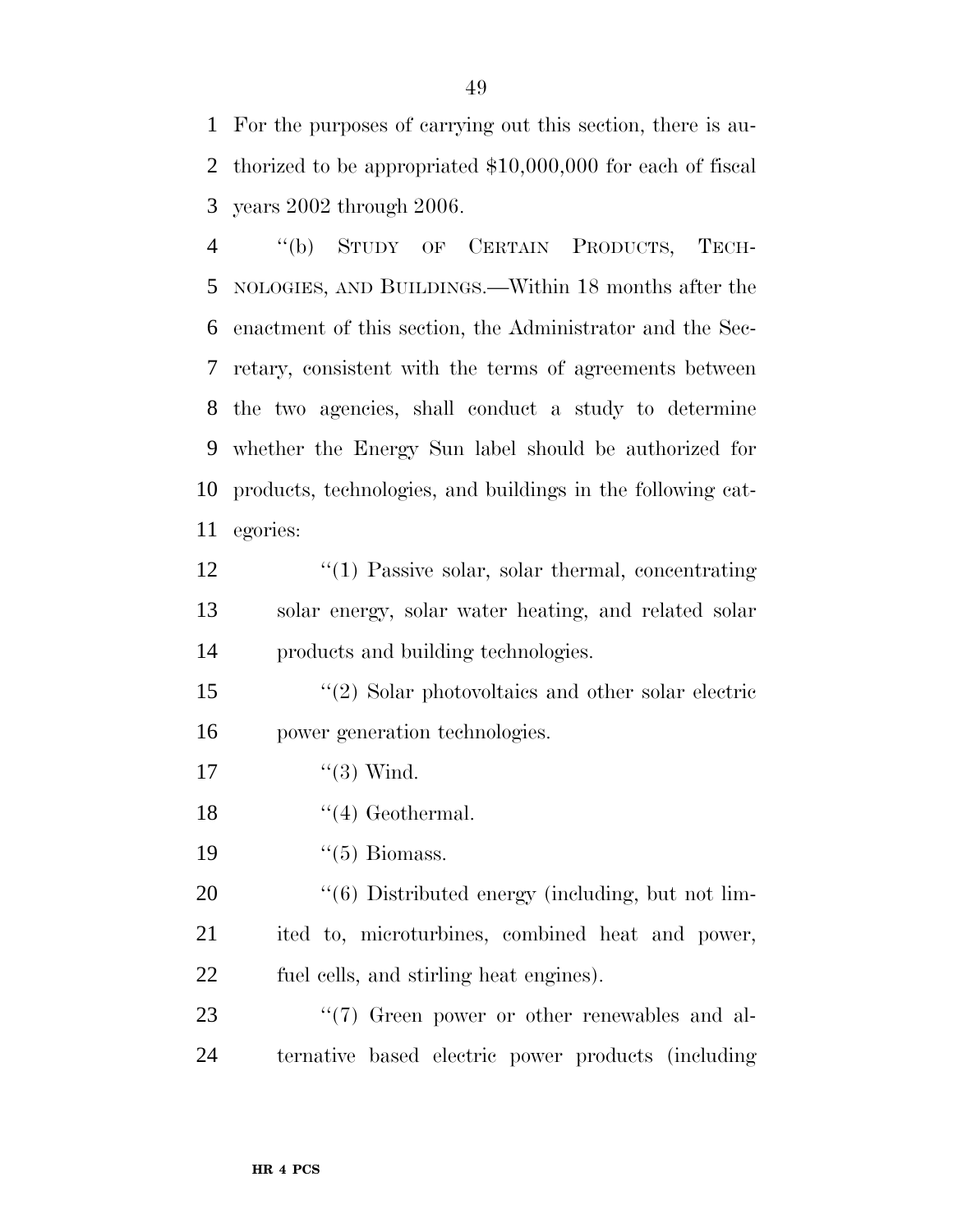| $\mathbf{1}$   | green tag credit programs) sold to retail consumers          |
|----------------|--------------------------------------------------------------|
| $\overline{2}$ | of electricity.                                              |
| 3              | $\lq(8)$ Homes.                                              |
| $\overline{4}$ | $\lq(9)$ School buildings.                                   |
| $\mathfrak{S}$ | $\lq(10)$ Retail buildings.                                  |
| 6              | $\lq(11)$ Health care facilities.                            |
| 7              | "(12) Hotels and other commercial lodging fa-                |
| 8              | cilities.                                                    |
| 9              | $\cdot$ (13) Restaurants and other food service facili-      |
| 10             | ties.                                                        |
| 11             | $\cdot\cdot(14)$ Rest area facilities along interstate high- |
| 12             | ways.                                                        |
| 13             | "(15) Sports stadia, arenas, and concert facili-             |
| 14             | ties.                                                        |
| 15             | $\cdot$ (16) Any other product, technology or building       |
| 16             | category, the accelerated recognition of which the           |
| 17             | Administrator or the Secretary determines to be nec-         |
| 18             | essary or appropriate for the achievement of the             |
| 19             | purposes of this section.                                    |
| 20             | Nothing in this subsection shall be construed to limit the   |
| 21             | discretion of the Administrator or the Secretary under       |
| 22             | subsection $(a)(1)$ to include in the Energy Sun program     |
| 23             | additional products, technologies, and buildings not listed  |
| 24             | in this subsection. Participation by private-sector entities |
| 25             | in programs or studies authorized by this section shall be   |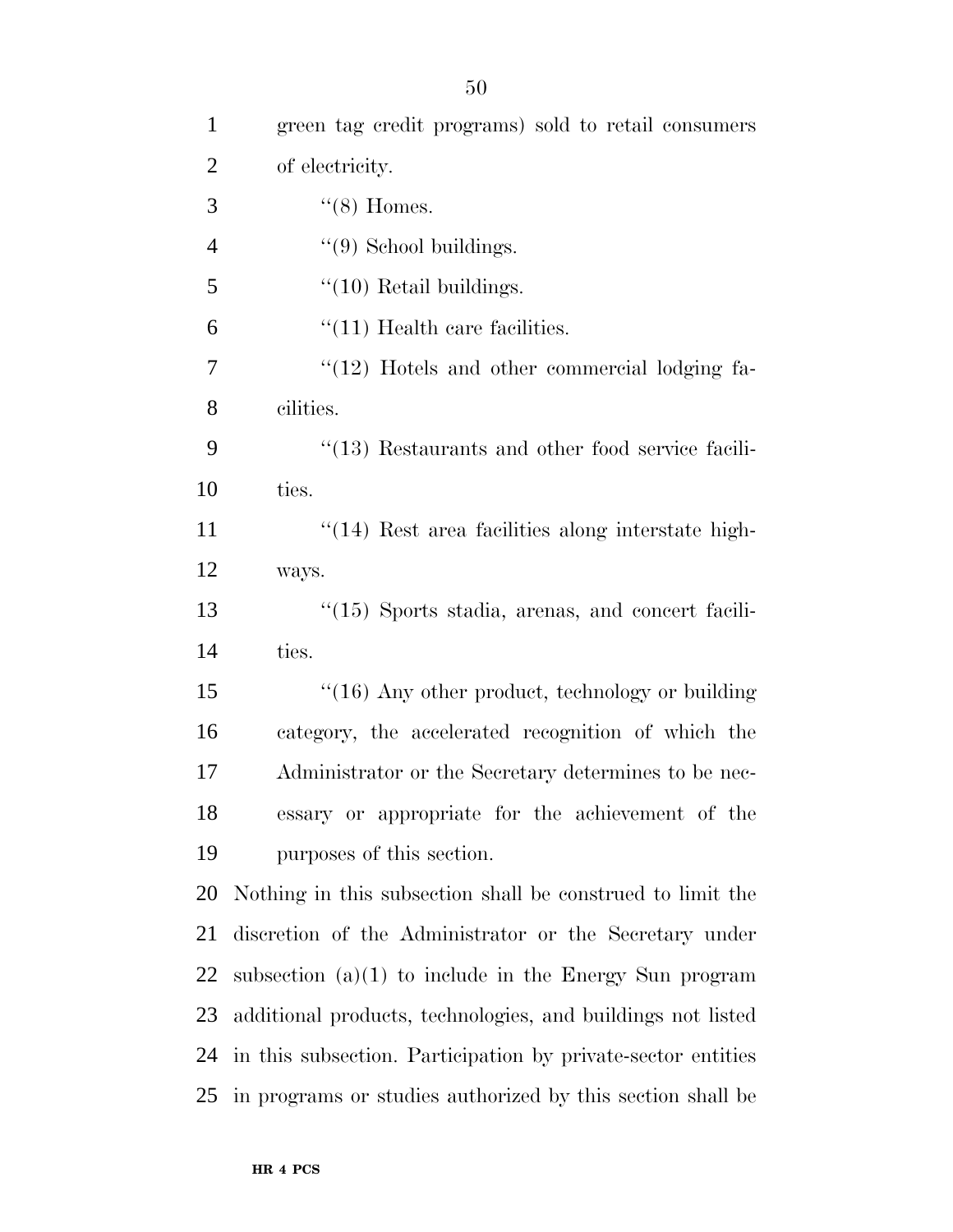(A) voluntary, and (B) by permission of the Administrator or Secretary, on terms and conditions the Administrator or the Secretary (consistent with agreements between the agencies) deems necessary or appropriate to carry out the purposes and requirements of this section.

 "'(c) DEFINITION.—For the purposes of this section, the term 'renewable and alternative energy' shall have the same meaning as the term 'unconventional and renewable energy resources' in Section 551 of the National Energy Conservation Policy Act (42 U.S.C. 8259).''.

 (b) TABLE OF CONTENTS AMENDMENT.—The table of contents of the Energy Policy and Conservation Act is amended by inserting after the item relating to section 324A the following new item:

''Sec. 324B. Energy Sun renewable and alternative energy program.''.

#### **SEC. 142. LABELING OF ENERGY EFFICIENT APPLIANCES.**

 (a) STUDY.—Section 324(e) of the Energy Policy and Conservation Act (42 U.S.C. 6294(e)) is amended as fol-lows:

19 (1) By inserting "(1)" before "The Secretary, in consultation''.

 (2) By redesignating paragraphs (1) and (2) as subparagraphs (A) and (B), respectively.

 (3) By adding the following new paragraph at the end: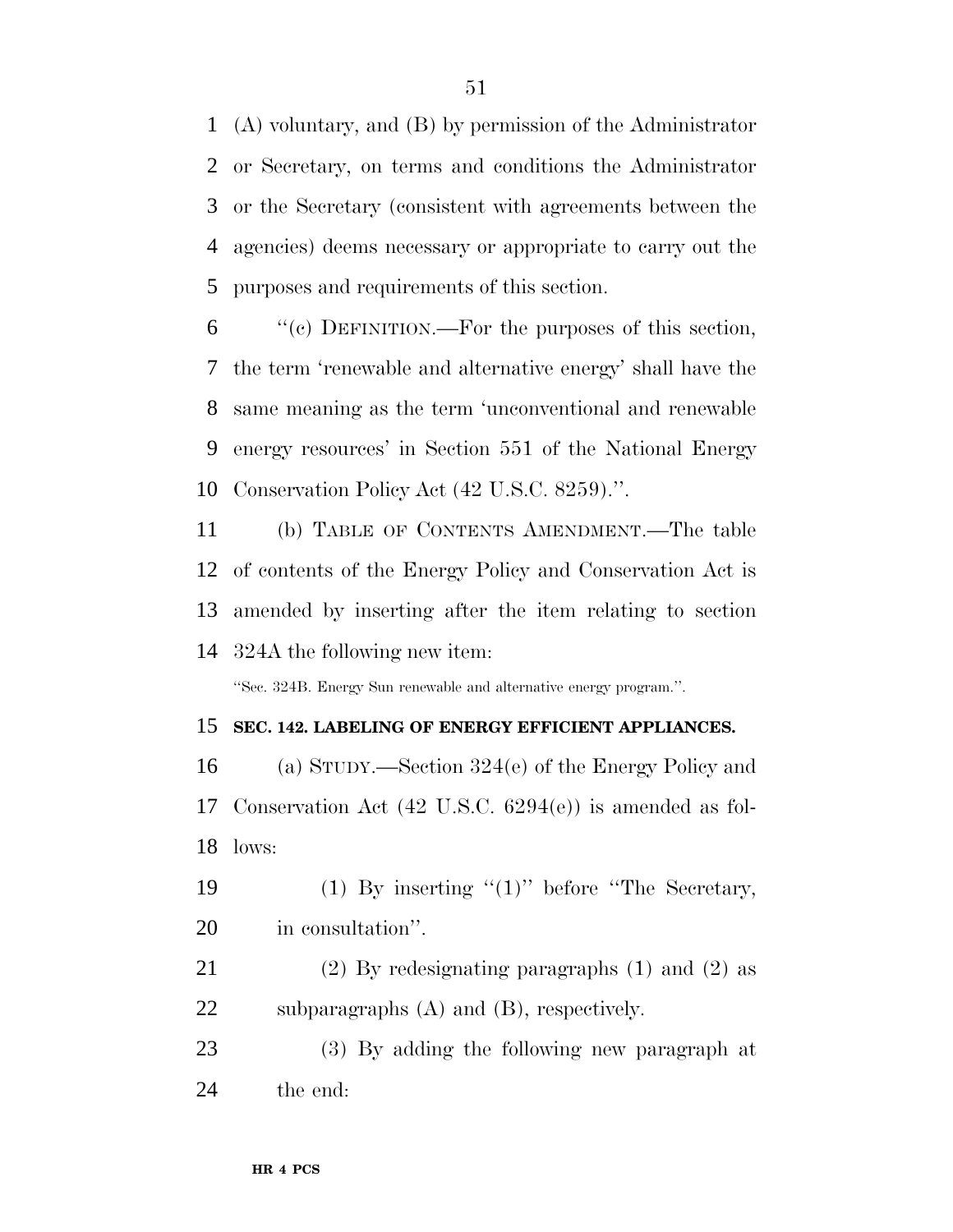''(2) The Secretary shall make recommendations to the Commission within 180 days of the date of the enact- ment of this paragraph regarding labeling of consumer products that are not covered products in accordance with this section, where such labeling is likely to assist con- sumers in making purchasing decisions and is techno-logically and economically feasible.''.

 (b) NONCOVERED PRODUCTS.—Section 324(a)(2) of the Energy Policy and Conservation Act (42 U.S.C.  $6294(a)(2)$  is amended by adding the following at the end:

 ''(F) Not later than 1 year after the date of the en- actment of this subparagraph, the Commission shall ini- tiate a rulemaking to prescribe labeling rules under this section applicable to consumer products that are not cov- ered products if it determines that labeling of such prod- ucts is likely to assist consumers in making purchasing decisions and is technologically and economically feasible.

 ''(G) Not later than 3 months after the date of the enactment of this subparagraph, the Commission shall ini- tiate a rulemaking to consider the effectiveness of the cur- rent consumer products labeling program in assisting con- sumers in making purchasing decisions and improving en- ergy efficiency and to consider changes to the label that would improve the effectiveness of the label. Such rule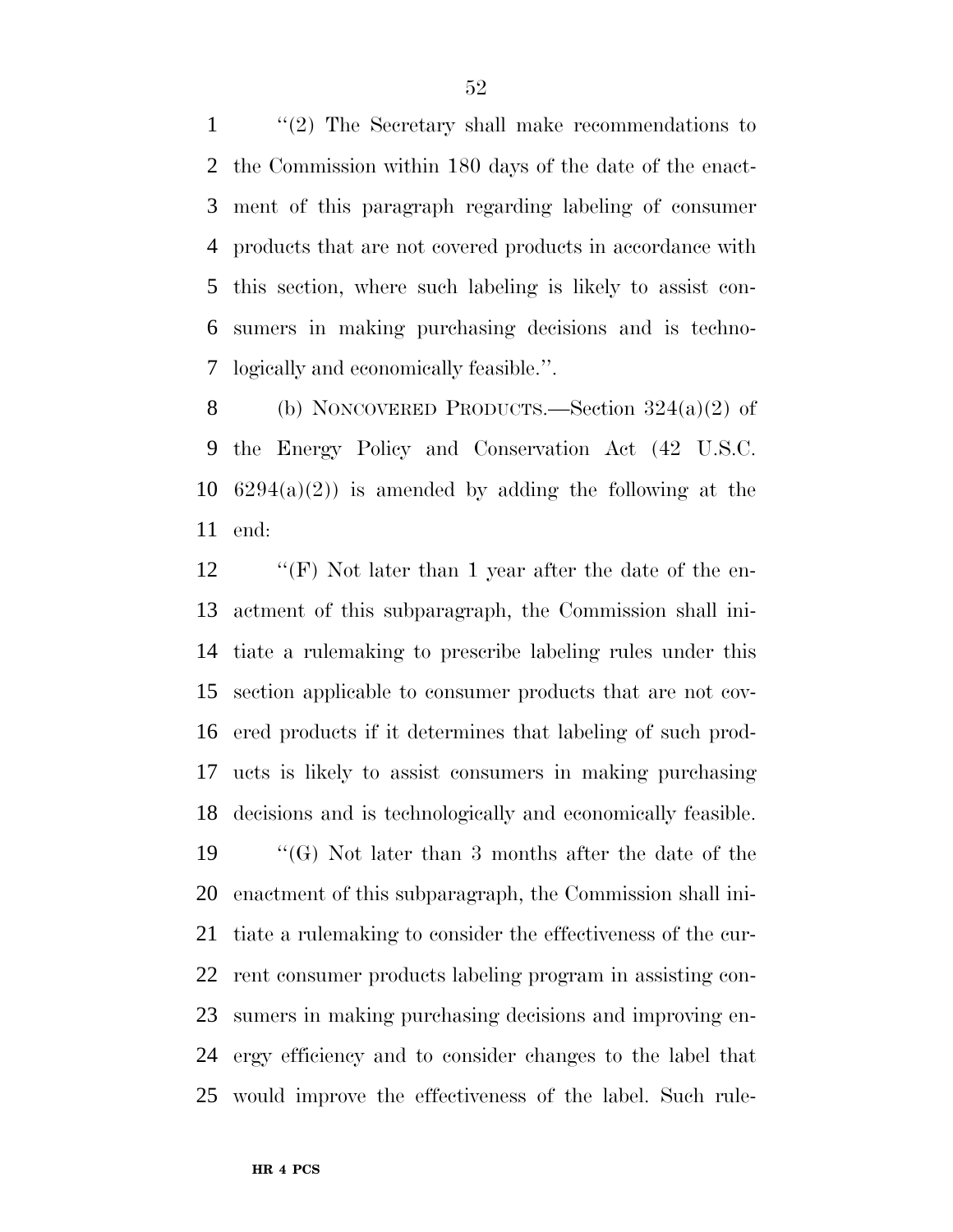making shall be completed within 15 months of the date of the enactment of this subparagraph.''.

#### **SEC. 143. APPLIANCE STANDARDS.**

 (a) STANDARDS FOR HOUSEHOLD APPLIANCES IN STANDBY MODE.—(1) Section 325 of the Energy Policy and Conservation Act (42 U.S.C. 6295) is amended by adding at the end the following:

8 "(u) STANDBY MODE ELECTRIC ENERGY CONSUMP- TION BY HOUSEHOLD APPLIANCES.—(1) In this sub-section:

11 ''(A) The term 'household appliance' means any device that uses household electric current, operates in a standby mode, and is identified by the Secretary as a major consumer of electricity in standby mode, except digital televisions, digital set top boxes, dig- ital video recorders, any product recognized under the Energy Star program, any product that was on the date of the enactment of this Act subject to an energy conservation standard under this section, and any product regarding which the Secretary finds 21 that the expected additional cost to the consumer of purchasing such product as a result of complying with a standard established under this section is not economically justified within the meaning of sub-section (o).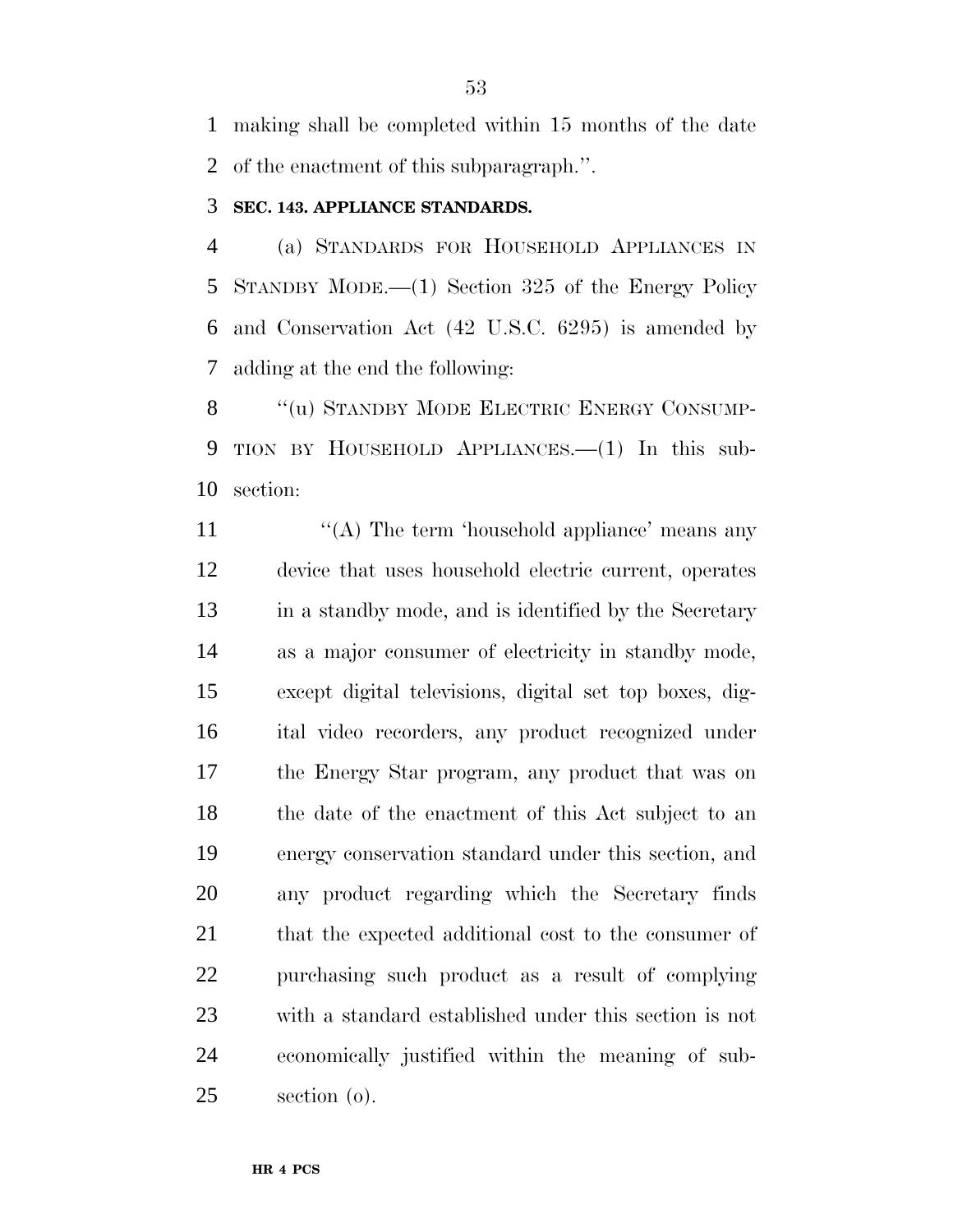1 "(B) The term 'standby mode' means a mode in which a household appliance consumes the least amount of electric energy that the household appli- ance is capable of consuming without being com- pletely switched off (provided that, the amount of electric energy consumed in such mode is substan- tially less than the amount the household appliance would consume in its normal operational mode).

 ''(C) The term 'major consumer of electricity in standby mode' means a product for which a stand- ard prescribed under this section would result in substantial energy savings as compared to energy savings achieved or expected to be achieved by standards established by the Secretary under sub- sections (o) and (p) of this section for products that were, at the time of the enactment of this sub-section, covered products under this section.

 $\langle (2)(A)$  Except as provided in subparagraph (B), a household appliance that is manufactured in, or imported for sale in, the United States on or after the date that is 2 years after the date of the enactment of this sub- section shall not consume in standby mode more than 1 watt.

 ''(B) In the case of analog televisions, the Secretary shall prescribe, on or after the date that is 2 years after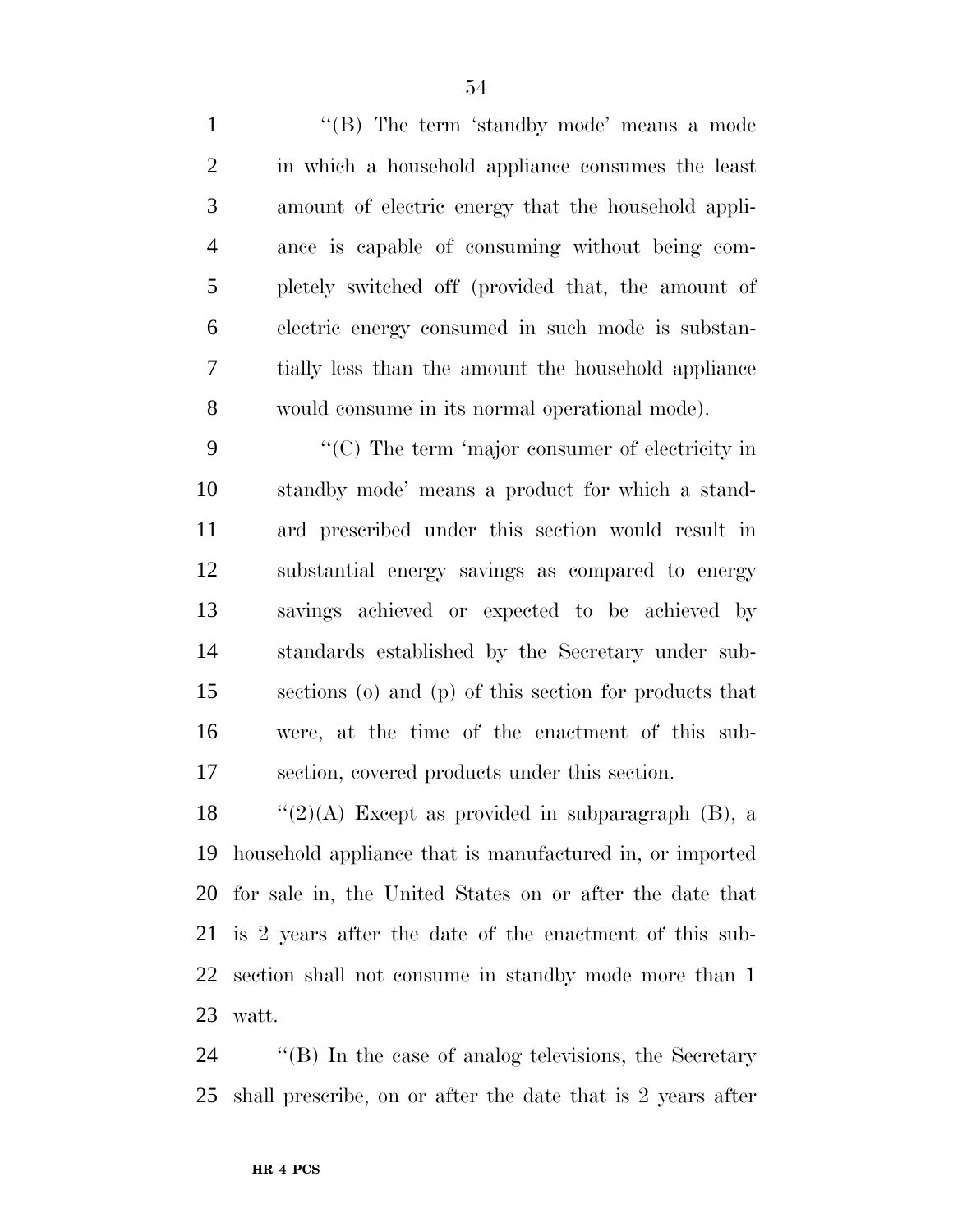the date of the enactment of this subsection, in accordance with subsections (o) and (p) of section 325, an energy con- servation standard that is technologically feasible and eco- nomically justified under section 325(o)(2)(A) (in lieu of 5 the 1 watt standard under subparagraph  $(A)$ ).

 "(3)(A) A manufacturer or importer of a household appliance may submit to the Secretary an application for an exemption of the household appliance from the stand-ard under paragraph (2).

 ''(B) The Secretary shall grant an exemption for a household appliance for which an application is made under subparagraph (A) if the applicant provides evidence showing that, and the Secretary determines that—

14 ''(i) it is not technically feasible to modify the household appliance to enable the household appli-ance to meet the standard;

17 ''(ii) the standard is incompatible with an en- ergy efficiency standard applicable to the household appliance under another subsection; or

 $\frac{1}{20}$  (iii) the cost of electricity that a typical con- sumer would save in operating the household appli- ance meeting the standard would not equal the in- crease in the price of the household appliance that would be attributable to the modifications that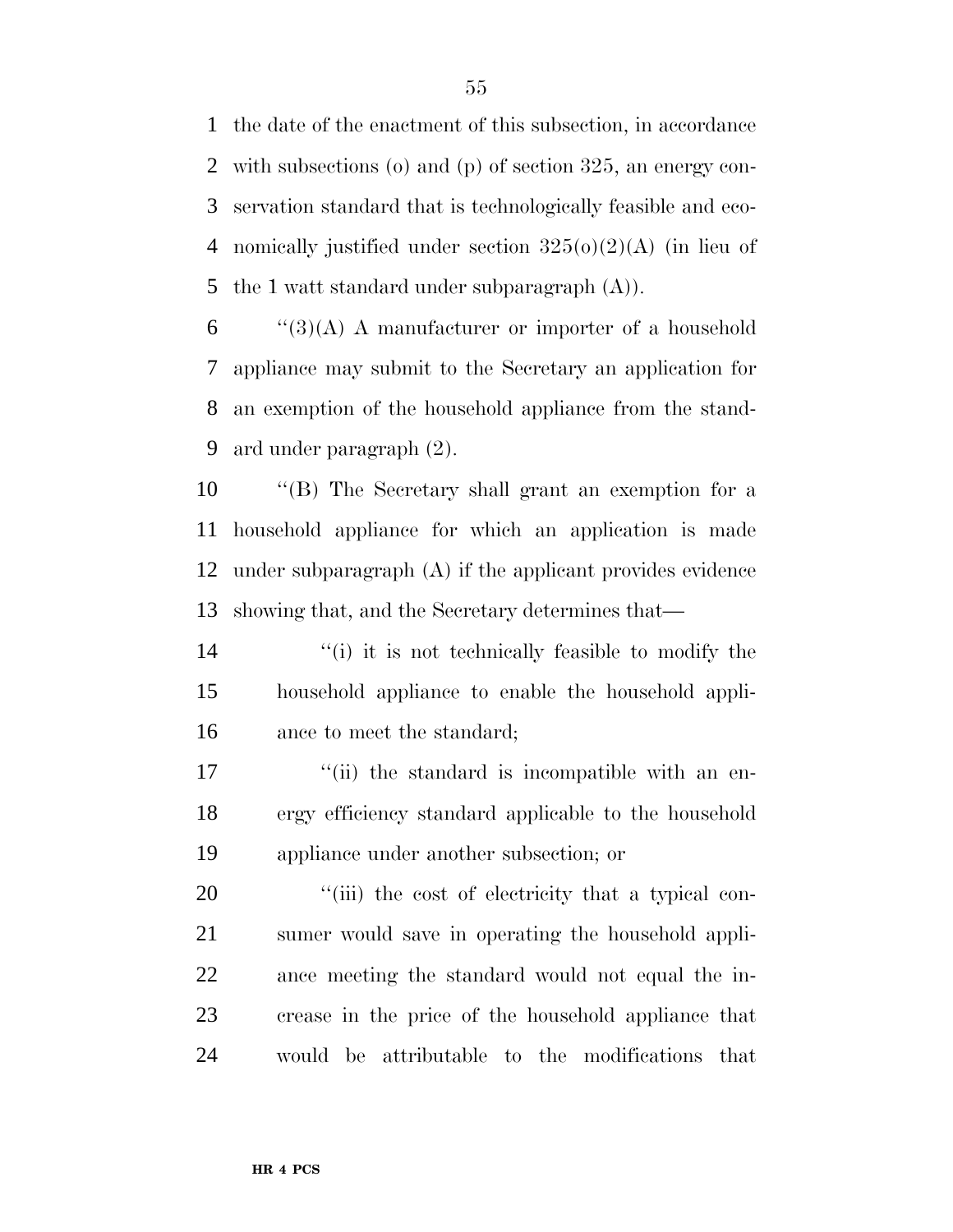| $\mathbf{1}$   | would be necessary to enable the household appli-              |
|----------------|----------------------------------------------------------------|
| $\overline{2}$ | ance to meet the standard by the earlier of—                   |
| 3              | "(I) the date that is 7 years after the date                   |
| $\overline{4}$ | of purchase of the household appliance; or                     |
| 5              | "(II) the end of the useful life of the                        |
| 6              | household appliance.                                           |
| $\tau$         | "(C) If the Secretary determines that it is not tech-          |
| 8              | nically feasible to modify a household appliance to meet       |
| 9              | the standard under paragraph $(2)$ , the Secretary shall es-   |
| 10             | tablish a different standard for the household appliance       |
| 11             | in accordance with the criteria under subsection (1).          |
| 12             | "(4)(A) Not later than 1 year after the date of the            |
| 13             | enactment of this subsection, the Secretary shall establish    |
| 14             | a test procedure for determining the amount of consump-        |
| 15             | tion of power by a household appliance operating in stand-     |
| 16             | by mode.                                                       |
| 17             | $\lq\lq (B)$ In establishing the test procedure, the Secretary |
|                | 18 shall consider-                                             |
| 19             | "(i) international test procedures under devel-                |
| <b>20</b>      | opment;                                                        |
| 21             | "(ii) test procedures used in connection with                  |
| 22             | the Energy Star program; and                                   |
| 23             | "(iii) test procedures used for measuring power                |
| 24             | consumption in standby mode in other countries.                |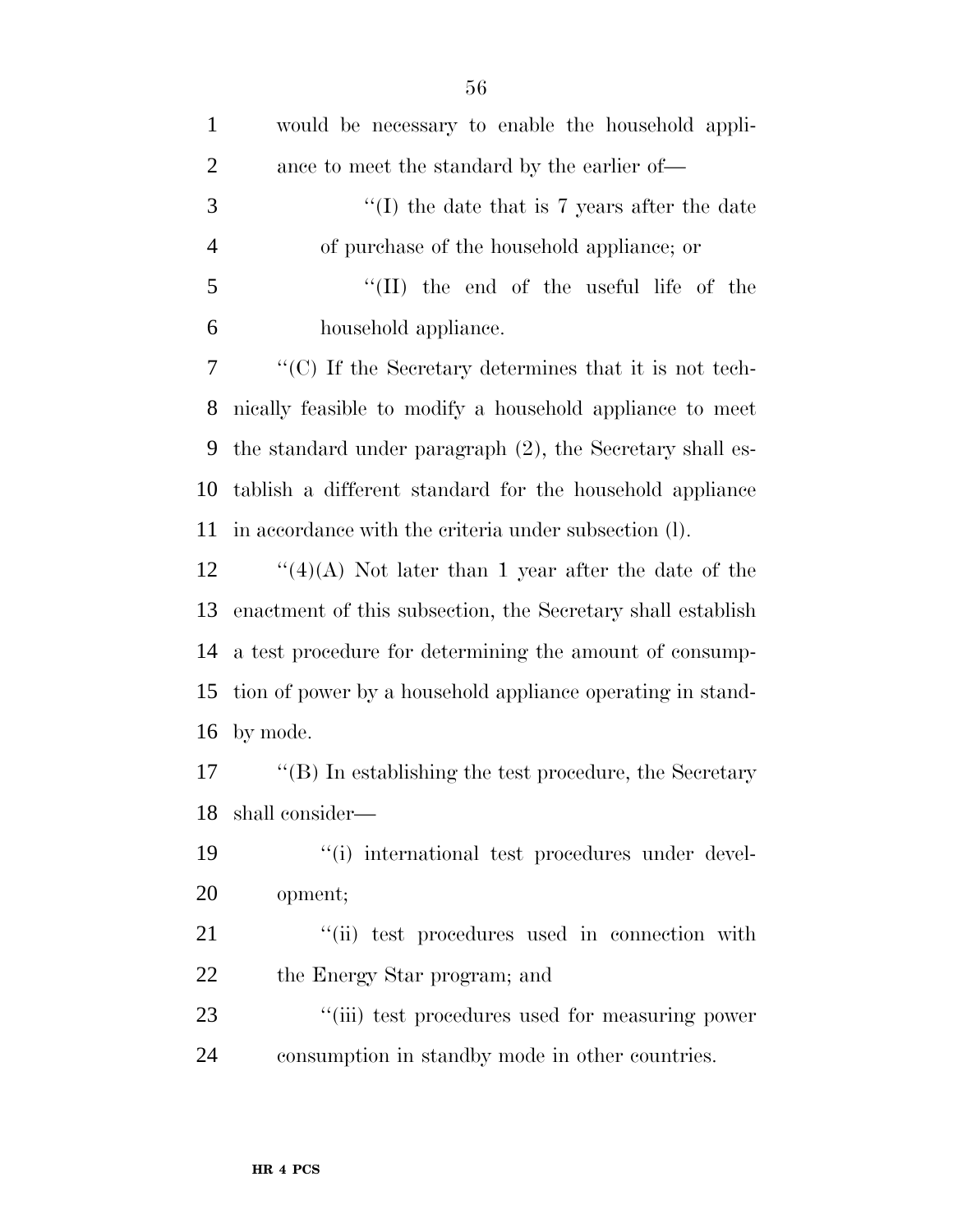''(5) FURTHER REDUCTION OF STANDBY POWER CONSUMPTION.—The Secretary shall provide technical as- sistance to manufacturers in achieving further reductions in standby mode electric energy consumption by household appliances.

 ''(v) STANDBY MODE ELECTRIC ENERGY CONSUMP- TION BY DIGITAL TELEVISIONS, DIGITAL SET TOP BOXES, AND DIGITAL VIDEO RECORDERS.—The Sec- retary shall initiate on January 1, 2007 a rulemaking to prescribe, in accordance with subsections (o) and (p), an energy conservation standard of standby mode electric en- ergy consumption by digital television sets, digital set top boxes, and digital video recorders. The Secretary shall issue a final rule prescribing such standards not later than 18 months thereafter. In determining whether a standard under this section is technologically feasible and economi-17 cally justified under section  $325(0)(2)(A)$ , the Secretary shall consider the potential effects on market penetration by digital products covered under this section, and shall consider any recommendations by the FCC regarding such effects.''.

22 (2) Section  $325(0)(3)$  of the Energy Policy and 23 Conservation Act  $(42 \text{ U.S.C. } 6295(n)(1))$  is amend- ed by inserting at the end of the paragraph the fol-lowing: ''Notwithstanding any provision of this part,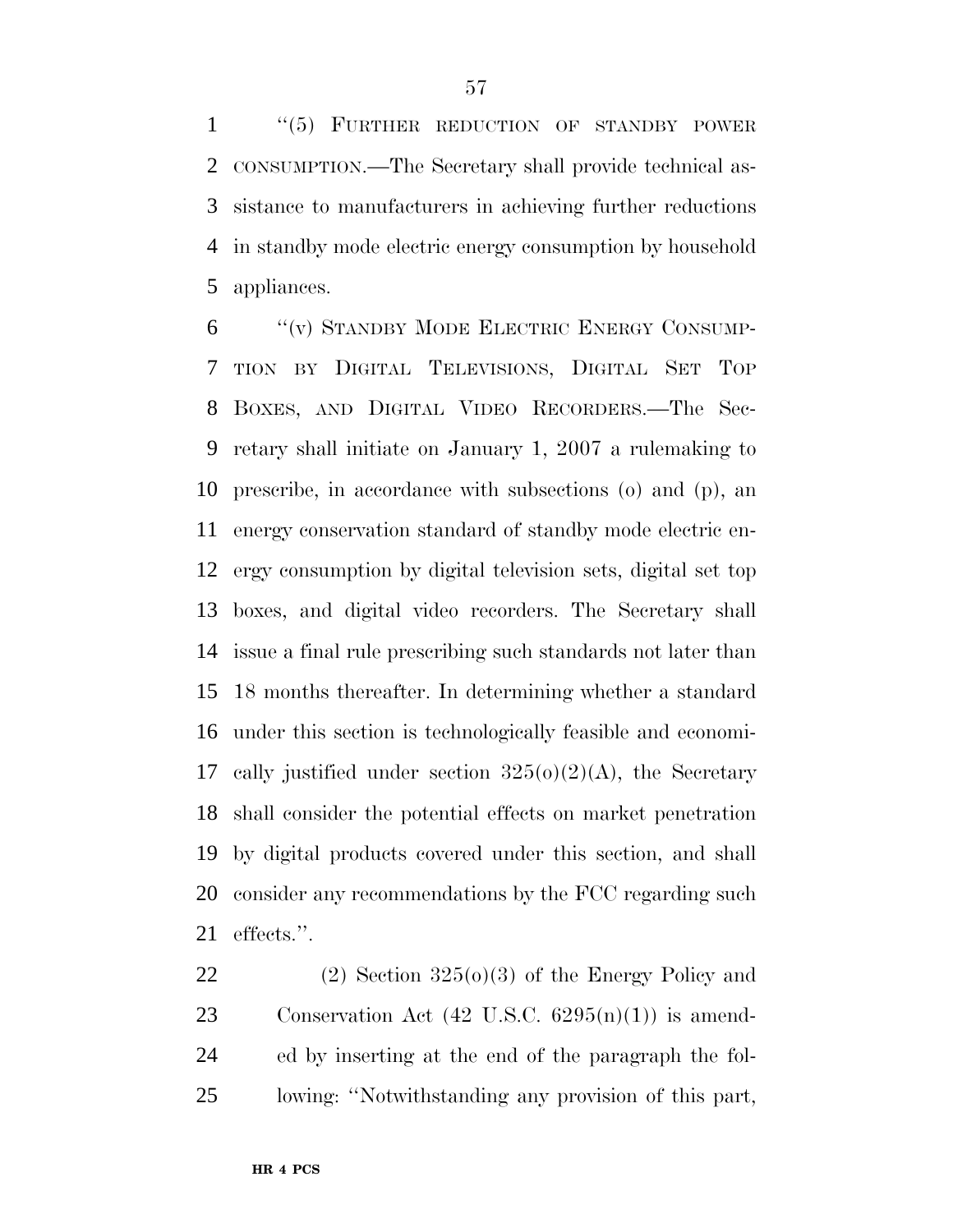the Secretary shall not amend a standard estab- lished under subsection (u) or (v) of this section.''. (b) STANDARDS FOR NONCOVERED PRODUCTS.— Section 325(m) of the Energy Policy and Conservation 5 Act  $(42 \text{ U.S.C. } 6295 \text{ (m)})$  is amended as follows:

6 (1) Inserting  $(1)$ " before "After".

(2) Inserting the following at the end:

 $\langle$  (2) Not later than 1 year after the date of the enact- ment of the Energy Advancement and Conservation Act of 2001, the Secretary shall conduct a rulemaking to de- termine whether consumer products not classified as a 12 covered product under section  $322(a)(1)$  through  $(18)$  meet the criteria of section 322(b)(1) and is a major con- sumer of electricity. If the Secretary finds that a consumer product not classified as a covered product meets the cri- teria of section 322(b)(1), he shall prescribe, in accordance with subsections (o) and (p), an energy conservation standard for such consumer product, if such standard is reasonably probable to be technologically feasible and eco- nomically justified within the meaning of subsection 21 (o)(2)(A). As used in this paragraph, the term 'major con- sumer of electricity' means a product for which a standard prescribed under this section would result in substantial aggregate energy savings as compared to energy savings achieved or expected to be achieved by standards estab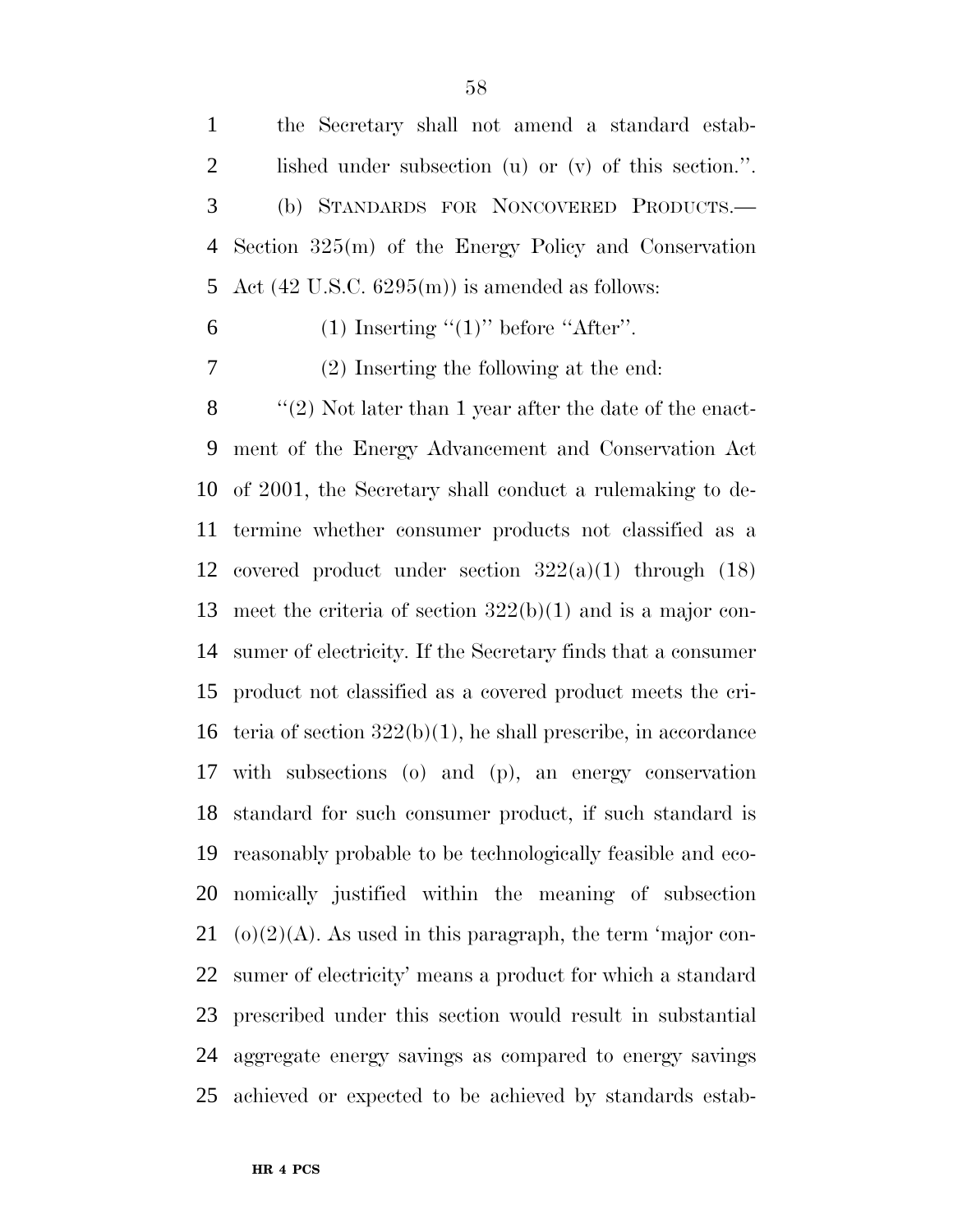lished by the Secretary under paragraphs (o) and (p) of this section for products that were, at the time of the en- actment of this paragraph, covered products under this section.''.

 (c) CONSUMER EDUCATION ON ENERGY EFFICIENCY BENEFITS OF AIR CONDITIONING, HEATING AND VEN- TILATION MAINTENANCE.—Section 337 of the Energy Policy and Conservation Act (42 U.S.C. 6307) is amended by adding the following new subsection after subsection (b):

11 "(c) HVAC MAINTENANCE.—For the purpose of en- suring that installed air conditioning and heating systems operate at their maximum rated efficiency levels, the Sec- retary shall, within 180 days of the date of the enactment of this subsection, develop and implement a public edu- cation campaign to educate homeowners and small busi- ness owners concerning the energy savings resulting from regularly scheduled maintenance of air conditioning, heat- ing, and ventilating systems. In developing and imple- menting this campaign, the Secretary shall consider sup- port by the Department of public education programs sponsored by trade and professional and energy efficiency organizations. The public service information shall provide sufficient information to allow consumers to make in-formed choices from among professional, licensed (where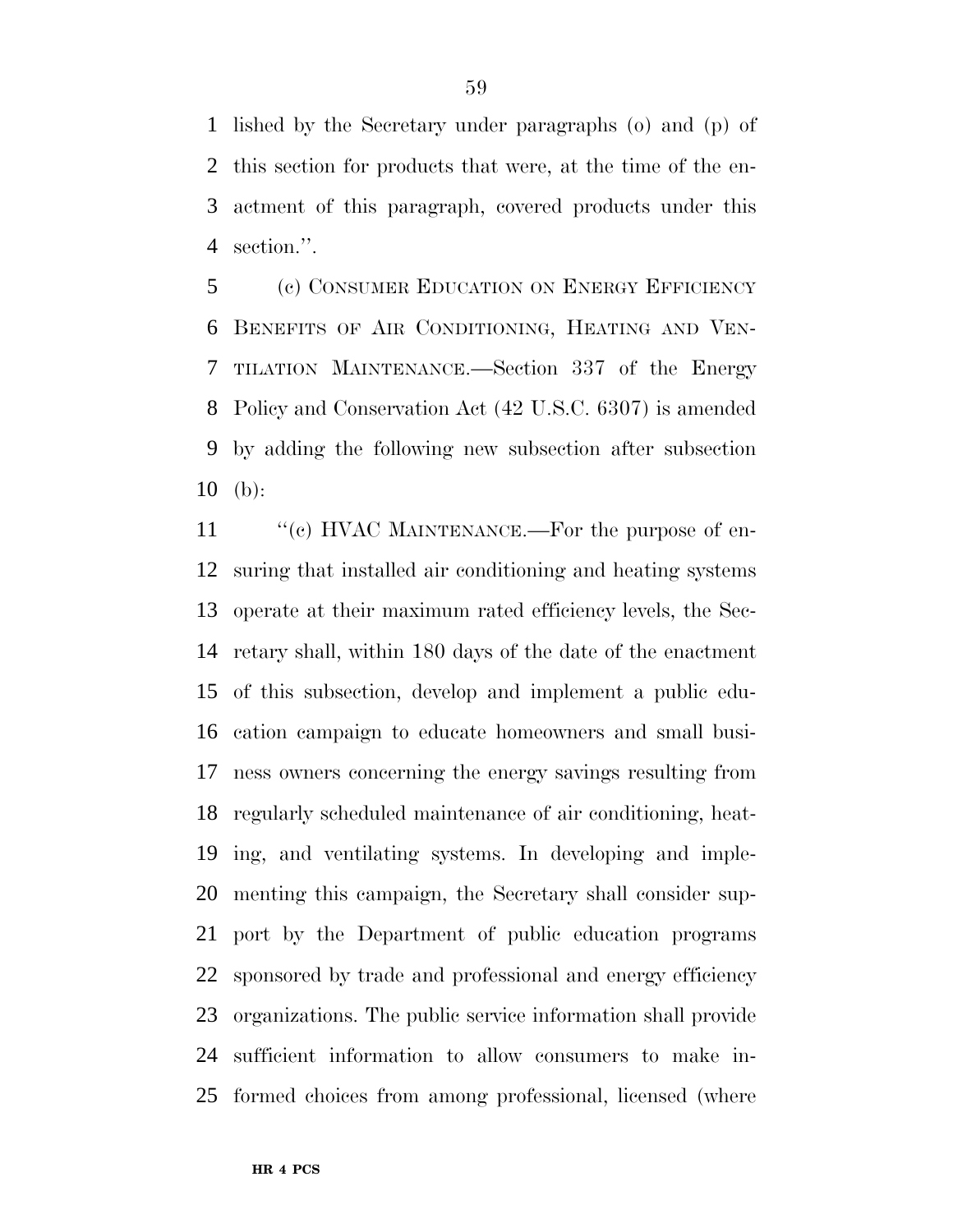State or local licensing is required) contractors. There are authorized to be appropriated to carry out this subsection \$5,000,000 for fiscal years 2002 and 2003 in addition to amounts otherwise appropriated in this part.''.

 (d) EFFICIENCY STANDARDS FOR FURNACE FANS, CEILING FANS, AND COLD DRINK VENDING MA-CHINES.—

 (1) DEFINITIONS.—Section 321 of the Energy Policy and Conservation Act (42 U.S.C. 6291) is amended by adding the following at the end thereof: 11 ''(32) The term 'residential furnace fan' means an electric fan installed as part of a furnace for pur- poses of circulating air through the system air fil- ters, the heat exchangers or heating elements of the furnace, and the duct work.

16 "(33) The terms 'residential central air condi- tioner fan' and 'heat pump circulation fan' mean an electric fan installed as part of a central air condi- tioner or heat pump for purposes of circulating air through the system air filters, the heat exchangers of the air conditioner or heat pump, and the duct work.

23 "(34) The term 'suspended ceiling fan' means a fan intended to be mounted to a ceiling outlet box, ceiling building structure, or to a vertical rod sus-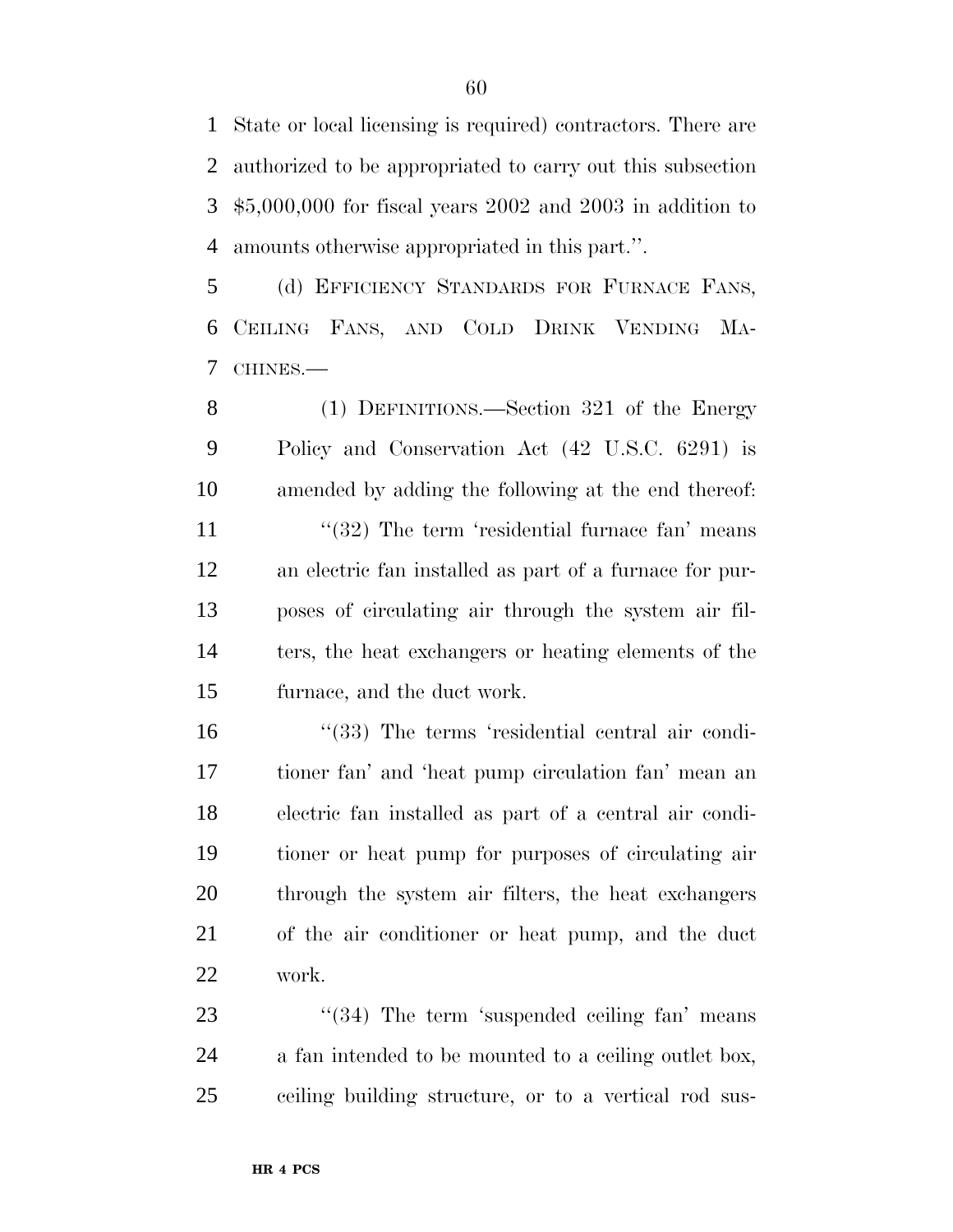pended from the ceiling, and which as blades which rotate below the ceiling and consists of an electric motor, fan blades (which rotate in a direction par- allel to the floor), an optional lighting kit, and one or more electrical controls (integral or remote) gov- erning fan speed and lighting operation. 7 "(35) The term 'refrigerated bottled or canned beverage vending machine' means a machine that cools bottled or canned beverages and dispenses them upon payment.''. (2) TESTING REQUIREMENTS.—Section 323 of the Energy Policy and Conservation Act (42 U.S.C. 6293) is amended by adding the following at the end thereof: ''(f) ADDITIONAL CONSUMER PRODUCTS.—The Sec- retary shall within 18 months after the date of the enact- ment of this subsection prescribe testing requirements for residential furnace fans, residential central air conditioner fans, heat pump circulation fans, suspended ceiling fans, and refrigerated bottled or canned beverage vending ma- chines. Such testing requirements shall be based on exist- ing test procedures used in industry to the extent practical and reasonable. In the case of residential furnace fans, residential central air conditioner fans, heat pump circula-

tion fans, and suspended ceiling fans, such test procedures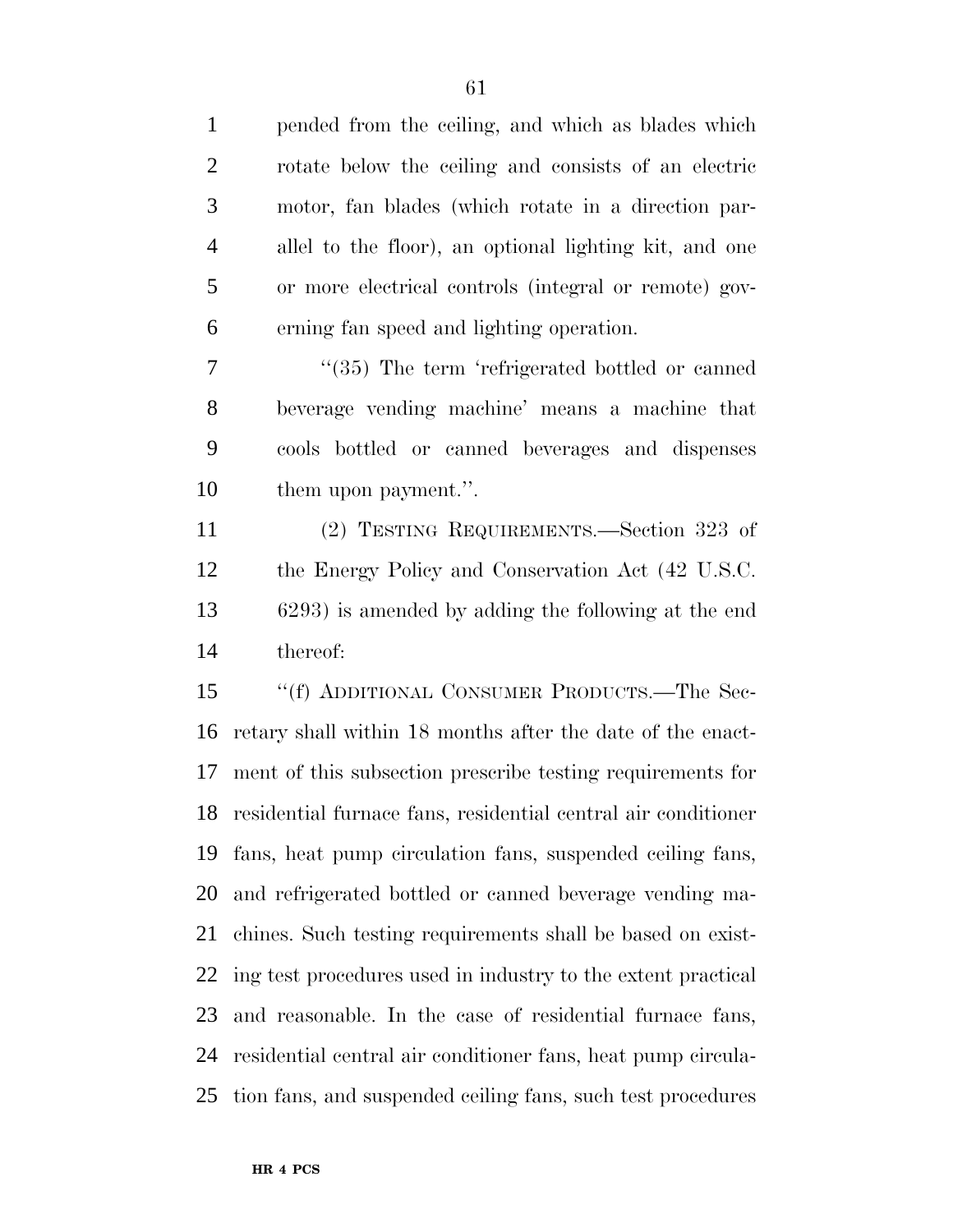shall include efficiency at both maximum output and at an output no more than 50 percent of the maximum out-put.''.

 (3) STANDARDS FOR ADDITIONAL CONSUMER PRODUCTS.—Section 325 of the Energy Policy and Conservation Act (42 U.S.C. 6295) is amended by adding the following at the end thereof:

8 "(w) RESIDENTIAL FURNACE FANS, CENTRAL AIR AND HEAT PUMP CIRCULATION FANS, SUSPENDED CEIL- ING FANS, AND VENDING MACHINES.—(1) The Secretary shall, within 18 months after the date of the enactment of this subsection, assess the current and projected future market for residential furnace fans, residential central air conditioner and heat pump circulation fans, suspended ceiling fans, and refrigerated bottled or canned beverage vending machines. This assessment shall include an exam- ination of the types of products sold, the number of prod- ucts in use, annual sales of these products, energy used by these products sold, the number of products in use, annual sales of these products, energy used by these prod- ucts, estimates of the potential energy savings from spe- cific technical improvements to these products, and an ex- amination of the cost-effectiveness of these improvements. Prior to the end of this time period, the Secretary shall hold an initial scoping workshop to discuss and receive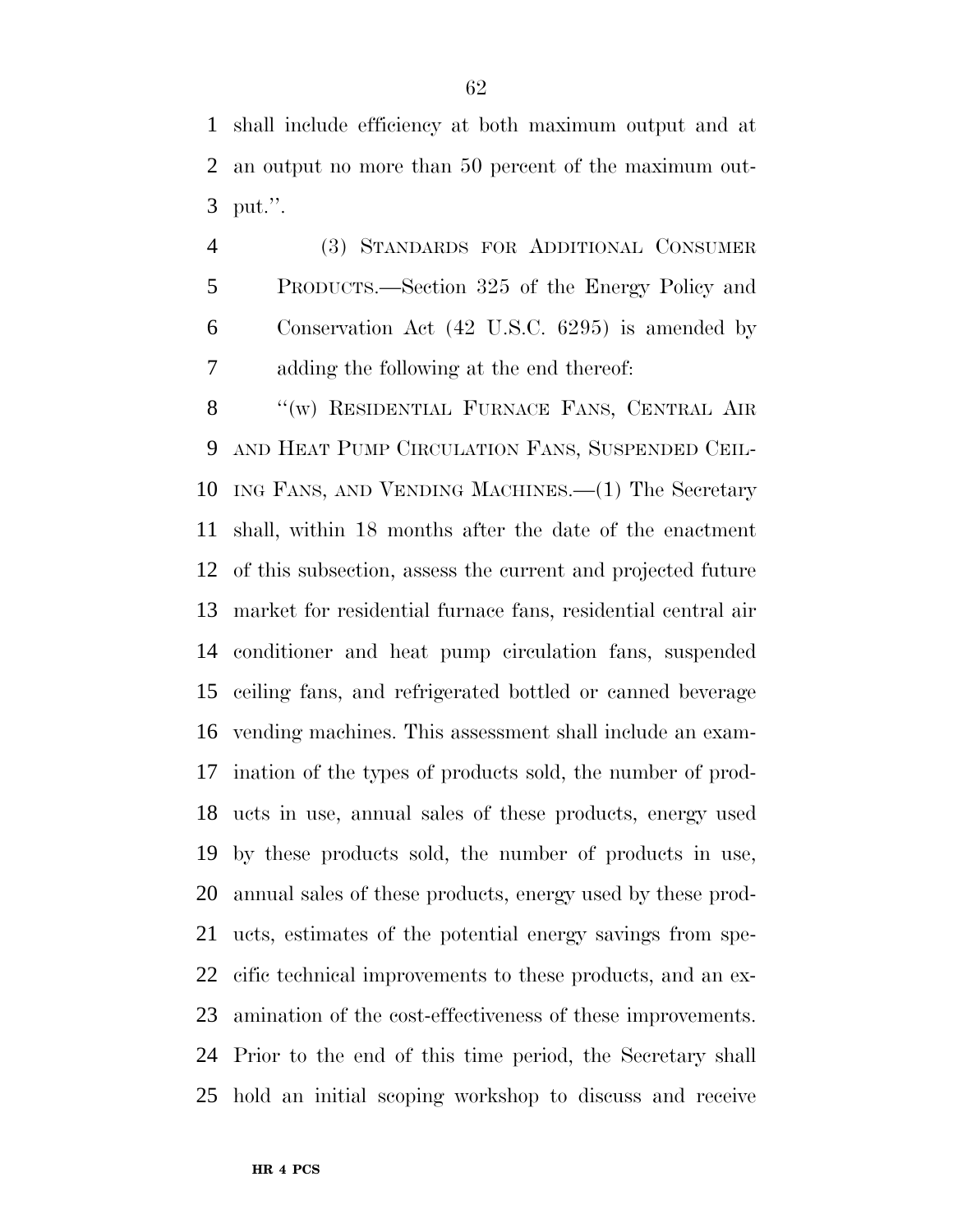input to plans for developing minimum efficiency stand-ards for these products.

 ''(2) The Secretary shall within 24 months after the date on which testing requirements are prescribed by the Secretary pursuant to section 323(f), prescribe, by rule, energy conservation standards for residential furnace fans, residential central air conditioner and heat pump circula- tion fans, suspended ceiling fans, and refrigerated bottled or canned beverage vending machines. In establishing these standards, the Secretary shall use the criteria and procedures contained in subsections (l) and (m). Any standard prescribed under this section shall apply to prod- ucts manufactured 36 months after the date such rule is published.''.

 (4) LABELING.—Section 324(a) of the Energy Policy and Conservation Act (42 U.S.C. 6294(a)) is amended by adding the following at the end thereof: ''(5) The Secretary shall within 6 months after the date on which energy conservation standards are pre- scribed by the Secretary for covered products referred to 21 in section  $325(w)$ , prescribe, by rule, labeling requirements for such products. These requirements shall take effect on the same date as the standards prescribed pursuant to sec-24 tion  $325(w)$ .".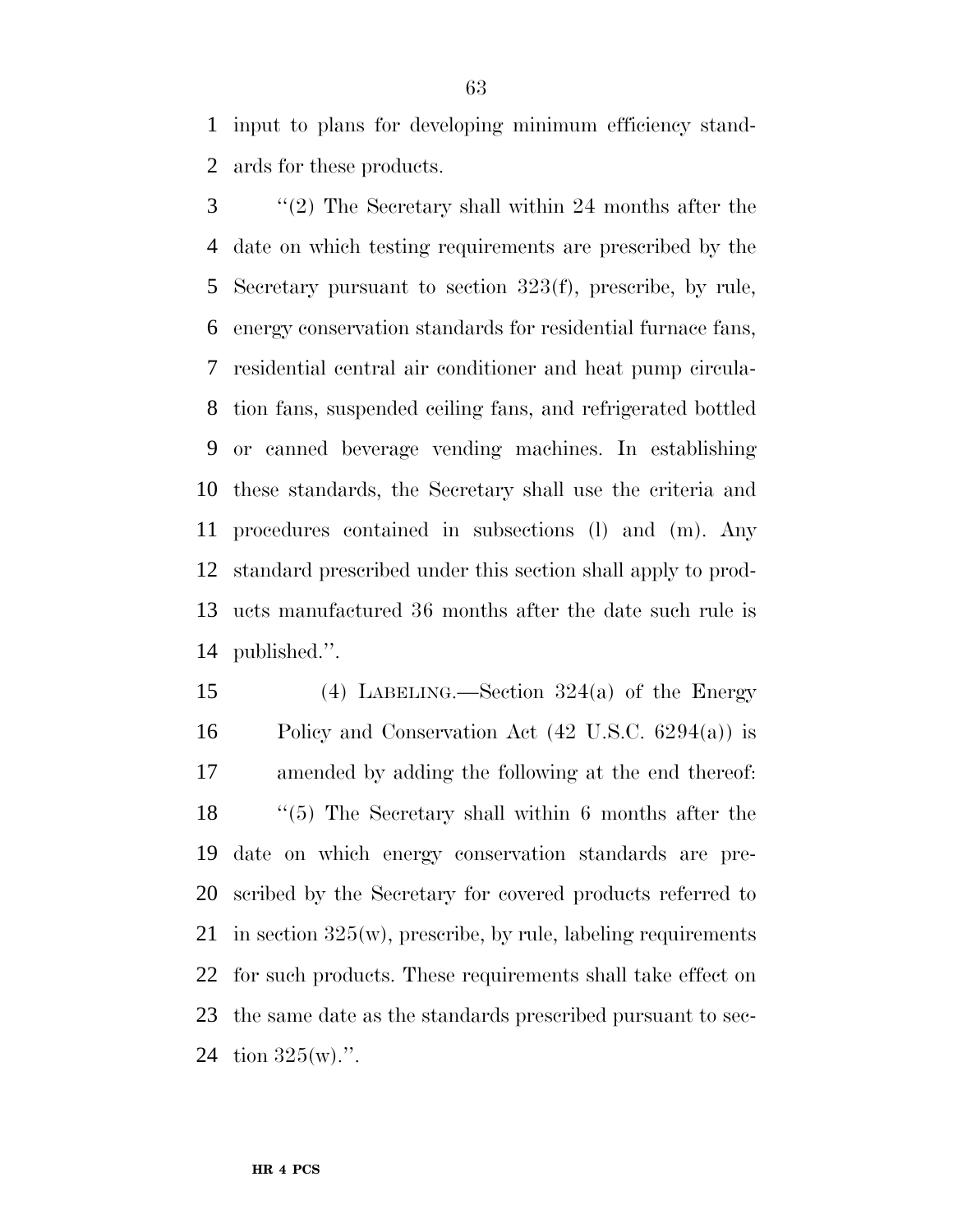| $\mathbf{1}$   | (5) COVERED PRODUCTS.—Section $322(a)$ of                   |
|----------------|-------------------------------------------------------------|
| $\overline{2}$ | the Energy Policy and Conservation Act (42 U.S.C.           |
| 3              | $6292(a)$ ) is amended by redesignating paragraph           |
| $\overline{4}$ | $(19)$ as paragraph $(20)$ and by inserting after para-     |
| 5              | $graph (18)$ the following:                                 |
| 6              | $\degree$ (19) Beginning on the effective date for stand-   |
| 7              | ards established pursuant to subsection (v) of sec-         |
| 8              | tion 325, each product referred to in such subsection       |
| 9              | $(v)$ .".                                                   |
| 10             | <b>Subtitle E-Energy Efficient</b>                          |
| 11             | <b>Vehicles</b>                                             |
| 12             | SEC. 151. HIGH OCCUPANCY VEHICLE EXCEPTION.                 |
| 13             | IN GENERAL.—Notwithstanding<br>section<br>(a)               |
| 14             | $102(a)(1)$ of title 23, United States Code, a State may,   |
| 15             | for the purpose of promoting energy conservation, permit    |
| 16             | a vehicle with fewer than 2 occupants to operate in high    |
| 17             | occupancy vehicle lanes if such vehicle is a hybrid vehicle |
| 18             | or is fueled by an alternative fuel.                        |
| 19             | (b) HYBRID VEHICLE DEFINED.—In this section, the            |
| 20             | term "hybrid vehicle" means a motor vehicle—                |
| 21             | (1) which draws propulsion energy from on-                  |
| 22             | board sources of stored energy which are both—              |
| 23             | (A) an internal combustion or heat engine                   |
| 24             | using combustible fuel; and                                 |
| 25             | (B) a rechargeable energy storage system;                   |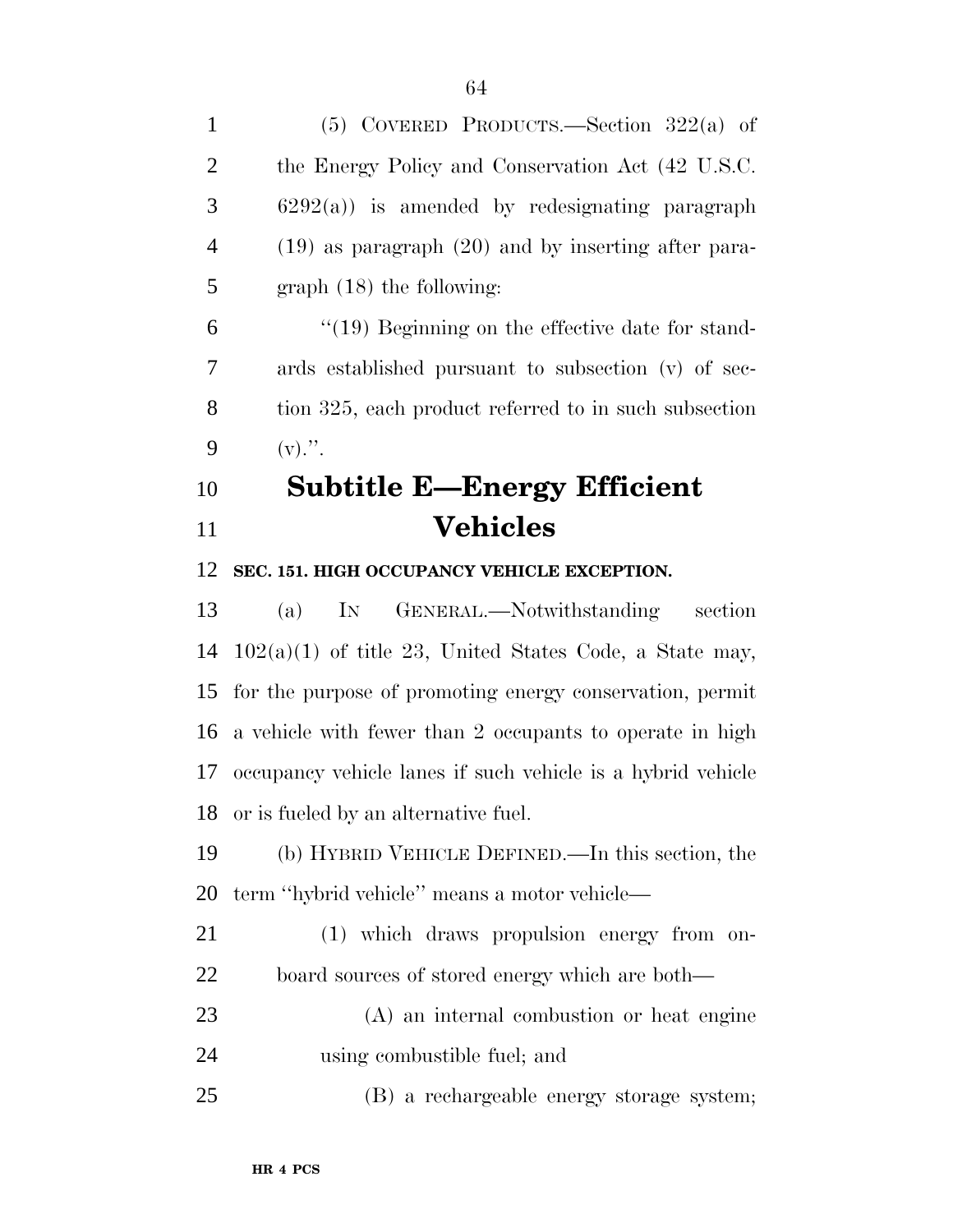(2) which, in the case of a passenger automobile or light truck—

 (A) for 2002 and later model vehicles, has received a certificate of conformity under sec- tion 206 of the Clean Air Act (42 U.S.C. 7525) and meets or exceeds the equivalent qualifying California low emission vehicle standard under 8 section  $243(e)(2)$  of the Clean Air Act  $(42)$ 9 U.S.C.  $7583(e)(2)$  for that make and model year; and

 (B) for 2004 and later model vehicles, has received a certificate that such vehicle meets the Tier II emission level established in regula- tions prescribed by the Administrator of the Environmental Protection Agency under section 202(i) of the Clean Air Act (42 U.S.C. 7521(i)) for that make and model year vehicle; and (3) which is made by a manufacturer.

 (c) ALTERNATIVE FUEL DEFINED.—In this section, the term ''alternative fuel'' has the meaning such term has under section 301(2) of the Energy Policy Act of 1992 (42 U.S.C. 13211(2)).

#### **SEC. 152. RAILROAD EFFICIENCY.**

 (a) LOCOMOTIVE TECHNOLOGY DEMONSTRATION.— The Secretary of Energy shall establish a public-private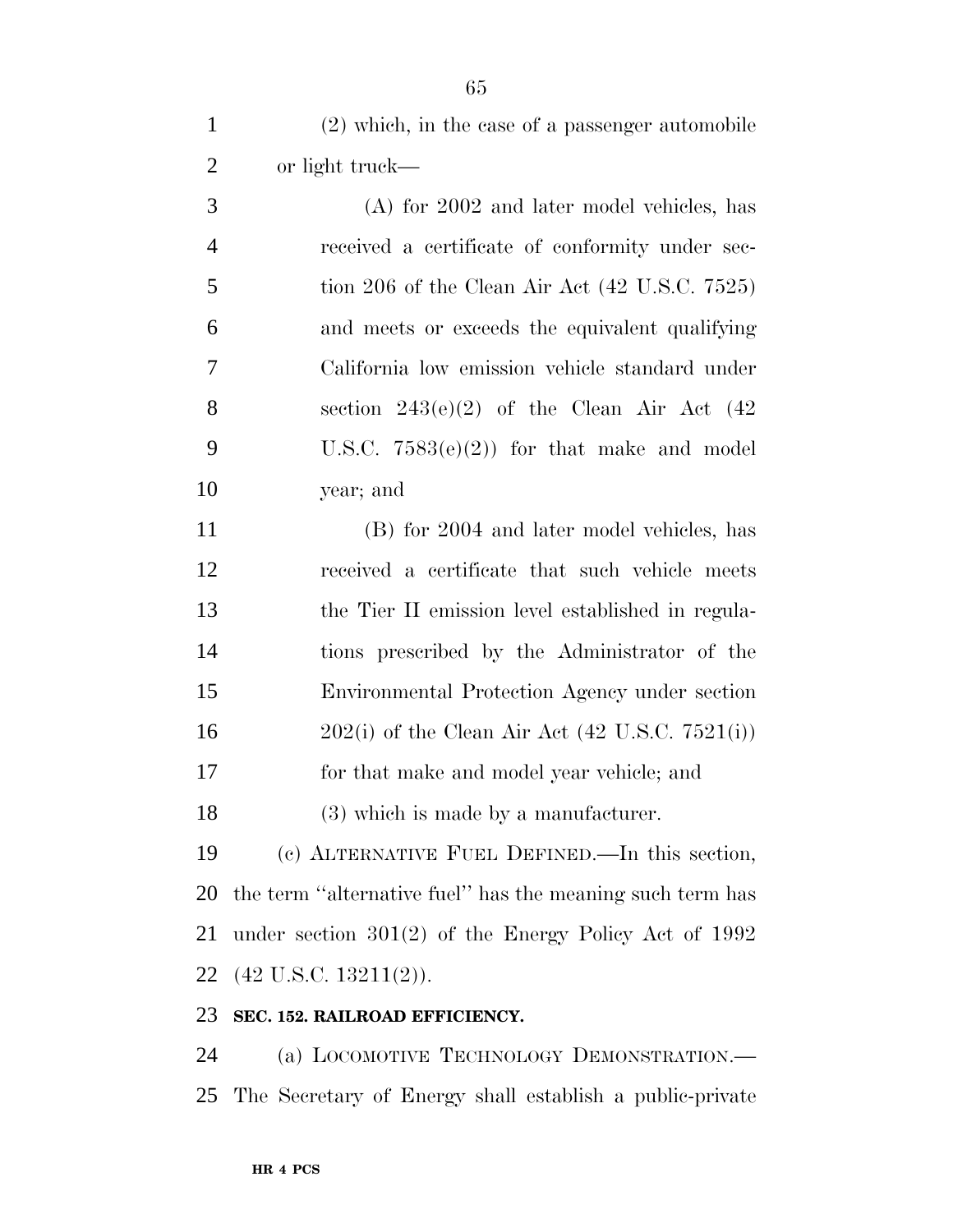research partnership with railroad carriers, locomotive manufacturers, and a world-class research and test center dedicated to the advancement of railroad technology, effi- ciency, and safety that is owned by the Federal Railroad Administration and operated in the private sector, for the development and demonstration of locomotive technologies that increase fuel economy and reduce emissions.

 (b) AUTHORIZATION OF APPROPRIATIONS.—There are authorized to be appropriated to the Secretary of En- ergy \$25,000,000 for fiscal year 2002, \$30,000,000 for fiscal year 2003, and \$35,000,000 for fiscal year 2004 for carrying out this section.

#### **SEC. 153. BIODIESEL FUEL USE CREDITS.**

 Section 312(c) of the Energy Policy Act of 1992 (42 U.S.C. 13220(c)) is amended—

 (1) by striking ''NOT'' in the subsection head-ing; and

18  $(2)$  by striking "not".

#### **SEC. 154. MOBILE TO STATIONARY SOURCE TRADING.**

 Within 90 days after the enactment of this section, the Administrator of the Environmental Protection Agen- cy is directed to commence a review of the Agency's poli- cies regarding the use of mobile to stationary source trad- ing of emission credits under the Clean Air Act to deter-mine whether such trading can provide both nonattain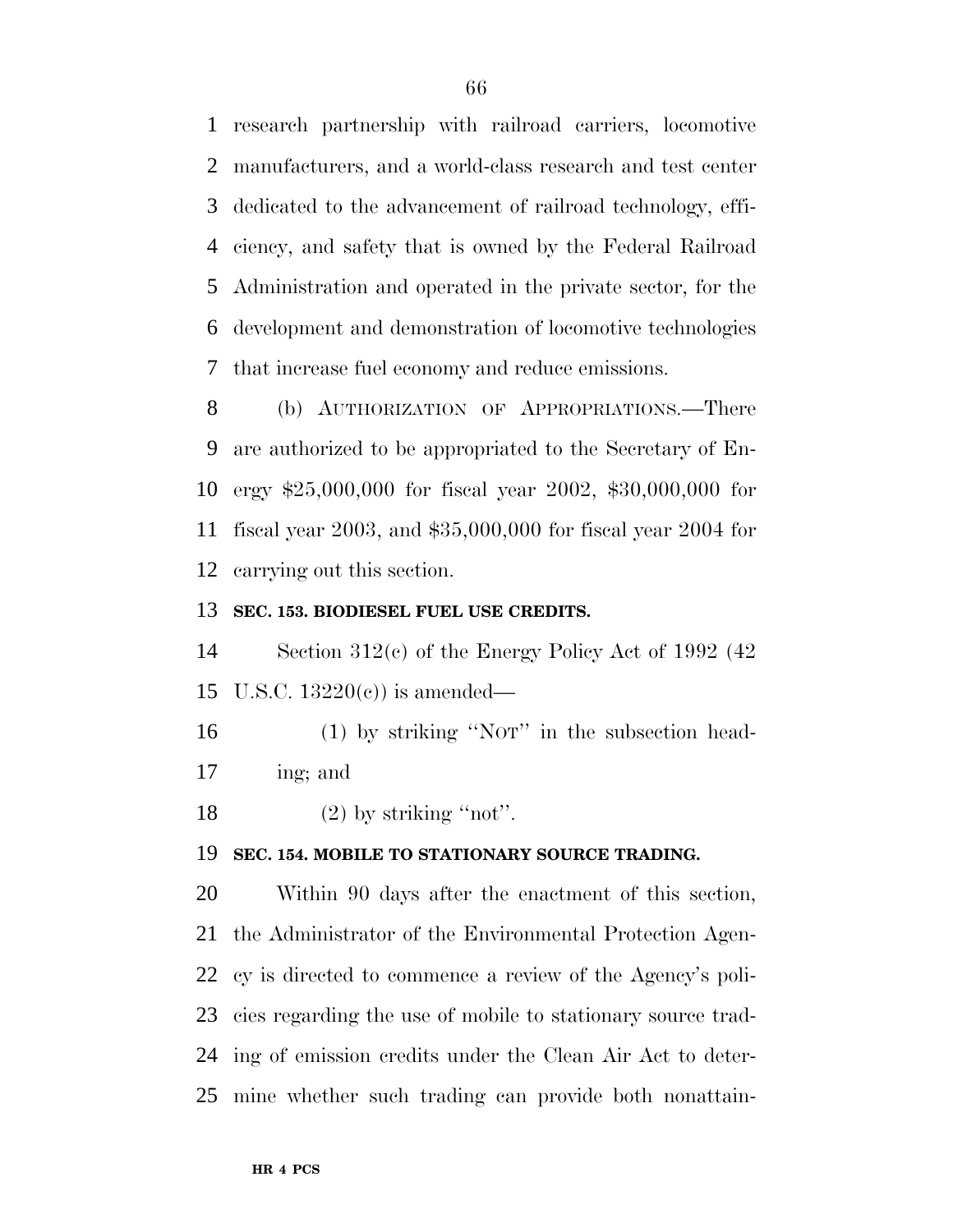ment and attainment areas with additional flexibility in achieving and maintaining healthy air quality and increas- ing use of alternative fuel and advanced technology vehi- cles, thereby reducing United States dependence on for-eign oil.

# **Subtitle F—Other Provisions SEC. 161. REVIEW OF REGULATIONS TO ELIMINATE BAR-RIERS TO EMERGING ENERGY TECHNOLOGY.**

 (a) IN GENERAL.—Each Federal agency shall carry out a review of its regulations and standards to determine those that act as a barrier to market entry for emerging energy-efficient technologies, including, but not limited to, fuel cells, combined heat and power, and distributed gen-eration (including small-scale renewable energy).

 (b) REPORT TO CONGRESS.—No later than 18 months after the date of the enactment of this section, each agency shall provide a report to Congress and the President detailing all regulatory barriers to emerging en- ergy-efficient technologies, along with actions the agency intends to take, or has taken, to remove such barriers.

 (c) PERIODIC REVIEW.—Each agency shall subse- quently review its regulations and standards in the man- ner specified in this section no less frequently than every 5 years, and report their findings to Congress and the President. Such reviews shall include a detailed analysis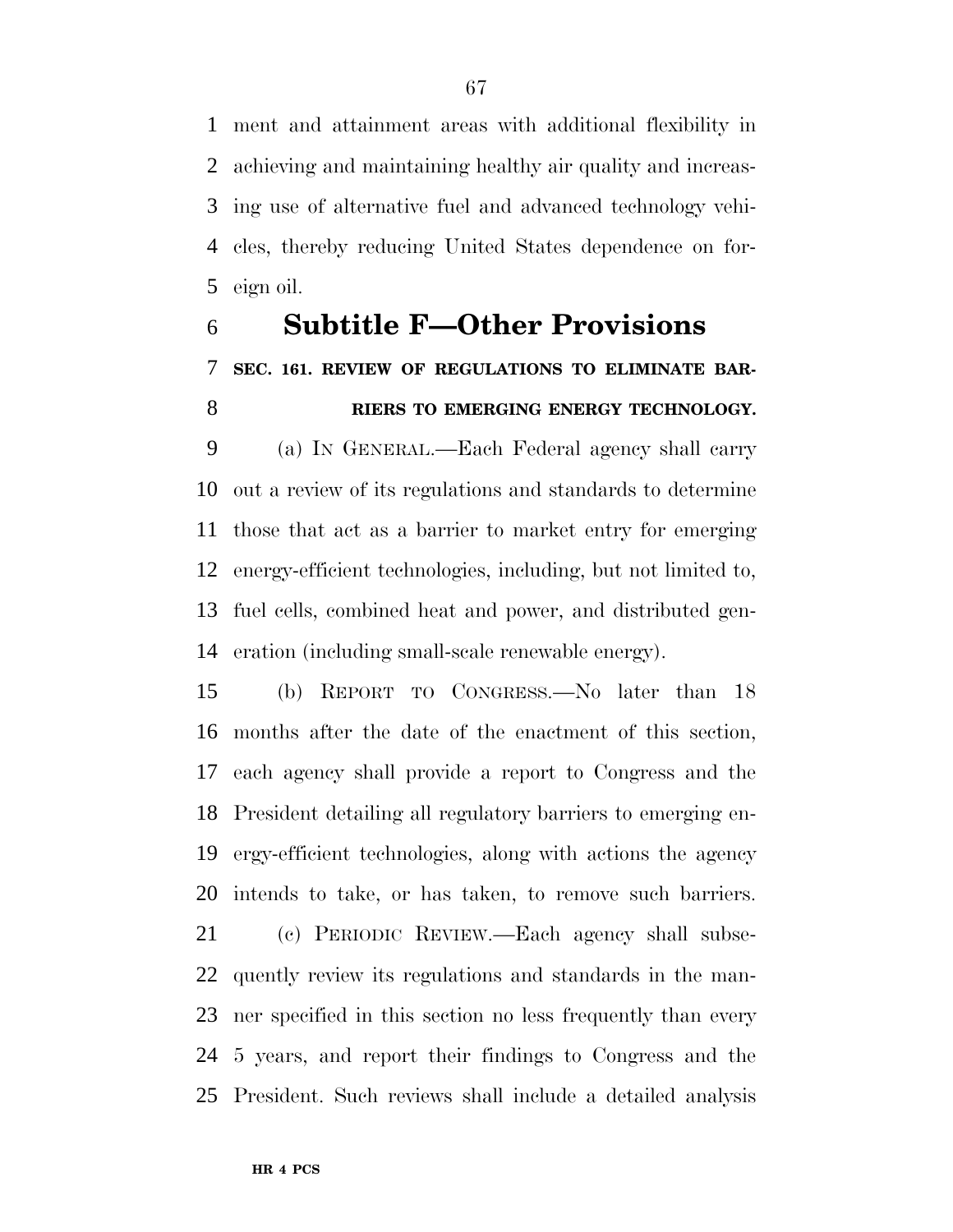of all agency actions taken to remove existing barriers to emerging energy technologies.

#### **SEC. 162. ADVANCED IDLE ELIMINATION SYSTEMS.**

(a) DEFINITIONS.—

 (1) ADVANCED IDLE ELIMINATION SYSTEM.— The term ''advanced idle elimination system'' means a device or system of devices that is installed at a truck stop or other location (for example, a loading, unloading, or transfer facility) where vehicles (such as trucks, trains, buses, boats, automobiles, and rec- reational vehicles) are parked and that is designed to provide to the vehicle the services (such as heat, air conditioning, and electricity) that would other- wise require the operation of the auxiliary or drive train engine or both while the vehicle is stationary and parked.

 (2) EXTENDED IDLING.—The term ''extended idling'' means the idling of a motor vehicle for a pe-riod greater than 60 minutes.

 (b) RECOGNITION OF BENEFITS OF ADVANCED IDLE ELIMINATION SYSTEMS.—Within 90 days after the date of the enactment of this subsection, the Administrator of the Environmental Protection Agency is directed to com- mence a review of the Agency's mobile source air emis-sions models used under the Clean Air Act to determine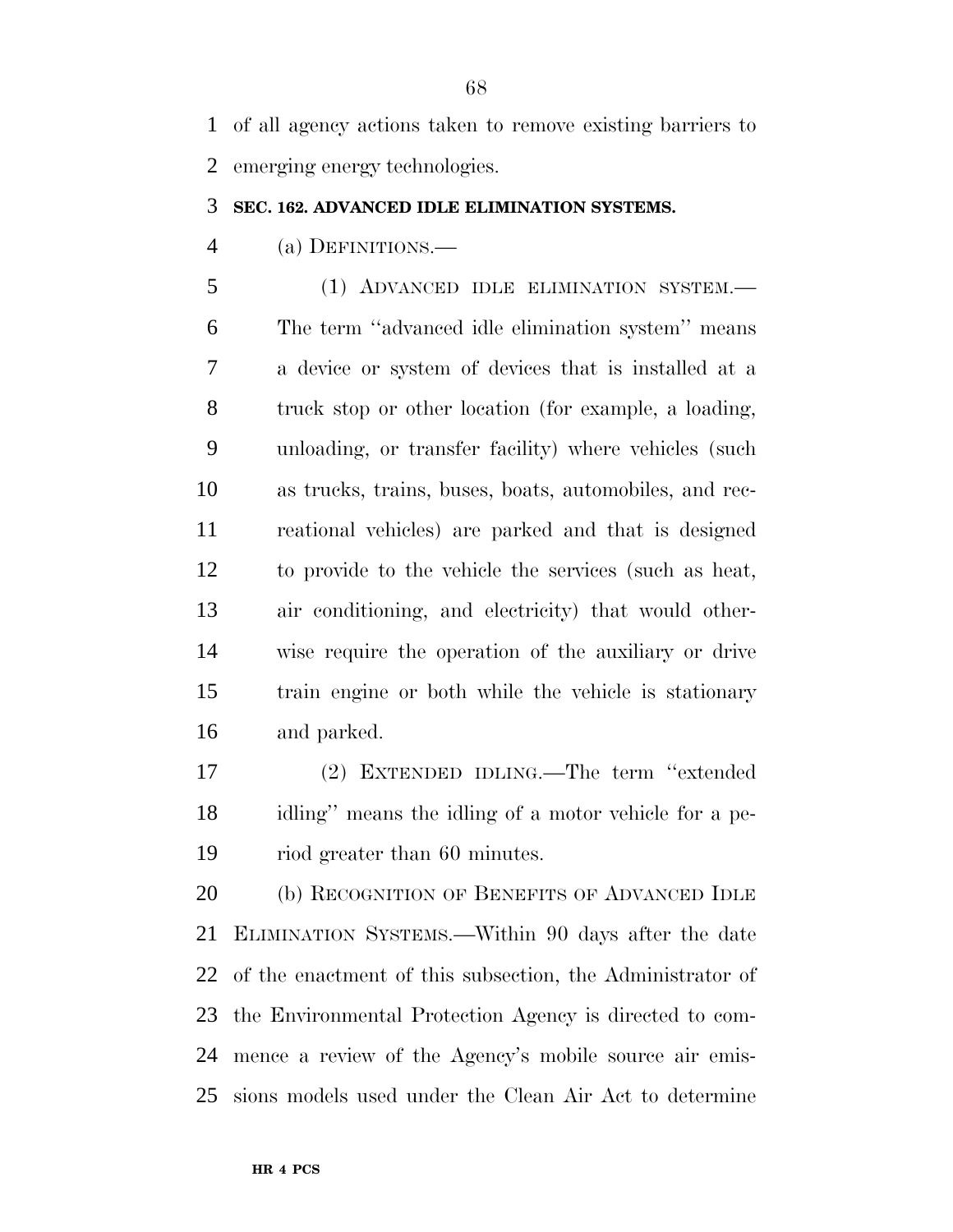whether such models accurately reflect the emissions re- sulting from extended idling of heavy-duty trucks and other vehicles and engines, and shall update those models as the Administrator deems appropriate. Additionally, within 90-days after the date of the enactment of this sub- section, the Administrator shall commence a review as to the appropriate emissions reductions credit that should be allotted under the Clean Air Act for the use of advanced idle elimination systems, and whether such credits should be subject to an emissions trading system, and shall revise Agency regulations and guidance as the Administrator deems appropriate.

## **SEC. 163. STUDY OF BENEFITS AND FEASIBILITY OF OIL BY-PASS FILTRATION TECHNOLOGY.**

 (a) STUDY.—The Secretary of Energy and the Ad- ministrator of the Environmental Protection Agency shall jointly conduct a study of oil bypass filtration technology in motor vehicle engines. The study shall analyze and quantify the potential benefits of such technology in terms of reduced demand for oil and the potential environmental benefits of the technology in terms of reduced waste and air pollution. The Secretary and the Administrator shall also examine the feasibility of using such technology in the Federal motor vehicle fleet.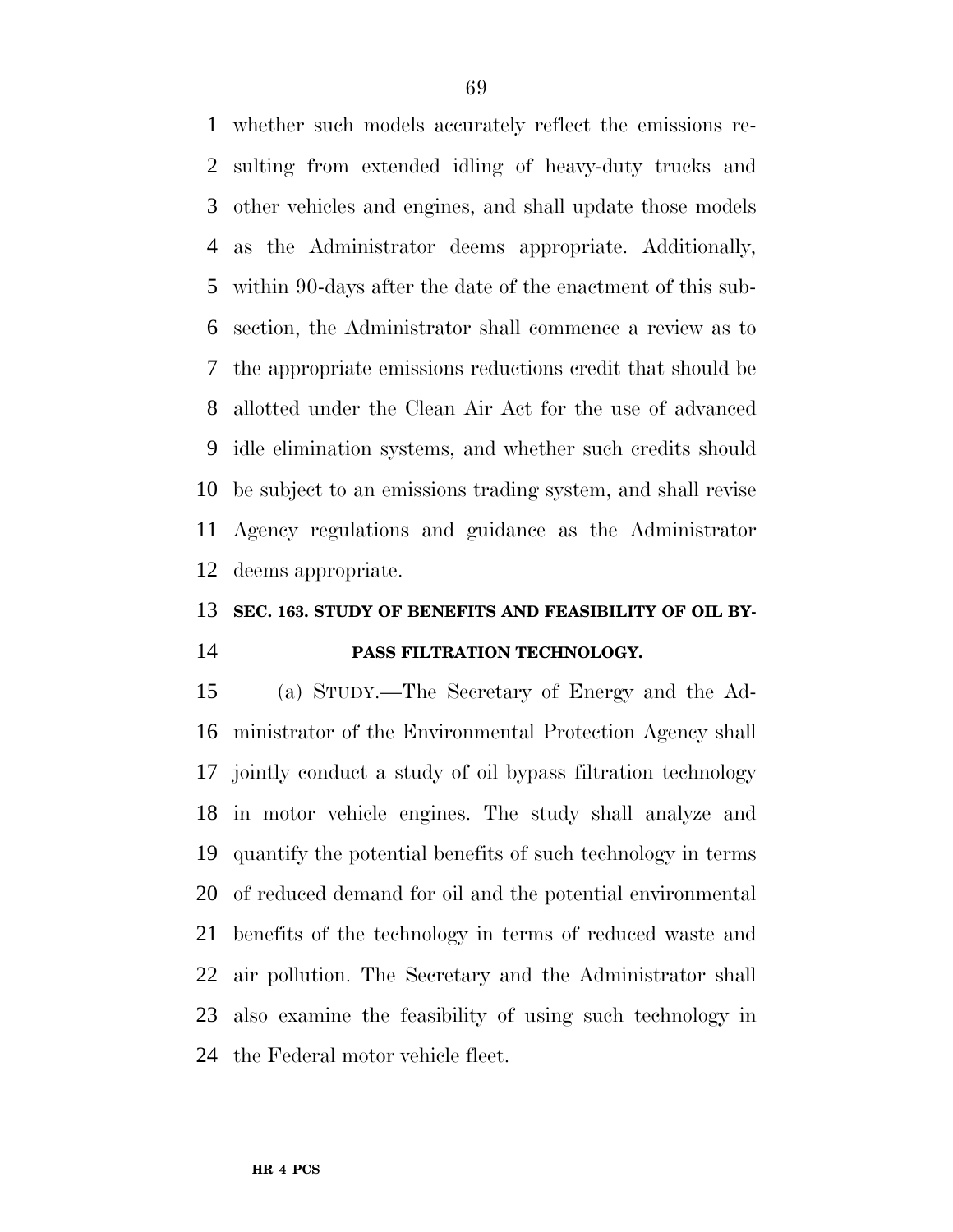(b) REPORT.—Not later than 6 months after the en- actment of this Act, the Secretary of Energy and the Ad- ministrator of the Environmental Protection Agency shall jointly submit a report containing the results of the study conducted under subsection (a) to the Committee on En- ergy and Commerce of the United States House of Rep- resentatives and to the Committee on Energy and Natural Resources of the United States Senate.

### **SEC. 164. GAS FLARE STUDY.**

 (a) STUDY.—The Secretary of Energy shall conduct a study of the economic feasibility of installing small co- generation facilities utilizing excess gas flares at petro- chemical facilities to provide reduced electricity costs to customers living within 3 miles of the petrochemical facili- ties. The Secretary shall solicit public comment to assist in preparing the report required under subsection (b).

 (b) REPORT.—Not later than 18 months after the date of the enactment of this Act, the Secretary of Energy shall transmit a report to the Congress on the results of the study conducted under subsection (a).

### **SEC. 165. TELECOMMUTING STUDY.**

 (a) STUDY REQUIRED.—The Secretary, in consulta- tion with Commission, and the NTIA, shall conduct a study of the energy conservation implications of the wide-spread adoption of telecommuting in the United States.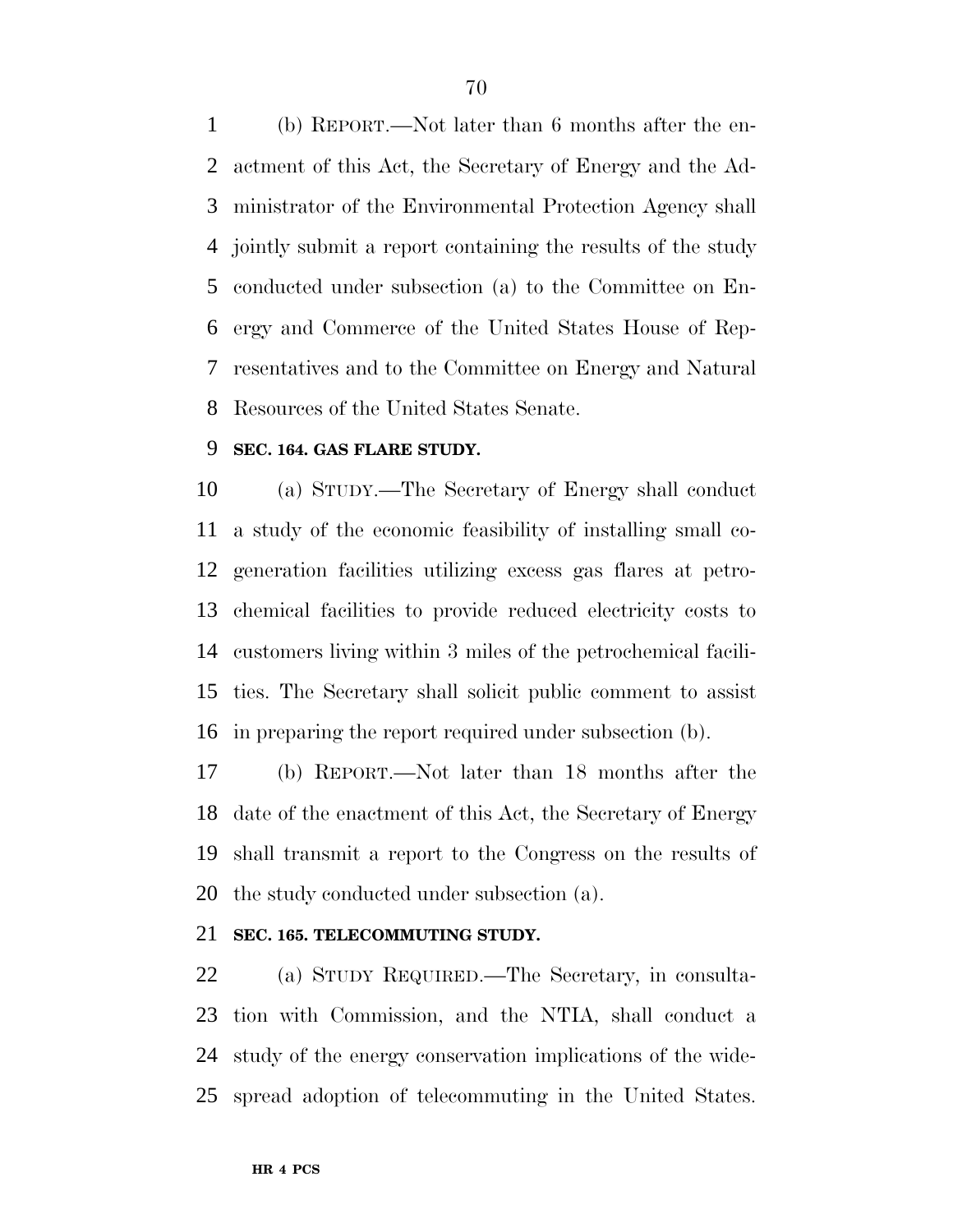(b) REQUIRED SUBJECTS OF STUDY.—The study re- quired by subsection (a) shall analyze the following sub- jects in relation to the energy saving potential of telecom- muting: (1) Reductions of energy use and energy costs in commuting and regular office heating, cooling, and other operations.

 (2) Other energy reductions accomplished by telecommuting.

 (3) Existing regulatory barriers that hamper telecommuting, including barriers to broadband tele-communications services deployment.

 (4) Collateral benefits to the environment, fam-ily life, and other values.

 (c) REPORT REQUIRED.—The Secretary shall submit to the President and the Congress a report on the study required by this section not later than 6 months after the date of the enactment of this Act. Such report shall in- clude a description of the results of the analysis of each of the subject described in subsection (b).

(d) DEFINITIONS.—As used in this section:

 (1) SECRETARY.—The term ''Secretary'' means the Secretary of Energy.

 (2) COMMISSION.—The term ''Commission'' means the Federal Communications Commission.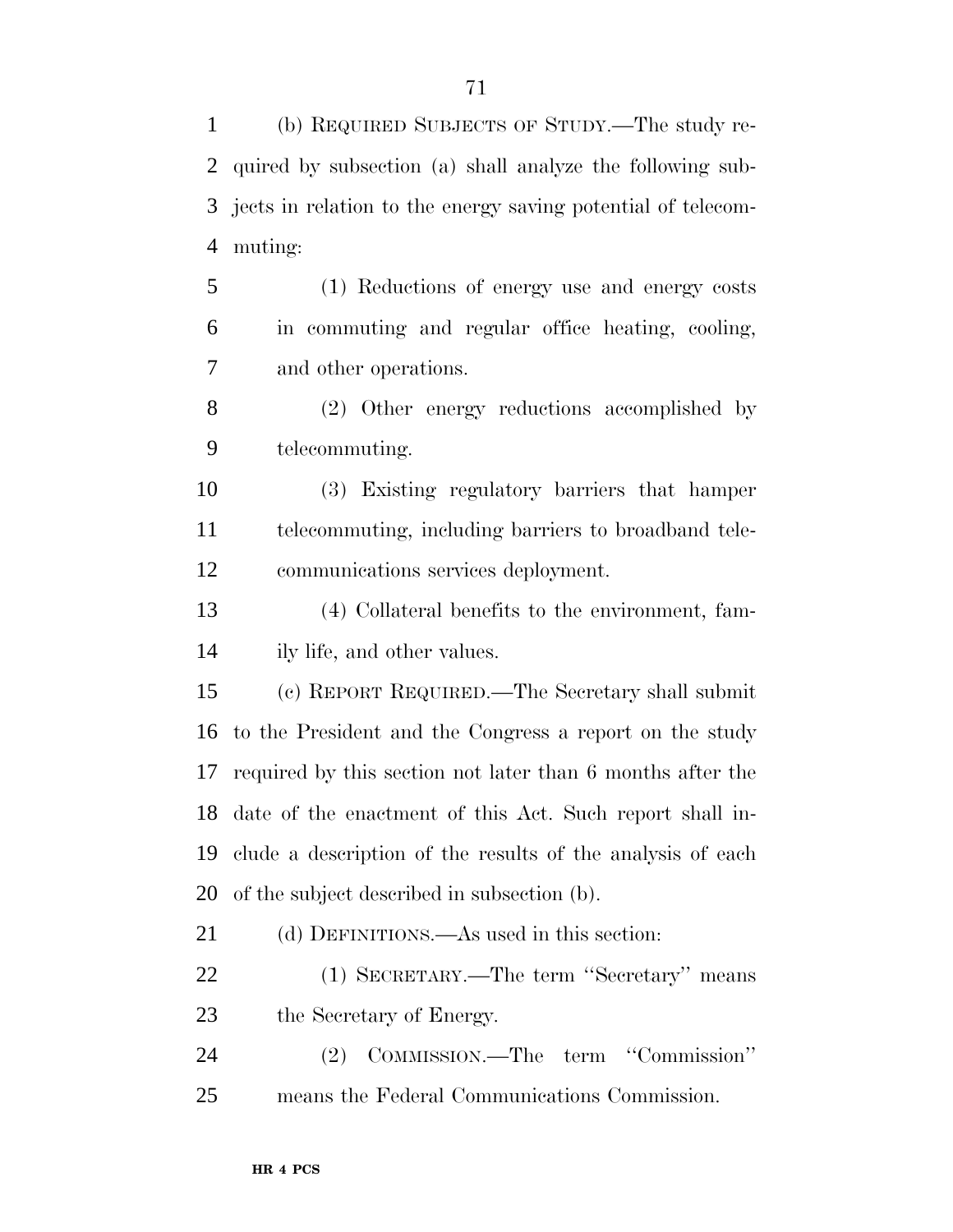(3) NTIA.—The term ''NTIA'' means the Na- tional Telecommunications and Information Admin- istration of the Department of Commerce. (4) TELECOMMUTING.—The term ''telecom- muting'' means the performance of work functions using communications technologies, thereby elimi- nating or substantially reducing the need to com- mute to and from traditional worksites. **TITLE II—AUTOMOBILE FUEL ECONOMY SEC. 201. AVERAGE FUEL ECONOMY STANDARDS FOR NON- PASSENGER AUTOMOBILES.** Section 32902(a) of title 49, United States Code, is amended— 15 (1) by inserting "(1)" after "NONPASSENGER AUTOMOBILES.—''; and (2) by adding at the end the following: ''(2) The Secretary shall prescribe under paragraph (1) average fuel economy standards for automobiles (ex- cept passenger automobiles) manufactured in model years 2004 through 2010 that are calculated to ensure that the aggregate amount of gasoline projected to be used in those model years by automobiles to which the standards apply is at least 5 billion gallons less than the aggregate amount of gasoline that would be used in those model years by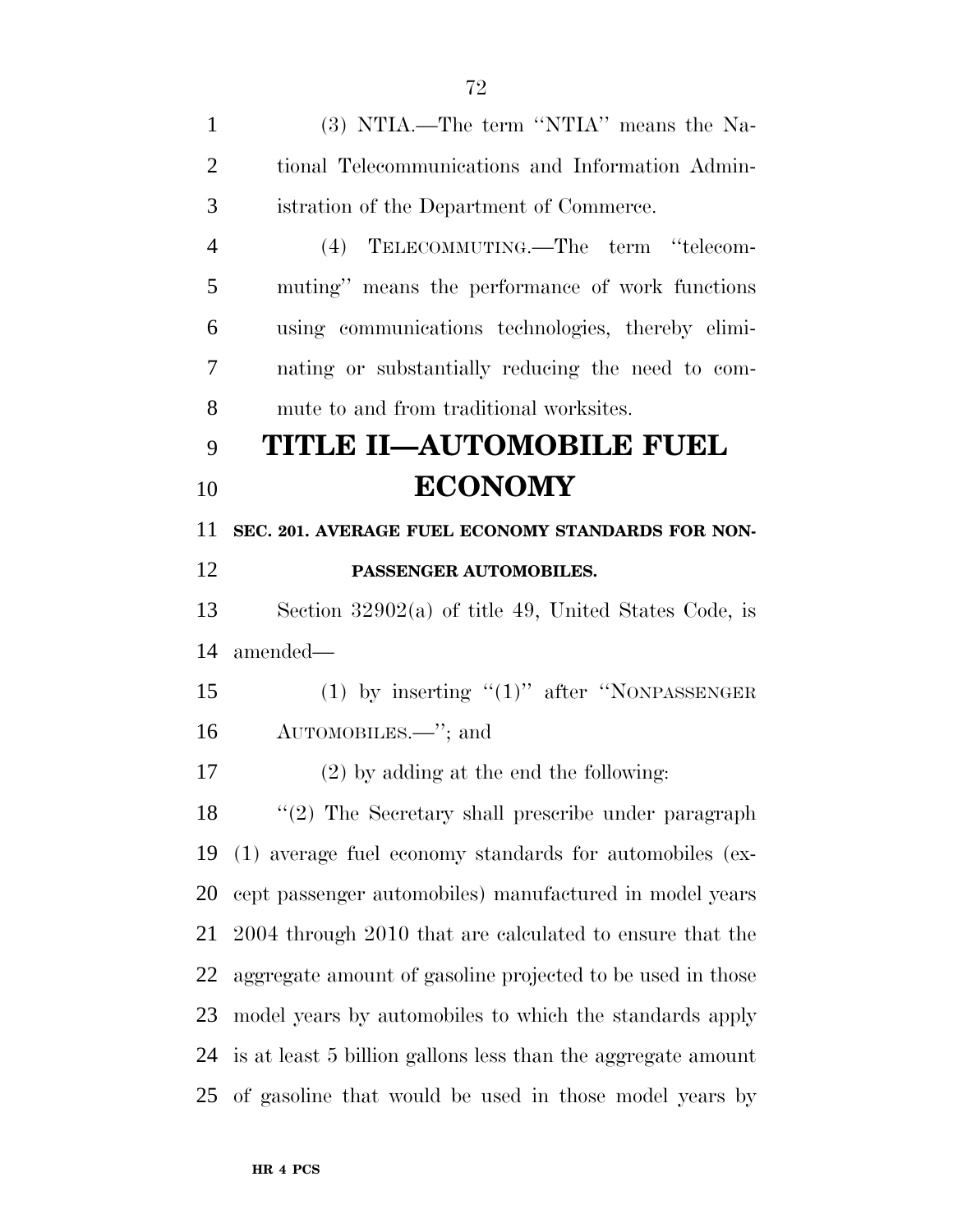such automobiles if they achieved only the fuel economy required under the average fuel economy standard that ap- plies under this subsection to automobiles (except pas- senger automobiles) manufactured in model year 2002.''. **SEC. 202. CONSIDERATION OF PRESCRIBING DIFFERENT AVERAGE FUEL ECONOMY STANDARDS FOR NONPASSENGER AUTOMOBILES.**

 (a) IN GENERAL.—The Secretary of Transportation shall, in prescribing average fuel economy standards under section 32902(a) of title 49, United States Code, for auto- mobiles (except passenger automobiles) manufactured in model year 2004, consider the potential benefits of—

 (1) establishing a weight-based system for auto- mobiles, that is based on the inertia weight, curb weight, gross vehicle weight rating, or another ap-propriate measure of such automobiles; and

 (2) prescribing different fuel economy standards for automobiles that are subject to the weight-based system.

 (b) SPECIFIC CONSIDERATIONS.—In implementing this section the Secretary—

 (1) shall consider any recommendations made in the National Academy of Sciences study com- pleted pursuant to the Department of Transpor-tation and Related Agencies Appropriations Act,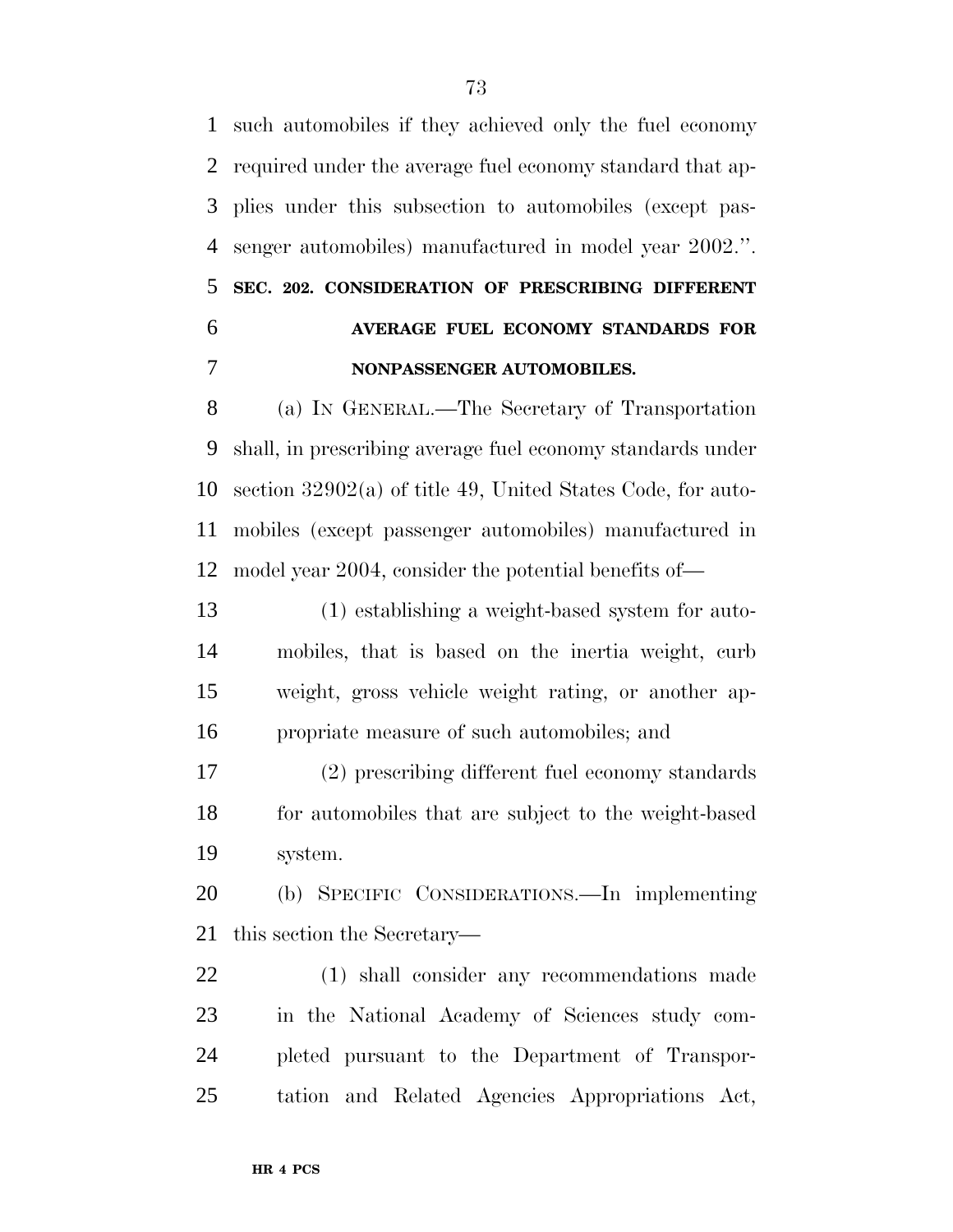2000 (Public Law 106–346; 114 Stat. 2763 et seq.); and

 (2) shall evaluate the merits of any weight- based system in terms of motor vehicle safety, en- ergy conservation, and competitiveness of and em- ployment in the United States automotive sector, and if a weight-based system is established by the Secretary a manufacturer may trade credits between or among the automobiles (except passenger auto-mobiles) manufactured by the manufacturer.

## **SEC. 203. DUAL FUELED AUTOMOBILES.**

 (a) PURPOSES.—The purposes of this section are— (1) to extend the manufacturing incentives for dual fueled automobiles, as set forth in subsections (b) and (d) of section 32905 of title 49, United States Code, through the 2008 model year; and

 (2) to similarly extend the limitation on the maximum average fuel economy increase for such automobiles, as set forth in subsection (a)(1) of sec-20 tion 32906 of title 49, United States Code.

(b) AMENDMENTS.—

 (1) MANUFACTURING INCENTIVES.—Section 32905 of title 49, United States Code, is amended as follows: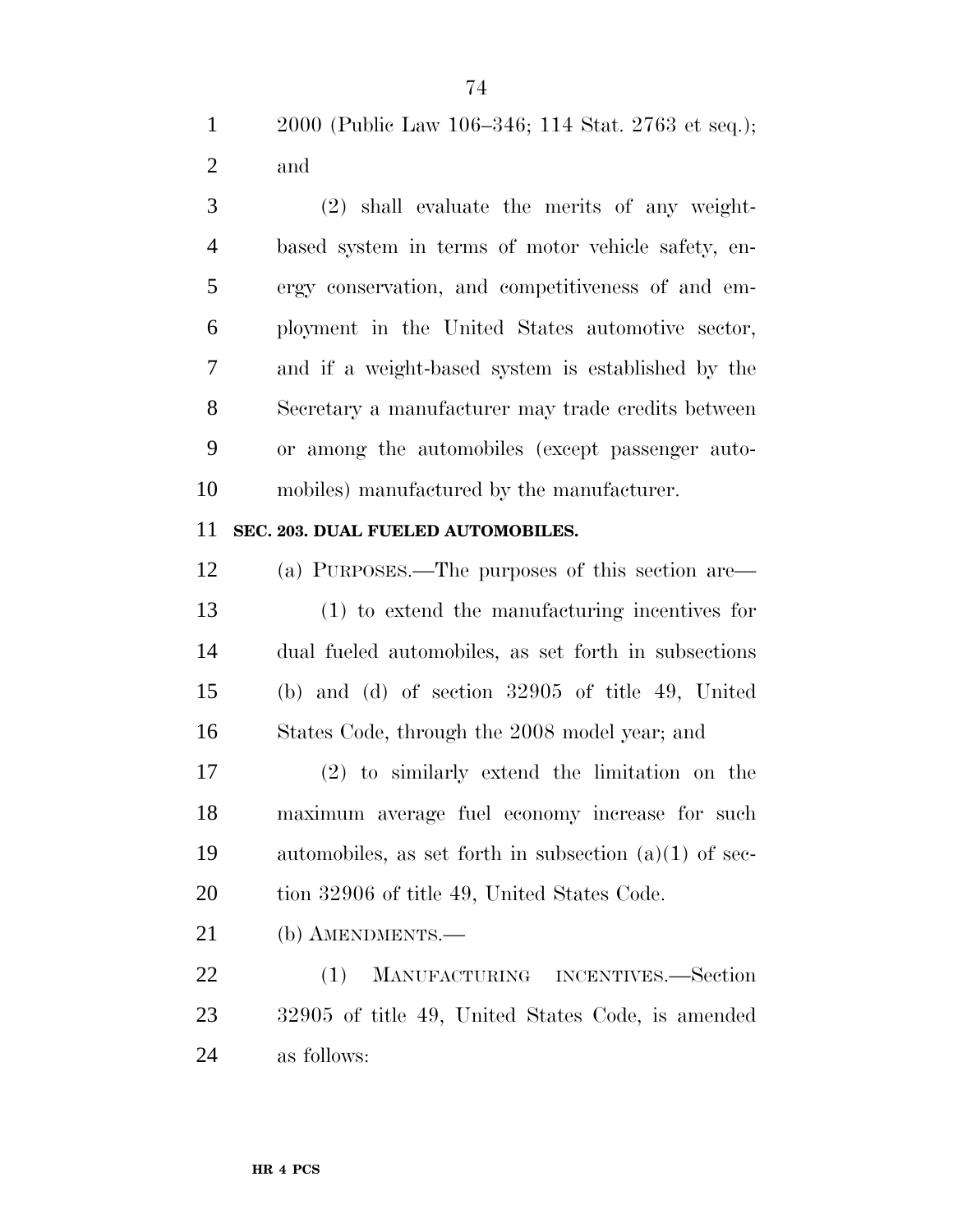| $\mathbf{1}$   | (A) Subsections (b) and (d) are each            |
|----------------|-------------------------------------------------|
| $\overline{2}$ | amended by striking "model years 1993–2004"     |
| 3              | and inserting "model years 1993–2008".          |
| $\overline{4}$ | (B) Subsection (f) is amended by striking       |
| 5              | "Not later than December 31, 2001, the Sec-     |
| 6              | retary" and inserting "Not later than Decem-    |
| $\overline{7}$ | ber 31, 2005, the Secretary".                   |
| 8              | $(C)$ Subsection $(f)(1)$ is amended by strik-  |
| 9              | ing "model year 2004" and inserting "model"     |
| 10             | year 2008".                                     |
| 11             | (D) Subsection (g) is amended by striking       |
| 12             | "Not later than September 30, 2000" and in-     |
| 13             | serting "Not later than September 30, 2004".    |
| 14             | (2) MAXIMUM FUEL ECONOMY INCREASE.-             |
| 15             | Subsection (a)(1) of section 32906 of title 49, |
| 16             | United States Code, is amended as follows:      |
| 17             | $(A)$ Subparagraph $(A)$ is amended by          |
| 18             | striking "the model years 1993-2004" and in-    |
| 19             | serting "model years 1993–2008".                |
| 20             | (B) Subparagraph (B) is amended by              |
| 21             | striking "the model years 2005-2008" and in-    |
| 22             | serting "model years 2009-2012".                |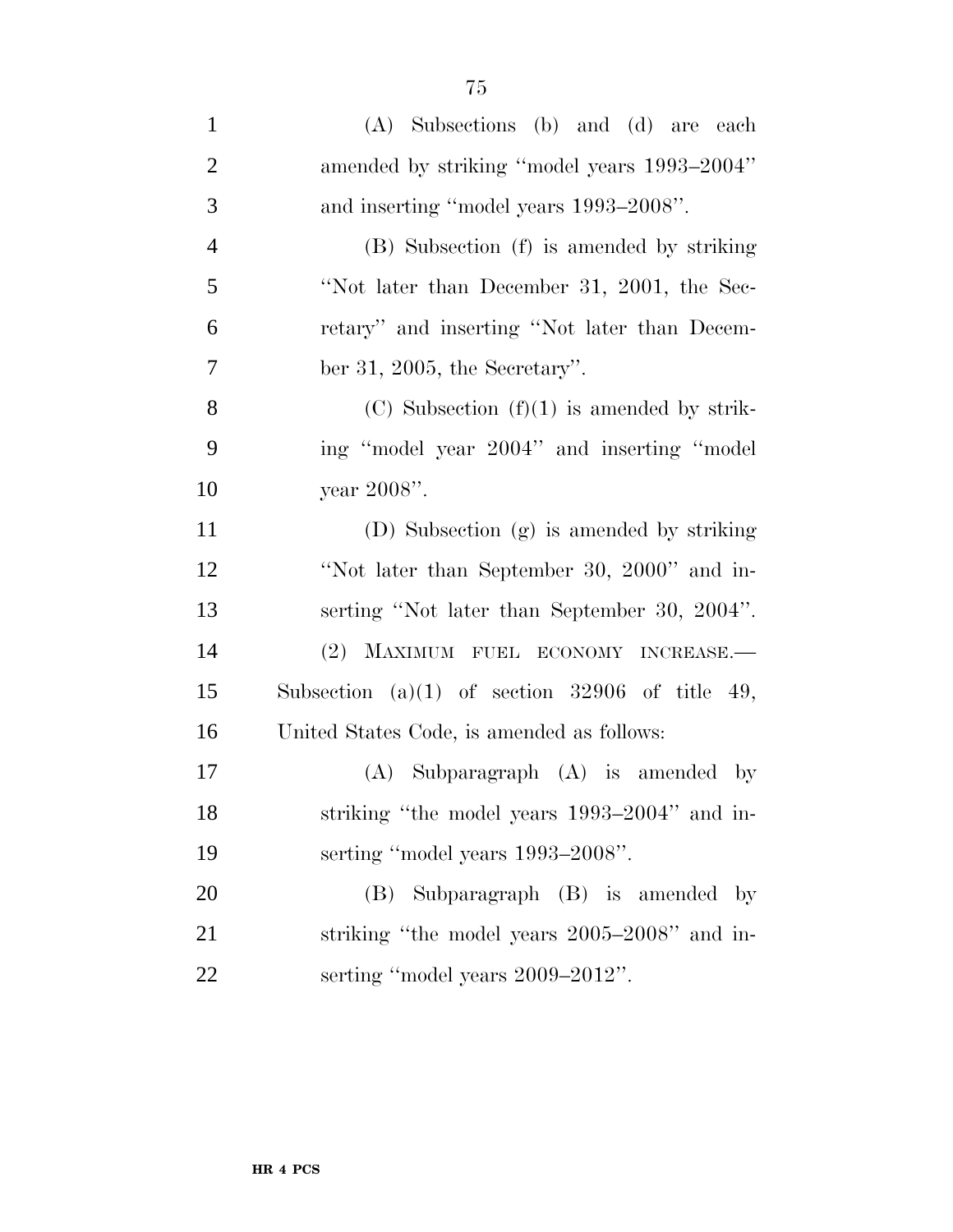Section 32917 of title 49, United States Code, is amended to read as follows:

### **''§ 32917. Standards for executive agency automobiles**

 ''(a) BASELINE AVERAGE FUEL ECONOMY.—The head of each executive agency shall determine, for all auto- mobiles in the agency's fleet of automobiles that were leased or bought as a new vehicle in fiscal year 1999, the average fuel economy for such automobiles. For the pur- poses of this section, the average fuel economy so deter- mined shall be the baseline average fuel economy for the agency's fleet of automobiles.

 ''(b) INCREASE OF AVERAGE FUEL ECONOMY.—The head of an executive agency shall manage the procurement of automobiles for that agency in such a manner that—  $\frac{17}{2}$  (1) not later than September 30, 2003, the av- erage fuel economy of the new automobiles in the agency's fleet of automobiles is not less than 1 mile per gallon higher than the baseline average fuel economy determined under subsection (a) for that fleet; and

**HR 4 PCS**  $\frac{1}{2}$  (2) not later than September 30, 2005, the av- erage fuel economy of the new automobiles in the agency's fleet of automobiles is not less than 3 miles per gallon higher than the baseline average fuel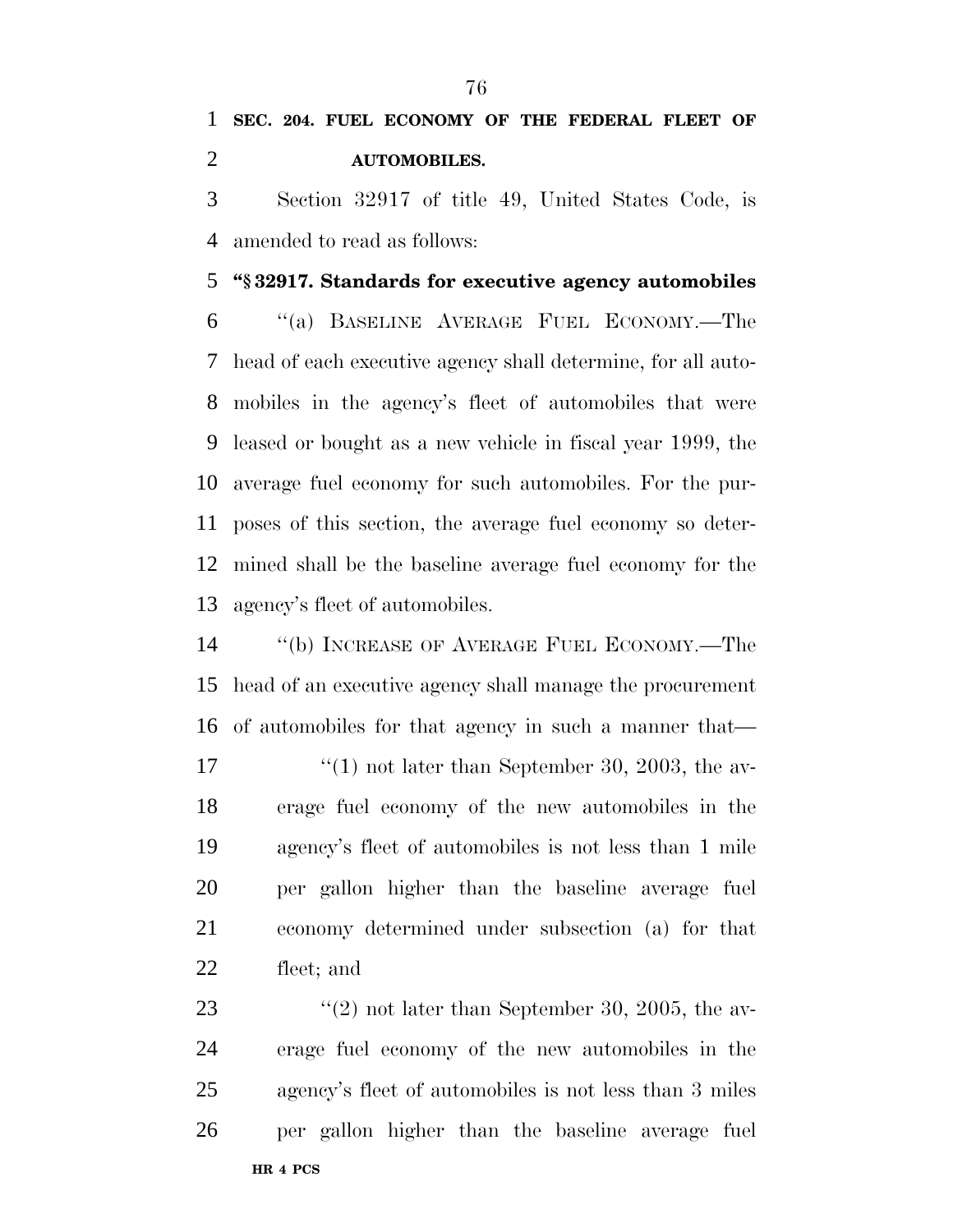economy determined under subsection (a) for that fleet.

3 "(c) CALCULATION OF AVERAGE FUEL ECONOMY.— Average fuel economy shall be calculated for the purposes of this section in accordance with guidance which the Sec- retary of Transportation shall prescribe for the implemen-tation of this section.

8 "(d) DEFINITIONS.—In this section:

9 "(1) The term 'automobile' does not include any vehicle designed for combat-related missions, 11 law enforcement work, or emergency rescue work.

12  $\frac{12}{2}$  The term 'executive agency' has the mean-ing given that term in section 105 of title 5.

14 ''(3) The term 'new automobile', with respect to the fleet of automobiles of an executive agency, means an automobile that is leased for at least 60 consecutive days or bought, by or for the agency, after September 30, 1999.''.

#### **SEC. 205. HYBRID VEHICLES AND ALTERNATIVE VEHICLES.**

20 (a) IN GENERAL.—Section  $303(b)(1)$  of the Energy Policy Act of 1992 is amended by adding the following at the end: ''Of the total number of vehicles acquired by a Federal fleet in fiscal years 2004 and 2005, at least 5 percent of the vehicles in addition to those covered by the preceding sentence shall be alternative fueled vehicles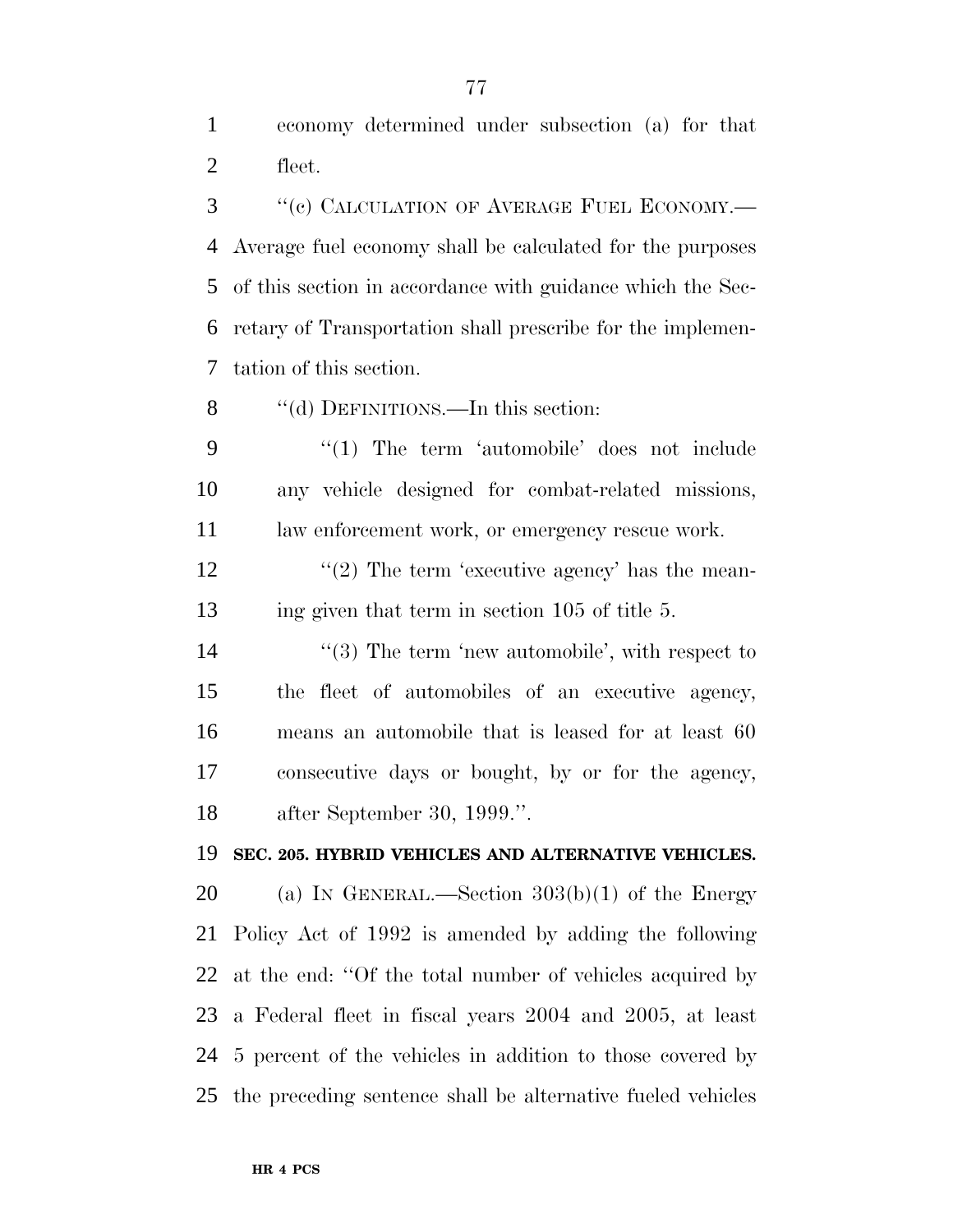or hybrid vehicles and in fiscal year 2006 and thereafter at least 10 percent of the vehicles in addition to those cov- ered by the preceding sentence shall be alternative fueled vehicles or hybrid vehicles.''.

 (b) DEFINITION.—Section 301 of such Act is amend- ed by striking ''and'' at the end of paragraph (13), by striking the period at the end of paragraph (14) and in- serting ''; and'' and by adding at the end the following: ''(15) The term 'hybrid vehicle' means a motor vehi- cle which draws propulsion energy from onboard sources of stored energy which are both—

12 ''(A) an internal combustion or heat engine using combustible fuel; and

''(B) a rechargeable energy storage system.''.

 **SEC. 206. FEDERAL FLEET PETROLEUM-BASED NONALTER-NATIVE FUELS.**

 (a) IN GENERAL.—Title III of the Energy Policy Act of 1992 (42 U.S.C. 13212 et seq.) is amended as follows: (1) By adding at the end thereof the following: **''SEC. 313. CONSERVATION OF PETROLEUM-BASED FUELS BY THE FEDERAL GOVERNMENT FOR LIGHT-DUTY MOTOR VEHICLES.**

23 "(a) PURPOSES.—The purposes of this section are to complement and supplement the requirements of section 303 of this Act that Federal fleets, as that term is defined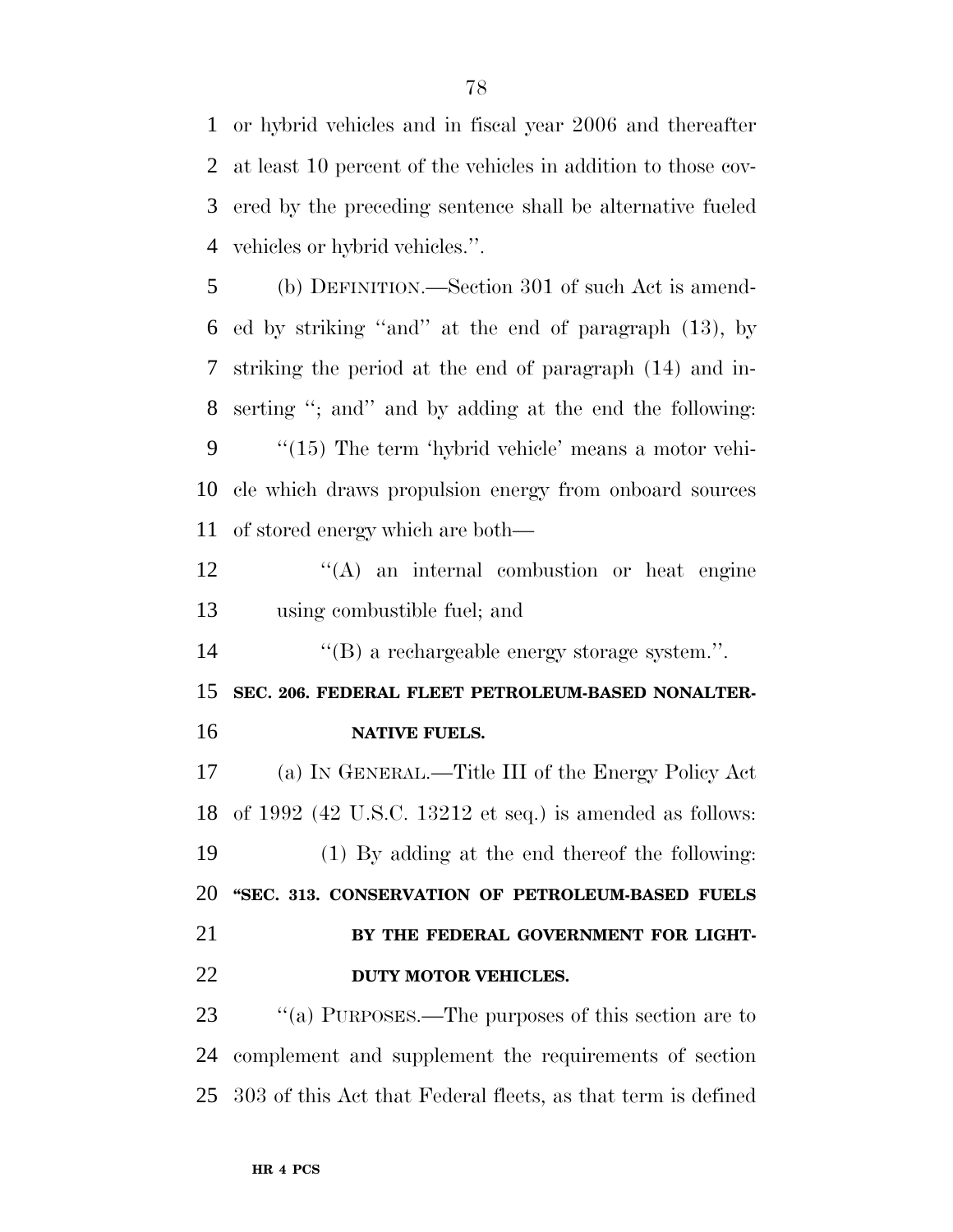in section 303(b)(3), acquire in the aggregate a minimum percentage of alternative fuel vehicles, to encourage the manufacture and sale or lease of such vehicles nationwide, and to achieve, in the aggregate, a reduction in the amount of the petroleum-based fuels (other than the alter- native fuels defined in this title) used by new light-duty motor vehicles acquired by the Federal Government in model years 2004 through 2010 and thereafter.

9 "(b) IMPLEMENTATION.—In furtherance of such pur- poses, such Federal fleets in the aggregate shall reduce the purchase of petroleum-based nonalternative fuels for such fleets beginning October 1, 2003, through September 30, 2009, from the amount purchased for such fleets over a comparable period since enactment of this Act, as deter- mined by the Secretary, through the annual purchase, in accordance with section 304, and the use of alternative fuels for the light-duty motor vehicles of such Federal fleets, so as to achieve levels which reflect total reliance by such fleets on the consumptive use of alternative fuels consistent with the provisions of section 303(b) of this Act. The Secretary shall, within 120 days after the enact- ment of this section, promulgate, in consultation with the Administrator of the General Services Administration and the Director of the Office of Management and Budget and such other heads of entities referenced in section 303 with-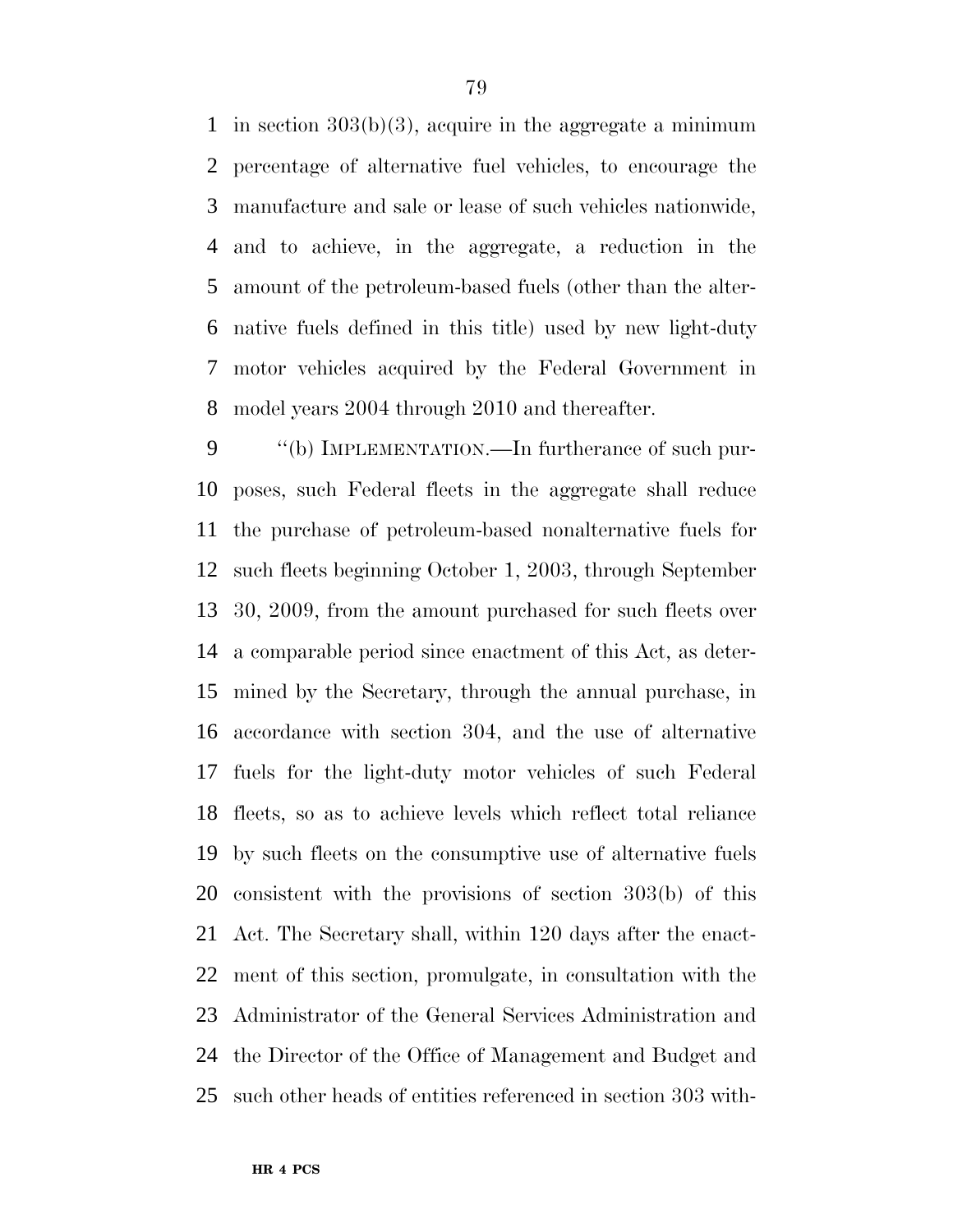in the executive branch as such Director may designate, standards for the full and prompt implementation of this section by such entities. The Secretary shall monitor com- pliance with this section and such standards by all such fleets and shall report annually to the Congress, based on reports by the heads of such fleets, on the extent to which the requirements of this section and such standards are being achieved. The report shall include information on annual reductions achieved of petroleum-based fuels and the problems, if any, encountered in acquiring alternative fuels and in requiring their use.''.

 (2) By amending section 304(b) of such Act to read as follows:

 ''(b) AUTHORIZATION OF APPROPRIATIONS.—There are authorized to be appropriated to the Secretary or, as appropriate, the head of each Federal fleet subject to the provisions of this section and section 313 of this Act, such sums as may be necessary to achieve the purposes of sec- tion 313(a) and the provisions of this section. Such sums shall remain available until expended.''.

 (b) CLERICAL AMENDMENT.—The table of contents in section 1(b) of such Act is amended by adding at the end of the items relating to title III the following:

''Sec. 313. Conservation of petroleum-based fuels by the Federal Government for light-duty motor vehicles.''.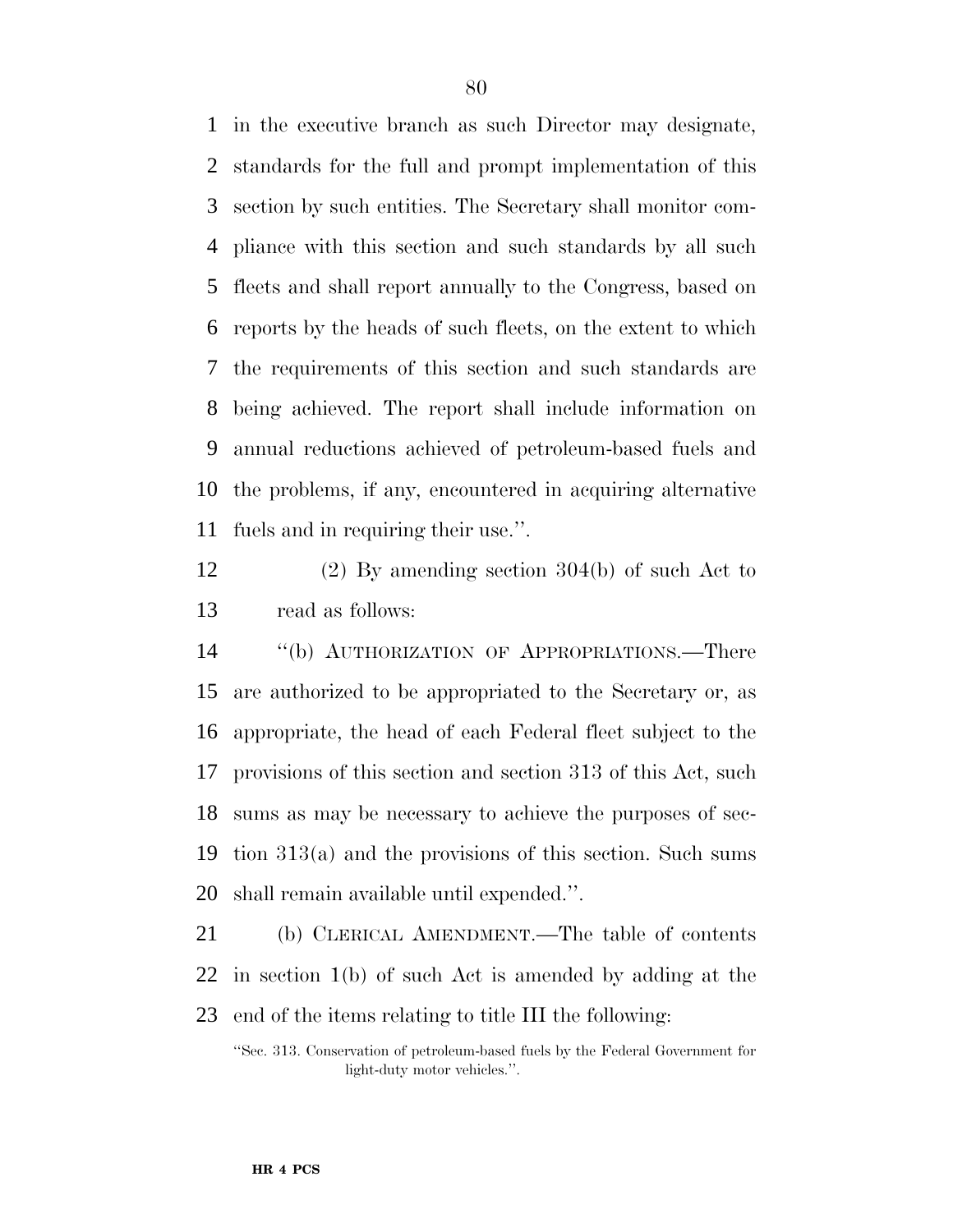## **SEC. 207. STUDY OF FEASIBILITY AND EFFECTS OF REDUC-**

**ING USE OF FUEL FOR AUTOMOBILES.**

 (a) IN GENERAL.—Not later than 30 days after the date of the enactment of this Act, the Secretary of Trans- portation shall enter into an arrangement with the Na- tional Academy of Sciences under which the Academy shall study the feasibility and effects of reducing by model year 2010, by a significant percentage, the use of fuel for automobiles.

 (b) SUBJECTS OF STUDY.—The study under this sec-tion shall include—

 (1) examination of, and recommendation of al- ternatives to, the policy under current Federal law of establishing average fuel economy standards for automobiles and requiring each automobile manufac-16 turer to comply with average fuel economy standards 17 that apply to the automobiles it manufactures;

 (2) examination of how automobile manufactur- ers could contribute toward achieving the reduction referred to in subsection (a);

 (3) examination of the potential of fuel cell technology in motor vehicles in order to determine the extent to which such technology may contribute to achieving the reduction referred to in subsection (a); and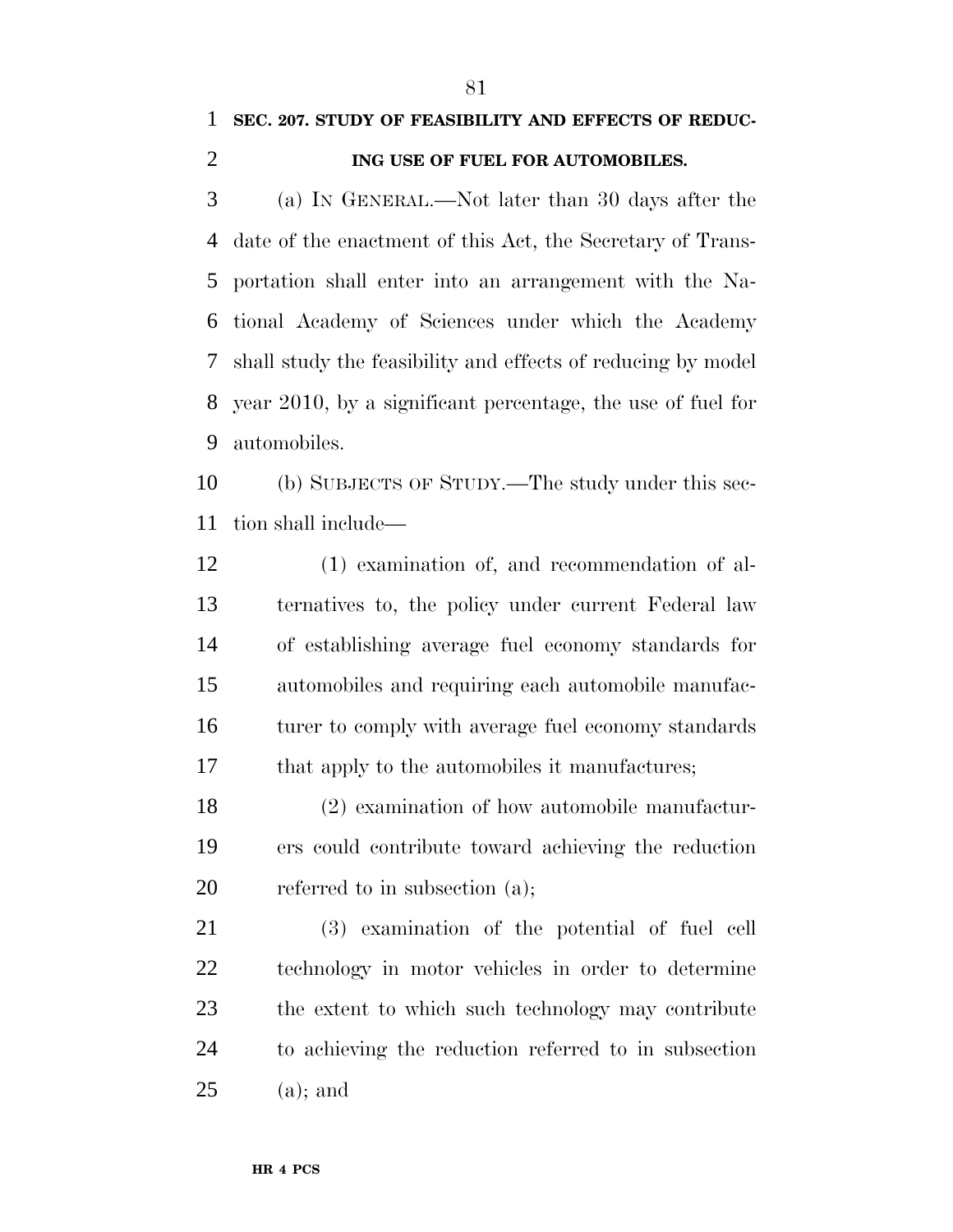| $\mathbf{1}$   | (4) examination of the effects of the reduction             |
|----------------|-------------------------------------------------------------|
| $\overline{2}$ | referred to in subsection (a) on—                           |
| 3              | (A) gasoline supplies;                                      |
| $\overline{4}$ | (B) the automobile industry, including                      |
| 5              | sales of automobiles manufactured in<br>the                 |
| 6              | United States;                                              |
| 7              | (C) motor vehicle safety; and                               |
| 8              | (D) air quality.                                            |
| 9              | (c) REPORT.—The Secretary shall require the Na-             |
| 10             | tional Academy of Sciences to submit to the Secretary and   |
| 11             | the Congress a report on the findings, conclusion, and rec- |
| 12             | ommendations of the study under this section by not later   |
| 13             | than 1 year after the date of the enactment of this Act.    |
| 14             | TITLE III—NUCLEAR ENERGY                                    |
| 15             | SEC. 301. LICENSE PERIOD.                                   |
| 16             | Section 103 c. of the Atomic Energy Act of 1954 (42)        |
|                | 17 U.S.C. $2133(e)$ is amended—                             |
| 18             | (1) by striking "c. Each such" and inserting                |
| 19             | the following:                                              |
| 20             | "c. LICENSE PERIOD.—                                        |
| 21             | "(1) IN GENERAL.—Each such"; and                            |
| <u>22</u>      | $(2)$ by adding at the end the following:                   |
| 23             | "(2) COMBINED LICENSES.—In the case of a                    |
| 24             | combined construction and operating license issued          |
| 25             | under section 185 b., the initial duration of the li-       |
|                |                                                             |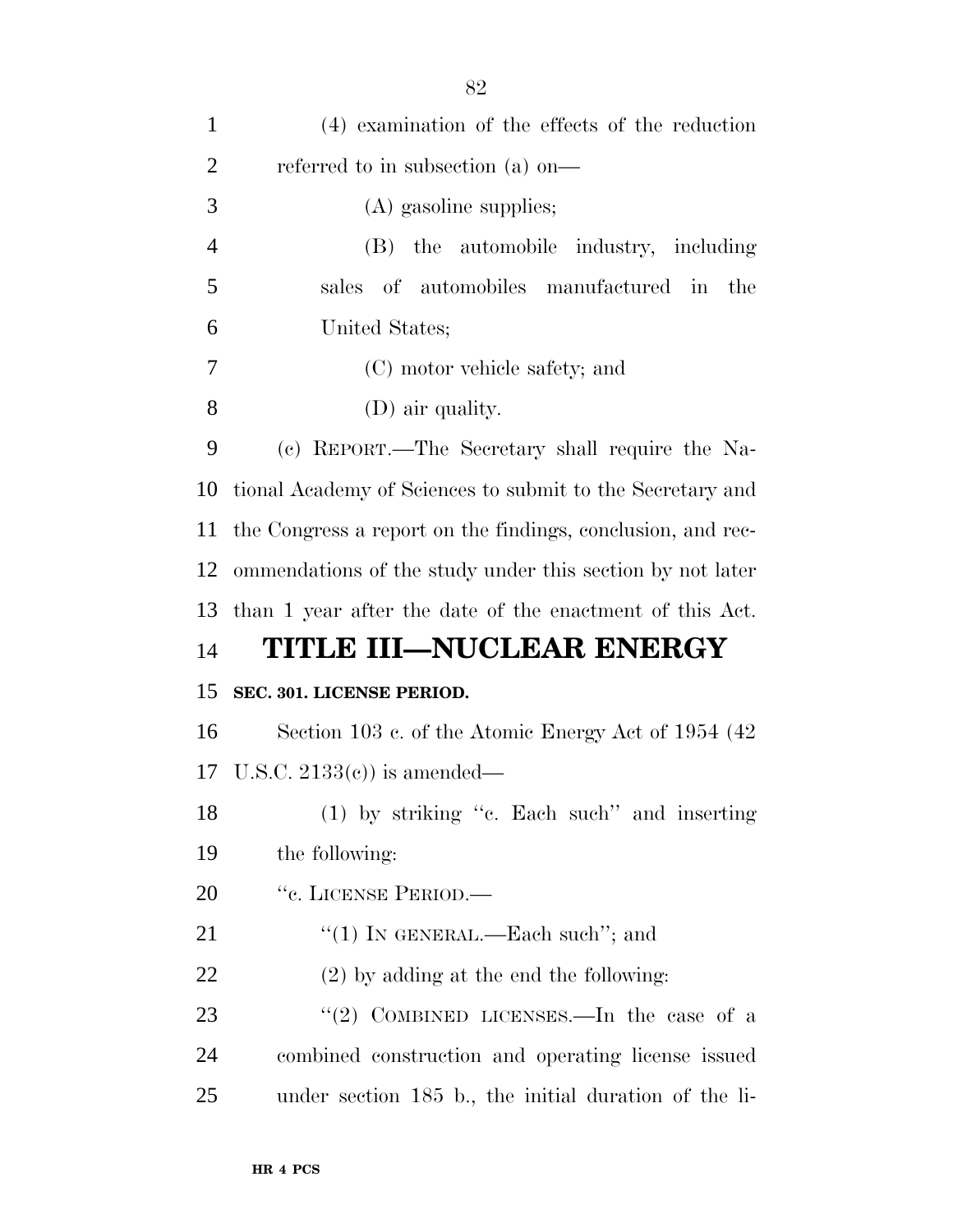| $\mathbf{1}$   | cense may not exceed 40 years from the date on              |
|----------------|-------------------------------------------------------------|
| $\overline{c}$ | which the Commission finds, before operation of the         |
| 3              | facility, that the acceptance criteria required by sec-     |
| $\overline{4}$ | tion $185$ b. are met.".                                    |
| 5              | SEC. 302. COST RECOVERY FROM GOVERNMENT AGENCIES.           |
| 6              | Section 161 w. of the Atomic Energy Act of 1954             |
| 7              | $(42 \text{ U.S.C. } 2201(\text{w}))$ is amended—           |
| 8              | $(1)$ by striking "for or is issued" and all that           |
| 9              | follows through "1702" and inserting "to the Com-           |
| 10             | mission for, or is issued by the Commission, a li-          |
| 11             | cense or certificate";                                      |
| 12             | $(2)$ by striking "483a" and inserting "9701";              |
| 13             | and                                                         |
| 14             | $(3)$ by striking ", of applicants for, or holders          |
| 15             | of, such licenses or certificates".                         |
| 16             | SEC. 303. DEPLETED URANIUM HEXAFLUORIDE.                    |
| 17             | Section $1(b)$ of Public Law $105-204$ is amended by        |
| 18             | striking "fiscal year 2002" and inserting "fiscal year      |
| 19             | $2005$ ".                                                   |
| 20             | SEC. 304. NUCLEAR REGULATORY COMMISSION MEETINGS.           |
| 21             | If a quorum of the Nuclear Regulatory Commission            |
| 22             | gathers to discuss official Commission business the discus- |
| 23             | sions shall be recorded, and the Commission shall notify    |
| 24             | the public of such discussions within 15 days after they    |
| 25             | occur. The Commission shall promptly make a transcript      |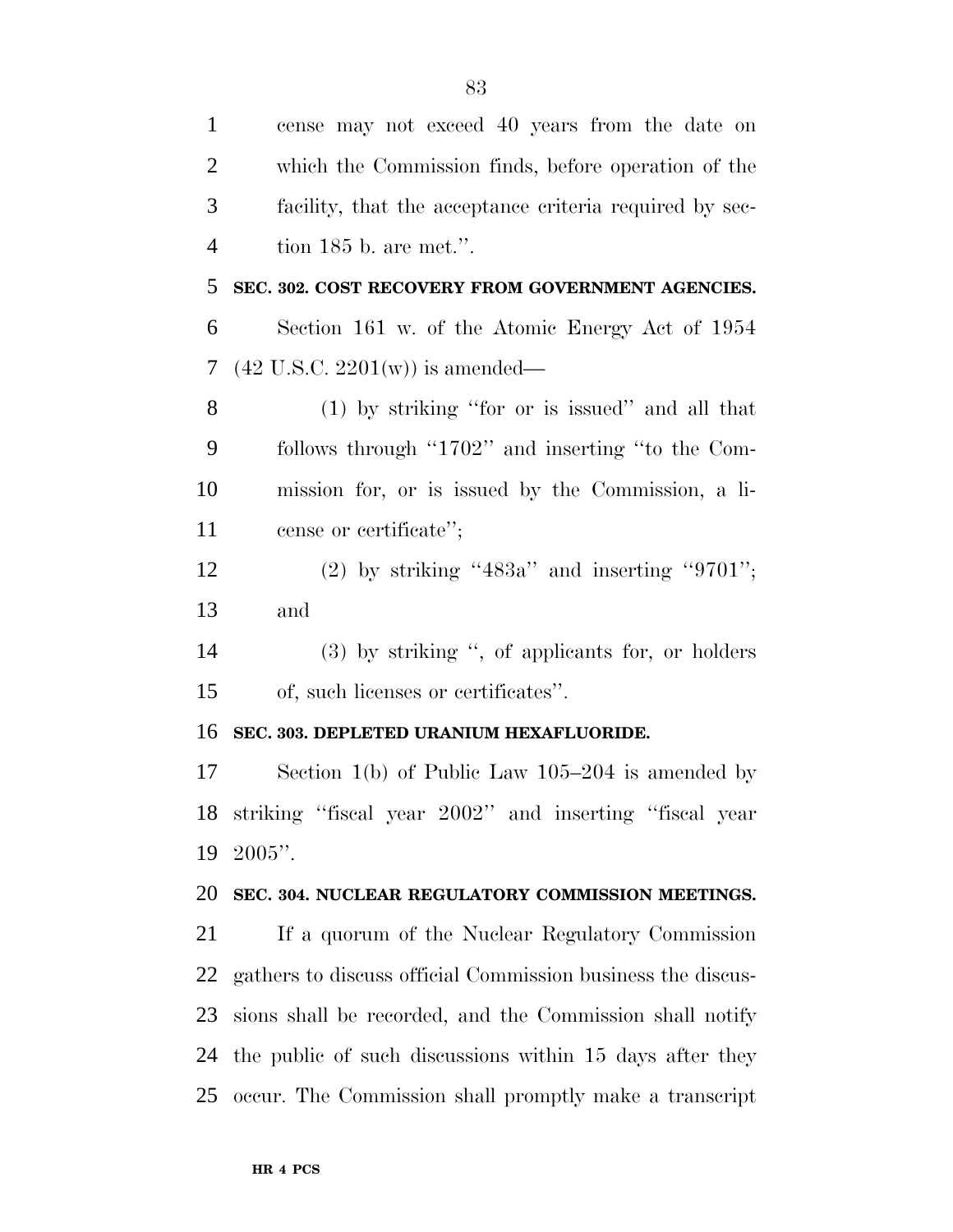of the recording available to the public on request, except to the extent that public disclosure is exempted or prohib- ited by law. This section shall not apply to a meeting, 4 within the meaning of that term under section  $552b(a)(2)$ of title 5, United States Code.

# **SEC. 305. COOPERATIVE RESEARCH AND DEVELOPMENT AND SPECIAL DEMONSTRATION PROJECTS FOR THE URANIUM MINING INDUSTRY.**

 (a) AUTHORIZATION OF APPROPRIATIONS.—There are authorized to be appropriated to the Secretary \$10,000,000 for each of fiscal years 2002, 2003, and 2004 for—

 (1) cooperative, cost-shared, agreements be- tween the Department of Energy and domestic ura- nium producers to identify, test, and develop im- proved in situ leaching mining technologies, includ- ing low-cost environmental restoration technologies that may be applied to sites after completion of in situ leaching operations; and

 (2) funding for competitively selected dem- onstration projects with domestic uranium producers relating to—

 (A) enhanced production with minimal en-vironmental impacts;

(B) restoration of well fields; and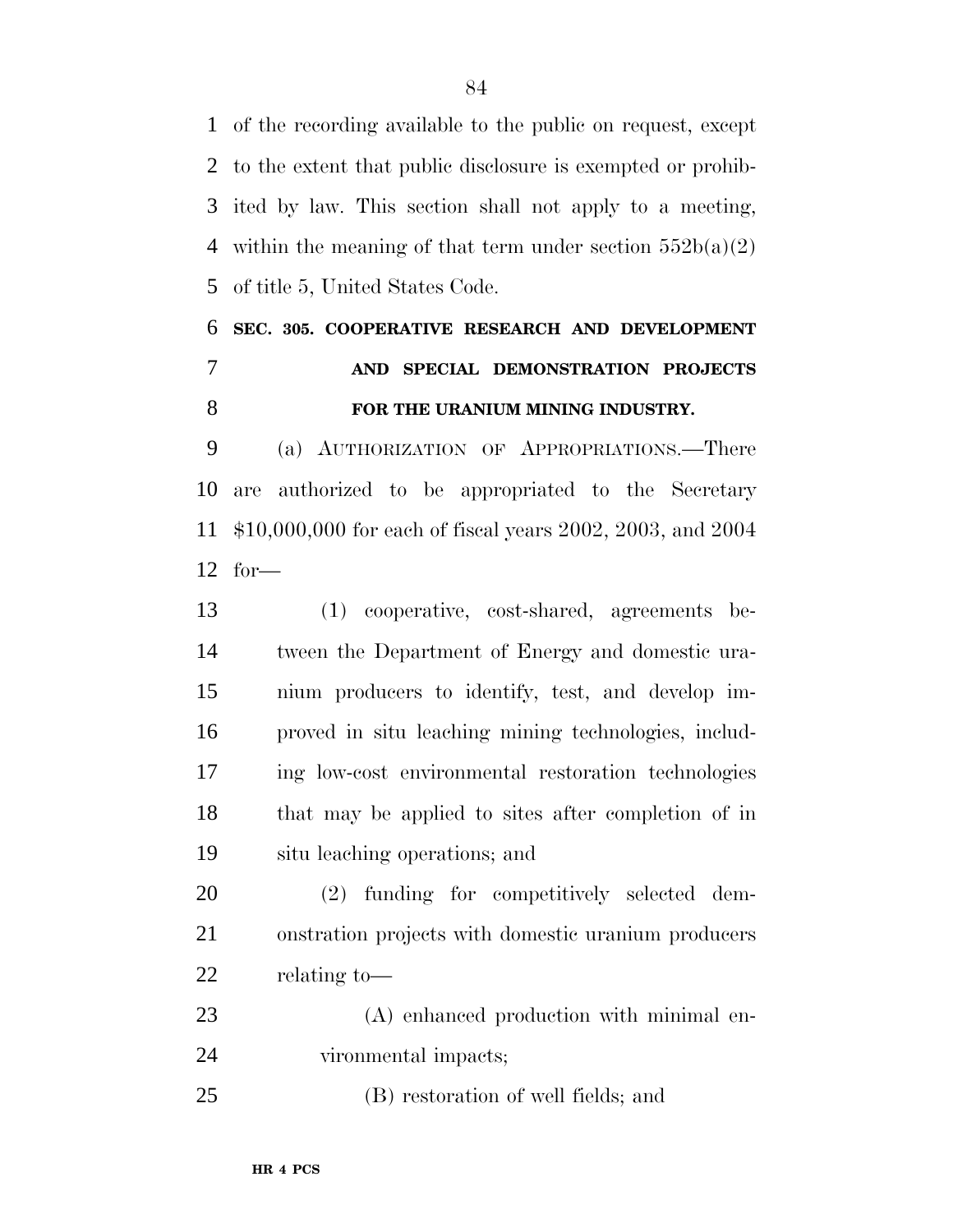(C) decommissioning and decontamination activities.

 (b) DOMESTIC URANIUM PRODUCER.—For purposes of this section, the term ''domestic uranium producer'' has the meaning given that term in section 1018(4) of the En- ergy Policy Act of 1992 (42 U.S.C. 2296b–7(4)), except that the term shall not include any producer that has not produced uranium from domestic reserves on or after July 30, 1998.

# **SEC. 306. MAINTENANCE OF A VIABLE DOMESTIC URANIUM CONVERSION INDUSTRY.**

 There are authorized to be appropriated to the Sec- retary \$800,000 for contracting with the Nation's sole re- maining uranium converter for the purpose of performing research and development to improve the environmental and economic performance of United States uranium con-version operations.

# **SEC. 307. PADUCAH DECONTAMINATION AND DECOMMIS-SIONING PLAN.**

 The Secretary of Energy shall prepare and submit a plan to Congress within 180 days after the date of the enactment of this Act that establishes scope, cost, sched- ule, sequence of activities, and contracting strategy for— (1) the decontamination and decommissioning of the Department of Energy's surplus buildings and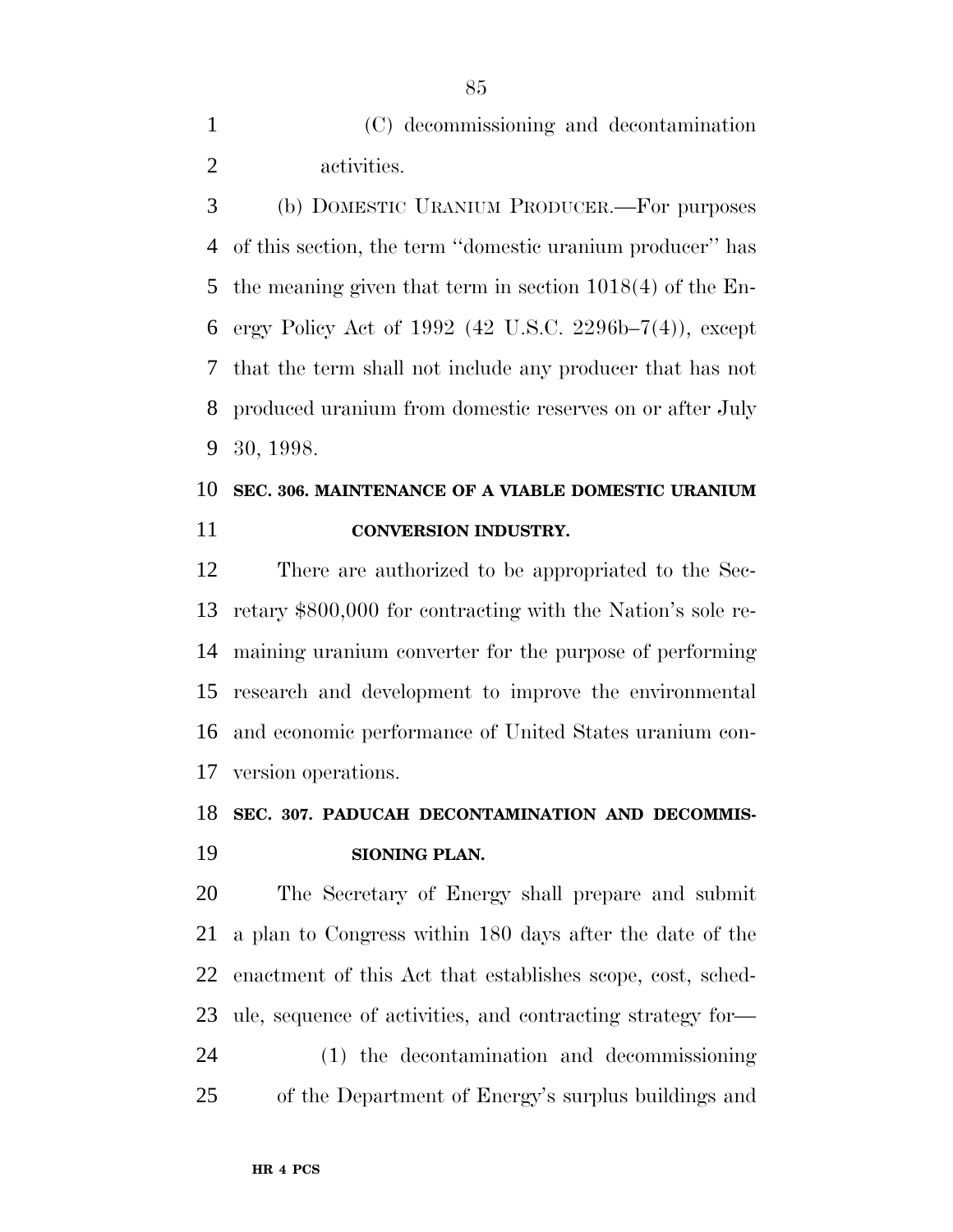- facilities at the Paducah Gaseous Diffusion Plant 2 that have no future anticipated reuse; and
- (2) the remediation of Department of Energy Material Storage Areas at the Paducah Gaseous Dif-fusion Plant.

 Such plan shall inventory all surplus facilities and build- ings, and identify and rank health and safety risks associ- ated with such facilities and buildings. Such plan shall in- ventory all Department of Energy Material Storage Areas, and identify and rank health and safety risks associated with such Department of Energy Material Storage Areas. The Department of Energy shall incorporate these risk factors in designing the sequence and schedule for the plan. Such plan shall identify funding requirements that are in addition to the expected outlays included in the De- partment of Energy's Environmental Management Plan for the Paducah Gaseous Diffusion Plan.

**SEC. 308. STUDY TO DETERMINE FEASIBILITY OF DEVEL-**

 **OPING COMMERCIAL NUCLEAR ENERGY PRO- DUCTION FACILITIES AT EXISTING DEPART-MENT OF ENERGY SITES.**

 (a) IN GENERAL.—The Secretary of Energy shall conduct a study to determine the feasibility of developing commercial nuclear energy production facilities at Depart-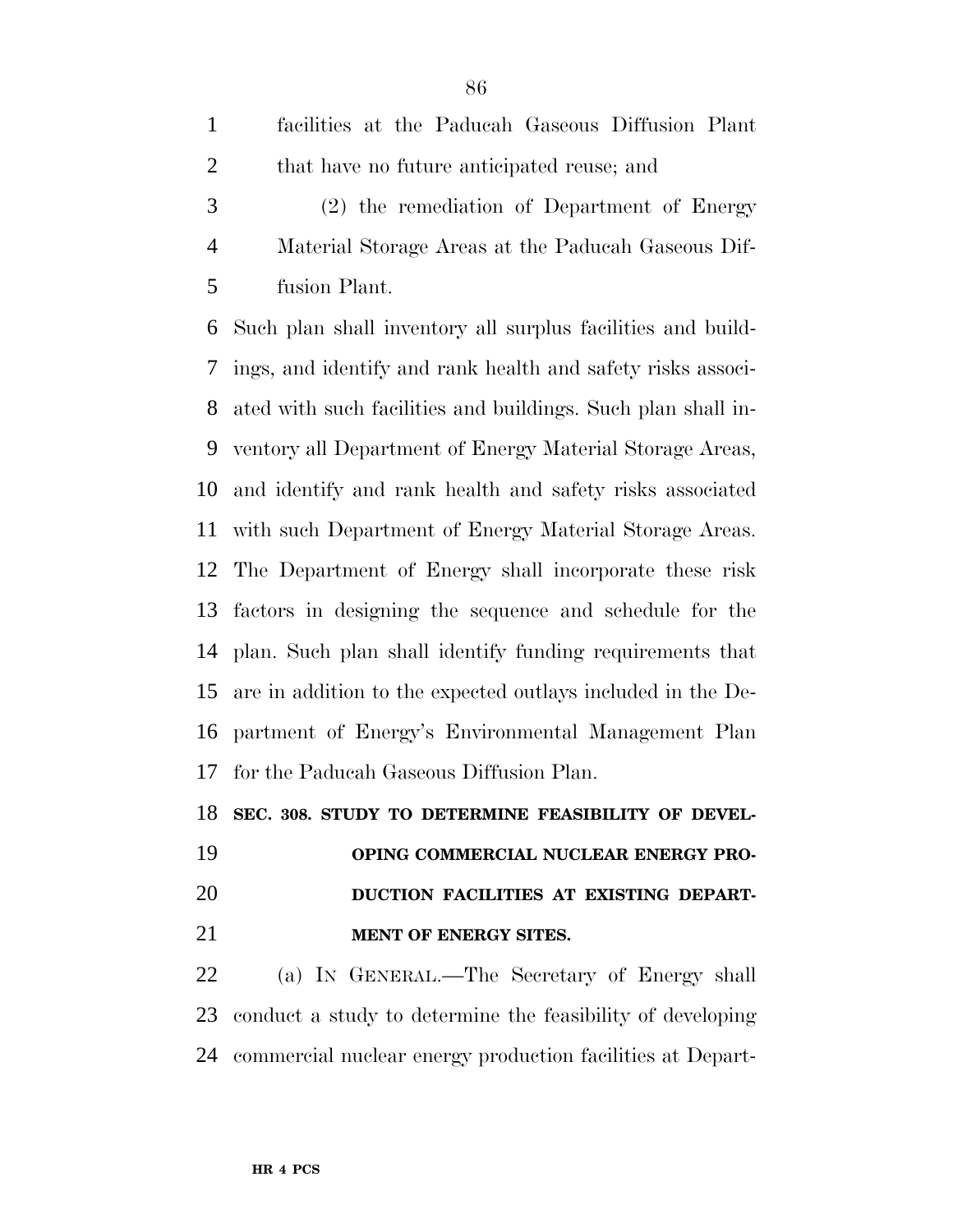(1) options for how and where nuclear power plants can be developed on existing Department of Energy sites; (2) estimates on cost savings to the Federal Government that may be realized by locating new nuclear power plants on Federal sites; (3) the feasibility of incorporating new tech- nology into nuclear power plants located on Federal sites; (4) potential improvements in the licensing and safety oversight procedures of nuclear power plants located on Federal sites; (5) an assessment of the effects of nuclear waste management policies and projects as a result of locating nuclear power plants located on Federal sites; and (6) any other factors that the Secretary believes would be relevant in making the determination. (b) REPORT.—Not later than 90 days after the date of the enactment of this Act, the Secretary shall submit to Congress a report describing the results of the study

under subsection (a).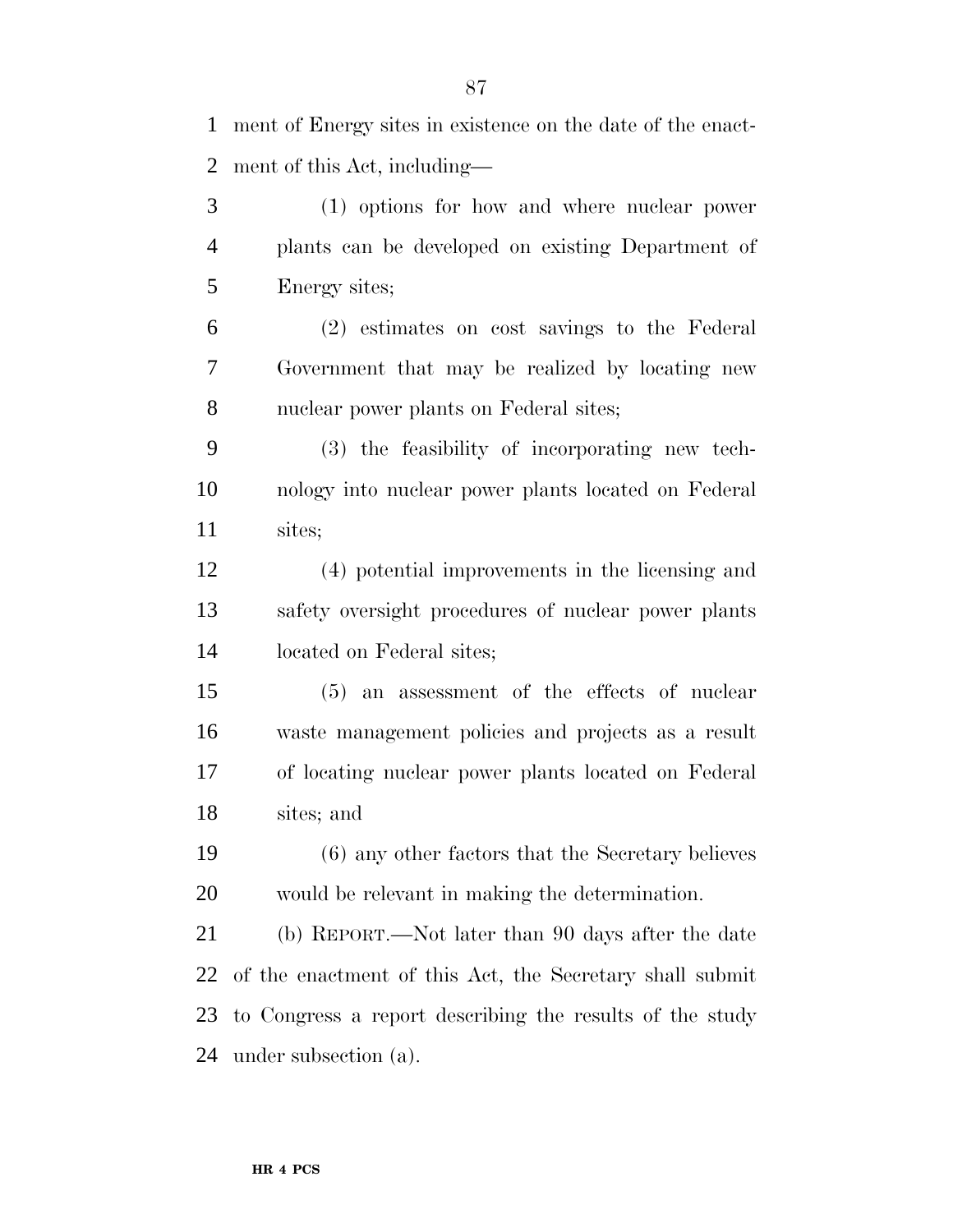# **SEC. 309. PROHIBITION OF COMMERCIAL SALES OF URA-NIUM BY THE UNITED STATES UNTIL 2009.**

 Section 3112 of the USEC Privatization Act (42 U.S.C. 2297h–10) is amended by adding at the end the following new subsection:

**HR 4 PCS** ''(g) PROHIBITION ON SALES.—With the exception of sales pursuant to subsection (b)(2) (42 U.S.C.2297h-8 10(b)(2)), notwithstanding any other provision of law, the United States Government shall not sell or transfer any uranium (including natural uranium concentrates, natural uranium hexafluoride, enriched uranium, depleted ura- nium, or uranium in any other form) through March 23, 2009 (except sales or transfers for use by the Tennessee Valley Authority in relation to the Department of Ener- gy's HEU or Tritium programs, or the Department or En- ergy research reactor sales program, or any depleted ura- nium hexaflouride to be transferred to a designated De- partment of Energy contractor in conjunction with the planned construction of the Depleted Uranium Hexaflouride conversion plants in Portsmouth, Ohio, and Paducah, Kentucky, to any natural uranium transferred to the U.S. Enrichment Corporation from the Department of Energy to replace contaminated uranium received from the Department of Energy when the U.S. Enrichment Corporation was privatized in July, 1998, or for emer-gency purposes in the event of a disruption in supply to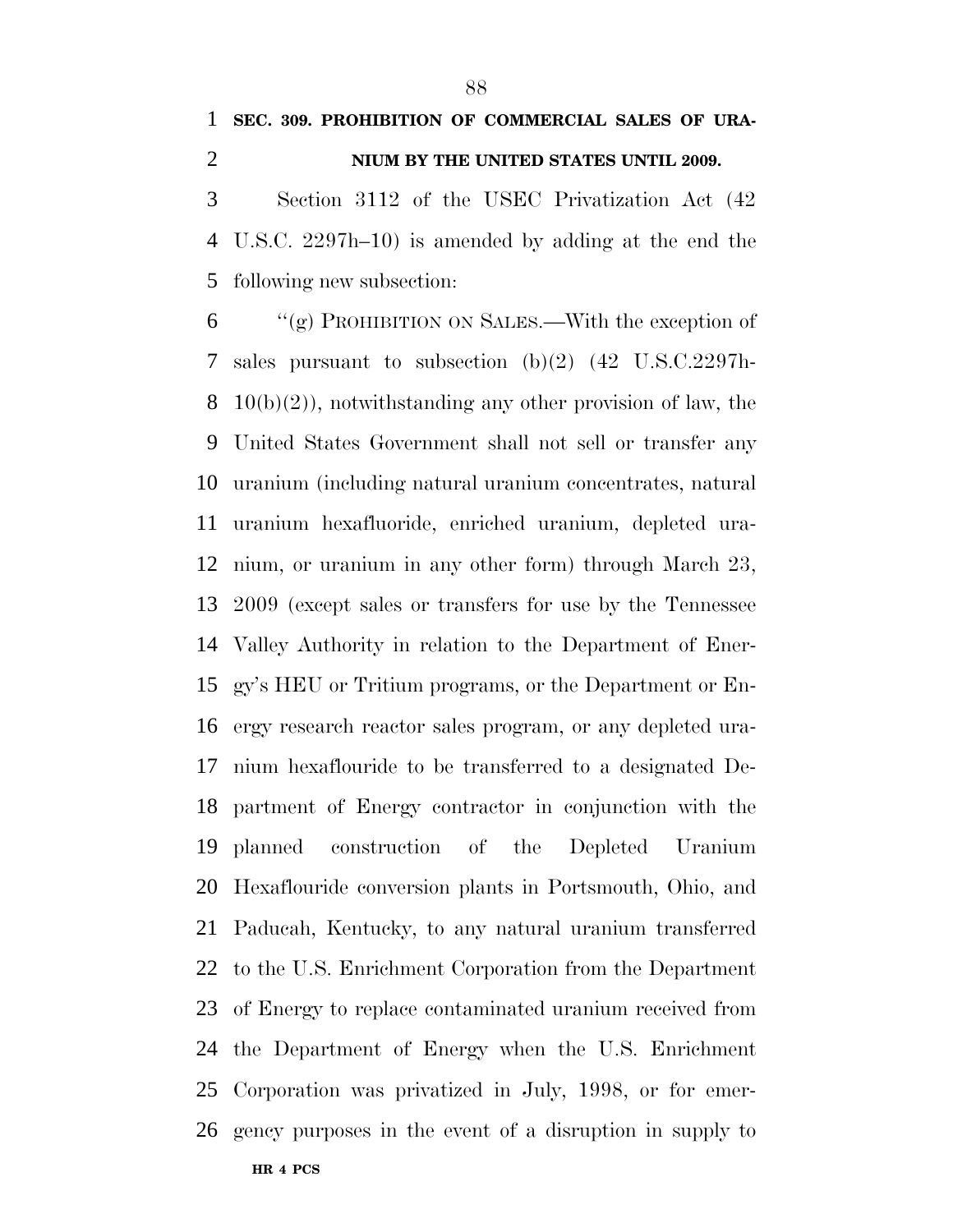end users in the United States). The aggregate of sales or transfers of uranium by the United States Government after March 23, 2009, shall not exceed 3,000,000 pounds  $\mathrm{U}_3\mathrm{O}_8$  per calendar year.".

# **TITLE IV—HYDROELECTRIC ENERGY**

**SEC. 401. ALTERNATIVE CONDITIONS AND FISHWAYS.**

 (a) ALTERNATIVE MANDATORY CONDITIONS.—Sec- tion 4 of the Federal Power Act (16 U.S.C. 797) is amended by adding at the end the following:

 ''(h)(1) Whenever any person applies for a license for any project works within any reservation of the United States, and the Secretary of the department under whose supervision such reservation falls deems a condition to such license to be necessary under the first proviso of sub- section (e), the license applicant or any other party to the licensing proceeding may propose an alternative condition.

 ''(2) Notwithstanding the first proviso of subsection (e), the Secretary of the department under whose super- vision the reservation falls shall accept the proposed alter- native condition referred to in paragraph (1), and the Commission shall include in the license such alternative condition, if the Secretary of the appropriate department determines, based on substantial evidence provided by the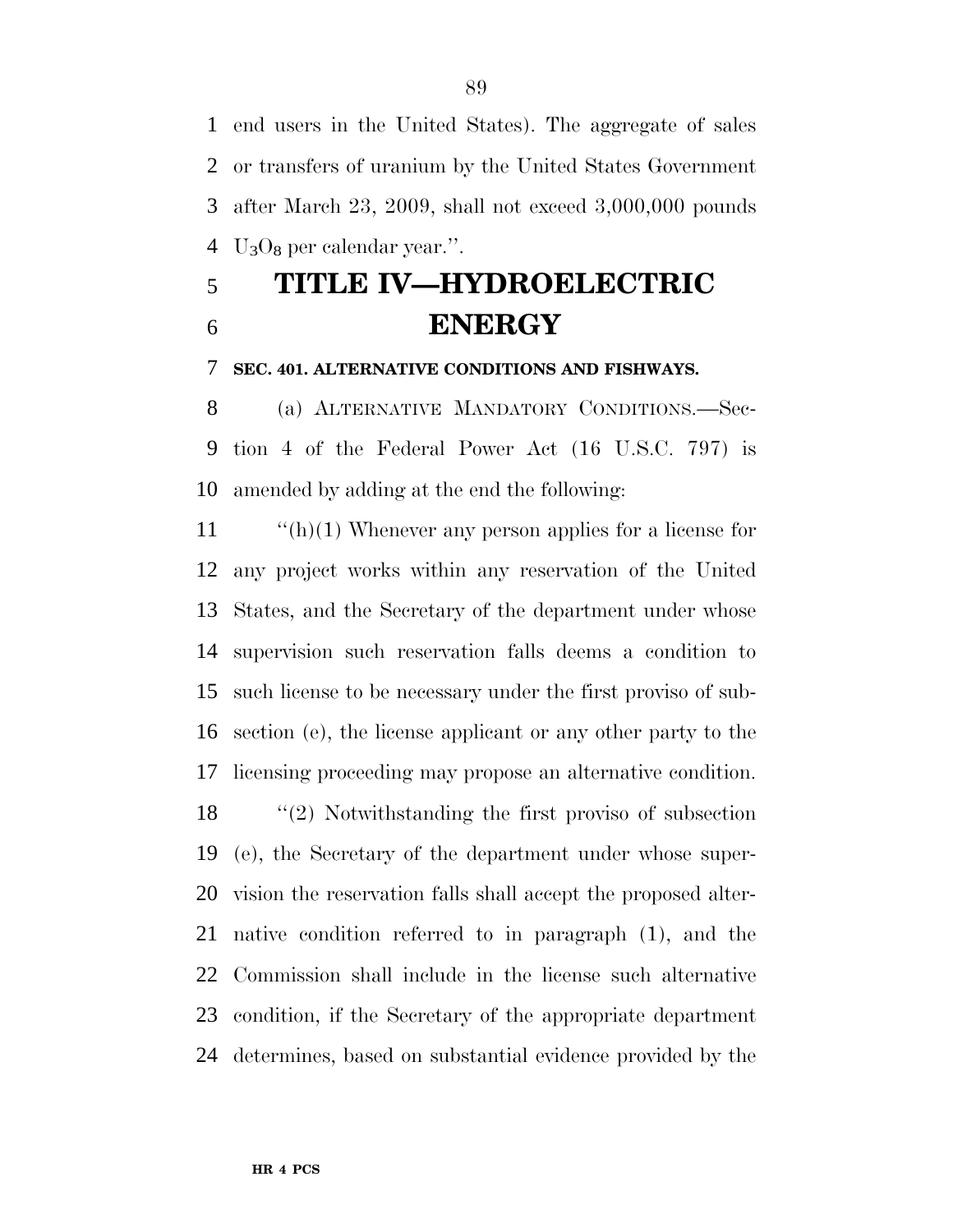| $\mathbf{1}$   | party proposing such alternative condition, that the alter- |
|----------------|-------------------------------------------------------------|
| $\overline{2}$ | native condition—                                           |
| 3              | "(A) provides no less protection for the reserva-           |
| $\overline{4}$ | tion than provided by the condition deemed nec-             |
| 5              | essary by the Secretary; and                                |
| 6              | $\lq\lq$ (B) will either—                                   |
| 7              | $f'(i)$ cost less to implement, or                          |
| 8              | "(ii) result in improved operation of the                   |
| 9              | project works for electricity production,                   |
| 10             | as compared to the condition deemed necessary by            |
| 11             | the Secretary.                                              |
| 12             | $\lq(3)$ Within 1 year after the enactment of this sub-     |
| 13             | section, each Secretary concerned shall, by rule, establish |
| 14             | a process to expeditiously resolve conflicts arising under  |
| 15             | this subsection.".                                          |
| 16             | (b) ALTERNATIVE FISHWAYS.—Section 18 of the                 |
| 17             | Federal Power Act (16 U.S.C. 811) is amended by—            |
| 18             | (1) inserting " $(a)$ " before the first sentence;          |
| 19             | and                                                         |
| 20             | $(2)$ adding at the end the following:                      |
| 21             | $\lq\lq(b)(1)$ Whenever the Commission shall require a li-  |
| 22             | censee to construct, maintain, or operate a fishway pre-    |
| 23             | scribed by the Secretary of the Interior or the Secretary   |
| 24             | of Commerce under this section, the licensee or any other   |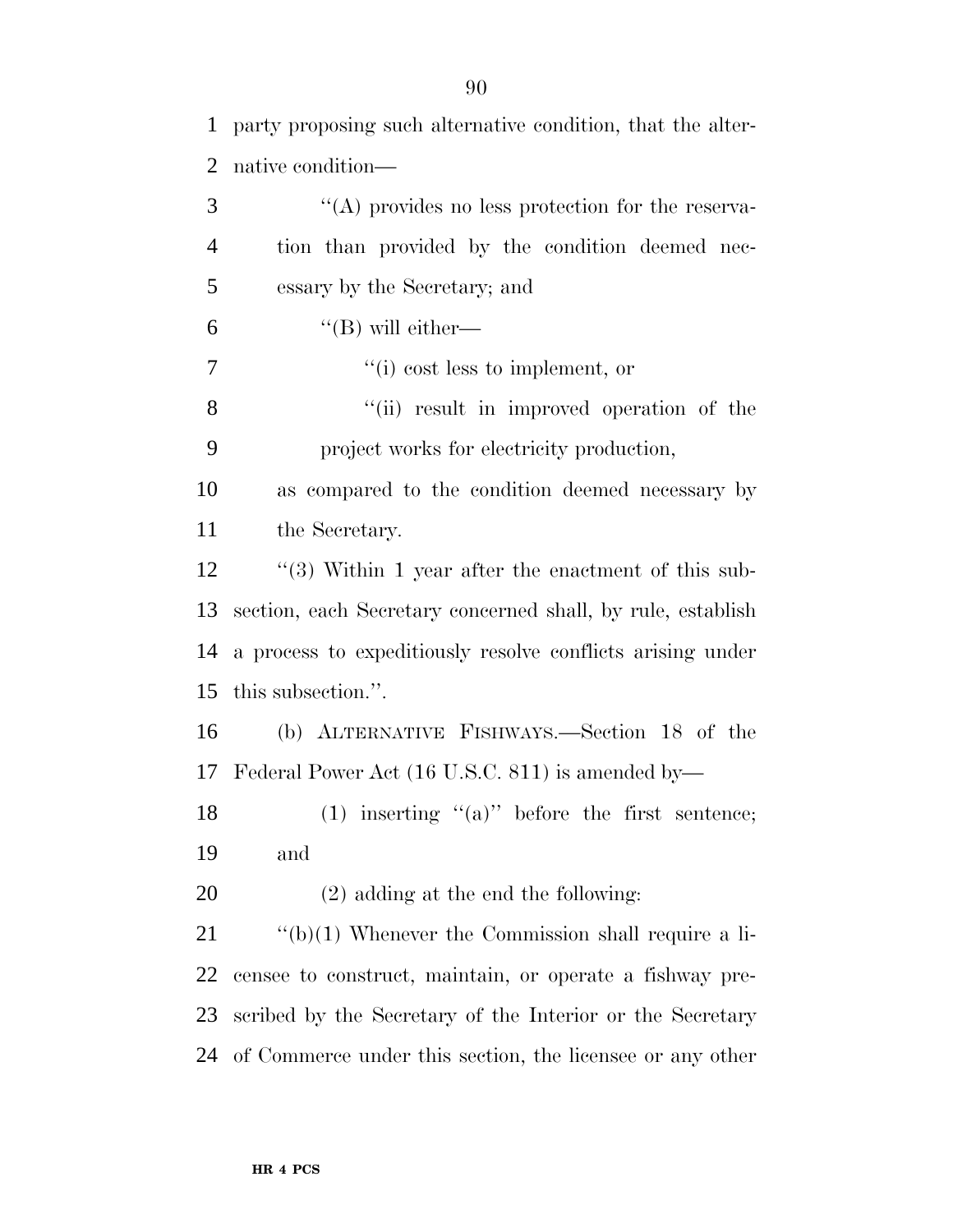| 1 party to the proceeding may propose an alternative to such                |
|-----------------------------------------------------------------------------|
| 2 prescription to construct, maintain, or operate a fishway.                |
| 3 <sup>7</sup><br>$\lq(2)$ Notwithstanding subsection (a), the Secretary of |
| 4 the Interior or the Secretary of Commerce, as appropriate,                |
| 5 shall accept and prescribe, and the Commission shall re-                  |

 shall accept and prescribe, and the Commission shall re- quire, the proposed alternative referred to in paragraph (1), if the Secretary of the appropriate department deter-mines, based on substantial evidence provided by the party

proposing such alternative, that the alternative—

10  $\langle (A)$  will be no less effective than the fishway initially prescribed by the Secretary, and

12  $"$ (B) will either—

13  $\frac{1}{2}$   $\frac{1}{2}$   $\frac{1}{2}$   $\frac{1}{2}$   $\frac{1}{2}$   $\frac{1}{2}$   $\frac{1}{2}$   $\frac{1}{2}$   $\frac{1}{2}$   $\frac{1}{2}$   $\frac{1}{2}$   $\frac{1}{2}$   $\frac{1}{2}$   $\frac{1}{2}$   $\frac{1}{2}$   $\frac{1}{2}$   $\frac{1}{2}$   $\frac{1}{2}$   $\frac{1}{2}$   $\frac{1}{2}$   $\frac{1}{2}$   $\frac{1}{2}$ 

14 ''(ii) result in improved operation of the project works for electricity production,

 as compared to the fishway initially prescribed by the Secretary.

18 ''(3) Within 1 year after the enactment of this sub- section, the Secretary of the Interior and the Secretary of Commerce shall each, by rule, establish a process to expeditiously resolve conflicts arising under this sub-section.''.

## **SEC. 402. FERC DATA ON HYDROELECTRIC LICENSING.**

 (a) DATA COLLECTION PROCEDURES.—The Federal Energy Regulatory Commission shall revise its procedures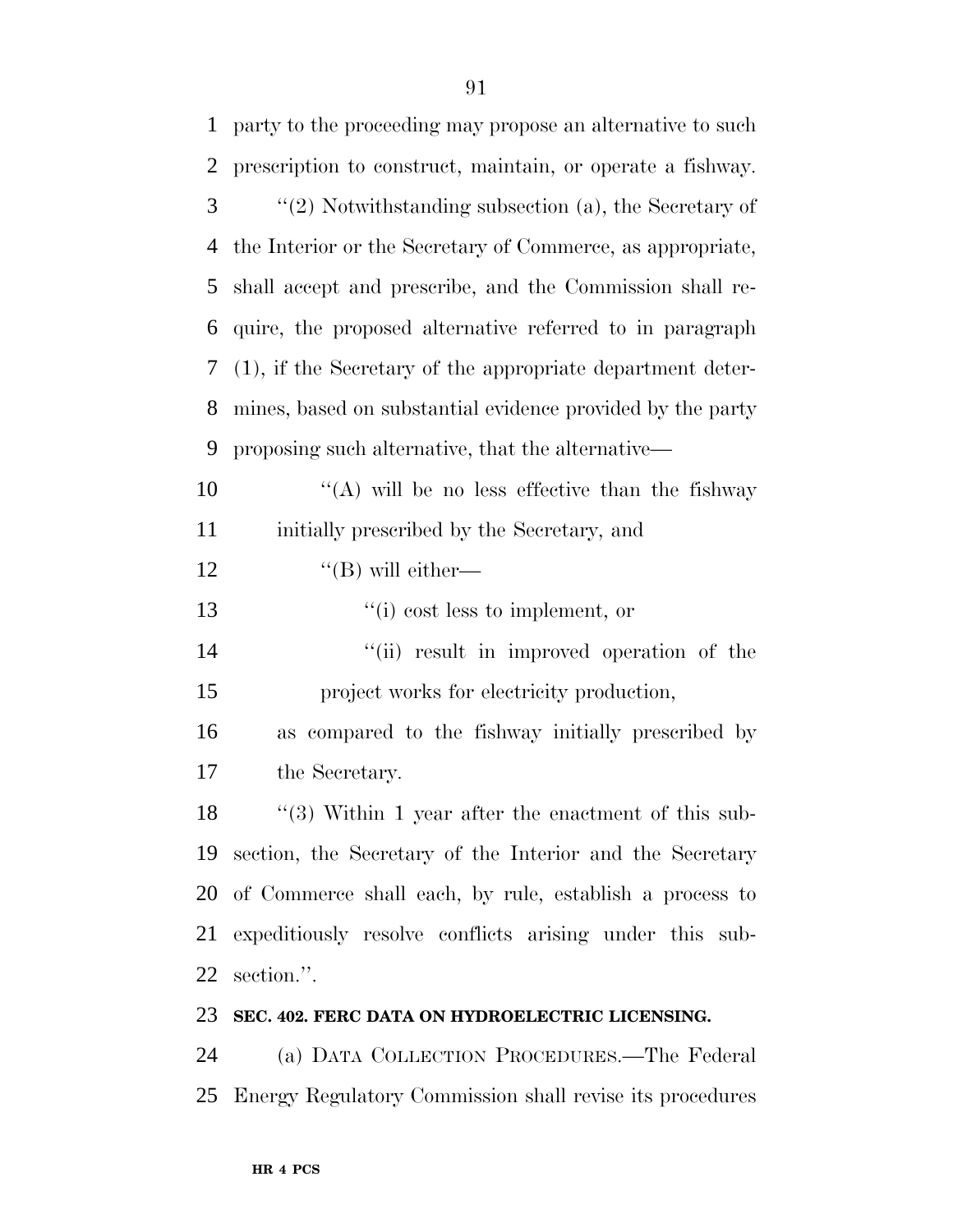regarding the collection of data in connection with the Commission's consideration of hydroelectric licenses under the Federal Power Act. Such revised data collection proce- dures shall be designed to provide the Commission with complete and accurate information concerning the time and costs to parties involved in the licensing process. Such data shall be available for each significant stage in the licensing process and shall be designed to identify projects with similar characteristics so that analyses can be made of the time and costs involved in licensing proceedings based upon the different characteristics of those pro-ceedings.

 (b) REPORTS.—Within 6 months after the date of the enactment of this Act, the Commission shall notify the Committee on Energy and Commerce of the United States House of Representatives and the Committee on Energy and Natural Resources of the United States Senate of the progress made by the Commission under subsection (a), and within 1 year after such date of the enactment, the Commission shall submit a report to such Committees specifying the measures taken by the Commission pursu-ant to subsection (a).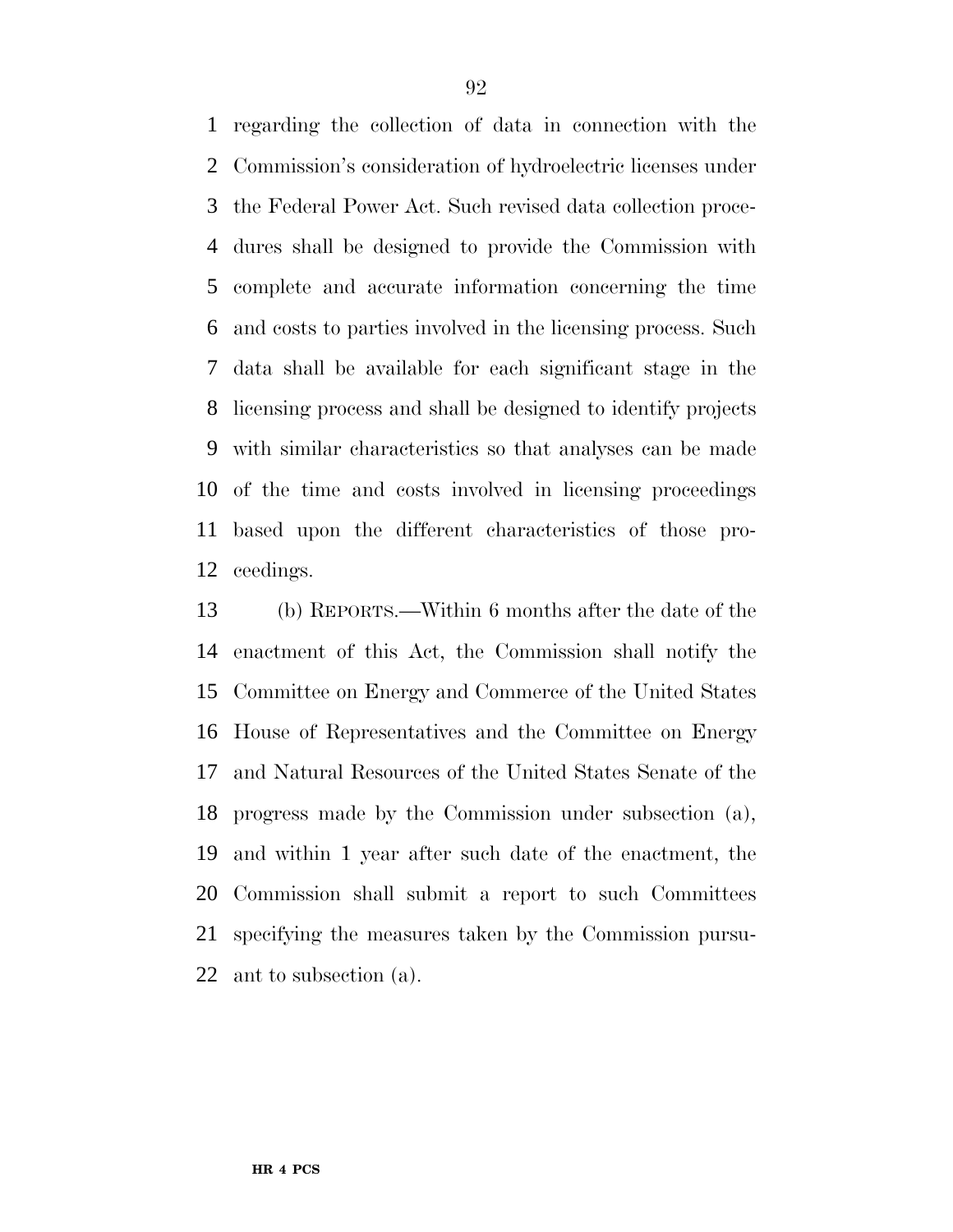# **TITLE V—FUELS SEC. 501. TANK DRAINING DURING TRANSITION TO SUM-MERTIME RFG.**

 Not later than 60 days after the enactment of the Act, the Administrator of the Environmental Protection Agency shall commence a rulemaking to determine wheth- er modifications to the regulations set forth in 40 CFR Section 80.78 and any associated regulations regarding the transition to high ozone season reformulated gasoline are necessary to ensure that the transition to high ozone season reformulated gasoline is conducted in a manner that minimizes disruptions to the general availability and affordability of gasoline, and maximizes flexibility with re- gard to the draining and inventory management of gaso- line storage tanks located at refineries, terminals, whole- sale and retail outlets, consistent with the goals of the Clean Air Act. The Administrator shall propose and take final action in such rulemaking to ensure that any modi- fications are effective and implemented at least 60 days prior to the beginning of the high ozone season for the year 2002.

#### **SEC. 502. GASOLINE BLENDSTOCK REQUIREMENTS.**

 Not later than 60 days after the enactment of this Act, the Administrator of the Environmental Protection Agency shall commence a rulemaking to determine wheth-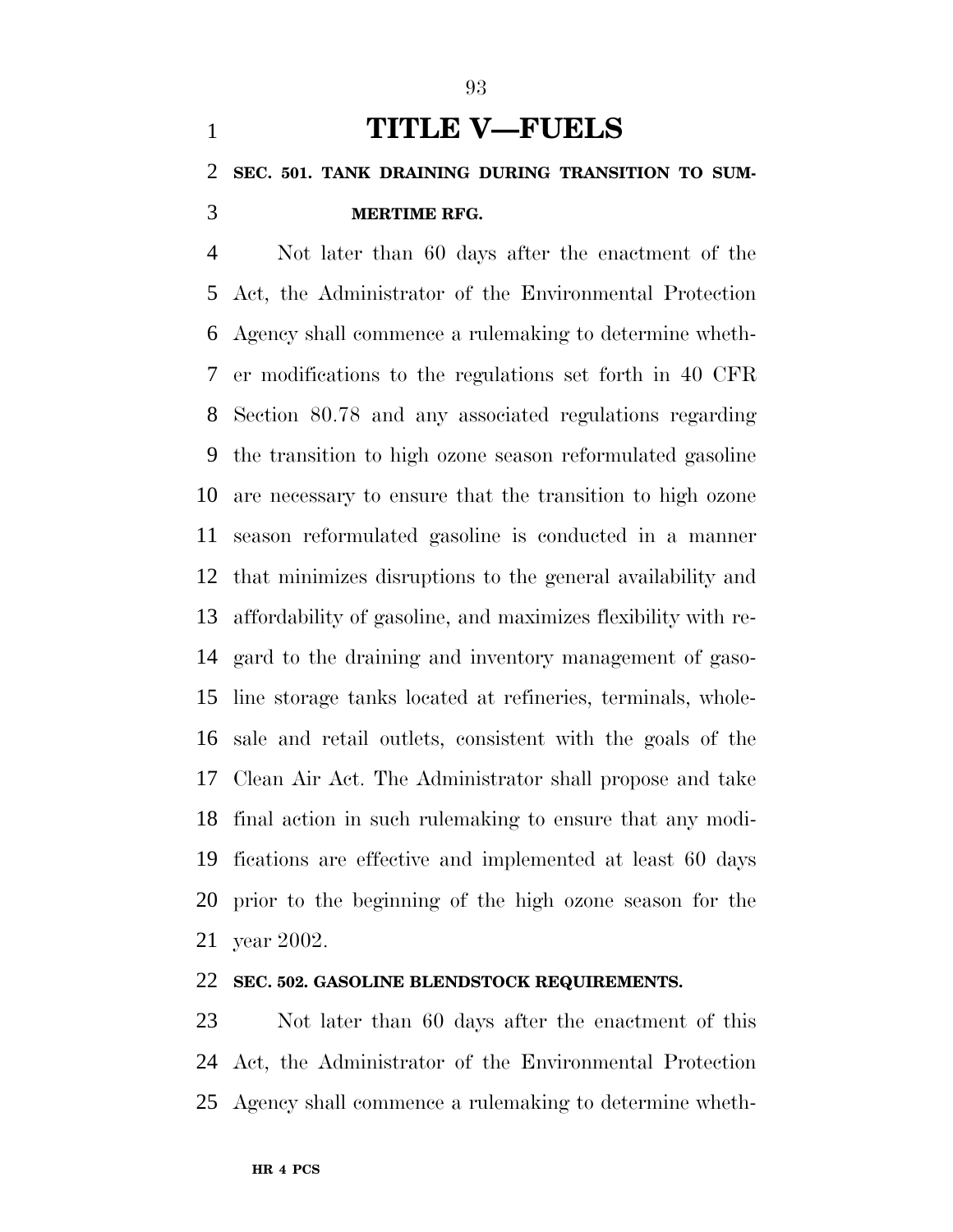er modifications to product transfer documentation, ac- counting, compliance calculation, and other requirements contained in the regulations of the Administrator set forth in section 80.102 of title 40 of the Code of Federal Regu- lations relating to gasoline blendstocks are necessary to facilitate the movement of gasoline and gasoline feedstocks among different regions throughout the country and to im- prove the ability of petroleum refiners and importers to respond to regional gasoline shortages and prevent unrea- sonable short-term price increases. The Administrator shall take into consideration the extent to which such re- quirements have been, or will be, rendered unnecessary or inefficient by reason of subsequent environmental safe- guards that were not in effect at the time the regulations in section 80.102 of title 40 of the Code of Federal Regu- lations were promulgated. The Administrator shall pro- pose and take final action in such rulemaking to ensure that any modifications are effective and implemented at least 60 days prior to the beginning of the high ozone sea-son for the year 2002.

## **SEC. 503. BOUTIQUE FUELS.**

 (a) JOINT STUDY.—The Administrator of the Envi- ronmental Protection Agency and the Secretary of Energy shall jointly conduct a study of all Federal, State, and local requirements regarding motor vehicle fuels, including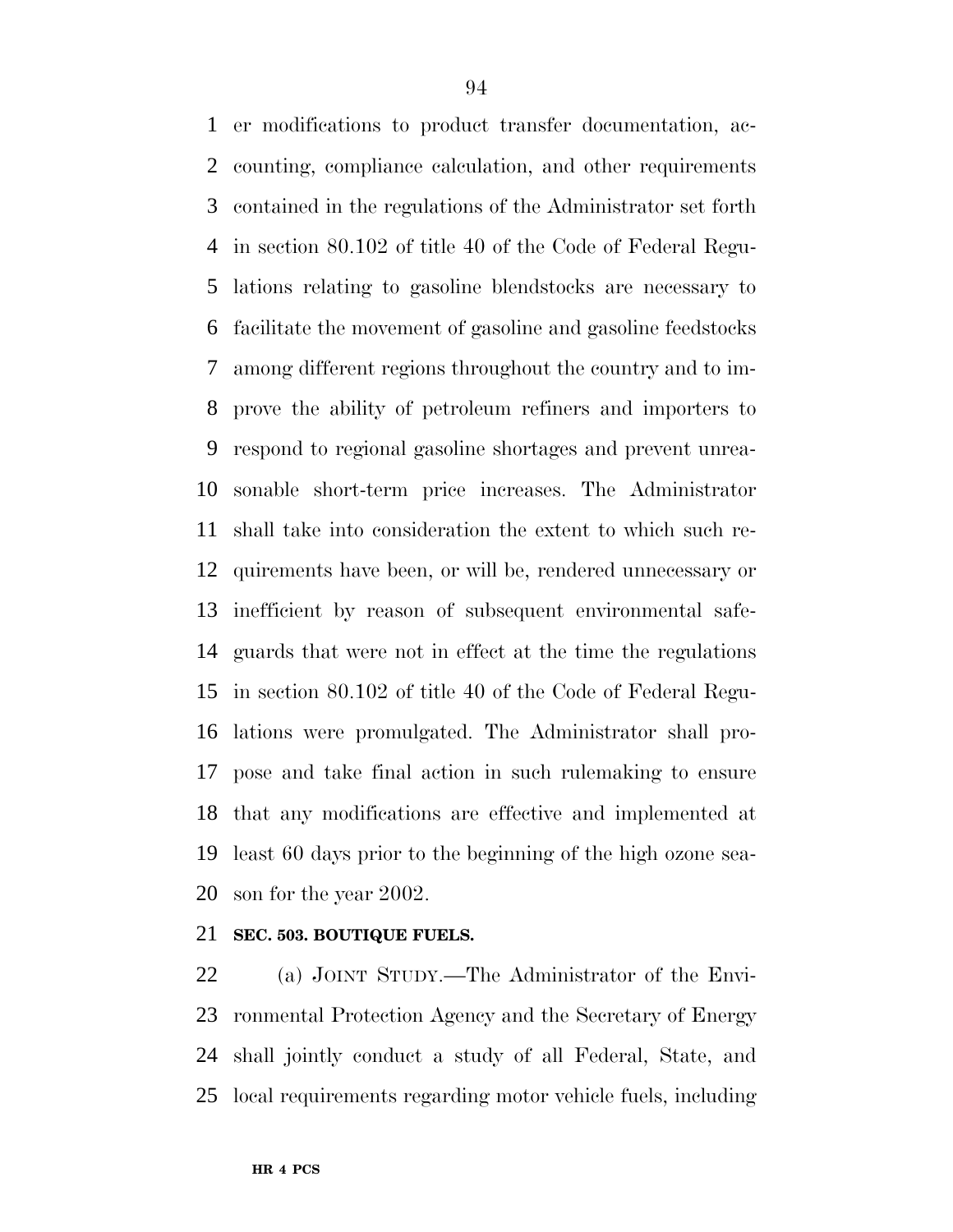| $\mathbf{1}$ | requirements relating to reformulated gasoline, volatility   |
|--------------|--------------------------------------------------------------|
| 2            | (Reid Vapor Pressure), oxygenated fuel, diesel fuel and      |
| 3            | other requirements that vary from State to State, region     |
| 4            | to region, or locality to locality. The study shall analyze— |
| 5            | $(1)$ the effect of the variety of such require-             |
| 6            | ments on the price of motor vehicle fuels to the con-        |
| 7            | sumer;                                                       |
| 8            | (2) the availability and affordability of motor              |
| 9            | vehicle fuels in different States and localities;            |
| 10           | (3) the effect of Federal, State, and local regu-            |
| 11           | lations, including multiple fuel requirements, on do-        |
| 12           | mestic refineries and the fuel distribution system;          |
| 13           | $(4)$ the effect of such requirements on local, re-          |
| 14           | gional, and national air quality requirements and            |
| 15           | goals;                                                       |
| 16           | (5) the effect of such requirements on vehicle               |
| 17           | emissions;                                                   |
| 18           | (6) the feasibility of developing national or re-            |
| 19           | gional fuel specifications for the contiguous United         |
| 20           | States that would—                                           |
| 21           | (A) enhance flexibility in the fuel distribu-                |
| 22           | tion infrastructure and improve fuel fungibility;            |
| 23           | (B) reduce price volatility and costs to con-                |
| 24           | sumers and producers;                                        |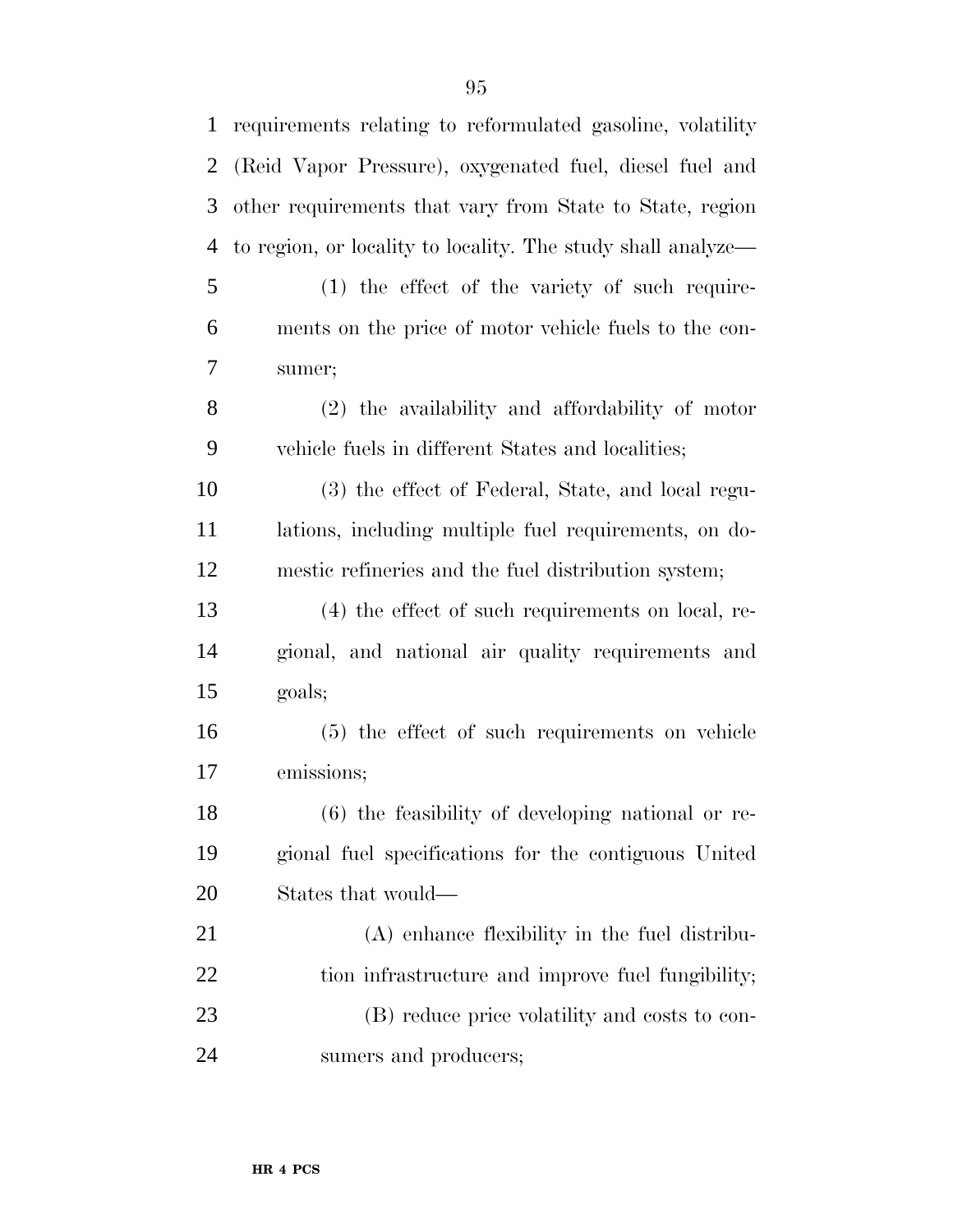| $\mathbf{1}$   | (C) meet local, regional, and national air                    |
|----------------|---------------------------------------------------------------|
| $\overline{2}$ | quality requirements and goals; and                           |
| 3              | (D) provide increased gasoline market li-                     |
| $\overline{4}$ | quidity;                                                      |
| 5              | (7) the extent to which the Environmental Pro-                |
| 6              | tection Agency's Tier II requirements for conven-             |
| 7              | tional gasoline may achieve in future years the same          |
| 8              | or similar air quality results as State reformulated          |
| 9              | gasoline programs and State programs regarding                |
| 10             | gasoline volatility (RVP); and                                |
| 11             | (8) the feasibility of providing incentives to pro-           |
| 12             | mote cleaner burning fuel.                                    |
| 13             | (b) REPORT.—By December 31, 2001, the Adminis-                |
| 14             | trator of the Environmental Protection Agency and the         |
| 15             | Secretary of Energy shall submit a report to the Congress     |
| 16             | containing the results of the study conducted under sub-      |
| 17             | section (a). Such report shall contain recommendations for    |
| 18             | legislative and administrative actions that may be taken      |
| 19             | to simplify the national distribution system for motor vehi-  |
| 20             | cle fuel, make such system more cost-effective, and reduce    |
| 21             | the costs and increase the availability of motor vehicle fuel |
| 22             | to the end user while meeting the requirements of the         |
| 23             | Clean Air Act. Such recommendations shall take into ac-       |
| 24             | count the need to provide lead time for refinery and fuel     |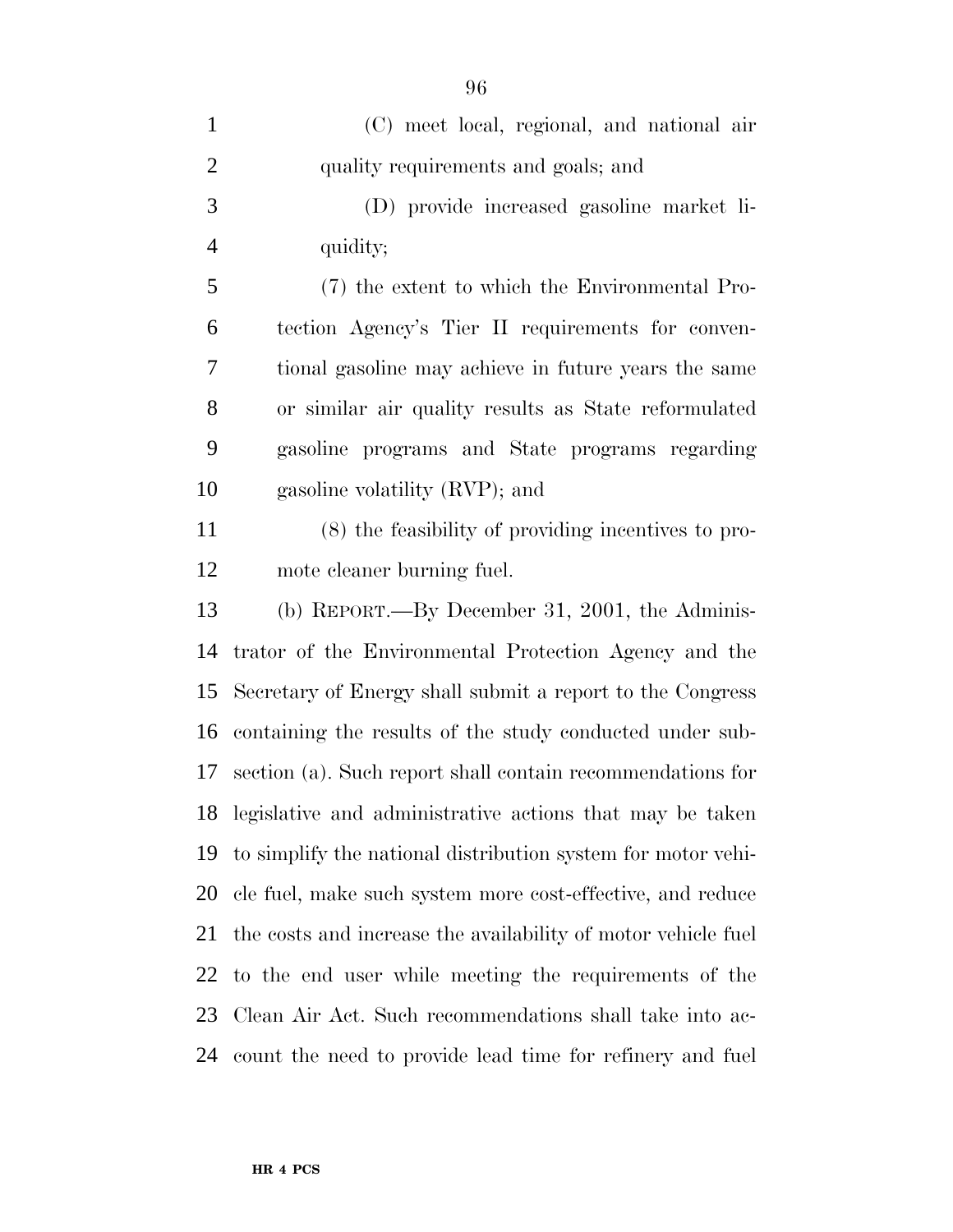distribution system modifications necessary to assure ade-quate fuel supply for all States.

#### **SEC. 504. FUNDING FOR MTBE CONTAMINATION.**

 Notwithstanding any other provision of law, there is authorized to be appropriated to the Administrator of the Environmental Protection Agency from the Leaking Un- derground Storage Trust Fund not more than \$200,000,000 to be used for taking such action, limited to assessment, corrective action, inspection of under- ground storage tank systems, and groundwater monitoring in connection with MTBE contamination, as the Adminis- trator deems necessary to protect human health and the environment from releases of methyl tertiary butyl ether (MTBE) from underground storage tanks.

# **TITLE VI—RENEWABLE ENERGY**

**SEC. 601. ASSESSMENT OF RENEWABLE ENERGY RE-**

**SOURCES.**

 (a) RESOURCE ASSESSMENT.—Not later than 1 year after the date of the enactment of this Act, and each year thereafter, the Secretary of Energy shall publish an as- sessment by the National Laboratories of all renewable en-ergy resources available within the United States.

 (b) CONTENTS OF REPORT.—The report published under subsection (a) shall contain each of the following: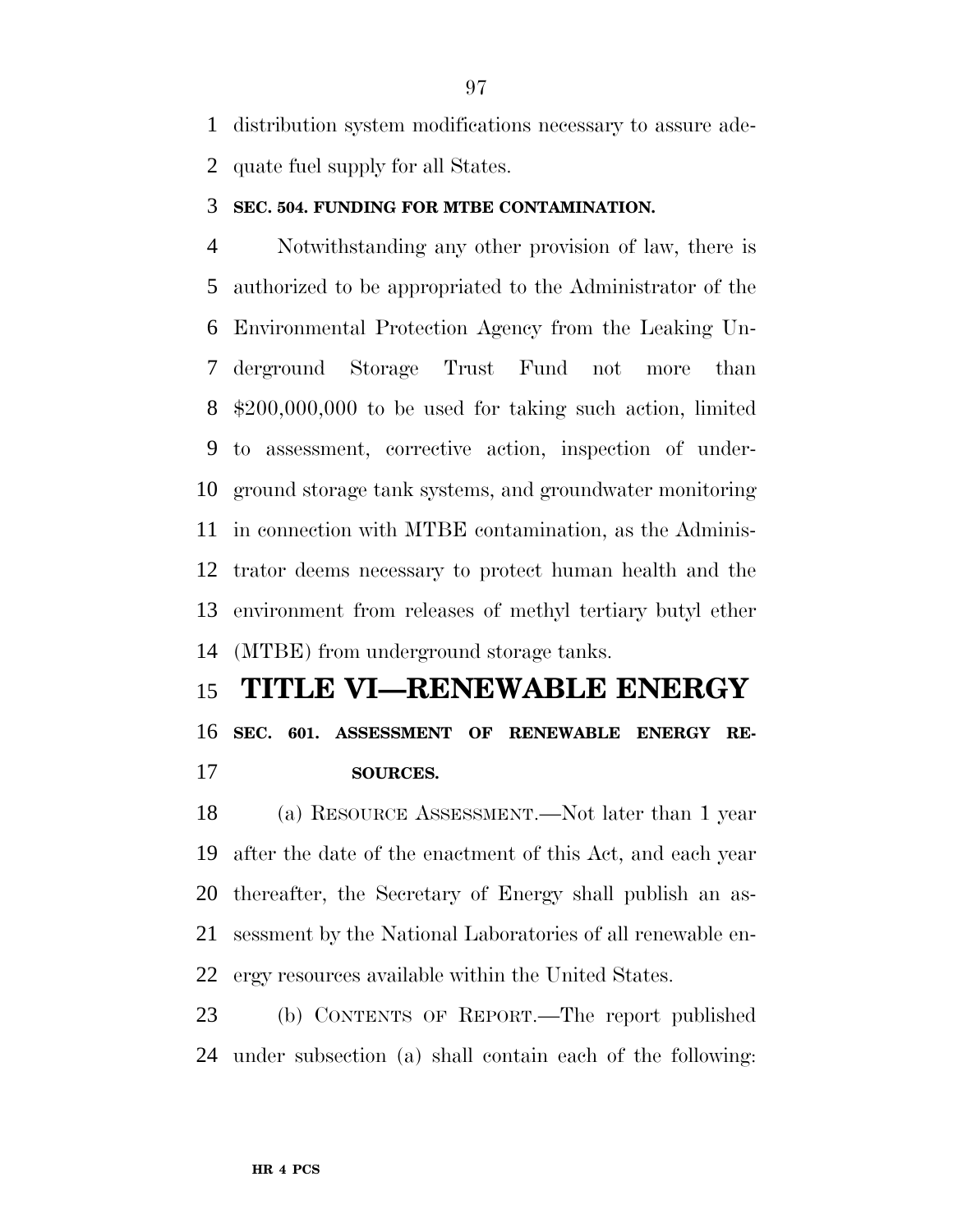(1) A detailed inventory describing the available amount and characteristics of solar, wind, biomass, geothermal, hydroelectric and other renewable en-ergy sources.

 (2) Such other information as the Secretary of Energy believes would be useful in developing such renewable energy resources, including descriptions of surrounding terrain, population and load centers, nearby energy infrastructure, location of energy and water resources, and available estimates of the costs 11 needed to develop each resource.

#### **SEC. 602. RENEWABLE ENERGY PRODUCTION INCENTIVE.**

 Section 1212 of the Energy Policy Act of 1992 (42 U.S.C. 13317) is amended as follows:

 (1) In subsection (a) by striking ''and which satisfies'' and all that follows through ''Secretary shall establish.'' and inserting ''. The Secretary shall establish other procedures necessary for efficient ad- ministration of the program. The Secretary shall not establish any criteria or procedures that have the ef- fect of assigning to proposals a higher or lower pri- ority for eligibility or allocation of appropriated funds on the basis of the energy source proposed.''.

24 (2) In subsection (b)—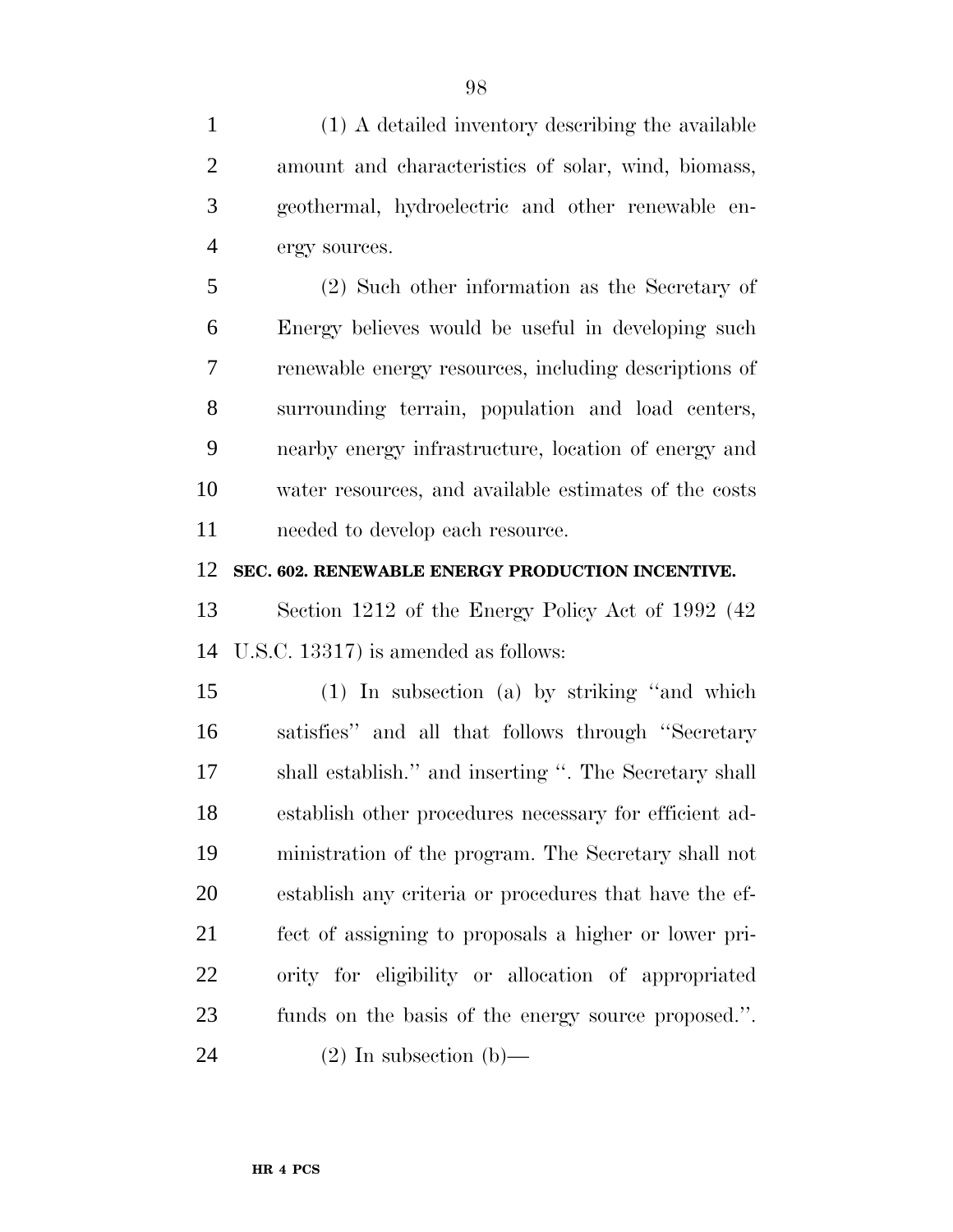(A) by striking ''a State or any political'' and all that follows through ''nonprofit elec- trical cooperative'' and inserting ''an electricity- generating cooperative exempt from taxation 5 under section  $501(e)(12)$  or section 6 1381(a)(2)(C) of the Internal Revenue Code of 1986, a public utility described in section 115 of such Code, a State, Commonwealth, terri- tory, or possession of the United States or the District of Columbia, or a political subdivision 11 thereof, or an Indian tribal government or sub- division thereof,''; and (B) By inserting ''landfill gas,'' after 14 ''wind, biomass,". (3) In subsection (c) by striking ''during the 10-fiscal year period beginning with the first full fis- cal year occurring after the enactment of this sec- tion'' and inserting ''before October 1, 2013''. (4) In subsection (d) by inserting ''or in which the Secretary finds that all necessary Federal and State authorizations have been obtained to begin construction of the facility'' after ''eligible for such

payments''.

 (5) In subsection (e)(1) by inserting ''landfill gas,'' after ''wind, biomass,''.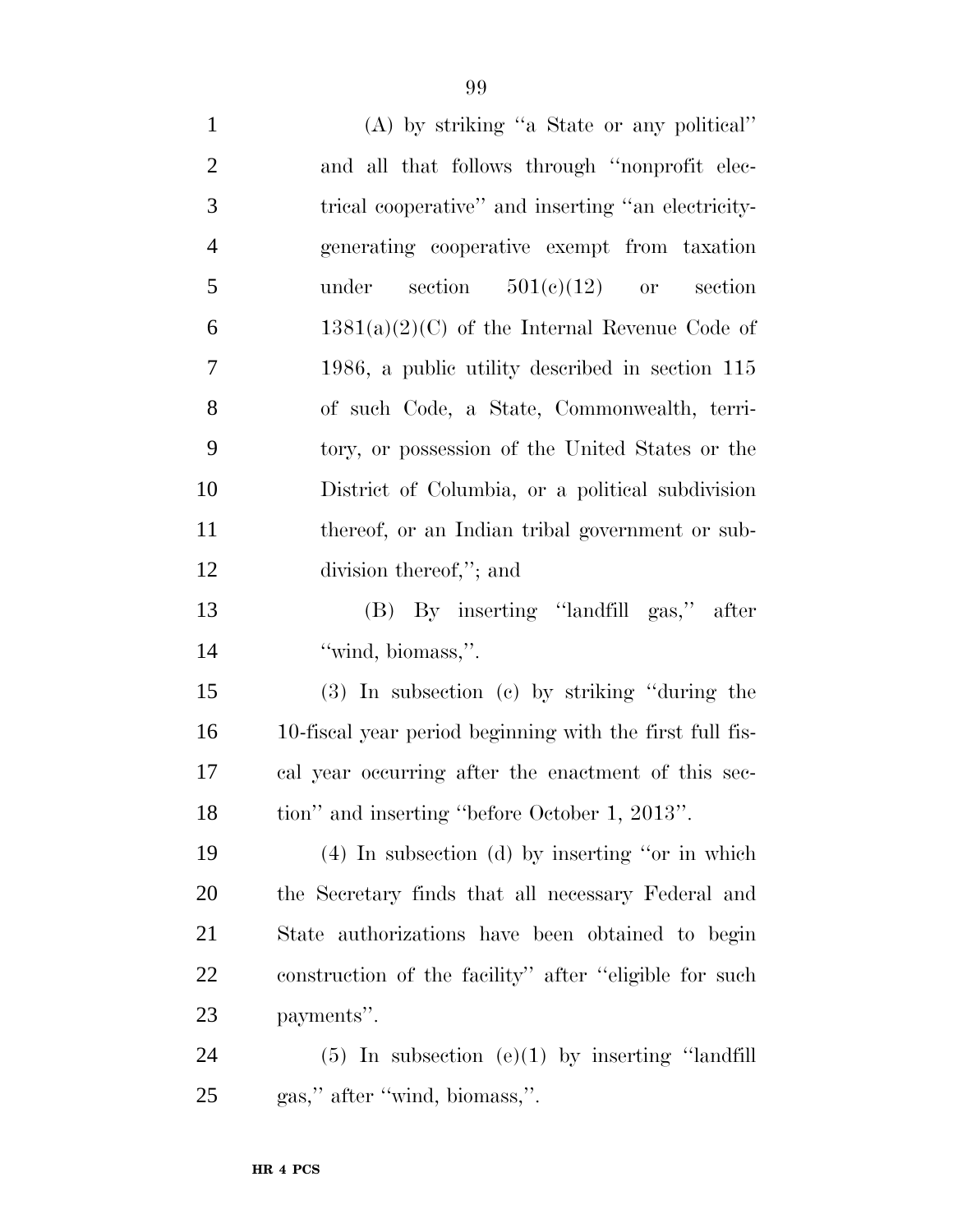| 11             | SEC. 603. STUDY OF ETHANOL FROM SOLID WASTE LOAN       |
|----------------|--------------------------------------------------------|
| 10             | this section.".                                        |
| 9              | available until expended." after "purposes of          |
| 8              | priated pursuant to this subsection to remain          |
| $\overline{7}$ | (B) by inserting "Funds may be appro-                  |
| 6              | and inserting "2003 through 2023"; and                 |
| 5              | (A) by striking "1993, 1994, and 1995"                 |
| $\overline{4}$ | $(7)$ In subsection $(g)$ —                            |
| 3              | and inserting "September 30, 2023".                    |
| 2              | of" and all that follows through "of this section"     |
| $\mathbf{1}$   | $(6)$ In subsection $(f)$ by striking "the expiration" |

## **GUARANTEE PROGRAM.**

 The Secretary of Energy shall conduct a study of the feasibility of providing guarantees for loans by private banking and investment institutions for facilities for the processing and conversion of municipal solid waste and sewage sludge into fuel ethanol and other commercial by- products, and not later than 90 days after the date of the enactment of this Act shall transmit to the Congress a report on the results of the study.

## **SEC. 604. STUDY OF RENEWABLE FUEL CONTENT.**

 (a) STUDY.—The Administrator of the Environ- mental Protection Agency and the Secretary of Energy shall jointly conduct a study of the feasibility of developing a requirement that motor vehicle fuel sold or introduced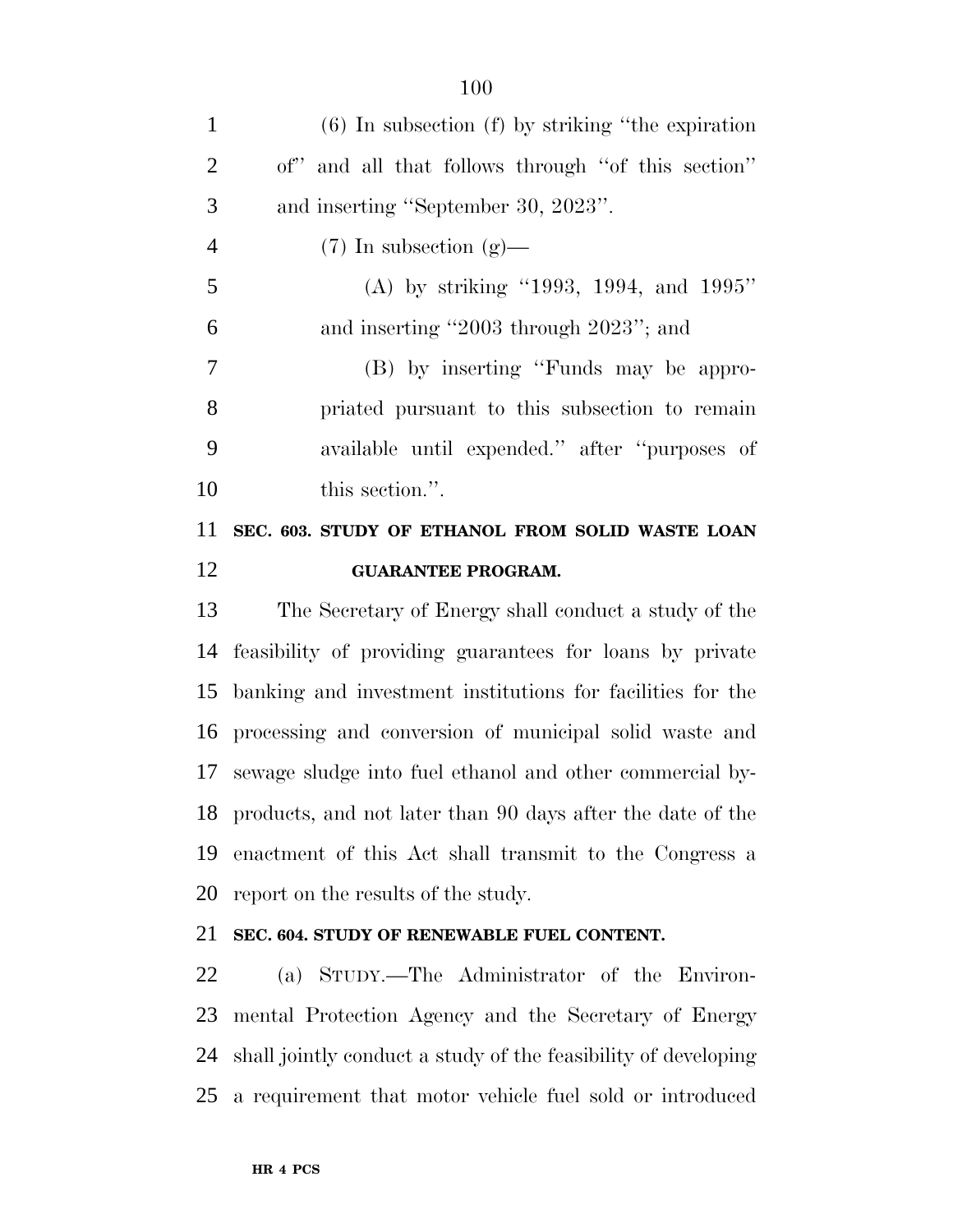into commerce in the United States in calendar year 2002 or any calendar year thereafter by a refiner, blender, or importer shall, on a 6-month average basis, be comprised of a quantity of renewable fuel, measured in gasoline- equivalent gallons. As part of this study, the Adminis- trator and Secretary shall evaluate the use of a banking and trading credit system and the feasibility and desir- ability of requiring an increasing percentage of renewable fuel to be phased in over a 15-year period.

 (b) REPORT TO CONGRESS.—Not later than 6 months after the date of the enactment of this Act, the Administrator and the Secretary shall transmit to the Congress a report on the results of the study conducted under this section.

# **TITLE VII—PIPELINES**

## **SEC. 701. PROHIBITION ON CERTAIN PIPELINE ROUTE.**

 No license, permit, lease, right-of-way, authorization or other approval required under Federal law for the con- struction of any pipeline to transport natural gas from lands within the Prudhoe Bay oil and gas lease area may be granted for any pipeline that follows a route that traverses—

 (1) the submerged lands (as defined by the Submerged Lands Act) beneath, or the adjacent shoreline of, the Beaufort Sea; and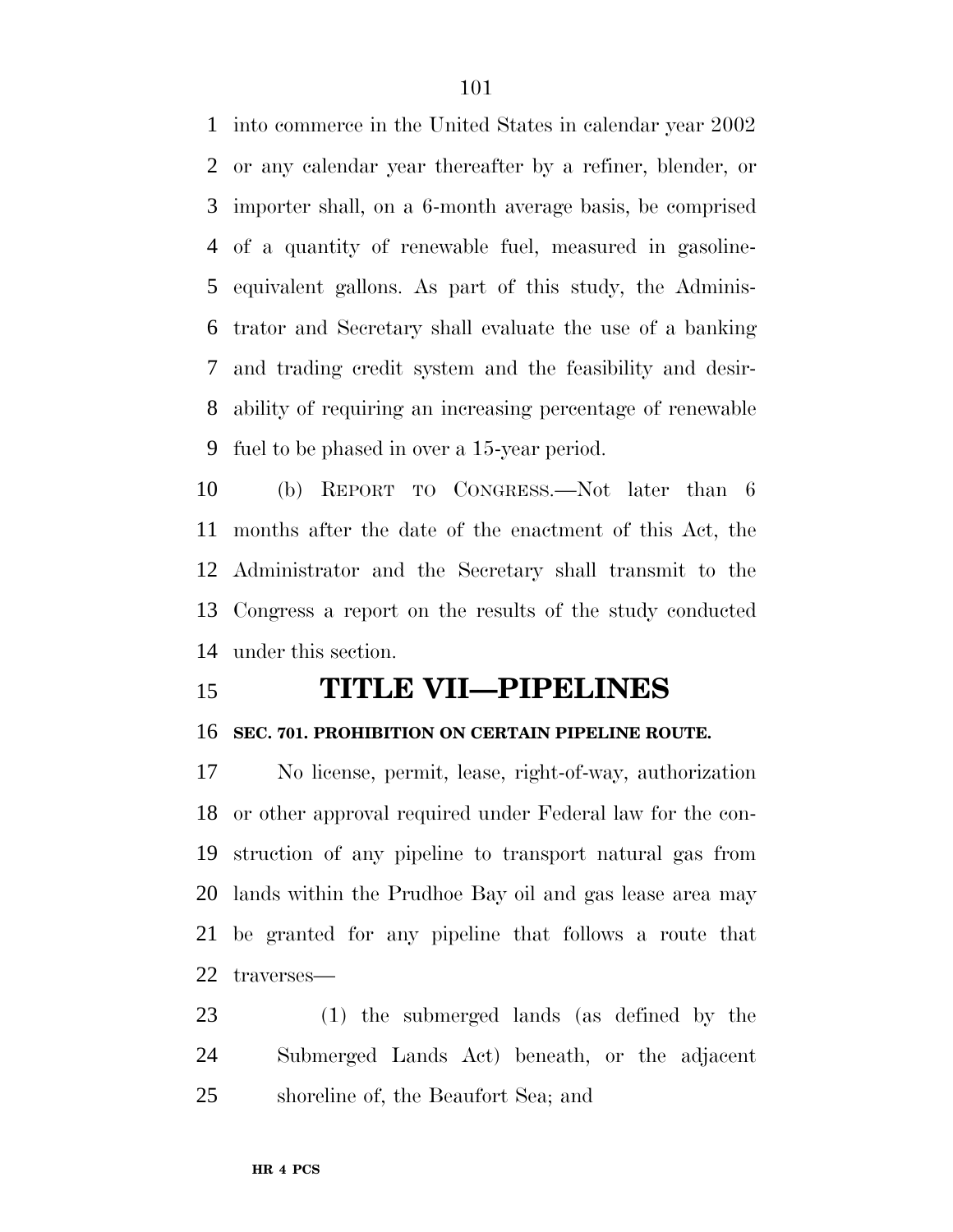(2) enters Canada at any point north of 68 de-grees North latitude.

### **SEC. 702. HISTORIC PIPELINES.**

 Section 7 of the Natural Gas Act (15 U.S.C. 717(f)) is amended by adding at the end the following new sub-section:

 ''(i) Notwithstanding the National Historic Preserva- tion Act, a transportation facility shall not be eligible for inclusion on the National Register of Historic Places unless—

11  $\frac{1}{1}$  the Commission has permitted the aban- donment of the transportation facility pursuant to subsection (b) of this section, or

14  $(2)$  the owner of the facility has given written consent to such eligibility.

 Any transportation facility deemed eligible for inclusion on the National Register of Historic Places prior to the date of the enactment of this subsection shall no longer be eligi- ble unless the owner of the facility gives written consent to such eligibility.''.

# **TITLE VIII—MISCELLANEOUS PROVISIONS**

#### **SEC. 801. WASTE REDUCTION AND USE OF ALTERNATIVES.**

 (a) GRANT AUTHORITY.—The Secretary of Energy is authorized to make a single grant to a qualified institution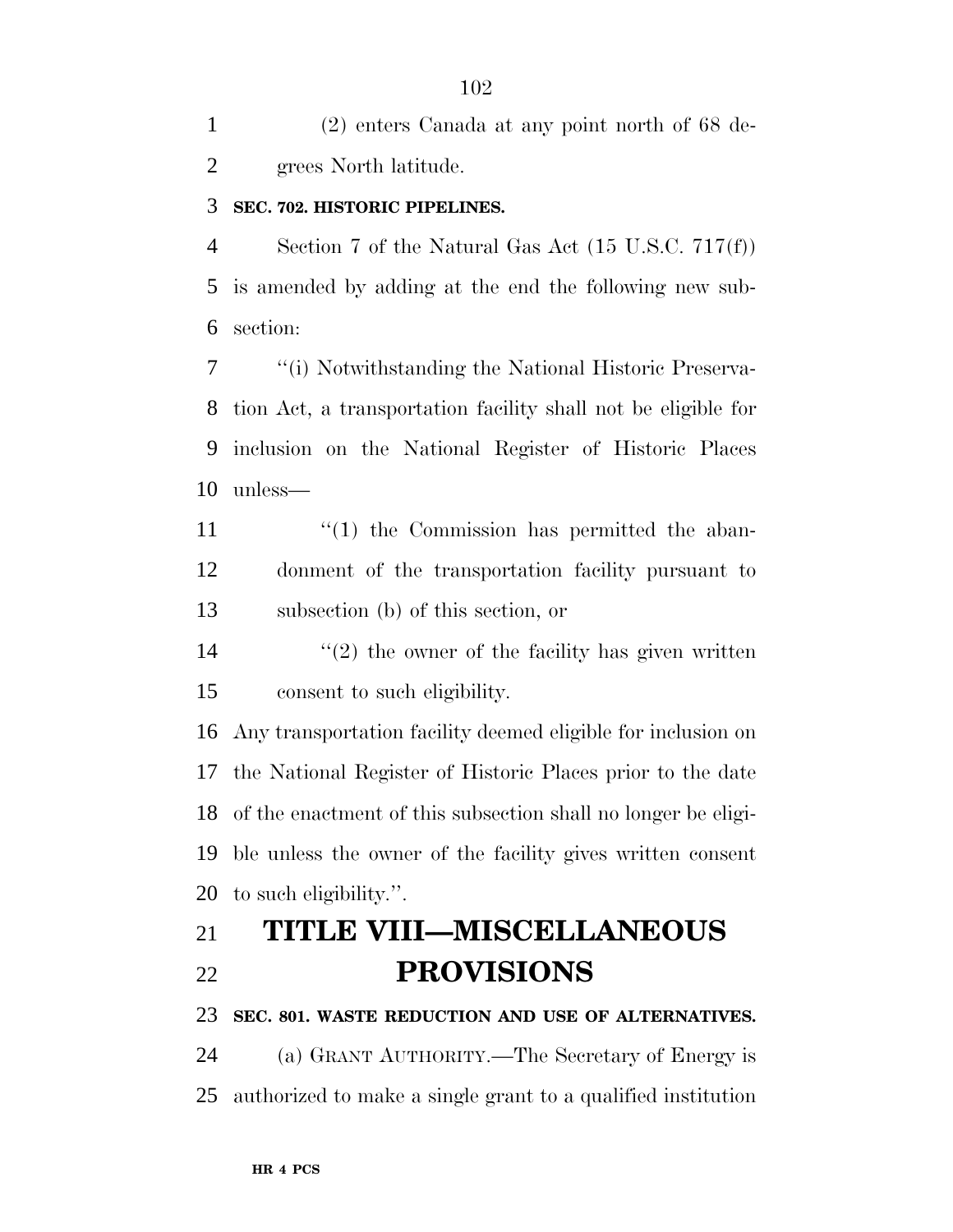to examine and develop the feasibility of burning post-con- sumer carpet in cement kilns as an alternative energy source. The purposes of the grant shall include determining— (1) how post-consumer carpet can be burned without disrupting kiln operations; (2) the extent to which overall kiln emissions may be reduced; and (3) how this process provides benefits to both cement kiln operations and carpet suppliers. (b) QUALIFIED INSTITUTION.—For the purposes of subsection (a), a qualified institution is a research-inten- sive institution of higher learning with demonstrated ex- pertise in the fields of fiber recycling and logistical mod- eling of carpet waste collection and preparation. (c) AUTHORIZATION OF APPROPRIATIONS.—There are authorized to be appropriated to the Secretary of En- ergy for carrying out this section \$275,000 for fiscal year 2002, to remain available until expended. **SEC. 802. ANNUAL REPORT ON UNITED STATES ENERGY INDEPENDENCE.** (a) REPORT.—The Secretary of Energy, in consulta- tion with the heads of other relevant Federal agencies, shall include in each report under section 801(c) of the Department of Energy Organization Act a section which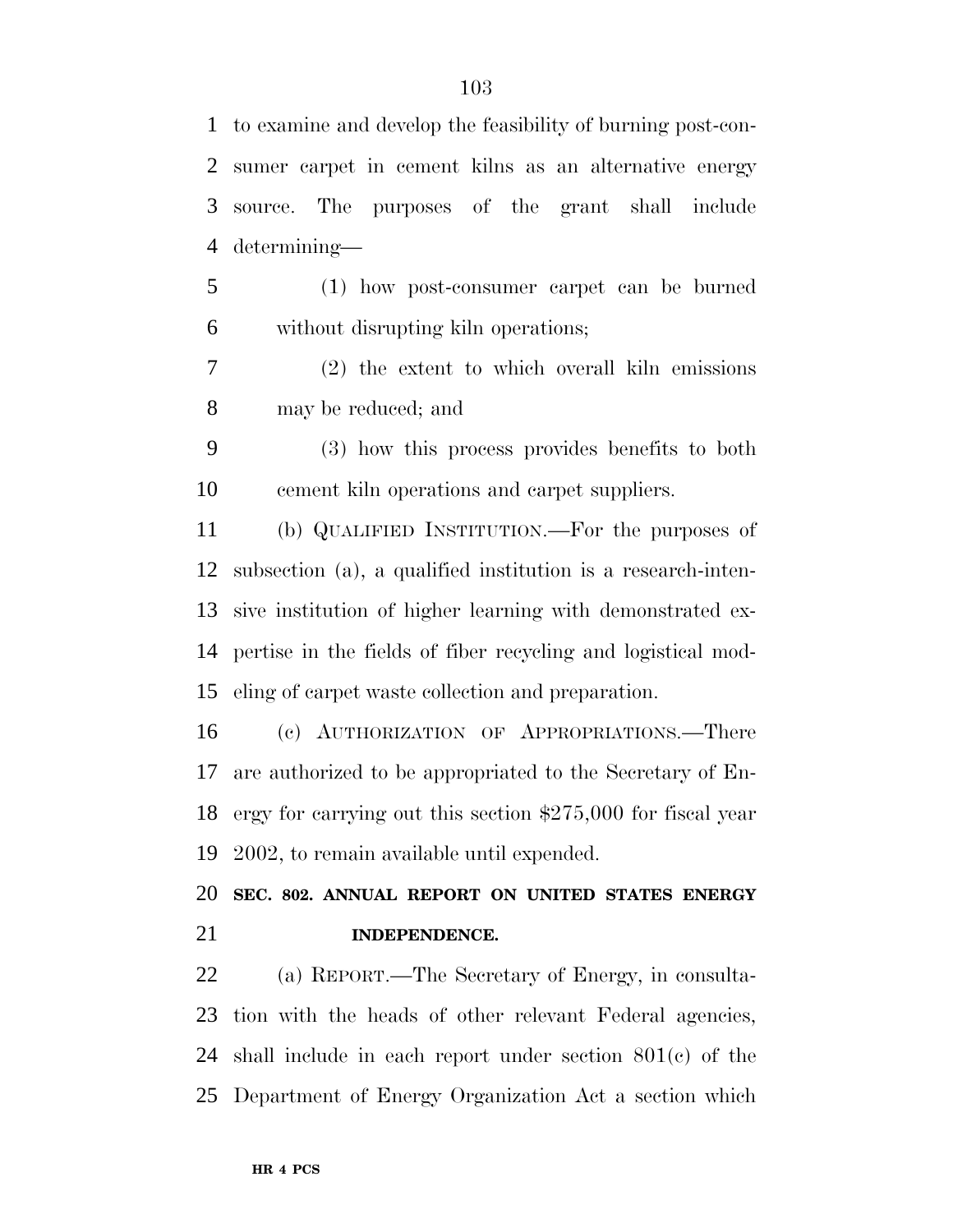evaluates the progress the United States has made toward obtaining the goal of not more than 50 percent dependence on foreign oil sources by 2010.

 (b) ALTERNATIVES.—The information required under this section to be included in the reports under sec- tion 801(c) of the Department of Energy Organization Act shall include a specification of what legislative or adminis- trative actions must be implemented to meet this goal and set forth a range of options and alternatives with a cost/ benefit analysis for each option or alternative together with an estimate of the contribution each option or alter- native could make to reduce foreign oil imports. The Sec- retary shall solicit information from the public and request information from the Energy Information Agency and other agencies to develop the information required under this section. The information shall indicate, in detail, op-tions and alternatives to—

 (1) increase the use of renewable domestic en- ergy sources, including conventional and nonconven-20 tional sources;

 (2) conserve energy resources, including improv-ing efficiencies and decreasing consumption; and

 (3) increase domestic production and use of oil, natural gas, nuclear, and coal, including any actions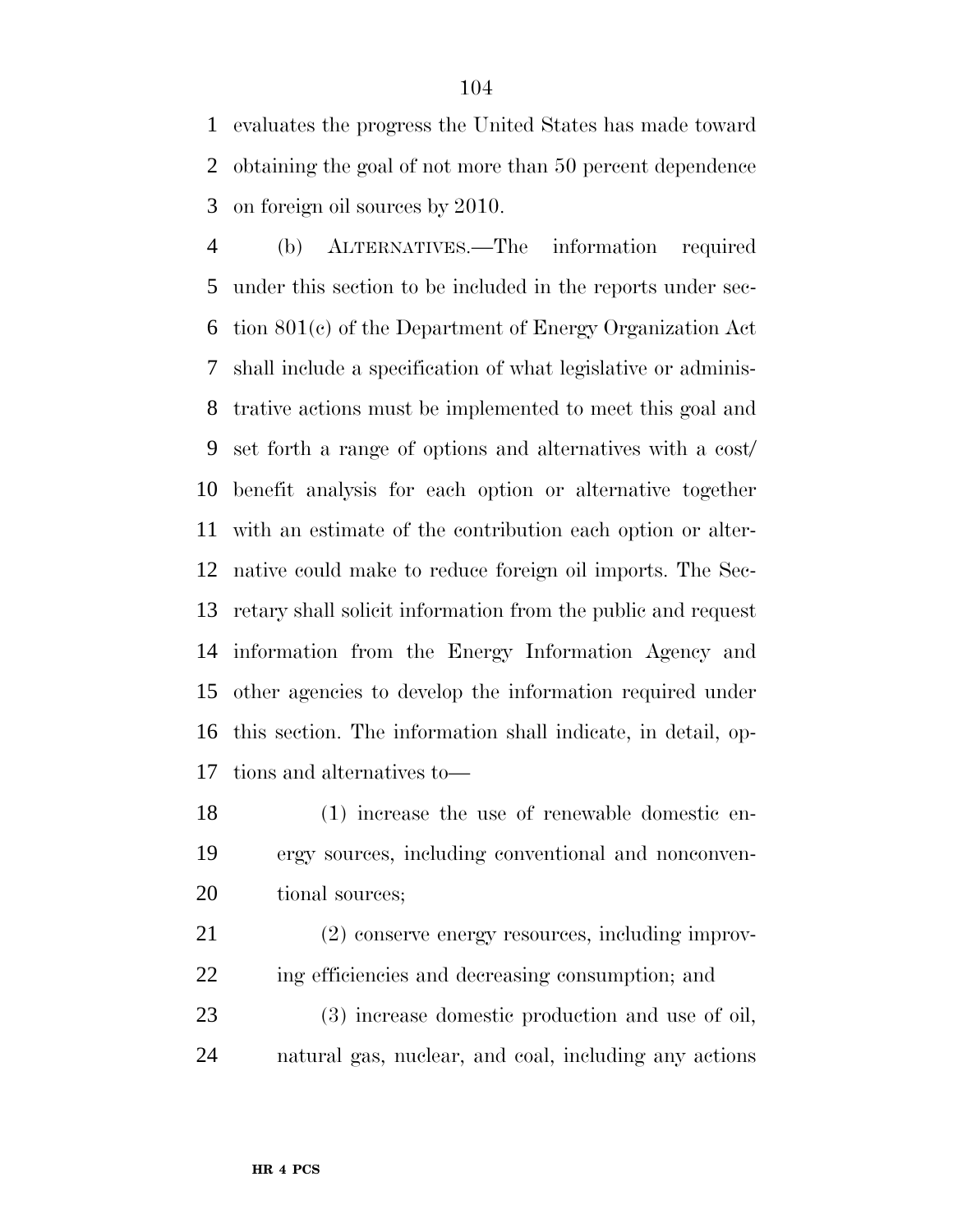necessary to provide access to, and transportation of, these energy resources.

#### **SEC. 803. STUDY OF AIRCRAFT EMISSIONS.**

 The Secretary of Transportation and the Adminis- trator of the Environmental Protection Agency shall joint- ly commence a study within 60 days after the enactment of this Act to investigate the impact of aircraft emissions on air quality in areas that are considered to be in non- attainment for the national ambient air quality standard for ozone. As part of this study, the Secretary and the Administrator shall focus on the impact of emissions by aircraft idling at airports and on the contribution of such emissions as a percentage of total emissions in the non- attainment area. Within 180 days of the commencement of the study, the Secretary and the Administrator shall submit a report to the Committees on Energy and Com- merce and Transportation and Infrastructure of the United States House of Representatives and to the Com- mittees on Environment and Public Works and Commerce, Science, and Transportation of the United States Senate containing the results of the study and recommendations with respect to a plan to maintain comprehensive data on aircraft emissions and methods by which such emissions may be reduced, without increasing individual aircraft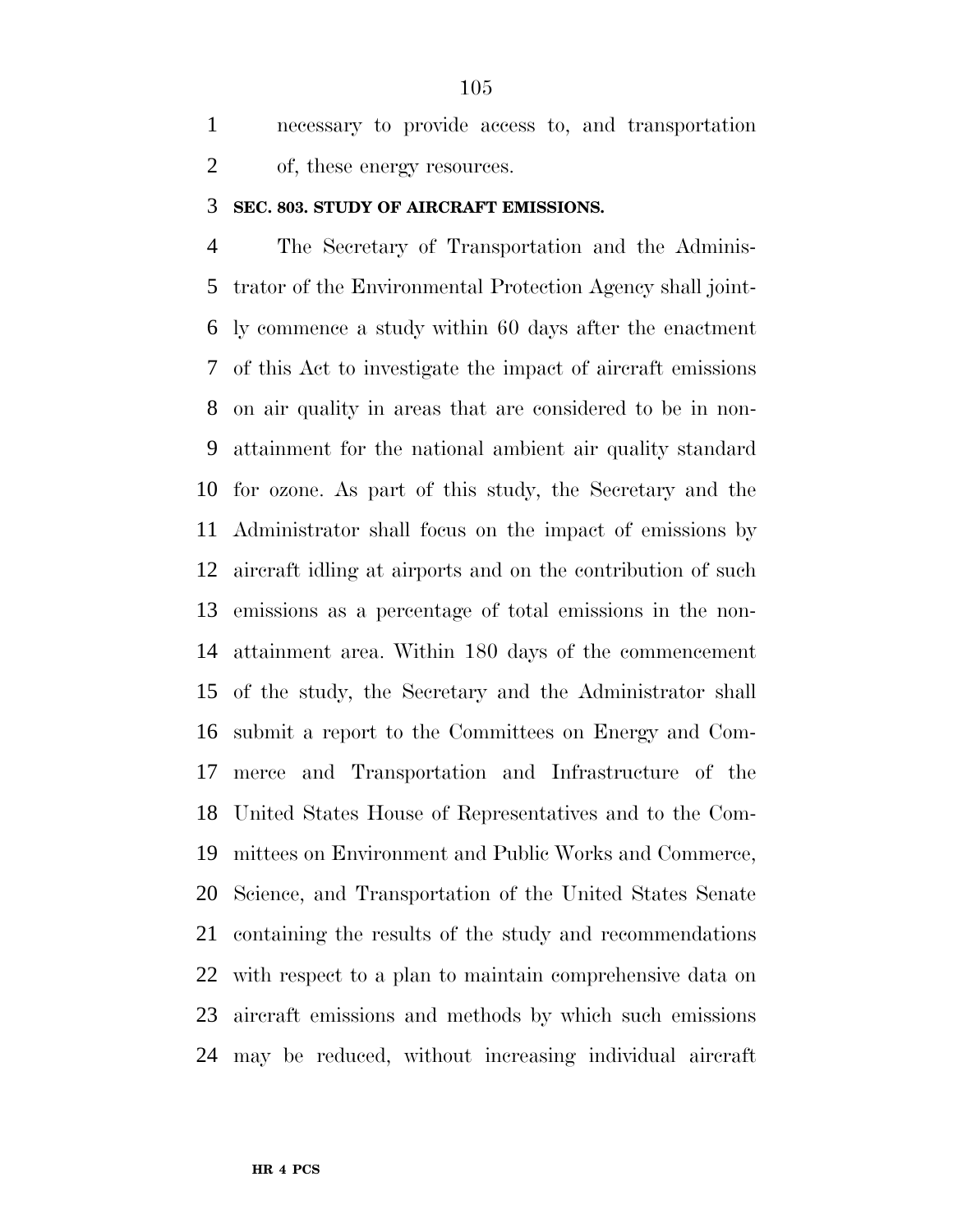noise, in order to assist in the attainment of the national ambient air quality standards.

# **DIVISION B**

## **SEC. 2001. SHORT TITLE.**

 This division may be cited as the ''Comprehensive Energy Research and Technology Act of 2001''.

## **SEC. 2002. FINDINGS.**

The Congress finds that—

 (1) the Nation's prosperity and way of life are sustained by energy use;

 (2) the growing imbalance between domestic en- ergy production and consumption means that the Nation is becoming increasingly reliant on imported energy, which has the potential to undermine the Nation's economy, standard of living, and national security;

 (3) energy conservation and energy efficiency help maximize the use of available energy resources, reduce energy shortages, lower the Nation's reliance on energy imports, mitigate the impacts of high en- ergy prices, and help protect the environment and public health;

 (4) development of a balanced portfolio of do-mestic energy supplies will ensure that future gen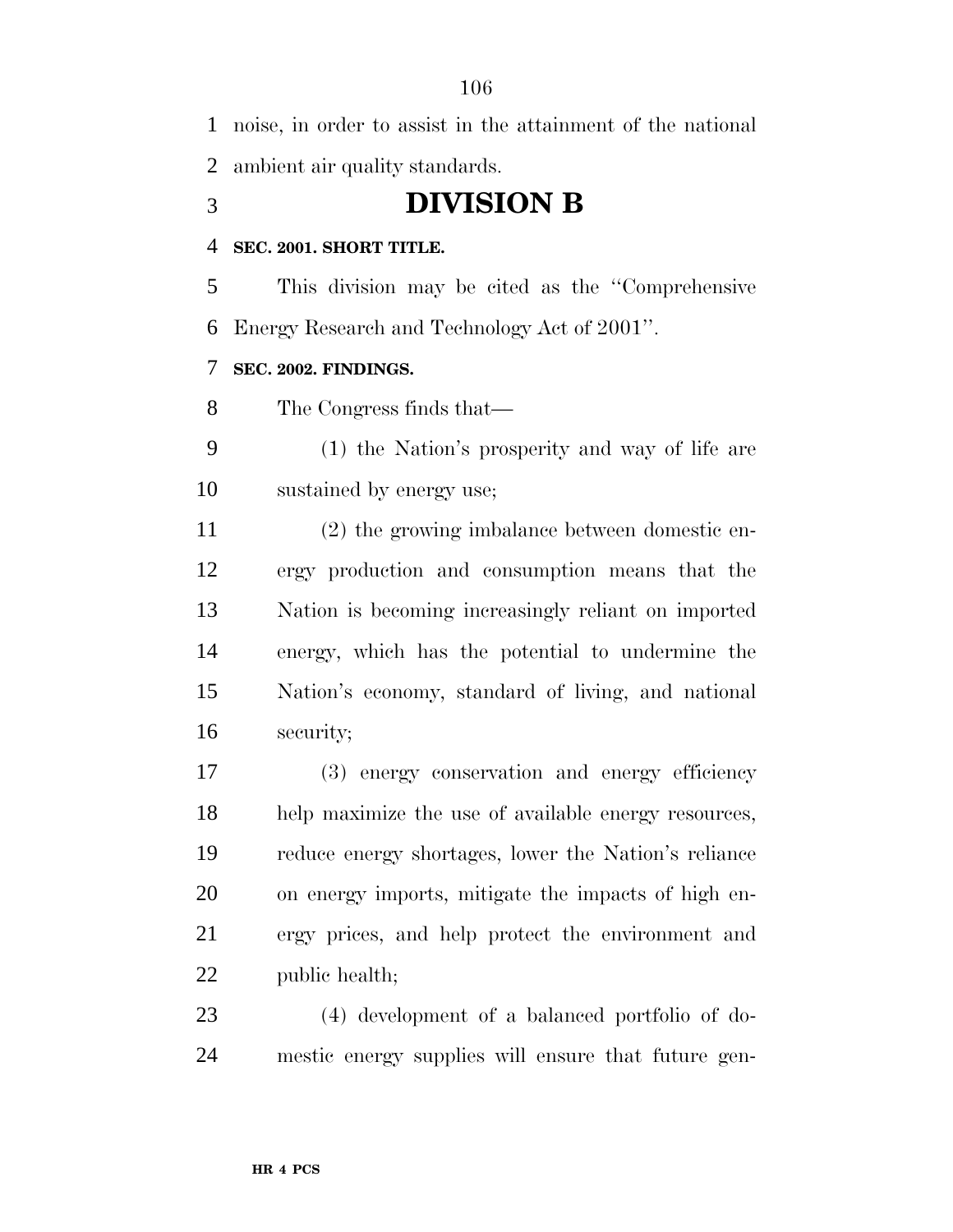erations of Americans will have access to the energy 2 they need;

 (5) energy efficiency technologies, renewable and alternative energy technologies, and advanced energy systems technologies will help diversify the Nation's energy portfolio with few adverse environ- mental impacts and are vital to delivering clean en-ergy to fuel the Nation's economic growth;

 (6) development of reliable, affordable, and en- vironmentally sound energy efficiency technologies, renewable and alternative energy technologies, and advanced energy systems technologies will require maintenance of a vibrant fundamental scientific knowledge base and continued scientific and techno- logical innovations that can be accelerated by Fed- eral funding, whereas commercial deployment of such systems and technologies are the responsibility of the private sector;

 (7) Federal funding should focus on those pro- grams, projects, and activities that are long-term, high-risk, noncommercial, and well-managed, and 22 that provide the potential for scientific and techno-logical advances; and

 (8) public-private partnerships should be en-couraged to leverage scarce taxpayer dollars.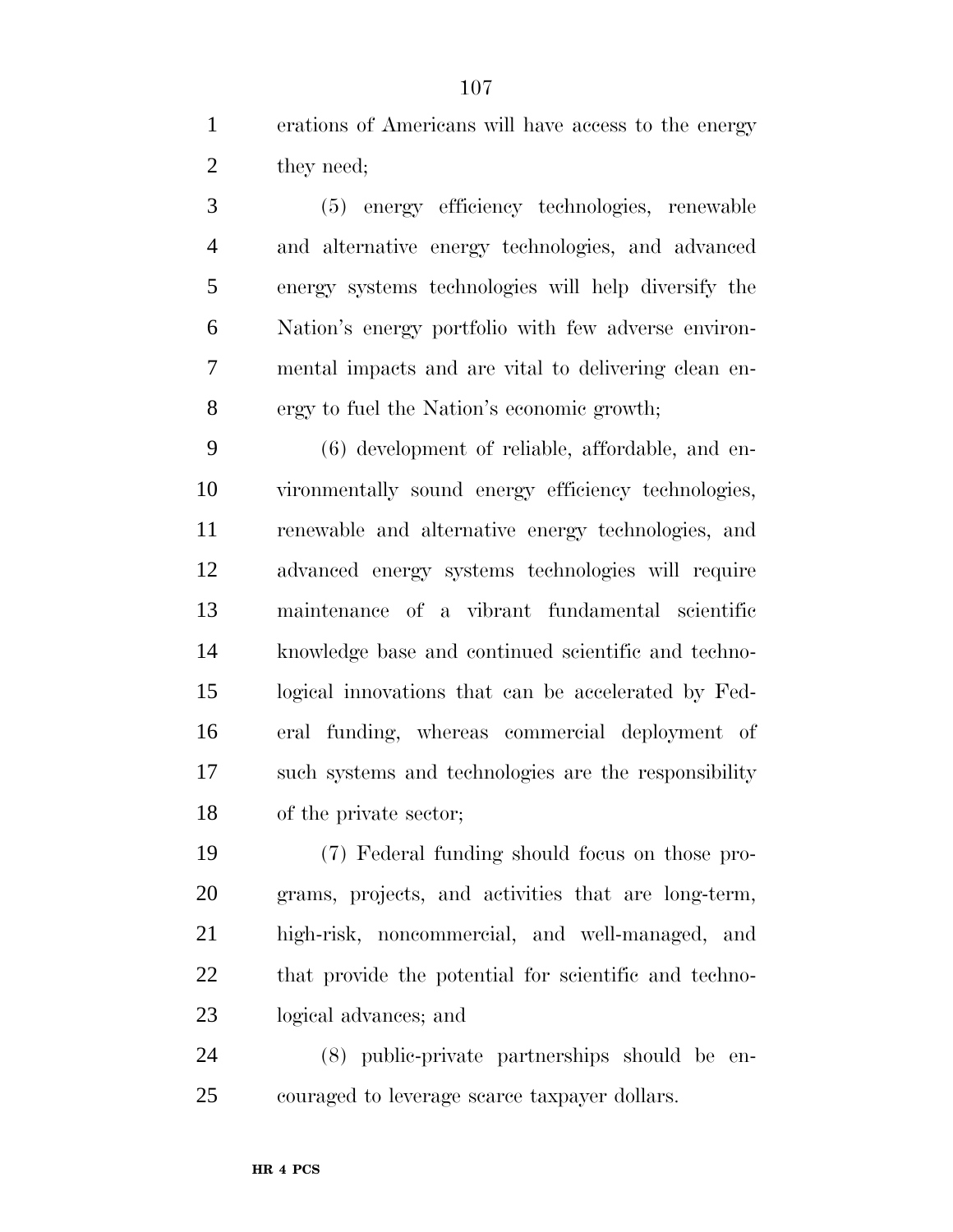#### **SEC. 2003. PURPOSES.**

The purposes of this division are to—

 (1) protect and strengthen the Nation's econ- omy, standard of living, and national security by re-ducing dependence on imported energy;

 (2) meet future needs for energy services at the lowest total cost to the Nation, including environ- mental costs, giving balanced and comprehensive consideration to technologies that improve the effi- ciency of energy end uses and that enhance energy supply;

 (3) reduce the air, water, and other environ- mental impacts (including emissions of greenhouse gases) of energy production, distribution, transpor- tation, and use through the development of environ-mentally sustainable energy systems;

 (4) consider the comparative environmental im- pacts of the energy saved or produced by specific programs, projects, or activities;

 (5) maintain the technological competitiveness of the United States and stimulate economic growth 22 through the development of advanced energy systems and technologies;

 (6) foster international cooperation by devel- oping international markets for domestically pro-duced sustainable energy technologies, and by trans-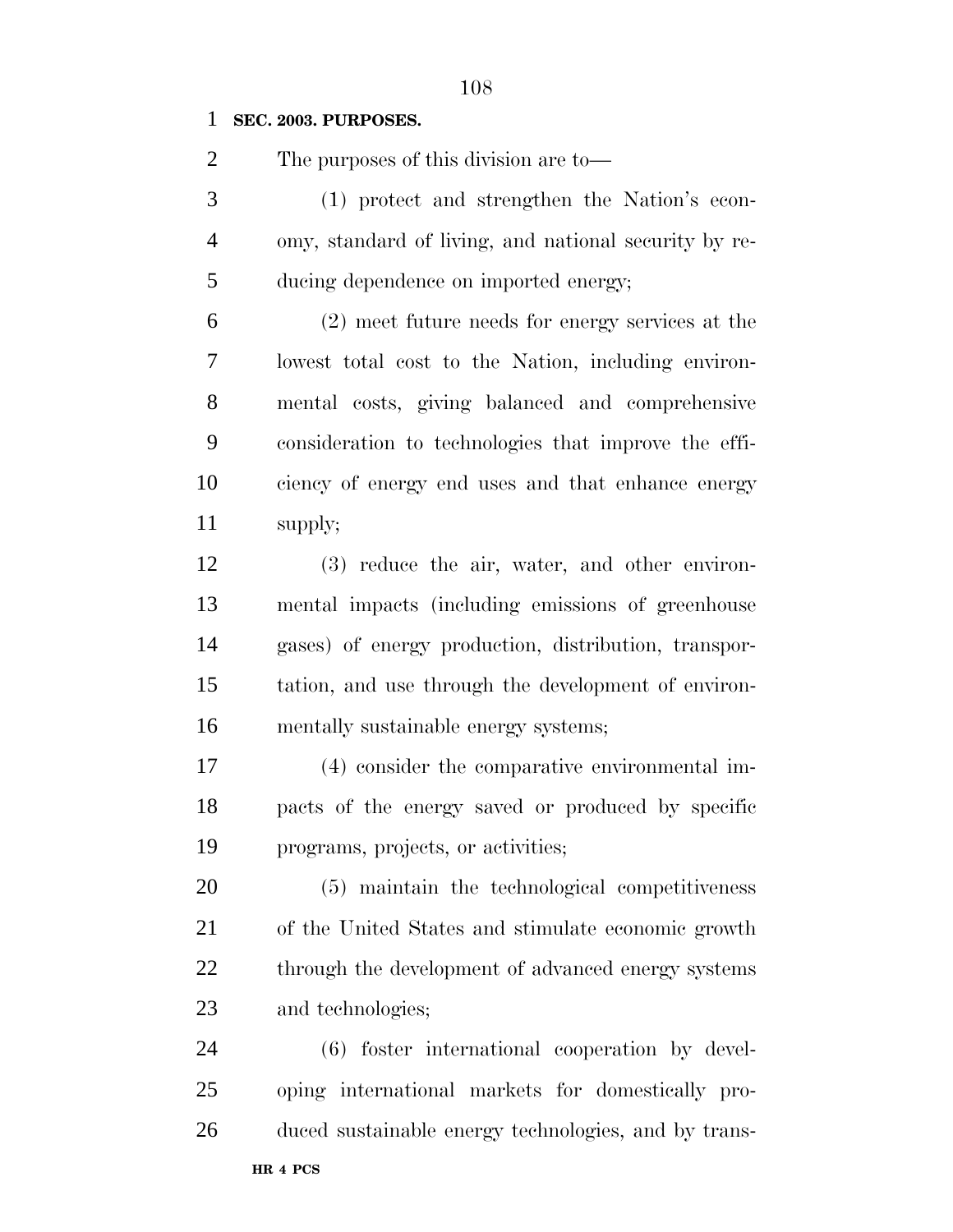ferring environmentally sound, advanced energy sys- tems and technologies to developing countries to pro-mote sustainable development;

 (7) provide sufficient funding of programs, projects, and activities that are performance-based and modeled as public-private partnerships, as ap-propriate; and

 (8) enhance the contribution of a given pro- gram, project, or activity to fundamental scientific knowledge.

# **SEC. 2004. GOALS.**

 (a) IN GENERAL.—Subject to subsection (b), in order to achieve the purposes of this division under section 2003, the Secretary should conduct a balanced energy re- search, development, demonstration, and commercial ap- plication portfolio of programs guided by the following goals to meet the purposes of this division under section 2003.

 (1) ENERGY CONSERVATION AND ENERGY EFFI-CIENCY.—

 (A) For the Building Technology, State 22 and Community Sector, the program should de- velop technologies, housing components, de- signs, and production methods that will, by 2010—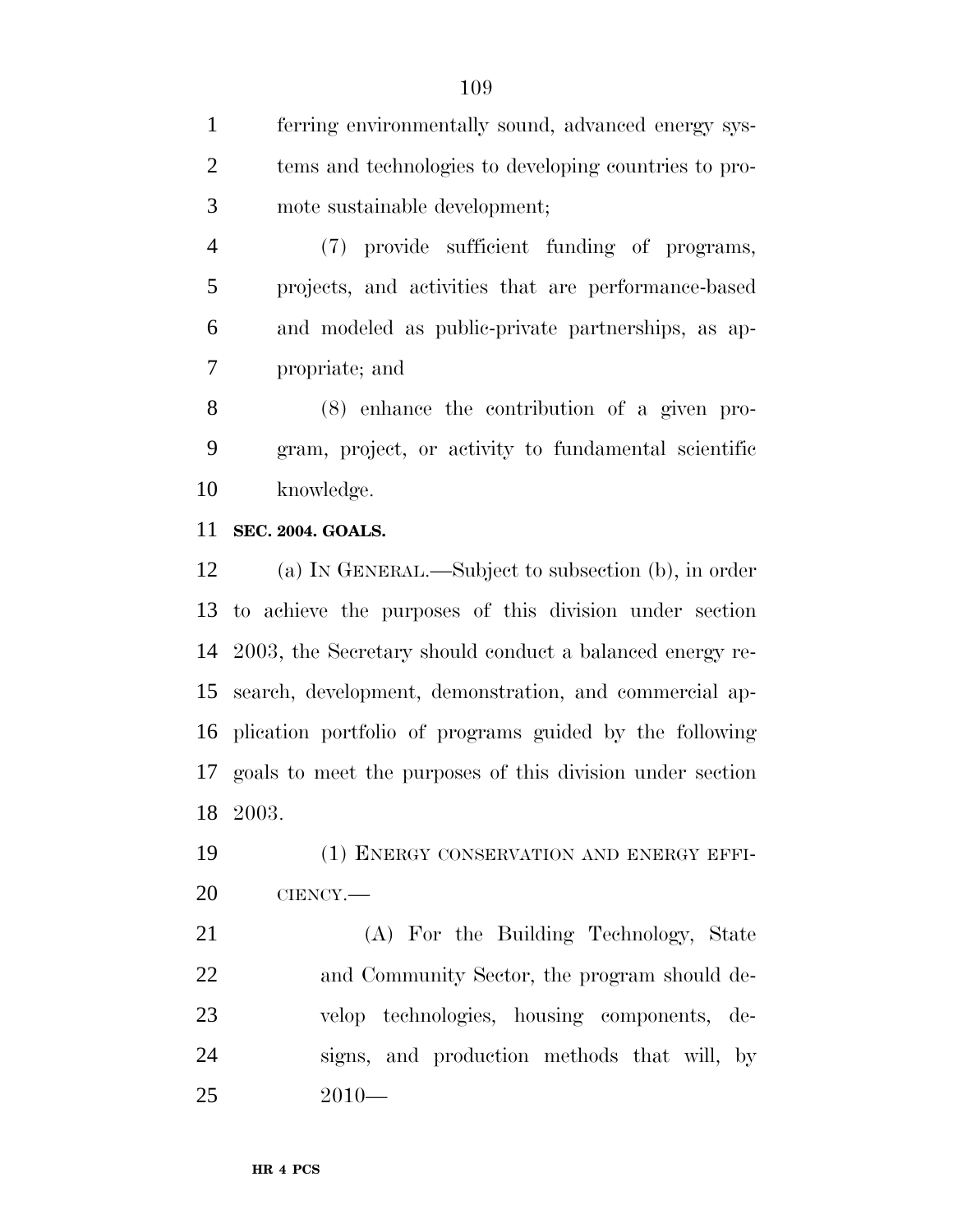(i) reduce the monthly energy cost of new housing by 20 percent, compared to the cost as of the date of the enactment of this Act; (ii) cut the environmental impact and energy use of new housing by 50 percent, compared to the impact and use as of the date of the enactment of this Act; and (iii) improve durability and reduce maintenance costs by 50 percent compared to the durability and costs as of the date of the enactment of this Act. (B) For the Industry Sector, the program should, in cooperation with the affected indus- tries, improve the energy intensity of the major energy-consuming industries by at least 25 per- cent by 2010, compared to the energy intensity as of the date of the enactment of this Act. (C) For Power Technologies, the program should, in cooperation with the affected industries— (i) develop a microturbine (40 to 300 23 kilowatt) that is more than 40 percent 24 more efficient by 2006, and more than 50 percent more efficient by 2010, compared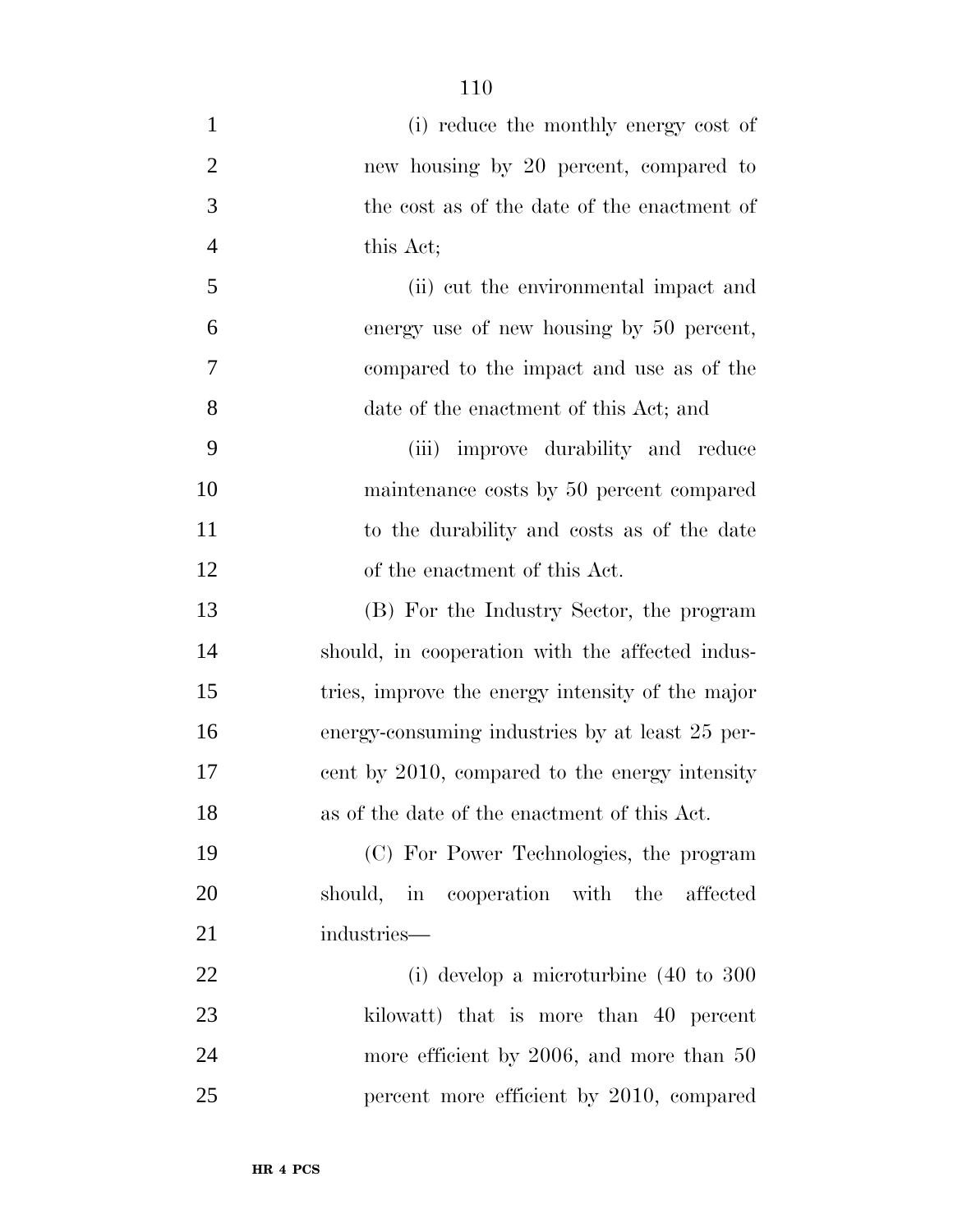| $\mathbf{1}$   | to the efficiency as of the date of the en-     |
|----------------|-------------------------------------------------|
| $\overline{2}$ | actment of this Act; and                        |
| 3              | (ii) develop advanced materials for             |
| $\overline{4}$ | combustion systems that reduce emissions        |
| 5              | of nitrogen oxides by 30 to 50 percent          |
| 6              | while increasing efficiency $5$ to $10$ percent |
| 7              | by 2007, compared to such emissions as of       |
| 8              | the date of the enactment of this Act.          |
| 9              | (D) For the Transportation Sector, the          |
| 10             | program should, in cooperation with affected    |
| 11             | industries-                                     |
| 12             | develop a production prototype<br>(i)           |
| 13             | passenger automobile that has fuel econ-        |
| 14             | omy equivalent to 80 miles per gallon of        |
| 15             | gasoline by 2004;                               |
| 16             | (ii) develop class 7 and 8 heavy duty           |
| 17             | trucks and buses with ultra low emissions       |
| 18             | and the ability to use an alternative fuel      |
| 19             | that has an average fuel economy equiva-        |
| 20             | $lent$ to —                                     |
| 21             | (I) 10 miles per gallon of gaso-                |
| 22             | line by $2007$ ; and                            |
| 23             | $(II)$ 13 miles per gallon of gaso-             |
| 24             | line by $2010$ ;                                |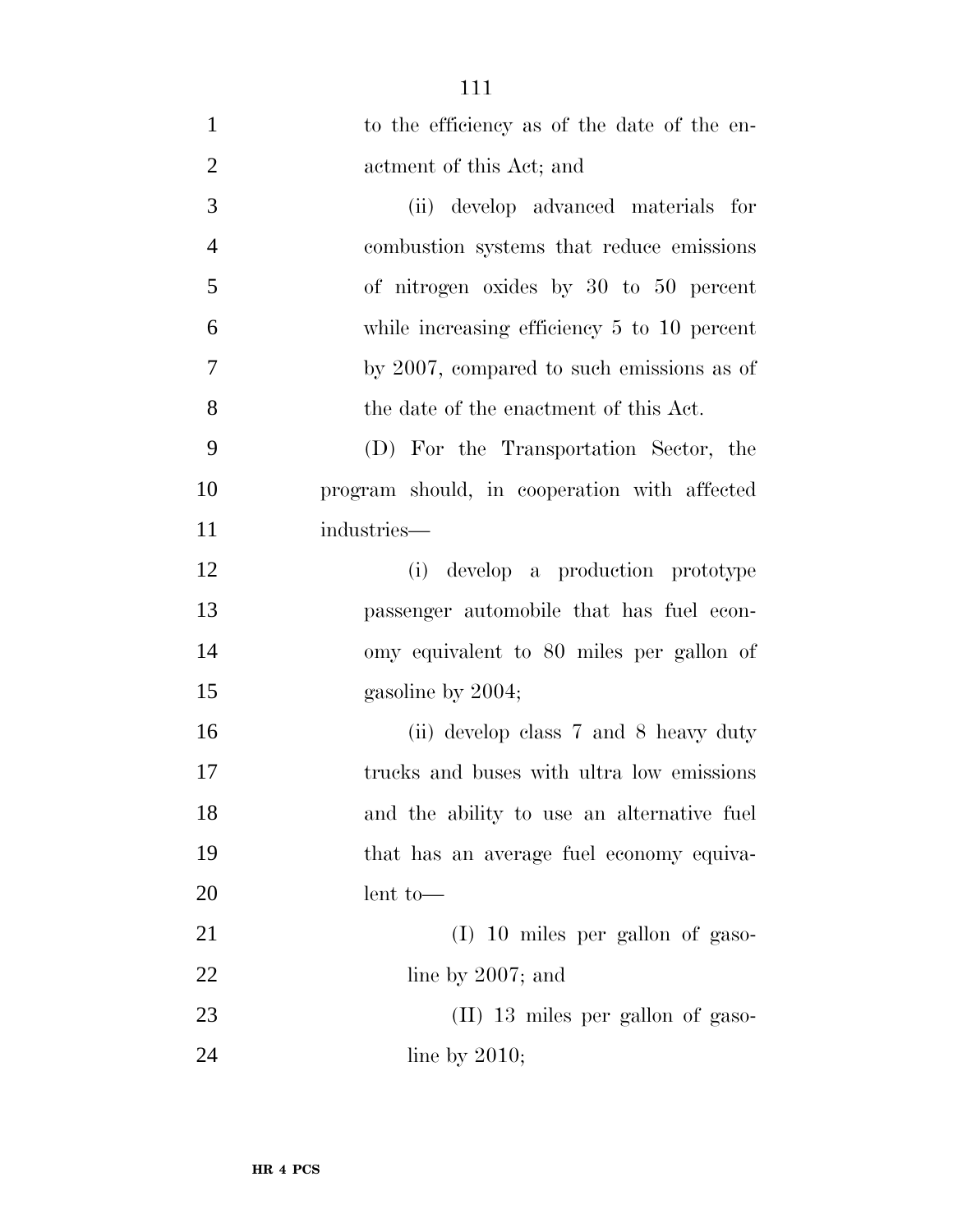| $\mathbf{1}$   | (iii) develop a production prototype of            |
|----------------|----------------------------------------------------|
| $\overline{2}$ | a passenger automobile with zero equiva-           |
| 3              | lent emissions that has an average fuel            |
| $\overline{4}$ | economy of 100 miles per gallon of gaso-           |
| 5              | line by $2010$ ; and                               |
| 6              | (iv) improve, by 2010, the average                 |
| 7              | fuel economy of trucks—                            |
| 8              | (I) in classes 1 and 2 by 300 per-                 |
| 9              | cent; and                                          |
| 10             | $(II)$ in classes 3 through 6 by                   |
| 11             | 200 percent,                                       |
| 12             | compared to the fuel economy as of the             |
| 13             | date of the enactment of this Act.                 |
| 14             | $(2)$ RENEWABLE ENERGY.—                           |
| 15             | (A) For Hydrogen Research, to carry out            |
| 16             | the Spark M. Matsunaga Hydrogen Research,          |
| 17             | Development, and Demonstration Act of 1990,        |
| 18             | as amended by subtitle A of title II of this divi- |
| 19             | sion.                                              |
| 20             | (B) For bioenergy:                                 |
| 21             | (i) The program should reduce the                  |
| 22             | cost of bioenergy relative to other energy         |
| 23             | sources to enable the United States to tri-        |
| 24             | ple bioenergy use by 2010.                         |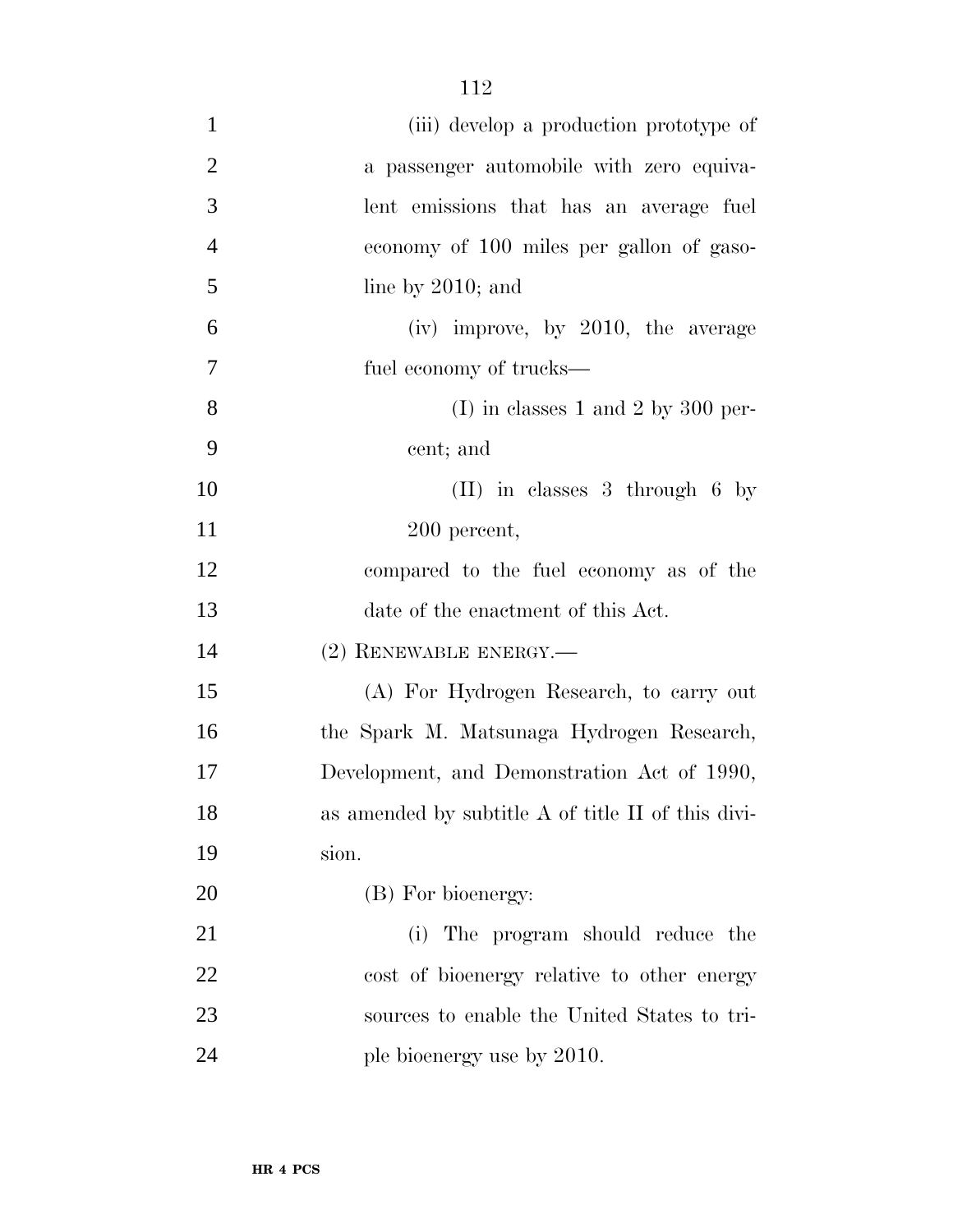| $\mathbf{1}$   | (ii) For biopower systems, the pro-          |
|----------------|----------------------------------------------|
| $\overline{2}$ | gram should reduce the cost of such sys-     |
| 3              | tems to enable commercialization of inte-    |
| $\overline{4}$ | grated power-generating technologies that    |
| 5              | employ gas turbines and fuel cells inte-     |
| 6              | grated with bioenergy gasifiers within 5     |
| 7              | years after the date of the enactment of     |
| 8              | this Act.                                    |
| 9              | (iii) For biofuels, the program should       |
| 10             | accelerate research, development, and dem-   |
| 11             | onstration on advanced enzymatic hydrol-     |
| 12             | ysis technology for making ethanol from      |
| 13             | cellulosic feedstock, with the goal that be- |
| 14             | tween 2010 and 2015 ethanol produced         |
| 15             | from energy crops would be fully competi-    |
| 16             | tive in terms of price with gasoline as a    |
| 17             | neat fuel, in either internal combustion en- |
| 18             | gines or fuel cell vehicles.                 |
| 19             | (C) For Geothermal Technology Develop-       |
| 20             | ment, the program should focus on advanced   |

 concepts for the long term. The first priority should be high-grade enhanced geothermal sys- tems; the second priority should be lower grade, hot dry rock, and geopressured systems; and the third priority should be support of field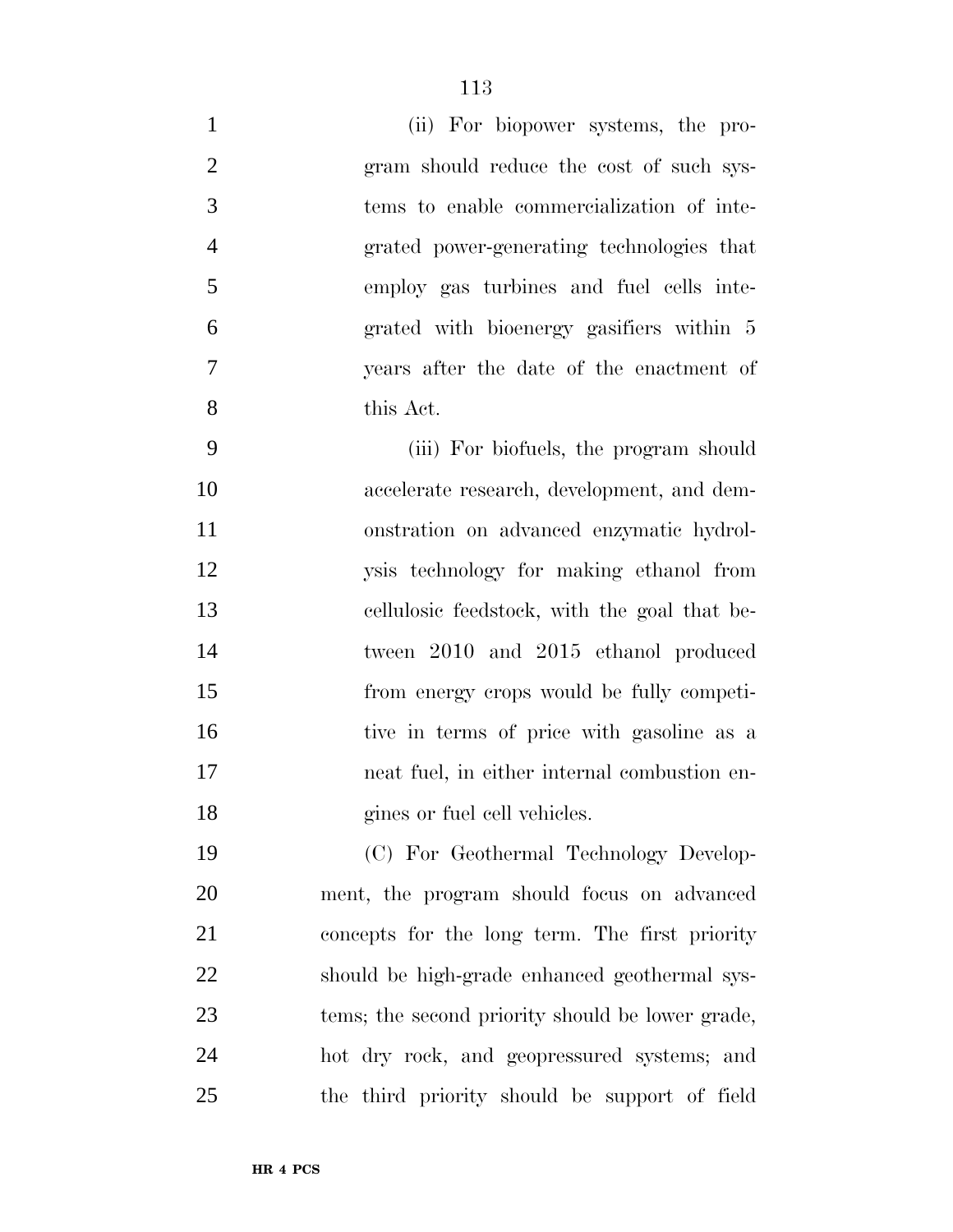demonstrations of enhanced geothermal systems technology, including sites in lower grade areas to demonstrate the benefits of reservoir con-cepts to different conditions.

 (D) For Hydropower, the program should provide a new generation of turbine tech- nologies that will increase generating capacity and will be less damaging to fish and aquatic ecosystems.

 (E) For Concentrating Solar Power, the program should strengthen ongoing research, development, and demonstration combining high-efficiency and high-temperature receivers with advanced thermal storage and power cy- cles, with the goal of making solar-only power (including baseload solar power) widely com- petitive with fossil fuel power by 2015. The pro- gram should limit or halt its research and de- velopment on power-tower and power-trough technologies because further refinements to these concepts will not further their deploy- ment, and should assess the market prospects for solar dish/engine technologies to determine whether continued research and development is warranted.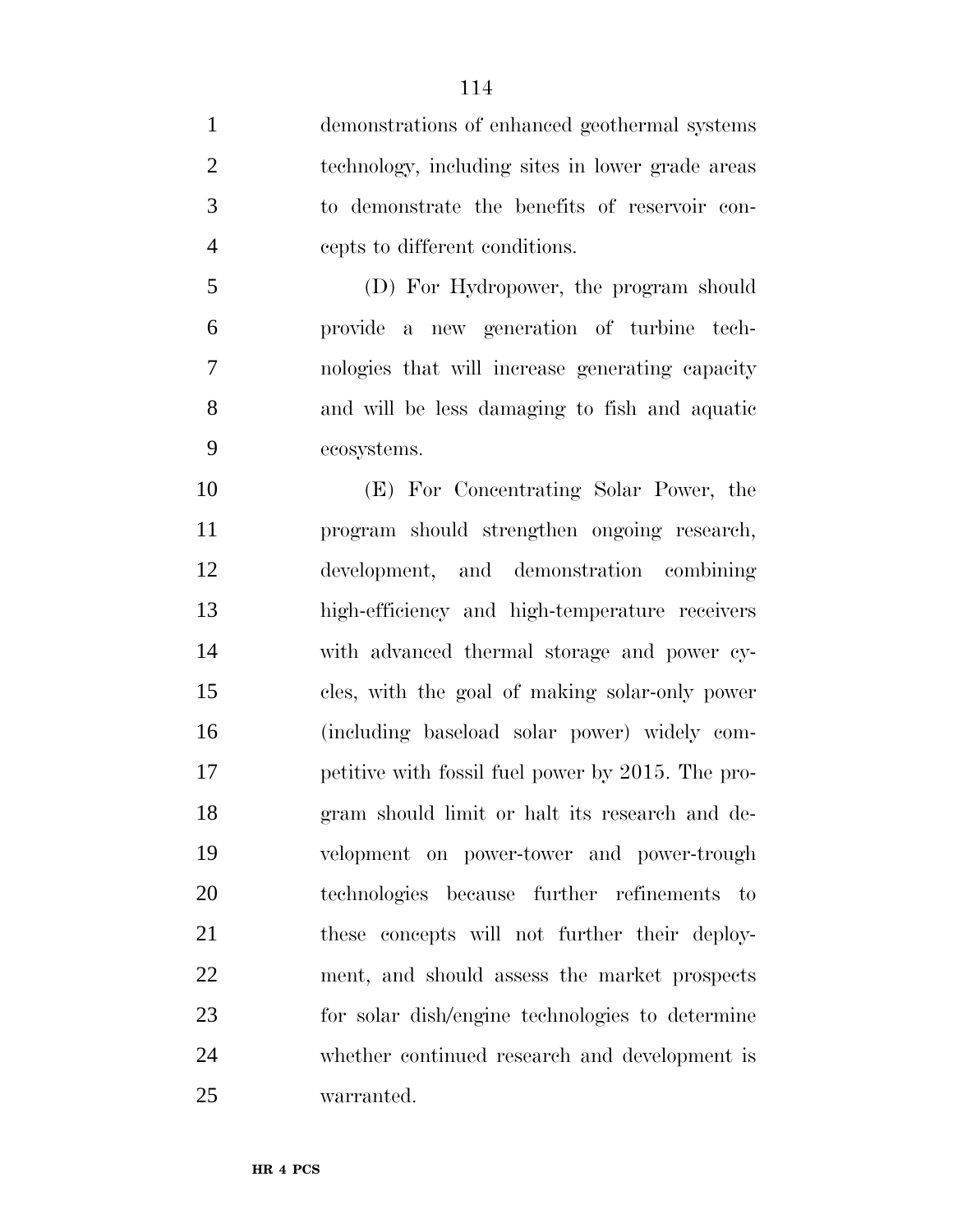(F) For Photovoltaic Energy Systems, the program should pursue research, development, and demonstration that will, by 2005, increase the efficiency of thin film modules from the cur- rent 7 percent to 11 percent in multi-million watt production; reduce the direct manufac- turing cost of photovoltaic modules by 30 per- cent from the current \$2.50 per watt to \$1.75 per watt by 2005; and establish greater than a 20-year lifetime of photovoltaic systems by im- proving the reliability and lifetime of balance- of-system components and reducing recurring cost by 40 percent. The program's top priority should be the development of sound manufac- turing technologies for thin-film modules, and 16 the program should make a concerted effort to integrate fundamental research and basic engi- neering research. (G) For Solar Building Technology Re-

 search, the program should complete research and development on new polymers and manu- facturing processes to reduce the cost of solar 23 water heating by 50 percent by 2004, compared to the cost as of the date of the enactment of this Act.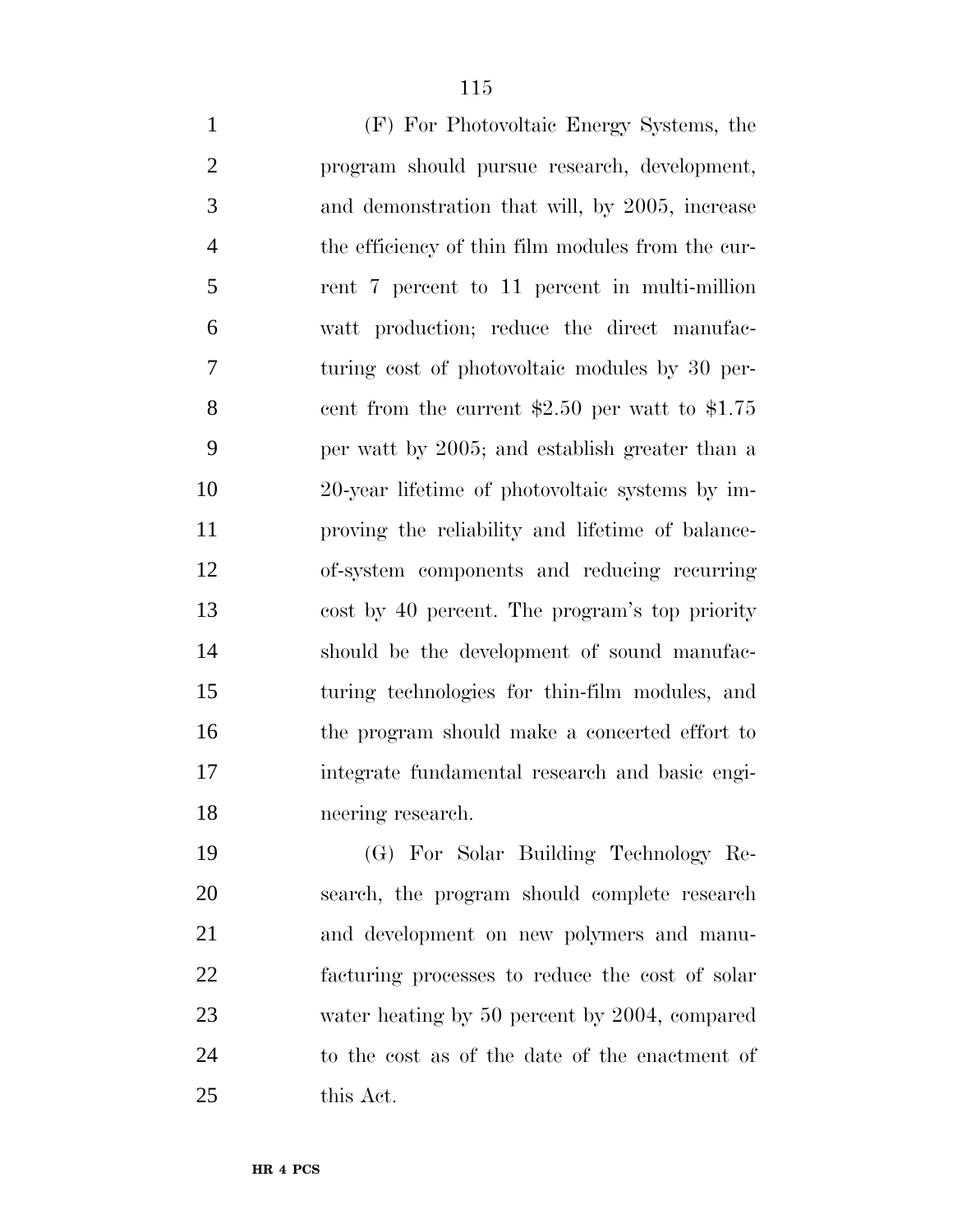(H) For Wind Energy Systems, the pro- gram should reduce the cost of wind energy to three cents per kilowatt-hour at Class 6 (15 miles-per-hour annual average) wind sites by 2004, and 4 cents per kilowatt-hour in Class 4 (13 miles-per-hour annual average) wind sites by 2015, and further if required so that wind power can be widely competitive with fossil-fuel- based electricity in a restructured electric in- dustry. Program research on advanced wind turbine technology should focus on turbulent flow studies, durable materials to extend tur- bine life, blade efficiency, and higher efficiency operation in low quality wind regimes.

 (I) For Electric Energy Systems and Stor- age, including High Temperature Super- conducting Research and Development, Energy Storage Systems, and Transmission Reliability, the program should develop high capacity superconducting transmission lines and genera- tors, highly reliable energy storage systems, and distributed generating systems to accommodate multiple types of energy sources under common interconnect standards.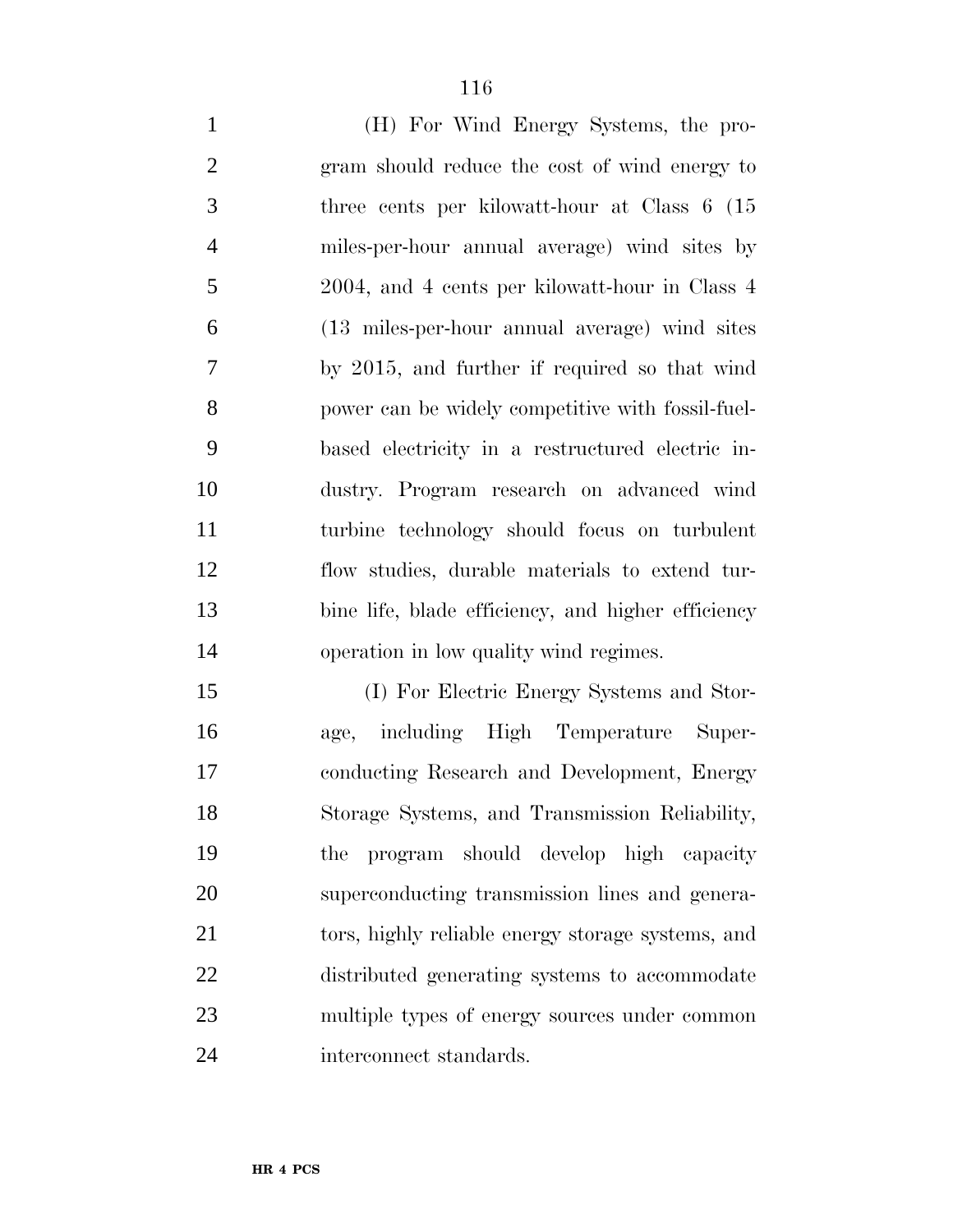| $\mathbf{1}$   | (J) For the International Renewable En-             |
|----------------|-----------------------------------------------------|
| $\overline{2}$ | ergy and Renewable Energy Production Incen-         |
| 3              | tive programs, and Renewable Program Sup-           |
| $\overline{4}$ | port, the program should encourage the com-         |
| 5              | mercial application of renewable energy tech-       |
| 6              | nologies by developed and developing countries,     |
| 7              | State and local governmental entities and non-      |
| 8              | profit electric cooperatives, and by the competi-   |
| 9              | tive domestic market.                               |
| 10             | (3) NUCLEAR ENERGY.-                                |
| 11             | (A) For university nuclear science and en-          |
| 12             | gineering, the program should carry out the         |
| 13             | provisions of subtitle A of title III of this divi- |
| 14             | sion.                                               |
| 15             | (B) For fuel cycle research, development,           |
| 16             | and demonstration, the program should carry         |
| 17             | out the provisions of subtitle B of title III of    |
| 18             | this division.                                      |
| 19             | (C) For the Nuclear Energy Research Ini-            |
| 20             | tiative, the program should accomplish the ob-      |
| 21             | jectives of section $2341(b)$ of this Act.          |
| 22             | (D) For the Nuclear Energy Plant Optimi-            |
| 23             | zation Program, the program should accomplish       |
| 24             | the objectives of section $2342(b)$ of this Act.    |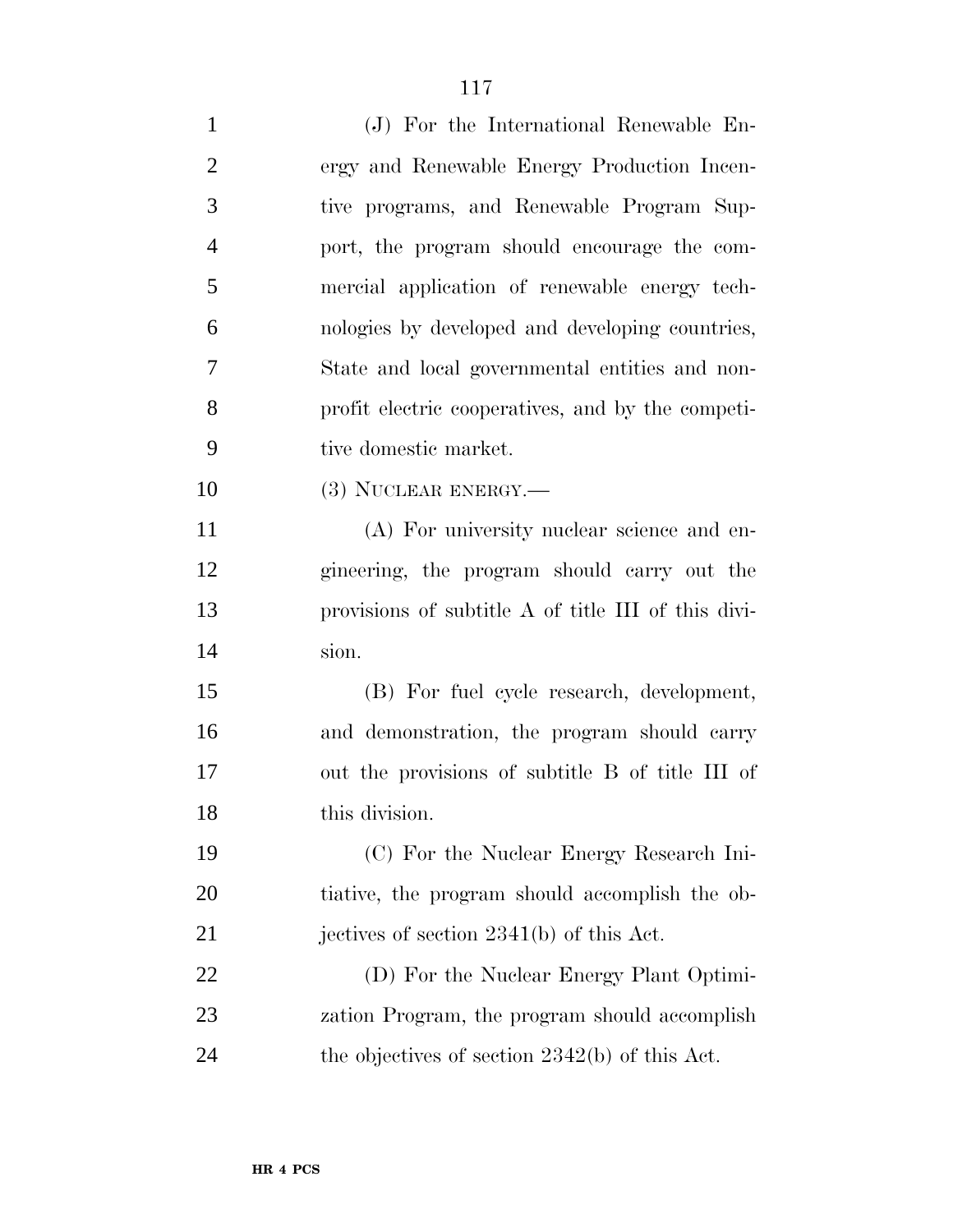| $\mathbf{1}$   | (E) For Nuclear Energy Technologies, the            |
|----------------|-----------------------------------------------------|
| $\overline{2}$ | program should carry out the provisions of sec-     |
| 3              | tion 2343 of this Act.                              |
| $\overline{4}$ | (F) For Advanced Radioisotope Power                 |
| 5              | Systems, the program should ensure that the         |
| 6              | United States has adequate capability to power      |
| 7              | future satellite and space missions.                |
| 8              | $(4)$ FOSSIL ENERGY.—                               |
| 9              | (A) For core fossil energy research and de-         |
| 10             | velopment, the program should achieve the           |
| 11             | goals outlined by the Department's Vision 21        |
| 12             | Program. This research should address fuel-         |
| 13             | flexible gasification and turbines, fuel cells, ad- |
| 14             | vanced-combustion systems, advanced fuels and       |
| 15             | chemicals, advanced modeling and systems            |
| 16             | analysis, materials and heat exchangers, envi-      |
| 17             | ronmental control technologies, gas-stream pu-      |
| 18             | rification, gas-separation technology, and se-      |
| 19             | questration research and development focused        |
| 20             | on cost-effective novel concepts for capturing,     |
| 21             | reusing or storing, or otherwise mitigating car-    |
| 22             | bon and other greenhouse gas emissions.             |

 (B) For offshore oil and natural gas re- sources, the program should investigate and de-velop technologies to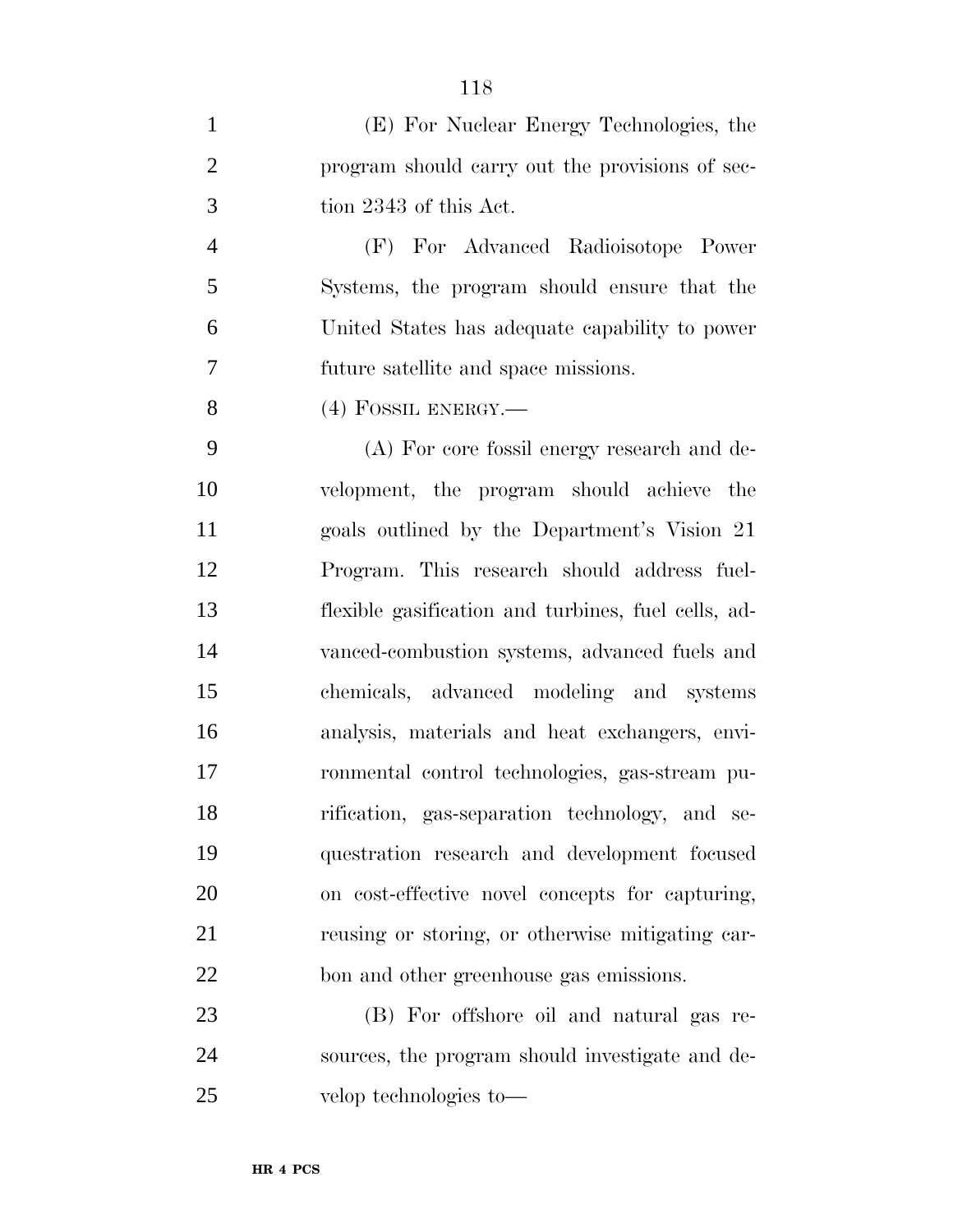| $\mathbf{1}$   | (i) extract methane hydrates in coast-             |
|----------------|----------------------------------------------------|
| $\overline{2}$ | al waters of the United States, in accord-         |
| 3              | ance with the provisions of the Methane            |
| $\overline{4}$ | Hydrate Research and Development Act of            |
| 5              | $2000$ ; and                                       |
| 6              | (ii) develop natural gas and oil re-               |
| 7              | serves in the ultra-deepwater of the Cen-          |
| 8              | tral and Western Gulf of Mexico. Research          |
| 9              | and development on ultra-deepwater re-             |
| 10             | source recovery shall focus on improving           |
| 11             | the safety and efficiency of such recovery         |
| 12             | and of sub-sea production technology used          |
| 13             | for such recovery, while lowering costs.           |
| 14             | (C) For transportation fuels, the program          |
| 15             | should support a comprehensive transportation      |
| 16             | fuels strategy to increase the price elasticity of |
| 17             | oil supply and demand by focusing research on      |
| 18             | reducing the cost of producing transportation      |
| 19             | fuels from natural gas and indirect liquefaction   |
| 20             | of coal.                                           |
| 21             | (5) SCIENCE.—The Secretary, through the Of-        |
| 22             | fice of Science, should—                           |
| 23             | (A) develop and maintain a robust port-            |
| 24             | folio of fundamental scientific and energy re-     |
| 25             | search, including High Energy and Nuclear          |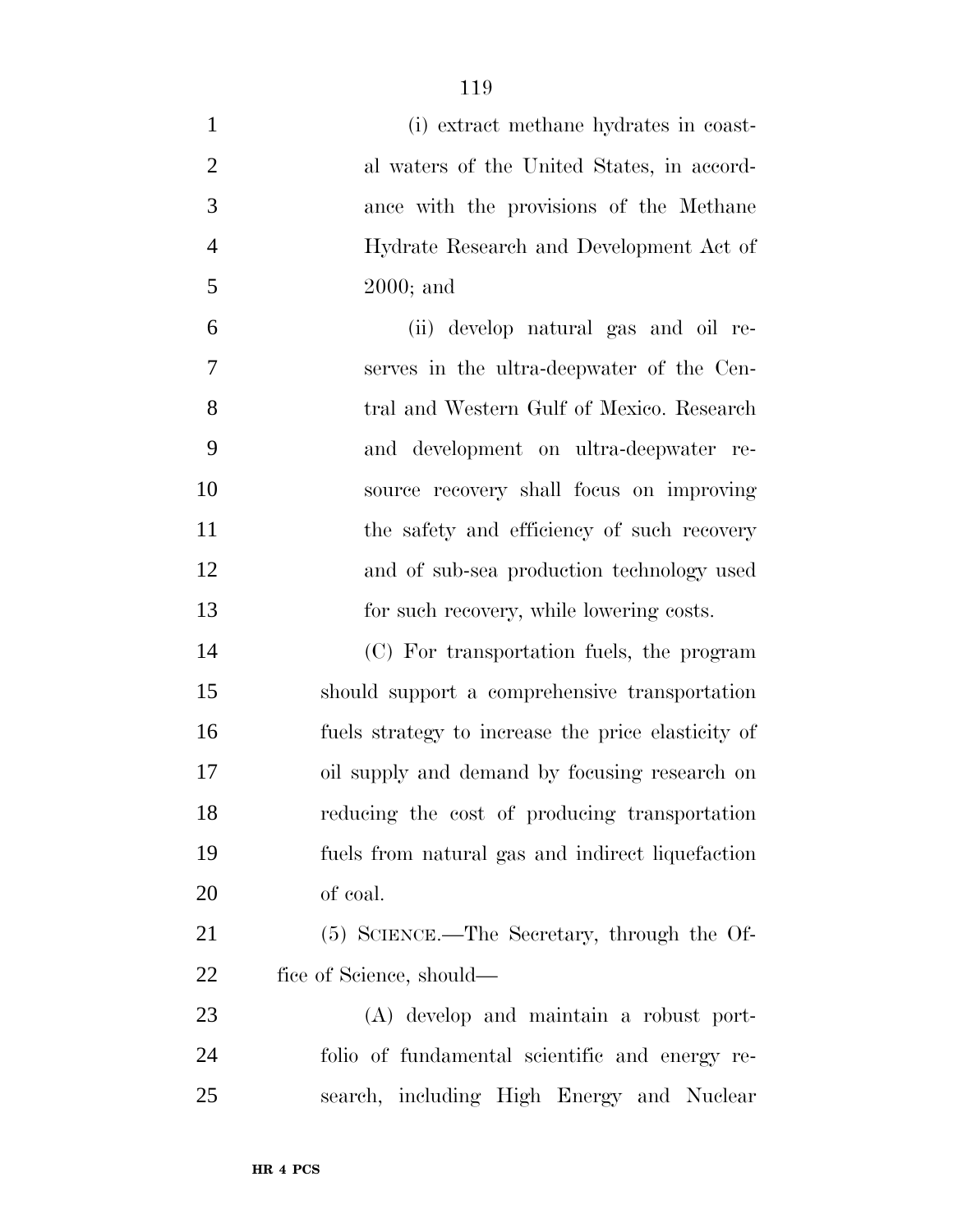| $\mathbf{1}$   | Physics, Biological and Environmental Re-        |
|----------------|--------------------------------------------------|
| 2              | search, Basic Energy Sciences (including Mate-   |
| 3              | rials Sciences, Chemical Sciences, Engineering   |
| $\overline{4}$ | and Geosciences, and Energy Biosciences), Ad-    |
| 5              | vanced Scientific Computing, Energy Research     |
| 6              | and Analysis, Multiprogram Energy Labora-        |
| 7              | tories-Facilities Support, Fusion Energy         |
| 8              | Sciences, and Facilities and Infrastructure;     |
| 9              | (B) maintain, upgrade, and expand, as ap-        |
| 10             | propriate, and in accordance with the provisions |

 of this division, the scientific user facilities maintained by the Office of Science, and ensure that they are an integral part of the Depart- ment's mission for exploring the frontiers of fundamental energy sciences; and

 (C) ensure that its fundamental energy sciences programs, where appropriate, help in- form the applied research and development pro-grams of the Department.

 (b) REVIEW AND ASSESSMENT.—The Secretary shall perform an assessment that establishes measurable cost and performance-based goals, or that modifies the goals under subsection (a), as appropriate, for 2005, 2010, 2015, and 2020 for each of the programs authorized by this division that would enable each such program to meet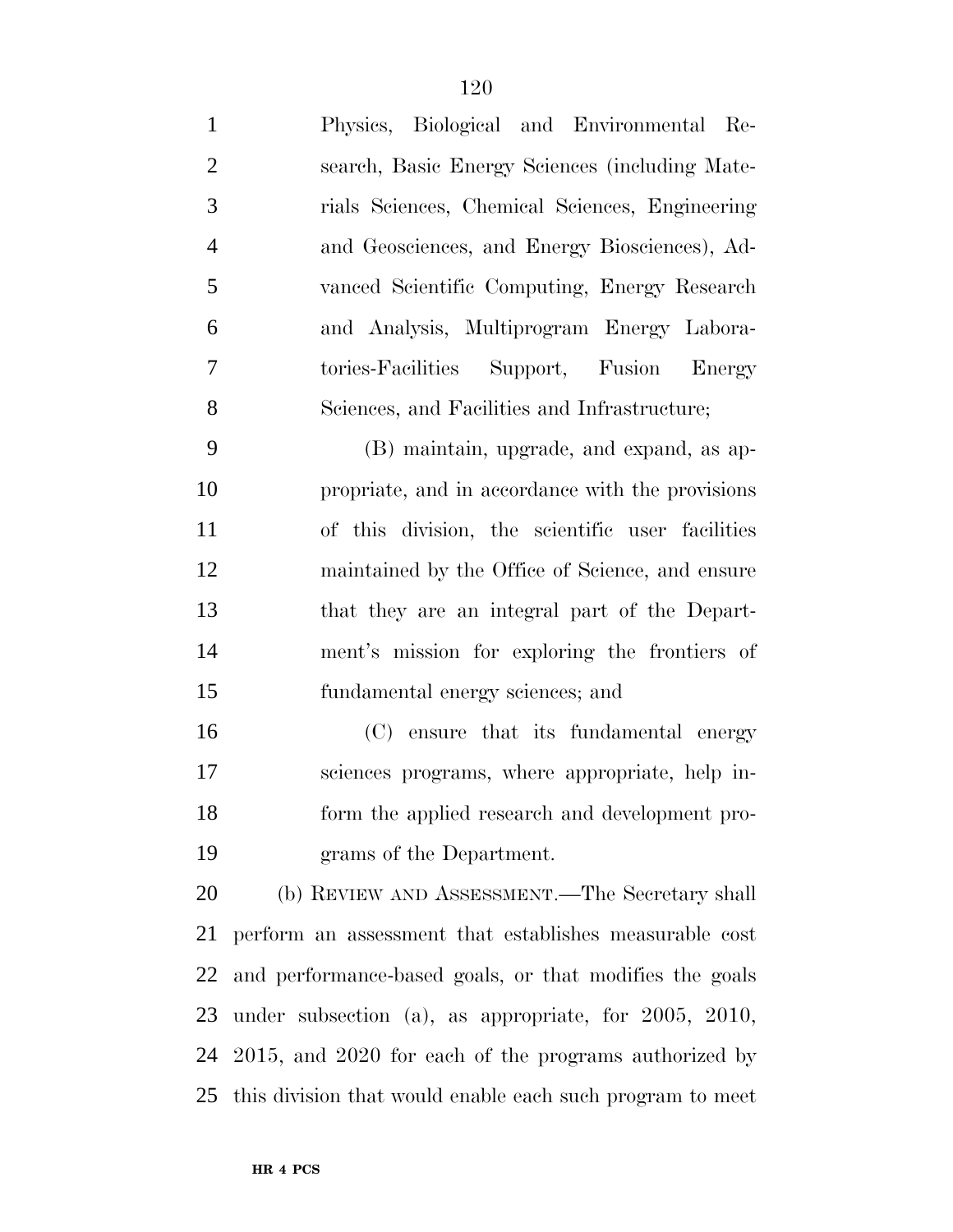the purposes of this division under section 2003. Such as- sessment shall be based on the latest scientific and tech- nical knowledge, and shall also take into consideration, as appropriate, the comparative environmental impacts (in- cluding emissions of greenhouse gases) of the energy saved or produced by specific programs.

 (c) CONSULTATION.—In establishing the measurable cost and performance-based goals under subsection (b), the Secretary shall consult with the private sector, institu- tions of higher learning, national laboratories, environ- mental organizations, professional and technical societies, and any other persons as the Secretary considers appro-priate.

(d) SCHEDULE.—The Secretary shall—

 (1) issue and publish in the Federal Register a set of draft measurable cost and performance-based goals for the programs authorized by this division for public comment—

 (A) in the case of a program established before the date of the enactment of this Act, not later than 120 days after the date of the enactment of this Act; and

 (B) in the case of a program not estab-lished before the date of the enactment of this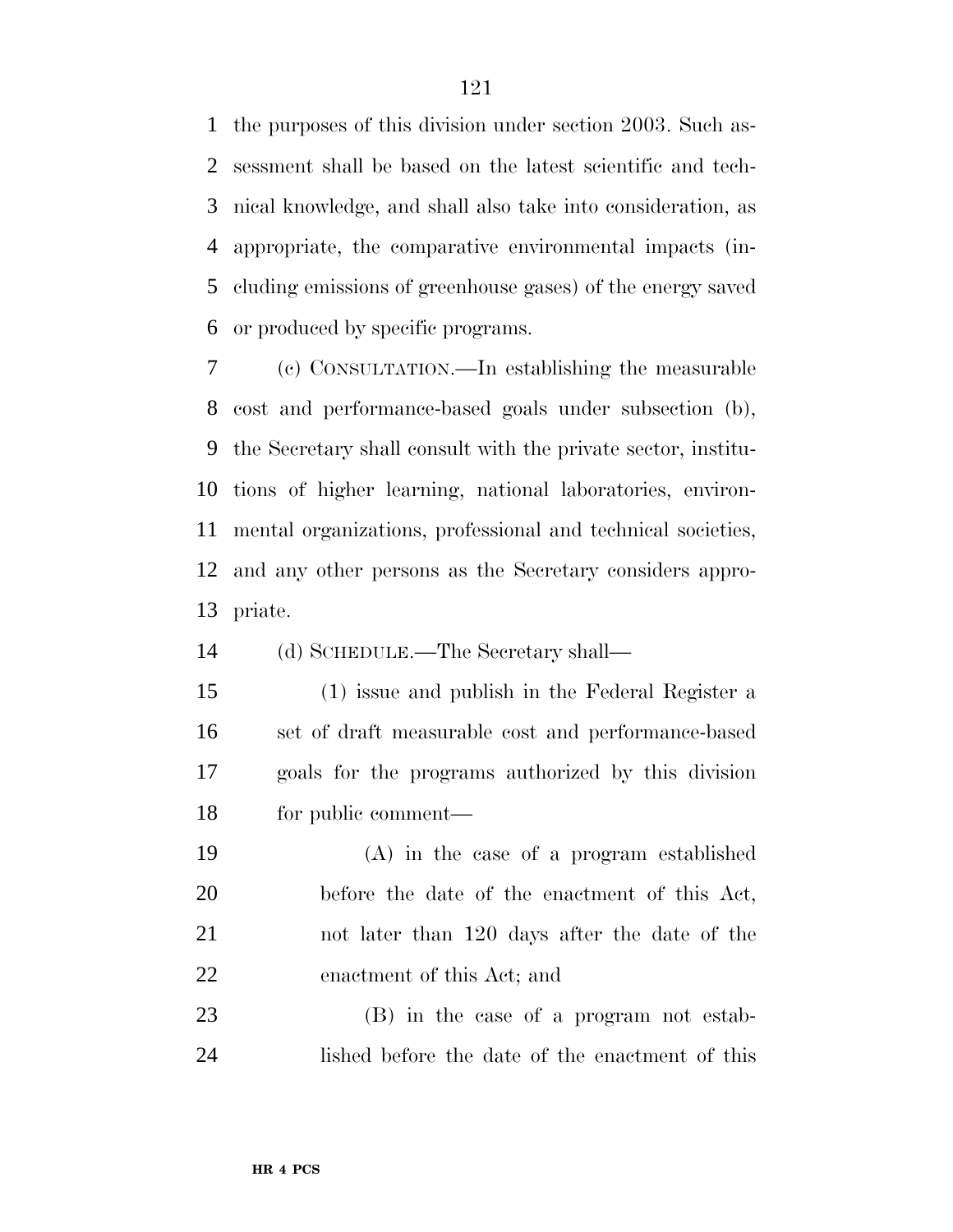| $\mathbf{1}$   | Act, not later than 120 days after the date of      |
|----------------|-----------------------------------------------------|
| $\overline{2}$ | establishment of the program;                       |
| 3              | $(2)$ not later than 60 days after the date of      |
| $\overline{4}$ | publication under paragraph (1), after taking into  |
| 5              | consideration any public comments received, trans-  |
| 6              | mit to the Congress and publish in the Federal Reg- |
| 7              | ister the final measurable cost and performance-    |
| 8              | based goals; and                                    |
| 9              | (3) update all such cost and performance-based      |
| 10             | goals on a biennial basis.                          |
| 11             | SEC. 2005. DEFINITIONS.                             |
| 12             | For purposes of this division, except as otherwise  |
| 13             | provided—                                           |
| 14             | (1) the term "Administrator" means the Ad-          |
| 15             | ministrator of the Environmental Protection Agency; |
| 16             | (2) the term "appropriate congressional com-        |
| 17             | mittees" means—                                     |
| 18             | (A) the Committee on Science and the                |
| 19             | Committee on Appropriations of the House of         |
| 20             | Representatives; and                                |
| 21             | (B) the Committee on Energy and Natural             |
| 22             | Resources and the Committee on Appropria-           |
| 23             | tions of the Senate;                                |
| 24             | (3) the term "Department" means the Depart-         |
| 25             | ment of Energy; and                                 |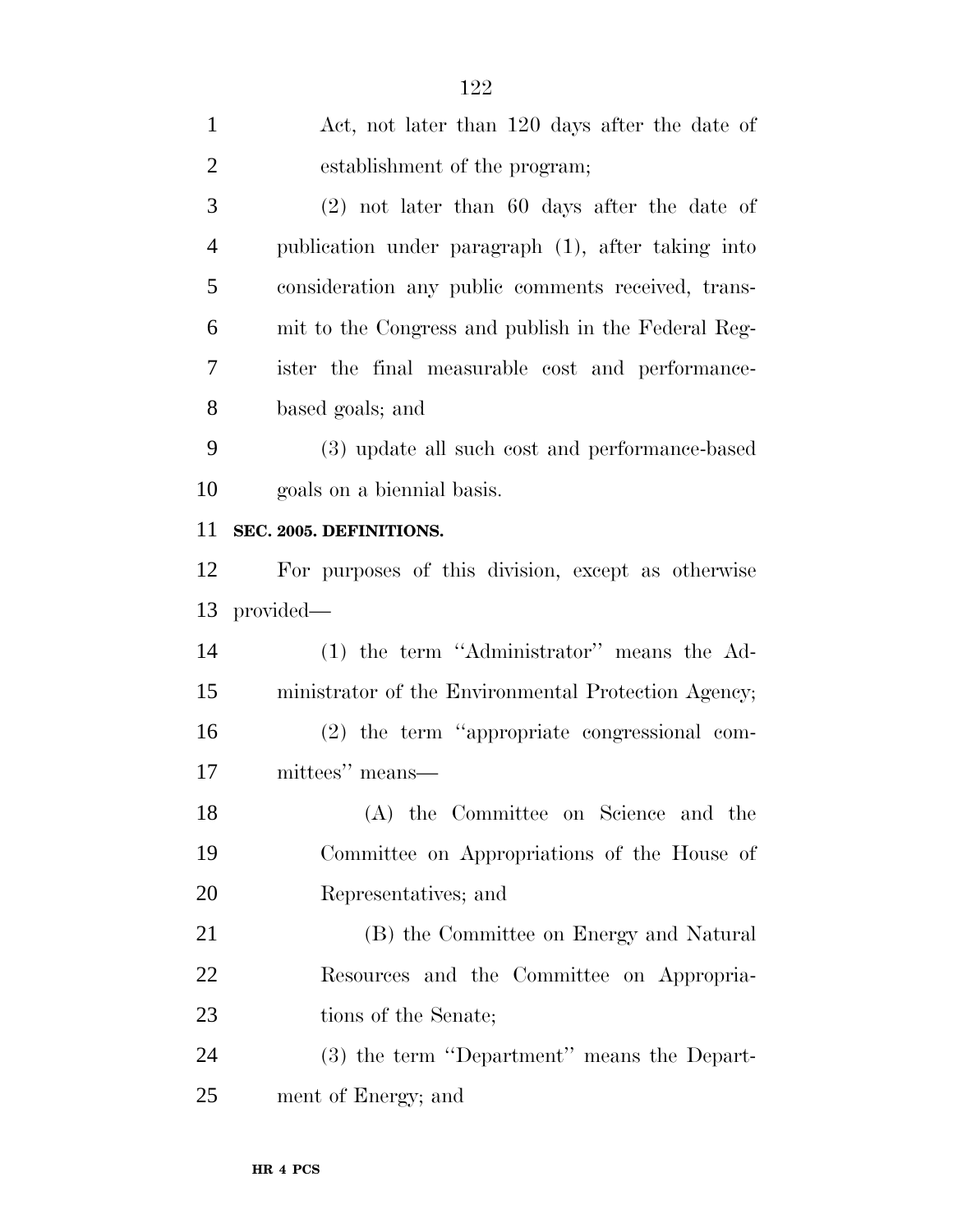(4) the term ''Secretary'' means the Secretary of Energy.

#### **SEC. 2006. AUTHORIZATIONS.**

 Authorizations of appropriations under this division are for environmental research and development, scientific and energy research, development, and demonstration, and commercial application of energy technology pro-grams, projects, and activities.

### **SEC. 2007. BALANCE OF FUNDING PRIORITIES.**

 (a) SENSE OF CONGRESS.—It is the sense of the Con- gress that the funding of the various programs authorized by titles I through IV of this division should remain in the same proportion to each other as provided in this divi- sion, regardless of the total amount of funding made avail-able for those programs.

 (b) REPORT TO CONGRESS.—If for fiscal year 2002, 2003, or 2004 the amounts appropriated in general appro- priations Acts for the programs authorized in titles I through IV of this division are not in the same proportion to one another as are the authorizations for such pro- grams in this division, the Secretary and the Adminis- trator shall, within 60 days after the date of the enact- ment of the last general appropriations Act appropriating amounts for such programs, transmit to the appropriate congressional committees a report describing the pro-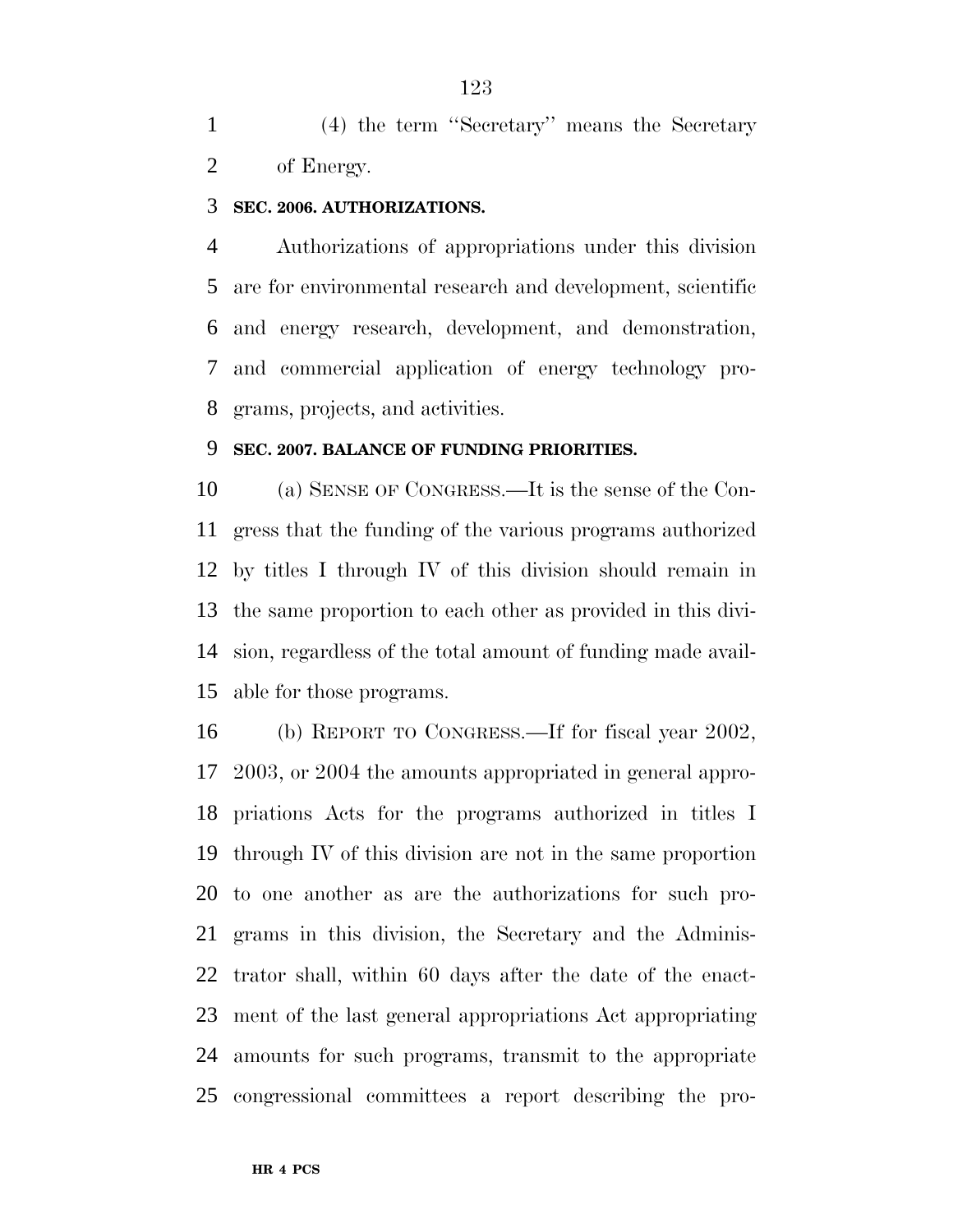grams, projects, and activities that would have been fund- ed if the proportions provided for in this division had been maintained in the appropriations. The amount appro- priated for the program receiving the highest percentage of its authorized funding for a fiscal year shall be used as the baseline for calculating the proportional deficiencies of appropriations for other programs in that fiscal year. **TITLE I—ENERGY CONSERVA- TION AND ENERGY EFFI- CIENCY Subtitle A—Alternative Fuel Vehicles**

**SEC. 2101. SHORT TITLE.**

 This subtitle may be cited as the ''Alternative Fuel Vehicle Acceleration Act of 2001''.

# **SEC. 2102. DEFINITIONS.**

 For the purposes of this subtitle, the following defini-tions apply:

| 19 | (1) ALTERNATIVE FUEL VEHICLE.—               |
|----|----------------------------------------------|
| 20 | (A) IN GENERAL.—Except as provided in        |
| 21 | subparagraph (B), the term "alternative fuel |
| 22 | vehicle" means a motor vehicle that is       |
| 23 | powered—                                     |
| 24 | (i) in whole or in part by electricity,      |

including electricity supplied by a fuel cell;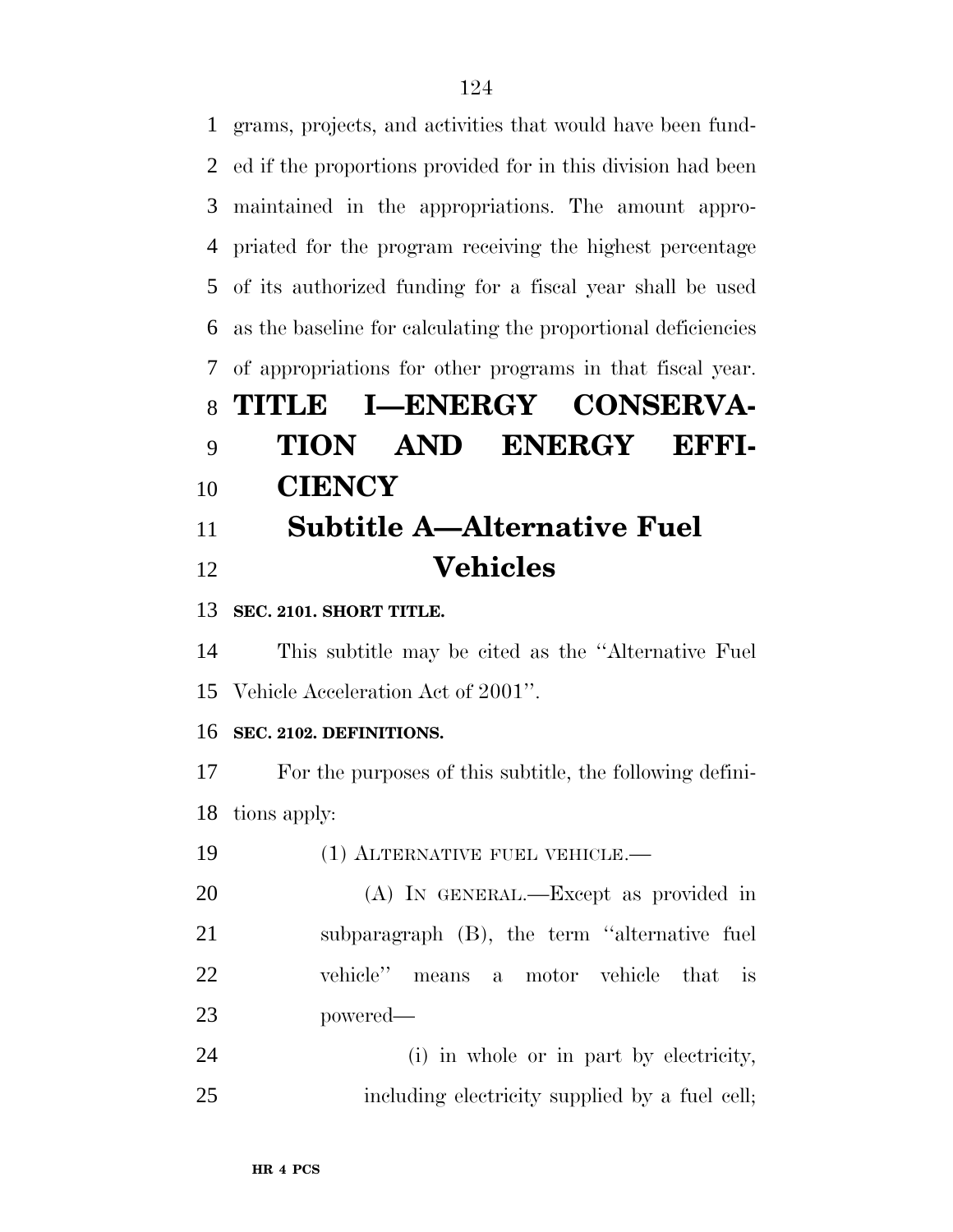| $\mathbf{1}$   | (ii) by liquefied natural gas;                      |
|----------------|-----------------------------------------------------|
| $\overline{2}$ | (iii) by compressed natural gas;                    |
| 3              | (iv) by liquefied petroleum gas;                    |
| $\overline{4}$ | (v) by hydrogen;                                    |
| 5              | (vi) by methanol or ethanol at no less              |
| 6              | than 85 percent by volume; or                       |
| $\overline{7}$ | (vii) by propane.                                   |
| 8              | (B) EXCLUSIONS.—The term "alternative               |
| 9              | fuel vehicle" does not include—                     |
| 10             | (i) any vehicle designed to operate                 |
| 11             | solely on gasoline or diesel derived from           |
| 12             | fossil fuels, regardless of whether it can          |
| 13             | also be operated on an alternative fuel; or         |
| 14             | (ii) any vehicle that the Secretary de-             |
| 15             | termines, by rule, does not yield substan-          |
| 16             | tial environmental benefits over a vehicle          |
| 17             | operating solely on gasoline or diesel de-          |
| 18             | rived from fossil fuels.                            |
| 19             | (2) PILOT PROGRAM.—The term "pilot pro-             |
| 20             | gram" means the competitive grant program estab-    |
| 21             | lished under section 2103.                          |
| 22             | (3) ULTRA-LOW SULFUR DIESEL VEHICLE.—               |
| 23             | The term "ultra-low sulfur diesel vehicle" means a  |
| 24             | vehicle powered by a heavy-duty diesel engine that— |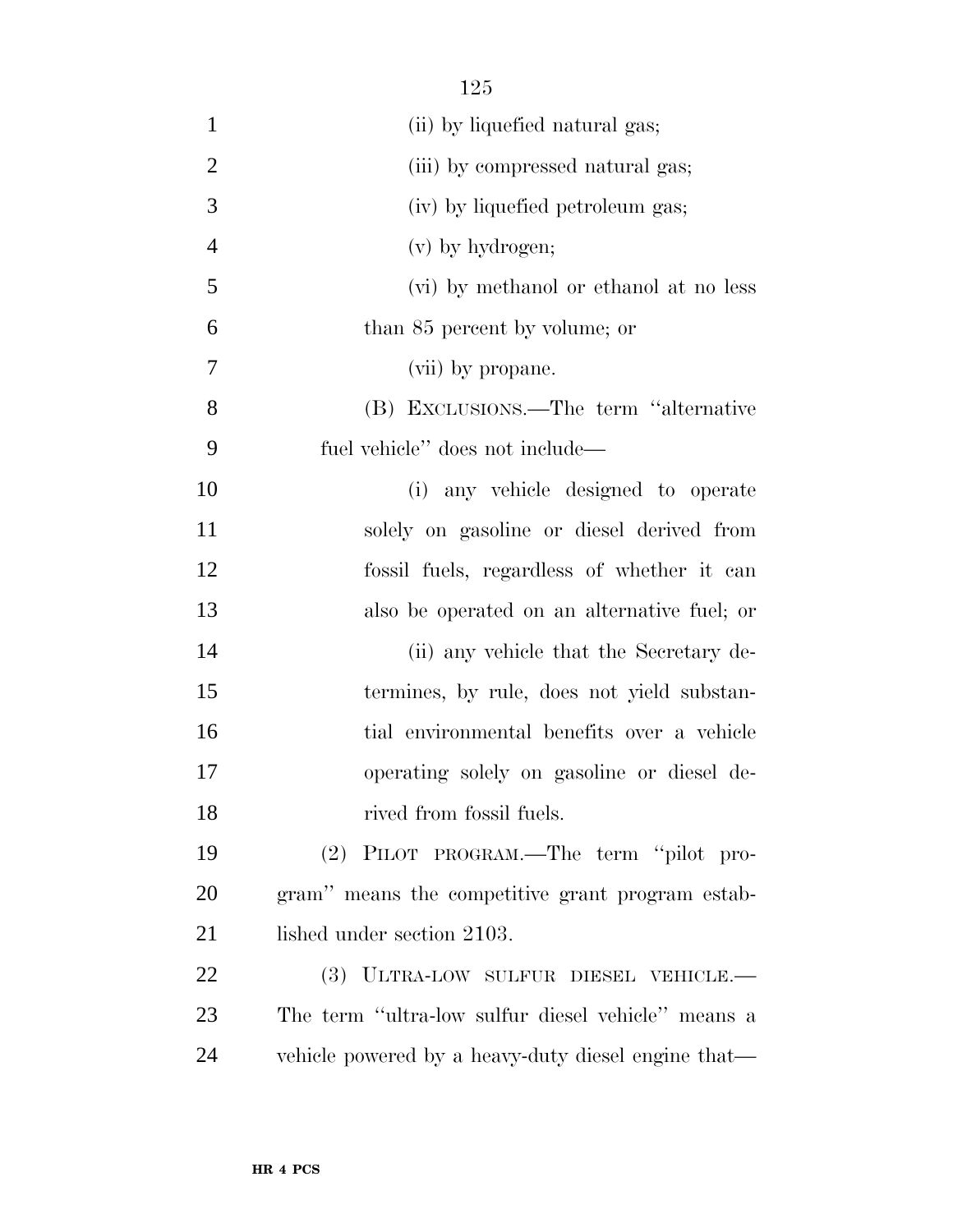| $\mathbf{1}$   | $(A)$ is fueled by diesel fuel which contains |
|----------------|-----------------------------------------------|
| $\overline{2}$ | sulfur at not more than 15 parts per million; |
| 3              | and                                           |
| $\overline{4}$ | (B) emits not more than the lesser of—        |
| 5              | (i) for vehicles manufactured in—             |
| 6              | (I) model years 2001 through                  |
| 7              | 2003, 3.0 grams per brake horse-              |
| 8              | power-hour of nonmethane hydro-               |
| 9              | carbons and oxides of nitrogen and            |
| 10             | .01 grams per brake horsepower-hour           |
| 11             | of particulate matter; and                    |
| 12             | (II) model years 2004 through                 |
| 13             | 2006, 2.5 grams per brake horse-              |
| 14             | power-hour of nonmethane hydro-               |
| 15             | carbons and oxides of nitrogen and            |
| 16             | .01 grams per brake horsepower-hour           |
| 17             | of particulate matter; or                     |
| 18             | (ii) the emissions of nonmethane hy-          |
| 19             | drocarbons, oxides of nitrogen, and partic-   |
| 20             | ulate matter of the best performing tech-     |
| 21             | nology of ultra-low sulfur diesel vehicles of |
| 22             | the same type that are commercially avail-    |
| 23             | able.                                         |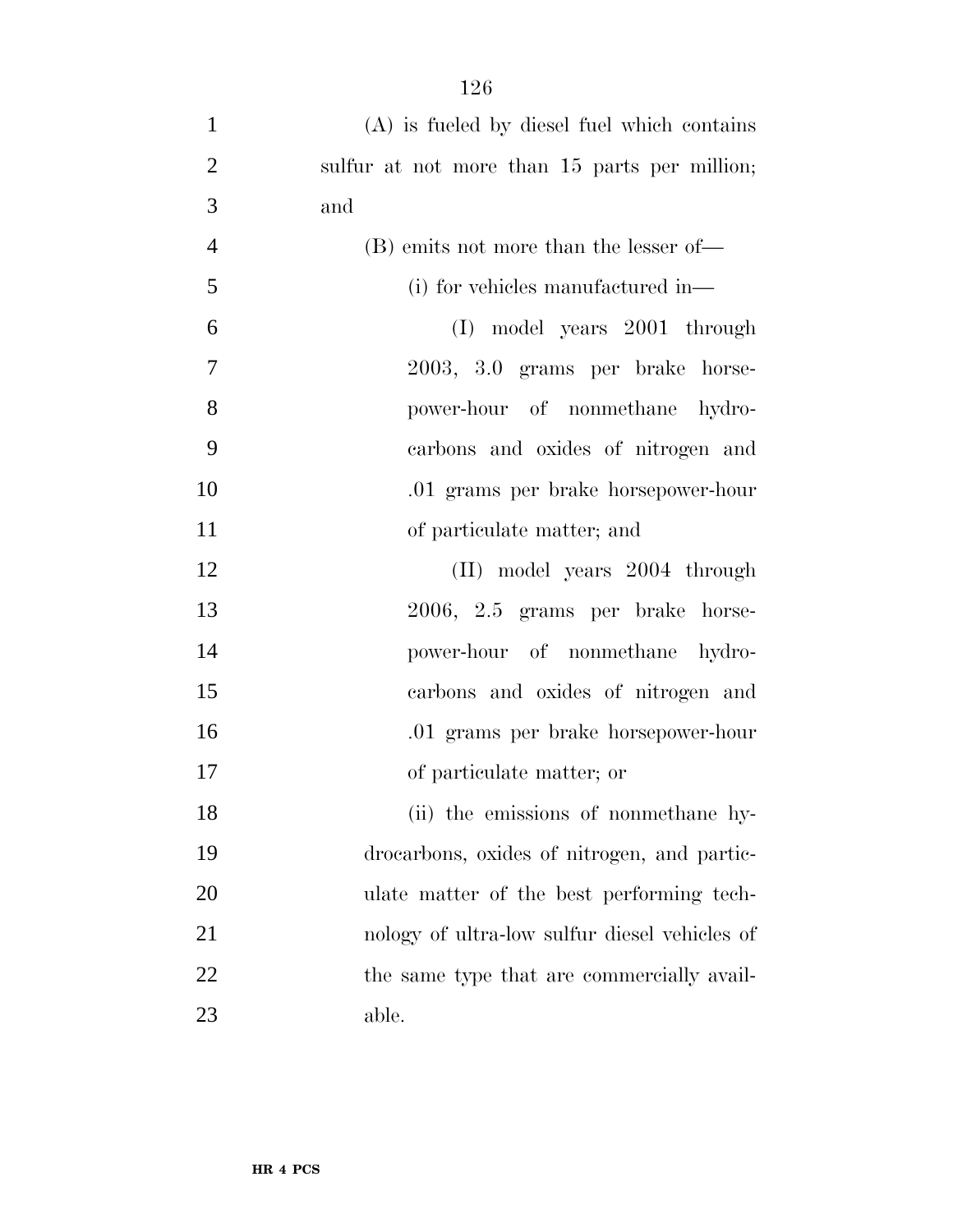# 

# **SEC. 2103. PILOT PROGRAM.**

| 2             | (a) ESTABLISHMENT.—The Secretary shall establish             |
|---------------|--------------------------------------------------------------|
| 3             | a competitive grant pilot program to provide not more        |
| 4             | than 15 grants to State governments, local governments,      |
| 5             | or metropolitan transportation authorities to carry out a    |
| 6             | project or projects for the purposes described in subsection |
| $\mathcal{T}$ | (b).                                                         |
| 8             | (b) GRANT PURPOSES.—Grants under this section                |
| 9             | may be used for the following purposes:                      |
| 10            | (1) The acquisition of alternative fuel vehicles,            |
| 11            | including—                                                   |
| 12            | (A) passenger vehicles;                                      |
| 13            | (B) buses used for public transportation or                  |
| 14            | transportation to and from schools;                          |
| 15            | (C) delivery vehicles for goods or services;                 |
| 16            | (D) ground support vehicles at public air-                   |
| 17            | ports, including vehicles to carry baggage or                |
| 18            | push airplanes away from terminal gates; and                 |
| 19            | (E) motorized two-wheel bicycles, scooters,                  |
| 20            | or other vehicles for use by law enforcement                 |
| 21            | personnel or other State or local government or              |
| 22            | metropolitan transportation authority employ-                |
| 23            | ees.                                                         |
| 24            | (2) The acquisition of ultra-low sulfur diesel ve-           |
| 25            | hicles.                                                      |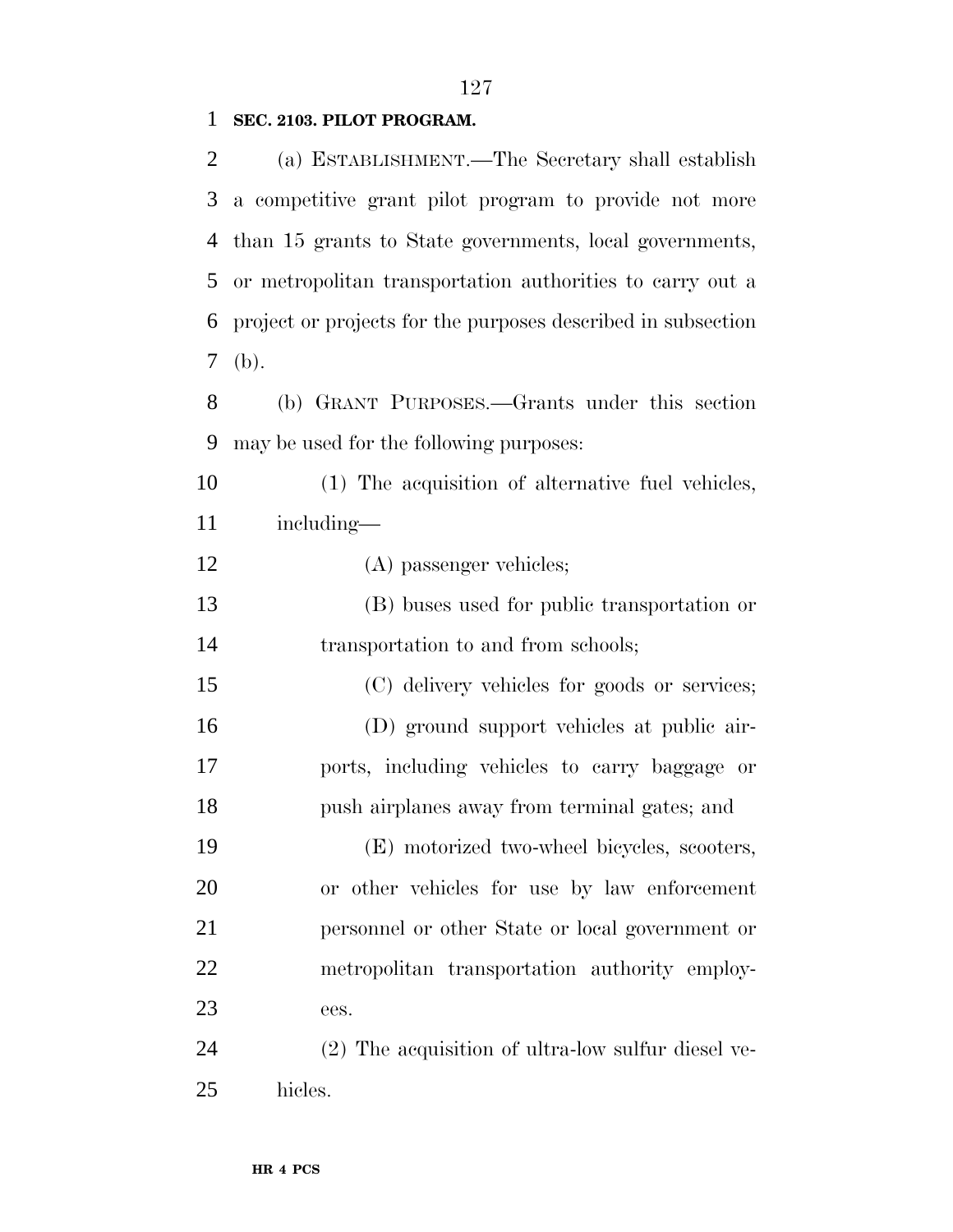(3) Infrastructure necessary to directly support an alternative fuel vehicle project funded by the grant, including fueling and other support equip-ment.

 (4) Operation and maintenance of vehicles, in- frastructure, and equipment acquired as part of a project funded by the grant.

(c) APPLICATIONS.—

 (1) REQUIREMENTS.—The Secretary shall issue requirements for applying for grants under the pilot program. At a minimum, the Secretary shall require that applications be submitted by the head of a State or local government or a metropolitan trans- portation authority, or any combination thereof, and shall include—

 (A) at least one project to enable pas- sengers or goods to be transferred directly from one alternative fuel vehicle or ultra-low sulfur diesel vehicle to another in a linked transpor-tation system;

 (B) a description of the projects proposed in the application, including how they meet the requirements of this subtitle;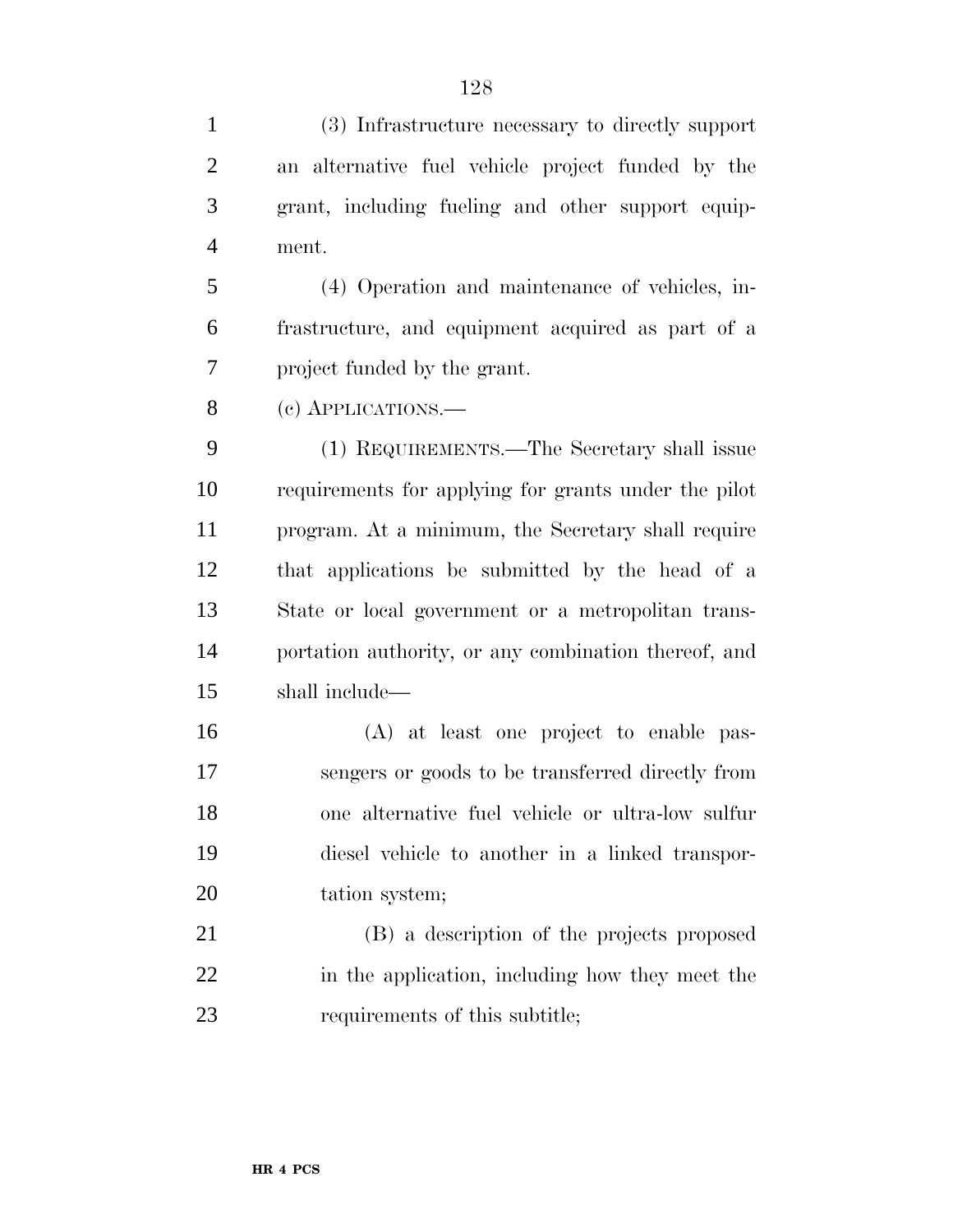| $\mathbf{1}$   | (C) an estimate of the ridership or degree         |
|----------------|----------------------------------------------------|
| $\mathbf{2}$   | of use of the projects proposed in the applica-    |
| 3              | tion;                                              |
| $\overline{4}$ | (D) an estimate of the air pollution emis-         |
| 5              | sions reduced and fossil fuel displaced as a re-   |
| 6              | sult of the projects proposed in the application,  |
| $\overline{7}$ | and a plan to collect and disseminate environ-     |
| 8              | mental data, related to the projects to be fund-   |
| 9              | ed under the grant, over the life of the projects; |
| 10             | (E) a description of how the projects pro-         |
| 11             | posed in the application will be sustainable       |
| 12             | without Federal assistance after the completion    |
| 13             | of the term of the grant;                          |
| 14             | $(F)$ a complete description of the costs of       |
| 15             | each project proposed in the application, includ-  |
| 16             | ing acquisition, construction, operation, and      |
| 17             | maintenance costs over the expected life of the    |
| 18             | project;                                           |
| 19             | (G) a description of which costs of the            |
| 20             | projects proposed in the application will be sup-  |
| 21             | ported by Federal assistance under this subtitle;  |
| 22             | and                                                |
| 23             | (H) documentation to the satisfaction of           |
| 24             | the Secretary that diesel fuel containing sulfur   |
| 25             | at not more than 15 parts per million is avail-    |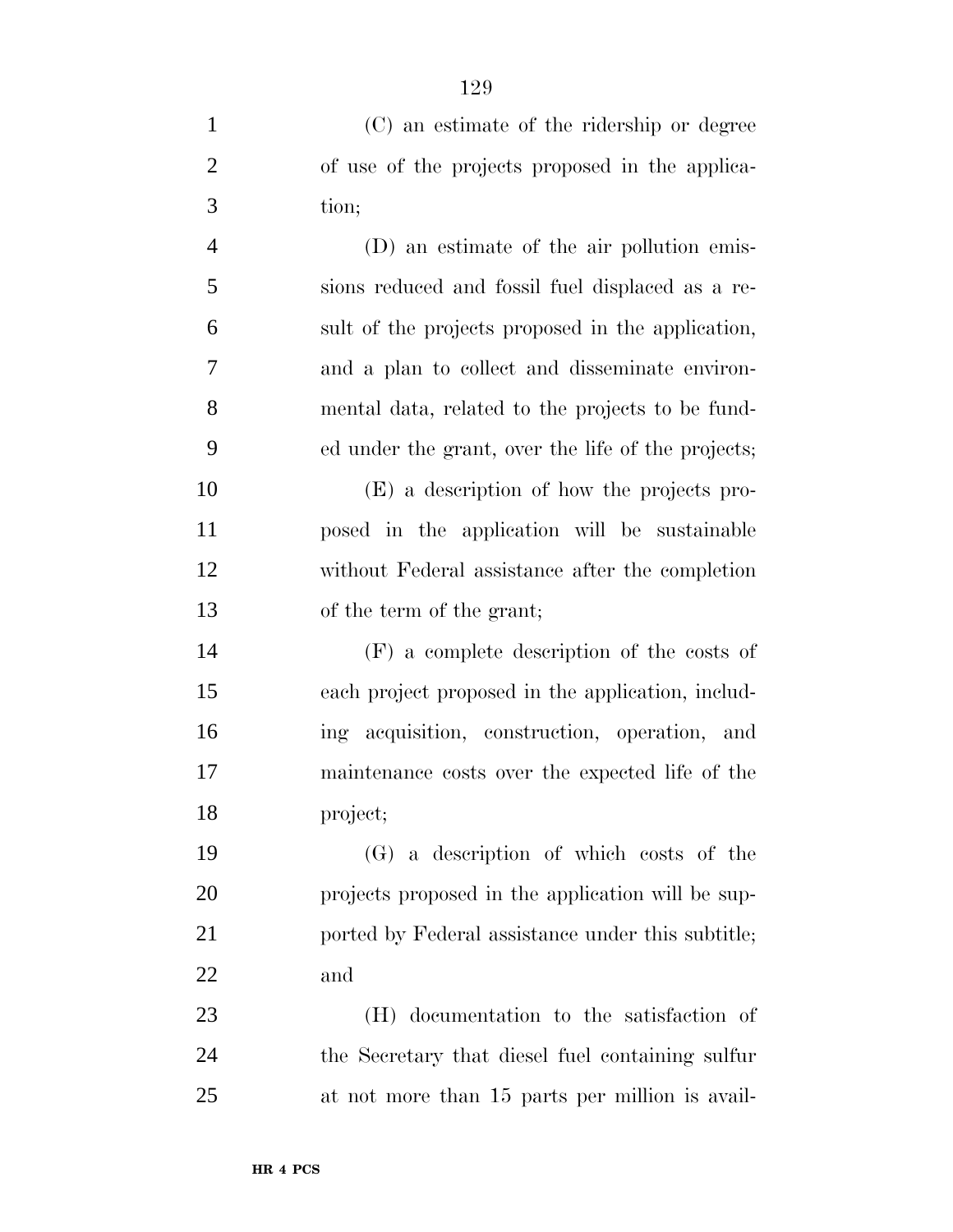| $\mathbf{1}$   | able for carrying out the projects, and a com-              |
|----------------|-------------------------------------------------------------|
| $\overline{2}$ | mitment by the applicant to use such fuel in                |
| 3              | carrying out the projects.                                  |
| $\overline{4}$ | (2) PARTNERS.—An applicant under paragraph                  |
| 5              | (1) may carry out projects under the pilot program          |
| 6              | in partnership with public and private entities.            |
| 7              | (d) SELECTION CRITERIA. In evaluating applica-              |
| 8              | tions under the pilot program, the Secretary shall consider |
| 9              | each applicant's previous experience with similar projects  |
| 10             | and shall give priority consideration to applications that— |
| 11             | (1) are most likely to maximize protection of               |
| 12             | the environment;                                            |
| 13             | (2) demonstrate the greatest commitment on                  |
| 14             | the part of the applicant to ensure funding for the         |
| 15             | proposed projects and the greatest likelihood that          |
| 16             | each project proposed in the application will be            |
| 17             | maintained or expanded after Federal assistance             |
| 18             | under this subtitle is completed; and                       |
| 19             | (3) exceed the minimum requirements of sub-                 |
| 20             | section $(c)(1)(A)$ .                                       |
| 21             | (e) PILOT PROJECT REQUIREMENTS.—                            |
| 22             | (1) MAXIMUM AMOUNT.—The Secretary shall                     |
| 23             | not provide more than \$20,000,000 in Federal as-           |
| 24             | sistance under the pilot program to any applicant.          |
|                |                                                             |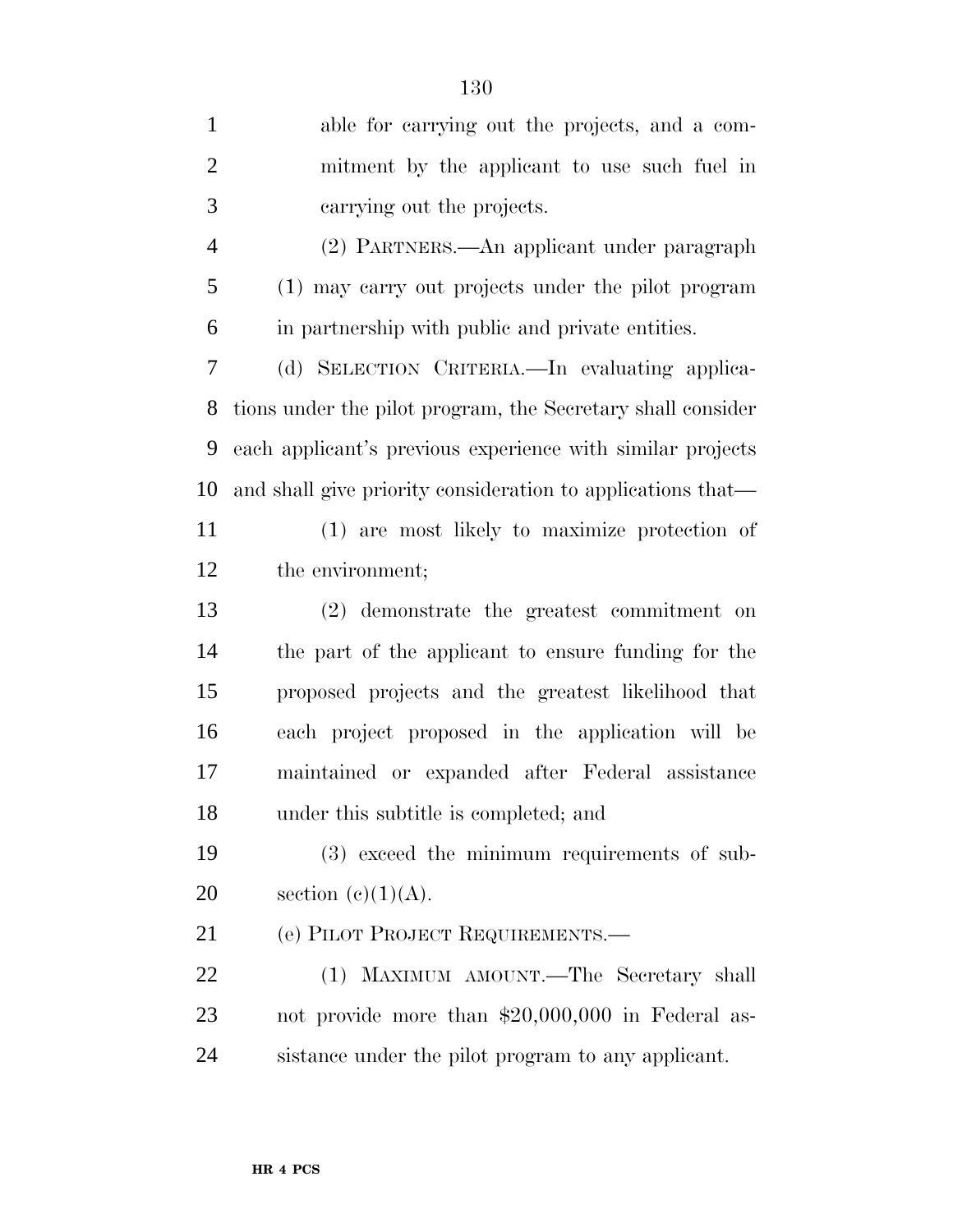(2) COST SHARING.—The Secretary shall not provide more than 50 percent of the cost, incurred during the period of the grant, of any project under the pilot program.

 (3) MAXIMUM PERIOD OF GRANTS.—The Sec- retary shall not fund any applicant under the pilot program for more than 5 years.

 (4) DEPLOYMENT AND DISTRIBUTION.—The Secretary shall seek to the maximum extent prac- ticable to achieve nationwide deployment of alter- native fuel vehicles through the pilot program, and shall ensure a broad geographic distribution of project sites.

 (5) TRANSFER OF INFORMATION AND KNOWL- EDGE.—The Secretary shall establish mechanisms to ensure that the information and knowledge gained by participants in the pilot program are transferred among the pilot program participants and to other interested parties, including other applicants that submitted applications.

(f) SCHEDULE.—

 (1) PUBLICATION.—Not later than 3 months after the date of the enactment of this Act, the Sec- retary shall publish in the Federal Register, Com-merce Business Daily, and elsewhere as appropriate,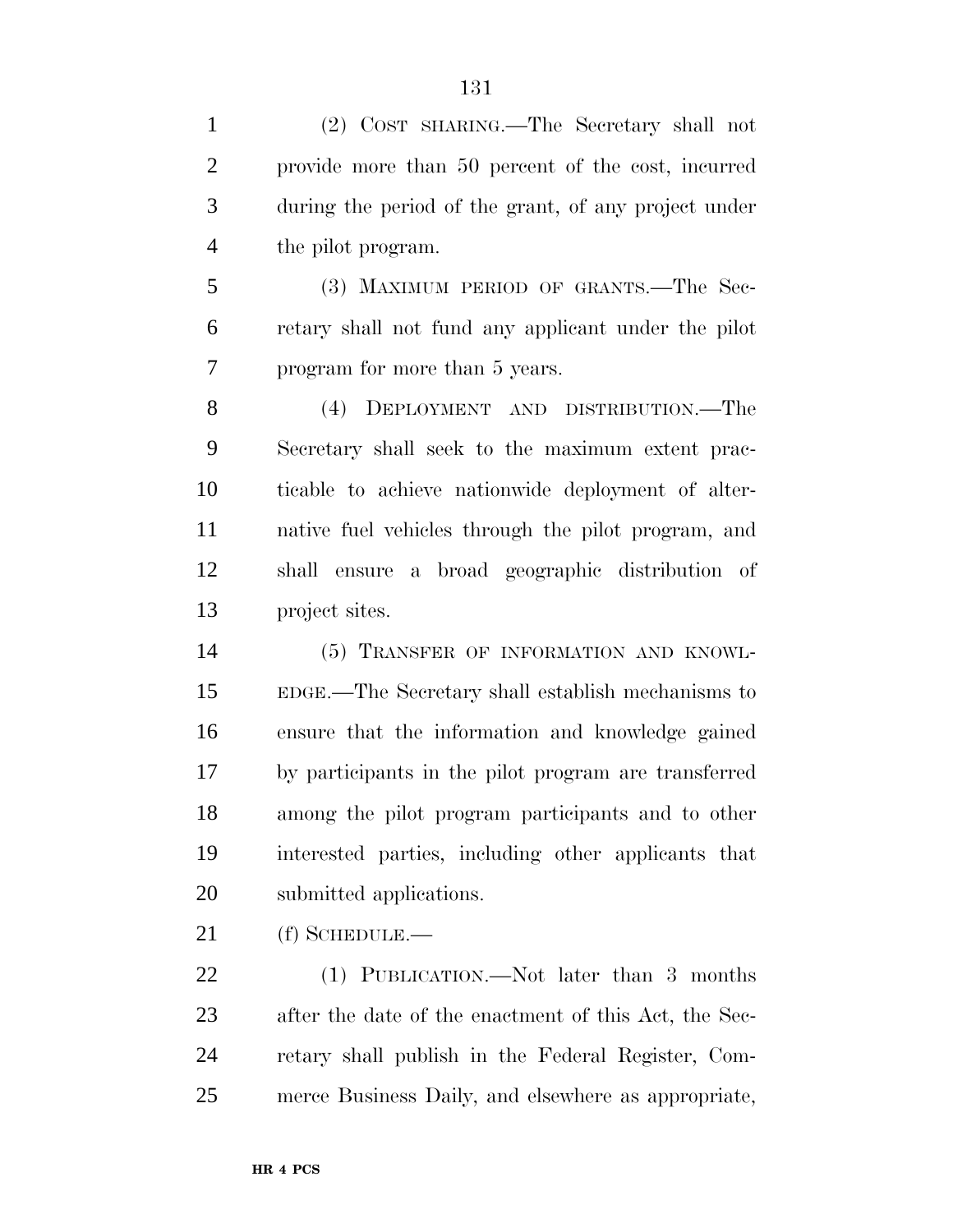a request for applications to undertake projects under the pilot program. Applications shall be due within 6 months of the publication of the notice.

 (2) SELECTION.—Not later than 6 months after the date by which applications for grants are due, the Secretary shall select by competitive, peer review all applications for projects to be awarded a grant under the pilot program.

 (g) LIMIT ON FUNDING.—The Secretary shall pro- vide not less than 20 percent and not more than 25 per- cent of the grant funding made available under this sec- tion for the acquisition of ultra-low sulfur diesel vehicles. **SEC. 2104. REPORTS TO CONGRESS.**

 (a) INITIAL REPORT.—Not later than 2 months after the date grants are awarded under this subtitle, the Sec- retary shall transmit to the appropriate congressional committees a report containing—

 (1) an identification of the grant recipients and a description of the projects to be funded;

 (2) an identification of other applicants that submitted applications for the pilot program; and

 (3) a description of the mechanisms used by the Secretary to ensure that the information and knowl- edge gained by participants in the pilot program are transferred among the pilot program participants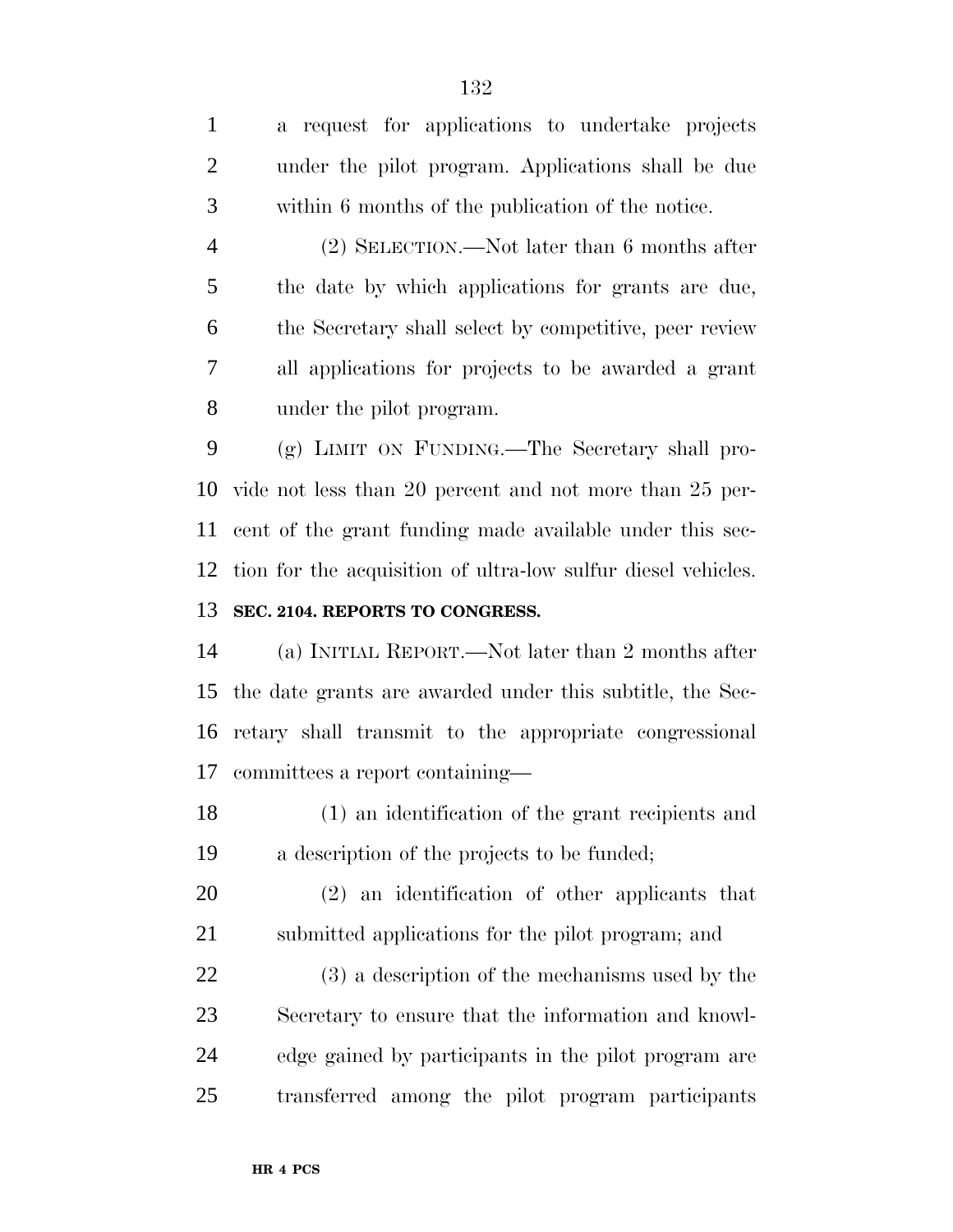and to other interested parties, including other ap-plicants that submitted applications.

 (b) EVALUATION.—Not later than 3 years after the date of the enactment of this Act, and annually thereafter until the pilot program ends, the Secretary shall transmit to the appropriate congressional committees a report con- taining an evaluation of the effectiveness of the pilot pro- gram, including an assessment of the benefits to the envi- ronment derived from the projects included in the pilot program as well as an estimate of the potential benefits to the environment to be derived from widespread applica- tion of alternative fuel vehicles and ultra-low sulfur diesel vehicles.

# **SEC. 2105. AUTHORIZATION OF APPROPRIATIONS.**

 There are authorized to be appropriated to the Sec- retary \$200,000,000 to carry out this subtitle, to remain available until expended.

 **Subtitle B—Distributed Power Hybrid Energy Systems**

#### **SEC. 2121. FINDINGS.**

The Congress makes the following findings:

 (1) Our ability to take advantage of our renew- able, indigenous resources in a cost-effective manner can be greatly advanced through systems that com-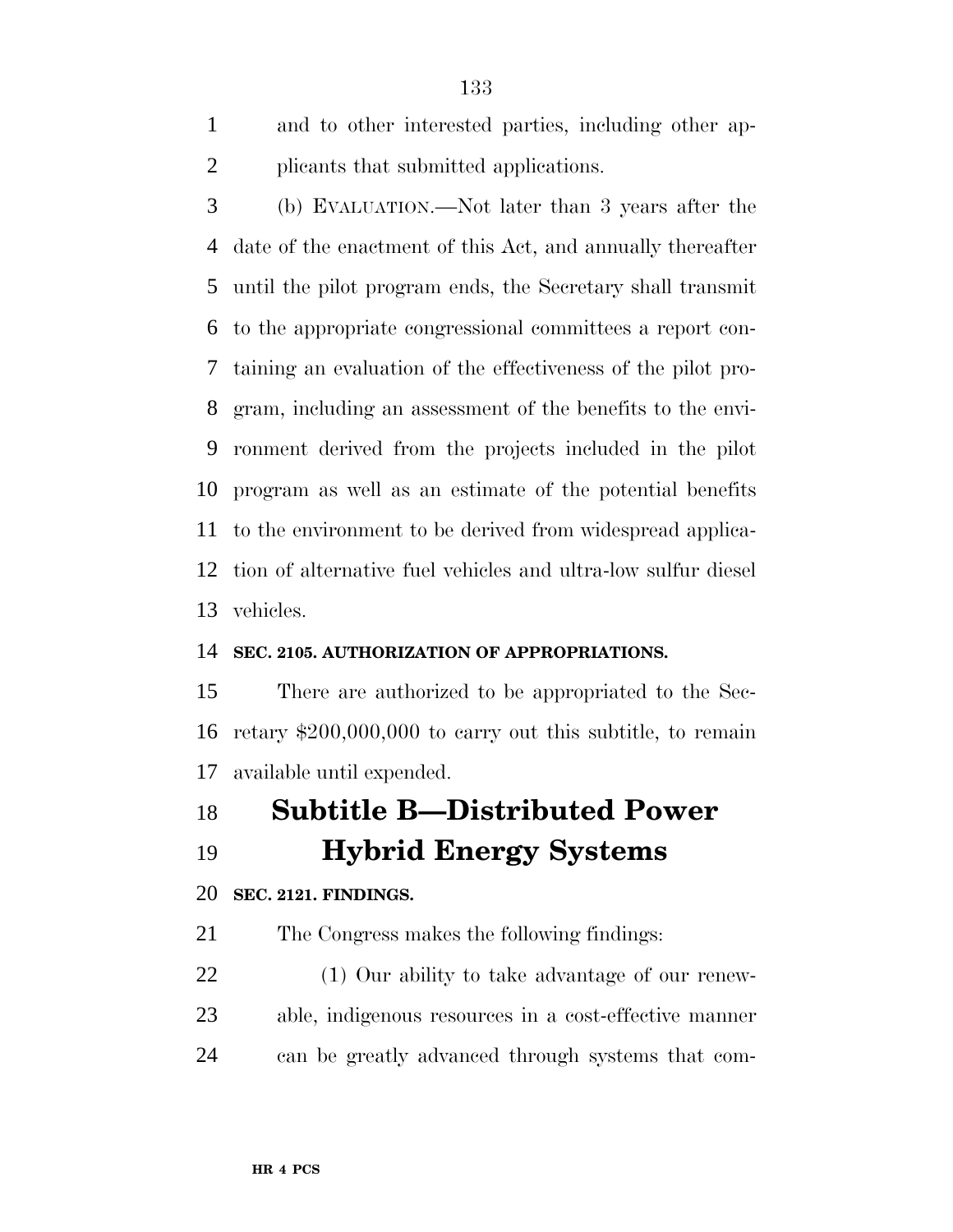| $\mathbf{1}$   | pensate for the intermittent nature of these re-      |
|----------------|-------------------------------------------------------|
| $\overline{2}$ | sources through distributed power hybrid systems.     |
| 3              | (2) Distributed power hybrid systems can—             |
| $\overline{4}$ | (A) shelter consumers from temporary en-              |
| 5              | ergy price volatility created by supply and de-       |
| 6              | mand mismatches;                                      |
| 7              | (B) increase the reliability of energy sup-           |
| 8              | ply; and                                              |
| 9              | (C) address significant local differences in          |
| 10             | power and economic development needs and re-          |
| 11             | source availability that exist throughout the         |
| 12             | United States.                                        |
| 13             | (3) Realizing these benefits will require a con-      |
| 14             | certed and integrated effort to remove market bar-    |
| 15             | riers to adopting distributed power hybrid systems    |
| 16             | $by-$                                                 |
| 17             | (A) developing the technological foundation           |
| 18             | that enables designing, testing, certifying, and      |
| 19             | operating distributed power hybrid systems; and       |
| 20             | (B) providing the policy framework that               |
| 21             | reduces such barriers.                                |
| 22             | (4) While many of the individual distributed          |
| 23             | power hybrid systems components are either avail-     |
| 24             | able or under development in existing private and     |
| 25             | public sector programs, the capabilities to integrate |
|                |                                                       |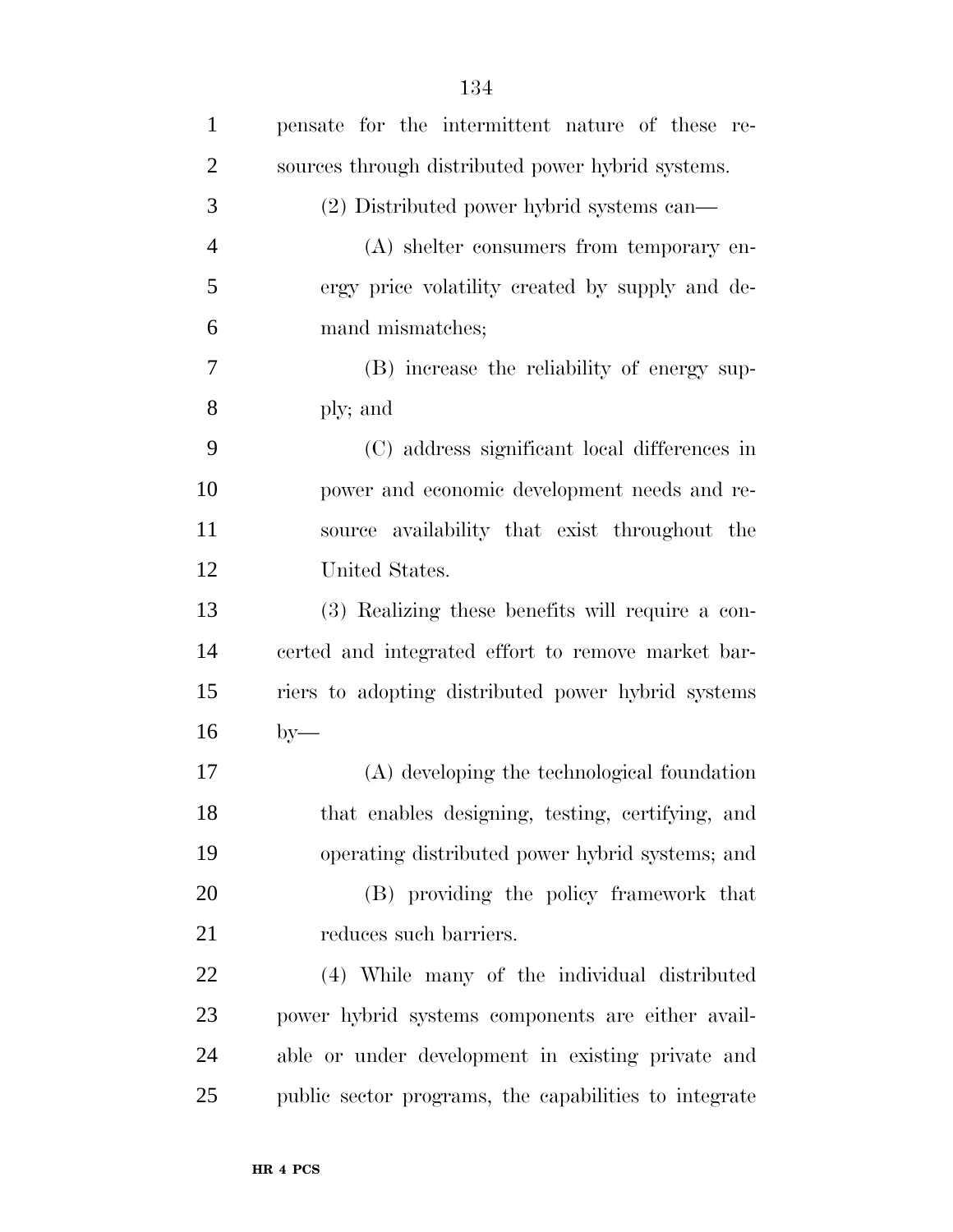these components into workable distributed power hybrid systems that maximize benefits to consumers in a safe manner often are not coherently being ad-dressed.

#### **SEC. 2122. DEFINITIONS.**

For purposes of this subtitle—

 (1) the term ''distributed power hybrid system'' means a system using 2 or more distributed power sources, operated together with associated sup- porting equipment, including storage equipment, and software necessary to provide electric power onsite and to an electric distribution system; and

 (2) the term ''distributed power source'' means an independent electric energy source of usually 10 megawatts or less located close to a residential, com-mercial, or industrial load center, including—

- (A) reciprocating engines;
- 18 (B) turbines;
- (C) microturbines;
- 20 (D) fuel cells;
- 21 (E) solar electric systems;
- 22 (F) wind energy systems;
- (G) biopower systems;
- (H) geothermal power systems; or
- (I) combined heat and power systems.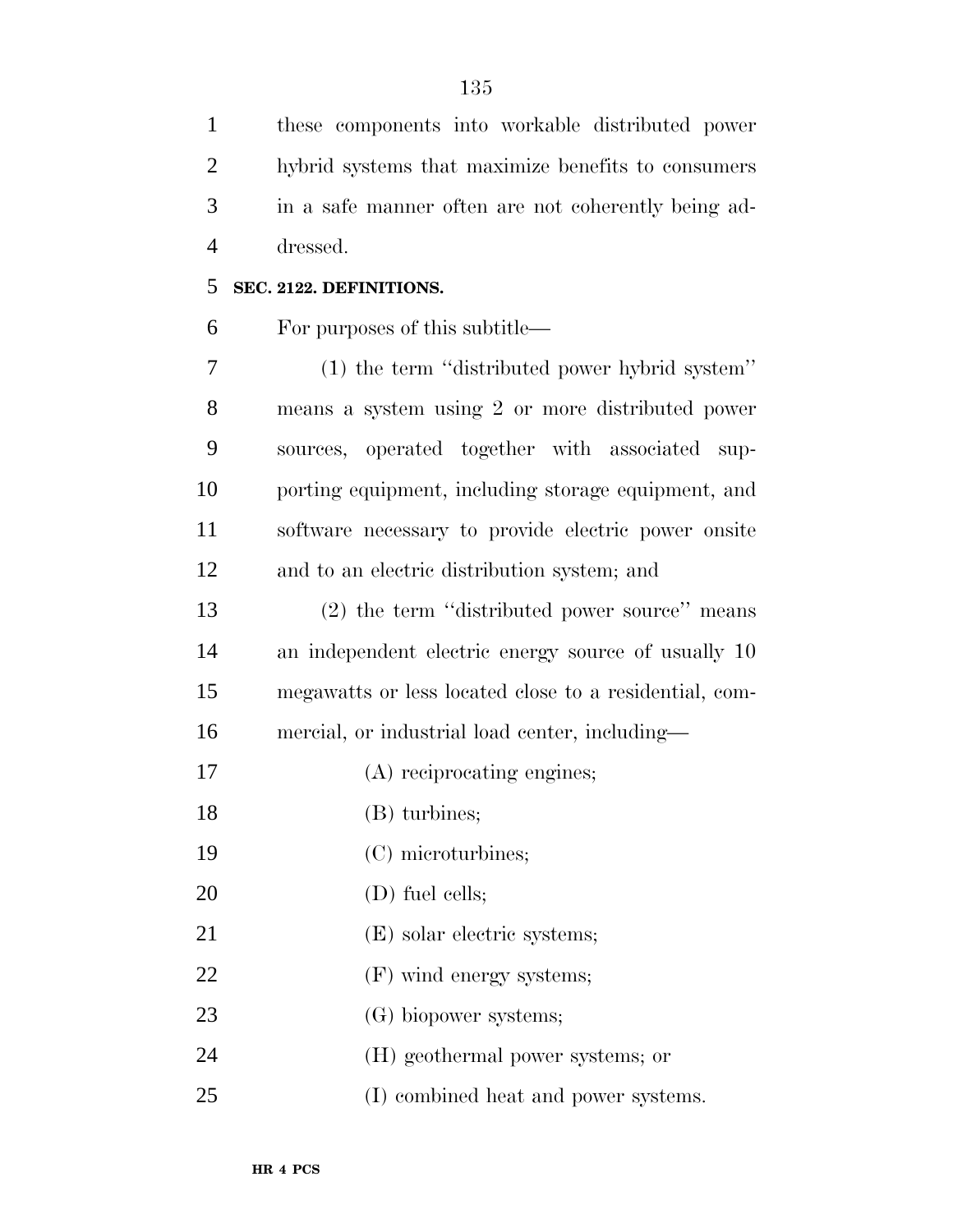## **SEC. 2123. STRATEGY.**

 (a) REQUIREMENT.—Not later than 1 year after the date of the enactment of this Act, the Secretary shall de- velop and transmit to the Congress a distributed power hybrid systems strategy showing—

 (1) needs best met with distributed power hy- brid systems configurations, especially systems in- cluding one or more solar or renewable power sources; and

 (2) technology gaps and barriers (including bar- riers to efficient connection with the power grid) that hamper the use of distributed power hybrid sys-tems.

 (b) ELEMENTS.—The strategy shall provide for de-velopment of—

 (1) system integration tools (including data- bases, computer models, software, sensors, and con- trols) needed to plan, design, build, and operate dis- tributed power hybrid systems for maximum bene-fits;

 (2) tests of distributed power hybrid systems, power parks, and microgrids, including field tests and cost-shared demonstrations with industry;

 (3) design tools to characterize the benefits of distributed power hybrid systems for consumers, to reduce testing needs, to speed commercialization,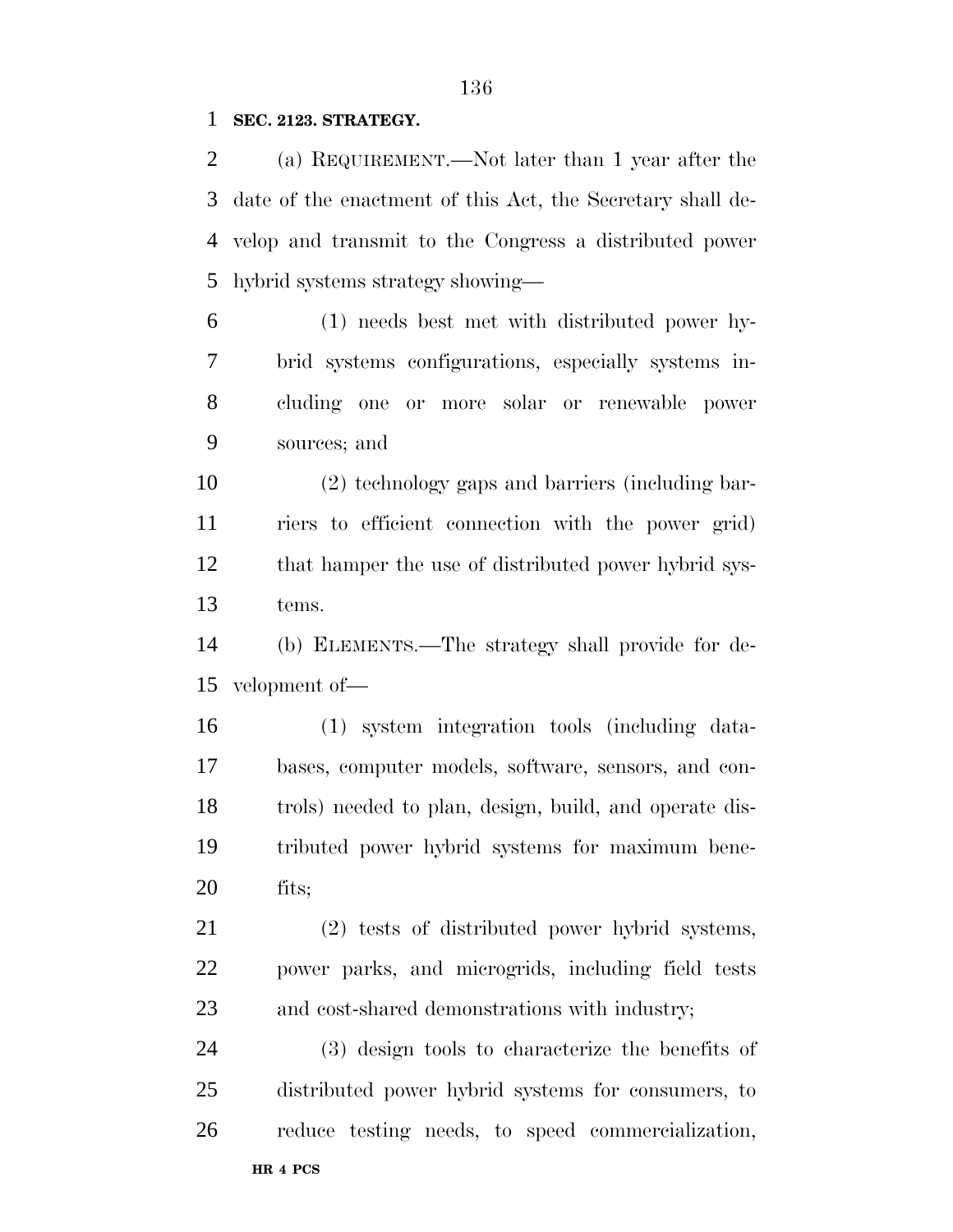| $\mathbf{1}$   | and to generate data characterizing grid operations,          |
|----------------|---------------------------------------------------------------|
| $\overline{2}$ | including interconnection requirements;                       |
| 3              | (4) precise resource assessment tools to map                  |
| $\overline{4}$ | local resources for distributed power hybrid systems;         |
| 5              | and                                                           |
| 6              | a comprehensive research, development,<br>(5)                 |
| 7              | demonstration, and commercial application program             |
| 8              | to ensure the reliability, efficiency, and environ-           |
| 9              | mental integrity of distributed energy resources, fo-         |
| 10             | cused on filling gaps in distributed power hybrid sys-        |
| 11             | tems technologies identified under subsection $(a)(2)$ ,      |
| 12             | which may include—                                            |
| 13             | (A) integration of a wide variety of ad-                      |
| 14             | vanced technologies into distributed power hy-                |
| 15             | brid systems;                                                 |
| 16             | (B) energy storage devices;                                   |
| 17             | (C) environmental control technologies;                       |
| 18             | (D) interconnection standards, protocols,                     |
| 19             | and equipment; and                                            |
| 20             | (E) ancillary equipment for dispatch and                      |
| 21             | control.                                                      |
| 22             | (c) IMPLEMENTATION AND INTEGRATION.—The Sec-                  |
| 23             | retary shall implement the strategy transmitted under         |
| 24             | subsection (a) and the research program under subsection      |
| 25             | $(b)(5)$ . Activities pursuant to the strategy shall be inte- |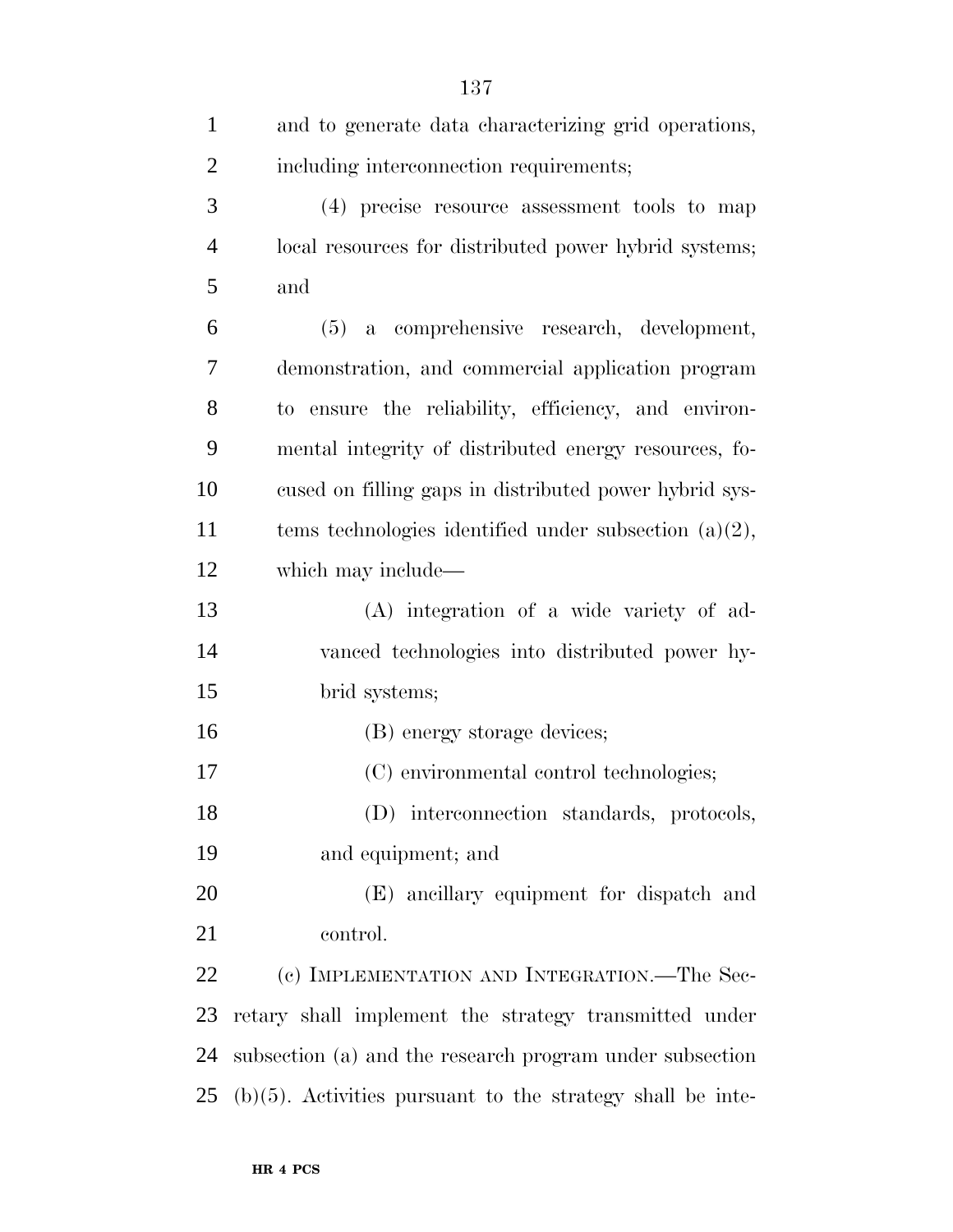grated with other activities of the Department's Office of Power Technologies.

#### **SEC. 2124. HIGH POWER DENSITY INDUSTRY PROGRAM.**

 (a) IN GENERAL.—The Secretary shall develop and implement a comprehensive research, development, dem- onstration, and commercial application program to im- prove energy efficiency, reliability, and environmental re- sponsibility in high power density industries, such as data centers, server farms, telecommunications facilities, and heavy industry.

 (b) AREAS.—In carrying out this section, the Sec-retary shall consider technologies that provide—

 (1) significant improvement in efficiency of high power density facilities, and in data and tele- communications centers, using advanced thermal control technologies;

 (2) significant improvements in air-conditioning efficiency in facilities such as data centers and tele-communications facilities;

 (3) significant advances in peak load reduction; and

 (4) advanced real time metering and load man-agement and control devices.

 (c) IMPLEMENTATION AND INTEGRATION.—Activities pursuant to this program shall be integrated with other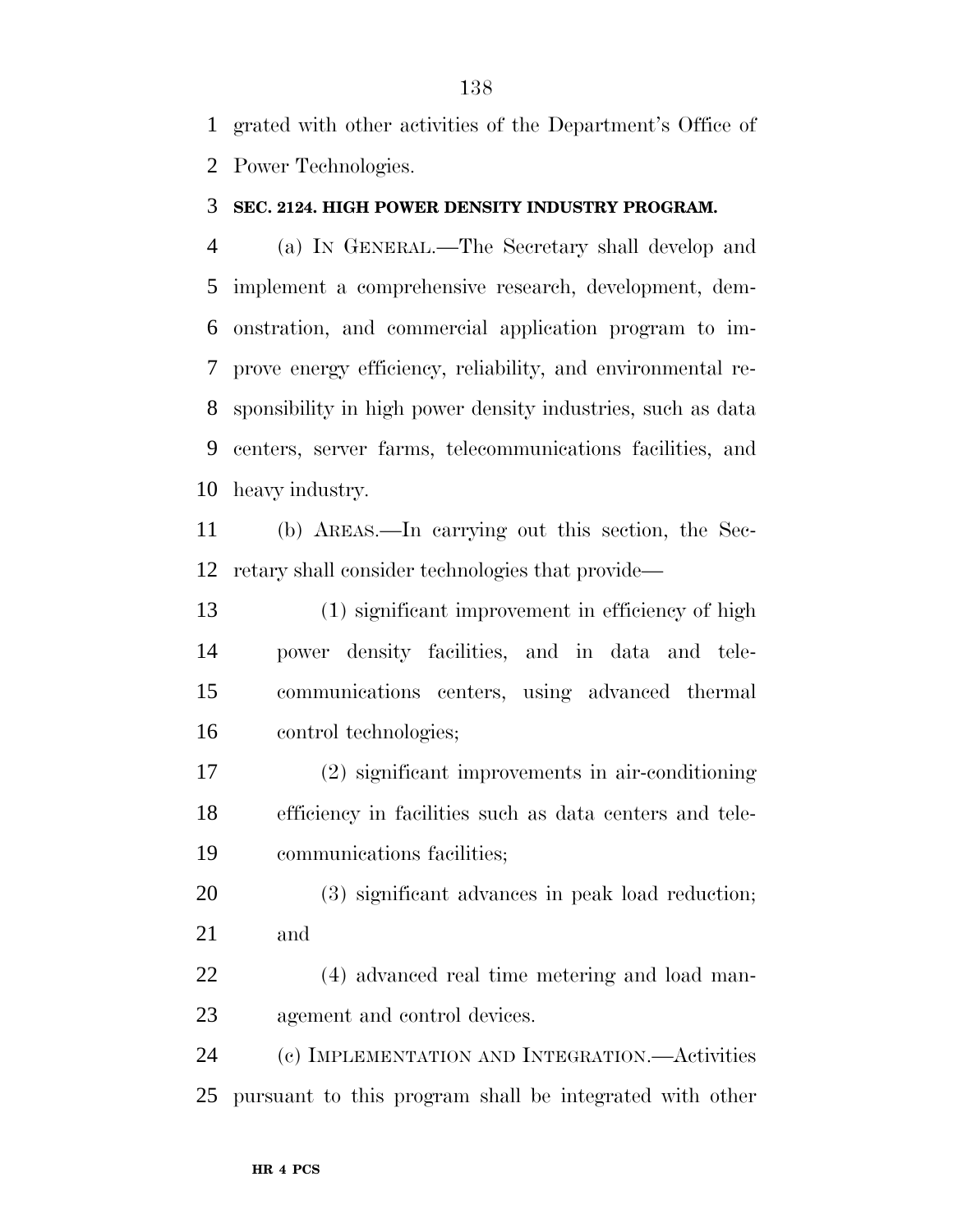activities of the Department's Office of Power Tech-nologies.

#### **SEC. 2125. MICRO-COGENERATION ENERGY TECHNOLOGY.**

 The Secretary shall make competitive, merit-based grants to consortia of private sector entities for the devel- opment of micro-cogeneration energy technology. The con- sortia shall explore the creation of small-scale combined heat and power through the use of residential heating ap- pliances. There are authorized to be appropriated to the Secretary \$20,000,000 to carry out this section, to remain available until expended.

#### **SEC. 2126. PROGRAM PLAN.**

 Within 4 months after the date of the enactment of this Act, the Secretary, in consultation with other appro- priate Federal agencies, shall prepare and transmit to the Congress a 5-year program plan to guide activities under this subtitle. In preparing the program plan, the Secretary shall consult with appropriate representatives of the dis- tributed energy resources, power transmission, and high power density industries to prioritize appropriate program areas. The Secretary shall also seek the advice of utilities, energy services providers, manufacturers, institutions of higher learning, other appropriate State and local agen-cies, environmental organizations, professional and tech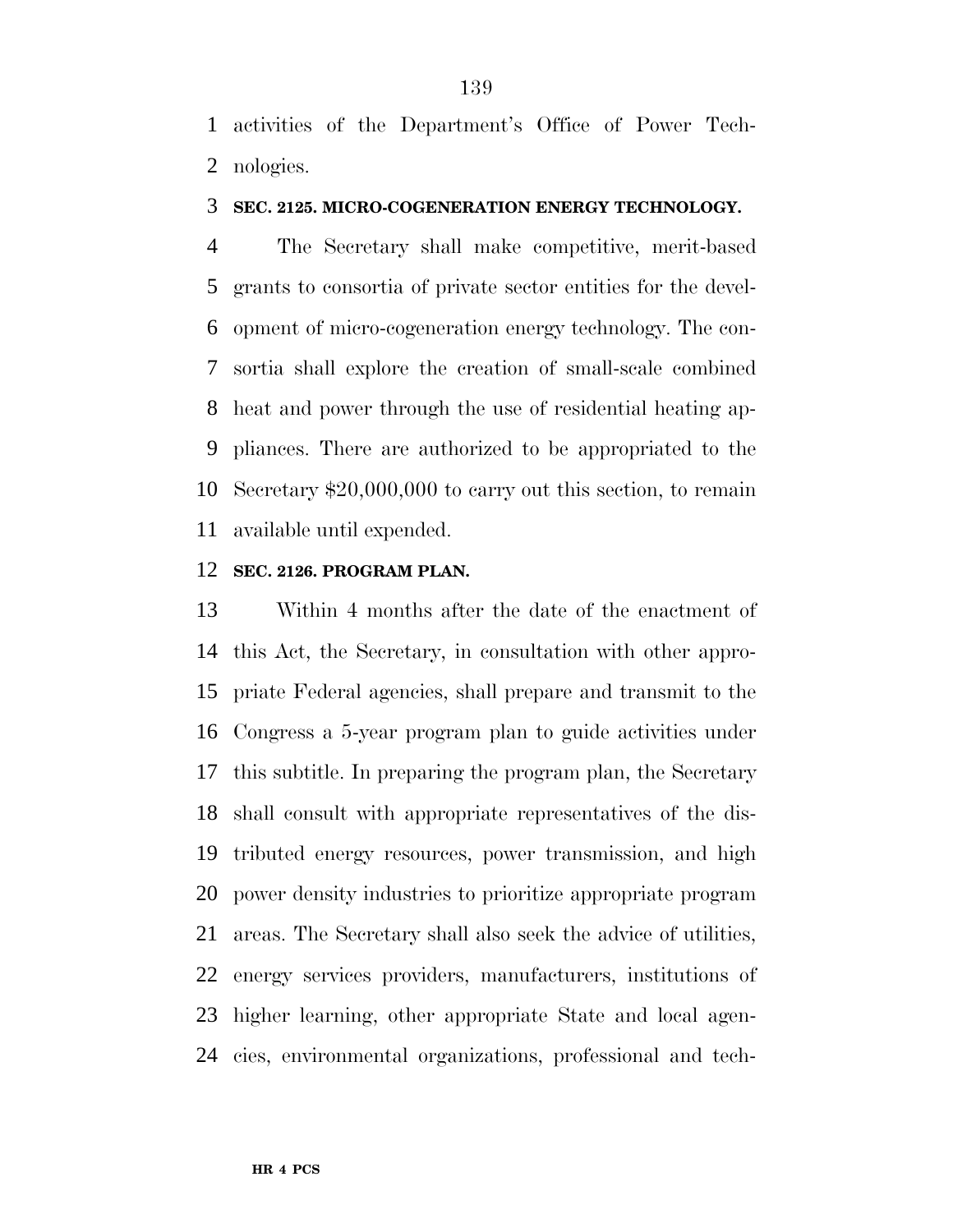nical societies, and any other persons the Secretary con-siders appropriate.

# **SEC. 2127. REPORT.**

 Two years after date of the enactment of this Act and at 2-year intervals thereafter, the Secretary, jointly with other appropriate Federal agencies, shall transmit a report to Congress describing the progress made to achieve the purposes of this subtitle.

# **SEC. 2128. VOLUNTARY CONSENSUS STANDARDS.**

 Not later than 2 years after the date of the enact- ment of this Act, the Secretary, in consultation with the National Institute of Standards and Technology, shall work with the Institute of Electrical and Electronic Engi- neers and other standards development organizations to- ward the development of voluntary consensus standards for distributed energy systems for use in manufacturing and using equipment and systems for connection with elec- tric distribution systems, for obtaining electricity from, or providing electricity to, such systems.

- **Subtitle C—Secondary Electric**
- 

# **Vehicle Battery Use**

## **SEC. 2131. DEFINITIONS.**

For purposes of this subtitle, the term—

 (1) ''battery'' means an energy storage device that previously has been used to provide motive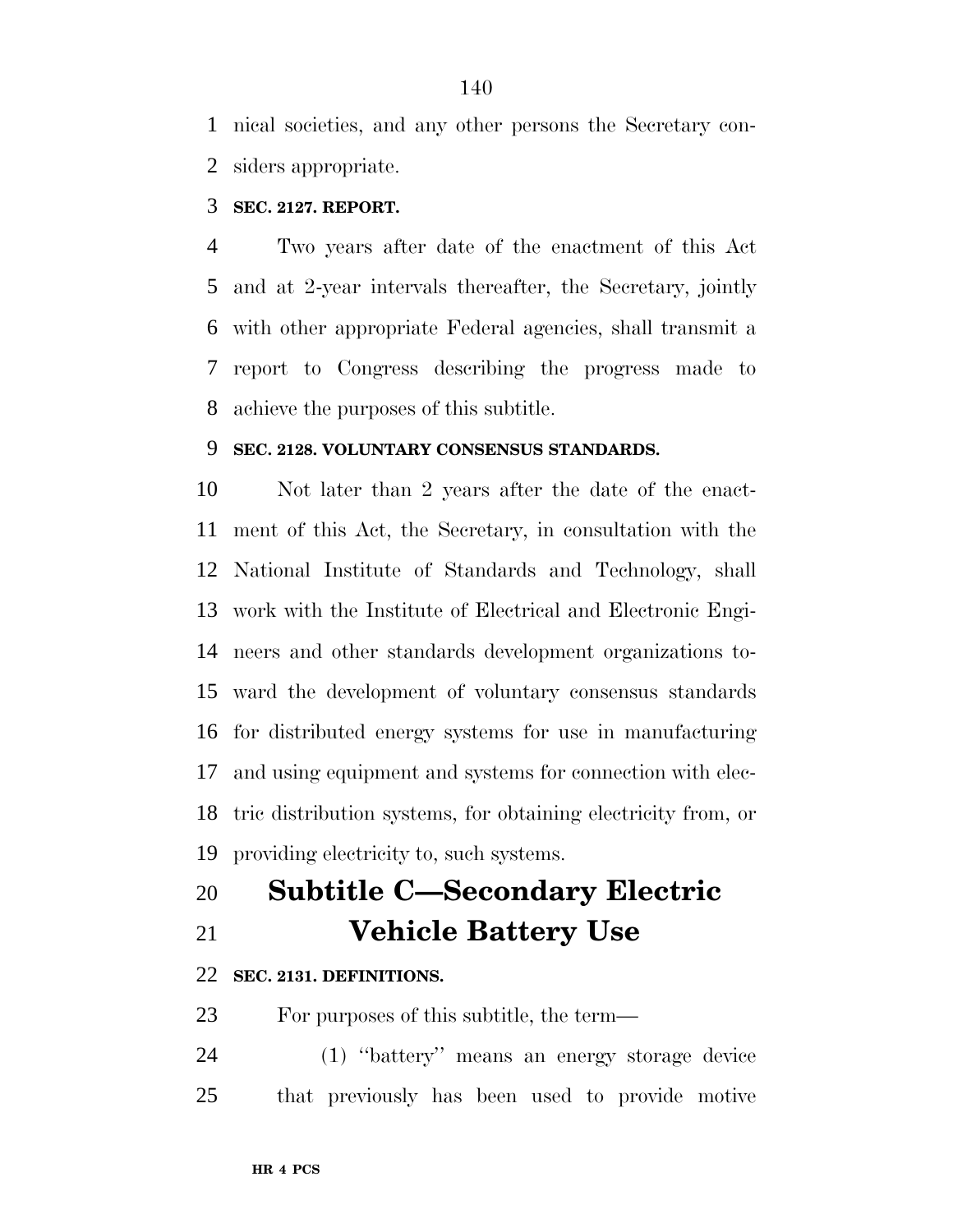power in a vehicle powered in whole or in part by electricity; and (2) ''associated equipment'' means equipment located at the location where the batteries will be used that is necessary to enable the use of the en- ergy stored in the batteries. **SEC. 2132. ESTABLISHMENT OF SECONDARY ELECTRIC VE-HICLE BATTERY USE PROGRAM.**  (a) PROGRAM.—The Secretary shall establish and conduct a research, development, and demonstration pro- gram for the secondary use of batteries where the original use of such batteries was in transportation applications. Such program shall be— (1) designed to demonstrate the use of batteries in secondary application, including utility and com- mercial power storage and power quality; (2) structured to evaluate the performance, in- cluding longevity of useful service life and costs, of such batteries in field operations, and evaluate the necessary supporting infrastructure, including dis- posal and reuse of batteries; and 22 (3) coordinated with ongoing secondary battery use programs underway at the national laboratories and in industry.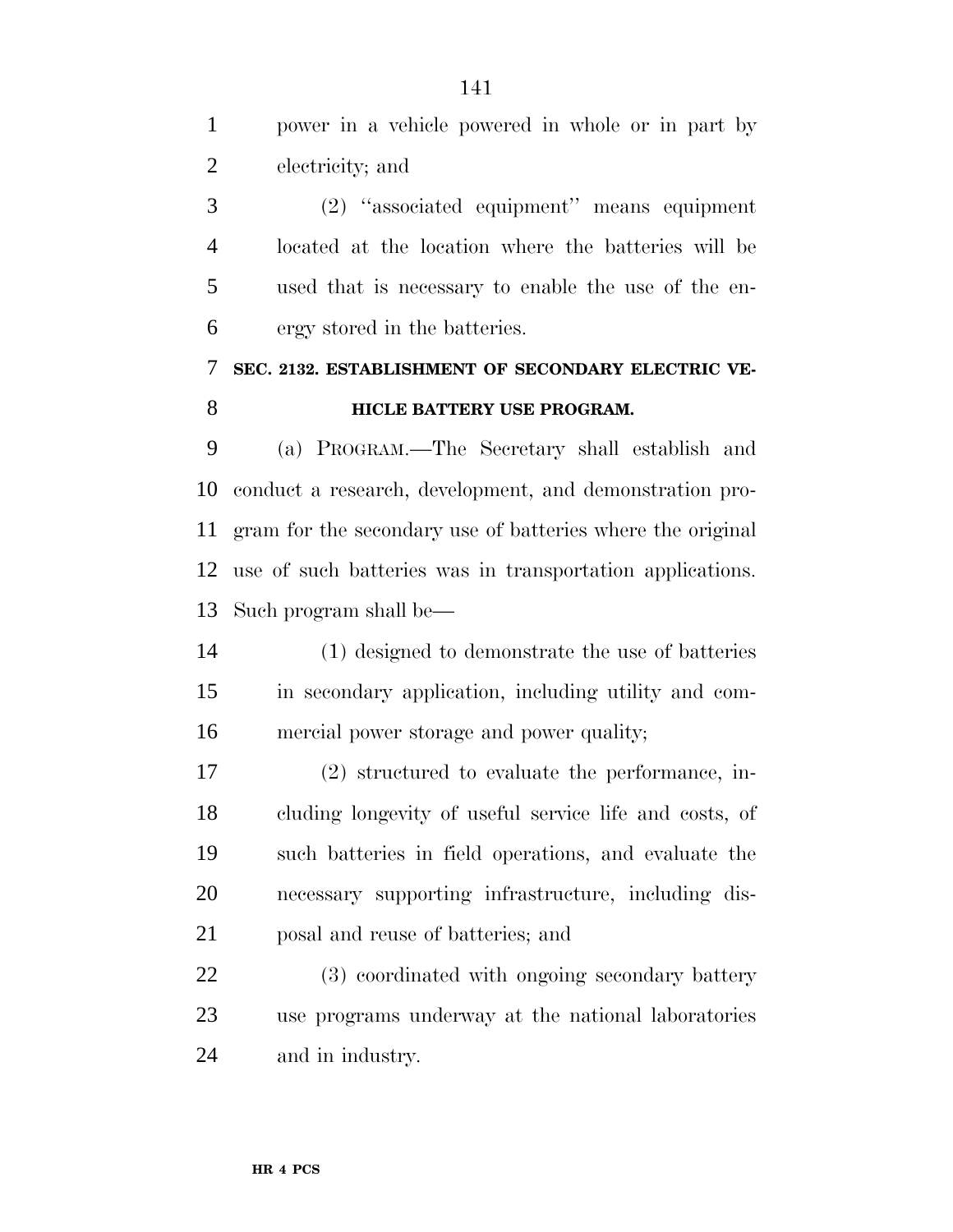(b) SOLICITATION.—(1) Not later than 6 months after the date of the enactment of this Act, the Secretary shall solicit proposals to demonstrate the secondary use of batteries and associated equipment and supporting in- frastructure in geographic locations throughout the United States. The Secretary may make additional solici- tations for proposals if the Secretary determines that such solicitations are necessary to carry out this section.

9  $(2)(A)$  Proposals submitted in response to a solicita-tion under this section shall include—

 (i) a description of the project, including the batteries to be used in the project, the proposed lo- cations and applications for the batteries, the num- ber of batteries to be demonstrated, and the type, characteristics, and estimated life-cycle costs of the batteries compared to other energy storage devices currently used;

 (ii) the contribution, if any, of State or local governments and other persons to the demonstration project;

 (iii) the type of associated equipment to be demonstrated and the type of supporting infrastruc-ture to be demonstrated; and

 (iv) any other information the Secretary con-siders appropriate.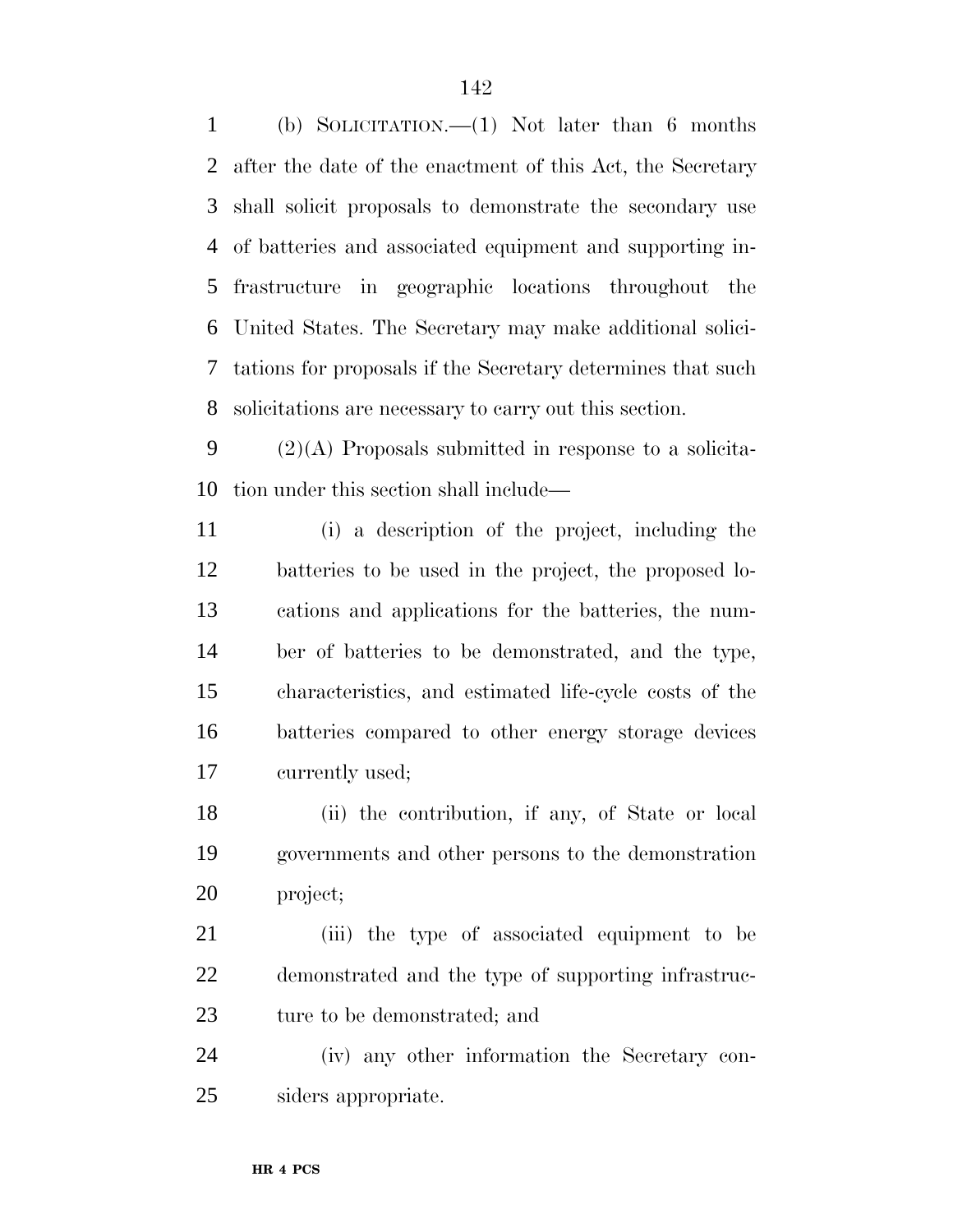(B) If the proposal includes a lease arrangement, the proposal shall indicate the terms of such lease arrange-ment for the batteries and associated equipment.

 (c) SELECTION OF PROPOSALS.—(1)(A) The Sec- retary shall, not later than 3 months after the closing date established by the Secretary for receipt of proposals under subsection (b), select at least 5 proposals to receive finan-cial assistance under this section.

 (B) No one project selected under this section shall receive more than 25 percent of the funds authorized under this section. No more than 3 projects selected under this section shall demonstrate the same battery type.

 (2) In selecting a proposal under this section, the Secretary shall consider—

 (A) the ability of the proposer to acquire the batteries and associated equipment and to success- fully manage and conduct the demonstration project, including the reporting requirements set forth in 19 paragraph  $(3)(B)$ ;

 (B) the geographic and climatic diversity of the projects selected;

 (C) the long-term technical and competitive via- bility of the batteries to be used in the project and of the original manufacturer of such batteries;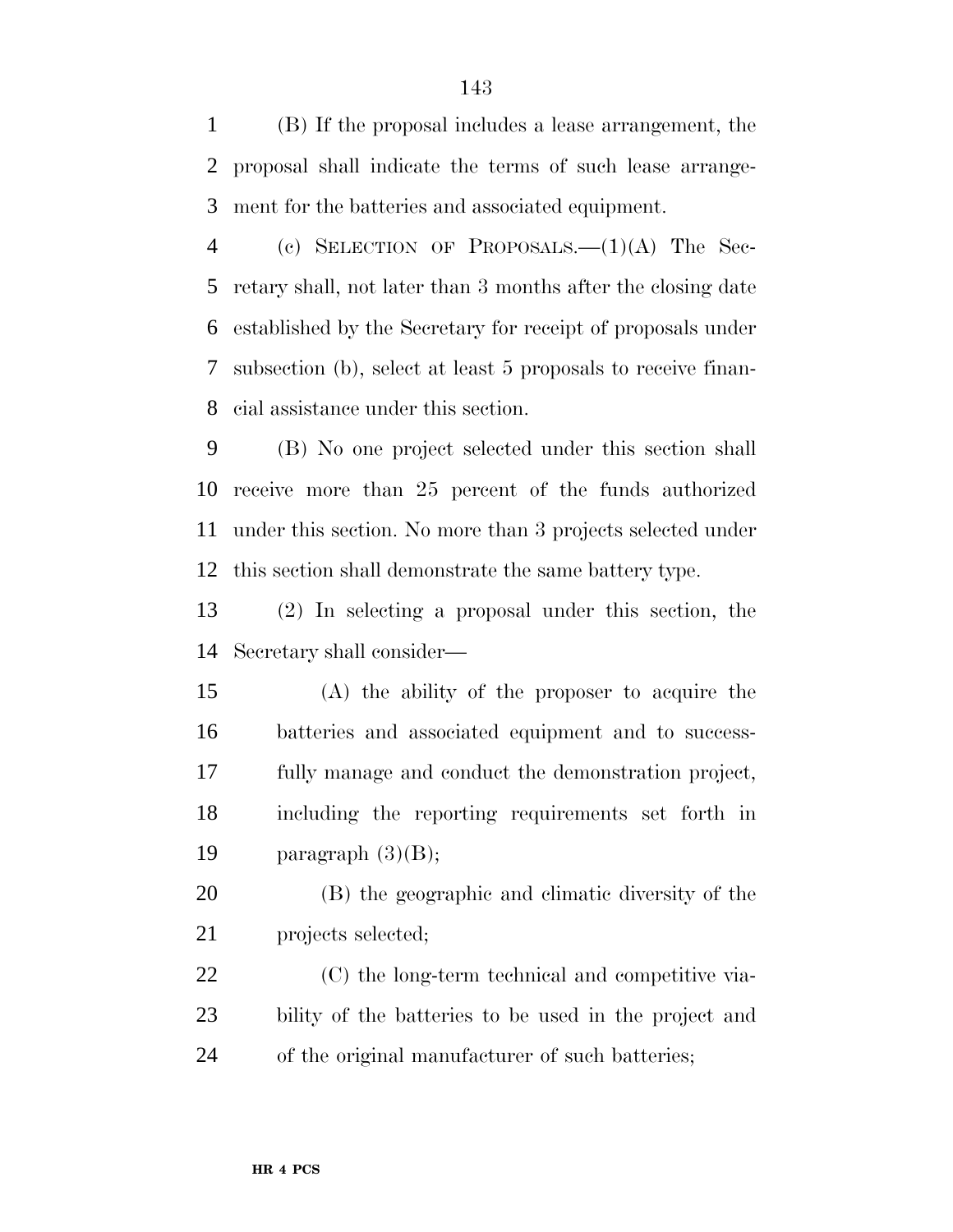| $\mathbf{1}$   | (D) the suitability of the batteries for their in-    |
|----------------|-------------------------------------------------------|
| $\overline{c}$ | tended uses;                                          |
| 3              | (E) the technical performance of the battery,         |
| $\overline{4}$ | including the expected additional useful life and the |
| 5              | battery's ability to retain energy;                   |
| 6              | (F) the environmental effects of the use of and       |
| 7              | disposal of the batteries proposed to be used in the  |
| 8              | project selected;                                     |
| 9              | (G) the extent of involvement of State or local       |
| 10             | government and other persons in the demonstration     |
| 11             | project and whether such involvement will—            |
| 12             | (i) permit a reduction of the Federal cost            |
| 13             | share per project; or                                 |
| 14             | (ii) otherwise be used to allow the Federal           |
| 15             | contribution to be provided to demonstrate a          |
| 16             | greater number of batteries; and                      |
| 17             | (H) such other criteria as the Secretary con-         |
| 18             | siders appropriate.                                   |
| 19             | (3) CONDITIONS.—The Secretary shall require that—     |
| 20             | (A) as a part of a demonstration project, the         |
| 21             | users of the batteries provide to the proposer infor- |
| 22             | mation regarding the operation, maintenance, per-     |
| 23             | formance, and use of the batteries, and the proposer  |
| 24             | provide such information to the battery manufac-      |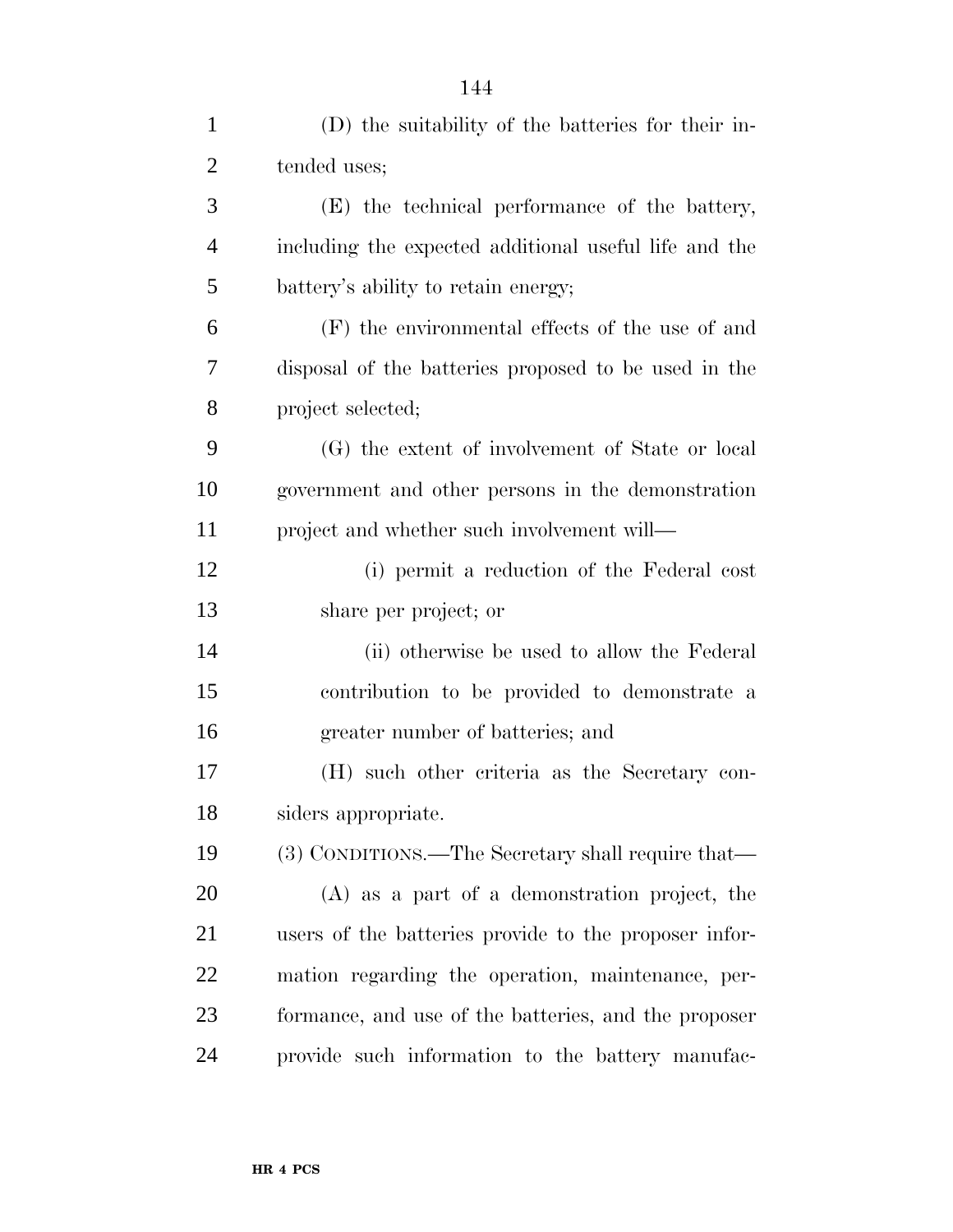| onstration project;<br>(B) the proposer provide to the Secretary such<br>information regarding the operation, maintenance,<br>performance, and use of the batteries as the Sec-<br>retary may request during the period of the dem-<br>onstration project; and<br>(C) the proposer provide at least 50 percent of<br>the costs associated with the proposal. |
|--------------------------------------------------------------------------------------------------------------------------------------------------------------------------------------------------------------------------------------------------------------------------------------------------------------------------------------------------------------|
|                                                                                                                                                                                                                                                                                                                                                              |
|                                                                                                                                                                                                                                                                                                                                                              |
|                                                                                                                                                                                                                                                                                                                                                              |
|                                                                                                                                                                                                                                                                                                                                                              |
|                                                                                                                                                                                                                                                                                                                                                              |
|                                                                                                                                                                                                                                                                                                                                                              |
|                                                                                                                                                                                                                                                                                                                                                              |
|                                                                                                                                                                                                                                                                                                                                                              |
| SEC. 2133. AUTHORIZATION OF APPROPRIATIONS.                                                                                                                                                                                                                                                                                                                  |
| There are authorized to be appropriated to the Sec-                                                                                                                                                                                                                                                                                                          |
| retary, from amounts authorized under section $2161(a)$ ,                                                                                                                                                                                                                                                                                                    |
| for purposes of this subtitle—                                                                                                                                                                                                                                                                                                                               |
| $(1)$ \$1,000,000 for fiscal year 2002;                                                                                                                                                                                                                                                                                                                      |
| $(2)$ \$7,000,000 for fiscal year 2003; and                                                                                                                                                                                                                                                                                                                  |
| $(3)$ \$7,000,000 for fiscal year 2004.                                                                                                                                                                                                                                                                                                                      |
| Such appropriations may remain available until expended.                                                                                                                                                                                                                                                                                                     |
| 18 Subtitle D-Green School Buses                                                                                                                                                                                                                                                                                                                             |
| SEC. 2141. SHORT TITLE.                                                                                                                                                                                                                                                                                                                                      |
| This subtitle may be cited as the "Clean Green"                                                                                                                                                                                                                                                                                                              |
| School Bus Act of 2001".                                                                                                                                                                                                                                                                                                                                     |
| SEC. 2142. ESTABLISHMENT OF PILOT PROGRAM.                                                                                                                                                                                                                                                                                                                   |
| (a) ESTABLISHMENT.—The Secretary shall establish                                                                                                                                                                                                                                                                                                             |
| a pilot program for awarding grants on a competitive basis                                                                                                                                                                                                                                                                                                   |
| 25 to eligible entities for the demonstration and commercial                                                                                                                                                                                                                                                                                                 |
| 12<br>17                                                                                                                                                                                                                                                                                                                                                     |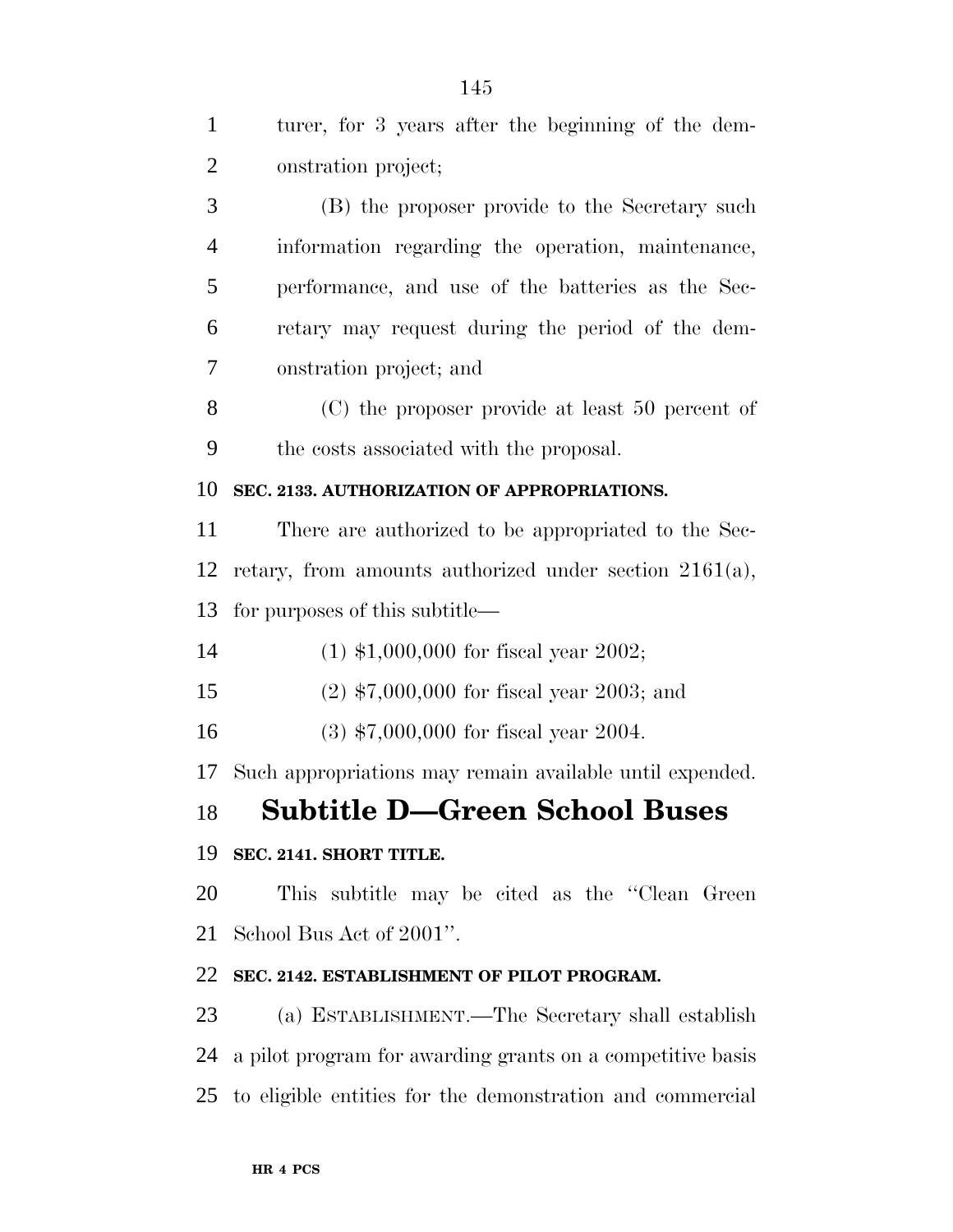application of alternative fuel school buses and ultra-low sulfur diesel school buses.

 (b) REQUIREMENTS.—Not later than 3 months after the date of the enactment of this Act, the Secretary shall establish and publish in the Federal register grant require- ments on eligibility for assistance, and on implementation of the program established under subsection (a), including certification requirements to ensure compliance with this subtitle.

 (c) SOLICITATION.—Not later than 6 months after the date of the enactment of this Act, the Secretary shall solicit proposals for grants under this section.

 (d) ELIGIBLE RECIPIENTS.—A grant shall be award-ed under this section only—

 (1) to a local governmental entity responsible 16 for providing school bus service for one or more pub-lic school systems; or

 (2) jointly to an entity described in paragraph (1) and a contracting entity that provides school bus service to the public school system or systems.

21 (e) TYPES OF GRANTS.

 (1) IN GENERAL.—Grants under this section shall be for the demonstration and commercial appli- cation of technologies to facilitate the use of alter-native fuel school buses and ultra-low sulfur diesel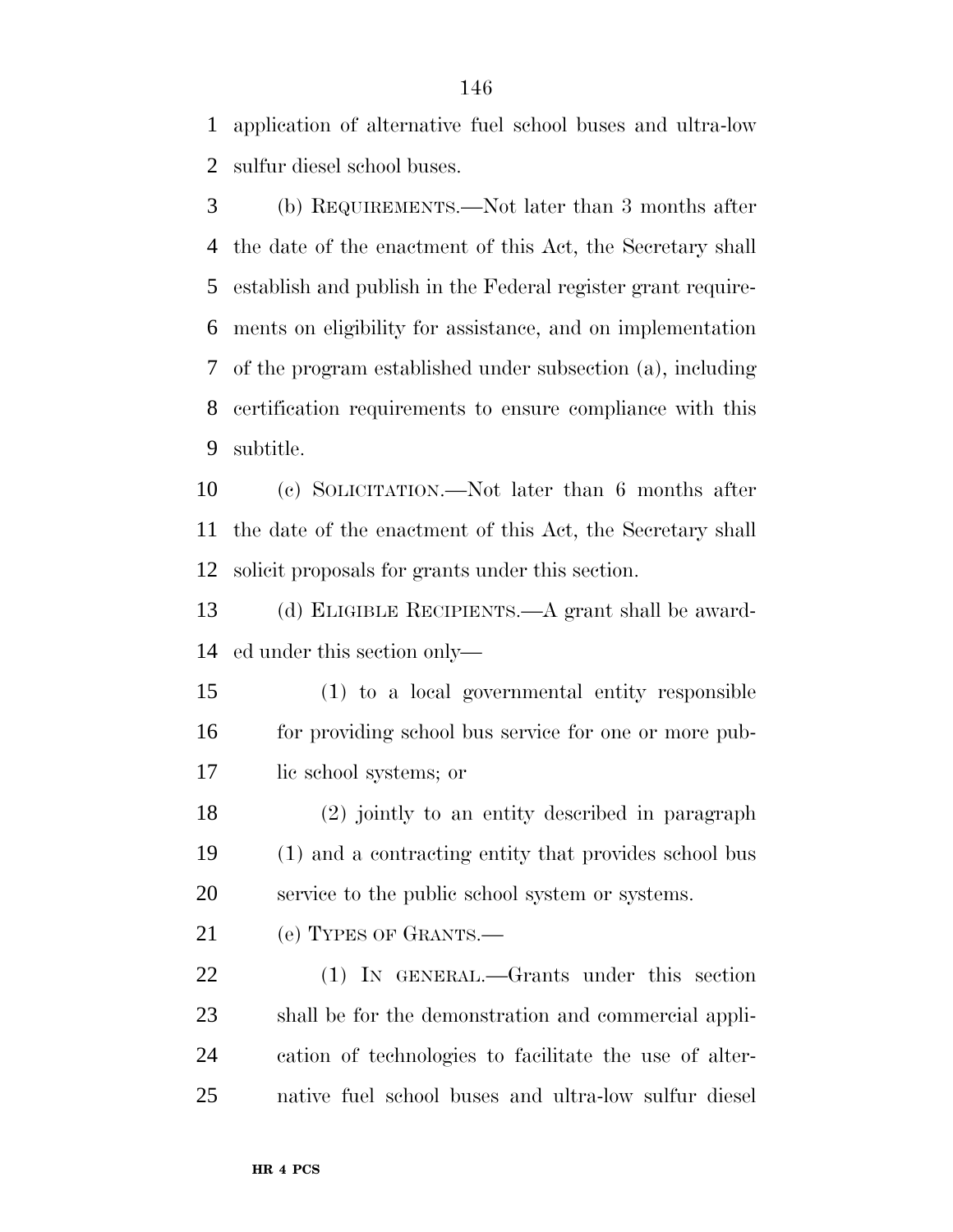| $\mathbf{1}$   | school buses in lieu of buses manufactured before       |
|----------------|---------------------------------------------------------|
| $\overline{2}$ | model year 1977 and diesel-powered buses manufac-       |
| 3              | tured before model year 1991.                           |
| $\overline{4}$ | $(2)$ No ECONOMIC BENEFIT.—Other than the               |
| 5              | receipt of the grant, a recipient of a grant under this |
| 6              | section may not receive any economic benefit in con-    |
| 7              | nection with the receipt of the grant.                  |
| 8              | (3) PRIORITY OF GRANT APPLICATIONS.-The                 |
| 9              | Secretary shall give priority to awarding grants to     |
| 10             | applicants who can demonstrate the use of alter-        |
| 11             | native fuel buses and ultra-low sulfur diesel school    |
| 12             | buses in lieu of buses manufactured before model        |
| 13             | year 1977.                                              |
| 14             | (f) CONDITIONS OF GRANT.—A grant provided under         |
| 15             | this section shall include the following conditions:    |
| 16             | (1) All buses acquired with funds provided              |
| 17             | under the grant shall be operated as part of the        |
| 18             | school bus fleet for which the grant was made for a     |
| 19             | minimum of 5 years.                                     |
| <b>20</b>      | (2) Funds provided under the grant may only             |
| 21             | be used—                                                |
| 22             | $(A)$ to pay the cost, except as provided in            |
| 23             | paragraph (3), of new alternative fuel school           |
| 24             | buses or ultra-low sulfur diesel school buses, in-      |
| 25             | cluding State taxes and contract fees; and              |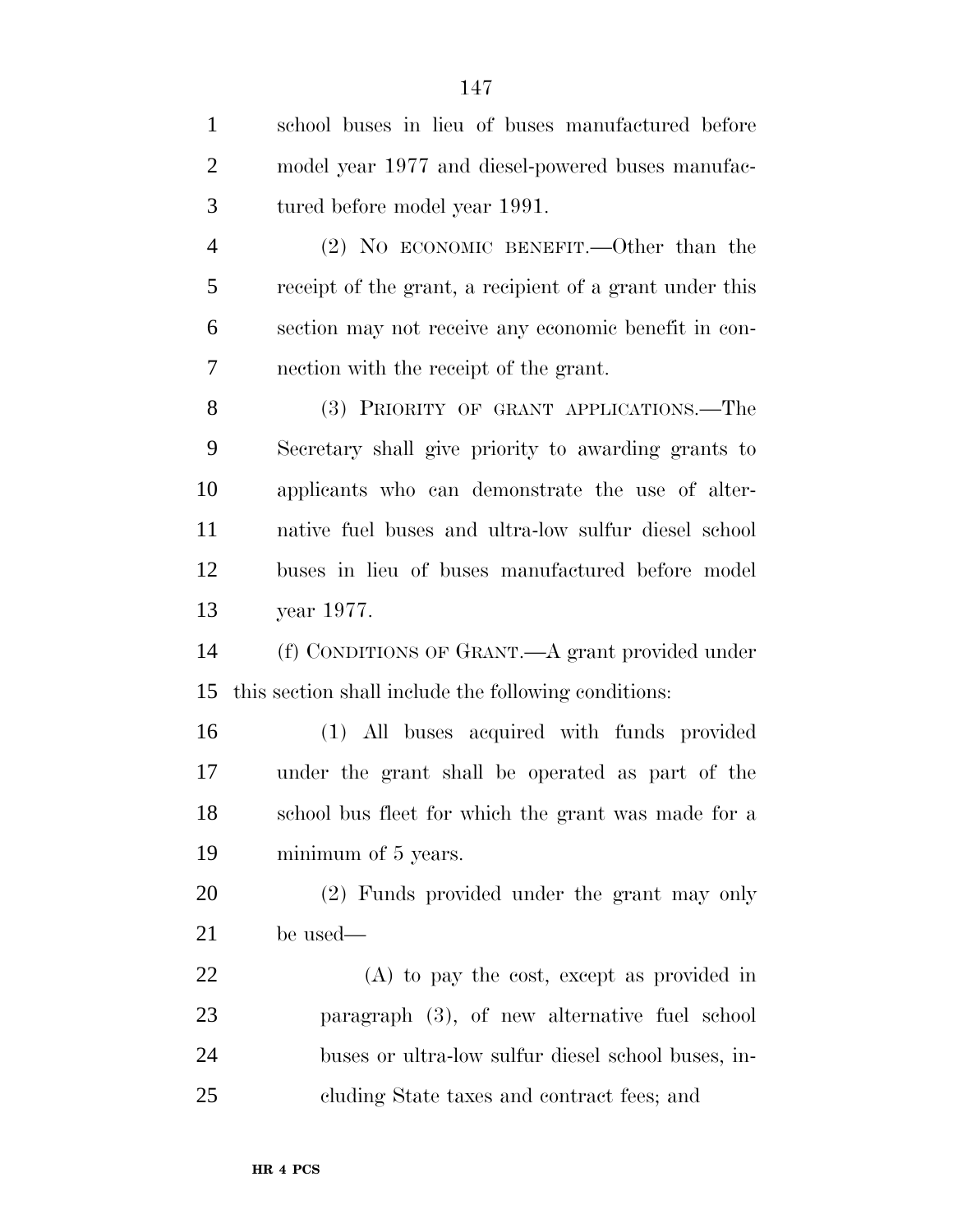| $\overline{2}$ | (i) up to 10 percent of the price of the                 |
|----------------|----------------------------------------------------------|
| 3              | alternative fuel buses acquired, for nec-                |
| $\overline{4}$ | essary alternative fuel infrastructure if the            |
| 5              | infrastructure will only be available to the             |
| 6              | grant recipient; and                                     |
| $\overline{7}$ | (ii) up to $15$ percent of the price of                  |
| 8              | the alternative fuel buses acquired, for nec-            |
| 9              | essary alternative fuel infrastructure if the            |
| 10             | infrastructure will be available to the grant            |
| 11             | recipient and to other bus fleets.                       |
| 12             | (3) The grant recipient shall be required to pro-        |
| 13             | vide at least the lesser of 15 percent of the total cost |
| 14             | of each bus received or $$15,000$ per bus.               |
| 15             | (4) In the case of a grant recipient receiving a         |
| 16             | grant to demonstrate ultra-low sulfur diesel school      |
| 17             | buses, the grant recipient shall be required to pro-     |
| 18             | vide documentation to the satisfaction of the Sec-       |
| 19             | retary that diesel fuel containing sulfur at not more    |
| 20             | than 15 parts per million is available for carrying      |
| 21             | out the purposes of the grant, and a commitment by       |
| 22             | the applicant to use such fuel in carrying out the       |
| 23             | purposes of the grant.                                   |
| 24             | (g) BUSES.—Funding under a grant made under this         |
|                |                                                          |

section may be used to demonstrate the use only of new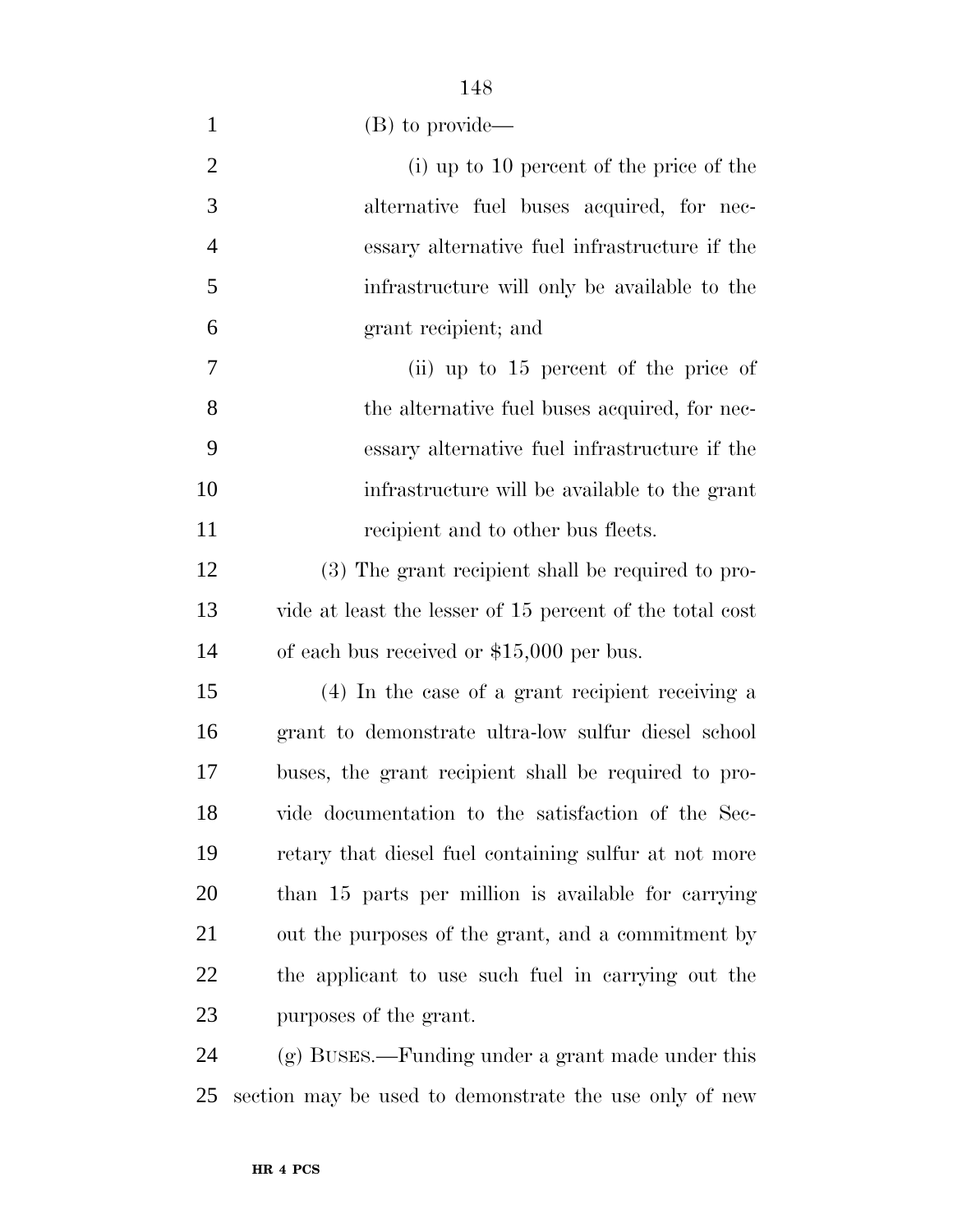| $\mathbf{1}$ | alternative fuel school buses or ultra-low sulfur diesel |
|--------------|----------------------------------------------------------|
| 2            | school buses—                                            |
| 3            | (1) with a gross vehicle weight of greater than          |
| 4            | $14,000$ pounds;                                         |
| 5            | (2) that are powered by a heavy duty engine;             |
| 6            | (3) that, in the case of alternative fuel school         |
| 7            | buses, emit not more than—                               |
| 8            | (A) for buses manufactured in model years                |
| 9            | $2001$ and $2002$ , $2.5$ grams per brake horse-         |
| 10           | power-hour of nonmethane hydrocarbons and                |
| 11           | oxides of nitrogen and .01 grams per brake               |
| 12           | horsepower-hour of particulate matter; and               |
| 13           | (B) for buses manufactured in model years                |

 2003 through 2006, 1.8 grams per brake horse- power-hour of nonmethane hydrocarbons and oxides of nitrogen and .01 grams per brake horsepower-hour of particulate matter; and (4) that, in the case of ultra-low sulfur diesel school buses, emit not more than—

 (A) for buses manufactured in model years 2001 through 2003, 3.0 grams per brake horse- power-hour of nonmethane hydrocarbons and oxides of nitrogen and .01 grams per brake horsepower-hour of particulate matter; and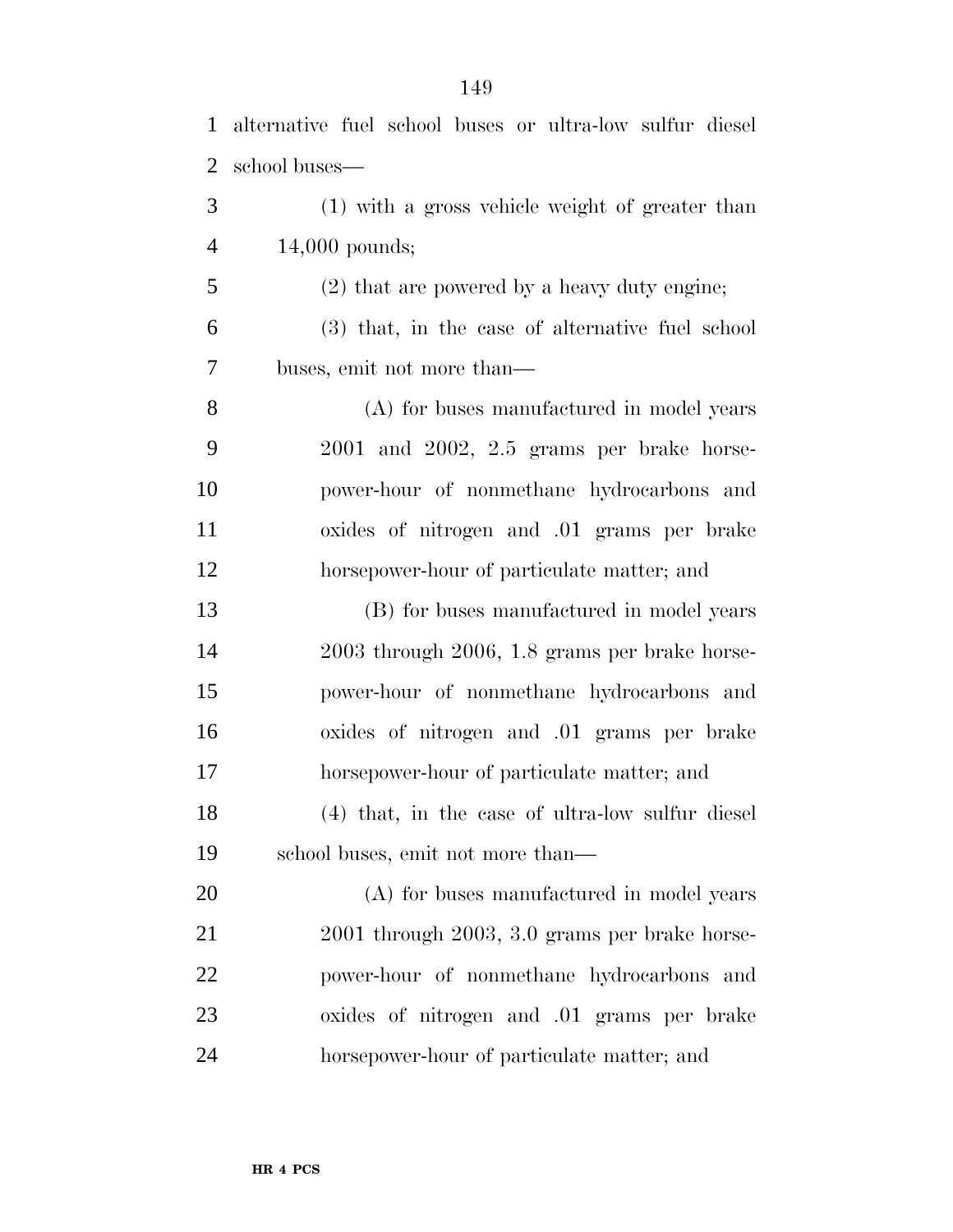(B) for buses manufactured in model years 2004 through 2006, 2.5 grams per brake horse- power-hour of nonmethane hydrocarbons and oxides of nitrogen and .01 grams per brake horsepower-hour of particulate matter, except that under no circumstances shall buses be

 acquired under this section that emit nonmethane hydrocarbons, oxides of nitrogen, or particulate mat- ter at a rate greater than the best performing tech- nology of ultra-low sulfur diesel school buses com-mercially available at the time the grant is made.

 (h) DEPLOYMENT AND DISTRIBUTION.—The Sec- retary shall seek to the maximum extent practicable to achieve nationwide deployment of alternative fuel school buses through the program under this section, and shall ensure a broad geographic distribution of grant awards, with a goal of no State receiving more than 10 percent of the grant funding made available under this section for a fiscal year.

 (i) LIMIT ON FUNDING.—The Secretary shall provide not less than 20 percent and not more than 25 percent of the grant funding made available under this section for any fiscal year for the acquisition of ultra-low sulfur diesel school buses.

(j) DEFINITIONS.—For purposes of this section—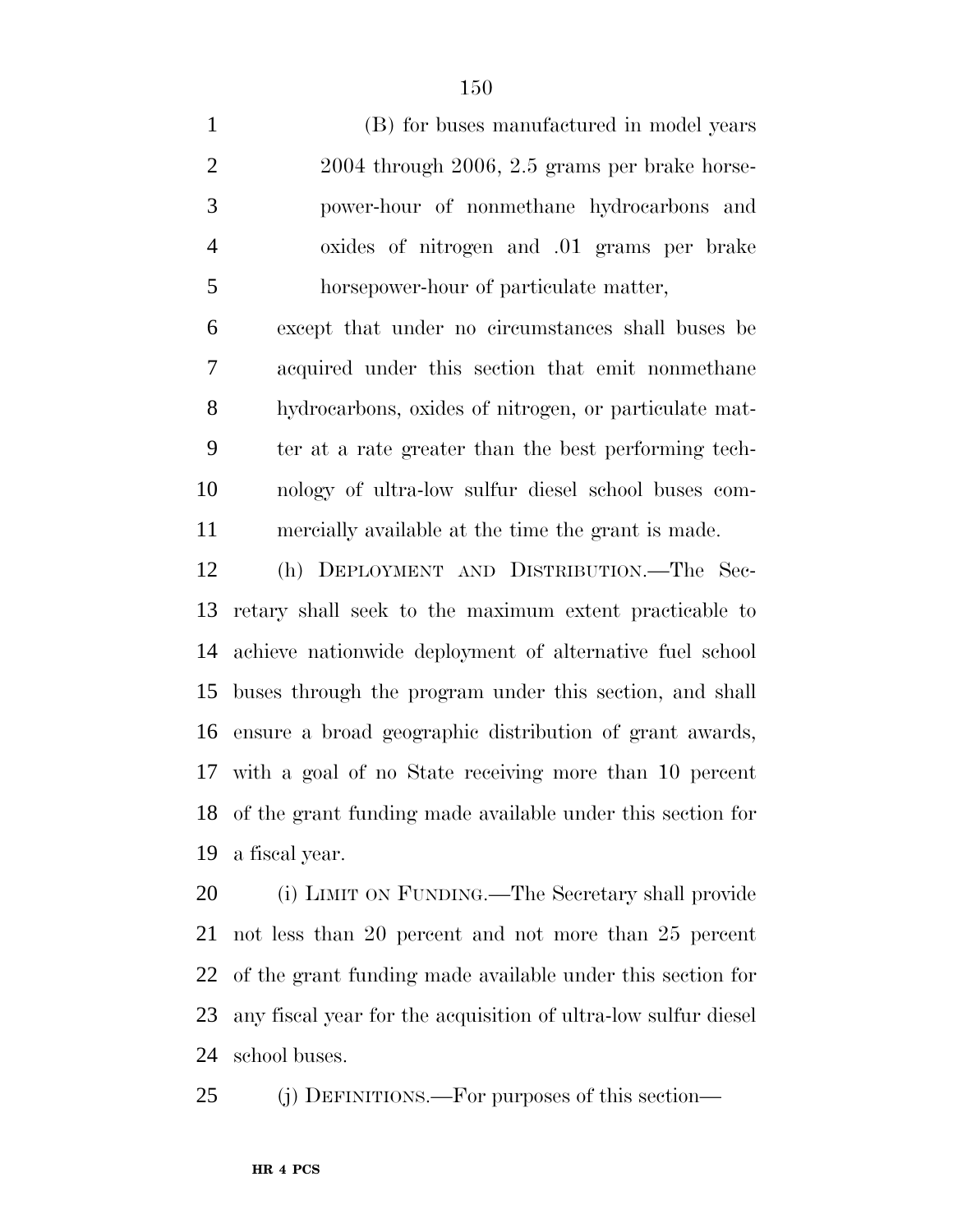| $\mathbf{1}$   | $(1)$ the term "alternative fuel school bus"                |
|----------------|-------------------------------------------------------------|
| $\mathbf{2}$   | means a bus powered substantially by electricity (in-       |
| 3              | cluding electricity supplied by a fuel cell), or by liq-    |
| $\overline{4}$ | uefied natural gas, compressed natural gas, liquefied       |
| 5              | petroleum gas, hydrogen, propane, or methanol or            |
| 6              | ethanol at no less than 85 percent by volume; and           |
| 7              | (2) the term "ultra-low sulfur diesel school                |
| 8              | bus" means a school bus powered by diesel fuel              |
| 9              | which contains sulfur at not more than 15 parts per         |
| 10             | million.                                                    |
|                |                                                             |
| 11             | SEC. 2143. FUEL CELL BUS DEVELOPMENT AND DEM-               |
| 12             | <b>ONSTRATION PROGRAM.</b>                                  |
| 13             | (a) ESTABLISHMENT OF PROGRAM.—The Secretary                 |
| 14             | shall establish a program for entering into cooperative     |
| 15             | agreements with private sector fuel cell bus developers for |
| 16             | the development of fuel cell-powered school buses, and      |
| 17             | subsequently with not less than 2 units of local govern-    |
| 18             | ment using natural gas-powered school buses and such        |
| 19             | private sector fuel cell bus developers to demonstrate the  |

 (b) COST SHARING.—The non-Federal contribution for activities funded under this section shall be not less than—

 (1) 20 percent for fuel infrastructure develop-ment activities; and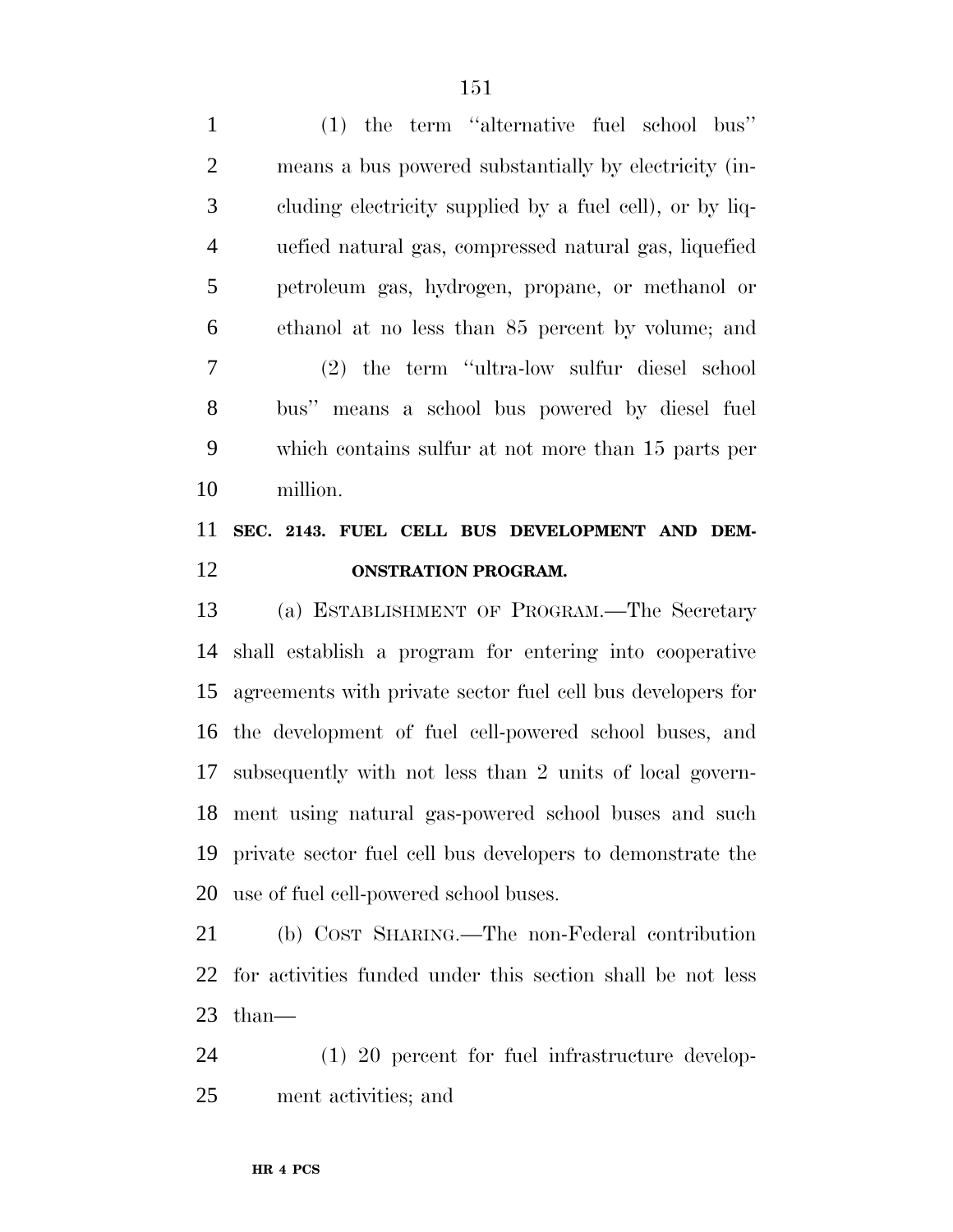(2) 50 percent for demonstration activities and for development activities not described in paragraph  $3(1).$ 

 (c) FUNDING.—No more than \$25,000,000 of the amounts authorized under section 2144 may be used for carrying out this section for the period encompassing fis-cal years 2002 through 2006.

 (d) REPORTS TO CONGRESS.—Not later than 3 years after the date of the enactment of this Act, and not later than October 1, 2006, the Secretary shall transmit to the appropriate congressional committees a report that—

 (1) evaluates the process of converting natural gas infrastructure to accommodate fuel cell-powered school buses; and

 (2) assesses the results of the development and demonstration program under this section.

### **SEC. 2144. AUTHORIZATION OF APPROPRIATIONS.**

 There are authorized to be appropriated to the Sec- retary for carrying out this subtitle, to remain available until expended—

- (1) \$40,000,000 for fiscal year 2002;
- (2) \$50,000,000 for fiscal year 2003;
- (3) \$60,000,000 for fiscal year 2004;
- (4) \$70,000,000 for fiscal year 2005; and
- (5) \$80,000,000 for fiscal year 2006.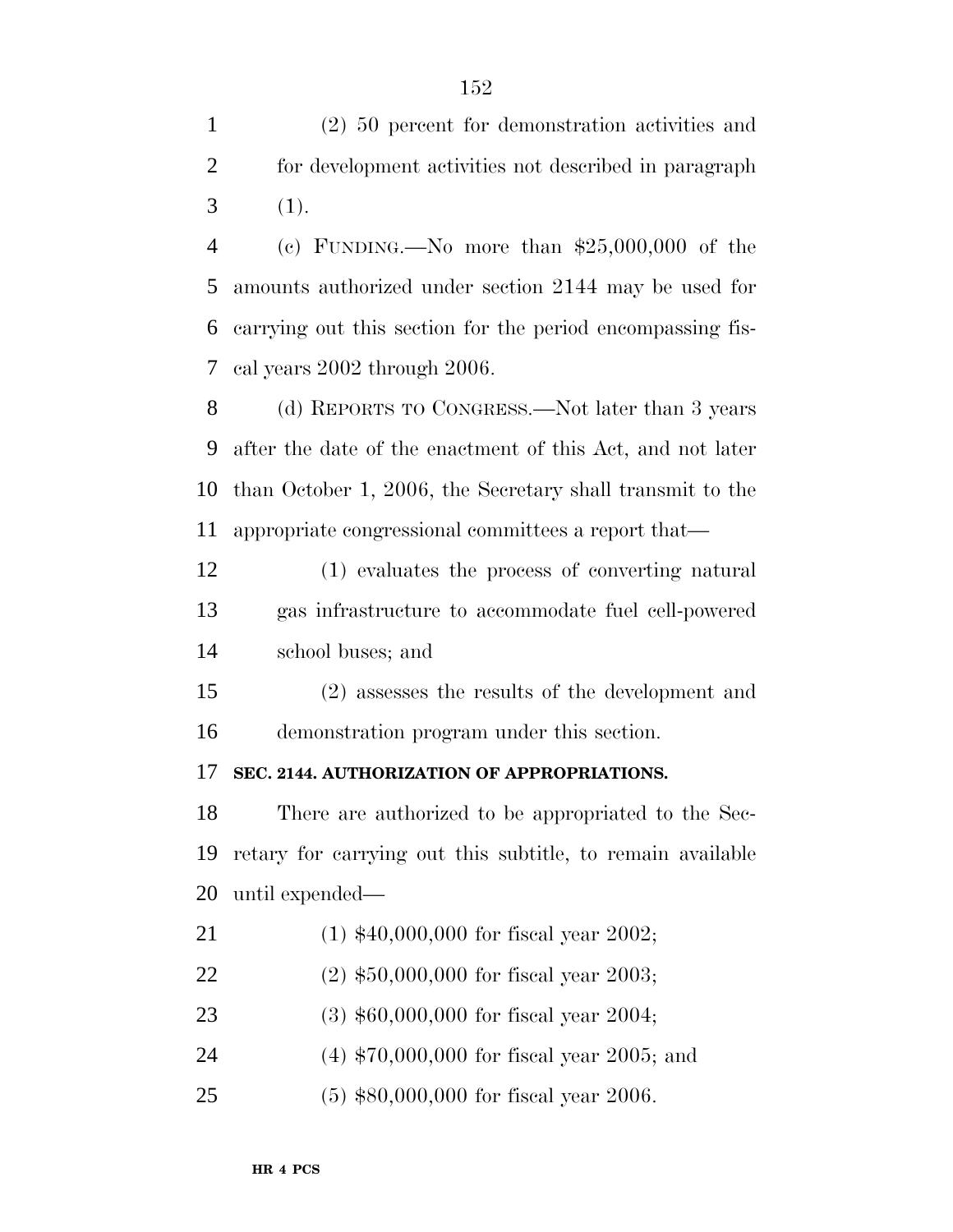# **Subtitle E—Next Generation Lighting Initiative**

### **SEC. 2151. SHORT TITLE.**

 This subtitle may be cited as ''Next Generation Lighting Initiative Act''.

## **SEC. 2152. DEFINITION.**

 In this subtitle, the term ''Lighting Initiative'' means the ''Next Generation Lighting Initiative'' established under section 2153(a).

## **SEC. 2153. NEXT GENERATION LIGHTING INITIATIVE.**

 (a) ESTABLISHMENT.—The Secretary is authorized to establish a lighting initiative to be known as the ''Next Generation Lighting Initiative'' to research, develop, and conduct demonstration activities on advanced lighting technologies, including white light emitting diodes.

 (b) RESEARCH OBJECTIVES.—The research objec- tives of the Lighting Initiative shall be to develop, by 2011, advanced lighting technologies that, compared to in- candescent and fluorescent lighting technologies as of the date of the enactment of this Act, are—

- 21 (1) longer lasting;
- (2) more energy-efficient; and
- 23 (3) cost-competitive.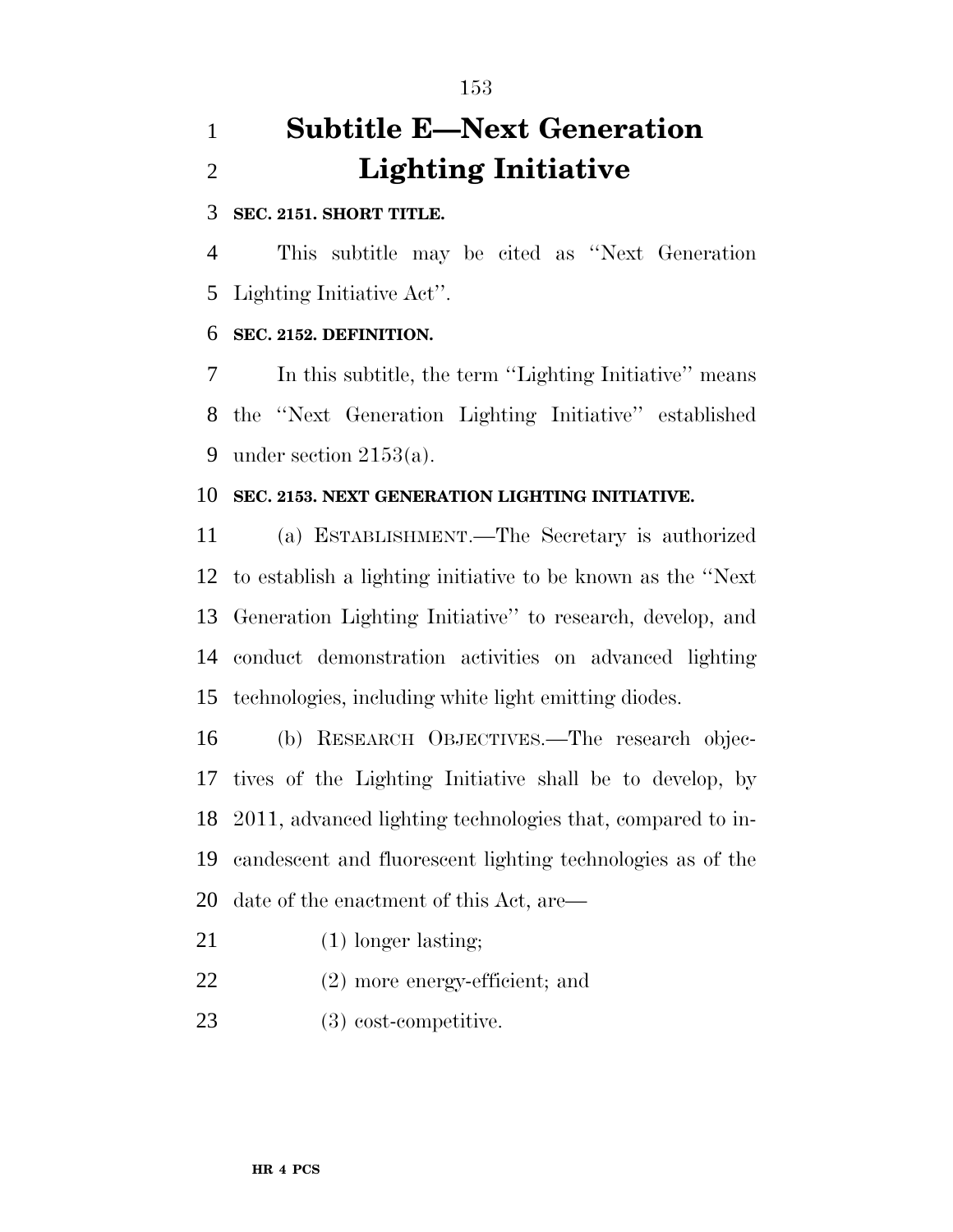#### **SEC. 2154. STUDY.**

 (a) IN GENERAL.—Not later than 6 months after the date of the enactment of this Act, the Secretary, in con- sultation with other Federal agencies, as appropriate, shall complete a study on strategies for the development and commercial application of advanced lighting technologies. The Secretary shall request a review by the National Academies of Sciences and Engineering of the study under this subsection, and shall transmit the results of the study to the appropriate congressional committees.

(b) REQUIREMENTS.—The study shall—

 (1) develop a comprehensive strategy to imple-ment the Lighting Initiative; and

 (2) identify the research and development, man- ufacturing, deployment, and marketing barriers that must be overcome to achieve a goal of a 25 percent market penetration by advanced lighting tech- nologies into the incandescent and fluorescent light-ing market by the year 2012.

 (c) IMPLEMENTATION.—As soon as practicable after the review of the study under subsection (a) is transmitted to the Secretary by the National Academies of Sciences and Engineering, the Secretary shall adapt the implemen- tation of the Lighting Initiative taking into consideration the recommendations of the National Academies of Sciences and Engineering.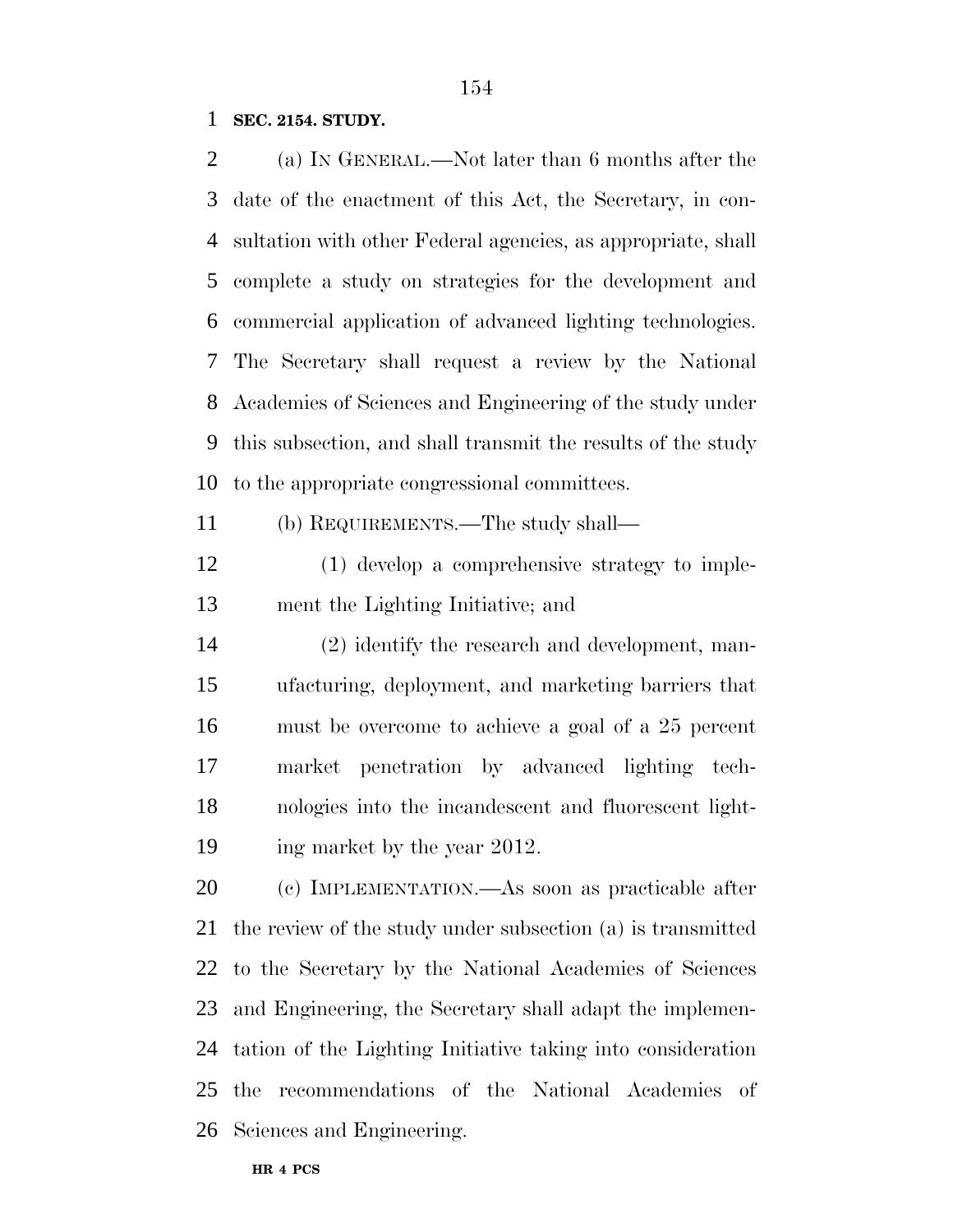#### **SEC. 2155. GRANT PROGRAM.**

 (a) IN GENERAL.—Subject to section 2603 of this Act, the Secretary may make merit-based competitive grants to firms and research organizations that conduct research, development, and demonstration projects related to advanced lighting technologies.

(b) ANNUAL REVIEW.—

 (1) IN GENERAL.—An annual independent re- view of the grant-related activities of firms and re- search organizations receiving a grant under this section shall be conducted by a committee appointed by the Secretary under the Federal Advisory Com- mittee Act (5 U.S.C. App.), or, at the request of the Secretary, a committee appointed by the National Academies of Sciences and Engineering.

 (2) REQUIREMENTS.—Using clearly defined standards established by the Secretary, the review shall assess technology advances and progress to- ward commercialization of the grant-related activi- ties of firms or research organizations during each fiscal year of the grant program.

 (c) TECHNICAL AND FINANCIAL ASSISTANCE.—The national laboratories and other Federal agencies, as ap- propriate, shall cooperate with and provide technical and financial assistance to firms and research organizations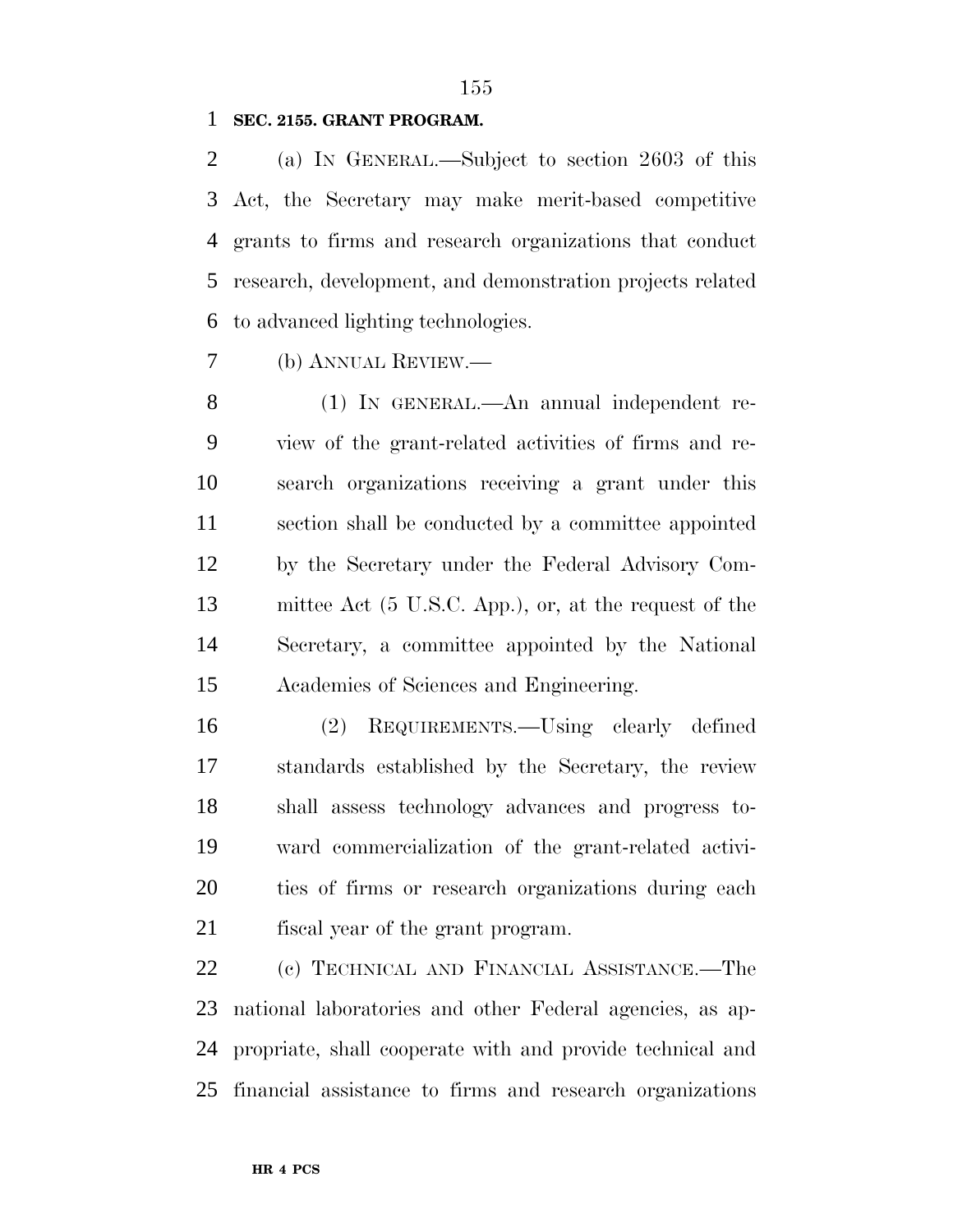conducting research, development, and demonstration projects carried out under this subtitle.

# **Subtitle F—Department of Energy**

# **Authorization of Appropriations**

# **SEC. 2161. AUTHORIZATION OF APPROPRIATIONS.**

 (a) OPERATION AND MAINTENANCE.—In addition to amounts authorized to be appropriated under section 2105, section 2125, and section 2144, there are author- ized to be appropriated to the Secretary for subtitle B, subtitle C, subtitle E, and for Energy Conservation oper- ation and maintenance (including Building Technology, State and Community Sector (Nongrants), Industry Sec- tor, Transportation Sector, Power Technologies, and Pol- icy and Management) \$625,000,000 for fiscal year 2002, \$700,000,000 for fiscal year 2003, and \$800,000,000 for fiscal year 2004, to remain available until expended.

 (b) LIMITS ON USE OF FUNDS.—None of the funds authorized to be appropriated in subsection (a) may be used for—

 (1) Building Technology, State and Community Sector—

 (A) Residential Building Energy Codes; 23 (B) Commercial Building Energy Codes; 24 (C) Lighting and Appliance Standards;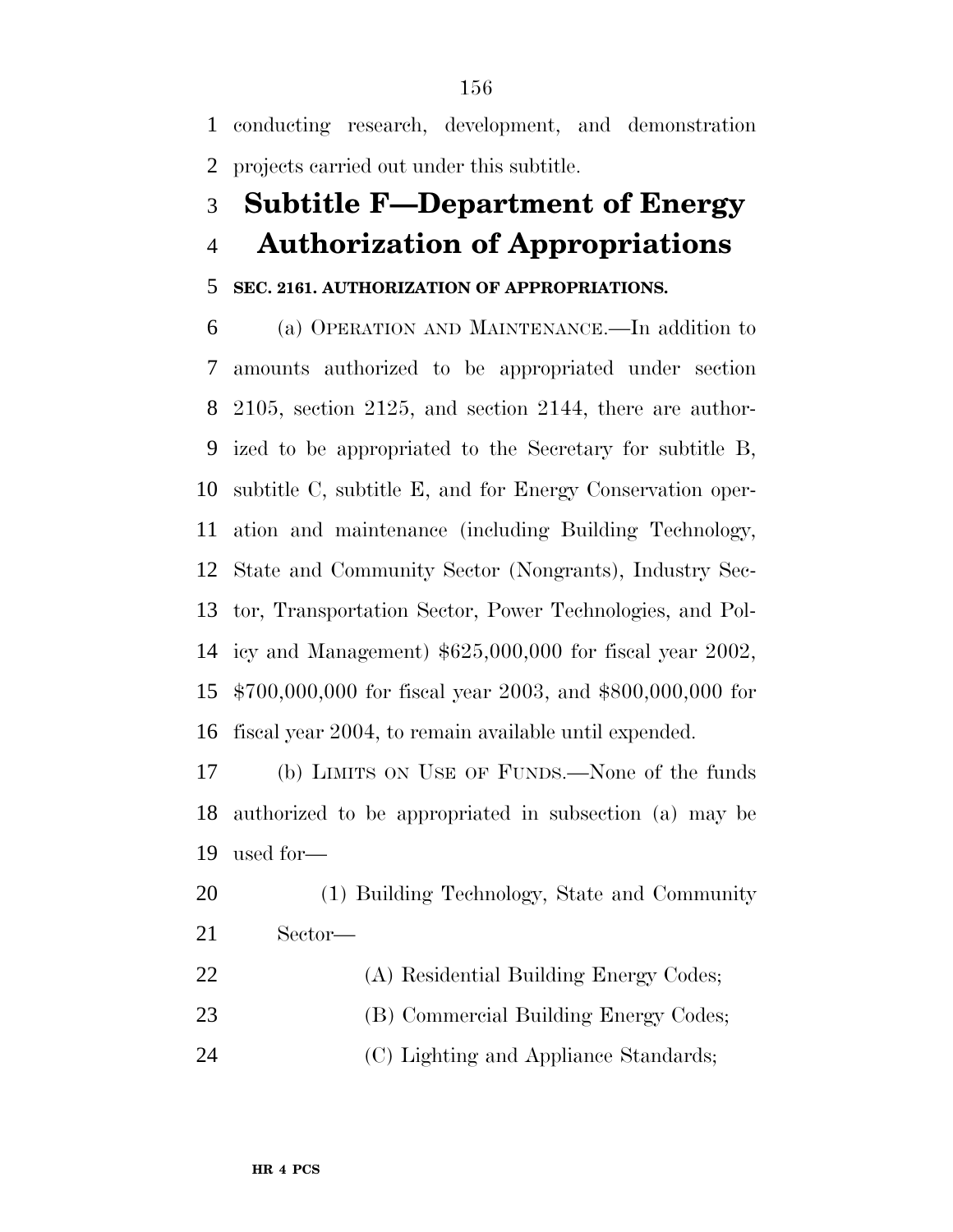|                             | (D) Weatherization Assistance Program; |
|-----------------------------|----------------------------------------|
| $\mathcal{D}_{\mathcal{L}}$ | or                                     |
| $\mathcal{R}$               | (E) State Energy Program; or           |
| 4                           | (2) Federal Energy Management Program. |
|                             | 5 Subtitle G-Environmental Protec-     |
|                             |                                        |
| 6                           | tion Agency Office of Air and          |
|                             | Radiation Authorization of Ap-         |

**SEC. 2171. SHORT TITLE.**

 This subtitle may be cited as the ''Environmental Protection Agency Office of Air and Radiation Authoriza-tion Act of 2001''.

## **SEC. 2172. AUTHORIZATION OF APPROPRIATIONS.**

 There are authorized to be appropriated to the Ad- ministrator for Office of Air and Radiation Climate Change Protection Programs \$121,942,000 for fiscal year 2002, \$126,800,000 for fiscal year 2003, and \$131,800,000 for fiscal year 2004 to remain available until expended, of which—

 (1) \$52,731,000 for fiscal year 2002, \$54,800,000 for fiscal year 2003, and \$57,000,000 for fiscal year 2004 shall be for Buildings;

 (2) \$32,441,000 for fiscal year 2002, \$33,700,000 for fiscal year 2003, and \$35,000,000 for fiscal year 2004 shall be for Transportation;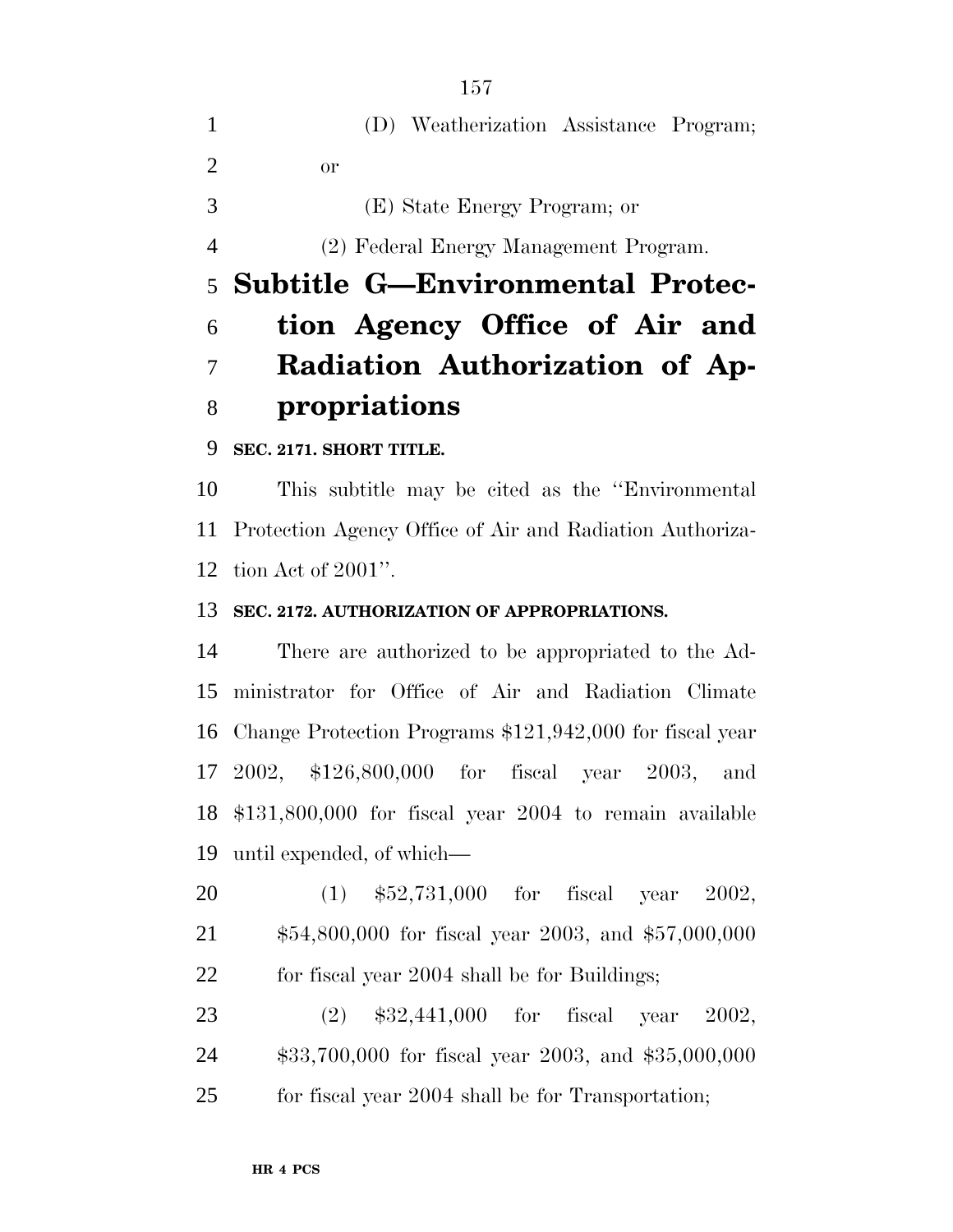| $\mathbf{1}$   | $(3)$ \$27,295,000 for fiscal year<br>2002,                  |
|----------------|--------------------------------------------------------------|
| $\overline{2}$ | $$28,400,000$ for fiscal year 2003, and \$29,500,000         |
| 3              | for fiscal year 2004 shall be for Industry;                  |
| 4              | $(4)$ \$1,700,000 for fiscal year 2002, \$1,800,000          |
| 5              | for fiscal year $2003$ , and $$1,900,000$ for fiscal year    |
| 6              | 2004 shall be for Carbon Removal;                            |
| 7              | $(5)$ \$2,500,000 for fiscal year 2002, \$2,600,000          |
| 8              | for fiscal year $2003$ , and $$2,700,000$ for fiscal year    |
| 9              | 2004 shall be for State and Local Climate; and               |
| 10             | $(6)$ \$5,275,000 for fiscal year 2002, \$5,500,000          |
| 11             | for fiscal year $2003$ , and $$5,700,000$ for fiscal year    |
| 12             | 2004 shall be for International Capacity Building.           |
| 13             | SEC. 2173. LIMITS ON USE OF FUNDS.                           |
| 14             | (a) PRODUCTION OR PROVISION OF ARTICLES OR                   |
| 15             | SERVICES.—None of the funds authorized to be appro-          |
| 16             | priated by this subtitle may be used to produce or provide   |
| 17             | articles or services for the purpose of selling the articles |
| 18             | or services to a person outside the Federal Government,      |
| 19             | unless the Administrator determines that comparable arti-    |
| 20             | cles or services are not available from a commercial source  |
| 21             | in the United States.                                        |
| 22             | (b) REQUESTS FOR PROPOSALS.—None of the funds                |
| 23             | authorized to be appropriated by this subtitle may be used   |

by the Environmental Protection Agency to prepare or ini-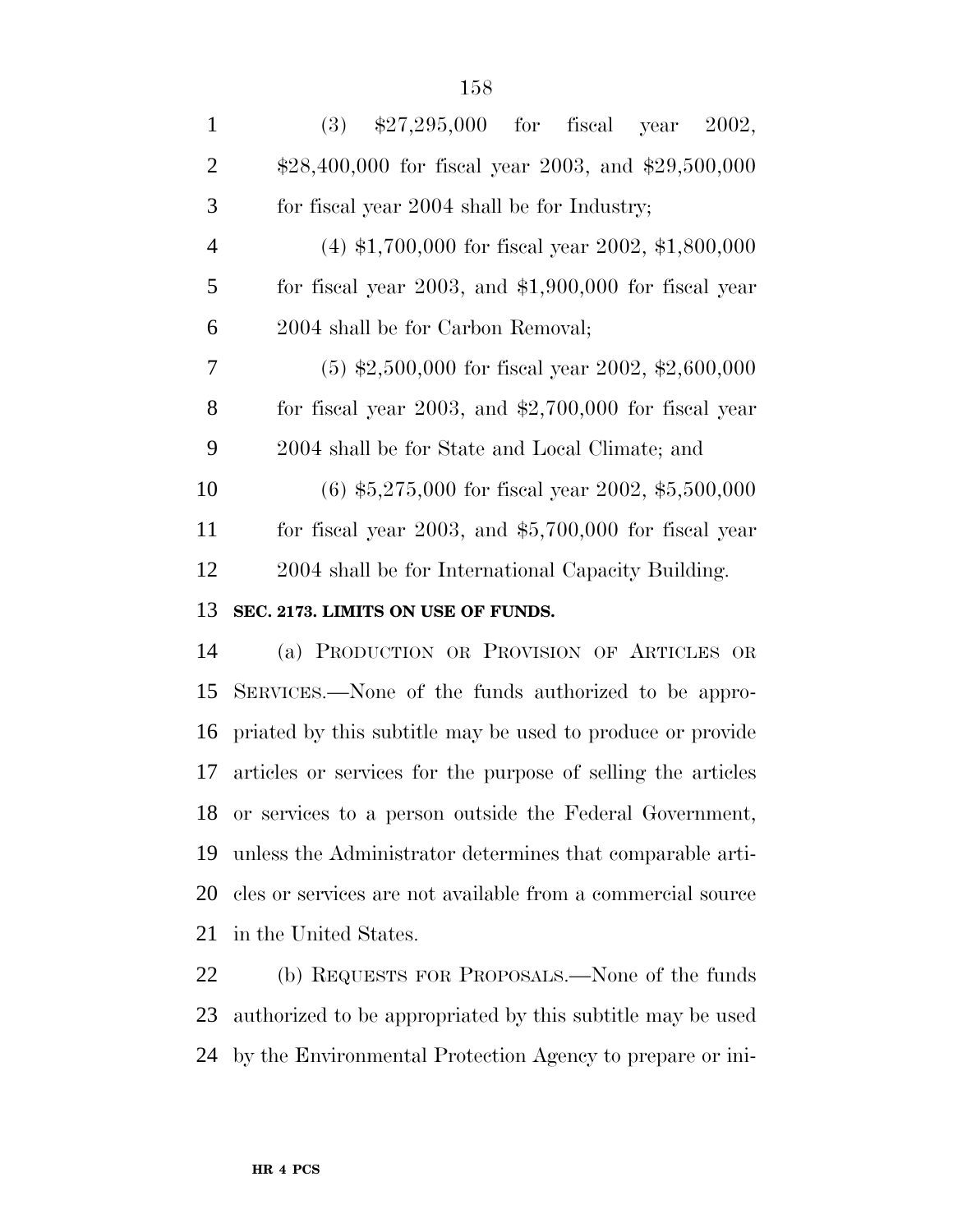tiate Requests for Proposals for a program if the program has not been authorized by Congress.

#### **SEC. 2174. COST SHARING.**

 (a) RESEARCH AND DEVELOPMENT.—Except as oth- erwise provided in this subtitle, for research and develop- ment programs carried out under this subtitle, the Admin- istrator shall require a commitment from non-Federal sources of at least 20 percent of the cost of the project. The Administrator may reduce or eliminate the non-Fed- eral requirement under this subsection if the Adminis- trator determines that the research and development is of a basic or fundamental nature.

 (b) DEMONSTRATION AND COMMERCIAL APPLICA- TION.—Except as otherwise provided in this subtitle, the Administrator shall require at least 50 percent of the costs directly and specifically related to any demonstration or commercial application project under this subtitle to be provided from non-Federal sources. The Administrator may reduce the non-Federal requirement under this sub- section if the Administrator determines that the reduction is necessary and appropriate considering the technological risks involved in the project and is necessary to meet the objectives of this subtitle.

 (c) CALCULATION OF AMOUNT.—In calculating the amount of the non-Federal commitment under subsection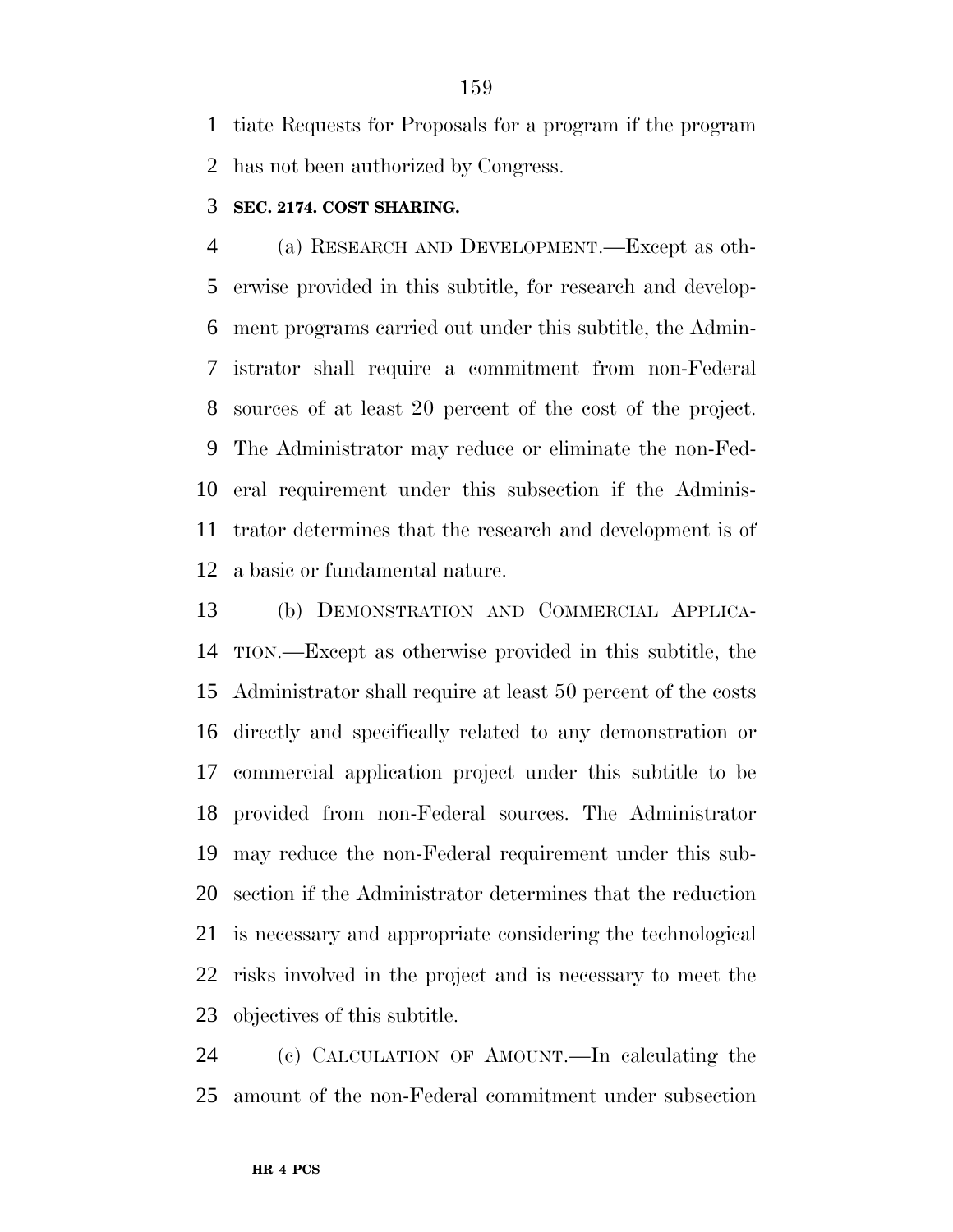(a) or (b), the Administrator may include personnel, serv-ices, equipment, and other resources.

# **SEC. 2175. LIMITATION ON DEMONSTRATION AND COMMER- CIAL APPLICATIONS OF ENERGY TECH-NOLOGY.**

 The Administrator shall provide funding for scientific or energy demonstration or commercial application of en- ergy technology programs, projects, or activities of the Of- fice of Air and Radiation only for technologies or processes that can be reasonably expected to yield new, measurable benefits to the cost, efficiency, or performance of the tech-nology or process.

# **SEC. 2176. REPROGRAMMING.**

 (a) AUTHORITY.—The Administrator may use amounts appropriated under this subtitle for a program, project, or activity other than the program, project, or ac-tivity for which such amounts were appropriated only if—

 (1) the Administrator has transmitted to the appropriate congressional committees a report de- scribed in subsection (b) and a period of 30 days has elapsed after such committees receive the report;

 (2) amounts used for the program, project, or activity do not exceed—

 (A) 105 percent of the amount authorized for the program, project, or activity; or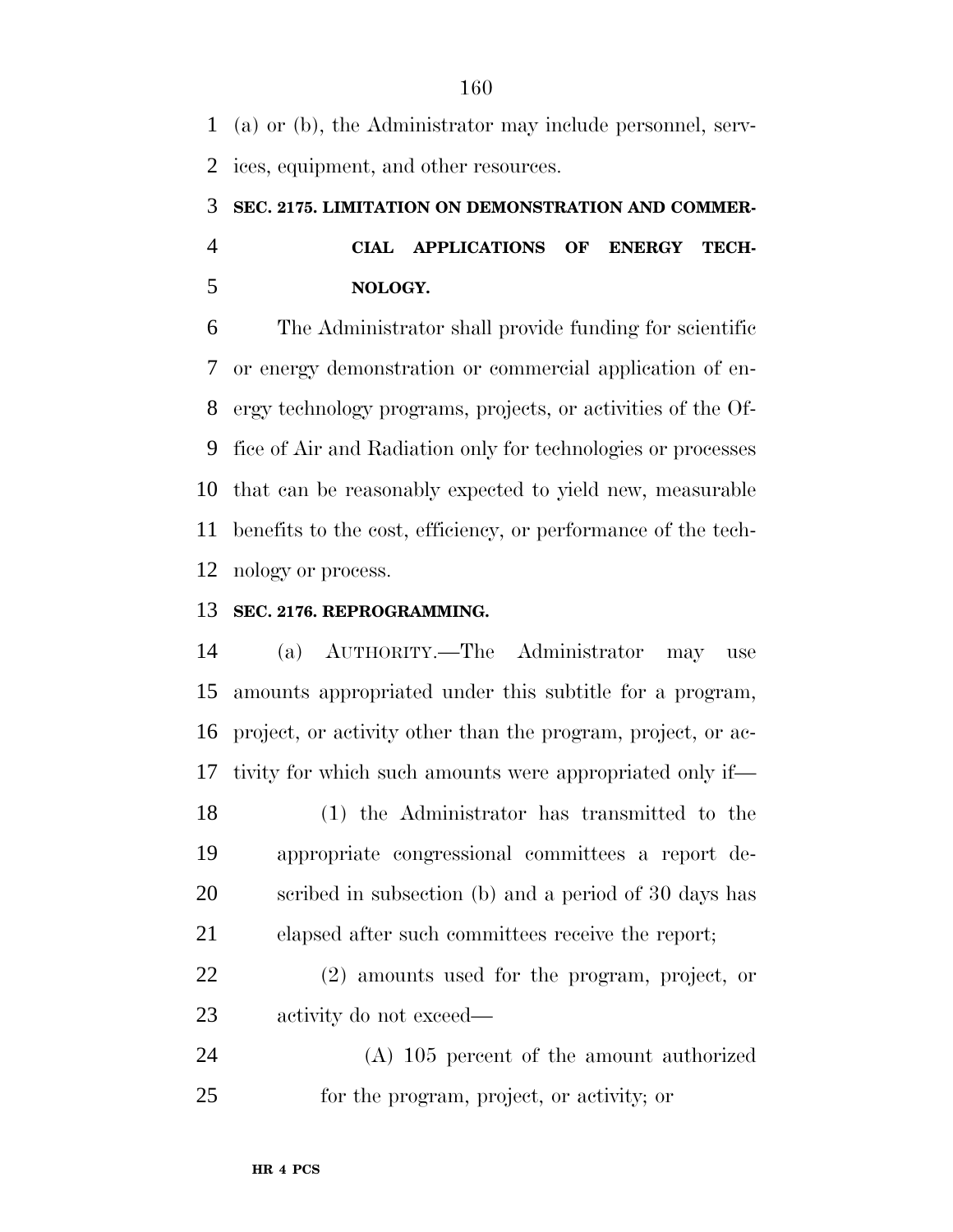1 (B)  $$250,000$  more than the amount au-2 thorized for the program, project, or activity, whichever is less; and

 (3) the program, project, or activity has been presented to, or requested of, the Congress by the Administrator.

 (b) REPORT.—(1) The report referred to in sub- section (a) is a report containing a full and complete state- ment of the action proposed to be taken and the facts and circumstances relied upon in support of the proposed ac-tion.

 (2) In the computation of the 30-day period under subsection (a), there shall be excluded any day on which either House of Congress is not in session because of an adjournment of more than 3 days to a day certain.

 (c) LIMITATIONS.—(1) In no event may the total amount of funds obligated pursuant to this subtitle exceed the total amount authorized to be appropriated by this subtitle.

 (2) Funds appropriated pursuant to this subtitle may not be used for an item for which Congress has declined to authorize funds.

### **SEC. 2177. BUDGET REQUEST FORMAT.**

 The Administrator shall provide to the appropriate congressional committees, to be transmitted at the same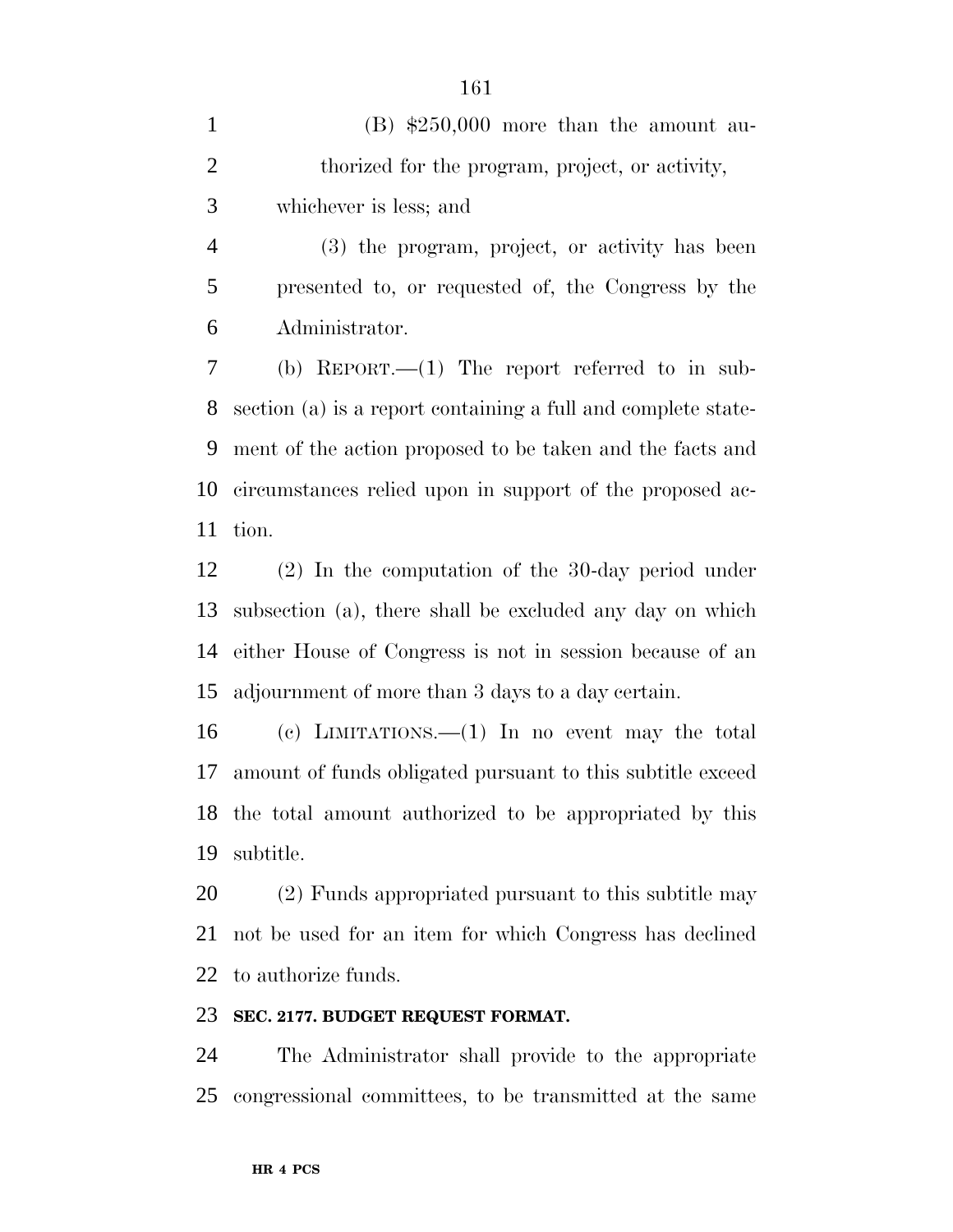time as the Environmental Protection Agency's annual budget request submission, a detailed justification for budget authorization for the programs, projects, and ac- tivities for which funds are authorized by this subtitle. Each such document shall include, for the fiscal year for which funding is being requested and for the 2 previous fiscal years—

 (1) a description of, and funding requested or allocated for, each such program, project, or activity; (2) an identification of all recipients of funds to conduct such programs, projects, and activities; and (3) an estimate of the amounts to be expended by each recipient of funds identified under para-graph (2).

### **SEC. 2178. OTHER PROVISIONS.**

 (a) ANNUAL OPERATING PLAN AND REPORTS.—The Administrator shall provide simultaneously to the Com-mittee on Science of the House of Representatives—

 (1) any annual operating plan or other oper- ational funding document, including any additions or amendments thereto; and

 (2) any report relating to the environmental re- search or development, scientific or energy research, development, or demonstration, or commercial appli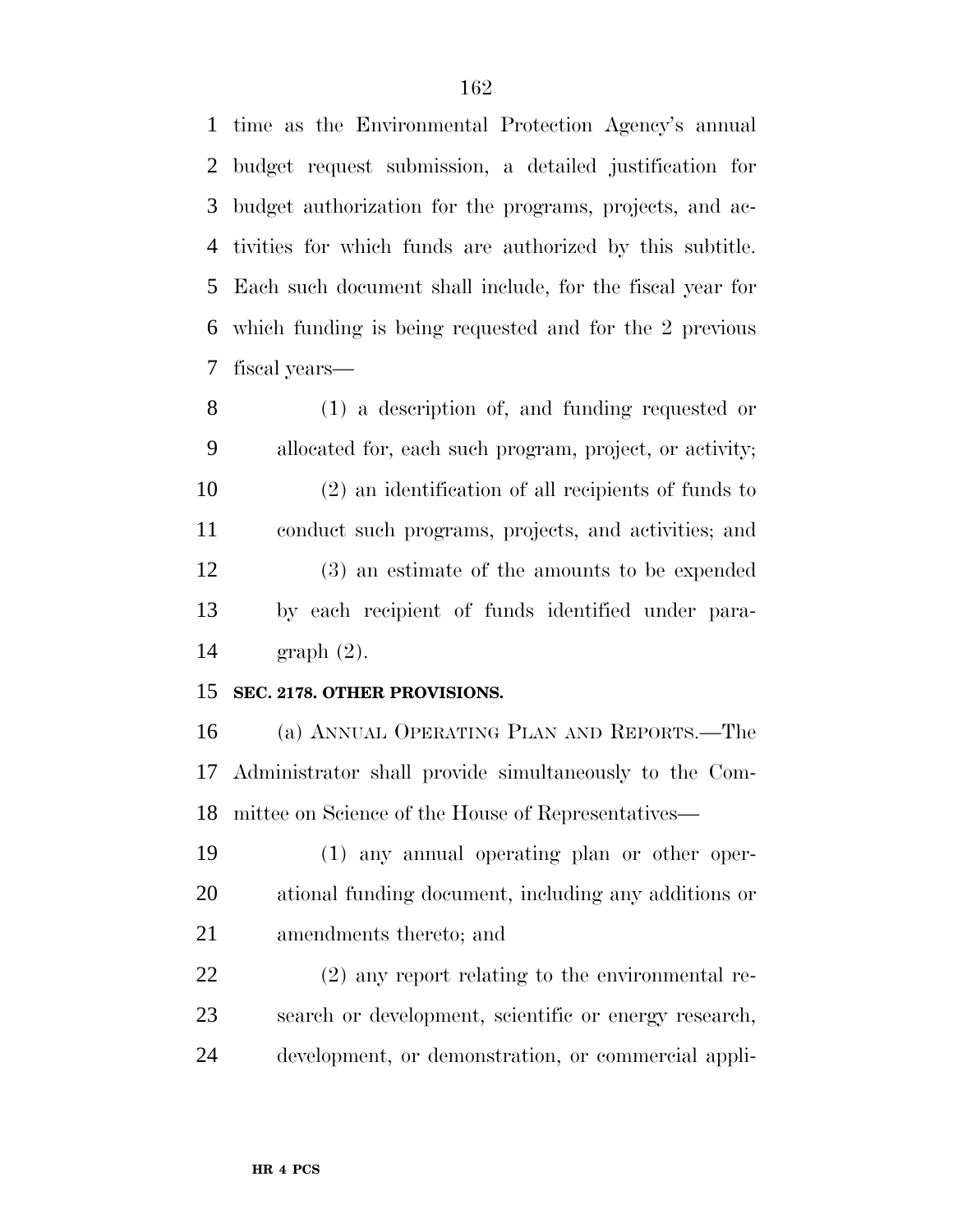cation of energy technology programs, projects, or activities of the Environmental Protection Agency, provided to any committee of Congress.

 (b) NOTICE OF REORGANIZATION.—The Adminis- trator shall provide notice to the appropriate congressional committees not later than 15 days before any reorganiza- tion of any environmental research or development, sci- entific or energy research, development, or demonstration, or commercial application of energy technology program, project, or activity of the Office of Air and Radiation.

# **Subtitle H—National Building Performance Initiative**

 **SEC. 2181. NATIONAL BUILDING PERFORMANCE INITIA-TIVE.**

 (a) INTERAGENCY GROUP.—Not later than 3 months after the date of the enactment of this Act, the Director of the Office of Science and Technology Policy shall estab- lish an Interagency Group responsible for the development and implementation of a National Building Performance Initiative to address energy conservation and research and development and related issues. The National Institute of Standards and Technology shall provide necessary admin-istrative support for the Interagency Group.

 (b) PLAN.—Not later than 9 months after the date of the enactment of this Act, the Interagency Group shall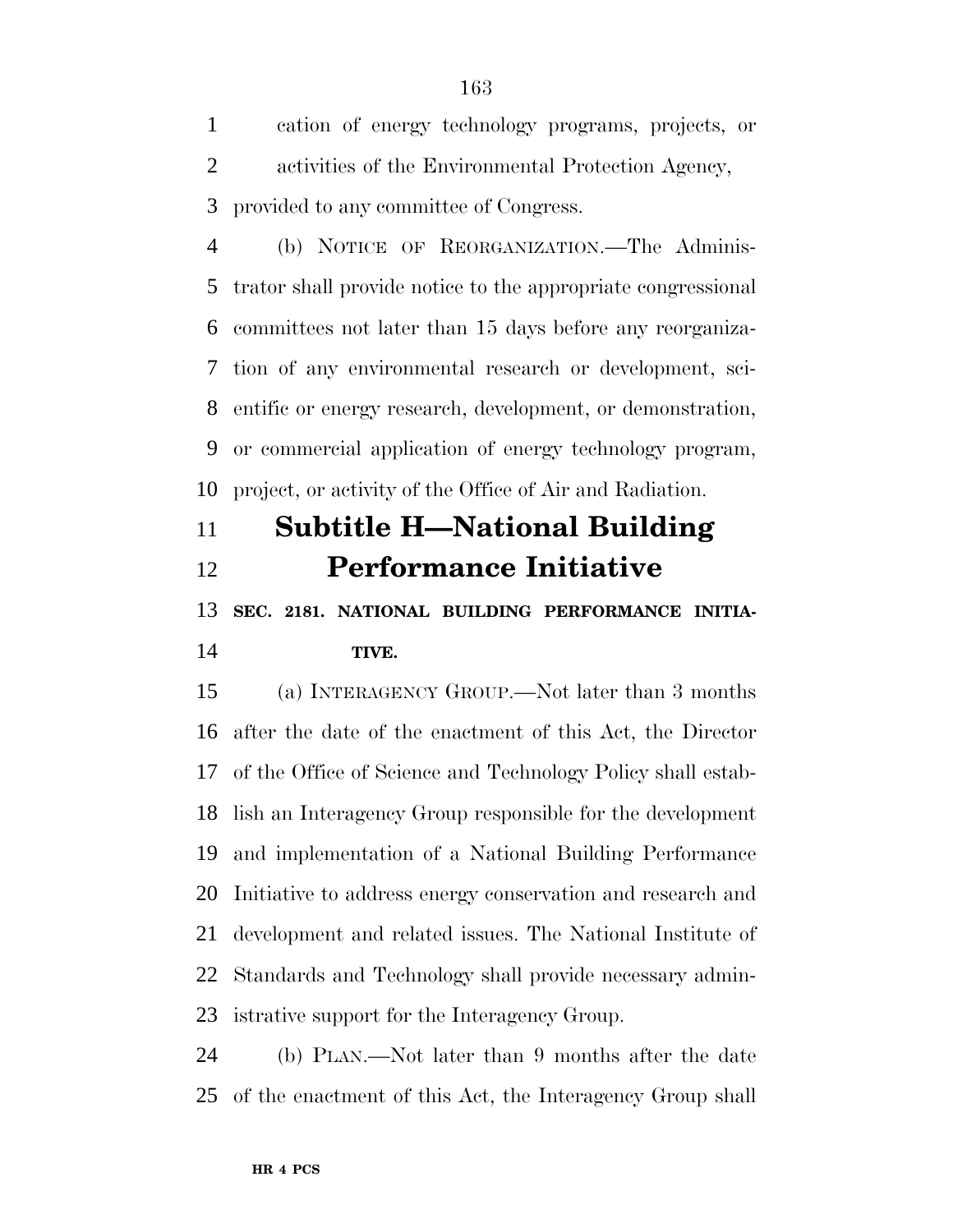transmit to the Congress a multiyear implementation plan describing the Federal role in reducing the costs, including energy costs, of using, owning, and operating commercial, institutional, residential, and industrial buildings by 30 percent by 2020. The plan shall include—

 (1) research, development, and demonstration of systems and materials for new construction and retrofit, on the building envelope and components; and

 (2) the collection and dissemination in a usable form of research results and other pertinent infor- mation to the design and construction industry, gov-ernment officials, and the general public.

 (c) NATIONAL BUILDING PERFORMANCE ADVISORY COMMITTEE.—A National Building Performance Advisory Committee shall be established to advise on creation of the plan, review progress made under the plan, advise on any improvements that should be made to the plan, and report to the Congress on actions that have been taken to advance the Nation's capability in furtherance of the plan. The members shall include representatives of a broad cross-section of interests such as the research, tech- nology transfer, architectural, engineering, and financial communities; materials and systems suppliers; State, county, and local governments; the residential, multi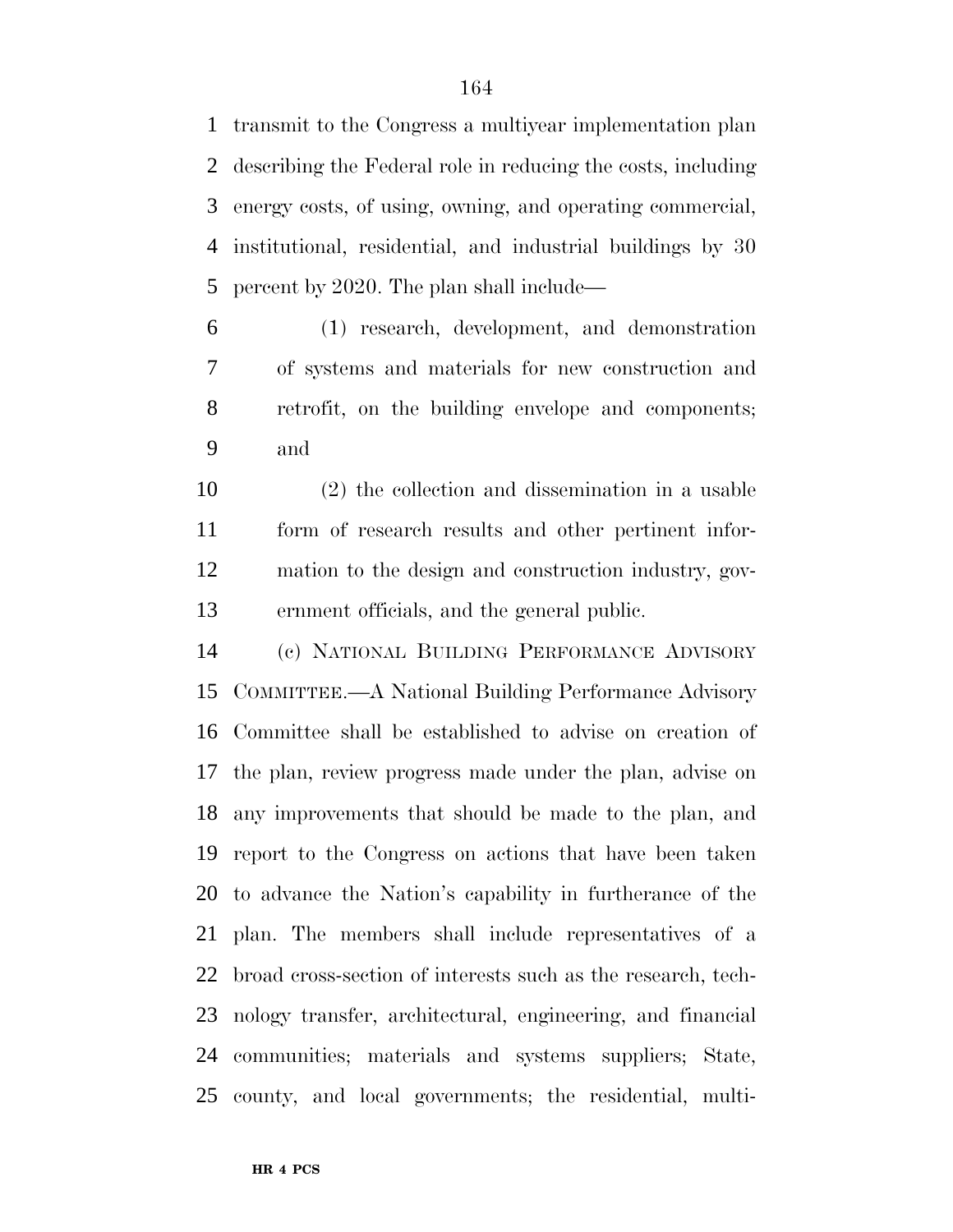family, and commercial sectors of the construction indus-try; and the insurance industry.

 (d) REPORT.—The Interagency Group shall, within 90 days after the end of each fiscal year, transmit a report to the Congress describing progress achieved during the preceding fiscal year by government at all levels and by the private sector, toward implementing the plan devel- oped under subsection (b), and including any amendments to the plan.

# **TITLE II—RENEWABLE ENERGY Subtitle A—Hydrogen**

#### **SEC. 2201. SHORT TITLE.**

 This subtitle may be cited as the ''Robert S. Walker and George E. Brown, Jr. Hydrogen Energy Act of 2001''.

#### **SEC. 2202. PURPOSES.**

 Section 102(b) of the Spark M. Matsunaga Hydrogen Research, Development, and Demonstration Act of 1990 is amended to read as follows:

20  $\qquad$  "(b) PURPOSES.—The purposes of this Act are—

  $(1)$  to direct the Secretary to conduct re- search, development, and demonstration activities leading to the production, storage, transportation, and use of hydrogen for industrial, commercial, resi-dential, transportation, and utility applications;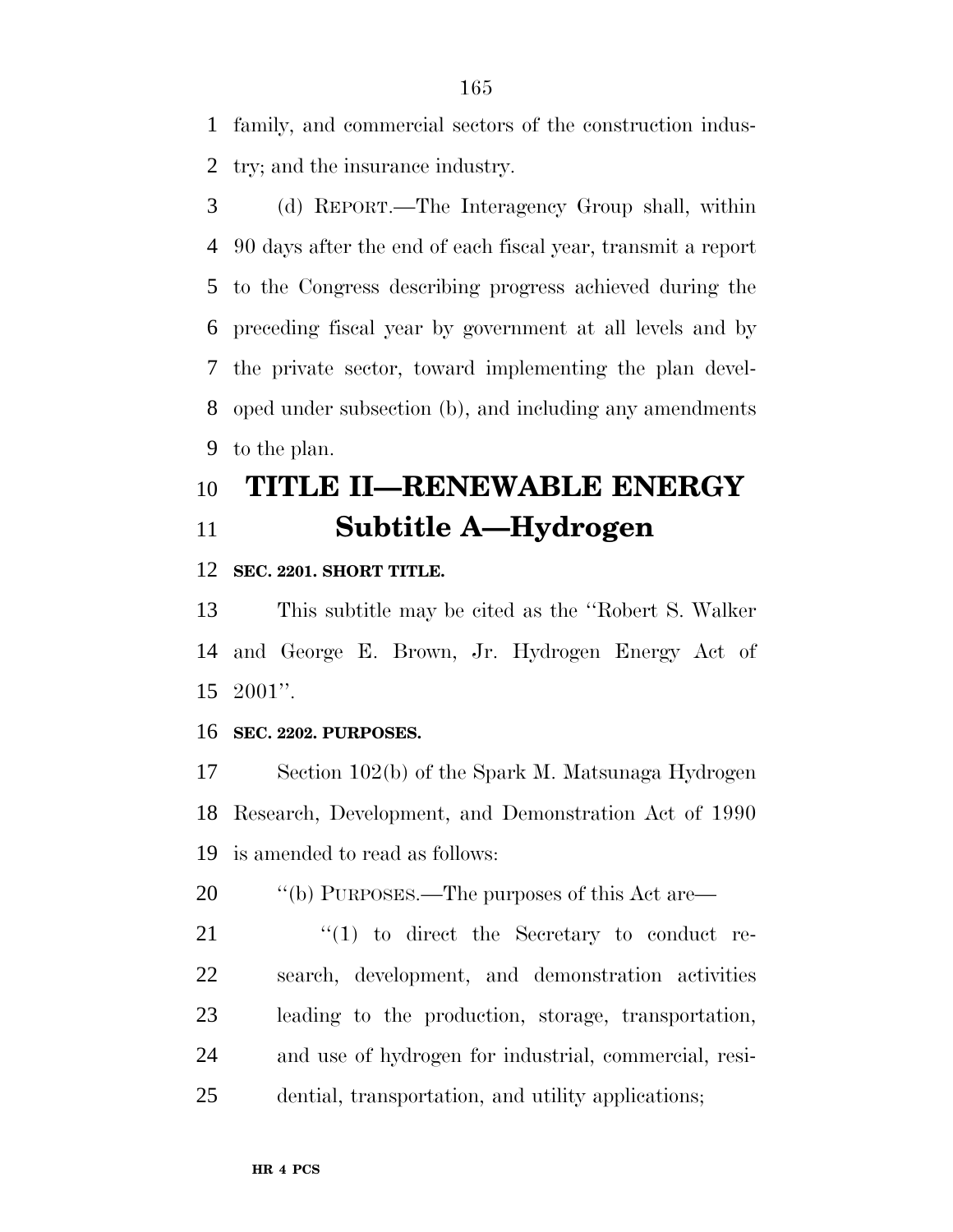1 ''(2) to direct the Secretary to develop a pro- gram of technology assessment, information dissemi- nation, and education in which Federal, State, and local agencies, members of the energy, transpor- tation, and other industries, and other entities may participate; and

 ''(3) to develop methods of hydrogen production that minimize adverse environmental impacts, with emphasis on efficient and cost-effective production 10 from renewable energy resources.".

### **SEC. 2203. DEFINITIONS.**

 Section 102(c) of the Spark M. Matsunaga Hydrogen Research, Development, and Demonstration Act of 1990 is amended—

 (1) by redesignating paragraphs (1) through (3) as paragraphs (2) through (4), respectively; and (2) by inserting before paragraph (2), as so re- designated by paragraph (1) of this section, the fol-lowing new paragraph:

 ''(1) 'advisory committee' means the advisory committee established under section 108;''.

# **SEC. 2204. REPORTS TO CONGRESS.**

 Section 103 of the Spark M. Matsunaga Hydrogen Research, Development, and Demonstration Act of 1990 is amended to read as follows: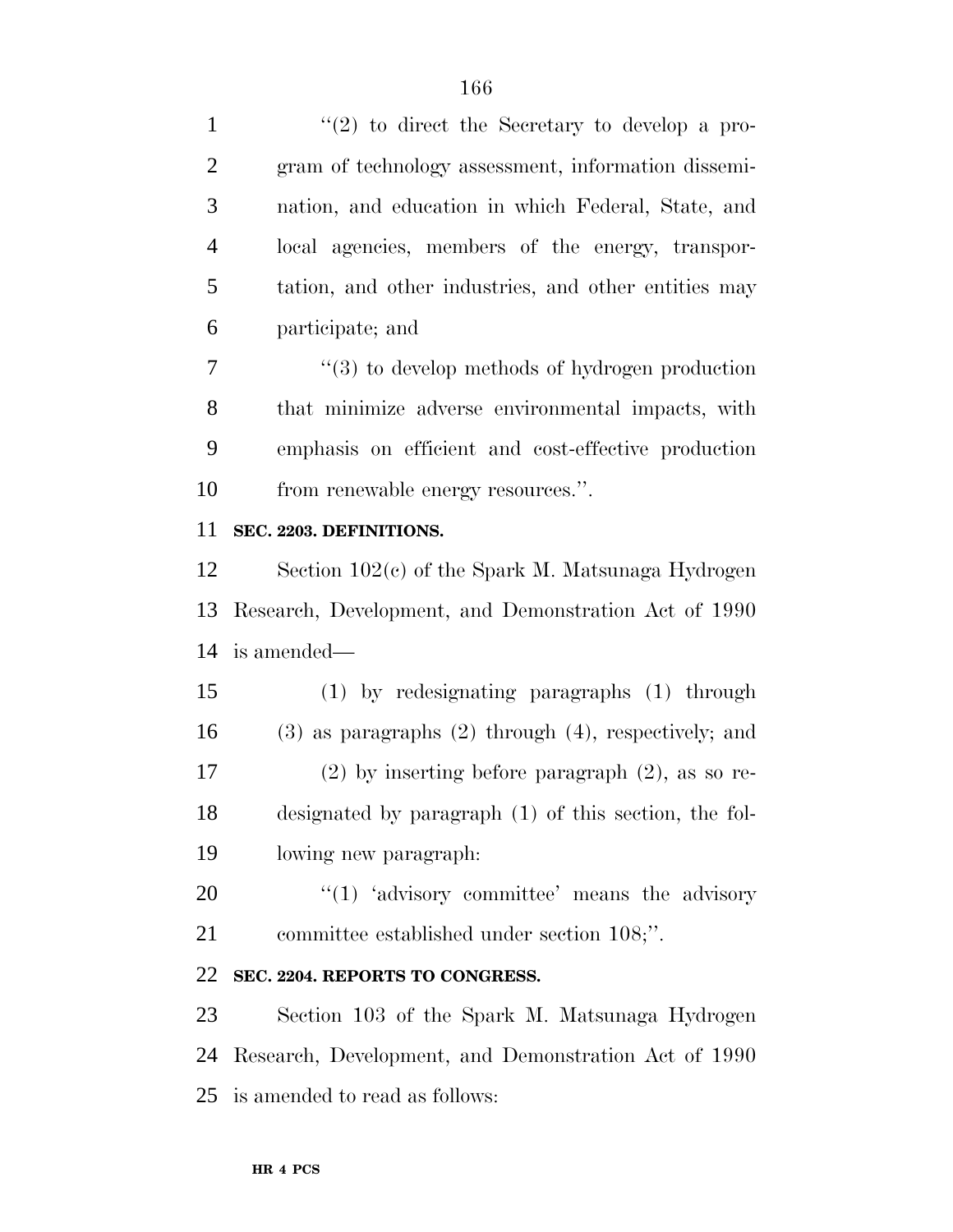#### **''SEC. 103. REPORTS TO CONGRESS.**

 $\gamma$  (a) REQUIREMENT.—Not later than 1 year after the date of the enactment of the Robert S. Walker and George E. Brown, Jr. Hydrogen Energy Act of 2001, and bienni- ally thereafter, the Secretary shall transmit to Congress a detailed report on the status and progress of the pro-grams and activities authorized under this Act.

 ''(b) CONTENTS.—A report under subsection (a) shall include, in addition to any views and recommendations of the Secretary—

11  $\frac{1}{1}$  an assessment of the extent to which the program is meeting the purposes specified in section 13  $102(b)$ ;

 $(2)$  a determination of the effectiveness of the technology assessment, information dissemination, and education program established under section 106;

 ''(3) an analysis of Federal, State, local, and private sector hydrogen-related research, develop- ment, and demonstration activities to identify pro- ductive areas for increased intergovernmental and private-public sector collaboration; and

23  $\frac{4}{4}$  recommendations of the advisory com- mittee for any improvements needed in the programs and activities authorized by this Act.''.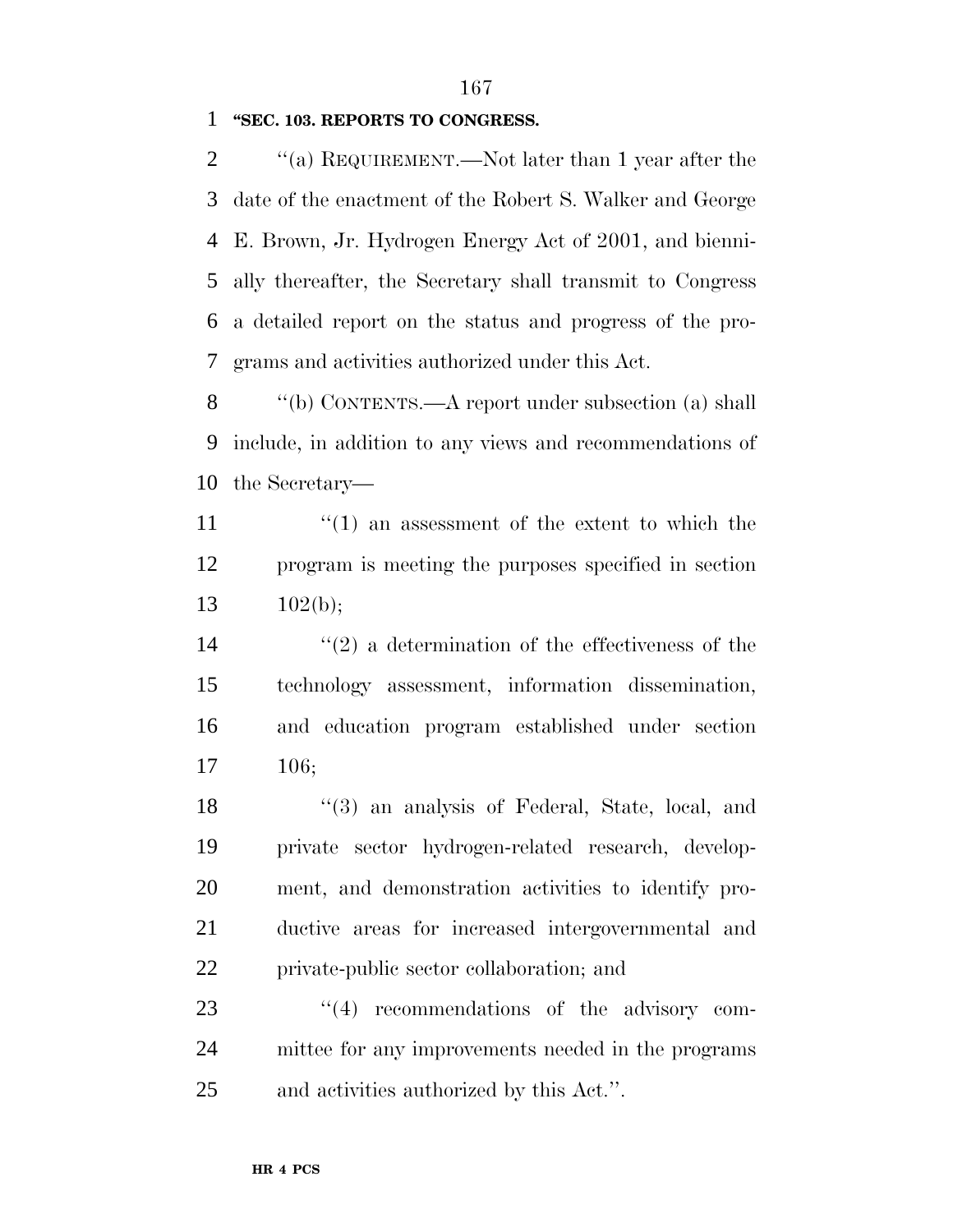**SEC. 2205. HYDROGEN RESEARCH AND DEVELOPMENT.**

 Section 104 of the Spark M. Matsunaga Hydrogen Research, Development, and Demonstration Act of 1990 is amended to read as follows:

### **''SEC. 104. HYDROGEN RESEARCH AND DEVELOPMENT.**

 ''(a) ESTABLISHMENT OF PROGRAM.—The Secretary shall conduct a hydrogen research and development pro- gram relating to production, storage, transportation, and use of hydrogen, with the goal of enabling the private sec- tor to demonstrate the technical feasibility of using hydro- gen for industrial, commercial, residential, transportation, and utility applications.

 ''(b) ELEMENTS.—In conducting the program au-thorized by this section, the Secretary shall—

 ''(1) give particular attention to developing an understanding and resolution of critical technical issues preventing the introduction of hydrogen as an energy carrier into the marketplace;

 $\frac{1}{2}$  initiate or accelerate existing research and development in critical technical issues that will con- tribute to the development of more economical hy- drogen production, storage, transportation, and use, including critical technical issues with respect to production (giving priority to those production tech- niques that use renewable energy resources as their primary source of energy for hydrogen production),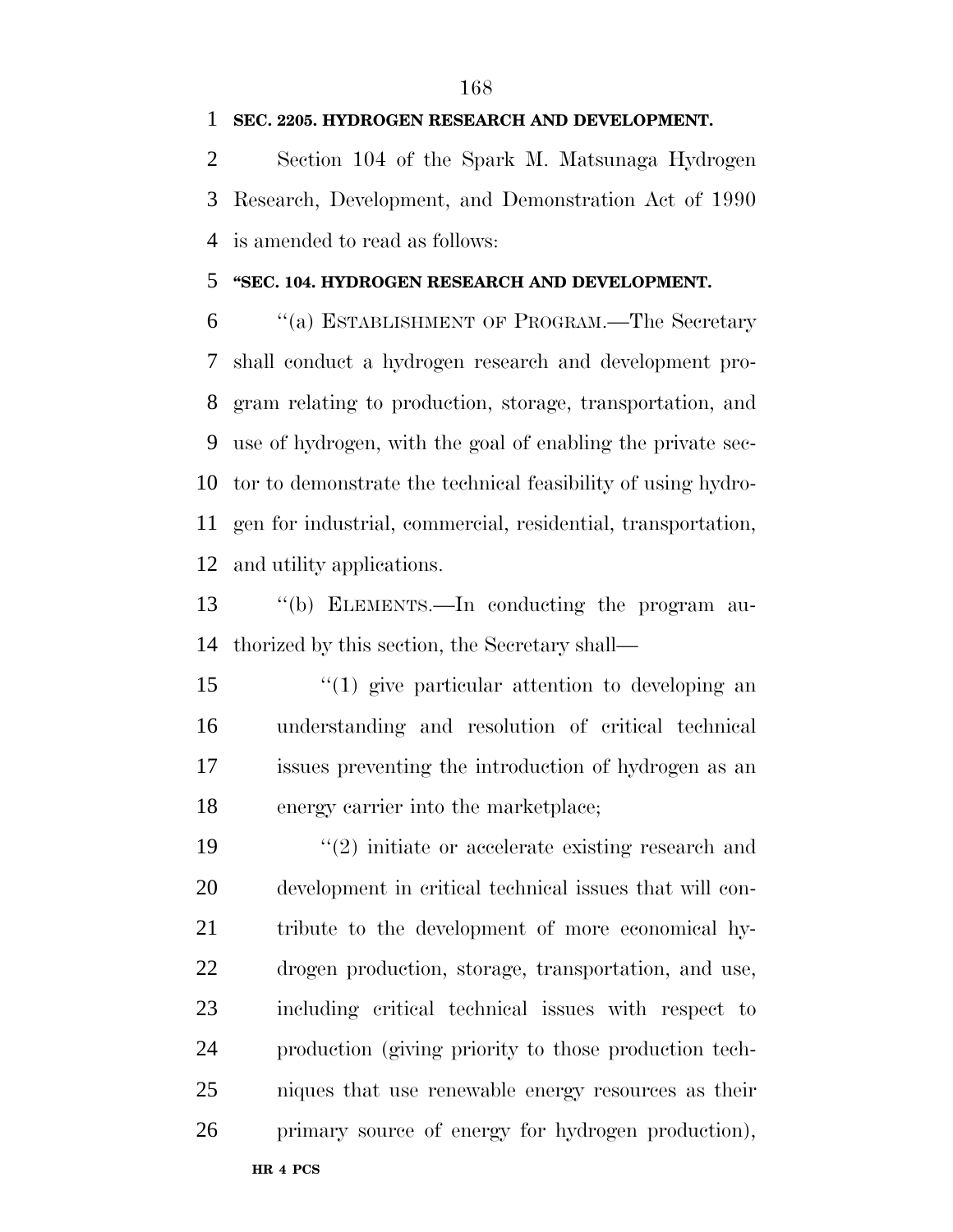| $\mathbf{1}$   | liquefaction, transmission, distribution, storage, and        |
|----------------|---------------------------------------------------------------|
| $\overline{2}$ | use (including use of hydrogen in surface transpor-           |
| 3              | tation); and                                                  |
| $\overline{4}$ | $\cdot\cdot$ (3) survey private sector and public sector hy-  |
| 5              | drogen research and development activities world-             |
| 6              | wide, and take steps to ensure that research and de-          |
| 7              | velopment activities under this section do not—               |
| 8              | "(A) duplicate any available research and                     |
| 9              | development results; or                                       |
| 10             | $\lq\lq (B)$ displace or compete with the privately           |
| 11             | funded hydrogen research and development ac-                  |
| 12             | tivities of United States industry.                           |
| 13             | "(c) EVALUATION OF TECHNOLOGIES.-The Sec-                     |
| 14             | retary shall evaluate, for the purpose of determining         |
| 15             | whether to undertake or fund research and development         |
| 16             | activities under this section, any reasonable new or im-      |
|                | 17 proved technology that could lead or contribute to the de- |
|                | 18 velopment of economical hydrogen production, storage,      |
| 19             | transportation, and use.                                      |
| 20             | "(d) RESEARCH AND DEVELOPMENT SUPPORT.-                       |
| 21             | The Secretary is authorized to arrange for tests and dem-     |
| 22             | onstrations and to disseminate to researchers and devel-      |
| 23             | opers information, data, and other materials necessary to     |
| 24             | support the research and development activities authorized    |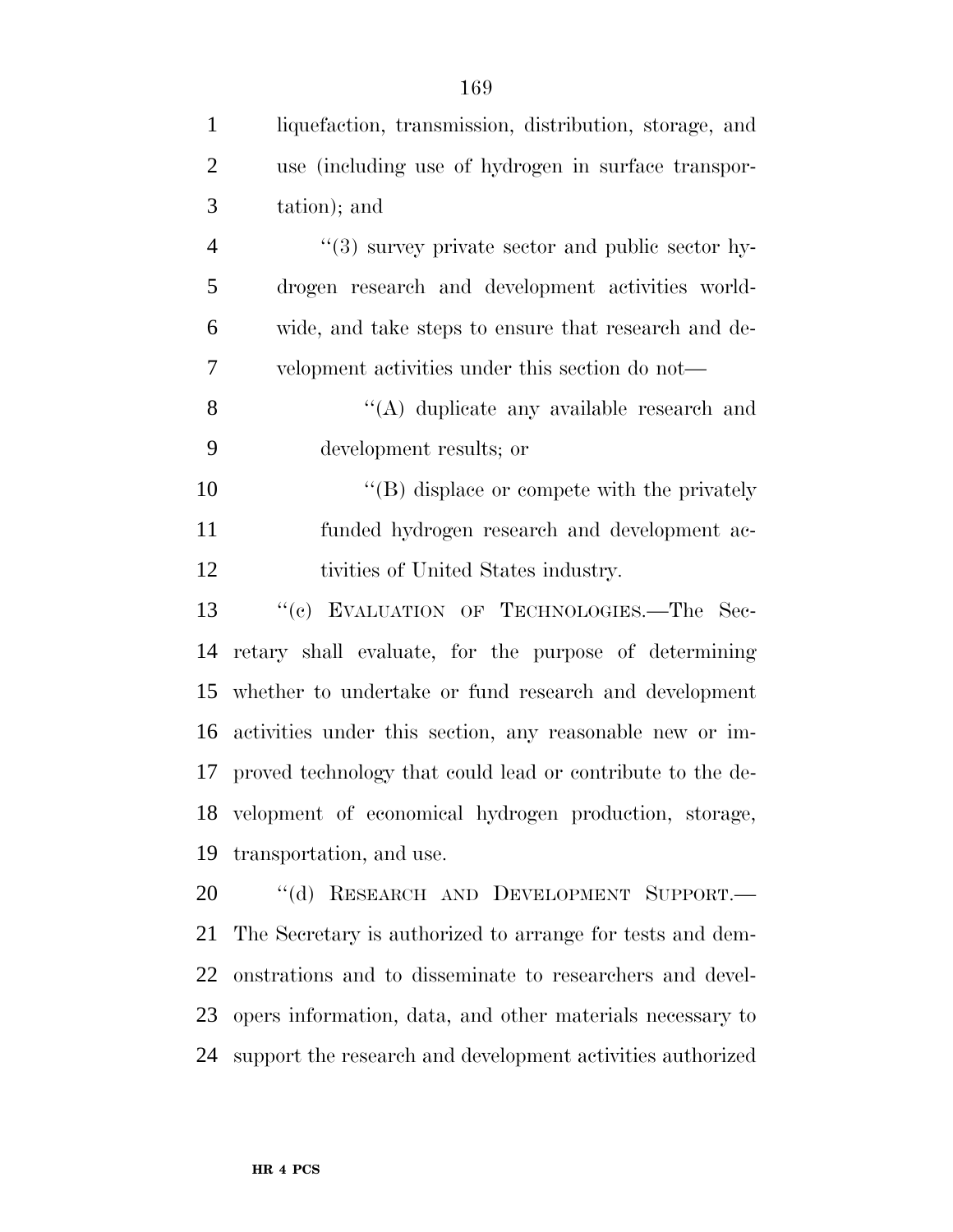under this section and other efforts authorized under this Act, consistent with section 106 of this Act.

 ''(e) COMPETITIVE PEER REVIEW.—The Secretary shall carry out or fund research and development activities under this section only on a competitive basis using peer review.

 ''(f) COST SHARING.—For research and development programs carried out under this section, the Secretary shall require a commitment from non-Federal sources of at least 20 percent of the cost of the project. The Sec- retary may reduce or eliminate the non-Federal require- ment under this subsection if the Secretary determines that the research and development is of a basic or funda-mental nature.''.

## **SEC. 2206. DEMONSTRATIONS.**

 Section 105 of the Spark M. Matsunaga Hydrogen Research, Development, and Demonstration Act of 1990 is amended—

 (1) in subsection (a), by striking '', preferably 20 in self-contained locations,";

 (2) in subsection (b), by striking ''at self-con- tained sites'' and inserting '', which shall include a fuel cell bus demonstration program to address hy- drogen production, storage, and use in transit bus applications''; and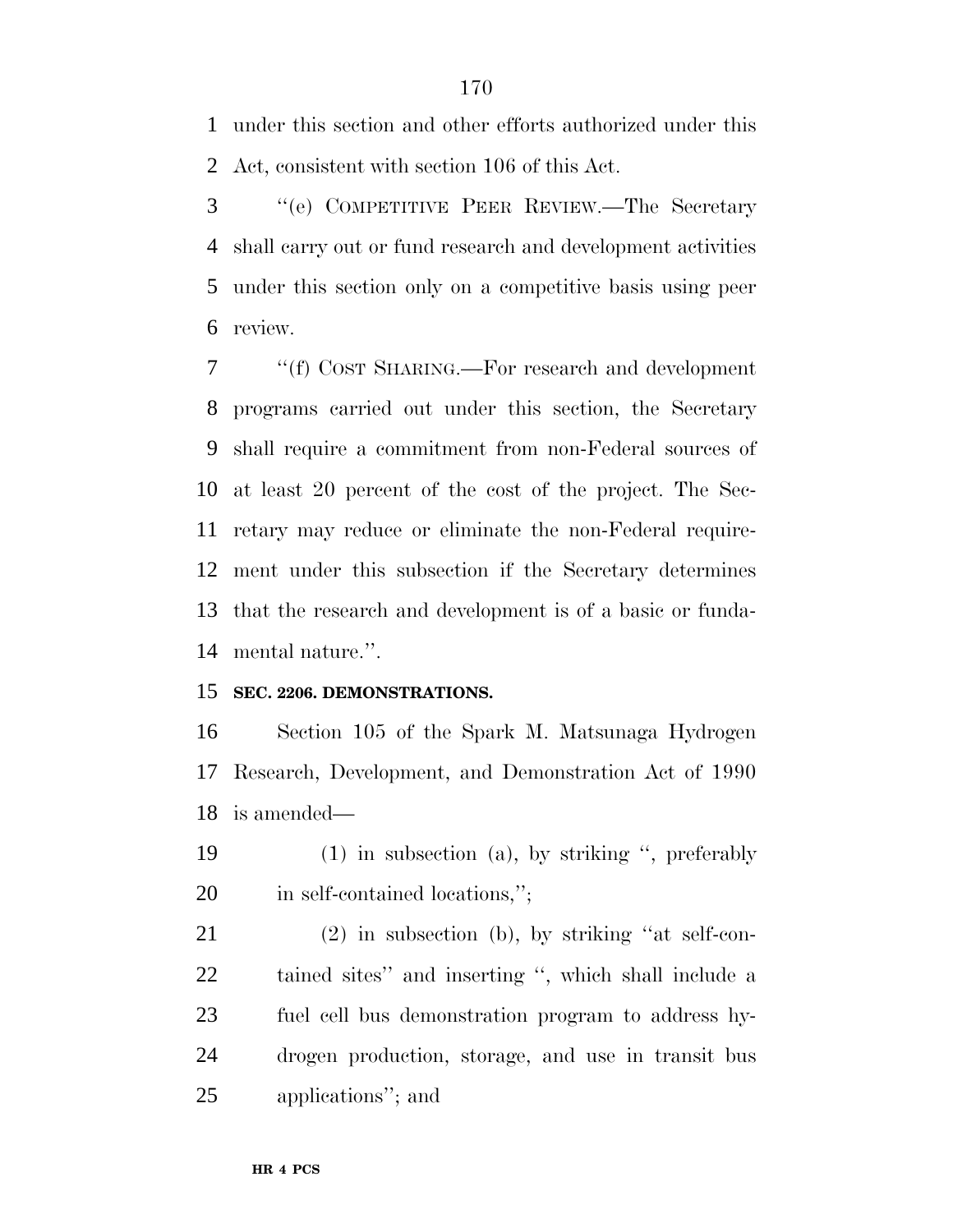(3) in subsection (c), by inserting ''NON-FED-2 ERAL FUNDING REQUIREMENT.—" after " $(e)$ ".

# **SEC. 2207. TECHNOLOGY TRANSFER.**

 Section 106 of the Spark M. Matsunaga Hydrogen Research, Development, and Demonstration Act of 1990 is amended to read as follows:

# **''SEC. 106. TECHNOLOGY ASSESSMENT, INFORMATION DIS-SEMINATION, AND EDUCATION PROGRAM.**

 ''(a) PROGRAM.—The Secretary shall, in consultation with the advisory committee, conduct a program designed to accelerate wider application of hydrogen production, storage, transportation, and use technologies, including application in foreign countries to increase the global mar- ket for the technologies and foster global economic devel-opment without harmful environmental effects.

 ''(b) INFORMATION.—The Secretary, in carrying out the program authorized by subsection (a), shall—

18 ''(1) undertake an update of the inventory and assessment, required under section 106(b)(1) of this Act as in effect before the date of the enactment of the Robert S. Walker and George E. Brown, Jr. Hy- drogen Energy Act of 2001, of hydrogen tech- nologies and their commercial capability to economi-cally produce, store, transport, or use hydrogen in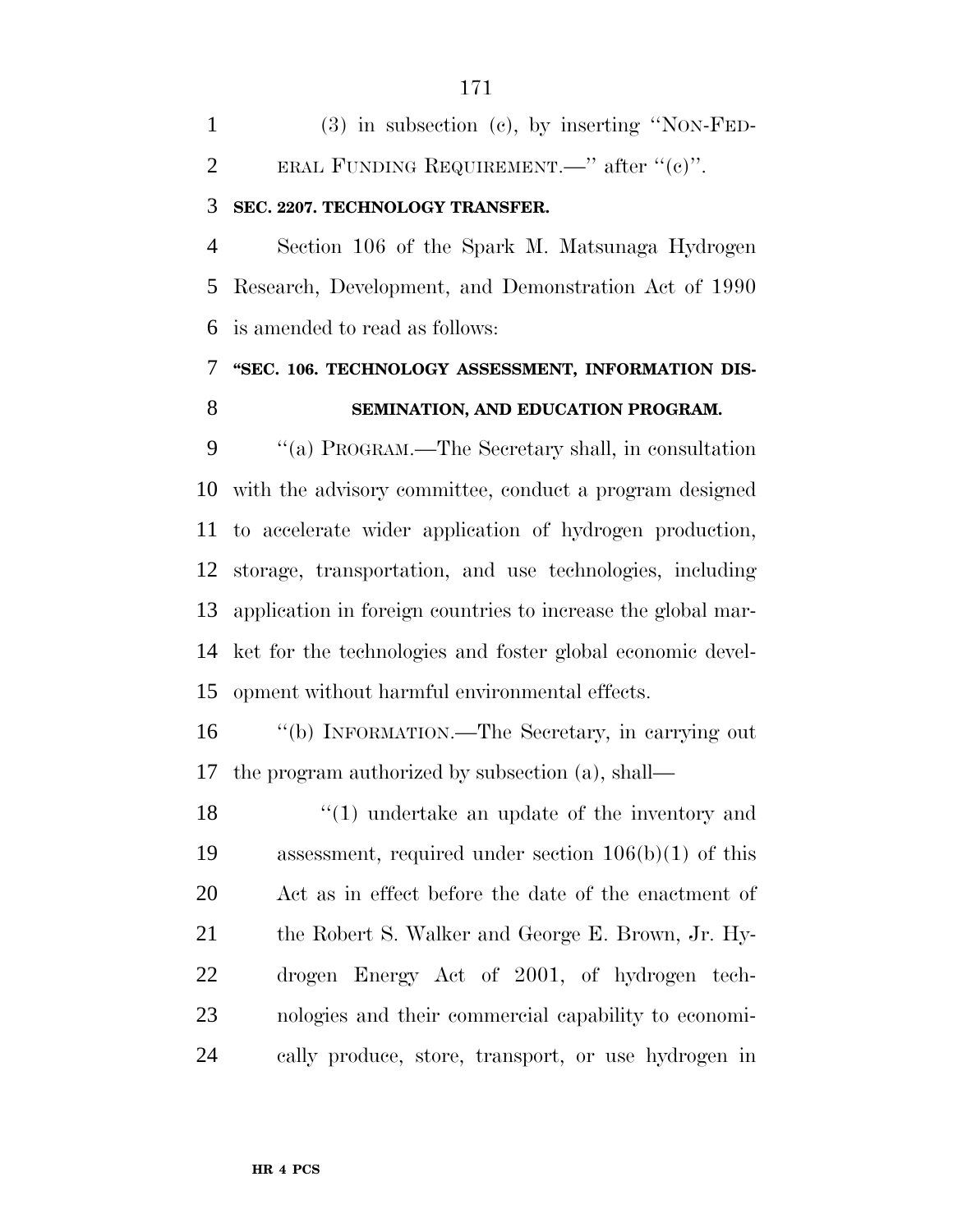industrial, commercial, residential, transportation, and utility sector; and

3 ''(2) develop, with other Federal agencies as ap- propriate and industry, an information exchange program to improve technology transfer for hydro- gen production, storage, transportation, and use, which may consist of workshops, publications, con- ferences, and a database for the use by the public and private sectors.''.

## **SEC. 2208. COORDINATION AND CONSULTATION.**

 Section 107 of the Spark M. Matsunaga Hydrogen Research, Development, and Demonstration Act of 1990 is amended—

 (1) by amending paragraph (1) of subsection (a) to read as follows:

 $\frac{16}{16}$  ''(1) shall establish a central point for the co- ordination of all hydrogen research, development, and demonstration activities of the Department; and''; and

 (2) by amending subsection (c) to read as fol-lows:

22 "'(c) CONSULTATION.—The Secretary shall consult with other Federal agencies as appropriate, and the advi- sory committee, in carrying out the Secretary's authorities pursuant to this Act.''.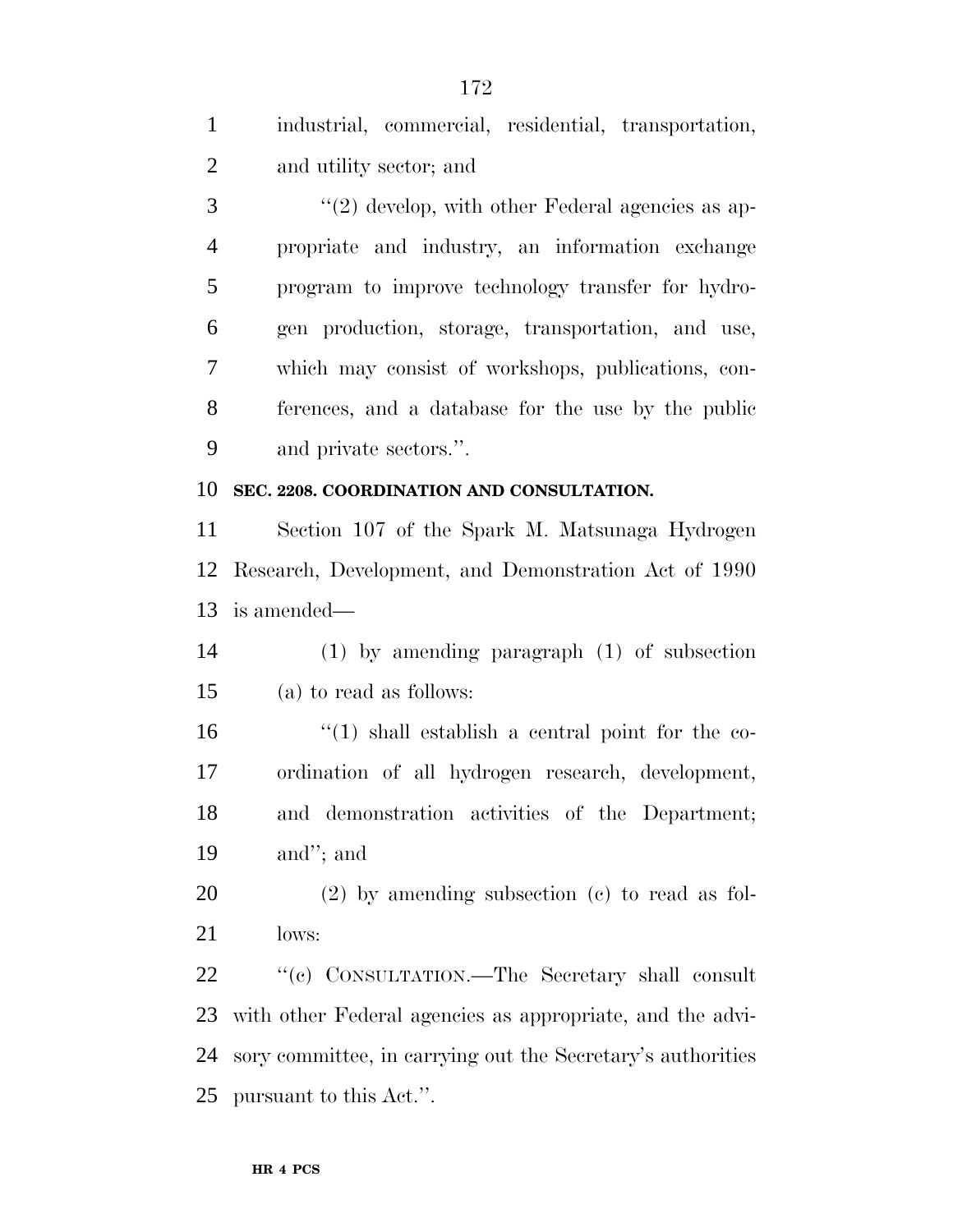### **SEC. 2209. ADVISORY COMMITTEE.**

 Section 108 of the Spark M. Matsunaga Hydrogen Research, Development, and Demonstration Act of 1990 is amended to read as follows:

### **''SEC. 108. ADVISORY COMMITTEE.**

 ''(a) ESTABLISHMENT.—The Secretary shall enter into appropriate arrangements with the National Acad- emies of Sciences and Engineering to establish an advisory committee consisting of experts drawn from domestic in- dustry, academia, Governmental laboratories, and finan- cial, environmental, and other organizations, as appro- priate, to review and advise on the progress made through the programs and activities authorized under this Act.

 ''(b) COOPERATION.—The heads of Federal agencies shall cooperate with the advisory committee in carrying out this section and shall furnish to the advisory com- mittee such information as the advisory committee reason-ably deems necessary to carry out this section.

 ''(c) REVIEW.—The advisory committee shall review and make any necessary recommendations to the Sec-retary on—

  $\qquad$   $\qquad$   $\qquad$   $\qquad$   $\qquad$   $\qquad$   $\qquad$   $\qquad$   $\qquad$   $\qquad$   $\qquad$   $\qquad$   $\qquad$   $\qquad$   $\qquad$   $\qquad$   $\qquad$   $\qquad$   $\qquad$   $\qquad$   $\qquad$   $\qquad$   $\qquad$   $\qquad$   $\qquad$   $\qquad$   $\qquad$   $\qquad$   $\qquad$   $\qquad$   $\qquad$   $\qquad$   $\qquad$   $\qquad$   $\qquad$   $\qquad$  grams and activities authorized under this Act; and  $\qquad$   $\qquad$   $\qquad$   $\qquad$   $\qquad$   $\qquad$   $\qquad$   $\qquad$   $\qquad$   $\qquad$   $\qquad$   $\qquad$   $\qquad$   $\qquad$   $\qquad$   $\qquad$   $\qquad$   $\qquad$   $\qquad$   $\qquad$   $\qquad$   $\qquad$   $\qquad$   $\qquad$   $\qquad$   $\qquad$   $\qquad$   $\qquad$   $\qquad$   $\qquad$   $\qquad$   $\qquad$   $\qquad$   $\qquad$   $\qquad$   $\qquad$  mental consequences of the deployment of hydrogen production, storage, transportation, and use systems.

####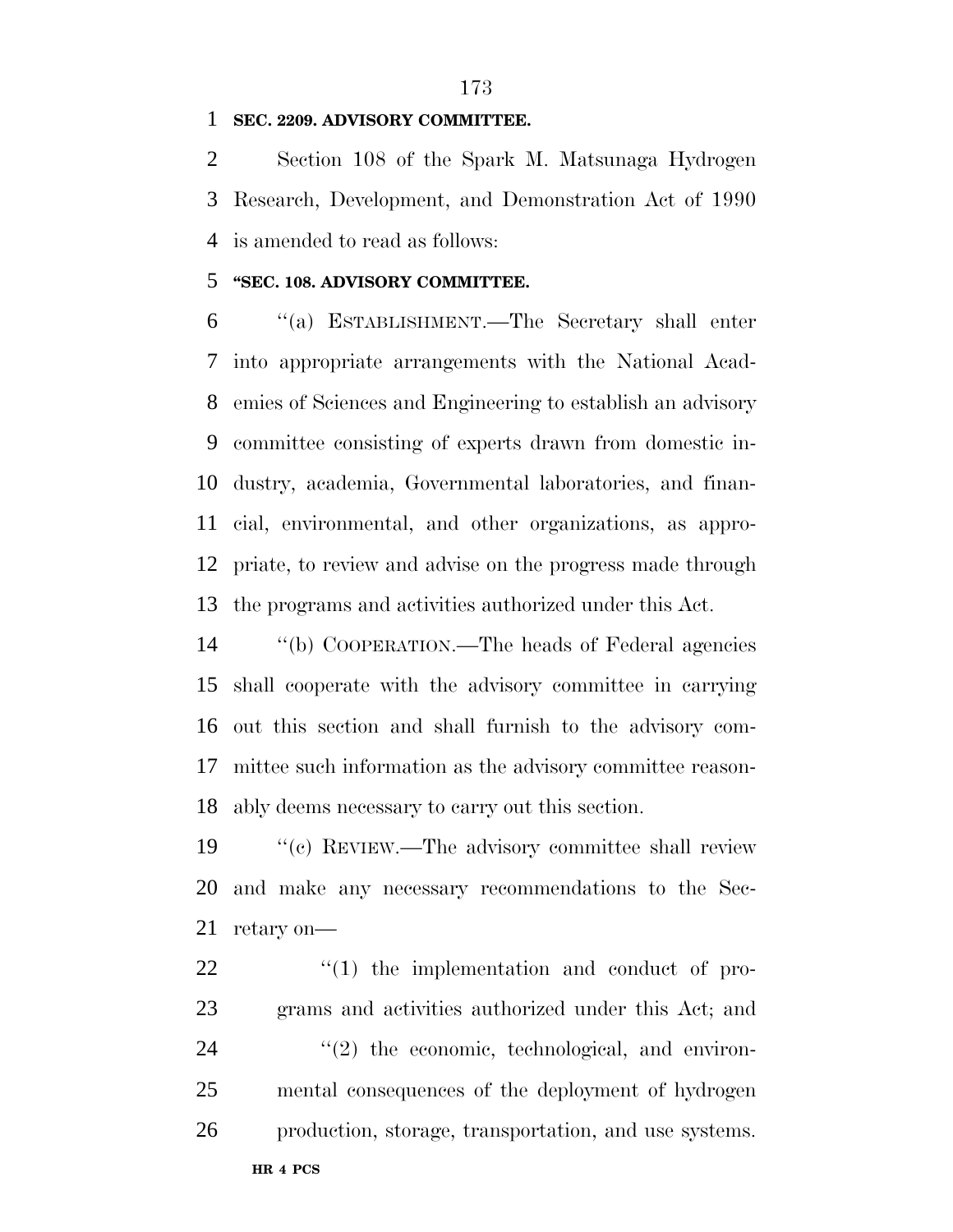''(d) RESPONSIBILITIES OF THE SECRETARY.—The Secretary shall consider, but need not adopt, any rec- ommendations of the advisory committee under subsection (c). The Secretary shall provide an explanation of the rea- sons that any such recommendations will not be imple- mented and include such explanation in the report to Con-gress under section 103(a) of this Act.''.

#### **SEC. 2210. AUTHORIZATION OF APPROPRIATIONS.**

 Section 109 of the Spark M. Matsunaga Hydrogen Research, Development, and Demonstration Act of 1990 is amended to read as follows:

#### **''SEC. 109. AUTHORIZATION OF APPROPRIATIONS.**

 ''(a) RESEARCH AND DEVELOPMENT; ADVISORY COMMITTEE.—There are authorized to be appropriated to the Secretary to carry out sections 104 and 108—

- ''(1) \$40,000,000 for fiscal year 2002;
- ''(2) \$45,000,000 for fiscal year 2003;
- ''(3) \$50,000,000 for fiscal year 2004;
- 19 ''(4) \$55,000,000 for fiscal year 2005; and
- ''(5) \$60,000,000 for fiscal year 2006.

21 "(b) DEMONSTRATION.—There are authorized to be appropriated to the Secretary to carry out section 105—

- ''(1) \$20,000,000 for fiscal year 2002;
- 24 ''(2)  $$25,000,000$  for fiscal year 2003;
- ''(3) \$30,000,000 for fiscal year 2004;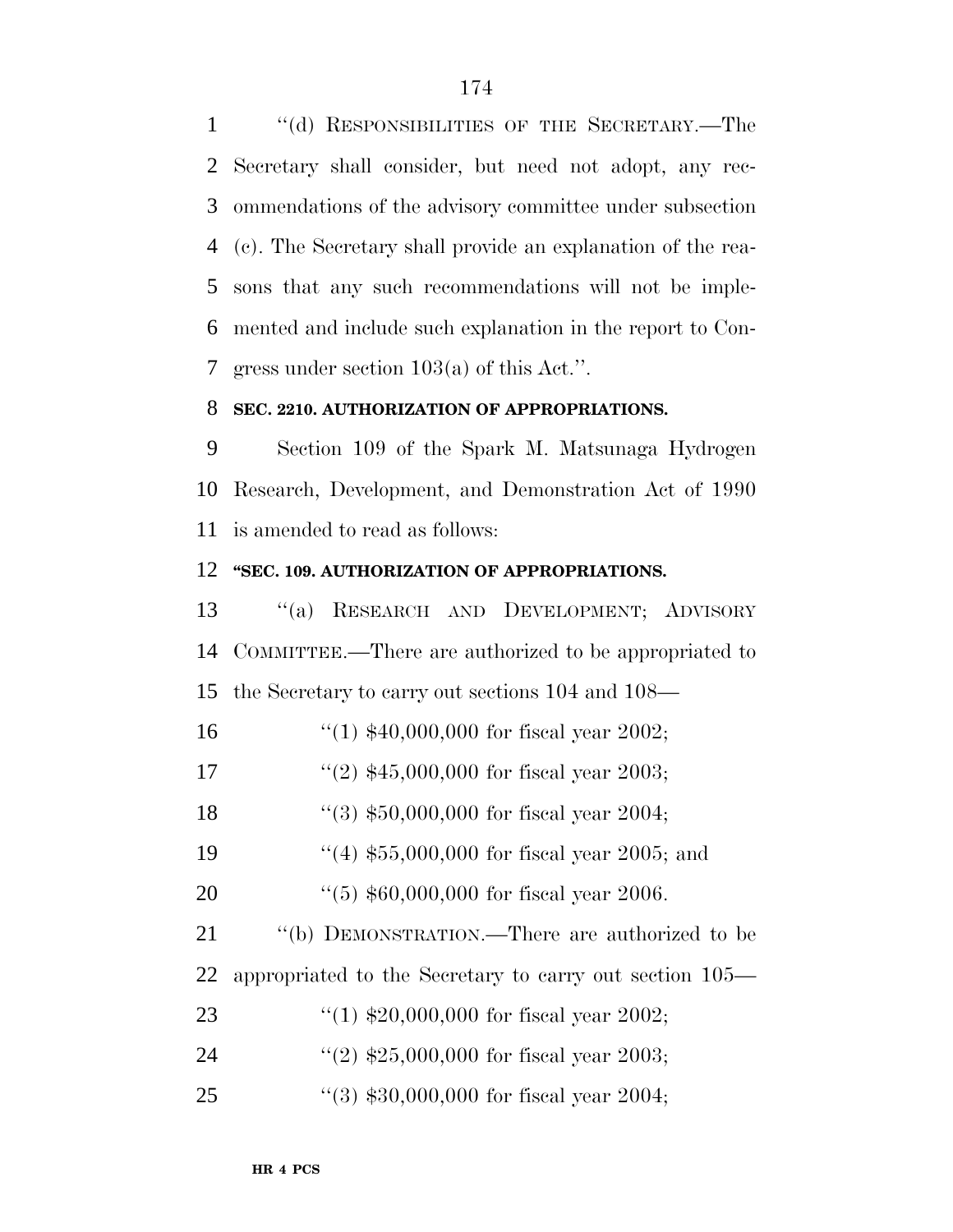| 1              | "(4) $$35,000,000$ for fiscal year 2005; and            |
|----------------|---------------------------------------------------------|
| $\mathfrak{2}$ | $(5)$ \$40,000,000 for fiscal year 2006.".              |
| 3              | SEC. 2211. REPEAL.                                      |
| $\overline{4}$ | (a) REPEAL.—Title II of the Hydrogen Future Act         |
| 5              | of 1996 is repealed.                                    |
| 6              | (b) CONFORMING AMENDMENT.—Section 2 of the              |
| 7              | Hydrogen Future Act of 1996 is amended by striking "ti- |
| 8              | tles II and III" and inserting "title III".             |
| 9              | <b>Subtitle B—Bioenergy</b>                             |
| 10             | SEC. 2221. SHORT TITLE.                                 |
| 11             | This subtitle may be cited as the "Bioenergy Act of     |
| 12             | $2001$ ".                                               |
| 13             | SEC. 2222. FINDINGS.                                    |
| 14             | Congress finds that bioenergy has potential to help—    |
| 15             | (1) meet the Nation's energy needs;                     |
| 16             | $(2)$ reduce reliance on imported fuels;                |
| 17             | (3) promote rural economic development;                 |
| 18             | (4) provide for productive utilization of agricul-      |
| 19             | tural residues and waste materials, and forestry resi-  |
| 20             | dues and byproducts; and                                |
| 21             | $(5)$ protect the environment.                          |
| 22             | SEC. 2223. DEFINITIONS.                                 |
| 23             | For purposes of this subtitle—                          |
| 24             | (1) the term "bioenergy" means energy derived           |
| 25             | from any organic matter that is available on a re-      |
|                |                                                         |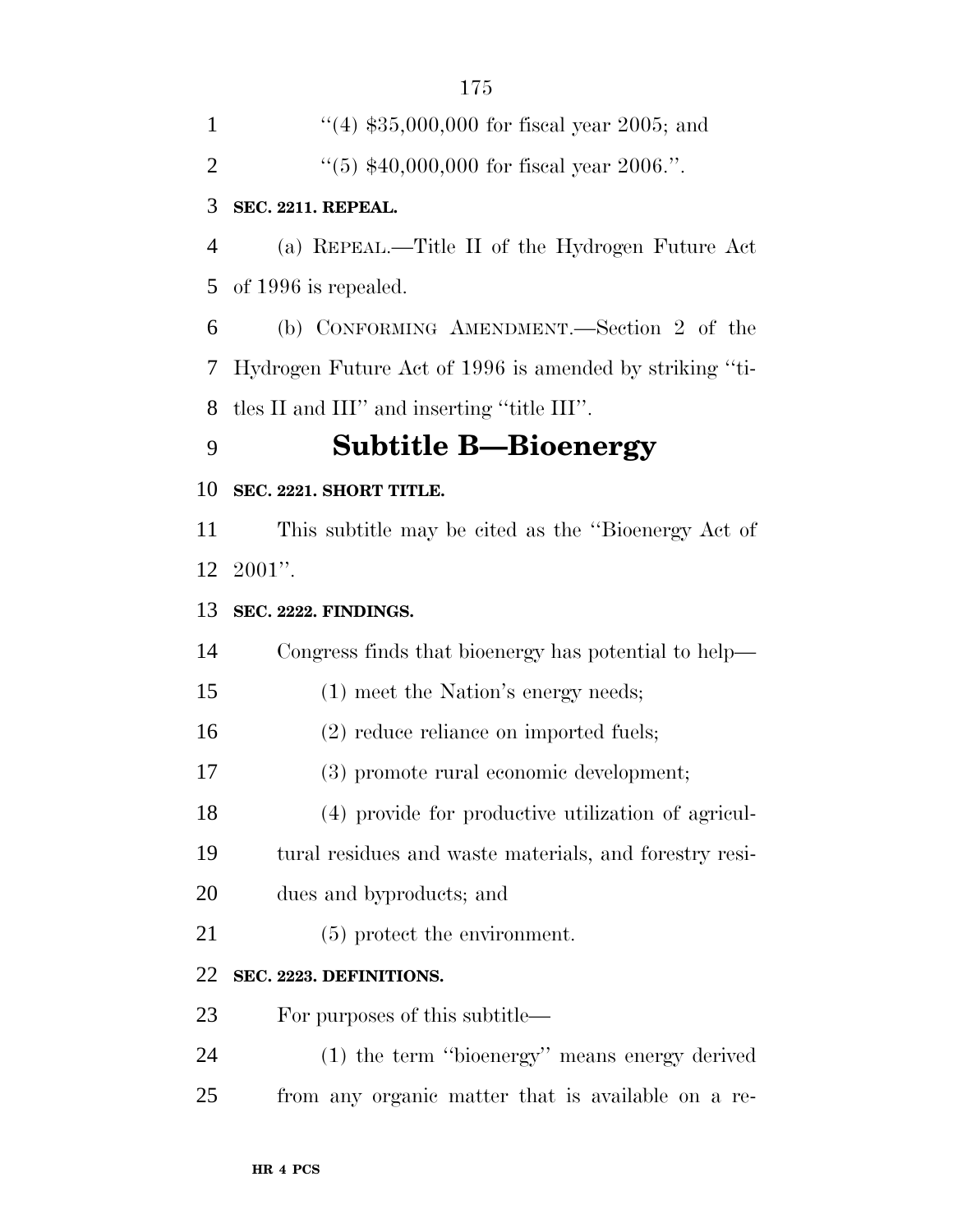| newable or recurring basis, including agricultural    |
|-------------------------------------------------------|
| crops and trees, wood and wood wastes and residues,   |
| plants (including aquatic plants), grasses, residues, |
| fibers, and animal and other organic wastes;          |
| $(2)$ the term "biofuels" includes liquid or gas-     |
| eous fuels, industrial chemicals, or both;            |
| (3) the term "biopower" includes the generation       |
| of electricity or process steam or both; and          |
| (4) the term "integrated bioenergy research and       |
| development" includes biopower and biofuels applica-  |
| tions.                                                |
|                                                       |

#### **SEC. 2224. AUTHORIZATION.**

 The Secretary is authorized to conduct environmental research and development, scientific and energy research, development, and demonstration, and commercial applica- tion of energy technology programs, projects, and activi- ties related to bioenergy, including biopower energy sys- tems, biofuels energy systems, and integrated bioenergy research and development.

# **SEC. 2225. AUTHORIZATION OF APPROPRIATIONS.**

 (a) BIOPOWER ENERGY SYSTEMS.—There are au- thorized to be appropriated to the Secretary for Biopower Energy Systems programs, projects, and activities—

(1) \$45,700,000 for fiscal year 2002;

(2) \$52,500,000 for fiscal year 2003;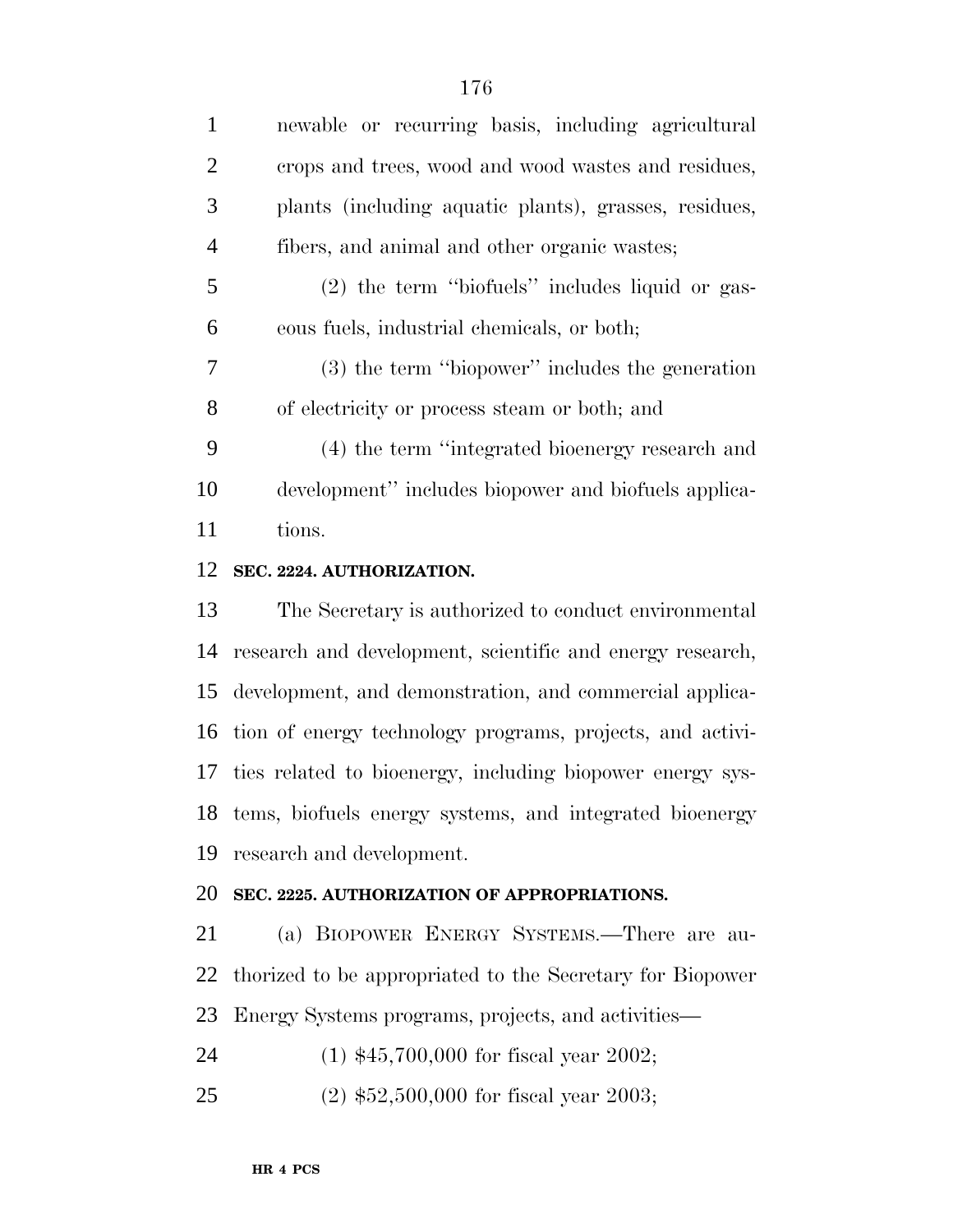| $\mathbf{1}$   | $(3)$ \$60,300,000 for fiscal year 2004;                     |
|----------------|--------------------------------------------------------------|
| $\overline{2}$ | $(4)$ \$69,300,000 for fiscal year 2005; and                 |
| 3              | $(5)$ \$79,600,000 for fiscal year 2006.                     |
| $\overline{4}$ | (b) BIOFUELS ENERGY SYSTEMS.—There are au-                   |
| 5              | thorized to be appropriated to the Secretary for biofuels    |
| 6              | energy systems programs, projects, and activities—           |
| 7              | $(1)$ \$53,500,000 for fiscal year 2002;                     |
| $8\phantom{1}$ | $(2)$ \$61,400,000 for fiscal year 2003;                     |
| 9              | $(3)$ \$70,600,000 for fiscal year 2004;                     |
| 10             | $(4)$ \$81,100,000 for fiscal year 2005; and                 |
| 11             | $(5)$ \$93,200,000 for fiscal year 2006.                     |
| 12             | (c) INTEGRATED BIOENERGY RESEARCH AND DE-                    |
| 13             | VELOPMENT.—There are authorized to be appropriated to        |
| 14             | the Secretary for integrated bioenergy research and devel-   |
| 15             | opment programs, projects, and activities, \$49,000,000      |
| 16             | for each of the fiscal years 2002 through 2006. Activities   |
| 17             | funded under this subsection shall be coordinated with on-   |
|                | 18 going related programs of other Federal agencies, includ- |
| 19             | ing the Plant Genome Program of the National Science         |
| 20             | Foundation. Of the funds authorized under this sub-          |
| 21             | section, at least $$5,000,000$ for each fiscal year shall be |
| 22             | for training and education targeted to minority and social   |
| 23             | disadvantaged farmers and ranchers.                          |
|                |                                                              |

 (d) INTEGRATED APPLICATIONS.—Amounts author-ized to be appropriated under this subtitle may be used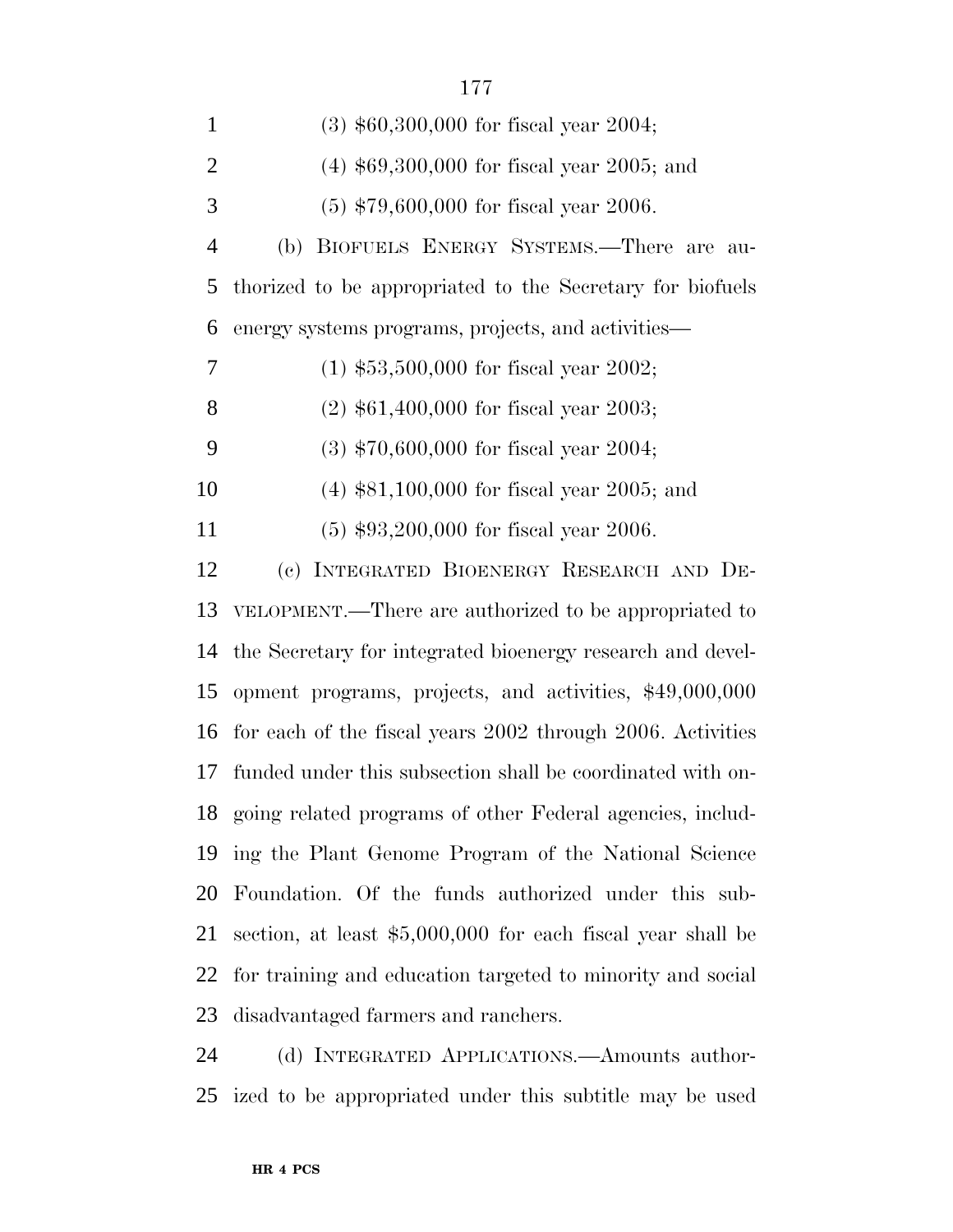to assist in the planning, design, and implementation of projects to convert rice straw and barley grain into biopower or biofuels.

# **Subtitle C—Transmission Infrastructure Systems SEC. 2241. TRANSMISSION INFRASTRUCTURE SYSTEMS RE- SEARCH, DEVELOPMENT, DEMONSTRATION, AND COMMERCIAL APPLICATION.**

 (a) IN GENERAL.—The Secretary shall develop and implement a comprehensive research, development, dem- onstration, and commercial application program to ensure the reliability, efficiency, and environmental integrity of electrical transmission systems. Such program shall in- clude advanced energy technologies and systems, high ca- pacity superconducting transmission lines and generators, advanced grid reliability and efficiency technologies devel- opment, technologies contributing to significant load re- ductions, advanced metering, load management and con- trol technologies, and technology transfer and education. (b) TECHNOLOGY.—In carrying out this subtitle, the Secretary may include research, development, and dem- onstration on and commercial application of improved transmission technologies including the integration of the following technologies into improved transmission systems: (1) High temperature superconductivity.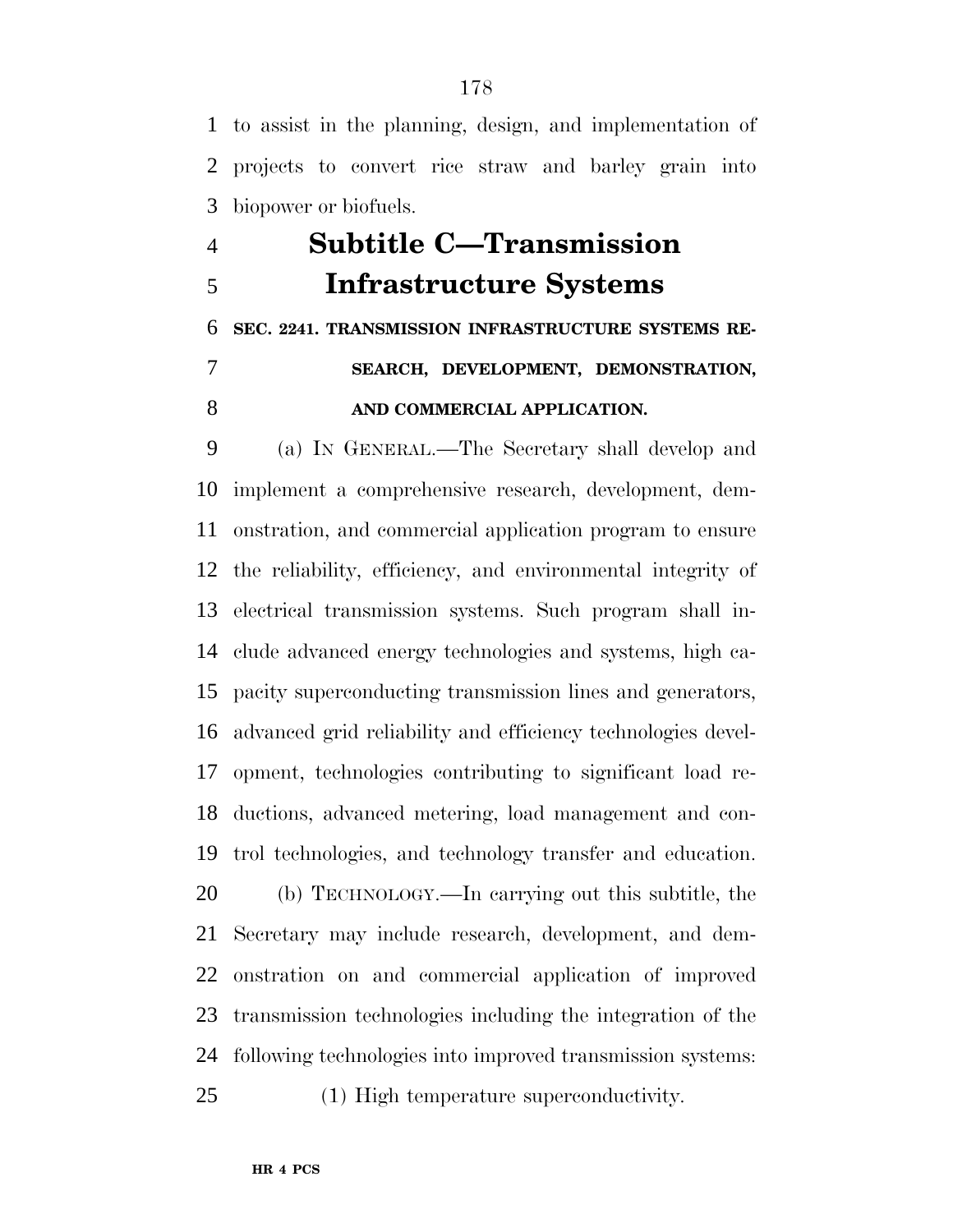(2) Advanced transmission materials. (3) Self-adjusting equipment, processes, or soft- ware for survivability, security, and failure contain- ment. (4) Enhancements of energy transfer over exist-ing lines.

 (5) Any other infrastructure technologies, as appropriate.

### **SEC. 2242. PROGRAM PLAN.**

 Within 4 months after the date of the enactment of this Act, the Secretary, in consultation with other appro- priate Federal agencies, shall prepare and transmit to Congress a 5-year program plan to guide activities under this subtitle. In preparing the program plan, the Secretary shall consult with appropriate representatives of the trans- mission infrastructure systems industry to select and prioritize appropriate program areas. The Secretary shall also seek the advice of utilities, energy services providers, manufacturers, institutions of higher learning, other ap- propriate State and local agencies, environmental organi- zations, professional and technical societies, and any other persons as the Secretary considers appropriate.

#### **SEC. 2243. REPORT.**

 Two years after the date of the enactment of this Act, and at 2-year intervals thereafter, the Secretary, in con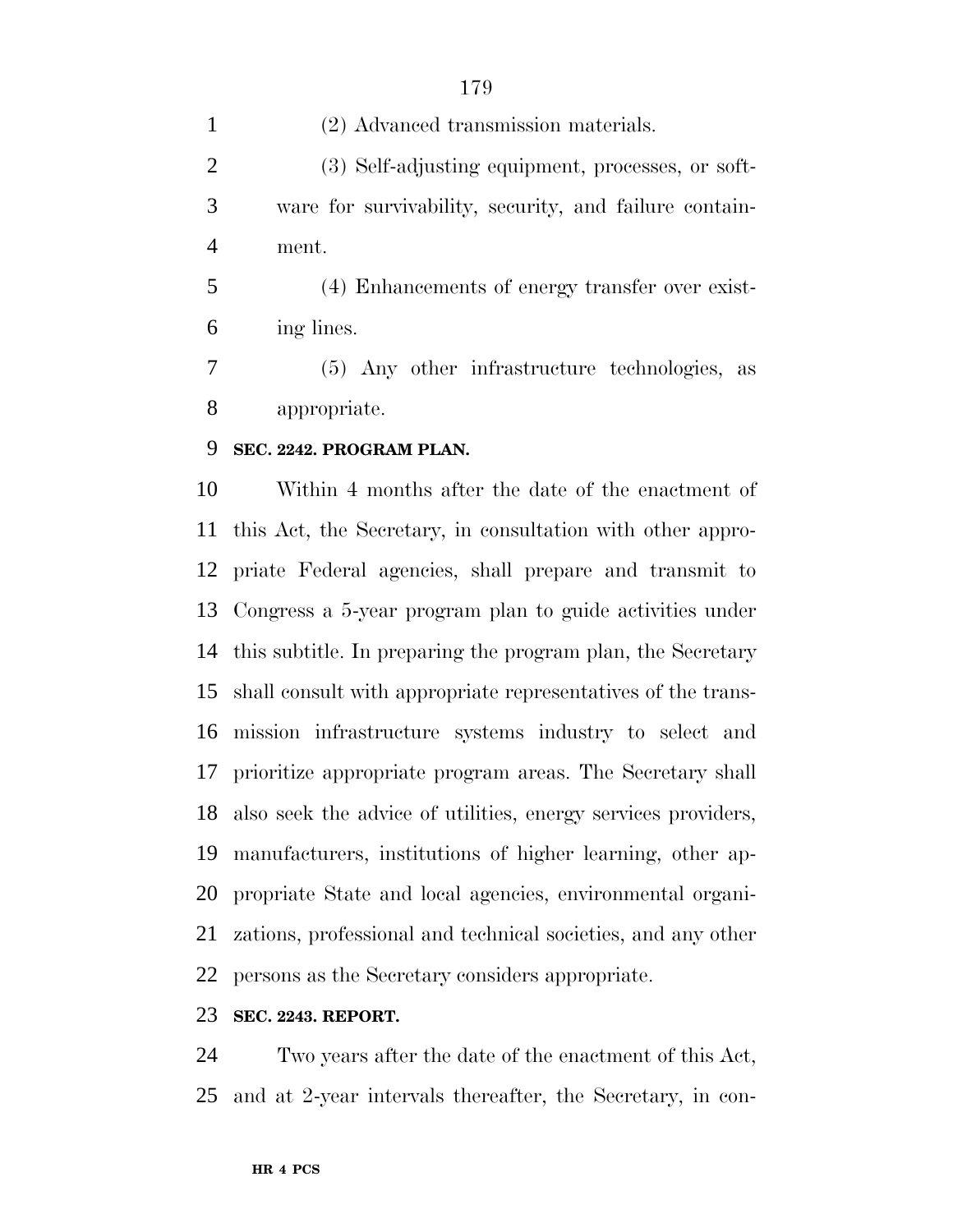sultation with other appropriate Federal agencies, shall transmit a report to Congress describing the progress made to achieve the purposes of this subtitle and identi- fying any additional resources needed to continue the de- velopment and commercial application of transmission in-frastructure technologies.

# **Subtitle D—Department of Energy Authorization of Appropriations**

#### **SEC. 2261. AUTHORIZATION OF APPROPRIATIONS.**

 (a) OPERATION AND MAINTENANCE.—There are au- thorized to be appropriated to the Secretary for Renewable Energy operation and maintenance, including activities under subtitle C, Geothermal Technology Development, Hydropower, Concentrating Solar Power, Photovoltaic Energy Systems, Solar Building Technology Research, Wind Energy Systems, High Temperature Super- conducting Research and Development, Energy Storage Systems, Transmission Reliability, International Renew- able Energy Program, Renewable Energy Production In- centive Program, Renewable Program Support, National Renewable Energy Laboratory, and Program Direction, and including amounts authorized under the amendment made by section 2210 and amounts authorized under sec-tion 2225, \$535,000,000 for fiscal year 2002,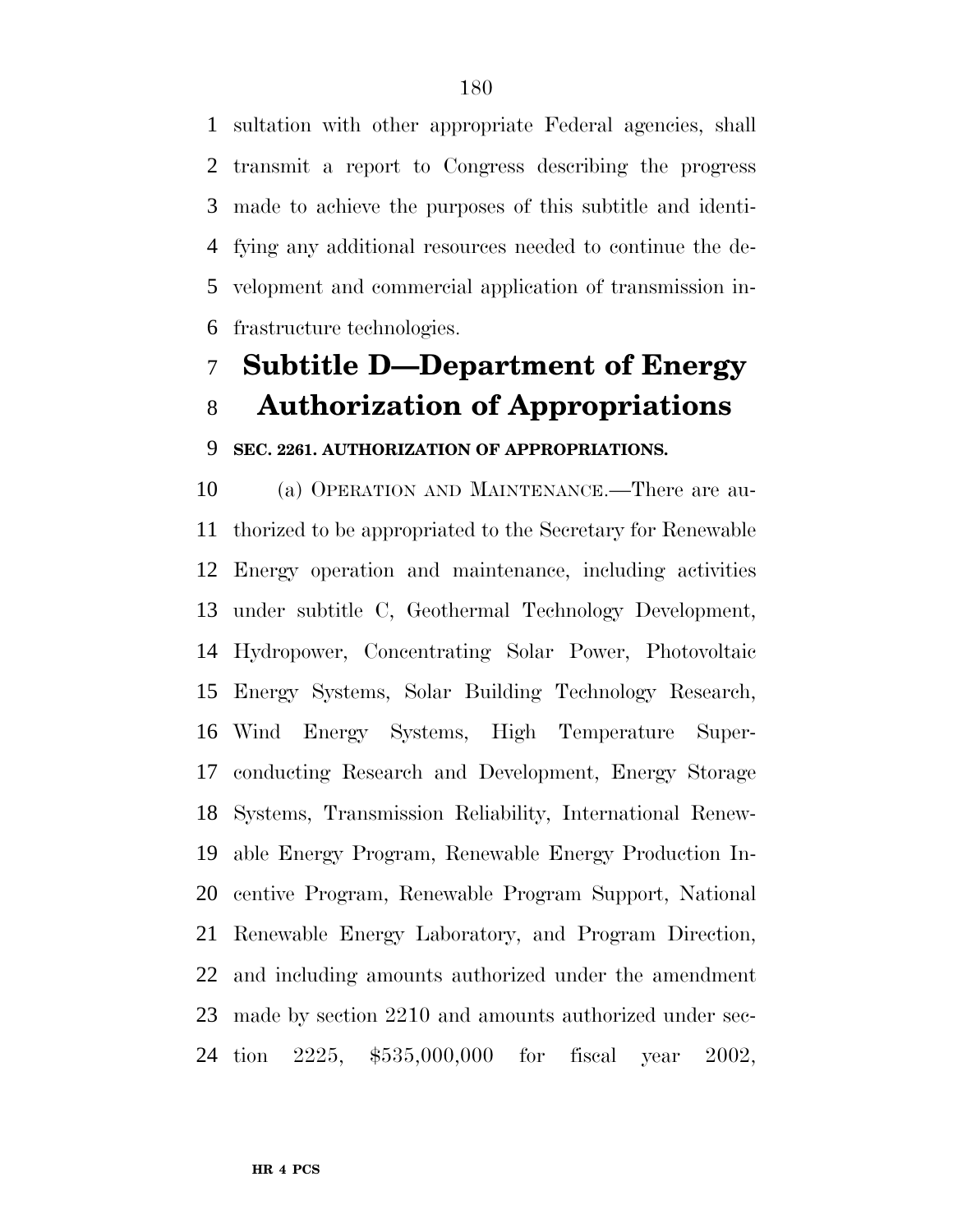\$639,000,000 for fiscal year 2003, and \$683,000,000 for fiscal year 2004, to remain available until expended.

 (b) WAVE POWERED ELECTRIC GENERATION.— Within the amounts authorized to be appropriated to the Secretary under subsection (a), the Secretary shall carry out a research program, in conjunction with other appro- priate Federal agencies, on wave powered electric genera-tion.

 (c) ASSESSMENT OF RENEWABLE ENERGY RE-SOURCES.—

 (1) IN GENERAL.—Using funds authorized in subsection (a), of this section, the Secretary shall transmit to the Congress, within 1 year after the date of the enactment of this Act, an assessment of all renewable energy resources available within the United States.

 (2) RESOURCE ASSESSMENT.—Such report shall include a detailed inventory describing the available amount and characteristics of solar, wind, biomass, geothermal, hydroelectric, and other renew- able energy sources, and an estimate of the costs needed to develop each resource. The report shall also include such other information as the Secretary believes would be useful in siting renewable energy generation, such as appropriate terrain, population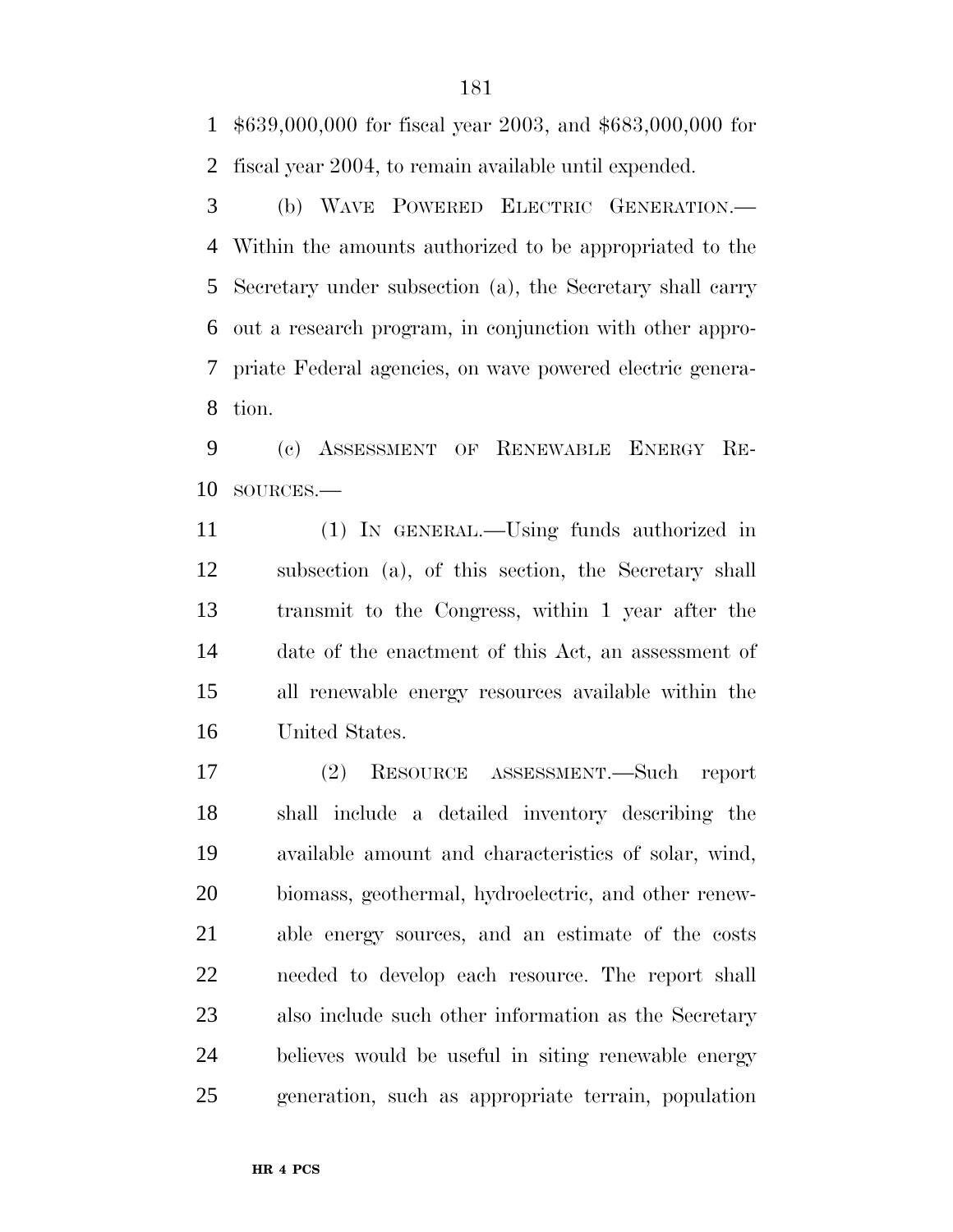| $\mathbf{1}$   | and load centers, nearby energy infrastructure, and    |
|----------------|--------------------------------------------------------|
| $\overline{2}$ | location of energy resources.                          |
| 3              | (3) AVAILABILITY.—The information and cost             |
| $\overline{4}$ | estimates in this report shall be updated annually     |
| 5              | and made available to the public, along with the       |
| 6              | data used to create the report.                        |
| 7              | (4) SUNSET.—This subsection shall expire at            |
| 8              | the end of fiscal year 2004.                           |
| 9              | (d) LIMITS ON USE OF FUNDS.—None of the funds          |
| 10             | authorized to be appropriated in subsection (a) may be |
| 11             | used for-                                              |
| 12             | (1) Departmental Energy Management Pro-                |
| 13             | gram; or                                               |
| 14             | (2) Renewable Indian Energy Resources.                 |
| 15             | TITLE III—NUCLEAR ENERGY                               |
| 16             | <b>Subtitle A—University Nuclear</b>                   |
| 17             | <b>Science and Engineering</b>                         |
| 18             | SEC. 2301. SHORT TITLE.                                |
| 19             | This subtitle may be cited as "Department of Energy"   |
| 20             | University Nuclear Science and Engineering Act".       |
| 21             | SEC. 2302. FINDINGS.                                   |
| 22             | The Congress finds the following:                      |
| 23             | (1) United States university nuclear science and       |
| 24             | engineering programs are in a state of serious de-     |
| 25             | cline, with nuclear engineering enrollment at a 35-    |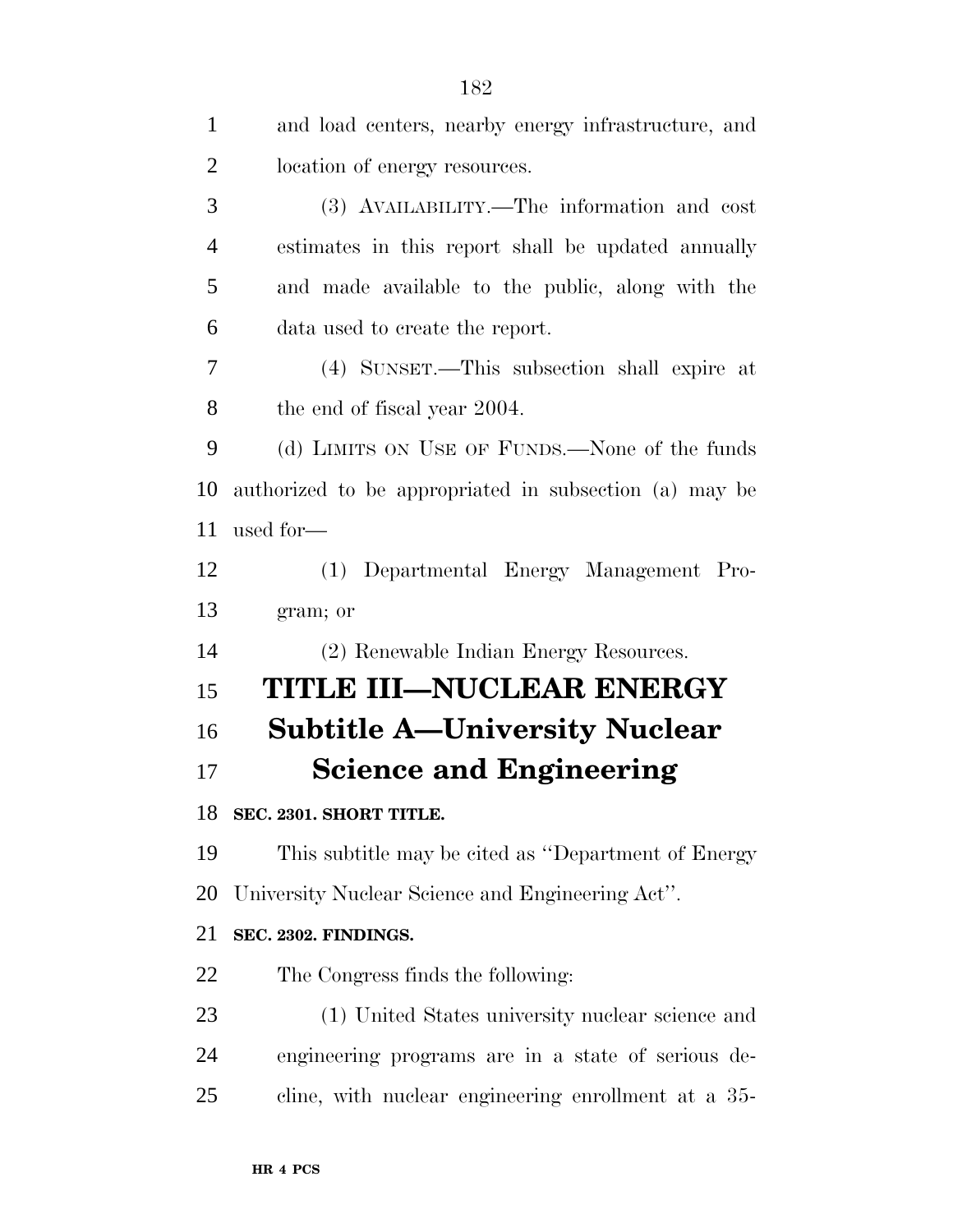year low. Since 1980, the number of nuclear engi- neering university programs has declined nearly 40 percent, and over two-thirds of the faculty in these programs are 45 years of age or older. Also, since 1980, the number of university research and train- ing reactors in the United States has declined by over 50 percent. Most of these reactors were built in the late 1950s and 1960s with 30-year to 40-year operating licenses, and many will require relicensing in the next several years.

 (2) A decline in a competent nuclear workforce, and the lack of adequately trained nuclear scientists and engineers, will affect the ability of the United States to solve future nuclear waste storage issues, operate existing and design future fission reactors in 16 the United States, respond to future nuclear events worldwide, help stem the proliferation of nuclear weapons, and design and operate naval nuclear reac-tors.

 (3) The Department of Energy's Office of Nu- clear Energy, Science and Technology, a principal Federal agency for civilian research in nuclear science and engineering, is well suited to help main- tain tomorrow's human resource and training invest-ment in the nuclear sciences and engineering.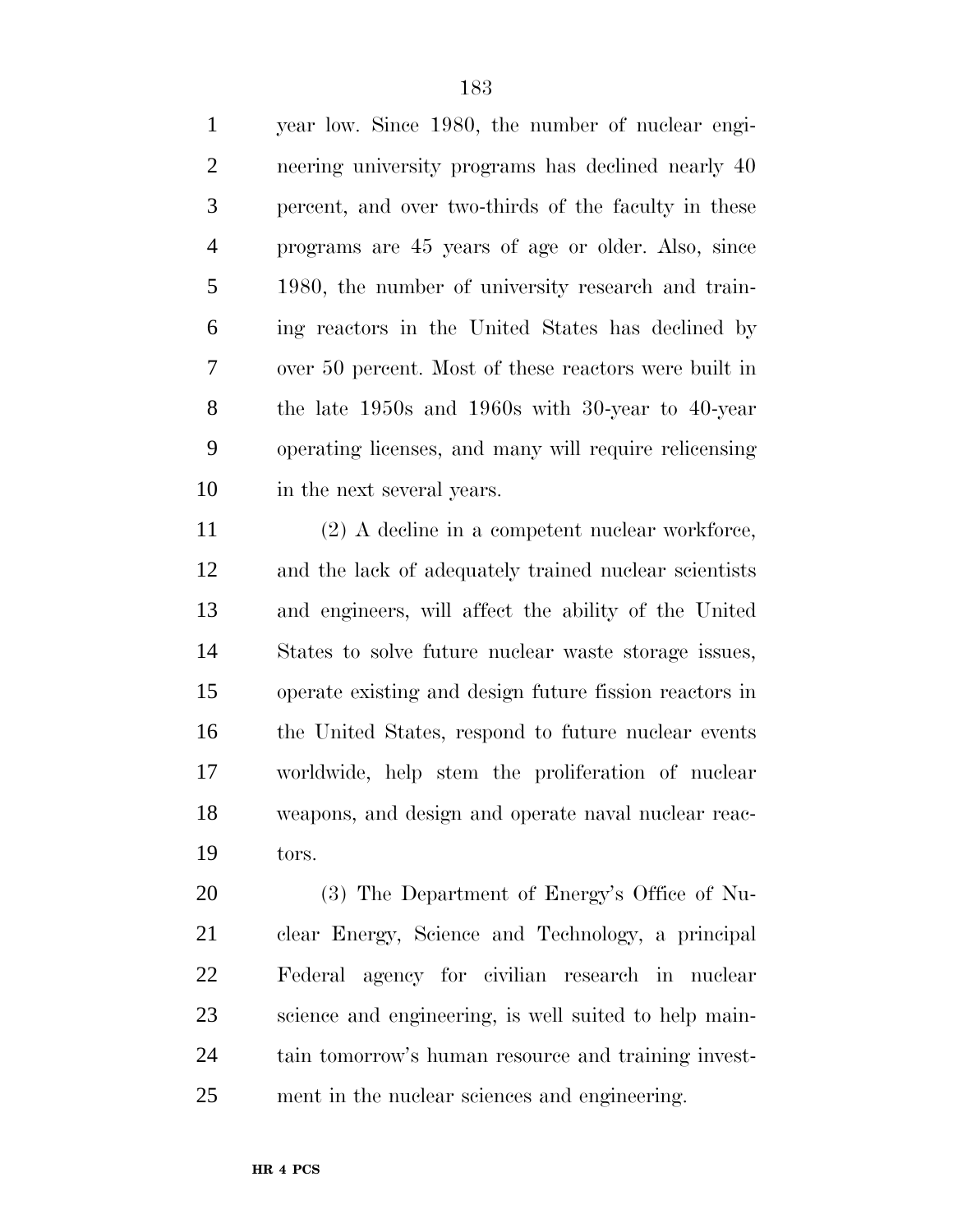#### **SEC. 2303. DEPARTMENT OF ENERGY PROGRAM.**

 (a) ESTABLISHMENT.—The Secretary, through the Office of Nuclear Energy, Science and Technology, shall support a program to maintain the Nation's human re- source investment and infrastructure in the nuclear sciences and engineering consistent with the Department's statutory authorities related to civilian nuclear research, development, and demonstration and commercial applica-tion of energy technology.

10 (b) DUTIES OF THE OFFICE OF NUCLEAR ENERGY, SCIENCE AND TECHNOLOGY.—In carrying out the pro- gram under this subtitle, the Director of the Office of Nu-clear Energy, Science and Technology shall—

 (1) develop a robust graduate and under- graduate fellowship program to attract new and tal-ented students;

 (2) assist universities in recruiting and retain- ing new faculty in the nuclear sciences and engineer- ing through a Junior Faculty Research Initiation Grant Program;

 (3) maintain a robust investment in the funda- mental nuclear sciences and engineering through the Nuclear Engineering Education Research Program; (4) encourage collaborative nuclear research among industry, national laboratories, and univer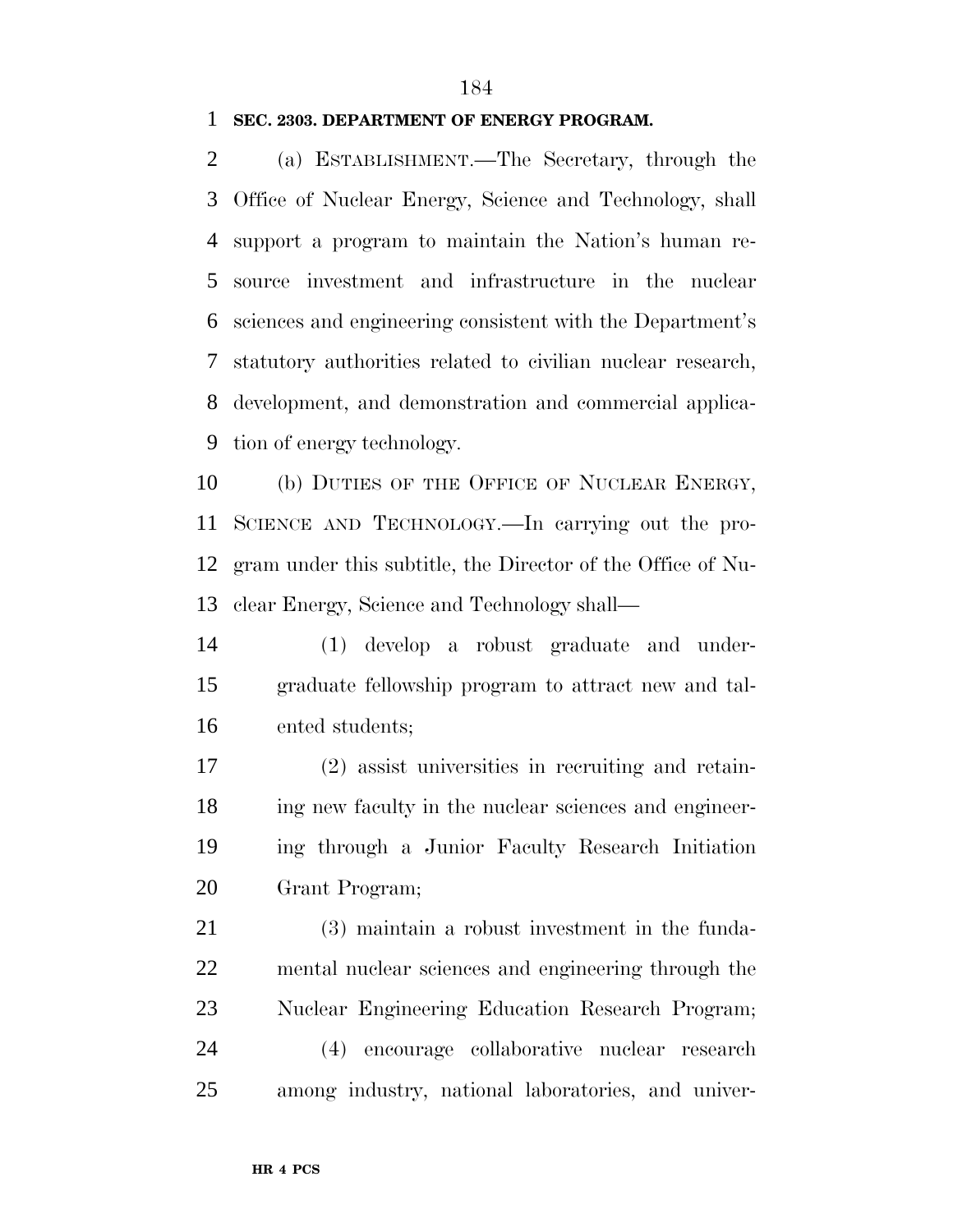sities through the Nuclear Energy Research Initia-2 tive;

 (5) assist universities in maintaining reactor in-frastructure; and

 (6) support communication and outreach re-lated to nuclear science and engineering.

 (c) MAINTAINING UNIVERSITY RESEARCH AND TRAINING REACTORS AND ASSOCIATED INFRASTRUC- TURE.—The Secretary, through the Office of Nuclear En- ergy, Science and Technology, shall provide for the fol- lowing university research and training reactor infrastruc-ture maintenance and research activities:

 (1) Refueling of university research reactors with low enriched fuels, upgrade of operational in- strumentation, and sharing of reactors among uni-versities.

 (2) In collaboration with the United States nu- clear industry, assistance, where necessary, in reli- censing and upgrading university training reactors as part of a student training program.

 (3) A university reactor research and training award program that provides for reactor improve- ments as part of a focused effort that emphasizes re-search, training, and education.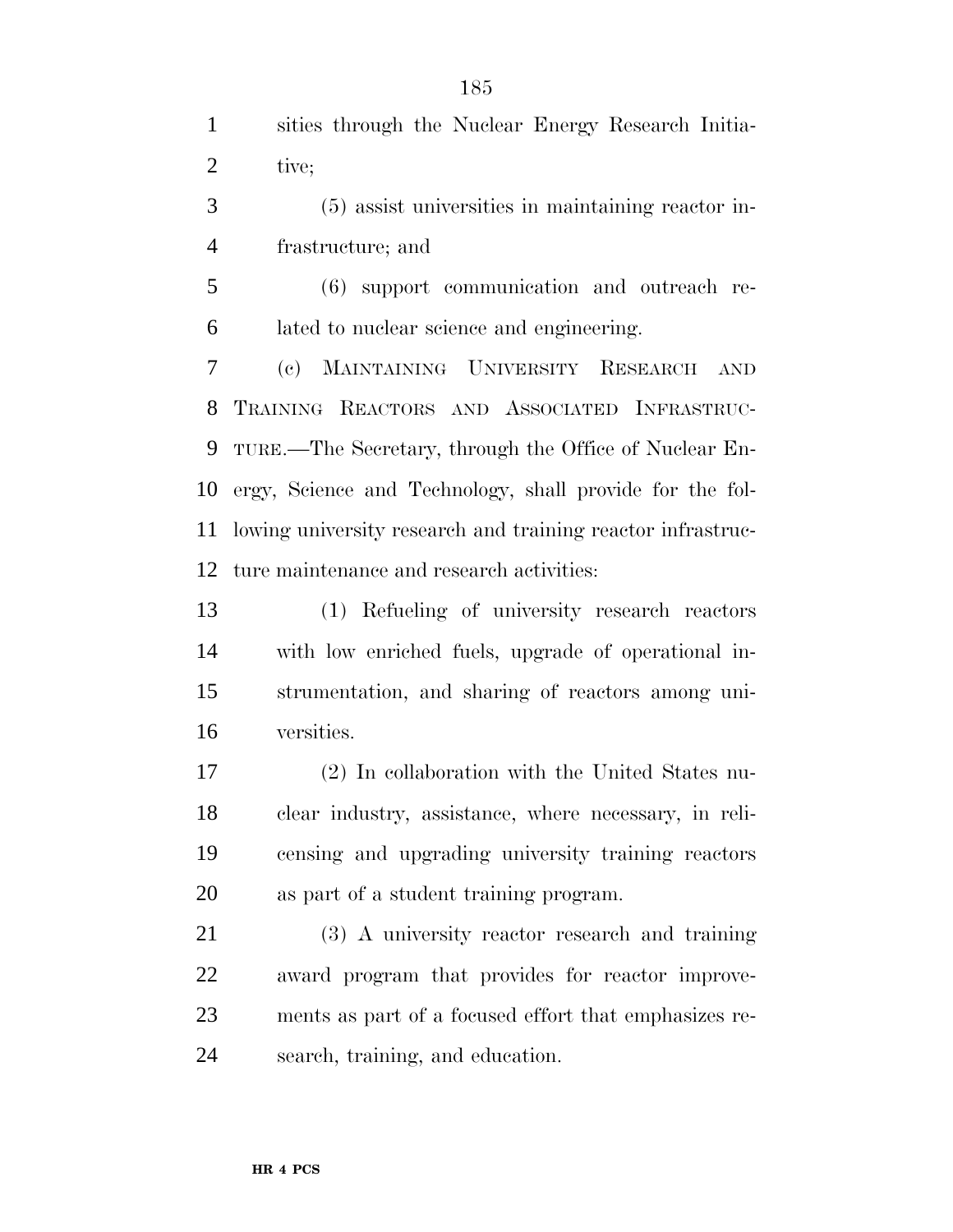(d) UNIVERSITY-DOE LABORATORY INTER- ACTIONS.—The Secretary, through the Office of Nuclear Energy, Science and Technology, shall develop—

 (1) a sabbatical fellowship program for univer- sity faculty to spend extended periods of time at De- partment of Energy laboratories in the areas of nu-clear science and technology; and

 (2) a visiting scientist program in which labora- tory staff can spend time in academic nuclear science and engineering departments.

 The Secretary may under subsection (b)(1) provide for fel- lowships for students to spend time at Department of En- ergy laboratories in the areas of nuclear science and tech-nology under the mentorship of laboratory staff.

 (e) OPERATIONS AND MAINTENANCE.—To the extent that the use of a university research reactor is funded under this subtitle, funds authorized under this subtitle may be used to supplement operation of the research reac- tor during the investigator's proposed effort. The host in- stitution shall provide at least 50 percent of the cost of the reactor's operation.

 (f) MERIT REVIEW REQUIRED.—All grants, con- tracts, cooperative agreements, or other financial assist- ance awards under this subtitle shall be made only after independent merit review.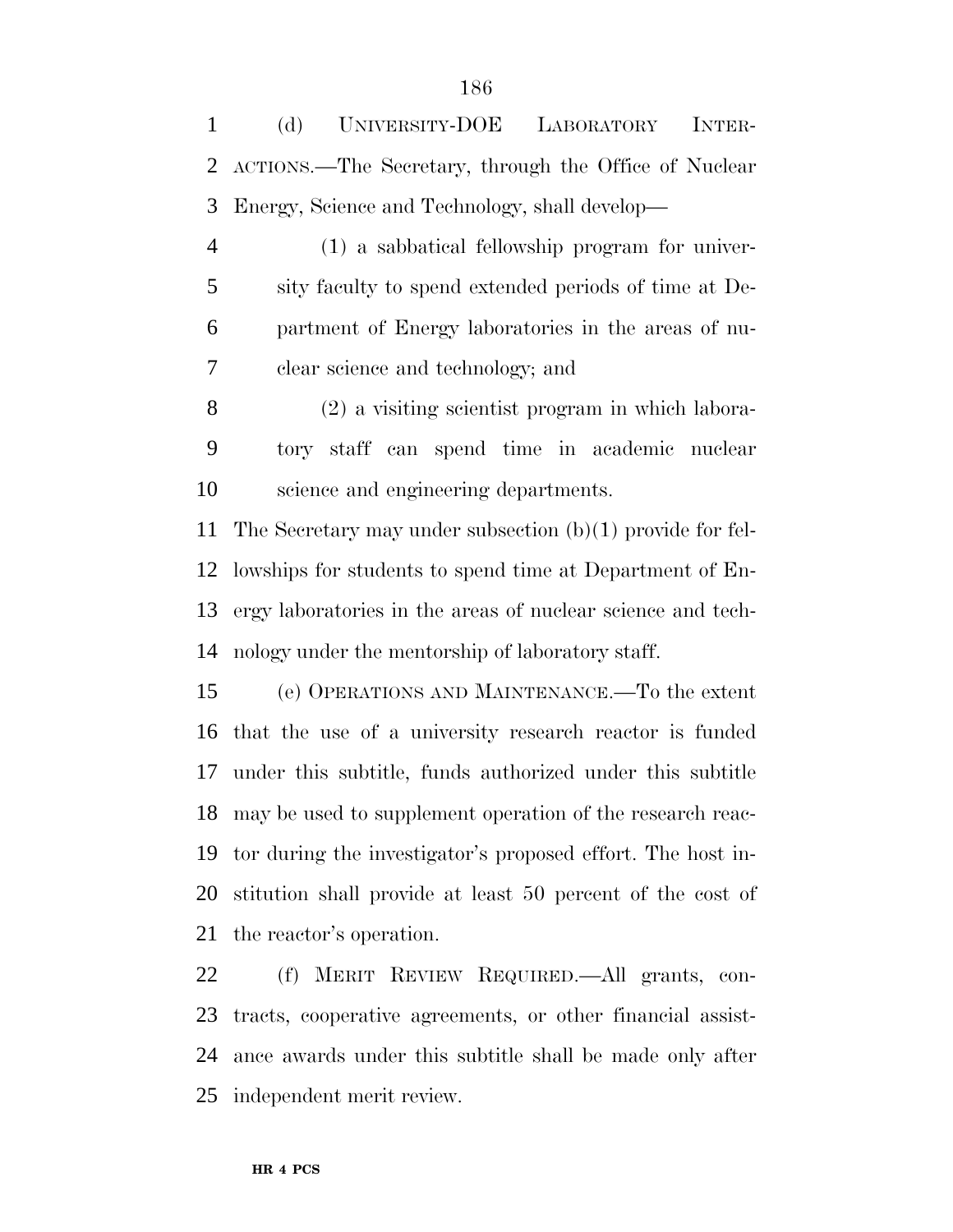(g) REPORT.—Not later than 6 months after the date of the enactment of this Act, the Secretary shall prepare and transmit to the appropriate congressional committees a 5-year plan on how the programs authorized in this sub- title will be implemented. The plan shall include a review of the projected personnel needs in the fields of nuclear science and engineering and of the scope of nuclear science and engineering education programs at the Department and other Federal agencies.

#### **SEC. 2304. AUTHORIZATION OF APPROPRIATIONS.**

 (a) TOTAL AUTHORIZATION.—The following sums are authorized to be appropriated to the Secretary, to re- main available until expended, for the purposes of carrying out this subtitle:

- (1) \$30,200,000 for fiscal year 2002.
- (2) \$41,000,000 for fiscal year 2003.
- (3) \$47,900,000 for fiscal year 2004.
- (4) \$55,600,000 for fiscal year 2005.
- (5) \$64,100,000 for fiscal year 2006.

 (b) GRADUATE AND UNDERGRADUATE FELLOW- SHIPS.—Of the funds authorized by subsection (a), the fol- lowing sums are authorized to be appropriated to carry out section 2303(b)(1):

(1) \$3,000,000 for fiscal year 2002.

(2) \$3,100,000 for fiscal year 2003.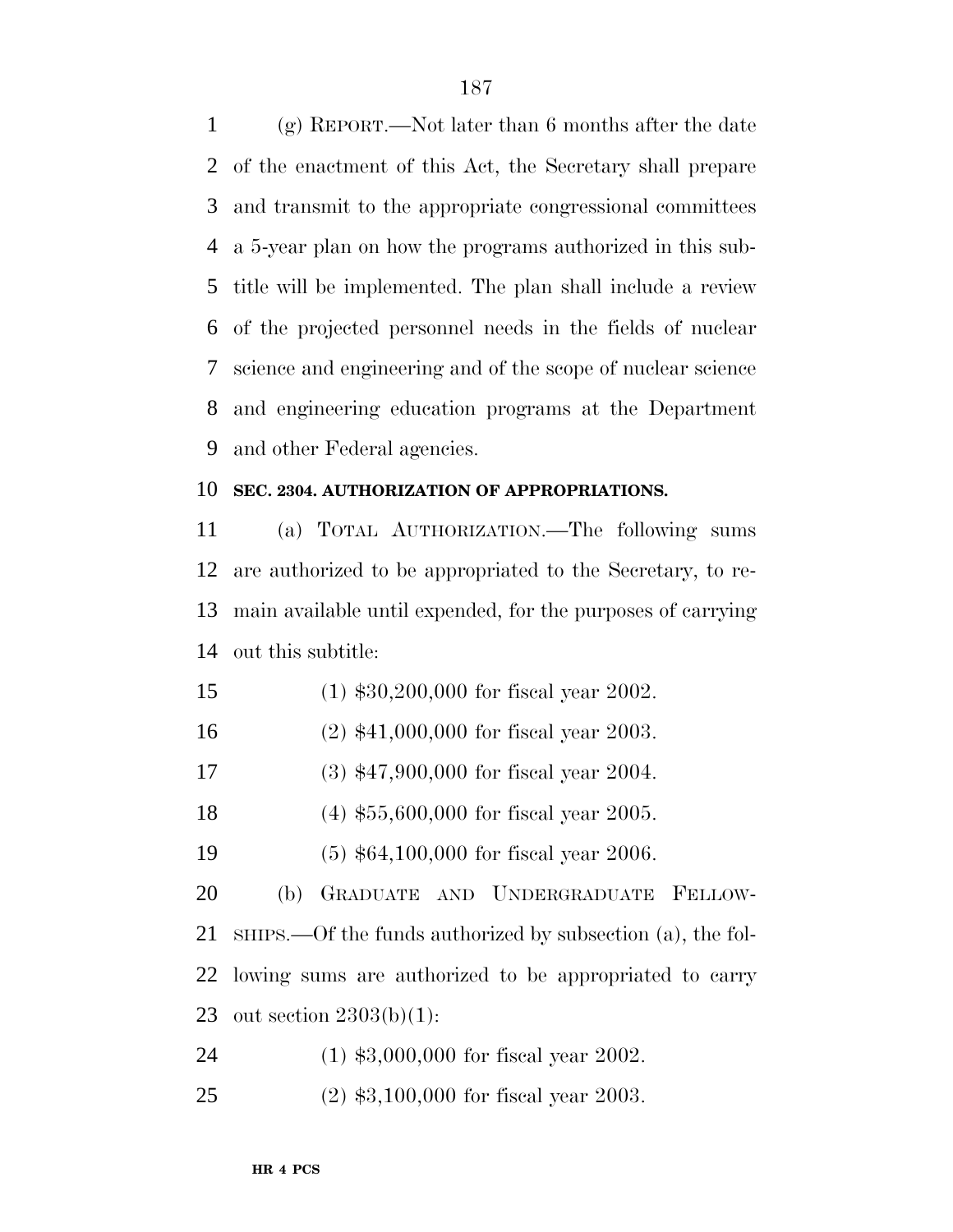| $\mathbf{1}$   | $(3)$ \$3,200,000 for fiscal year 2004.                 |
|----------------|---------------------------------------------------------|
| $\overline{2}$ | $(4)$ \$3,200,000 for fiscal year 2005.                 |
| 3              | $(5)$ \$3,200,000 for fiscal year 2006.                 |
| $\overline{4}$ | (c) JUNIOR FACULTY RESEARCH INITIATION GRANT            |
| 5              | PROGRAM.—Of the funds authorized by subsection (a),     |
| 6              | the following sums are authorized to be appropriated to |
| 7              | carry out section $2303(b)(2)$ :                        |
| 8              | $(1)$ \$5,000,000 for fiscal year 2002.                 |
| 9              | $(2)$ \$7,000,000 for fiscal year 2003.                 |
| 10             | $(3)$ \$8,000,000 for fiscal year 2004.                 |
| 11             | $(4)$ \$9,000,000 for fiscal year 2005.                 |
| 12             | $(5)$ \$10,000,000 for fiscal year 2006.                |
| 13             | (d) NUCLEAR ENGINEERING EDUCATION RESEARCH              |
| 14             | PROGRAM.—Of the funds authorized by subsection (a),     |
| 15             | the following sums are authorized to be appropriated to |
| 16             | carry out section $2303(b)(3)$ :                        |
| 17             | $(1)$ \$8,000,000 for fiscal year 2002.                 |
| 18             | $(2)$ \$12,000,000 for fiscal year 2003.                |
| 19             | $(3)$ \$13,000,000 for fiscal year 2004.                |
| 20             | $(4)$ \$15,000,000 for fiscal year 2005.                |
|                |                                                         |
| 21             | $(5)$ \$20,000,000 for fiscal year 2006.                |
| 22             | (e) COMMUNICATION AND OUTREACH RELATED TO               |
| 23             | NUCLEAR SCIENCE AND ENGINEERING. Of the funds           |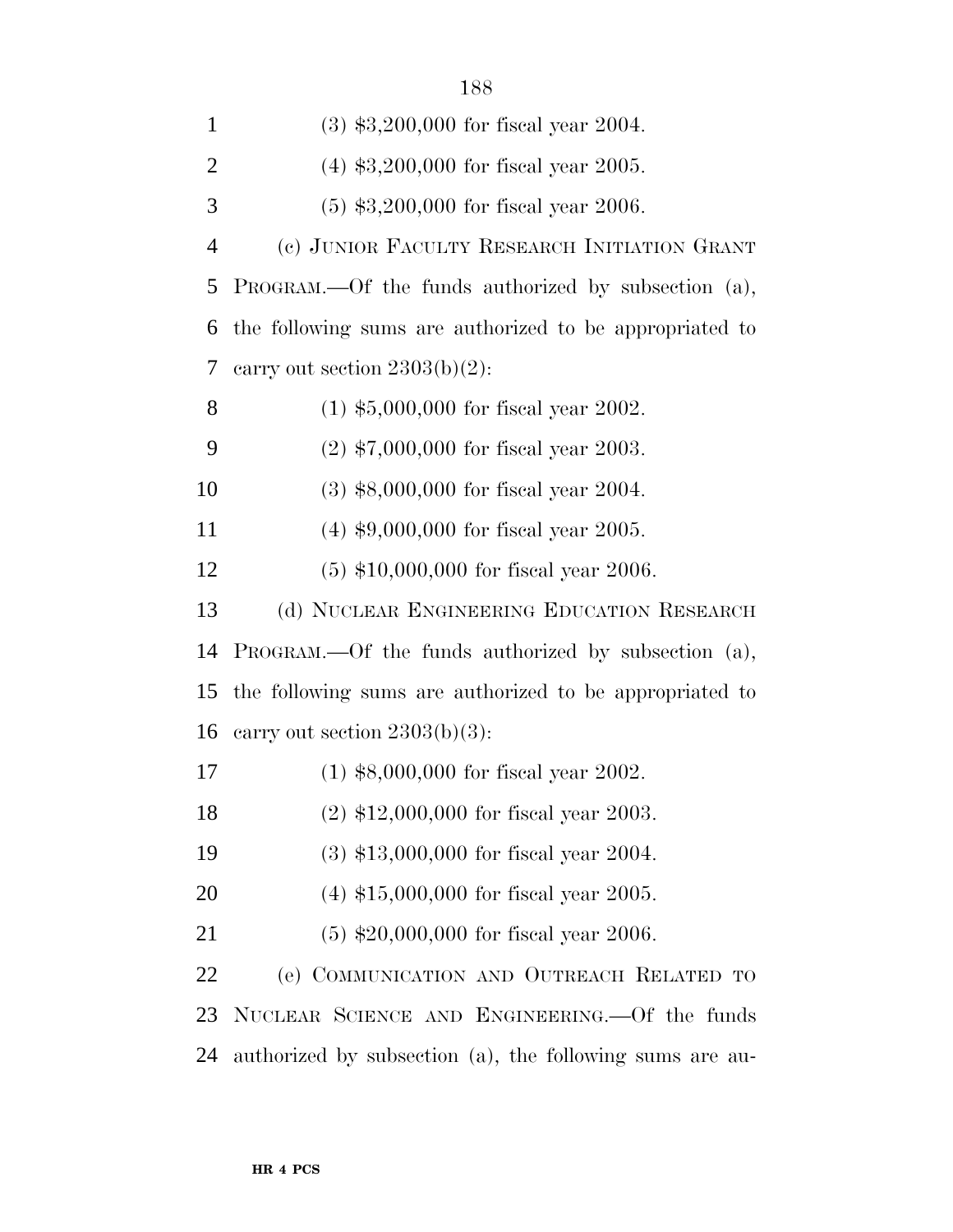thorized to be appropriated to carry out section 2303(b)(5):

| 3              | $(1)$ \$200,000 for fiscal year 2002.                          |
|----------------|----------------------------------------------------------------|
| $\overline{4}$ | $(2)$ \$200,000 for fiscal year 2003.                          |
| 5              | $(3)$ \$300,000 for fiscal year 2004.                          |
| 6              | $(4)$ \$300,000 for fiscal year 2005.                          |
| 7              | $(5)$ \$300,000 for fiscal year 2006.                          |
| 8              | (f) REFUELING OF UNIVERSITY RESEARCH REAC-                     |
| 9              | TORS AND INSTRUMENTATION UPGRADES.—Of the funds                |
| 10             | authorized by subsection (a), the following sums are au-       |
| 11             | thorized to be appropriated to carry out section               |
| 12             | $2303(c)(1)$ :                                                 |
| 13             | $(1)$ \$6,000,000 for fiscal year 2002.                        |
| 14             | $(2)$ \$6,500,000 for fiscal year 2003.                        |
| 15             | $(3)$ \$7,000,000 for fiscal year 2004.                        |
| 16             | $(4)$ \$7,500,000 for fiscal year 2005.                        |
| 17             | $(5)$ \$8,000,000 for fiscal year 2006.                        |
| 18             | $(g)$ RELICENSING ASSISTANCE.—Of the funds au-                 |
| 19             | thorized by subsection (a), the following sums are author-     |
|                | 20 ized to be appropriated to carry out section $2303(c)(2)$ : |
| 21             | $(1)$ \$1,000,000 for fiscal year 2002.                        |
| 22             | $(2)$ \$1,100,000 for fiscal year 2003.                        |
| 23             | $(3)$ \$1,200,000 for fiscal year 2004.                        |
| 24             | $(4)$ \$1,300,000 for fiscal year 2005.                        |
|                |                                                                |

(5) \$1,300,000 for fiscal year 2006.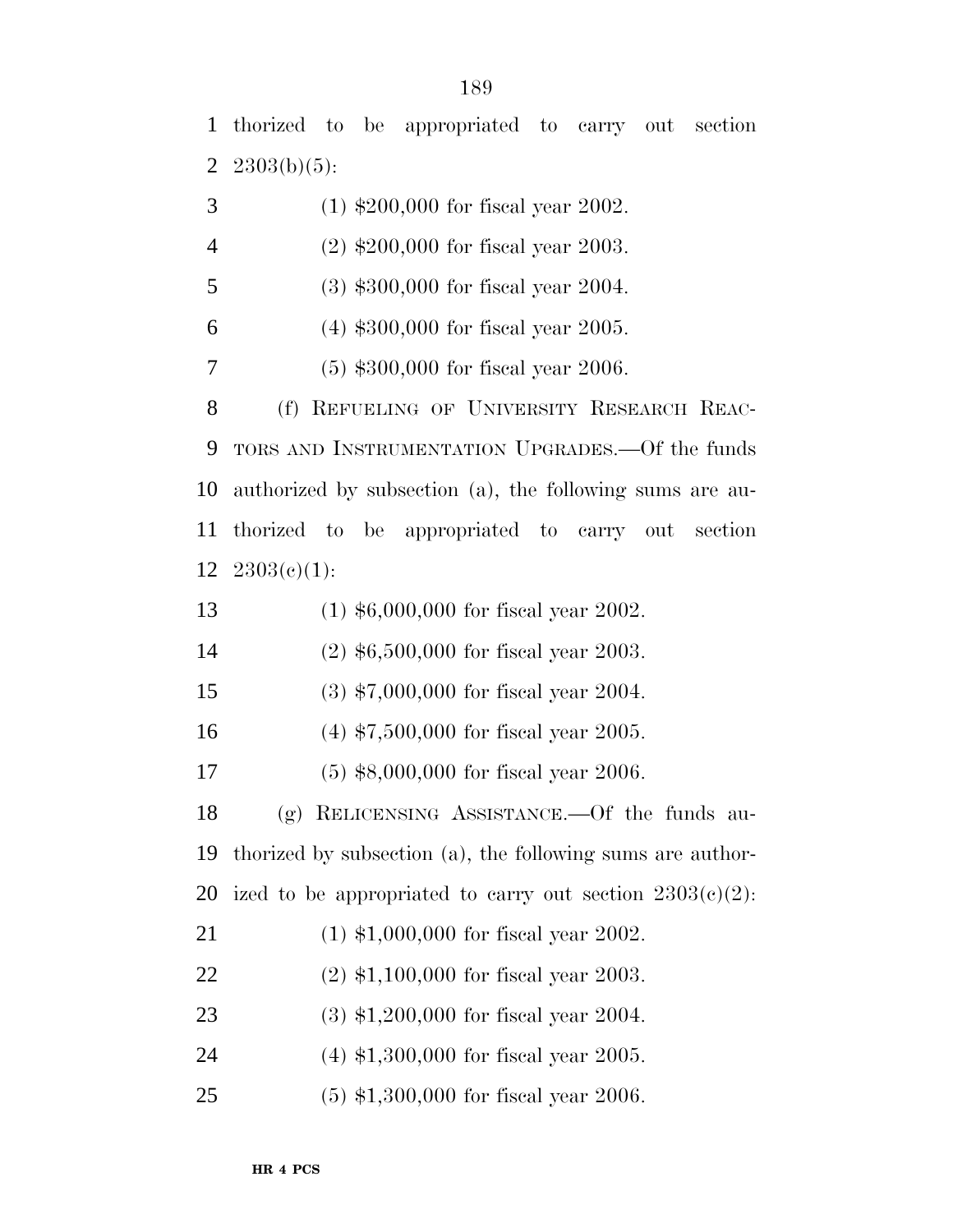| $\mathbf{1}$   | (h) REACTOR RESEARCH AND TRAINING AWARD                   |
|----------------|-----------------------------------------------------------|
| 2              | PROGRAM.—Of the funds authorized by subsection (a),       |
| 3              | the following sums are authorized to be appropriated to   |
| $\overline{4}$ | carry out section $2303(e)(3)$ :                          |
| 5              | $(1)$ \$6,000,000 for fiscal year 2002.                   |
| 6              | $(2)$ \$10,000,000 for fiscal year 2003.                  |
| 7              | $(3)$ \$14,000,000 for fiscal year 2004.                  |
| 8              | $(4)$ \$18,000,000 for fiscal year 2005.                  |
| 9              | $(5)$ \$20,000,000 for fiscal year 2006.                  |
| 10             | UNIVERSITY-DOE<br>(i)<br>INTER-<br>LABORATORY             |
| 11             | ACTIONS.—Of the funds authorized by subsection (a), the   |
| 12             | following sums are authorized to be appropriated to carry |
| 13             | out section $2303(d)$ :                                   |
| 14             | $(1)$ \$1,000,000 for fiscal year 2002.                   |
| 15             | $(2)$ \$1,100,000 for fiscal year 2003.                   |
| 16             | $(3)$ \$1,200,000 for fiscal year 2004.                   |
| 17             | $(4)$ \$1,300,000 for fiscal year 2005.                   |
| 18             | $(5)$ \$1,300,000 for fiscal year 2006.                   |
|                | 19 Subtitle B—Advanced Fuel Recy-                         |
| 20             | cling Technology Research and                             |
| 21             | <b>Development Program</b>                                |
|                | 22 SEC. 2321. PROGRAM.                                    |
| 23             | (a) IN GENERAL.—The Secretary, through the Direc-         |
|                | 24 tor of the Office of Nuclear Energy, Science and Tech- |

nology, shall conduct an advanced fuel recycling tech-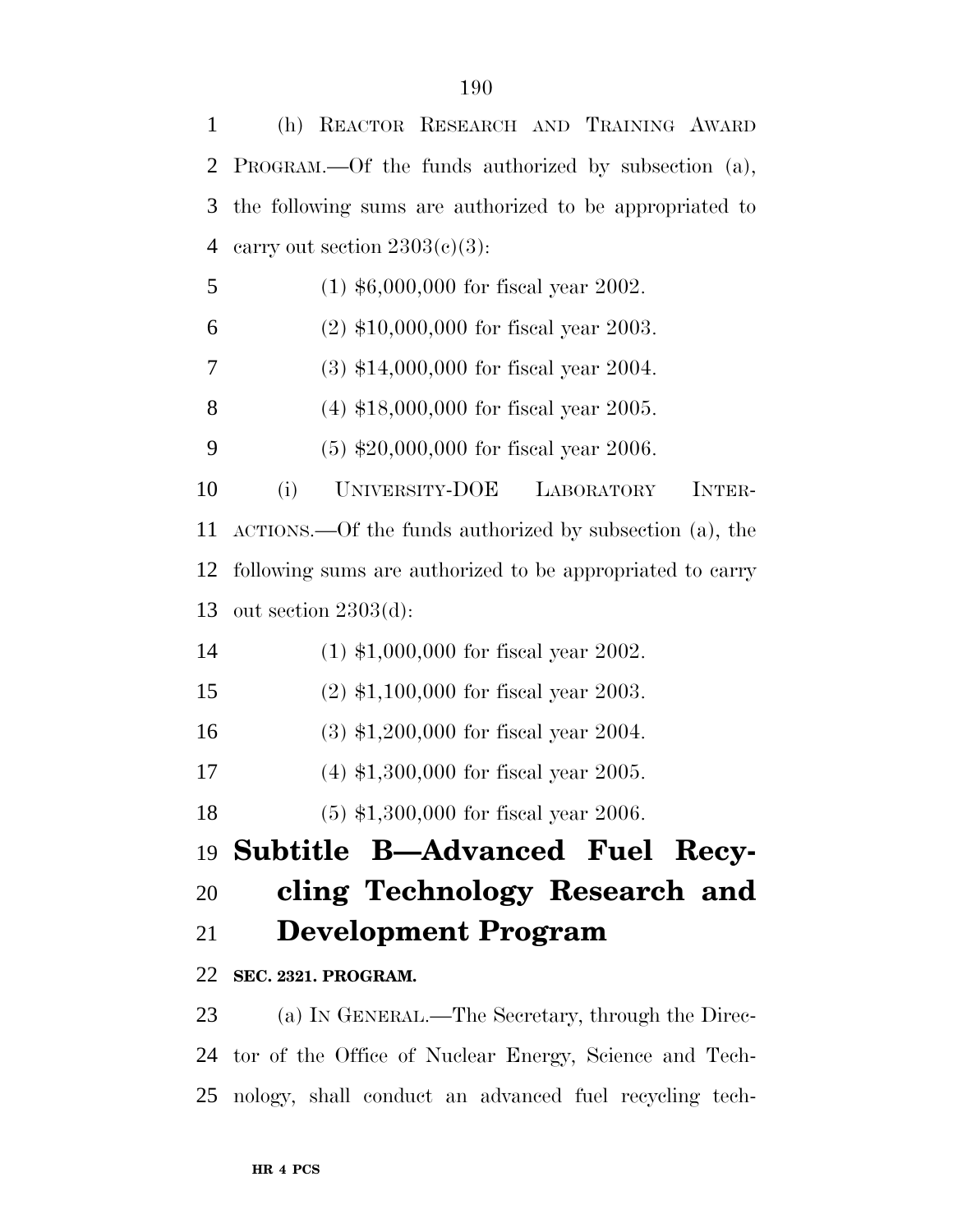nology research and development program to further the availability of proliferation-resistant fuel recycling tech- nologies as an alternative to aqueous reprocessing in sup- port of evaluation of alternative national strategies for spent nuclear fuel and the Generation IV advanced reactor concepts, subject to annual review by the Secretary's Nu- clear Energy Research Advisory Committee or other inde-pendent entity, as appropriate.

 (b) REPORTS.—The Secretary shall report on the ac- tivities of the advanced fuel recycling technology research and development program, as part of the Department's annual budget submission.

 (c) AUTHORIZATION OF APPROPRIATIONS.—There are authorized to be appropriated to the Secretary to carry out this section—

(1) \$10,000,000 for fiscal year 2002; and

 (2) such sums as are necessary for fiscal year 2003 and fiscal year 2004.

# **Subtitle C—Department of Energy**

# **Authorization of Appropriations**

# **SEC. 2341. NUCLEAR ENERGY RESEARCH INITIATIVE.**

 (a) PROGRAM.—The Secretary, through the Office of Nuclear Energy, Science and Technology, shall conduct a Nuclear Energy Research Initiative for grants to be com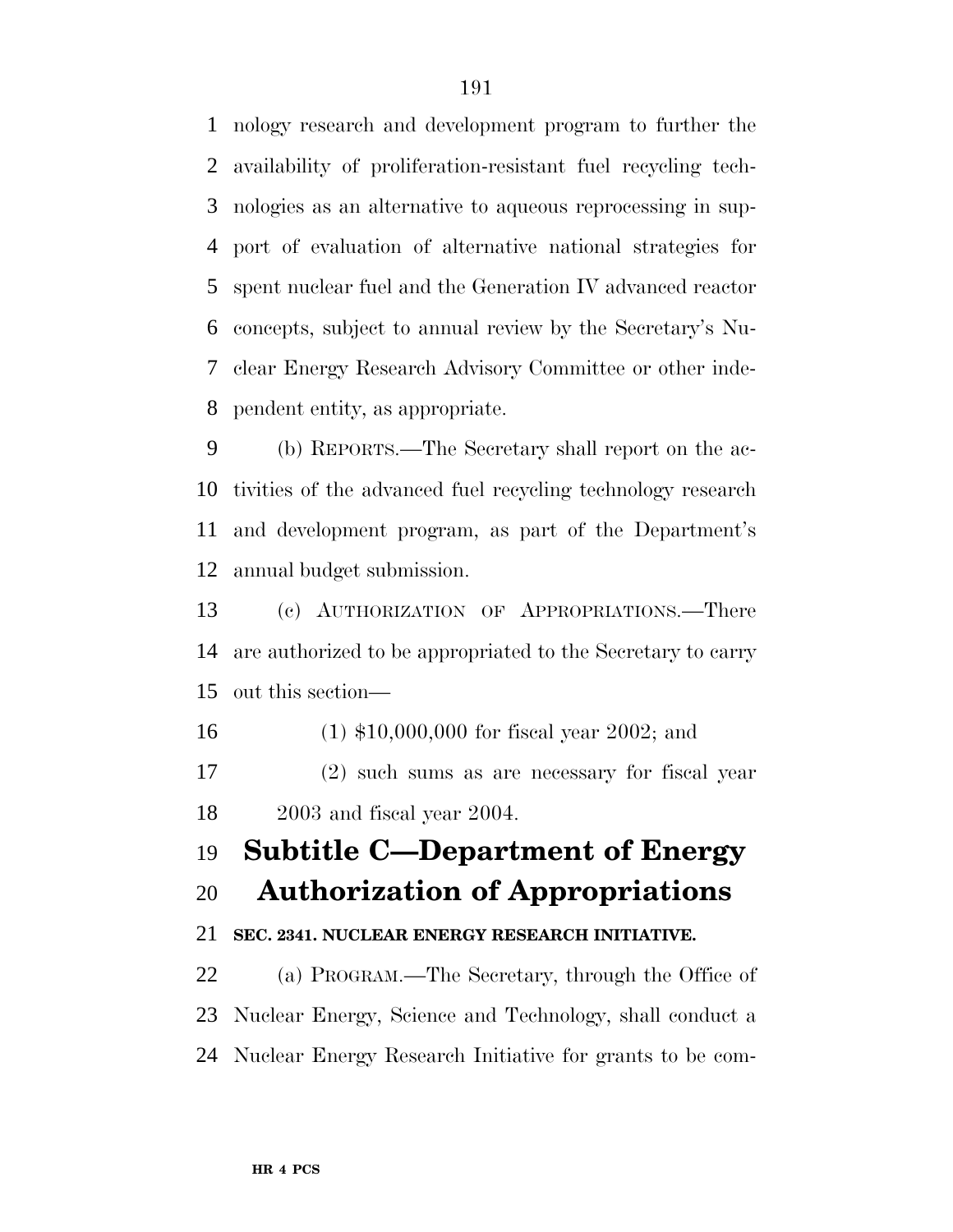petitively awarded and subject to peer review for research relating to nuclear energy.

 (b) OBJECTIVES.—The program shall be directed to-ward accomplishing the objectives of—

 (1) developing advanced concepts and scientific breakthroughs in nuclear fission and reactor tech- nology to address and overcome the principal tech- nical and scientific obstacles to the expanded use of nuclear energy in the United States;

 (2) advancing the state of nuclear technology to maintain a competitive position in foreign markets and a future domestic market;

 (3) promoting and maintaining a United States nuclear science and engineering infrastructure to meet future technical challenges;

 (4) providing an effective means to collaborate on a cost-shared basis with international agencies and research organizations to address and influence nuclear technology development worldwide; and

 (5) promoting United States leadership and partnerships in bilateral and multilateral nuclear en-ergy research.

 (c) AUTHORIZATION OF APPROPRIATIONS.—There are authorized to be appropriated to the Secretary to carry out this section—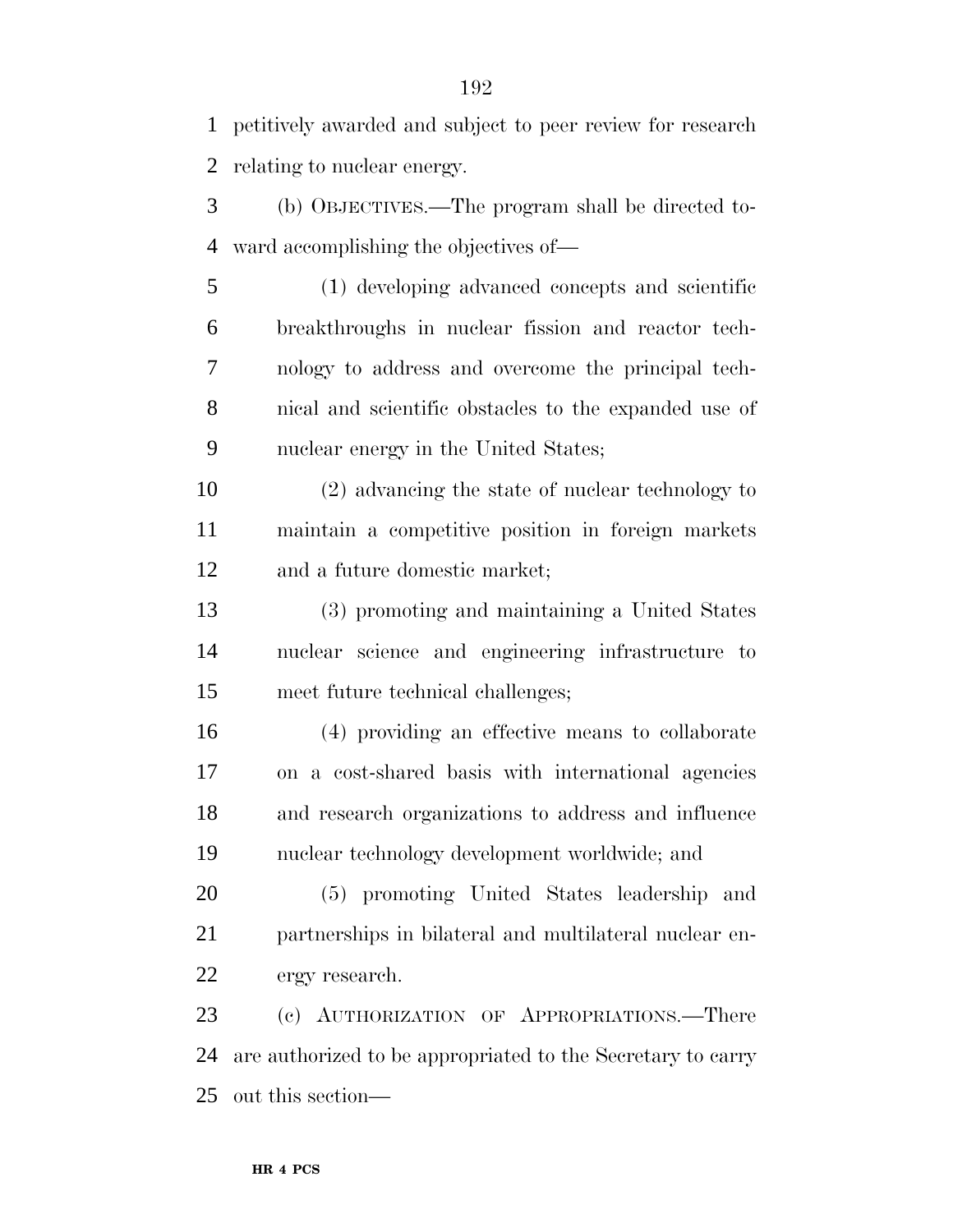| $\mathbf{1}$   | $(1)$ \$60,000,000 for fiscal year 2002; and                |
|----------------|-------------------------------------------------------------|
| $\overline{2}$ | (2) such sums as are necessary for fiscal year              |
| 3              | $2003$ and fiscal year $2004$ .                             |
| $\overline{4}$ | SEC. 2342. NUCLEAR ENERGY PLANT OPTIMIZATION PRO-           |
| 5              | GRAM.                                                       |
| 6              | (a) PROGRAM.—The Secretary, through the Office of           |
| 7              | Nuclear Energy, Science and Technology, shall conduct a     |
| 8              | Nuclear Energy Plant Optimization research and develop-     |
| 9              | ment program jointly with industry and cost-shared by in-   |
| 10             | dustry by at least 50 percent and subject to annual review  |
| 11             | by the Secretary's Nuclear Energy Research Advisory         |
| 12             | Committee or other independent entity, as appropriate.      |
| 13             | (b) OBJECTIVES.—The program shall be directed to-           |
| 14             | ward accomplishing the objectives of—                       |
| 15             | (1) managing long-term effects of component                 |
| 16             | aging; and                                                  |
| 17             | (2) improving the efficiency and productivity of            |
| 18             | existing nuclear power stations.                            |
| 19             | (c) AUTHORIZATION OF APPROPRIATIONS.—There                  |
| 20             | are authorized to be appropriated to the Secretary to carry |
| 21             | out this section—                                           |
| 22             | $(1)$ \$15,000,000 for fiscal year 2002; and                |
| 23             | (2) such sums as are necessary for fiscal years             |
| 24             | 2003 and 2004.                                              |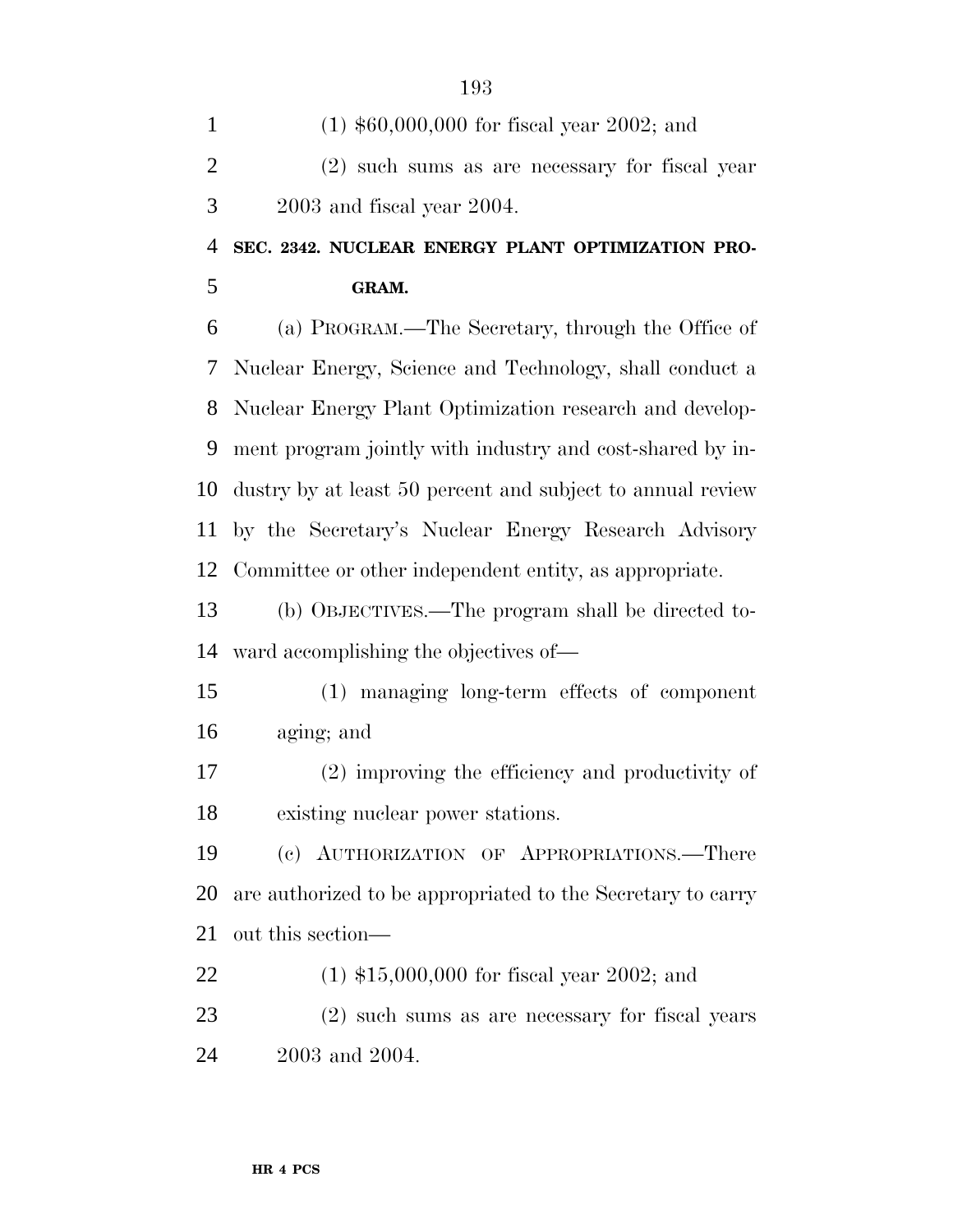#### **SEC. 2343. NUCLEAR ENERGY TECHNOLOGIES.**

 (a) IN GENERAL.—The Secretary, through the Office of Nuclear Energy, Science and Technology, shall conduct a study of Generation IV nuclear energy systems, includ- ing development of a technology roadmap and perform- ance of research and development necessary to make an informed technical decision regarding the most promising candidates for commercial application.

 (b) REACTOR CHARACTERISTICS.—To the extent practicable, in conducting the study under subsection (a), the Secretary shall study nuclear energy systems that offer the highest probability of achieving the goals for Genera-tion IV nuclear energy systems, including—

 (1) economics competitive with any other gen-erators;

 (2) enhanced safety features, including passive safety features;

 (3) substantially reduced production of high- level waste, as compared with the quantity of waste produced by reactors in operation on the date of the enactment of this Act;

 (4) highly proliferation-resistant fuel and waste; (5) sustainable energy generation including op-timized fuel utilization; and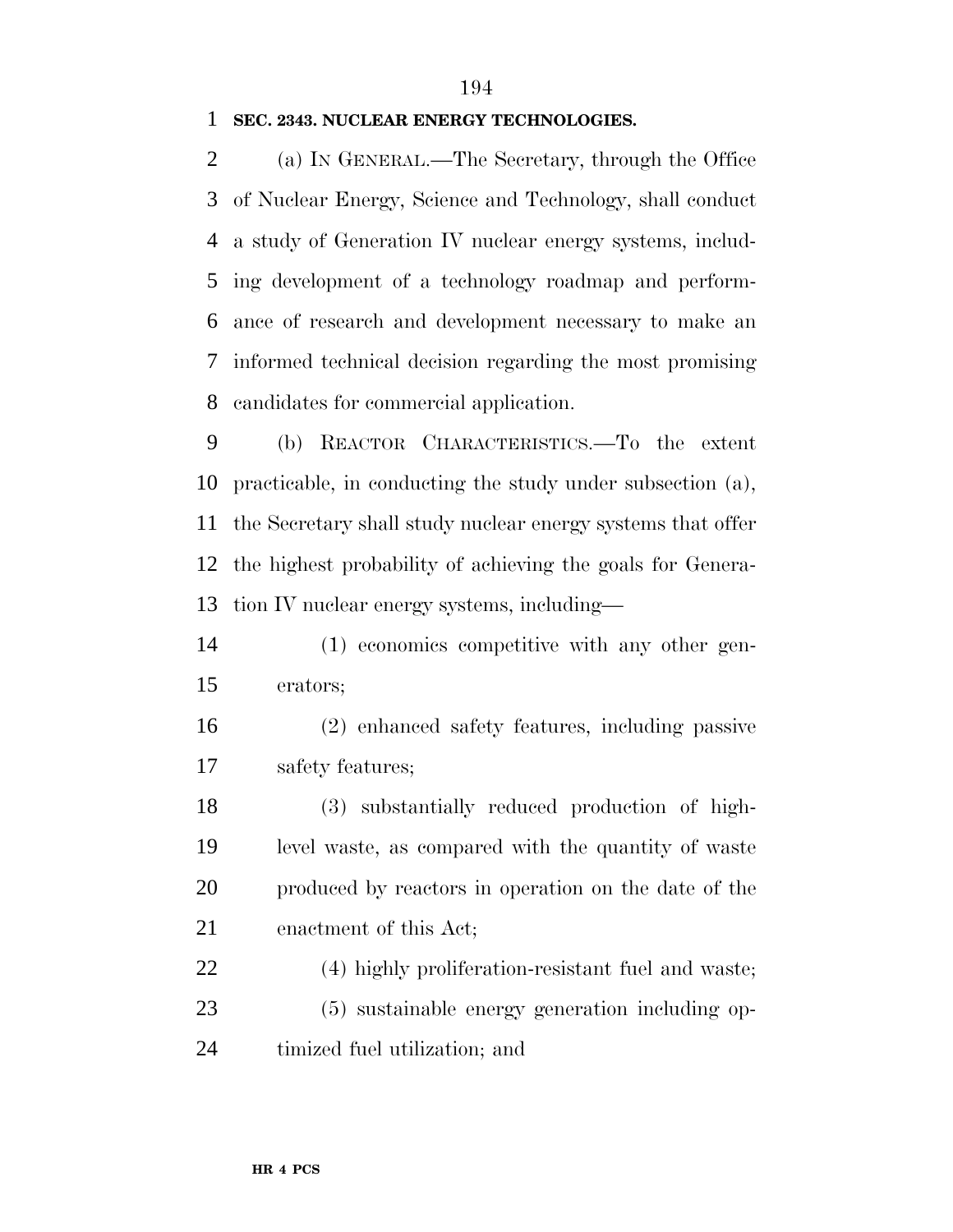| $\mathbf{1}$   | (6) substantially improved thermal efficiency, as          |
|----------------|------------------------------------------------------------|
| $\overline{2}$ | compared with the thermal efficiency of reactors in        |
| 3              | operation on the date of the enactment of this Act.        |
| $\overline{4}$ | (c) CONSULTATION.—In conducting the study under            |
| 5              | subsection (a), the Secretary shall consult with appro-    |
| 6              | priate representatives of industry, institutions of higher |
| 7              | education, Federal agencies, and international, profes-    |
| 8              | sional, and technical organizations.                       |
| 9              | (d) REPORT.—                                               |
| 10             | $(1)$ In GENERAL.—Not later than December 31,              |
| 11             | 2002, the Secretary shall transmit to the appro-           |
| 12             | priate congressional committees a report describing        |
| 13             | the activities of the Secretary under this section, and    |
| 14             | plans for research and development leading to a            |
| 15             | public/private cooperative demonstration of one or         |
| 16             | more Generation IV nuclear energy systems.                 |
| 17             | (2) CONTENTS.—The report shall contain—                    |
| 18             | (A) an assessment of all available tech-                   |
| 19             | nologies;                                                  |
| 20             | (B) a summary of actions needed for the                    |
| 21             | most promising candidates to be considered as              |
| 22             | viable commercial options within the five to ten           |
| $\sim$         |                                                            |

 years after the date of the report, with consid- eration of regulatory, economic, and technical issues;

**HR 4 PCS**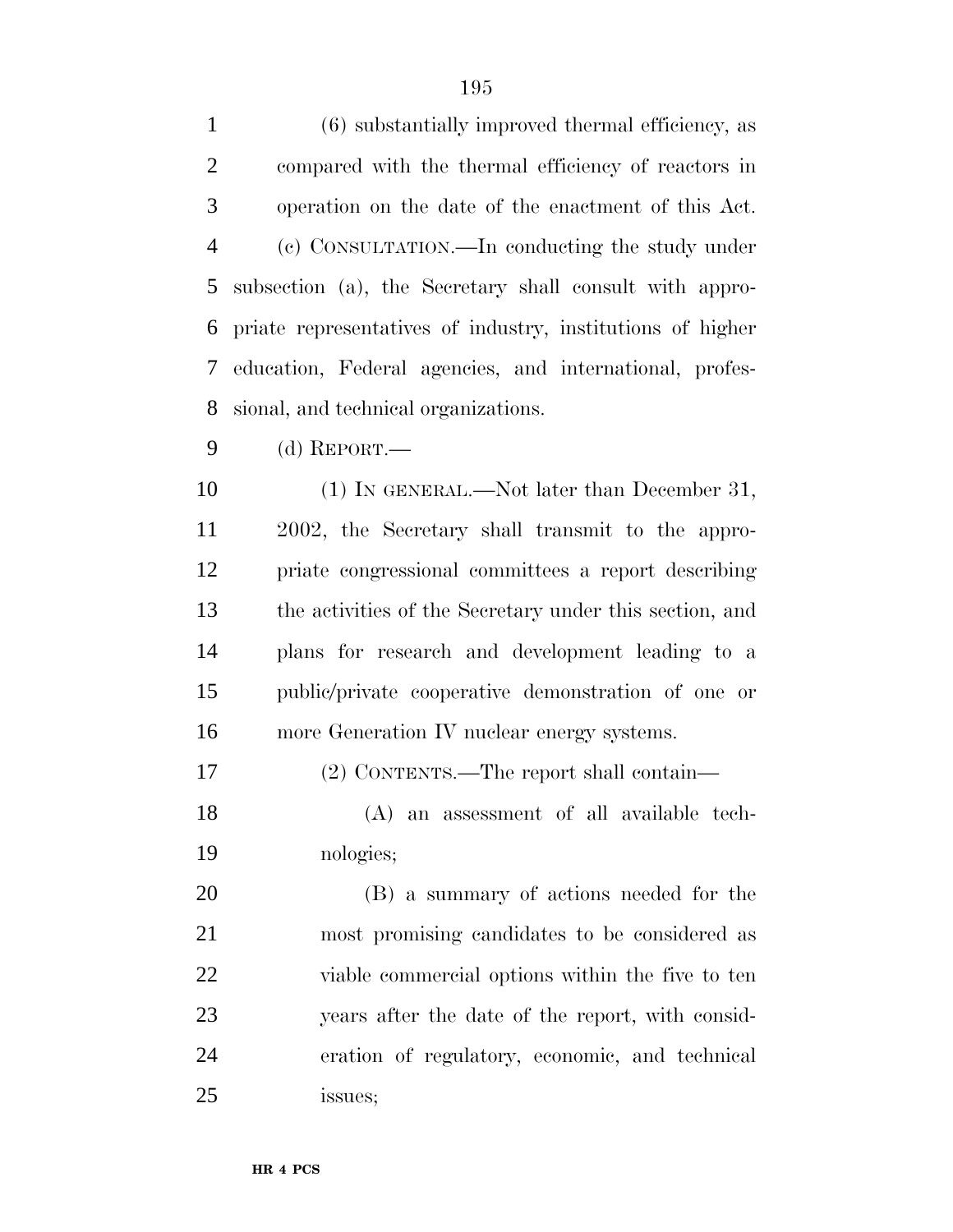| $\mathbf{1}$   | (C) a recommendation of not more than                       |
|----------------|-------------------------------------------------------------|
| $\overline{2}$ | three promising Generation IV nuclear energy                |
| 3              | system concepts for further development;                    |
| $\overline{4}$ | (D) an evaluation of opportunities for pub-                 |
| 5              | lic/private partnerships;                                   |
| 6              | (E) a recommendation for structure of a                     |
| 7              | public/private partnership to share in develop-             |
| 8              | ment and construction costs;                                |
| 9              | (F) a plan leading to the selection and con-                |
| 10             | ceptual design, by September 30, 2004, of at                |
| 11             | least one Generation IV nuclear energy system               |
| 12             | concept recommended under subparagraph (C)                  |
| 13             | for demonstration through a public/private                  |
| 14             | partnership;                                                |
| 15             | (G) an evaluation of opportunities for                      |
| 16             | siting demonstration facilities on Department of            |
| 17             | Energy land; and                                            |
| 18             | (H) a recommendation for appropriate in-                    |
| 19             | volvement of other Federal agencies.                        |
| 20             | (e) AUTHORIZATION OF APPROPRIATIONS.-There                  |
| 21             | are authorized to be appropriated to the Secretary to carry |
| 22             | out this section and to carry out the recommendations in    |
| 23             | the report transmitted under subsection $(d)$ —             |
| 24             | $(1)$ \$20,000,000 for fiscal year 2002; and                |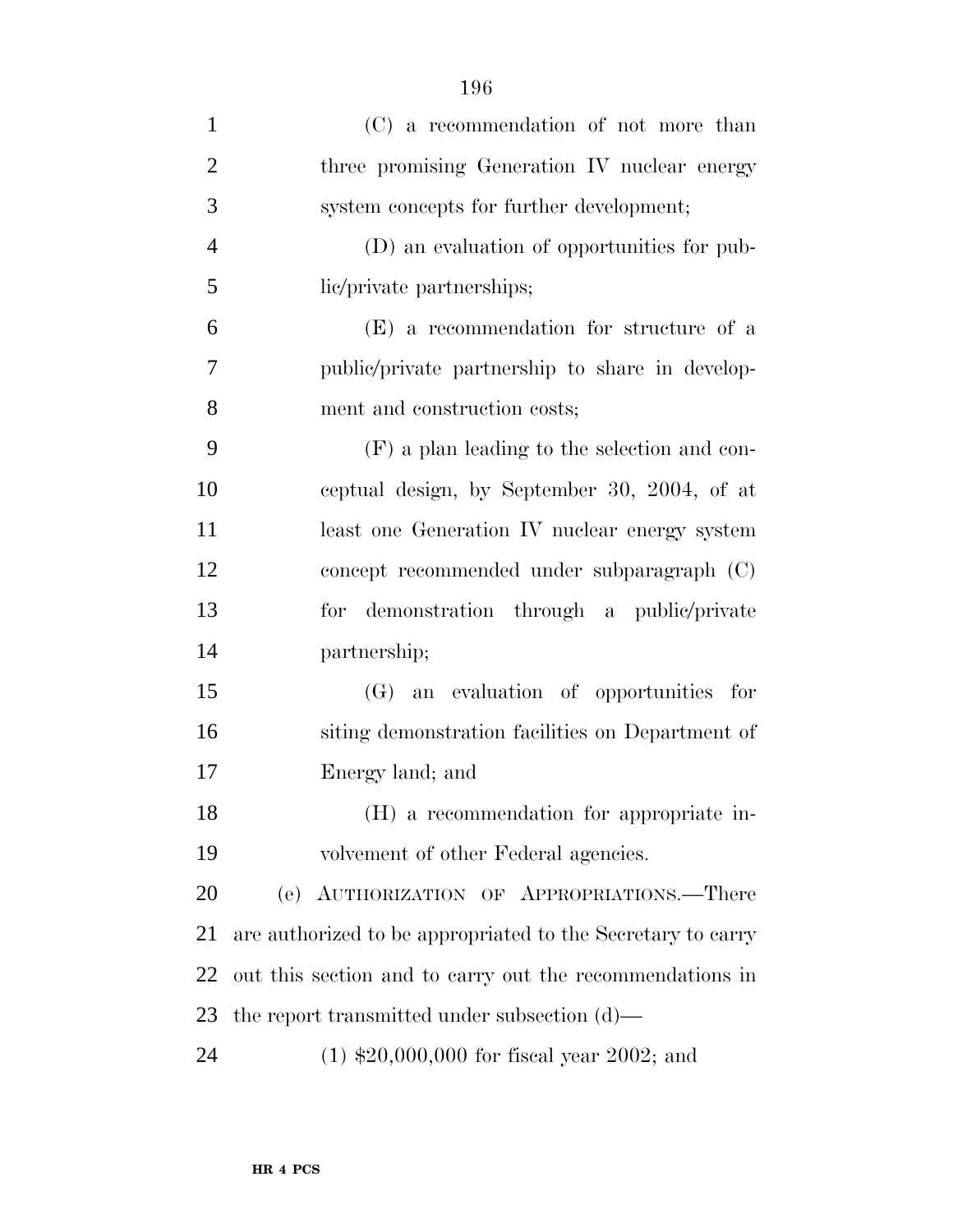(2) such sums as are necessary for fiscal year 2003 and fiscal year 2004.

#### **SEC. 2344. AUTHORIZATION OF APPROPRIATIONS.**

 (a) OPERATION AND MAINTENANCE.—There are au- thorized to be appropriated to the Secretary to carry out activities authorized under this title for nuclear energy op- eration and maintenance, including amounts authorized 8 under sections  $2304(a)$ ,  $2321(c)$ ,  $2341(c)$ ,  $2342(c)$ , and 2343(e), and including Advanced Radioisotope Power Sys- tems, Test Reactor Landlord, and Program Direction, \$191,200,000 for fiscal year 2002, \$199,000,000 for fis- cal year 2003, and \$207,000,000 for fiscal year 2004, to remain available until expended.

 (b) CONSTRUCTION.—There are authorized to be ap-propriated to the Secretary—

 (1) \$950,000 for fiscal year 2002, \$2,200,000 for fiscal year 2003, \$1,246,000 for fiscal year 2004, and \$1,699,000 for fiscal year 2005 for com- pletion of construction of Project 99-E-200, Test Reactor Area Electric Utility Upgrade, Idaho Na- tional Engineering and Environmental Laboratory; and

 (2) \$500,000 for fiscal year 2002, \$500,000 for fiscal year 2003, \$500,000 for fiscal year 2004, and \$500,000 for fiscal year 2005, for completion of con-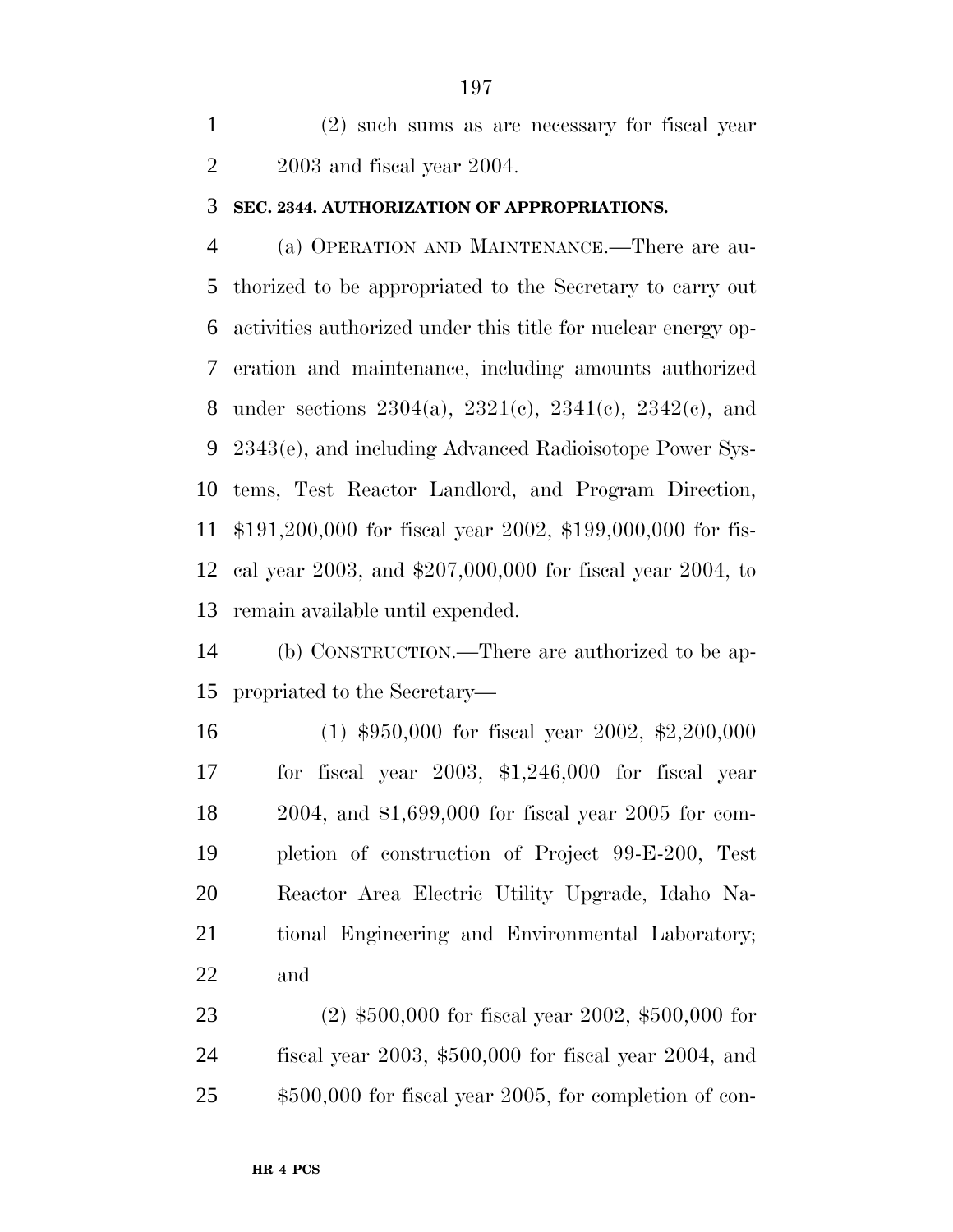| $\mathbf{1}$   | struction of Project 95-E-201, Test Reactor Area            |
|----------------|-------------------------------------------------------------|
| $\overline{2}$ | Fire and Life Safety Improvements, Idaho National           |
| 3              | Engineering and Environmental Laboratory.                   |
| $\overline{4}$ | (c) LIMITS ON USE OF FUNDS.—None of the funds               |
| 5              | authorized to be appropriated in subsection (a) may be      |
| 6              | used for-                                                   |
| 7              | (1) Nuclear Energy Isotope Support and Pro-                 |
| 8              | duction;                                                    |
| 9              | (2) Argonne National Laboratory-West Oper-                  |
| 10             | ations;                                                     |
| 11             | (3) Fast Flux Test Facility; or                             |
| 12             | (4) Nuclear Facilities Management.                          |
|                |                                                             |
|                | <b>TITLE IV-FOSSIL ENERGY</b>                               |
| 13<br>14       | <b>Subtitle A-Coal</b>                                      |
| 15             | SEC. 2401. COAL AND RELATED TECHNOLOGIES PRO-               |
| 16             | <b>GRAMS.</b>                                               |
| 17             | (a) AUTHORIZATION OF APPROPRIATIONS.—There                  |
|                | 18 are authorized to be appropriated to the Secretary       |
| 19             | $$172,000,000$ for fiscal year 2002, \$179,000,000 for fis- |
| 20             | cal year 2003, and $$186,000,000$ for fiscal year 2004, to  |
| 21             | remain available until expended, for other coal and related |
| 22             | technologies research and development programs, which       |
| 23             | shall include—                                              |

(2) Integrated Gasification Combined Cycle;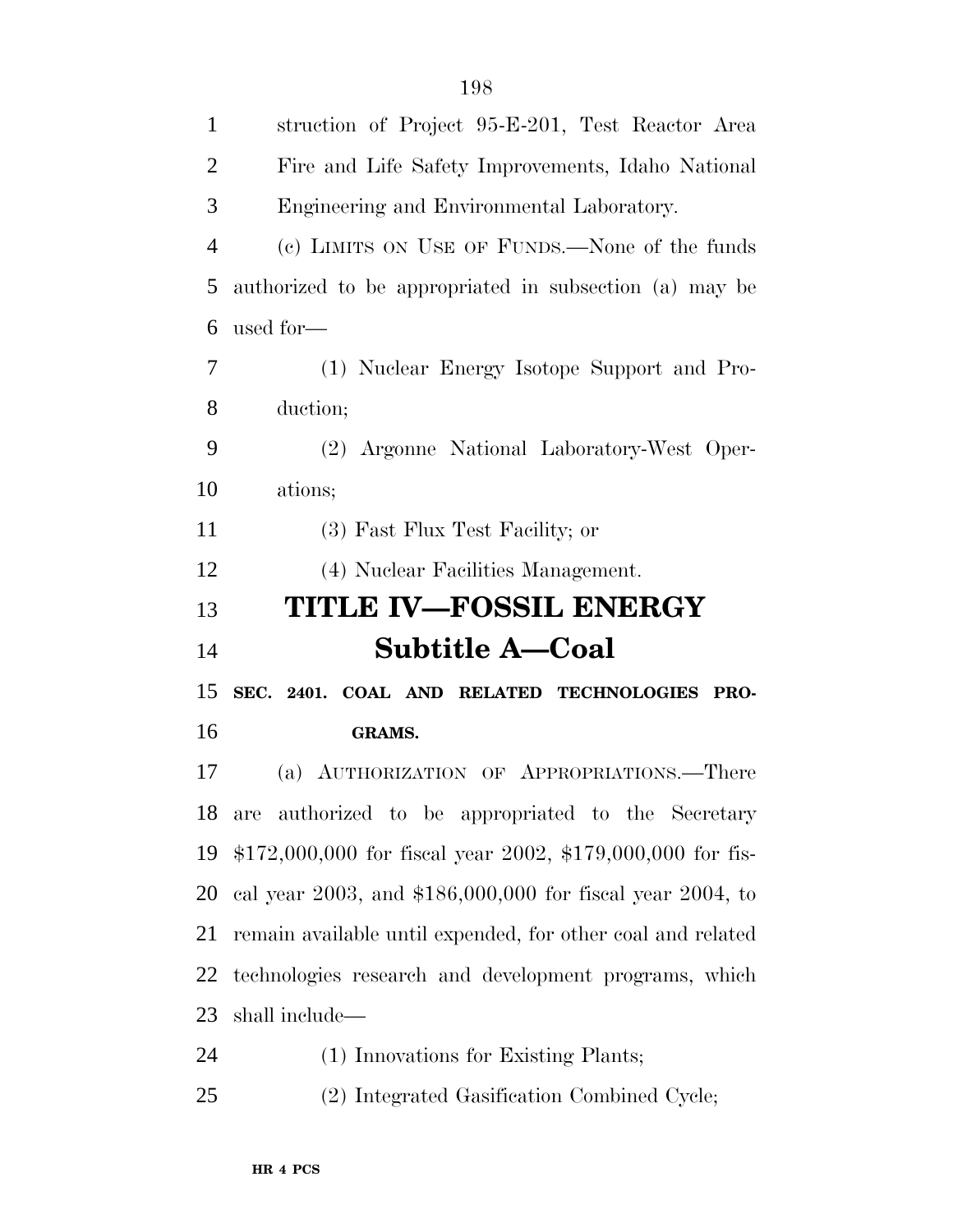| $\mathbf{1}$   | (3) advanced combustion systems;                           |
|----------------|------------------------------------------------------------|
| $\overline{2}$ | $(4)$ Turbines;                                            |
| 3              | (5) Sequestration Research and Development;                |
| $\overline{4}$ | $(6)$ innovative technologies for demonstration;           |
| 5              | (7) Transportation Fuels and Chemicals;                    |
| 6              | (8) Solid Fuels and Feedstocks;                            |
| 7              | (9) Advanced Fuels Research; and                           |
| 8              | (10) Advanced Research.                                    |
| 9              | (b) LIMIT ON USE OF FUNDS.—Notwithstanding sub-            |
| 10             | section (a), no funds may be used to carry out the activi- |
| 11             | ties authorized by this section after September 30, 2002,  |
| 12             | unless the Secretary has transmitted to the Congress the   |
| 13             | report required by this subsection and 1 month has         |
| 14             | elapsed since that transmission. The report shall include  |
| 15             | a plan containing—                                         |
| 16             | (1) a detailed description of how proposals will           |
| 17             | be solicited and evaluated, including a list of all ac-    |
| 18             | tivities expected to be undertaken;                        |
| 19             | $(2)$ a detailed list of technical milestones for          |
| 20             | each coal and related technology that will be pur-         |
| 21             | sued;                                                      |
| 22             | (3) a description of how the programs author-              |
| $2^{\circ}$    | in this soction will be comicd out so as to                |

 ized in this section will be carried out so as to com- plement and not duplicate activities authorized under division E.

#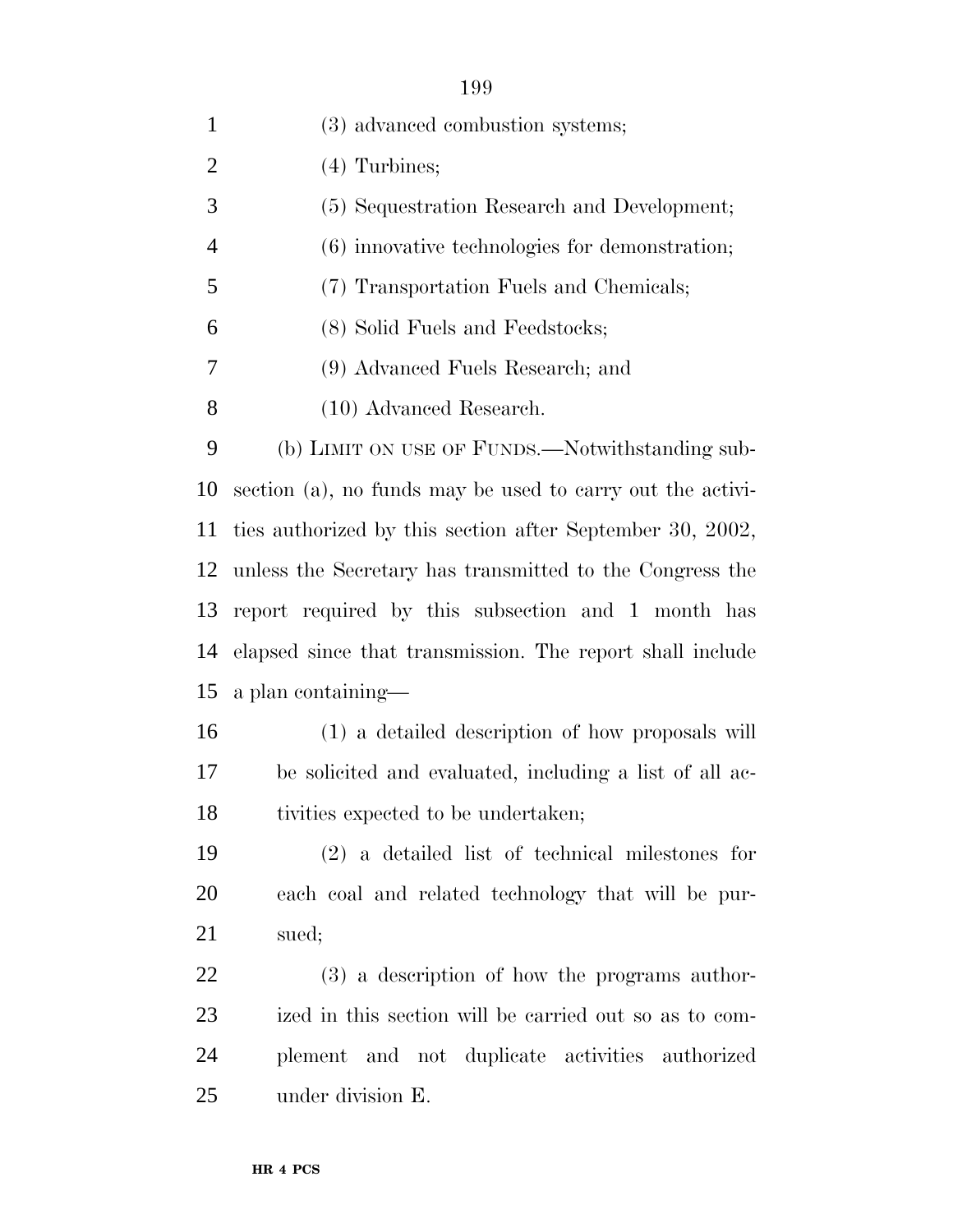(c) GASIFICATION.—The Secretary shall fund at least one gasification project with the funds authorized under this section.

# **Subtitle B—Oil and Gas**

## **SEC. 2421. PETROLEUM-OIL TECHNOLOGY.**

 The Secretary shall conduct a program of research, development, demonstration, and commercial application on petroleum-oil technology. The program shall address— (1) Exploration and Production Supporting Re- search; (2) Oil Technology Reservoir Management/Ex- tension; and (3) Effective Environmental Protection. **SEC. 2422. GAS.**

 The Secretary shall conduct a program of research, development, demonstration, and commercial application on natural gas technologies. The program shall address—

- (1) Exploration and Production;
- (2) Infrastructure; and
- (3) Effective Environmental Protection.

## **SEC. 2423. NATURAL GAS AND OIL DEPOSITS REPORT.**

 Two years after the date of the enactment of this Act, and at 2-year intervals thereafter, the Secretary of the In- terior, in consultation with other appropriate Federal agencies, shall transmit a report to the Congress assessing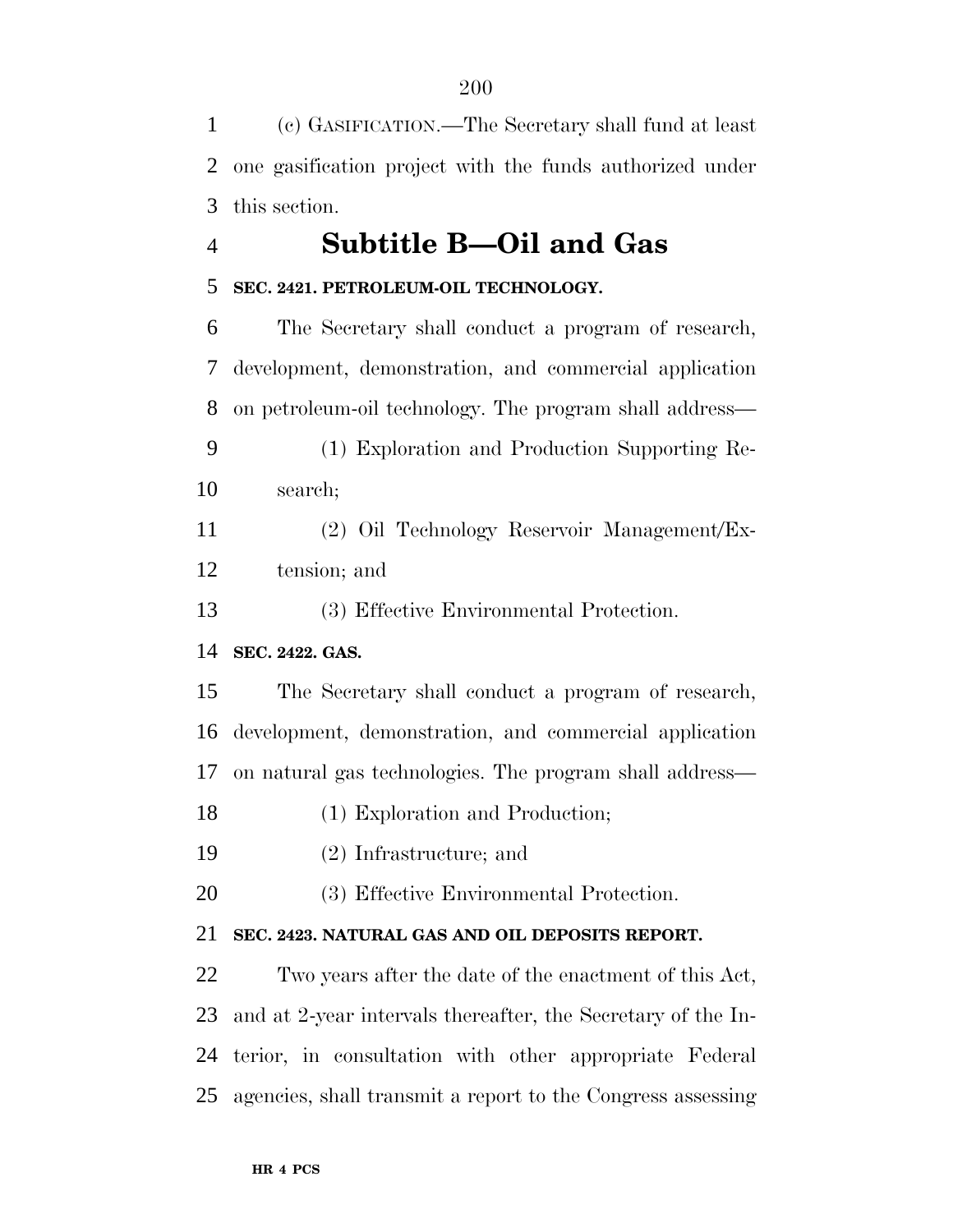the contents of natural gas and oil deposits at existing drilling sites off the coast of Louisiana and Texas.

## **SEC. 2424. OIL SHALE RESEARCH.**

 There are authorized to be appropriated to the Sec- retary of Energy for fiscal year 2002 \$10,000,000, to be divided equally between grants for research on Eastern oil shale and grants for research on Western oil shale.

# **Subtitle C—Ultra-Deepwater and Unconventional Drilling**

#### **SEC. 2441. SHORT TITLE.**

 This subtitle may be cited as the ''Natural Gas and Other Petroleum Research, Development, and Demonstra-tion Act of 2001''.

## **SEC. 2442. DEFINITIONS.**

For purposes of this subtitle—

 (1) the term ''deepwater'' means water depths greater than 200 meters but less than 1,500 meters; (2) the term ''Fund'' means the Ultra-Deep- water and Unconventional Gas Research Fund es-tablished under section 2450;

 (3) the term ''institution of higher education'' has the meaning given that term in section 101 of the Higher Education Act of 1965 (20 U.S.C. 1001);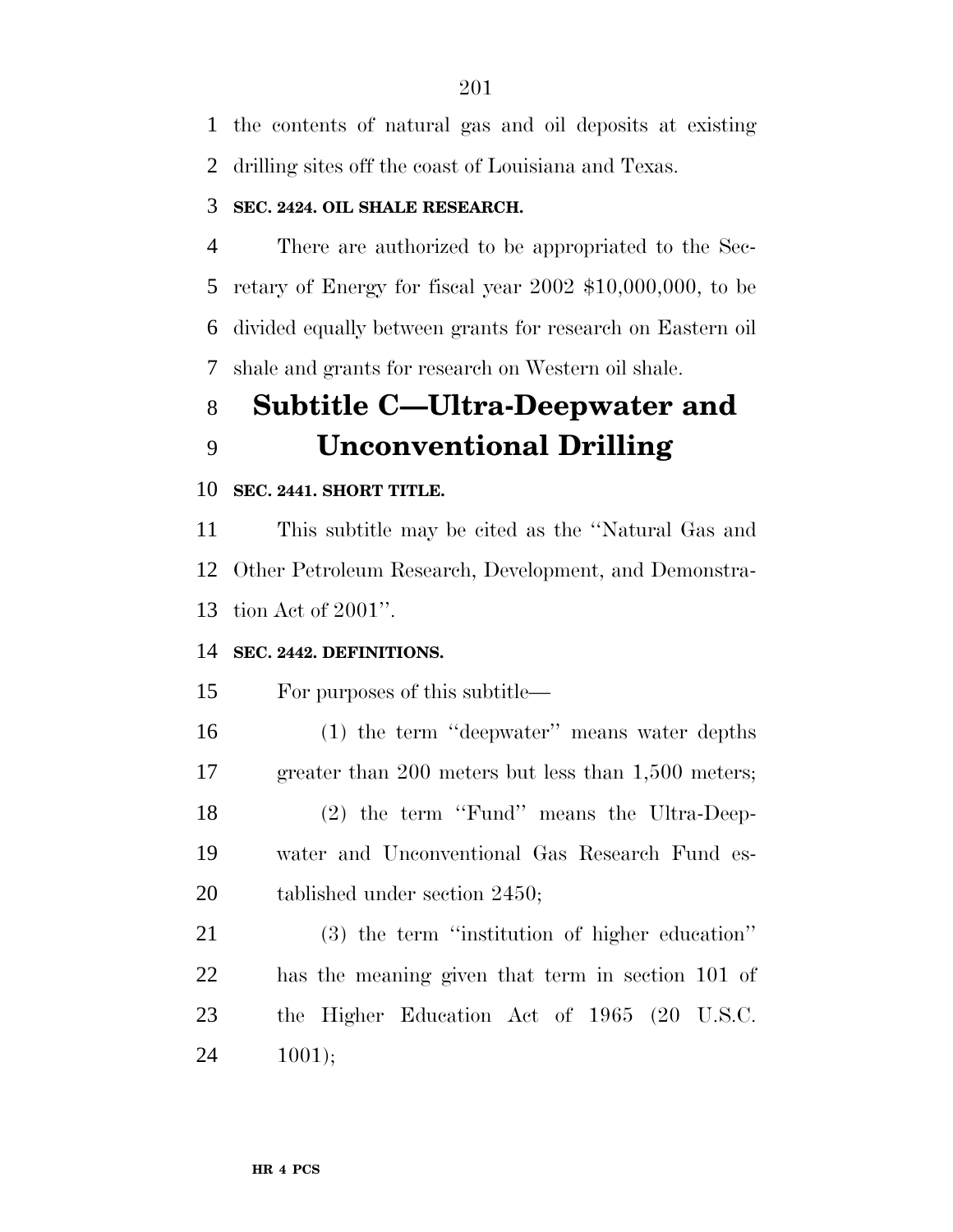(4) the term ''Research Organization'' means the Research Organization created pursuant to sec-3 tion  $2446(a)$ ; (5) the term ''ultra-deepwater'' means water depths greater than 1,500 meters; and (6) the term ''unconventional'' means located in heretofore inaccessible or uneconomic formations on land.

#### **SEC. 2443. ULTRA-DEEPWATER PROGRAM.**

 The Secretary shall establish a program of research, development, and demonstration of ultra-deepwater nat- ural gas and other petroleum exploration and production technologies, in areas currently available for Outer Conti- nental Shelf leasing. The program shall be carried out by the Research Organization as provided in this subtitle.

#### **SEC. 2444. NATIONAL ENERGY TECHNOLOGY LABORATORY.**

 The National Energy Technology Laboratory and the United States Geological Survey, when appropriate, shall carry out programs of long-term research into new natural gas and other petroleum exploration and production tech- nologies and environmental mitigation technologies for production from unconventional and ultra-deepwater re- sources, including methane hydrates. Such Laboratory shall also conduct a program of research, development, and demonstration of new technologies for the reduction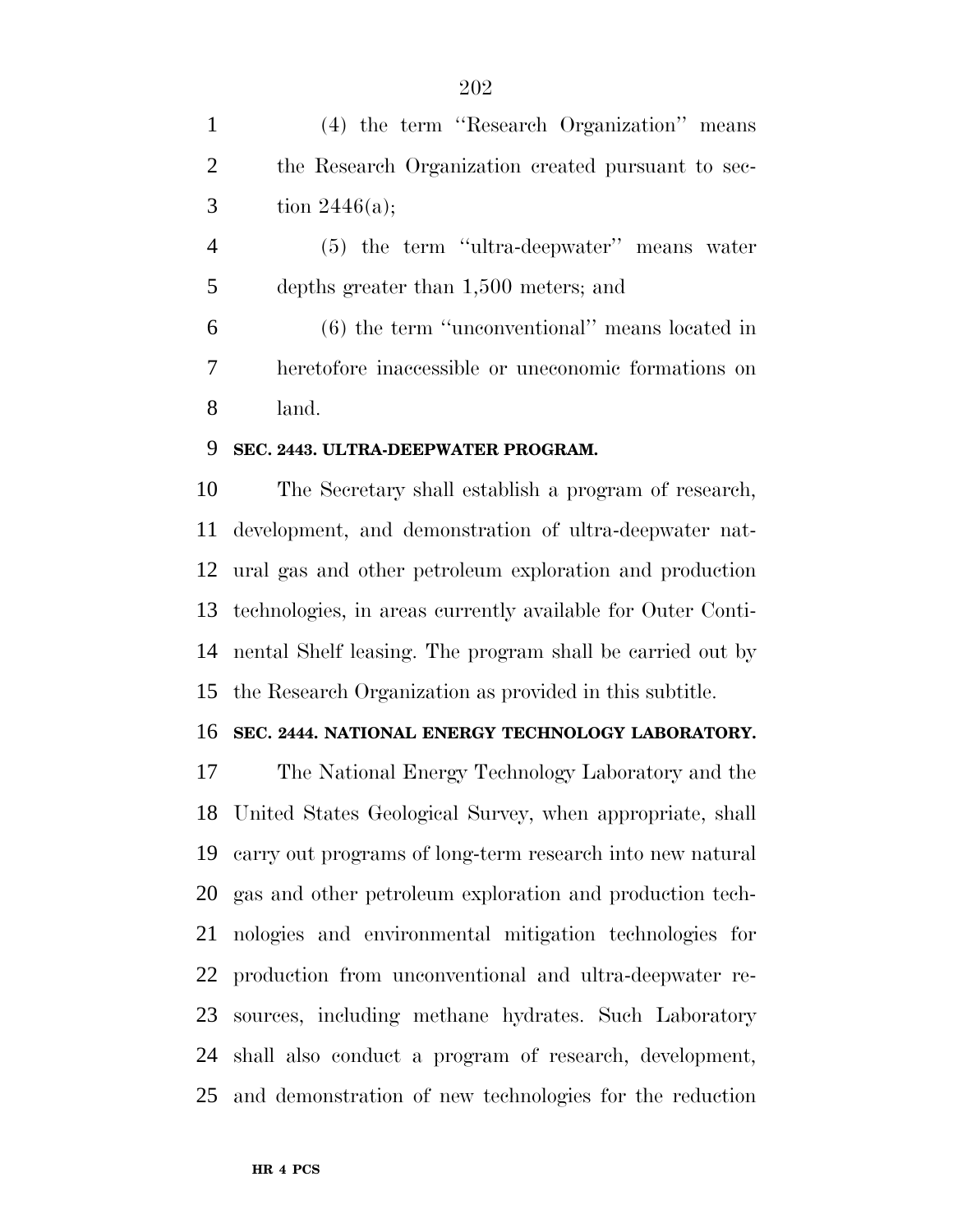of greenhouse gas emissions from unconventional and ultra-deepwater natural gas or other petroleum explo- ration and production activities, including sub-sea floor carbon sequestration technologies.

#### **SEC. 2445. ADVISORY COMMITTEE.**

 (a) ESTABLISHMENT.—The Secretary shall, within 3 months after the date of the enactment of this Act, estab- lish an Advisory Committee consisting of 7 members, each having extensive operational knowledge of and experience in the natural gas and other petroleum exploration and production industry who are not Federal Government em- ployees or contractors. A minimum of 4 members shall have extensive knowledge of ultra-deepwater natural gas or other petroleum exploration and production tech- nologies, a minimum of 2 members shall have extensive knowledge of unconventional natural gas or other petro- leum exploration and production technologies, and at least 1 member shall have extensive knowledge of greenhouse gas emission reduction technologies, including carbon se-questration.

 (b) FUNCTION.—The Advisory Committee shall ad- vise the Secretary on the selection of an organization to create the Research Organization and on the implementa-tion of this subtitle.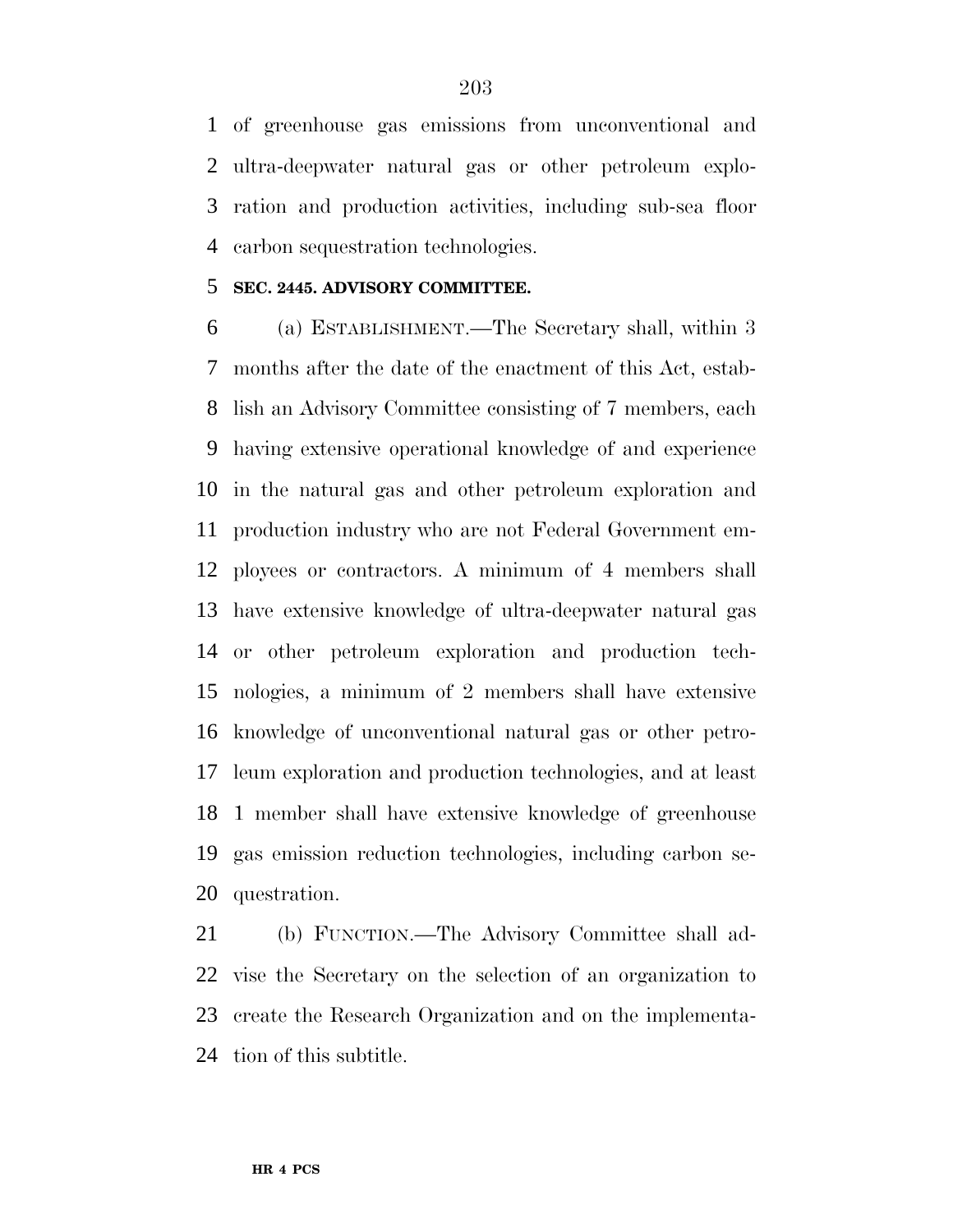(c) COMPENSATION.—Members of the Advisory Com- mittee shall serve without compensation but shall receive travel expenses, including per diem in lieu of subsistence, in accordance with applicable provisions under subchapter I of chapter 57 of title 5, United States Code.

 (d) ADMINISTRATIVE COSTS.—The costs of activities carried out by the Secretary and the Advisory Committee under this subtitle shall be paid or reimbursed from the Fund.

 (e) DURATION OF ADVISORY COMMITTEE.—Section 14 of the Federal Advisory Committee Act shall not apply to the Advisory Committee.

#### **SEC. 2446. RESEARCH ORGANIZATION.**

 (a) SELECTION OF RESEARCH ORGANIZATION.—The Secretary, within 6 months after the date of the enactment of this Act, shall solicit proposals from eligible entities for the creation of the Research Organization, and within 3 months after such solicitation, shall select an entity to cre-ate the Research Organization.

 (b) ELIGIBLE ENTITIES.—Entities eligible to create the Research Organization shall—

 (1) have been in existence as of the date of the enactment of this Act;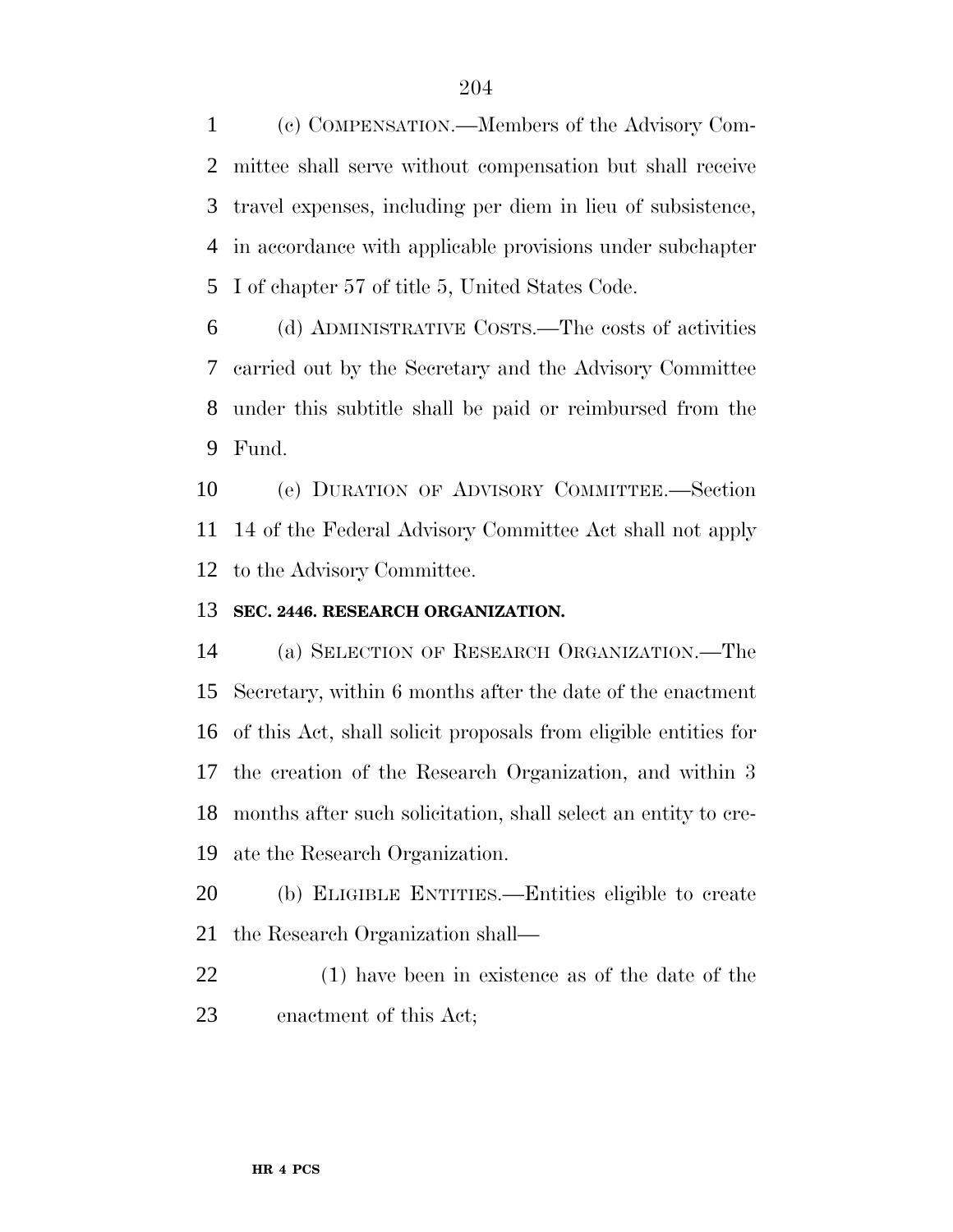(2) be entities exempt from tax under section  $2 \qquad \qquad 501(c)(3)$  of the Internal Revenue Code of 1986; and (3) be experienced in planning and managing programs in natural gas or other petroleum explo- ration and production research, development, and demonstration. (c) PROPOSALS.—A proposal from an entity seeking to create the Research Organization shall include a de- tailed description of the proposed membership and struc- ture of the Research Organization. (d) FUNCTIONS.—The Research Organization shall— (1) award grants on a competitive basis to qualified— (A) research institutions; (B) institutions of higher education; (C) companies; and (D) consortia formed among institutions

 and companies described in subparagraphs (A) 20 through (C) for the purpose of conducting re- search, development, and demonstration of un- conventional and ultra-deepwater natural gas or other petroleum exploration and production technologies; and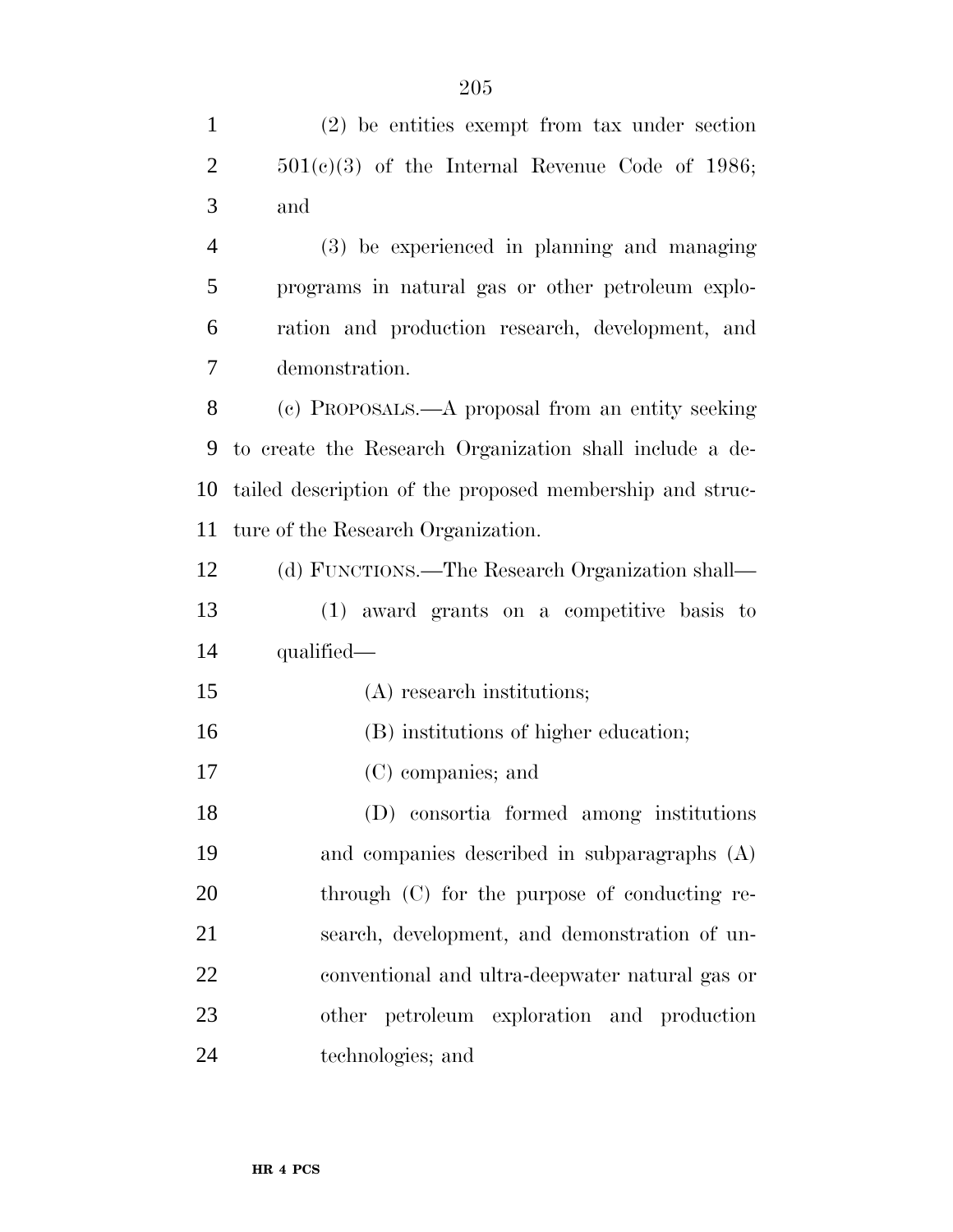(2) review activities under those grants to en- sure that they comply with the requirements of this subtitle and serve the purposes for which the grant was made.

## **SEC. 2447. GRANTS.**

(a) TYPES OF GRANTS.—

 (1) UNCONVENTIONAL.—The Research Organi- zation shall award grants for research, development, and demonstration of technologies to maximize the value of the Government's natural gas and other pe- troleum resources in unconventional reservoirs, and to develop technologies to increase the supply of nat- ural gas and other petroleum resources by lowering the cost and improving the efficiency of exploration and production of unconventional reservoirs, while improving safety and minimizing environmental im-pacts.

 (2) ULTRA-DEEPWATER.—The Research Orga- nization shall award grants for research, develop- ment, and demonstration of natural gas or other pe- troleum exploration and production technologies to—

 (A) maximize the value of the Federal Government's natural gas and other petroleum resources in the ultra-deepwater areas;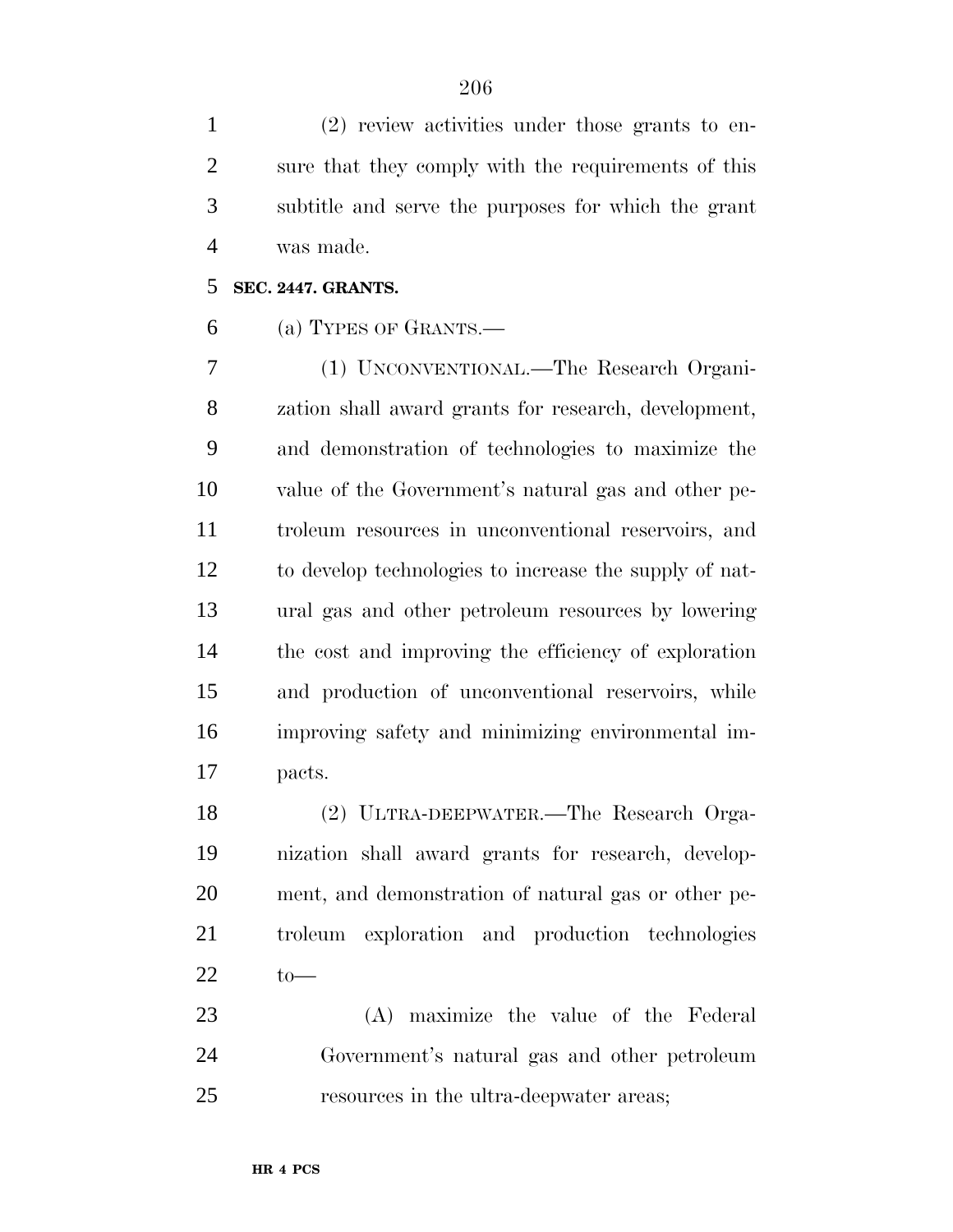(B) increase the supply of natural gas and other petroleum resources by lowering the cost and improving the efficiency of exploration and production of ultra-deepwater reservoirs; and (C) improve safety and minimize the envi- ronmental impacts of ultra-deepwater develop- ments. (3) ULTRA-DEEPWATER ARCHITECTURE.—The Research Organization shall award a grant to one or 10 more consortia described in section  $2446(d)(1)(D)$  for the purpose of developing and demonstrating the next generation architecture for ultra-deepwater pro- duction of natural gas and other petroleum in fur-14 therance of the purposes stated in paragraph  $(2)(A)$ 15 through  $(C)$ . (b) CONDITIONS FOR GRANTS.—Grants provided under this section shall contain the following conditions:

 (1) If the grant recipient consists of more than one entity, the recipient shall provide a signed con- tract agreed to by all participating members clearly defining all rights to intellectual property for exist- ing technology and for future inventions conceived and developed using funds provided under the grant, in a manner that is consistent with applicable laws.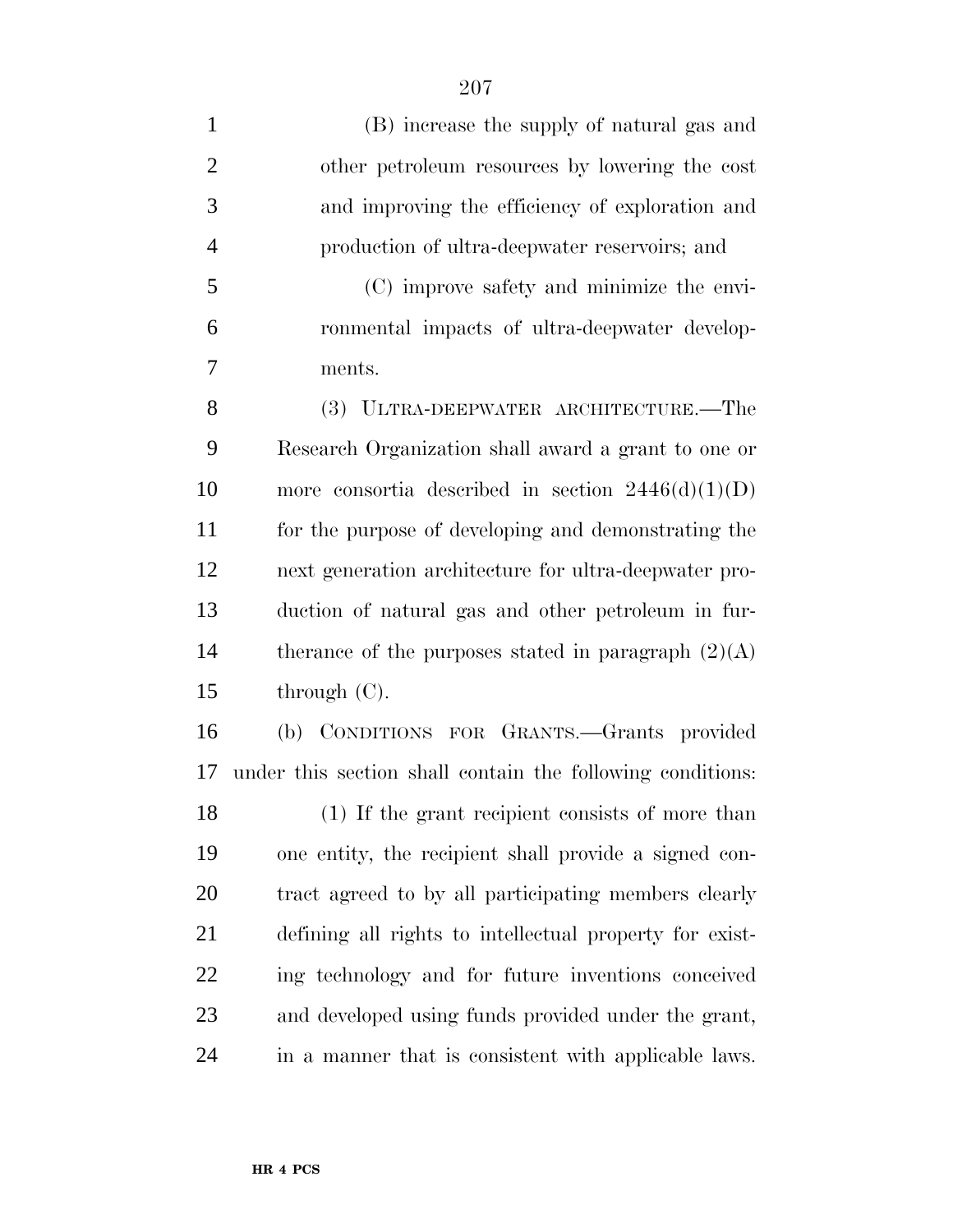(2) There shall be a repayment schedule for Federal dollars provided for demonstration projects under the grant in the event of a successful commer- cialization of the demonstrated technology. Such re- payment schedule shall provide that the payments are made to the Secretary with the express intent that these payments not impede the adoption of the demonstrated technology in the marketplace. In the event that such impedance occurs due to market forces or other factors, the Research Organization shall renegotiate the grant agreement so that the ac- ceptance of the technology in the marketplace is en-abled.

 (3) Applications for grants for demonstration projects shall clearly state the intended commercial applications of the technology demonstrated.

 (4) The total amount of funds made available under a grant provided under subsection (a)(3) shall not exceed 50 percent of the total cost of the activi-ties for which the grant is provided.

 (5) The total amount of funds made available under a grant provided under subsection (a)(1) or (2) shall not exceed 50 percent of the total cost of the activities covered by the grant, except that the Research Organization may elect to provide grants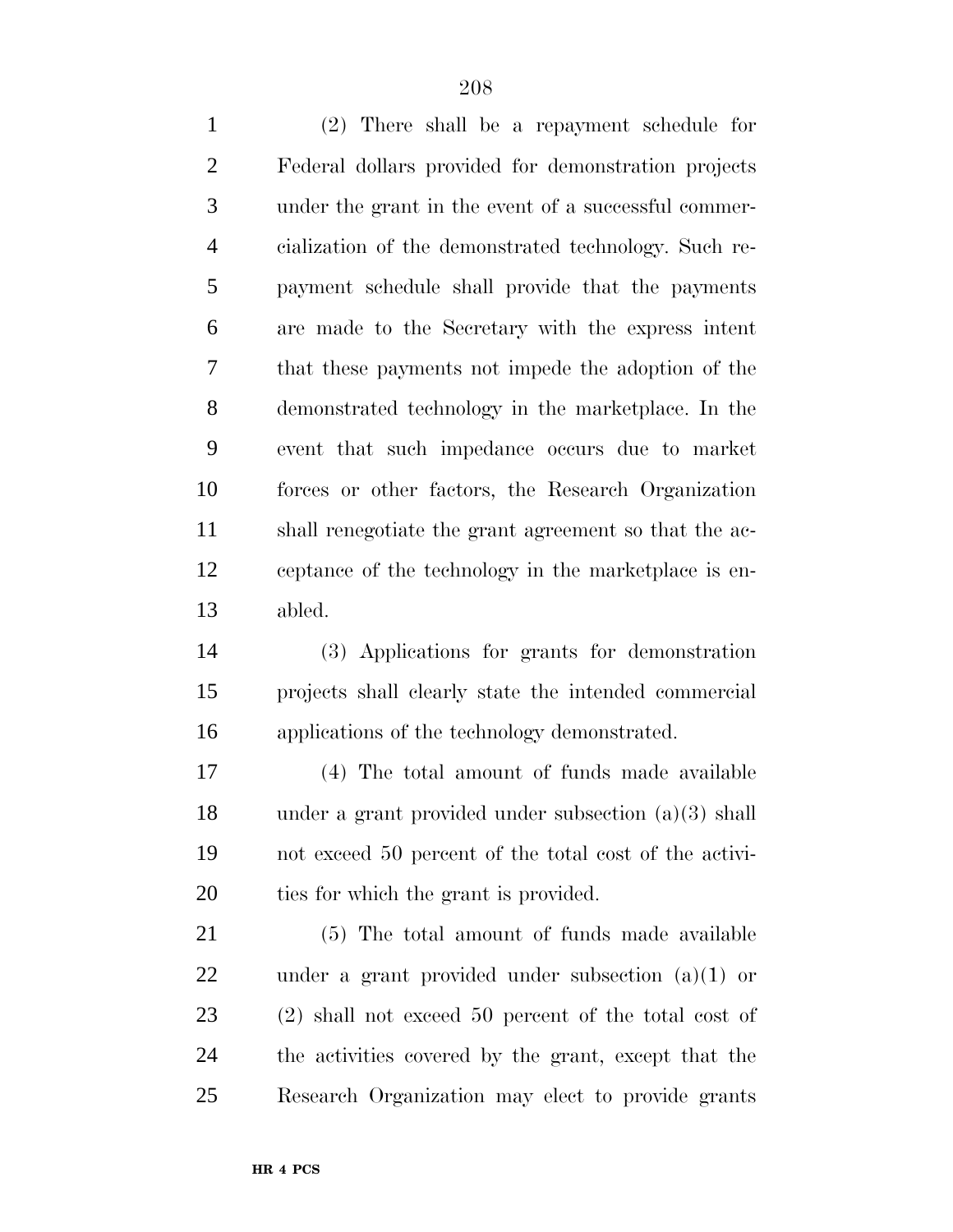cent, of total project costs in the case of grants made solely to independent producers. (6) An appropriate amount of funds provided under a grant shall be used for the broad dissemina- tion of technologies developed under the grant to in- terested institutions of higher education, industry, and appropriate Federal and State technology enti- ties to ensure the greatest possible benefits for the public and use of government resources. (7) Demonstrations of ultra-deepwater tech- nologies for which funds are provided under a grant may be conducted in ultra-deepwater or deepwater locations. (c) ALLOCATION OF FUNDS.—Funds available for grants under this subtitle shall be allocated as follows: (1) 15 percent shall be for grants under sub-18 section  $(a)(1)$ . (2) 15 percent shall be for grants under sub-20 section  $(a)(2)$ .

 (3) 60 percent shall be for grants under sub-22 section  $(a)(3)$ .

 (4) 10 percent shall be for carrying out section 2444.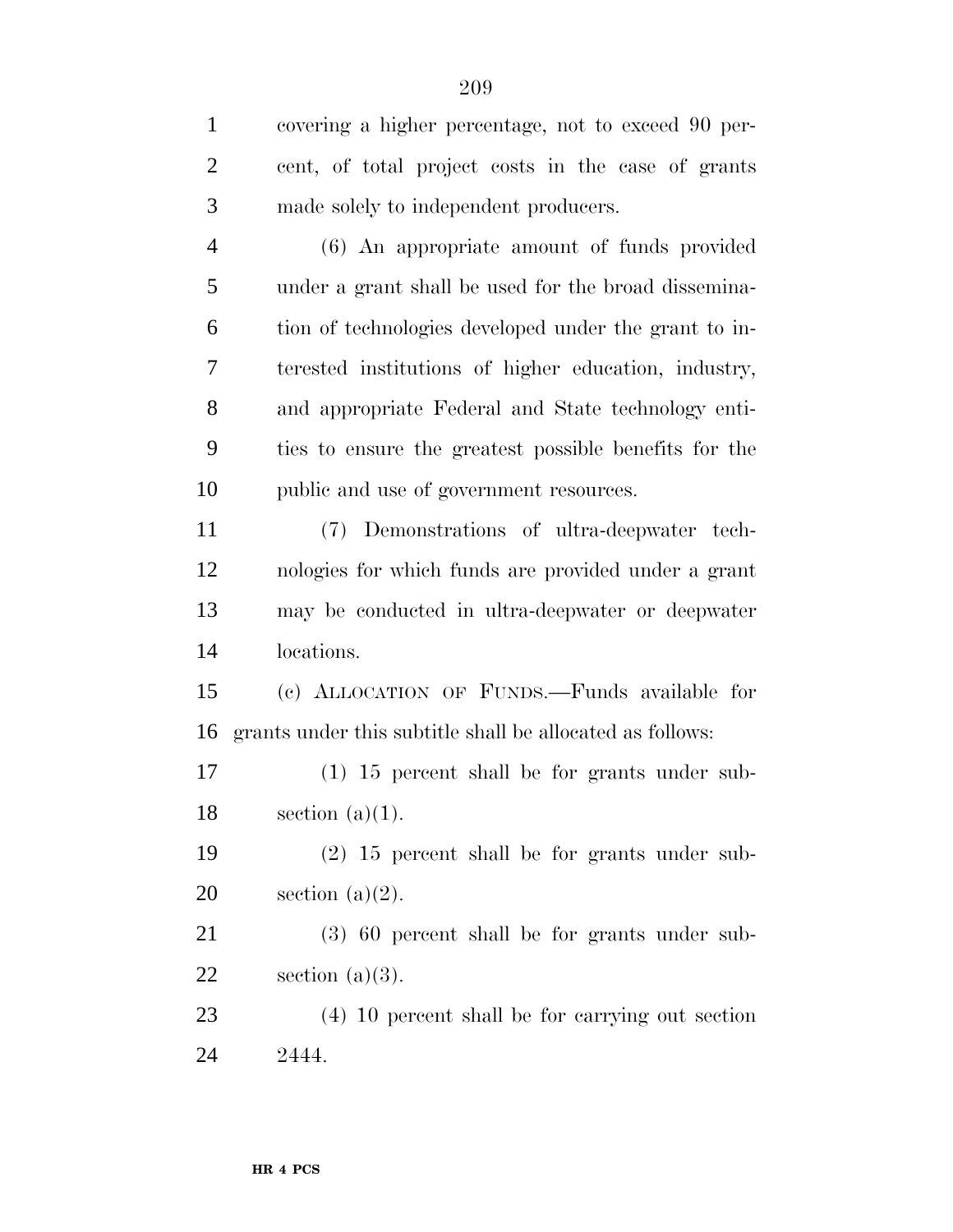#### **SEC. 2448. PLAN AND FUNDING.**

 (a) TRANSMITTAL TO SECRETARY.—The Research Organization shall transmit to the Secretary an annual plan proposing projects and funding of activities under 5 each paragraph of section  $2447(a)$ .

 (b) REVIEW.—The Secretary shall have 1 month to review the annual plan, and shall approve the plan, if it is consistent with this subtitle. If the Secretary approves the plan, the Secretary shall provide funding as proposed in the plan.

 (c) DISAPPROVAL.—If the Secretary does not approve the plan, the Secretary shall notify the Research Organiza- tion of the reasons for disapproval and shall withhold funding until a new plan is submitted which the Secretary approves. Within 1 month after notifying the Research Or- ganization of a disapproval, the Secretary shall notify the appropriate congressional committees of the disapproval. **SEC. 2449. AUDIT.**

 The Secretary shall retain an independent, commer- cial auditor to determine the extent to which the funds authorized by this subtitle have been expended in a man- ner consistent with the purposes of this subtitle. The audi- tor shall transmit a report annually to the Secretary, who shall transmit the report to the appropriate congressional committees, along with a plan to remedy any deficiencies cited in the report.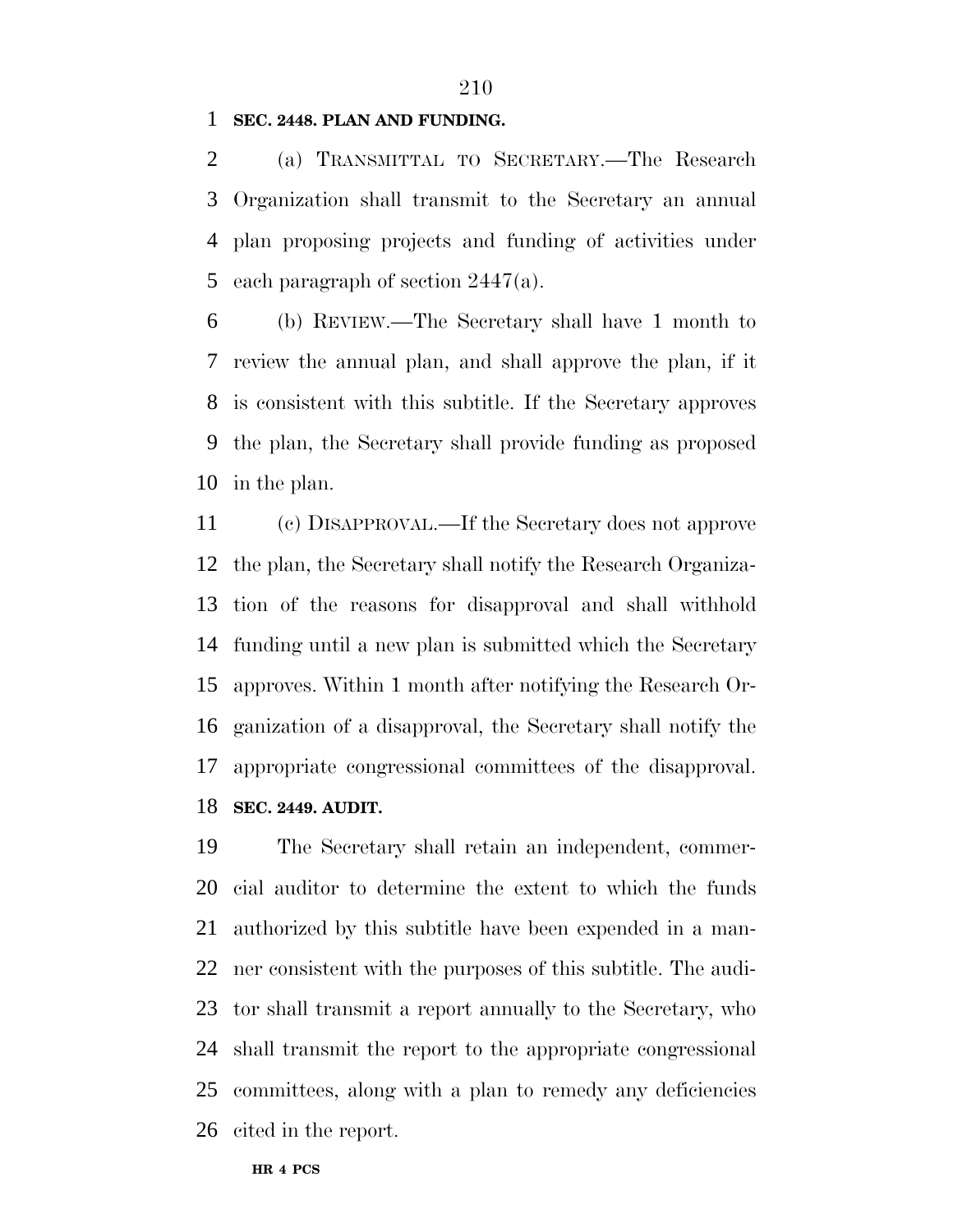#### **SEC. 2450. FUND.**

 (a) ESTABLISHMENT.—There is established in the Treasury of the United States a fund to be known as the ''Ultra-Deepwater and Unconventional Gas Research Fund'' which shall be available for obligation to the extent provided in advance in appropriations Acts for allocation under section 2447(c).

(b) FUNDING SOURCES.—

 (1) LOANS FROM TREASURY.—There are au- thorized to be appropriated to the Secretary \$900,000,000 for the period encompassing fiscal years 2002 through 2009. Such amounts shall be deposited by the Secretary in the Fund, and shall be considered loans from the Treasury. Income received by the United States in connection with any ultra- deepwater oil and gas leases shall be deposited in the Treasury and considered as repayment for the loans under this paragraph.

 (2) ADDITIONAL APPROPRIATIONS.—There are authorized to be appropriated to the Secretary such sums as may be necessary for the fiscal years 2002 22 through 2009, to be deposited in the Fund.

**HR 4 PCS** 23 (3) OIL AND GAS LEASE INCOME.—To the ex- tent provided in advance in appropriations Acts, not more than 7.5 percent of the income of the United States from Federal oil and gas leases may be de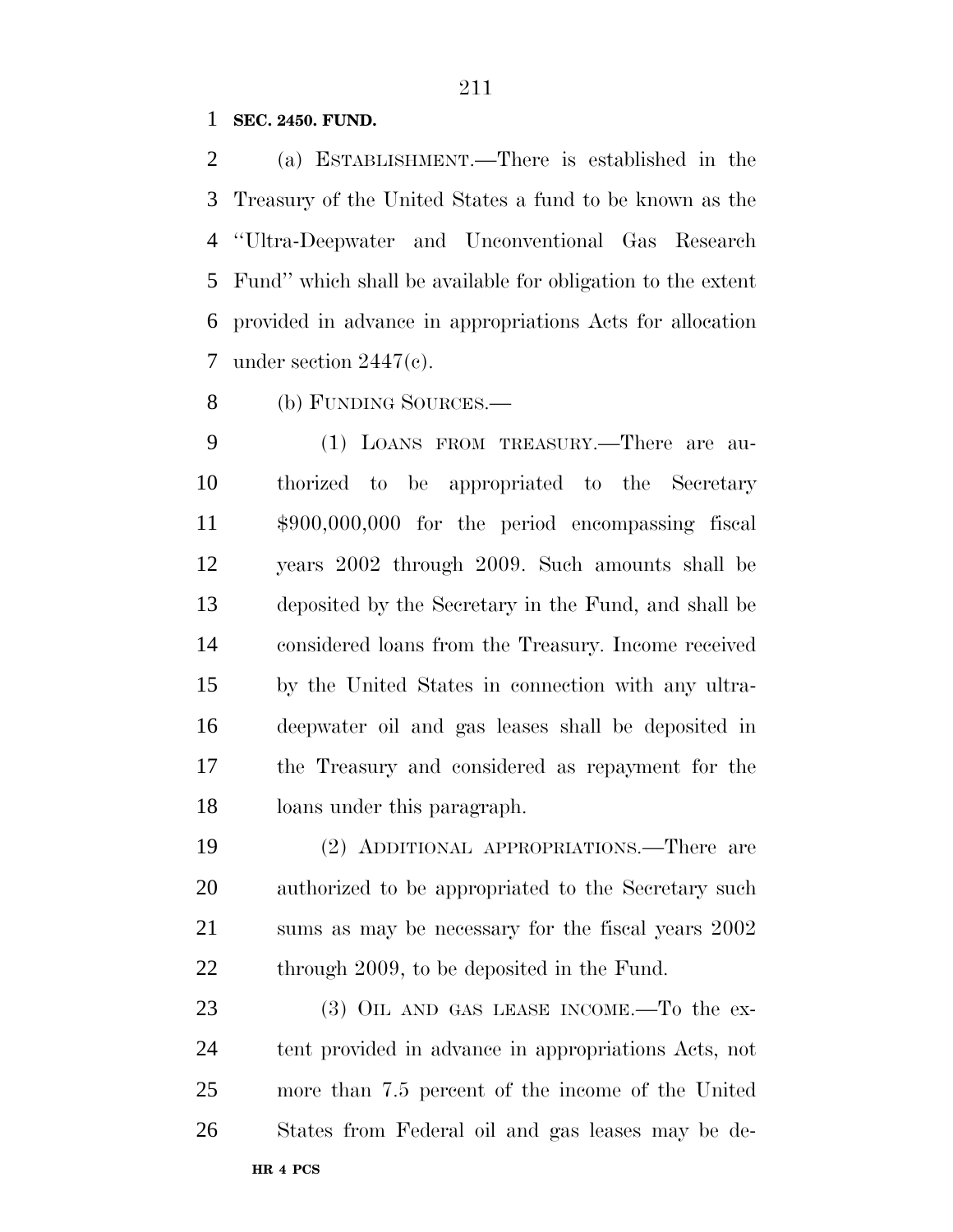posited in the Fund for fiscal years 2002 through 2009.

#### **SEC. 2451. SUNSET.**

 No funds are authorized to be appropriated for car- rying out this subtitle after fiscal year 2009. The Research Organization shall be terminated when it has expended all funds made available pursuant to this subtitle.

# **Subtitle D—Fuel Cells**

#### **SEC. 2461. FUEL CELLS.**

 (a) IN GENERAL.—The Secretary shall conduct a program of research, development, demonstration, and commercial application on fuel cells. The program shall address—

- (1) Advanced Research;
- (2) Systems Development;
- (3) Vision 21-Hybrids; and
- (4) Innovative Concepts.

 (b) MANUFACTURING PRODUCTION AND PROC- ESSES.—In addition to the program under subsection (a), the Secretary, in consultation other Federal agencies, as appropriate, shall establish a program for the demonstra- tion of fuel cell technologies, including fuel cell proton ex- change membrane technology, for commercial, residential, and transportation applications. The program shall spe-cifically focus on promoting the application of and im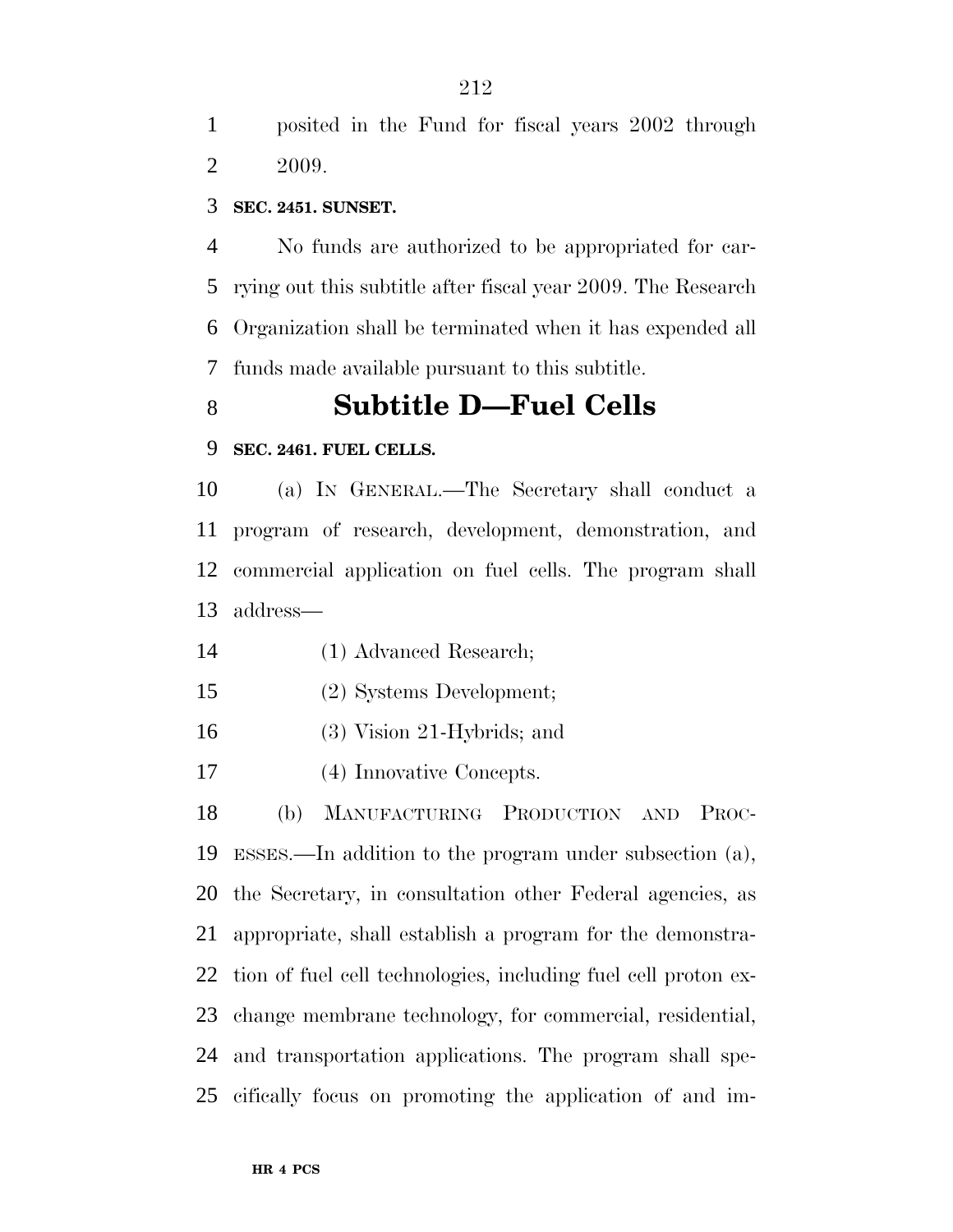proved manufacturing production and processes for fuel cell technologies.

 (c) AUTHORIZATION OF APPROPRIATIONS.—Within the amounts authorized to be appropriated under section 2481(a), there are authorized to be appropriated to the Secretary for the purpose of carrying out subsection (b), \$28,000,000 for each of fiscal years 2002 through 2004.

# **Subtitle E—Department of Energy**

**Authorization of Appropriations**

## **SEC. 2481. AUTHORIZATION OF APPROPRIATIONS.**

 (a) OPERATION AND MAINTENANCE.—There are au- thorized to be appropriated to the Secretary for operation and maintenance for subtitle B and subtitle D, and for Fossil Energy Research and Development Headquarters Program Direction, Field Program Direction, Plant and Capital Equipment, Cooperative Research and Develop- ment, Import/Export Authorization, and Advanced Met- allurgical Processes \$282,000,000 for fiscal year 2002, \$293,000,000 for fiscal year 2003, and \$305,000,000 for fiscal year 2004, to remain available until expended.

 (b) LIMITS ON USE OF FUNDS.—None of the funds authorized to be appropriated in subsection (a) may be used for—

(1) Gas Hydrates.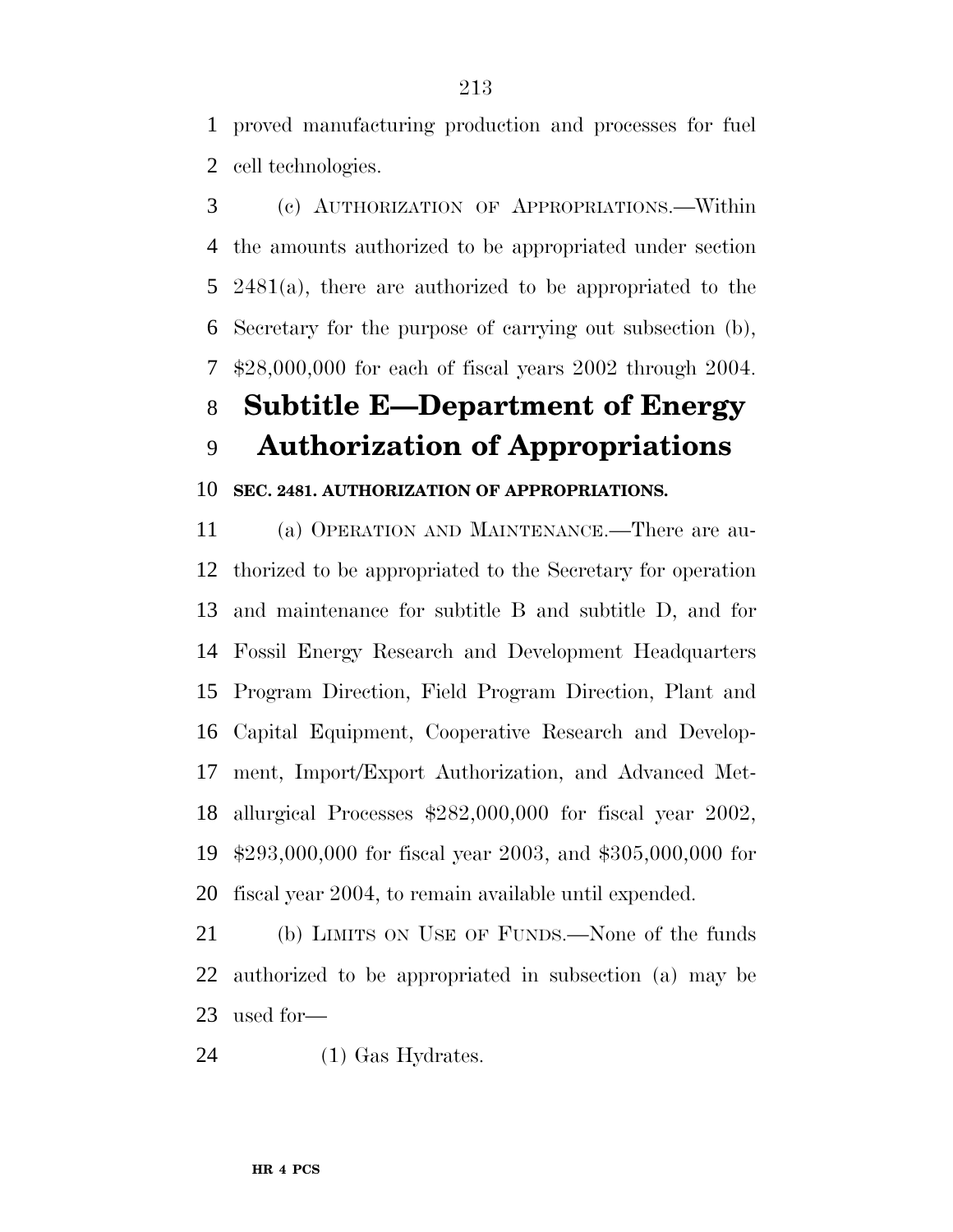(2) Fossil Energy Environmental Restoration; or (3) research, development, demonstration, and commercial application on coal and related tech- nologies, including activities under subtitle A. **TITLE V—SCIENCE Subtitle A—Fusion Energy Sciences SEC. 2501. SHORT TITLE.** This subtitle may be cited as the ''Fusion Energy Sciences Act of 2001''. **SEC. 2502. FINDINGS.** The Congress finds that— (1) economic prosperity is closely linked to an affordable and ample energy supply; (2) environmental quality is closely linked to en- ergy production and use; (3) population, worldwide economic develop- ment, energy consumption, and stress on the envi- ronment are all expected to increase substantially in 21 the coming decades; (4) the few energy options with the potential to meet economic and environmental needs for the long-term future should be pursued as part of a bal-anced national energy plan;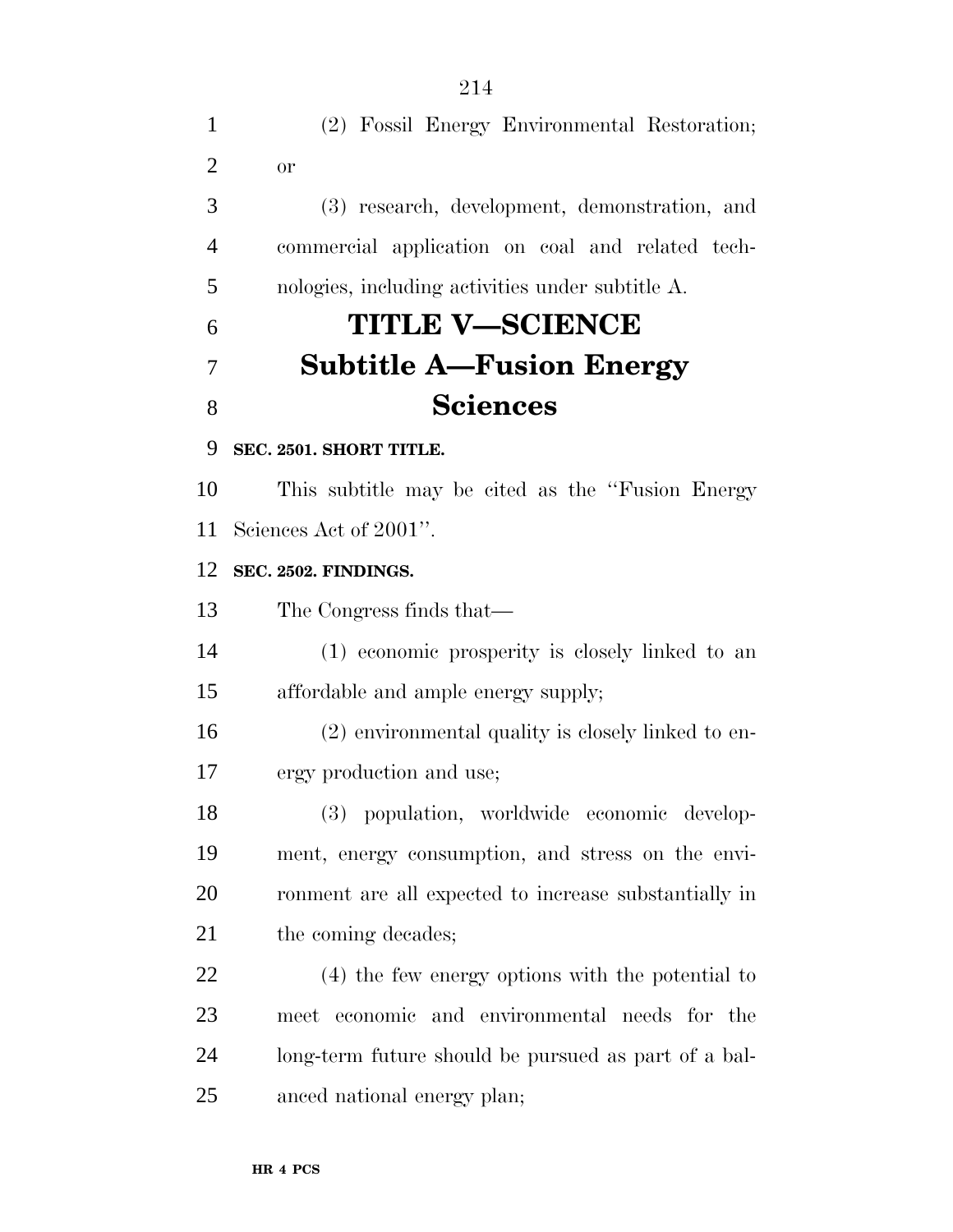(5) fusion energy is an attractive long-term en- ergy source because of the virtually inexhaustible supply of fuel, and the promise of minimal adverse environmental impact and inherent safety;

 (6) the National Research Council, the Presi- dent's Committee of Advisers on Science and Tech- nology, and the Secretary of Energy Advisory Board have each recently reviewed the Fusion Energy Sciences Program and each strongly supports the fundamental science and creative innovation of the program, and has confirmed that progress toward the goal of producing practical fusion energy has been excellent, although much scientific and engi-neering work remains to be done;

 (7) each of these reviews stressed the need for a magnetic fusion burning plasma experiment to ad- dress key scientific issues and as a necessary step in 18 the development of fusion energy;

 (8) the National Research Council has also called for a broadening of the Fusion Energy Sciences Program research base as a means to more fully integrate the fusion science community into the broader scientific community; and

 (9) the Fusion Energy Sciences Program budg-et is inadequate to support the necessary science and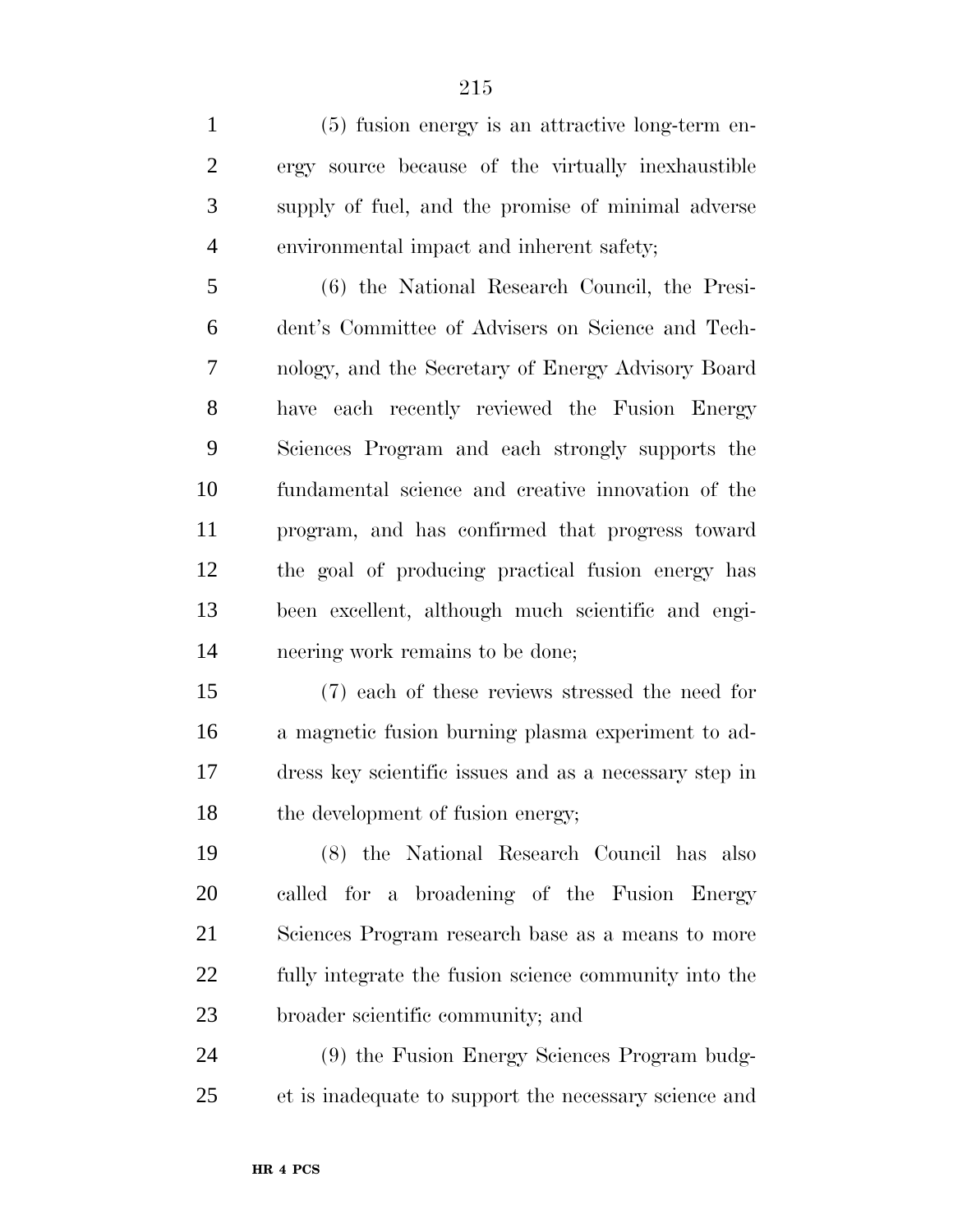innovation for the present generation of experiments, and cannot accommodate the cost of a burning plas- ma experiment constructed by the United States, or even the cost of key participation by the United States in an international effort.

#### **SEC. 2503. PLAN FOR FUSION EXPERIMENT.**

 (a) PLAN FOR UNITED STATES FUSION EXPERI- MENT.—The Secretary, on the basis of full consultation with the Fusion Energy Sciences Advisory Committee and the Secretary of Energy Advisory Board, as appropriate, shall develop a plan for United States construction of a magnetic fusion burning plasma experiment for the pur- pose of accelerating scientific understanding of fusion plasmas. The Secretary shall request a review of the plan by the National Academy of Sciences, and shall transmit the plan and the review to the Congress by July 1, 2004. (b) REQUIREMENTS OF PLAN.—The plan described in subsection (a) shall—

 (1) address key burning plasma physics issues; and

 (2) include specific information on the scientific capabilities of the proposed experiment, the rel- evance of these capabilities to the goal of practical fusion energy, and the overall design of the experi-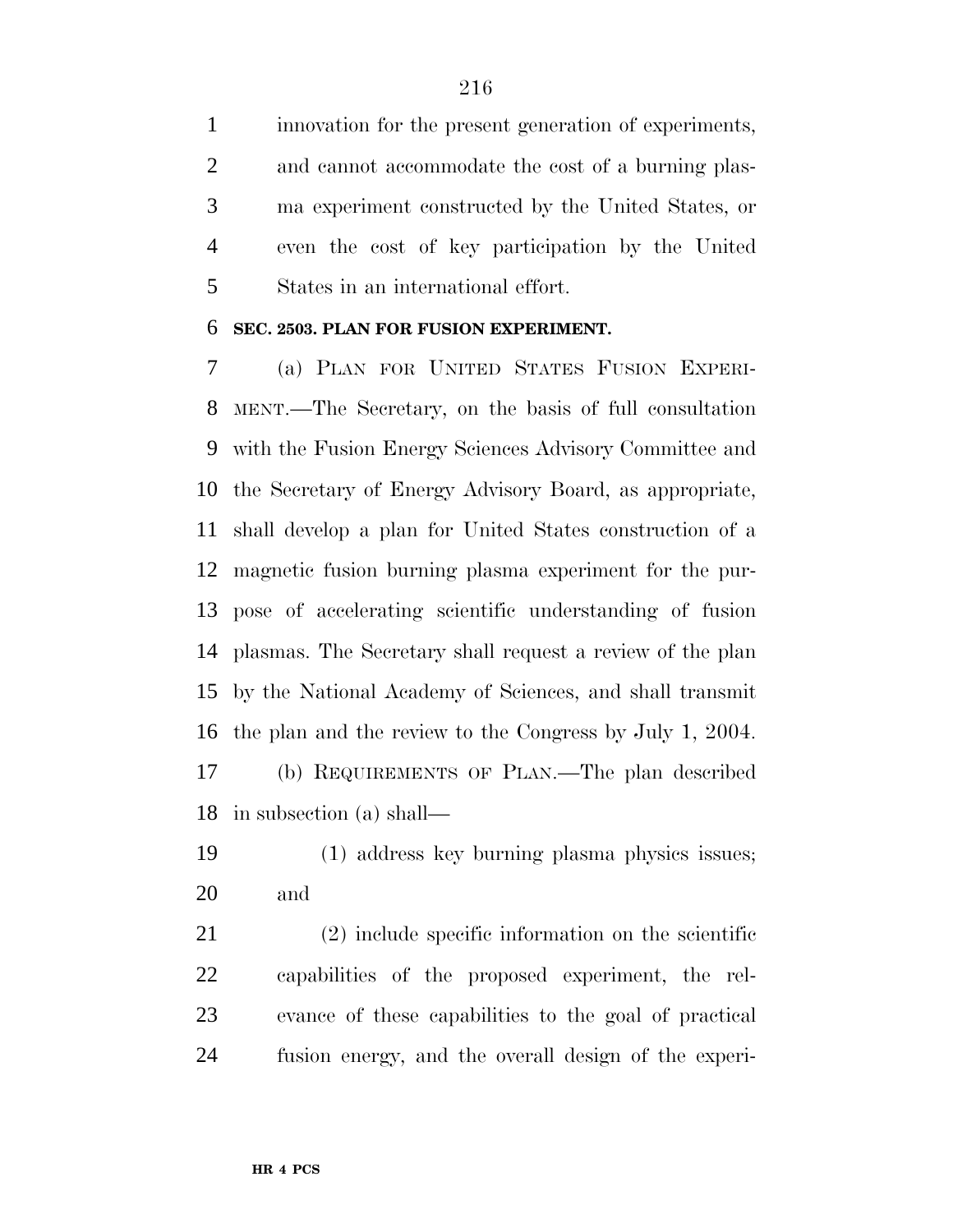ment including its estimated cost and potential con-struction sites.

 (c) UNITED STATES PARTICIPATION IN AN INTER- NATIONAL EXPERIMENT.—In addition to the plan de- scribed in subsection (a), the Secretary, on the basis of full consultation with the Fusion Energy Sciences Advi- sory Committee and the Secretary of Energy Advisory Board, as appropriate, may also develop a plan for United States participation in an international burning plasma experiment for the same purpose, whose construction is found by the Secretary to be highly likely and where United States participation is cost effective relative to the cost and scientific benefits of a domestic experiment de- scribed in subsection (a). If the Secretary elects to develop a plan under this subsection, he shall include the informa- tion described in subsection (b), and an estimate of the cost of United States participation in such an inter- national experiment. The Secretary shall request a review by the National Academies of Sciences and Engineering of a plan developed under this subsection, and shall trans- mit the plan and the review to the Congress not later than July 1, 2004.

23 (d) AUTHORIZATION OF RESEARCH AND DEVELOP- MENT.—The Secretary, through the Fusion Energy Sciences Program, may conduct any research and develop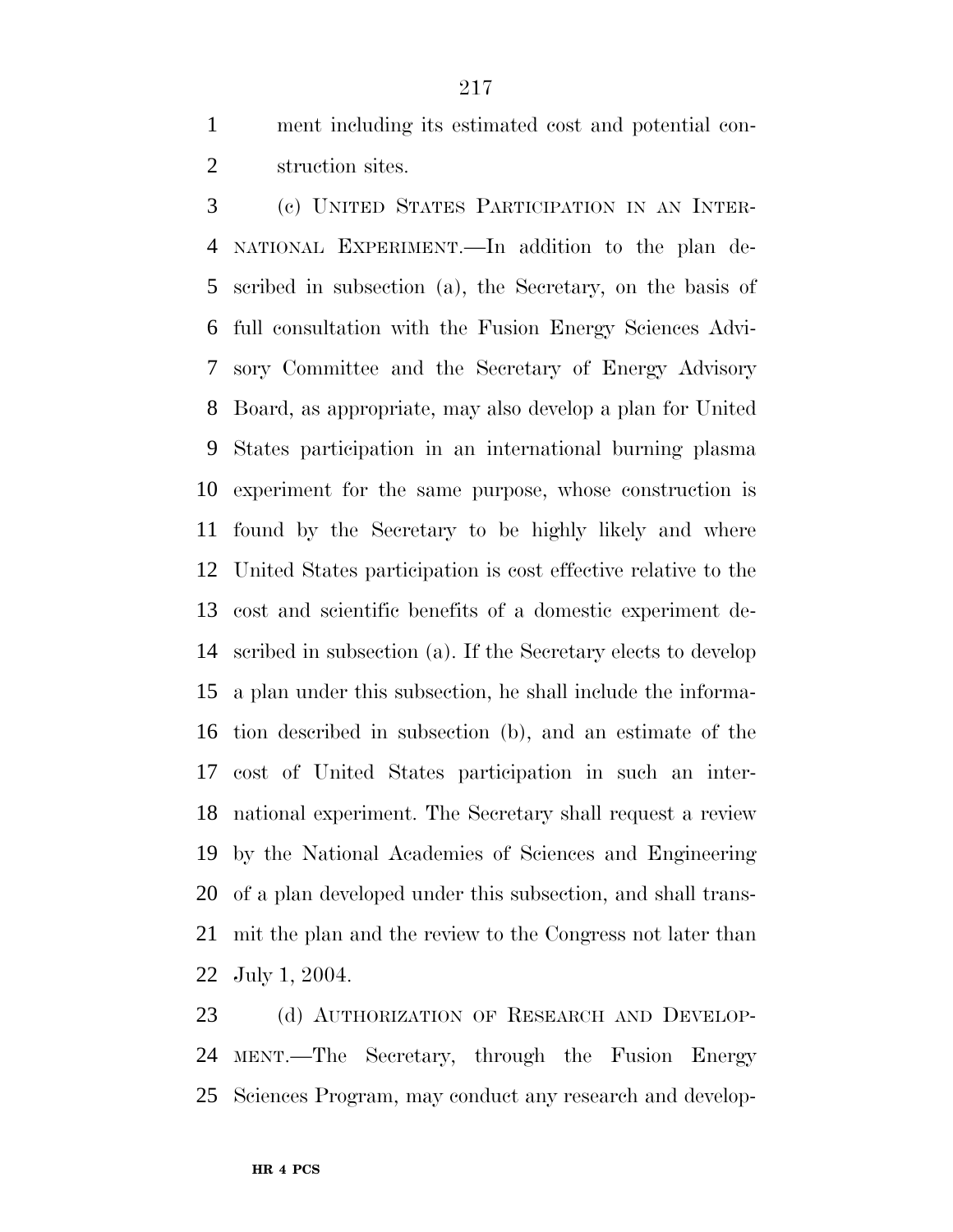ment necessary to fully develop the plans described in this section.

### **SEC. 2504. PLAN FOR FUSION ENERGY SCIENCES PRO-GRAM.**

 Not later than 6 months after the date of the enact- ment of this Act, the Secretary, in full consultation with FESAC, shall develop and transmit to the Congress a plan for the purpose of ensuring a strong scientific base for the Fusion Energy Sciences Program and to enable the experiments described in section 2503. Such plan shall in-clude as its objectives—

- (1) to ensure that existing fusion research fa- cilities and equipment are more fully utilized with appropriate measurements and control tools;
- (2) to ensure a strengthened fusion science the-ory and computational base;

 (3) to ensure that the selection of and funding for new magnetic and inertial fusion research facili- ties is based on scientific innovation and cost effec-20 tiveness;

 (4) to improve the communication of scientific results and methods between the fusion science com-munity and the wider scientific community;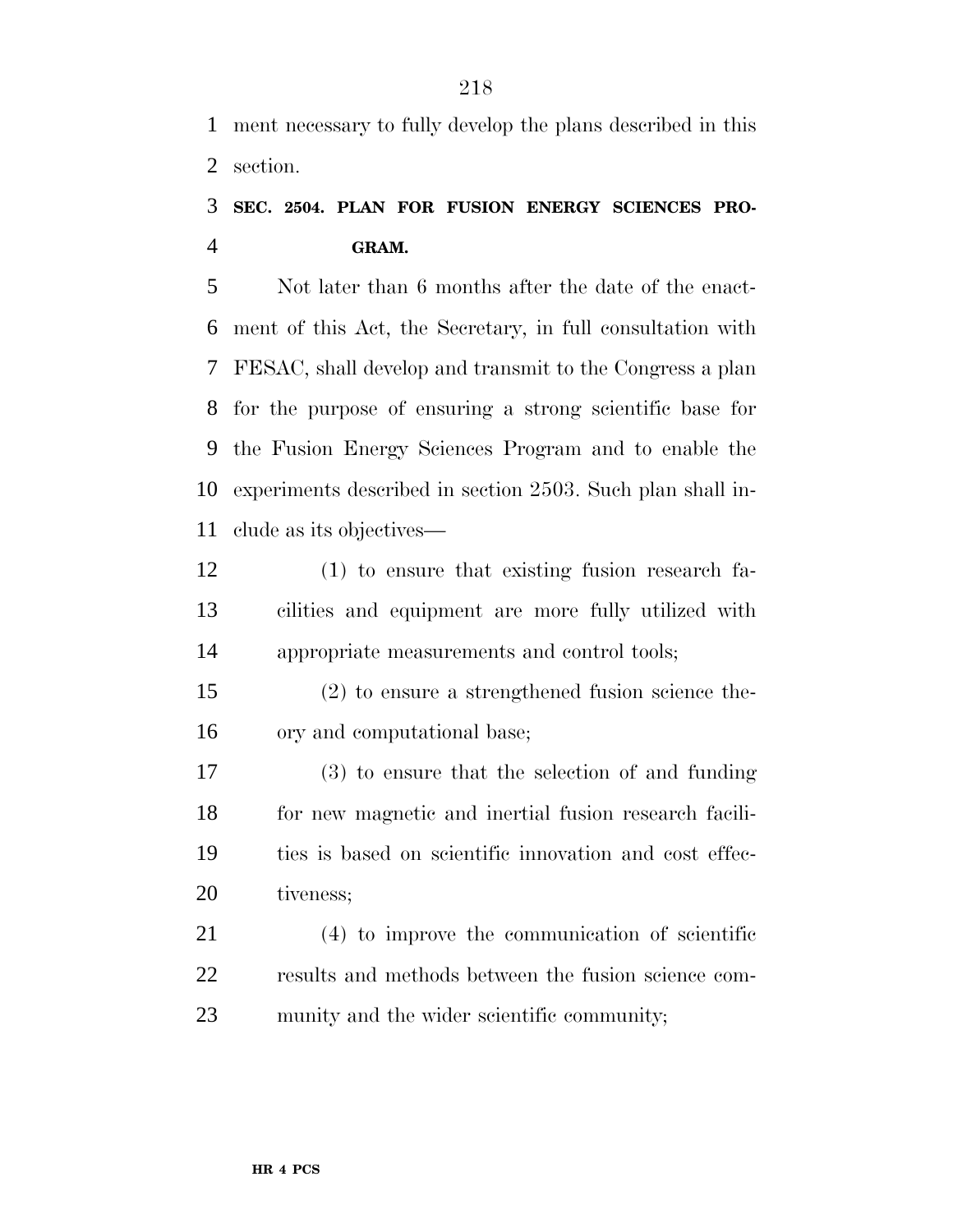(5) to ensure that adequate support is provided to optimize the design of the magnetic fusion burn- ing plasma experiments referred to in section 2503; (6) to ensure that inertial confinement fusion facilities are utilized to the extent practicable for the purpose of inertial fusion energy research and devel- opment; (7) to develop a roadmap for a fusion-based en- ergy source that shows the important scientific ques- tions, the evolution of confinement configurations, the relation between these two features, and their re- lation to the fusion energy goal; (8) to establish several new centers of excel- lence, selected through a competitive peer-review process and devoted to exploring the frontiers of fu- sion science; (9) to ensure that the National Science Foun- dation, and other agencies, as appropriate, play a role in extending the reach of fusion science and in sponsoring general plasma science; and (10) to ensure that there be continuing broad assessments of the outlook for fusion energy and periodic external reviews of fusion energy sciences.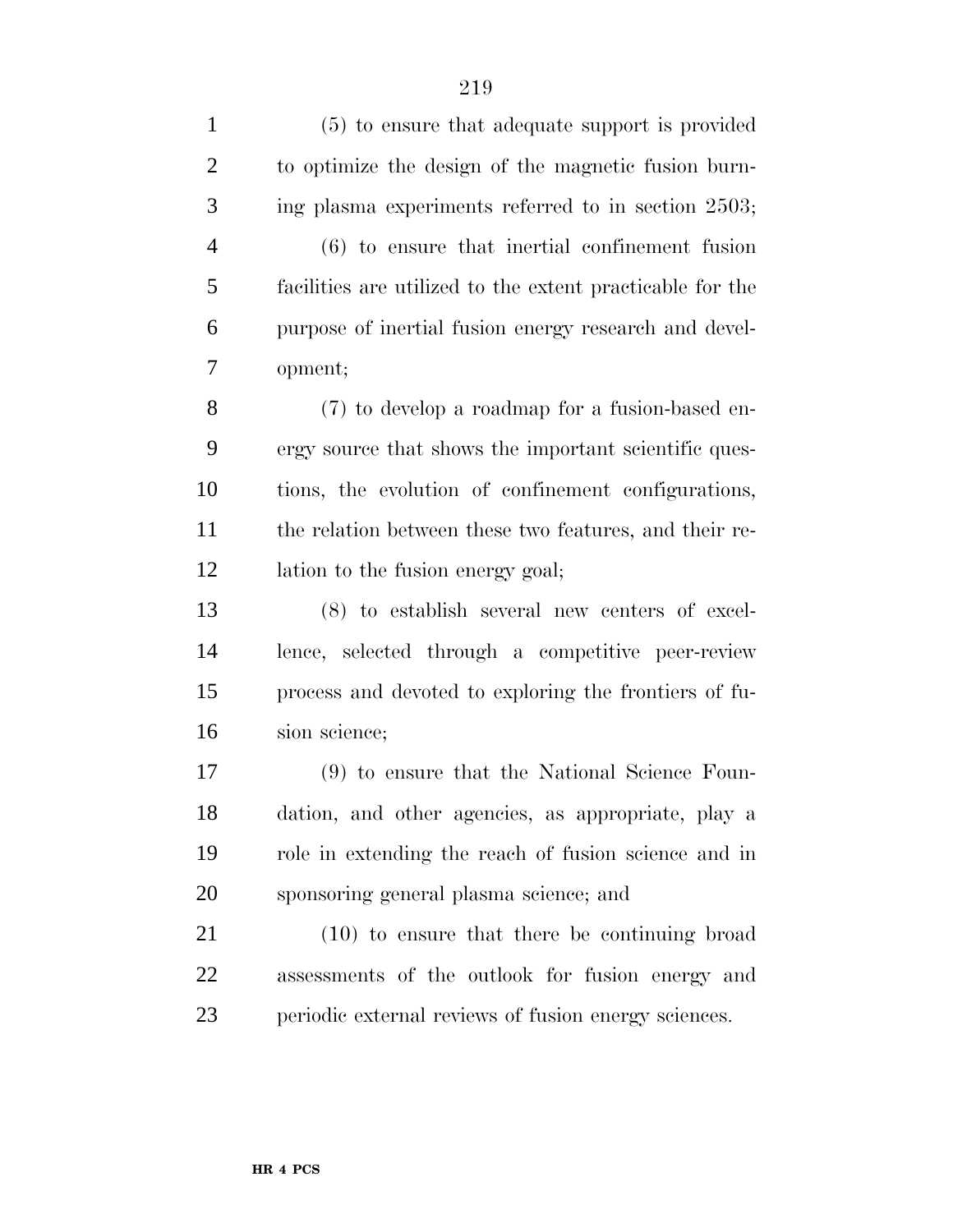#### **SEC. 2505. AUTHORIZATION OF APPROPRIATIONS.**

 There are authorized to be appropriated to the Sec- retary for the development and review, but not for imple- mentation, of the plans described in this subtitle and for activities of the Fusion Energy Sciences Program \$320,000,000 for fiscal year 2002 and \$335,000,000 for fiscal year 2003, of which up to \$15,000,000 for each of fiscal year 2002 and fiscal year 2003 may be used to es- tablish several new centers of excellence, selected through a competitive peer-review process and devoted to exploring the frontiers of fusion science.

## **Subtitle B—Spallation Neutron Source**

**SEC. 2521. DEFINITION.**

 For the purposes of this subtitle, the term ''Spall- ation Neutron Source'' means Department Project 99–E– 334, Oak Ridge National Laboratory, Oak Ridge, Ten-nessee.

#### **SEC. 2522. AUTHORIZATION OF APPROPRIATIONS.**

 (a) AUTHORIZATION OF CONSTRUCTION FUNDING.— There are authorized to be appropriated to the Secretary for construction of the Spallation Neutron Source—

- (1) \$276,300,000 for fiscal year 2002;
- (2) \$210,571,000 for fiscal year 2003;
- (3) \$124,600,000 for fiscal year 2004;
- (4) \$79,800,000 for fiscal year 2005; and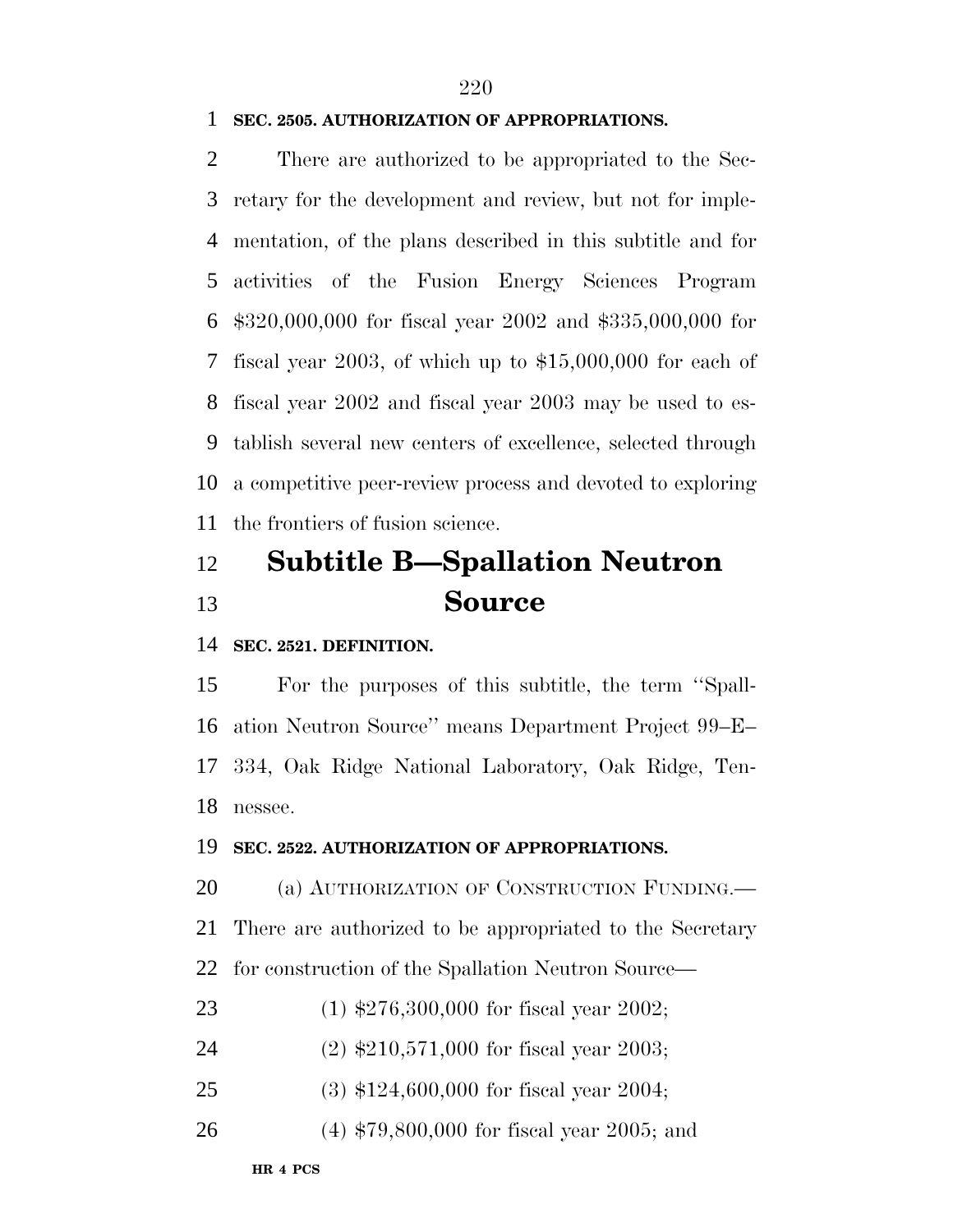(5) \$41,100,000 for fiscal year 2006 for com-pletion of construction.

 (b) AUTHORIZATION OF OTHER PROJECT FUND- ING.—There are authorized to be appropriated to the Sec- retary for other project costs (including research and de- velopment necessary to complete the project, preoperations costs, and capital equipment not related to construction) of the Spallation Neutron Source \$15,353,000 for fiscal year 2002 and \$103,279,000 for the period encompassing fiscal years 2003 through 2006, to remain available until expended through September 30, 2006.

#### **SEC. 2523. REPORT.**

 The Secretary shall report on the Spallation Neutron Source as part of the Department's annual budget submis- sion, including a description of the achievement of mile- stones, a comparison of actual costs to estimated costs, and any changes in estimated project costs or schedule. **SEC. 2524. LIMITATIONS.**

 The total amount obligated by the Department, in- cluding prior year appropriations, for the Spallation Neu-tron Source may not exceed—

- (1) \$1,192,700,000 for costs of construction;
- (2) \$219,000,000 for other project costs; and
- (3) \$1,411,700,000 for total project cost.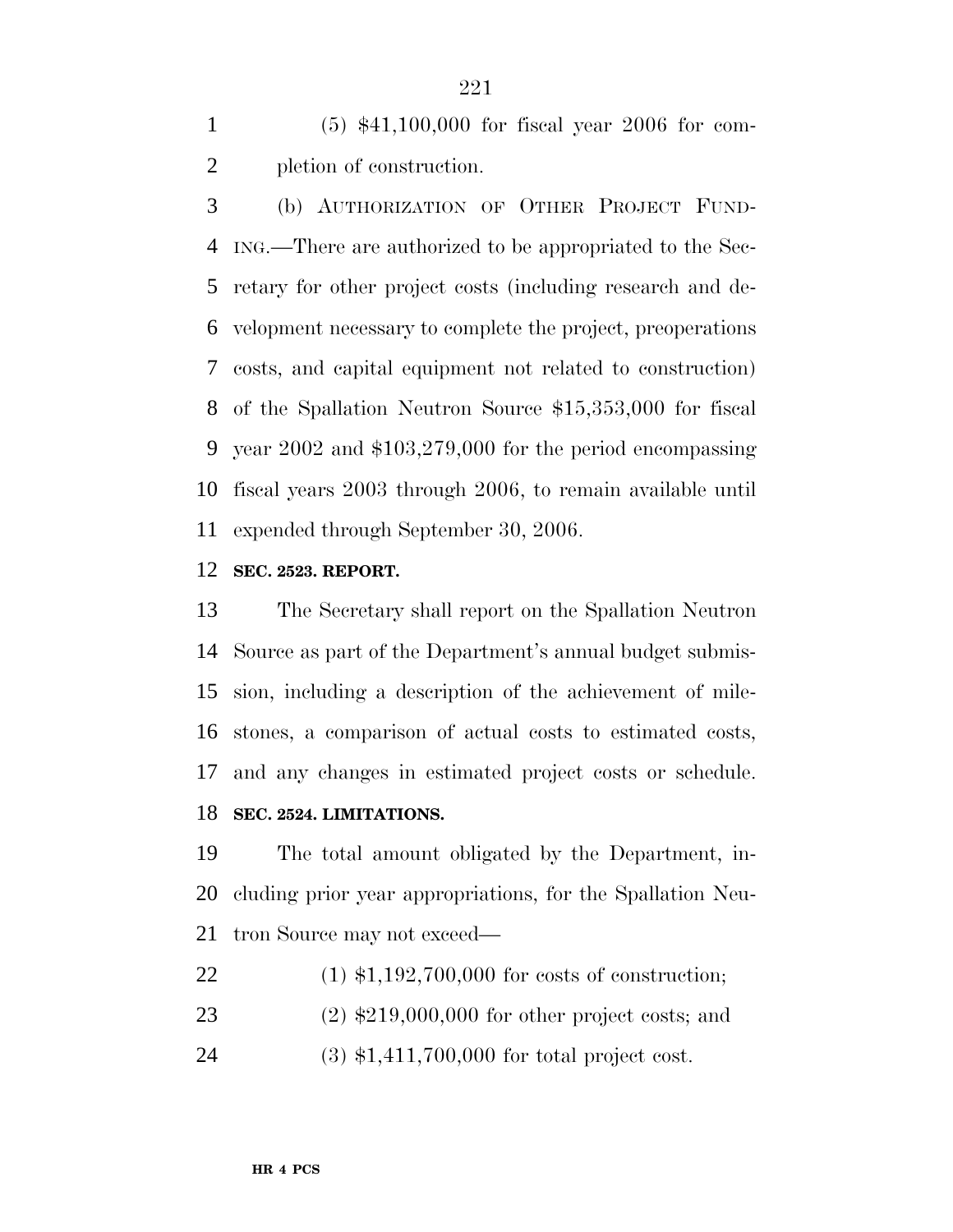| $\mathbf{1}$   | <b>Subtitle C-Facilities,</b>                    |
|----------------|--------------------------------------------------|
| $\overline{2}$ | <b>Infrastructure, and User Facilities</b>       |
| 3              | SEC. 2541. DEFINITION.                           |
| 4              | For purposes of this subtitle—                   |
| 5              | (1) the term "nonmilitary energy laboratory"     |
| 6              | means-                                           |
| 7              | (A) Ames Laboratory;                             |
| 8              | (B) Argonne National Laboratory;                 |
| 9              | (C) Brookhaven National Laboratory;              |
| 10             | (D) Fermi National Accelerator Labora-           |
| 11             | tory;                                            |
| 12             | (E) Lawrence Berkeley National Labora-           |
| 13             | tory;                                            |
| 14             | (F) Oak Ridge National Laboratory;               |
| 15             | (G) Pacific Northwest National Labora-           |
| 16             | tory;                                            |
| 17             | (H) Princeton Plasma Physics Laboratory;         |
| 18             | (I) Stanford Linear Accelerator Center;          |
| 19             | (J) Thomas Jefferson National Accelerator        |
| 20             | Facility; or                                     |
| 21             | (K) any other facility of the Department         |
| 22             | that the Secretary, in consultation with the Di- |
| 23             | rector, Office of Science and the appropriate    |
| 24             | congressional committees, determines to be con-  |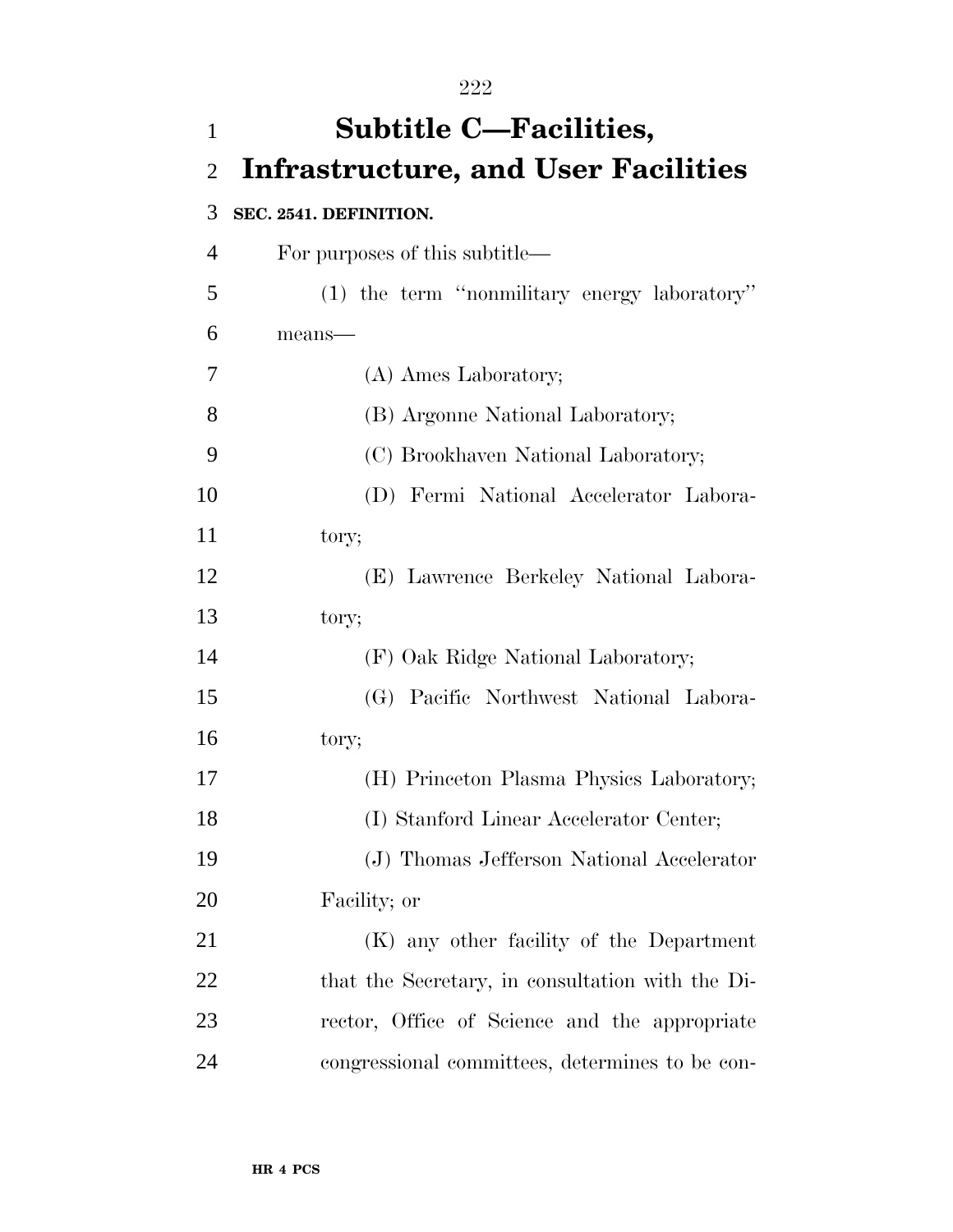| $\mathbf{1}$   | sistent with the mission of the Office of                |
|----------------|----------------------------------------------------------|
| $\overline{2}$ | Science; and                                             |
| 3              | $(2)$ the term "user facility" means—                    |
| $\overline{4}$ | (A) an Office of Science facility at a non-              |
| 5              | military energy laboratory that provides special         |
| 6              | scientific and research capabilities, including          |
| 7              | technical expertise and support as appropriate,          |
| 8              | to serve the research needs of the Nation's uni-         |
| 9              | versities, industry, private laboratories, Federal       |
| 10             | laboratories, and others, including research in-         |
| 11             | stitutions or individuals from other nations             |
| 12             | where reciprocal accommodations are provided             |
| 13             | to United States research institutions and indi-         |
| 14             | viduals or where the Secretary considers such            |
| 15             | accommodation to be in the national interest;            |
| 16             | and                                                      |
| 17             | (B) any other Office of Science funded fa-               |
| 18             | cility designated by the Secretary as a user fa-         |
| 19             | cility.                                                  |
| 20             | SEC. 2542. FACILITY AND INFRASTRUCTURE SUPPORT FOR       |
| 21             | NONMILITARY ENERGY LABORATORIES.                         |
| 22             | (a) FACILITY POLICY.—The Secretary shall develop         |
| 23             | and implement a least-cost nonmilitary energy laboratory |

facility and infrastructure strategy for—

**HR 4 PCS**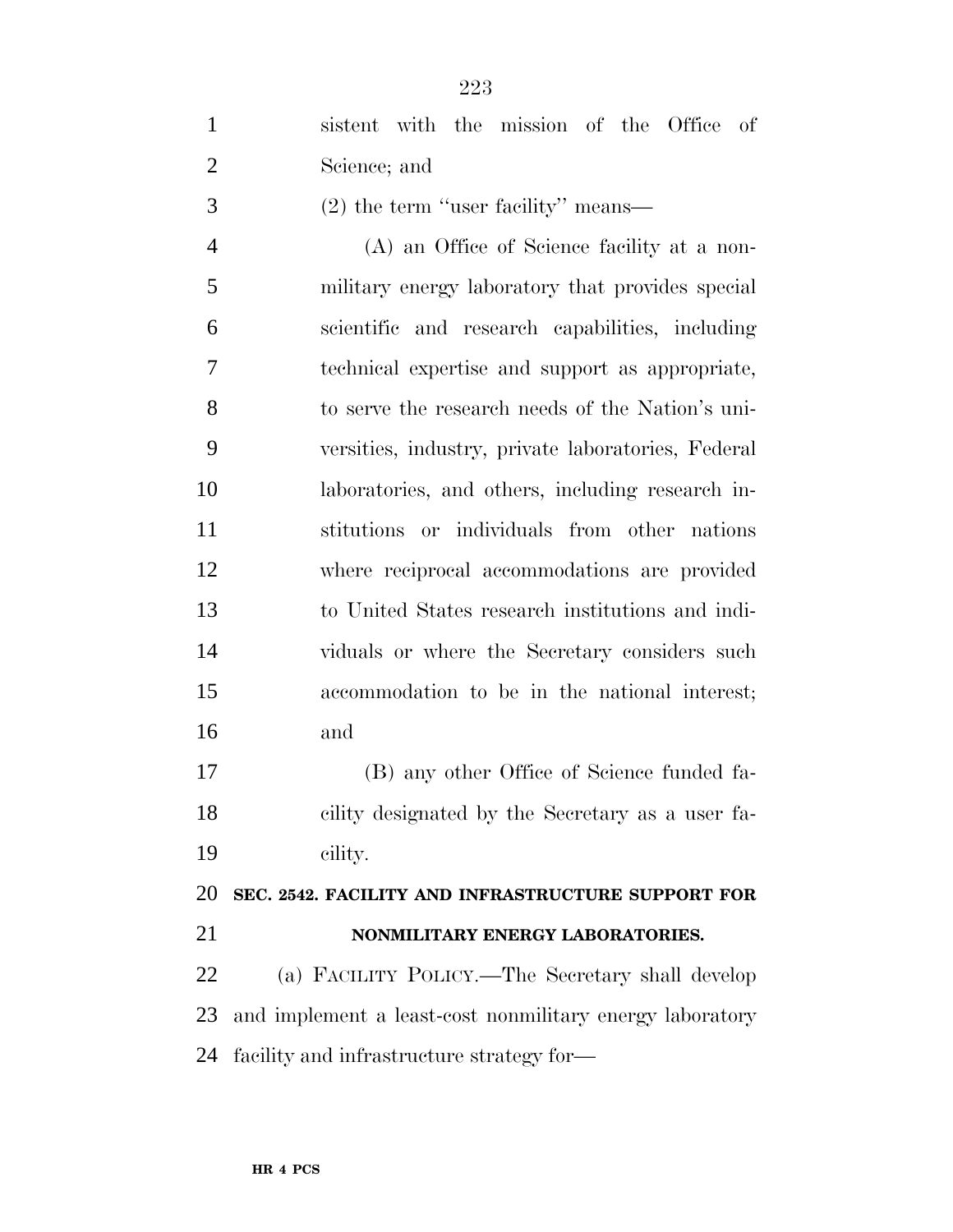(1) maintaining existing facilities and infra- structure, as needed; (2) closing unneeded facilities; (3) making facility modifications; and (4) building new facilities. (b) PLAN.—The Secretary shall prepare a com- prehensive 10-year plan for conducting future facility maintenance, making repairs, modifications, and new ad- ditions, and constructing new facilities at each nonmilitary energy laboratory. Such plan shall provide for facilities work in accordance with the following priorities: (1) Providing for the safety and health of em- ployees, visitors, and the general public with regard to correcting existing structural, mechanical, elec- trical, and environmental deficiencies. (2) Providing for the repair and rehabilitation of existing facilities to keep them in use and prevent deterioration, if feasible. (3) Providing engineering design and construc- tion services for those facilities that require modi- fication or additions in order to meet the needs of new or expanded programs. (c) REPORT.— (1) TRANSMITTAL.—Within 1 year after the date of the enactment of this Act, the Secretary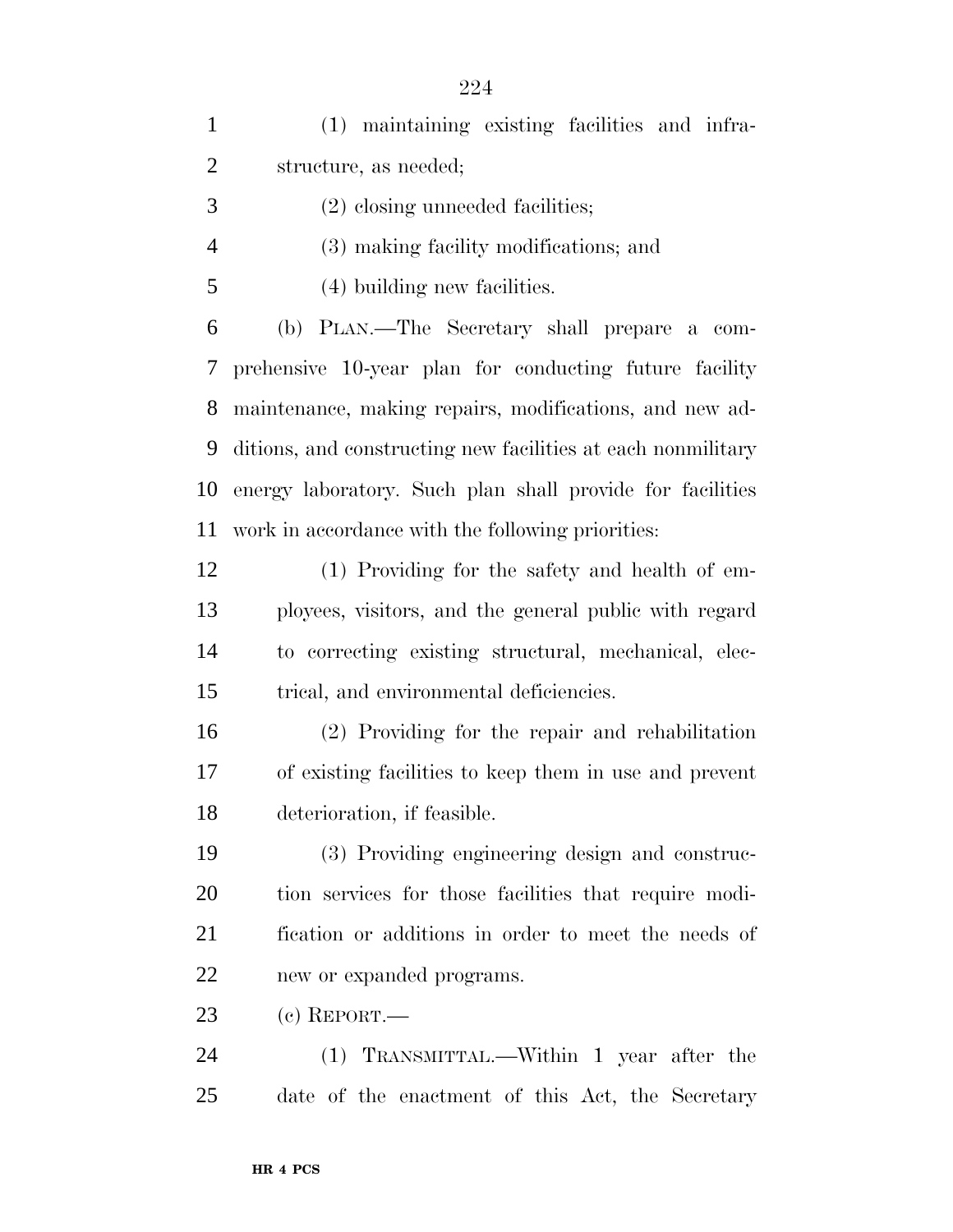| $\mathbf{1}$   | shall prepare and transmit to the appropriate con-  |
|----------------|-----------------------------------------------------|
| $\overline{2}$ | gressional committees a report containing the plan  |
| 3              | prepared under subsection (b).                      |
| $\overline{4}$ | (2) CONTENTS.—For each nonmilitary energy           |
| 5              | laboratory, such report shall contain—              |
| 6              | (A) the current priority list of proposed fa-       |
| $\tau$         | cilities and infrastructure projects, including     |
| 8              | cost and schedule requirements;                     |
| 9              | (B) a current ten-year plan that dem-               |
| 10             | onstrates the reconfiguration of its facilities and |
| 11             | infrastructure to meet its missions and to ad-      |
| 12             | dress its long-term operational costs and return    |
| 13             | on investment;                                      |
| 14             | (C) the total current budget for all facili-        |
| 15             | ties and infrastructure funding; and                |
| 16             | (D) the current status of each facilities           |
| 17             | and infrastructure project compared to the          |
| 18             | original baseline cost, schedule, and scope.        |
| 19             | (3) ADDITIONAL ELEMENTS.—The report shall           |
| 20             | $also$ —                                            |
| 21             | $(A)$ include a plan for new facilities and fa-     |
| 22             | cility modifications at each nonmilitary energy     |
| 23             | laboratory that will be required to meet the De-    |
| 24             | partment's changing missions of the twenty-         |
| 25             | first century, including schedules and estimates    |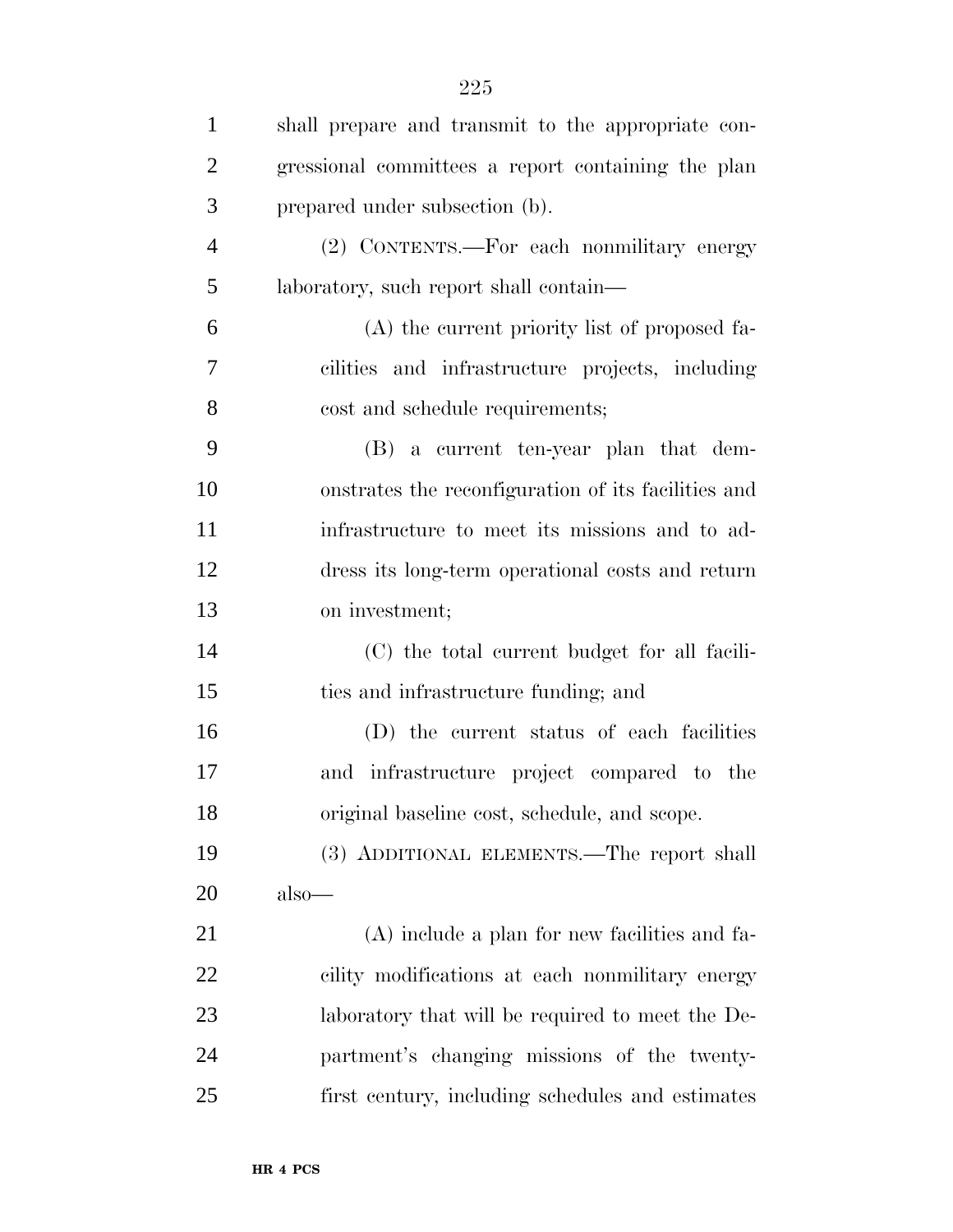for implementation, and including a section out-2 lining long-term funding requirements con- sistent with anticipated budgets and annual au- thorization of appropriations; (B) address the coordination of moderniza- tion and consolidation of facilities among the nonmilitary energy laboratories in order to meet changing mission requirements; and (C) provide for annual reports to the ap- propriate congressional committees on accom-plishments, conformance to schedules, commit-

ments, and expenditures.

#### **SEC. 2543. USER FACILITIES.**

 (a) NOTICE REQUIREMENT.—When the Department makes a user facility available to universities and other potential users, or seeks input from universities and other potential users regarding significant characteristics or equipment in a user facility or a proposed user facility, the Department shall ensure broad public notice of such availability or such need for input to universities and other potential users.

 (b) COMPETITION REQUIREMENT.—When the De- partment considers the participation of a university or other potential user in the establishment or operation of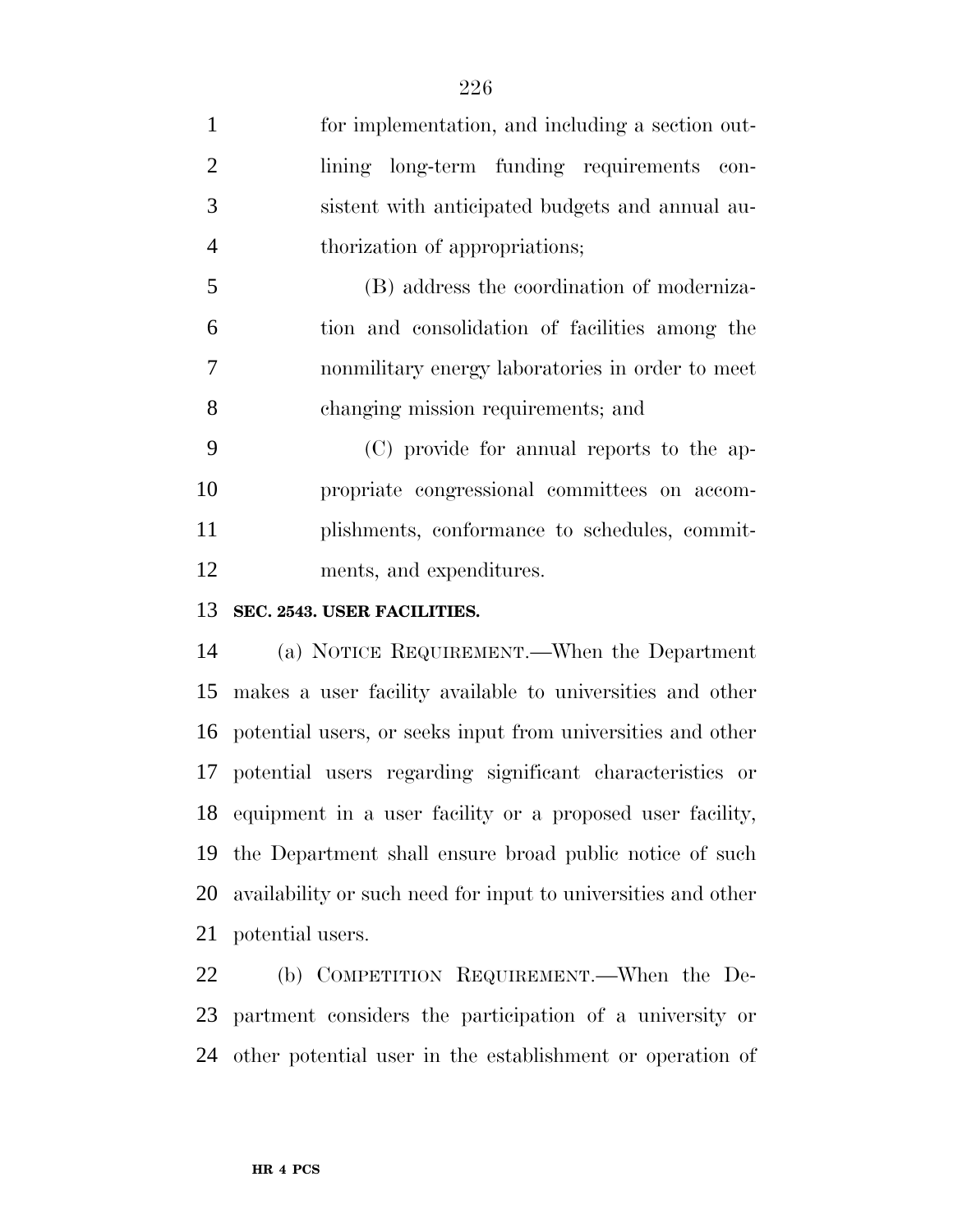a user facility, the Department shall employ full and open competition in selecting such a participant.

 (c) PROHIBITION.—The Department may not redes- ignate a user facility, as defined by section 2541(b) as something other than a user facility for avoid the require-ments of subsections (a) and (b).

## **Subtitle D—Advisory Panel on Office of Science**

#### **SEC. 2561. ESTABLISHMENT.**

 The Director of the Office of Science and Technology Policy, in consultation with the Secretary, shall establish an Advisory Panel on the Office of Science comprised of knowledgeable individuals to—

 (1) address concerns about the current status and the future of scientific research supported by the Office;

 (2) examine alternatives to the current organi- zational structure of the Office within the Depart- ment, taking into consideration existing structures 20 for the support of scientific research in other Fed-eral agencies and the private sector; and

 (3) suggest actions to strengthen the scientific research supported by the Office that might be taken jointly by the Department and Congress.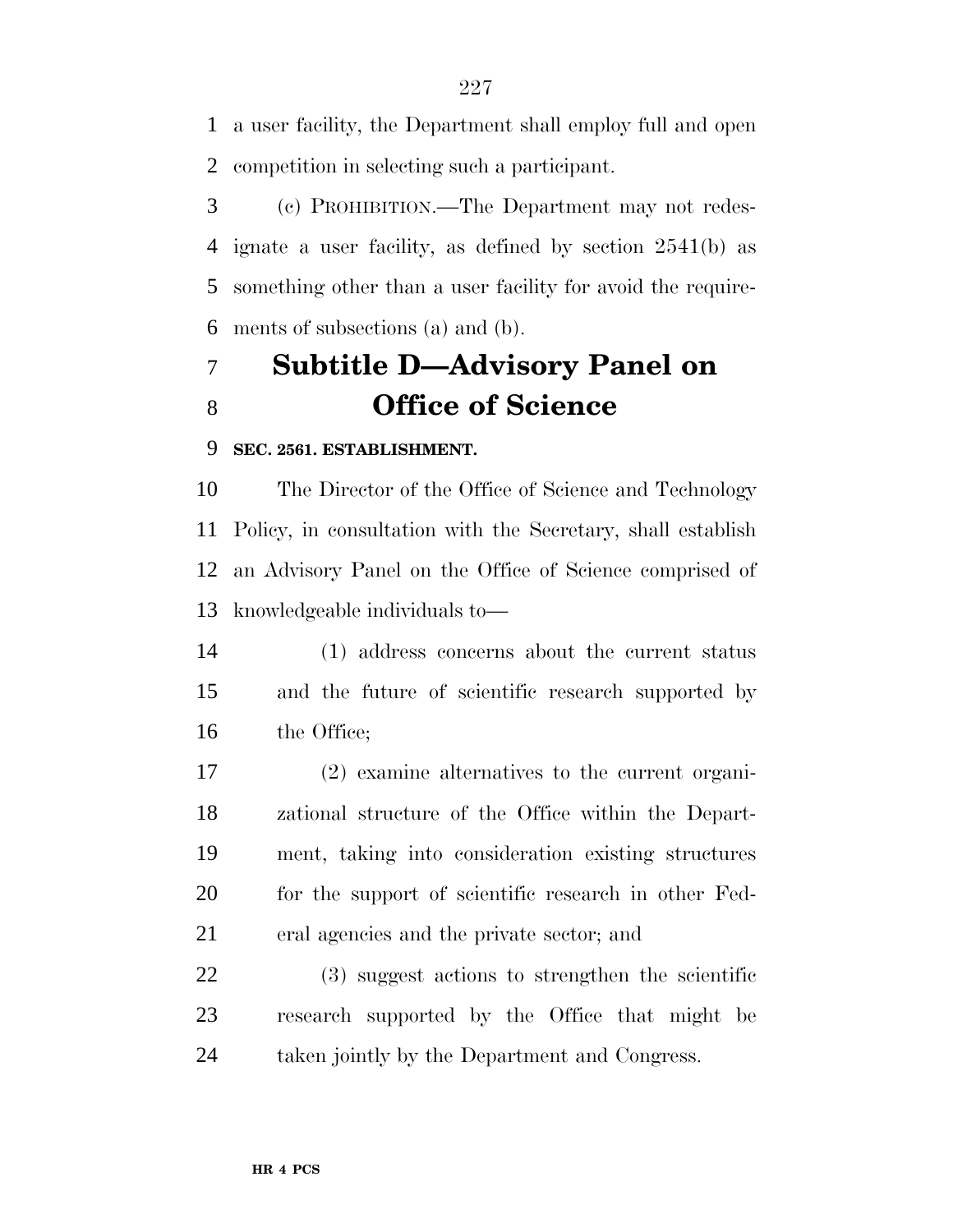#### **SEC. 2562. REPORT.**

| $\overline{2}$ | Within 6 months after the date of the enactment of         |
|----------------|------------------------------------------------------------|
| 3              | this Act, the Advisory Panel shall transmit its findings   |
| 4              | and recommendations in a report to the Director of the     |
| 5              | Office of Science and Technology Policy and the Sec-       |
| 6              | retary. The Director and the Secretary shall jointly—      |
| 7              | (1) consider each of the Panel's findings and              |
| 8              | recommendations, and comment on each as they               |
| 9              | consider appropriate; and                                  |
| 10             | (2) transmit the Panel's report and the com-               |
| 11             | ments of the Director and the Secretary on the re-         |
| 12             | port to the appropriate congressional committees           |
| 13             | within 9 months after the date of the enactment of         |
| 14             | this Act.                                                  |
|                |                                                            |
| 15             | <b>Subtitle E-Department of Energy</b>                     |
| 16             | <b>Authorization of Appropriations</b>                     |
| 17             | SEC. 2581. AUTHORIZATION OF APPROPRIATIONS.                |
| 18             | (a) OPERATION AND MAINTENANCE.—Including the               |
| 19             | amounts authorized to be appropriated for fiscal year      |
|                | 20 2002 under section 2505 for Fusion Energy Sciences and  |
| 21             | under section 2522(b) for the Spallation Neutron Source,   |
| 22             | there are authorized to be appropriated to the Secretary   |
| 23             | for the Office of Science (also including subtitle C, High |
| 24             | Energy Physics, Nuclear Physics, Biological and Environ-   |
| 25             | mental Research, Basic Energy Sciences (except for the     |
|                | 26 Spallation Neutron Source), Advanced Scientific Com-    |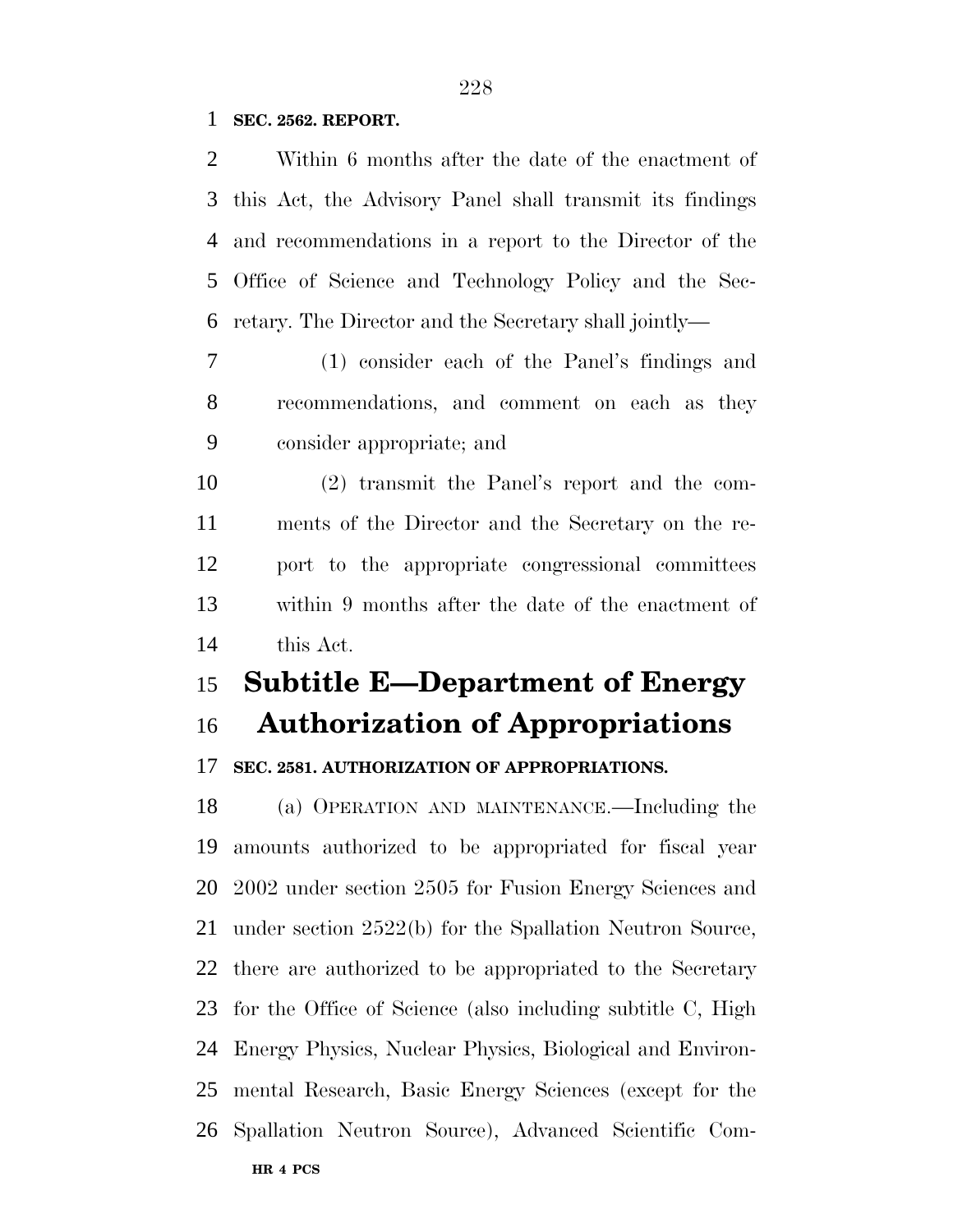puting Research, Energy Research Analysis, Multipro- gram Energy Laboratories-Facilities Support, Facilities and Infrastructure, Safeguards and Security, and Pro- gram Direction) operation and maintenance \$3,299,558,000 for fiscal year 2002, to remain available until expended.

 (b) RESEARCH REGARDING PRECIOUS METAL CA- TALYSIS.—Within the amounts authorized to be appro- priated to the Secretary under subsection (a), \$5,000,000 for fiscal year 2002 may be used to carry out research in the use of precious metals (excluding platinum, palla- dium, and rhodium) in catalysis, either directly though na- tional laboratories, or through the award of grants, coop- erative agreements, or contracts with public or nonprofit entities.

 (c) CONSTRUCTION.—In addition to the amounts au- thorized to be appropriated under section 2522(a) for con- struction of the Spallation Neutron Source, there are au- thorized to be appropriated to the Secretary for Science— (1) \$19,400,000 for fiscal year 2002, \$14,800,000 for fiscal year 2003, and \$8,900,000 for fiscal year 2004 for completion of constuction of Project 98–G–304, Neutrinos at the Main Injector, Fermi National Accelerator Laboratory;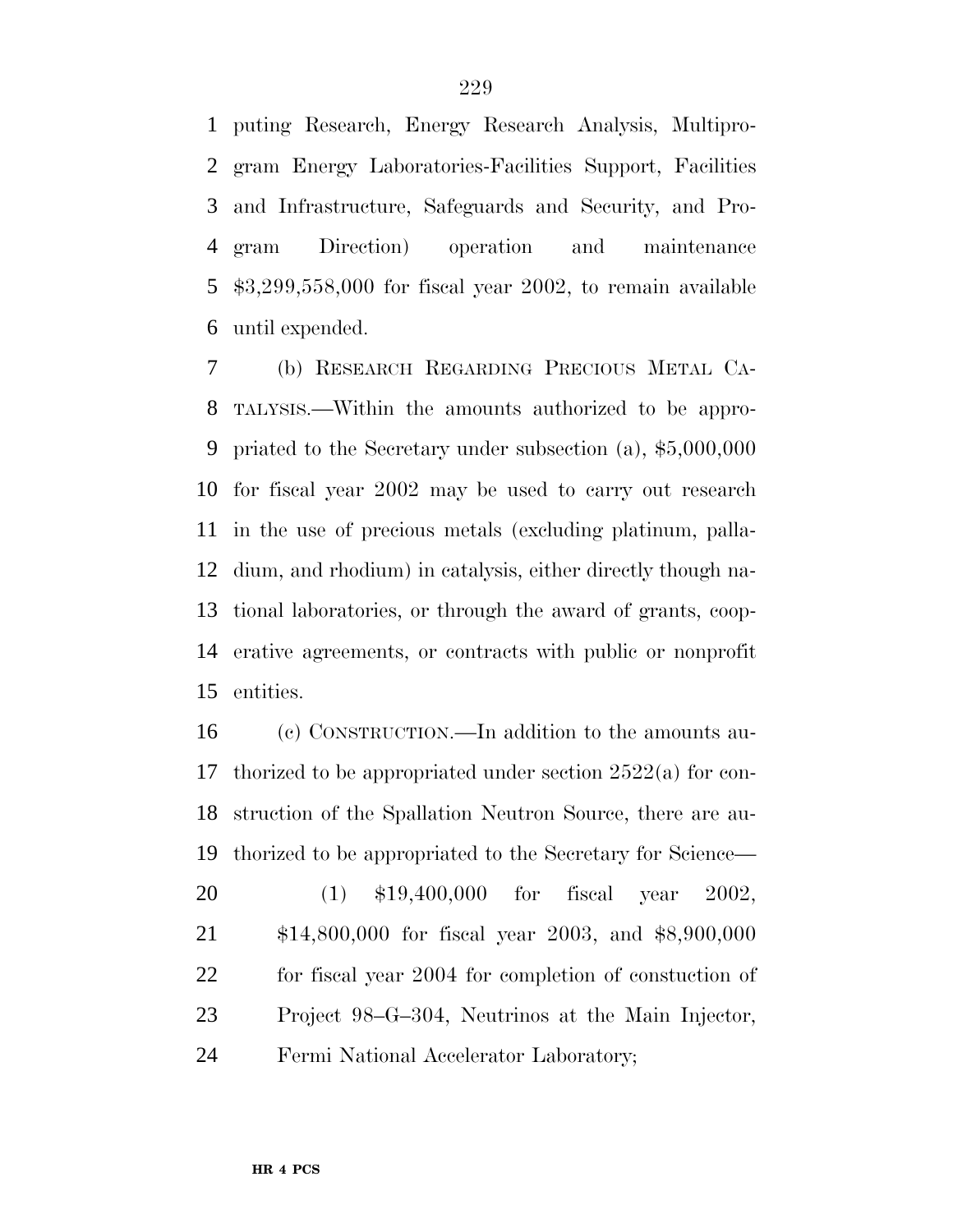| $\mathbf{1}$   | $(2)$ \$11,405,000 for fiscal year 2002 for com-              |
|----------------|---------------------------------------------------------------|
| $\overline{2}$ | pletion of construction of Project 01-E-300, Labora-          |
| 3              | tory for Comparative and Functional Genomics, Oak             |
| $\overline{4}$ | Ridge National Laboratory;                                    |
| 5              | $(3)$ \$4,000,000 for fiscal year 2002, \$8,000,000           |
| 6              | for fiscal year $2003$ , and $$2,000,000$ for fiscal year     |
| 7              | 2004 for completion of construction of Project 02-            |
| 8              | SC-002, Project Engineering Design (PED), Var-                |
| 9              | ious Locations;                                               |
| 10             | $(4)$ \$3,183,000 for fiscal year 2002 for comple-            |
| 11             | tion of construction of Project 02-SC-002, Multipro-          |
| 12             | gram Energy Laboratories Infrastructure Project               |
| 13             | Engineering Design (PED), Various Locations; and              |
| 14             | $(5)$ \$18,633,000 for fiscal year 2002 and                   |
| 15             | $$13,029,000$ for fiscal year 2003 for completion of          |
| 16             | construction of Project MEL-001, Multiprogram En-             |
| 17             | ergy Laboratories, Infrastructure, Various Loca-              |
| 18             | tions.                                                        |
| 19             | (d) LIMITS ON USE OF FUNDS.—None of the funds                 |
| 20             | authorized to be appropriated in subsection (c) may be        |
| 21             | used for construction at any national security laboratory     |
| 22             | as defined in section $3281(1)$ of the National Defense Au-   |
| 23             | thorization Act for Fiscal Year $2000$ (50 U.S.C. $2471(1)$ ) |
| 24             | or at any nuclear weapons production facility as defined      |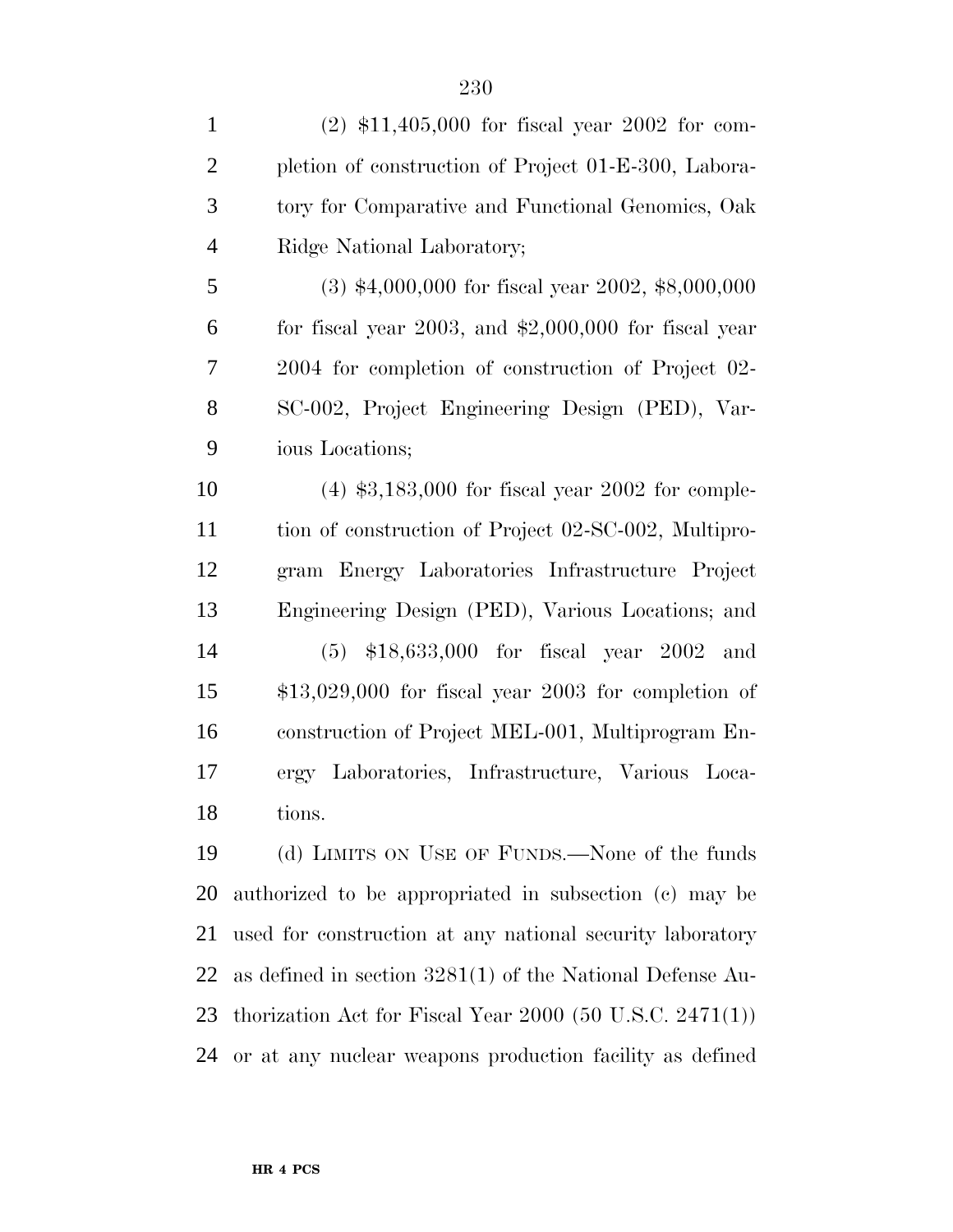in section 3281(2) of the National Defense Authorization Act for Fiscal Year 2000 (50 U.S.C. 2471(2)). **TITLE VI—MISCELLANEOUS Subtitle A—General Provisions for the Department of Energy SEC. 2601. RESEARCH, DEVELOPMENT, DEMONSTRATION, AND COMMERCIAL APPLICATION OF ENERGY TECHNOLOGY PROGRAMS, PROJECTS, AND ACTIVITIES.**

 (a) AUTHORIZED ACTIVITIES.—Except as otherwise provided in this division, research, development, dem- onstration, and commercial application programs, projects, and activities for which appropriations are au- thorized under this division may be carried out under the procedures of the Federal Nonnuclear Energy Research and Development Act of 1974 (42 U.S.C. 5901 et seq.), the Atomic Energy Act of 1954 (42 U.S.C. 2011 et seq.), or any other Act under which the Secretary is authorized to carry out such programs, projects, and activities, but only to the extent the Secretary is authorized to carry out such activities under each such Act.

 (b) AUTHORIZED AGREEMENTS.—Except as other- wise provided in this division, in carrying out research, development, demonstration, and commercial application programs, projects, and activities for which appropriations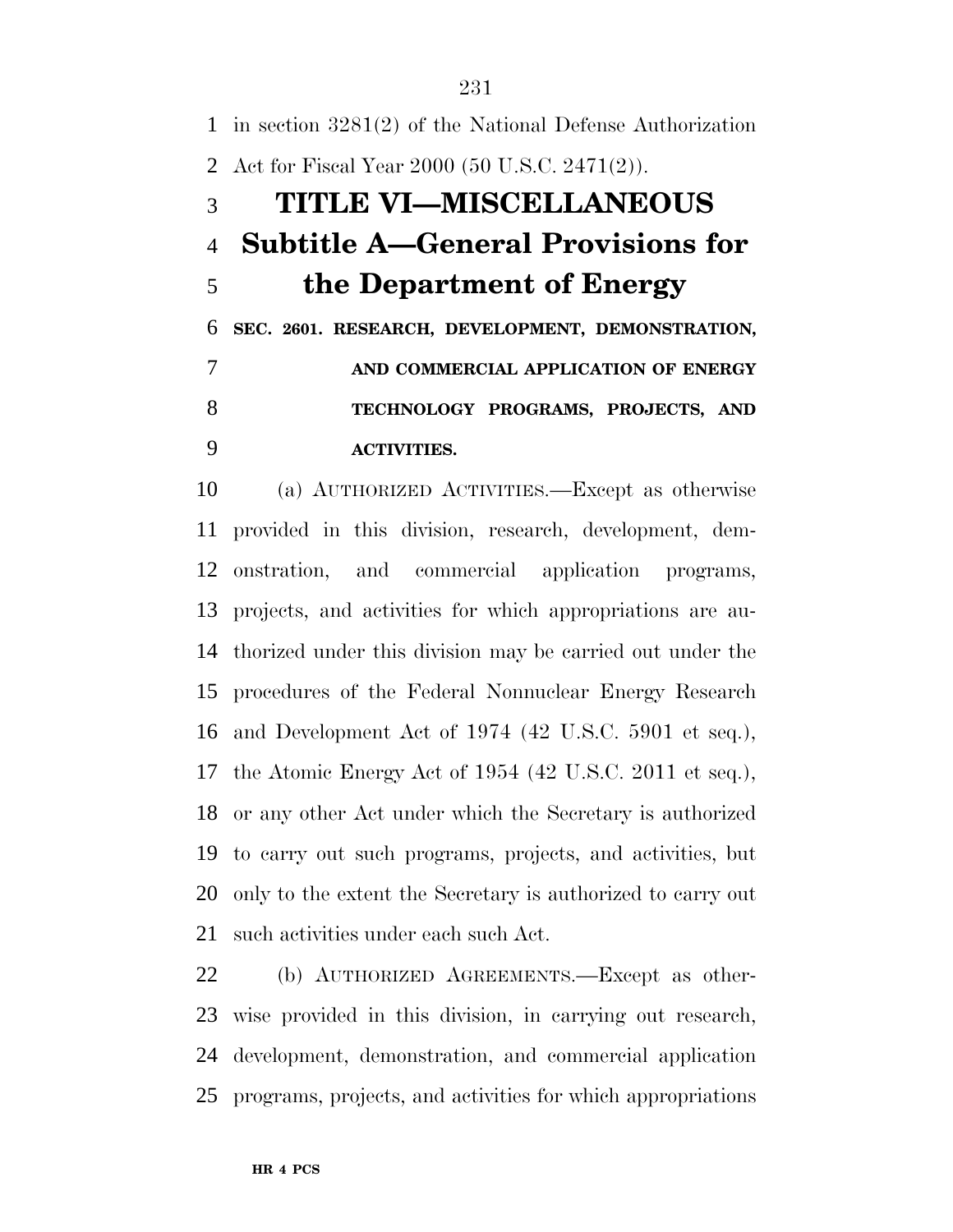are authorized under this division, the Secretary may use, to the extent authorized under applicable provisions of law, contracts, cooperative agreements, cooperative re- search and development agreements under the Stevenson- Wydler Technology Innovation Act of 1980 (15 U.S.C. 3701 et seq.), grants, joint ventures, and any other form of agreement available to the Secretary.

 (c) DEFINITION.—For purposes of this section, the term ''joint venture'' has the meaning given that term under section 2 of the National Cooperative Research and Production Act of 1993 (15 U.S.C. 4301), except that such term may apply under this section to research, devel- opment, demonstration, and commercial application of en-ergy technology joint ventures.

 (d) PROTECTION OF INFORMATION.—Section 12(c)(7) of the Stevenson-Wydler Technology Innovation Act of 1980 (15 U.S.C. 3710a(c)(7)), relating to the pro- tection of information, shall apply to research, develop- ment, demonstration, and commercial application of en- ergy technology programs, projects, and activities for which appropriations are authorized under this division.

 (e) INVENTIONS.—An invention conceived and devel- oped by any person using funds provided through a grant under this division shall be considered a subject invention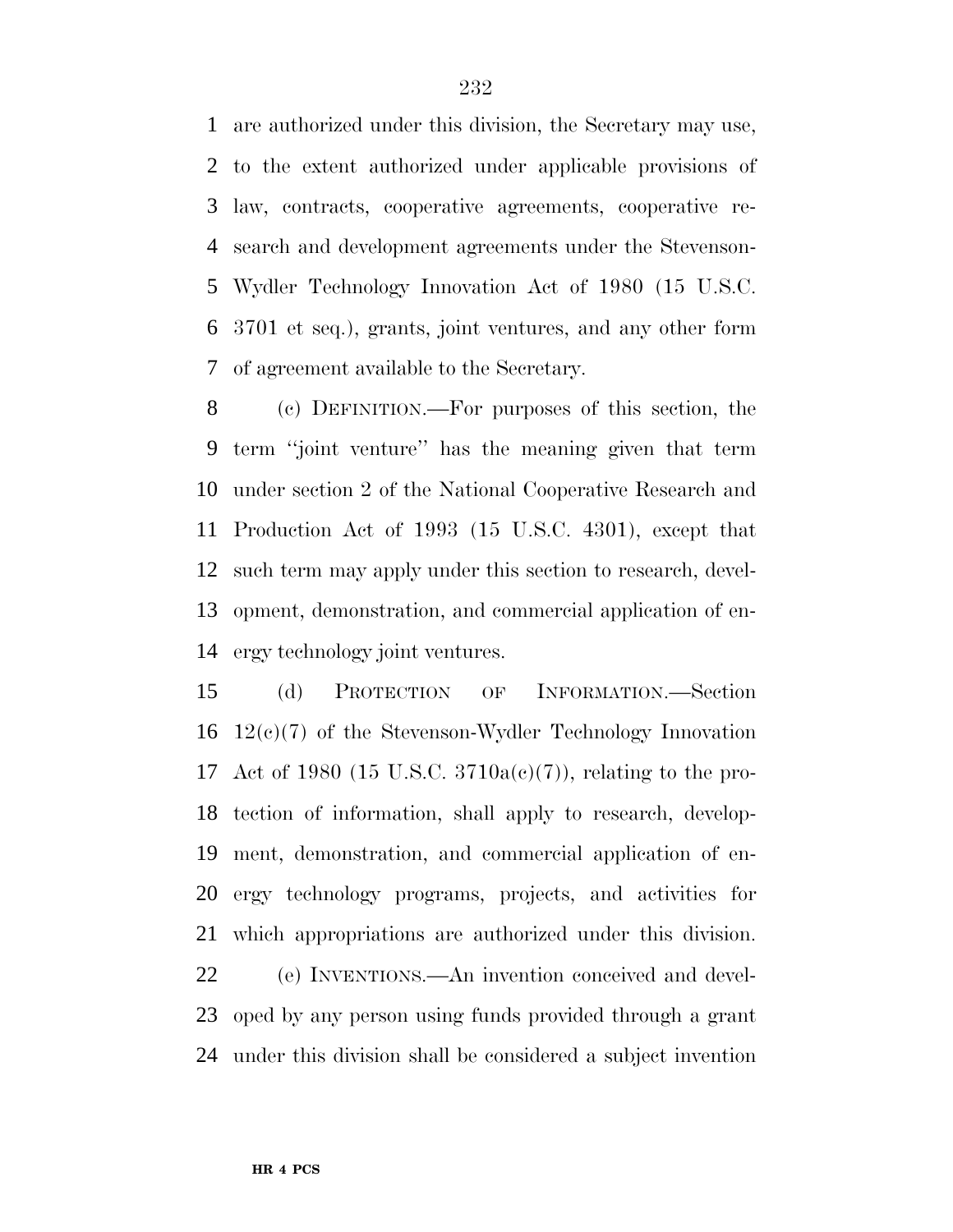for the purposes of chapter 18 of title 35, United States Code (commonly referred to as the Bayh-Dole Act).

 (f) OUTREACH.—The Secretary shall ensure that each program authorized by this division includes an out- reach component to provide information, as appropriate, to manufacturers, consumers, engineers, architects, build- ers, energy service companies, universities, facility plan- ners and managers, State and local governments, and other entities.

 (g) GUIDELINES AND PROCEDURES.—The Secretary shall provide guidelines and procedures for the transition, where appropriate, of energy technologies from research through development and demonstration to commercial application of energy technology. Nothing in this section shall preclude the Secretary from—

 (1) entering into a contract, cooperative agree- ment, cooperative research and development agree- ment under the Stevenson-Wydler Technology Inno- vation Act of 1980 (15 U.S.C. 3701 et seq.), grant, 20 joint venture, or any other form of agreement avail- able to the Secretary under this section that relates to research, development, demonstration, and com-mercial application of energy technology; or

 (2) extending a contract, cooperative agree-ment, cooperative research and development agree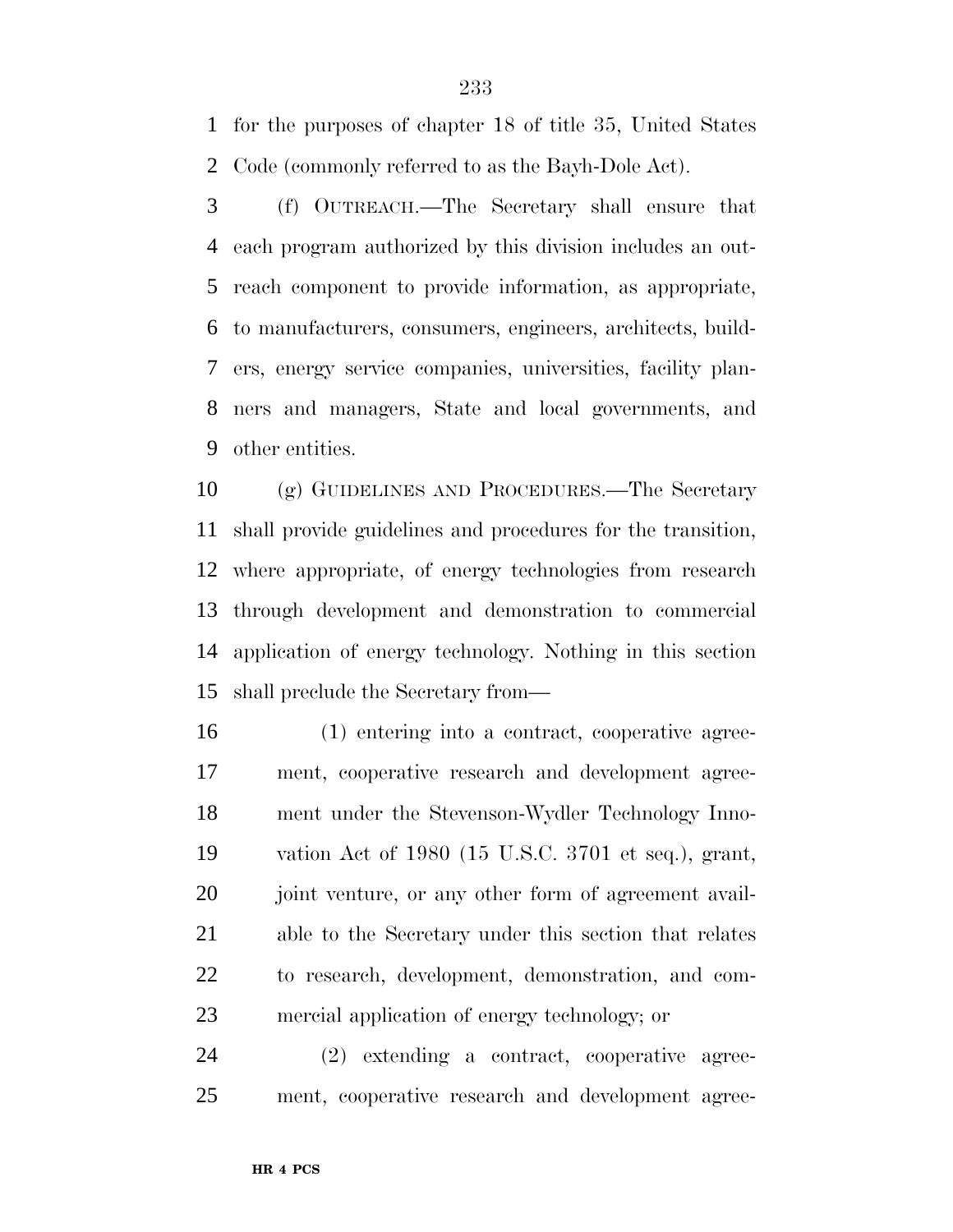ment under the Stevenson-Wydler Technology Inno- vation Act of 1980, grant, joint venture, or any other form of agreement available to the Secretary that relates to research, development, and dem- onstration to cover commercial application of energy technology.

 (h) APPLICATION OF SECTION.—This section shall not apply to any contract, cooperative agreement, coopera- tive research and development agreement under the Ste- venson-Wydler Technology Innovation Act of 1980 (15 U.S.C. 3701 et seq.), grant, joint venture, or any other form of agreement available to the Secretary that is in effect as of the date of the enactment of this Act.

#### **SEC. 2602. LIMITS ON USE OF FUNDS.**

(a) MANAGEMENT AND OPERATING CONTRACTS.—

 (1) COMPETITIVE PROCEDURE REQUIRE- MENT.—None of the funds authorized to be appro- priated to the Secretary by this division may be used to award a management and operating contract for a federally owned or operated nonmilitary energy 21 laboratory of the Department unless such contract is awarded using competitive procedures or the Sec- retary grants, on a case-by-case basis, a waiver to allow for such a deviation. The Secretary may not delegate the authority to grant such a waiver.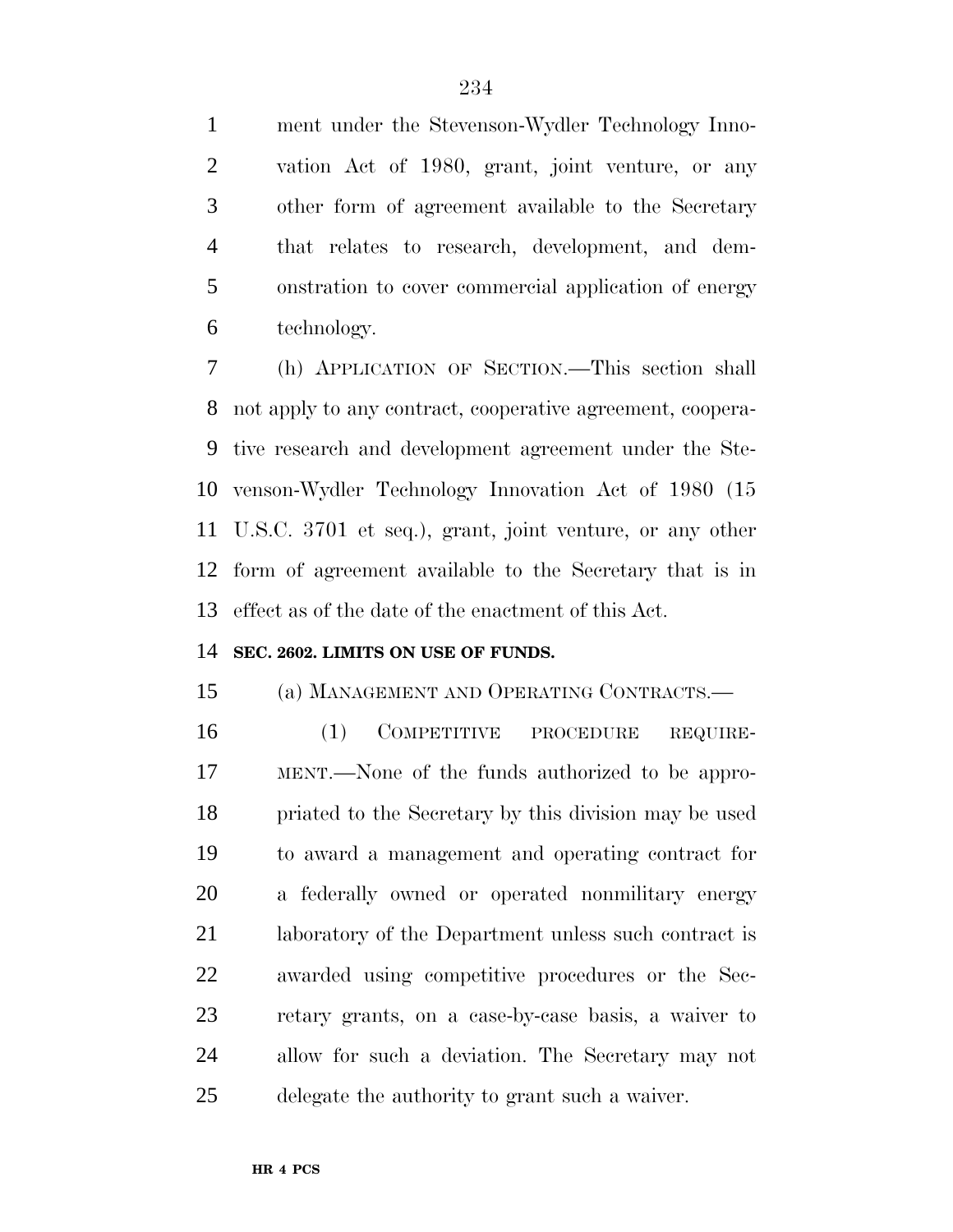(2) CONGRESSIONAL NOTICE.—At least 2 months before a contract award, amendment, or modification for which the Secretary intends to grant such a waiver, the Secretary shall submit to the appropriate congressional committees a report notifying the committees of the waiver and setting forth the reasons for the waiver.

 (b) PRODUCTION OR PROVISION OF ARTICLES OR SERVICES.—None of the funds authorized to be appro- priated to the Secretary by this division may be used to produce or provide articles or services for the purpose of selling the articles or services to a person outside the Fed- eral Government, unless the Secretary determines that comparable articles or services are not available from a commercial source in the United States.

 (c) REQUESTS FOR PROPOSALS.—None of the funds authorized to be appropriated to the Secretary by this divi- sion may be used by the Department to prepare or initiate Requests for Proposals for a program if the program has not been authorized by Congress.

#### **SEC. 2603. COST SHARING.**

 (a) RESEARCH AND DEVELOPMENT.—Except as oth- erwise provided in this division, for research and develop- ment programs carried out under this division, the Sec-retary shall require a commitment from non-Federal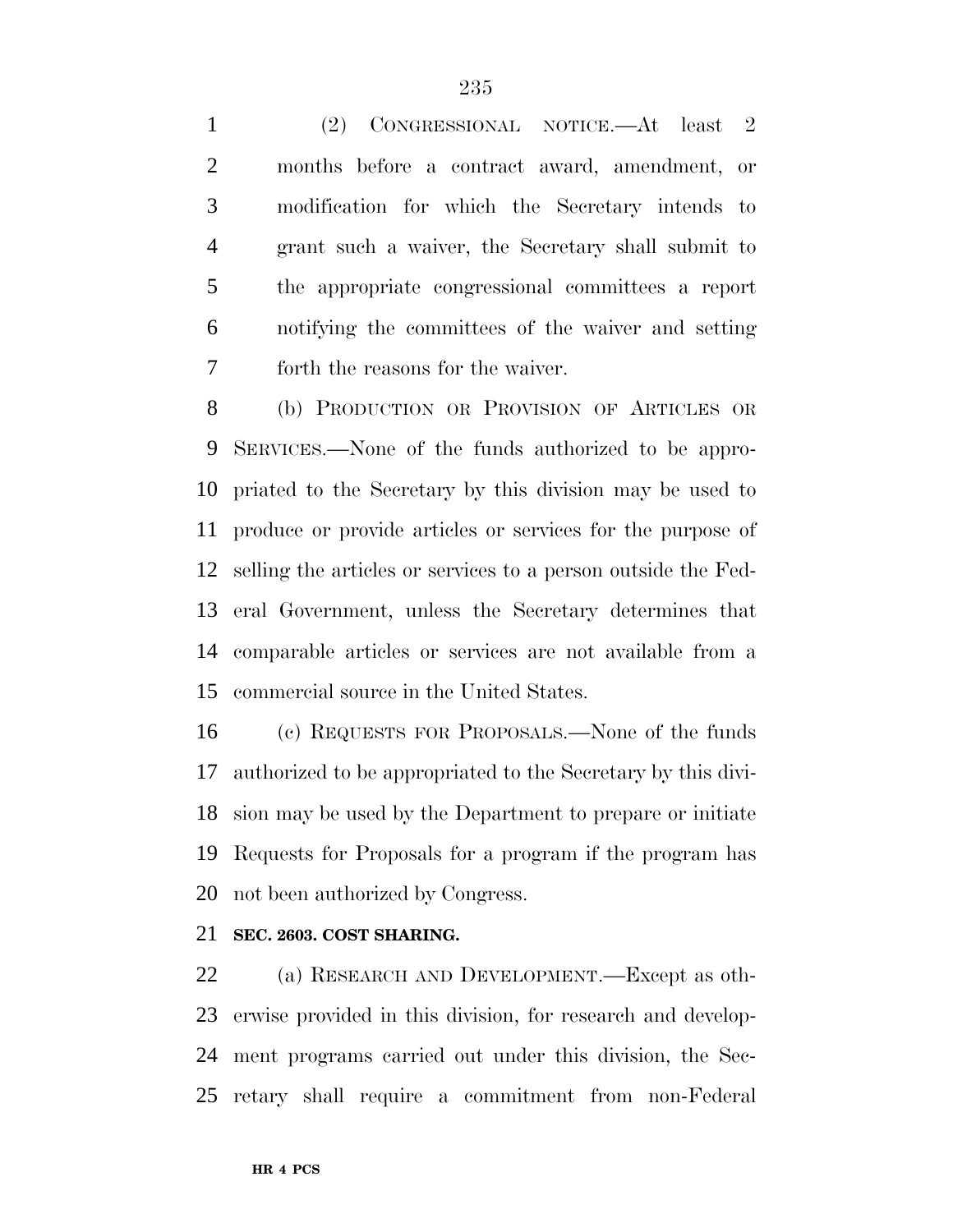sources of at least 20 percent of the cost of the project. The Secretary may reduce or eliminate the non-Federal requirement under this subsection if the Secretary deter- mines that the research and development is of a basic or fundamental nature.

 (b) DEMONSTRATION AND COMMERCIAL APPLICA- TION.—Except as otherwise provided in this division, the Secretary shall require at least 50 percent of the costs di- rectly and specifically related to any demonstration or commercial application project under this division to be provided from non-Federal sources. The Secretary may re- duce the non-Federal requirement under this subsection if the Secretary determines that the reduction is necessary and appropriate considering the technological risks in- volved in the project and is necessary to meet the objec-tives of this division.

 (c) CALCULATION OF AMOUNT.—In calculating the amount of the non-Federal commitment under subsection (a) or (b), the Secretary may include personnel, services, equipment, and other resources.

## **SEC. 2604. LIMITATION ON DEMONSTRATION AND COMMER- CIAL APPLICATION OF ENERGY TECH-NOLOGY.**

 Except as otherwise provided in this division, the Sec-retary shall provide funding for scientific or energy dem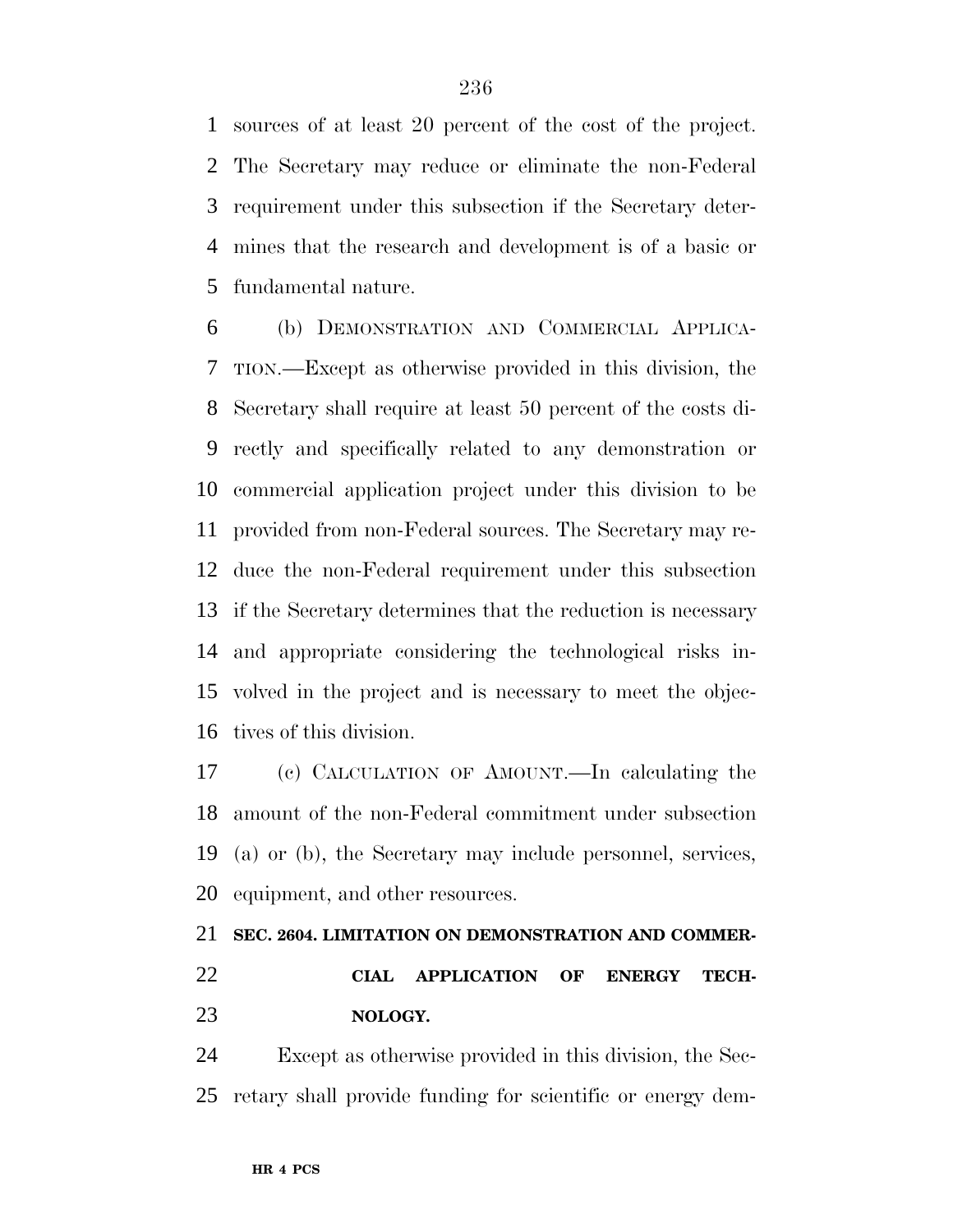onstration and commercial application of energy tech- nology programs, projects, or activities only for tech- nologies or processes that can be reasonably expected to yield new, measurable benefits to the cost, efficiency, or performance of the technology or process.

#### **SEC. 2605. REPROGRAMMING.**

 (a) AUTHORITY.—The Secretary may use amounts appropriated under this division for a program, project, or activity other than the program, project, or activity for which such amounts were appropriated only if—

| 11 | (1) the Secretary has transmitted to the appro-    |
|----|----------------------------------------------------|
| 12 | priate congressional committees a report described |
| 13 | in subsection (b) and a period of 30 days has      |
| 14 | elapsed after such committees receive the report;  |

 (2) amounts used for the program, project, or activity do not exceed—

 (A) 105 percent of the amount authorized for the program, project, or activity; or

 (B) \$250,000 more than the amount au-20 thorized for the program, project, or activity,

whichever is less; and

 (3) the program, project, or activity has been presented to, or requested of, the Congress by the Secretary.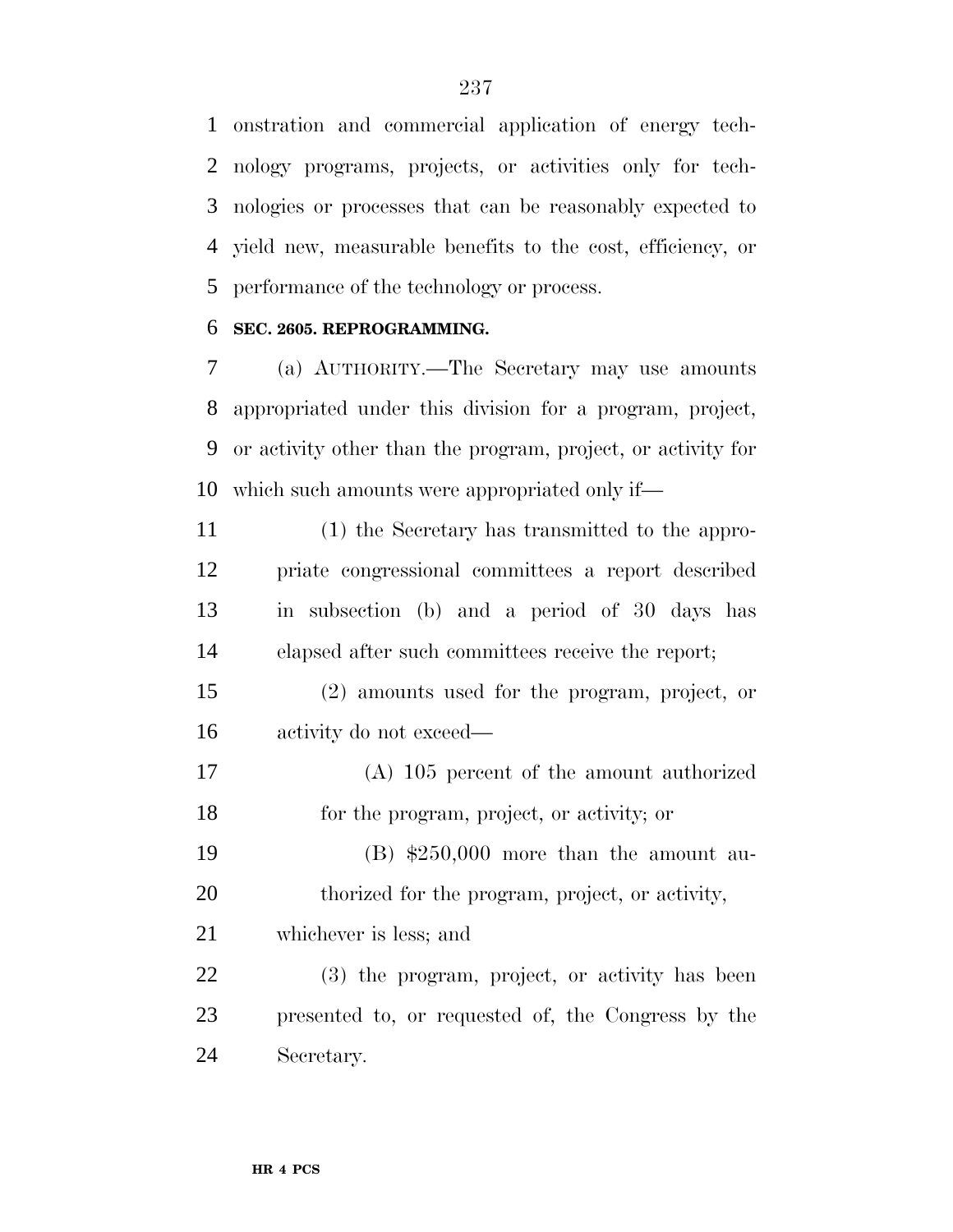(b) REPORT.—(1) The report referred to in sub- section (a) is a report containing a full and complete state- ment of the action proposed to be taken and the facts and circumstances relied upon in support of the proposed ac-tion.

 (2) In the computation of the 30-day period under subsection (a), there shall be excluded any day on which either House of Congress is not in session because of an adjournment of more than 3 days to a day certain.

 (c) LIMITATIONS.—(1) In no event may the total amount of funds obligated by the Secretary pursuant to this division exceed the total amount authorized to be ap-propriated to the Secretary by this division.

 (2) Funds appropriated to the Secretary pursuant to this division may not be used for an item for which Con-gress has declined to authorize funds.

## **Subtitle B—Other Miscellaneous Provisions**

**SEC. 2611. NOTICE OF REORGANIZATION.**

 The Secretary shall provide notice to the appropriate congressional committees not later than 15 days before any reorganization of any environmental research or devel- opment, scientific or energy research, development, or demonstration, or commercial application of energy tech-nology program, project, or activity of the Department.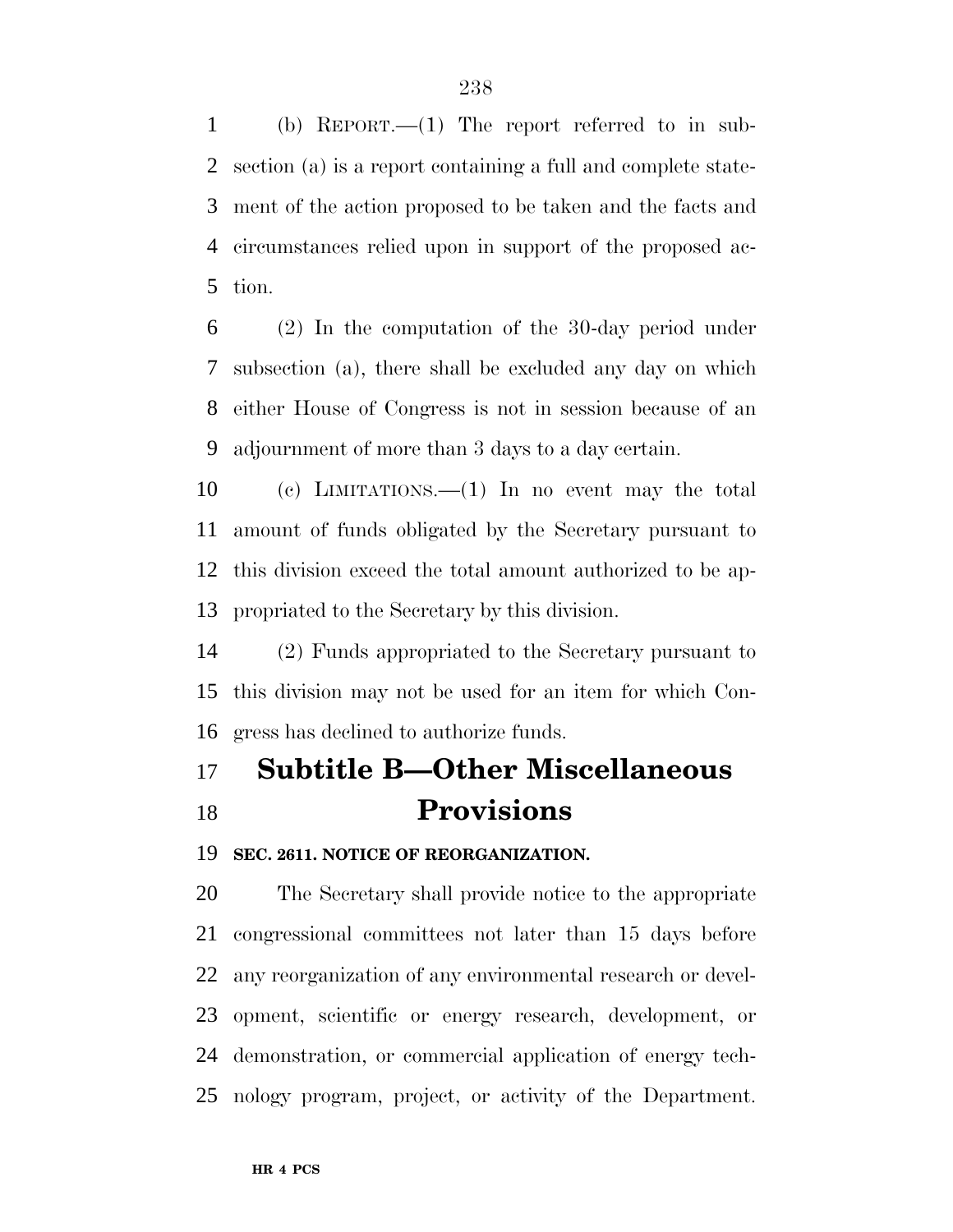#### **SEC. 2612. LIMITS ON GENERAL PLANT PROJECTS.**

 If, at any time during the construction of a civilian environmental research and development, scientific or en- ergy research, development, or demonstration, or commer- cial application of energy technology project of the Depart- ment for which no specific funding level is provided by law, the estimated cost (including any revision thereof) of the project exceeds \$5,000,000, the Secretary may not continue such construction unless the Secretary has fur- nished a complete report to the appropriate congressional committees explaining the project and the reasons for the estimate or revision.

#### **SEC. 2613. LIMITS ON CONSTRUCTION PROJECTS.**

 (a) LIMITATION.—Except as provided in subsection (b), construction on a civilian environmental research and development, scientific or energy research, development, or demonstration, or commercial application of energy tech- nology project of the Department for which funding has been specifically provided by law may not be started, and additional obligations may not be incurred in connection with the project above the authorized funding amount, whenever the current estimated cost of the construction project exceeds by more than 10 percent the higher of— (1) the amount authorized for the project, if the entire project has been funded by the Congress; or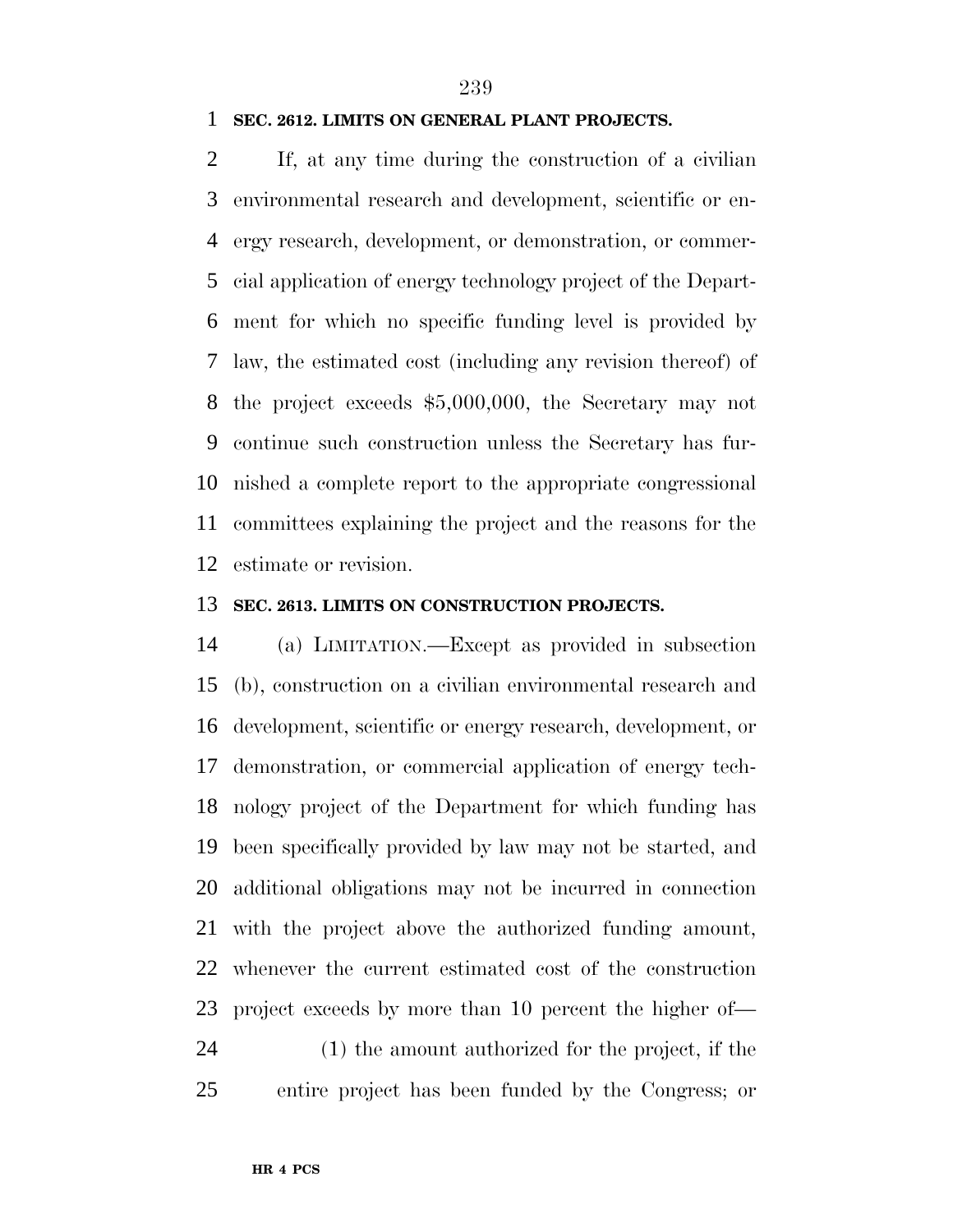(2) the amount of the total estimated cost for the project as shown in the most recent budget jus- tification data submitted to Congress. (b) NOTICE.—An action described in subsection (a) may be taken if— (1) the Secretary has submitted to the appro- priate congressional committees a report on the pro- posed actions and the circumstances making such actions necessary; and (2) a period of 30 days has elapsed after the date on which the report is received by the commit- tees. (c) EXCLUSION.—In the computation of the 30-day period described in subsection (b)(2), there shall be ex- cluded any day on which either House of Congress is not in session because of an adjournment of more than 3 days to a day certain. (d) EXCEPTION.—Subsections (a) and (b) shall not apply to any construction project that has a current esti- mated cost of less than \$5,000,000. **SEC. 2614. AUTHORITY FOR CONCEPTUAL AND CONSTRUC- TION DESIGN.** (a) REQUIREMENT FOR CONCEPTUAL DESIGN.—(1)

 Subject to paragraph (2) and except as provided in para-graph (3), before submitting to Congress a request for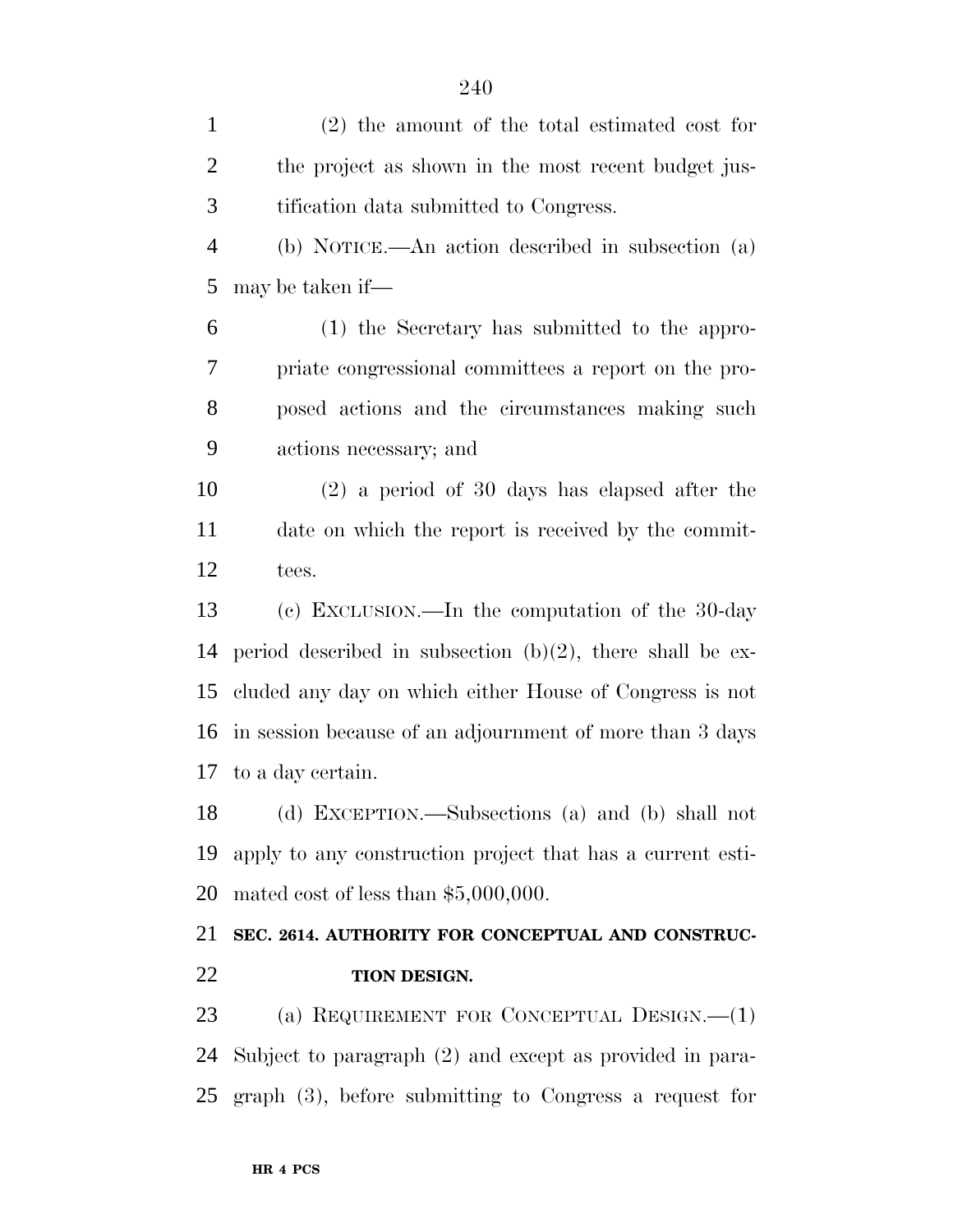funds for a construction project that is in support of a civilian environmental research and development, scientific or energy research, development, or demonstration, or commercial application of energy technology program, project, or activity of the Department, the Secretary shall complete a conceptual design for that project.

 (2) If the estimated cost of completing a conceptual design for a construction project exceeds \$750,000, the Secretary shall submit to Congress a request for funds for the conceptual design before submitting a request for funds for the construction project.

 (3) The requirement in paragraph (1) does not apply to a request for funds for a construction project, the total estimated cost of which is less than \$5,000,000.

 (b) AUTHORITY FOR CONSTRUCTION DESIGN.—(1) The Secretary may carry out construction design (includ- ing architectural and engineering services) in connection with any proposed construction project that is in support of a civilian environmental research and development, sci- entific or energy research, development, and demonstra- tion, or commercial application of energy technology pro- gram, project, or activity of the Department if the total estimated cost for such design does not exceed \$250,000. (2) If the total estimated cost for construction design

in connection with any construction project described in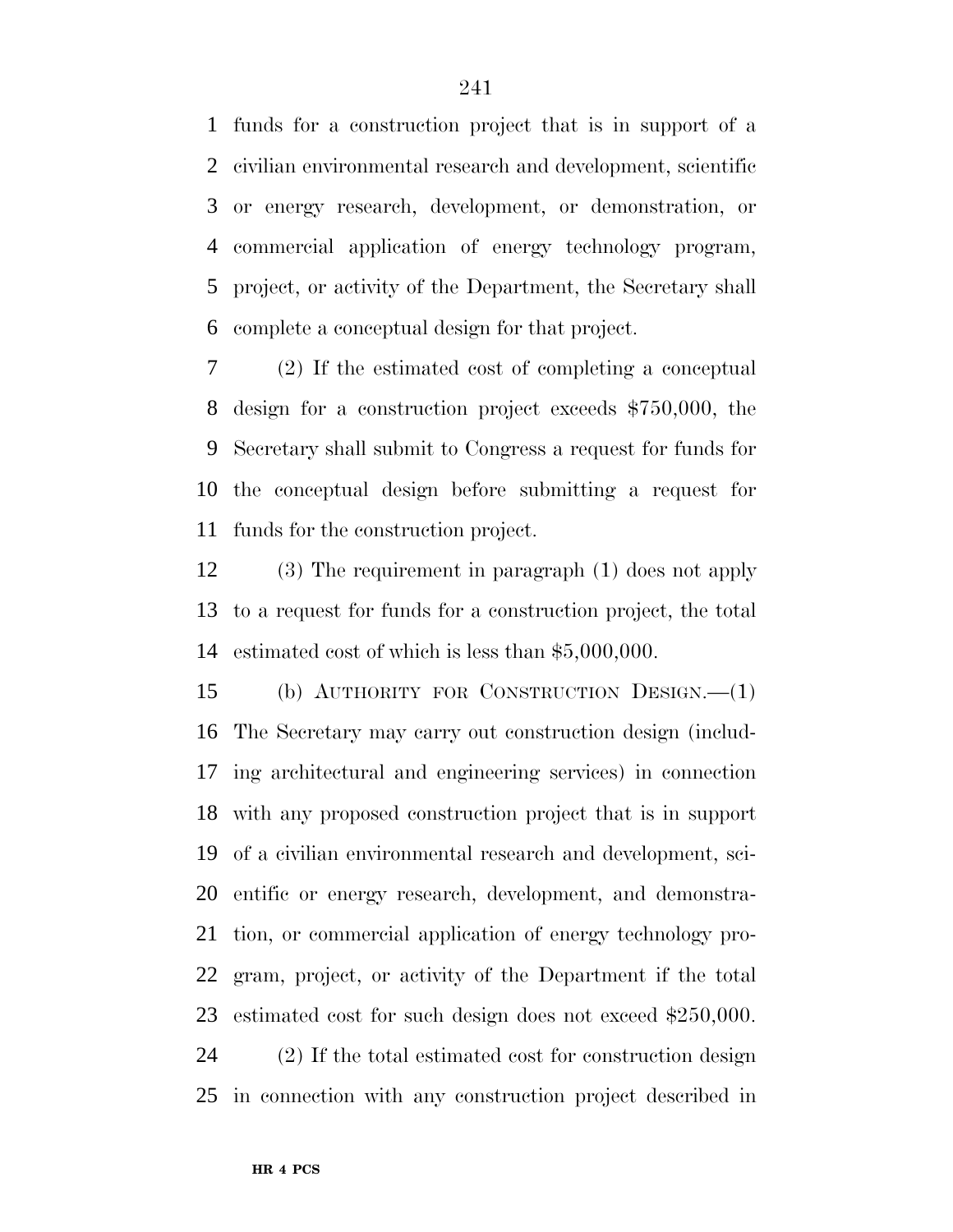paragraph (1) exceeds \$250,000, funds for such design must be specifically authorized by law.

### **SEC. 2615. NATIONAL ENERGY POLICY DEVELOPMENT GROUP MANDATED REPORTS.**

 (a) THE SECRETARY'S REVIEW OF ENERGY EFFI- CIENCY RENEWABLE ENERGY, AND ALTERNATIVE EN- ERGY RESEARCH AND DEVELOPMENT.—Upon completion of the Secretary's review of current funding and historic performance of the Department's energy efficiency, renew- able energy, and alternative energy research and develop- ment programs in response to the recommendations of the May 16, 2001, Report of the National Energy Policy De- velopment Group, the Secretary shall transmit a report containing the results of such review to the appropriate congressional committees.

 (b) REVIEW AND RECOMMENDATIONS ON USING THE NATION'S ENERGY RESOURCES MORE EFFICIENTLY.— Upon completion of the Office of Science and Technology Policy and the President's Council of Advisors on Science and Technology reviewing and making recommendations on using the Nation's energy resources more efficiently, in response to the recommendation of the May 16, 2001, Report of the National Energy Policy Development Group, the Director of the Office of Science and Technology Pol-icy shall transmit a report containing the results of such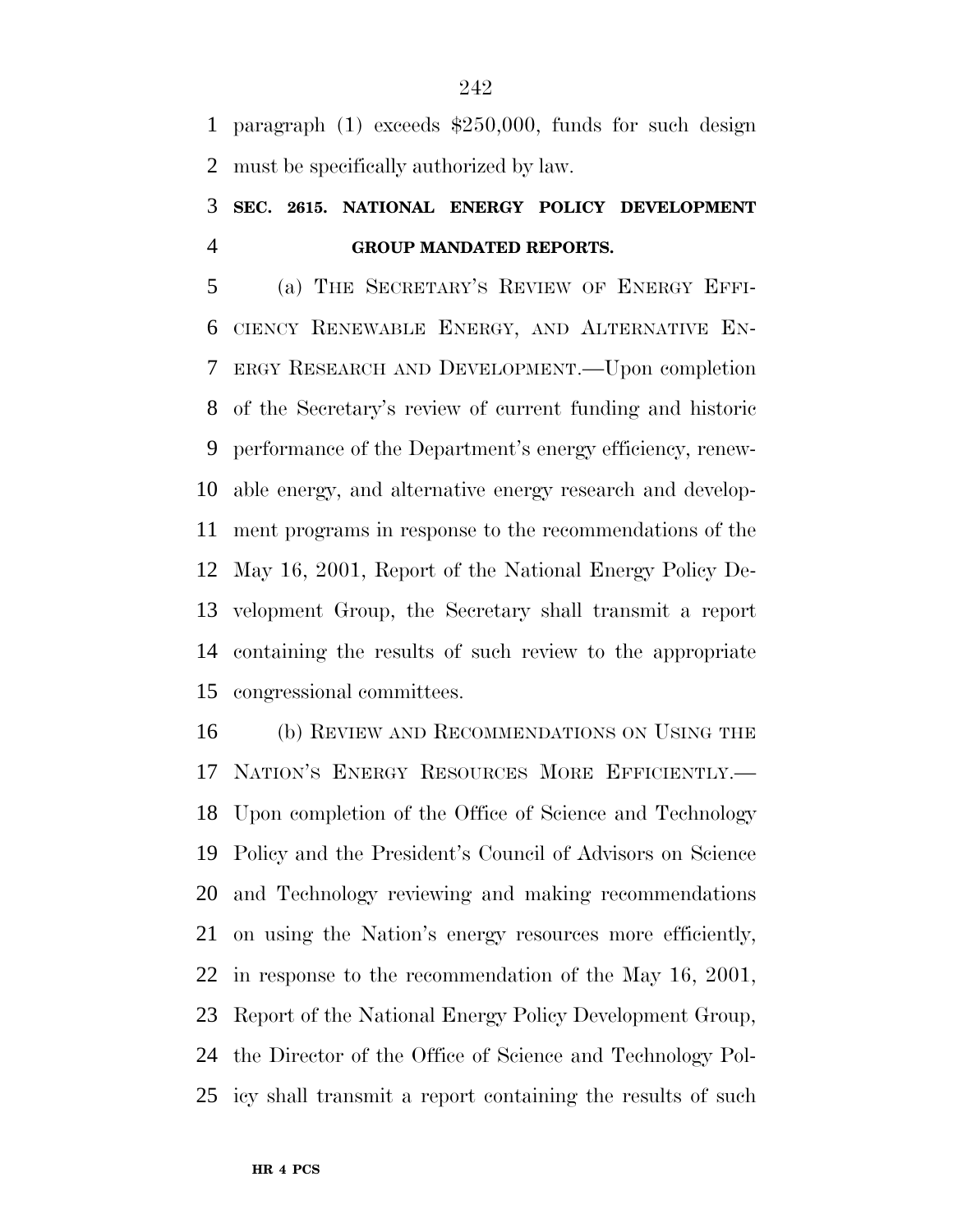review and recommendations to the appropriate congres-sional committees.

#### **SEC. 2616. PERIODIC REVIEWS AND ASSESSMENTS.**

 The Secretary shall enter into appropriate arrange- ments with the National Academies of Sciences and Engi- neering to ensure that there be periodic reviews and as- sessments of the programs authorized by this division, as well as the measurable cost and performance-based goals for such programs as established under section 2004, and the progress on meeting such goals. Such reviews and as- sessments shall be conducted at least every 5 years, or more often as the Secretary considers necessary, and the Secretary shall transmit to the appropriate congressional committees reports containing the results of such reviews and assessments.

### **DIVISION C**

#### **SEC. 3001. SHORT TITLE.**

 (a) SHORT TITLE.—This division may be cited as the ''Energy Tax Policy Act of 2001''.

 (b) AMENDMENT OF 1986 CODE.—Except as other- wise expressly provided, whenever in this division an amendment or repeal is expressed in terms of an amend- ment to, or repeal of, a section or other provision, the ref- erence shall be considered to be made to a section or other provision of the Internal Revenue Code of 1986.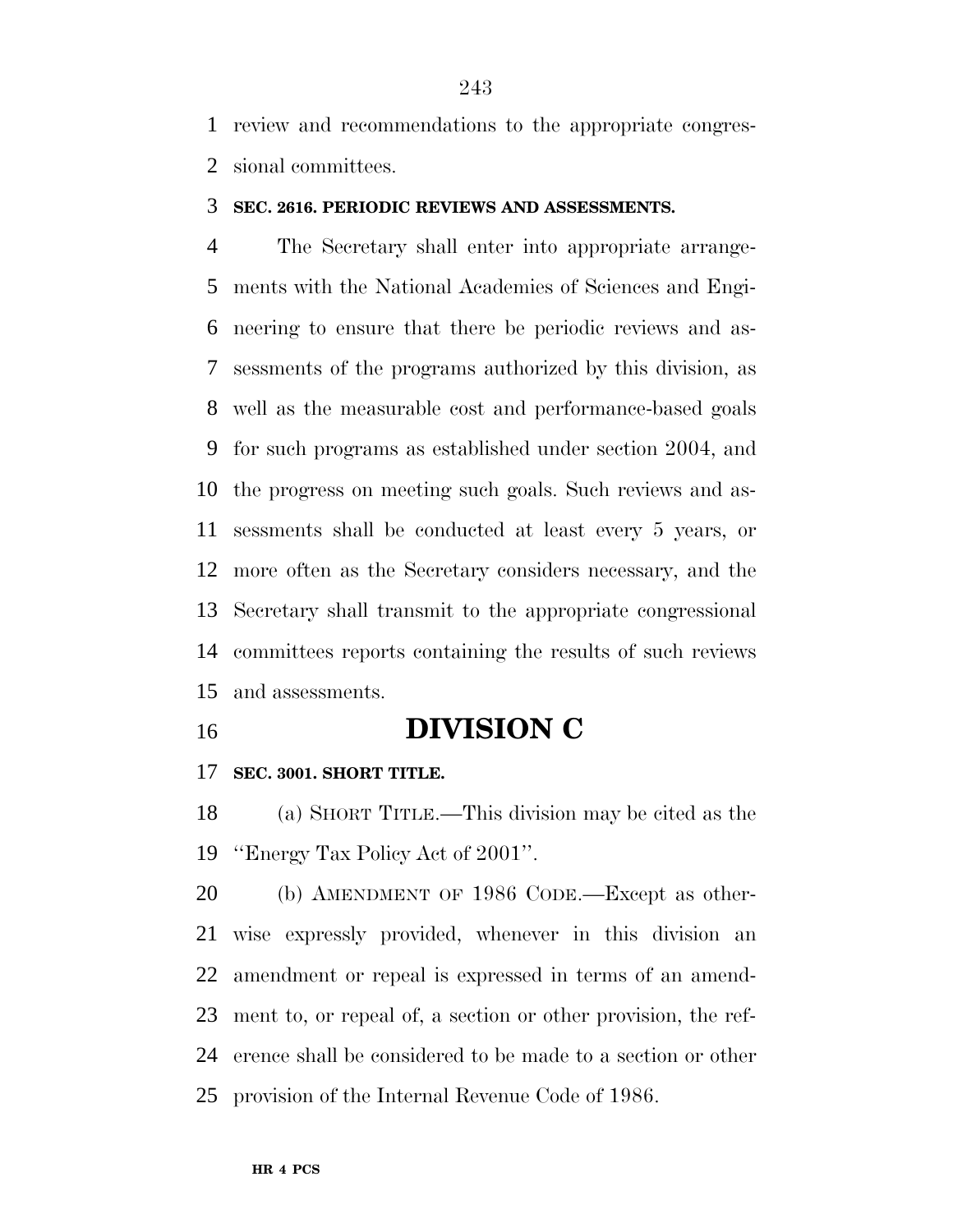# **TITLE I—CONSERVATION SEC. 3101. CREDIT FOR RESIDENTIAL SOLAR ENERGY PROPERTY.**

 (a) IN GENERAL.—Subpart A of part IV of sub- chapter A of chapter 1 (relating to nonrefundable personal credits) is amended by inserting after section 25B the fol-lowing new section:

#### **''SEC. 25C. RESIDENTIAL SOLAR ENERGY PROPERTY.**

9 "(a) ALLOWANCE OF CREDIT.—In the case of an in- dividual, there shall be allowed as a credit against the tax imposed by this chapter for the taxable year an amount equal to the sum of—

 ''(1) 15 percent of the qualified photovoltaic property expenditures made by the taxpayer during such year, and

16  $(2)$  15 percent of the qualified solar water heating property expenditures made by the taxpayer during the taxable year.

19 "(b) LIMITATIONS.

20 "(1) MAXIMUM CREDIT.—The credit allowed 21 under subsection (a) shall not exceed—

22 "(A) \$2,000 for each system of property 23 described in subsection (c)(1), and

24 "(B) \$2,000 for each system of property 25 described in subsection  $(e)(2)$ .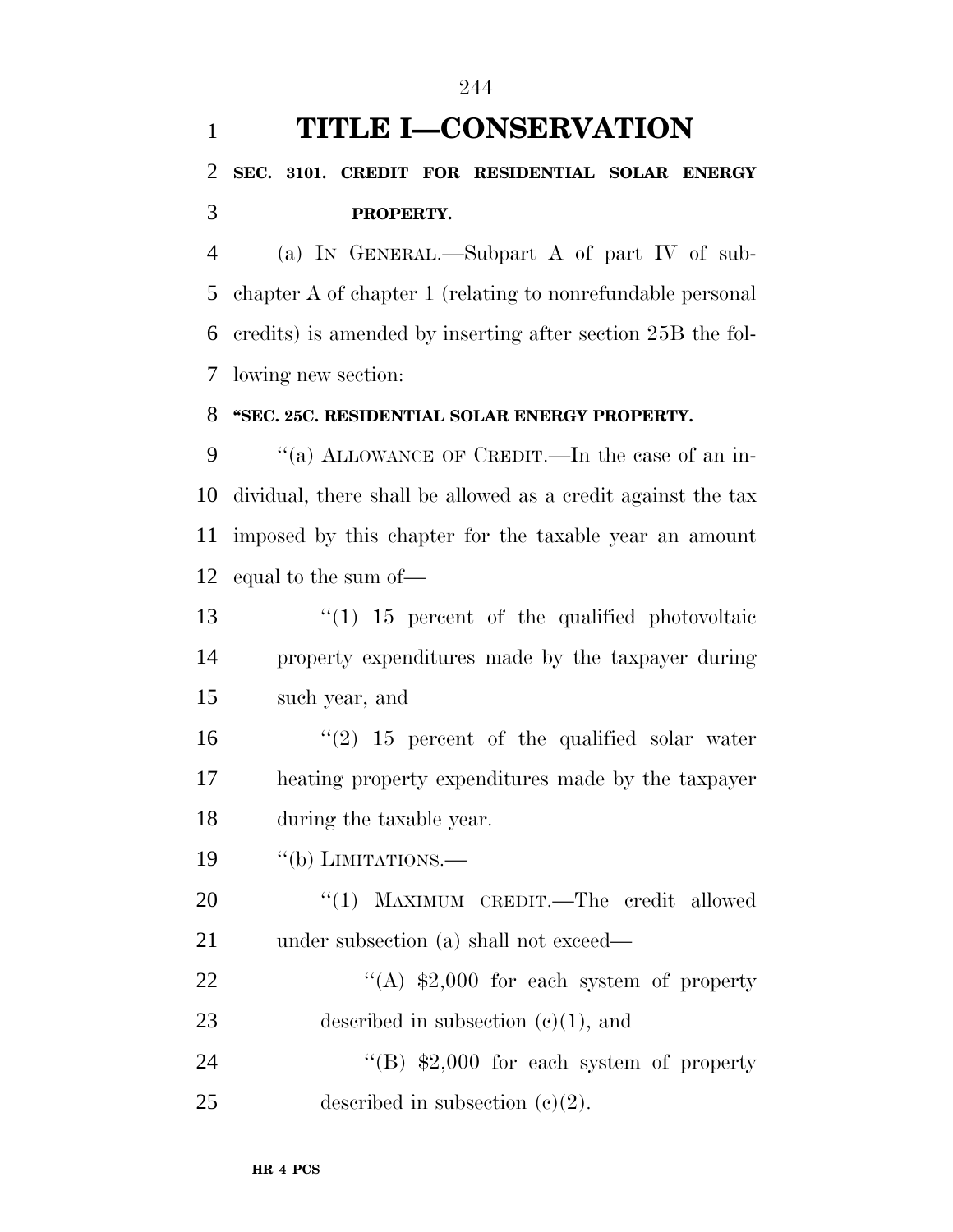| $\mathbf{1}$   | "(2) SAFETY CERTIFICATIONS.—No credit shall           |
|----------------|-------------------------------------------------------|
| $\overline{2}$ | be allowed under this section for an item of property |
| 3              | unless—                                               |
| $\overline{4}$ | "(A) in the case of solar water heating               |
| 5              | equipment, such equipment is certified for per-       |
| 6              | formance and safety by the non-profit Solar           |
| $\overline{7}$ | Rating Certification Corporation or a com-            |
| 8              | parable entity endorsed by the government of          |
| 9              | the State in which such property is installed,        |
| 10             | and                                                   |
| 11             | $\lq\lq$ (B) in the case of a photovoltaic system,    |
| 12             | such system meets appropriate fire and electric       |
| 13             | code requirements.                                    |
| 14             | "(3) LIMITATION BASED<br>ON<br>OF<br><b>AMOUNT</b>    |
| 15             | TAX.—The credit allowed under subsection (a) for      |
| 16             | the taxable year shall not exceed the excess of—      |
| 17             | $\lq\lq$ the sum of the regular tax liability         |
| 18             | (as defined in section $26(b)$ ) plus the tax im-     |
| 19             | posed by section 55, over                             |
| 20             | $\lq\lq$ (B) the sum of the credits allowable         |
| 21             | under this subpart (other than this section and       |
| 22             | sections 23, 25D, and 25E) and section 27 for         |
| 23             | the taxable year.                                     |
| 24             | "(c) DEFINITIONS.—For purposes of this section—       |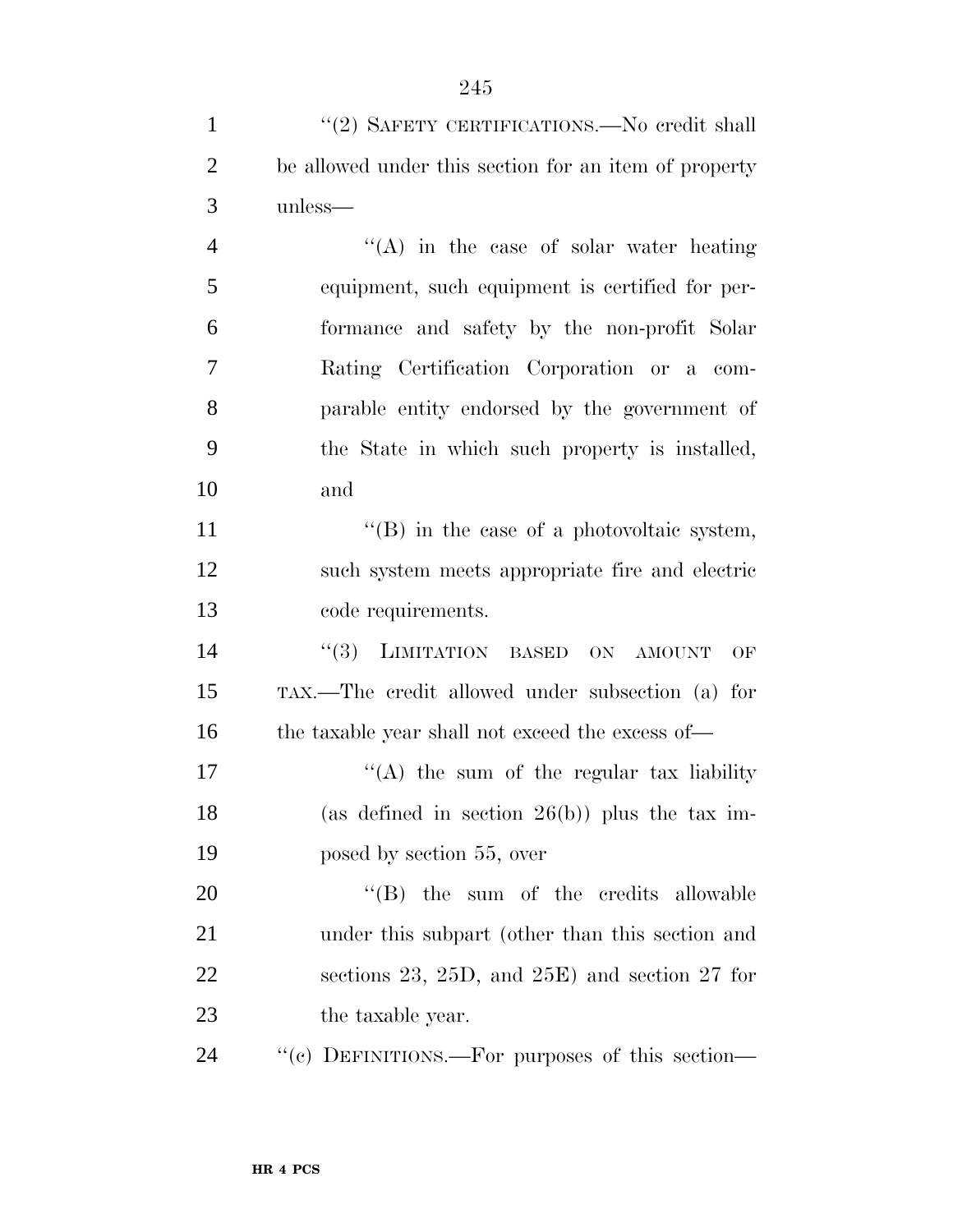1 "(1) QUALIFIED SOLAR WATER HEATING PROP- ERTY EXPENDITURE.—The term 'qualified solar water heating property expenditure' means an ex- penditure for property to heat water for use in a dwelling unit located in the United States and used as a residence if at least half of the energy used by such property for such purpose is derived from the sun.

9 "(2) QUALIFIED PHOTOVOLTAIC PROPERTY EX- PENDITURE.—The term 'qualified photovoltaic prop- erty expenditure' means an expenditure for property that uses solar energy to generate electricity for use in a dwelling unit.

 ''(3) SOLAR PANELS.—No expenditure relating to a solar panel or other property installed as a roof (or portion thereof) shall fail to be treated as prop- erty described in paragraph (1) or (2) solely because it constitutes a structural component of the struc-ture on which it is installed.

20 "(4) LABOR COSTS.—Expenditures for labor costs properly allocable to the onsite preparation, as- sembly, or original installation of the property de- scribed in paragraph (1) or (2) and for piping or wiring to interconnect such property to the dwelling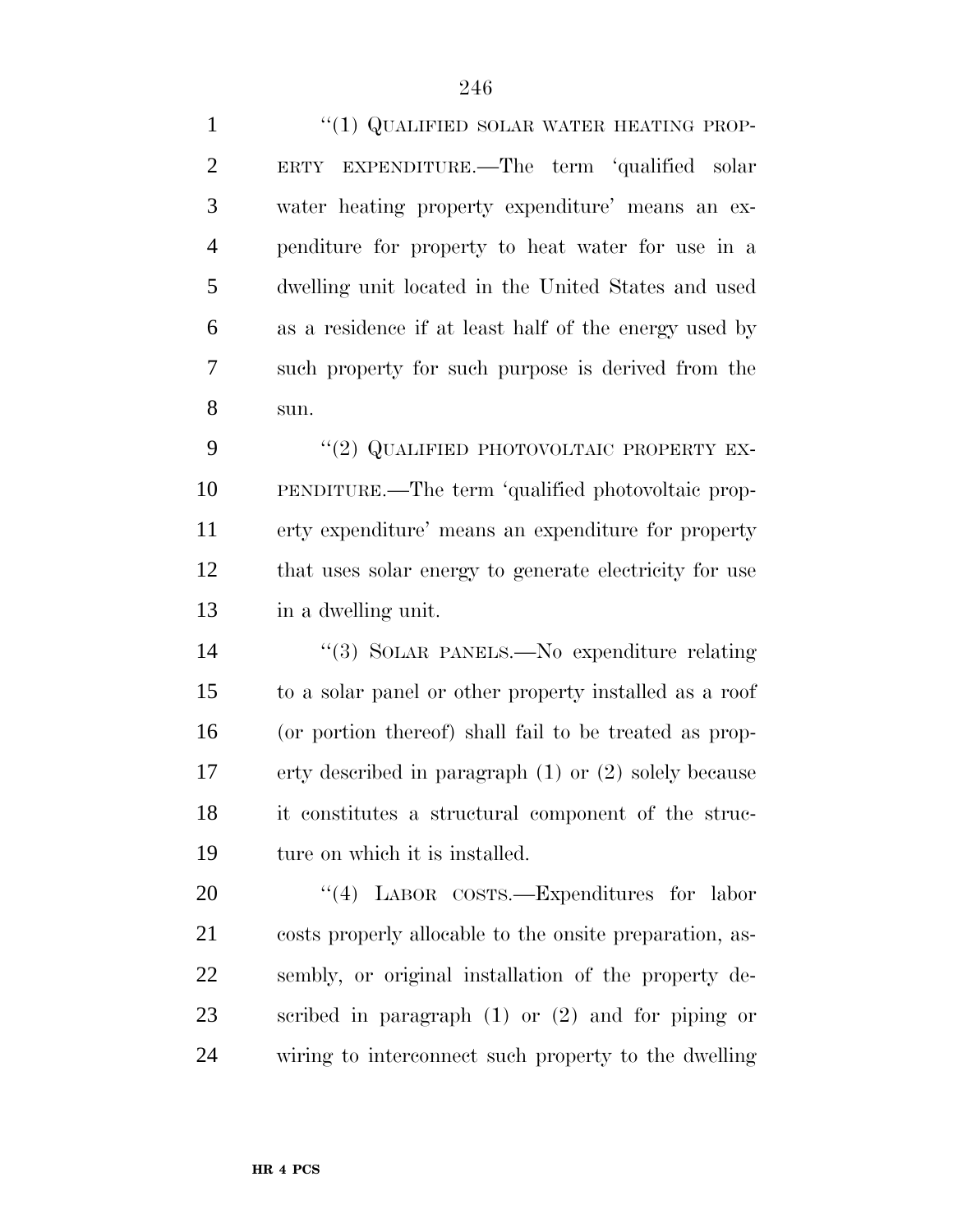unit shall be taken into account for purposes of this section.

3 "(5) SWIMMING POOLS, ETC., USED AS STOR- AGE MEDIUM.—Expenditures which are properly al- locable to a swimming pool, hot tub, or any other energy storage medium which has a function other than the function of such storage shall not be taken into account for purposes of this section.

9 "(d) SPECIAL RULES.—

 ''(1) DOLLAR AMOUNTS IN CASE OF JOINT OC- CUPANCY.—In the case of any dwelling unit which is jointly occupied and used during any calendar year as a residence by 2 or more individuals the following shall apply:

15 "(A) The amount of the credit allowable under subsection (a) by reason of expenditures (as the case may be) made during such cal- endar year by any of such individuals with re- spect to such dwelling unit shall be determined by treating all of such individuals as 1 taxpayer whose taxable year is such calendar year.

 $\langle (B)$  There shall be allowable with respect to such expenditures to each of such individ- uals, a credit under subsection (a) for the tax-able year in which such calendar year ends in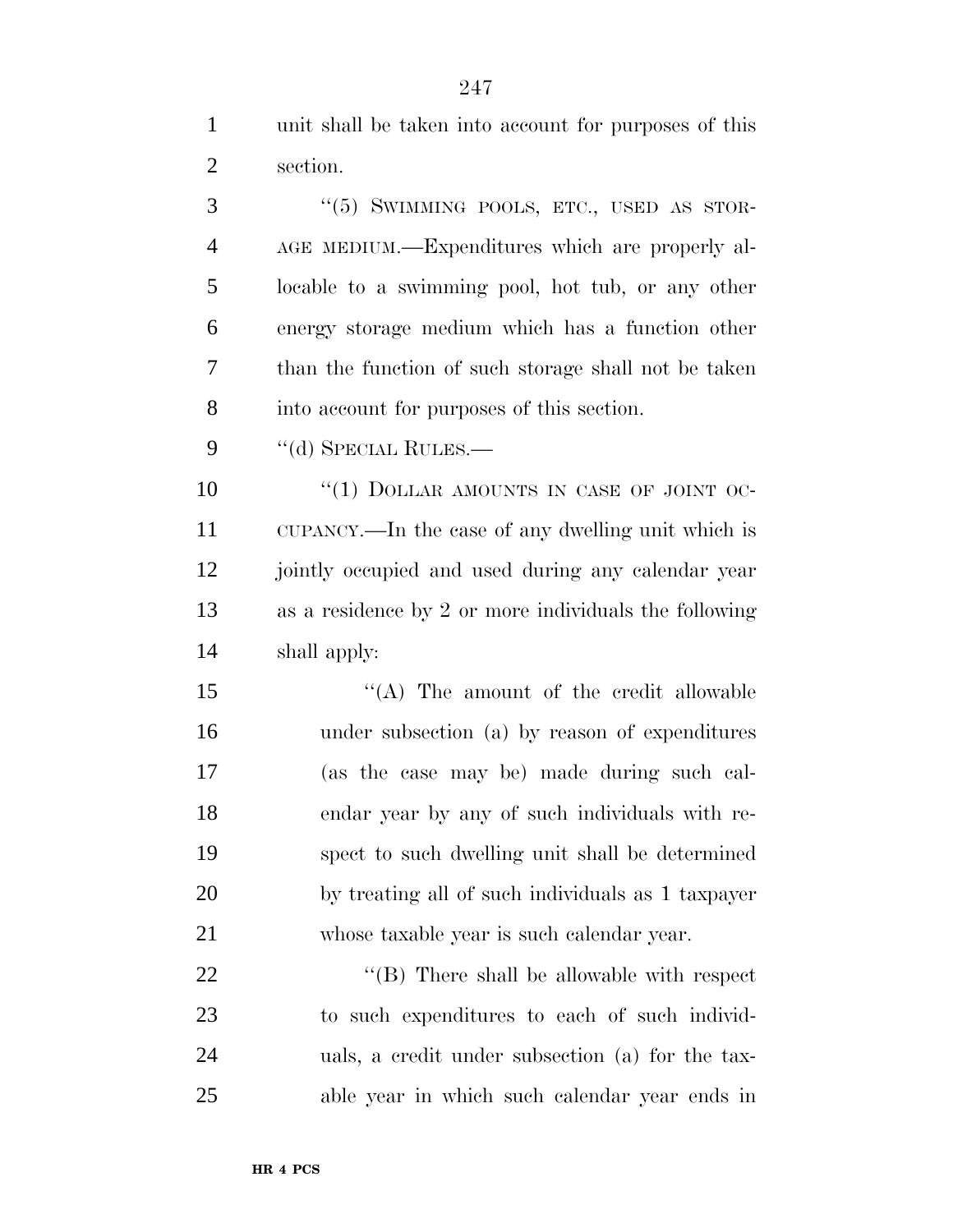| $\mathbf{1}$   | an amount which bears the same ratio to the              |
|----------------|----------------------------------------------------------|
| $\overline{2}$ | amount determined under subparagraph (A) as              |
| 3              | the amount of such expenditures made by such             |
| $\overline{4}$ | individual during such calendar year bears to            |
| 5              | the aggregate of such expenditures made by all           |
| 6              | of such individuals during such calendar year.           |
| 7              | "(2) TENANT-STOCKHOLDER IN COOPERATIVE                   |
| 8              | HOUSING CORPORATION.—In the case of an indi-             |
| 9              | vidual who is a tenant-stockholder (as defined in sec-   |
| 10             | tion 216) in a cooperative housing corporation (as       |
| 11             | defined in such section), such individual shall be       |
| 12             | treated as having made his tenant-stockholder's pro-     |
| 13             | portionate share (as defined in section $216(b)(3)$ ) of |
| 14             | any expenditures of such corporation.                    |
| 15             | $``(3)$ CONDOMINIUMS.—                                   |
| 16             | "(A) IN GENERAL.—In the case of an indi-                 |
| 17             | vidual who is a member of a condominium man-             |
| 18             | agement association with respect to a condo-             |
| 19             | minium which he owns, such individual shall be           |
| 20             | treated as having made his proportionate share           |
| 21             | of any expenditures of such association.                 |
| 22             | "(B) CONDOMINIUM MANAGEMENT ASSO-                        |
| 23             | CIATION.—For purposes of this paragraph, the             |
| 24             | term 'condominium management association'                |
| 25             | means an organization which meets the require-           |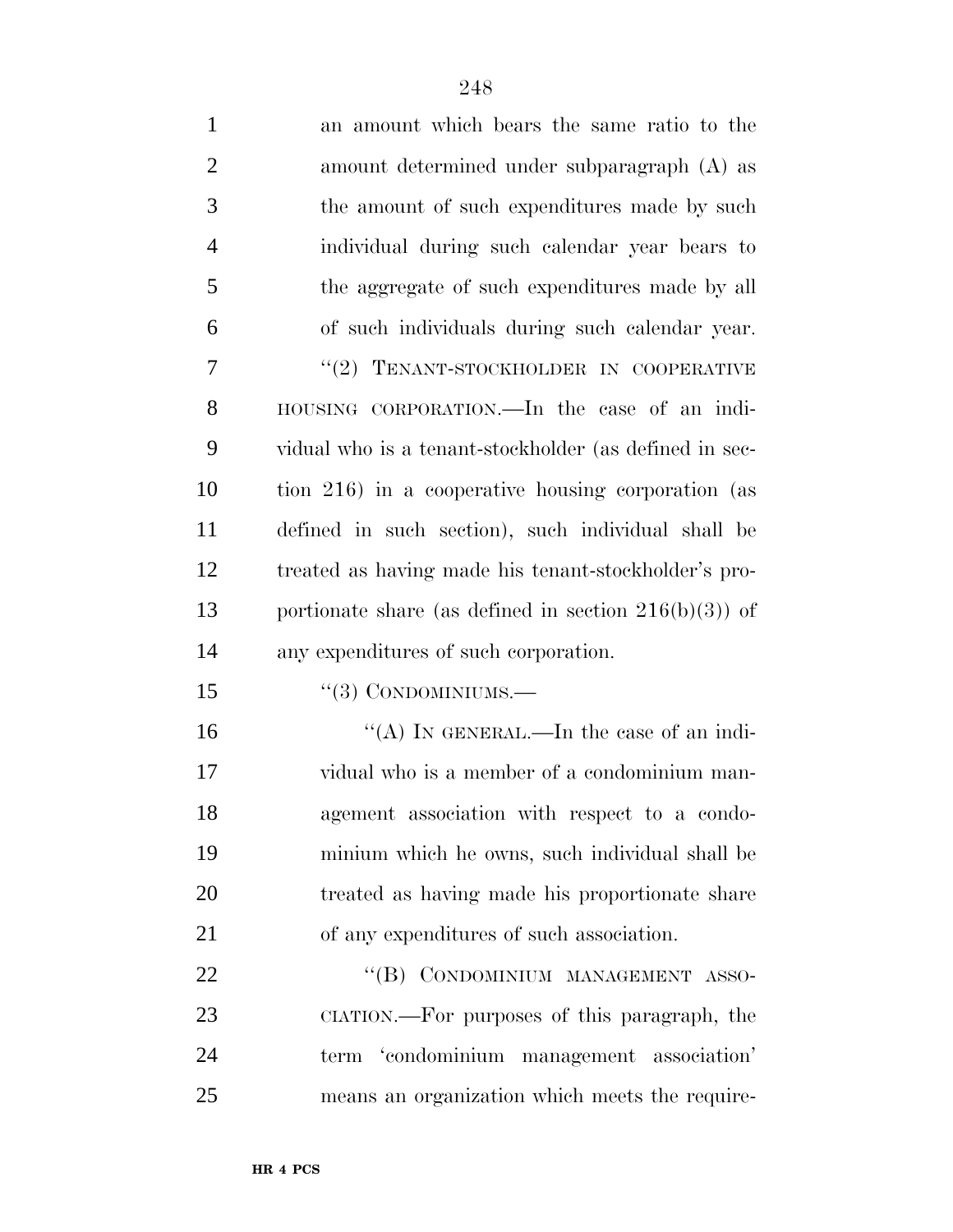| $\mathbf{1}$   | ments of paragraph $(1)$ of section $528(e)$ (other   |
|----------------|-------------------------------------------------------|
| $\mathfrak{2}$ | than subparagraph $(E)$ thereof) with respect to      |
| 3              | a condominium project substantially all of the        |
| $\overline{4}$ | units of which are used as residences.                |
| 5              | "(4) ALLOCATION IN CERTAIN CASES.—If less             |
| 6              | than 80 percent of the use of an item is for nonbusi- |
| 7              | ness purposes, only that portion of the expenditures  |
| 8              | for such item which is properly allocable to use for  |
| 9              | nonbusiness purposes shall be taken into account.     |
| 10             | $``(5)$ WHEN EXPENDITURE MADE; AMOUNT OF              |
| 11             | EXPENDITURE.                                          |
| 12             | "(A) IN GENERAL.—Except as provided in                |
| 13             | subparagraph (B), an expenditure with respect         |
| 14             | to an item shall be treated as made when the          |
| 15             | original installation of the item is completed.       |
| 16             | "(B) EXPENDITURES PART OF BUILDING                    |
| 17             | CONSTRUCTION.—In the case of an expenditure           |
| 18             | in connection with the construction or recon-         |
| 19             | struction of a structure, such expenditure shall      |
| 20             | be treated as made when the original use of the       |
| 21             | constructed or reconstructed structure by the         |
| 22             | taxpayer begins.                                      |
| 23             | "(C) AMOUNT.—The amount of any ex-                    |
|                |                                                       |

penditure shall be the cost thereof.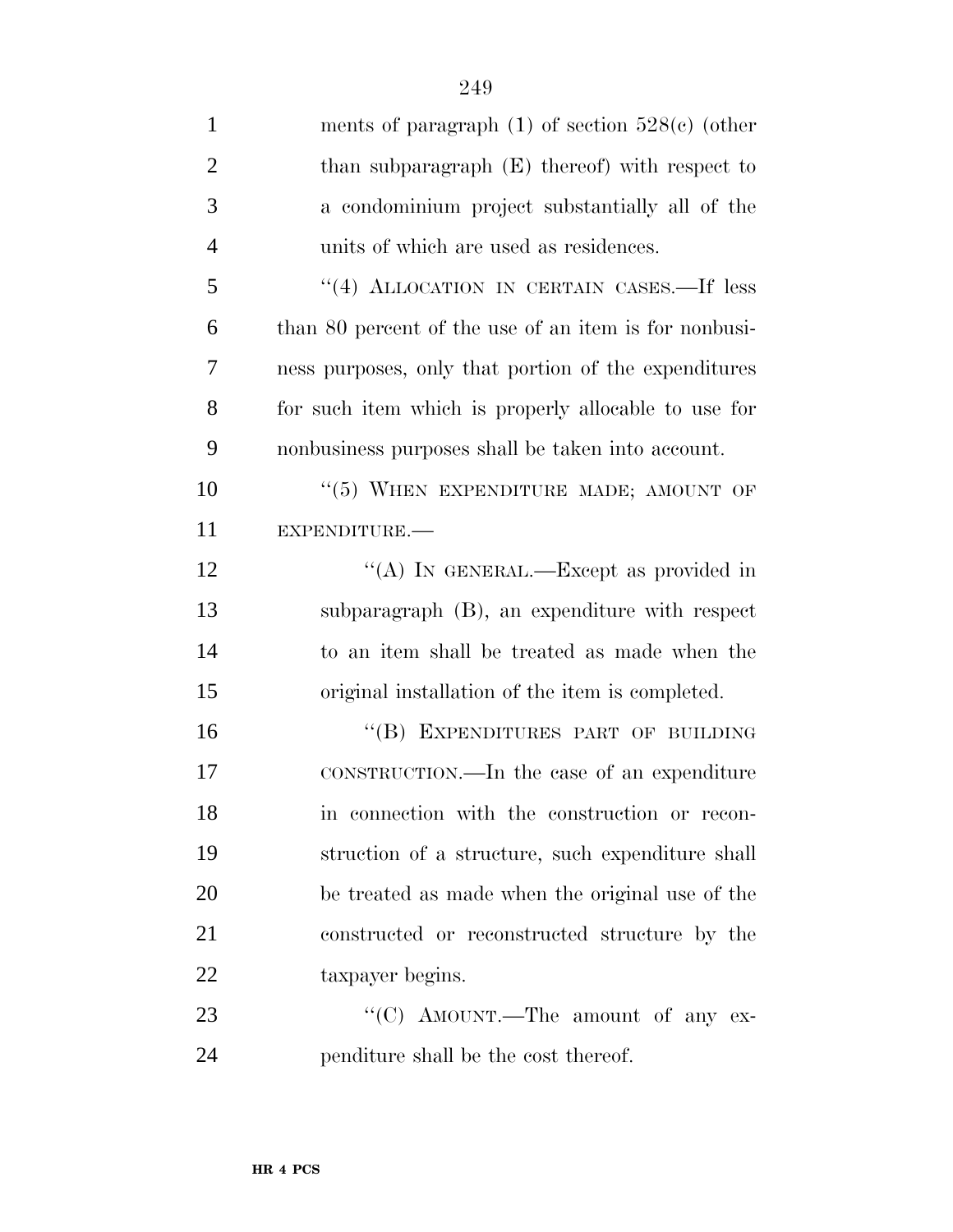1 "(6) PROPERTY FINANCED BY SUBSIDIZED EN- ERGY FINANCING.—For purposes of determining the amount of expenditures made by any individual with respect to any dwelling unit, there shall not be taken in to account expenditures which are made from subsidized energy financing (as defined in section  $48(a)(4)(A)$ .

 ''(e) BASIS ADJUSTMENTS.—For purposes of this subtitle, if a credit is allowed under this section for any expenditure with respect to any property, the increase in the basis of such property which would (but for this sub- section) result from such expenditure shall be reduced by the amount of the credit so allowed.

 ''(f) TERMINATION.—The credit allowed under this section shall not apply to taxable years beginning after December 31, 2006 (December 31, 2008, with respect to qualified photovoltaic property expenditures).''.

(b) CONFORMING AMENDMENTS.—

 (1) Subsection (a) of section 1016 is amended by striking ''and'' at the end of paragraph (27), by striking the period at the end of paragraph (28) and inserting '', and'', and by adding at the end the fol-lowing new paragraph: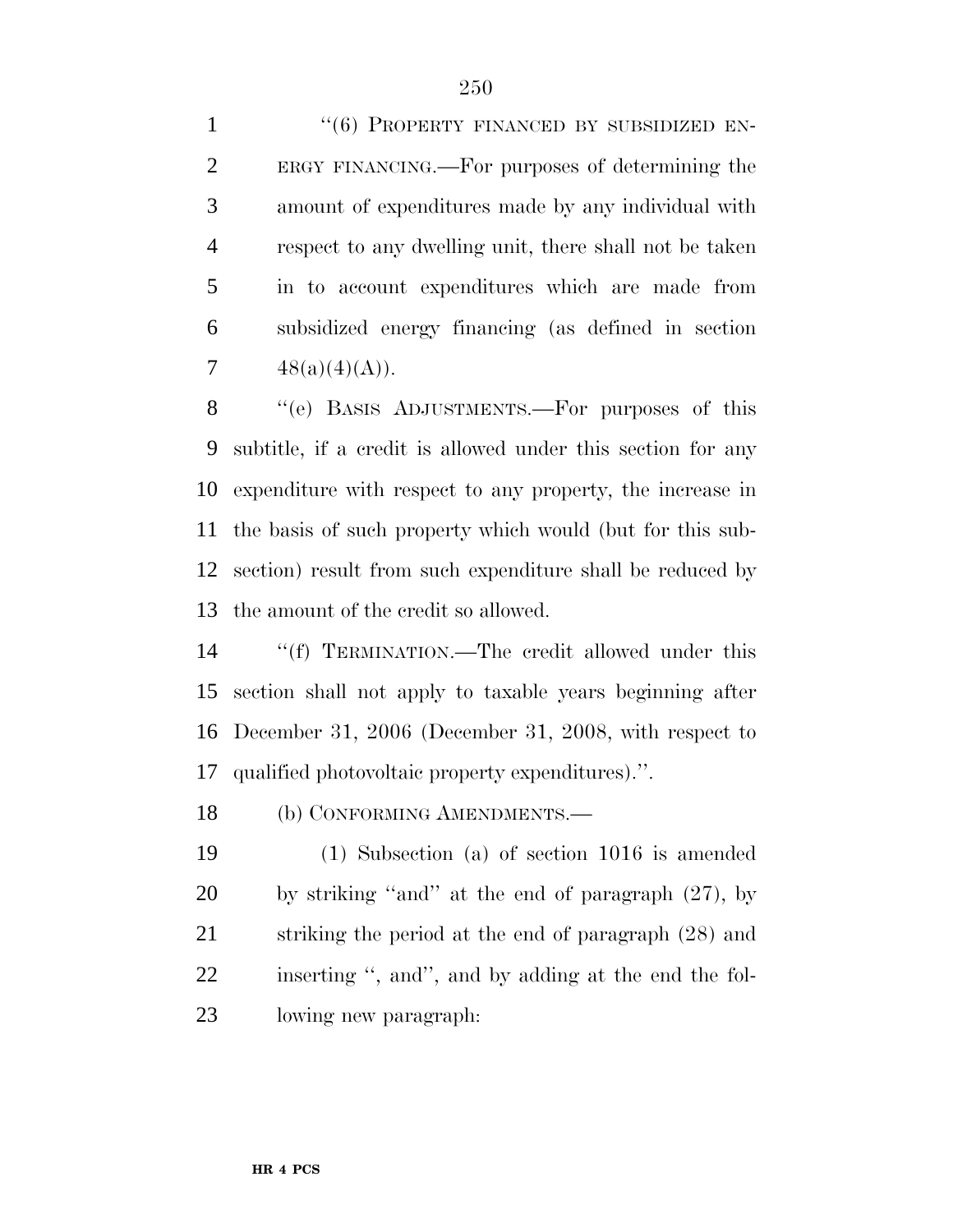| "(29) to the extent provided in section $25C(e)$ ,         |
|------------------------------------------------------------|
| in the case of amounts with respect to which a credit      |
|                                                            |
| $(2)$ The table of sections for subpart A of part          |
| IV of subchapter A of chapter 1 is amended by in-          |
| serting after the item relating to section 25B the fol-    |
|                                                            |
|                                                            |
| (c) EFFECTIVE DATE.—The amendments made by                 |
| this section shall apply to taxable years ending after De- |
|                                                            |
|                                                            |
| SEC. 3102. EXTENSION AND EXPANSION OF CREDIT FOR           |
| ELECTRICITY PRODUCED FROM RENEWABLE                        |
|                                                            |
| (a) EXTENSION OF CREDIT FOR WIND AND CLOSED-               |
| LOOP BIOMASS FACILITIES.—Subparagraphs (A) and (B)         |
| of section $45(c)(3)$ are each amended by striking "2002"  |
|                                                            |
| (b) EXPANSION OF CREDIT FOR OPEN-LOOP BIOMASS              |
| AND LANDFILL GAS FACILITIES.—Paragraph (3) of sec-         |
| tion $45(c)$ is amended by adding at the end the following |
|                                                            |
| "(D) OPEN-LOOP BIOMASS FACILITIES.-                        |
| In the case of a facility using open-loop biomass          |
| to produce electricity, the term 'qualified facil-         |
|                                                            |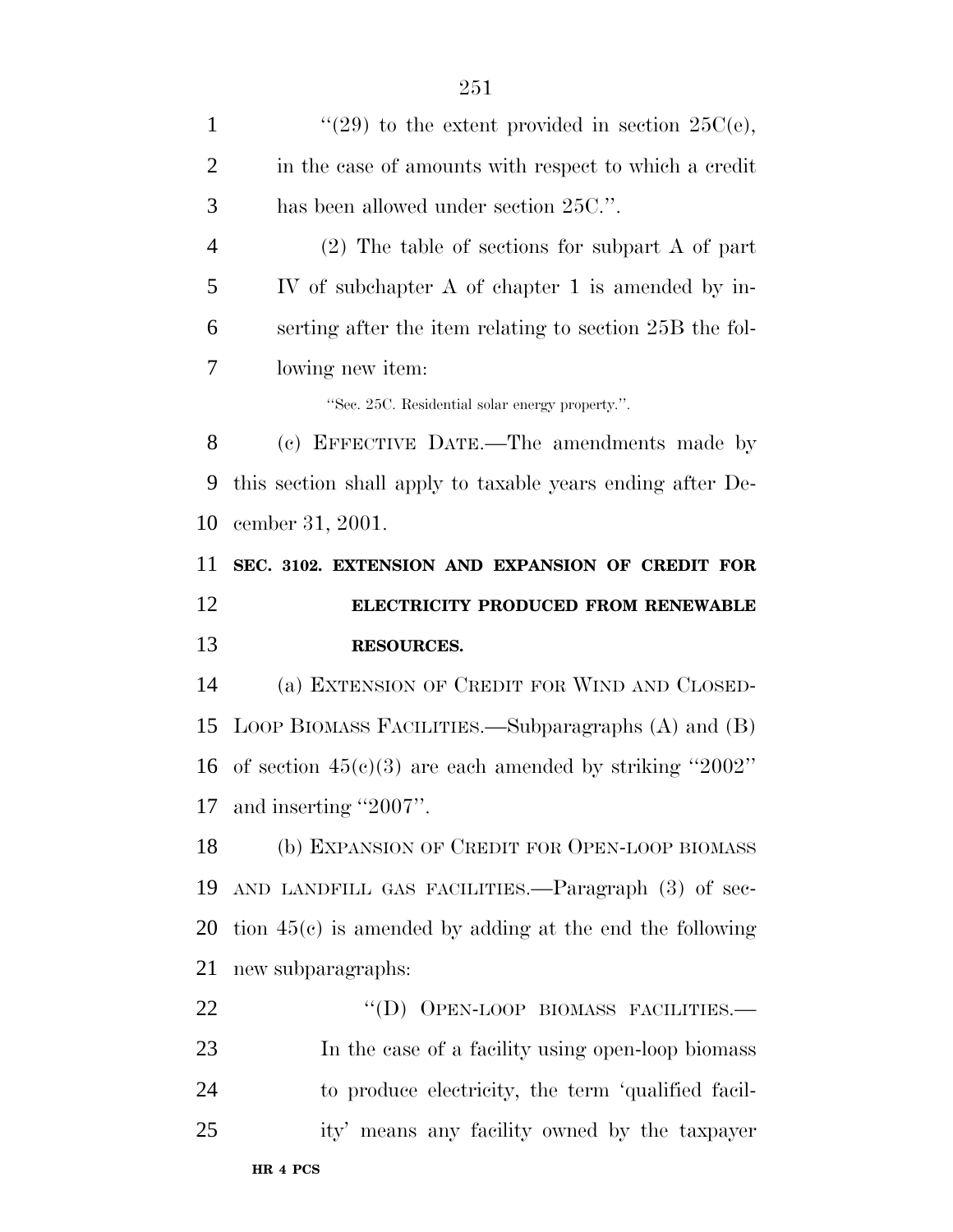which is originally placed in service before Jan- uary 1, 2007. ''(E) LANDFILL GAS FACILITIES.—In the case of a facility producing electricity from gas derived from the biodegradation of municipal solid waste, the term 'qualified facility' means any facility owned by the taxpayer which is originally placed in service before January 1, 2007.''. (c) DEFINITION AND SPECIAL RULES.—Subsection

 (c) of section 45 is amended by adding at the end the following new paragraphs:

13 "(5) OPEN-LOOP BIOMASS.—The term 'open- loop biomass' means any solid, nonhazardous, cel- lulosic waste material which is segregated from other waste materials and which is derived from—

 $\langle (A)$  any of the following forest-related re- sources: mill residues, precommercial thinnings, slash, and brush, but not including old-growth timber,

21 ''(B) solid wood waste materials, including waste pallets, crates, dunnage, manufacturing and construction wood wastes (other than pres- sure-treated, chemically-treated, or painted wood wastes), and landscape or right-of-way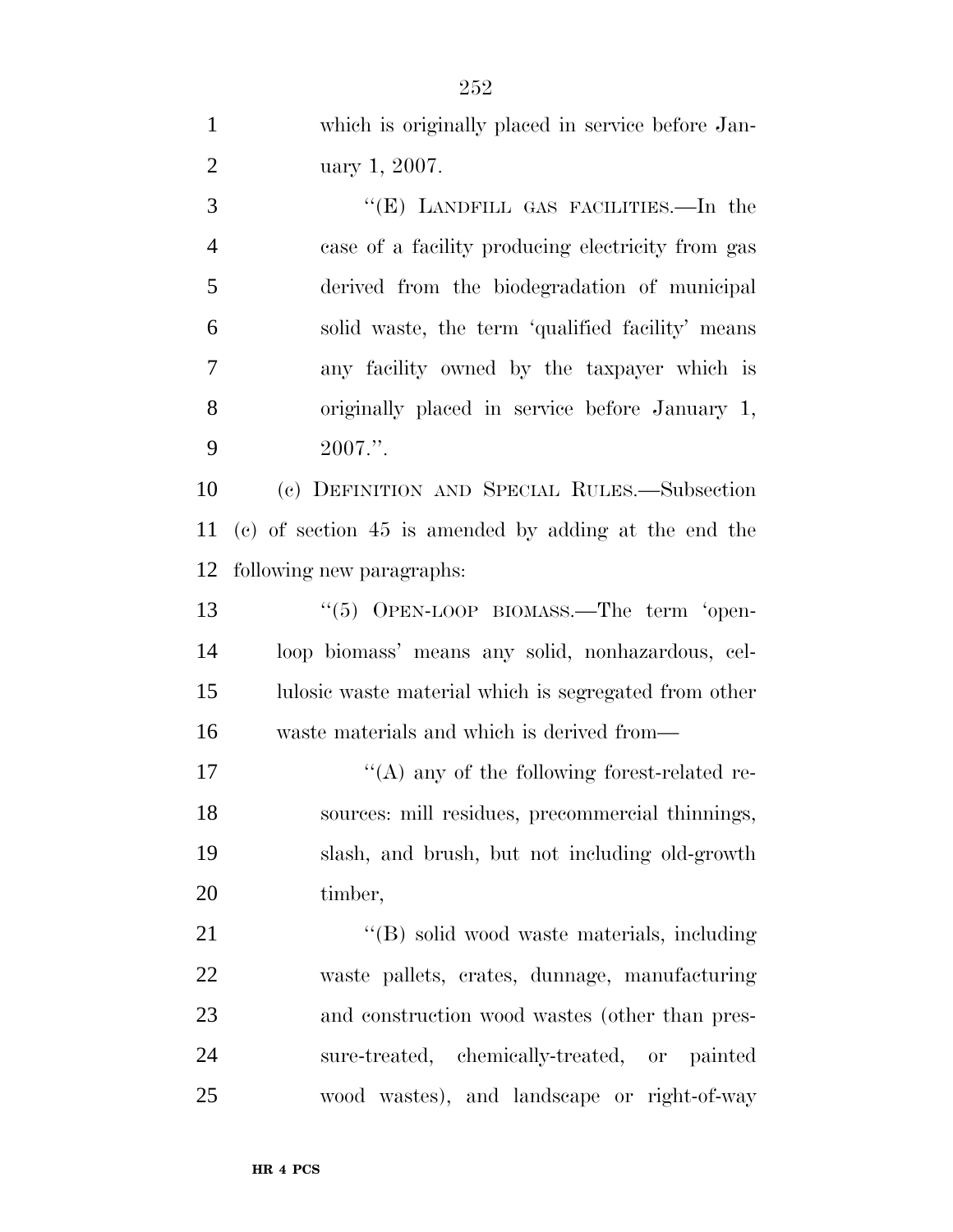| $\mathbf{1}$   | tree trimmings, but not including municipal                 |
|----------------|-------------------------------------------------------------|
| $\overline{2}$ | solid waste (garbage), gas derived from the bio-            |
| 3              | degradation of solid waste, or paper that is                |
| $\overline{4}$ | commonly recycled, or                                       |
| 5              | "(C) agriculture sources, including orchard                 |
| 6              | tree crops, vineyard, grain, legumes, sugar, and            |
| 7              | other crop by-products or residues.                         |
| 8              | Such term shall not include closed-loop biomass.            |
| 9              | REDUCED CREDIT<br>``(6)<br><b>FOR</b><br><b>CERTAIN</b>     |
| 10             | PREEFFECTIVE DATE FACILITIES. In the case of                |
| 11             | any facility described in subparagraph $(D)$ or $(E)$ of    |
| 12             | paragraph $(3)$ which is placed in service before the       |
| 13             | date of the enactment of this subparagraph—                 |
| 14             | "(A) subsection (a)(1) shall be applied by                  |
| 15             | substituting '1.0 cents' for '1.5 cents', and               |
| 16             | $\lq\lq$ (B) the 5-year period beginning on the             |
| 17             | date of the enactment of this paragraph shall               |
| 18             | be substituted in lieu of the 10-year period in             |
| 19             | subsection $(a)(2)(A)(ii)$ .                                |
| 20             | "(7) LIMIT ON REDUCTIONS FOR GRANTS, ETC.,                  |
| 21             | FACILITIES.—If<br>the<br>OPEN-LOOP<br><b>BIOMASS</b><br>FOR |
| 22             | amount of the credit determined under subsection            |
| 23             | (a) with respect to any open-loop biomass facility is       |
| 24             | required to be reduced under paragraph (3) of sub-          |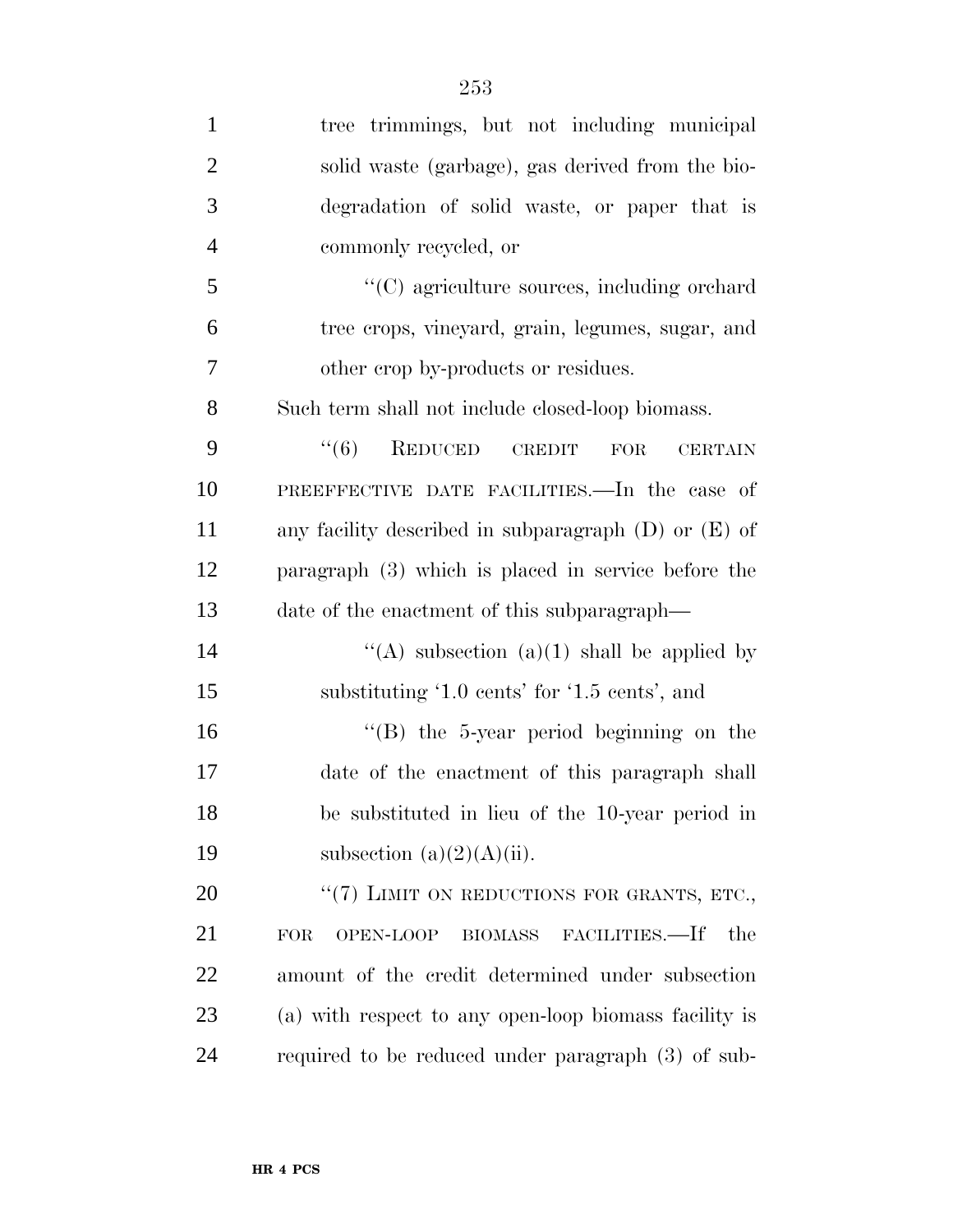| $\mathbf{1}$   | section (b), the fraction under such paragraph shall        |
|----------------|-------------------------------------------------------------|
| $\overline{2}$ | in no event be greater than $\frac{4}{5}$ .                 |
| 3              | "(8) COORDINATION WITH SECTION 29.—The                      |
| $\overline{4}$ | term 'qualified facility' shall not include any facility    |
| 5              | the production from which is allowed as a credit            |
| 6              | under section 29 for the taxable year or any prior          |
| 7              | taxable year.".                                             |
| 8              | (d) EFFECTIVE DATE.—The amendments made by                  |
| 9              | this section shall apply to electricity sold after the date |
| 10             | of the enactment of this Act.                               |
| 11             | SEC. 3103. CREDIT FOR QUALIFIED STATIONARY FUEL             |
| 12             | CELL POWERPLANTS.                                           |
| 13             | (a) BUSINESS PROPERTY.—                                     |
| 14             | $(1)$ In GENERAL.—Subparagraph $(A)$ of section             |
| 15             | $48(a)(3)$ (defining energy property) is amended by         |
| 16             | striking "or" at the end of clause (i), by adding           |
| 17             | "or" at the end of clause (ii), and by inserting after      |
| 18             | clause (ii) the following new clause:                       |
| 19             | "(iii) equipment which is part of a                         |
| 20             | qualified stationary fuel cell powerplant,".                |
| 21             | (2) QUALIFIED STATIONARY FUEL CELL POW-                     |
| 22             | ERPLANT.—Subsection (a) of section $48$ is amended          |
| 23             | by redesignating paragraphs $(4)$ and $(5)$ as para-        |
| 24             | graphs $(5)$ and $(6)$ , respectively, and by inserting     |
| 25             | after paragraph (3) the following new paragraph:            |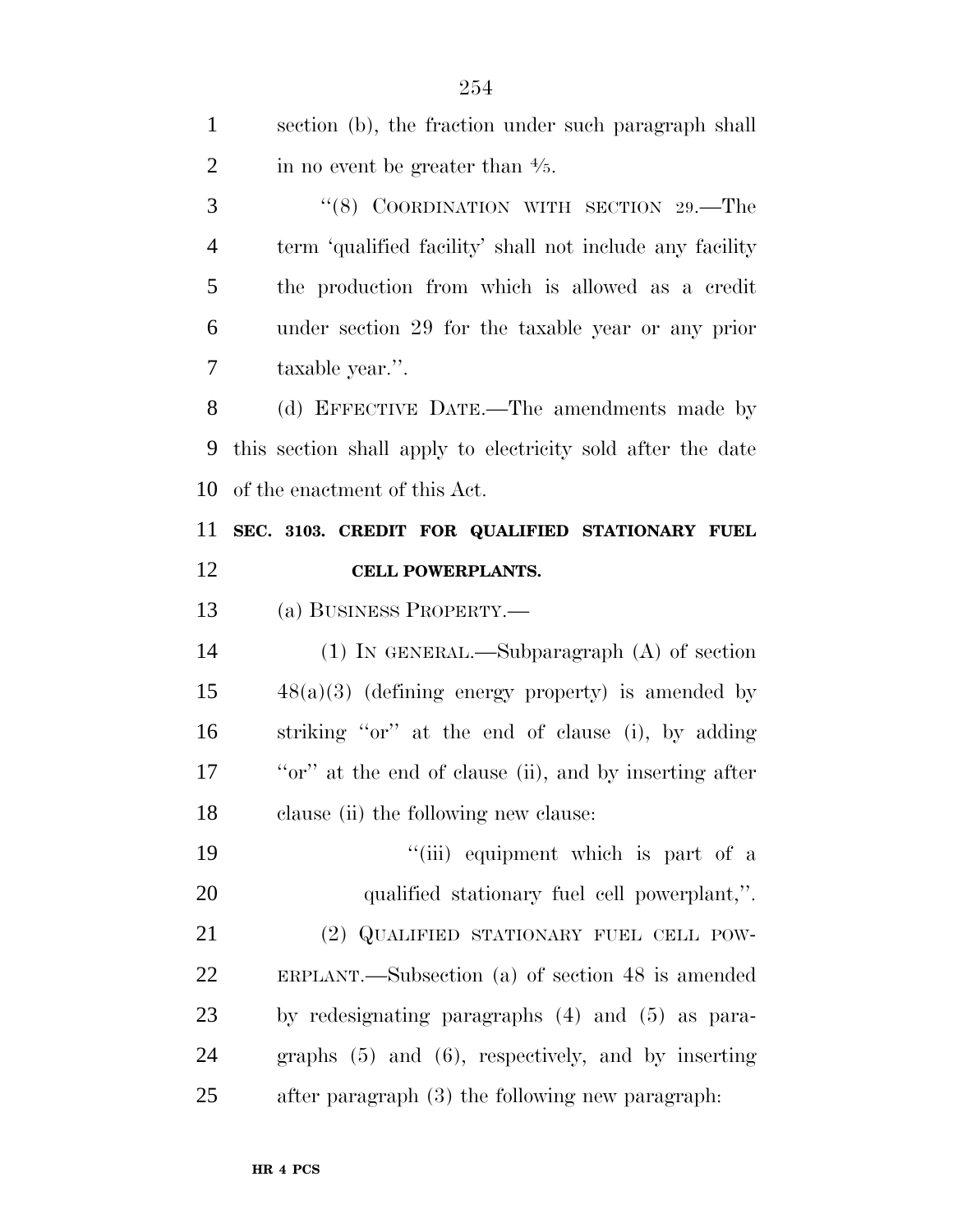| $\mathbf{1}$   | $``(4)$ QUALIFIED STATIONARY FUEL CELL POW-             |
|----------------|---------------------------------------------------------|
| $\overline{2}$ | ERPLANT.—For purposes of this subsection—               |
| 3              | "(A) IN GENERAL.—The term 'qualified                    |
| $\overline{4}$ | stationary fuel cell powerplant' means a sta-           |
| 5              | tionary fuel cell power plant that has an elec-         |
| 6              | tricity-only generation efficiency greater than         |
| $\overline{7}$ | 30 percent.                                             |
| 8              | "(B) LIMITATION.—In the case of quali-                  |
| 9              | fied stationary fuel cell powerplant placed in          |
| 10             | service during the taxable year, the credit under       |
| 11             | subsection (a) for such year may not exceed             |
| 12             | \$1,000 for each kilowatt of capacity.                  |
| 13             | "(C) STATIONARY FUEL CELL POWER                         |
| 14             | PLANT.—The term 'stationary fuel cell power             |
| 15             | plant' means an integrated system comprised of          |
| 16             | a fuel cell stack assembly and associated bal-          |
| 17             | ance of plant components that converts a fuel           |
| 18             | into electricity using electrochemical means.           |
| 19             | "(D) TERMINATION.—Such term shall not                   |
| 20             | include any property placed in service after De-        |
| 21             | cember 31, 2006.".                                      |
| 22             | (3) EFFECTIVE DATE.—The amendments made                 |
| 23             | by this subsection shall apply to property placed in    |
| 24             | service after December 31, 2001, under rules similar    |
| 25             | to the rules of section $48(m)$ of the Internal Revenue |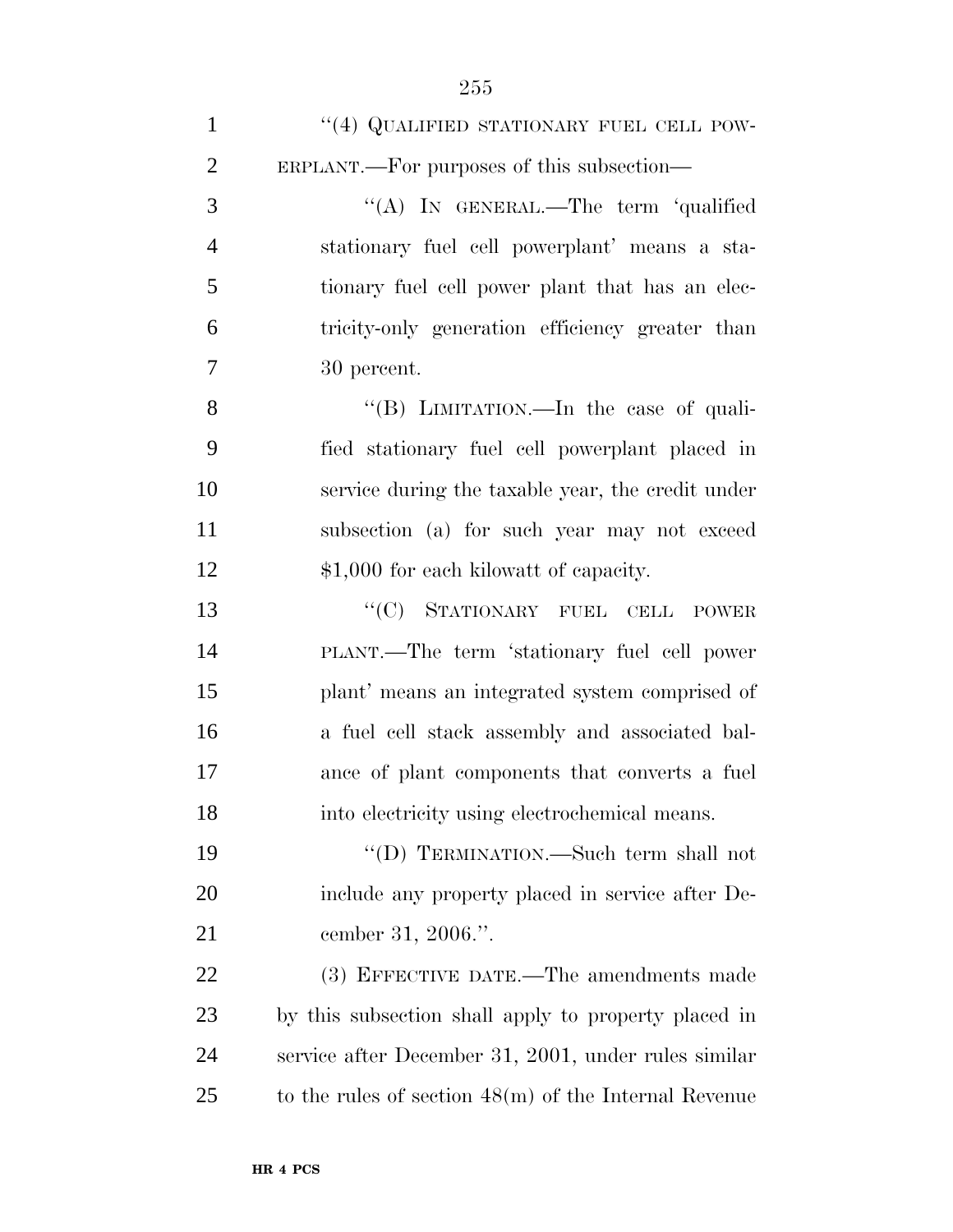Code of 1986 (as in effect on the day before the date of the enactment of the Revenue Reconciliation Act of 1990).

(b) NONBUSINESS PROPERTY.—

 (1) IN GENERAL.—Subpart A of part IV of sub- chapter A of chapter 1 (relating to nonrefundable personal credits) is amended by inserting after sec-8 tion 25C the following new section:

## **''SEC. 25D. NONBUSINESS QUALIFIED STATIONARY FUEL CELL POWERPLANT.**

11 "(a) IN GENERAL.—In the case of an individual, there shall be allowed as a credit against the tax imposed by this chapter for the taxable year an amount equal to 10 percent of the qualified stationary fuel cell powerplant expenditures which are paid or incurred during such year. "(b) LIMITATIONS.—

17 "(1) IN GENERAL.—The credit allowed under subsection (a) for the taxable year and all prior tax- able years shall not exceed \$1,000 for each kilowatt of capacity.

21 "(2) LIMITATION BASED ON AMOUNT OF TAX.—The credit allowed under subsection (a) for 23 the taxable year shall not exceed the excess of—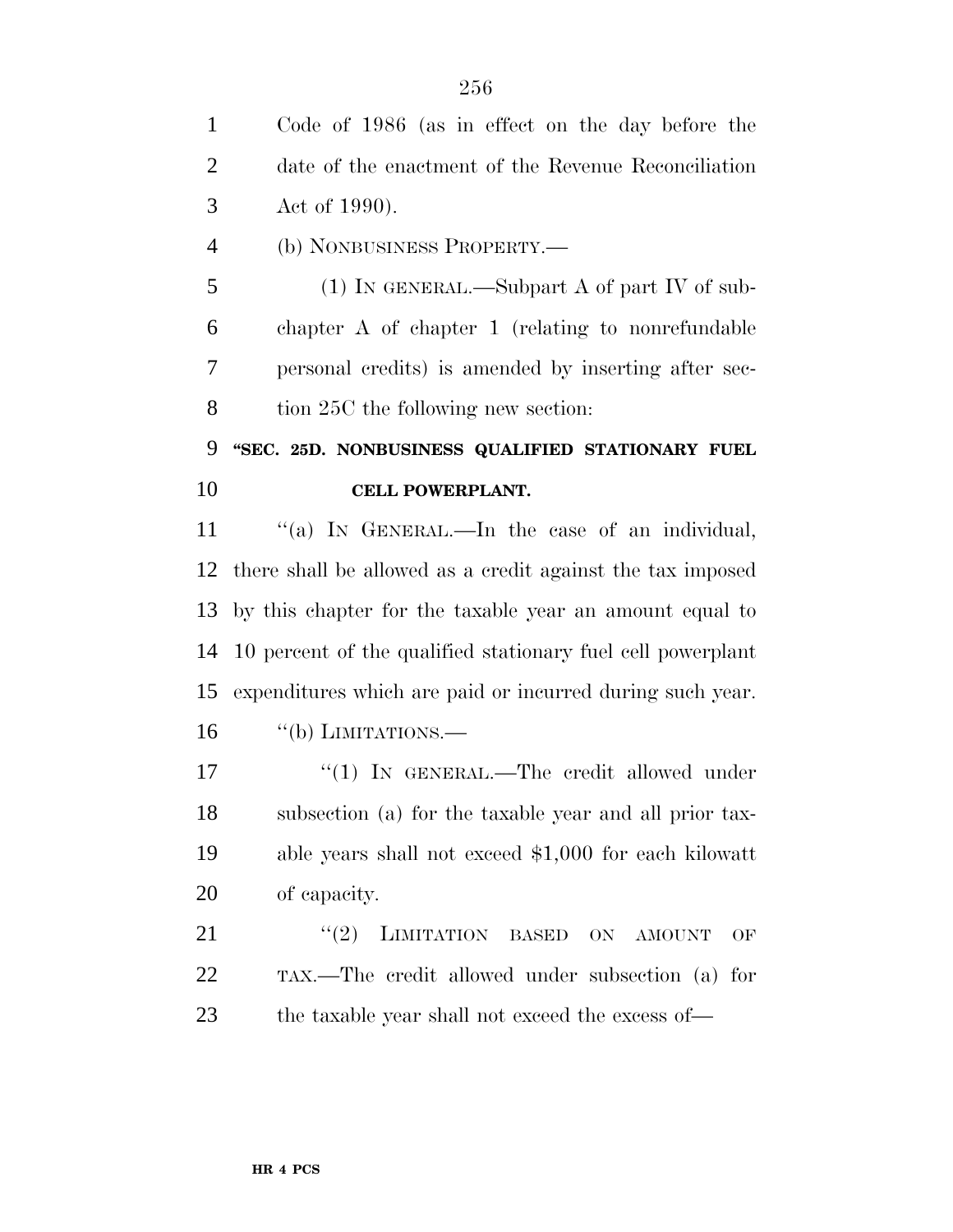| $\mathbf{1}$   | "(A) the sum of the regular tax liability                   |  |  |  |  |  |  |  |
|----------------|-------------------------------------------------------------|--|--|--|--|--|--|--|
| $\overline{2}$ | (as defined in section $26(b)$ ) plus the tax im-           |  |  |  |  |  |  |  |
| 3              | posed by section 55, over                                   |  |  |  |  |  |  |  |
| $\overline{4}$ | $\lq\lq$ (B) the sum of the credits allowable               |  |  |  |  |  |  |  |
| 5              | under this subpart (other than this section and             |  |  |  |  |  |  |  |
| 6              | sections 23 and $25E$ ) and section 27 for the              |  |  |  |  |  |  |  |
| 7              | taxable year.                                               |  |  |  |  |  |  |  |
| 8              | "(c) QUALIFIED STATIONARY FUEL CELL POWER-                  |  |  |  |  |  |  |  |
| 9              | PLANT EXPENDITURES.—For purposes of this section, the       |  |  |  |  |  |  |  |
| 10             | term 'qualified stationary fuel cell powerplant expendi-    |  |  |  |  |  |  |  |
| 11             | tures' means expenditures by the taxpayer for any quali-    |  |  |  |  |  |  |  |
| 12             | fied stationary fuel cell powerplant (as defined in section |  |  |  |  |  |  |  |
| 13             | $48(a)(4)$ —                                                |  |  |  |  |  |  |  |
| 14             | $\lq(1)$ which meets the requirements of subpara-           |  |  |  |  |  |  |  |
| 15             | graphs (B) and (D) of section $48(a)(3)$ , and              |  |  |  |  |  |  |  |
| 16             | $\lq(2)$ which is installed on or in connection with        |  |  |  |  |  |  |  |
| 17             | a dwelling unit—                                            |  |  |  |  |  |  |  |
| 18             | "(A) which is located in the United States,                 |  |  |  |  |  |  |  |
| 19             | and                                                         |  |  |  |  |  |  |  |
| 20             | "(B) which is used by the taxpayer as a                     |  |  |  |  |  |  |  |
| 21             | residence.                                                  |  |  |  |  |  |  |  |
| 22             | Such term includes expenditures for labor costs properly    |  |  |  |  |  |  |  |
| 23             | allocable to the onsite preparation, assembly, or original  |  |  |  |  |  |  |  |
| 24             | installation of the property.                               |  |  |  |  |  |  |  |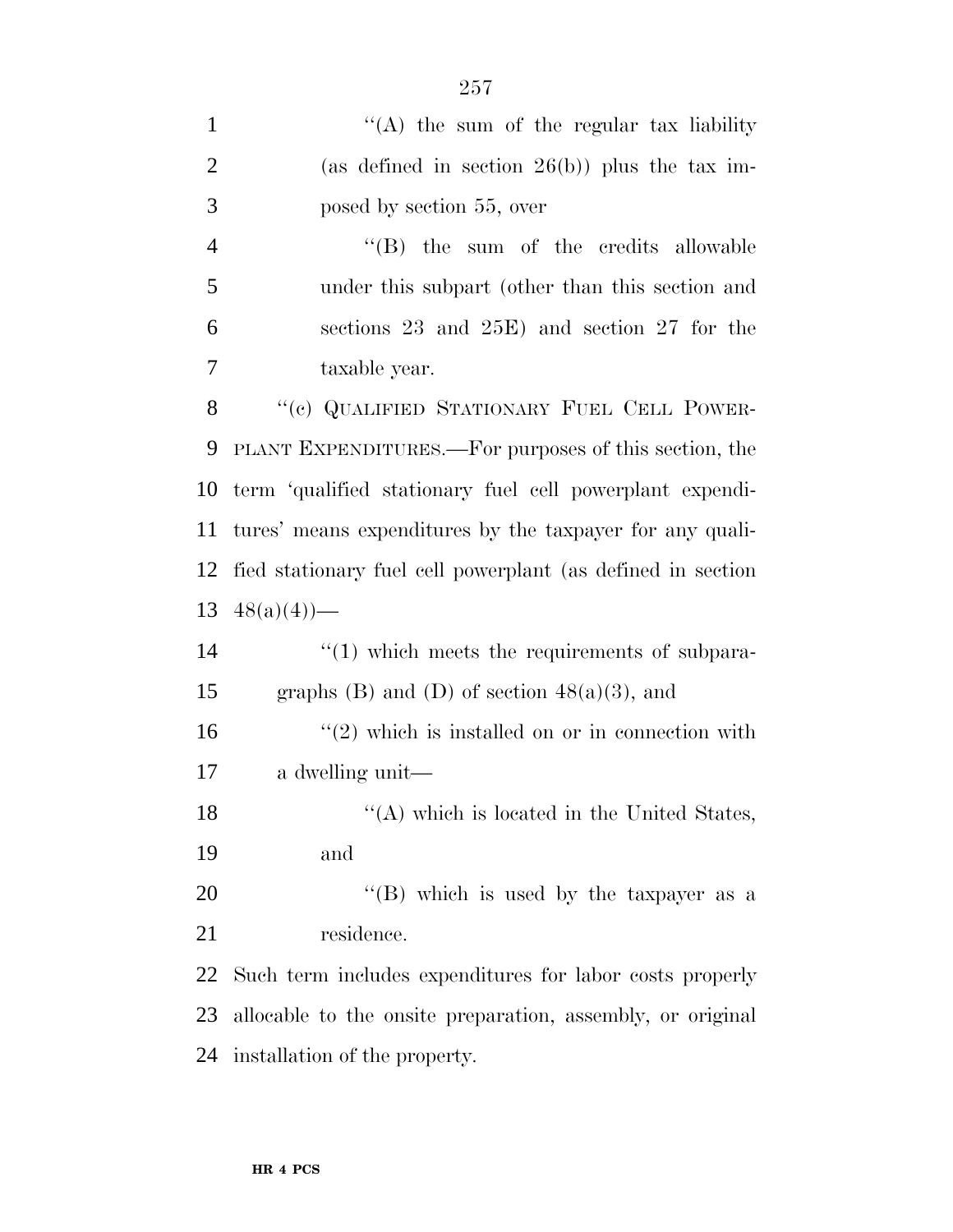| $\mathbf{1}$   | "(d) SPECIAL RULES.—For purposes of this section,            |
|----------------|--------------------------------------------------------------|
| $\overline{2}$ | rules similar to the rules of section $25C(d)$ shall apply.  |
| 3              | "(e) BASIS ADJUSTMENTS.—For purposes of this                 |
| $\overline{4}$ | subtitle, if a credit is allowed under this section for any  |
| 5              | expenditure with respect to any property, the increase in    |
| 6              | the basis of such property which would (but for this sub-    |
| 7              | section) result from such expenditure shall be reduced by    |
| 8              | the amount of the credit so allowed.                         |
| 9              | "(f) TERMINATION.—This section shall not apply to            |
| 10             | any expenditure made after December 31, 2006.".              |
| 11             | (2) CONFORMING AMENDMENTS.—                                  |
| 12             | $(A)$ Subsection $(a)$ of section 1016 is                    |
| 13             | amended by striking "and" at the end of para-                |
| 14             | graph $(28)$ , by striking the period at the end of          |
| 15             | paragraph $(29)$ and inserting ", and", and by               |
| 16             | adding at the end the following new paragraph:               |
| 17             | "(30) to the extent provided in section $25D(e)$ ,           |
| 18             | in the case of amounts with respect to which a credit        |
| 19             | has been allowed under section 25D.".                        |
| 20             | (B) The table of sections for subpart A of                   |
| 21             | part IV of subchapter A of chapter 1 is amend-               |
| 22             | ed by inserting after the item relating to section           |
| 23             | 25C the following new item:                                  |
|                | "Sec. 25D. Nonbusiness qualified stationary fuel cell power- |

plant.''.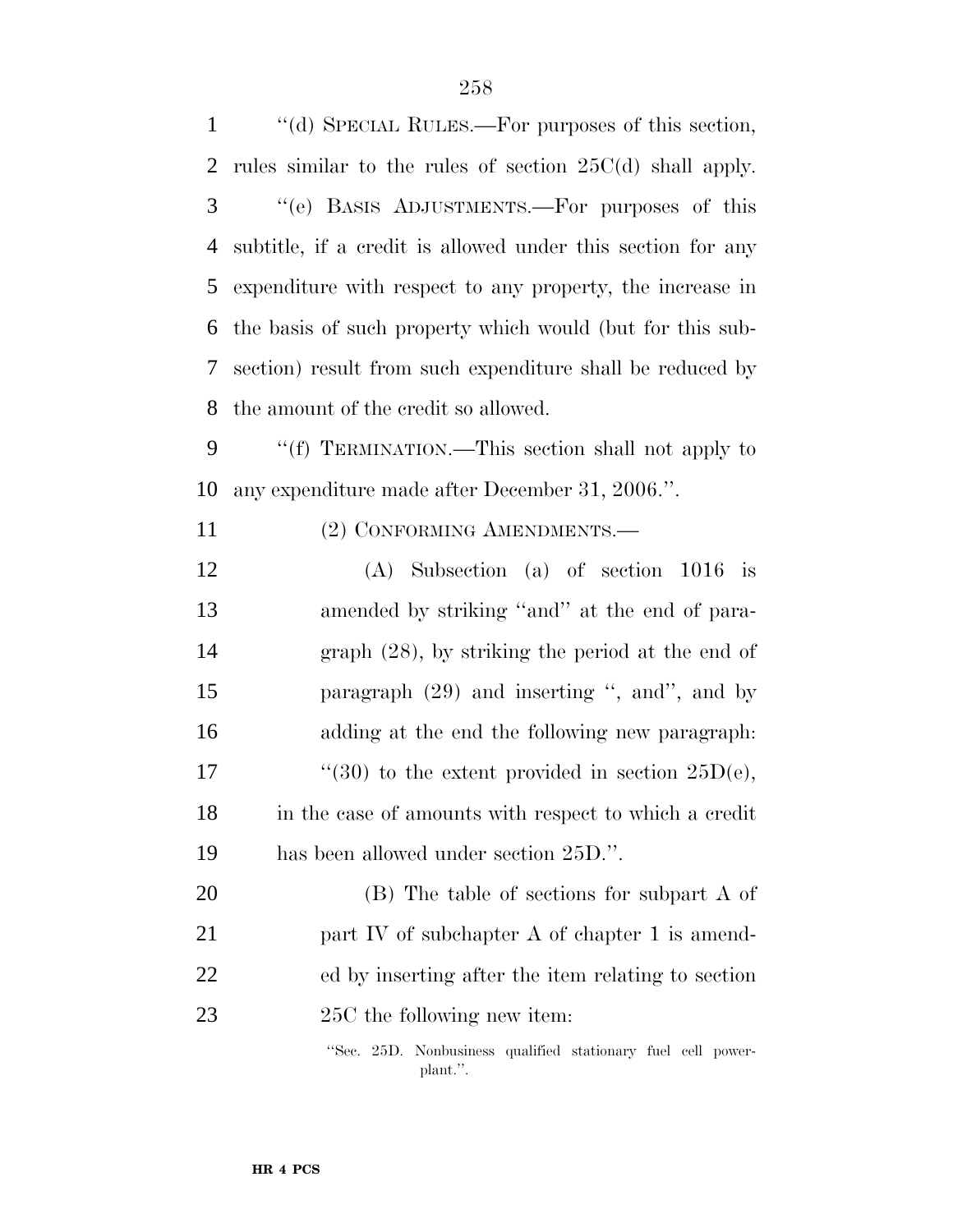(3) EFFECTIVE DATE.—The amendments made by this subsection shall apply to expenditures paid or incurred after December 31, 2001. **SEC. 3104. ALTERNATIVE MOTOR VEHICLE CREDIT.** (a) IN GENERAL.—Subpart B of part IV of sub- chapter A of chapter 1 (relating to foreign tax credit, etc.) is amended by adding at the end the following: **''SEC. 30B. ALTERNATIVE MOTOR VEHICLE CREDIT.** ''(a) ALLOWANCE OF CREDIT.—There shall be al- lowed as a credit against the tax imposed by this chapter for the taxable year an amount equal to the sum of—  $\frac{1}{2}$   $\frac{1}{2}$  the new qualified fuel cell motor vehicle credit determined under subsection (b), ''(2) the new qualified hybrid motor vehicle credit determined under subsection (c),  $\frac{16}{16}$  ''(3) the new qualified alternative fuel motor ve- hicle credit determined under subsection (d), and 18 ''(4) the advanced lean burn technology motor vehicle credit determined under subsection (e). 20 "(b) NEW QUALIFIED FUEL CELL MOTOR VEHICLE CREDIT.— 22 "(1) IN GENERAL.—For purposes of subsection (a), the new qualified fuel cell motor vehicle credit determined under this subsection with respect to a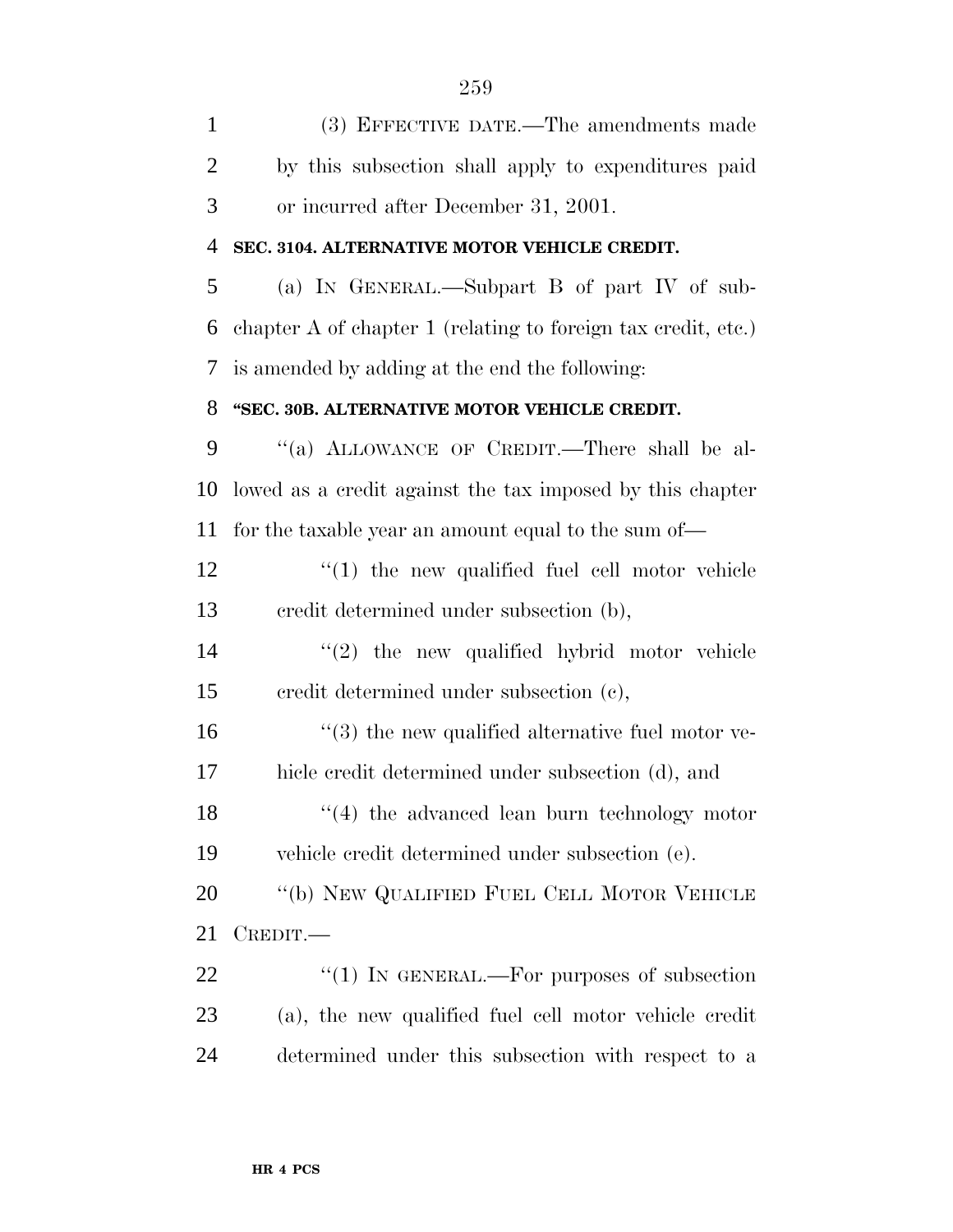| $\mathbf{1}$   | new qualified fuel cell motor vehicle placed in service |
|----------------|---------------------------------------------------------|
| $\overline{2}$ | by the taxpayer during the taxable year is—             |
| 3              | "(A) $$4,000$ , if such vehicle has a gross ve-         |
| $\overline{4}$ | hicle weight rating of not more than 8,500              |
| 5              | pounds,                                                 |
| 6              | "(B) $$10,000$ , if such vehicle has a gross            |
| $\tau$         | vehicle weight rating of more than 8,500                |
| 8              | pounds but not more than 14,000 pounds,                 |
| 9              | "(C) $$20,000$ , if such vehicle has a gross            |
| 10             | vehicle weight rating of more than 14,000               |
| 11             | pounds but not more than 26,000 pounds, and             |
| 12             | "(D) $$40,000$ , if such vehicle has a gross            |
| 13             | vehicle weight rating of more than 26,000               |
| 14             | pounds.                                                 |
| 15             | $``(2)$ INCREASE FOR FUEL EFFICIENCY.—                  |
| 16             | "(A) IN GENERAL.—The amount deter-                      |
| 17             | mined under paragraph $(1)(A)$ with respect to          |
| 18             | a new qualified fuel cell motor vehicle which is        |
| 19             | a passenger automobile or light truck shall be          |
| 20             | increased by-                                           |
| 21             | "(i) $$1,000$ , if such vehicle achieves at             |
| 22             | least $150$ percent but less than $175$ per-            |
| 23             | cent of the 2000 model year city fuel econ-             |
| 24             | omy,                                                    |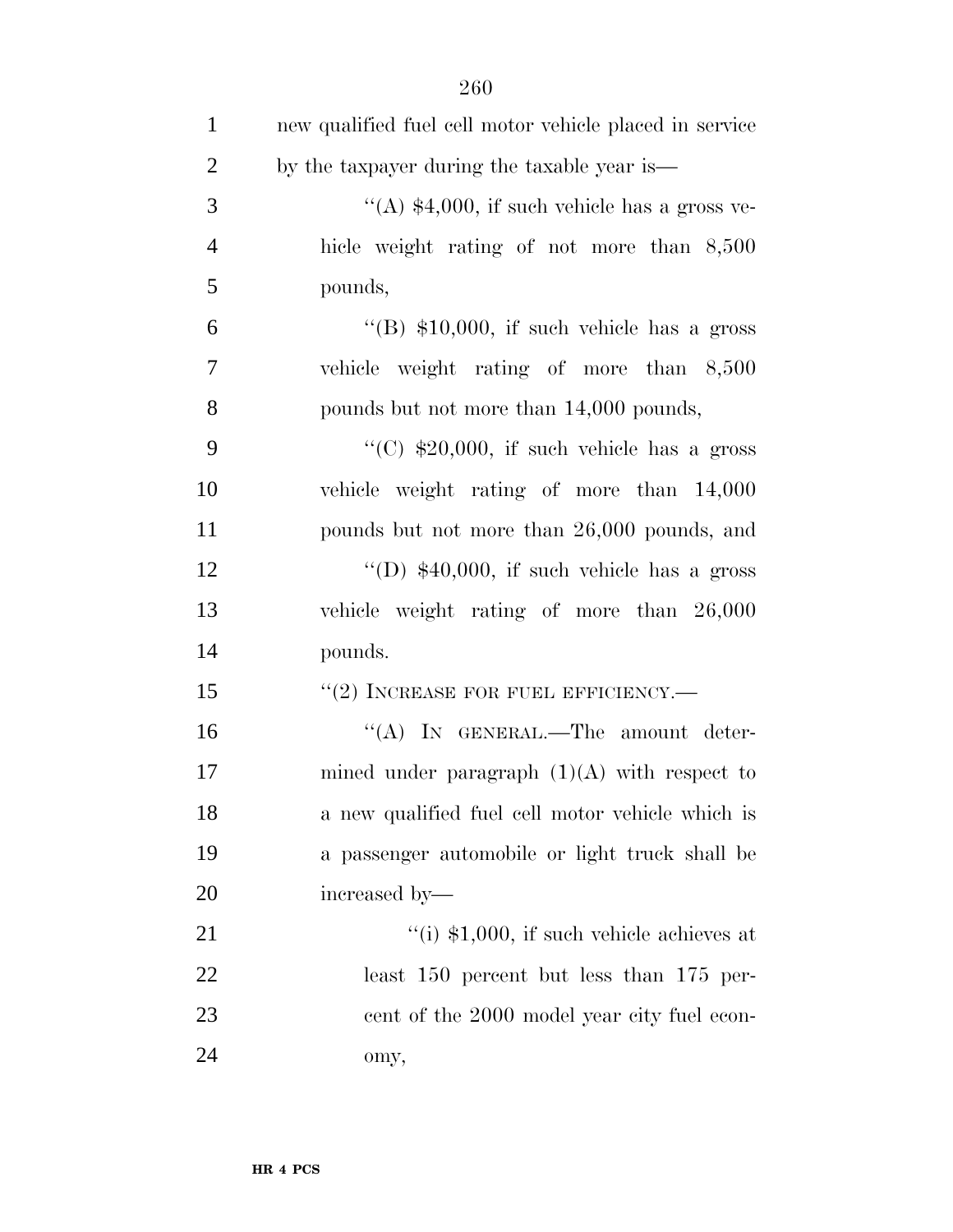| $\mathbf{1}$   | "(ii) $$1,500$ , if such vehicle achieves       |
|----------------|-------------------------------------------------|
| $\overline{c}$ | at least 175 percent but less than 200 per-     |
| $\overline{3}$ | cent of the 2000 model year city fuel econ-     |
| $\overline{4}$ | omy,                                            |
| 5              | $``(iii)$ \$2,000, if such vehicle achieves     |
| 6              | at least 200 percent but less than 225 per-     |
| $\tau$         | cent of the 2000 model year city fuel econ-     |
| 8              | omy,                                            |
| 9              | "(iv) $$2,500$ , if such vehicle achieves       |
| 10             | at least 225 percent but less than 250 per-     |
| 11             | cent of the 2000 model year city fuel econ-     |
| 12             | omy,                                            |
| 13             | $``(v)$ \$3,000, if such vehicle achieves       |
| 14             | at least $250$ percent but less than $275$ per- |
| 15             | cent of the 2000 model year city fuel econ-     |
| 16             | omy,                                            |
| 17             | "(vi) $$3,500$ , if such vehicle achieves       |
| 18             | at least 275 percent but less than 300 per-     |
| 19             | cent of the 2000 model year city fuel econ-     |
| 20             | omy, and                                        |
| 21             | "(vii) $$4,000$ , if such vehicle achieves      |
| 22             | at least 300 percent of the 2000 model          |
| 23             | year city fuel economy.                         |
| 24             | "(B) 2000 MODEL YEAR CITY FUEL ECON-            |
| 25             | $OMY.$ For purposes of subparagraph $(A)$ , the |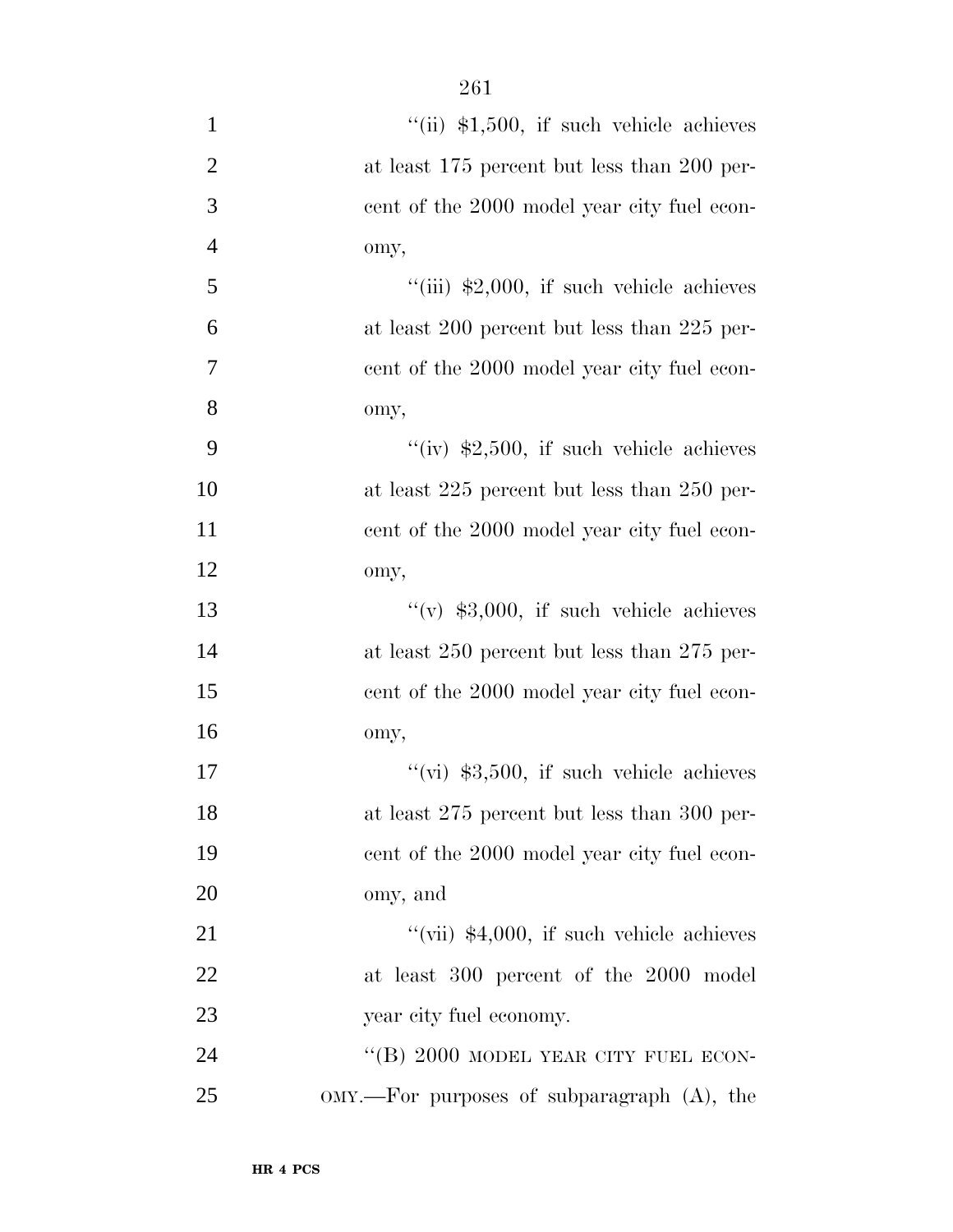- $\mathbf{1}$ 2000 model year city fuel economy with respect  $\overline{2}$ to a vehicle shall be determined in accordance 3 with the following tables:
- "(i) In the case of a passenger auto- $\overline{4}$ 
	- mobile:

| $\mathbf{f}$ | vehicle   | inertia weight The 2000 model year city fuel |  |             |                    |             |
|--------------|-----------|----------------------------------------------|--|-------------|--------------------|-------------|
|              | class is: |                                              |  | economy is: |                    |             |
|              |           |                                              |  |             | $43.7 \text{ mpg}$ |             |
|              |           |                                              |  |             | $38.3 \text{ mpg}$ |             |
|              |           |                                              |  |             | $34.1 \text{ mpg}$ |             |
|              |           |                                              |  |             | $30.7$ mpg         |             |
|              |           |                                              |  |             | $27.9$ mpg         |             |
|              |           |                                              |  |             | $25.6$ mpg         |             |
|              |           |                                              |  |             | $22.0 \text{ mpg}$ |             |
|              |           |                                              |  |             | $19.3$ mpg         |             |
|              |           |                                              |  |             | $17.2 \text{ mpg}$ |             |
|              |           |                                              |  |             | $15.5 \text{ mpg}$ |             |
|              |           |                                              |  |             | $14.1 \text{ mpg}$ |             |
|              |           |                                              |  |             | $12.9 \text{ mpg}$ |             |
|              |           |                                              |  |             | $11.9 \text{ mpg}$ |             |
|              |           |                                              |  |             |                    | $11.1$ mpg. |

 $\overline{7}$ 

5

"(ii) In the case of a light truck:

| "Tf | vehicle   | inertia weight The 2000 model year city fuel |  |                              |                    |                    |
|-----|-----------|----------------------------------------------|--|------------------------------|--------------------|--------------------|
|     | class is: |                                              |  | economy is:                  |                    |                    |
|     |           |                                              |  |                              |                    | $37.6 \text{ mpg}$ |
|     |           |                                              |  |                              |                    | 33.7 mpg           |
|     |           |                                              |  |                              |                    | $30.6$ mpg         |
|     |           |                                              |  |                              | $28.0 \text{ mpg}$ |                    |
|     |           |                                              |  |                              |                    | $25.9$ mpg         |
|     |           |                                              |  |                              | $24.1 \text{ mpg}$ |                    |
|     |           |                                              |  |                              | $21.3 \text{ mpg}$ |                    |
|     |           |                                              |  |                              |                    | $19.0 \text{ mpg}$ |
|     |           |                                              |  |                              |                    | $17.3 \text{ mpg}$ |
|     |           |                                              |  |                              |                    | $15.8 \text{ mpg}$ |
|     |           |                                              |  |                              |                    | $14.6 \text{ mpg}$ |
|     |           |                                              |  |                              |                    | $13.6 \text{ mpg}$ |
|     |           |                                              |  |                              |                    | $12.8 \text{ mpg}$ |
|     |           |                                              |  |                              |                    | $12.0$ mpg.        |
|     |           |                                              |  | EHICLE INERTIA WEIGHT CLASS. |                    |                    |

For purposes of subparagraph (B), the term 8 9 'vehicle inertia weight class' has the same 10 meaning as when defined in regulations pre-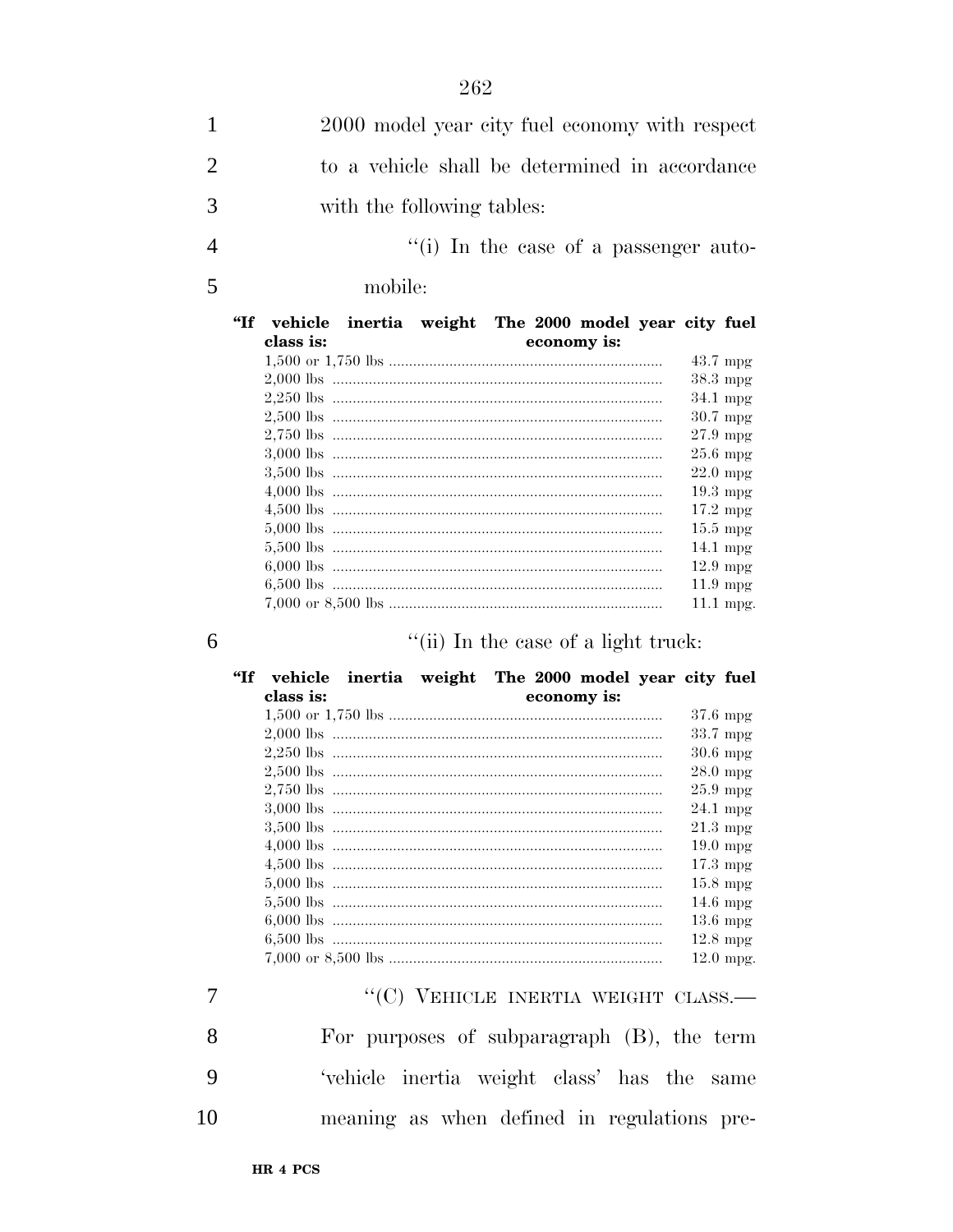| $\mathbf{1}$   | scribed by the Administrator of the Environ-          |
|----------------|-------------------------------------------------------|
| $\overline{2}$ | mental Protection Agency for purposes of the          |
| 3              | administration of title II of the Clean Air Act       |
| $\overline{4}$ | $(42 \text{ U.S.C. } 7521 \text{ et seq.}).$          |
| 5              | $``(3)$ NEW QUALIFIED FUEL CELL MOTOR VEHI-           |
| 6              | CLE.—For purposes of this subsection, the term        |
| $\overline{7}$ | 'new qualified fuel cell motor vehicle' means a motor |
| 8              | vehicle—                                              |
| 9              | "(A) which is propelled by power derived              |
| 10             | from one or more cells which convert chemical         |
| 11             | energy directly into electricity by combining ox-     |
| 12             | ygen with hydrogen fuel which is stored on            |
| 13             | board the vehicle in any form and may or may          |
| 14             | not require reformation prior to use,                 |
| 15             | $\lq\lq$ (B) which, in the case of a passenger        |
| 16             | automobile or light truck—                            |
| 17             | $\lq\lq$ (i) for 2002 and later model vehicles,       |
| 18             | received a certificate of conformity<br>has           |
| 19             | under the Clean Air Act and meets or ex-              |
| 20             | ceeds the equivalent qualifying California            |
| 21             | low emission vehicle standard under sec-              |
| 22             | tion $243(e)(2)$ of the Clean Air Act for             |
| 23             | that make and model year, and                         |
| 24             | "(ii) for 2004 and later model vehi-                  |
| 25             | cles, has received a certificate that such ve-        |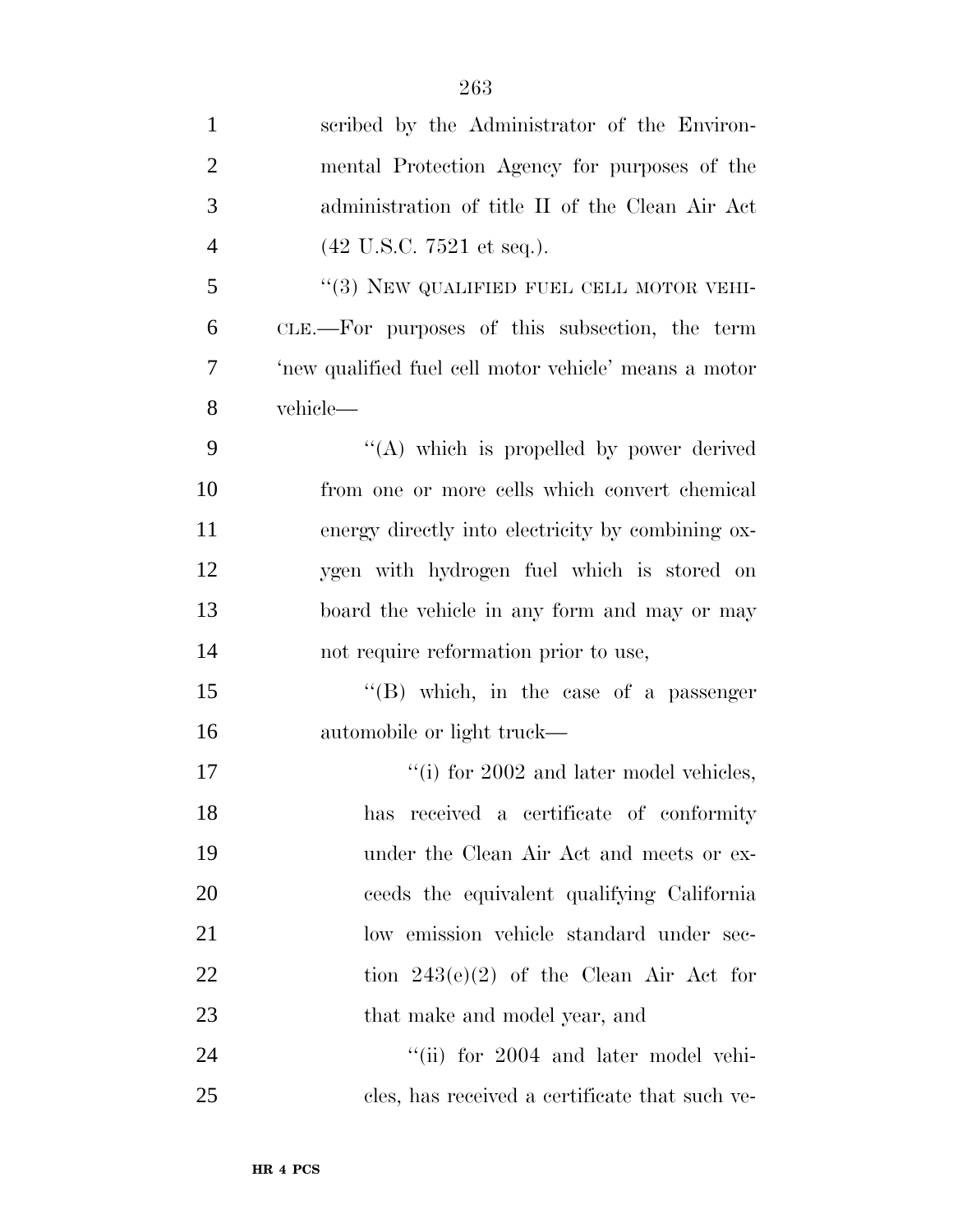| $\mathbf{1}$   | hicle meets or exceeds the Tier II emission            |
|----------------|--------------------------------------------------------|
| $\overline{2}$ | level established in regulations prescribed            |
| 3              | by the Administrator of the Environmental              |
| $\overline{4}$ | Protection Agency under section 202(i) of              |
| 5              | the Clean Air Act for that make and model              |
| 6              | year vehicle,                                          |
| 7              | $\cdot$ (C) the original use of which commences        |
| 8              | with the taxpayer,                                     |
| 9              | "(D) which is acquired for use or lease by             |
| 10             | the taxpayer and not for resale, and                   |
| 11             | $\lq\lq(E)$ which is made by a manufacturer.           |
| 12             | "(c) NEW QUALIFIED HYBRID MOTOR VEHICLE                |
| 13             | $C$ REDIT.—                                            |
| 14             | " $(1)$ IN GENERAL.—For purposes of subsection         |
| 15             | (a), the new qualified hybrid motor vehicle credit de- |
| 16             | termined under this subsection with respect to a new   |
| 17             | qualified hybrid motor vehicle placed in service by    |
| 18             | the taxpayer during the taxable year is the credit     |
| 19             | amount determined under paragraph (2).                 |
| 20             | $``(2)$ CREDIT AMOUNT.—                                |
| 21             | "(A) IN GENERAL.—The credit amount de-                 |
| 22             | termined under this paragraph shall be deter-          |
| 23             | mined in accordance with the following tables:         |
| 24             | "(i) In the case of a new qualified hy-                |
| 25             | brid motor vehicle which is a passenger                |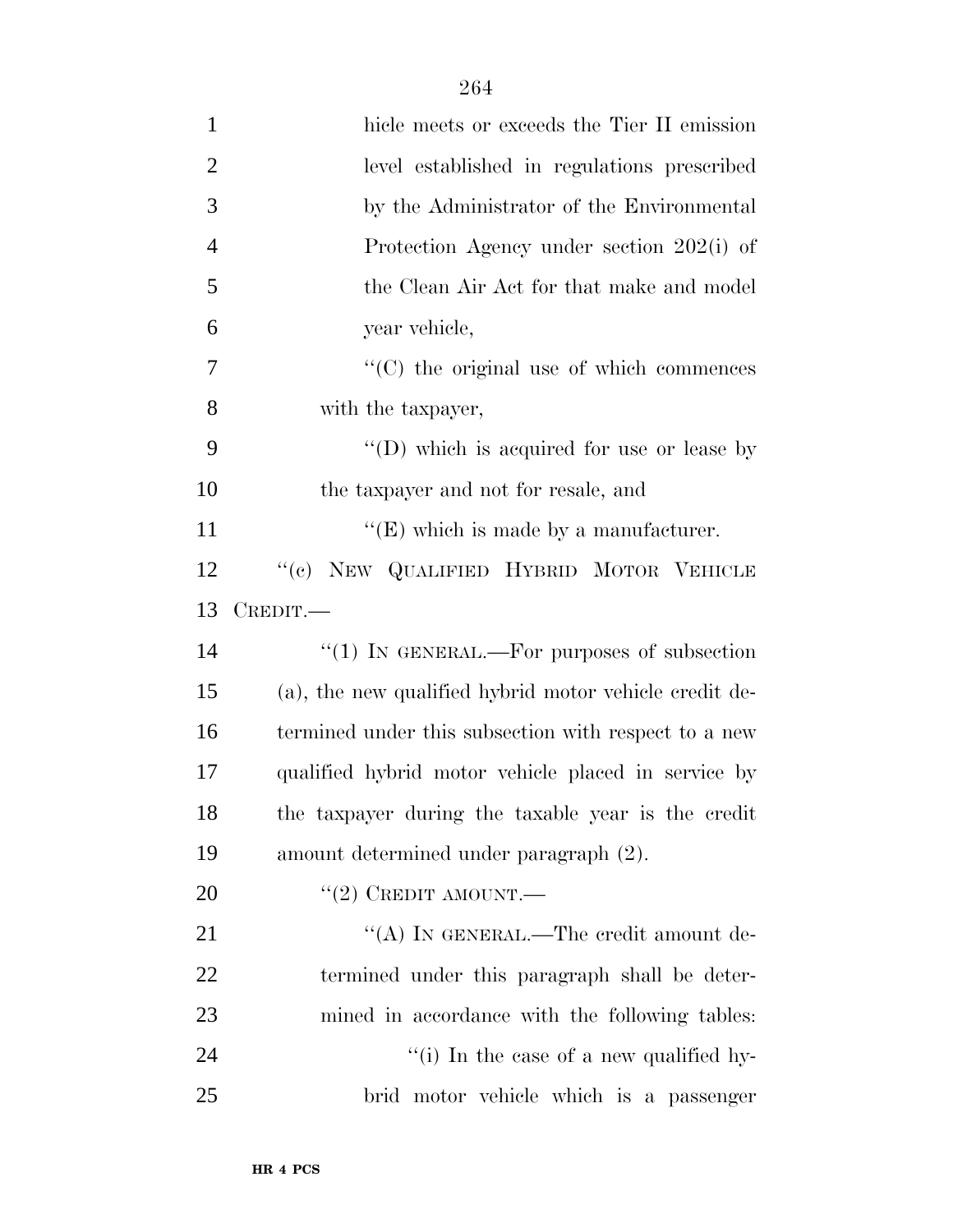| 1              | automobile or light truck and which pro-                                                                                                |  |  |  |  |  |
|----------------|-----------------------------------------------------------------------------------------------------------------------------------------|--|--|--|--|--|
| $\overline{2}$ | vides the following percentage of the max-                                                                                              |  |  |  |  |  |
| 3              | imum available power:                                                                                                                   |  |  |  |  |  |
|                | "If percentage of the max- The credit amount is:<br>imum available power is:<br>\$250<br>\$500<br>\$750<br>\$1,000.                     |  |  |  |  |  |
| 4              | "(ii) In the case of a new qualified hy-                                                                                                |  |  |  |  |  |
| 5              | brid motor vehicle which is a heavy duty                                                                                                |  |  |  |  |  |
| 6              | hybrid motor vehicle and which provides                                                                                                 |  |  |  |  |  |
| 7              | the following percentage of the maximum                                                                                                 |  |  |  |  |  |
| 8              | available power:                                                                                                                        |  |  |  |  |  |
| 9              | "(I) If such vehicle has a gross                                                                                                        |  |  |  |  |  |
| 10             | vehicle weight rating of not more than                                                                                                  |  |  |  |  |  |
| 11             | $14,000$ pounds:                                                                                                                        |  |  |  |  |  |
|                | The credit amount is:<br>"If percentage of the max-<br>imum available power is:<br>\$1,500<br>\$1,750<br>\$2,000<br>\$2,250<br>\$2,500. |  |  |  |  |  |
| 12             | "(II) If such vehicle has a gross                                                                                                       |  |  |  |  |  |
| 13             | vehicle weight rating of more than                                                                                                      |  |  |  |  |  |
| 14             | 14,000 but not more than $26,000$                                                                                                       |  |  |  |  |  |
| 15             | pounds:                                                                                                                                 |  |  |  |  |  |
|                | "If percentage of the max-<br>The credit amount is:<br>imum available power is:<br>\$4,000<br>\$4,500<br>\$5,000<br>\$5,500<br>\$6,000. |  |  |  |  |  |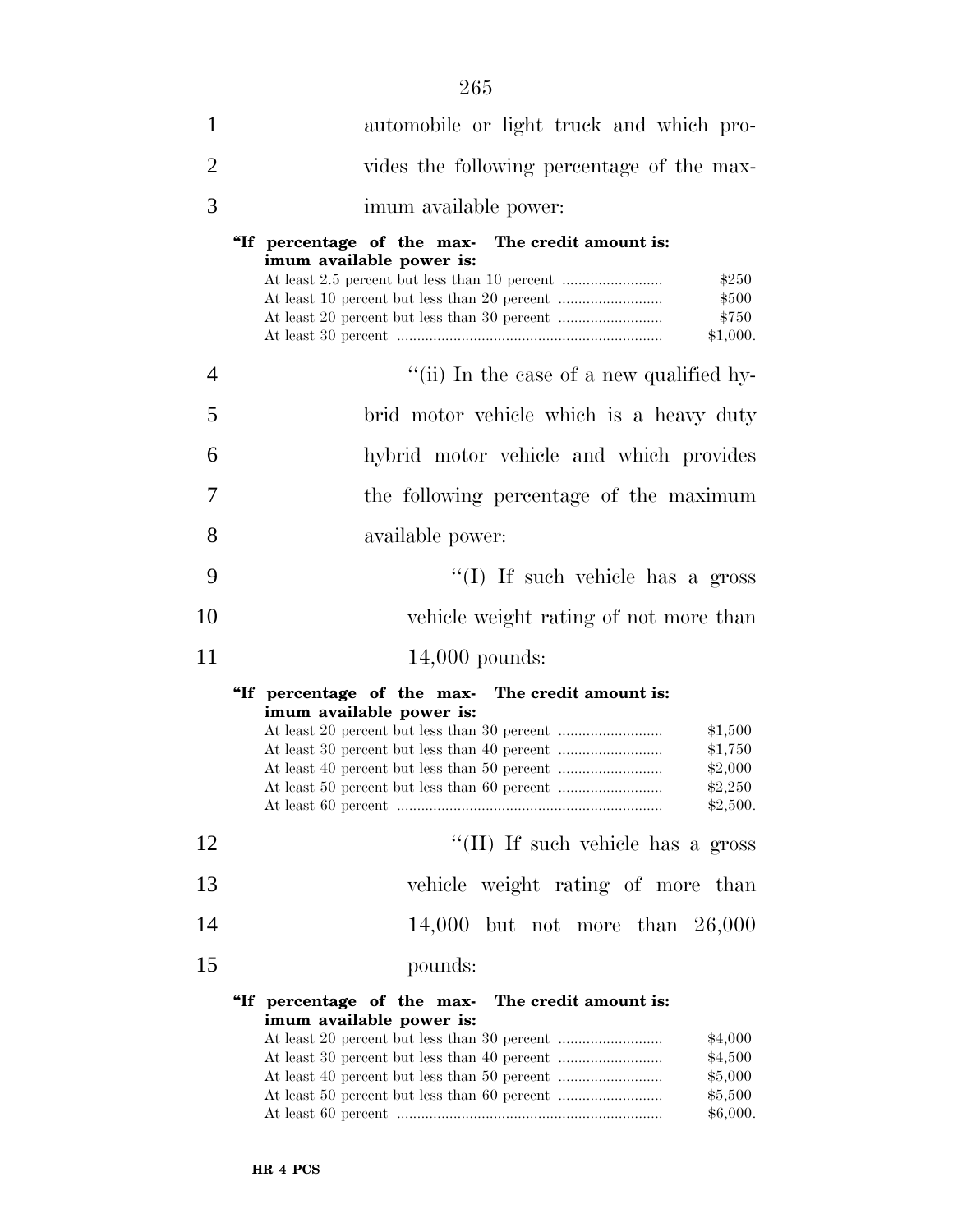| $\mathbf{1}$   | "(III) If such vehicle has a gross                                                                                                    |
|----------------|---------------------------------------------------------------------------------------------------------------------------------------|
| $\overline{2}$ | vehicle weight rating of more than                                                                                                    |
| 3              | $26,000$ pounds:                                                                                                                      |
|                | "If percentage of the max- The credit amount is:<br>imum available power is:<br>\$6,000<br>\$7,000<br>\$8,000<br>\$9,000<br>\$10,000. |
| 4              | "(B) INCREASE FOR FUEL EFFICIENCY.-                                                                                                   |
| 5              | "(i) AMOUNT.—The amount deter-                                                                                                        |
| 6              | mined under subparagraph $(A)(i)$ with re-                                                                                            |
| 7              | spect to a passenger automobile or light                                                                                              |
| 8              | truck shall be increased by—                                                                                                          |
| 9              | $\lq(1)$ \$1,000, if such vehicle                                                                                                     |
| 10             | achieves at least 125 percent but less                                                                                                |
| 11             | than 150 percent of the 2000 model                                                                                                    |
| 12             | year city fuel economy,                                                                                                               |
| 13             | $\lq\lq$ (II) \$1,500, if such vehicle                                                                                                |
| 14             | achieves at least 150 percent but less                                                                                                |
| 15             | than 175 percent of the 2000 model                                                                                                    |
| 16             | year city fuel economy,                                                                                                               |
| 17             | "(III) $$2,000$ , if such vehicle                                                                                                     |
| 18             | achieves at least 175 percent but less                                                                                                |
| 19             | than 200 percent of the 2000 model                                                                                                    |
| 20             | year city fuel economy,                                                                                                               |
| 21             | "(IV) $$2,500$ , if such vehicle                                                                                                      |
| 22             | achieves at least 200 percent but less                                                                                                |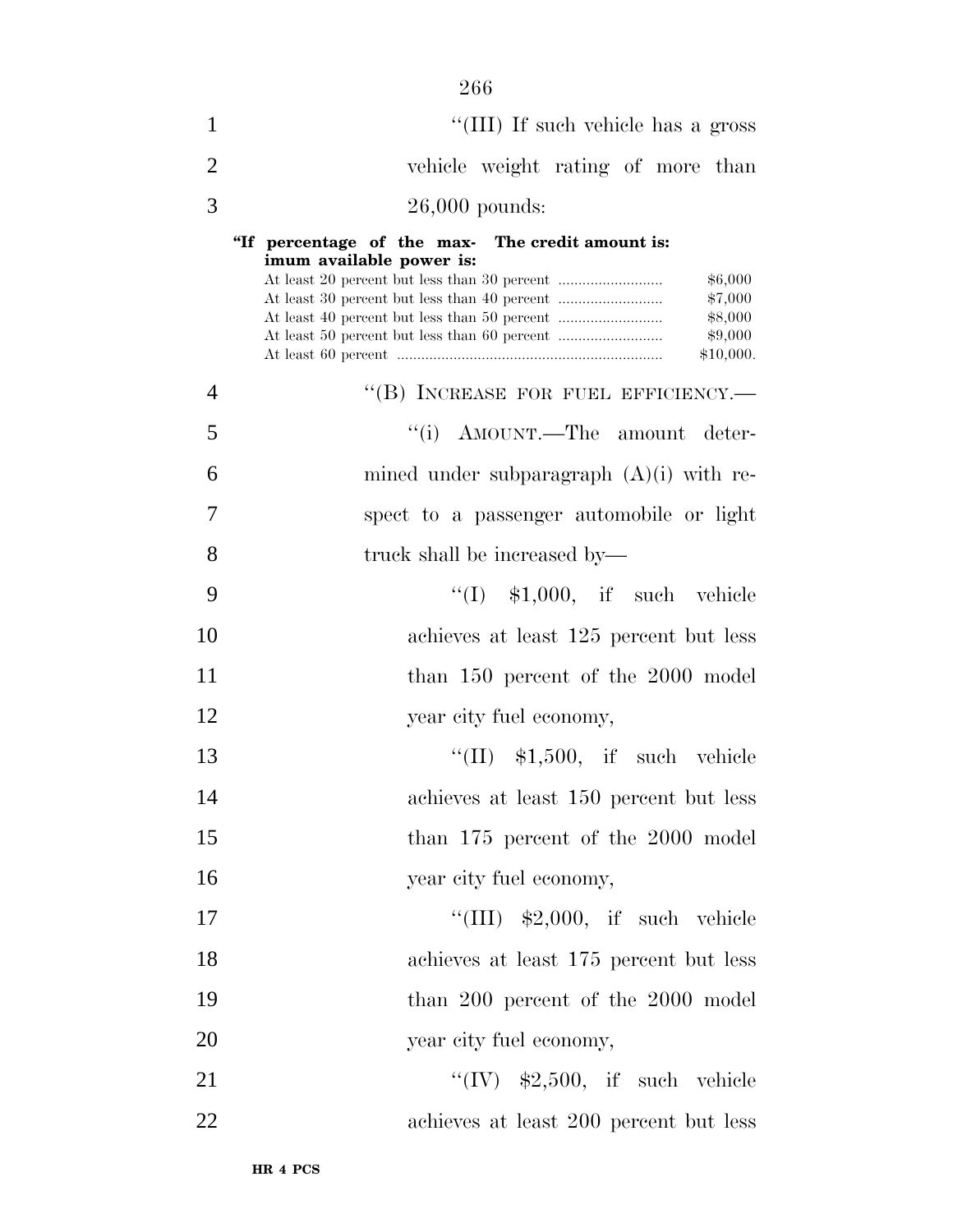| $\mathbf{1}$   | than 225 percent of the 2000 model                |
|----------------|---------------------------------------------------|
| $\overline{2}$ | year city fuel economy,                           |
| 3              | "(V) $$3,000$ , if such vehicle                   |
| $\overline{4}$ | achieves at least 225 percent but less            |
| 5              | than 250 percent of the 2000 model                |
| 6              | year city fuel economy, and                       |
| 7              | "(VI) $$3,500$ , if such vehicle                  |
| 8              | achieves at least 250 percent of the              |
| 9              | 2000 model year city fuel economy.                |
| 10             | "(ii) 2000 MODEL YEAR CITY FUEL                   |
| 11             | ECONOMY.—For purposes of clause (i), the          |
| 12             | 2000 model year city fuel economy with re-        |
| 13             | spect to a vehicle shall be determined using      |
| 14             | the tables provided in subsection $(b)(2)(B)$     |
| 15             | with respect to such vehicle.                     |
| 16             | "(iii) OPTION TO USE LIKE VEHI-                   |
| 17             | CLE.—For purposes of clause (i), at the           |
| 18             | option of the vehicle manufacturer, the in-       |
| 19             | crease for fuel efficiency may be calculated      |
| 20             | by comparing the new qualified hybrid             |
| 21             | motor vehicle to a 'like vehicle'.                |
| 22             | "(C) INCREASE FOR ACCELERATED EMIS-               |
| 23             | PERFORMANCE.—The amount<br>deter-<br><b>SIONS</b> |
| 24             | mined under subparagraph $(A)(ii)$ with respect   |
| 25             | to an applicable heavy duty hybrid motor vehi-    |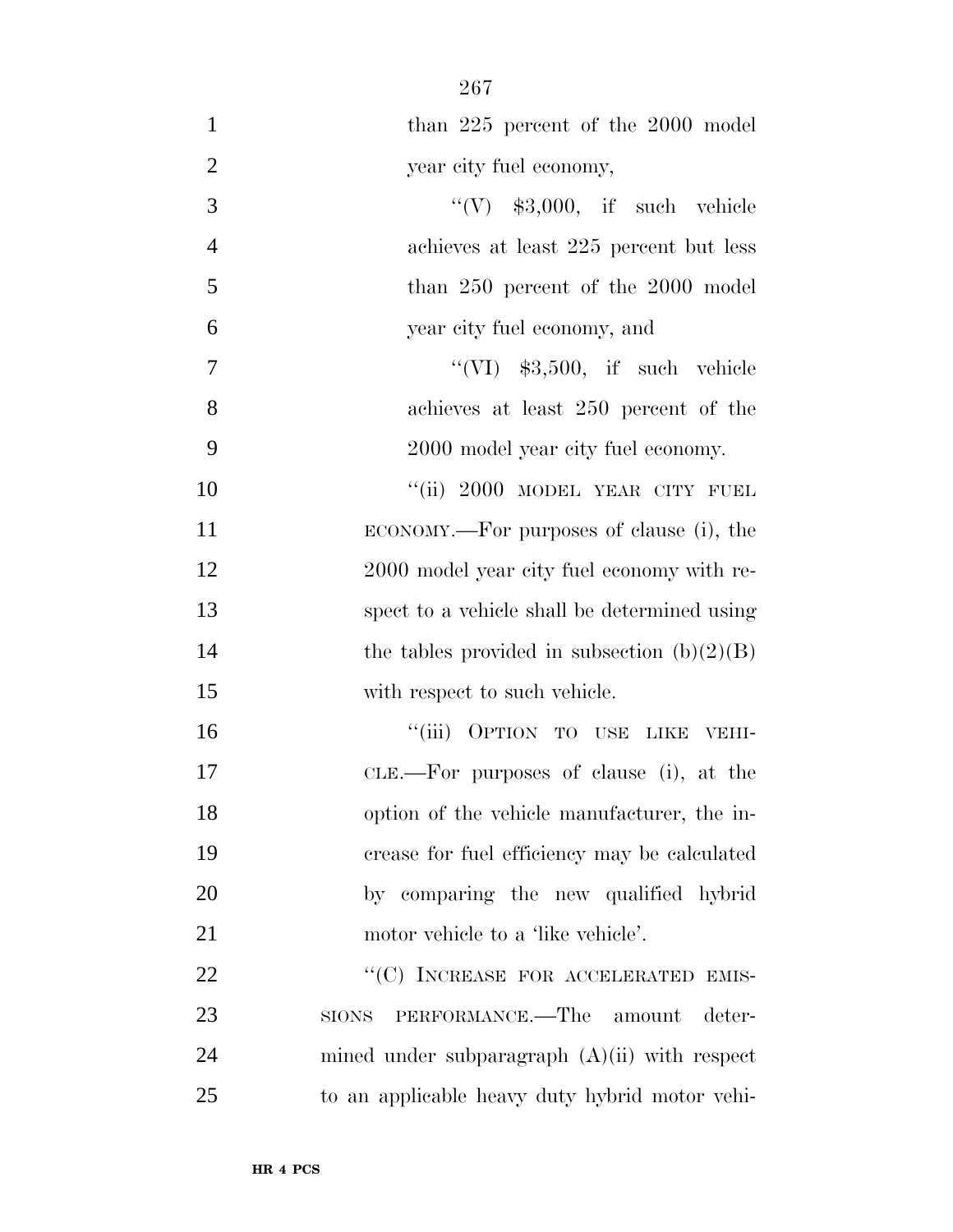| 1              | cle shall be increased by the increase credit                                                                    |
|----------------|------------------------------------------------------------------------------------------------------------------|
| $\overline{2}$ | amount determined in accordance with the fol-                                                                    |
| 3              | lowing tables:                                                                                                   |
| $\overline{4}$ | "(i) In the case of a vehicle which has                                                                          |
| 5              | a gross vehicle weight rating of not more                                                                        |
| 6              | than $14,000$ pounds:                                                                                            |
|                |                                                                                                                  |
|                | The increase credit amount is:<br>"If the model year is:<br>\$3,500<br>\$3,000<br>\$2,500<br>\$2,000<br>\$1,500. |
| 7              | "(ii) In the case of a vehicle which                                                                             |
| 8              | has a gross vehicle weight rating of more                                                                        |
| 9              | than $14,000$ pounds but not more than                                                                           |
| 10             |                                                                                                                  |
|                | $26,000$ pounds:                                                                                                 |
|                |                                                                                                                  |
|                | The increase credit amount is:<br>"If the model year is:<br>\$9,000<br>\$7,750<br>\$6,500<br>\$5,250<br>\$4,000. |
| 11             | "(iii) In the case of a vehicle which                                                                            |
|                | has a gross vehicle weight rating of more                                                                        |
| 12<br>13       | than $26,000$ pounds:                                                                                            |
|                |                                                                                                                  |
|                | The increase credit amount is:<br>"If the model year is:<br>\$14,000                                             |
|                | \$12,000                                                                                                         |
|                | \$10,000                                                                                                         |
|                | \$8,000<br>\$6,000.                                                                                              |
| 14             | "(D) CONSERVATION CREDIT.-                                                                                       |
| 15             | "(i) AMOUNT.—The amount deter-                                                                                   |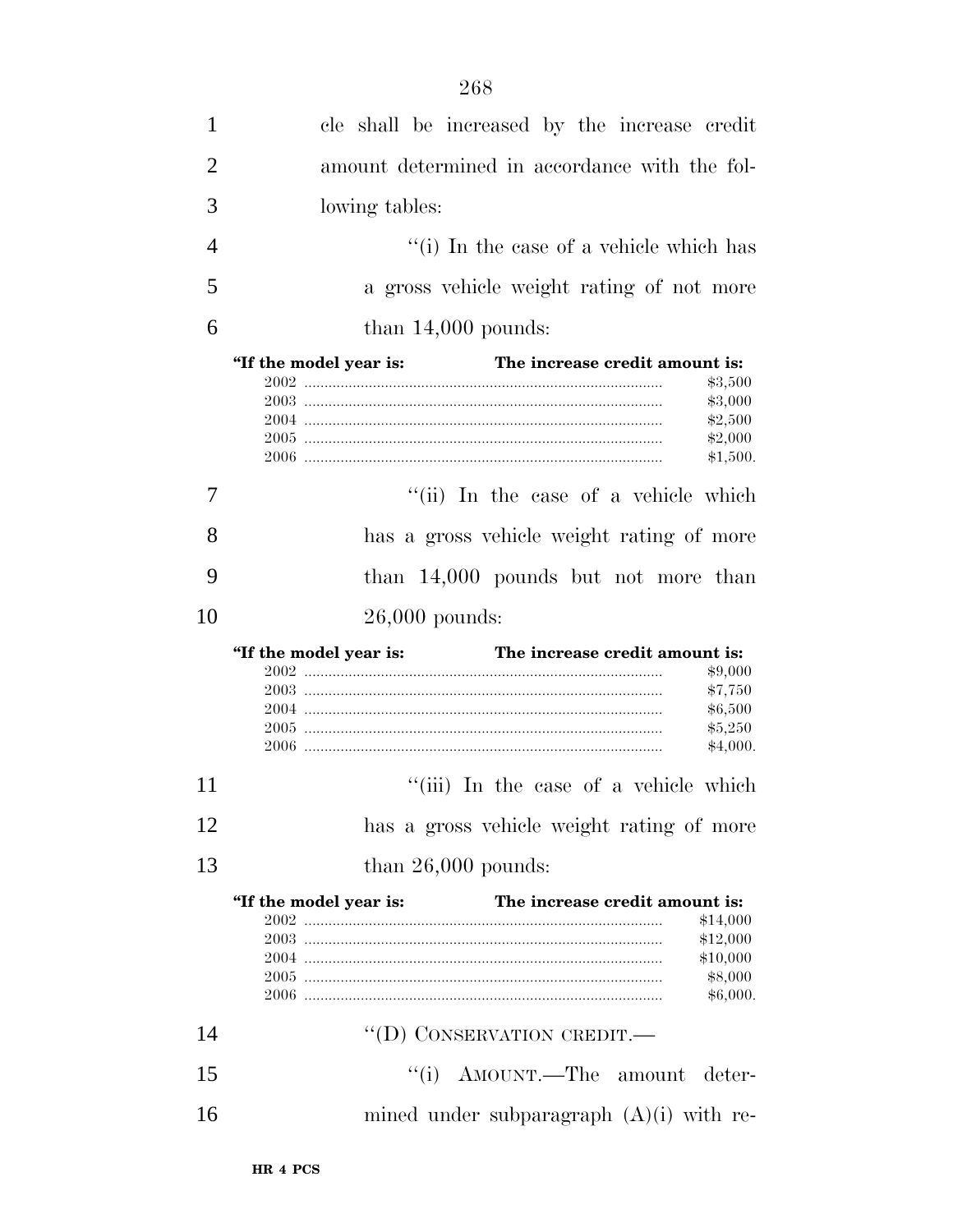| $\mathbf{1}$   | spect to a passenger automobile or light     |
|----------------|----------------------------------------------|
| $\mathfrak{2}$ | truck shall be increased by—                 |
| 3              | $\lq(1)$ \$250, if such vehicle              |
| $\overline{4}$ | achieves a lifetime fuel savings of at       |
| 5              | least 1,500 gallons of gasoline, and         |
| 6              | $\lq\lq$ (II) $$500$ , if such vehicle       |
| $\overline{7}$ | achieves a lifetime fuel savings of at       |
| 8              | least $2,500$ gallons of gasoline.           |
| 9              | "(ii) LIFETIME FUEL SAVINGS FOR              |
| 10             | LIKE VEHICLE.—For purposes of clause         |
| 11             | (i), at the option of the vehicle manufac-   |
| 12             | turer, the lifetime fuel savings fuel may be |
| 13             | calculated by comparing the new qualified    |
| 14             | hybrid motor vehicle to a 'like vehicle'.    |
| 15             | "(E) DEFINITIONS.-                           |
| 16             | "(i) APPLICABLE HEAVY DUTY HY-               |
| 17             | BRID MOTOR VEHICLE.—For purposes of          |
| 18             | subparagraph (C), the term 'applicable       |
| 19             | heavy duty hybrid motor vehicle' means a     |
| 20             | heavy duty hybrid motor vehicle which is     |
| 21             | powered by an internal combustion or heat    |
| 22             | engine which is certified as meeting the     |
| 23             | emission standards set in the regulations    |
| 24             | prescribed by the Administrator of the En-   |
| 25             | vironmental Protection Agency for 2007       |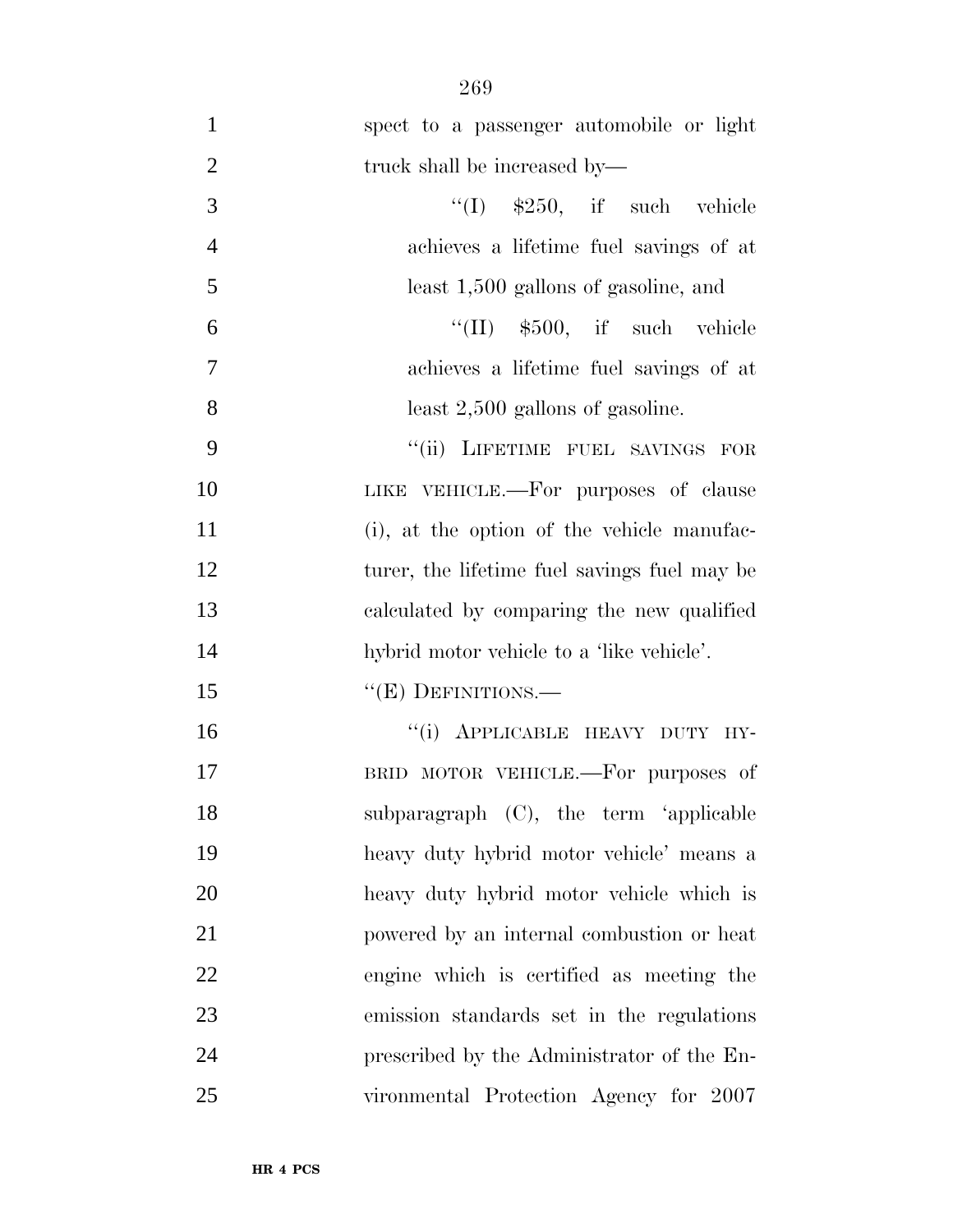and later model year diesel heavy duty en- gines or 2008 and later model year ottocycle heavy duty engines, as applicable. 4 "(ii) HEAVY DUTY HYBRID MOTOR VE-5 HICLE.—For purposes of this paragraph, the term 'heavy duty hybrid motor vehicle' means a new qualified hybrid motor vehicle which has a gross vehicle weight rating of more than 10,000 pounds and draws pro- pulsion energy from both of the following 11 onboard sources of stored energy: 12 ''(I) An internal combustion or heat engine using consumable fuel which, for 2002 and later model vehi- cles, has received a certificate of con- formity under the Clean Air Act and meets or exceeds a level of not greater 18 than 3.0 grams per brake horsepower-hour of oxides of nitrogen and 0.01

 per brake horsepower-hour of particu-21 late matter.

22  $\text{``(II)}$  A rechargeable energy stor-age system.

**Conserverse Conserversity** MAXIMUM AVAILABLE POWER.—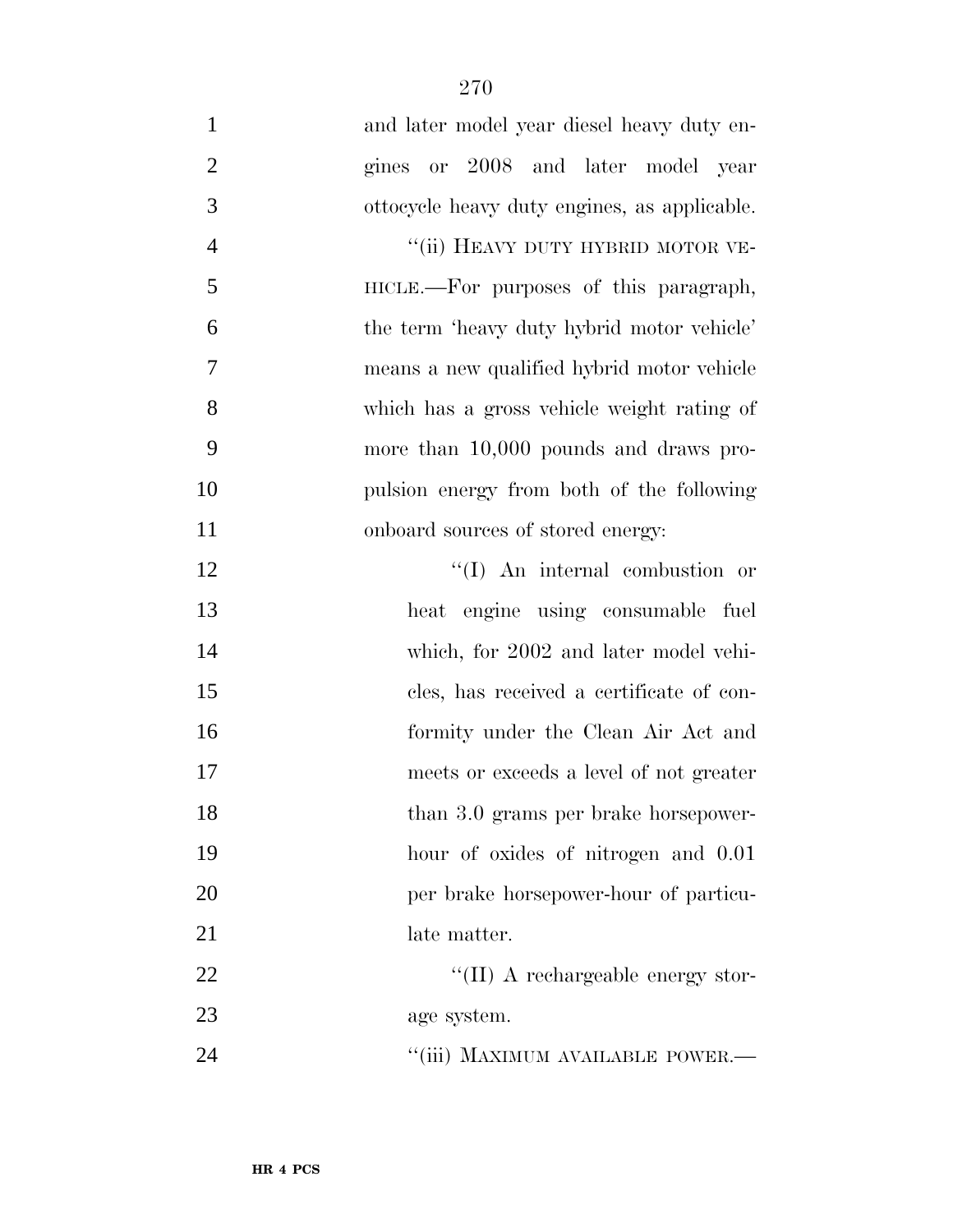| $\mathbf{1}$   | "(I) PASSENGER AUTOMOBILE                |
|----------------|------------------------------------------|
| $\overline{2}$ | OR LIGHT TRUCK.—For purposes of          |
| 3              | subparagraph $(A)(i)$ , the term 'max-   |
| $\overline{4}$ | imum available power' means the          |
| 5              | maximum power available from the         |
| 6              | battery or other electrical storage de-  |
| $\overline{7}$ | vice, during a standard 10 second        |
| 8              | pulse power test, divided by the sum     |
| 9              | of the battery or other electrical stor- |
| 10             | age device and the SAE net power of      |
| 11             | the heat engine.                         |
| 12             | "(II) HEAVY DUTY HYBRID                  |
| 13             | MOTOR VEHICLE.—For purposes of           |
| 14             | subparagraph $(A)(ii)$ , the term 'max-  |
| 15             | imum available power' means the          |
| 16             | maximum power available from the         |
| 17             | battery or other electrical storage de-  |
| 18             | vice, during a standard 10 second        |
| 19             | pulse power test, divided by the vehi-   |
| 20             | cle's total traction power. The term     |
| 21             | 'total traction power' means the sum     |
| 22             | of the electric motor peak power and     |
| 23             | the heat engine peak power of the ve-    |
| 24             | hicle, except that if the electric motor |
| 25             | is the sole means by which the vehicle   |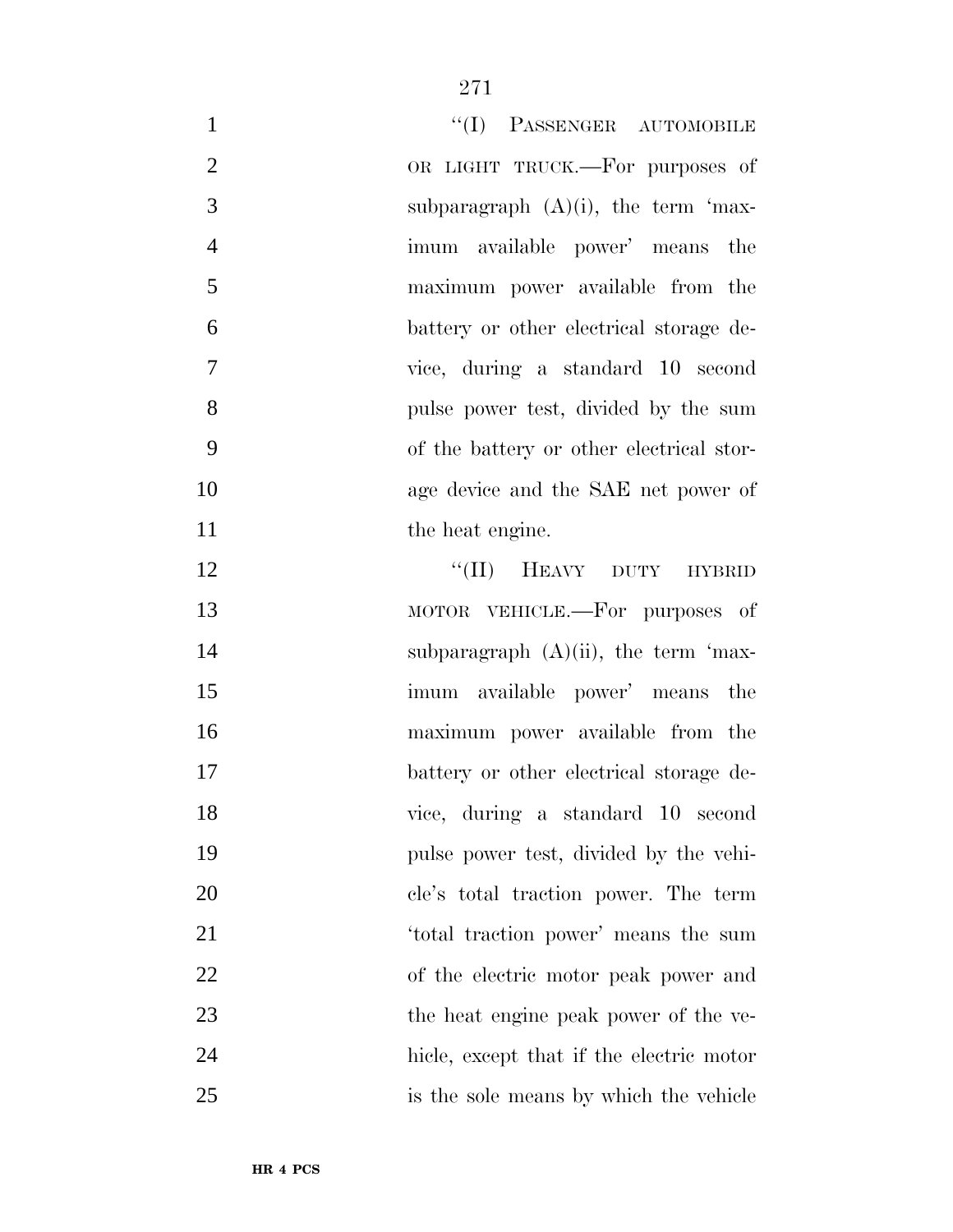| $\mathbf{1}$   | can be driven, the total traction power         |
|----------------|-------------------------------------------------|
| $\overline{2}$ | is the peak electric motor power.               |
| 3              | "(iv) LIKE VEHICLE.—For purposes                |
| $\overline{4}$ | of subparagraph $(B)(iii)$ , the term 'like ve- |
| 5              | hicle' for a new qualified hybrid motor ve-     |
| 6              | hicle derived from a conventional produc-       |
| 7              | tion vehicle produced in the same model         |
| 8              | year means a model that is equivalent in        |
| 9              | the following areas:                            |
| 10             | "(I) Body style $(2\text{-door}$ or 4-          |
| 11             | door).                                          |
| 12             | "(II) Transmission (automatic or                |
| 13             | manual).                                        |
| 14             | "(III) Acceleration performance                 |
| 15             | $(\pm 0.05$ seconds).                           |
| 16             | $``(IV)$ Drivetrain (2-wheel drive              |
| 17             | or 4-wheel drive).                              |
| 18             | $\lq\lq$ Certification by the Admin-            |
| 19             | istrator of the Environmental Protec-           |
| 20             | tion Agency.                                    |
| 21             | "(v) LIFETIME FUEL SAVINGS.—For                 |
| 22             | purposes of subsection (c)(2)(D), the term      |
| 23             | 'lifetime fuel savings' shall be calculated by  |
| 24             | dividing $120,000$ by the difference between    |
| 25             | the 2000 model year city fuel economy for       |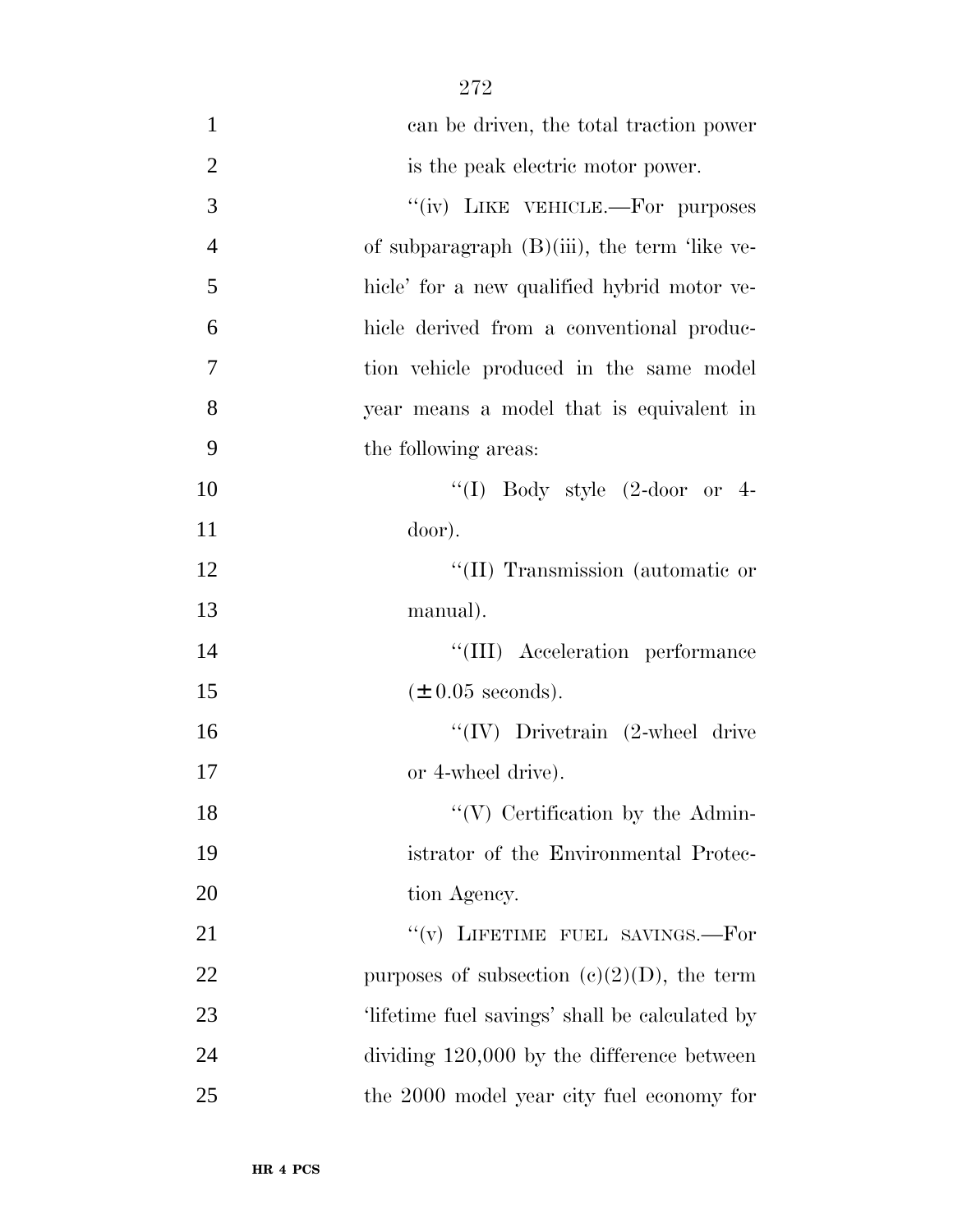| $\mathbf{1}$   | the vehicle inertia weight class and the city       |
|----------------|-----------------------------------------------------|
| $\overline{2}$ | fuel economy for the new qualified hybrid           |
| 3              | motor vehicle.                                      |
| $\overline{4}$ | "(3) NEW QUALIFIED HYBRID MOTOR VEHI-               |
| 5              | CLE.—For purposes of this subsection, the term      |
| 6              | 'new qualified hybrid motor vehicle' means a motor  |
| 7              | vehicle-                                            |
| 8              | "(A) which draws propulsion energy from             |
| 9              | onboard sources of stored energy which are          |
| 10             | $both-$                                             |
| 11             | "(i) an internal combustion or heat                 |
| 12             | engine using combustible fuel, and                  |
| 13             | "(ii) a rechargeable energy storage                 |
| 14             | system,                                             |
| 15             | $\lq\lq$ (B) which, in the case of a passenger      |
| 16             | automobile or light truck, for 2002 and later       |
| 17             | model vehicles, has received a certificate of con-  |
| 18             | formity under the Clean Air Act and meets or        |
| 19             | exceeds the equivalent qualifying California low    |
| 20             | vehicle<br>emission<br>standard<br>under<br>section |
| 21             | $243(e)(2)$ of the Clean Air Act for that make      |
| 22             | and model year,                                     |
| 23             | $\lq\lq$ (C) the original use of which commences    |
| 24             | with the taxpayer,                                  |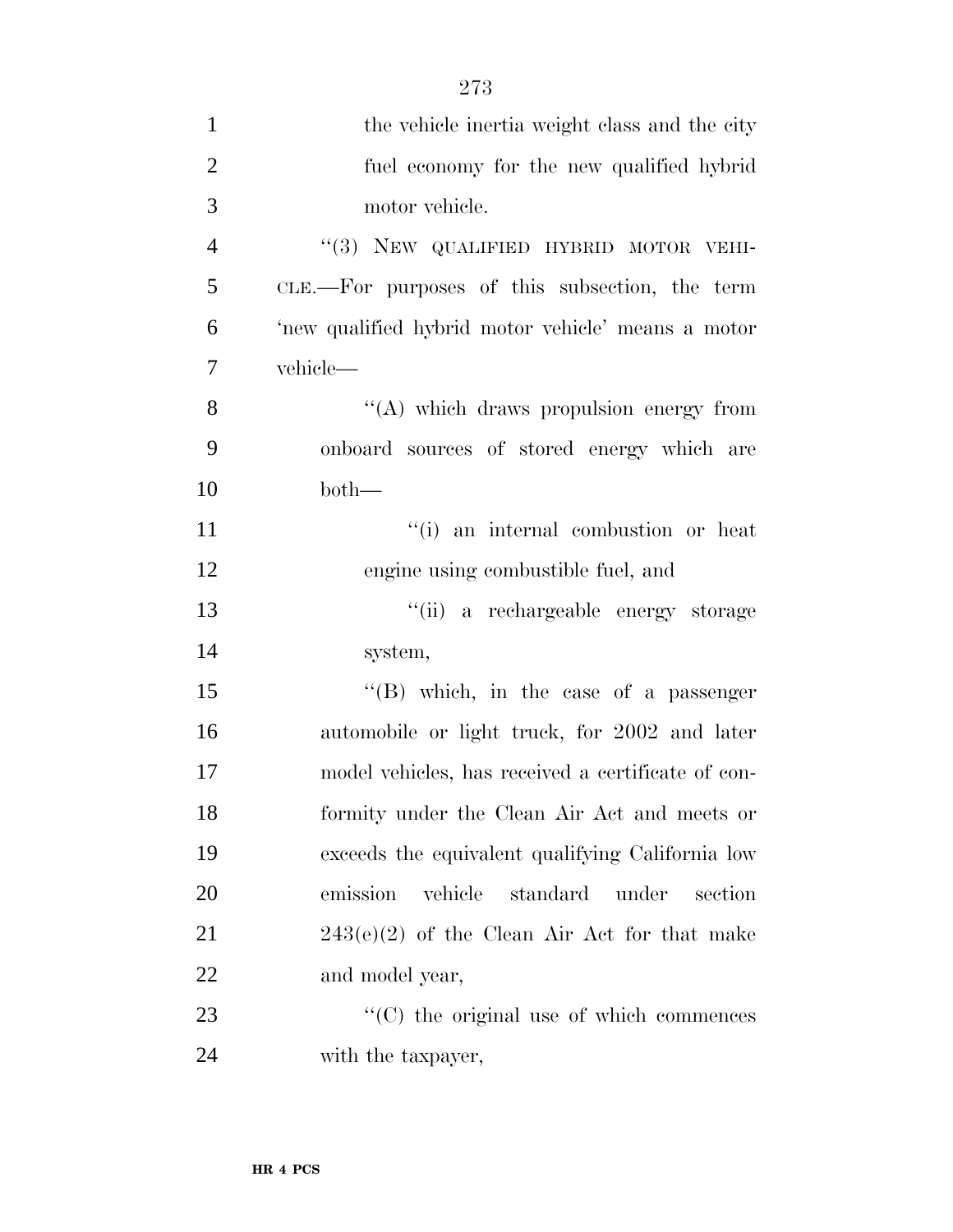| $\mathbf{1}$   | "(D) which is acquired for use or lease by            |
|----------------|-------------------------------------------------------|
| $\overline{2}$ | the taxpayer and not for resale, and                  |
| 3              | $\lq\lq(E)$ which is made by a manufacturer.          |
| $\overline{4}$ | "(d) NEW QUALIFIED ALTERNATIVE FUEL MOTOR             |
| 5              | VEHICLE CREDIT.—                                      |
| 6              | "(1) ALLOWANCE OF CREDIT.—Except as pro-              |
| 7              | vided in paragraph (5), the credit determined under   |
| 8              | this subsection is an amount equal to the applicable  |
| 9              | percentage of the incremental cost of any new quali-  |
| 10             | fied alternative fuel motor vehicle placed in service |
| 11             | by the taxpayer during the taxable year.              |
| 12             | "(2) APPLICABLE PERCENTAGE.-For purposes              |
| 13             | of paragraph (1), the applicable percentage with re-  |
| 14             | spect to any new qualified alternative fuel motor ve- |
| 15             | hicle is—                                             |
| 16             | "(A) $50$ percent, plus                               |
| 17             | $\lq$ (B) 30 percent, if such vehicle—                |
| 18             | "(i) has received a certificate of con-               |
| 19             | formity under the Clean Air Act and meets             |
| 20             | or exceeds the most stringent standard                |
| 21             | available for certification under the Clean           |
| 22             | Air Act for that make and model year vehi-            |
| 23             | cle (other than a zero emission standard),            |
| 24             | or                                                    |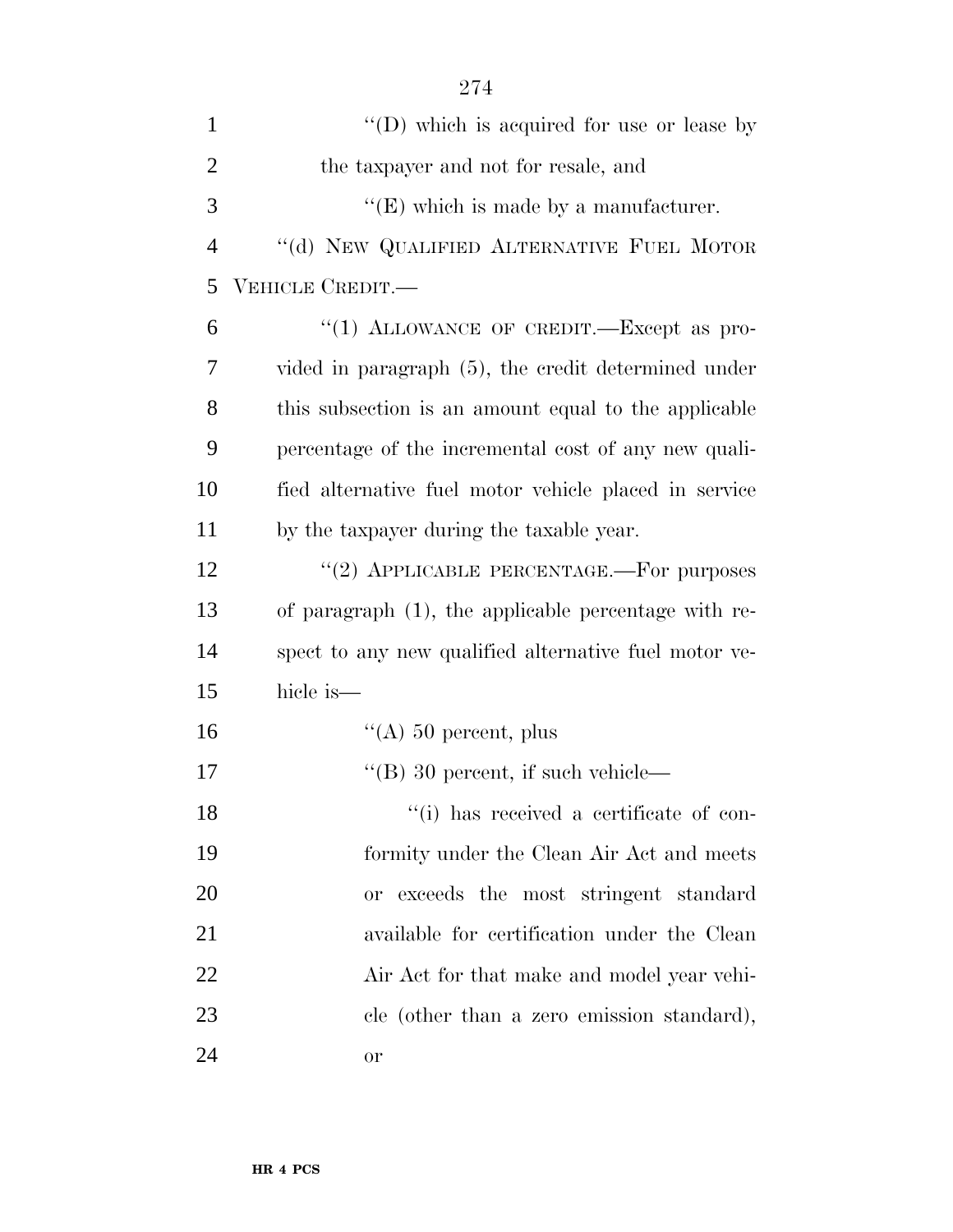| $\mathbf{1}$   | "(ii) has received an order from an                  |
|----------------|------------------------------------------------------|
| $\mathbf{2}$   | applicable State certifying the vehicle for          |
| 3              | sale or lease in California and meets or ex-         |
| $\overline{4}$ | ceeds the most stringent standard available          |
| 5              | for certification under the State laws of            |
| 6              | California (enacted in accordance with a             |
| $\tau$         | waiver granted under section $209(b)$ of the         |
| 8              | Clean Air Act) for that make and model               |
| 9              | year vehicle (other than a zero emission             |
| 10             | standard).                                           |
| 11             | "(3) INCREMENTAL COST.—For purposes of               |
| 12             | this subsection, the incremental cost of any new     |
| 13             | qualified alternative fuel motor vehicle is equal to |
| 14             | the amount of the excess of the manufacturer's sug-  |
| 15             | gested retail price for such vehicle over such price |
| 16             | for a gasoline or diesel fuel motor vehicle of the   |
| 17             | same model, to the extent such amount does not       |
| 18             | exceed—                                              |
| 19             | "(A) $$5,000$ , if such vehicle has a gross ve-      |
| 20             | hicle weight rating of not more than 8,500           |
| 21             | pounds,                                              |
| 22             | "(B) $$10,000$ , if such vehicle has a gross         |
| 23             | vehicle weight rating of more than 8,500             |
| 24             | pounds but not more than 14,000 pounds,              |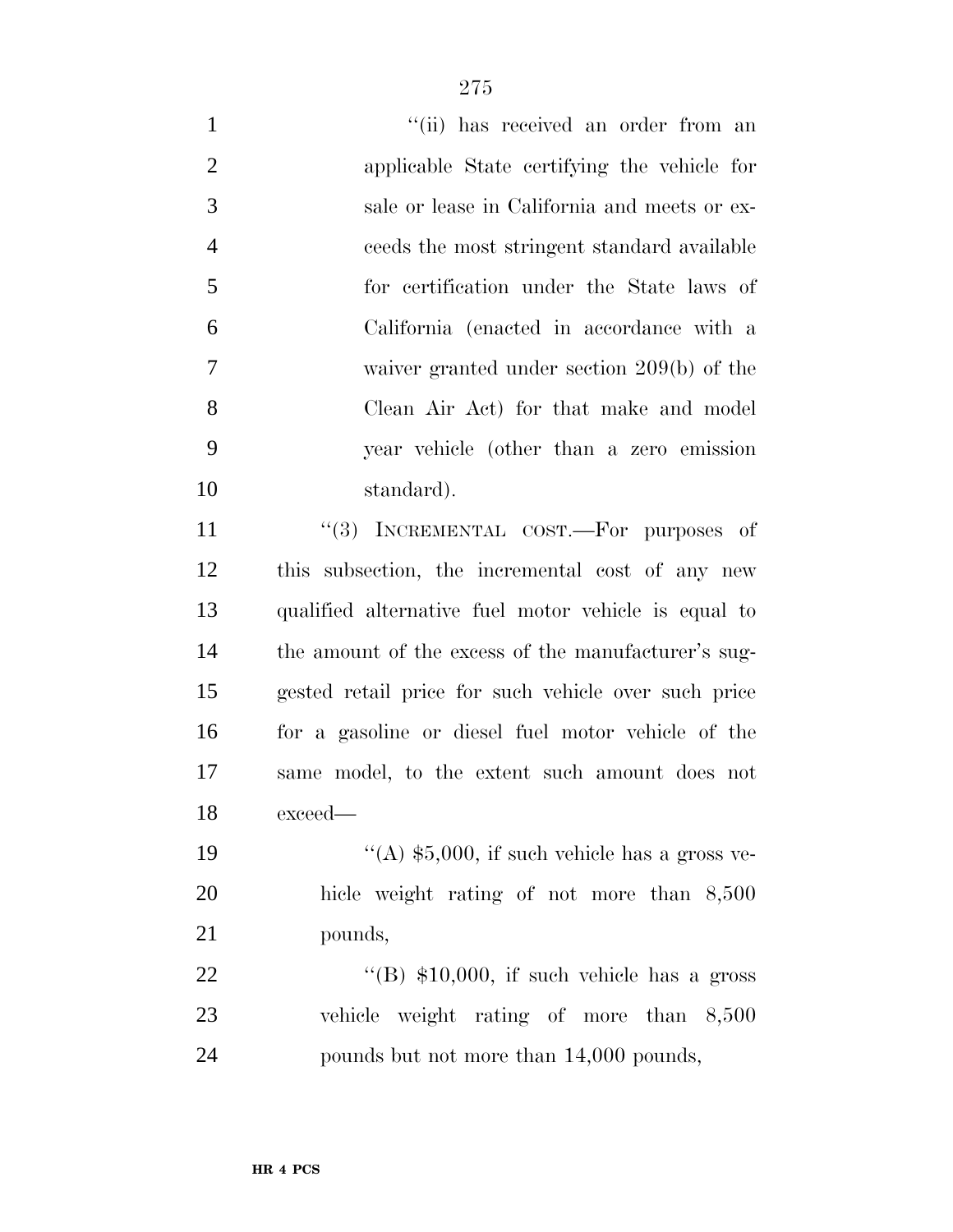| $\mathbf{1}$   | "(C) $$25,000$ , if such vehicle has a gross    |
|----------------|-------------------------------------------------|
| $\overline{2}$ | vehicle weight rating of more than 14,000       |
| 3              | pounds but not more than 26,000 pounds, and     |
| $\overline{4}$ | "(D) $$40,000$ , if such vehicle has a gross    |
| 5              | vehicle weight rating of more than 26,000       |
| 6              | pounds.                                         |
| $\overline{7}$ | "(4) QUALIFIED ALTERNATIVE FUEL MOTOR           |
| 8              | VEHICLE DEFINED.—For purposes of this           |
| 9              | subsection-                                     |
| 10             | "(A) IN GENERAL.—The term 'qualified            |
| 11             | alternative fuel motor vehicle' means any motor |
| 12             | vehicle—                                        |
| 13             | "(i) which is only capable of operating         |
| 14             | on an alternative fuel,                         |
| 15             | "(ii) the original use of which com-            |
| 16             | mences with the taxpayer,                       |
| 17             | "(iii) which is acquired by the tax-            |
| 18             | payer for use or lease, but not for resale,     |
| 19             | and                                             |
| 20             | "(iv) which is made by a manufac-               |
| 21             | turer.                                          |
| 22             | "(B) ALTERNATIVE FUEL.—The term 'al-            |
| 23             | ternative fuel' means compressed natural gas,   |
| 24             | liquefied natural gas, liquefied petroleum gas, |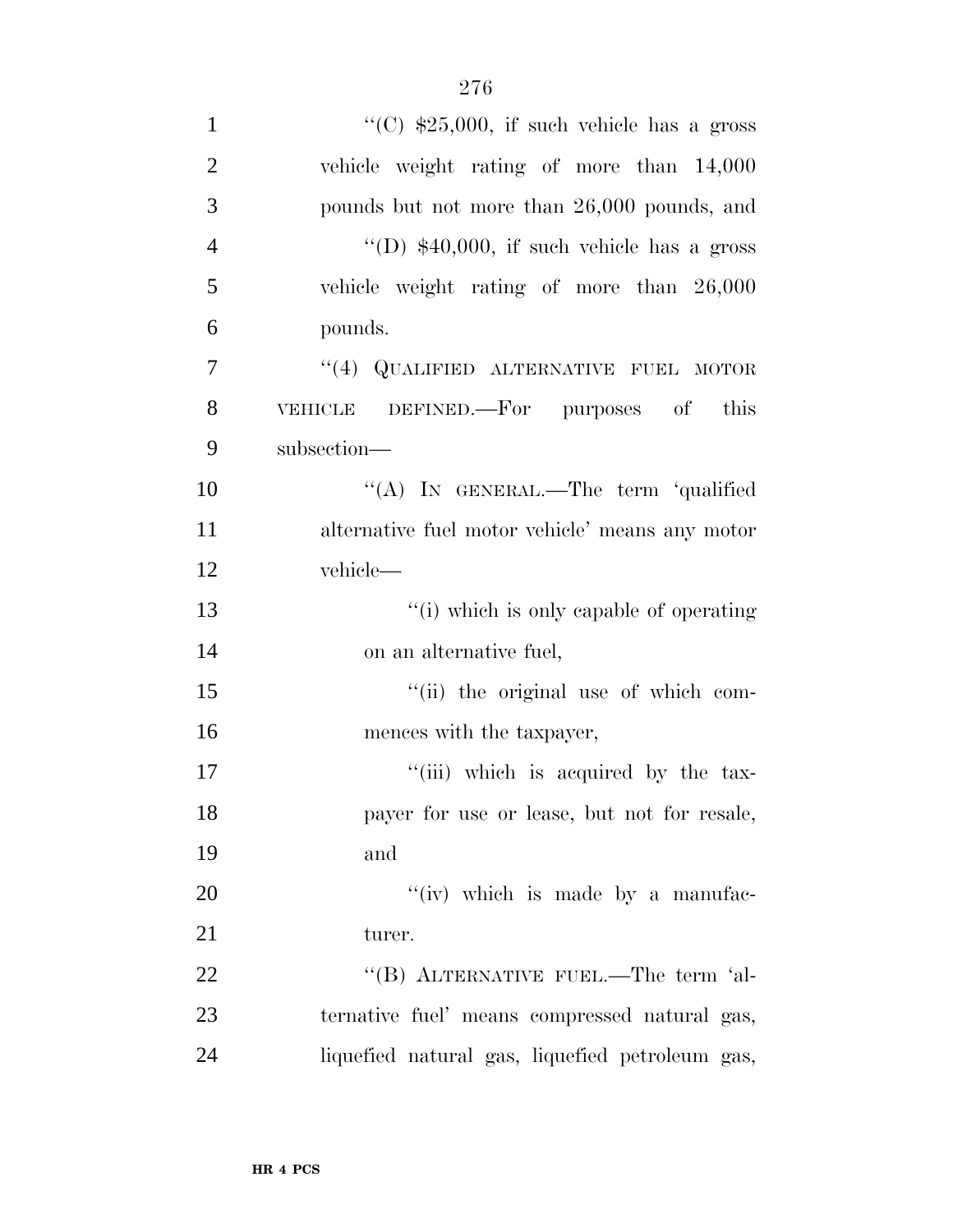| $\mathbf{1}$   | hydrogen, and any liquid at least 85 percent of  |
|----------------|--------------------------------------------------|
| $\mathbf{2}$   | the volume of which consists of methanol.        |
| 3              | $``(5)$ CREDIT FOR MIXED-FUEL VEHICLES.—         |
| $\overline{4}$ | "(A) IN GENERAL.—In the case of a                |
| 5              | mixed-fuel vehicle placed in service by the tax- |
| 6              | payer during the taxable year, the credit deter- |
| 7              | mined under this subsection is an amount equal   |
| 8              | $to-$                                            |
| 9              | "(i) in the case of a $75/25$ mixed-fuel         |
| 10             | vehicle, 70 percent of the credit which          |
| 11             | would have been allowed under this sub-          |
| 12             | section if such vehicle was a qualified alter-   |
| 13             | native fuel motor vehicle, and                   |
| 14             | "(ii) in the case of a $95/5$ mixed-fuel         |
| 15             | vehicle, 95 percent of the credit which          |
| 16             | would have been allowed under this sub-          |
| 17             | section if such vehicle was a qualified alter-   |
| 18             | native fuel motor vehicle.                       |
| 19             | "(B) MIXED-FUEL VEHICLE.—For pur-                |
| 20             | poses of this subsection, the term 'mixed-fuel   |
| 21             | vehicle' means any motor vehicle described in    |
| 22             | subparagraph $(C)$ or $(D)$ of paragraph $(3)$ , |
| 23             | which-                                           |
| 24             | "(i) is certified by the manufacturer            |
| 25             | as being able to perform efficiently in nor-     |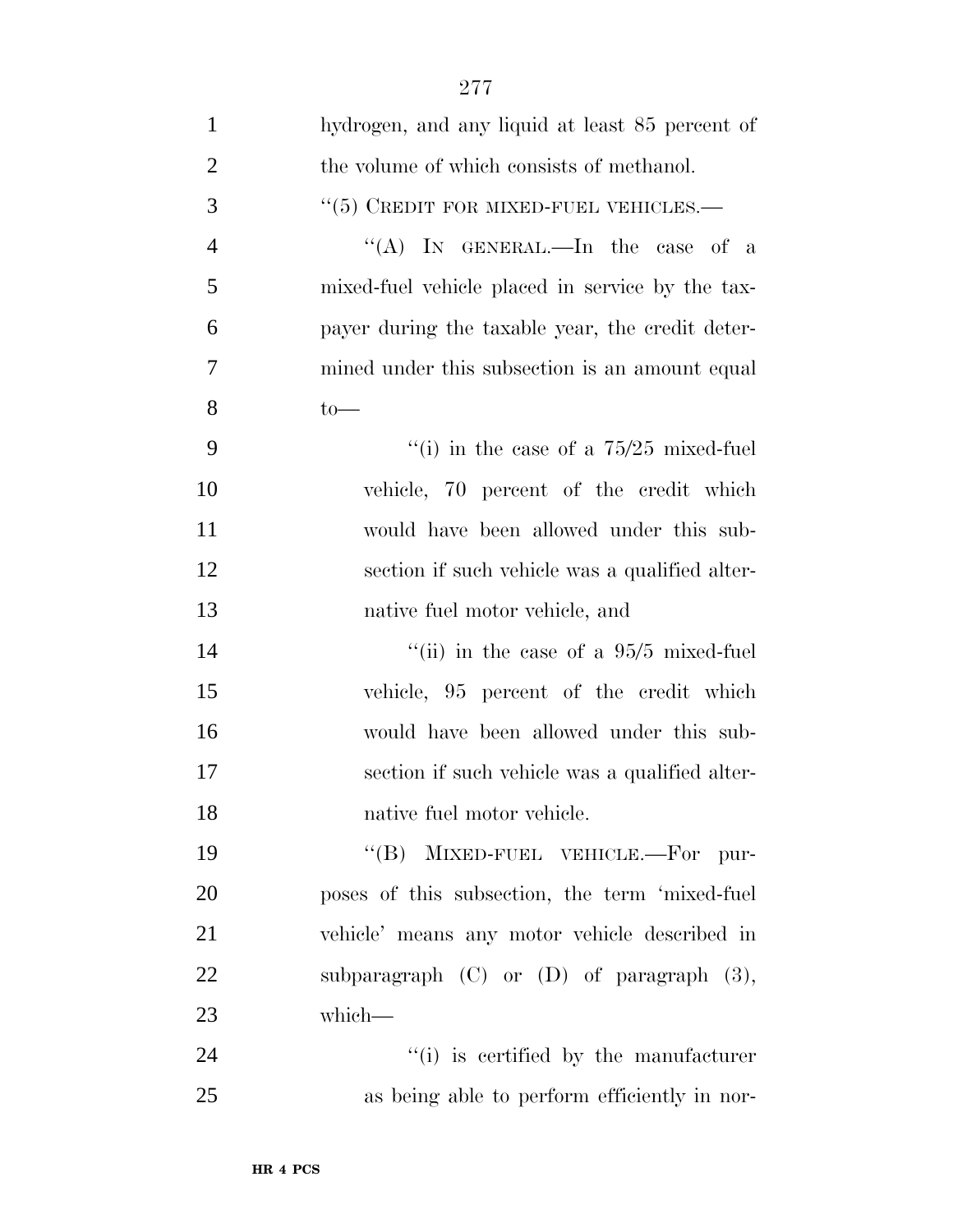| $\mathbf{1}$   | mal operation on a combination of an al-              |
|----------------|-------------------------------------------------------|
| $\overline{2}$ | ternative fuel and a petroleum-based fuel,            |
| 3              | $\lq$ <sup>"</sup> (ii) either—                       |
| $\overline{4}$ | "(I) has received a certificate of                    |
| 5              | conformity under the Clean Air Act,                   |
| 6              | <b>or</b>                                             |
| 7              | "(II) has received an order from                      |
| 8              | an applicable State certifying the vehi-              |
| 9              | cle for sale or lease in California and               |
| 10             | meets or exceeds the low emission ve-                 |
| 11             | hicle standard under section 88.105–                  |
| 12             | 94 of title 40, Code of Federal Regu-                 |
| 13             | lations, for that make and model year                 |
| 14             | vehicle,                                              |
| 15             | "(iii) the original use of which com-                 |
| 16             | mences with the taxpayer,                             |
| 17             | "(iv) which is acquired by the tax-                   |
| 18             | payer for use or lease, but not for resale,           |
| 19             | and                                                   |
| 20             | $f'(v)$ which is made by a manufac-                   |
| 21             | turer.                                                |
| 22             | "(C) $75/25$ MIXED-FUEL VEHICLE.—For                  |
| 23             | purposes of this subsection, the term $\frac{75}{25}$ |
| 24             | mixed-fuel vehicle' means a mixed-fuel vehicle        |
| 25             | which operates using at least 75 percent alter-       |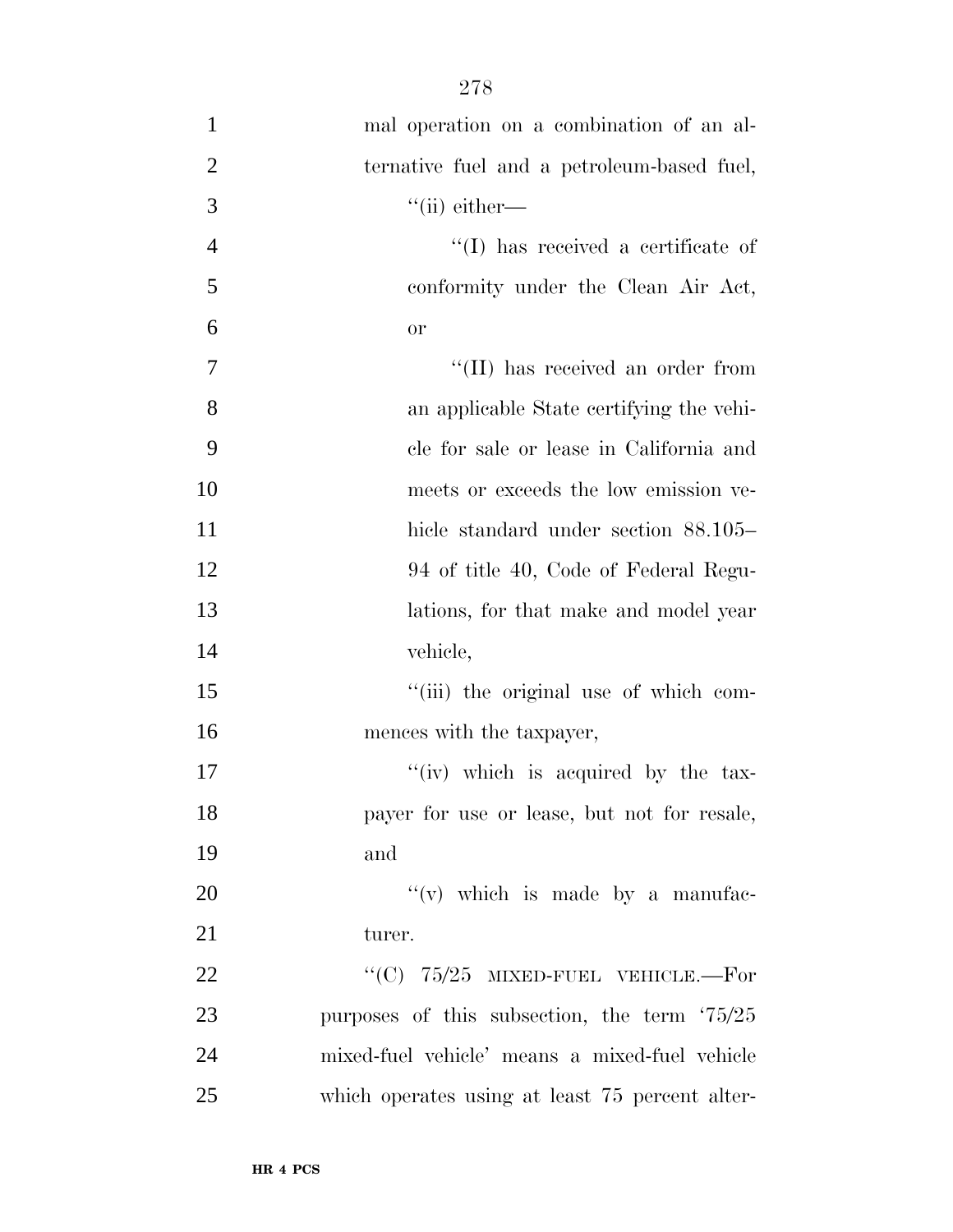| $\mathbf{1}$   | native fuel and not more than 25 percent petro-      |
|----------------|------------------------------------------------------|
| 2              | leum-based fuel.                                     |
| 3              | $\degree$ (D) 95/5<br>MIXED-FUEL VEHICLE.-For        |
| $\overline{4}$ | purposes of this subsection, the term '95/5          |
| 5              | mixed-fuel vehicle' means a mixed-fuel vehicle       |
| 6              | which operates using at least 95 percent alter-      |
| 7              | native fuel and not more than 5 percent petro-       |
| 8              | leum-based fuel.                                     |
| 9              | "(e) ADVANCED LEAN BURN TECHNOLOGY MOTOR             |
| 10             | VEHICLE CREDIT.—                                     |
| 11             | "(1) IN GENERAL.—For purposes of subsection          |
| 12             | (a), the advanced lean burn technology motor vehicle |
| 13             | credit determined under this subsection with respect |
| 14             | to a new qualified advanced lean burn technology     |
| 15             | motor vehicle placed in service by the taxpayer dur- |
| 16             | ing the taxable year is the credit amount determined |
| 17             | under paragraph $(2)$ .                              |
| 18             | $\lq(2)$ CREDIT AMOUNT.—                             |
| 19             | "(A) INCREASE FOR FUEL EFFICIENCY.-                  |
| 20             | The credit amount determined under this para-        |
| 21             | graph shall be—                                      |
| 22             | "(i) $$1,000$ , if such vehicle achieves at          |
| 23             | least $125$ percent but less than $150$ per-         |
| 24             | cent of the 2000 model year city fuel econ-          |
| 25             | omy,                                                 |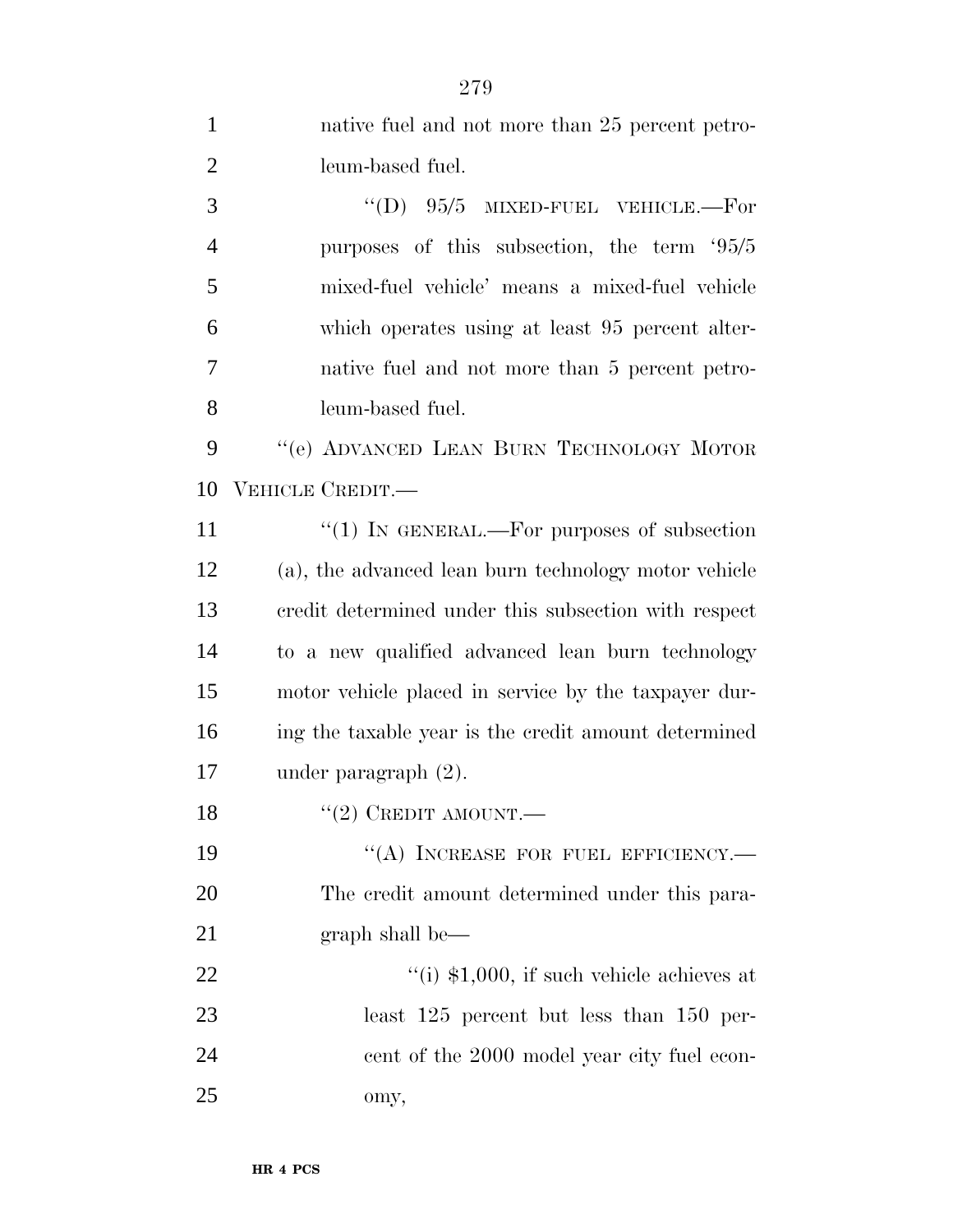| $\mathbf{1}$   | $``$ (ii) \$1,500, if such vehicle achieves       |
|----------------|---------------------------------------------------|
| $\overline{2}$ | at least 150 percent but less than 175 per-       |
| 3              | cent of the 2000 model year city fuel econ-       |
| $\overline{4}$ | omy,                                              |
| 5              | "(iii) $$2,000$ , if such vehicle achieves        |
| 6              | at least 175 percent but less than 200 per-       |
| $\overline{7}$ | cent of the 2000 model year city fuel econ-       |
| 8              | omy,                                              |
| 9              | "(iv) $$2,500$ , if such vehicle achieves         |
| 10             | at least 200 percent but less than 225 per-       |
| 11             | cent of the 2000 model year city fuel econ-       |
| 12             | omy,                                              |
| 13             | "(v) $$3,000$ , if such vehicle achieves          |
| 14             | at least $225$ percent but less than $250$ per-   |
| 15             | cent of the 2000 model year city fuel econ-       |
| 16             | omy, and                                          |
| 17             | "(vi) $$3,500$ , if such vehicle achieves         |
| 18             | at least 250 percent of the 2000 model            |
| 19             | year city fuel economy.                           |
| 20             | For purposes of clause (i), the 2000 model year   |
| 21             | city fuel economy with respect to a vehicle shall |
| 22             | be determined using the tables provided in sub-   |
| 23             | section $(b)(2)(B)$ with respect to such vehicle. |
| 24             | $\lq\lq (B)$<br>CONSERVATION<br>CREDIT.—The       |
| 25             | amount determined under subparagraph (A)          |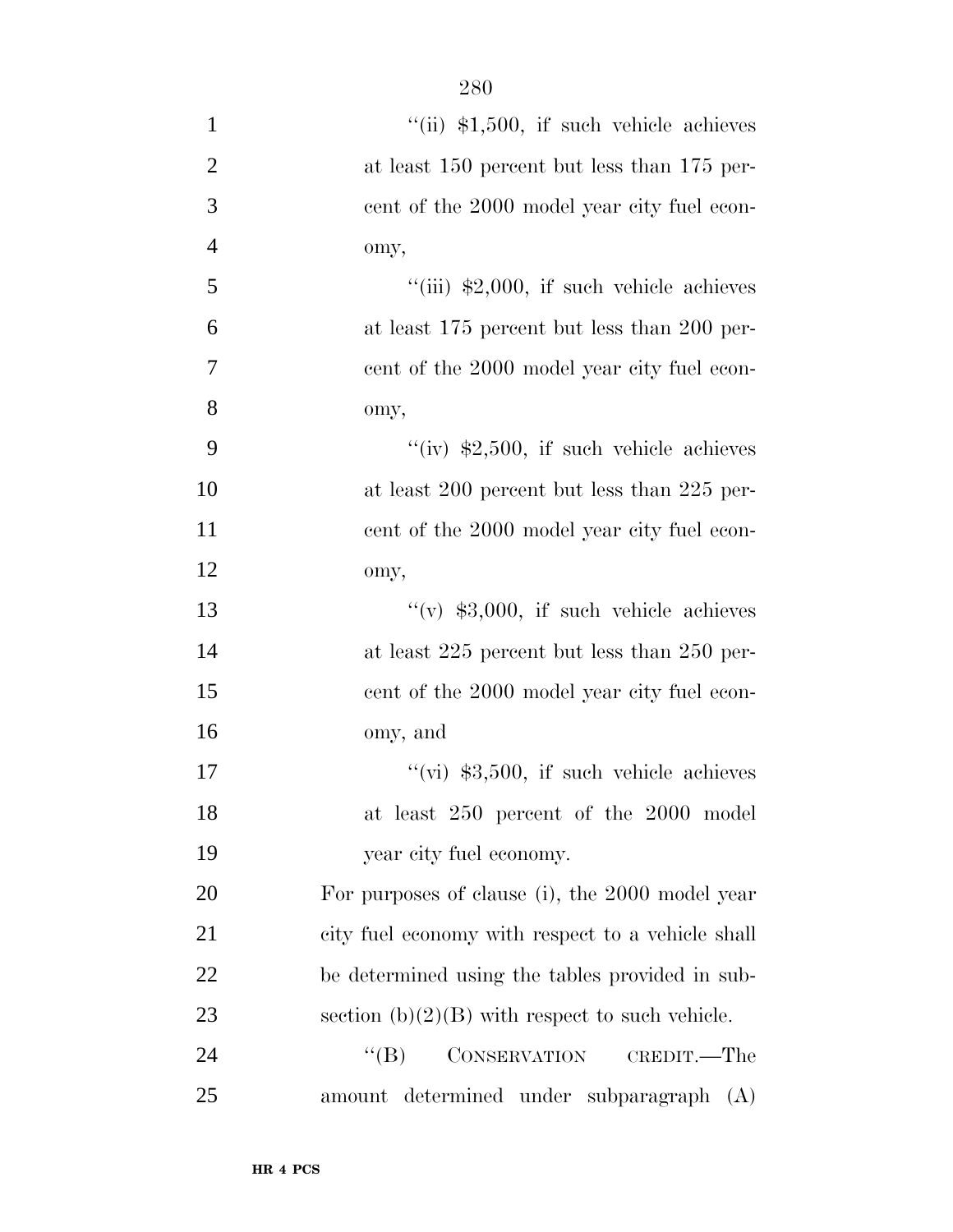| $\mathbf{1}$   | with respect to an advanced lean burn tech-        |
|----------------|----------------------------------------------------|
| $\overline{2}$ | nology motor vehicle shall be increased by—        |
| 3              | "(i) $$250$ , if such vehicle achieves a           |
| $\overline{4}$ | lifetime fuel savings of at least $1,500$ gal-     |
| 5              | lons of gasoline, and                              |
| 6              | $\lq$ (ii) \$500, if such vehicle achieves a       |
| $\overline{7}$ | lifetime fuel savings of at least $2,500$ gal-     |
| 8              | lons of gasoline.                                  |
| 9              | "(C) OPTION TO USE LIKE VEHICLE.—At                |
| 10             | the option of the vehicle manufacturer, the in-    |
| 11             | crease for fuel efficiency and conservation credit |
| 12             | may be calculated by comparing the new ad-         |
| 13             | vanced lean-burn technology motor vehicle to a     |
| 14             | like vehicle.                                      |
| 15             | "(3) DEFINITIONS.—For purposes of this sub-        |
| 16             | section.—                                          |
| 17             | "(A) ADVANCED LEAN BURN TECHNOLOGY                 |
| 18             | MOTOR VEHICLE.—The term 'advanced lean             |
| 19             | burn technology motor vehicle' means a motor       |
| 20             | vehicle with an internal combustion engine         |
| 21             | that-                                              |
| 22             | "(i) is designed to operate primarily              |
| 23             | using more air than is necessary for com-          |
| 24             | plete combustion of the fuel,                      |
| 25             | "(ii) incorporates direct injection,               |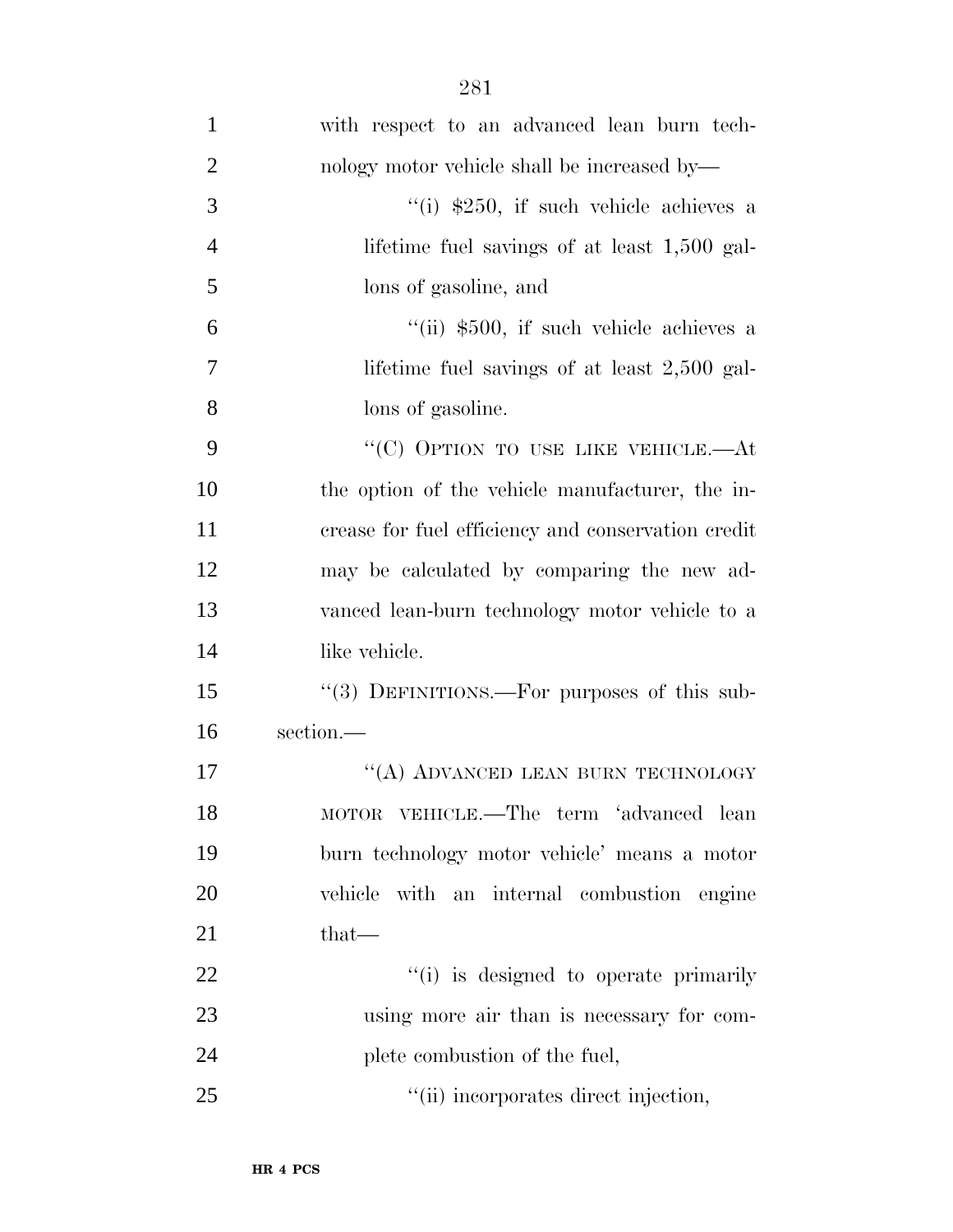1 ''(iii) achieves at least 125 percent of the 2000 model year city fuel economy, and

| $\overline{4}$ | "(iv) for 2004 and later model vehi-           |
|----------------|------------------------------------------------|
| 5              | cles, has received a certificate that such ve- |
| 6              | hicle meets or exceeds the Bin 5, Tier 2       |
| $\overline{7}$ | emission levels (for passenger vehicles) or    |
| 8              | Bin 8, Tier 2 emission levels (for light       |
| 9              | trucks) established in regulations pre-        |
| 10             | scribed by the Administrator of the Envi-      |
| 11             | ronmental Protection Agency under section      |
| 12             | $202(i)$ of the Clean Air Act for that make    |
| 13             | and model year vehicle.                        |
|                |                                                |

14 "(B) LIKE VEHICLE.—The term 'like vehi- cle' for an advanced lean burn technology motor vehicle derived from a conventional production vehicle produced in the same model year means a model that is equivalent in the following areas:

20  $\text{``(i) Body style (2-loop or 4-down),}$ 21  $"$ (ii) Transmission (automatic or man-

ual),

23 ''(iii) Acceleration performance ( $\pm$ 0.05 seconds).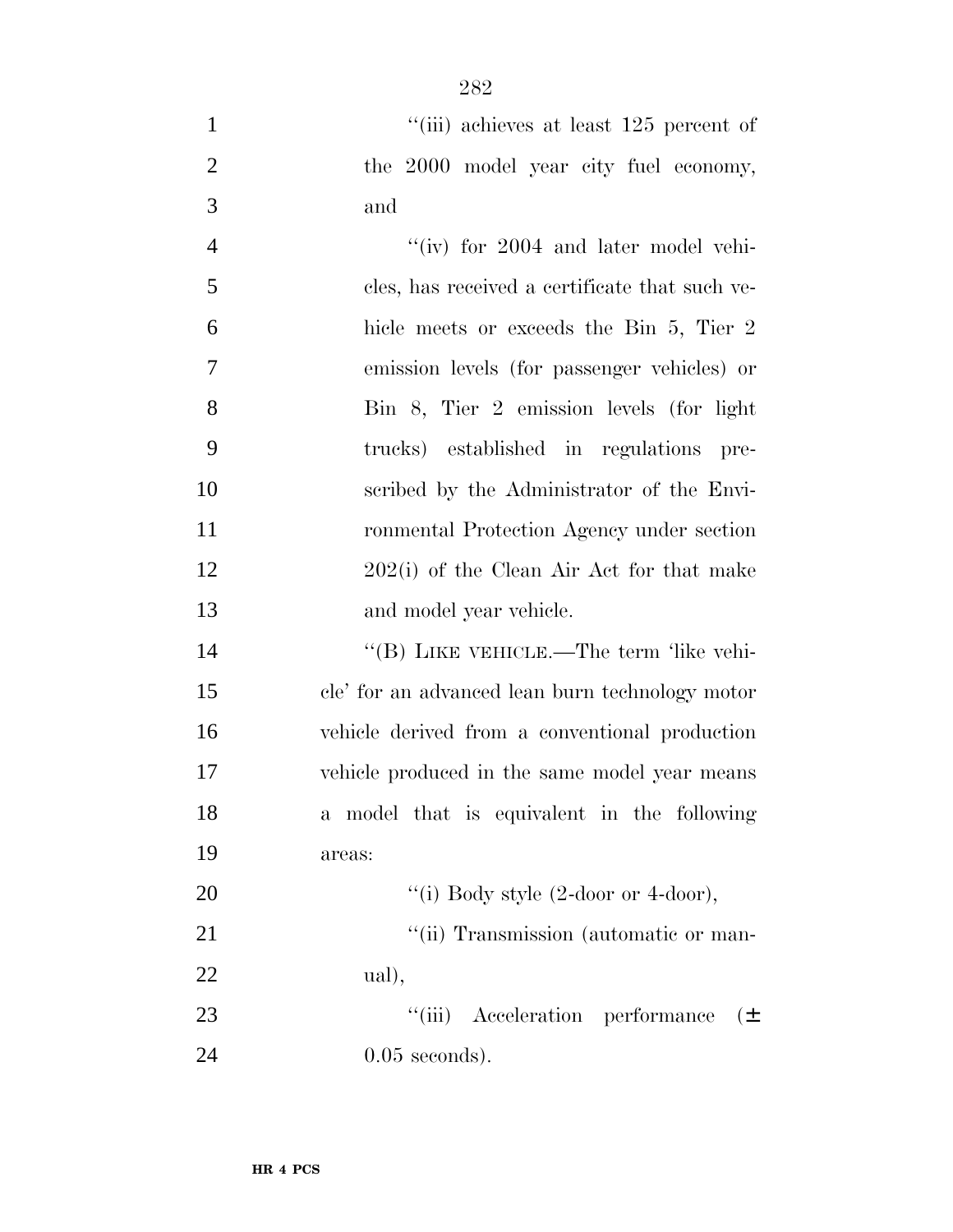| $\mathbf{1}$   | "(iv) Drivetrain $(2$ -wheel drive or 4-                    |
|----------------|-------------------------------------------------------------|
| $\overline{2}$ | wheel drive).                                               |
| 3              | $f'(v)$ Certification by the Adminis-                       |
| $\overline{4}$ | trator of the Environmental Protection                      |
| 5              | Agency.                                                     |
| 6              | "(C) LIFETIME FUEL SAVINGS.—The term                        |
| $\overline{7}$ | lifetime fuel savings' shall be calculated by di-           |
| 8              | viding $120,000$ by the difference between the              |
| 9              | 2000 model year city fuel economy for the vehi-             |
| 10             | cle inertia weight class and the city fuel econ-            |
| 11             | omy for the new qualified hybrid motor vehicle.             |
| 12             | "(f) LIMITATION BASED ON AMOUNT OF TAX.—The                 |
| 13             | credit allowed under subsection (a) for the taxable year    |
| 14             | shall not exceed the excess of—                             |
| 15             | $f'(1)$ the sum of the regular tax liability (as de-        |
| 16             | fined in section $26(b)$ ) plus the tax imposed by sec-     |
| 17             | tion 55, over                                               |
| 18             | $\cdot\cdot(2)$ the sum of the credits allowable under sub- |
| 19             | part A and sections $27, 29,$ and $30A$ for the taxable     |
| <b>20</b>      | year.                                                       |
| 21             | "(g) OTHER DEFINITIONS AND SPECIAL RULES.—                  |
| 22             | For purposes of this section—                               |
| 23             | $\lq(1)$ CONSUMABLE FUEL.—The<br>term                       |
| 24             | 'consumable fuel' means any solid, liquid, or gaseous       |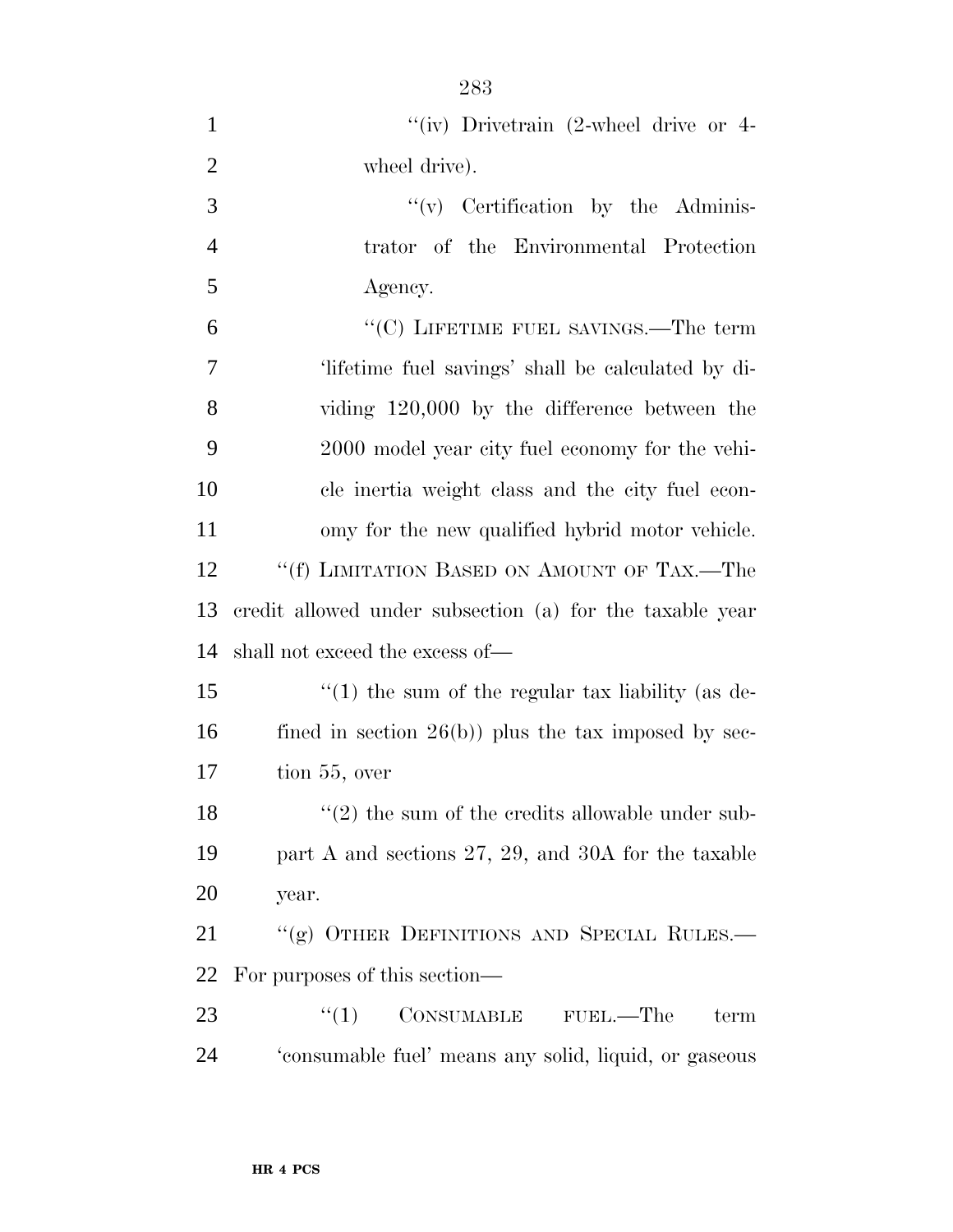| $\mathbf{1}$   | matter which releases energy when consumed by an      |
|----------------|-------------------------------------------------------|
| $\overline{2}$ | auxiliary power unit.                                 |
| 3              | "(2) MOTOR VEHICLE.—The term 'motor vehi-             |
| $\overline{4}$ | cle' has the meaning given such term by section       |
| 5              | $30(c)(2)$ .                                          |
| 6              | "(3) $2000$ MODEL YEAR CITY FUEL ECON-                |
| $\overline{7}$ | OMY.—The 2000 model year city fuel economy with       |
| 8              | respect to any vehicle shall be measured under rules  |
| 9              | similar to the rules under section $4064(c)$ .        |
| 10             | "(4) OTHER TERMS.—The terms 'automobile',             |
| 11             | 'passenger automobile', 'light truck', and 'manufac-  |
| 12             | turer' have the meanings given such terms in regula-  |
| 13             | tions prescribed by the Administrator of the Envi-    |
| 14             | ronmental Protection Agency for purposes of the ad-   |
| 15             | ministration of title II of the Clean Air Act (42)    |
| 16             | U.S.C. 7521 et seq.).                                 |
| 17             | "(5) REDUCTION IN BASIS.—For purposes of              |
| 18             | this subtitle, the basis of any property for which a  |
| 19             | credit is allowable under subsection (a) shall be re- |
| 20             | duced by the amount of such credit so allowed.        |
| 21             | " $(6)$ No DOUBLE BENEFIT.—The amount of              |
|                |                                                       |

 any deduction or credit allowable under this chapter (other than the credit allowable under this sec-tion)—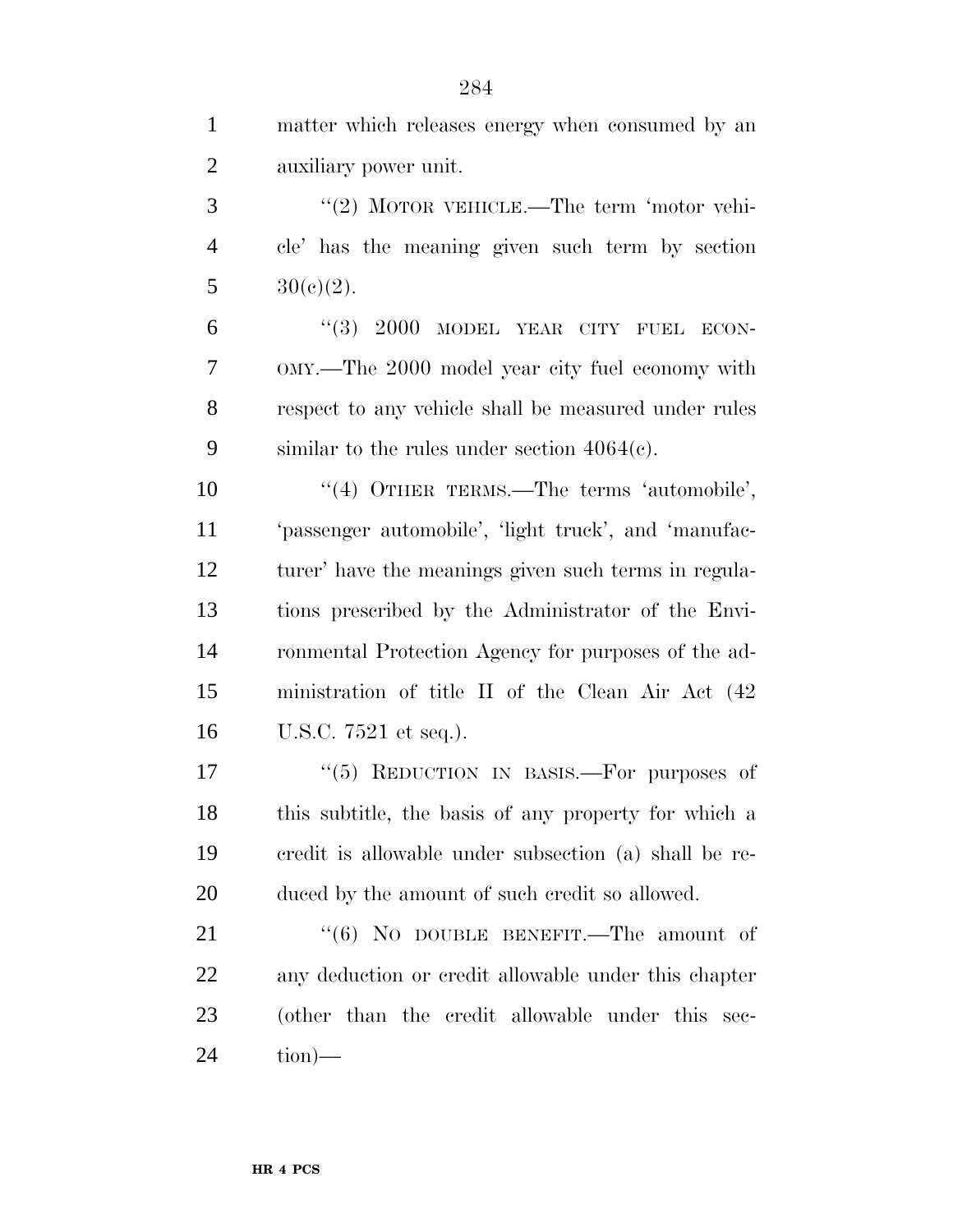| $\mathbf{1}$   | $\lq\lq$ for any incremental cost taken into           |
|----------------|--------------------------------------------------------|
| $\overline{2}$ | account in computing the amount of the credit          |
| 3              | determined under subsection (d) shall be re-           |
| $\overline{4}$ | duced by the amount of such credit attributable        |
| 5              | to such cost, and                                      |
| 6              | $\lq\lq$ with respect to a vehicle described           |
| 7              | under subsection (b) or $(c)$ , shall be reduced by    |
| 8              | the amount of credit allowed under subsection          |
| 9              | (a) for such vehicle for the taxable year.             |
| 10             | "(7) PROPERTY USED BY TAX-EXEMPT ENTI-                 |
| 11             | TIES.—In the case of a credit amount which is al-      |
| 12             | lowable with respect to a motor vehicle which is ac-   |
| 13             | quired by an entity exempt from tax under this         |
| 14             | chapter, the person which sells or leases such vehicle |
| 15             | to the entity shall be treated as the taxpayer with    |
| 16             | respect to the vehicle for purposes of this section    |
| 17             | and the credit shall be allowed to such person, but    |
| 18             | only if the person clearly discloses to the entity in  |
| 19             | any sale or lease document the specific amount of      |
| 20             | any credit otherwise allowable to the entity under     |
| 21             | this section and reduces the sale or lease price of    |
| <u>22</u>      | such vehicle by an equivalent amount of such credit.   |
| 23             | "(8) RECAPTURE.—The Secretary shall, by reg-           |
| 24             | ulations, provide for recapturing the benefit of any   |
| 25             | credit allowable under subsection (a) with respect to  |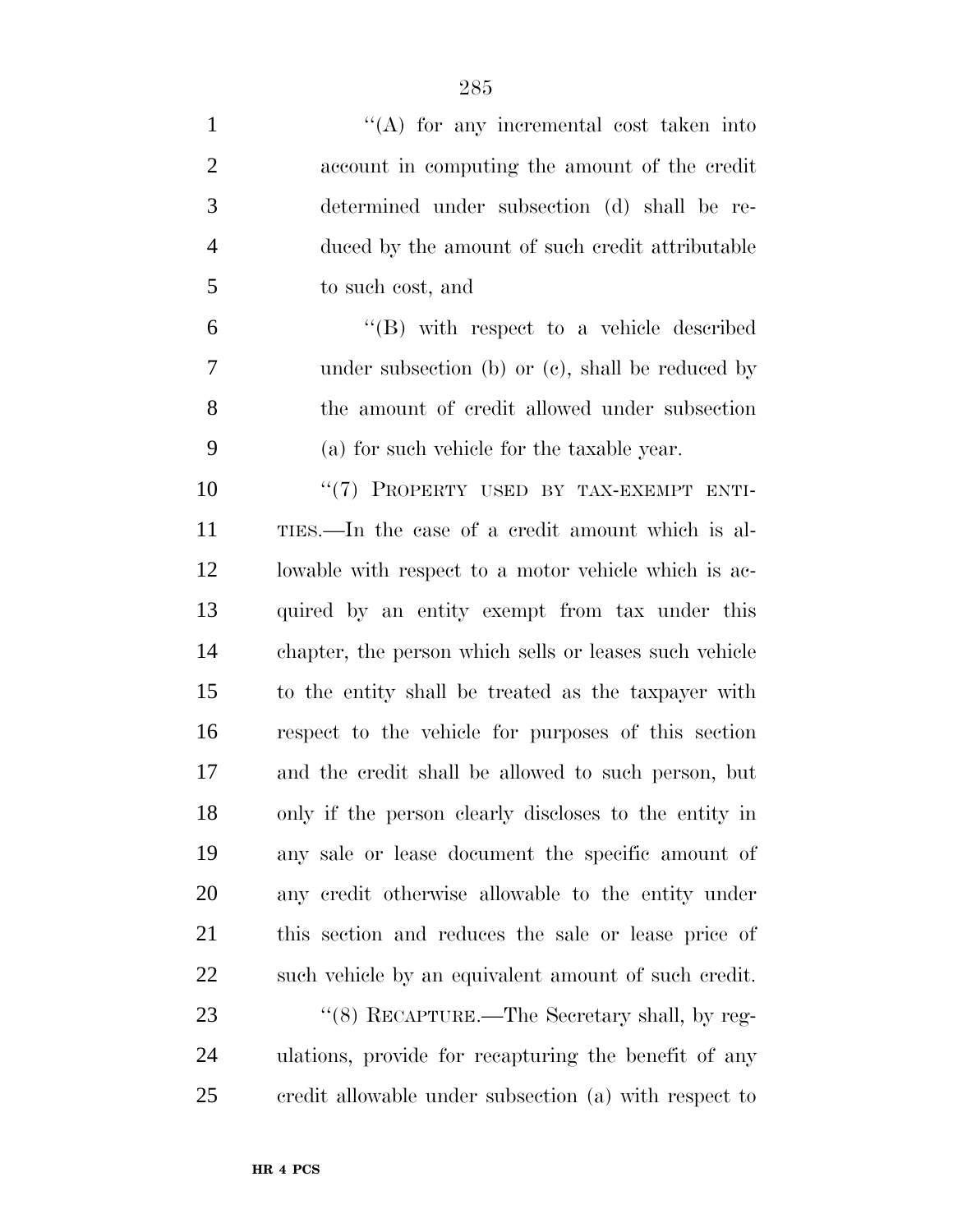any property which ceases to be property eligible for such credit (including recapture in the case of a lease period of less than the economic life of a vehi-cle).

 ''(9) PROPERTY USED OUTSIDE UNITED STATES, ETC., NOT QUALIFIED.—No credit shall be allowed under subsection (a) with respect to any property referred to in section 50(b) or with respect to the portion of the cost of any property taken into account under section 179.

11 "(10) ELECTION TO NOT TAKE CREDIT. No credit shall be allowed under subsection (a) for any vehicle if the taxpayer elects to not have this section apply to such vehicle.

15 "(11) CARRYFORWARD ALLOWED.—

16 "(A) IN GENERAL.—If the credit amount allowable under subsection (a) for a taxable year exceeds the amount of the limitation under subsection (f) for such taxable year (referred to as the 'unused credit year' in this paragraph), such excess shall be allowed as a credit carryforward for each of the 20 taxable years following the unused credit year.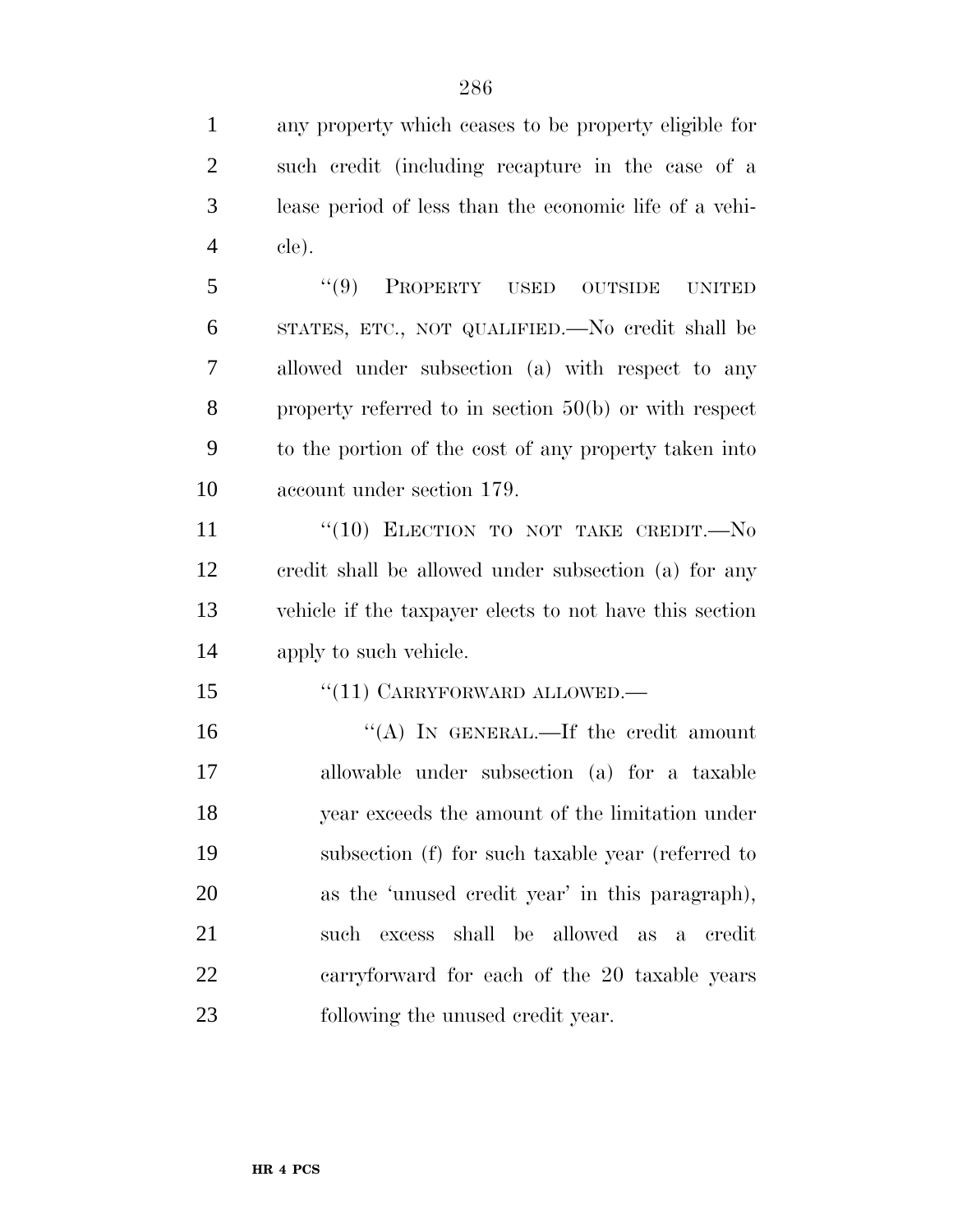| $\mathbf{1}$   | "(B) RULES.—Rules similar to the rules of               |
|----------------|---------------------------------------------------------|
| $\overline{2}$ | section 39 shall apply with respect to the credit       |
| 3              | carryforward under subparagraph $(A)$ .                 |
| $\overline{4}$ | "(12) INTERACTION WITH AIR QUALITY AND                  |
| 5              | MOTOR VEHICLE SAFETY STANDARDS.—Unless oth-             |
| 6              | erwise provided in this section, a motor vehicle shall  |
| 7              | not be considered eligible for a credit under this sec- |
| 8              | tion unless such vehicle is in compliance with—         |
| 9              | "(A) the applicable provisions of the Clean             |
| 10             | Air Act for the applicable make and model year          |
| 11             | of the vehicle (or applicable air quality provi-        |
| 12             | sions of State law in the case of a State which         |
| 13             | has adopted such provision under a waiver               |
| 14             | under section 209(b) of the Clean Air Act), and         |
| 15             | $\lq\lq (B)$ the motor vehicle safety provisions of     |
| 16             | sections 30101 through 30169 of title 49,               |
| 17             | United States Code.                                     |
| 18             | "(h) REGULATIONS.-                                      |
| 19             | " $(1)$ In GENERAL.—The Secretary shall pro-            |
| 20             | mulgate such regulations as necessary to carry out      |
| 21             | the provisions of this section.                         |
| 22             | $``(2)$ ADMINISTRATOR OF ENVIRONMENTAL                  |
| 23             | PROTECTION AGENCY.—The Administrator of the             |
| 24             | Environmental Protection Agency, in coordination        |
| 25             | with the Secretary of Transportation and the Sec-       |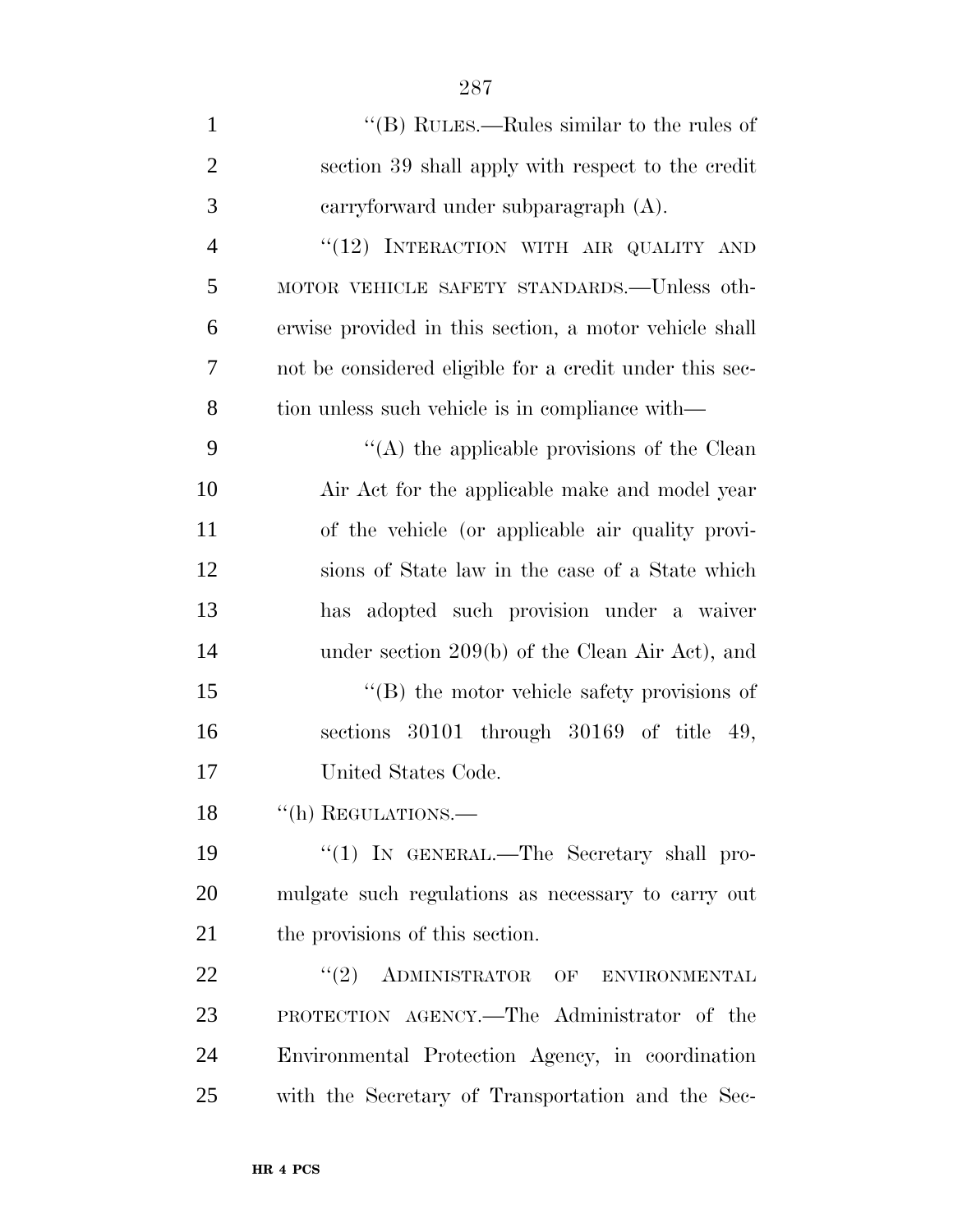| $\mathbf{1}$   | retary of the Treasury, shall prescribe such regula-    |
|----------------|---------------------------------------------------------|
| $\overline{2}$ | tions as necessary to determine whether a motor ve-     |
| 3              | hicle meets the requirements to be eligible for a       |
| $\overline{4}$ | credit under this section.                              |
| 5              | "(i) TERMINATION.—This section shall not apply to       |
| 6              | any property placed in service after—                   |
| $\tau$         | $\lq(1)$ in the case of a new qualified fuel cell       |
| 8              | motor vehicle (as described in subsection (b)), De-     |
| 9              | cember 31, 2011, and                                    |
| 10             | $\lq(2)$ in the case of any other property, Decem-      |
| 11             | ber 31, 2007.".                                         |
| 12             | (b) CONFORMING AMENDMENTS.—                             |
| 13             | $(1)$ Section 1016(a) is amended by striking            |
| 14             | "and" at the end of paragraph (29), by striking the     |
| 15             | period at the end of paragraph $(30)$ and inserting ",  |
| 16             | and", and by adding at the end the following:           |
| 17             | $(31)$ to the extent provided in section                |
| 18             | $30B(g)(5)$ .".                                         |
| 19             | $(2)$ Section 6501(m) is amended by inserting           |
| <b>20</b>      | "30B(g)(10)," after "30(d)(4),".                        |
| 21             | (3) The table of sections for subpart B of part         |
| 22             | IV of subchapter A of chapter 1 is amended by in-       |
| 23             | serting after the item relating to section 30A the fol- |
| 24             | lowing:                                                 |

''Sec. 30B. Alternative motor vehicle credit.''.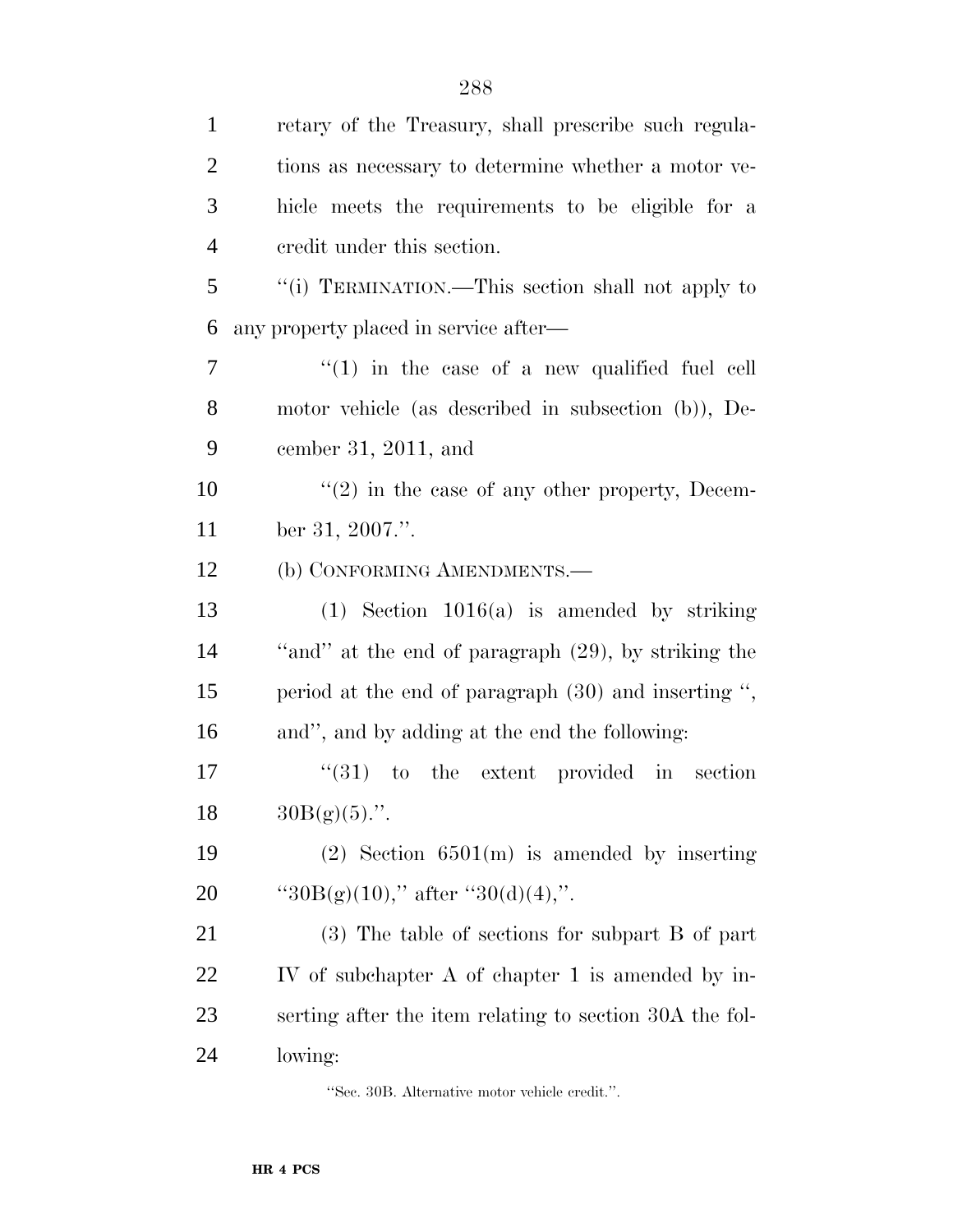(c) EFFECTIVE DATE.—The amendments made by this section shall apply to property placed in service after December 31, 2001, in taxable years ending after such date.

 **SEC. 3105. EXTENSION OF DEDUCTION FOR CERTAIN RE-FUELING PROPERTY.**

 (a) IN GENERAL.—Section 179A(f) (relating to ter- mination) is amended by striking ''2004'' and inserting ''2007''.

 (b) MODIFICATION OF PHASEOUT.—Subparagraph 11 (B) of section  $179A(b)(1)$  is amended—

 (1) in clause (i), by striking ''2002'' and insert-13 ing ''2005'',

14 (2) in clause (ii), by striking  $"2003"$  and in-serting ''2006'', and

 (3) in clause (iii), by striking "2004" and in-17 serting "2007".

 **SEC. 3106. MODIFICATION OF CREDIT FOR QUALIFIED ELECTRIC VEHICLES.**

20 (a) AMOUNT OF CREDIT.

21 (1) IN GENERAL.—Section  $30(a)$  (relating to al- lowance of credit) is amended by striking ''10 per-cent of''.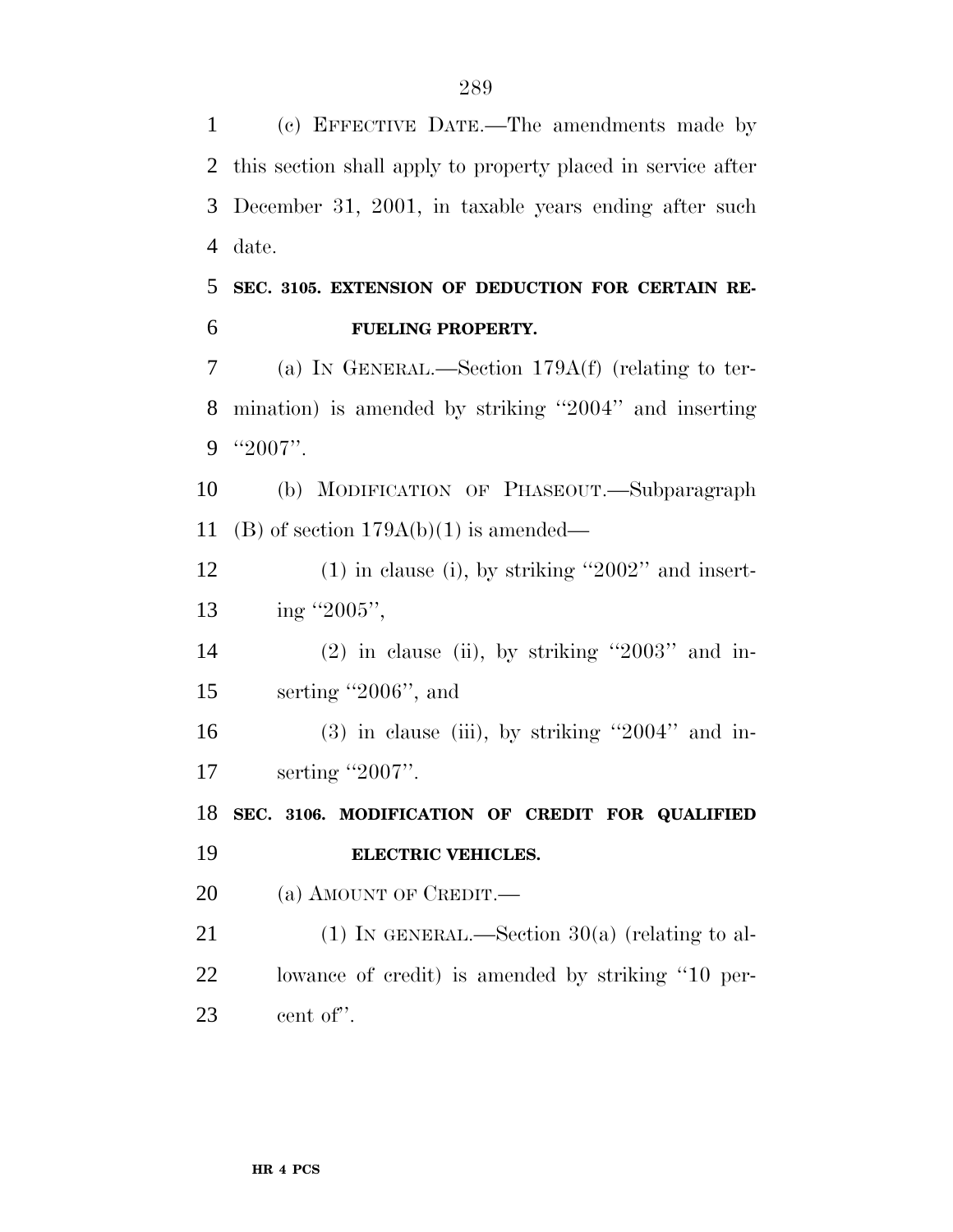| $\mathbf{1}$   | (2) LIMITATION OF CREDIT ACCORDING<br>TO             |
|----------------|------------------------------------------------------|
| $\overline{2}$ | TYPE OF VEHICLE.—Section $30(b)$ (relating to limi-  |
| 3              | tations) is amended—                                 |
| $\overline{4}$ | $(A)$ by striking paragraphs $(1)$ and $(2)$ and     |
| 5              | inserting the following:                             |
| 6              | "(1) LIMITATION ACCORDING TO TYPE OF VE-             |
| 7              | HICLE.—The amount of the credit allowed under        |
| 8              | subsection (a) for any vehicle shall not exceed the  |
| 9              | greatest of the following amounts applicable to such |
| 10             | vehicle:                                             |
| 11             | "(A) In the case of a vehicle which con-             |
| 12             | forms to the Motor Vehicle Safety Standard           |
| 13             | 500 prescribed by the Secretary of Transpor-         |
| 14             | tation, the lesser of—                               |
| 15             | "(i) 10 percent of the manufacturer's                |
| 16             | suggested retail price of the vehicle, or            |
| 17             | $``$ (ii) \$4,000.                                   |
| 18             | "(B) In the case of a vehicle not described          |
| 19             | in subparagraph (A) with a gross vehicle weight      |
| 20             | rating not exceeding 8,500 pounds—                   |
| 21             | $``(i)$ \$4,000, or                                  |
| 22             | $\degree$ (ii) \$5,000, if such vehicle is—          |
| 23             | $\lq\lq$ (I) capable of a driving range of           |
| 24             | at least 70 miles on a single charge of              |
| 25             | vehicle's<br>rechargeable batteries<br>the           |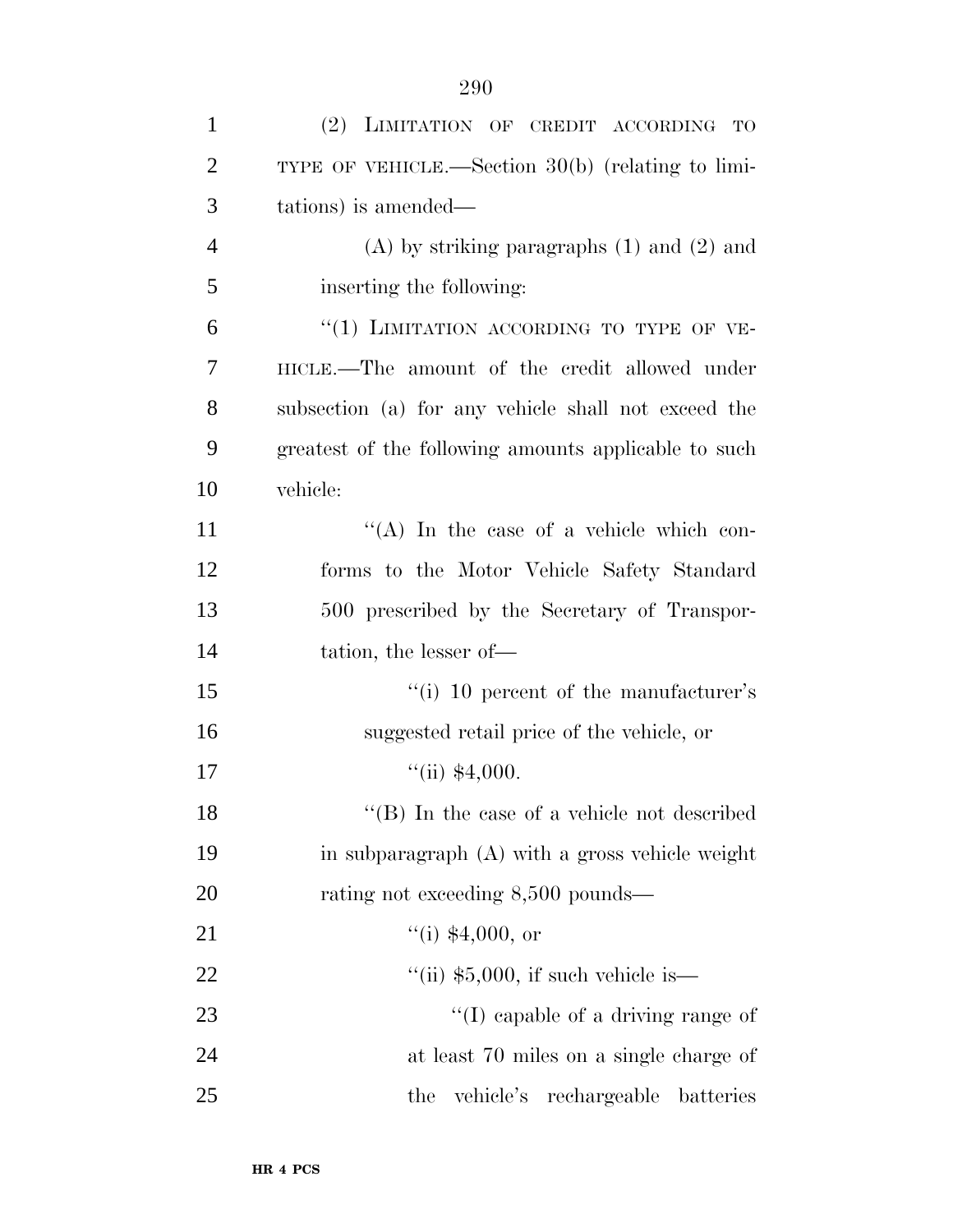| $\mathbf{1}$   | and measured pursuant to the urban                              |
|----------------|-----------------------------------------------------------------|
| $\overline{2}$ | dynamometer schedules under appen-                              |
| 3              | $\overline{\text{d}}$ is 1 to part 86 of title 40, Code of      |
| $\overline{4}$ | Federal Regulations, or                                         |
| 5              | "(II) capable of a payload capac-                               |
| 6              | ity of at least 1,000 pounds.                                   |
| 7              | $\lq\lq$ <sup>*</sup> (C) In the case of a vehicle with a gross |
| 8              | vehicle weight rating exceeding 8,500 pounds                    |
| 9              | but not exceeding $14,000$ pounds, $$10,000$ .                  |
| 10             | $\lq\lq$ (D) In the case of a vehicle with a gross              |
| 11             | vehicle weight rating exceeding 14,000 pounds                   |
| 12             | but not exceeding $26,000$ pounds, $$20,000$ .                  |
| 13             | " $(E)$ In the case of a vehicle with a gross                   |
| 14             | vehicle weight rating exceeding 26,000 pounds,                  |
| 15             | $$40,000."$ , and                                               |
| 16             | (B) by redesignating paragraph (3) as                           |
| 17             | paragraph $(2)$ .                                               |
| 18             | (3) CONFORMING AMENDMENTS.-                                     |
| 19             | (A) Section $53(d)(1)(B)(iii)$ is amended by                    |
| 20             | striking "section $30(b)(3)(B)$ " and inserting                 |
| 21             | "section $30(b)(2)(B)$ ".                                       |
| 22             | (B) Section $55(c)(2)$ is amended by strik-                     |
| 23             | ing "30(b)(3)" and inserting "30(b)(2)".                        |
| 24             | (b) QUALIFIED BATTERY ELECTRIC VEHICLE.—                        |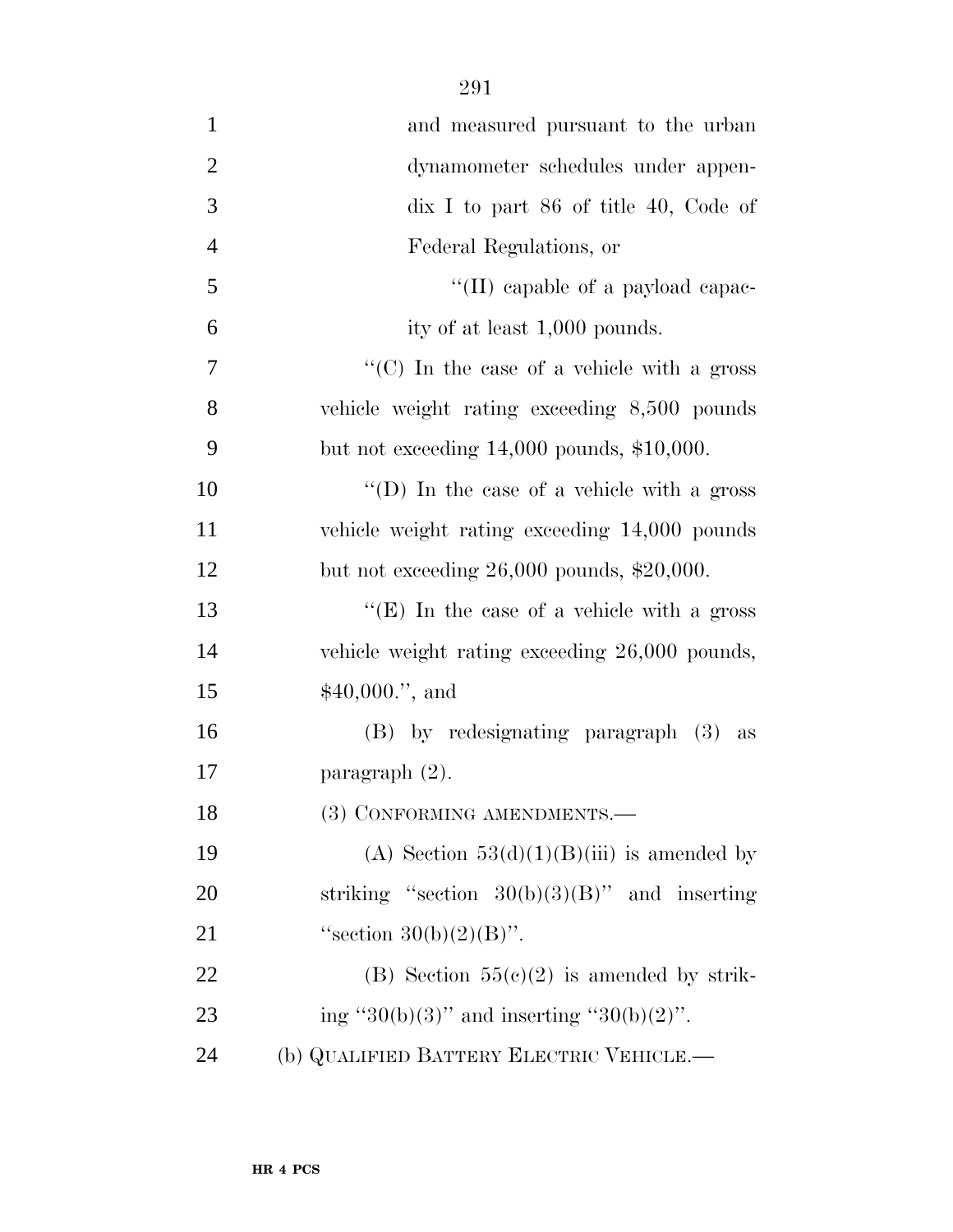| $\mathbf{1}$   | (1) IN GENERAL.—Section $30(e)(1)(A)$ (defin-         |
|----------------|-------------------------------------------------------|
| $\overline{2}$ | ing qualified electric vehicle) is amended to read as |
| 3              | follows:                                              |
| $\overline{4}$ | $\lq\lq$ (A) which is—                                |
| 5              | "(i) operated solely by use of a bat-                 |
| 6              | tery or battery pack, or                              |
| $\tau$         | "(ii) powered primarily through the                   |
| 8              | use of an electric battery or battery pack            |
| 9              | using a flywheel or capacitor which stores            |
| 10             | energy produced by an electric motor                  |
| 11             | through regenerative braking to assist in             |
| 12             | vehicle operation,".                                  |
| 13             | (2) LEASED VEHICLES.—Section $30(e)(1)(C)$ is         |
| 14             | amended by inserting "or lease" after "use".          |
| 15             | (3) CONFORMING AMENDMENTS.-                           |
| 16             | $(A)$ Subsections $(a)$ , and $(c)$ of section 30     |
| 17             | are each amended by inserting "battery" after         |
| 18             | "qualified" each place it appears.                    |
| 19             | (B) The heading of subsection (c) of sec-             |
| 20             | tion 30 is amended by inserting "BATTERY"             |
| 21             | after "QUALIFIED".                                    |
| 22             | (C) The heading of section 30 is amended              |
| 23             | by inserting "BATTERY" after "QUALIFIED".             |
| 24             | (D) The item relating to section 30 in the            |
| 25             | table of sections for subpart B of part IV of         |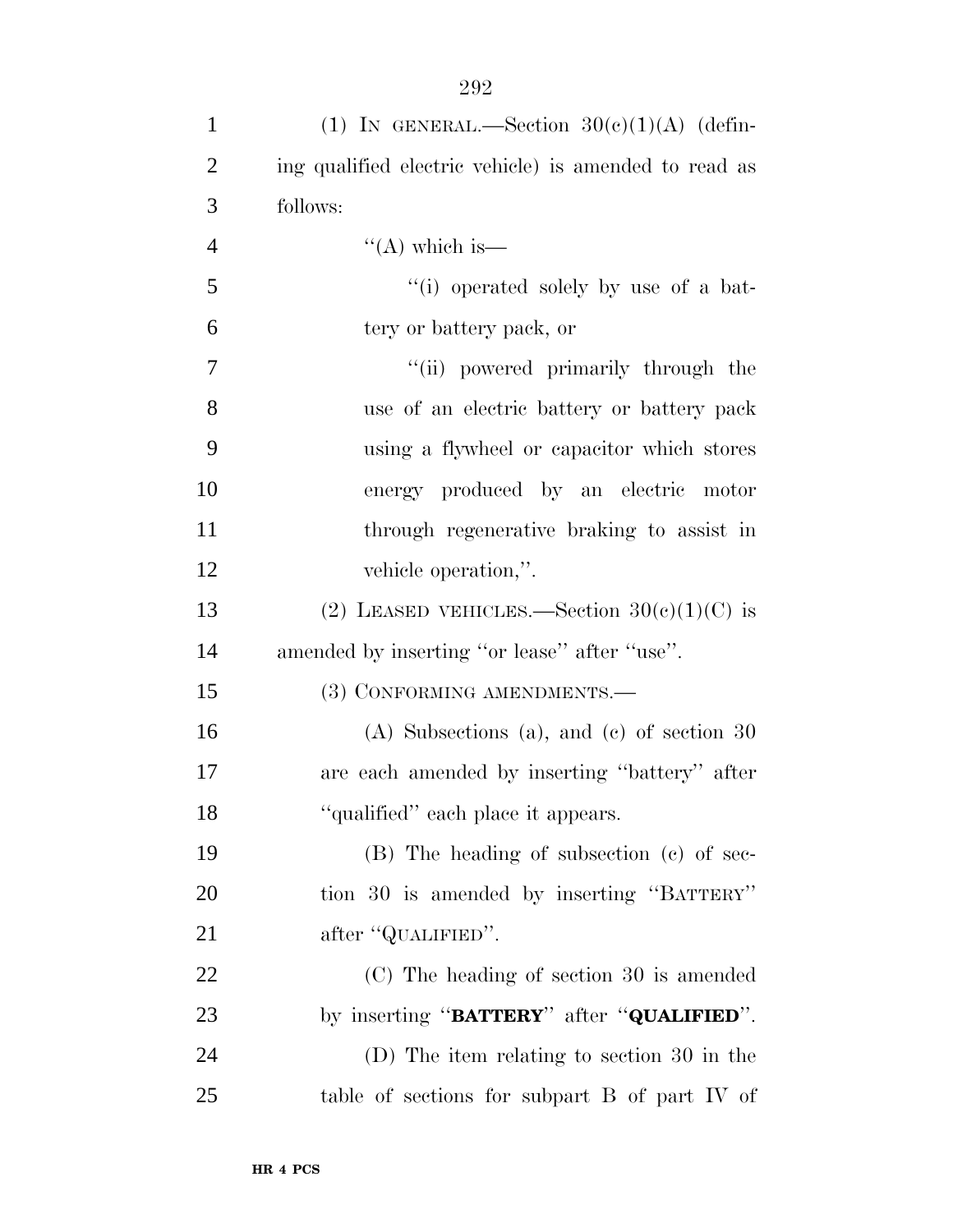| $\mathbf{1}$   | subchapter A of chapter 1 is amended by in-                 |
|----------------|-------------------------------------------------------------|
| $\overline{2}$ | serting "battery" after "qualified".                        |
| 3              | (E) Section $179A(c)(3)$ is amended by in-                  |
| $\overline{4}$ | serting "battery" before "electric".                        |
| 5              | $(F)$ The heading of paragraph $(3)$ of sec-                |
| 6              | tion $179A(e)$ is amended by inserting "BAT-                |
| 7              | TERY" before "ELECTRIC".                                    |
| 8              | (c) ADDITIONAL SPECIAL RULES.—Section $30(d)$               |
| 9              | (relating to special rules) is amended by adding at the end |
| 10             | the following:                                              |
| 11             | " $(5)$ No DOUBLE BENEFIT.—The amount of                    |
| 12             | any deduction or credit allowable under this chapter        |
| 13             | for any cost taken into account in computing the            |
| 14             | amount of the credit determined under subsection            |
| 15             | (a) shall be reduced by the amount of such credit at-       |
| 16             | tributable to such cost.                                    |
| 17             | "(6) PROPERTY USED BY TAX-EXEMPT ENTI-                      |
| 18             | TIES.—In the case of a credit amount which is al-           |
| 19             | lowable with respect to a vehicle which is acquired         |
| 20             | by an entity exempt from tax under this chapter, the        |
| 21             | person which sells or leases such vehicle to the entity     |
| 22             | shall be treated as the taxpayer with respect to the        |
| 23             | vehicle for purposes of this section and the credit         |
| 24             | shall be allowed to such person, but only if the per-       |
| 25             | son clearly discloses to the entity in any sale or lease    |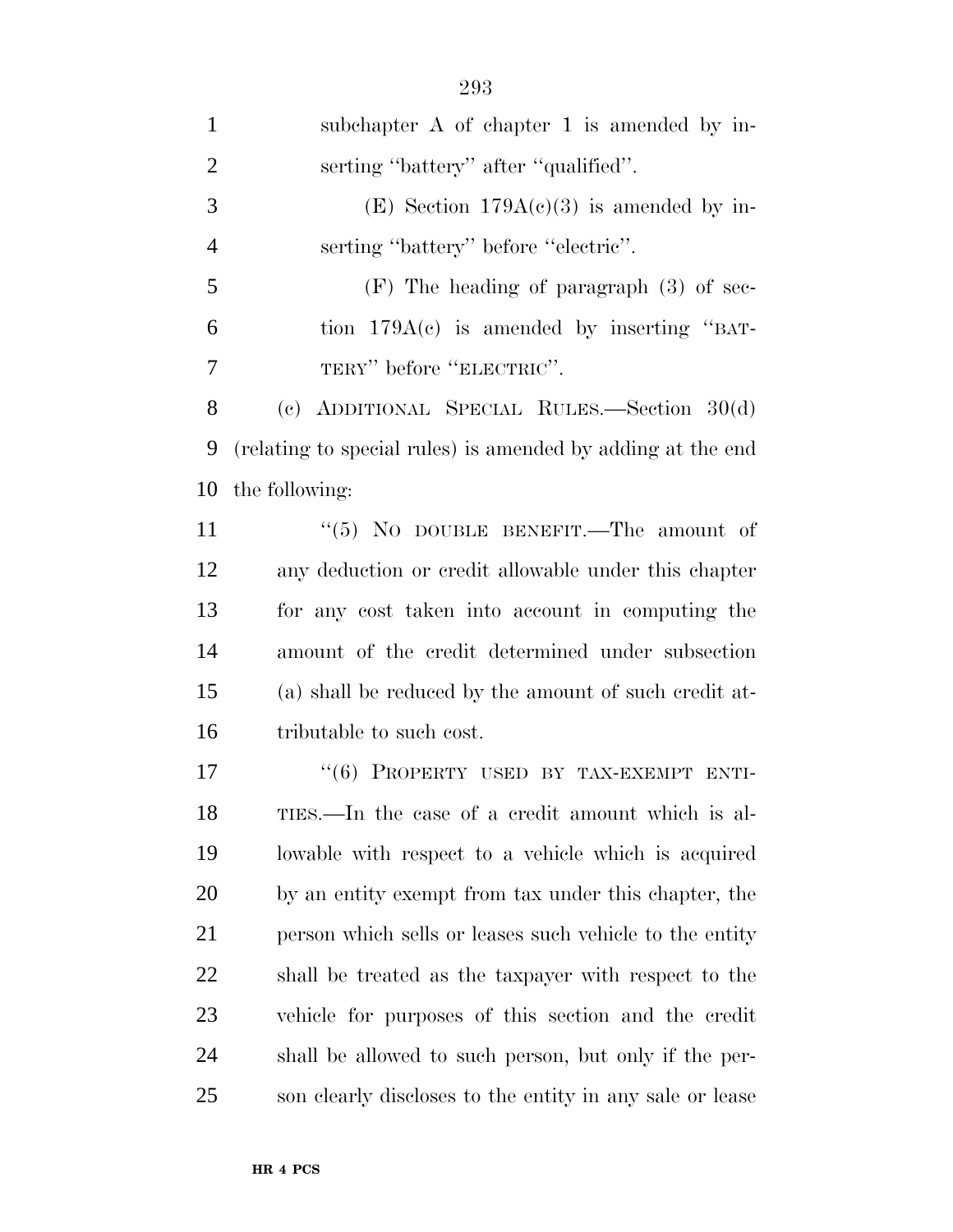| $\mathbf{1}$   | contract the specific amount of any credit otherwise         |
|----------------|--------------------------------------------------------------|
| 2              | allowable to the entity under this section and re-           |
| 3              | duces the sale or lease price of such vehicle by an          |
| $\overline{4}$ | equivalent amount of such credit.                            |
| 5              | "(7) CARRYFORWARD ALLOWED.—                                  |
| 6              | "(A) IN GENERAL.—If the credit amount                        |
| 7              | allowable under subsection (a) for a taxable                 |
| 8              | year exceeds the amount of the limitation under              |
| 9              | subsection $(b)(3)$ for such taxable year, such ex-          |
| 10             | cess shall be allowed as a credit carryforward               |
| 11             | for each of the 20 taxable years following such              |
| 12             | taxable year.                                                |
| 13             | "(B) RULES.—Rules similar to the rules of                    |
| 14             | section 39 shall apply with respect to the credit            |
| 15             | carryforward under subparagraph $(A)$ .".                    |
| 16             | (d) EXTENSION.—Section $30(e)$ (relating to termi-           |
| 17             | nation) is amended by striking "2004" and inserting          |
|                | $18$ "2007".                                                 |
| 19             | (e) EFFECTIVE DATE.—The amendments made by                   |
| 20             | this section shall apply to property placed in service after |
| 21             | December 31, 2001, in taxable years ending after such        |
| 22             | date.                                                        |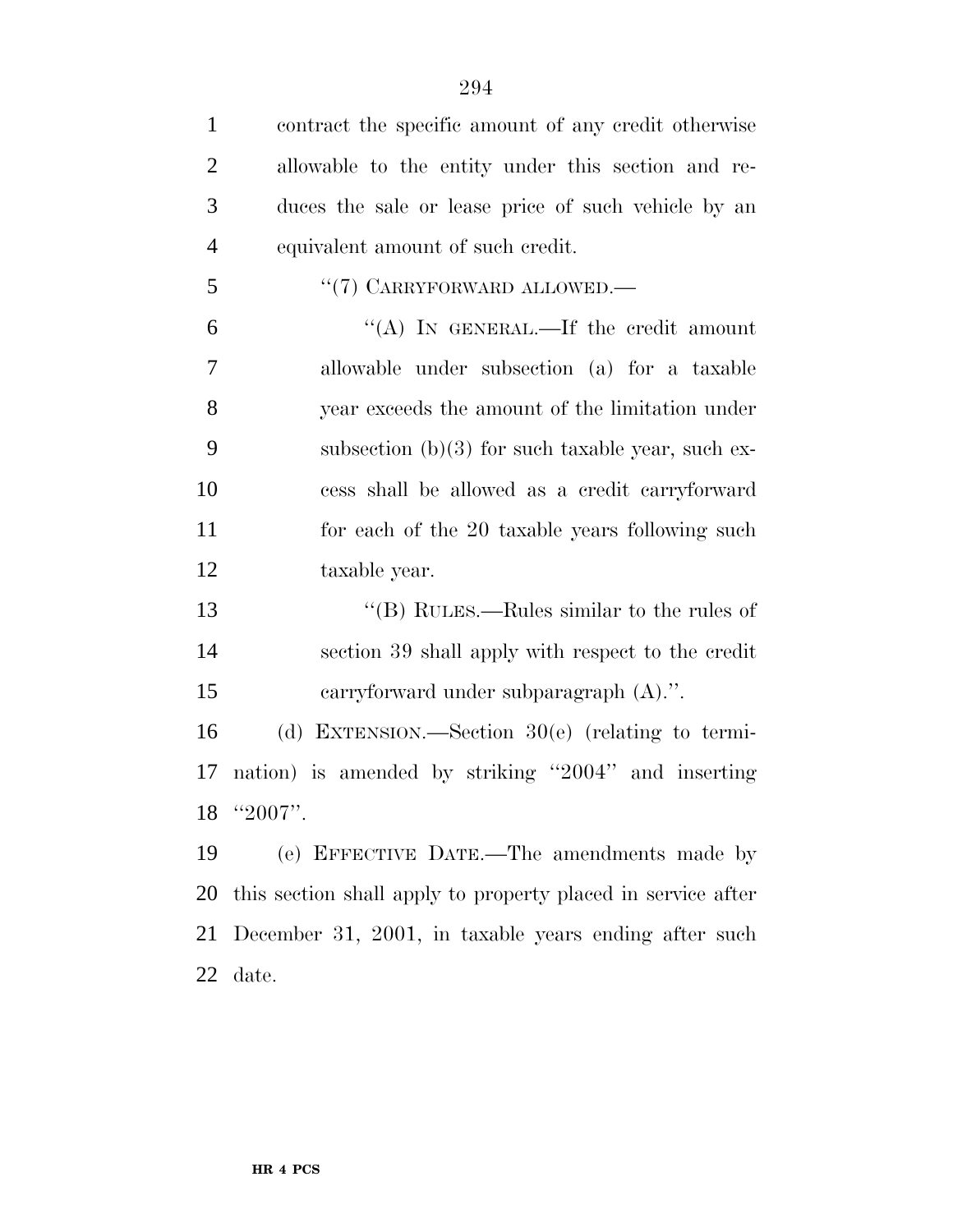(a) IN GENERAL.—Subpart D of part IV of sub- chapter A of chapter 1 (relating to business-related cred- its) is amended by adding at the end the following new section:

#### **''SEC. 45G. ENERGY EFFICIENT APPLIANCE CREDIT.**

8 "(a) GENERAL RULE.—For purposes of section 38, the energy efficient appliance credit determined under this section for the taxable year is an amount equal to the ap- plicable amount determined under subsection (b) with re- spect to the eligible production of qualified energy efficient appliances produced by the taxpayer during the calendar year ending with or within the taxable year.

 ''(b) APPLICABLE AMOUNT; ELIGIBLE PRODUC-TION.—For purposes of subsection (a)—

17 "(1) APPLICABLE AMOUNT.—The applicable amount is—

19  $\frac{1}{2}$   $\frac{1}{2}$   $\frac{1}{2}$   $\frac{1}{2}$   $\frac{1}{2}$   $\frac{1}{2}$   $\frac{1}{2}$   $\frac{1}{2}$   $\frac{1}{2}$   $\frac{1}{2}$   $\frac{1}{2}$   $\frac{1}{2}$   $\frac{1}{2}$   $\frac{1}{2}$   $\frac{1}{2}$   $\frac{1}{2}$   $\frac{1}{2}$   $\frac{1}{2}$   $\frac{1}{2}$   $\frac{1}{2}$   $\frac{1}{2}$   $\frac{1}{2}$ 20 clothes washer described in subsection  $(d)(2)(A)$  or an energy efficient refrigerator described in 22 subsection  $(d)(3)(B)(i)$ , and

23 ''(B)  $$100$  in the case of any other energy efficient clothes washer or energy efficient re-frigerator.

26 "(2) ELIGIBLE PRODUCTION.—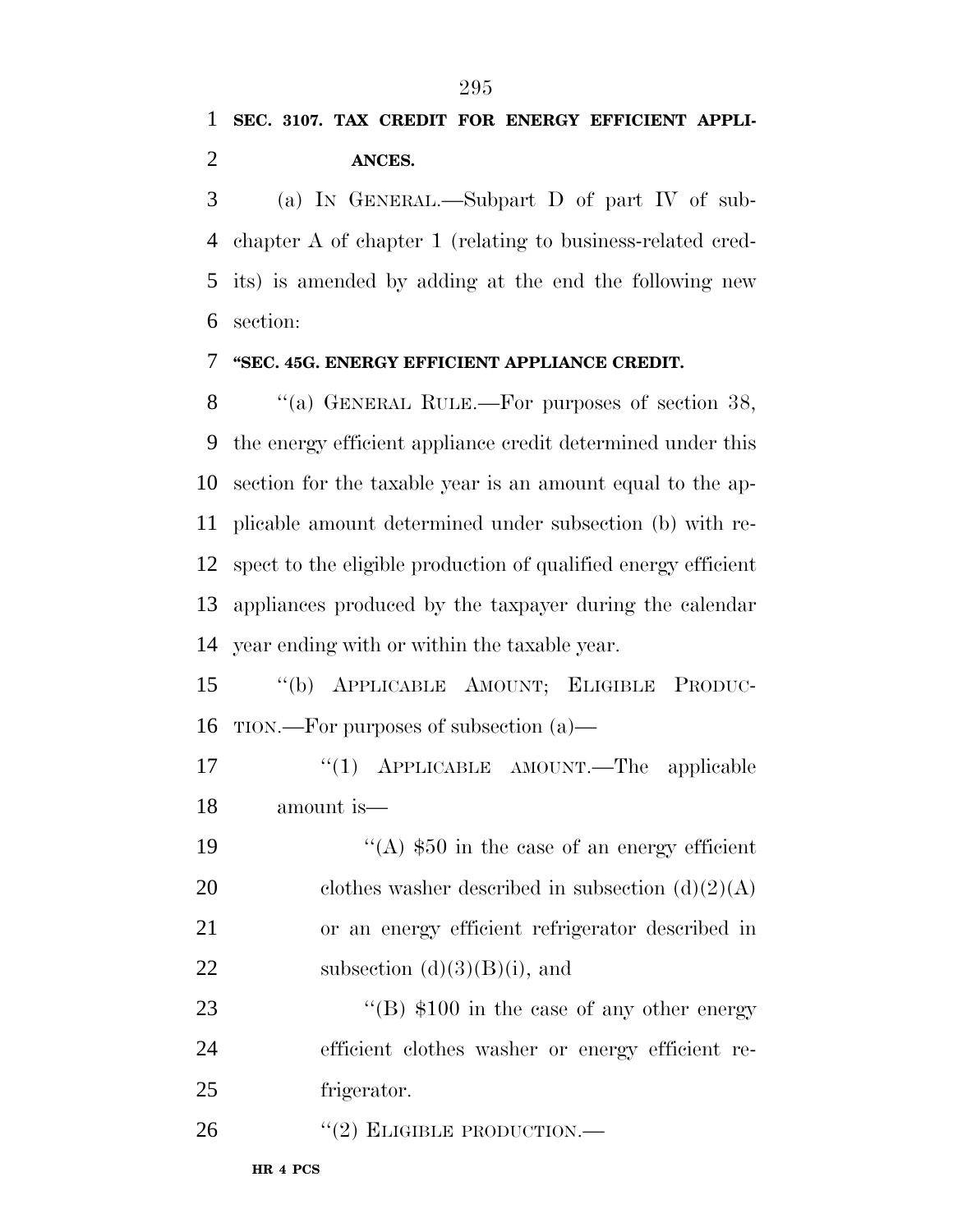| $\mathbf{1}$   | "(A) IN GENERAL.—The eligible produc-           |
|----------------|-------------------------------------------------|
| $\overline{2}$ | tion of each category of qualified energy effi- |
| 3              | cient appliances is the excess of—              |
| $\overline{4}$ | "(i) the number of appliances in such           |
| 5              | category which are produced by the tax-         |
| 6              | payer during such calendar year, over           |
| 7              | "(ii) the average number of appliances          |
| 8              | in such category which were produced by         |
| 9              | the taxpayer during calendar years 1998,        |
| 10             | 1999, and 2000.                                 |
| 11             | "(B) CATEGORIES.—For purposes of sub-           |
| 12             | paragraph $(A)$ , the categories are            |
| 13             | "(i) energy efficient clothes washers           |
| 14             | described in subsection $(d)(2)(A)$ ,           |
| 15             | "(ii) energy efficient clothes washers          |
| 16             | described in subsection $(d)(2)(B)$ ,           |
| 17             | "(iii) energy efficient refrigerators de-       |
| 18             | scribed in subsection $(d)(3)(B)(i)$ , and      |
| 19             | "(iv) energy efficient refrigerators de-        |
| 20             | scribed in subsection $(d)(3)(B)(ii)$ .         |
| 21             | "(C) SPECIAL RULE FOR 2001 PRODUC-              |
| 22             | TION.—For purposes of determining eligible      |
| 23             | production for calendar year 2001—              |
| 24             | "(i) only production after the date of          |
| 25             | the enactment of this section shall be          |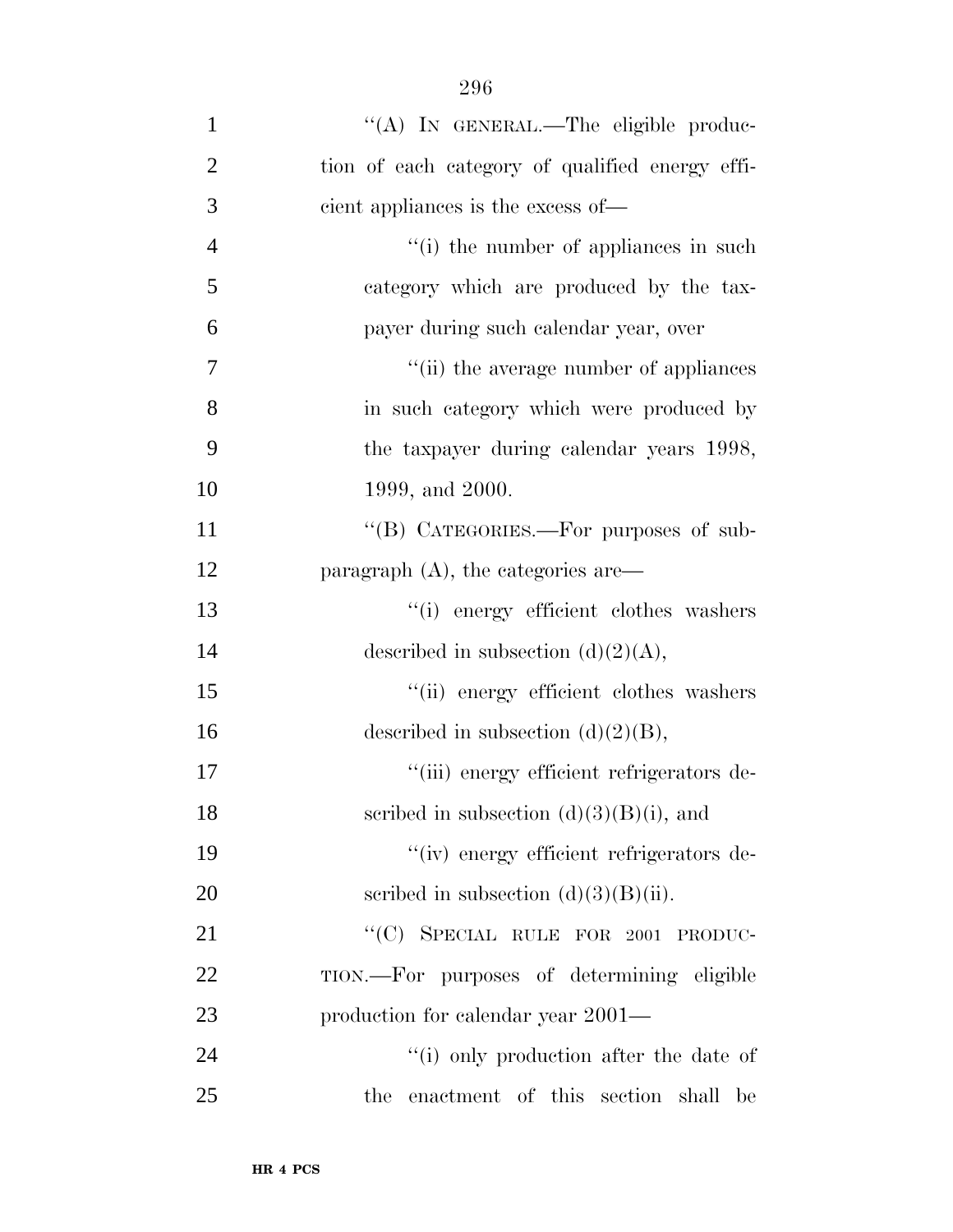| $\mathbf{1}$   | taken into account under subparagraph                  |
|----------------|--------------------------------------------------------|
| $\overline{2}$ | $(A)(i)$ , and                                         |
| 3              | "(ii) the amount taken into account                    |
| $\overline{4}$ | under subparagraph $(A)(ii)$ shall be an               |
| 5              | amount which bears the same ratio to the               |
| 6              | amount which would (but for this subpara-              |
| 7              | graph) be taken into account under sub-                |
| 8              | paragraph $(A)(ii)$ as —                               |
| 9              | $\lq\lq$ (I) the number of days in cal-                |
| 10             | endar year 2001 after the date of the                  |
| 11             | enactment of this section, bears to                    |
| 12             | $\text{``(II)}\,365.$                                  |
| 13             | "(c) LIMITATION ON MAXIMUM CREDIT.-                    |
| 14             | "(1) IN GENERAL.—The maximum amount of                 |
| 15             | credit allowed under subsection (a) with respect to    |
| 16             | a taxpayer for all taxable years shall be—             |
| 17             | "(A) $$30,000,000$ with respect to the cred-           |
| 18             | it determined under subsection $(b)(1)(A)$ , and       |
| 19             | "(B) $$30,000,000$ with respect to the cred-           |
| 20             | it determined under subsection $(b)(1)(B)$ .           |
| 21             | LIMITATION BASED<br>(2)<br>ON<br><b>GROSS</b><br>$RE-$ |
| 22             | CEIPTS.—The credit allowed under subsection (a)        |
| 23             | with respect to a taxpayer for the taxable year shall  |
| 24             | not exceed an amount equal to 2 percent of the aver-   |
| 25             | age annual gross receipts of the taxpayer for the 3    |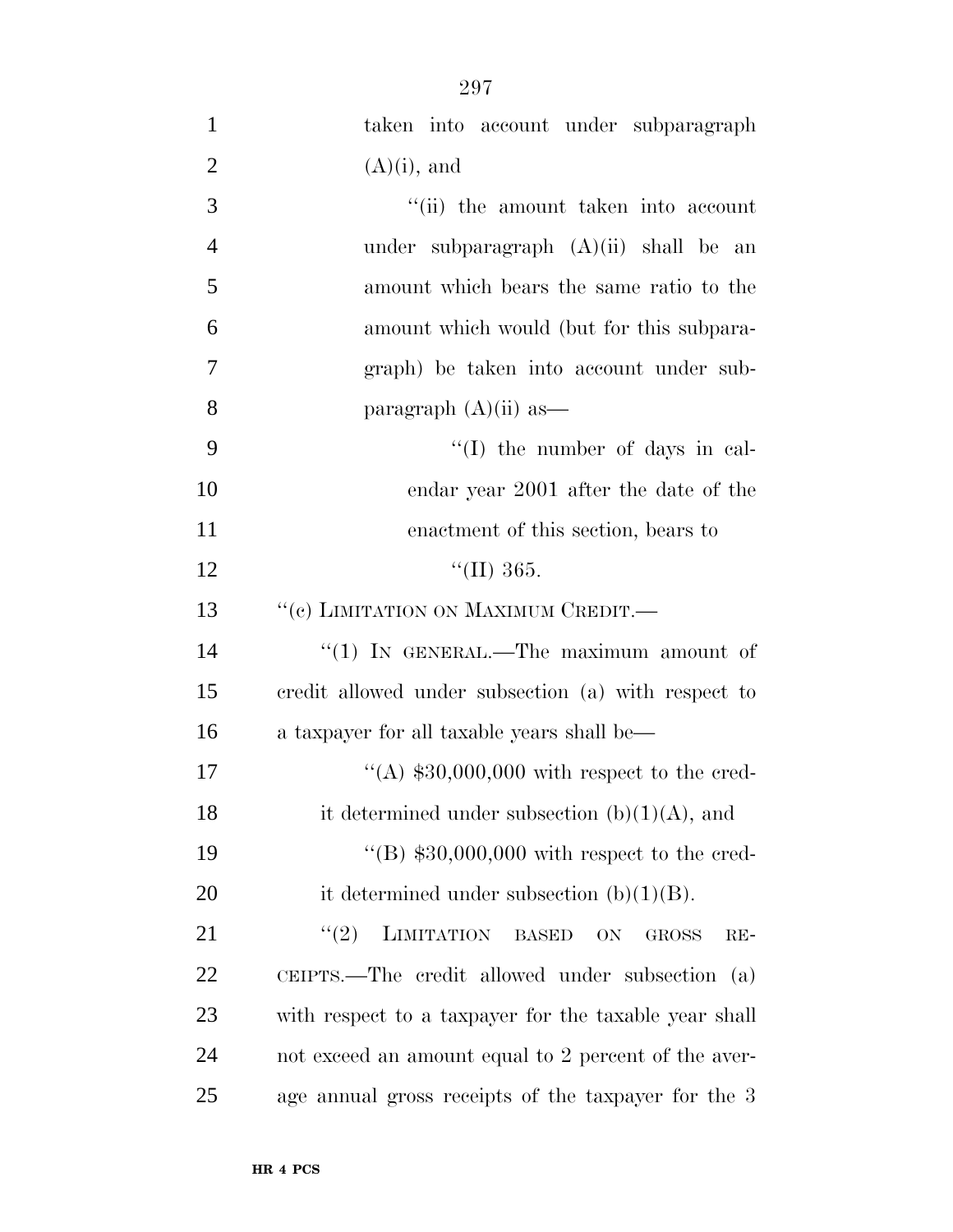| $\mathbf{1}$   | taxable years preceding the taxable year in which      |
|----------------|--------------------------------------------------------|
| $\overline{2}$ | the credit is determined.                              |
| 3              | "(3) GROSS RECEIPTS.—For purposes of this              |
| $\overline{4}$ | subsection, the rules of paragraphs $(2)$ and $(3)$ of |
| 5              | section $448(e)$ shall apply.                          |
| 6              | "(d) QUALIFIED ENERGY EFFICIENT APPLIANCE.-            |
| 7              | For purposes of this section:                          |
| 8              | "(1) IN GENERAL.—The term 'qualified energy            |
| 9              | efficient appliance' means—                            |
| 10             | $\lq\lq$ an energy efficient clothes washer, or        |
| 11             | "(B) an energy efficient refrigerator.                 |
| 12             | "(2) ENERGY EFFICIENT CLOTHES WASHER.-                 |
| 13             | The term 'energy efficient clothes washer' means a     |
| 14             | residential clothes washer, including a residential    |
| 15             | style coin operated washer, which is manufactured      |
| 16             | with-                                                  |
| 17             | "(A) a $1.26$ MEF or greater, or                       |
| 18             | "(B) a $1.42$ MEF $(1.5$ MEF for washers               |
| 19             | produced after 2004) or greater.                       |
| 20             | "(3) ENERGY EFFICIENT REFRIGERATOR.—The                |
| 21             | term 'energy efficient refrigerator' means an auto-    |
| 22             | matic defrost refrigerator-freezer which—              |
| 23             | "(A) has an internal volume of at least                |
| 24             | 16.5 cubic feet, and                                   |
| 25             | $\lq\lq(B)$ consumes—                                  |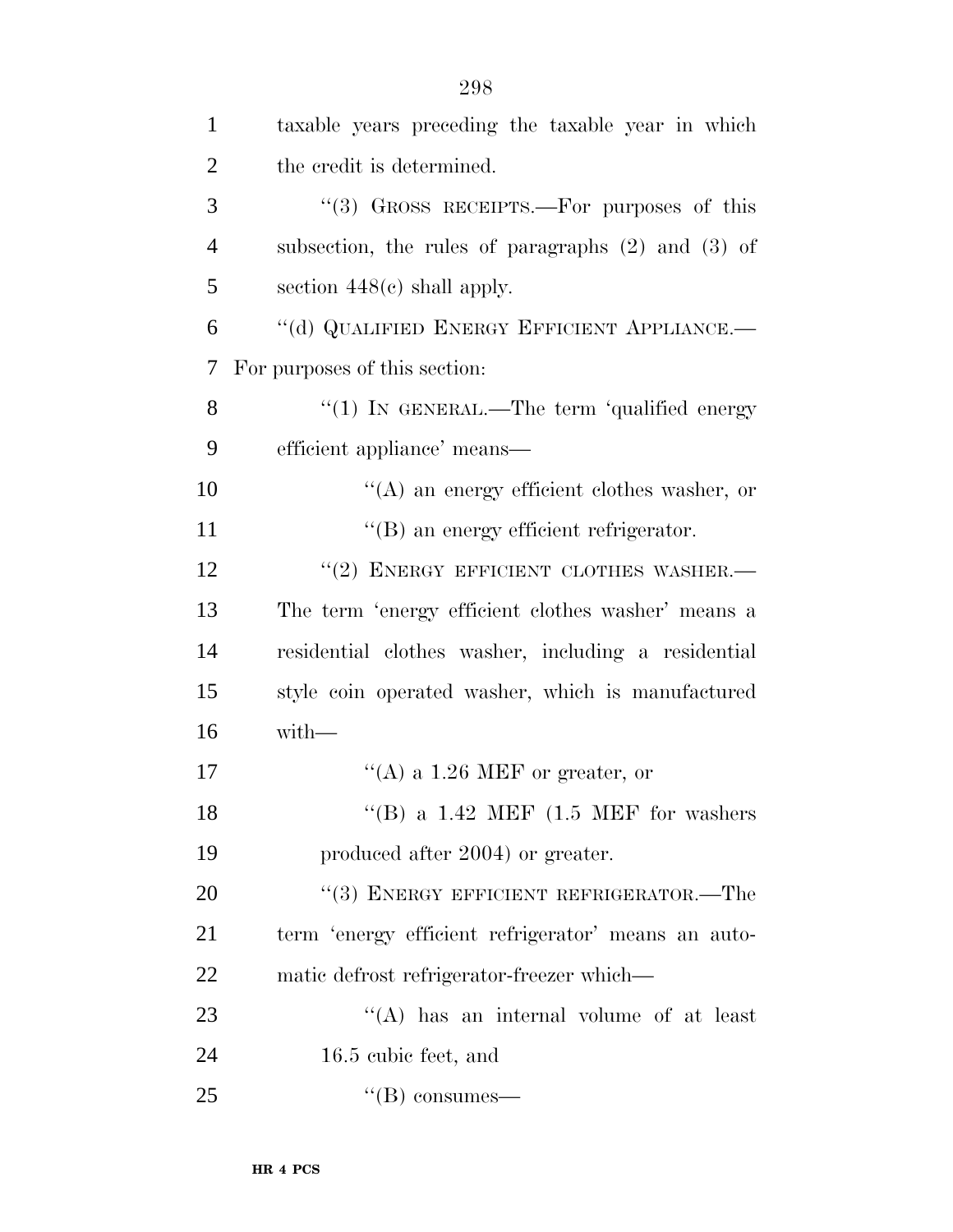| $\mathbf{1}$   | "(i) 10 percent less kw/hr/yr than the                      |
|----------------|-------------------------------------------------------------|
| $\overline{2}$ | energy conservation standards promulgated                   |
| 3              | by the Department of Energy for refrig-                     |
| $\overline{4}$ | erators produced during 2001, and                           |
| 5              | "(ii) $15$ percent less kw/hr/yr than                       |
| 6              | such energy conservation standards for re-                  |
| 7              | frigerators produced after 2001.                            |
| 8              | $"$ (4) MEF.—The term 'MEF' means Modified                  |
| 9              | Energy Factor (as determined by the Secretary of            |
| 10             | Energy).                                                    |
| 11             | "(e) SPECIAL RULES.—                                        |
| 12             | "(1) IN GENERAL.—Rules similar to the rules                 |
| 13             | of subsections (c), (d), and (e) of section $52$ shall      |
| 14             | apply for purposes of this section.                         |
| 15             | "(2) AGGREGATION RULES.—All persons treat-                  |
| 16             | ed as a single employer under subsection (a) or (b)         |
| 17             | of section $52$ or subsection (m) or (o) of section $414$   |
| 18             | shall be treated as 1 person for purposes of sub-           |
| 19             | section (a).                                                |
| 20             | "(f) VERIFICATION.—The taxpayer shall submit such           |
| 21             | information or certification as the Secretary, in consulta- |
| 22             | tion with the Secretary of Energy, determines necessary     |
| 23             | to claim the credit amount under subsection (a).            |
| 24             | "(g) TERMINATION.—This section shall not apply—             |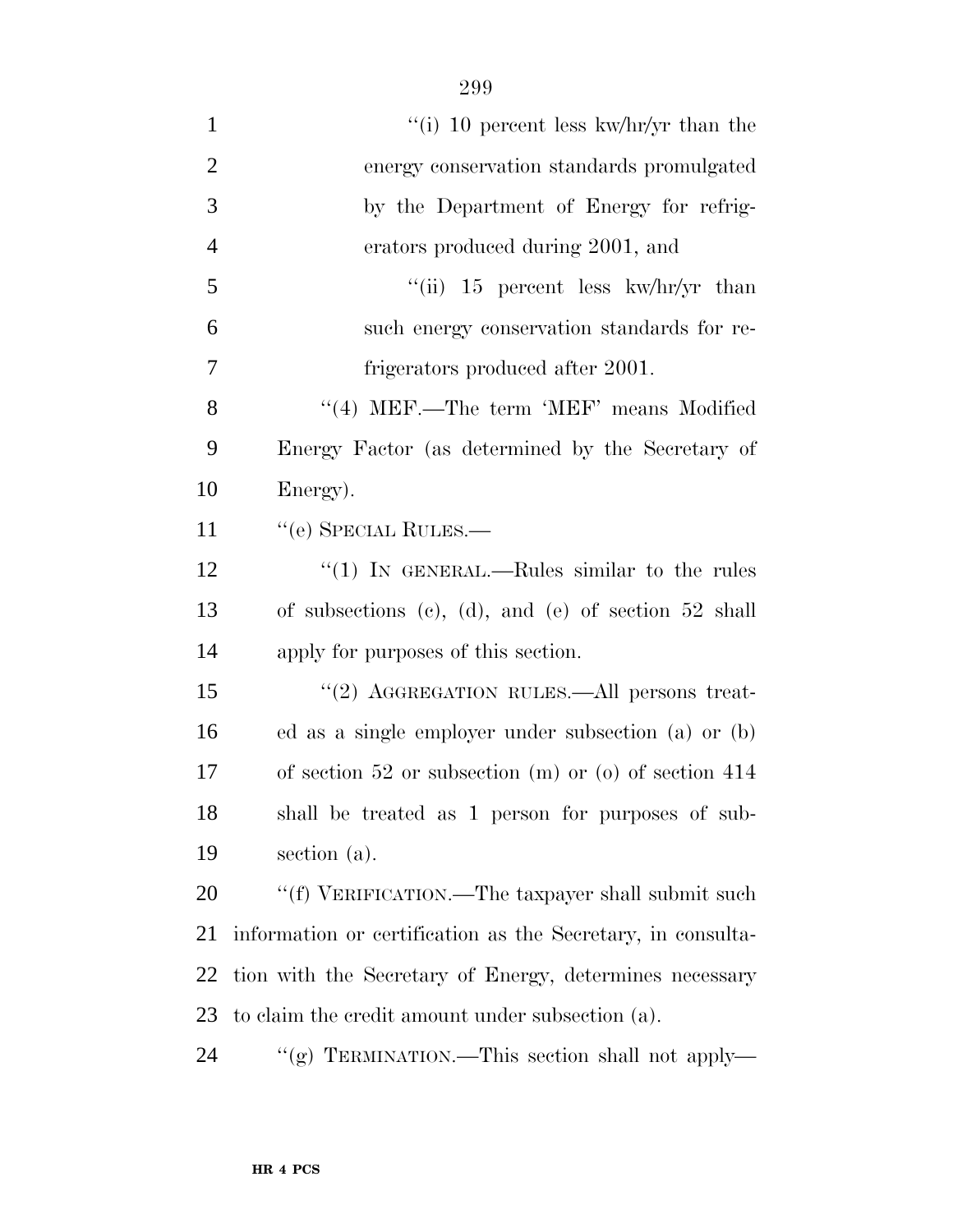$\frac{1}{1}$  with respect to energy efficient refrig- erators described in subsection (d)(3)(B)(i) produced after 2004, and 4 "(2) with respect to all other qualified energy efficient appliances produced after 2006.''. (b) LIMITATION ON CARRYBACK.—Section 39(d) (re- lating to transition rules) is amended by adding at the end the following new paragraph: 9 "(11) NO CARRYBACK OF ENERGY EFFICIENT 10 APPLIANCE CREDIT BEFORE EFFECTIVE DATE.-No portion of the unused business credit for any taxable year which is attributable to the energy efficient ap- pliance credit determined under section 45G may be carried to a taxable year ending before the date of 15 the enactment of section 45G.". (c) CONFORMING AMENDMENT.—Section 38(b) (re- lating to general business credit) is amended by striking ''plus'' at the end of paragraph (14), by striking the period at the end of paragraph (15) and inserting '', plus'', and by adding at the end the following new paragraph:  $\frac{1}{16}$  the energy efficient appliance credit de-22 termined under section  $45G(a)$ .". 23 (d) CLERICAL AMENDMENT.—The table of sections for subpart D of part IV of subchapter A of chapter 1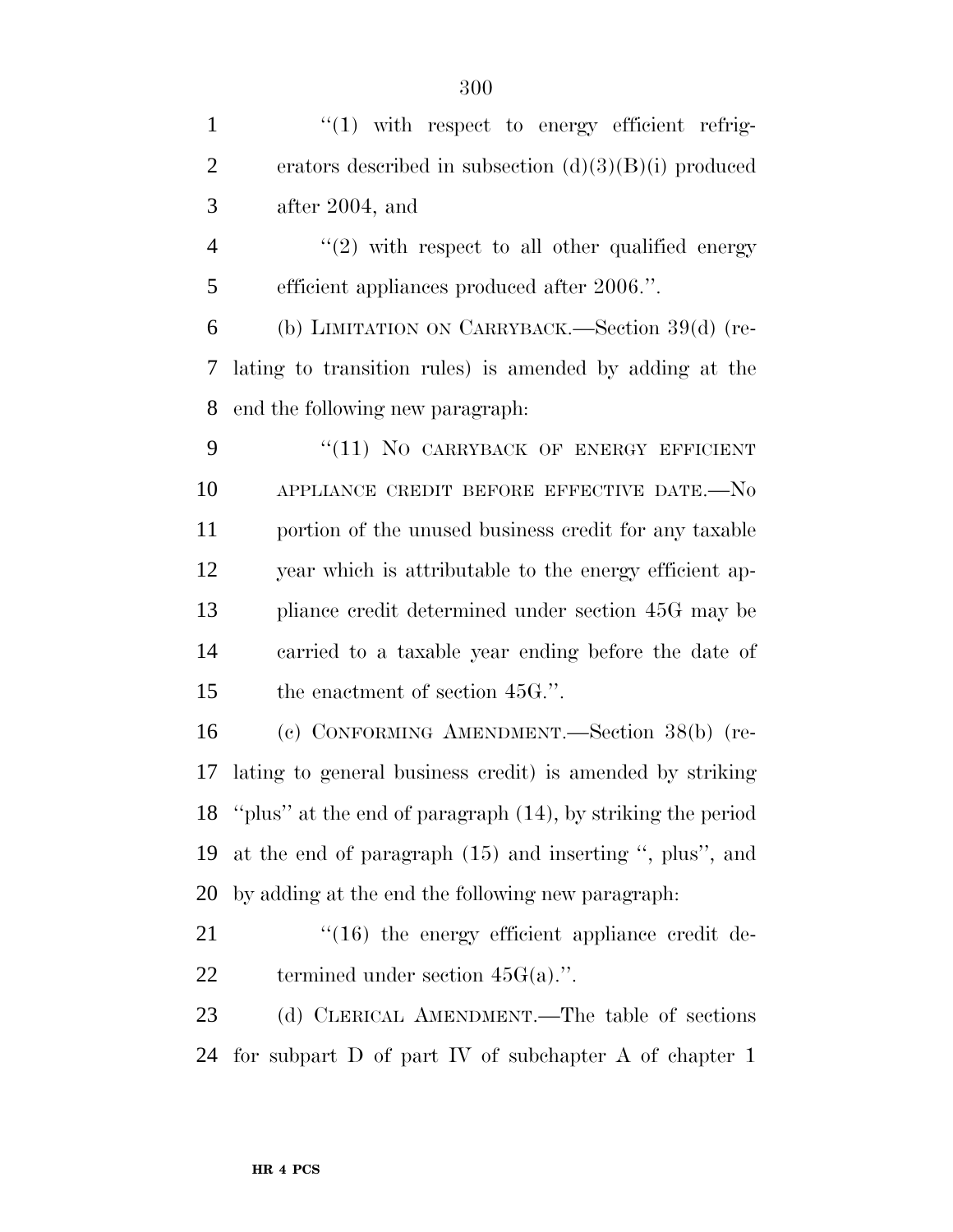is amended by inserting after the item relating to section 45F the following new item:

''Sec. 45G. Energy efficient appliance credit.''.

 (e) EFFECTIVE DATE.—The amendments made by this section shall apply to taxable years ending after the date of the enactment of this Act.

# **SEC. 3108. CREDIT FOR ENERGY EFFICIENCY IMPROVE-MENTS TO EXISTING HOMES.**

 (a) IN GENERAL.—Subpart A of part IV of sub- chapter A of chapter 1 (relating to nonrefundable personal credits) is amended by inserting after section 25D the fol-lowing new section:

## **''SEC. 25E. ENERGY EFFICIENCY IMPROVEMENTS TO EXIST-ING HOMES.**

 ''(a) ALLOWANCE OF CREDIT.—In the case of an in- dividual, there shall be allowed as a credit against the tax imposed by this chapter for the taxable year an amount equal to 20 percent of the amount paid or incurred by the taxpayer for qualified energy efficiency improvements installed during such taxable year.

20 "(b) LIMITATIONS.

21 "(1) MAXIMUM CREDIT.—The credit allowed by this section with respect to a dwelling shall not ex-ceed \$2,000.

**HR 4 PCS** 24 "(2) PRIOR CREDIT AMOUNTS FOR TAXPAYER ON SAME DWELLING TAKEN INTO ACCOUNT.—If a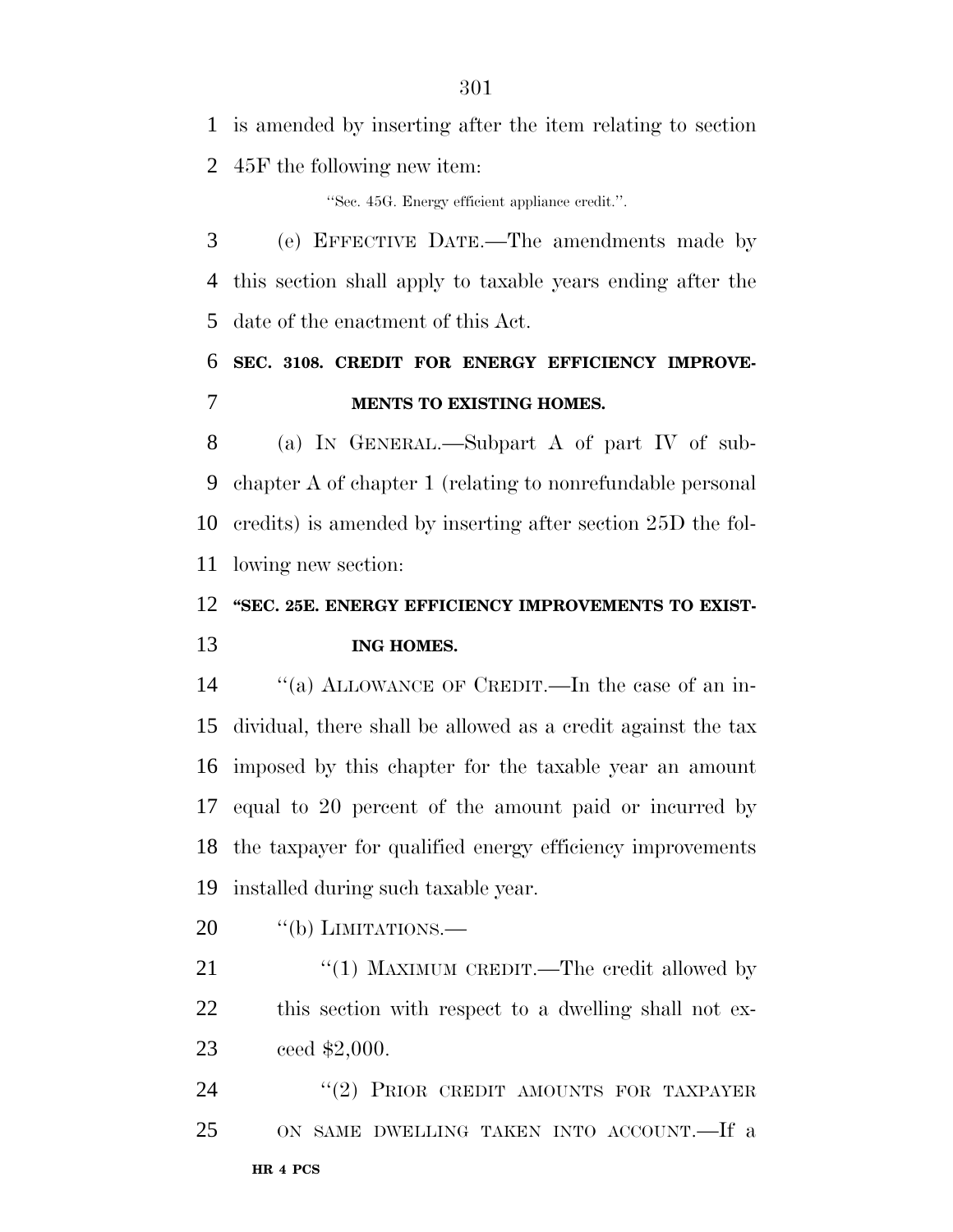| $\mathbf{1}$   | eredit was allowed to the taxpayer under subsection         |
|----------------|-------------------------------------------------------------|
| $\overline{2}$ | (a) with respect to a dwelling in 1 or more prior tax-      |
| 3              | able years, the amount of the credit otherwise allow-       |
| $\overline{4}$ | able for the taxable year with respect to that dwell-       |
| 5              | ing shall not exceed the amount of \$2,000 reduced          |
| 6              | by the sum of the credits allowed under subsection          |
| 7              | (a) to the taxpayer with respect to the dwelling for        |
| 8              | all prior taxable years.                                    |
| 9              | (3)<br>LIMITATION BASED<br>ON<br>AMOUNT<br>OF               |
| 10             | TAX.—The credit allowed under subsection (a) for            |
| 11             | the taxable year shall not exceed the excess of—            |
| 12             | $\lq\lq$ the sum of the regular tax liability               |
| 13             | (as defined in section $26(b)$ ) plus the tax im-           |
| 14             | posed by section 55, over                                   |
| 15             | $\lq\lq$ the sum of the credits allowable                   |
| 16             | under this subpart (other than this section and             |
| 17             | section 23) and section 27 for the taxable year.            |
| 18             | "(c) CARRYFORWARD OF UNUSED CREDIT.—If the                  |
| 19             | credit allowable under subsection (a) exceeds the limita-   |
| <b>20</b>      | tion imposed by subsection $(b)(3)$ for such taxable year,  |
| 21             | such excess shall be carried to the succeeding taxable year |
| 22             | and added to the credit allowable under subsection (a) for  |
| 23             | such succeeding taxable year.                               |
| 24             | "(d) QUALIFIED ENERGY EFFICIENCY IMPROVE-                   |
| 25             | MENTS.—For purposes of this section, the term 'qualified    |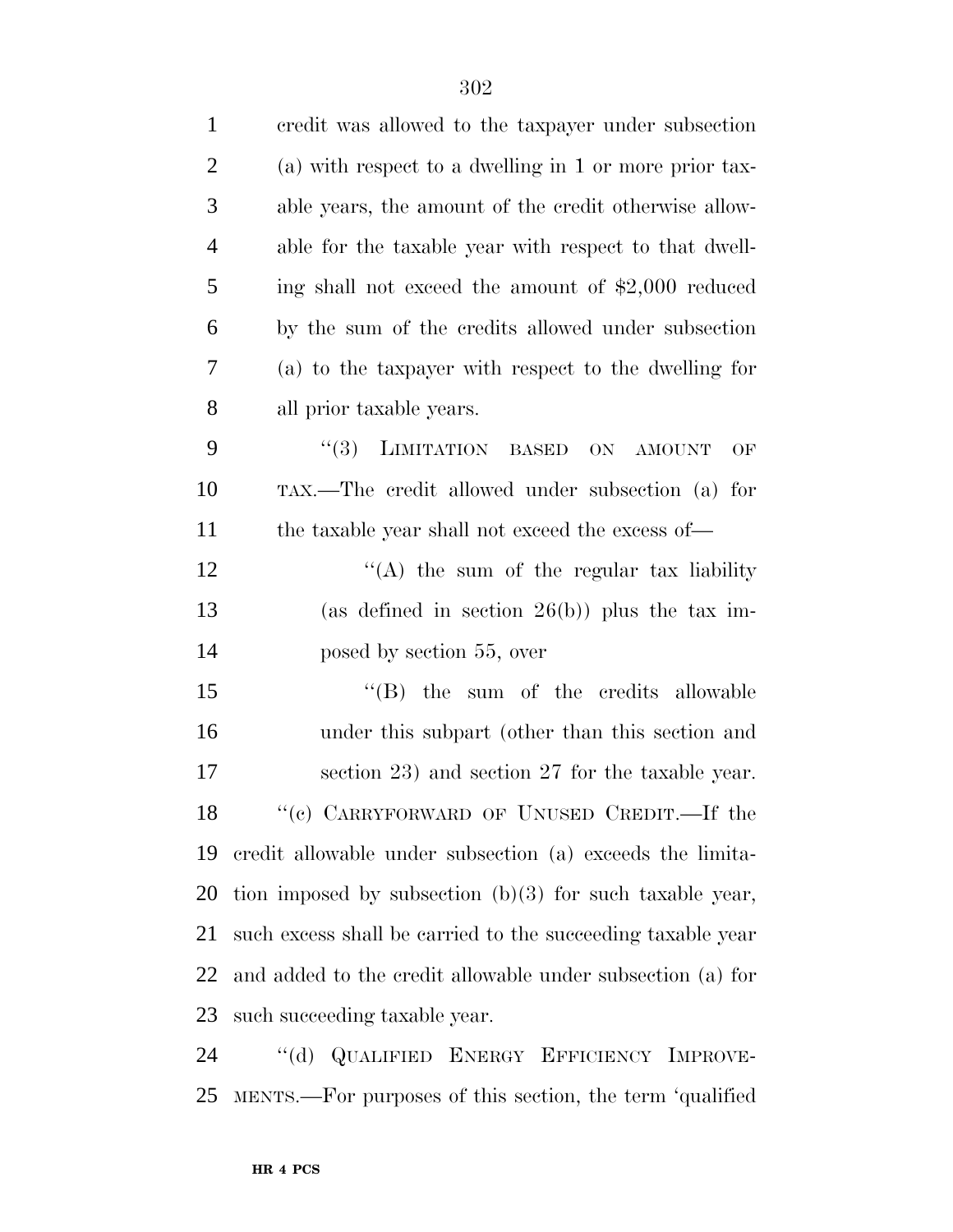| $\mathbf{1}$   | energy efficiency improvements' means any energy effi-   |
|----------------|----------------------------------------------------------|
| 2              | cient building envelope component which meets the pre-   |
| 3              | scriptive criteria for such component established by the |
| $\overline{4}$ | 1998 International Energy Conservation Code, if—         |
| 5              | $\lq(1)$ such component is installed in or on a          |
| 6              | dwelling—                                                |
| 7              | "(A) located in the United States, and                   |
| 8              | "(B) owned and used by the taxpayer as                   |
| 9              | the taxpayer's principal residence (within the           |
| 10             | meaning of section $121$ ,                               |
| 11             | $\lq(2)$ the original use of such component com-         |
| 12             | mences with the taxpayer, and                            |
| 13             | $(3)$ such component reasonably can be ex-               |
| 14             | pected to remain in use for at least 5 years.            |
| 15             | If the aggregate cost of such components with respect to |
| 16             | any dwelling exceeds \$1,000, such components shall be   |
| 17             | treated as qualified energy efficiency improvements only |
| 18             | if such components are also certified in accordance with |
| 19             | subsection (e) as meeting such criteria.                 |
| 20             | "(e) CERTIFICATION.—The certification described in       |
| 21             | subsection (d) shall be—                                 |
| 22             | $(1)$ determined on the basis of the technical           |
| 23             | specifications or applicable ratings (including prod-    |
| 24             | uct labeling requirements) for the measurement of        |
| 25             | energy efficiency, based upon energy use or building     |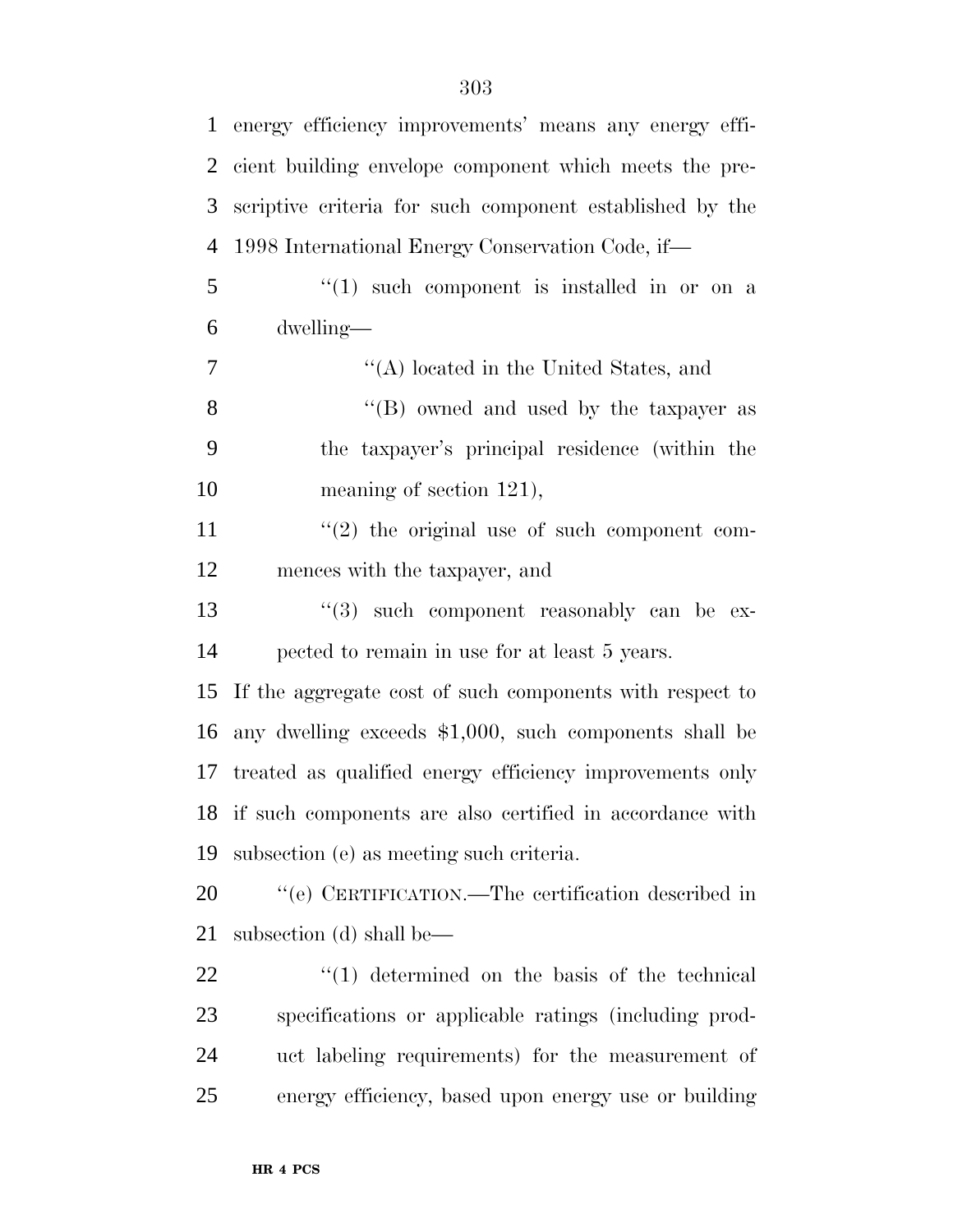envelope component performance, for the energy effi-cient building envelope component,

3 "(2) provided by a local building regulatory au- thority, a utility, a manufactured home production inspection primary inspection agency (IPIA), or an accredited home energy rating system provider who is accredited by or otherwise authorized to use ap- proved energy performance measurement methods by the Home Energy Ratings Systems Council or the National Association of State Energy Officials, and 11 ''(3) made in writing in a manner that specifies in readily verifiable fashion the energy efficient building envelope components installed and their re-spective energy efficiency levels.

15 ""(f) DEFINITIONS AND SPECIAL RULES.—

16 "(1) TENANT-STOCKHOLDER IN COOPERATIVE HOUSING CORPORATION.—In the case of an indi- vidual who is a tenant-stockholder (as defined in sec- tion 216) in a cooperative housing corporation (as defined in such section), such individual shall be treated as having paid his tenant-stockholder's pro-22 portionate share (as defined in section  $216(b)(3)$ ) of the cost of qualified energy efficiency improvements made by such corporation.

"(2) CONDOMINIUMS.—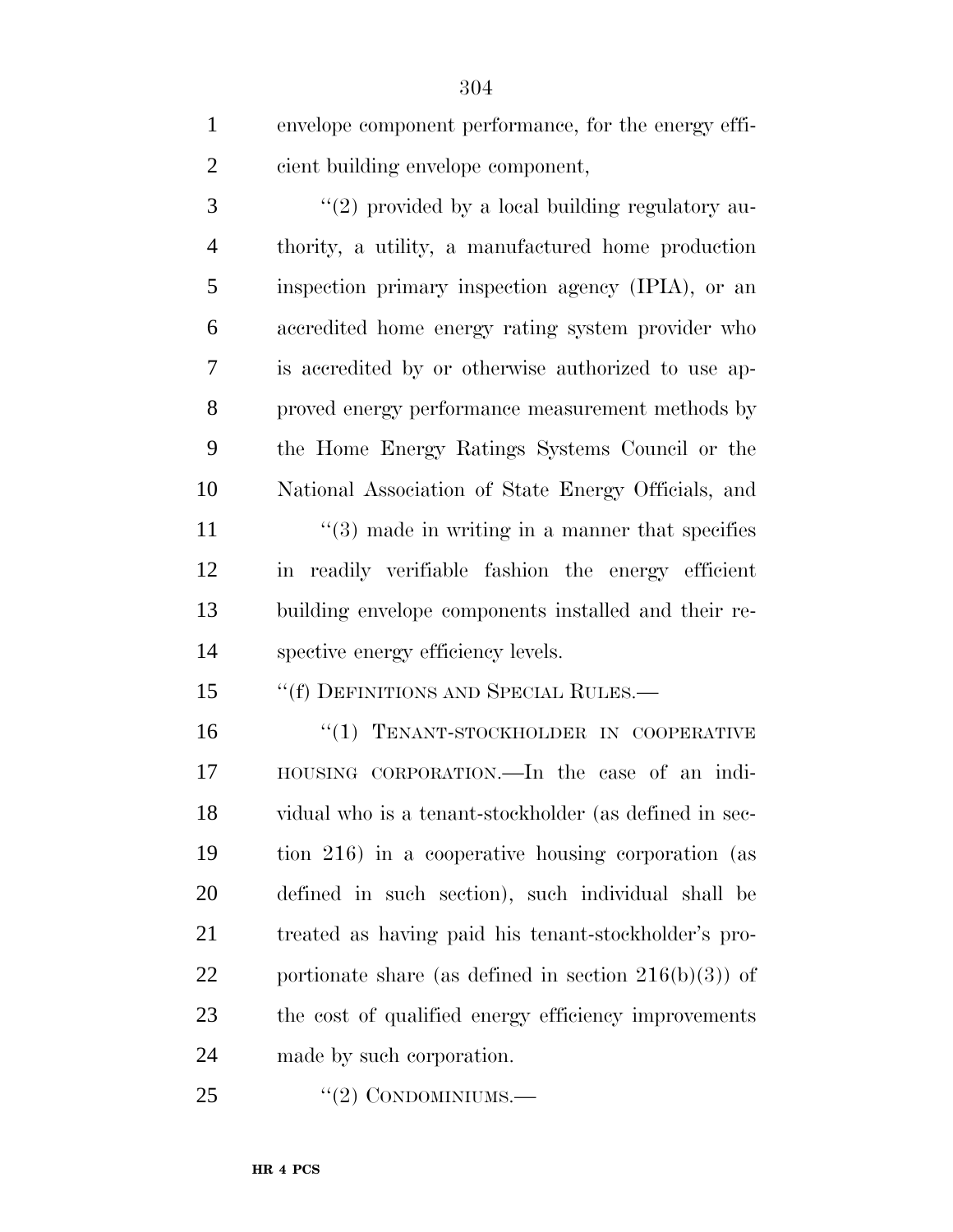1 ''(A) IN GENERAL.—In the case of an indi- vidual who is a member of a condominium man- agement association with respect to a condo- minium which he owns, such individual shall be treated as having paid his proportionate share of the cost of qualified energy efficiency im-provements made by such association.

8 "(B) CONDOMINIUM MANAGEMENT ASSO- CIATION.—For purposes of this paragraph, the term 'condominium management association' means an organization which meets the require- ments of paragraph (1) of section 528(c) (other than subparagraph (E) thereof) with respect to a condominium project substantially all of the units of which are used as residences.

16 "(3) BUILDING ENVELOPE COMPONENT.—The term 'building envelope component' means insulation material or system which is specifically and pri- marily designed to reduce the heat loss or gain of a dwelling when installed in or on such dwelling, exte- rior windows (including skylights) and doors, and metal roofs with appropriate pigmented coatings which are specifically and primarily designed to re- duce the heat gain of a dwelling when installed in or on such dwelling.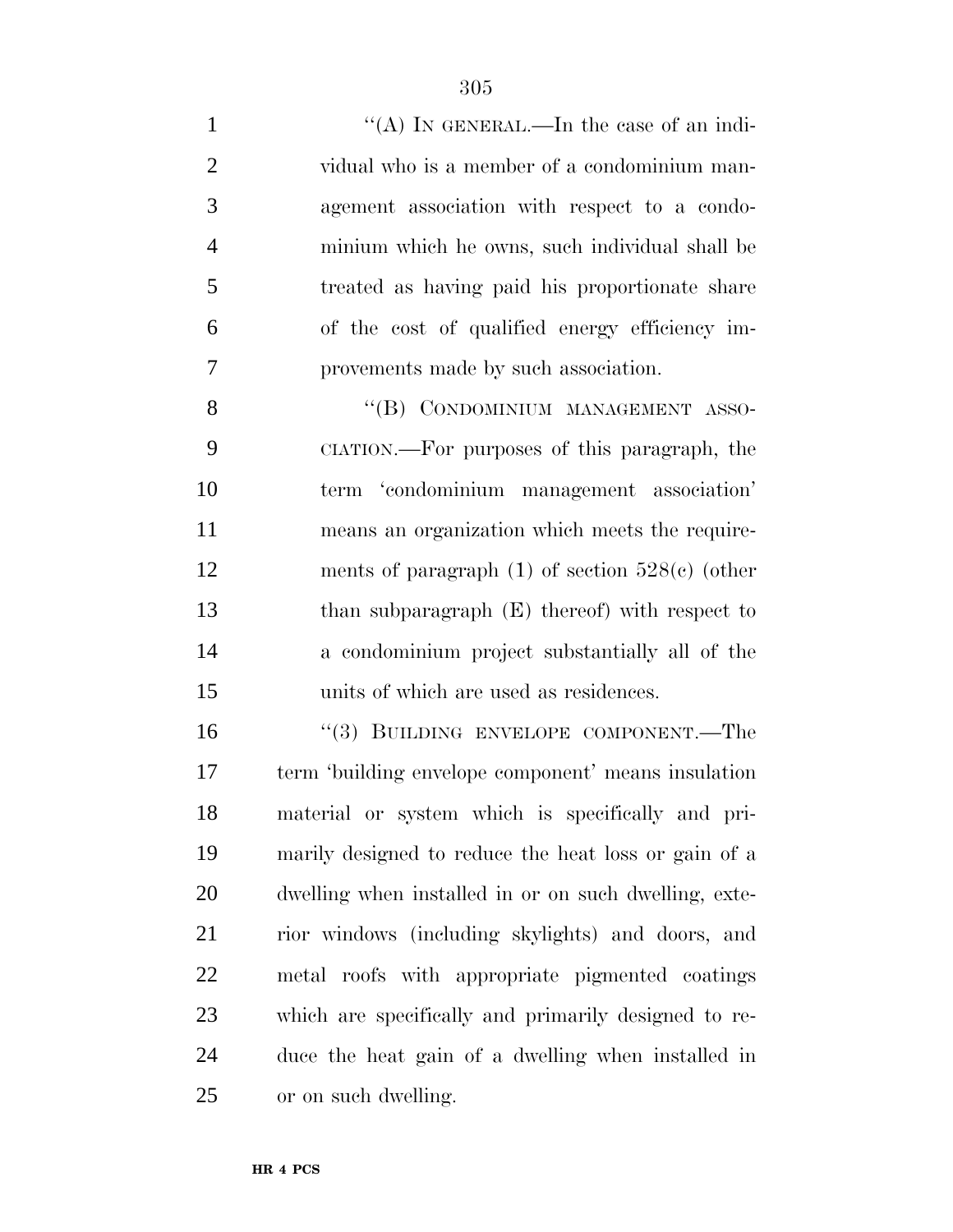1 "(4) MANUFACTURED HOMES INCLUDED. For purposes of this section, the term 'dwelling' includes a manufactured home which conforms to Federal Manufactured Home Construction and Safety Stand-ards (24 CFR 3280).

 $\gamma$  (g) BASIS ADJUSTMENT.—For purposes of this sub- title, if a credit is allowed under this section for any ex- penditure with respect to any property, the increase in the basis of such property which would (but for this sub- section) result from such expenditure shall be reduced by the amount of the credit so allowed.

 ''(h) APPLICATION OF SECTION.—This section shall apply to qualified energy efficiency improvements installed after December 31, 2001 and before January 1, 2007.''.

(b) CONFORMING AMENDMENTS.—

 (1) Subsection (a) of section 1016 is amended by striking ''and'' at the end of paragraph (30), by striking the period at the end of paragraph (31) and inserting '', and'', and by adding at the end the fol-lowing new paragraph:

21  $(32)$  to the extent provided in section  $25E(g)$ , in the case of amounts with respect to which a credit has been allowed under section 25E.''.

 (2) The table of sections for subpart A of part IV of subchapter A of chapter 1 is amended by in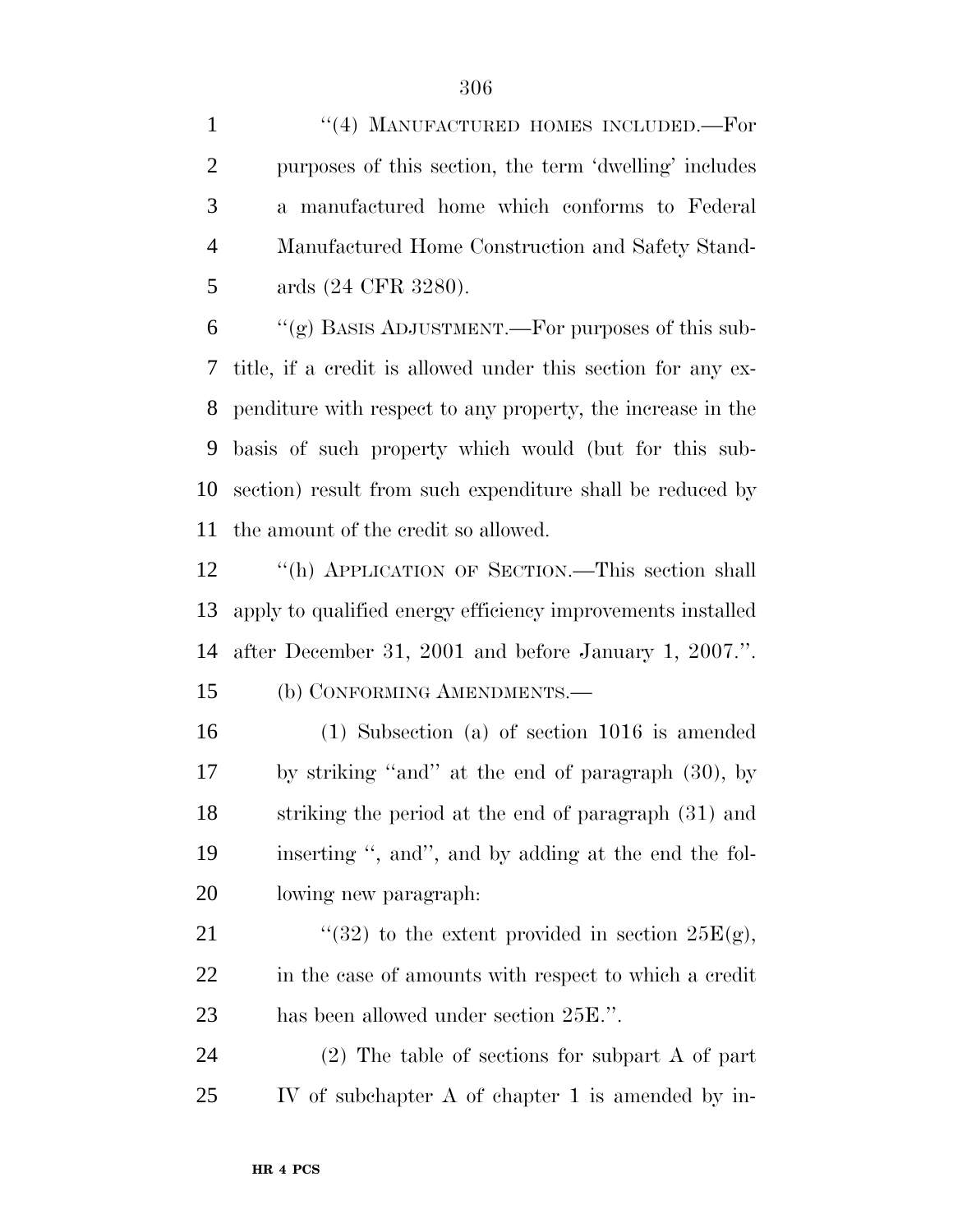serting after the item relating to section 25D the following new item:

''Sec. 25E. Energy efficiency improvements to existing homes.''.

 (c) EFFECTIVE DATE.—The amendments made by this section shall apply to taxable years ending after De-cember 31, 2001.

# **SEC. 3109. BUSINESS CREDIT FOR CONSTRUCTION OF NEW ENERGY EFFICIENT HOME.**

 (a) IN GENERAL.—Subpart D of part IV of sub- chapter A of chapter 1 (relating to business related cred- its) is amended by inserting after section 45G the fol-lowing new section:

#### **''SEC. 45H. NEW ENERGY EFFICIENT HOME CREDIT.**

13 "(a) In GENERAL.—For purposes of section 38, in the case of an eligible contractor, the credit determined under this section for the taxable year is an amount equal to the aggregate adjusted bases of all energy efficient property installed in a qualified new energy efficient home during construction of such home.

- 19 "(b) LIMITATIONS.—
- 20 "(1) MAXIMUM CREDIT.—

21 "(A) IN GENERAL.—The credit allowed by 22 this section with respect to a dwelling shall not exceed \$2,000.

24 "(B) PRIOR CREDIT AMOUNTS ON SAME DWELLING TAKEN INTO ACCOUNT.—If a credit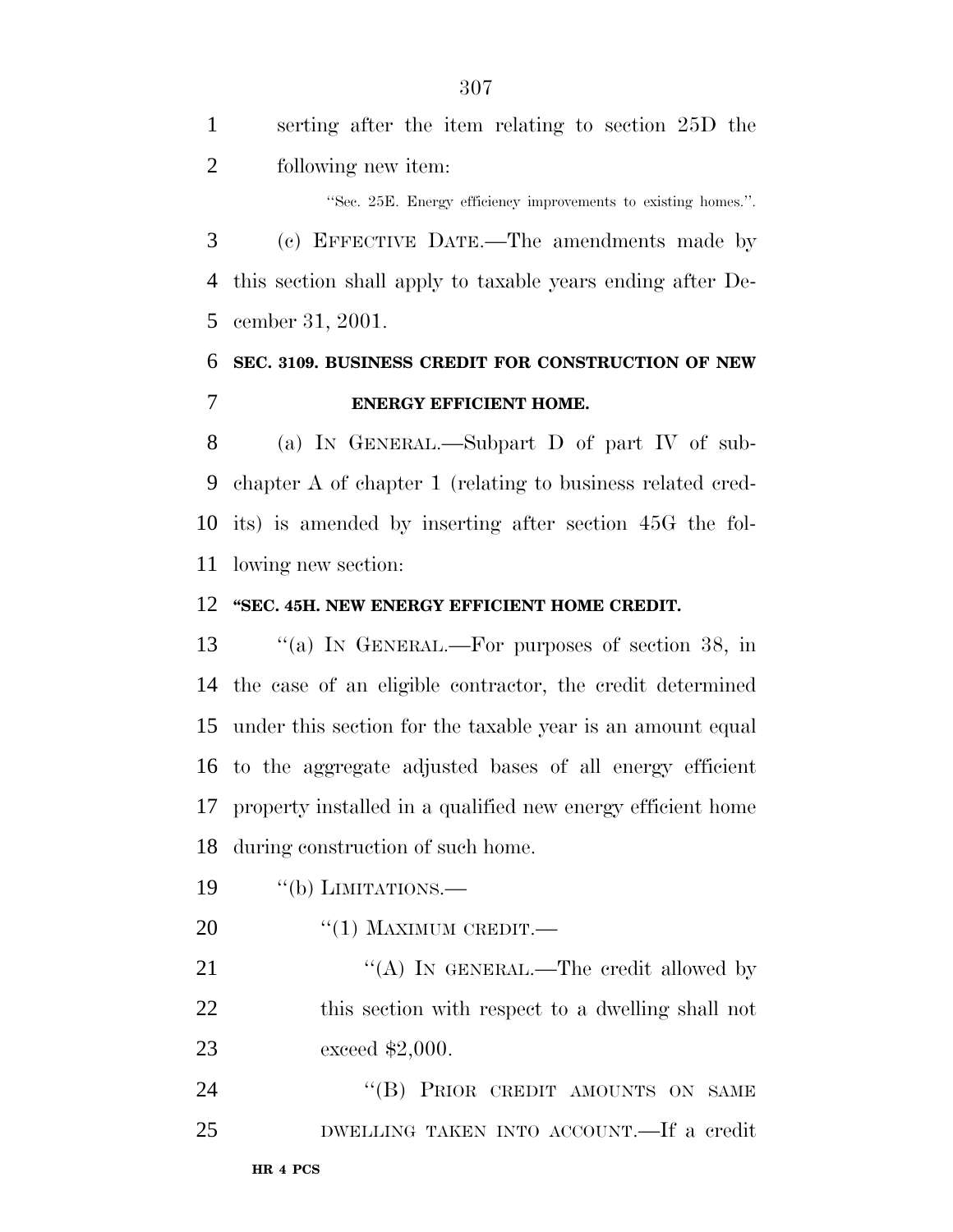| $\mathbf{1}$   | was allowed under subsection (a) with respect        |
|----------------|------------------------------------------------------|
| $\overline{2}$ | to a dwelling in 1 or more prior taxable years,      |
| 3              | the amount of the credit otherwise allowable for     |
| $\overline{4}$ | the taxable year with respect to that dwelling       |
| 5              | shall not exceed the amount of $$2,000$ reduced      |
| 6              | by the sum of the credits allowed under sub-         |
| 7              | section (a) with respect to the dwelling for all     |
| 8              | prior taxable years.                                 |
| 9              | (2)<br>COORDINATION WITH REHABILITATION              |
| 10             | ENERGY CREDITS.—For purposes of this<br><b>AND</b>   |
| 11             | section-                                             |
| 12             | "(A) the basis of any property referred to           |
| 13             | in subsection (a) shall be reduced by that por-      |
| 14             | tion of the basis of any property which is attrib-   |
| 15             | utable to qualified rehabilitation expenditures      |
| 16             | (as defined in section $47(c)(2)$ ) or to the energy |
| 17             | percentage of energy property (as determined         |
| 18             | under section $48(a)$ , and                          |
| 19             | "(B) expenditures taken into account                 |
| 20             | under either section 47 or $48(a)$ shall not be      |
| 21             | taken into account under this section.               |
| 22             | "(c) DEFINITIONS.—For purposes of this section—      |
| 23             | " $(1)$ ELIGIBLE CONTRACTOR.—The term 'eligi-        |
| 24             | ble contractor' means the person who constructed     |
| 25             | the new energy efficient home, or in the case of a   |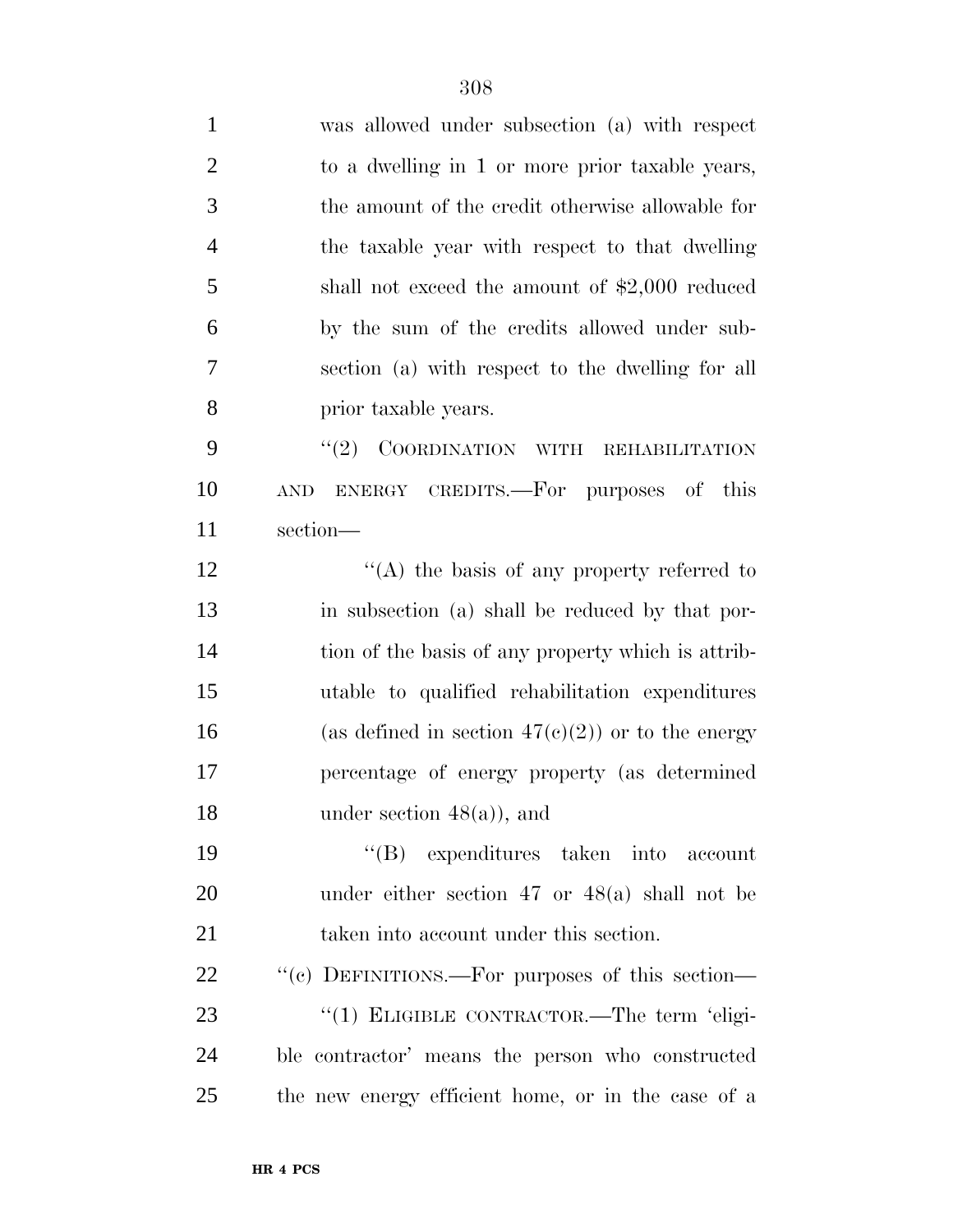| $\mathbf{1}$   | manufactured home which conforms to Federal          |
|----------------|------------------------------------------------------|
| $\overline{2}$ | Manufactured Home Construction and Safety Stand-     |
| 3              | ards (24 CFR 3280), the manufactured home pro-       |
| $\overline{4}$ | ducer of such home.                                  |
| 5              | "(2) ENERGY EFFICIENT PROPERTY.—The                  |
| 6              | term 'energy efficient property' means any energy    |
| 7              | efficient building envelope component, and any en-   |
| 8              | ergy efficient heating or cooling appliance.         |
| 9              | "(3) QUALIFIED NEW ENERGY EFFICIENT                  |
| 10             | HOME.—The term 'qualified new energy efficient       |
| 11             | home' means a dwelling—                              |
| 12             | $\lq\lq$ located in the United States,               |
| 13             | $\lq\lq (B)$ the construction of which is substan-   |
| 14             | tially completed after December 31, 2001,            |
| 15             | $\lq\lq$ (C) the original use of which is as a prin- |
| 16             | cipal residence (within the meaning of section       |
| 17             | 121) which commences with the person who ac-         |
| 18             | quires such dwelling from the eligible con-          |
| 19             | tractor, and                                         |
| 20             | $\lq\lq$ (D) which is certified to have a level of   |
| 21             | annual heating and cooling energy consumption        |
| 22             | that is at least 30 percent below the annual         |
| 23             | level of heating and cooling energy consumption      |
| 24             | of a comparable dwelling constructed in accord-      |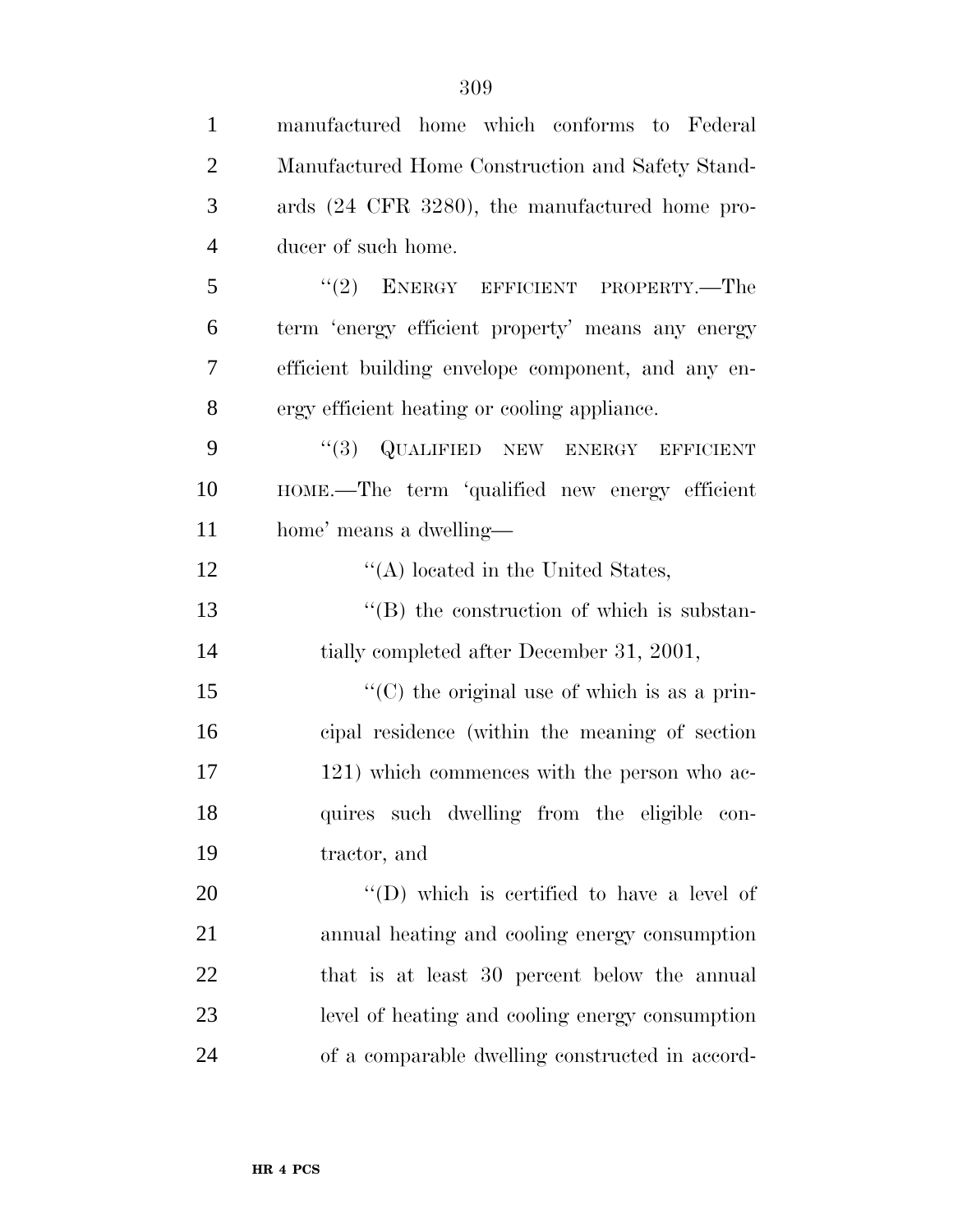| $\mathbf{1}$   | ance with the standards of the 1998 Inter-            |
|----------------|-------------------------------------------------------|
| $\overline{2}$ | national Energy Conservation Code.                    |
| 3              | "(4) CONSTRUCTION.—The term 'construction'            |
| $\overline{4}$ | includes reconstruction and rehabilitation.           |
| 5              | $\cdot$ (5) ACQUIRE.—The term 'acquire' includes      |
| 6              | purchase and, in the case of reconstruction and re-   |
| 7              | habilitation, such term includes a binding written    |
| 8              | contract for such reconstruction or rehabilitation.   |
| 9              | "(6) BUILDING ENVELOPE COMPONENT.—The                 |
| 10             | term 'building envelope component' means insulation   |
| 11             | material or system which is specifically and pri-     |
| 12             | marily designed to reduce the heat loss or gain of a  |
| 13             | dwelling when installed in or on such dwelling, exte- |
| 14             | rior windows (including skylights) and doors, and     |
| 15             | metal roofs with appropriate pigmented coatings       |
| 16             | which are specifically and primarily designed to re-  |
| 17             | duce the heat gain of a dwelling when installed in    |
| 18             | or on such dwelling.                                  |
| 19             | "(7) MANUFACTURED HOME INCLUDED.—The                  |
| 20             | term 'dwelling' includes a manufactured home con-     |
| 21             | forming to Federal Manufactured Home Construc-        |
| 22             | tion and Safety Standards (24 CFR 3280).              |
| 23             | "(d) CERTIFICATION.—                                  |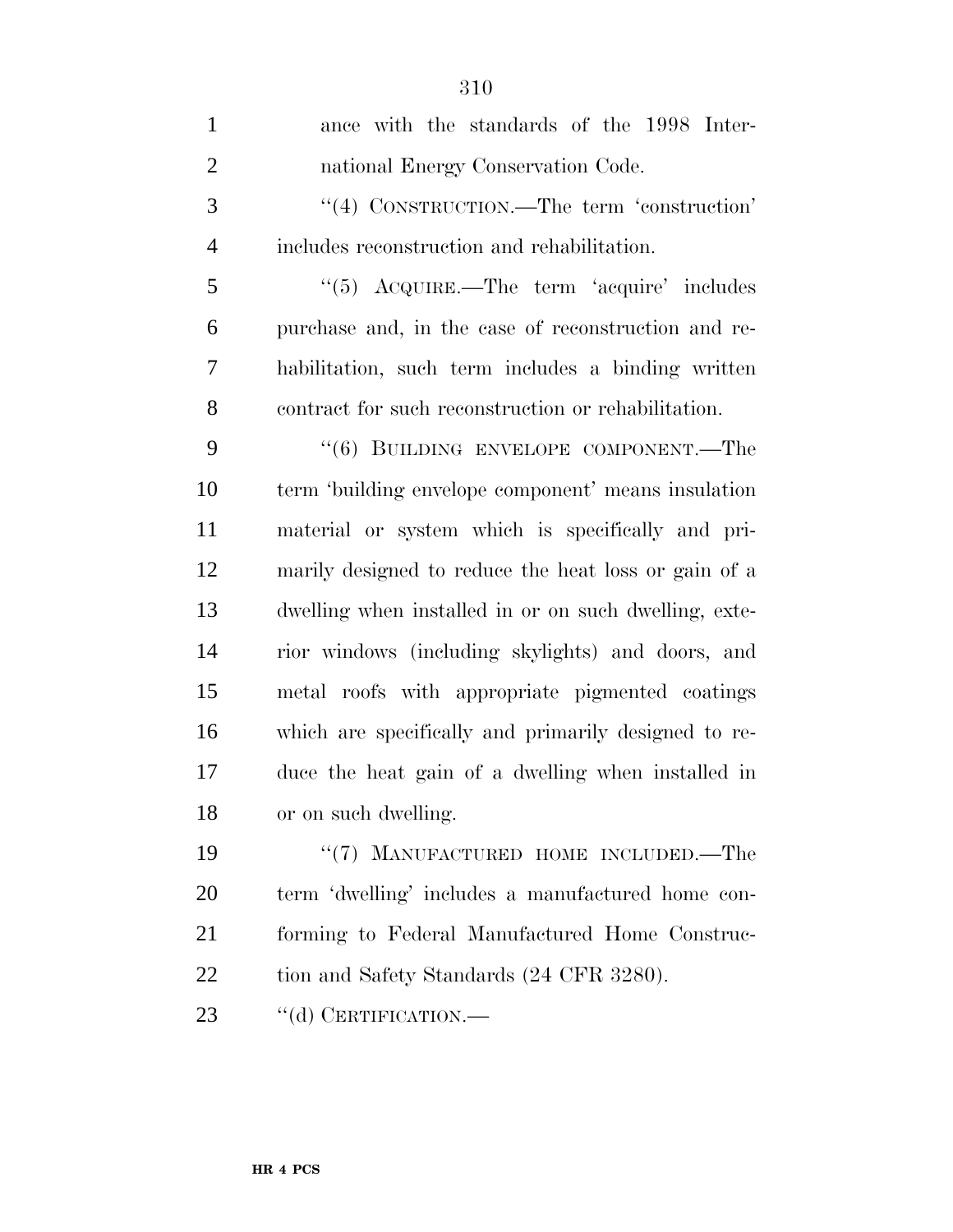| $\mathbf{1}$   | $\lq(1)$ METHOD.—A certification described in     |
|----------------|---------------------------------------------------|
| $\overline{2}$ | subsection $(c)(3)(D)$ shall be determined on the |
| 3              | basis of one of the following methods:            |
| $\overline{4}$ | "(A) The technical specifications or appli-       |
| 5              | cable ratings (including product labeling re-     |
| 6              | quirements) for the measurement of energy effi-   |
| 7              | ciency for the energy efficient building envelope |
| 8              | component or energy efficient heating or cooling  |
| 9              | appliance, based upon energy use or building      |
| 10             | envelope component performance.                   |
| 11             | "(B) An energy performance measurement            |
| 12             | method that utilizes computer software ap-        |
| 13             | proved by organizations designated by the Sec-    |
| 14             | retary.                                           |
| 15             | $(2)$ PROVIDER.—Such certification shall be       |
| 16             | provided by—                                      |
| 17             | $\lq\lq$ in the case of a method described in     |
| 18             | paragraph $(1)(A)$ , a local building regulatory  |
| 19             | authority, a utility, a manufactured home pro-    |
| 20             | duction inspection primary inspection agency      |
| 21             | (IPIA), or an accredited home energy rating       |
| 22             | systems provider who is accredited by, or other-  |
| 23             | wise authorized to use, approved energy per-      |
| 24             | formance measurement methods by the Home          |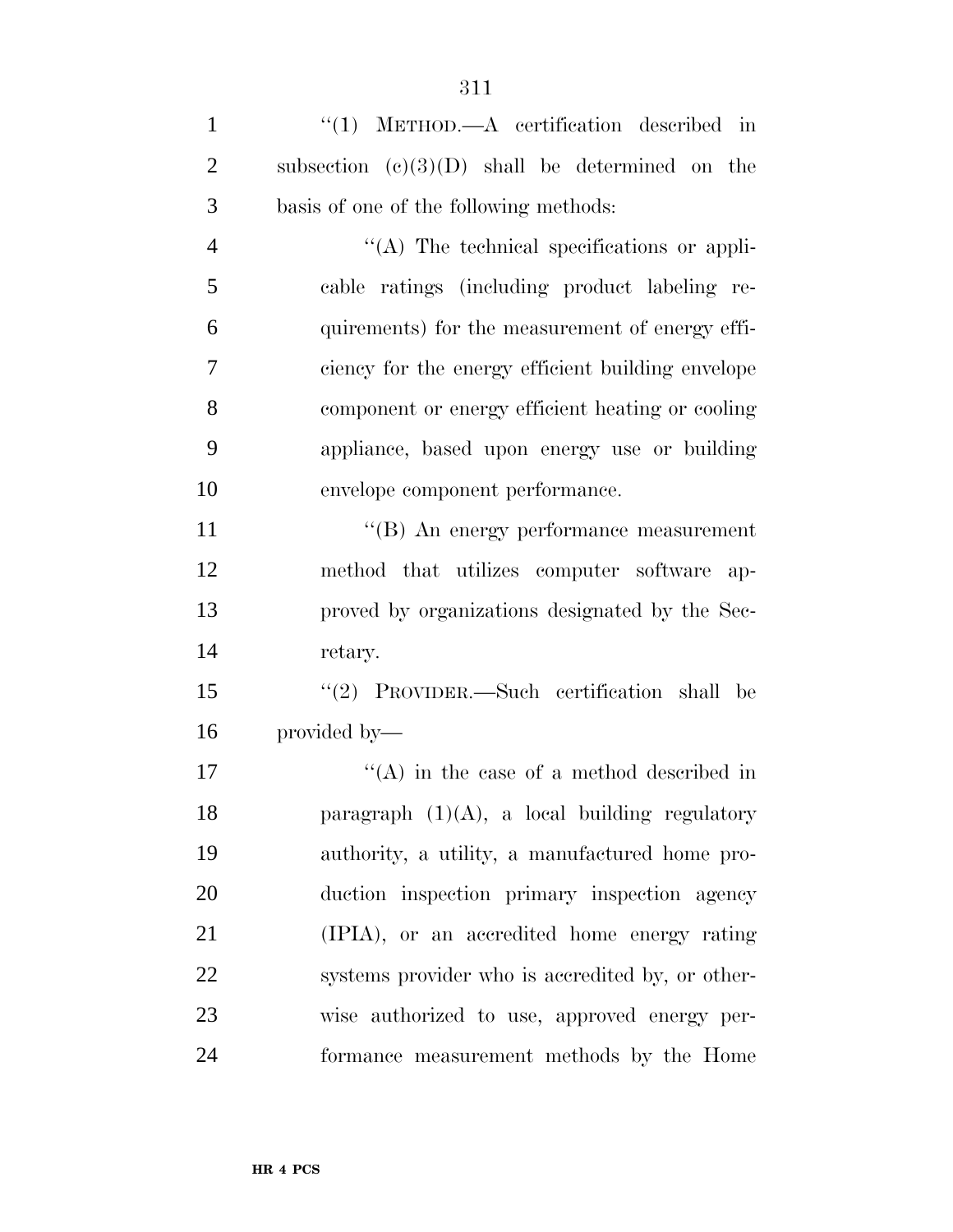| $\mathbf{1}$   | Energy Ratings Systems Council or the Na-                |
|----------------|----------------------------------------------------------|
| $\mathfrak{2}$ | tional Association of State Energy Officials, or         |
| 3              | $\lq\lq$ (B) in the case of a method described in        |
| $\overline{4}$ | paragraph $(1)(B)$ , an individual recognized by         |
| $\mathfrak{S}$ | an organization designated by the Secretary for          |
| 6              | such purposes.                                           |
| 7              | "(3) FORM.—Such certification shall be made              |
| 8              | in writing in a manner that specifies in readily         |
| 9              | verifiable fashion the energy efficient building enve-   |
| 10             | lope components and energy efficient heating or          |
| 11             | cooling appliances installed and their respective en-    |
| 12             | ergy efficiency levels, and in the case of a method      |
| 13             | described in subparagraph $(B)$ of paragraph $(1)$ , ac- |
| 14             | companied by written analysis documenting the            |
| 15             | proper application of a permissible energy perform-      |
| 16             | measurement method to the specific cir-<br>ance          |
| 17             | cumstances of such dwelling.                             |
| 18             | $\lq(4)$ REGULATIONS.—                                   |
| 19             | "(A) IN GENERAL.—In prescribing regula-                  |
| 20             | tions under this subsection for energy perform-          |
| 21             | ance measurement methods, the Secretary shall            |
| 22             | prescribe procedures for calculating annual en-          |
| 23             | ergy costs for heating and cooling and cost sav-         |
| 24             | ings and for the reporting of the results. Such          |
| 25             | regulations shall—                                       |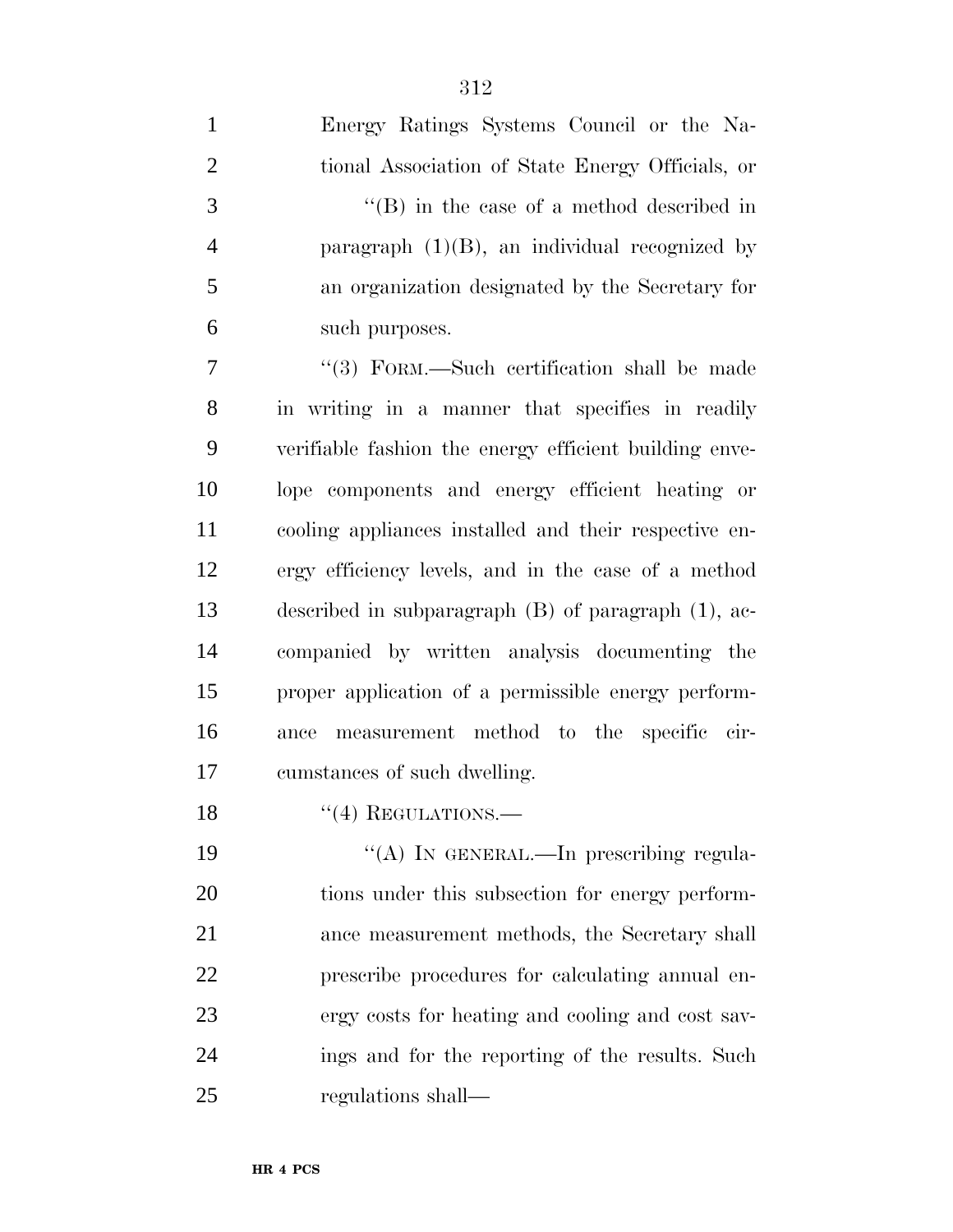| $\mathbf{1}$   | "(i) be based on the National Home                 |
|----------------|----------------------------------------------------|
| $\overline{2}$ | Energy Rating Technical Guidelines of the          |
| 3              | National Association of State Energy Offi-         |
| $\overline{4}$ | cials, the Home Energy Rating Guidelines           |
| 5              | of the Home Energy Rating Systems                  |
| 6              | Council, or the modified 1998 California           |
| 7              | Residential ACM manual,                            |
| 8              | "(ii) provide that any calculation pro-            |
| 9              | cedures be developed such that the same            |
| 10             | energy efficiency measures allow a home to         |
| 11             | qualify for the credit under this section re-      |
| 12             | gardless of whether the house uses a gas           |
| 13             | or oil furnace or boiler or an electric heat       |
| 14             | pump, and                                          |
| 15             | "(iii) require that any computer soft-             |
| 16             | ware allow for the printing of the Federal         |
| 17             | tax forms necessary for the credit under           |
| 18             | this section and explanations for the home-        |
| 19             | buyer of the energy efficient features that        |
| 20             | were used to comply with the requirements          |
| 21             | of this section.                                   |
| 22             | "(B) PROVIDERS.—For purposes of para-              |
| 23             | graph $(2)(B)$ , the Secretary shall establish re- |
| 24             | quirements for the designation of individuals      |
| 25             | based on the requirements for energy consult-      |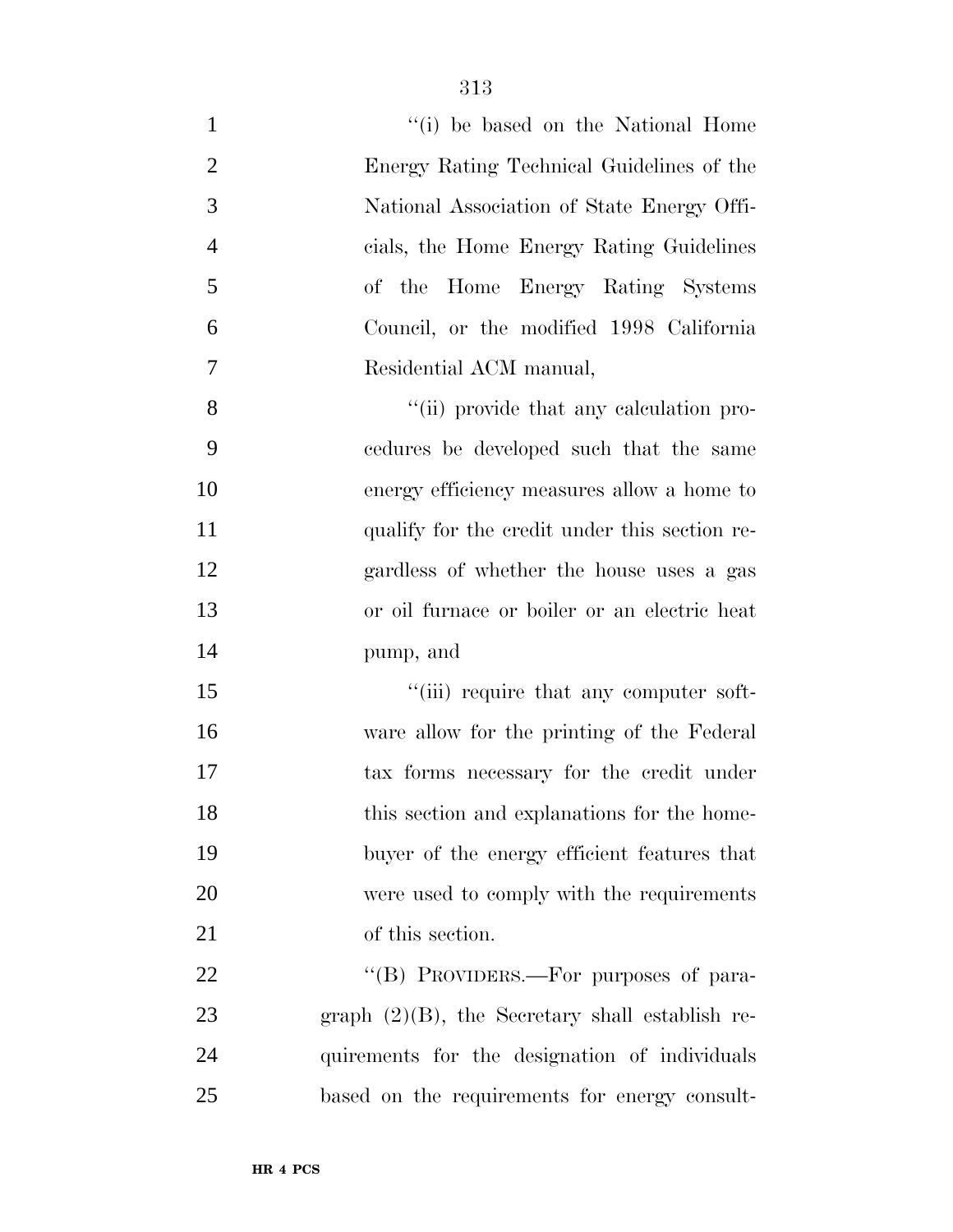ants and home energy raters specified by the National Association of State Energy Officials. ''(e) BASIS ADJUSTMENT.—For purposes of this sub- title, if a credit is allowed under this section for any ex- penditure with respect to any property, the increase in the basis of such property which would (but for this sub- section) result from such expenditure shall be reduced by the amount of the credit so allowed.

 ''(f) APPLICATION OF SECTION.—Subsection (a) shall apply to dwellings purchased during the period beginning on January 1, 2002, and ending on December 31, 2006.''.

 (b) CREDIT MADE PART OF GENERAL BUSINESS CREDIT.—Subsection (b) of section 38 (relating to current year business credit) is amended by striking ''plus'' at the end of paragraph (15), by striking the period at the end of paragraph (16) and inserting '', plus'', and by adding at the end thereof the following new paragraph:

18 "(17) the new energy efficient home credit de-termined under section 45H.''.

 (c) DENIAL OF DOUBLE BENEFIT.—Section 280C (relating to certain expenses for which credits are allow- able) is amended by adding at the end thereof the fol-lowing new subsection:

24 "(d) NEW ENERGY EFFICIENT HOME EXPENSES. No deduction shall be allowed for that portion of expenses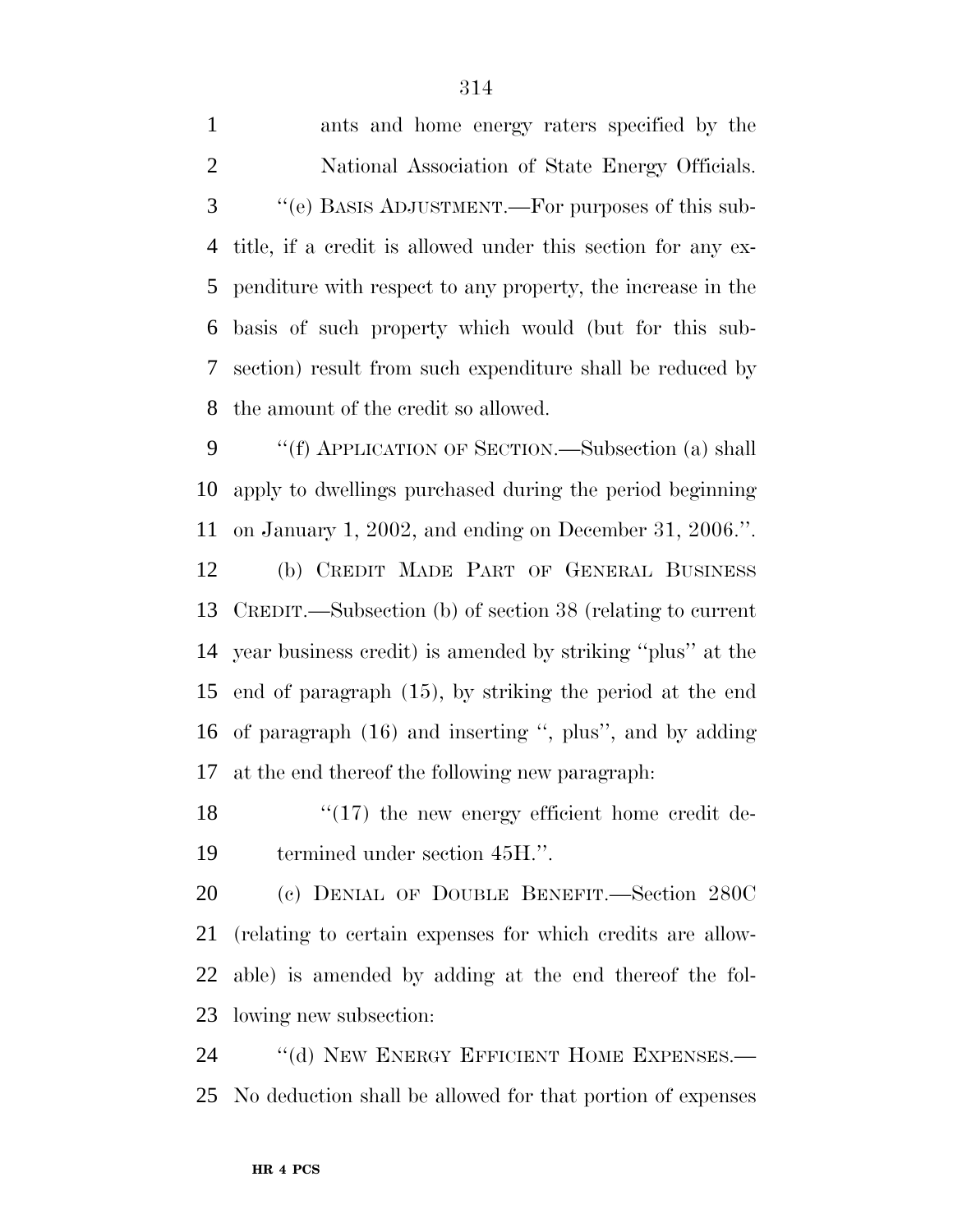for a new energy efficient home otherwise allowable as a deduction for the taxable year which is equal to the amount of the credit determined for such taxable year under section 45H.''.

 (d) LIMITATION ON CARRYBACK.—Subsection (d) of section 39 is amended by adding at the end the following new paragraph:

8 "(12) NO CARRYBACK OF NEW ENERGY EFFI- CIENT HOME CREDIT BEFORE EFFECTIVE DATE.— No portion of the unused business credit for any taxable year which is attributable to the credit deter- mined under section 45H may be carried back to any taxable year ending before January 1, 2002.''. (e) DEDUCTION FOR CERTAIN UNUSED BUSINESS CREDITS.—Subsection (c) of section 196 is amended by striking ''and'' at the end of paragraph (9), by striking the period at the end of paragraph (10) and inserting '', and'', and by adding after paragraph (10) the following new paragraph:

20  $\frac{1}{11}$  the new energy efficient home credit de-termined under section 45H.''.

 (f) CLERICAL AMENDMENT.—The table of sections for subpart D of part IV of subchapter A of chapter 1 is amended by inserting after the item relating to section 45G the following new item:

''Sec. 45H. New energy efficient home credit.''.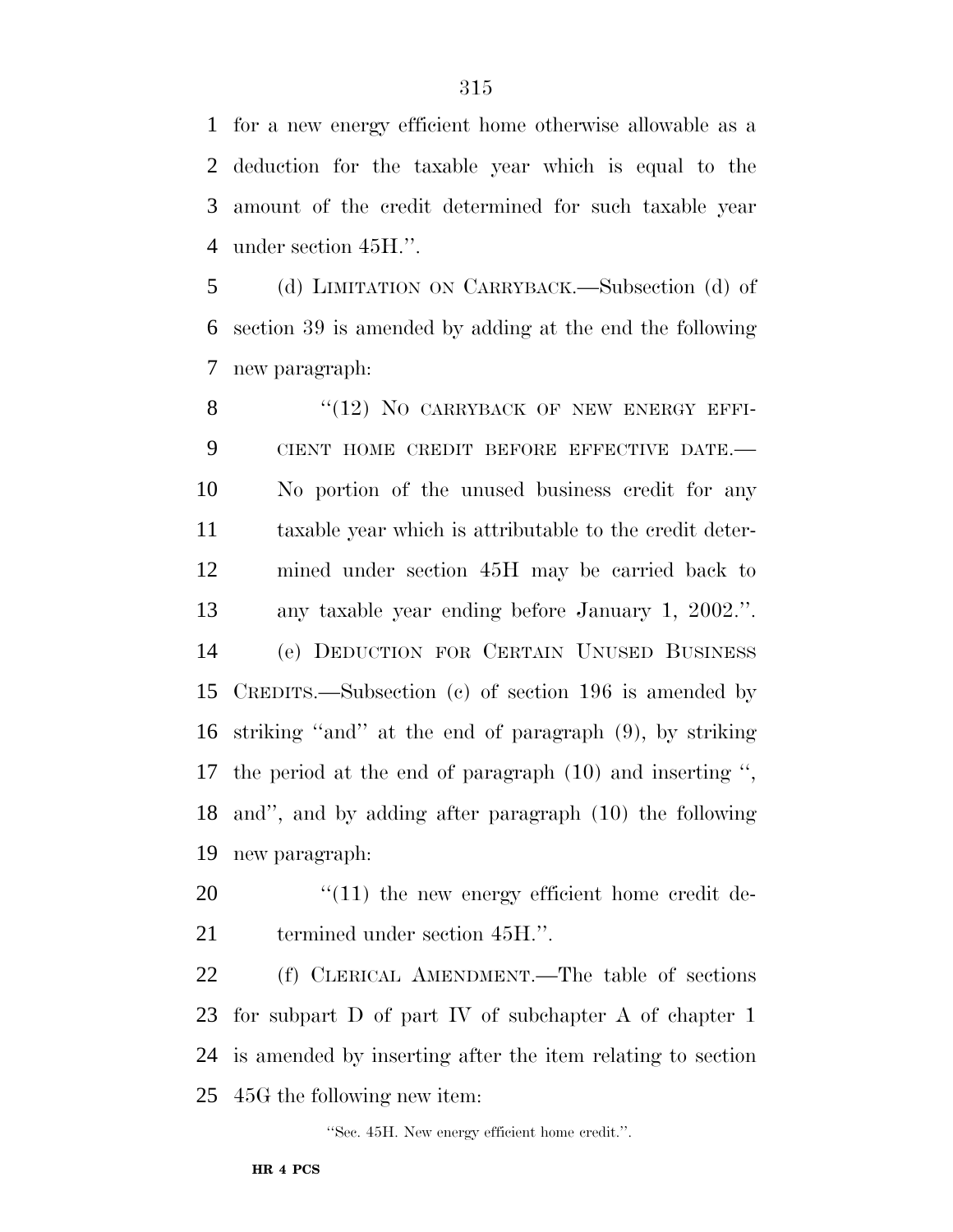(g) EFFECTIVE DATE.—The amendments made by this section shall apply to taxable years ending after De-cember 31, 2001.

## **SEC. 3110. ALLOWANCE OF DEDUCTION FOR ENERGY EFFI-**

### **CIENT COMMERCIAL BUILDING PROPERTY.**

 (a) IN GENERAL.—Part VI of subchapter B of chap- ter 1 (relating to itemized deductions for individuals and corporations) is amended by inserting after section 179A the following new section:

### 10 "SEC. 179B. DEDUCTION FOR ENERGY EFFICIENT COMMER-

### **CIAL BUILDING PROPERTY.**

12 "(a) ALLOWANCE OF DEDUCTION.—

13 "(1) IN GENERAL.—There shall be allowed as a deduction an amount equal to energy efficient com- mercial building property expenditures made by a taxpayer for the taxable year.

17 ''(2) MAXIMUM AMOUNT OF DEDUCTION.—The amount of energy efficient commercial building prop- erty expenditures taken into account under para- graph (1) shall not exceed an amount equal to the product of—

22  $\frac{4}{(A)}$  \$2.25, and

23 ''(B) the square footage of the building with respect to which the expenditures are made.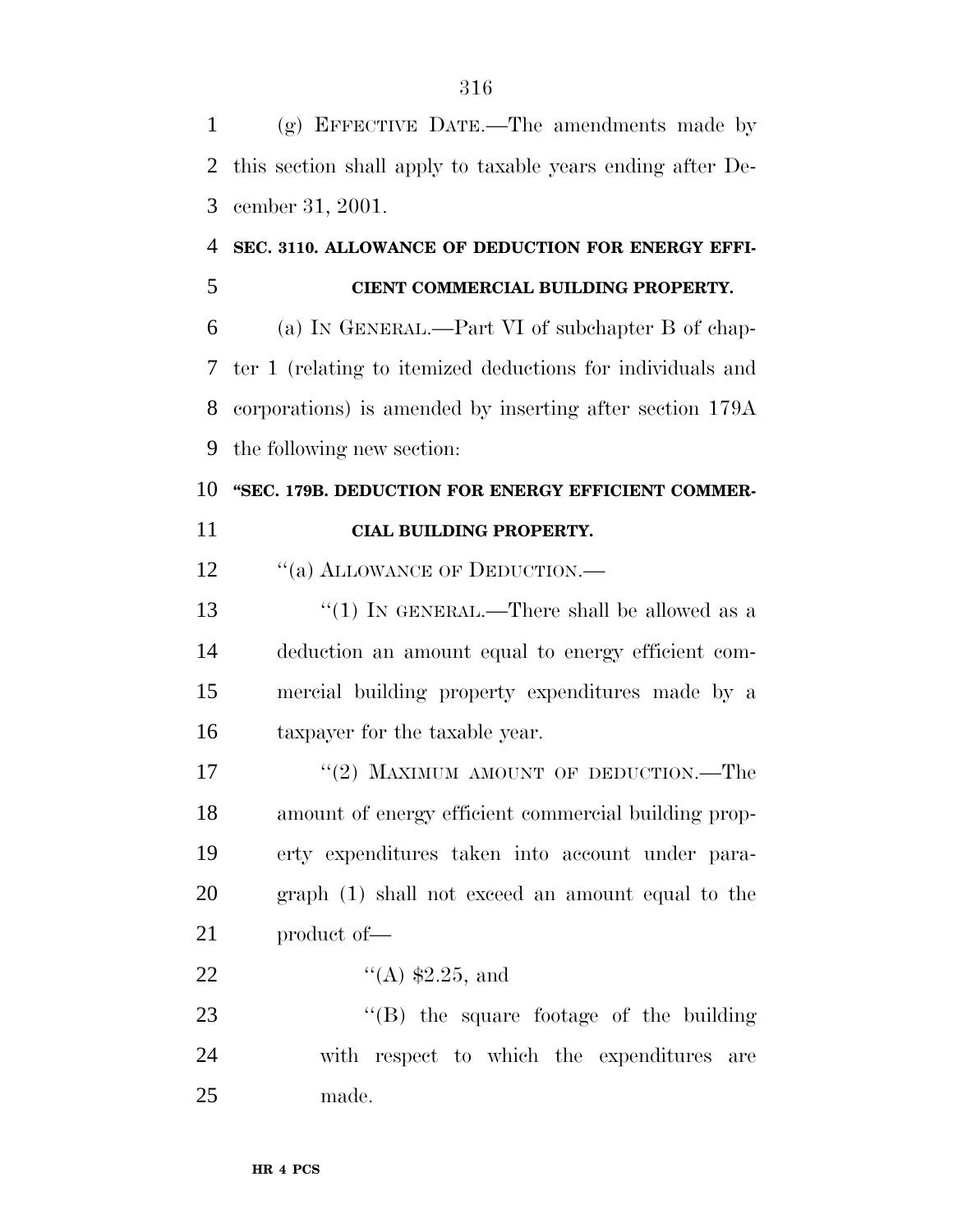1 "(3) YEAR DEDUCTION ALLOWED.—The deduc- tion under paragraph (1) shall be allowed for the taxable year in which the building is placed in serv-ice.

 ''(b) ENERGY EFFICIENT COMMERCIAL BUILDING PROPERTY EXPENDITURES.—For purposes of this sec- tion, the term 'energy efficient commercial building prop- erty expenditures' means an amount paid or incurred for energy efficient commercial building property installed on or in connection with new construction or reconstruction of property—

12 ''(1) for which depreciation is allowable under section 167,

14 ''(2) which is located in the United States, and ''(3) the construction or erection of which is completed by the taxpayer.

 Such property includes all residential rental property, in- cluding low-rise multifamily structures and single family housing property which is not within the scope of Stand- ard 90.1–1999 (described in subsection (c)). Such term includes expenditures for labor costs properly allocable to the onsite preparation, assembly, or original installation of the property.

 ''(c) ENERGY EFFICIENT COMMERCIAL BUILDING PROPERTY.—For purposes of subsection (b)—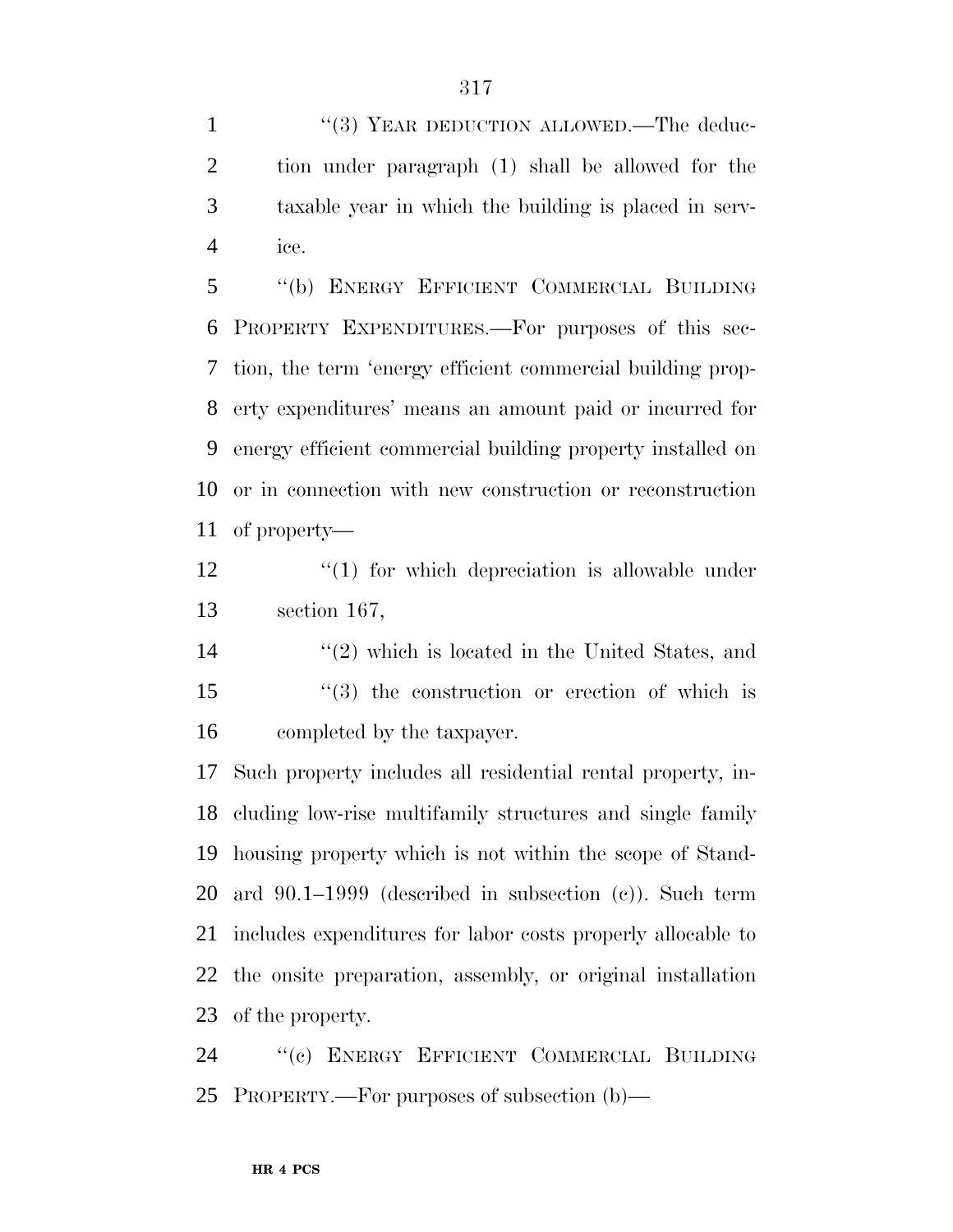1 "(1) In GENERAL.—The term 'energy efficient commercial building property' means any property which reduces total annual energy and power costs with respect to the lighting, heating, cooling, ventila- tion, and hot water supply systems of the building by 50 percent or more in comparison to a reference building which meets the requirements of Standard 90.1–1999 of the American Society of Heating, Re- frigerating, and Air Conditioning Engineers and the Illuminating Engineering Society of North America using methods of calculation under paragraph (2) and certified by qualified professionals as provided under subsection (f).

14 "(2) METHODS OF CALCULATION.—The Sec- retary, in consultation with the Secretary of Energy, shall promulgate regulations which describe in detail methods for calculating and verifying energy and power consumption and cost, taking into consider- ation the provisions of the 1998 California Nonresi- dential ACM Manual. These procedures shall meet 21 the following requirements:

 $\langle (A) \rangle$  In calculating tradeoffs and energy performance, the regulations shall prescribe the costs per unit of energy and power, such as kil-owatt hour, kilowatt, gallon of fuel oil, and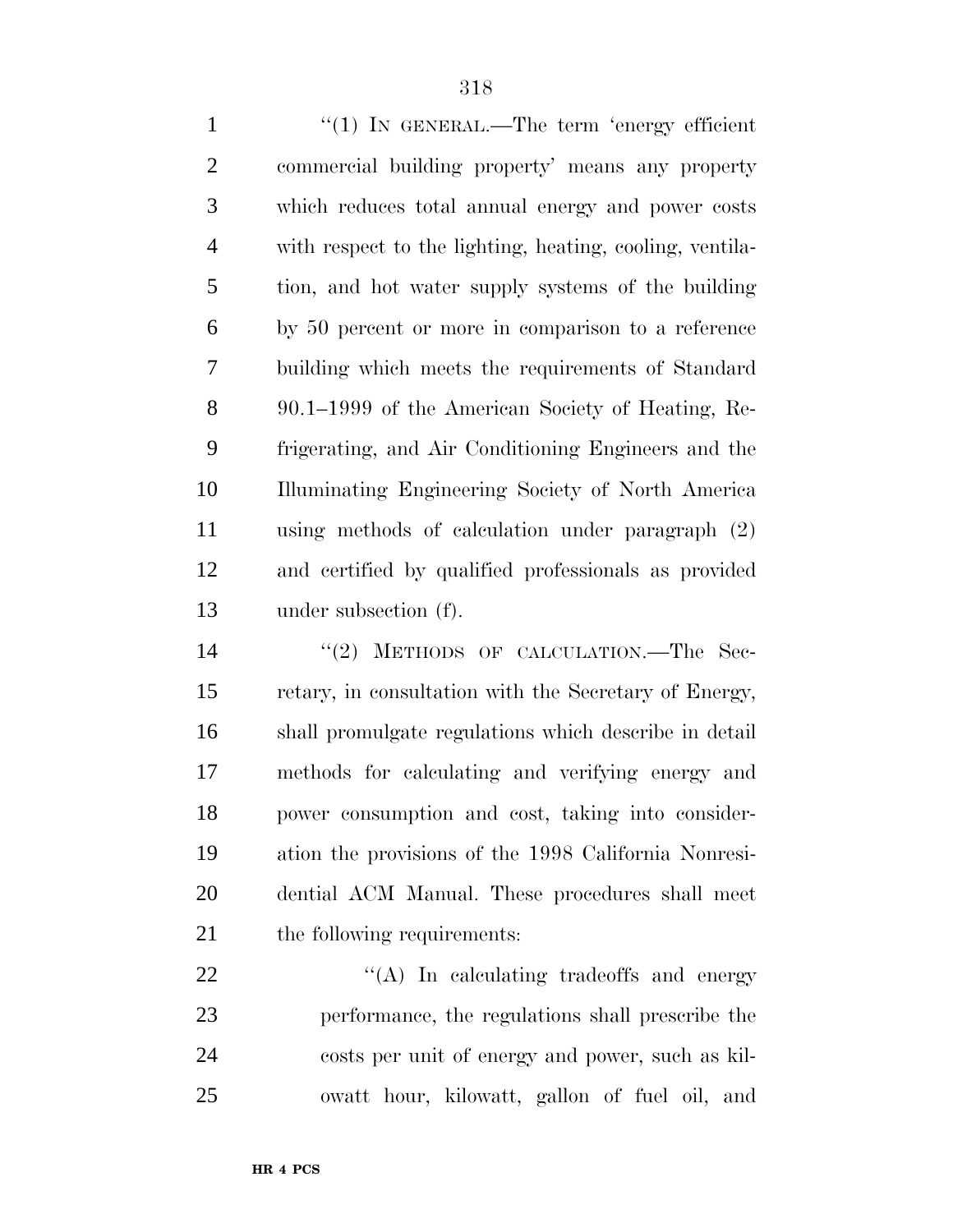| $\mathbf{1}$   | cubic foot or Btu of natural gas, which may be   |
|----------------|--------------------------------------------------|
| $\overline{2}$ | dependent on time of usage.                      |
| 3              | "(B) The calculational methodology shall         |
| $\overline{4}$ | require that compliance be demonstrated for a    |
| 5              | whole building. If some systems of the building, |
| 6              | such as lighting, are designed later than other  |
| 7              | systems of the building, the method shall pro-   |
| 8              | vide that either—                                |
| 9              | "(i) the expenses taken into account             |
| 10             | under subsection (a) shall not occur until       |
| 11             | the date designs for all energy-using sys-       |
| 12             | tems of the building are completed,              |
| 13             | "(ii) the energy performance of all              |
| 14             | systems and components not yet designed          |
| 15             | shall be assumed to comply minimally with        |
| 16             | the requirements of such Standard 90.1–          |
| 17             | 1999, or                                         |
| 18             | "(iii) the expenses taken into account           |
| 19             | under subsection (a) shall be a fraction of      |
| 20             | such expenses based on the performance of        |
| 21             | less than all energy-using systems in ac-        |
| 22             | cordance with subparagraph $(C)$ .               |
| 23             | $\lq\lq$ (C) The expenditures in connection with |
| 24             | the design of subsystems in the building, such   |
| 25             | as the envelope, the heating, ventilation, air   |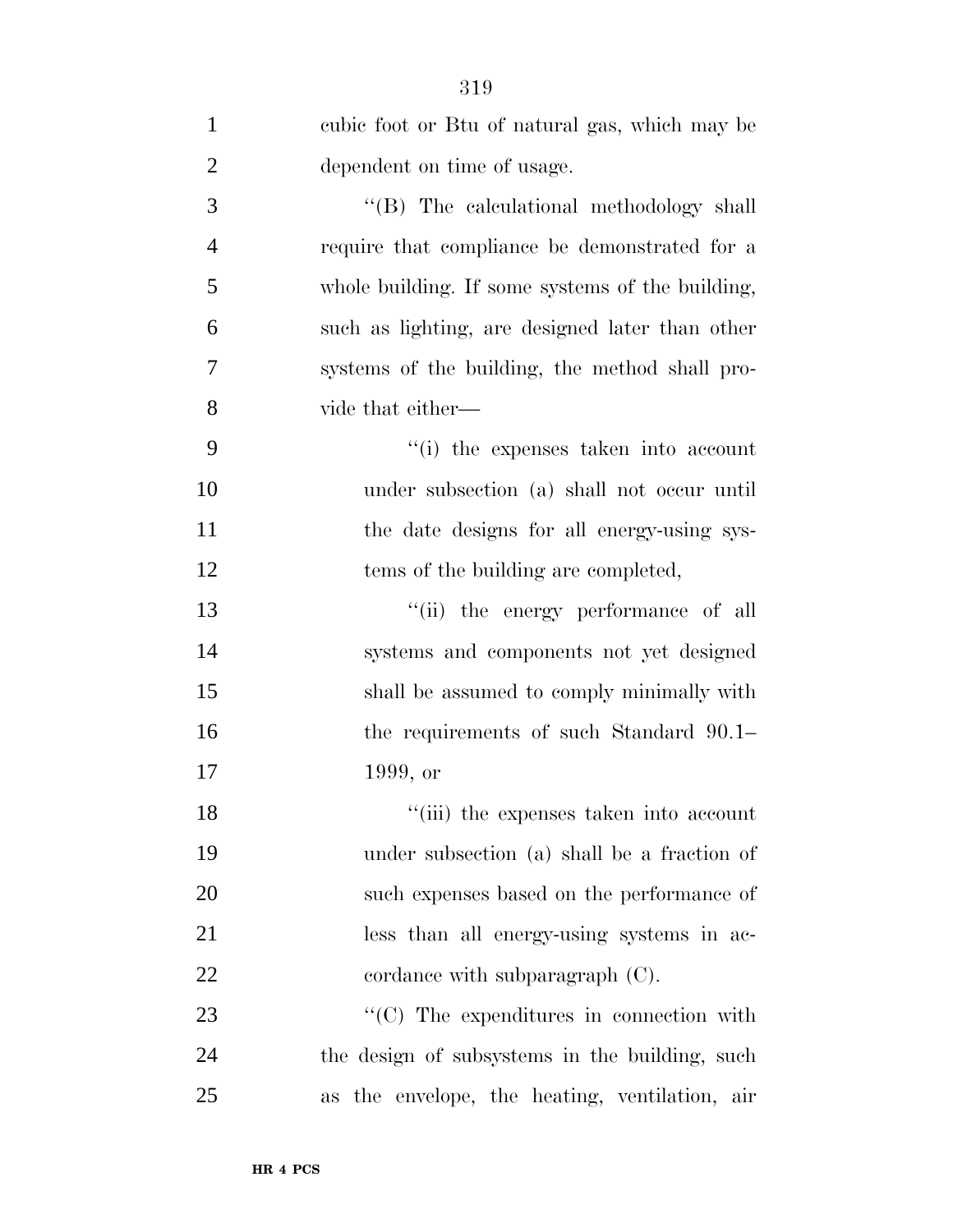| $\mathbf{1}$   | conditioning and water heating system, and the    |
|----------------|---------------------------------------------------|
| $\overline{2}$ | lighting system shall be allocated to the appro-  |
| 3              | priate building subsystem based on system-spe-    |
| $\overline{4}$ | cific energy cost savings targets in regulations  |
| 5              | promulgated by the Secretary of Energy which      |
| 6              | are equivalent, using the calculation method-     |
| 7              | ology, to the whole building requirement of $50$  |
| 8              | percent savings.                                  |
| 9              | $\lq\lq$ (D) The calculational methods under this |
| 10             | subparagraph need not comply fully with sec-      |
| 11             | tion 11 of such Standard $90.1-1999$ .            |
| 12             | $\lq\lq$ (E) The calculational methods shall be   |
| 13             | fuel neutral, such that the same energy effi-     |
| 14             | ciency features shall qualify a building for the  |
| 15             | deduction under this subsection regardless of     |
| 16             | whether the heating source is a gas or oil fur-   |
| 17             | nace or an electric heat pump.                    |
| 18             | "(F) The calculational methods shall pro-         |
| 19             | vide appropriate calculated energy savings for    |
| 20             | design methods and technologies not otherwise     |
| 21             | credited in either such Standard 90.1–1999 or     |
| 22             | in the 1998 California Nonresidential ACM         |
| 23             | Manual, including the following:                  |
| 24             | "(i) Natural ventilation.                         |
| 25             | "(ii) Evaporative cooling.                        |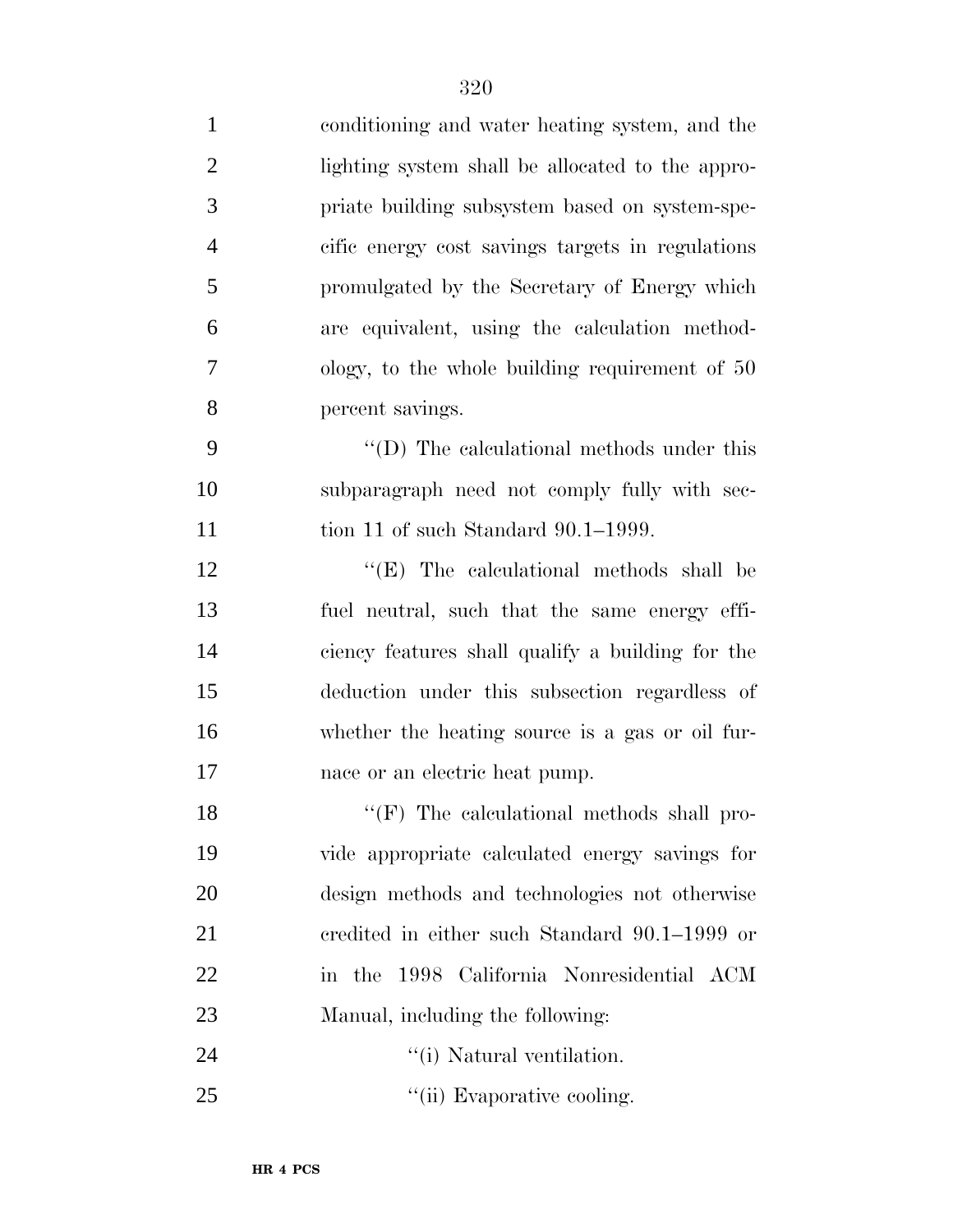| $\mathbf{1}$   | "(iii) Automatic lighting controls such        |
|----------------|------------------------------------------------|
| $\overline{2}$ | as occupancy sensors, photocells, and time-    |
| 3              | clocks.                                        |
| $\overline{4}$ | "(iv) Daylighting.                             |
| 5              | "(v) Designs utilizing semi-condi-             |
| 6              | tioned spaces that maintain adequate com-      |
| $\overline{7}$ | fort conditions without air conditioning or    |
| 8              | without heating.                               |
| 9              | "(vi) Improved fan system efficiency,          |
| 10             | including reductions in static pressure.       |
| 11             | "(vii) Advanced unloading mecha-               |
| 12             | nisms for mechanical cooling, such as mul-     |
| 13             | tiple or variable speed compressors.           |
| 14             | "(viii) The calculational methods may          |
| 15             | take into account the extent of commis-        |
| 16             | sioning in the building, and allow the tax-    |
| 17             | payer to take into account measured per-       |
| 18             | formance that exceeds typical performance.     |
| 19             | $``(3)$ COMPUTER SOFTWARE.—                    |
| 20             | "(A) IN GENERAL.—Any calculation under         |
| 21             | this subsection shall be prepared by qualified |
| 22             | computer software.                             |
| 23             | "(B) QUALIFIED COMPUTER SOFTWARE.—             |
| 24             | For purposes of this paragraph, the term       |
| 25             | 'qualified computer software' means software-  |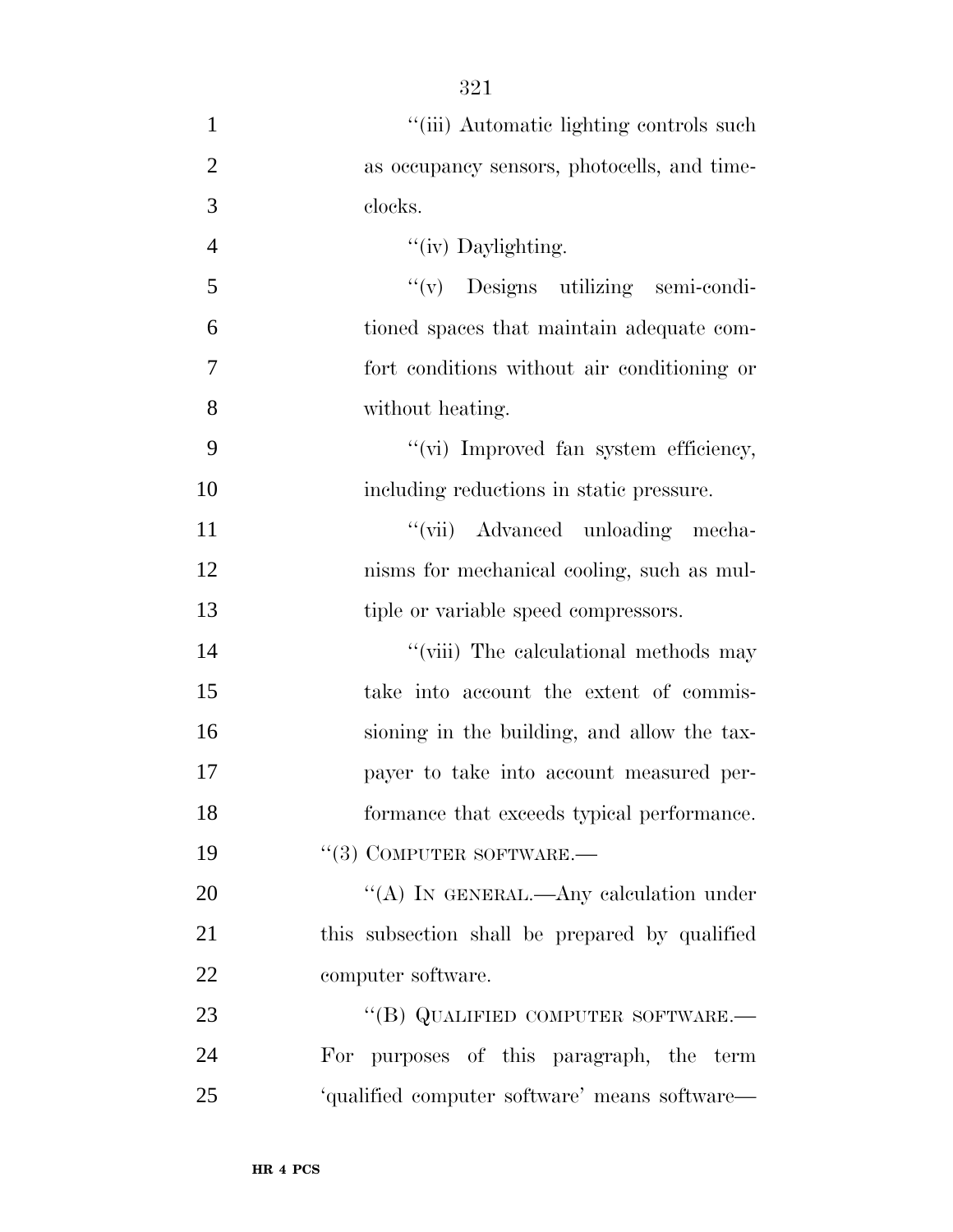| $\mathbf{1}$   | "(i) for which the software designer                          |
|----------------|---------------------------------------------------------------|
| $\overline{2}$ | has certified that the software meets all                     |
| 3              | procedures and detailed methods for calcu-                    |
| $\overline{4}$ | lating energy and power consumption and                       |
| 5              | costs as required by the Secretary,                           |
| 6              | "(ii) which provides such forms as re-                        |
| 7              | quired to be filed by the Secretary in con-                   |
| 8              | nection with energy efficiency of property                    |
| 9              | and the deduction allowed under this sec-                     |
| 10             | tion, and                                                     |
| 11             | "(iii) which provides a notice form                           |
| 12             | which summarizes the energy efficiency                        |
| 13             | features of the building and its projected                    |
| 14             | annual energy costs.                                          |
| 15             | "(d) ALLOCATION OF DEDUCTION FOR PUBLIC                       |
| 16             | PROPERTY.—In the case of energy efficient commercial          |
| 17             | building property installed on or in public property, the     |
| 18             | Secretary shall promulgate a regulation to allow the allo-    |
| 19             | cation of the deduction to the person primarily responsible   |
| 20             | for designing the property in lieu of the public entity which |
| 21             | is the owner of such property. Such person shall be treated   |
| 22             | as the taxpayer for purposes of this section.                 |
| 23             | "(e) NOTICE TO OWNER.—The qualified individual                |
| 24             | shall provide an explanation to the owner of the building     |

regarding the energy efficiency features of the building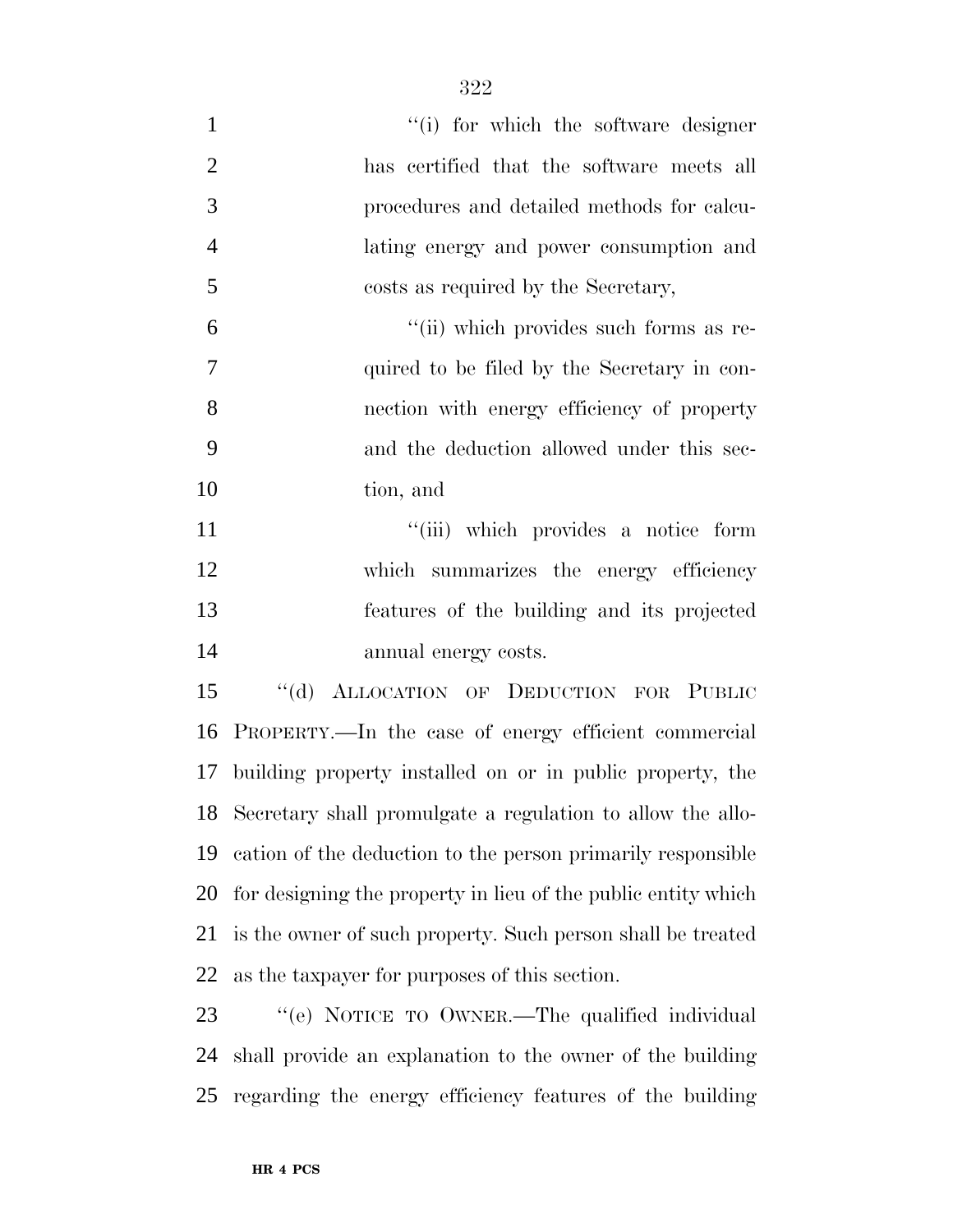and its projected annual energy costs as provided in the 2 notice under subsection  $(c)(3)(B)(iii)$ .

 ''(f) CERTIFICATION.—The Secretary, in consultation with the Secretary of Energy, shall establish requirements for certification and compliance procedures similar to the 6 procedures under section  $45H(d)$ .

 "(g) BASIS REDUCTION.—For purposes of this title, the basis of any property shall be reduced by the amount of the deduction with respect to such property which is allowed by subsection (a).

 ''(h) TERMINATION.—This section shall not apply to property placed in service after December 31, 2006.''.

(b) CONFORMING AMENDMENTS.—

 (1) Section 1016(a) is amended by striking ''and'' at the end of paragraph (31), by striking the period at the end of paragraph (32) and inserting '', and'', and by inserting the following new paragraph: 18 ''(33) to the extent provided in section  $179B(g)$ .".

 (2) Section 1245(a) is amended by inserting ''179B,'' after ''179A,'' both places it appears in 22 paragraphs  $(2)(C)$  and  $(3)(C)$ .

23 (3) Section  $1250(b)(3)$  is amended by inserting before the period at the end of the first sentence ''or by section 179B''.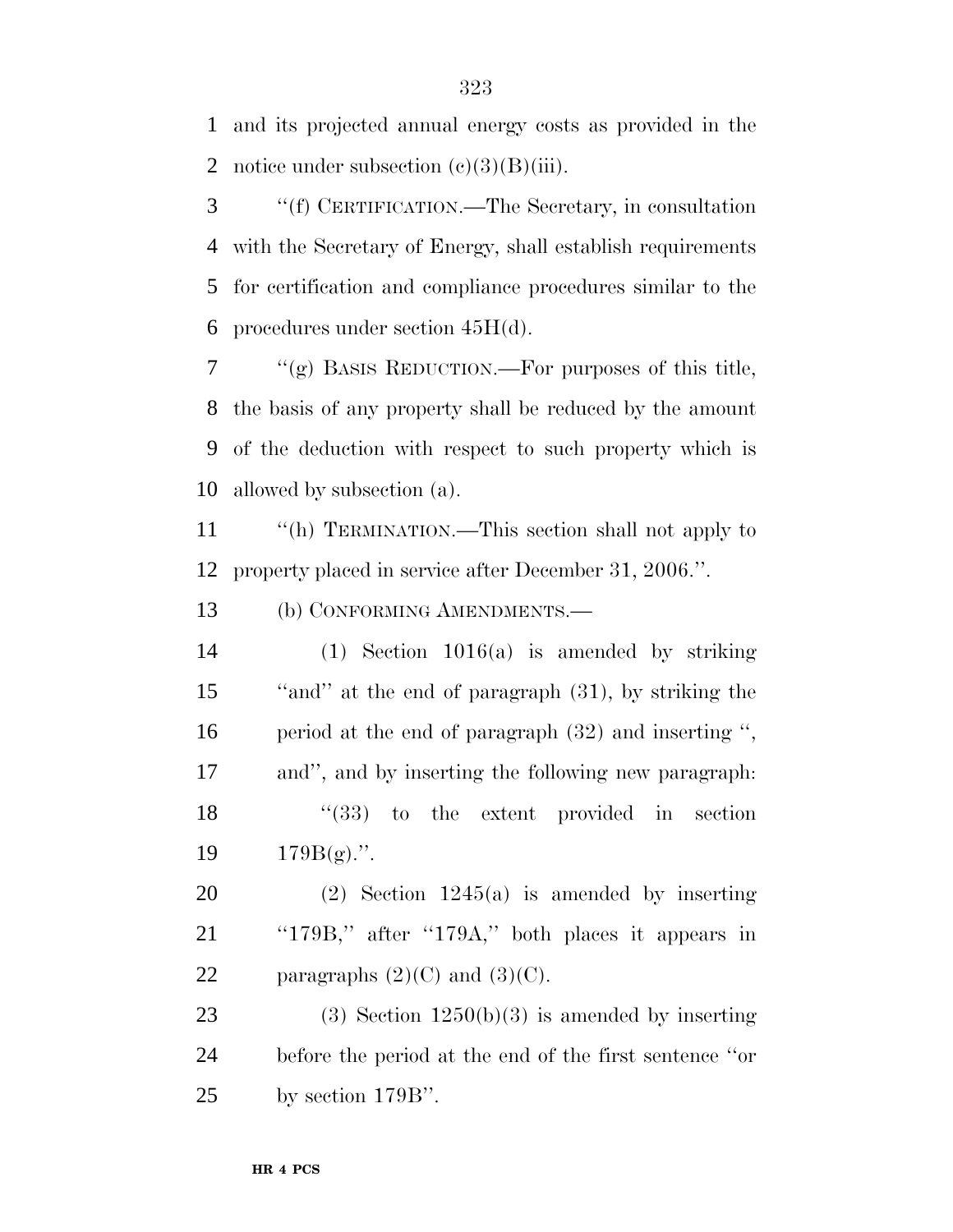| $\mathbf{1}$   | (4) Section $263(a)(1)$ is amended by striking                                |
|----------------|-------------------------------------------------------------------------------|
| $\overline{2}$ | "or" at the end of subparagraph $(G)$ , by striking the                       |
| 3              | period at the end of subparagraph (H) and inserting                           |
| $\overline{4}$ | ", or", and by inserting after subparagraph $(H)$ the                         |
| 5              | following new subparagraph:                                                   |
| 6              | $\lq\lq$ expenditures for which a deduction is                                |
| 7              | allowed under section 179B.".                                                 |
| 8              | (5) Section $312(k)(3)(B)$ is amended by strik-                               |
| 9              | ing "or 179A" each place it appears in the heading                            |
| 10             | and text and inserting ", 179A, or 179B".                                     |
| 11             | (c) CLERICAL AMENDMENT.—The table of sections                                 |
| 12             | for part VI of subchapter B of chapter 1 is amended by                        |
| 13             | adding after section 179A the following new item:                             |
|                | "Sec. 179B. Deduction for energy efficient commercial building<br>property.". |
| 14             | (d) EFFECTIVE DATE.—The amendments made by                                    |
| 15             | this section shall apply to taxable years beginning after                     |
|                | 16 December 31, 2001.                                                         |
| 17             | SEC. 3111. ALLOWANCE OF DEDUCTION FOR QUALIFIED EN-                           |
| 18             | ERGY MANAGEMENT DEVICES AND RETRO-                                            |
| 19             | FITTED QUALIFIED METERS.                                                      |
| 20             | (a) IN GENERAL.—Part VI of subchapter B of chap-                              |
| 21             | ter 1 (relating to itemized deductions for individuals and                    |
| 22             | corporations) is amended by inserting after section 179B                      |
| 23             | the following new section:                                                    |
|                |                                                                               |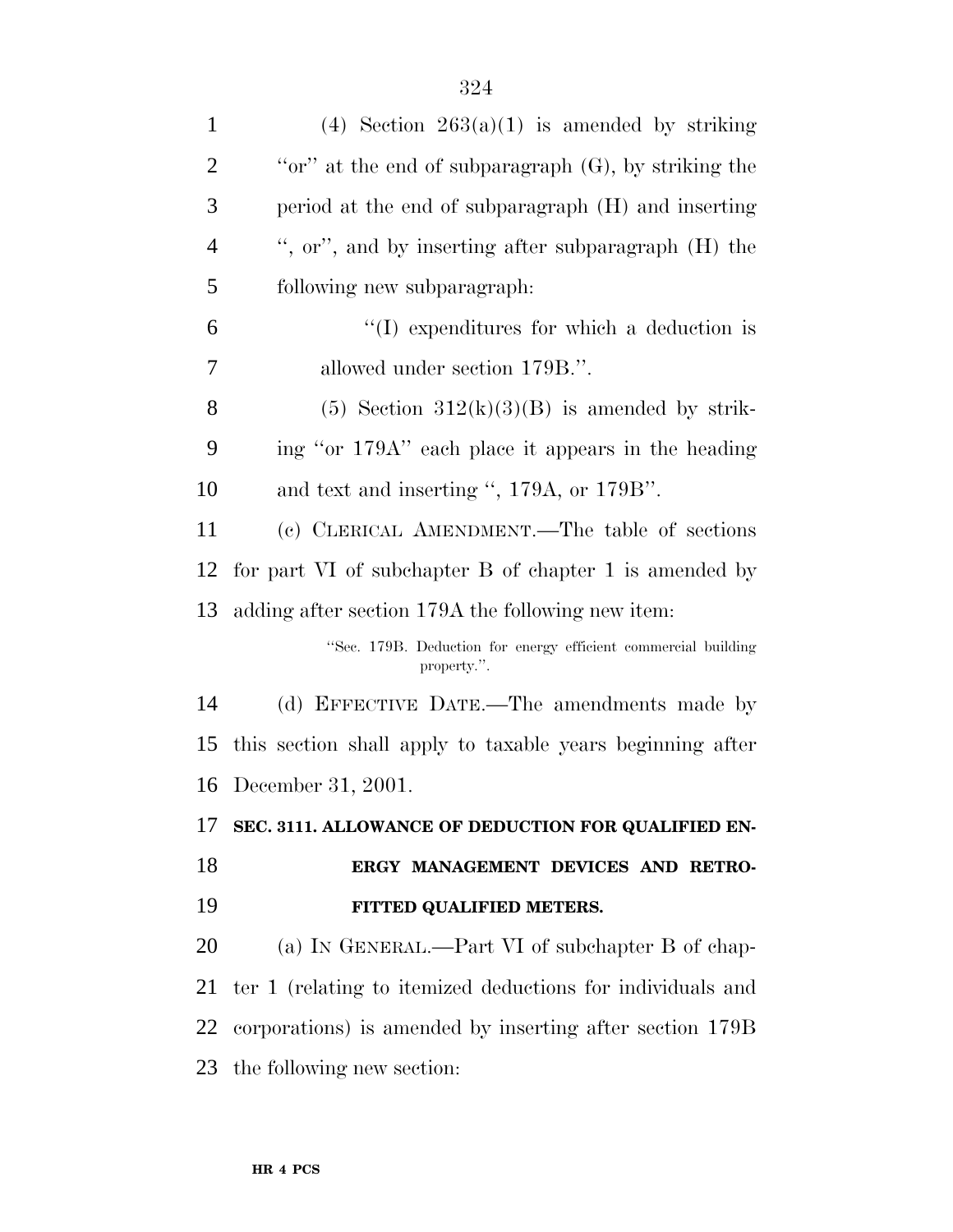### **''SEC. 179C. DEDUCTION FOR QUALIFIED ENERGY MANAGE-**

#### **MENT DEVICES AND RETROFITTED METERS.**

 ''(a) ALLOWANCE OF DEDUCTION.—In the case of a taxpayer who is a supplier of electric energy or natural gas or a provider of electric energy or natural gas services, there shall be allowed as a deduction an amount equal to the cost of each qualified energy management device placed in service during the taxable year.

 ''(b) MAXIMUM DEDUCTION.—The deduction allowed by this section with respect to each qualified energy man-agement device shall not exceed \$30.

12 "(c) QUALIFIED ENERGY MANAGEMENT DEVICE.— The term 'qualified energy management device' means any tangible property to which section 168 applies if such property is a meter or metering device—

 ''(1) which is acquired and used by the tax- payer to enable consumers to manage their purchase or use of electricity or natural gas in response to en-ergy price and usage signals, and

20  $\frac{1}{2}$  which permits reading of energy price and usage signals on at least a daily basis.

22 "(d) PROPERTY USED OUTSIDE THE UNITED STATES NOT QUALIFIED.—No deduction shall be allowed under subsection (a) with respect to property which is used predominantly outside the United States or with re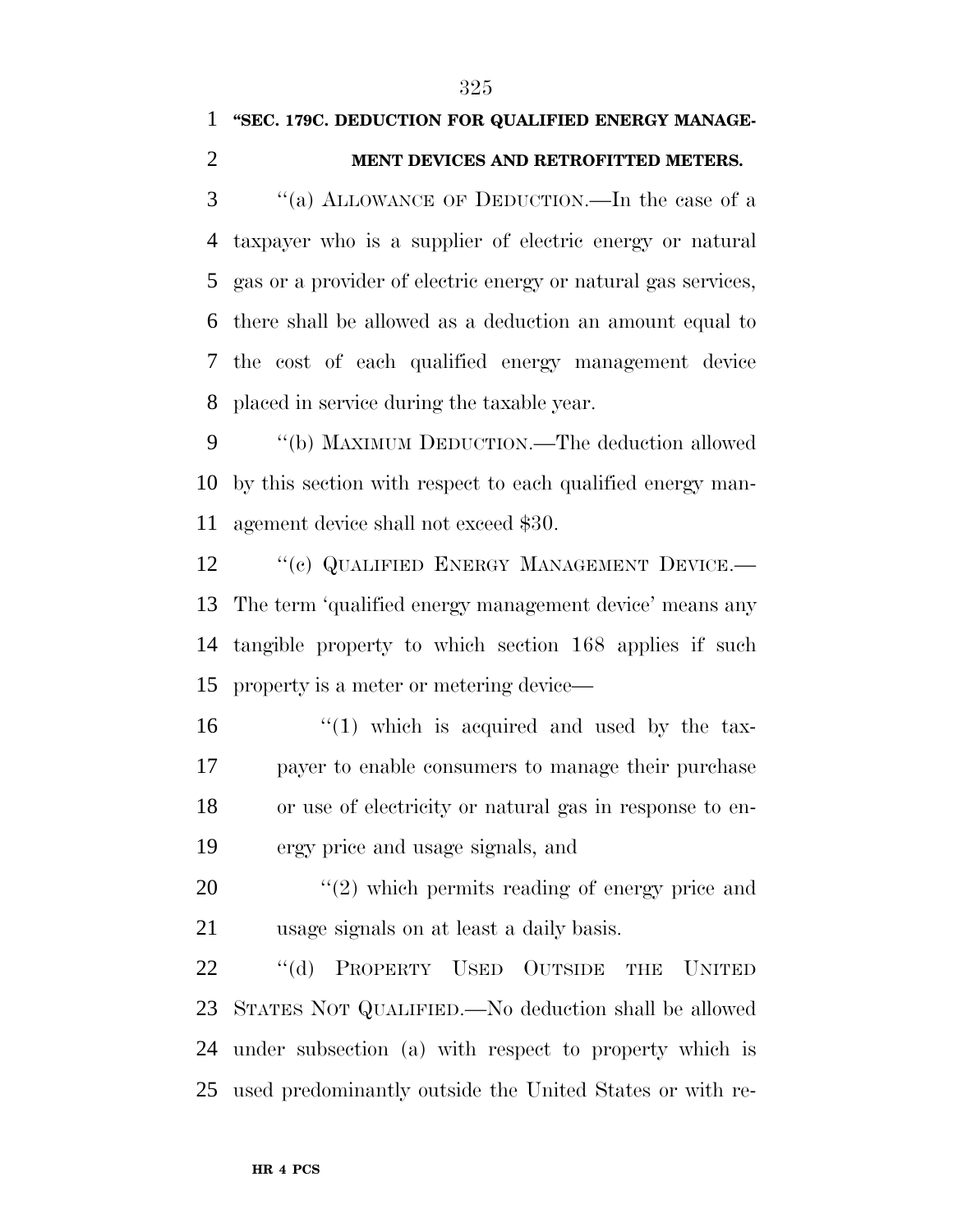spect to the portion of the cost of any property taken into account under section 179.

''(e) BASIS REDUCTION.—

4 "(1) In GENERAL.—For purposes of this title, the basis of any property shall be reduced by the amount of the deduction with respect to such prop-erty which is allowed by subsection (a).

8 "(2) ORDINARY INCOME RECAPTURE.—For purposes of section 1245, the amount of the deduc- tion allowable under subsection (a) with respect to any property that is of a character subject to the al- lowance for depreciation shall be treated as a deduc-tion allowed for depreciation under section 167.''.

(b) CONFORMING AMENDMENTS.—

15 (1) Section  $263(a)(1)$  is amended by striking 16 "or" at the end of subparagraph (H), by striking the period at the end of subparagraph (I) and in- serting '', or'', and by inserting after subparagraph (I) the following new subparagraph:

20  $\cdot$  (J) expenditures for which a deduction is 21 allowed under section 179C.".

22 (2) Section  $312(k)(3)(B)$  is amended by strik- ing ''or 179B'' each place it appears in the heading and text and inserting '', 179B, or 179C''.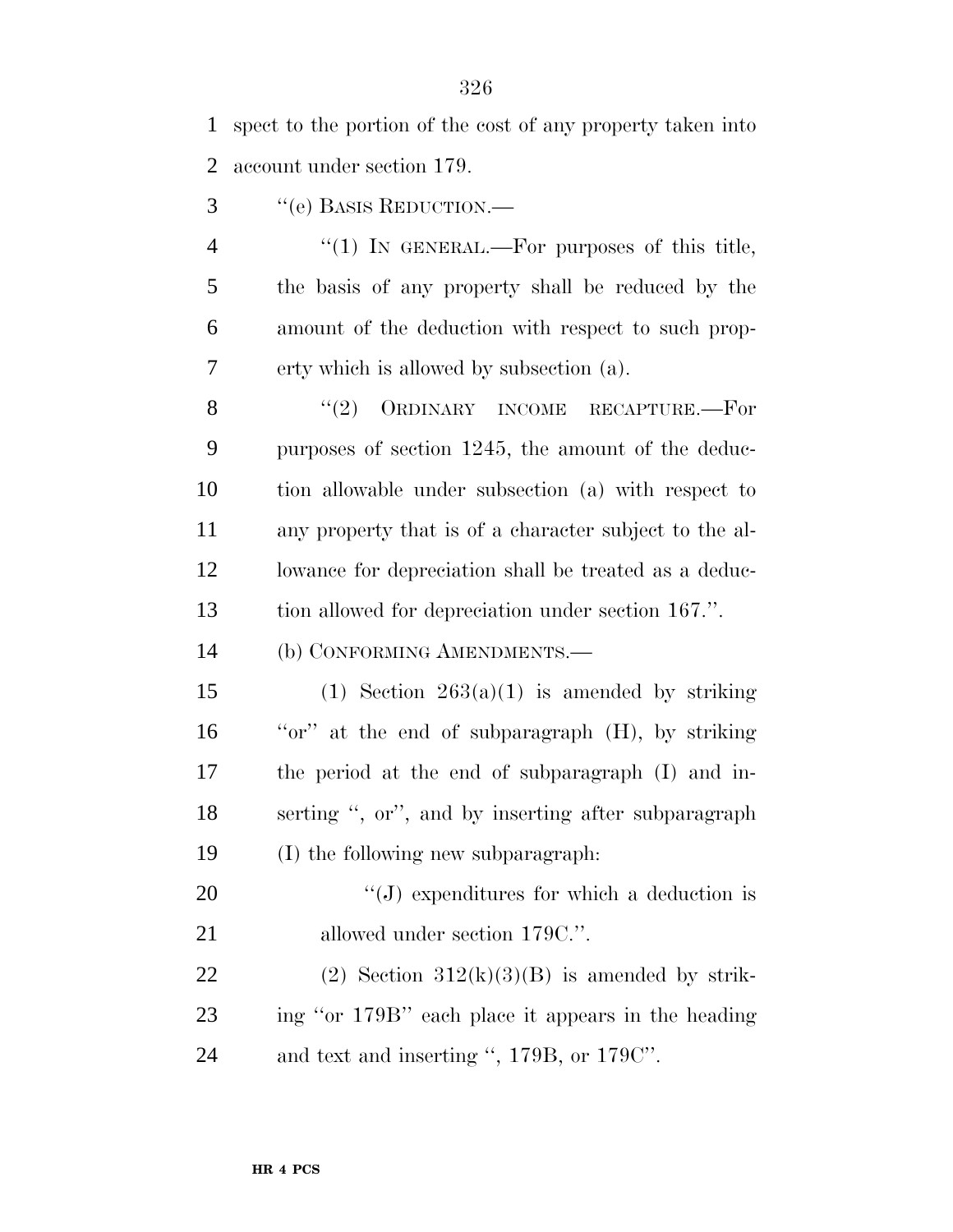| $\mathbf{1}$   | $(3)$ Section 1016(a) is amended by striking                                               |
|----------------|--------------------------------------------------------------------------------------------|
| $\overline{2}$ | "and" at the end of paragraph (32), by striking the                                        |
| 3              | period at the end of paragraph (33) and inserting ",                                       |
| $\overline{4}$ | and", and by inserting after paragraph (33) the fol-                                       |
| 5              | lowing new paragraph.                                                                      |
| 6              | $(34)$ to the extent provided in<br>section                                                |
| 7              | $179C(e)(1)$ .".                                                                           |
| 8              | $(4)$ Section 1245(a) is amended by inserting                                              |
| 9              | "179C," after "179B," both places it appears in                                            |
| 10             | paragraphs $(2)(C)$ and $(3)(C)$ .                                                         |
| 11             | $(5)$ The table of contents for subpart B of part                                          |
| 12             | IV of subchapter A of chapter 1 is amended by in-                                          |
| 13             | serting after the item relating to section 179B the                                        |
| 14             | following new item:                                                                        |
|                | "Sec. 179C. Deduction for qualified energy management devices<br>and retrofitted meters.". |
| 15             | (c) EFFECTIVE DATE.—The amendments made by                                                 |
| 16             | this section shall apply to qualified energy management                                    |
|                | 17 devices placed in service after the date of the enactment                               |
| 18             |                                                                                            |
|                | of this Act.                                                                               |
| 19             | SEC. 3112. THREE-YEAR APPLICABLE RECOVERY PERIOD                                           |
| 20             | FOR DEPRECIATION OF QUALIFIED ENERGY                                                       |
| 21             | <b>MANAGEMENT DEVICES.</b>                                                                 |
| 22             | (a) IN GENERAL.—Subparagraph (A) of section                                                |
| 23             | $168(e)(3)$ (relating to classification of property) is amend-                             |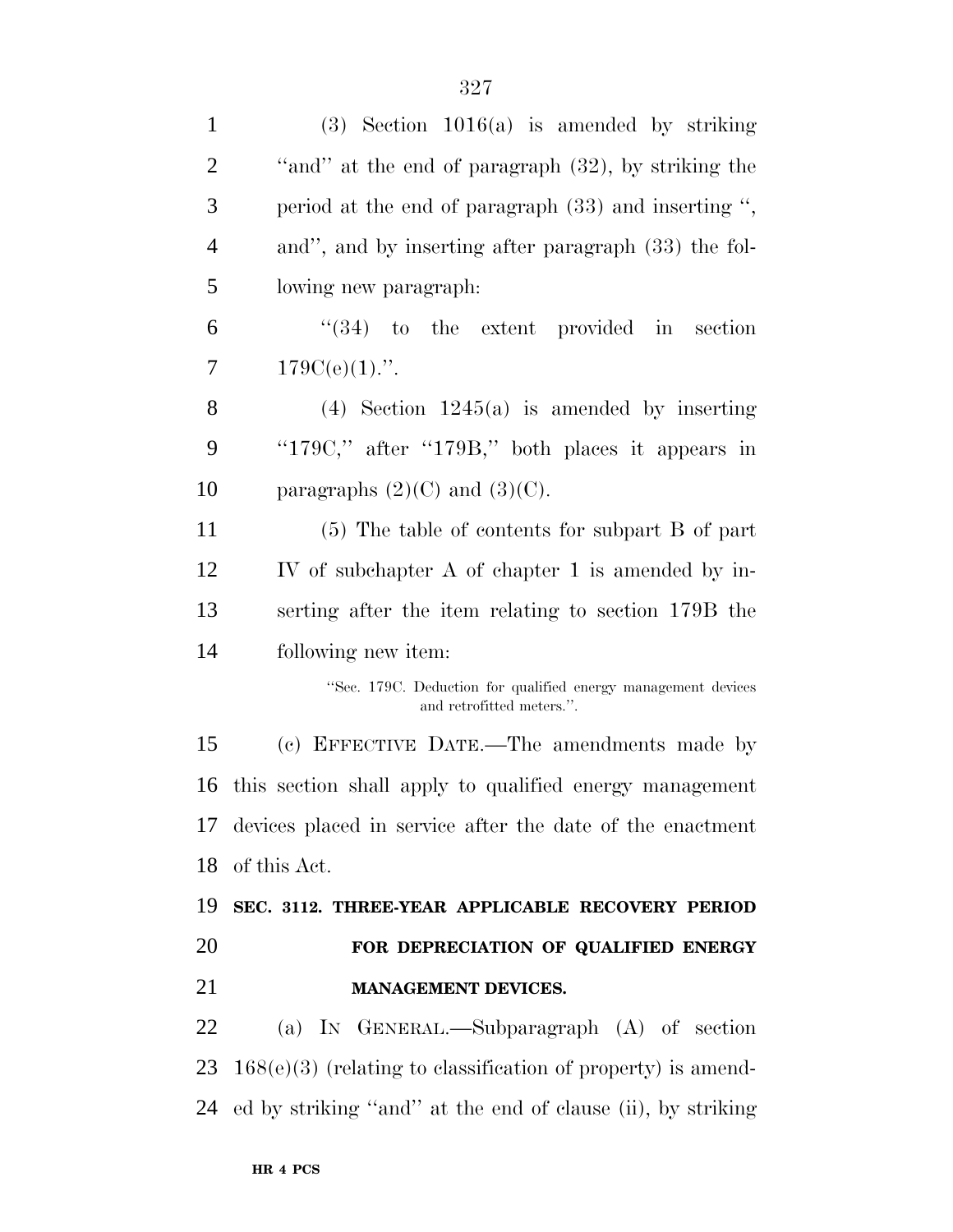the period at the end of clause (iii) and inserting '', and'', and by adding at the end the following new clause:  $''(iv)$  any qualified energy manage- ment device.''. (b) DEFINITION OF QUALIFIED ENERGY MANAGE- MENT DEVICE.—Section 168(i) (relating to definitions and special rules) is amended by inserting at the end the following new paragraph: 9 "(15) QUALIFIED ENERGY MANAGEMENT DE- VICE.—The term 'qualified energy management de- vice' means any qualified energy management device as defined in section 179C(c) which is placed in service by a taxpayer who is a supplier of electric en- ergy or natural gas or a provider of electric energy or natural gas services.''. (c) EFFECTIVE DATE.—The amendments made by this section shall apply to property placed in service after the date of the enactment of this Act. **SEC. 3113. ENERGY CREDIT FOR COMBINED HEAT AND POWER SYSTEM PROPERTY.** (a) IN GENERAL.—Subparagraph (A) of section 48(a)(3) (defining energy property) is amended by strik-

 ing ''or'' at the end of clause (ii), by adding ''or'' at the end of clause (iii), and by inserting after clause (iii) the following new clause: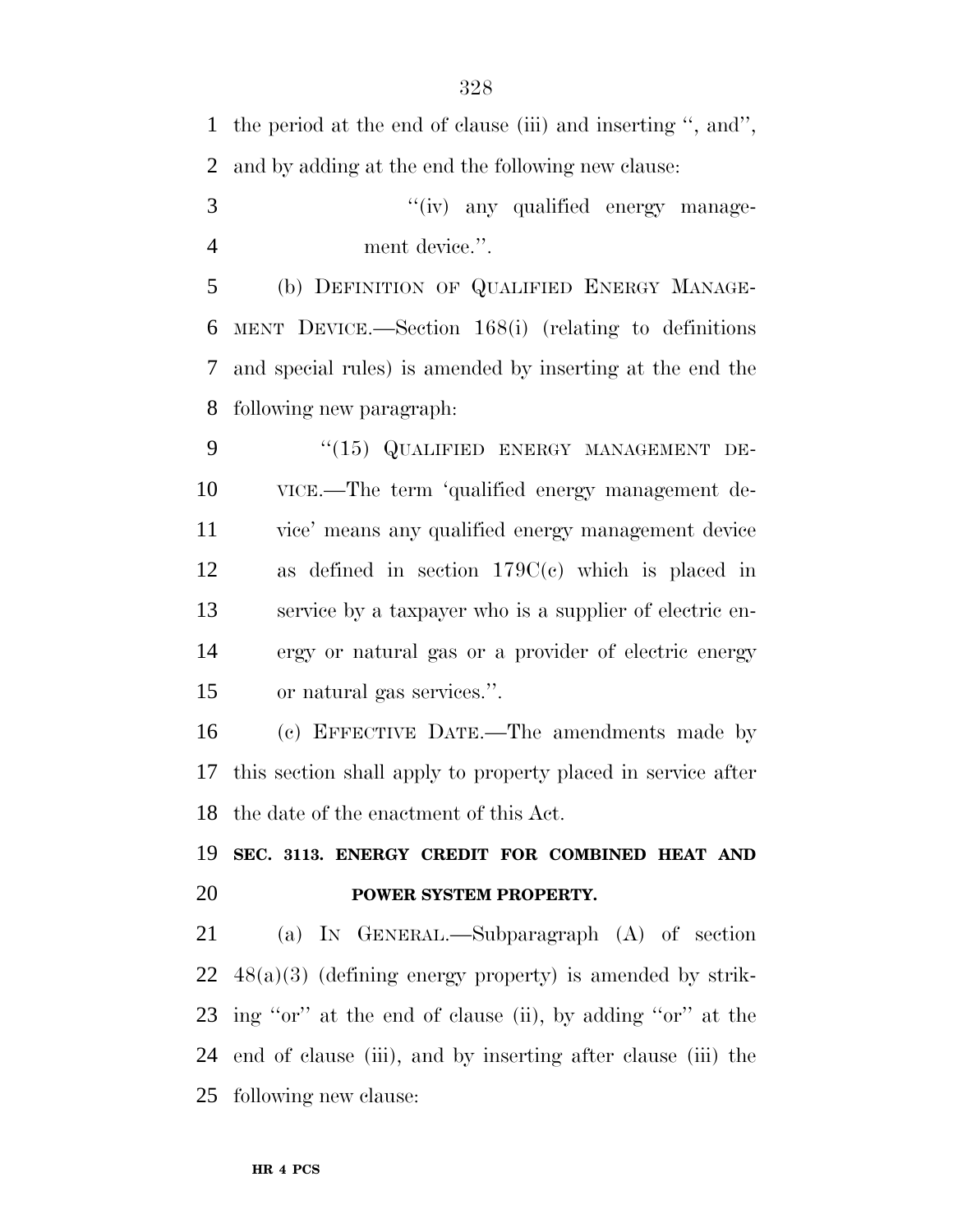$''(iv)$  combined heat and power system property,''. (b) COMBINED HEAT AND POWER SYSTEM PROP- ERTY.—Subsection (a) of section 48 is amended by redes- ignating paragraphs (5) and (6) as paragraphs (6) and (7), respectively, and by inserting after paragraph (4) the following new paragraph: 8 "(5) COMBINED HEAT AND POWER SYSTEM PROPERTY.—For purposes of this subsection—

10 "(A) COMBINED HEAT AND POWER SYS- TEM PROPERTY.—The term 'combined heat and power system property' means property com-prising a system—

 $''(i)$  which uses the same energy source for the simultaneous or sequential generation of electrical power, mechanical shaft power, or both, in combination with the generation of steam or other forms of useful thermal energy (including heating 20 and cooling applications),

 $\frac{1}{1}$   $\frac{1}{1}$  which has an electrical capacity of more than 50 kilowatts or a mechanical energy capacity of more than 67 horse- power or an equivalent combination of elec-trical and mechanical energy capacities,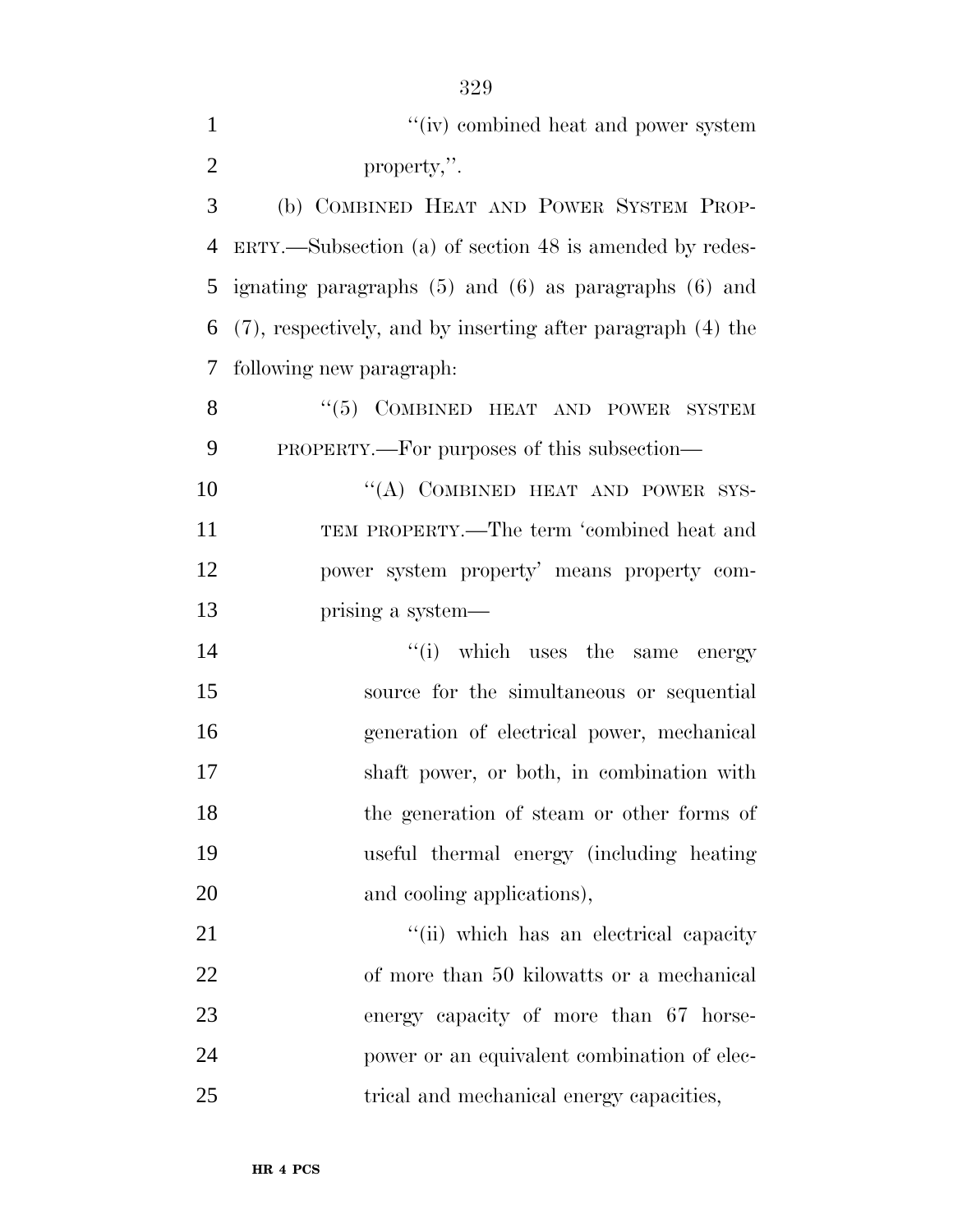| $\mathbf{1}$   | "(iii) which produces—                          |
|----------------|-------------------------------------------------|
| $\overline{2}$ | "(I) at least 20 percent of its                 |
| 3              | total useful energy in the form of              |
| $\overline{4}$ | thermal energy, and                             |
| 5              | "(II) at least 20 percent of its                |
| 6              | total useful energy in the form of elec-        |
| 7              | trical or mechanical power (or com-             |
| 8              | bination thereof),                              |
| 9              | "(iv) the energy efficiency percentage          |
| 10             | of which exceeds 60 percent (70 percent in      |
| 11             | the case of a system with an electrical ca-     |
| 12             | pacity in excess of 50 megawatts or a me-       |
| 13             | chanical energy capacity in excess of           |
| 14             | 67,000 horsepower, or an equivalent com-        |
| 15             | bination of electrical and mechanical en-       |
| 16             | ergy capacities), and                           |
| 17             | $f'(v)$ which is placed in service after        |
| 18             | December 31, 2001, and before January 1,        |
| 19             | 2007.                                           |
| 20             | $\lq\lq$ (B) SPECIAL RULES.—                    |
| 21             | "(i) ENERGY EFFICIENCY PERCENT-                 |
| 22             | AGE.—For purposes of subparagraph               |
| 23             | $(A)(iv)$ , the energy efficiency percentage of |
| 24             | a system is the fraction—                       |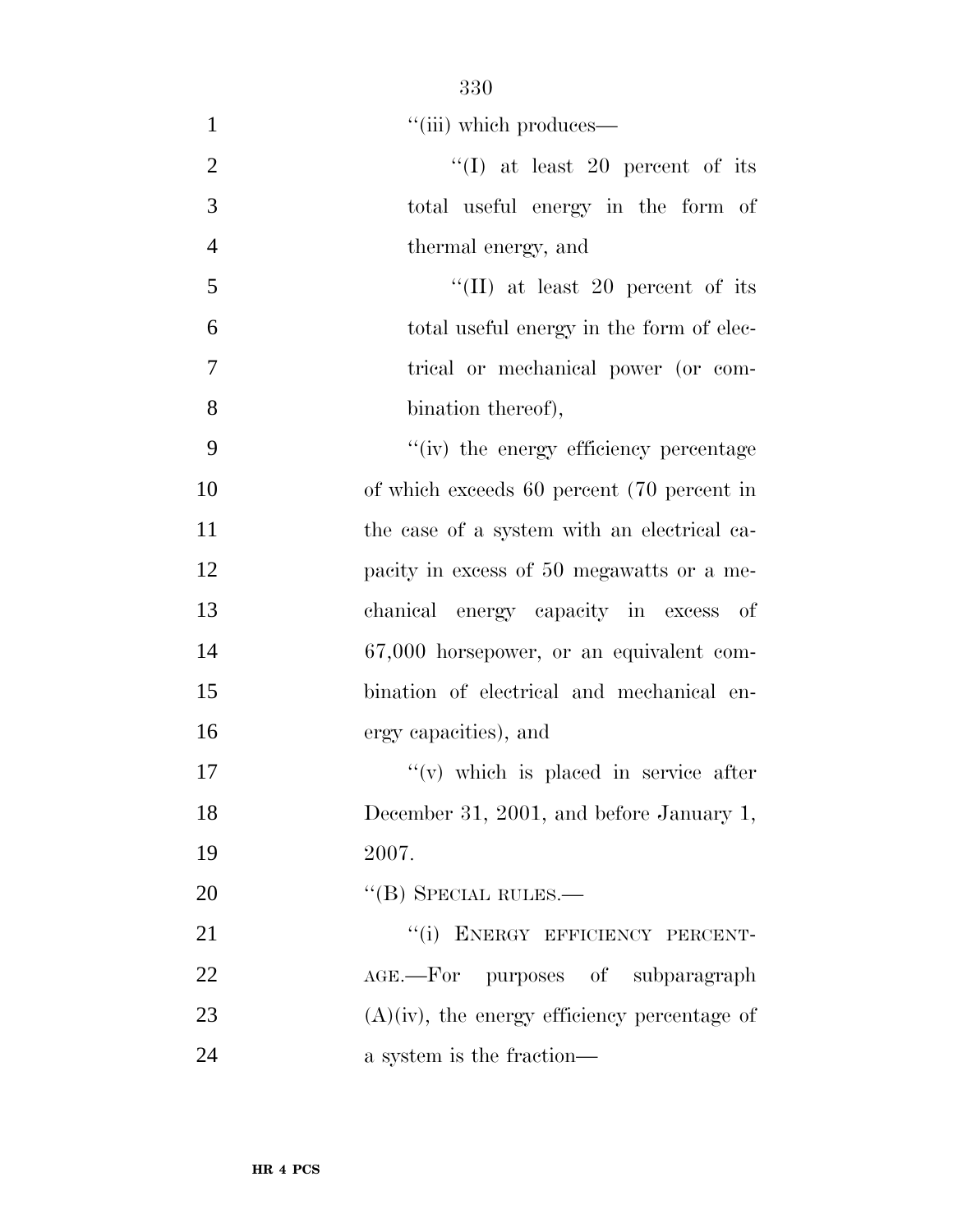| $\mathbf{1}$   | $\lq\lq$ (I) the numerator of which is         |
|----------------|------------------------------------------------|
| $\overline{2}$ | the total useful electrical, thermal,          |
| 3              | and mechanical power produced by               |
| $\overline{4}$ | the system at normal operating rates,          |
| 5              | and                                            |
| 6              | $\lq\lq$ (II) the denominator of which is      |
| $\tau$         | the lower heating value of the primary         |
| 8              | fuel source for the system.                    |
| 9              | "(ii) DETERMINATIONS MADE ON BTU               |
| 10             | BASIS.—The energy efficiency percentage        |
| 11             | and the percentages under subparagraph         |
| 12             | $(A)(iii)$ shall be determined on a Btu basis. |
| 13             | "(iii) INPUT AND OUTPUT PROPERTY               |
| 14             | NOT INCLUDED.—The term 'combined heat          |
| 15             | and power system property' does not in-        |
| 16             | clude property used to transport the en-       |
| 17             | ergy source to the facility or to distribute   |
| 18             | energy produced by the facility.               |
| 19             | "(iv) PUBLIC UTILITY PROPERTY.-                |
| 20             | $``(I)$ ACCOUNTING RULE<br>FOR                 |
| 21             | PUBLIC UTILITY PROPERTY.—If the                |
| 22             | combined heat and power system                 |
| 23             | property is public utility property (as        |
| 24             | defined in section $168(i)(1)$ , the tax-      |
| 25             | payer may only claim the credit under          |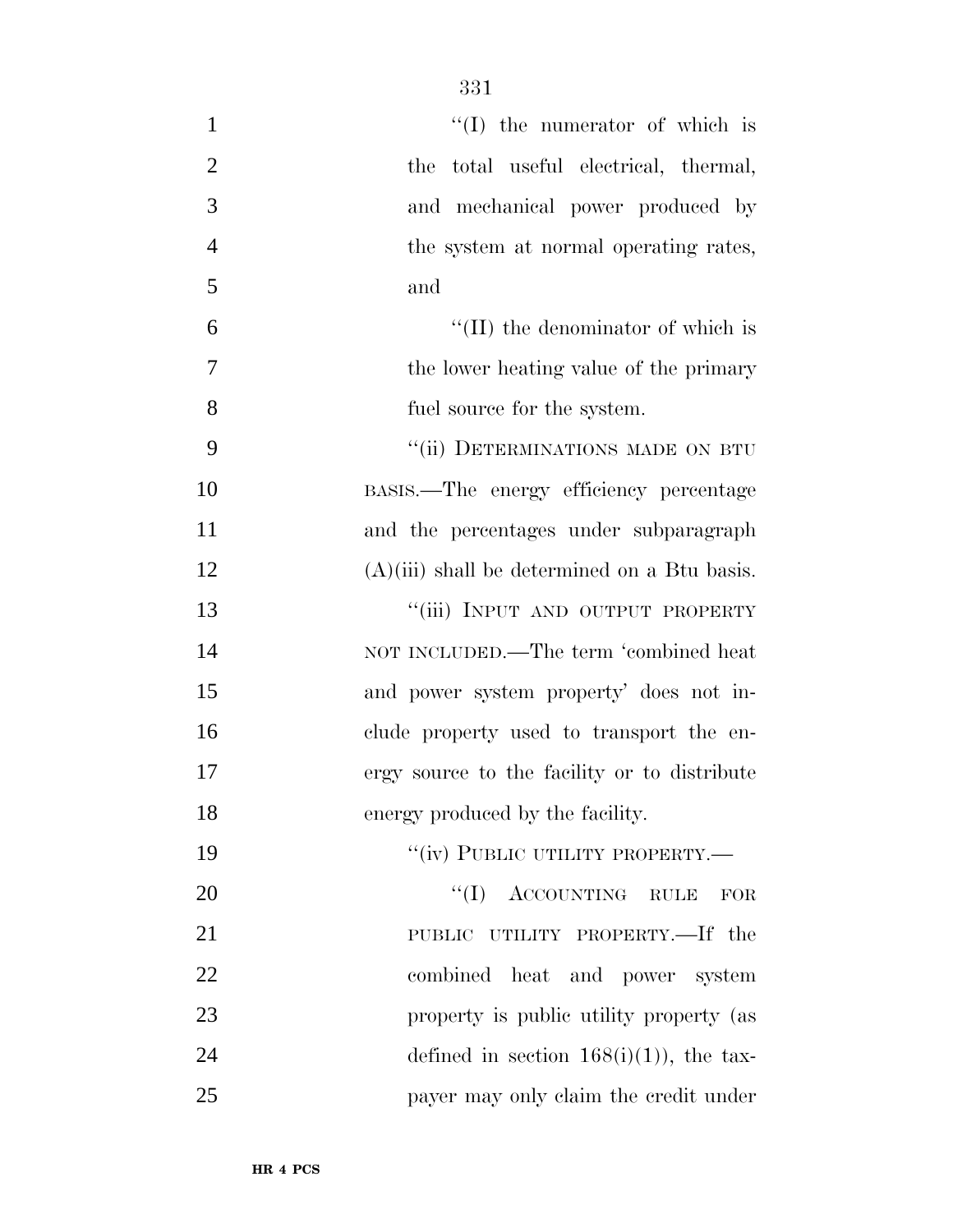| $\mathbf{1}$   | the subsection if, with respect to such               |
|----------------|-------------------------------------------------------|
| $\overline{2}$ | property, the taxpayer uses a normal-                 |
| 3              | ization method of accounting.                         |
| $\overline{4}$ | "(II) CERTAIN EXCEPTION NOT                           |
| 5              | TO APPLY.—The matter in paragraph                     |
| 6              | $(3)$ which follows subparagraph $(D)$                |
| $\tau$         | shall not apply to combined heat and                  |
| 8              | power system property.                                |
| 9              | "(C) EXTENSION OF DEPRECIATION RE-                    |
| 10             | COVERY PERIOD.—If a taxpayer is allowed cred-         |
| 11             | it under this section for combined heat and           |
| 12             | power system property and such property would         |
| 13             | (but for this subparagraph) have a class life of      |
| 14             | 15 years or less under section 168, such prop-        |
| 15             | erty shall be treated as having a 22-year class       |
| 16             | life for purposes of section 168.".                   |
| 17             | (c) NO CARRYBACK OF ENERGY CREDIT BEFORE              |
|                | 18 EFFECTIVE DATE.—Subsection (d) of section 39 is    |
| 19             | amended by adding at the end the following new para-  |
|                | 20 graph:                                             |
| 21             | "(13) NO CARRYBACK OF ENERGY CREDIT BE-               |
| 22             | FORE EFFECTIVE DATE.—No portion of the unused         |
| 23             | business credit for any taxable year which is attrib- |
| 24             | utable to the energy credit with respect to property  |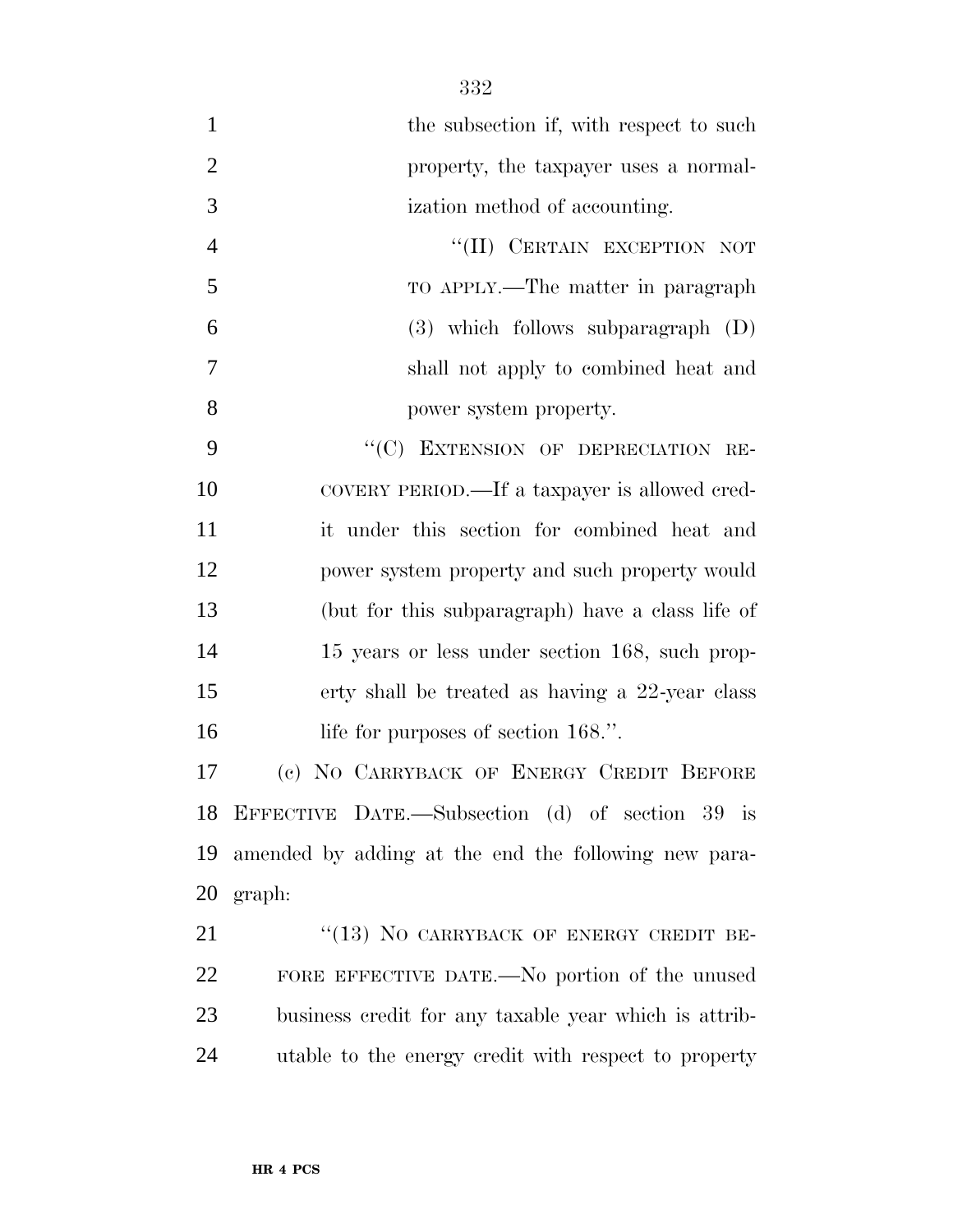| $\mathbf{1}$   | described in section $48(a)(5)$ may be carried back to         |
|----------------|----------------------------------------------------------------|
| $\overline{2}$ | a taxable year ending before January 1, 2002.".                |
| 3              | (d) EFFECTIVE DATE.—The amendments made by                     |
| $\overline{4}$ | this section shall apply to property placed in service after   |
| 5              | December 31, 2001.                                             |
| 6              | SEC. 3114. NEW NONREFUNDABLE PERSONAL CREDITS AL-              |
| 7              | LOWED AGAINST REGULAR AND MINIMUM                              |
| 8              | TAXES.                                                         |
| 9              | (a) IN GENERAL.—Paragraph $(1)$ of section $26(a)$ is          |
| 10             | amended by striking "and $25B$ " and inserting "25B, 25C,      |
| 11             | $25D$ , and $25E$ ".                                           |
| 12             | (b) CONFORMING AMENDMENTS.-                                    |
| 13             | $(1)$ Section 24(b)(3)(B) is amended by striking               |
| 14             | "and $25B$ " and inserting ", $25B$ , $25C$ , $25D$ , and      |
| 15             | $25E$ ".                                                       |
| 16             | (2) Section $25(e)(1)(C)$ is amended by inserting              |
| 17             | "25C, 25D, and 25E" after "25B,".                              |
| 18             | (3) Section $25B(g)(2)$ is amended by striking                 |
| 19             | "section $23$ " and inserting "sections $23$ , $25C$ , $25D$ , |
| 20             | and $25E$ ".                                                   |
| 21             | $(4)$ Section 904(h) is amended by striking "and               |
| 22             | $25B'$ and inserting "25B, 25C, 25D, and 25E".                 |
| 23             | $(5)$ Section 1400 $C(d)$ is amended by striking               |
| 24             | "and $25B$ " and inserting " $25B$ , $25C$ , $25D$ , and       |
| 25             | $25E$ ".                                                       |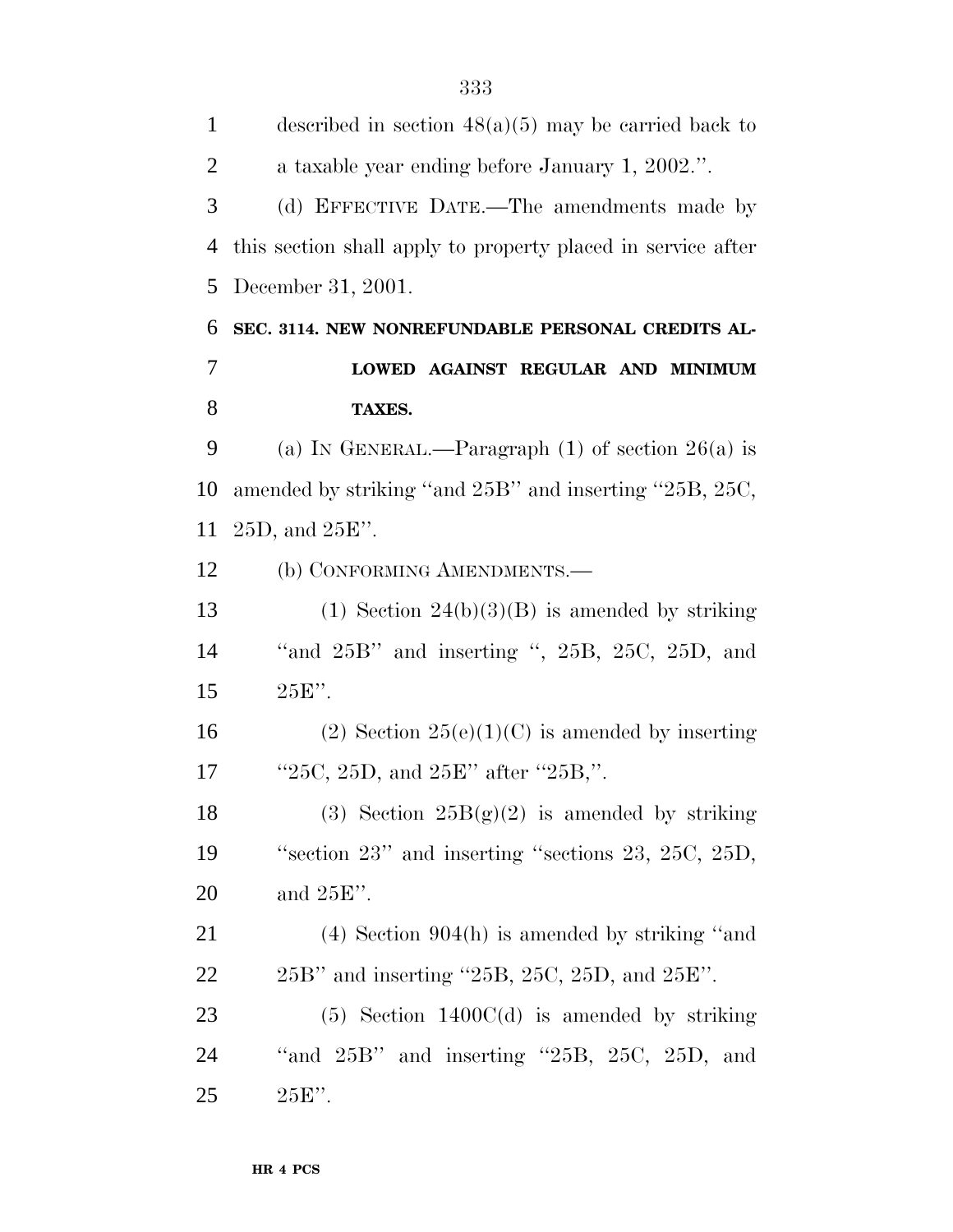| $\mathbf{1}$ | (c) EFFECTIVE DATE.—The amendments made by                |
|--------------|-----------------------------------------------------------|
| 2            | this section shall apply to taxable years beginning after |
| 3            | December 31, 2001.                                        |
| 4            | SEC. 3115. PHASEOUT OF 4.3-CENT MOTOR FUEL EXCISE         |
| 5            | TAXES ON RAILROADS AND INLAND WATER-                      |
| 6            | WAY TRANSPORTATION WHICH REMAIN IN                        |
| 7            | <b>GENERAL FUND.</b>                                      |
| 8            | (a) TAXES ON TRAINS.—                                     |
| 9            | (1) IN GENERAL.—Clause (ii) of section                    |
| 10           | $4041(a)(1)(C)$ is amended by striking subclauses (I),    |
| 11           | (II), and (III) and inserting the following new sub-      |
| 12           | clauses:                                                  |
| 13           | $\lq(1)$ 3.3 cents per gallon after                       |
| 14           | September 30, 2001, and before Jan-                       |
| 15           | uary 1, 2005,                                             |
| 16           | "(II) 2.3 cents per gallon after                          |
| 17           | December 31, 2004, and before Janu-                       |
| 18           | ary 1, 2007,                                              |
| 19           | "(III) 1.3 cents per gallon after                         |
| 20           | December 31, 2006, and before Janu-                       |
| 21           | ary 1, 2009,                                              |
| 22           | $\lq\lq (IV)$ 0.3 cent per gallon after                   |
| 23           | December 31, 2008, and before Janu-                       |
| 24           | ary 1, 2010, and                                          |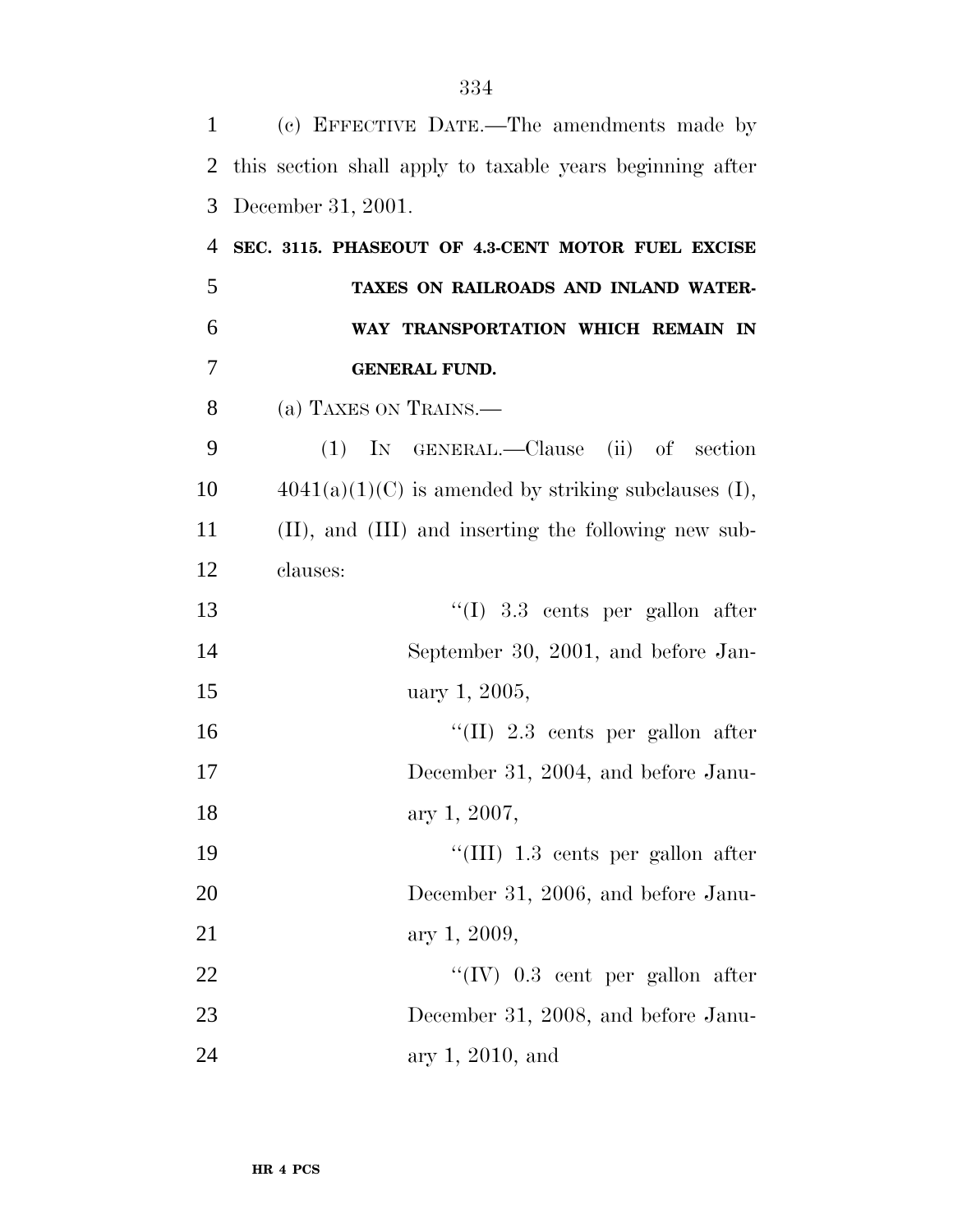| $\mathbf{1}$   | "(V) $0$ after December 31,                            |
|----------------|--------------------------------------------------------|
| $\overline{2}$ | $2009."$ .                                             |
| 3              | (2) CONFORMING AMENDMENTS.-                            |
| $\overline{4}$ | $(A)$ Subsection $(d)$ of section 4041 is              |
| 5              | amended by redesignating paragraph (3) as              |
| 6              | paragraph (4) and by inserting after paragraph         |
| 7              | $(2)$ the following new paragraph.                     |
| 8              | "(3) DIESEL FUEL USED IN TRAINS.—In the                |
| 9              | case of any sale for use (or use) after September 30,  |
| 10             | $2010$ , there is hereby imposed a tax of 0.1 cent per |
| 11             | gallon on any liquid other than gasoline (as defined   |
| 12             | in section $4083$ )—                                   |
| 13             | "(A) sold by any person to an owner, les-              |
| 14             | see, or other operator of a diesel-powered train       |
| 15             | for use as a fuel in such train, or                    |
| 16             | "(B) used by any person as a fuel in a die-            |
| 17             | sel-powered train unless there was a taxable           |
| 18             | sale of such fuel under subparagraph $(A)$ .           |
| 19             | No tax shall be imposed by this paragraph on the       |
| 20             | sale or use of any liquid if tax was imposed on such   |
| 21             | liquid under section 4081.".                           |
| 22             | $(B)$ Subsection $(f)$ of section 4082 is              |
| 23             | amended by striking "section $4041(a)(1)$ " and        |
| 24             | inserting "subsections $(a)(1)$ and $(d)(3)$ of sec-   |
| 25             | tion 4041".                                            |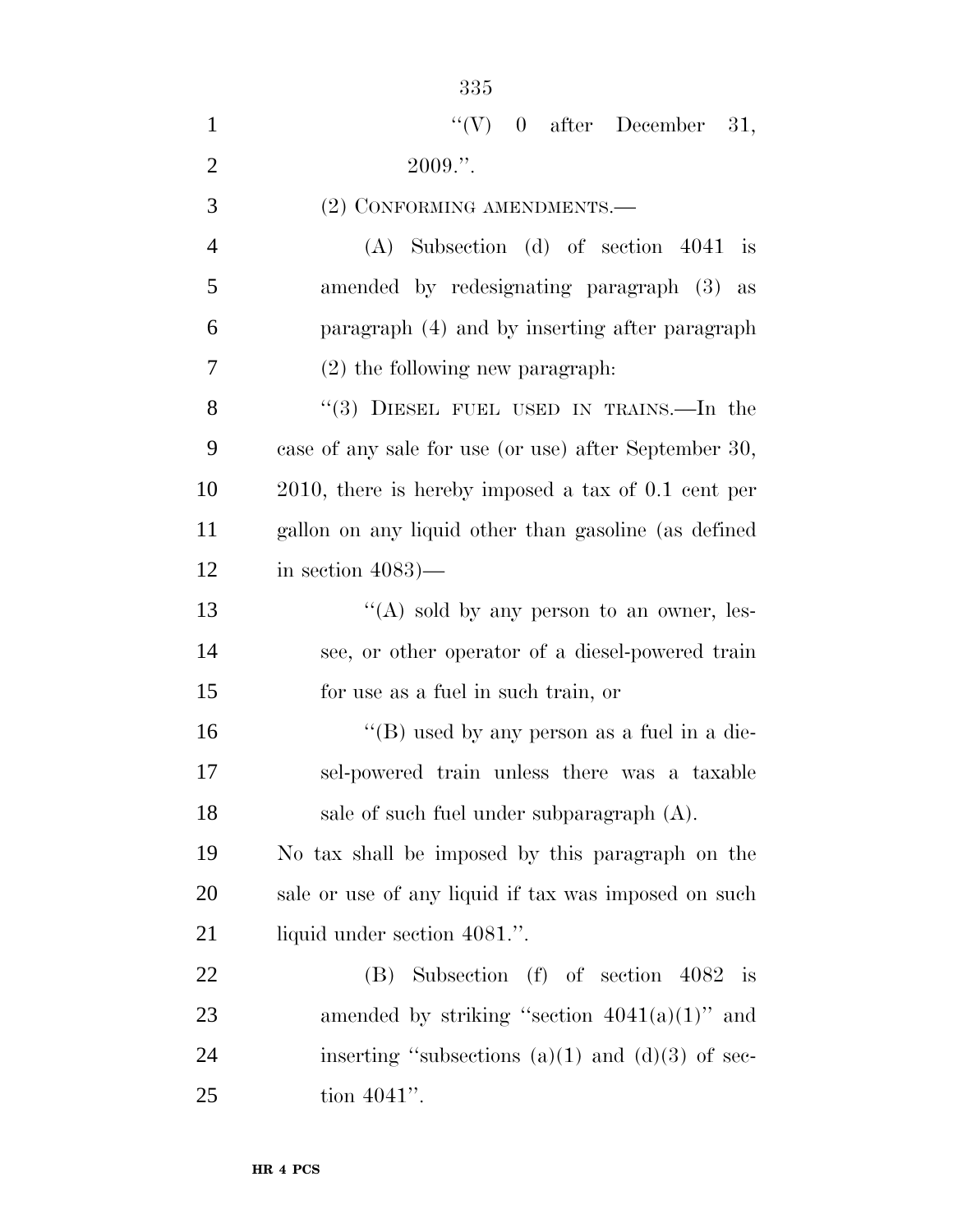| $\mathbf{1}$   | Subparagraph (B) of section<br>(C)                       |
|----------------|----------------------------------------------------------|
| $\overline{2}$ | $6421(f)(3)$ is amended to read as follows:              |
| 3              | $\lq\lq (B)$ so much of the rate specified in sec-       |
| $\overline{4}$ | tion $4081(a)(2)(A)$ as does not exceed the rate         |
| 5              | applicable under section $4041(a)(1)(C(ii))$ .".         |
| 6              | Subparagraph (B) of section<br>(D)                       |
| 7              | $6427(l)(3)$ is amended to read as follows:              |
| 8              | $\lq\lq$ (B) so much of the rate specified in sec-       |
| 9              | tion $4081(a)(2)(A)$ as does not exceed the rate         |
| 10             | applicable under section $4041(a)(1)(C(ii).$ ".          |
| 11             | (b) FUEL USED ON INLAND WATERWAYS.—Subpara-              |
| 12             | graph (C) of section $4042(b)(2)$ is amended to read as  |
|                |                                                          |
| 13             | follows:                                                 |
| 14             | $\lq\lq$ <sup>"</sup> (C) The deficit reduction rate is— |
| 15             | $\lq\lq$ (i) 3.3 cents per gallon after Sep-             |
| 16             | tember 30, 2001, and before January 1,                   |
| 17             | 2005,                                                    |
| 18             | "(ii) 2.3 cents per gallon after Decem-                  |
| 19             | ber 31, 2004, and before January 1, 2007,                |
| 20             | "(iii) 1.3 cents per gallon after De-                    |
| 21             | cember 31, 2006, and before January 1,                   |
| 22             | 2009,                                                    |
| 23             | "(iv) 0.3 cent per gallon after Decem-                   |
| 24             | ber 31, 2008, and before January 1, 2010,                |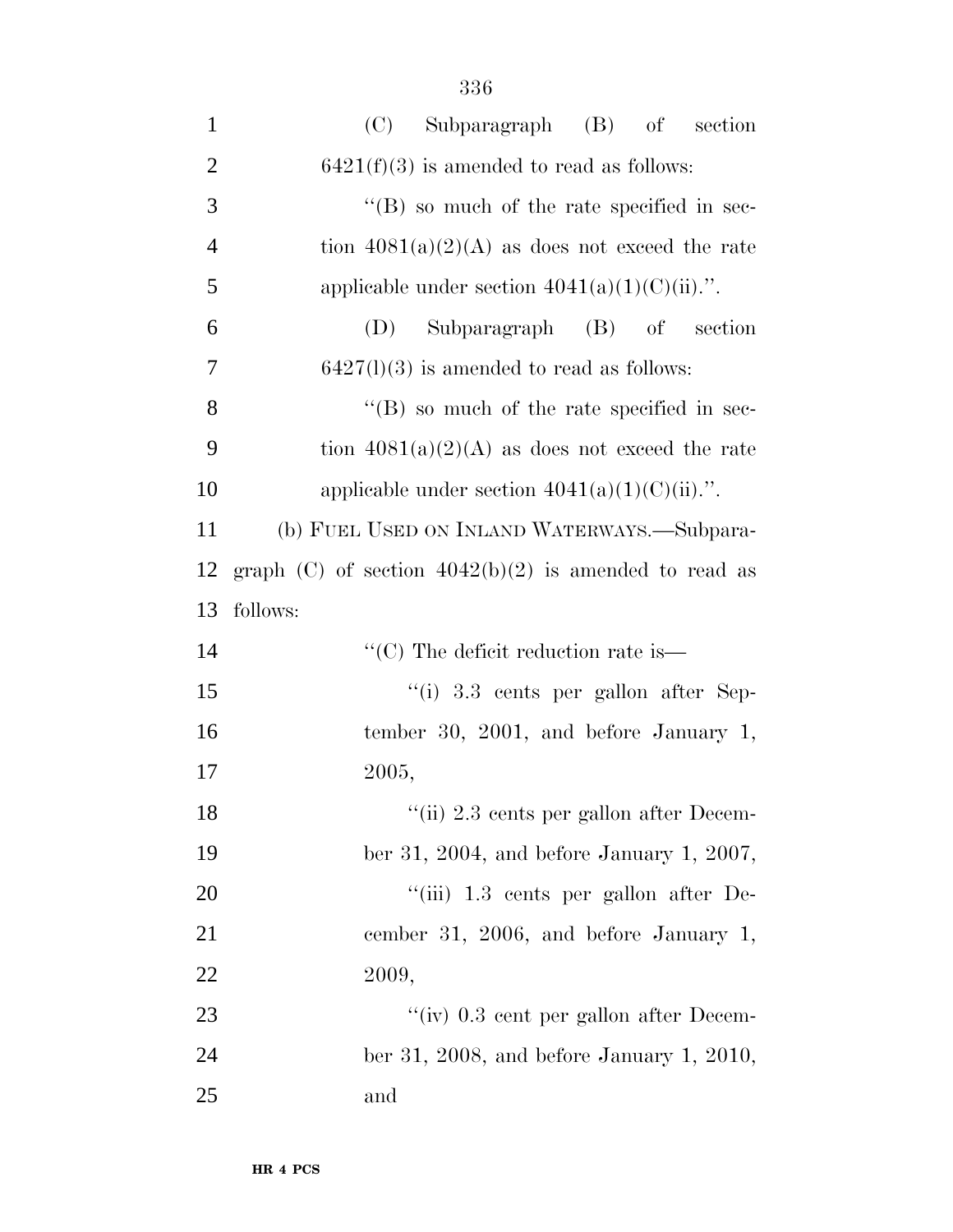1  $''(v)$  0 after December 31, 2009.". (c) EFFECTIVE DATE.—The amendments made by this section shall take effect on October 1, 2001.

 **SEC. 3116. REDUCED MOTOR FUEL EXCISE TAX ON CER-TAIN MIXTURES OF DIESEL FUEL.**

 (a) IN GENERAL.—Clause (iii) of section 4081(a)(2)(A) is amended by inserting before the period ''(19.7 cents per gallon in the case of a diesel-water fuel emulsion at least 14 percent of which is water)''.

(b) REFUNDS FOR TAX-PAID PURCHASES.—

11 (1) IN GENERAL.—Section 6427 is amended by redesignating subsections (m) through (p) as sub- sections (n) through (q), respectively, and by insert- ing after subsection (l) the following new subsection: ''(m) DIESEL FUEL USED TO PRODUCE EMUL-SION.—

17 "(1) IN GENERAL.—Except as provided in sub- section (k), if any diesel fuel on which tax was im- posed by section 4081 at the regular tax rate is used by any person in producing an emulsion described in 21 section  $4081(a)(2)(A)$  which is sold or used in such person's trade or business, the Secretary shall pay (without interest) to such person an amount equal to the excess of the regular tax rate over the incentive tax rate with respect to such fuel.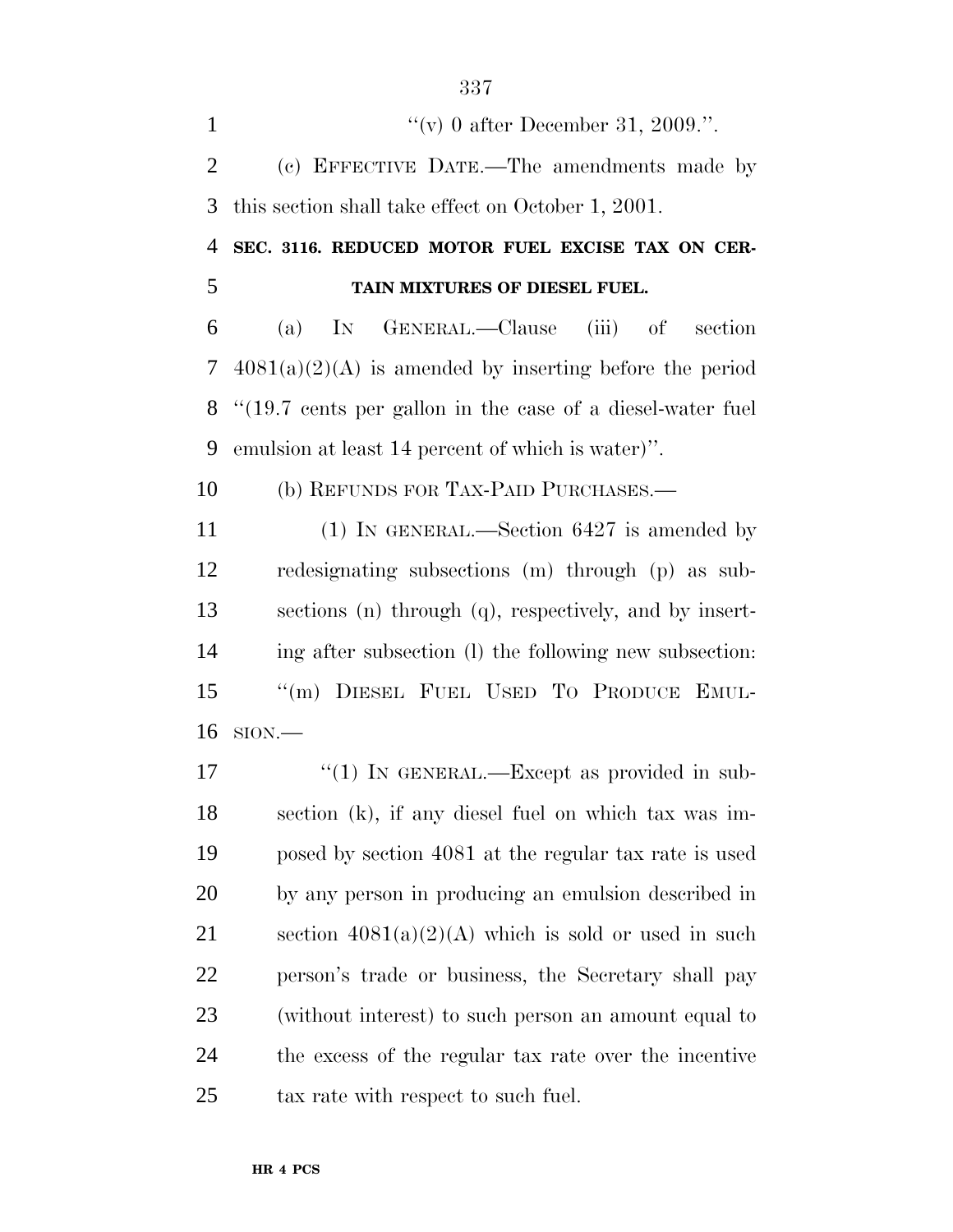| $\mathbf{1}$   | "(2) DEFINITIONS.—For purposes of paragraph                   |
|----------------|---------------------------------------------------------------|
| $\overline{2}$ | $(1)$ —                                                       |
| 3              | "(A) REGULAR TAX RATE.—The term 'reg-                         |
| $\overline{4}$ | ular tax rate' means the aggregate rate of tax                |
| 5              | imposed by section 4081 determined without re-                |
| 6              | gard to the parenthetical in section                          |
| $\overline{7}$ | $4081(a)(2)(A)$ .                                             |
| 8              | "(B) INCENTIVE TAX RATE.—The term                             |
| 9              | 'incentive tax rate' means the aggregate rate of              |
| 10             | tax imposed by section 4081 determined with                   |
| 11             | regard to the parenthetical in section                        |
| 12             | $4081(a)(2)(A)$ .".                                           |
| 13             | (c) EFFECTIVE DATE.—The amendments made by                    |
| 14             | this section shall take effect on October 1, 2001.            |
| 15             | SEC. 3117. CREDIT FOR INVESTMENT IN QUALIFYING AD-            |
| 16             | VANCED CLEAN COAL TECHNOLOGY.                                 |
| 17             | (a) ALLOWANCE OF QUALIFYING ADVANCED CLEAN                    |
| 18             | COAL TECHNOLOGY FACILITY CREDIT.—Section 46 (re-              |
| 19             | lating to amount of credit) is amended by striking "and"      |
| 20             | at the end of paragraph $(2)$ , by striking the period at the |
| 21             | end of paragraph (3) and inserting ", and", and by adding     |
| 22             | at the end the following:                                     |

23 ''(4) the qualifying advanced clean coal tech-nology facility credit.''.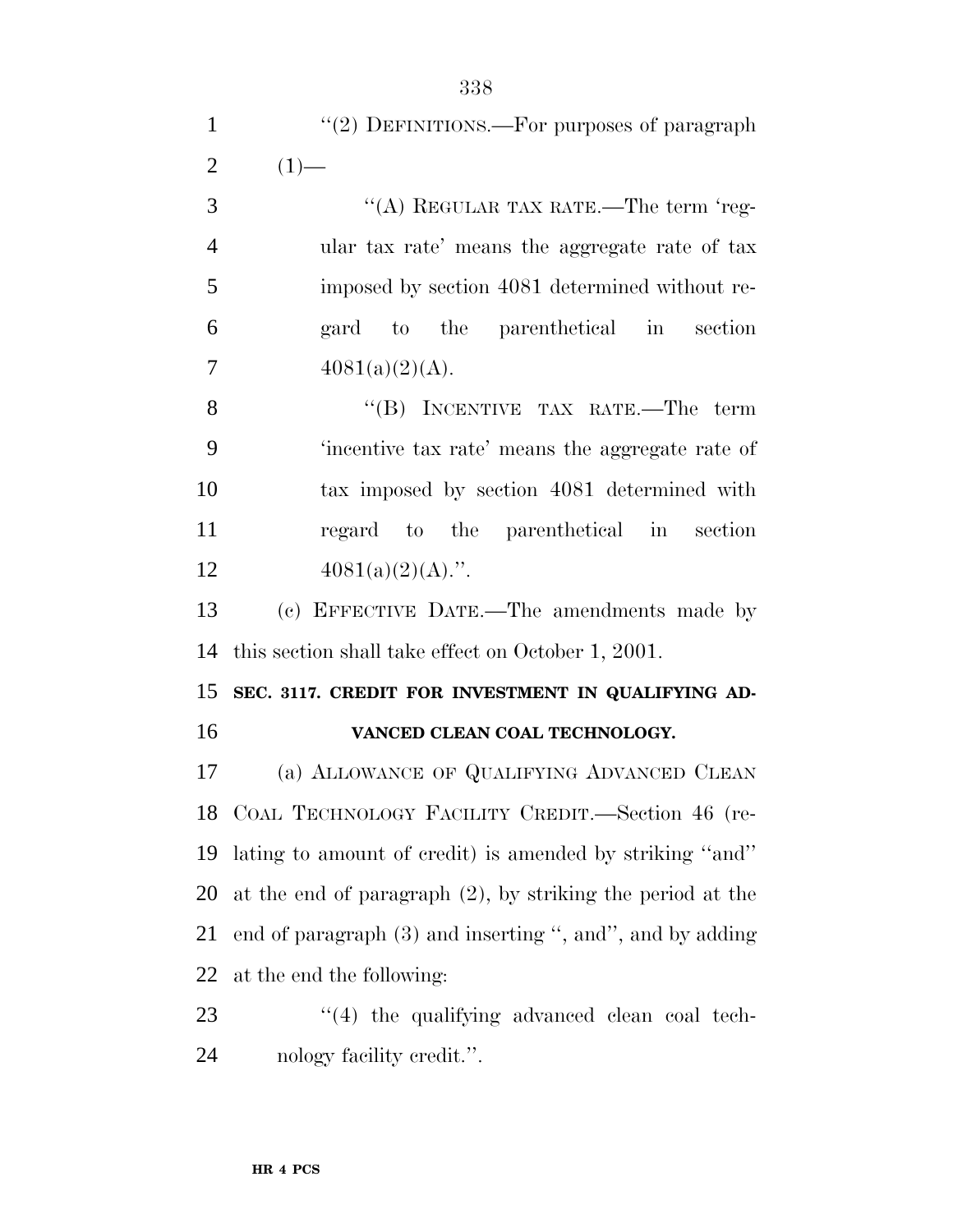(b) AMOUNT OF QUALIFYING ADVANCED CLEAN COAL TECHNOLOGY FACILITY CREDIT.—Subpart E of part IV of subchapter A of chapter 1 (relating to rules for computing investment credit) is amended by inserting after section 48 the following:

# **''SEC. 48A. QUALIFYING ADVANCED CLEAN COAL TECH-NOLOGY FACILITY CREDIT.**

8 "(a) IN GENERAL.—For purposes of section 46, the qualifying advanced clean coal technology facility credit for any taxable year is an amount equal to 10 percent of the qualified investment in a qualifying advanced clean coal technology facility for such taxable year.

 ''(b) QUALIFYING ADVANCED CLEAN COAL TECH-NOLOGY FACILITY.—

15 "(1) IN GENERAL.—For purposes of subsection (a), the term 'qualifying advanced clean coal tech- nology facility' means a facility of the taxpayer which—

19  $"({\rm A})({\rm i})({\rm I})$  original use of which commences with the taxpayer, or

 "(II) is a retrofitted or repowered conven- tional technology facility, the retrofitting or repowering of which is completed by the tax-payer (but only with respect to that portion of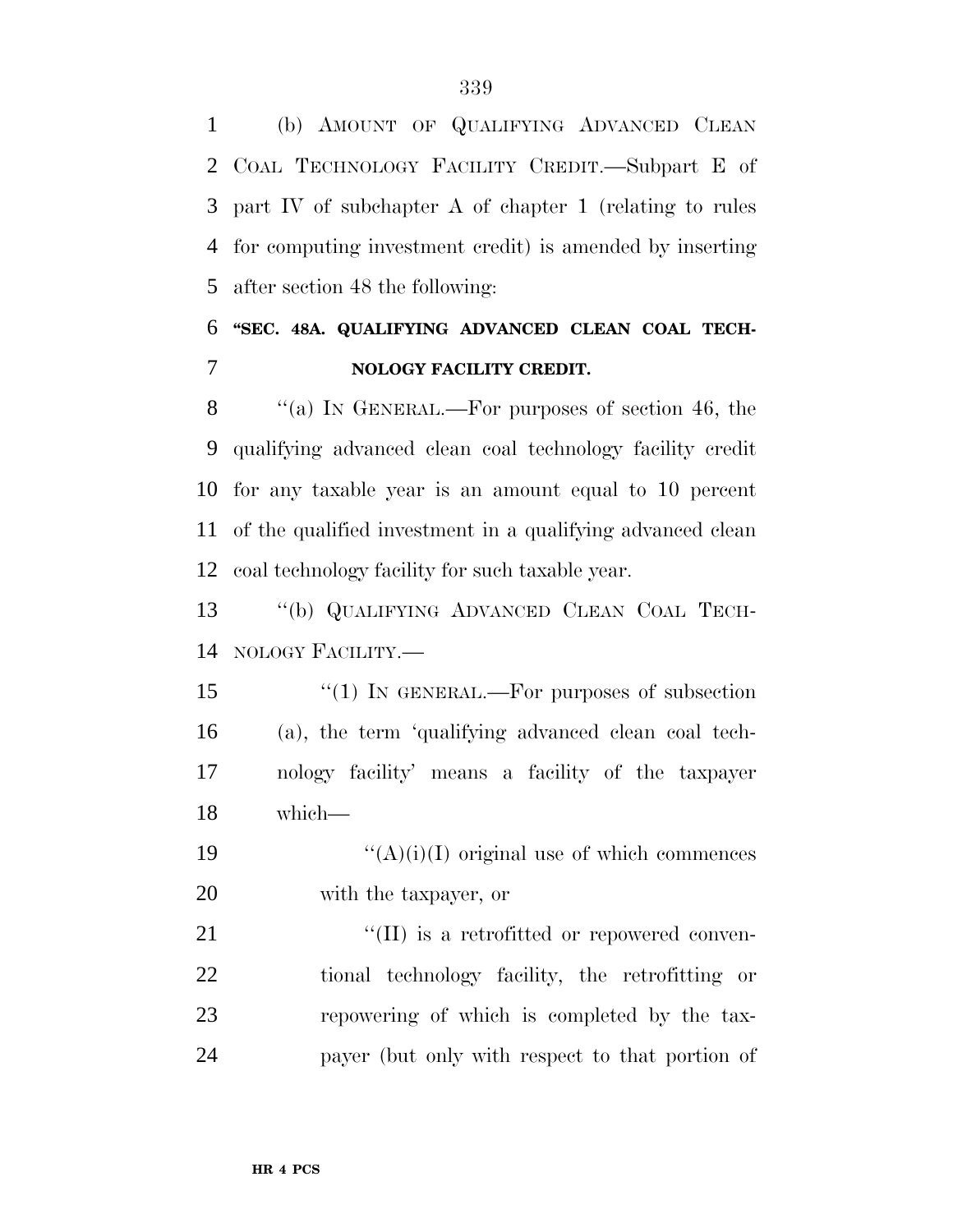| $\mathbf{1}$   | the basis which is properly attributable to such        |
|----------------|---------------------------------------------------------|
| $\overline{2}$ | retrofitting or repowering), or                         |
| 3              | "(ii) is acquired through purchase (as de-              |
| $\overline{4}$ | fined by section $179(d)(2)$ ,                          |
| 5              | $\lq\lq$ is depreciable under section 167,              |
| 6              | "(C) has a useful life of not less than $4$             |
| 7              | years,                                                  |
| 8              | $\lq\lq$ (D) is located in the United States, and       |
| 9              | "(E) uses qualifying advanced clean coal                |
| 10             | technology.                                             |
| 11             | $``(2)$ SPECIAL RULE FOR SALE-LEASEBACKS.—              |
| 12             | For purposes of subparagraph $(A)$ of paragraph $(1)$ , |
| 13             | in the case of a facility which—                        |
| 14             | "(A) is originally placed in service by a               |
| 15             | person, and                                             |
| 16             | "(B) is sold and leased back by such per-               |
| 17             | son, or is leased to such person, within 3              |
| 18             | months after the date such facility was origi-          |
| 19             | nally placed in service, for a period of not less       |
| 20             | than 12 years,                                          |
| 21             | such facility shall be treated as originally placed in  |
| 22             | service not earlier than the date on which such prop-   |
| 23             | erty is used under the leaseback (or lease) referred    |
| 24             | to in subparagraph (B). The preceding sentence          |
| 25             | shall not apply to any property if the lessee and les-  |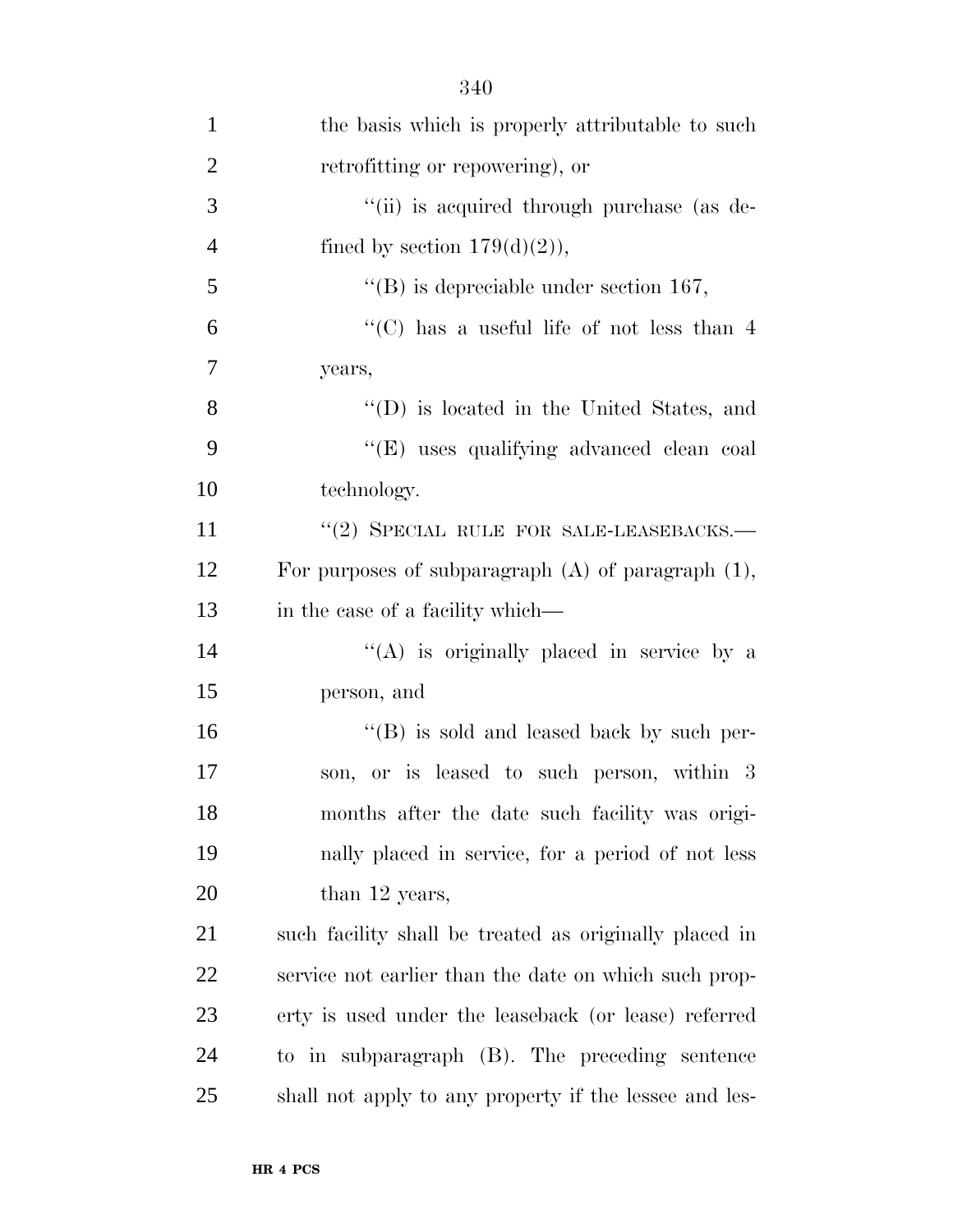| $\mathbf{1}$   | sor of such property make an election under this     |
|----------------|------------------------------------------------------|
| $\overline{2}$ | sentence. Such an election, once made, may be re-    |
| 3              | voked only with the consent of the Secretary.        |
| $\overline{4}$ | "(c) QUALIFYING ADVANCED CLEAN COAL TECH-            |
| 5              | NOLOGY.—For purposes of this section—                |
| 6              | "(1) IN GENERAL.—The term 'qualifying ad-            |
| 7              | vanced clean coal technology' means, with respect to |
| 8              | clean coal technology—                               |
| 9              | $\lq\lq$ which has —                                 |
| 10             | "(i) multiple applications, with a com-              |
| 11             | bined capacity of not more than 5,000                |
| 12             | megawatts $(4,000$ megawatts before $2009$ ),        |
| 13             | of advanced pulverized coal or atmospheric           |
| 14             | fluidized bed combustion technology—                 |
| 15             | $\lq\lq$ (I) installed as a new, retrofit,           |
| 16             | or repowering application,                           |
| 17             | $\lq$ (II) operated between 2000 and                 |
| 18             | $2012$ , and                                         |
| 19             | "(III) having a design net heat                      |
| 20             | rate of not more than 9,500 Btu per                  |
| 21             | kilowatt hour when the design coal                   |
| 22             | has a heat content of more than 9,000                |
| 23             | But per pound, or a design net heat                  |
| 24             | rate of not more than 9,900 Btu per                  |
| 25             | kilowatt hour when the design coal                   |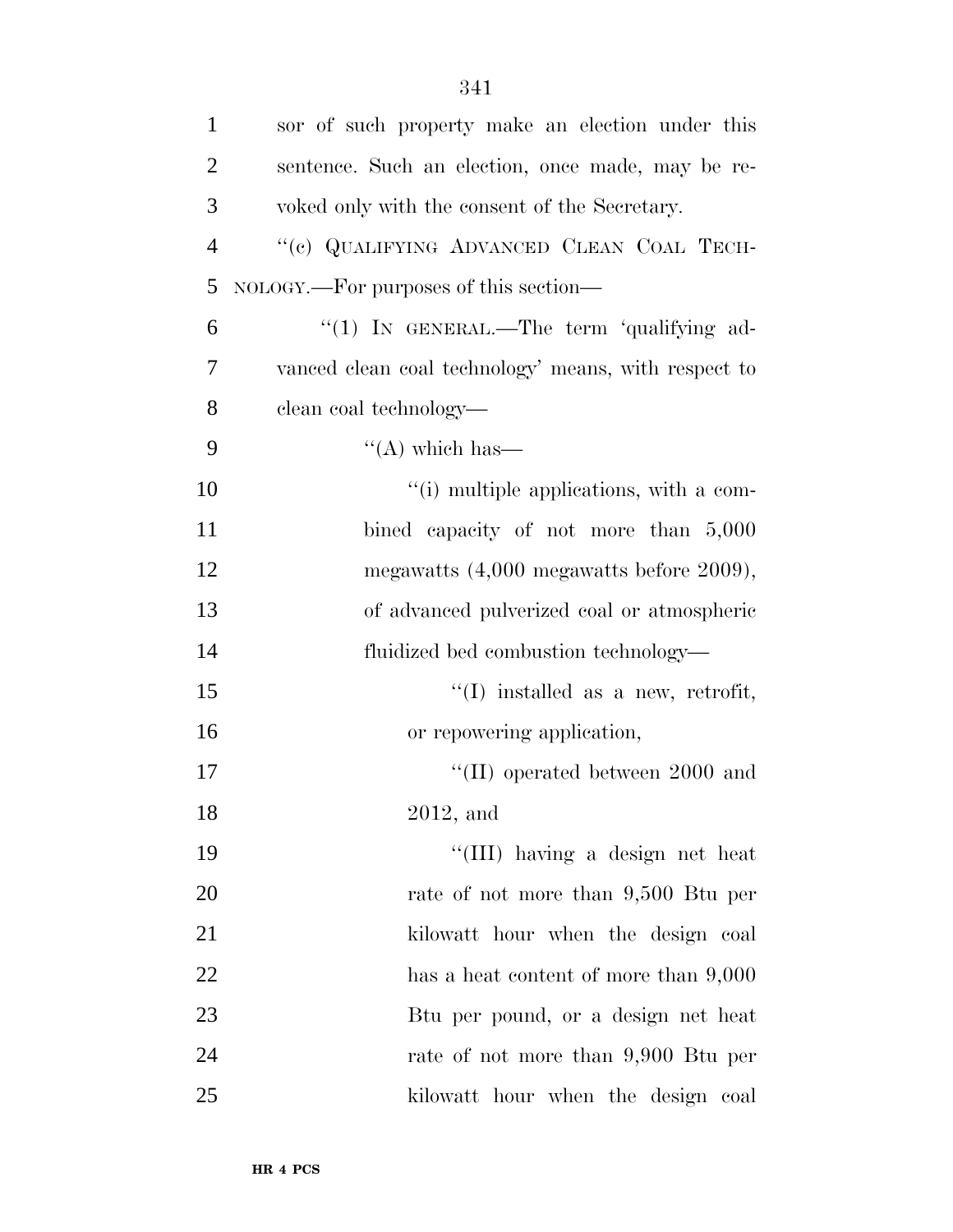| $\mathbf{1}$   | has a heat content of 9,000 Btu per        |
|----------------|--------------------------------------------|
| $\overline{2}$ | pound or less,                             |
| 3              | "(ii) multiple applications, with a        |
| $\overline{4}$ | combined capacity of not more than 1,000   |
| 5              | megawatts (500 megawatts before 2009       |
| 6              | and 750 megawatts before 2013), of pres-   |
| $\overline{7}$ | fluidized<br>surized<br>bed combustion     |
| 8              | technology—                                |
| 9              | $\lq\lq$ (I) installed as a new, retrofit, |
| 10             | or repowering application,                 |
| 11             | $\lq$ (II) operated between 2000 and       |
| 12             | $2016$ , and                               |
| 13             | "(III) having a design net heat            |
| 14             | rate of not more than 8,400 Btu per        |
| 15             | kilowatt hour when the design coal         |
| 16             | has a heat content of more than 9,000      |
| 17             | Btu per pound, or a design net heat        |
| 18             | rate of not more than 9,900 Btu's per      |
| 19             | kilowatt hour when the design coal         |
| 20             | has a heat content of 9,000 Btu per        |
| 21             | pound or less, and                         |
| 22             | "(iii) multiple applications, with a       |
| 23             | combined capacity of not more than 2,000   |
| 24             | megawatts $(1,000$ megawatts before $2009$ |
| 25             | and $1,500$ megawatts before 2013), of in- |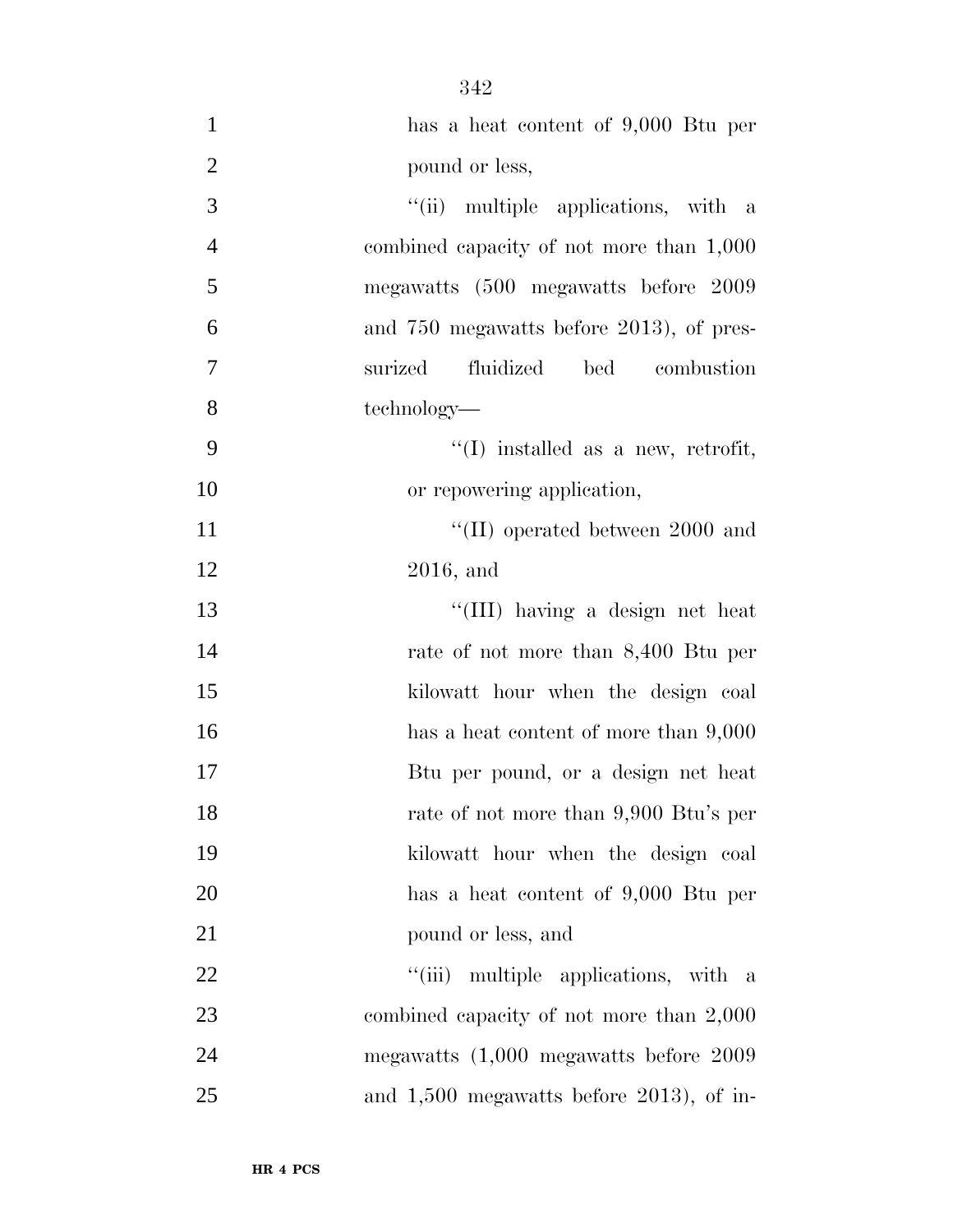tegrated gasification combined cycle tech- nology, with or without fuel or chemical co- production—  $\frac{4}{1}$  installed as a new, retrofit, or repowering application, ''(II) operated between 2000 and 2016, ''(III) having a design net heat rate of not more than 8,550 Btu per kilowatt hour when the design coal 11 has a heat content of more than  $9,000$  Btu per pound, or a design net heat rate of not more than 9,900 Btu per kilowatt hour when the design coal has a heat content of 9,000 Btu per pound or less, and  $\mathcal{H}(\mathbb{I})$  having a net thermal effi- ciency on any fuel or chemical co-pro- duction of not less than 39 percent (higher heating value), or 21 ''(iv) multiple applications, with a combined capacity of not more than 2,000 megawatts (1,000 megawatts before 2009

and 1,500 megawatts before 2013) of tech-

nology for the production of electricity—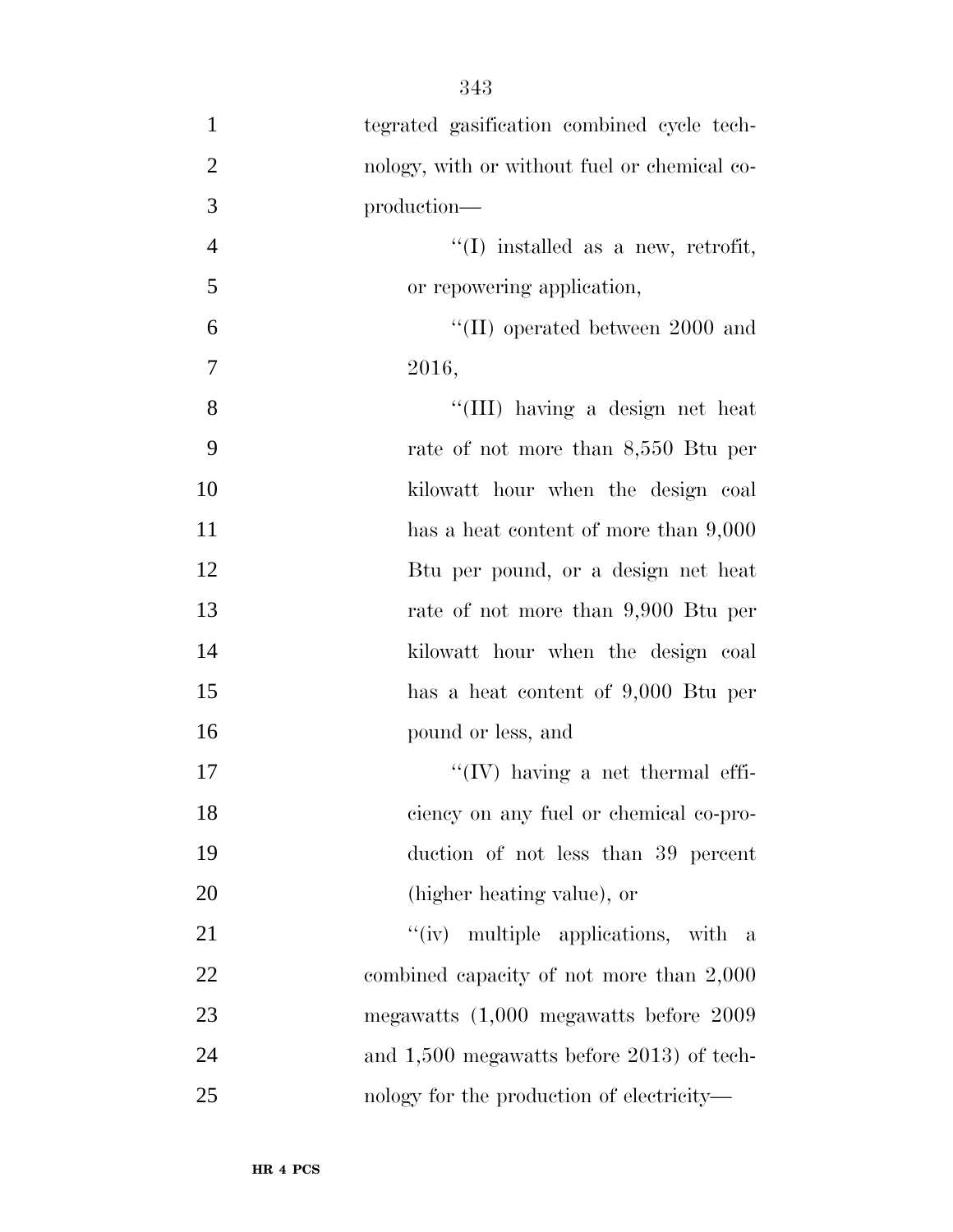| $\mathbf{1}$   | $\lq\lq$ (I) installed as a new, retrofit,       |
|----------------|--------------------------------------------------|
| $\overline{2}$ | or repowering application,                       |
| 3              | $\lq\lq$ (II) operated between 2000 and          |
| $\overline{4}$ | $2016$ , and                                     |
| 5              | "(III) having a carbon emission                  |
| 6              | rate which is not more than 85 per-              |
| $\overline{7}$ | cent of conventional technology, and             |
| 8              | $\lq\lq$ which reduces the discharge into the    |
| 9              | atmosphere of 1 or more of the following pollut- |
| 10             | ants to not more than—                           |
| 11             | $\lq\lq$ (i) 5 percent of the potential com-     |
| 12             | bustion concentration sulfur dioxide emis-       |
| 13             | sions for a coal with a potential combus-        |
| 14             | tion concentration sulfur emission of 1.2        |
| 15             | lb/million btu of heat input or greater,         |
| 16             | "(ii) 15 percent of the potential com-           |
| 17             | bustion concentration sulfur dioxide emis-       |
| 18             | sions for a coal with a potential combus-        |
| 19             | tion concentration sulfur emission of less       |
| 20             | than 1.2 lb/million btu of heat input,           |
| 21             | $``(iii)$ nitrogen oxide emissions of $0.1$      |
| 22             | Ib per million btu of heat input from other      |
| 23             | than cyclone-fired boilers,                      |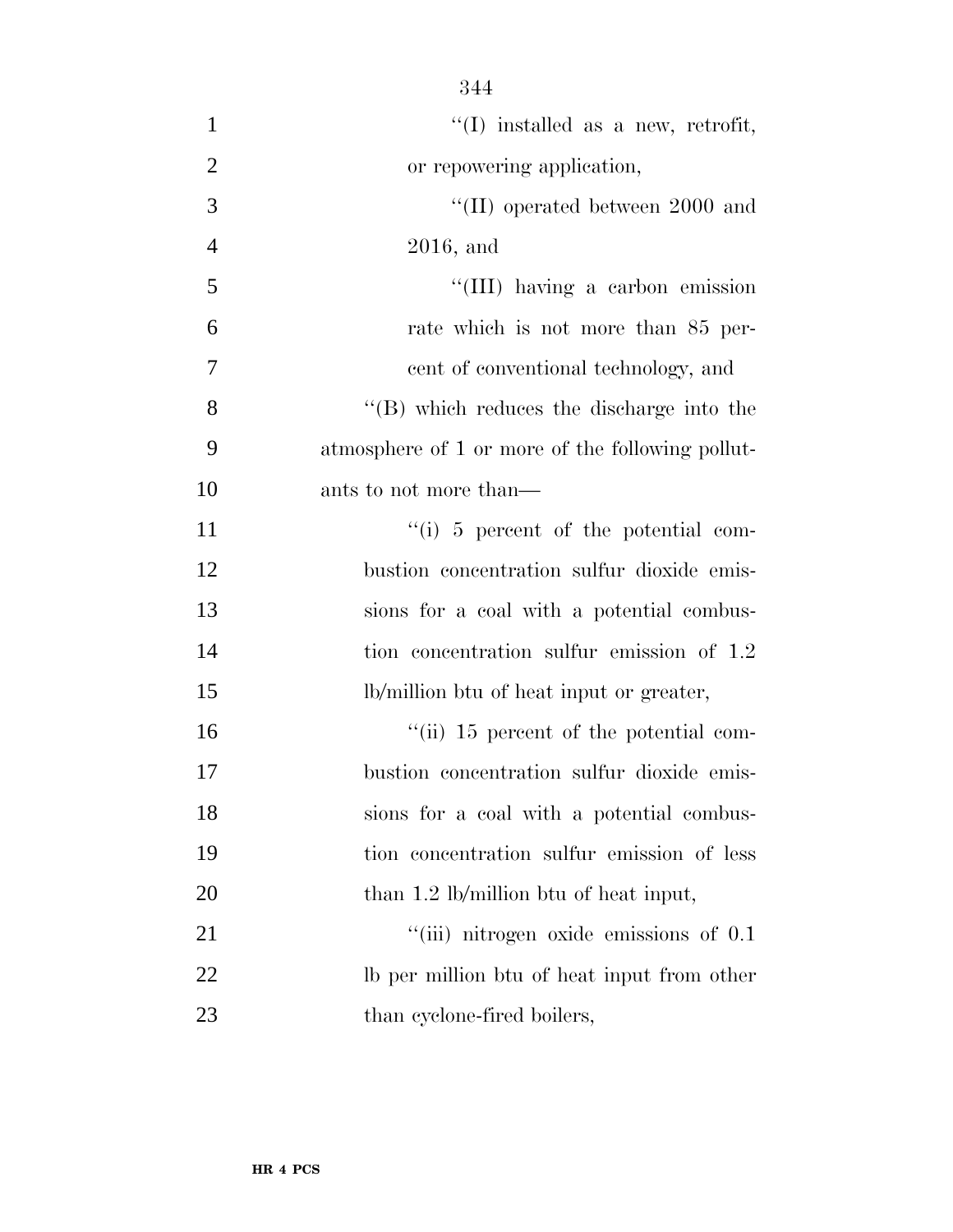| $\mathbf{1}$   | " $(iv)$ 15 percent of the uncontrolled                    |
|----------------|------------------------------------------------------------|
| $\overline{2}$ | nitrogen oxide emissions from cyclone-fired                |
| 3              | boilers,                                                   |
| $\overline{4}$ | "(v) particulate emissions of $0.02$ lb                    |
| 5              | per million btu of heat input, and                         |
| 6              | $\lq\lq$ (vi) the emission levels specified in             |
| 7              | the new source performance standards of                    |
| 8              | the Clean Air Act $(42 \text{ U.S.C. } 7411)$ in ef-       |
| 9              | fect at the time of retrofitting, repowering,              |
| 10             | or replacement of the qualifying clean coal                |
| 11             | technology unit for the category of source                 |
| 12             | if such level is lower than the levels speci-              |
| 13             | fied in clause (i), (ii), (iii), (iv), or $(v)$ .          |
| 14             | "(2) EXCEPTIONS.—Such term shall not in-                   |
| 15             | clude any projects receiving or scheduled to receive       |
| 16             | funding under the Clean Coal Technology Program,           |
| 17             | or the Power Plant Improvement administered by             |
| 18             | the Secretary of the Department of Energy.                 |
| 19             | "(d) CLEAN COAL TECHNOLOGY.—For purposes of                |
| <b>20</b>      | this section, the term 'clean coal technology' means ad-   |
| 21             | vanced technology which uses coal to produce 75 percent    |
| 22             | or more of its thermal output as electricity including ad- |
| 23             | vanced pulverized coal or atmospheric fluidized bed com-   |
| 24             | bustion, pressurized fluidized bed combustion, integrated  |
| 25             | gasification combined cycle with or without fuel or chem-  |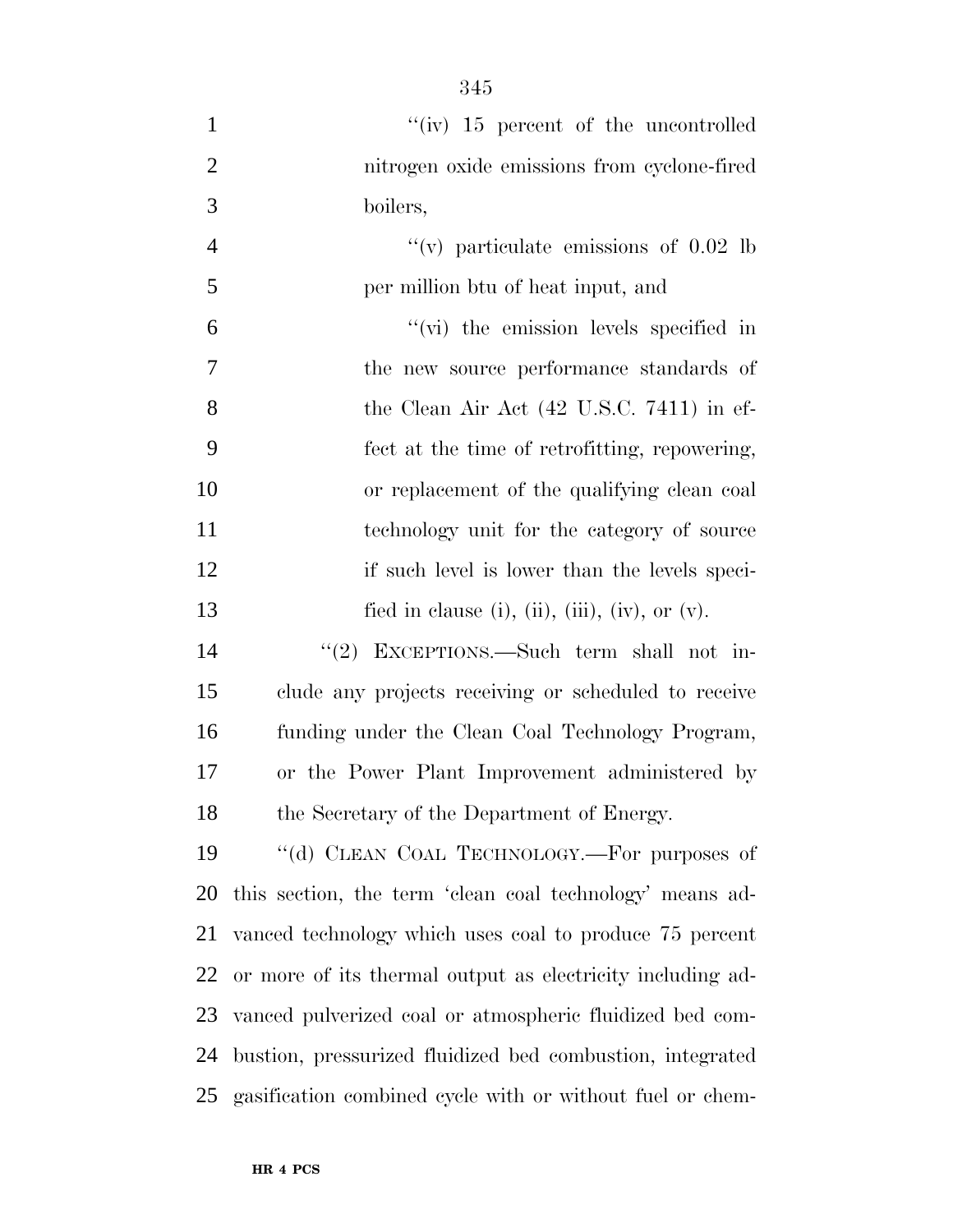ical co-production, and any other technology for the pro- duction of electricity which exceeds the performance of conventional technology.

 ''(e) CONVENTIONAL TECHNOLOGY.—The term 'con-ventional technology' means—

 $(1)$  coal-fired combustion technology with a de- sign net heat rate of not less than 9,500 Btu per kil- owatt hour (HHV) and a carbon equivalents emis- sion rate of not more than 0.54 pounds of carbon per kilowatt hour when the design coal has a heat content of more than 9,000 Btu per pound,

 $'$ (2) coal-fired combustion technology with a de- sign net heat rate of not less than 10,500 Btu per kilowatt hour (HHV) and a carbon equivalents emis- sion rate of not more than 0.60 pounds of carbon per kilowatt hour when the design coal has a heat content of 9,000 Btu per pound or less, or

18 ''(3) natural gas-fired combustion technology with a design net heat rate of not less than 7,500 Btu per kilowatt hour (HHV) and a carbon equiva- lents emission rate of not more than 0.24 pounds of carbon per kilowatt hour.

 ''(f) DESIGN NET HEAT RATE.—The design net heat rate shall be based on the design annual heat input to and the design annual net electrical output from the quali-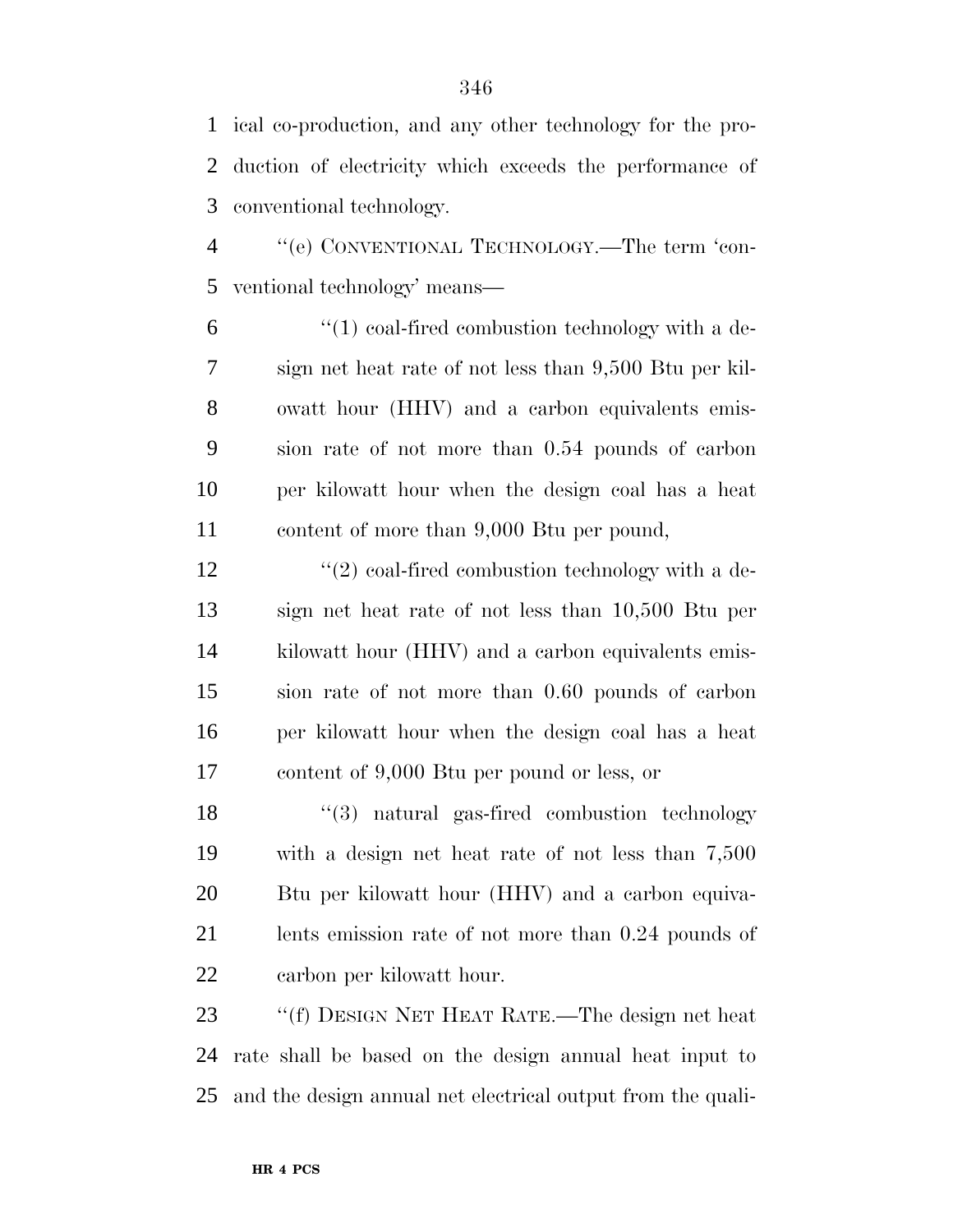| $\mathbf{1}$   | fying advanced clean coal technology (determined without        |  |  |  |
|----------------|-----------------------------------------------------------------|--|--|--|
| $\overline{2}$ | regard to such technology's co-generation of steam).            |  |  |  |
| 3              | "(g) SELECTION CRITERIA.—Selection criteria for                 |  |  |  |
| $\overline{4}$ | qualifying advanced clean coal technology facilities—           |  |  |  |
| 5              | $(1)$ shall be established by the Secretary of                  |  |  |  |
| 6              | Energy as part of a competitive solicitation,                   |  |  |  |
| 7              | $\lq(2)$ shall include primary criteria of minimum              |  |  |  |
| 8              | design net heat rate, maximum design thermal effi-              |  |  |  |
| 9              | ciency, environmental performance, and lowest cost              |  |  |  |
| 10             | to the government, and                                          |  |  |  |
| 11             | $\cdot\cdot\cdot(3)$ shall include supplemental criteria as de- |  |  |  |
| 12             | termined appropriate by the Secretary of Energy.                |  |  |  |
| 13             | "(h) QUALIFIED INVESTMENT.—For purposes of                      |  |  |  |
| 14             | subsection (a), the term 'qualified investment' means, with     |  |  |  |
| 15             | respect to any taxable year, the basis of a qualifying ad-      |  |  |  |
| 16             | vanced clean coal technology facility placed in service by      |  |  |  |
| 17             | the taxpayer during such taxable year.                          |  |  |  |
| 18             | "(i) QUALIFIED PROGRESS EXPENDITURES.-                          |  |  |  |
| 19             | "(1) INCREASE IN QUALIFIED INVESTMENT.-                         |  |  |  |
| 20             | In the case of a taxpayer who has made an election              |  |  |  |
| 21             | under paragraph $(5)$ , the amount of the qualified in-         |  |  |  |
| 22             | vestment of such taxpayer for the taxable year (de-             |  |  |  |
| 23             | termined under subsection (c) without regard to this            |  |  |  |
| 24             | section) shall be increased by an amount equal to               |  |  |  |
| 25             | the aggregate of each qualified progress expenditure            |  |  |  |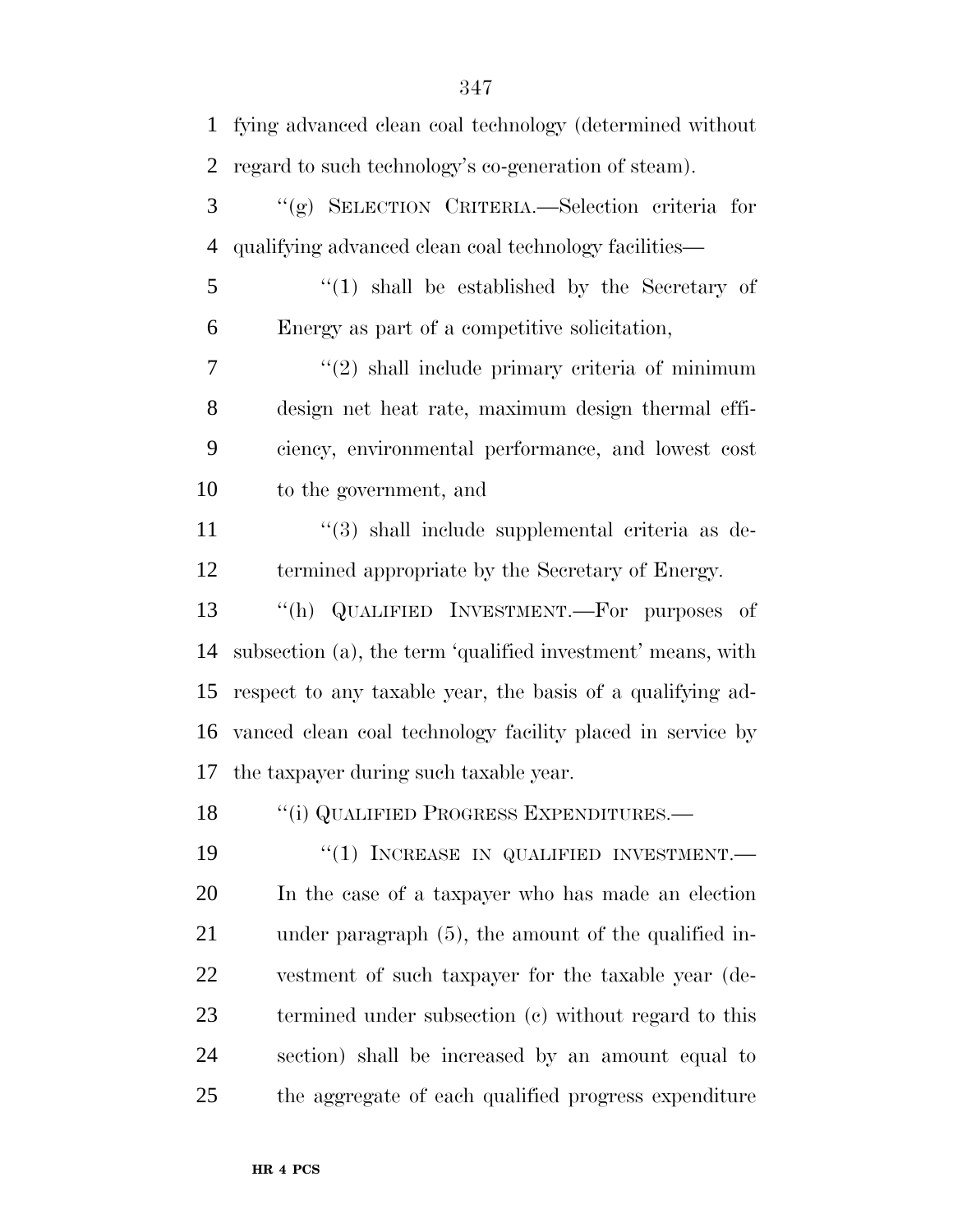for the taxable year with respect to progress expend-iture property.

3 "(2) PROGRESS EXPENDITURE PROPERTY DE- FINED.—For purposes of this subsection, the term 'progress expenditure property' means any property being constructed by or for the taxpayer and which it is reasonable to believe will qualify as a qualifying advanced clean coal technology facility which is being constructed by or for the taxpayer when it is placed in service.

 ''(3) QUALIFIED PROGRESS EXPENDITURES DE-FINED.—For purposes of this subsection—

 ''(A) SELF-CONSTRUCTED PROPERTY.—In the case of any self-constructed property, the term 'qualified progress expenditures' means 16 the amount which, for purposes of this subpart, is properly chargeable (during such taxable year) to capital account with respect to such property.

20 "(B) NONSELF-CONSTRUCTED PROP- ERTY.—In the case of nonself-constructed prop- erty, the term 'qualified progress expenditures' means the amount paid during the taxable year to another person for the construction of such property.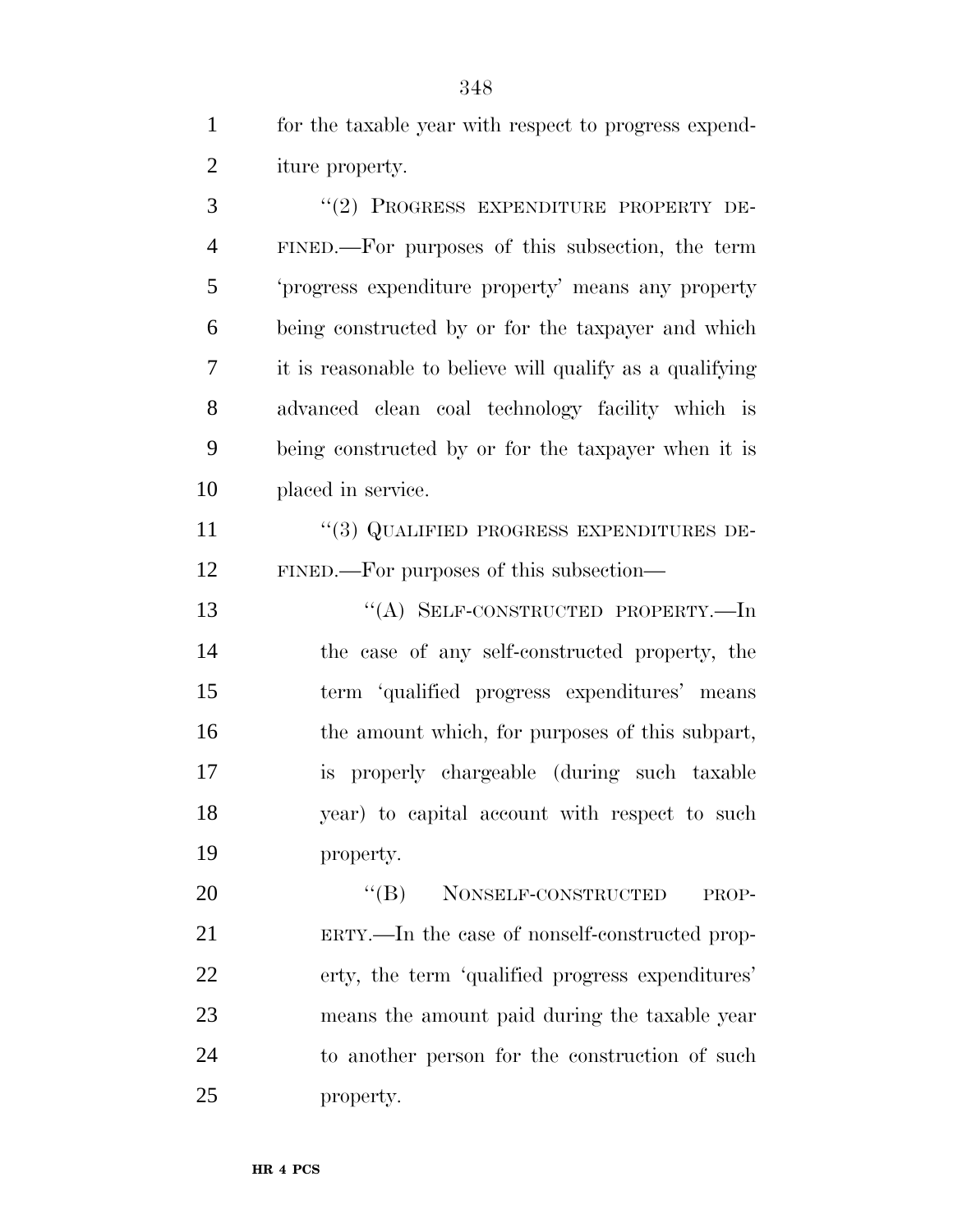1 "(4) OTHER DEFINITIONS.—For purposes of this subsection—  $((A)$  SELF-CONSTRUCTED PROPERTY. The term 'self-constructed property' means

 property for which it is reasonable to believe that more than half of the construction expendi-tures will be made directly by the taxpayer.

8 "(B) NONSELF-CONSTRUCTED PROP- ERTY.—The term 'nonself-constructed property' means property which is not self-constructed property.

12 "<sup>"</sup>(C) CONSTRUCTION, ETC.—The term 'construction' includes reconstruction and erec- tion, and the term 'constructed' includes recon-structed and erected.

16 "(D) ONLY CONSTRUCTION OF QUALI- FYING ADVANCED CLEAN COAL TECHNOLOGY FACILITY TO BE TAKEN INTO ACCOUNT.—Con- struction shall be taken into account only if, for purposes of this subpart, expenditures therefor are properly chargeable to capital account with respect to the property.

23 "(5) ELECTION.—An election under this sub- section may be made at such time and in such man-ner as the Secretary may by regulations prescribe.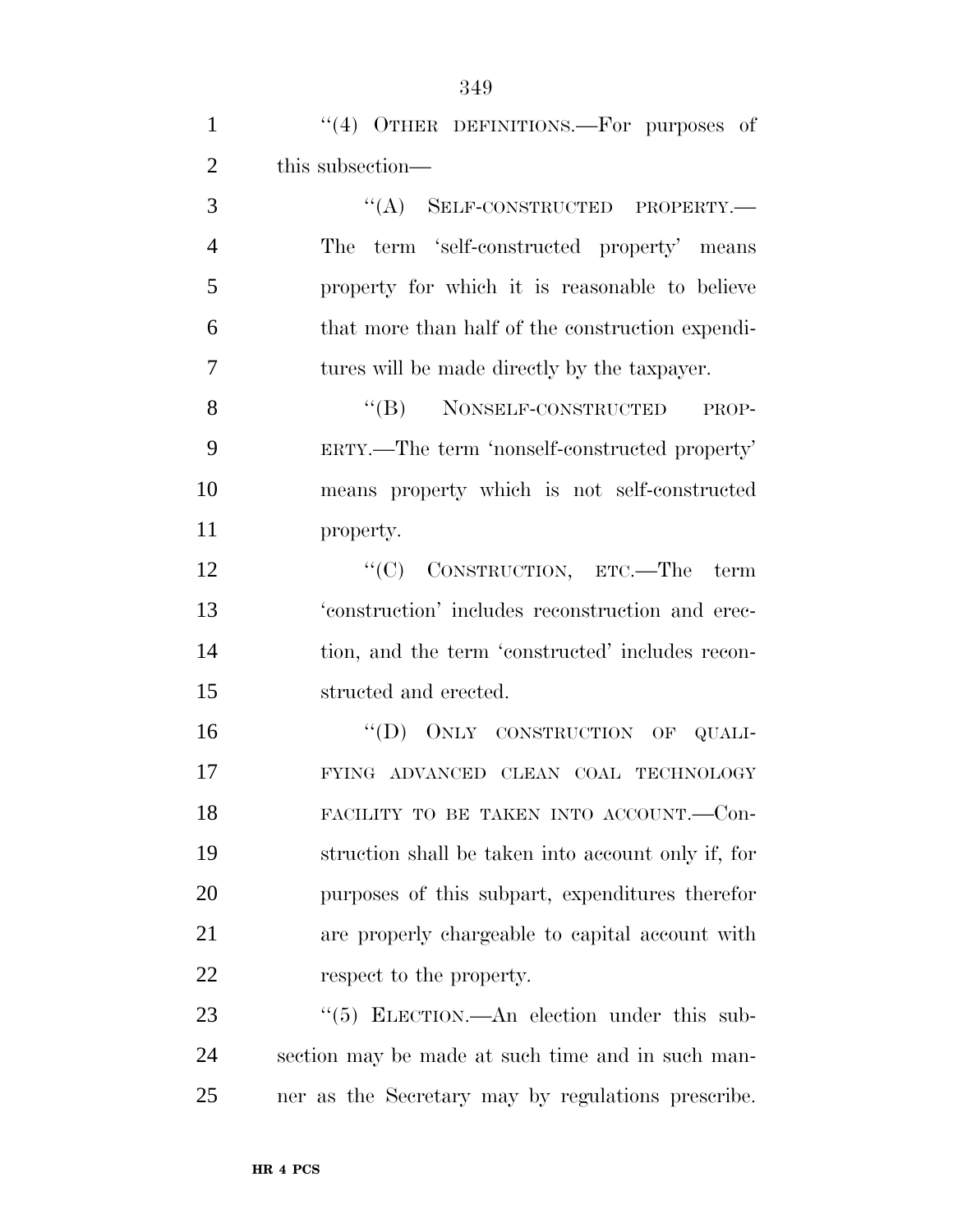Such an election shall apply to the taxable year for which made and to all subsequent taxable years. Such an election, once made, may not be revoked ex-cept with the consent of the Secretary.

 ''(j) COORDINATION WITH OTHER CREDITS.—This section shall not apply to any property with respect to which the rehabilitation credit under section 47 or the en- ergy credit under section 48 is allowed unless the taxpayer elects to waive the application of such credit to such prop-erty.

 ''(k) TERMINATION.—This section shall not apply with respect to any qualified investment made after De-cember 31, 2011.

''(l) NATIONAL LIMITATION.—

15 "(1) IN GENERAL.—Notwithstanding any other provision of this section, the term 'qualifying ad- vanced clean coal technology facility' shall include such a facility only to the extent that such facility is allocated a portion of the national megawatt limi-tation under this subsection.

21 ''(2) NATIONAL MEGAWATT LIMITATION.—The national megawatt limitation under this subsection is 7,500 megawatts.

24 "(3) ALLOCATION OF LIMITATION.—The na-tional megawatt limitation shall be allocated by the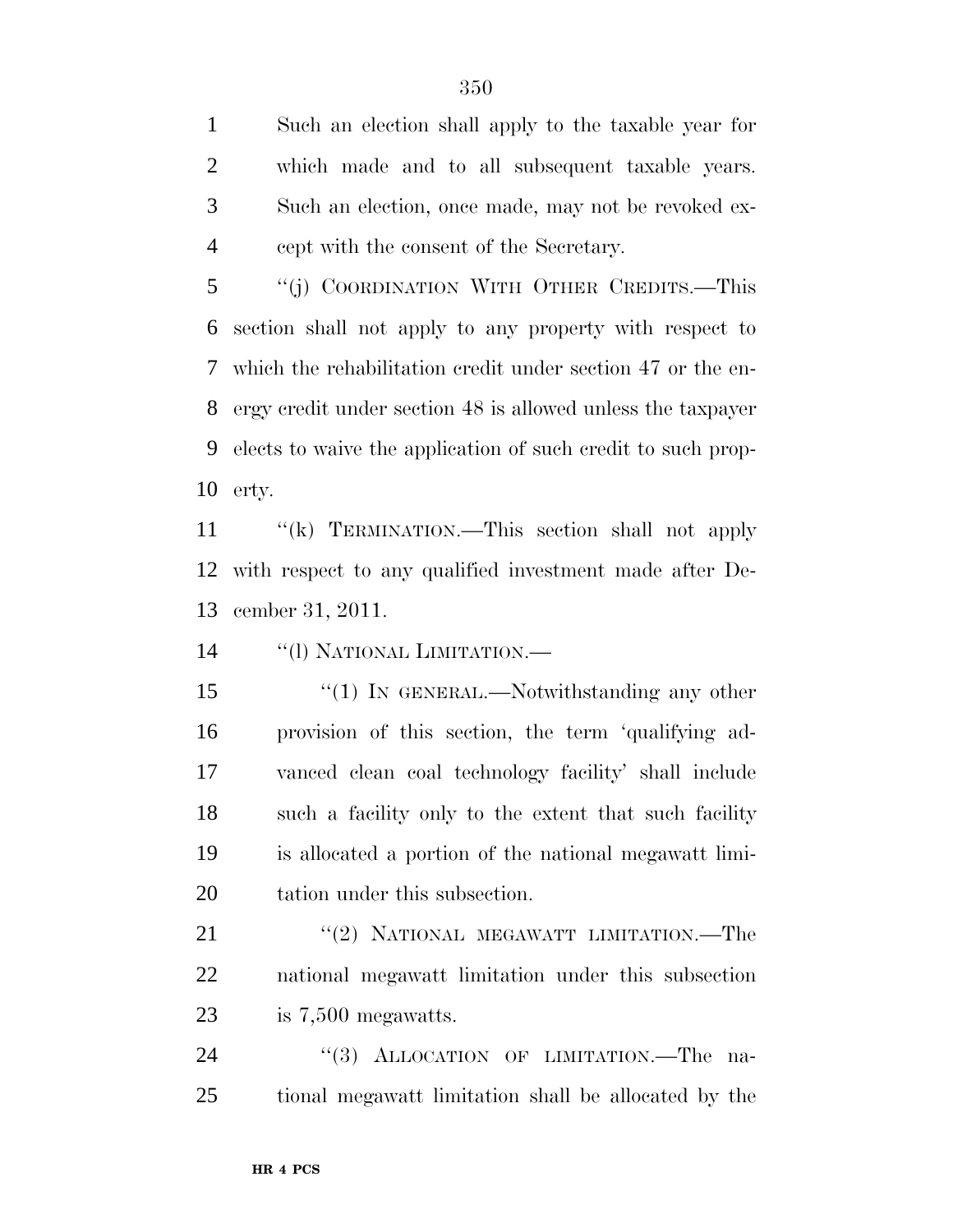Secretary under rules prescribed by the Secretary. Not later than 6 months after the date of the enact- ment of this subsection, the Secretary shall prescribe such regulations as may be necessary or appropriate to carry out the purposes of this section, including regulations—

 ''(A) to limit which facility qualifies as 'qualified advanced clean coal technology' in subsection (c) to particular facilities, a portion of particular facilities, or a portion of the pro- duction from particular facilities, so that when all such facilities (or portions thereof) are placed in service over the ten year period in sec- tion (k), the combination of facilities approved for tax credits (and/or portions of facilities ap- proved for tax credits) will not exceed a com-17 bined capacity of 7,500 megawatts;

18 "(B) to provide a certification process in consultation with the Secretary of Energy under subsection (g) that will approve and allo-21 cate the 7,500 megawatts of available tax cred-its authority—

23  $\frac{1}{1}$  to encourage that facilities with the highest thermal efficiencies and envi-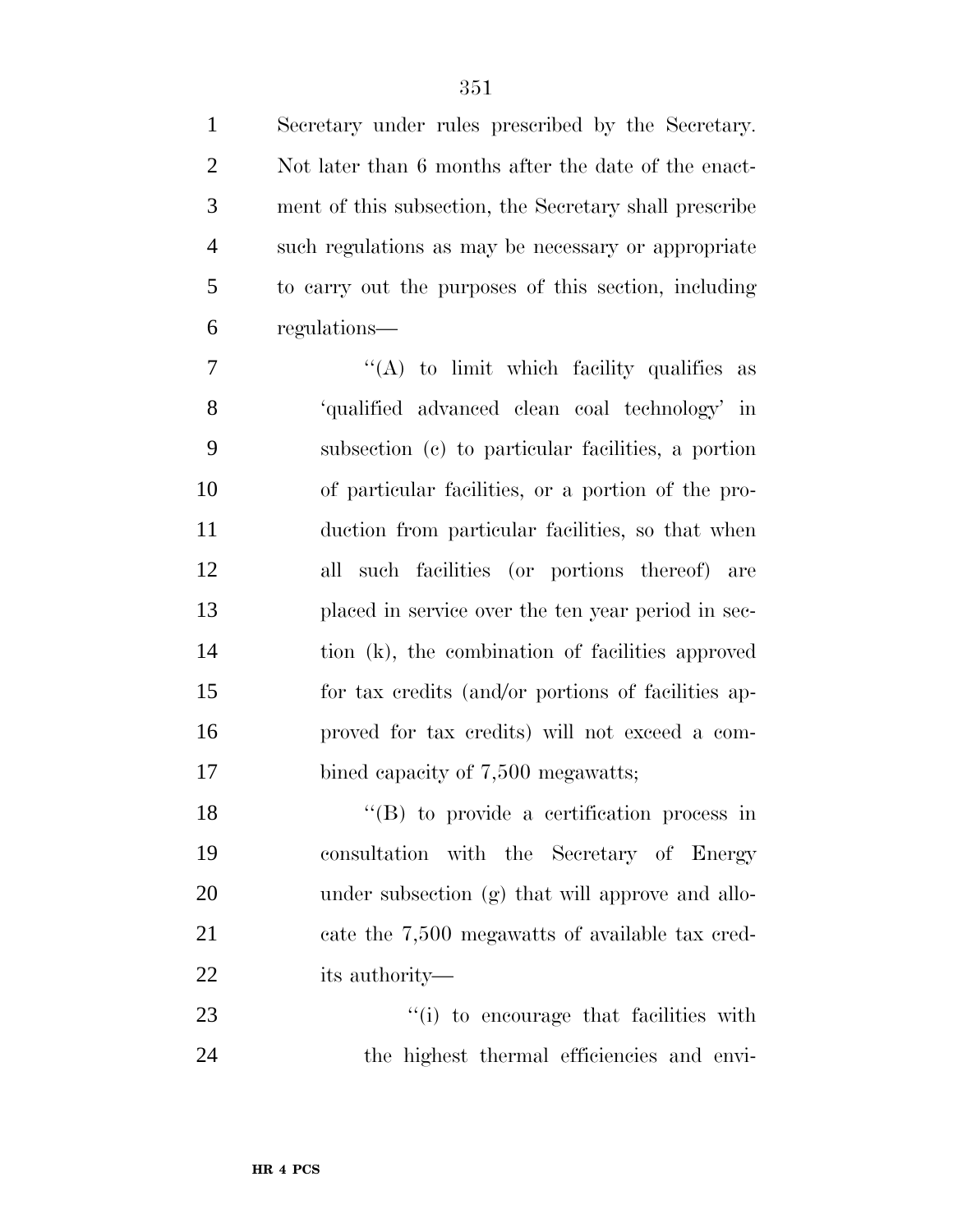| $\mathbf{1}$   | ronmental performance be placed in service   |
|----------------|----------------------------------------------|
| $\overline{c}$ | as soon as possible;                         |
| $\overline{3}$ | "(ii) to allocate credits to taxpayers       |
| $\overline{4}$ | that have a definite and credible plan for   |
| 5              | placing into commercial operation a quali-   |
| 6              | fying advanced clean coal technology facil-  |
| 7              | ity, including—                              |
| 8              | $\lq (I)$ a site,                            |
| 9              | $\lq\lq$ (II) contractual commitments        |
| 10             | for procurement and construction,            |
| 11             | "(III) filings for all necessary             |
| 12             | preconstruction approvals,                   |
| 13             | $``(IV)$ a demonstrated record of            |
| 14             | having successfully completed com-           |
| 15             | parable projects on a timely basis, and      |
| 16             | $``(V)$ such other factors that the          |
| 17             | Secretary shall determine are appro-         |
| 18             | priate;                                      |
| 19             | "(iii) to allocate credits to a portion of   |
| 20             | a facility (or a portion of the production   |
| 21             | from a facility) if the Secretary determines |
| 22             | that such an allocation should maximize      |
| 23             | the amount of efficient production encour-   |
| 24             | aged with the available tax credits;         |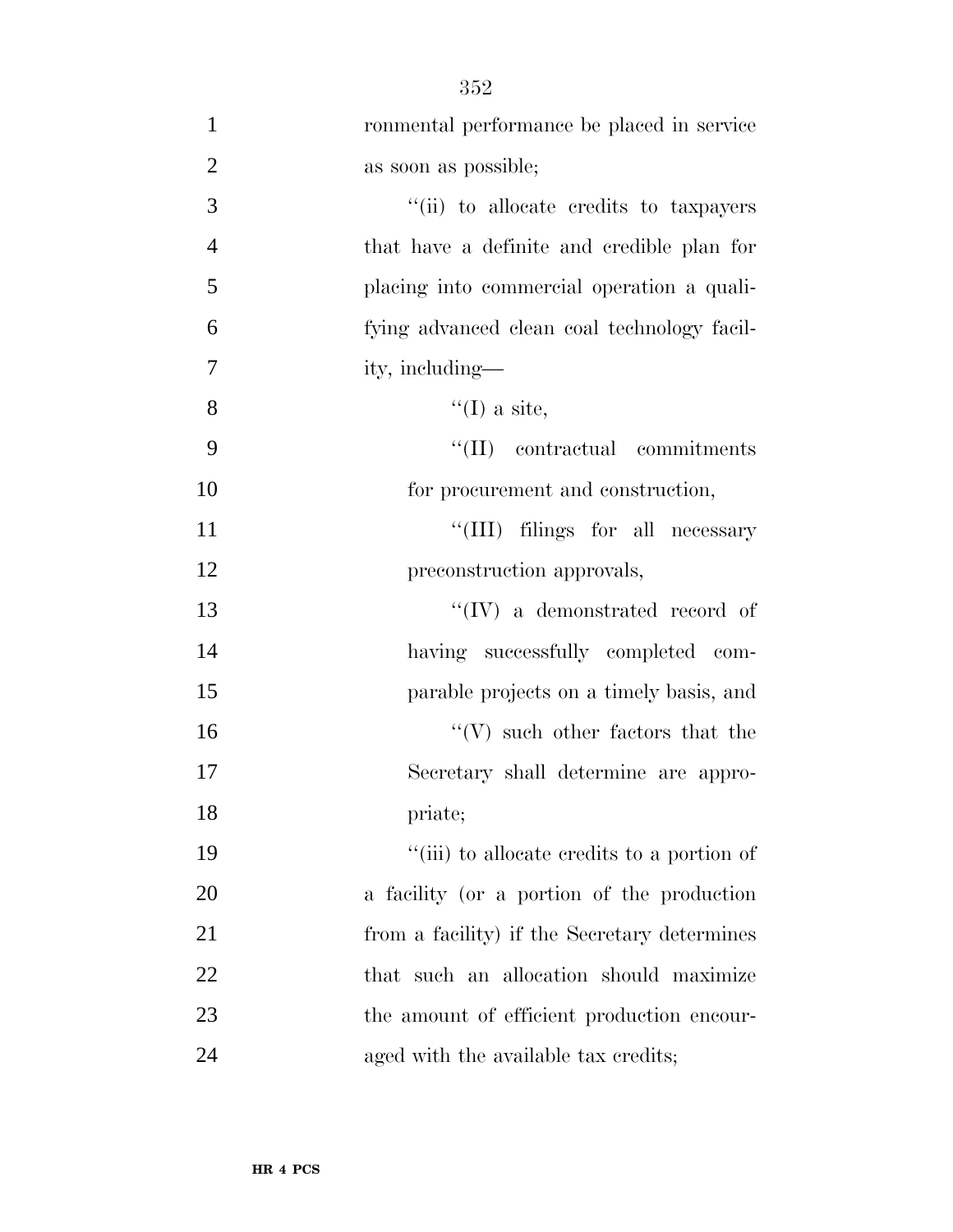| $\mathbf{1}$   | $\cdot\cdot$ (C) to set progress requirements and con-  |
|----------------|---------------------------------------------------------|
| $\overline{2}$ | ditional approvals so that credits for approved         |
| 3              | projects that become unlikely to meet the nec-          |
| $\overline{4}$ | essary conditions that can be reallocated by the        |
| $\mathfrak{S}$ | Secretary to other projects;                            |
| 6              | $\lq\lq$ to reallocate credits that are not allo-       |
| 7              | cated to 1 technology described in clauses (i)          |
| 8              | through (iv) of subsection $(e)(1)(A)$ because an       |
| 9              | insufficient number of qualifying facilities re-        |
| 10             | quested credits for one technology, to another          |
| 11             | technology described in another subparagraph            |
| 12             | of subsection (c) in order to maximize the              |
| 13             | amount of energy efficient production encour-           |
| 14             | aged with the available tax credits; and                |
| 15             | "(E) to provide taxpayers with opportuni-               |
| 16             | ties to correct administrative errors and omis-         |
| 17             | sions with respect to allocations and record-           |
| 18             | keeping within a reasonable period after their          |
| 19             | discovery, taking into account the availability of      |
| 20             | regulations and other administrative guidance           |
| 21             | from the Secretary.".                                   |
| 22             | (c) RECAPTURE.—Section $50(a)$ (relating to other       |
| 23             | special rules) is amended by adding at the end the fol- |

lowing: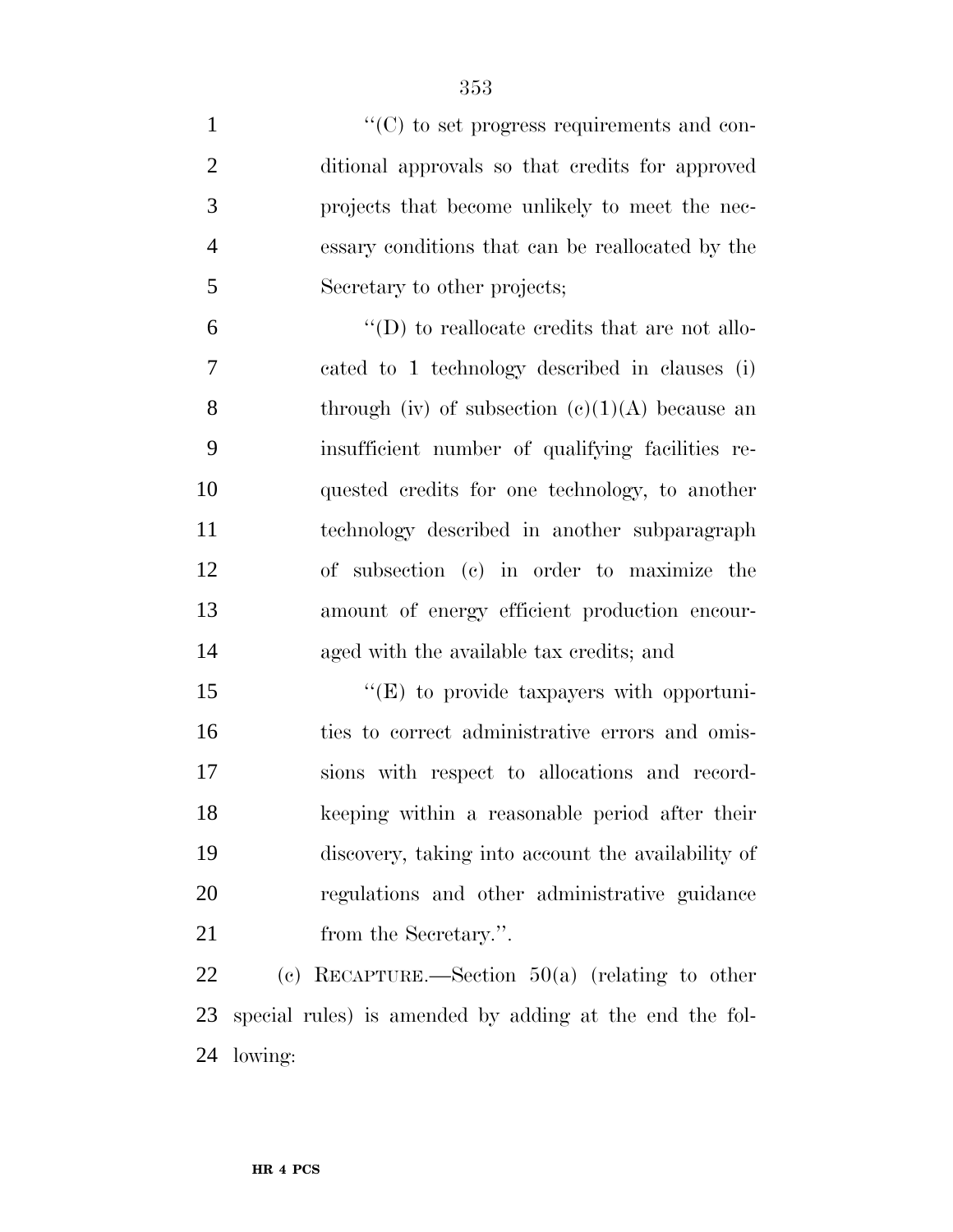| $\mathbf{1}$   | "(6) SPECIAL RULES RELATING TO QUALIFYING             |
|----------------|-------------------------------------------------------|
| $\overline{2}$ | ADVANCED CLEAN COAL TECHNOLOGY FACILITY.-             |
| 3              | For purposes of applying this subsection in the case  |
| $\overline{4}$ | of any credit allowable by reason of section 48A, the |
| 5              | following shall apply:                                |
| 6              | "(A) GENERAL RULE.—In lieu of the                     |
| 7              | amount of the increase in tax under paragraph         |
| 8              | $(1)$ , the increase in tax shall be an amount        |
| 9              | equal to the investment tax credit allowed under      |
| 10             | section 38 for all prior taxable years with re-       |
| 11             | spect to a qualifying advanced clean coal tech-       |
| 12             | nology facility (as defined by section $48A(b)(1)$ )  |
| 13             | multiplied by a fraction whose numerator is the       |
| 14             | number of years remaining to fully depreciate         |
| 15             | under this title the qualifying advanced clean        |
| 16             | coal technology facility disposed of, and whose       |
| 17             | denominator is the total number of years over         |
| 18             | which such facility would otherwise have been         |
| 19             | subject to depreciation. For purposes of the          |
| 20             | preceding sentence, the year of disposition of        |
| 21             | the qualifying advanced clean coal technology         |
| 22             | facility property shall be treated as a year of re-   |
| 23             | maining depreciation.                                 |
| 24             | "(B) PROPERTY CEASES TO QUALIFY FOR                   |
| 25             | PROGRESS EXPENDITURES.—Rules similar to               |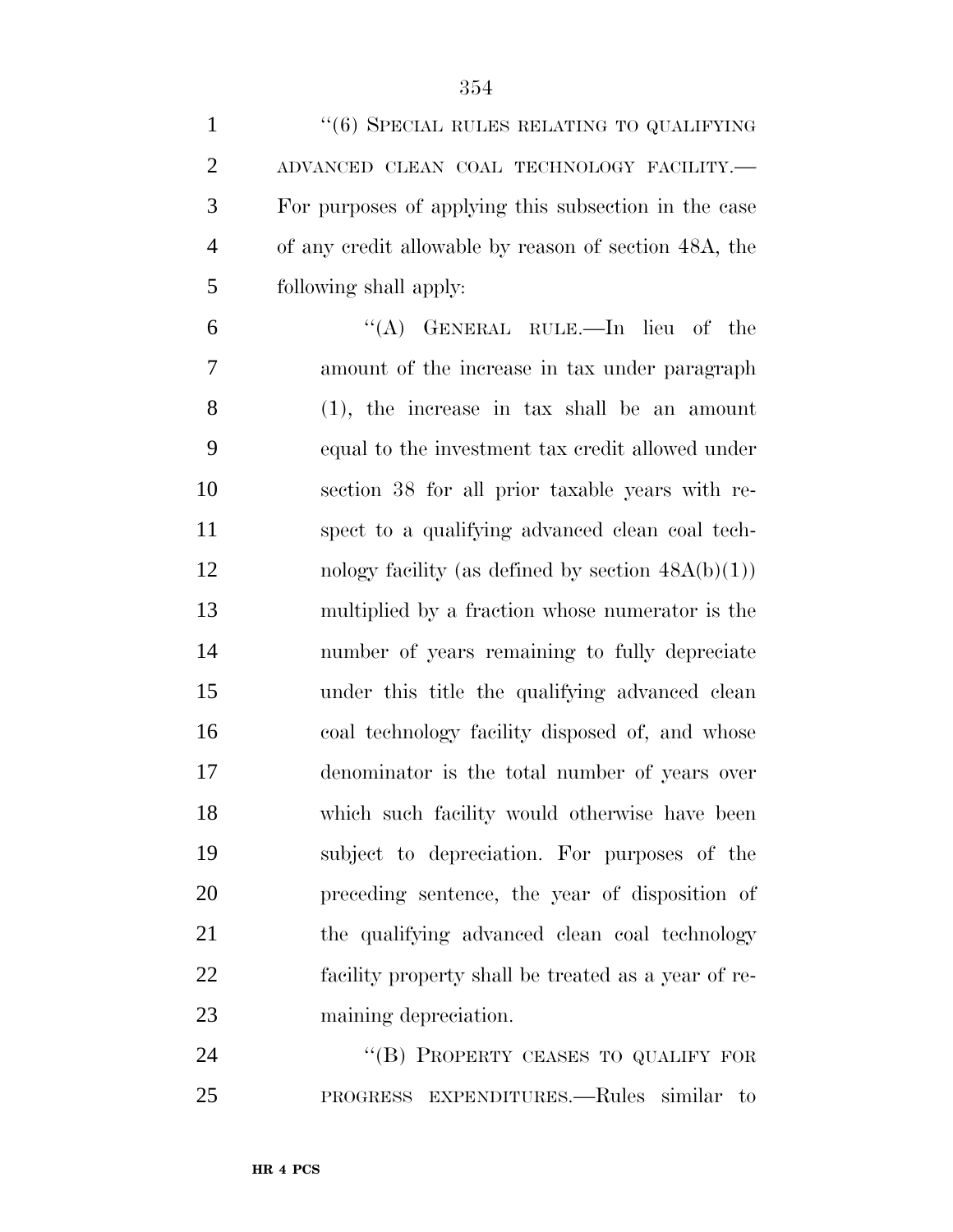| $\mathbf{1}$   | the rules of paragraph $(2)$ shall apply in the         |
|----------------|---------------------------------------------------------|
| $\overline{2}$ | case of qualified progress expenditures for a           |
| 3              | qualifying advanced clean coal technology facil-        |
| $\overline{4}$ | ity under section 48A, except that the amount           |
| 5              | of the increase in tax under subparagraph $(A)$         |
| 6              | of this paragraph shall be substituted in lieu of       |
| 7              | the amount described in such paragraph $(2)$ .          |
| 8              | "(C) APPLICATION OF PARAGRAPH.-This                     |
| 9              | paragraph shall be applied separately with re-          |
| 10             | spect to the credit allowed under section 38 re-        |
| 11             | garding a qualifying advanced clean coal tech-          |
| 12             | nology facility.".                                      |
| 13             | (d) TRANSITIONAL RULE.—Section 39(d) (relating to       |
| 14             | transitional rules) is amended by adding at the end the |
| 15             | following:                                              |
| 16             | "(14) NO CARRYBACK OF SECTION 48A CREDIT                |
| 17             | BEFORE EFFECTIVE DATE.—No portion of the un-            |
| 18             | used business credit for any taxable year which is      |
| 19             | attributable to the qualifying advanced clean coal      |
| 20             | technology facility credit determined under section     |
| 21             | 48A may be carried back to a taxable year ending        |
| 22             | before January 1, 2002.".                               |
|                |                                                         |

(e) TECHNICAL AMENDMENTS.—

24 (1) Section  $49(a)(1)(C)$  is amended by striking ''and'' at the end of clause (ii), by striking the pe-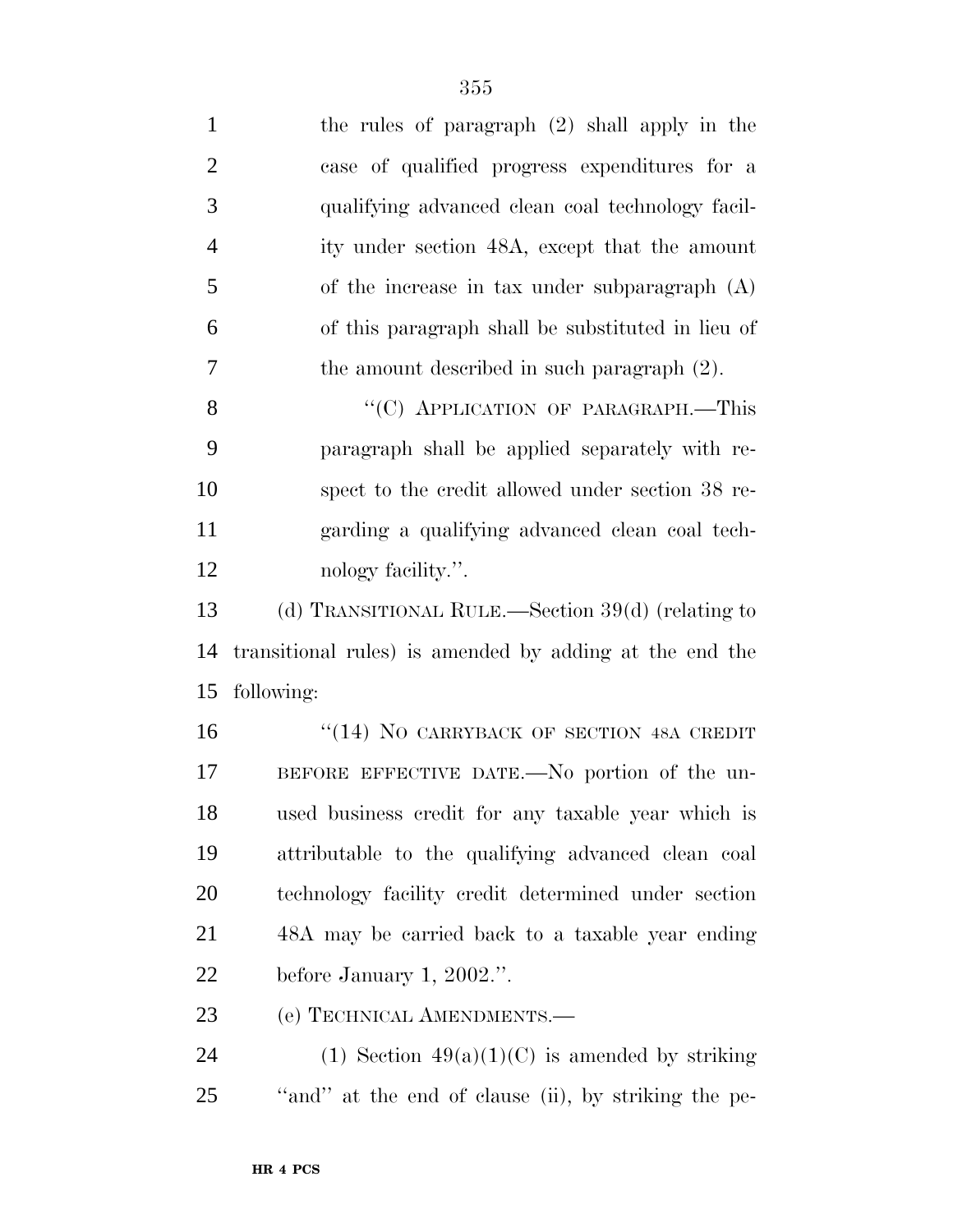| riod at the end of clause (iii) and inserting ", and",                     |
|----------------------------------------------------------------------------|
| and by adding at the end the following:                                    |
| "(iv) the portion of the basis of any                                      |
| qualifying advanced clean coal technology                                  |
| facility attributable to any qualified invest-                             |
| ment (as defined by section $48A(c)$ ).".                                  |
| (2) Section $50(a)(4)$ is amended by striking                              |
| "and $(2)$ " and inserting ", $(2)$ , and $(6)$ ".                         |
| $(3)$ Section $50(c)$ is amended by adding at the                          |
| end the following new paragraph:                                           |
| "(6) SPECIAL RULE FOR QUALIFYING AD-                                       |
| VANCED CLEAN COAL TECHNOLOGY FACILITIES.-                                  |
| Paragraphs $(1)$ and $(2)$ shall not apply to any prop-                    |
| erty with respect to the credit determined under sec-                      |
| tion 48A.".                                                                |
| $(4)$ The table of sections for subpart E of part                          |
| IV of subchapter A of chapter 1 is amended by in-                          |
| serting after the item relating to section 48 the fol-                     |
| lowing:                                                                    |
| "Sec. 48A. Qualifying advanced clean coal technology facility<br>credit.". |
| (f) EFFECTIVE DATE.—The amendments made by                                 |
| this section shall apply to periods after December 31,                     |
| $2001$ , under rules similar to the rules of section $48(m)$               |
| of the Internal Revenue Code of 1986 (as in effect on the                  |
|                                                                            |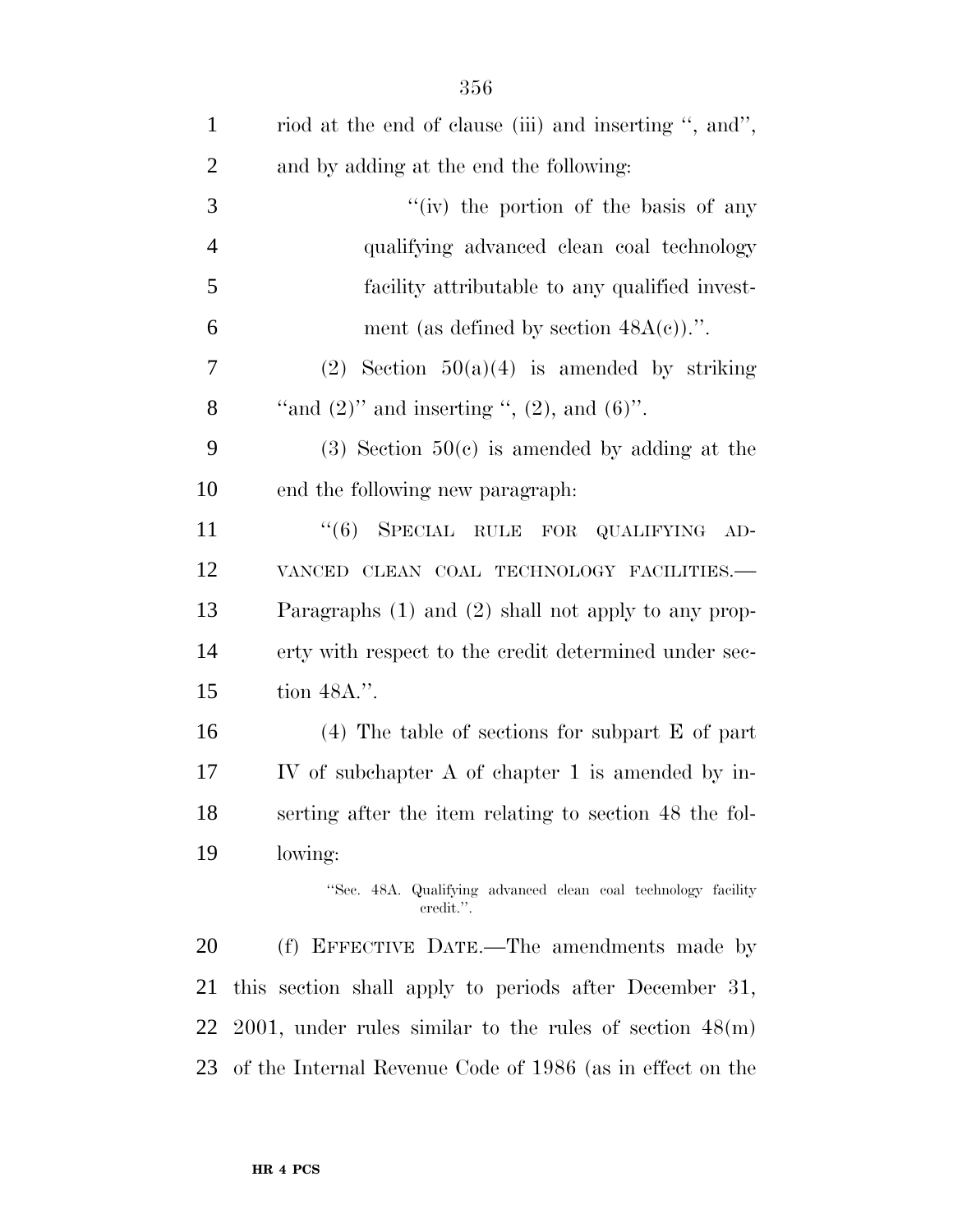day before the date of the enactment of the Revenue Rec-onciliation Act of 1990).

# **SEC. 3118. CREDIT FOR PRODUCTION FROM QUALIFYING ADVANCED CLEAN COAL TECHNOLOGY.**

 (a) CREDIT FOR PRODUCTION FROM QUALIFYING ADVANCED CLEAN COAL TECHNOLOGY.—Subpart D of part IV of subchapter A of chapter 1 (relating to business related credits) is amended by adding after section 45J the following:

## **''SEC. 45K. CREDIT FOR PRODUCTION FROM QUALIFYING ADVANCED CLEAN COAL TECHNOLOGY.**

12 "(a) GENERAL RULE.—For purposes of section 38, the qualifying advanced clean coal technology production credit of any taxpayer for any taxable year is equal to— 15 ''(1) the applicable amount of advanced clean coal technology production credit, multiplied by  $\frac{17}{2}$  the sum of —  $\langle (A)$  the kilowatt hours of electricity, plus ''(B) each 3,413 Btu of fuels or chemicals, produced by the taxpayer during such taxable year at a qualifying advanced clean coal technology facil- ity during the 10-year period beginning on the date the facility was originally placed in service. ''(b) APPLICABLE AMOUNT.—For purposes of this section, the applicable amount of advanced clean coal tech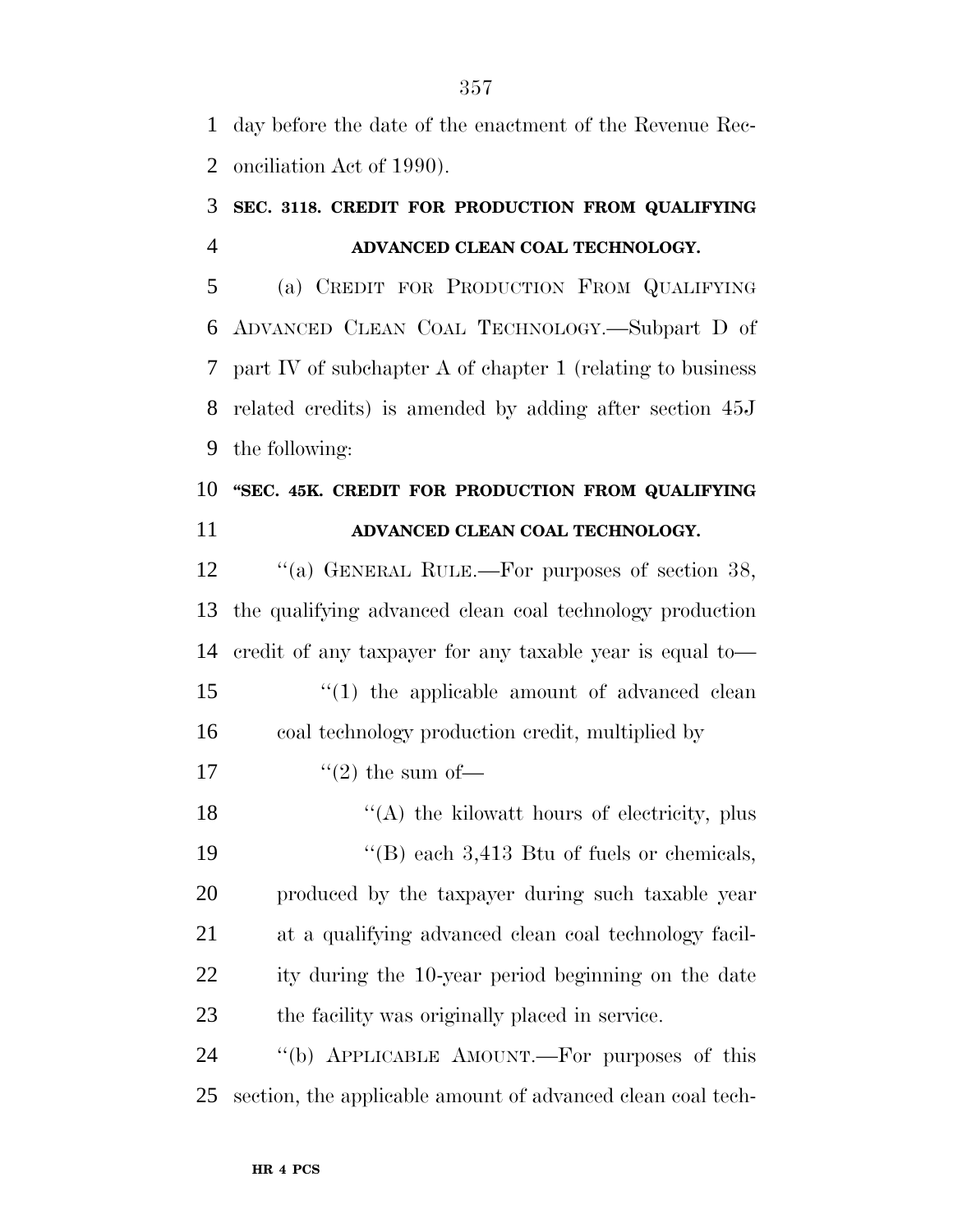1 nology production credit with respect to production from 2 a qualifying advanced clean coal technology facility shall 3 be determined as follows:

4 ''(1) Where the design coal has a heat content 5 of more than 9,000 Btu per pound:

 $6$  ''(A) In the case of a facility originally 7 placed in service before 2009, if—

| "The facility design net heat rate, Btu/kWh (HHV) is<br>equal to: | The applicable amount is:          |                                   |
|-------------------------------------------------------------------|------------------------------------|-----------------------------------|
|                                                                   | For 1st 5 years<br>of such service | For 2d 5 years of<br>such service |
|                                                                   | \$.0060<br>\$.0025                 | \$.0038<br>\$.0010                |
|                                                                   | \$.0010                            | \$.0010.                          |

8 ''(B) In the case of a facility originally 9 placed in service after 2008 and before 2013, 10 if—

|                                                                   |                                    | The applicable amount is:         |  |
|-------------------------------------------------------------------|------------------------------------|-----------------------------------|--|
| "The facility design net heat rate, Btu/kWh (HHV) is<br>equal to: | For 1st 5 years<br>of such service | For 2d 5 years of<br>such service |  |
|                                                                   | \$.0105                            | \$.0090                           |  |
|                                                                   | \$.0085                            | \$.0068                           |  |
|                                                                   | \$,0075                            | \$.0055.                          |  |

11  $\langle ^{\prime}(C) \rangle$  In the case of a facility originally 12 placed in service after 2012 and before 2017,

13 if—

|                                                      | The applicable amount is: |                   |
|------------------------------------------------------|---------------------------|-------------------|
| "The facility design net heat rate, Btu/kWh (HHV) is | For 1st 5 years           | For 2d 5 years of |
| equal to:                                            | of such service           | such service      |
|                                                      | $\$.0140$                 | \$.01             |
|                                                      | \$.0120                   | \$.0090.          |

14 ''(2) Where the design coal has a heat content 15 of not more than 9,000 Btu per pound: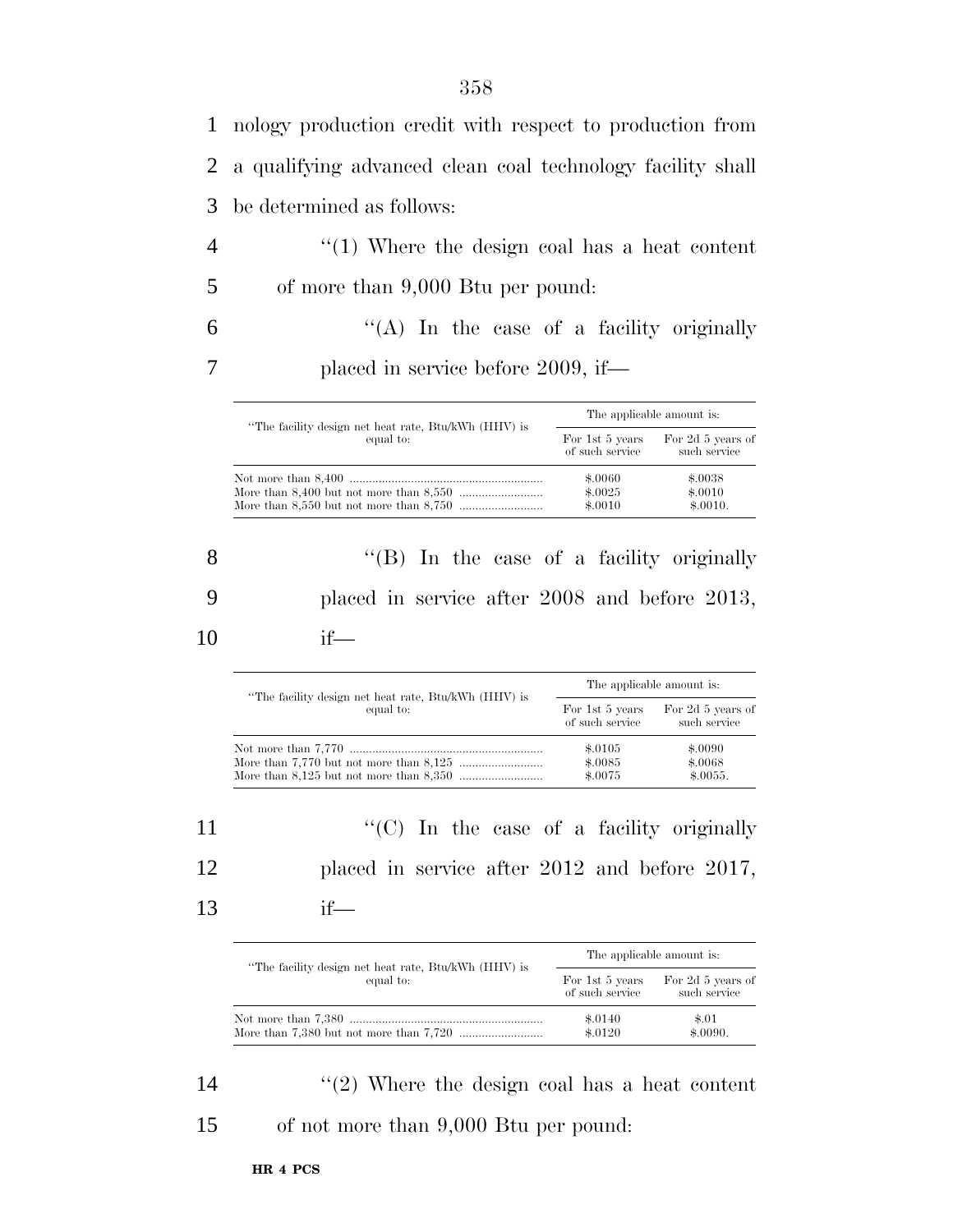| "The facility design net heat rate, Btu/kWh (HHV) is | The applicable amount is:          |                                   |
|------------------------------------------------------|------------------------------------|-----------------------------------|
| equal to:                                            | For 1st 5 years<br>of such service | For 2d 5 years of<br>such service |
|                                                      | \$.0060<br>\$.0025<br>\$.0010      | \$.0038<br>\$.0010<br>\$.0010.    |

3 ''(B) In the case of a facility originally 4 placed in service after 2008 and before 2013, 5 if—

| "The facility design net heat rate, Btu/kWh (HHV) is<br>equal to: | The applicable amount is:          |                                   |
|-------------------------------------------------------------------|------------------------------------|-----------------------------------|
|                                                                   | For 1st 5 years<br>of such service | For 2d 5 years of<br>such service |
|                                                                   | \$.0105<br>\$.0085<br>\$.0075      | \$.009<br>\$,0068<br>\$.0055.     |

6 ''(C) In the case of a facility originally 7 placed in service after 2012 and before 2017, 8 if—

| "The facility design net heat rate, Btu/kWh (HHV) is<br>equal to: | The applicable amount is:          |                                   |
|-------------------------------------------------------------------|------------------------------------|-----------------------------------|
|                                                                   | For 1st 5 years<br>of such service | For 2d 5 years of<br>such service |
|                                                                   | \$.0140<br>\$.0120                 | \$.0115<br>\$.0090.               |

9 ''(3) Where the clean coal technology facility is 10 producing fuel or chemicals:

11 ''(A) In the case of a facility originally 12 placed in service before 2009, if—

| "The facility design net thermal efficiency (HHV) is equal<br>to: | The applicable amount is:          |                                   |
|-------------------------------------------------------------------|------------------------------------|-----------------------------------|
|                                                                   | For 1st 5 years<br>of such service | For 2d 5 years of<br>such service |
|                                                                   | \$,0060                            | \$.0038                           |
|                                                                   | \$.0025                            | \$.0010                           |
|                                                                   | \$.0010                            | \$.0010.                          |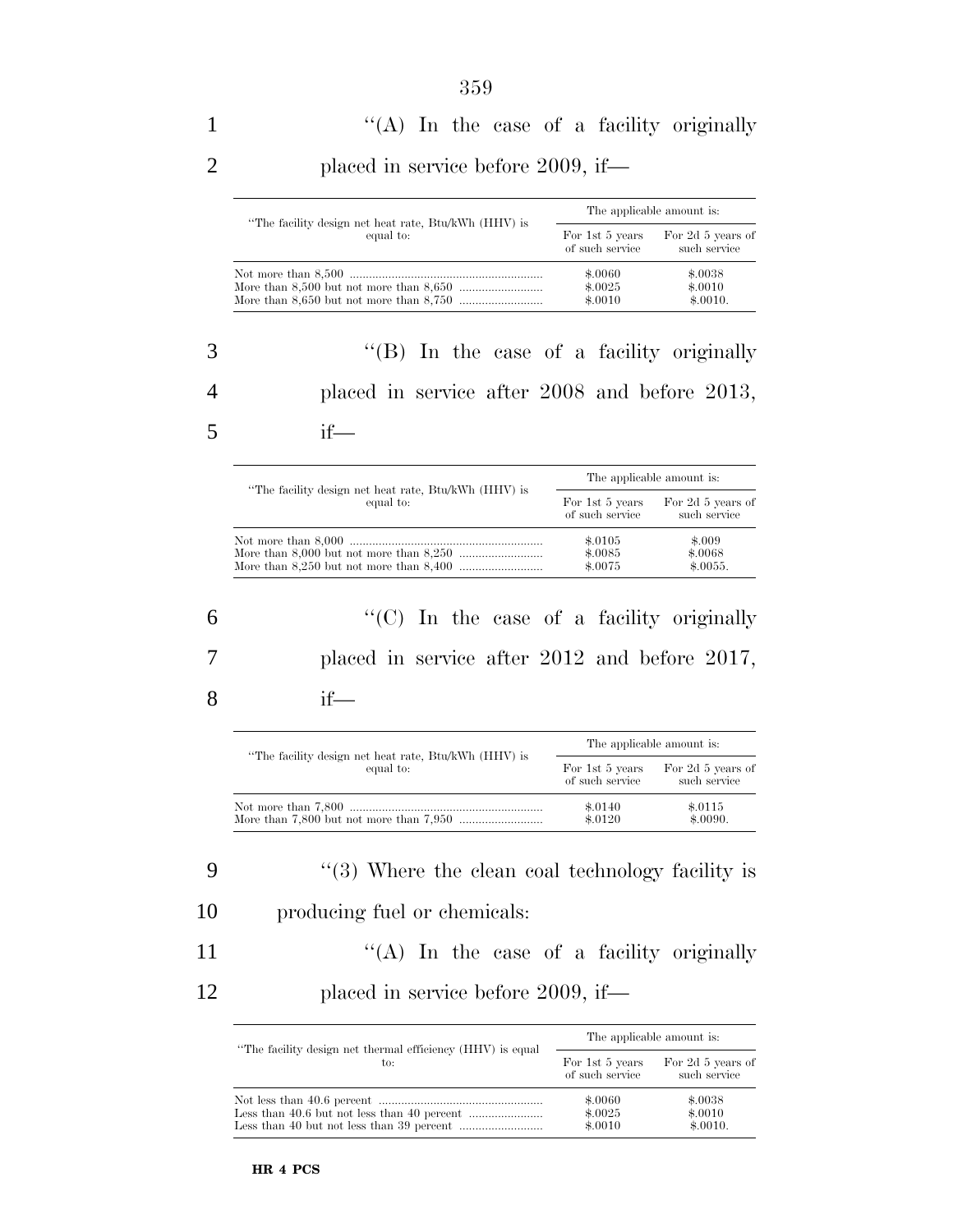1 ''(B) In the case of a facility originally 2 placed in service after 2008 and before 2013, 3 if—

| "The facility design net thermal efficiency (HHV) is equal<br>to: | The applicable amount is:          |                                   |
|-------------------------------------------------------------------|------------------------------------|-----------------------------------|
|                                                                   | For 1st 5 years<br>of such service | For 2d 5 years of<br>such service |
|                                                                   | \$.0105<br>\$.0085<br>\$,0075      | \$.009<br>\$.0068<br>\$.0055.     |

4 ''(C) In the case of a facility originally 5 placed in service after 2012 and before 2017,  $6$  if—

| "The facility design net thermal efficiency (HHV) is equal<br>to: | The applicable amount is:          |                                   |
|-------------------------------------------------------------------|------------------------------------|-----------------------------------|
|                                                                   | For 1st 5 years<br>of such service | For 2d 5 years of<br>such service |
|                                                                   | \$.0140<br>\$.0120                 | \$.0115<br>\$.0090.               |

 ''(c) INFLATION ADJUSTMENT FACTOR.—For cal- endar years after 2001, each amount in paragraphs (1), (2), and (3) shall be adjusted by multiplying such amount by the inflation adjustment factor for the calendar year in which the amount is applied. If any amount as in- creased under the preceding sentence is not a multiple of 0.01 cent, such amount shall be rounded to the nearest multiple of 0.01 cent.

15 ''(d) DEFINITIONS AND SPECIAL RULES.—For pur-16 poses of this section—

17  $\frac{17}{2}$   $\frac{17}{2}$  IN GENERAL.—Any term used in this sec-18 tion which is also used in section 48A shall have the 19 meaning given such term in section 48A.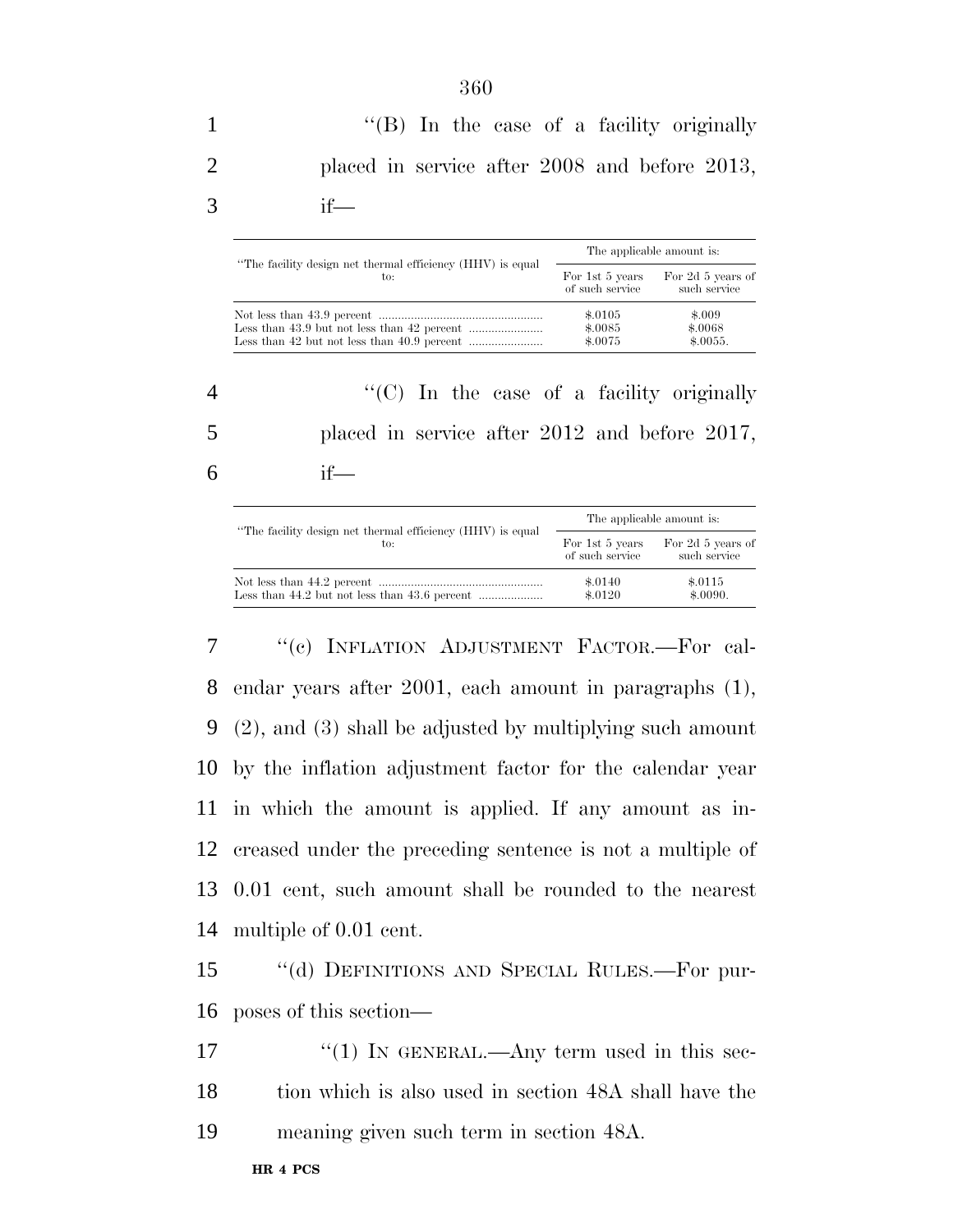1 "(2) APPLICABLE RULES.—The rules of para-2 graphs  $(3)$ ,  $(4)$ , and  $(5)$  of section 45 shall apply. 3 "(3) INFLATION ADJUSTMENT FACTOR.—The term 'inflation adjustment factor' means, with re- spect to a calendar year, a fraction the numerator of which is the GDP implicit price deflator for the

 preceding calendar year and the denominator of which is the GDP implicit price deflator for the cal-endar year 2001.

10 "(4) GDP IMPLICIT PRICE DEFLATOR.—The term 'GDP implicit price deflator' means the most recent revision of the implicit price deflator for the gross domestic product as computed by the Depart- ment of Commerce before March 15 of the calendar year.''.

 (b) CREDIT TREATED AS BUSINESS CREDIT.—Sec- tion 38(b) is amended by striking ''plus'' at the end of paragraph (18), by striking the period at the end of para- graph (19) and inserting '', plus'', and by adding at the end the following:

 ''(20) the qualifying advanced clean coal tech- nology production credit determined under section 23  $45K(a)$ .".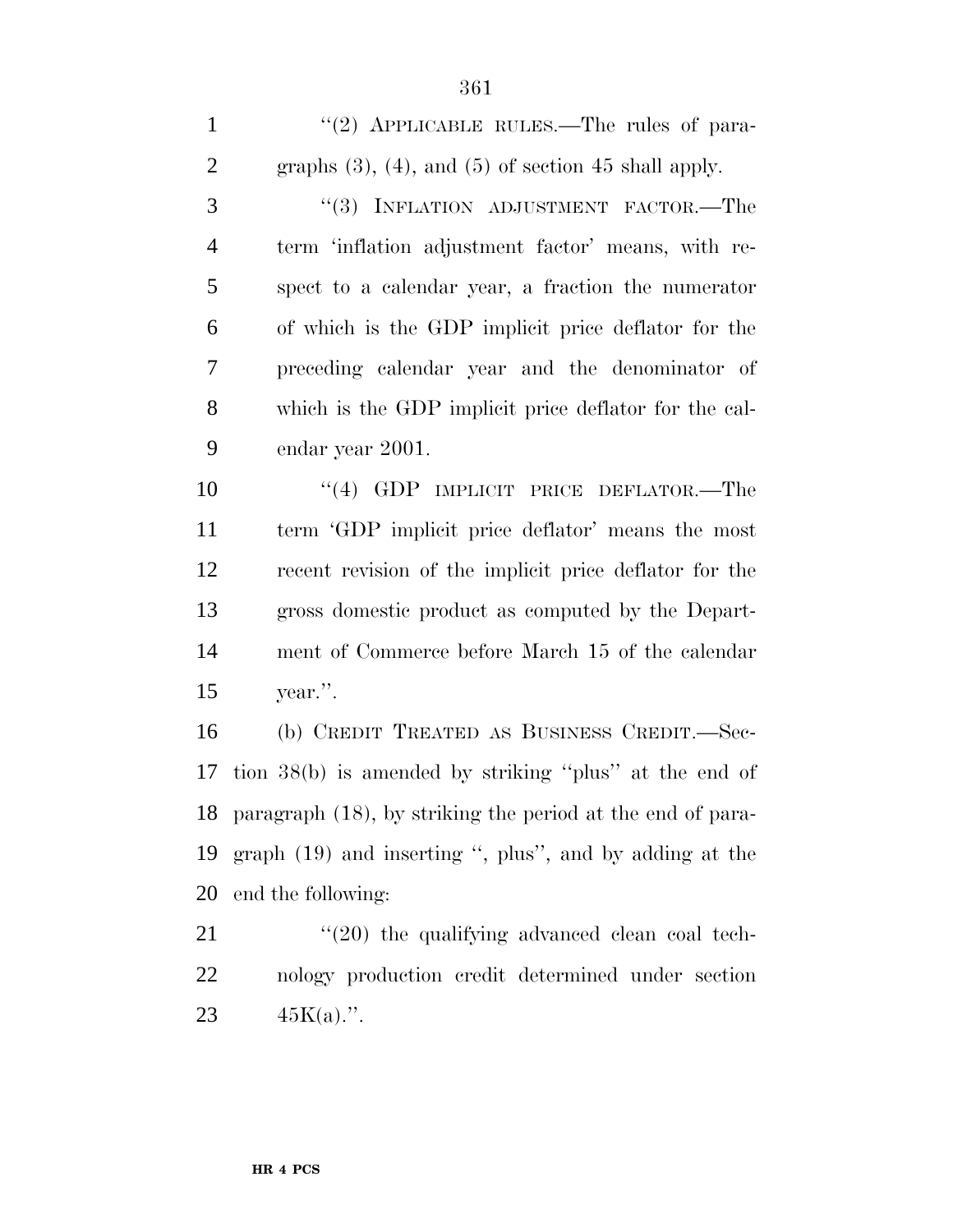(c) TRANSITIONAL RULE.—Section 39(d) (relating to transitional rules) is amended by adding after paragraph (14) the following:

4 "(15) NO CARRYBACK OF SECTION 45K CREDIT BEFORE EFFECTIVE DATE.—No portion of the un- used business credit for any taxable year which is attributable to the qualifying advanced clean coal technology production credit determined under sec- tion 45K may be carried back to a taxable year end- ing before the date of the enactment of section 45K.''.

 (d) CLERICAL AMENDMENT.—The table of sections for subpart D of part IV of subchapter A of chapter 1 is amended by adding at the end the following:

> ''Sec. 45K. Credit for production from qualifying advanced clean coal technology.''.

 (e) EFFECTIVE DATE.—The amendments made by this section shall apply to production after the date of the enactment of this Act.

**TITLE II—RELIABILITY**

**SEC. 3201. NATURAL GAS GATHERING LINES TREATED AS 7-**

**YEAR PROPERTY.**

 (a) IN GENERAL.—Subparagraph (C) of section 168(e)(3) (relating to classification of certain property) is amended by striking ''and'' at the end of clause (i), by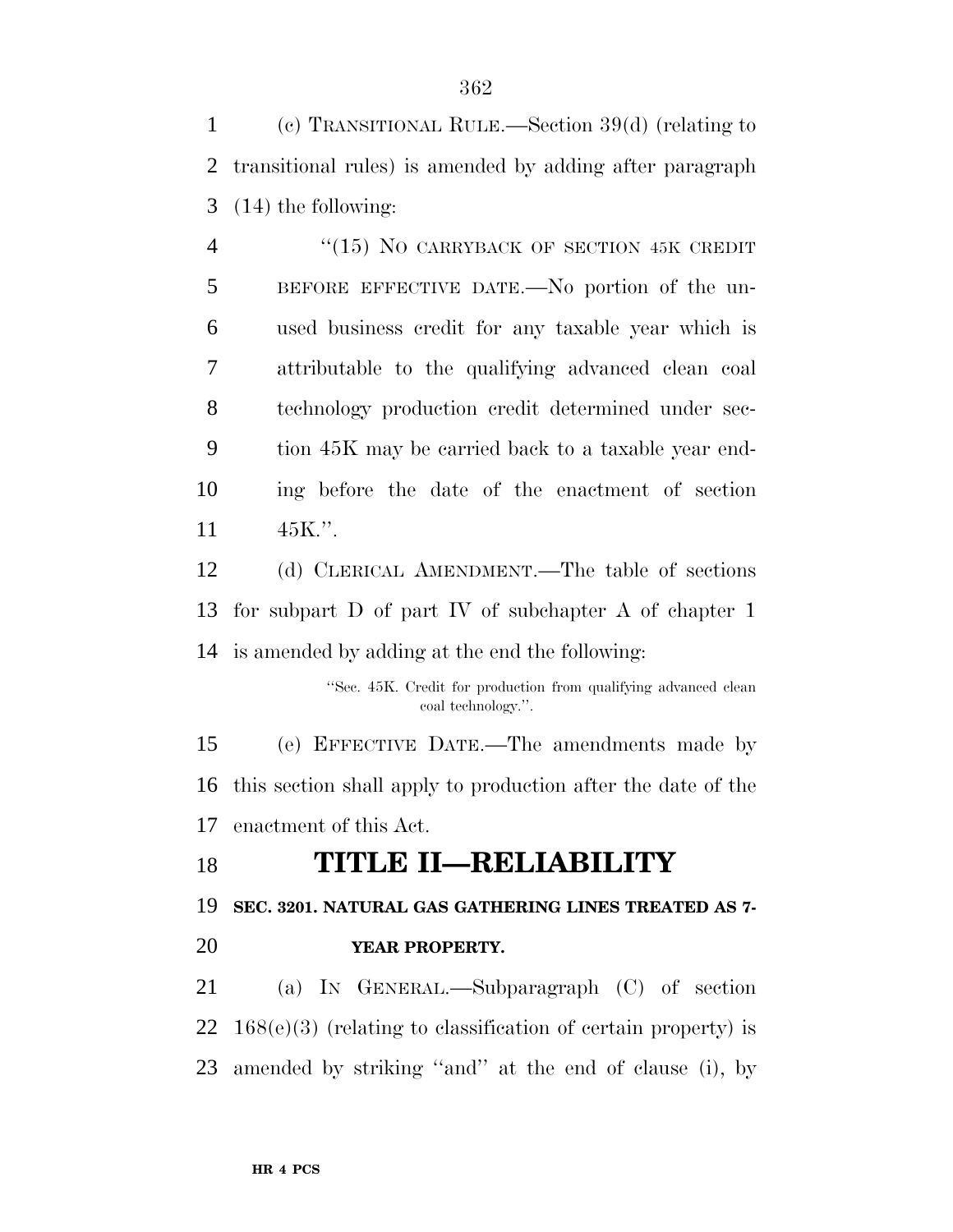| $\mathbf{1}$   | redesignating clause (ii) as clause (iii), and by inserting  |
|----------------|--------------------------------------------------------------|
| $\overline{2}$ | after clause (i) the following new clause:                   |
| 3              | "(ii) any natural gas gathering line,                        |
| $\overline{4}$ | and".                                                        |
| 5              | (b) NATURAL GAS GATHERING LINE.—Subsection (i)               |
| 6              | of section $168$ is amended by adding after paragraph $(15)$ |
| 7              | the following new paragraph:                                 |
| 8              | "(16) NATURAL GAS GATHERING LINE.-The                        |
| 9              | term 'natural gas gathering line' means—                     |
| 10             | $\lq\lq$ the pipe, equipment, and appur-                     |
| 11             | tenances determined to be a gathering line by                |
| 12             | the Federal Energy Regulatory Commission, or                 |
| 13             | "(B) the pipe, equipment, and appur-                         |
| 14             | tenances used to deliver natural gas from the                |
| 15             | wellhead or a commonpoint to the point at                    |
| 16             | which such gas first reaches—                                |
| 17             | $f'(i)$ a gas processing plant,                              |
| 18             | "(ii) an interconnection with a trans-                       |
| 19             | mission pipeline certificated by the Federal                 |
| 20             | Energy Regulatory Commission<br>as<br>an                     |
| 21             | interstate transmission pipeline,                            |
| 22             | "(iii) an interconnection with<br>an                         |
| 23             | intrastate transmission pipeline, or                         |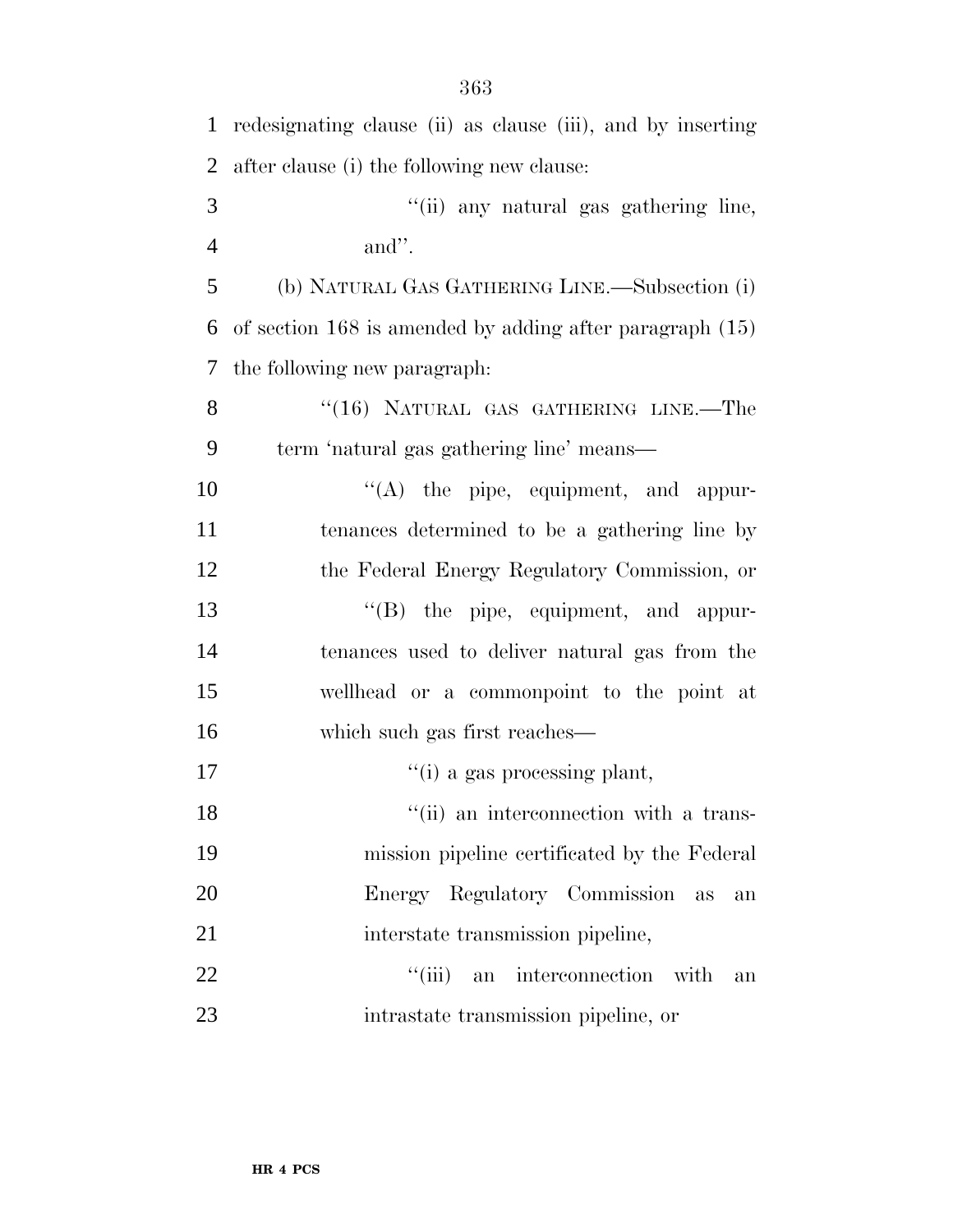| 1              | "(iv) a direct interconnection with a                          |
|----------------|----------------------------------------------------------------|
| $\overline{2}$ | local distribution company, a gas storage                      |
| 3              | facility, or an industrial consumer.".                         |
| 4              | (c) ALTERNATIVE SYSTEM.—The table contained in                 |
| 5              | section $168(g)(3)(B)$ is amended by inserting after the       |
|                | 6 item relating to subparagraph $(C)(i)$ the following:        |
|                | $10$ ".                                                        |
|                | (d) ALTERNATIVE MINIMUM TAX EXCEPTION.—Sub-<br>$7\degree$      |
| 8              | paragraph (B) of section $56(a)(1)$ is amended by inserting    |
| 9              | before the period the following: "or in clause (ii) of section |
|                | 10 $168(e)(3)(C)$ ".                                           |

 (e) EFFECTIVE DATE.—The amendments made by this section shall apply to property placed in service after the date of the enactment of this Act.

### **SEC. 3202. NATURAL GAS DISTRIBUTION LINES TREATED AS 10-YEAR PROPERTY.**

 (a) IN GENERAL.—Subparagraph (D) of section 168(e)(3) (relating to classification of certain property) is amended by striking ''and'' at the end of clause (i), by striking the period at the end of clause (ii) and by insert- ing '', and'', and by adding at the end the following new clause:

 ''(iii) any natural gas distribution line.''.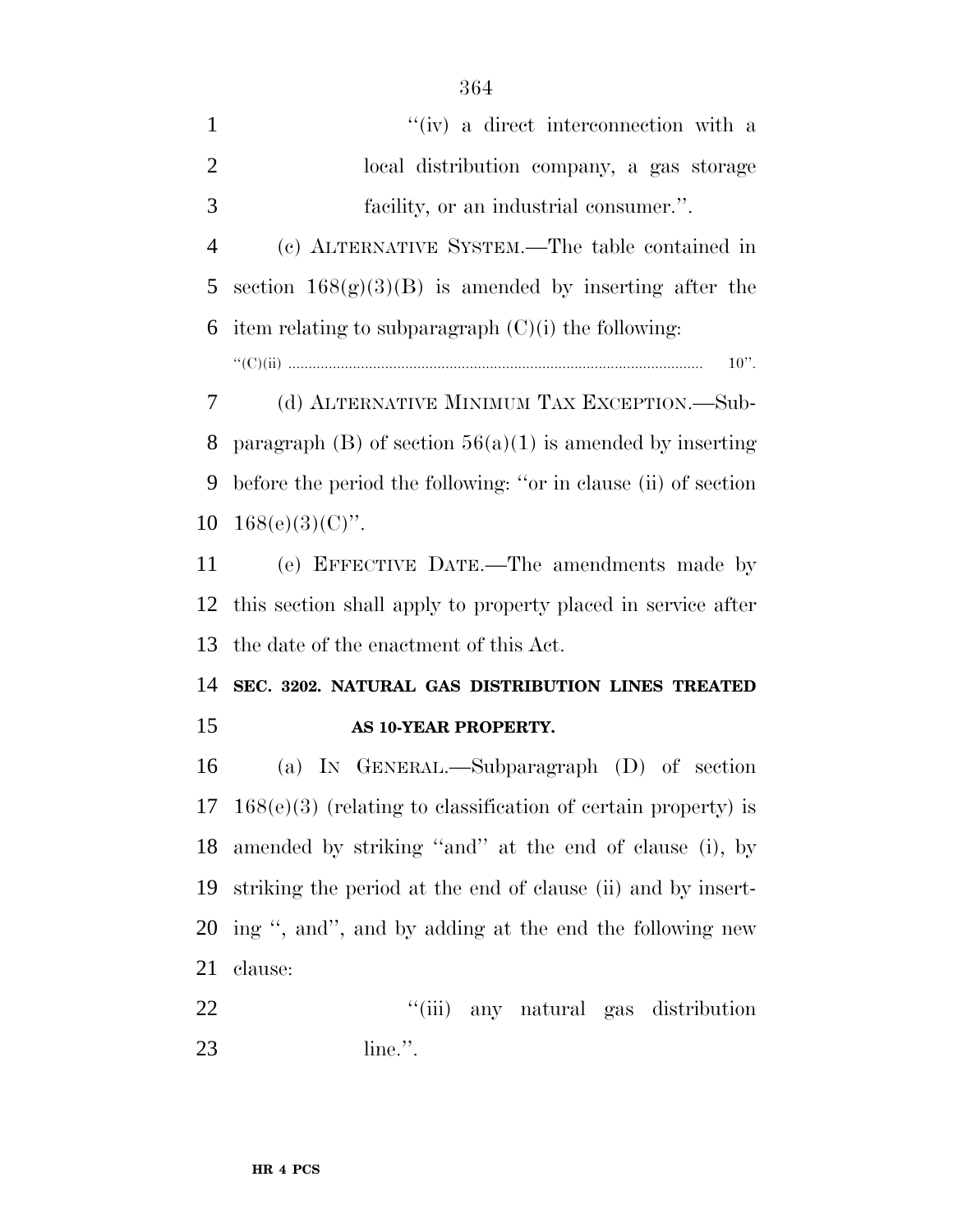(b) ALTERNATIVE SYSTEM.—The table contained in 2 section  $168(g)(3)(B)$  is amended by inserting after the 3 item relating to subparagraph  $(D)(ii)$  the following: ''(D)(iii) ..................................................................................................... 20''.

 (c) ALTERNATIVE MINIMUM TAX EXCEPTION.—Sub-5 paragraph (B) of section  $56(a)(1)$  is amended by inserting before the period the following: ''or in clause (iii) of section  $168(e)(3)(D)$ ".

 (d) EFFECTIVE DATE.—The amendments made by this section shall apply to property placed in service after the date of the enactment of this Act.

## **SEC. 3203. PETROLEUM REFINING PROPERTY TREATED AS 7-YEAR PROPERTY.**

 (a) IN GENERAL.—Subparagraph (C) of section 168(e)(3) (relating to classification of certain property), as amended by section 3201, is amended by striking ''and'' at the end of clause (ii), by redesignating clause (iii) as clause (iv), and by inserting after clause (ii) the following new clause:

 $\frac{1}{10}$  any property used for the dis- tillation, fractionation, and catalytic crack- ing of crude petroleum into gasoline and 22 its other components, and".

 (b) ALTERNATIVE SYSTEM.—The table contained in 24 section  $168(g)(3)(B)$ , as amended by section 3201, is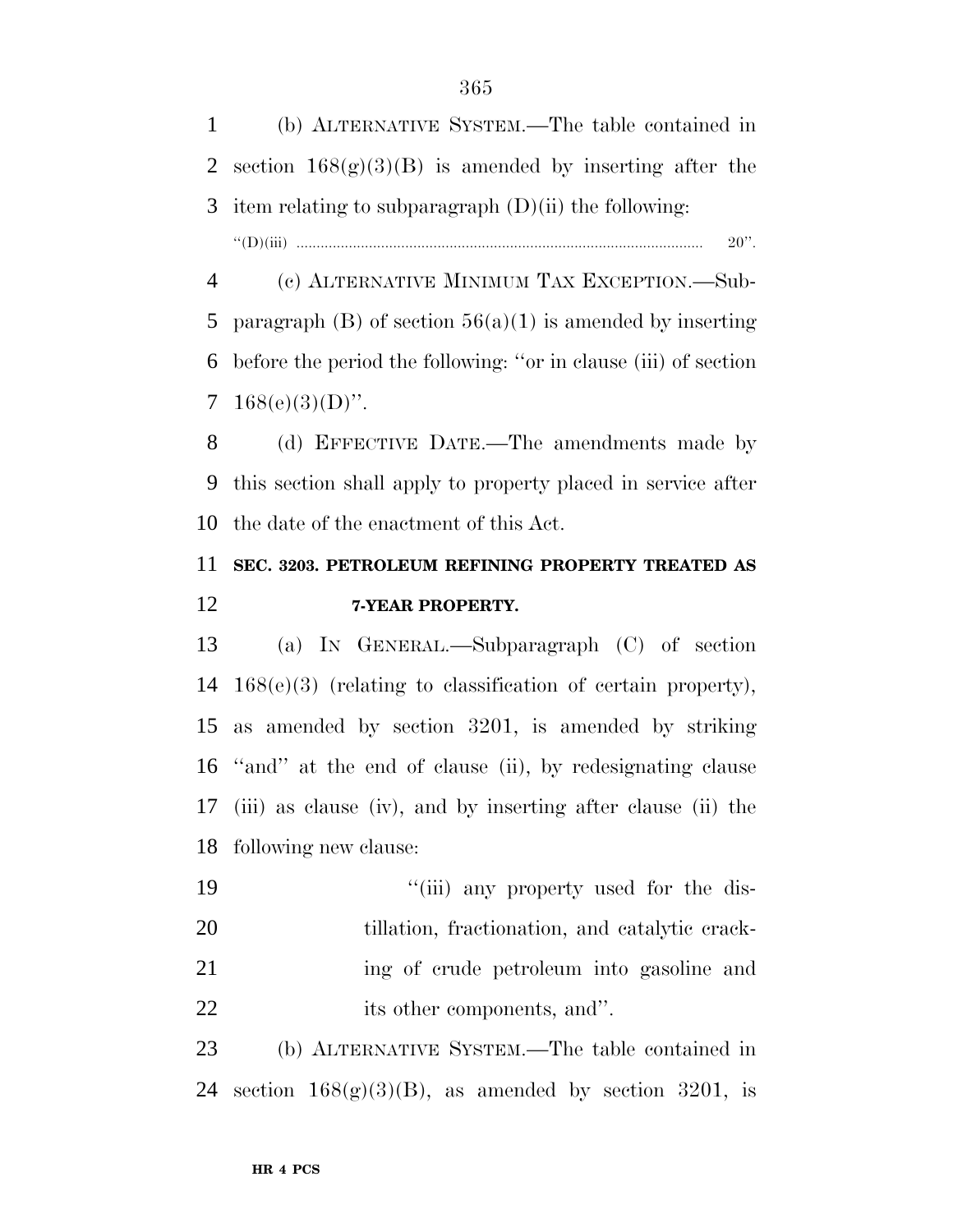| $\mathbf{1}$ | amended by inserting after the item relating to subpara-     |
|--------------|--------------------------------------------------------------|
| 2            | $graph (C)(ii)$ the following:                               |
|              | $10$ ".                                                      |
| 3            | (c) ALTERNATIVE MINIMUM TAX EXCEPTION.—Sub-                  |
| 4            | paragraph (B) of section $56(a)(1)$ , as amended by section  |
| 5            | 3201, is amended by inserting "or (iii)" after "clause       |
| 6            | $(ii)$ ".                                                    |
| 7            | (d) EFFECTIVE DATE.—The amendment made by                    |
| 8            | this section shall apply to property placed in service after |
| 9            | the date of the enactment of this Act.                       |
| 10           | SEC. 3204. EXPENSING OF CAPITAL COSTS INCURRED IN            |
| 11           | COMPLYING WITH ENVIRONMENTAL PROTEC-                         |
| 12           | TION AGENCY SULFUR REGULATIONS.                              |
|              |                                                              |
| 13           | (a) IN GENERAL.—Section $179(b)$ (relating to elec-          |
| 14           | tion to expense certain depreciable business assets) is      |
| 15           | amended by adding at the end the following new para-         |
| 16           | graph:                                                       |
| 17           | $``(5)$ LIMITATION FOR SMALL BUSINESS REFIN-                 |
| 18           | ERS.                                                         |
|              | "(A) IN GENERAL.—In the case of a small                      |
| 19<br>20     | business refiner electing to expense qualified               |
| 21           | costs, in lieu of the dollar limitations in para-            |
| 22           | $graph(1)$ , the limitation on the aggregate costs           |
| 23           | which may be taken into account under sub-                   |
| 24           | section (a) for any taxable year shall not exceed            |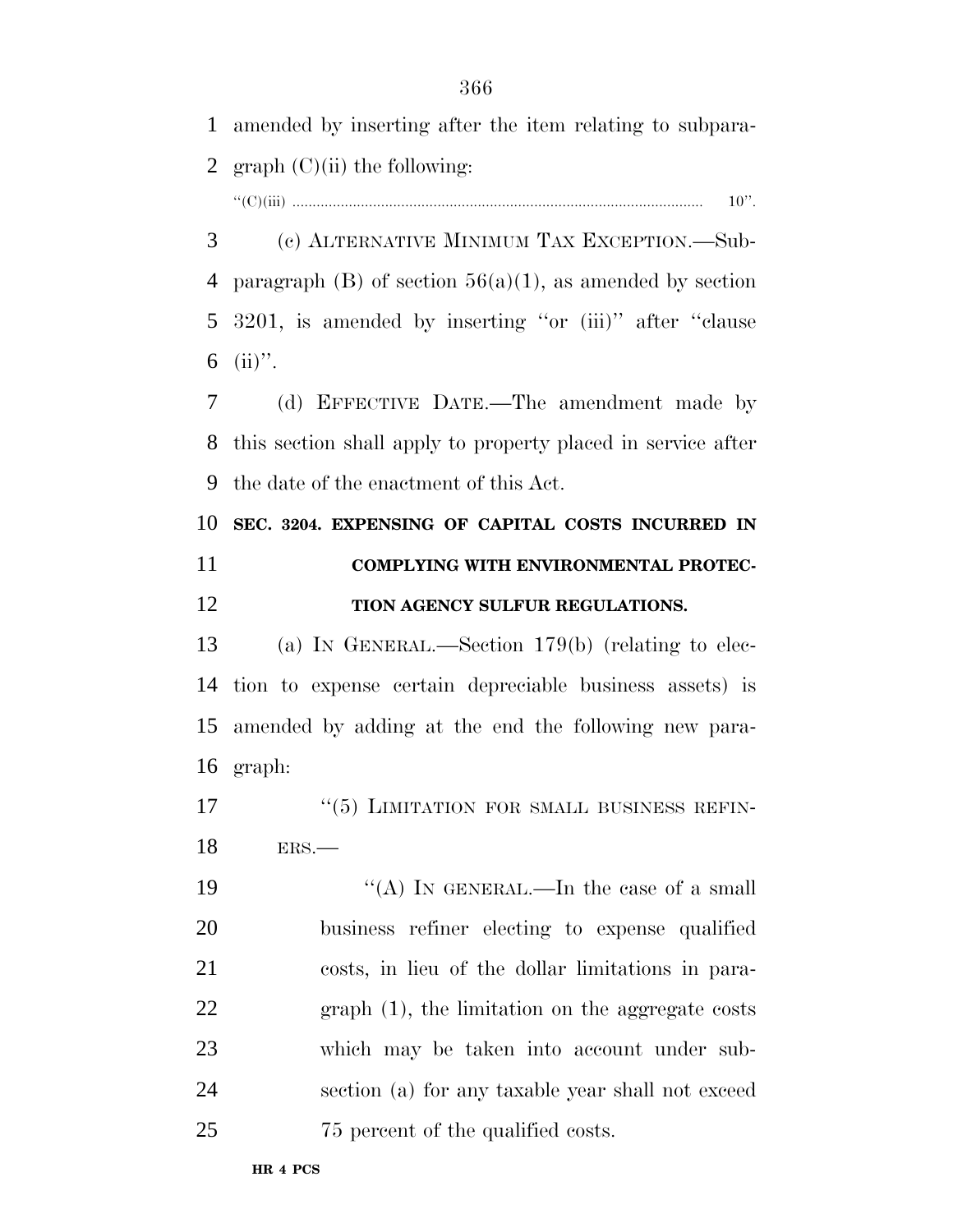$''(B)$  QUALIFIED COSTS.—For purposes of 2 this paragraph, the term 'qualified costs' means costs paid or incurred by a small business re- finer for the purpose of complying with the Highway Diesel Fuel Sulfur Control Require-

ments of the Environmental Protection Agency.

7 "'(C) SMALL BUSINESS REFINER.—For purposes of this paragraph, the term 'small business refiner' means, with respect to any taxable year, a refiner which, within the refin- ing operations of the business, employs not more than 1,500 employees on business days during such taxable year performing services in the refining operations of such businesses and has an average total capacity of 155,000 bar-rels per day or less.''.

 (b) EFFECTIVE DATE.—The amendment made by this section shall apply to expenses paid or incurred after the date of the enactment of this Act.

#### **SEC. 3205. ENVIRONMENTAL TAX CREDIT.**

 (a) IN GENERAL.—Subpart D of part IV of sub- chapter A of chapter 1 (relating to business-related cred- its) is amended by adding at the end the following new section: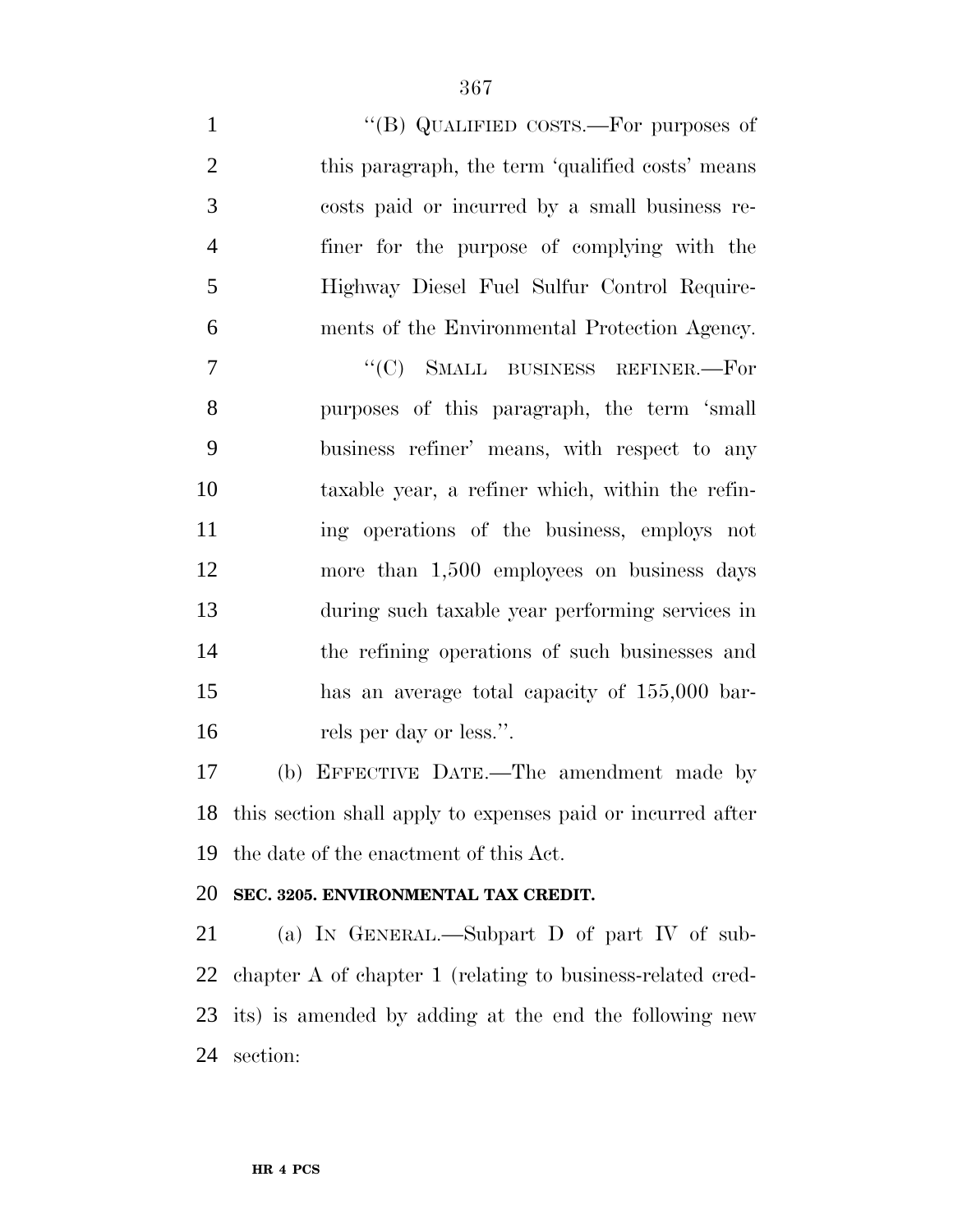#### **''SEC. 45I. ENVIRONMENTAL TAX CREDIT.**

 $\langle$  (a) In GENERAL.—For purposes of section 38, the amount of the environmental tax credit determined under this section with respect to any small business refiner for any taxable year is an amount equal to 5 cents for every gallon of 15 parts per million or less sulfur diesel produced at a facility by such small business refiner.

8 "(b) MAXIMUM CREDIT.—For any small business re- finer, the aggregate amount allowable as a credit under subsection (a) for any taxable year with respect to any facility shall not exceed 25 percent of the qualified capital costs incurred by such small business refiner with respect to such facility not taken into account in determining the credit under subsection (a) for any preceding taxable year.

 ''(c) DEFINITIONS.—For purposes of this section— ''(1) SMALL BUSINESS REFINER.—The term 'small business refiner' means, with respect to any taxable year, a refiner which, within the refining op- erations of the business, employs not more than 1,500 employees on business days during such tax- able year performing services in the refining oper- ations of such businesses and has an average total capacity of 155,000 barrels per day or less.

24 ''(2) QUALIFIED CAPITAL COSTS.—The term 'qualified capital costs' means, with respect to any facility, those costs paid or incurred during the ap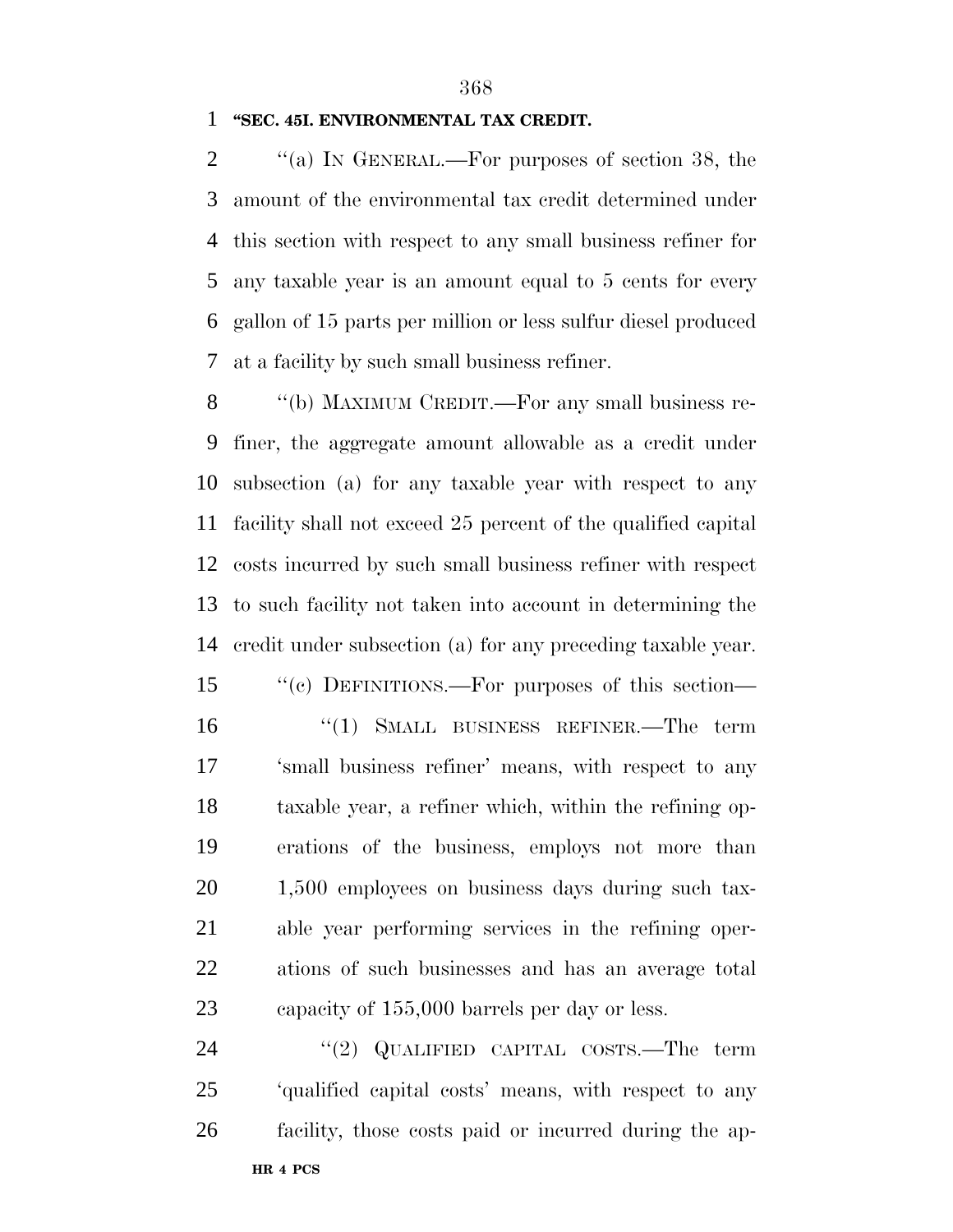plicable period for compliance with the applicable EPA regulations with respect to such facility, includ- ing expenditures for the construction of new process operation units or the dismantling and reconstruc- tion of existing process units to be used in the pro- duction of 15 parts per million or less sulfur diesel fuel, associated adjacent or offsite equipment (in- cluding tankage, catalyst, and power supply), engi-neering, construction period interest, and sitework.

10 "(3) APPLICABLE EPA REGULATIONS.—The term 'applicable EPA regulations' means the High- way Diesel Fuel Sulfur Control Requirements of the Environmental Protection Agency.

14 "(4) APPLICABLE PERIOD.—The term 'applica- ble period' means, with respect to any facility, the period beginning on the day after the date of the en- actment of this section and ending with the date which is 1 year after the date on which the taxpayer must comply with the applicable EPA regulations with respect to such facility.

21 "(d) REDUCTION IN BASIS.—For purposes of this subtitle, if a credit is determined under this section with respect to any property by reason of qualified capital costs, the basis of such property shall be reduced by the amount of the credit so determined.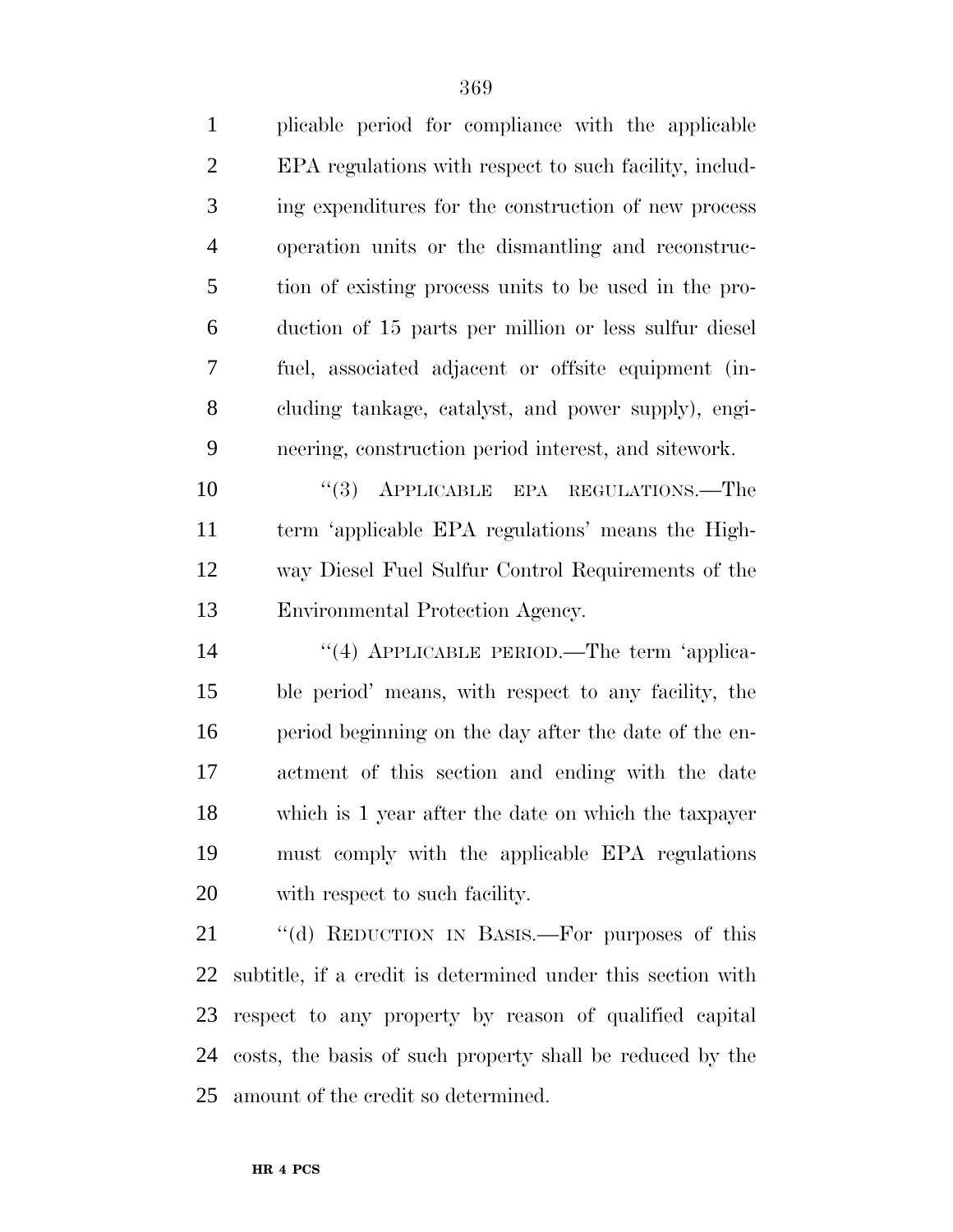1 " (e) CERTIFICATION.—

2 "(1) REQUIRED.—Not later than the date which is 30 months after the first day of the first taxable year in which the environmental tax credit is allowed with respect to a facility, the small business refiner must obtain certification from the Secretary, in consultation with the Administrator of the Envi- ronmental Protection Agency, that the taxpayer's qualified capital costs with respect to such facility will result in compliance with the applicable EPA regulations.

12 "(2) CONTENTS OF APPLICATION.—An applica- tion for certification shall include relevant informa- tion regarding unit capacities and operating charac- teristics sufficient for the Secretary, in consultation with the Administrator of the Environmental Protec- tion Agency, to determine that such qualified capital costs are necessary for compliance with the applica-ble EPA regulations.

20 "(3) REVIEW PERIOD.—Any application shall be reviewed and notice of certification, if applicable, shall be made within 60 days of receipt of such ap-plication.

24 "(4) RECAPTURE.—Notwithstanding subsection (f), failure to obtain certification under paragraph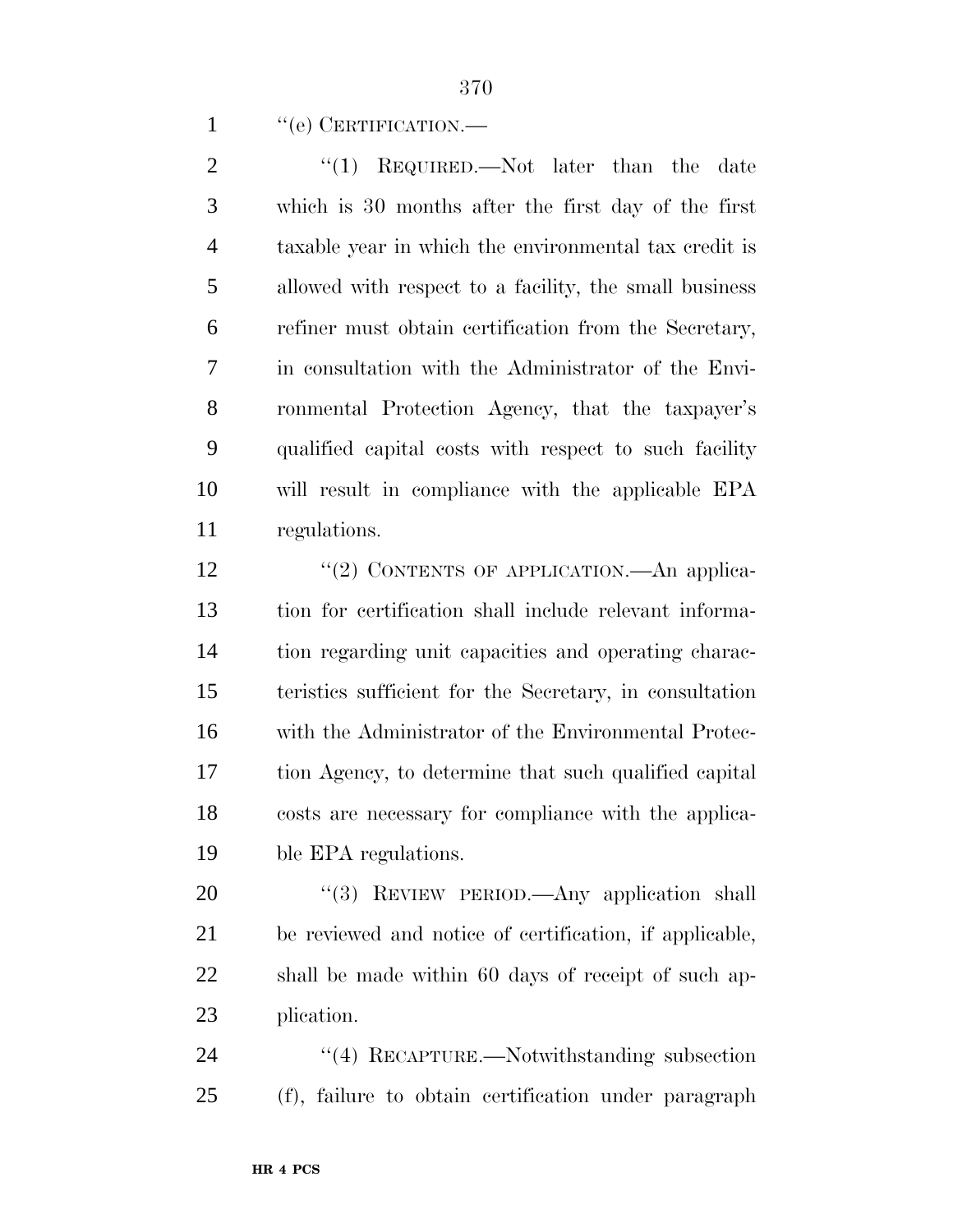| $\mathbf{1}$   | (1) constitutes a recapture event under subsection                                               |
|----------------|--------------------------------------------------------------------------------------------------|
| $\overline{2}$ | (f) with an applicable percentage of 100 percent.                                                |
| 3              | "(f) RECAPTURE OF ENVIRONMENTAL TAX CRED-                                                        |
| $\overline{4}$ | IT.                                                                                              |
| 5              | "(1) IN GENERAL.—Except as provided in sub-                                                      |
| 6              | section (e), if, as of the close of any taxable year,                                            |
| 7              | there is a recapture event with respect to any facility                                          |
| 8              | of the small business refiner, then the tax of such                                              |
| 9              | refiner under this chapter for such taxable year shall                                           |
| 10             | be increased by an amount equal to the product of—                                               |
| 11             | $\lq\lq$ the applicable recapture percentage,                                                    |
| 12             | and                                                                                              |
| 13             | $\lq\lq$ (B) the aggregate decrease in the credits                                               |
| 14             | allowed under section 38 for all prior taxable                                                   |
| 15             | years which would have resulted if the qualified                                                 |
| 16             | capital costs of the taxpayer described in sub-                                                  |
| 17             | section $(c)(2)$ with respect to such facility had                                               |
| 18             | been zero.                                                                                       |
| 19             | $``(2)$ APPLICABLE RECAPTURE PERCENTAGE.—                                                        |
| 20             | "(A) IN GENERAL.—For purposes of this                                                            |
| 21             | subsection, the applicable recapture percentage                                                  |
| 22             | shall be determined from the following table:                                                    |
|                | The applicable<br>recapture<br>"If the recapture event occurs in:<br>percentage is:<br>100<br>80 |

Year 3 ........................................................................ 60 Year 4 ........................................................................ 40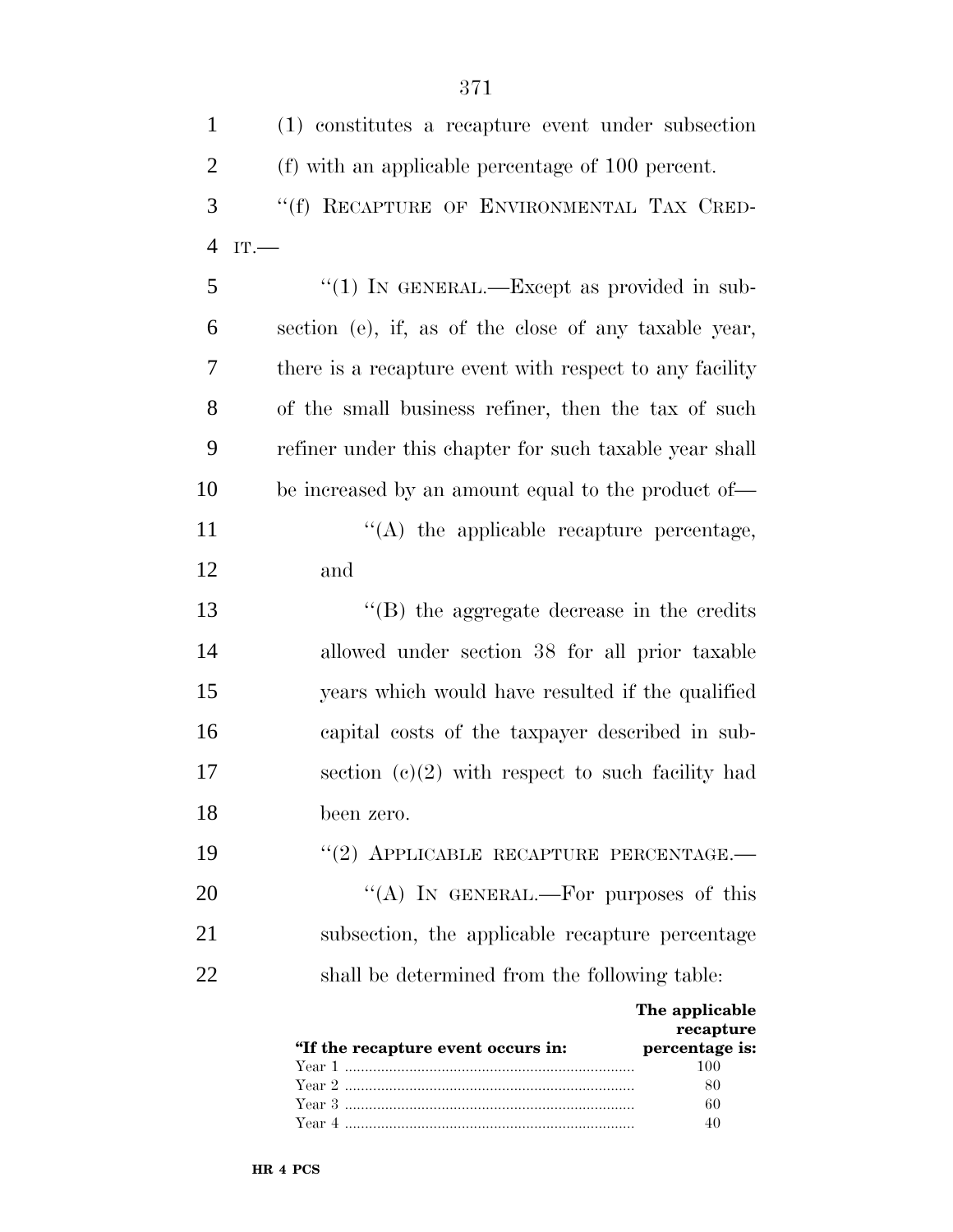| Year 5 |  |
|--------|--|
|        |  |

| $\mathbf{1}$   | "(B) YEARS.—For purposes of subpara-                 |
|----------------|------------------------------------------------------|
| $\overline{2}$ | $graph (A)$ , year 1 shall begin on the first day    |
| 3              | of the taxable year in which the qualified cap-      |
| $\overline{4}$ | ital costs with respect to a facility described in   |
| 5              | subsection $(c)(2)$ are paid or incurred by the      |
| 6              | taxpayer.                                            |
| 7              | "(3) RECAPTURE EVENT DEFINED.—For pur-               |
| 8              | poses of this subsection, the term 'recapture event' |
| 9              | means-                                               |
| 10             | "(A) FAILURE TO COMPLY.—The failure                  |
| 11             | by the small business refiner to meet the appli-     |
| 12             | cable EPA regulations within the applicable pe-      |
| 13             | riod with respect to the facility.                   |
| 14             | CESSATION OF OPERATION.—The<br>$\lq\lq (B)$          |
| 15             | cessation of the operation of the facility as a fa-  |
| 16             | cility which produces 15 parts per million or        |
| 17             | less sulfur diesel after the applicable period.      |
| 18             | $``(C)$ CHANGE IN OWNERSHIP.—                        |
| 19             | "(i) IN GENERAL.—Except as pro-                      |
| 20             | vided in clause (ii), the disposition of a           |
| 21             | small business refiner's interest in the fa-         |
| 22             | cility with respect to which the credit de-          |
| 23             | scribed in subsection (a) was allowable.             |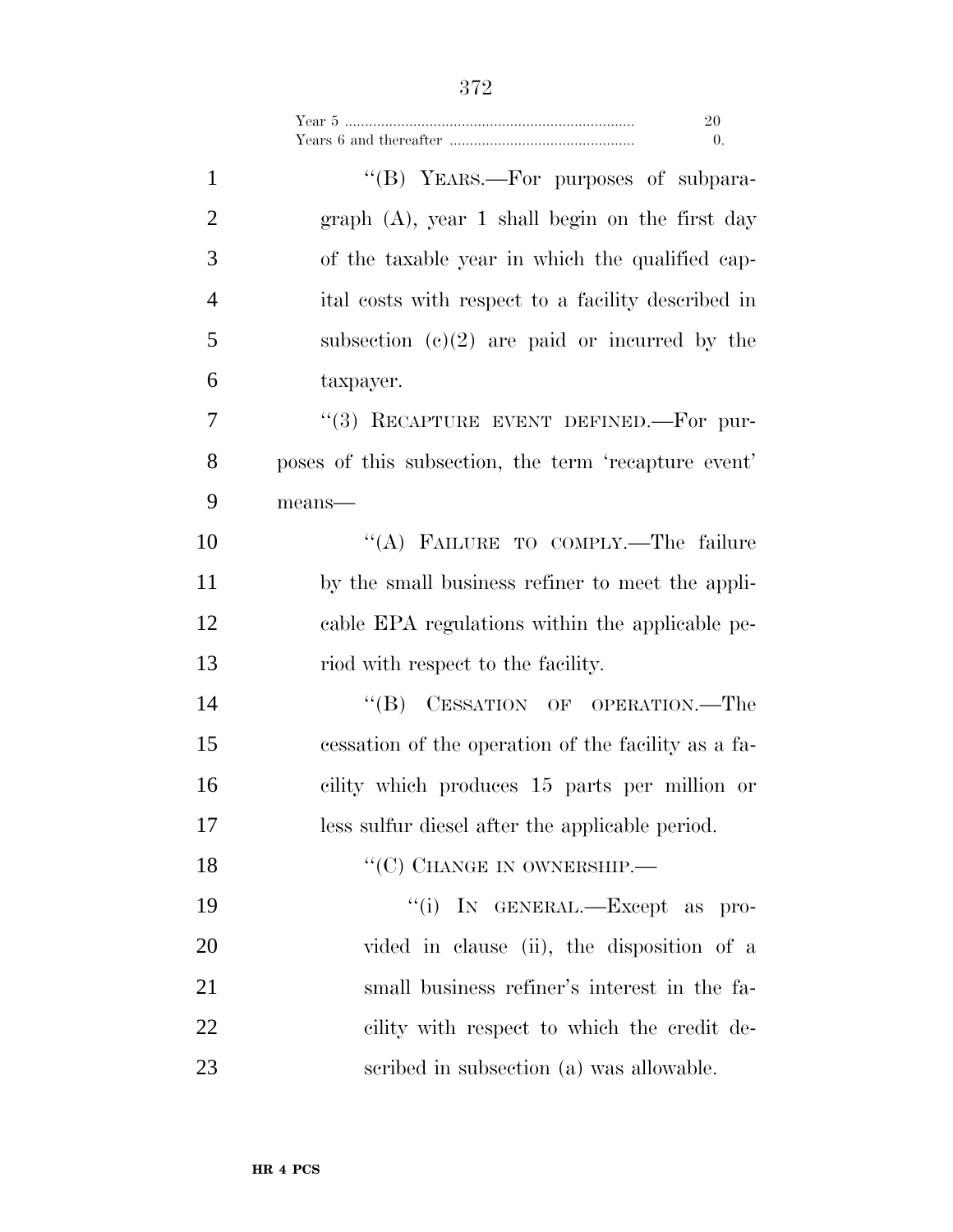| $\mathbf{1}$   | "(ii) AGREEMENT TO ASSUME RECAP-                |
|----------------|-------------------------------------------------|
| $\overline{2}$ | TURE LIABILITY.—Clause (i) shall not            |
| 3              | apply if the person acquiring such interest     |
| $\overline{4}$ | in the facility agrees in writing to assume     |
| 5              | the recapture liability of the person dis-      |
| 6              | posing of such interest in effect imme-         |
| $\overline{7}$ | diately before such disposition. In the         |
| 8              | event of such an assumption, the person         |
| 9              | acquiring the interest in the facility shall    |
| 10             | be treated as the taxpayer for purposes of      |
| 11             | assessing any recapture liability (computed     |
| 12             | as if there had been no change in owner-        |
| 13             | ship).                                          |
| 14             | $\cdot$ (4) SPECIAL RULES.—                     |
| 15             | "(A) TAX BENEFIT RULE.—The tax for              |
| 16             | the taxable year shall be increased under para- |

 graph (1) only with respect to credits allowed by reason of this section which were used to re- duce tax liability. In the case of credits not so used to reduce tax liability, the carryforwards and carrybacks under section 39 shall be appro-priately adjusted.

23 ''(B) NO CREDITS AGAINST TAX.—Any in- crease in tax under this subsection shall not be treated as a tax imposed by this chapter for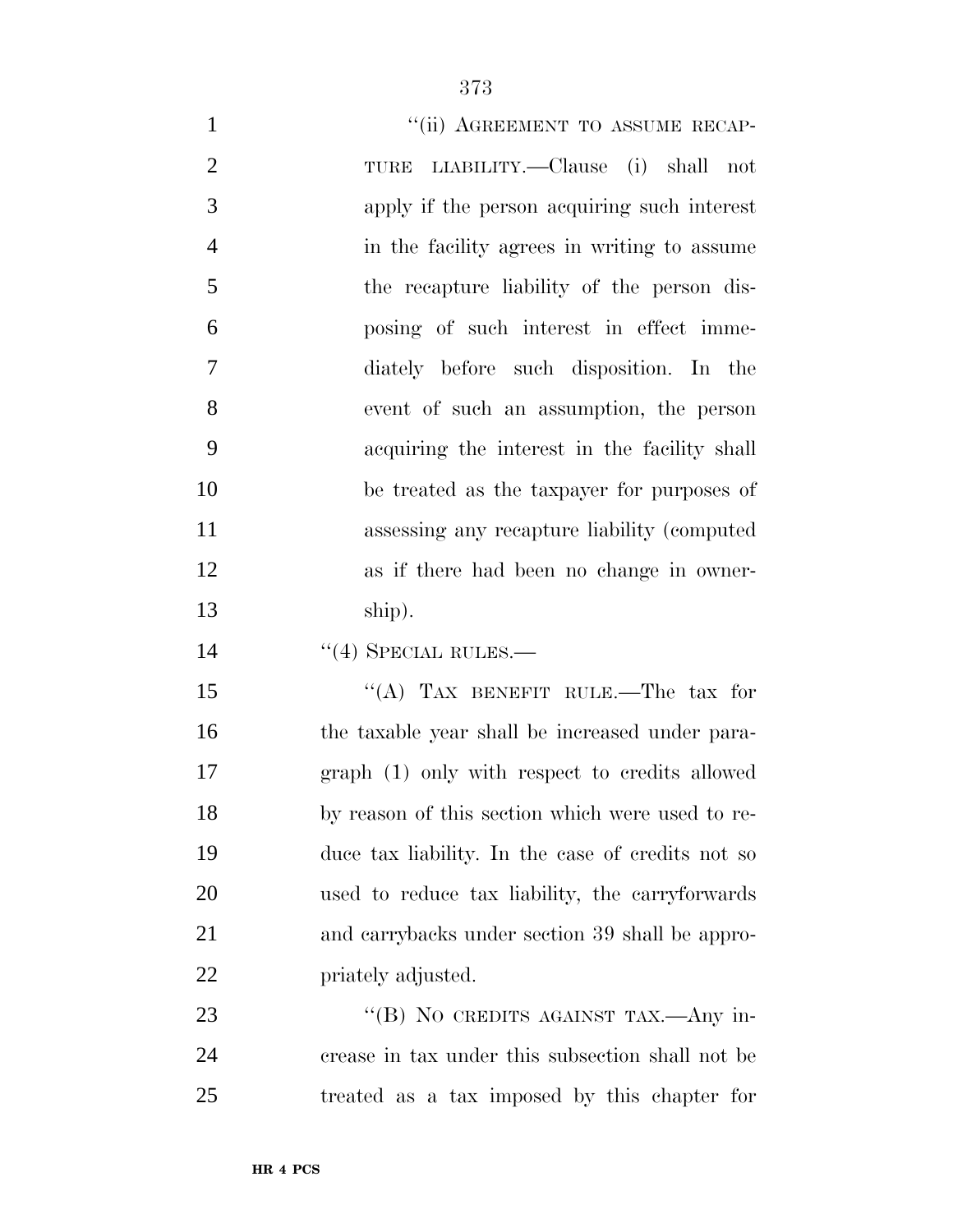| $\mathbf{1}$   | purposes of determining the amount of any                       |
|----------------|-----------------------------------------------------------------|
| $\overline{2}$ | credit under this chapter or for purposes of sec-               |
| 3              | tion 55.                                                        |
| $\overline{4}$ | "(C) NO RECAPTURE BY REASON OF CAS-                             |
| 5              | UALTY LOSS.—The increase in tax under this                      |
| 6              | subsection shall not apply to a cessation of op-                |
| $\tau$         | eration of the facility by reason of a casualty                 |
| 8              | loss to the extent such loss is restored by recon-              |
| 9              | struction or replacement within a reasonable pe-                |
| 10             | riod established by the Secretary.                              |
| 11             | "(g) CONTROLLED GROUPS.—For purposes of this                    |
| 12             | section, all persons treated as a single employer under sub-    |
| 13             | section (b), (c), (m), or (o) of section $414$ shall be treated |
| 14             | as a single employer.".                                         |
| 15             | (b) CREDIT MADE PART OF GENERAL BUSINESS                        |
| 16             | CREDIT.—Subsection (b) of section 38 (relating to general       |
| 17             | business credit) is amended by striking "plus" at the end       |
|                | 18 of paragraph (16), by striking the period at the end of      |
| 19             | paragraph (17) and inserting ", plus", and by adding at         |
| 20             | the end the following new paragraph:                            |
| 21             | $f''(18)$ in the case of a small business refiner,              |
| 22             | the environmental tax credit determined under sec-              |
| 23             | tion $45I(a)$ .".                                               |
|                |                                                                 |

 (c) DENIAL OF DOUBLE BENEFIT.—Section 280C (relating to certain expenses for which credits are allow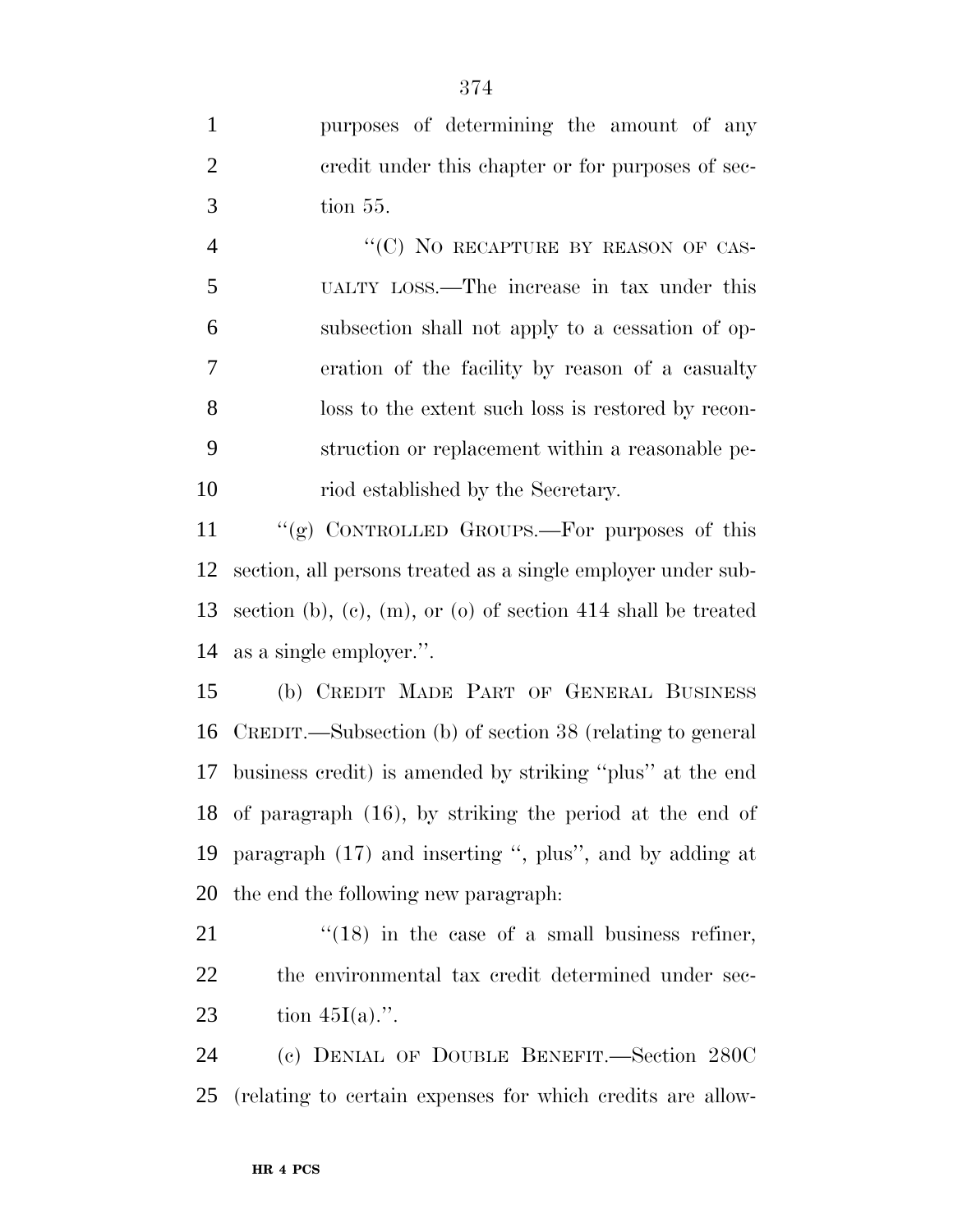able) is amended by adding after subsection (d) the fol-lowing new subsection:

 ''(e) ENVIRONMENTAL TAX CREDIT.—No deduction shall be allowed for that portion of the expenses otherwise allowable as a deduction for the taxable year which is equal to the amount of the credit determined for the tax-7 able year under section  $45I(a)$ .".

 (d) BASIS ADJUSTMENT.—Section 1016(a) (relating to adjustments to basis) is amended by striking ''and'' at the end of paragraph (33), by striking the period at the end of paragraph (34) and inserting '', and'', and by add-ing at the end the following new paragraph:

13 ''(35) in the case of a facility with respect to which a credit was allowed under section 45I, to the extent provided in section 45I(d).''.

 (e) CLERICAL AMENDMENT.—The table of sections for subpart D of part IV of subchapter A of chapter 1 is amended by adding at the end the following new item: ''Sec. 45I. Environmental tax credit.''.

 (f) EFFECTIVE DATE.—The amendments made by this section shall apply to expenses paid or incurred after the date of the enactment of this Act.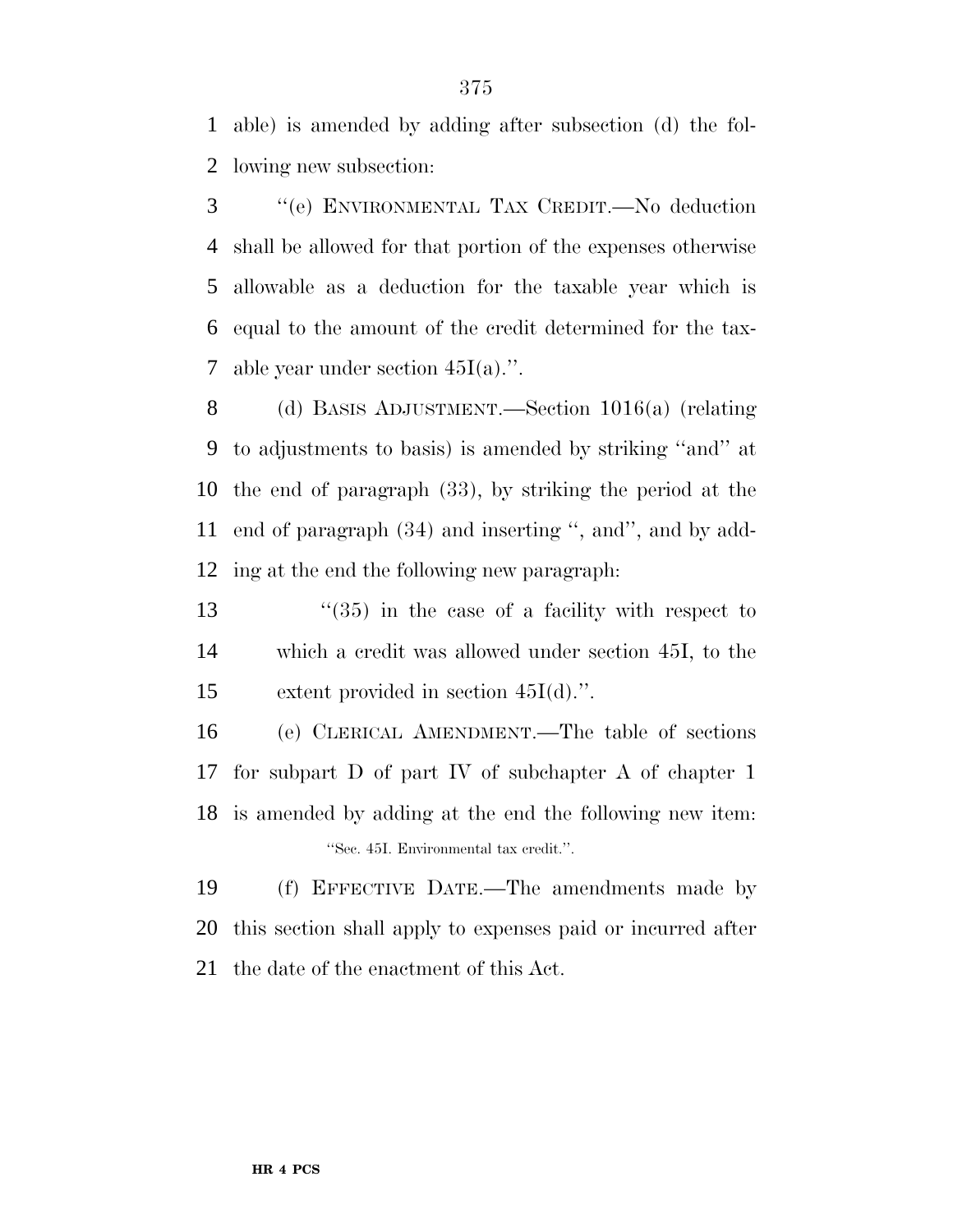# **SEC. 3206. DETERMINATION OF SMALL REFINER EXCEP-**

**TION TO OIL DEPLETION DEDUCTION.**

 (a) IN GENERAL.—Paragraph (4) of section 613A(d) (relating to certain refiners excluded) is amended to read as follows:

 ''(4) CERTAIN REFINERS EXCLUDED.—If the taxpayer or a related person engages in the refining of crude oil, subsection (c) shall not apply to the taxpayer for a taxable year if the average daily refin- ery runs of the taxpayer and the related person for 11 the taxable year exceed 75,000 barrels. For purposes of this paragraph, the average daily refinery runs for any taxable year shall be determined by dividing the aggregate refinery runs for the taxable year by the number of days in the taxable year.''.

 (b) EFFECTIVE DATE.—The amendment made by this section shall apply to taxable years beginning after December 31, 2001.

## **SEC. 3207. TAX-EXEMPT BOND FINANCING OF CERTAIN ELECTRIC FACILITIES.**

 (a) IN GENERAL.—Subpart A of part IV of sub- chapter B of chapter 1 (relating to tax exemption require- ments for State and local bonds) is amended by inserting after section 141 the following new section: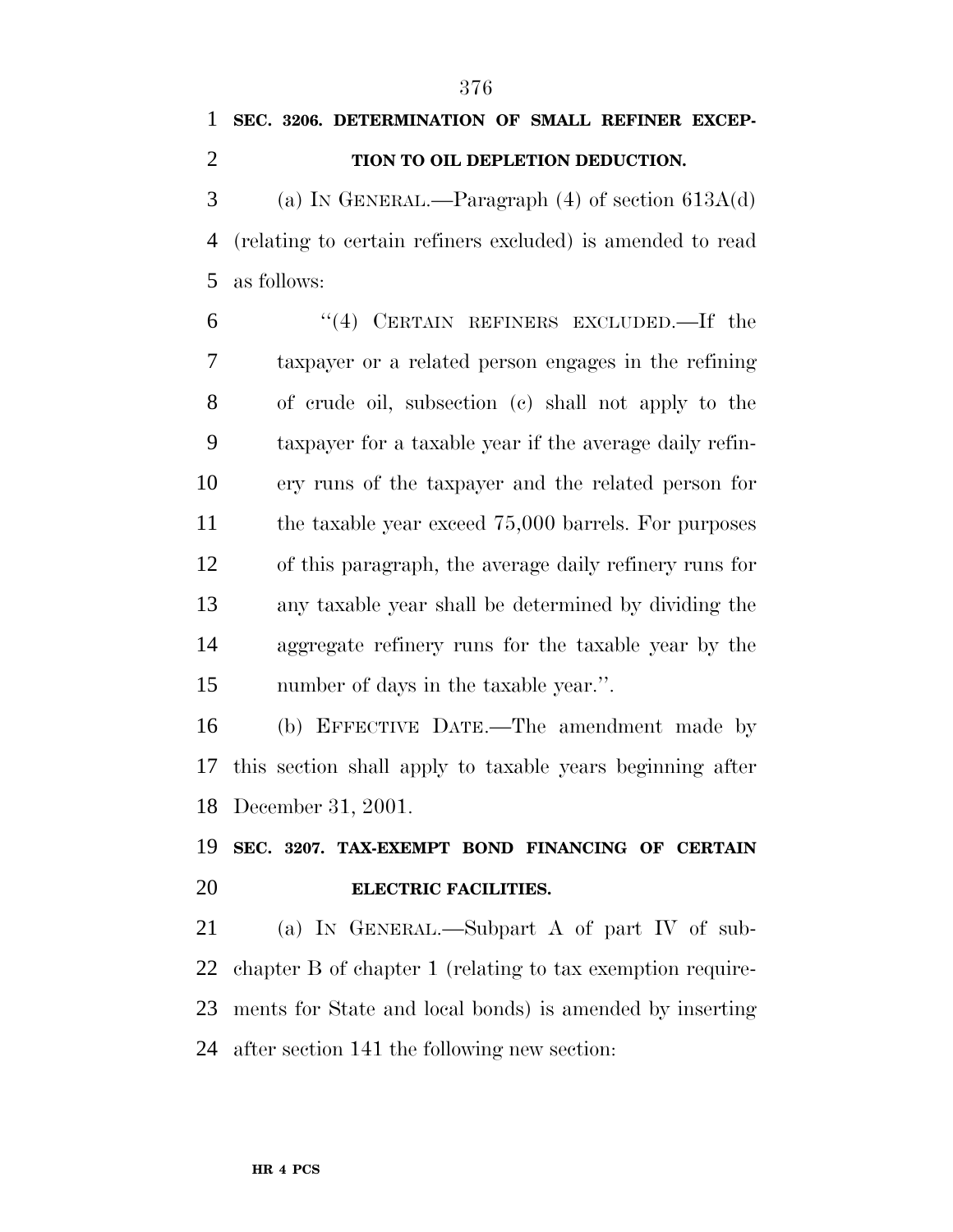| 1              | "SEC. 141A. TREATMENT OF GOVERNMENT-OWNED ELEC-   |
|----------------|---------------------------------------------------|
| $\overline{2}$ | TRIC OUTPUT FACILITIES.                           |
| 3              | "(a) EXCEPTIONS FROM PRIVATE BUSINESS USE         |
| 4              | LIMITATIONS WHERE OPEN ACCESS REQUIREMENTS        |
| 5              | MET.                                              |
| 6              | "(1) GENERAL RULE.—For purposes of this           |
| 7              | part, the term 'private business use' shall not   |
| 8              | include—                                          |
| 9              | "(A) any permitted open access activity by        |
| 10             | a governmental unit with respect to an electric   |
| 11             | output facility owned by such unit, or            |
| 12             | "(B) any permitted sale of electricity by a       |
| 13             | governmental unit which is generated at an ex-    |
| 14             | isting generation facility owned by such unit.    |
| 15             | $``(2)$ PERMITTED OPEN ACCESS ACTIVITY.—For       |
| 16             | purposes of this section—                         |
| 17             | "(A) IN GENERAL.—The term 'permitted              |
| 18             | open access activity' means any activity meeting  |
| 19             | the open access requirements of any of the fol-   |
| 20             | lowing clauses with respect to such electric out- |
| 21             | put facility:                                     |
| 22             | "(i) TRANSMISSION AND ANCILLARY                   |
| 23             | FACILITY.—In the case of a transmission           |
| 24             | facility or a facility providing ancillary        |
| 25             | services, the provision of transmission serv-     |
| 26             | ice and ancillary services meets the open         |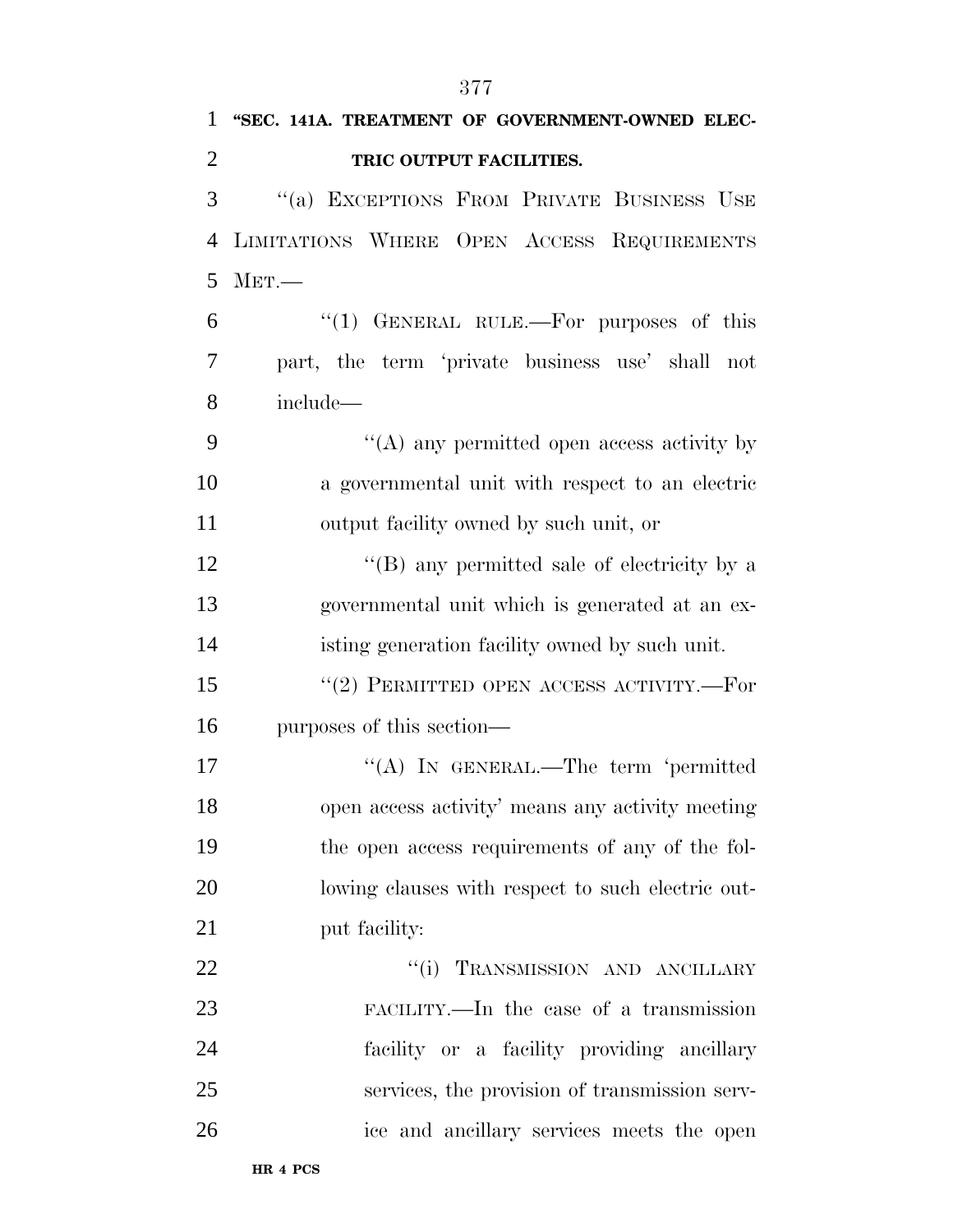| $\mathbf{1}$   | access requirements of this clause only if      |
|----------------|-------------------------------------------------|
| $\overline{2}$ | such services are provided on a non-            |
| 3              | discriminatory open access basis—               |
| $\overline{4}$ | $\lq\lq$ (I) pursuant to an open access         |
| 5              | transmission tariff filed with and ap-          |
| 6              | proved by FERC, including an accept-            |
| 7              | able reciprocity tariff, or                     |
| 8              | "(II) under a regional trans-                   |
| 9              | mission organization agreement ap-              |
| 10             | proved by FERC.                                 |
| 11             | "(ii) DISTRIBUTION FACILITIES.—In               |
| 12             | the case of a distribution facility, the deliv- |
| 13             | ery of electric energy meets the open ac-       |
| 14             | cess requirements of this clause only if        |
| 15             | such delivery is made on a nondiscrim-          |
| 16             | inatory open access basis.                      |
| 17             | "(iii) GENERATION FACILITIES.-In                |
| 18             | the case of a generation facility, the deliv-   |
| 19             | ery of electric energy generated by such fa-    |
| 20             | cility meets the open access requirements       |
| 21             | of this clause only if—                         |
| 22             | $\lq(1)$ such facility is directly con-         |
| 23             | nected to distribution facilities owned         |
| 24             | by the governmental unit which owns             |
| 25             | the generation facility, and                    |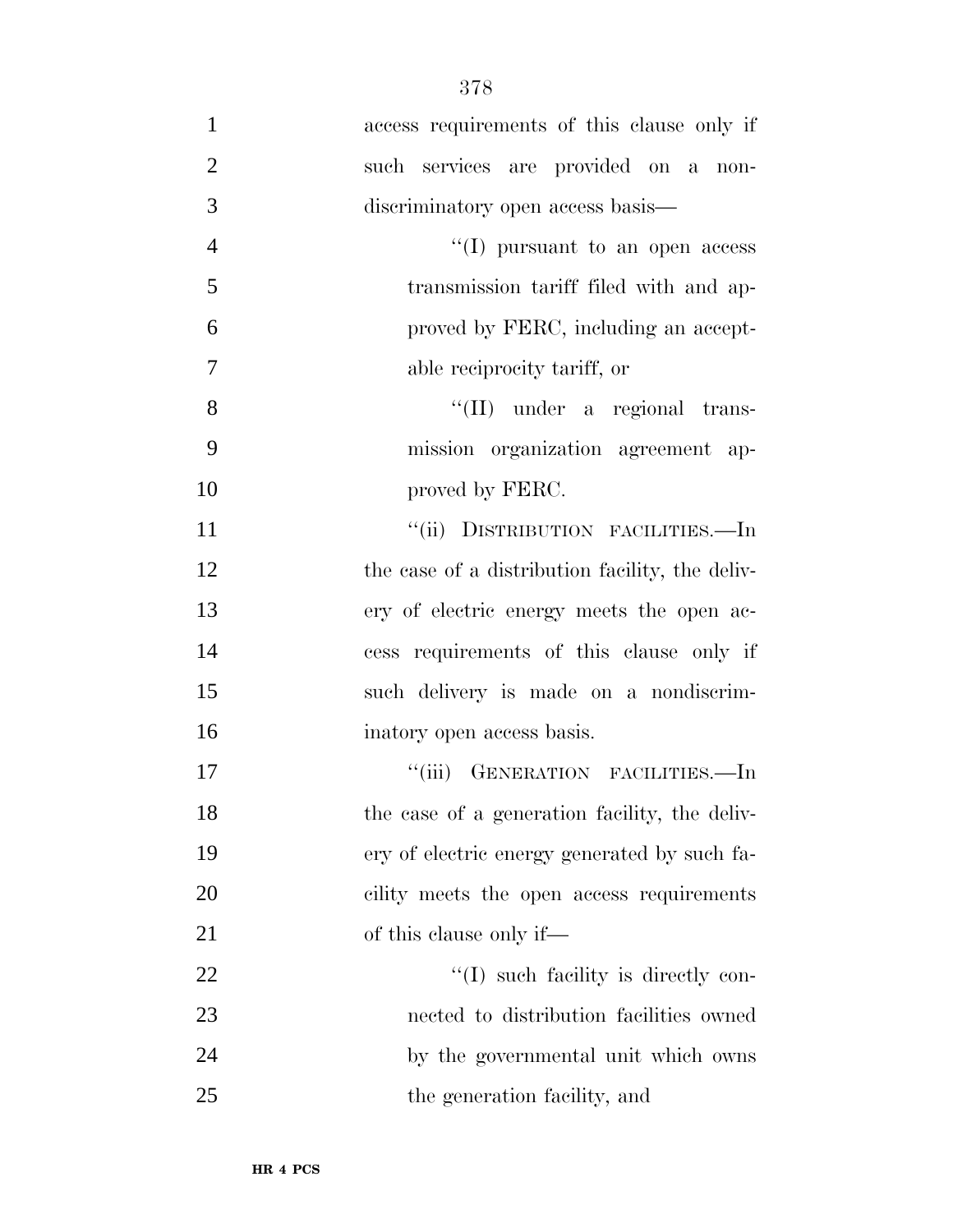| $\mathbf{1}$   | "(II) such distribution facilities             |
|----------------|------------------------------------------------|
| $\overline{2}$ | meet the open access requirements of           |
| 3              | clause (ii).                                   |
| $\overline{4}$ | $\lq\lq (B)$ SPECIAL RULES.—                   |
| 5              | "(i) VOLUNTARILY FILED TARIFFS.-               |
| 6              | Subparagraph $(A)(i)(I)$ shall apply in the    |
| 7              | case of a voluntarily filed tariff only if the |
| 8              | governmental unit files a report with          |
| 9              | FERC within 90 days after the date of the      |
| 10             | enactment of this section relating to          |
| 11             | whether or not such governmental unit will     |
| 12             | join a regional transmission organization.     |
| 13             | "(ii) CONTROL OF TRANSMISSION FA-              |
| 14             | CILITIES BY REGIONAL TRANSMISSION OR-          |
| 15             | GANIZATION.—A governmental unit shall          |
| 16             | be treated as meeting the open access re-      |
| 17             | quirements of subparagraph $(A)(i)$ if a re-   |
| 18             | gional transmission organization controls      |
| 19             | the transmission facilities.                   |
| 20             | ``(iii)<br>ERCOT UTILITY.-References           |
| 21             | to FERC in subparagraph (A) shall be           |
| 22             | treated as references to the Public Utility    |
| 23             | Commission of Texas with respect to any        |
|                |                                                |

ERCOT utility (as defined in section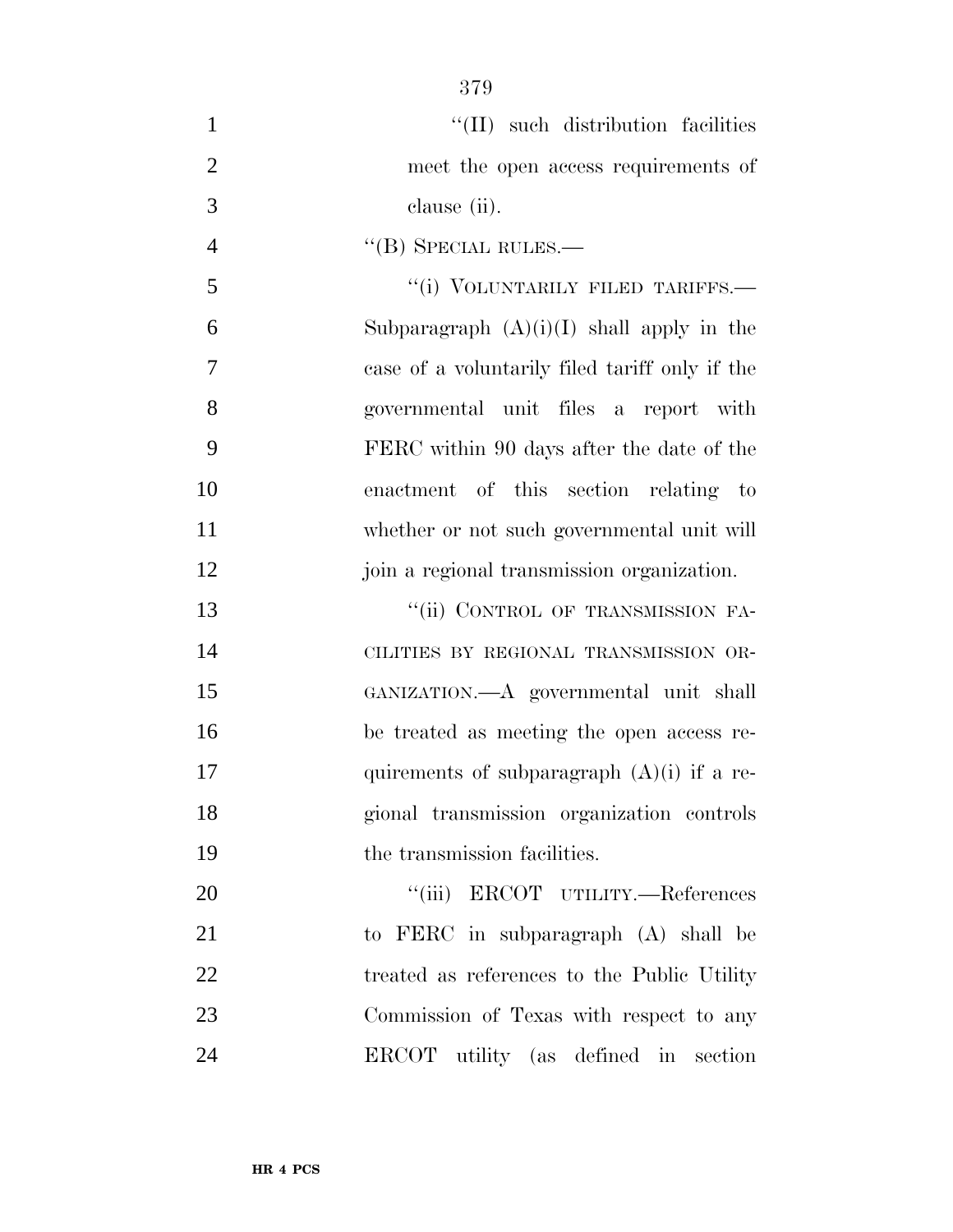| $\mathbf{1}$   | $212(k)(2)(B)$ of the Federal Power Act (16)    |
|----------------|-------------------------------------------------|
| $\overline{2}$ | U.S.C. $824k(k)(2)(B))$ .                       |
| 3              | "(3) PERMITTED SALE.—For purposes of this       |
| $\overline{4}$ | subsection-                                     |
| 5              | "(A) IN GENERAL.—The term 'permitted            |
| 6              | sale' means—                                    |
| 7              | "(i) any sale of electricity to an on-          |
| 8              | system purchaser if the seller meets the        |
| 9              | open access requirements of paragraph (2)       |
| 10             | with respect to all distribution and trans-     |
| 11             | mission facilities (if any) owned by such       |
| 12             | seller, and                                     |
| 13             | $\lq\lq$ (ii) subject to subparagraphs (B)      |
| 14             | and $(C)$ , any sale of electricity to a whole- |
| 15             | sale native load purchaser, and any load        |
| 16             | $loss$ sale, if—                                |
| 17             | $\lq\lq$ the seller meets the open ac-          |
| 18             | cess requirements of paragraph (2)              |
| 19             | with respect to all transmission facili-        |
| 20             | ties (if any) owned by such seller, or          |
| 21             | $\lq\lq$ (II) in any case in which the          |
| 22             | seller does not own any transmission            |
| 23             | facilities, all persons providing trans-        |
| 24             | mission services to the seller's whole-         |
| 25             | sale native load purchasers meet the            |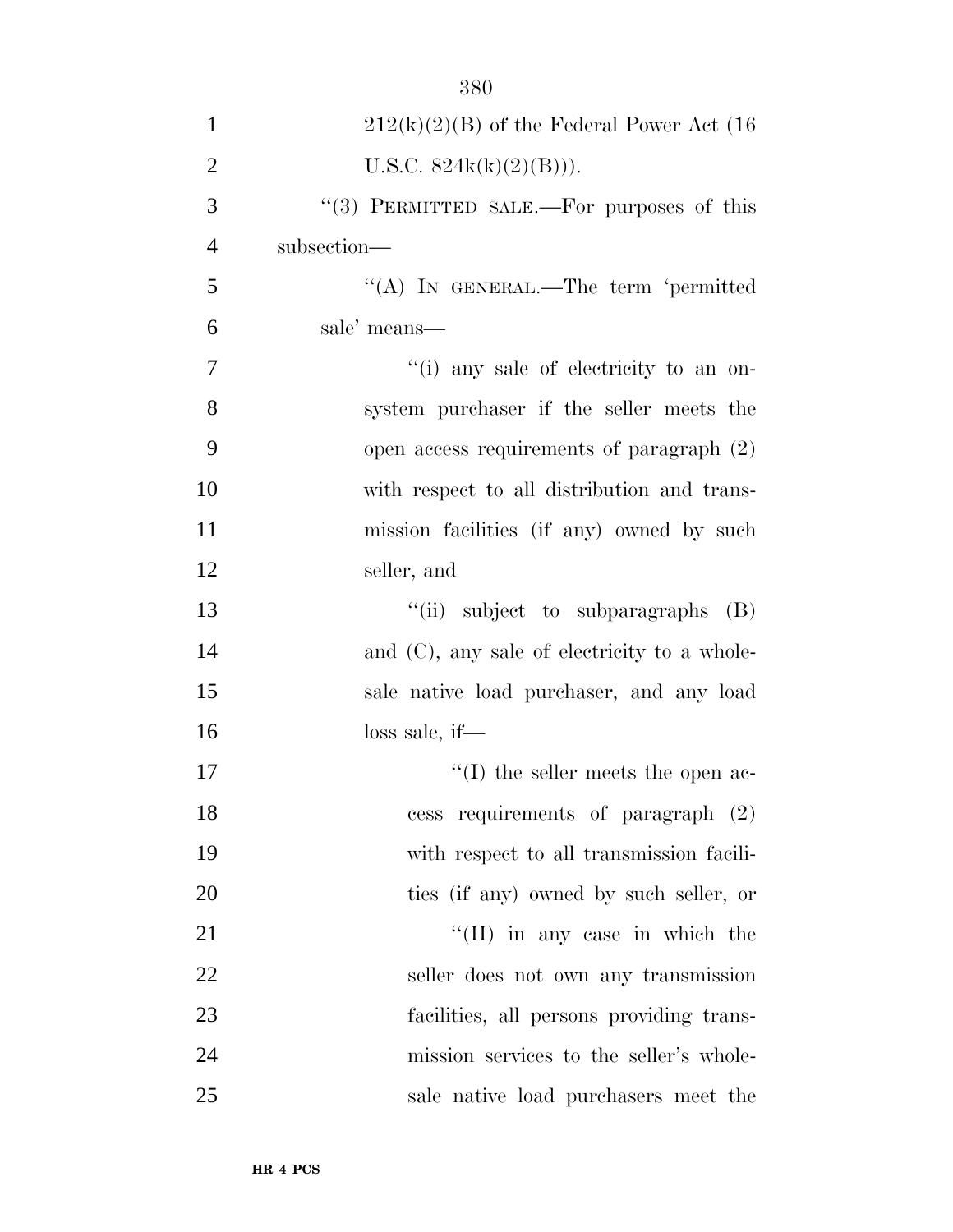| $\mathbf{1}$   | open access requirements of para-                |
|----------------|--------------------------------------------------|
| $\overline{2}$ | $graph (2) with respect to all trans-$           |
| 3              | mission facilities owned by such per-            |
| $\overline{4}$ | sons.                                            |
| 5              | "(B) LIMITATION ON SALES TO WHOLE-               |
| 6              | SALE NATIVE LOAD PURCHASERS.—A sale to a         |
| 7              | wholesale native load purchaser shall be treated |
| 8              | as a permitted sale only to the extent that—     |
| 9              | $``(i)$ such purchaser resells the elec-         |
| 10             | tricity directly at retail to persons within     |
| 11             | the purchaser's distribution area, or            |
| 12             | "(ii) such electricity is resold by such         |
| 13             | purchaser through one or more wholesale          |
| 14             | purchasers (each of whom as of June 30,          |
| 15             | 2000, was a party to a requirements con-         |
| 16             | tract or a firm power contract described in      |
| 17             | paragraph $(5)(B)(ii)$ to retail purchasers      |
| 18             | in the ultimate wholesale purchaser's dis-       |
| 19             | tribution area.                                  |
| 20             | "(C) LOAD LOSS SALES.—                           |
| 21             | "(i) IN GENERAL.—The term 'load                  |
| 22             | loss sale' means any sale at wholesale to        |
| 23             | the extent that—                                 |
| 24             | $\lq\lq$ (I) the aggregate sales at whole-       |
| 25             | sale during the recovery period does             |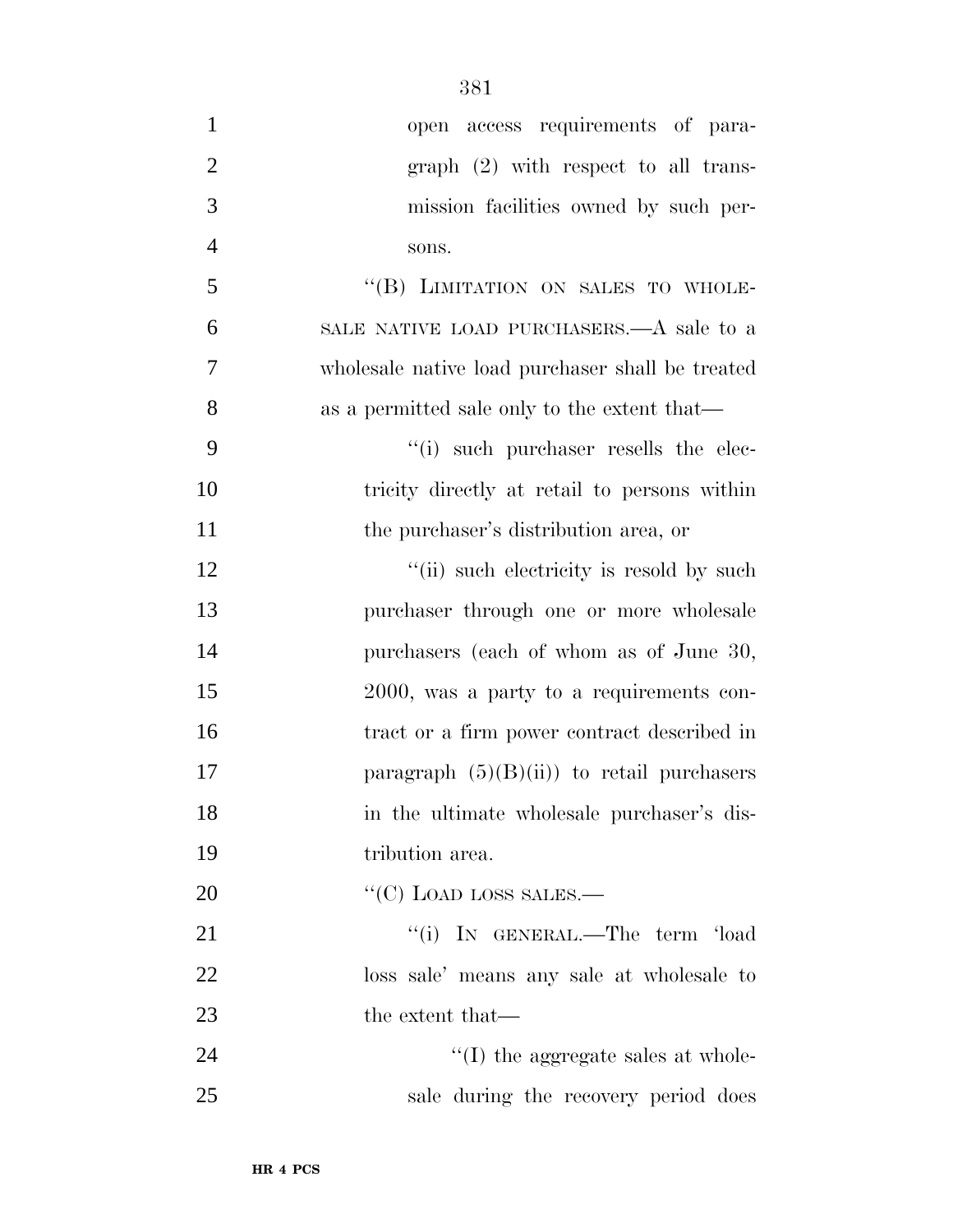| $\mathbf{1}$   | not exceed the load loss mitigation          |
|----------------|----------------------------------------------|
| $\overline{2}$ | sales limit for such period, and             |
| 3              | $\lq\lq$ (II) the aggregate sales at         |
| $\overline{4}$ | wholesale during the first calendar          |
| 5              | year after the recovery period does not      |
| 6              | exceed the excess carried under clause       |
| 7              | (iv) to such year.                           |
| 8              | "(ii) LOAD LOSS MITIGATION SALES             |
| 9              | LIMIT.—For purposes of clause (i), the       |
| 10             | load loss mitigation sales limit for the re- |
| 11             | covery period is the sum of the annual load  |
| 12             | losses for each year of such period.         |
| 13             | "(iii) ANNUAL LOAD LOSS.—A govern-           |
| 14             | mental unit's annual load loss for each      |
| 15             | year of the recovery period is the amount    |
| 16             | (if any) by which—                           |
| 17             | $\lq\lq$ (I) the megawatt hours of elec-     |
| 18             | tric energy sold during such year to         |
| 19             | wholesale native load purchasers             |
| 20             | which do not constitute private busi-        |
| 21             | ness use are less than                       |
| 22             | "(III) the megawatt hours of                 |
| 23             | electric energy sold during the base         |
| 24             | year to wholesale native load pur-           |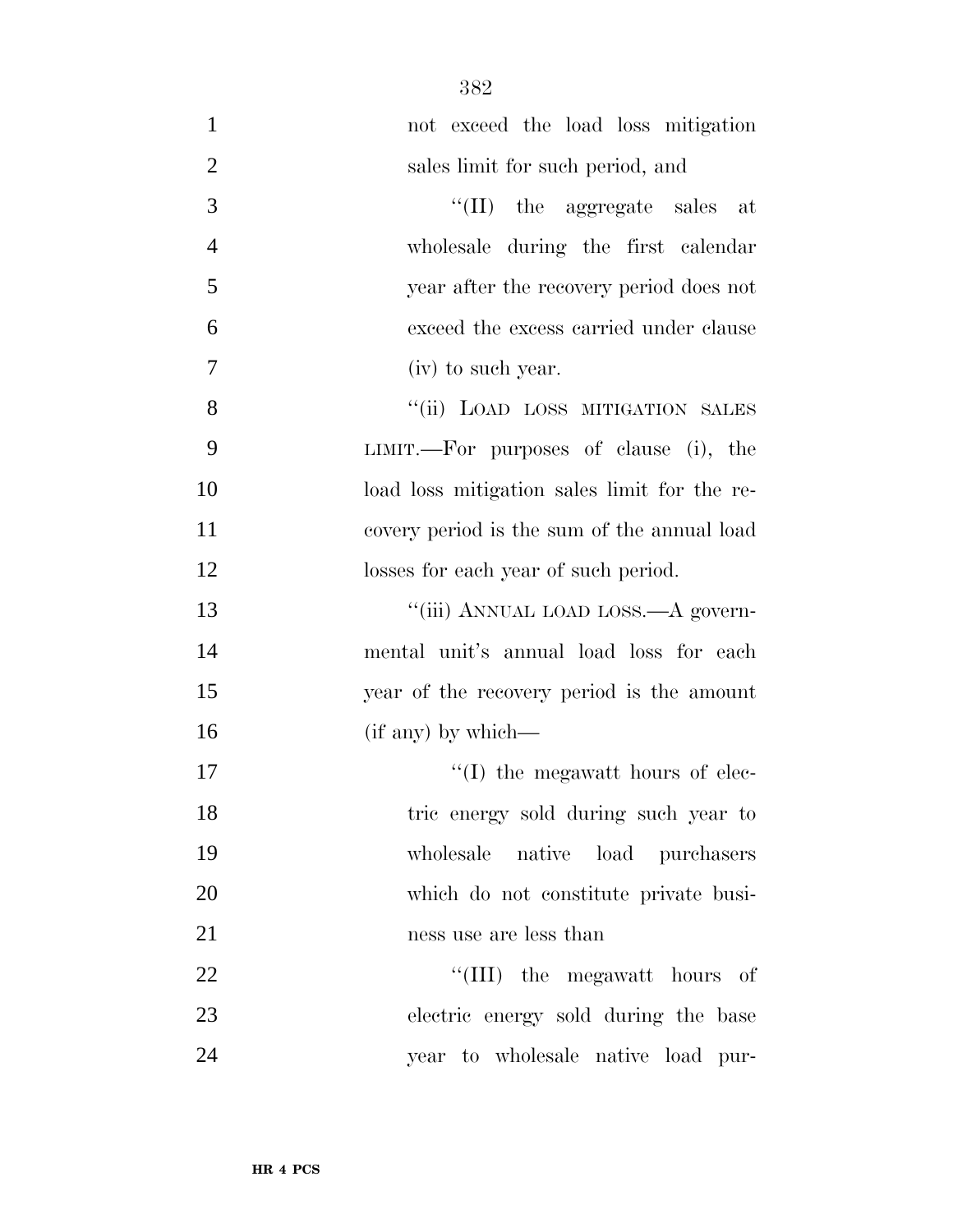| $\mathbf{1}$   | chasers which do not constitute pri-         |
|----------------|----------------------------------------------|
| $\overline{2}$ | vate business use.                           |
| 3              | The annual load loss for any year shall not  |
| $\overline{4}$ | exceed the portion of the amount deter-      |
| 5              | mined under the preceding sentence which     |
| 6              | is attributable to open access requirements. |
| 7              | "(iv) CARRYOVERS.—If the limitation          |
| 8              | under clause (i) for the recovery period ex- |
| 9              | ceeds the aggregate sales during such pe-    |
| 10             | riod which are taken into account under      |
| 11             | clause (i), such excess (but not more than   |
| 12             | 10 percent of such limitation) may be car-   |
| 13             | ried over to the first calendar year fol-    |
| 14             | lowing the recovery period.                  |
| 15             | "(v) RECOVERY PERIOD.—The recov-             |
| 16             | ery period is the 7-year period beginning    |
| 17             | with the start-up year.                      |
| 18             | "(vi) START-UP YEAR.—The start-up            |
| 19             | year is the calendar year which includes     |
| 20             | the date of the enactment of this section    |
| 21             | or, if later, at the election of the govern- |
| 22             | mental unit—                                 |
| 23             | $\lq\lq$ the first year that the gov-        |
| 24             | ernmental unit<br>offers nondiscrim-         |
| 25             | inatory open transmission access, or         |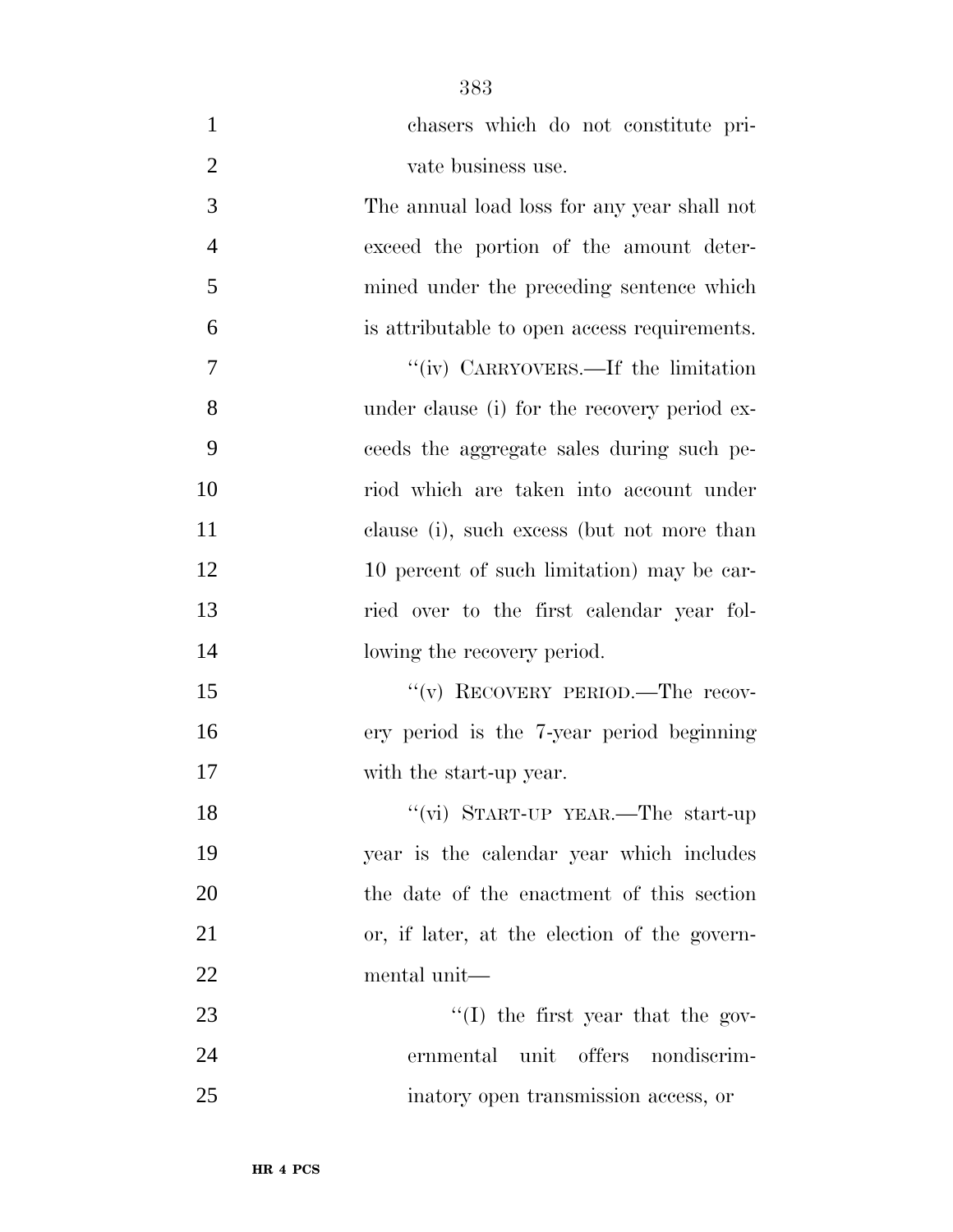| $\mathbf{1}$   | $\lq$ (II) the first year in which at                 |
|----------------|-------------------------------------------------------|
| $\overline{2}$ | least 10 percent of the governmental                  |
| 3              | unit's wholesale customers' aggregate                 |
| $\overline{4}$ | retail native load is open to retail                  |
| 5              | competition.                                          |
| 6              | "(4) ON-SYSTEM PURCHASER.—For purposes of             |
| 7              | this section, the term 'on-system purchaser' means    |
| 8              | any person whose electric equipment is directly con-  |
| 9              | nected with any transmission or distribution facility |
| 10             | owned by the governmental unit owning the existing    |
| 11             | generation facility if—                               |
| 12             | $\lq\lq$ such person—                                 |
| 13             | "(i) purchases electric energy from                   |
| 14             | such governmental unit at retail, and                 |
| 15             | $``(ii)(I)$ was within such unit's dis-               |
| 16             | tribution area at the close of the base year          |
| 17             | <b>or</b>                                             |
| 18             | "(II) is a person as to whom the gov-                 |
| 19             | ernmental unit has a statutory service obli-          |
| 20             | gation, or                                            |
| 21             | $\lq\lq (B)$ is a wholesale native load purchaser     |
| 22             | from such governmental unit.                          |
| 23             | "(5) WHOLESALE NATIVE LOAD PURCHASER.-                |
| 24             | For purposes of this section—                         |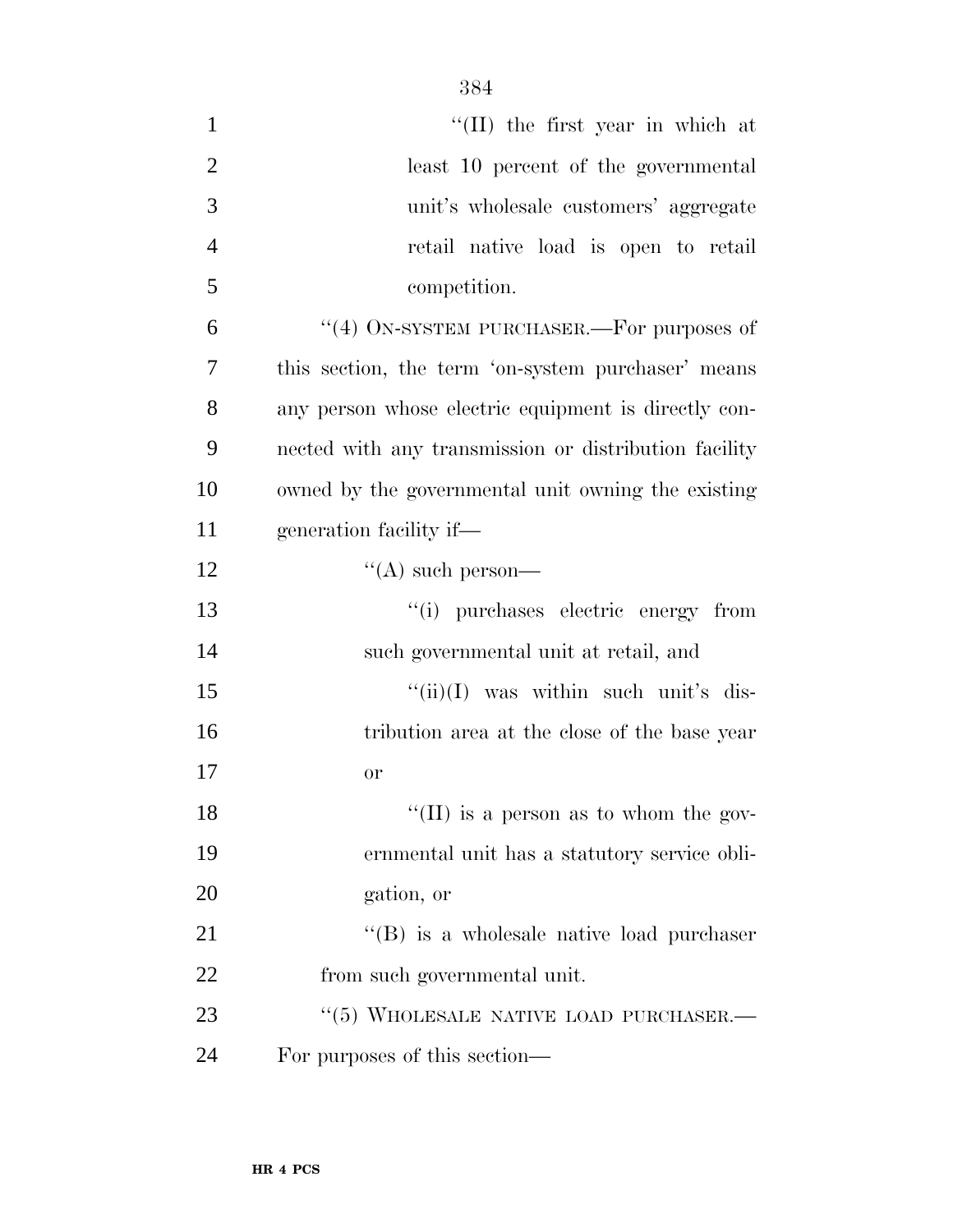| $\mathbf{1}$   | "(A) IN GENERAL.—The term 'wholesale              |
|----------------|---------------------------------------------------|
| $\overline{2}$ | native load purchaser' means a wholesale pur-     |
| 3              | chaser as to whom the governmental unit had—      |
| $\overline{4}$ | "(i) a statutory service obligation at            |
| 5              | wholesale at the close of the base year, or       |
| 6              | "(ii) an obligation at the close of the           |
| 7              | base year under a requirements or firm            |
| 8              | sales contract if, as of June 30, 2000, such      |
| 9              | contract had been in effect for (or had an        |
| 10             | initial term of) at least 10 years.               |
| 11             | "(B) PERMITTED SALES UNDER EXISTING               |
| 12             | CONTRACTS.—A private business use sale dur-       |
| 13             | ing any year to a wholesale native load pur-      |
| 14             | chaser (other than a person to whom the gov-      |
| 15             | ernmental unit had a statutory service obliga-    |
| 16             | tion) under a contract shall be treated as a per- |
| 17             | mitted sale by reason of being a load loss sale   |
| 18             | only to the extent that the private business use  |
| 19             | sales under the contract during such year ex-     |
| 20             | ceed the lesser of—                               |
| 21             | "(i) the private business use sales               |
| 22             | under the contract during the base year, or       |
| 23             | "(ii) the maximum private business                |
| 24             | use sales which would (but for this section)      |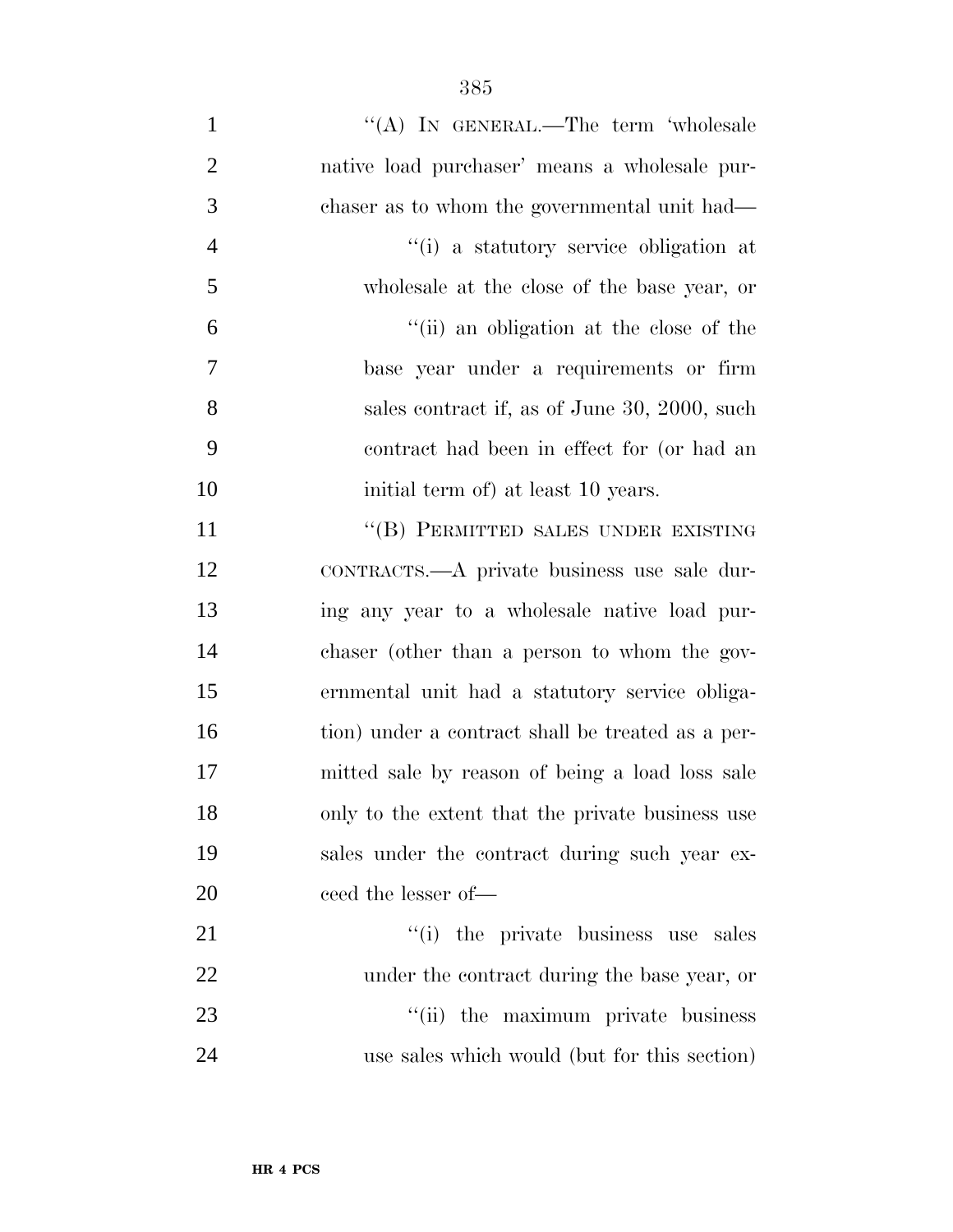| $\mathbf{1}$   | be permitted without causing the bonds to             |
|----------------|-------------------------------------------------------|
| $\overline{2}$ | be private activity bonds.                            |
| 3              | This subparagraph shall only apply to the ex-         |
| $\overline{4}$ | tent that the sale is allocable to bonds issued       |
| 5              | before the date of the enactment of this section      |
| 6              | (or bonds issued to refund such bonds).               |
| 7              | $``(6)$ SPECIAL RULES.—                               |
| 8              | "(A) TIME OF SALE RULE.—For purposes                  |
| 9              | of paragraphs $(3)(C)(iii)$ and $(5)(B)$ , the deter- |
| 10             | mination of whether a sale after the date of the      |
| 11             | enactment of this section is a private business       |
| 12             | use shall be made with regard to this section.        |
| 13             | "(B) JOINT ACTION AGENCIES.—To the                    |
| 14             | extent provided in regulations, a joint action        |
| 15             | agency, or a member of (or a wholesale native         |
| 16             | load purchaser from) a joint action agency,           |
| 17             | which is entitled to make a sale described in         |
| 18             | subparagraph $(A)$ or $(B)$ in a year, may trans-     |
| 19             | fer the entitlement to make that sale to the          |
| 20             | member (or purchaser), or the joint action            |
| 21             | agency, respectively.                                 |
| 22             | "(b) CERTAIN BONDS FOR TRANSMISSION AND DIS-          |
| 23             | TRIBUTION FACILITIES NOT TAX EXEMPT.—                 |
| 24             | "(1) IN GENERAL.—Section 103 shall not apply          |
| 25             | to any bond issued on or after the date of the enact- |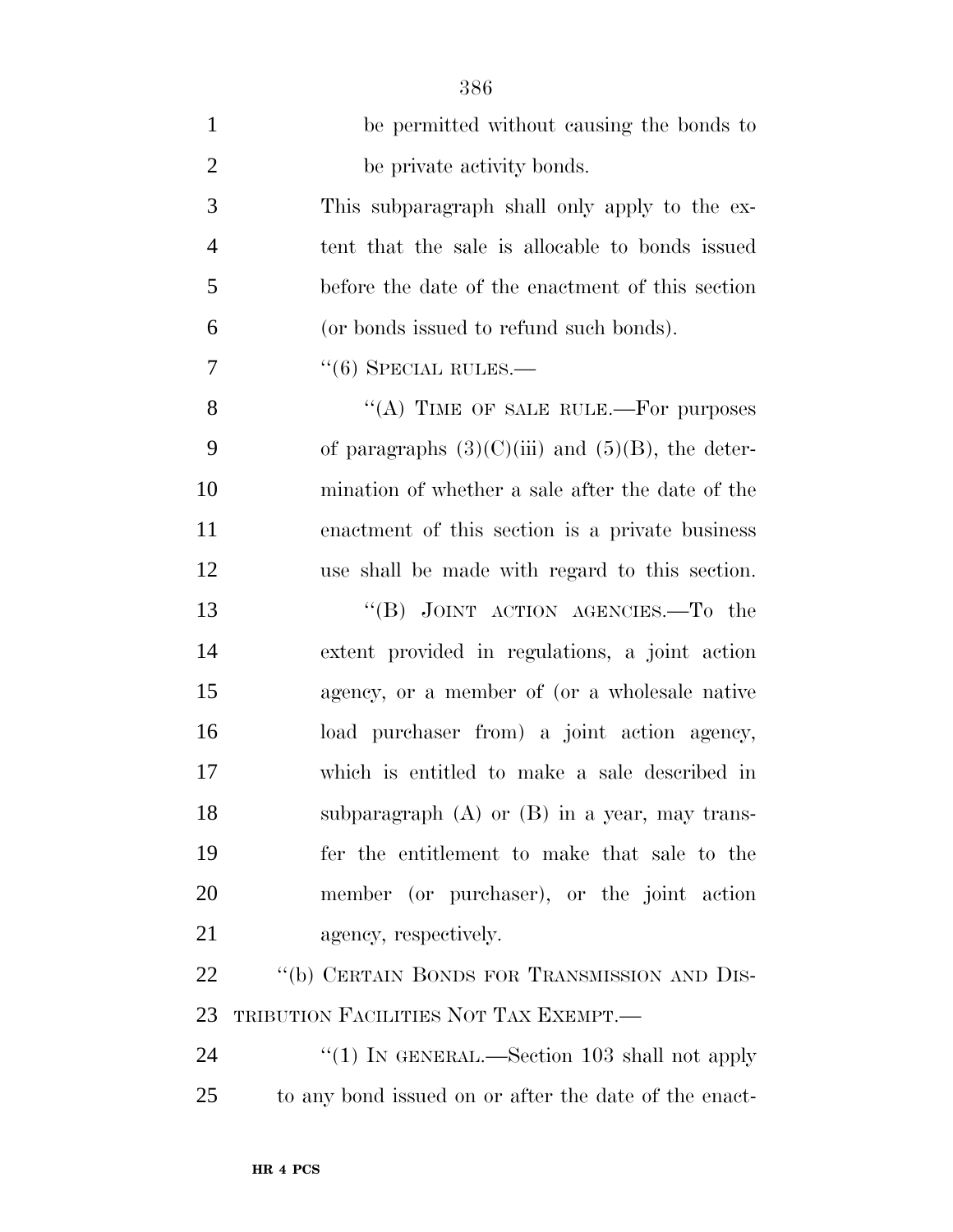| $\mathbf{1}$   | ment of this section if any portion of the proceeds    |
|----------------|--------------------------------------------------------|
| $\overline{2}$ | of the issue of which such bond is a part is used (di- |
| 3              | rectly or indirectly) to finance—                      |
| 4              | $\lq\lq$ any electric transmission facility, or        |
| 5              | "(B) any start-up electric utility distribu-           |
| 6              | tion facility.                                         |
| 7              | $``(2)$ EXCEPTIONS RELATING TO TRANSMISSION            |
| 8              | FACILITIES.—Paragraph $(1)(A)$ shall not apply to      |
| 9              | any bond issued to finance—                            |
| 10             | "(A) any repair of a transmission facility             |
| 11             | in service on the date of the enactment of this        |
| 12             | section, so long as the repair does not—               |
| 13             | "(i) increase the voltage level of such                |
| 14             | facility over its level at the close of the            |
| 15             | base year, or                                          |
| 16             | "(ii) increase the thermal load limit of               |
| 17             | such facility by more than 3 percent over              |
| 18             | such limit at the close of the base year,              |
| 19             | "(B) any qualifying upgrade of an electric             |
| 20             | transmission facility in service on the date of        |
| 21             | the enactment of this section, or                      |
| 22             | $\lq\lq$ (C) any transmission facility necessary to    |
| 23             | comply with an obligation under a shared or re-        |
| 24             | ciprocal transmission agreement in effect on           |
| 25             | such date.                                             |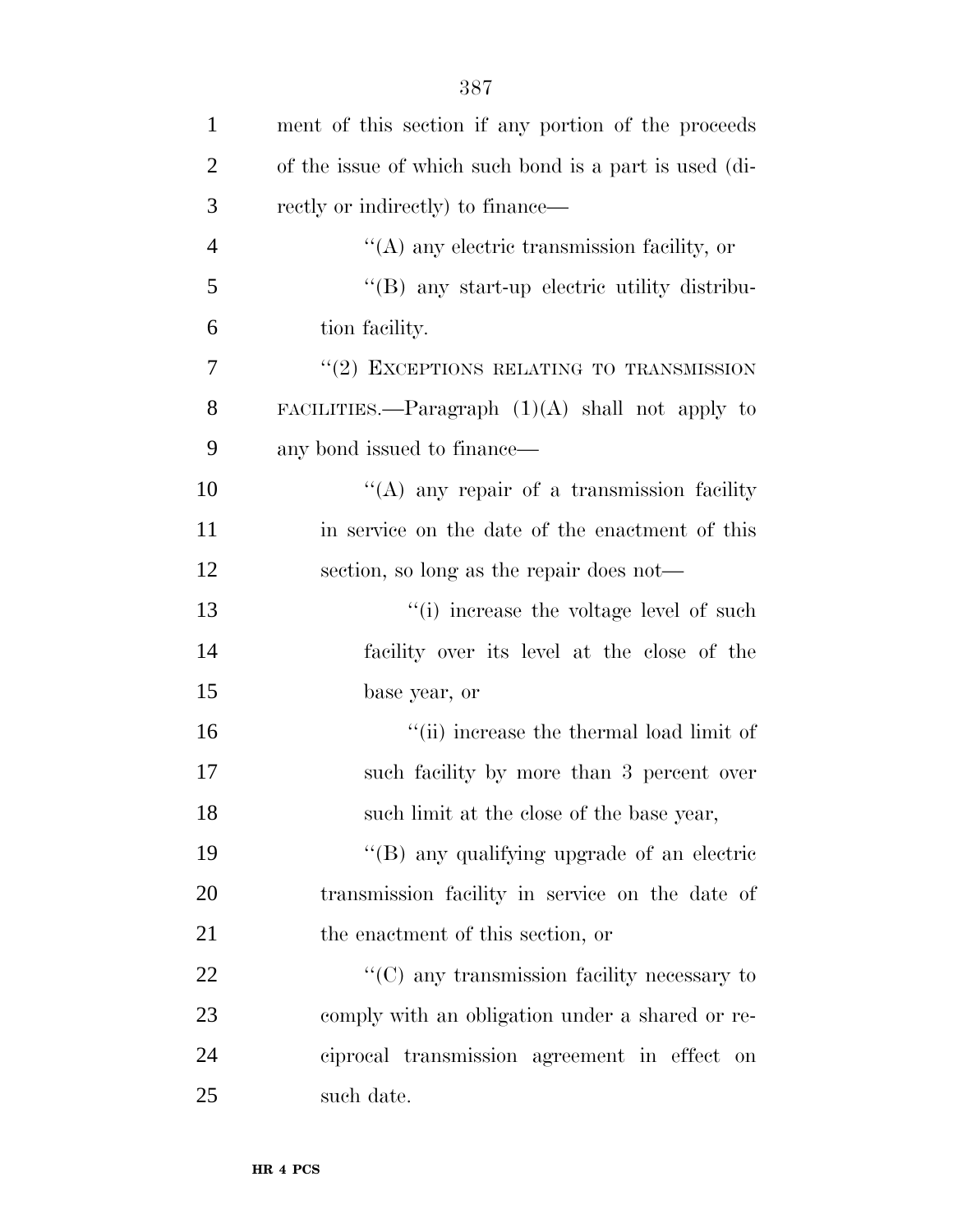|               | $\lq(3)$ EXCEPTION FOR LOCAL ELECTRIC TRANS- |  |  |
|---------------|----------------------------------------------|--|--|
|               | 2 MISSION FACILITY.—For purposes of this     |  |  |
| 3 subsection— |                                              |  |  |

4 "(A) In GENERAL.—In the case of a gov- ernmental unit which owns distribution facili-6 ties, paragraph  $(1)(A)$  shall not apply to any bond issued to finance an electric transmission facility owned by such governmental unit and located within such governmental unit's dis- tribution area, but only to the extent such facil- ity is, or will be, necessary to supply electricity to serve the retail native load, or wholesale na- tive load, of such governmental unit or of 1 or more other governmental units owning distribu- tion facilities which are directly connected to such electric transmission facility.

17 ''(B) RETAIL LOAD.—The term 'retail load' means, with respect to a governmental unit, the electric load of end-users in the dis-tribution area of the governmental unit.

21 "'(C) WHOLESALE NATIVE LOAD.—The 22 term 'wholesale native load' means—

23 ''(i) the retail load of such unit's wholesale native load purchasers (or of an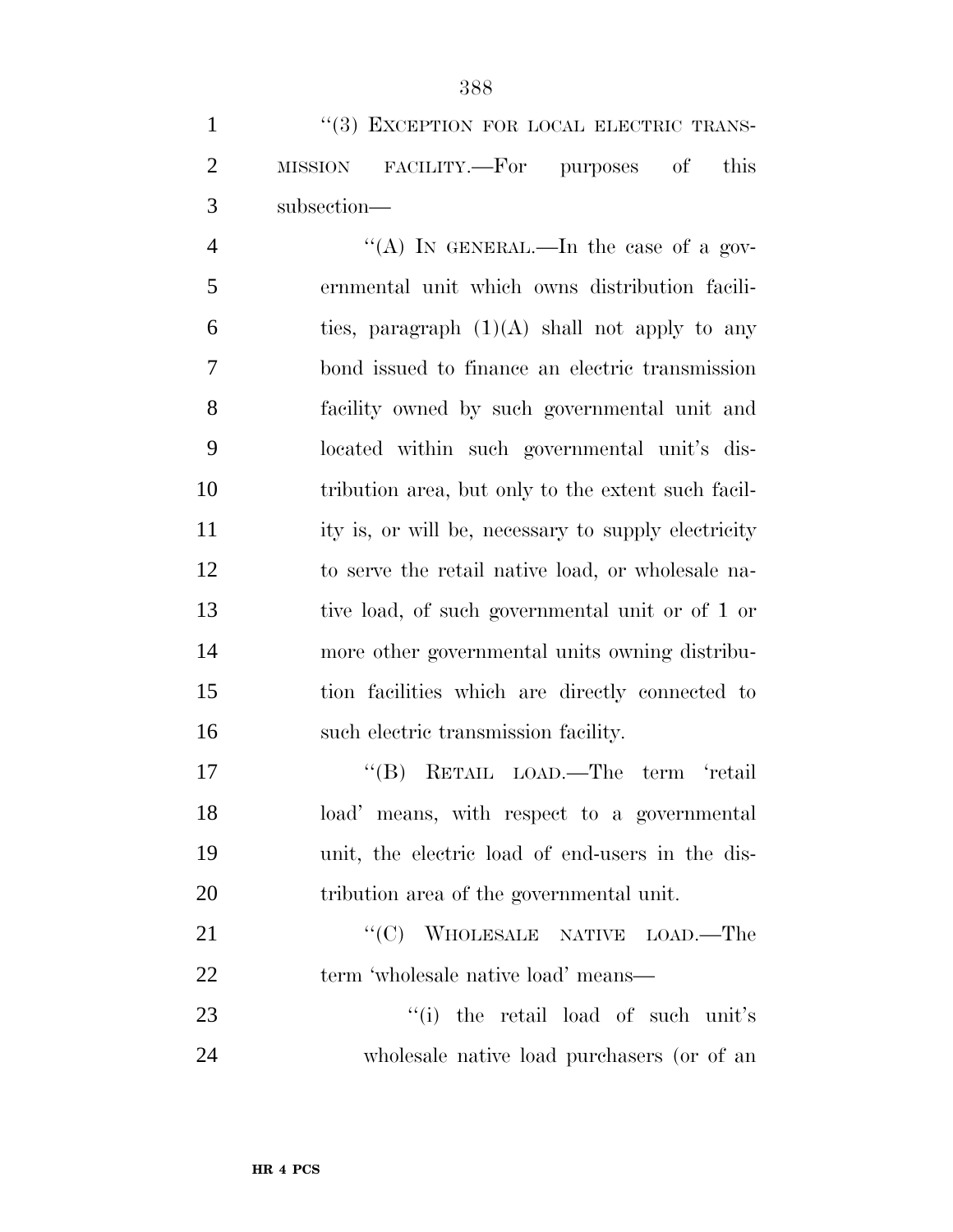| $\mathbf{1}$   | ultimate wholesale purchaser described in          |
|----------------|----------------------------------------------------|
|                |                                                    |
| $\overline{2}$ | subsection $(a)(3)(B)(ii)$ , and                   |
| 3              | "(ii) the electric load of purchasers              |
| $\overline{4}$ | (not described in clause (i)) under whole-         |
| 5              | sale requirements contracts which—                 |
| 6              | "(I) do not constitute private                     |
| 7              | business use (determined without re-               |
| 8              | gard to this section), and                         |
| 9              | "(II) were in effect in the base                   |
| 10             | year.                                              |
| 11             | "(D) NECESSARY TO SERVE LOAD.-For                  |
| 12             | purposes of determining whether a transmission     |
| 13             | facility is, or will be, necessary to supply elec- |
| 14             | tricity to retail native load or wholesale native  |
| 15             | $load-$                                            |
| 16             | "(i) the governmental unit's available             |
| 17             | transmission rights shall be taken into ac-        |
| 18             | count,                                             |
| 19             | "(ii) electric reliability standards or            |
| 20             | requirements of national or regional reli-         |
| 21             | ability organizations, regional transmission       |
| 22             | organizations and the Electric Reliability         |
| 23             | Council of Texas shall be taken into ac-           |
| 24             | count, and                                         |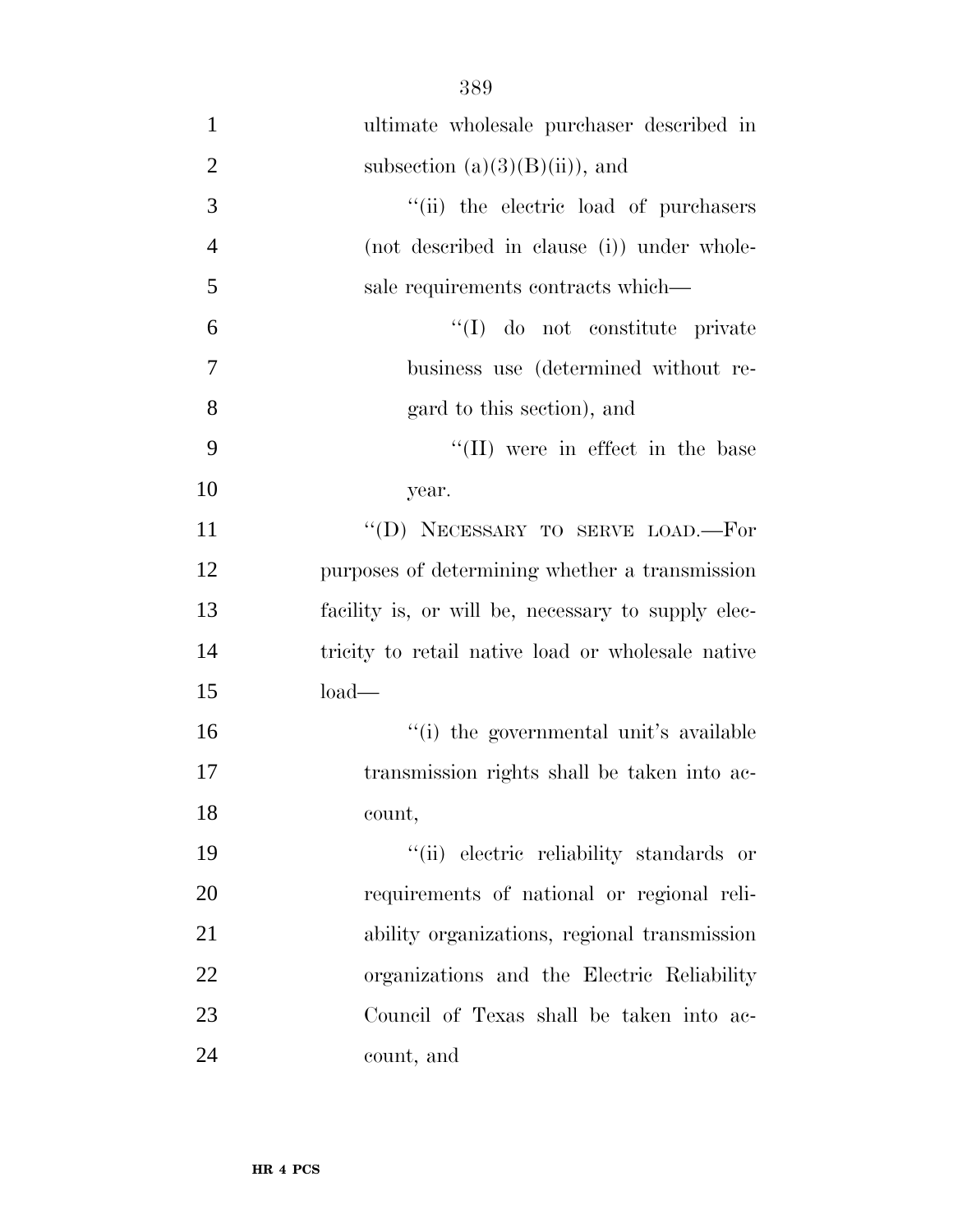| $\mathbf{1}$   | "(iii) transmission, siting and con-               |
|----------------|----------------------------------------------------|
| $\overline{2}$ | struction decisions of regional transmission       |
| 3              | organizations and State and Federal regu-          |
| $\overline{4}$ | latory and siting agencies, after a pro-           |
| 5              | ceeding that provides for public input,            |
| 6              | shall be presumptive evidence regarding            |
| $\tau$         | whether transmission facilities are nec-           |
| 8              | essary to serve native load.                       |
| 9              | "(E) QUALIFYING UPGRADE.—The term                  |
| 10             | 'qualifying upgrade' means an improvement or       |
| 11             | addition to transmission facilities of the govern- |
| 12             | mental unit in service on the date of the enact-   |
| 13             | ment of this section which—                        |
| 14             | "(i) is ordered or approved by a re-               |
| 15             | gional transmission organization or by a           |
| 16             | State regulatory or siting agency, after a         |
| 17             | proceeding that provides for public input,         |
| 18             | and                                                |
| 19             | "(ii) is, or will be, necessary to supply          |
| 20             | electricity to serve the retail native load, or    |
| 21             | wholesale native load, of such govern-             |
| 22             | mental unit or of one or more govern-              |
| 23             | mental units owning distribution facilities        |
| 24             | which are directly connected to such trans-        |
| 25             | mission facility.                                  |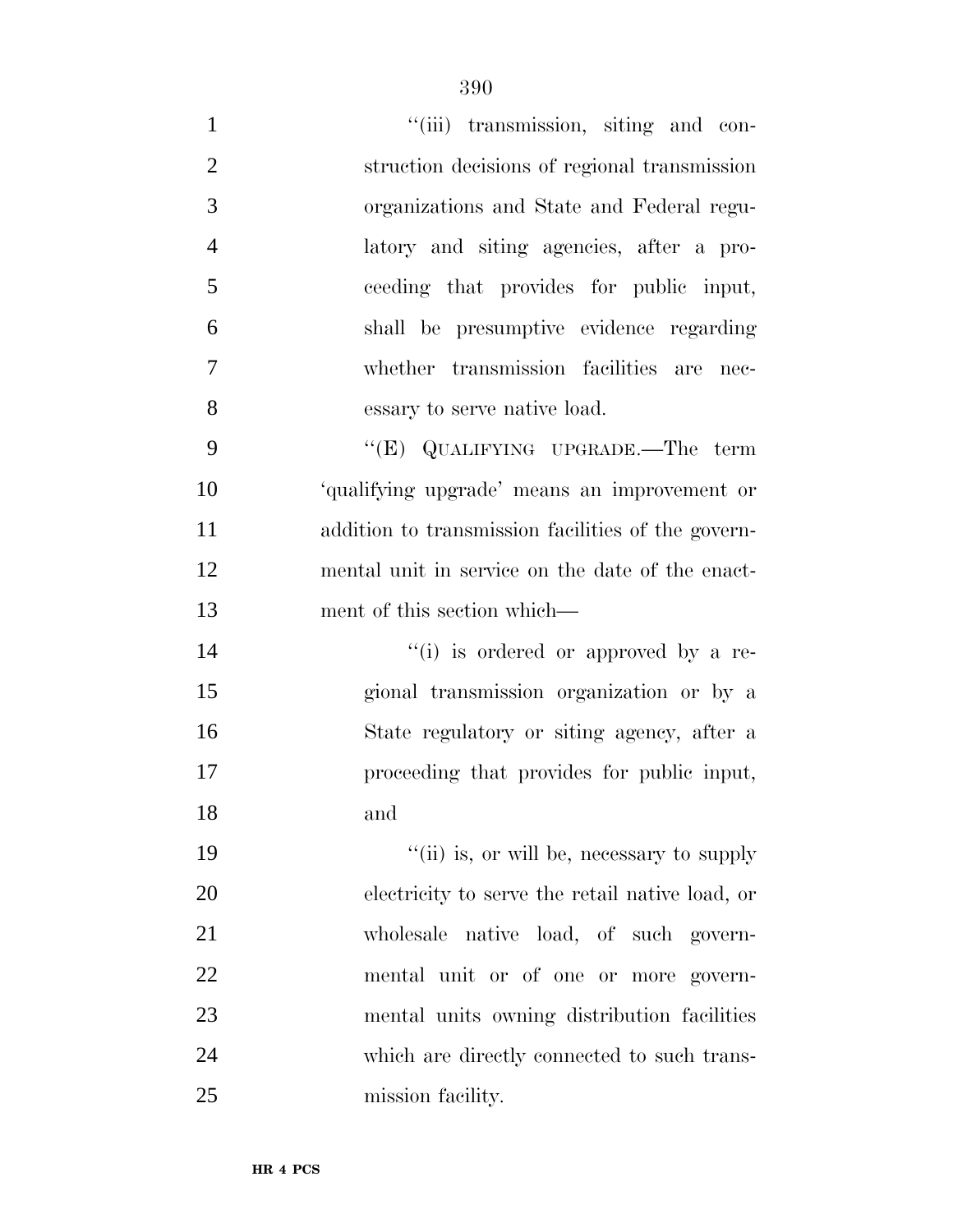| $\mathbf{1}$   | "(4) START-UP ELECTRIC UTILITY DISTRIBU-                  |
|----------------|-----------------------------------------------------------|
| $\overline{2}$ | TION FACILITY DEFINED.—For purposes of this sub-          |
| 3              | section, the term 'start-up electric utility distribution |
| $\overline{4}$ | facility' means any distribution facility to provide      |
| 5              | electric service for sale to the public if such facility  |
| 6              | is placed in service—                                     |
| 7              | "(A) by a governmental unit that did not                  |
| 8              | operate an electric utility on the date of the en-        |
| 9              | actment of this section, and                              |
| 10             | $\lq\lq$ (B) during the first 10 years after the          |
| 11             | date such governmental unit begins operating              |
| 12             | an electric utility.                                      |
| 13             | A governmental unit is treated as having operated         |
| 14             | an electric utility on the date of the enactment of       |
| 15             | this section if it operates electric output facilities    |
| 16             | which were (on such date) operated by another gov-        |
| 17             | ernmental unit to provide electric service for sale to    |
| 18             | the public.                                               |
| 19             | $``(5)$ EXCEPTION FOR REFUNDING BONDS.—                   |
| 20             | "(A) IN GENERAL.—Paragraph $(1)$ shall                    |
| 21             | not apply to any eligible refunding bond.                 |
| 22             | "(B) ELIGIBLE REFUNDING BOND.—For                         |
| 23             | purposes of subparagraph $(A)$ , the term 'eligible       |
| 24             | refunding bond' means any bond (or series of              |
| 25             | bonds) issued to refund any bond issued before            |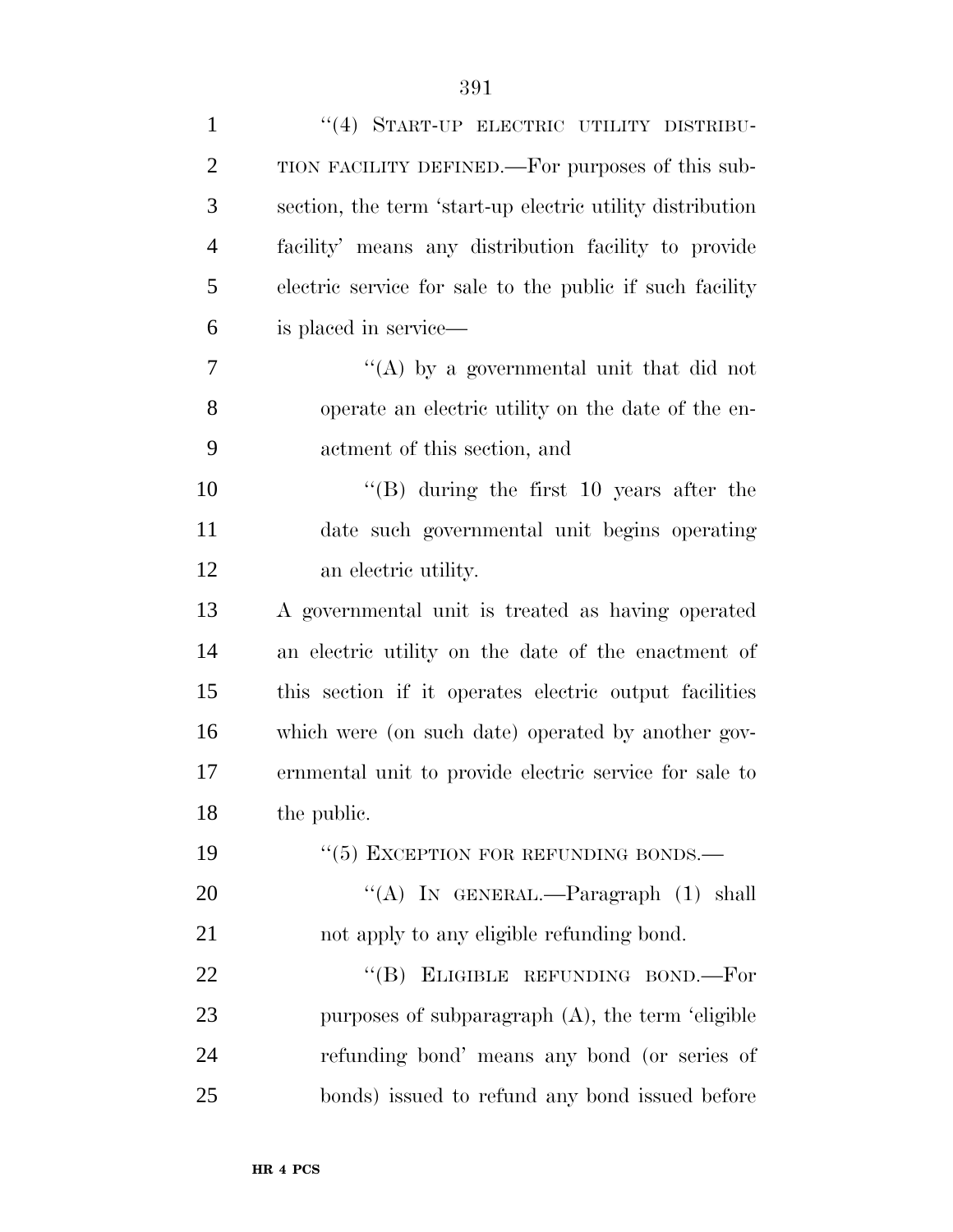| $\mathbf{1}$   | the date of the enactment of this section if the      |
|----------------|-------------------------------------------------------|
| $\overline{2}$ | average maturity date of the issue of which the       |
| 3              | refunding bond is a part is not later than the        |
| $\overline{4}$ | average maturity date of the bonds to be re-          |
| 5              | funded by such issue.                                 |
| 6              | "(c) DEFINITIONS; SPECIAL RULES.—For purposes         |
| 7              | of this section—                                      |
| 8              | "(1) BASE YEAR.—The term 'base<br>year'               |
| 9              | means-                                                |
| 10             | $\lq\lq$ the calendar year preceding the start-       |
| 11             | up year, or                                           |
| 12             | $\lq\lq (B)$ at the election of the governmental      |
| 13             | unit, the second or third calendar years pre-         |
| 14             | eeding the start-up year.                             |
| 15             | "(2) DISTRIBUTION AREA.—The term 'distribu-           |
| 16             | tion area' means the area in which a governmental     |
| 17             | unit owns distribution facilities.                    |
| 18             | $\lq(3)$ ELECTRIC OUTPUT FACILITY.—The term           |
| 19             | 'electric output facility' means an output facility   |
| 20             | that is an electric generation, transmission, or dis- |
| 21             | tribution facility.                                   |
| 22             | "(4) DISTRIBUTION FACILITY.—The term 'dis-            |
| 23             | tribution facility' means an electric output facility |
| 24             | that is not a generation or transmission facility.    |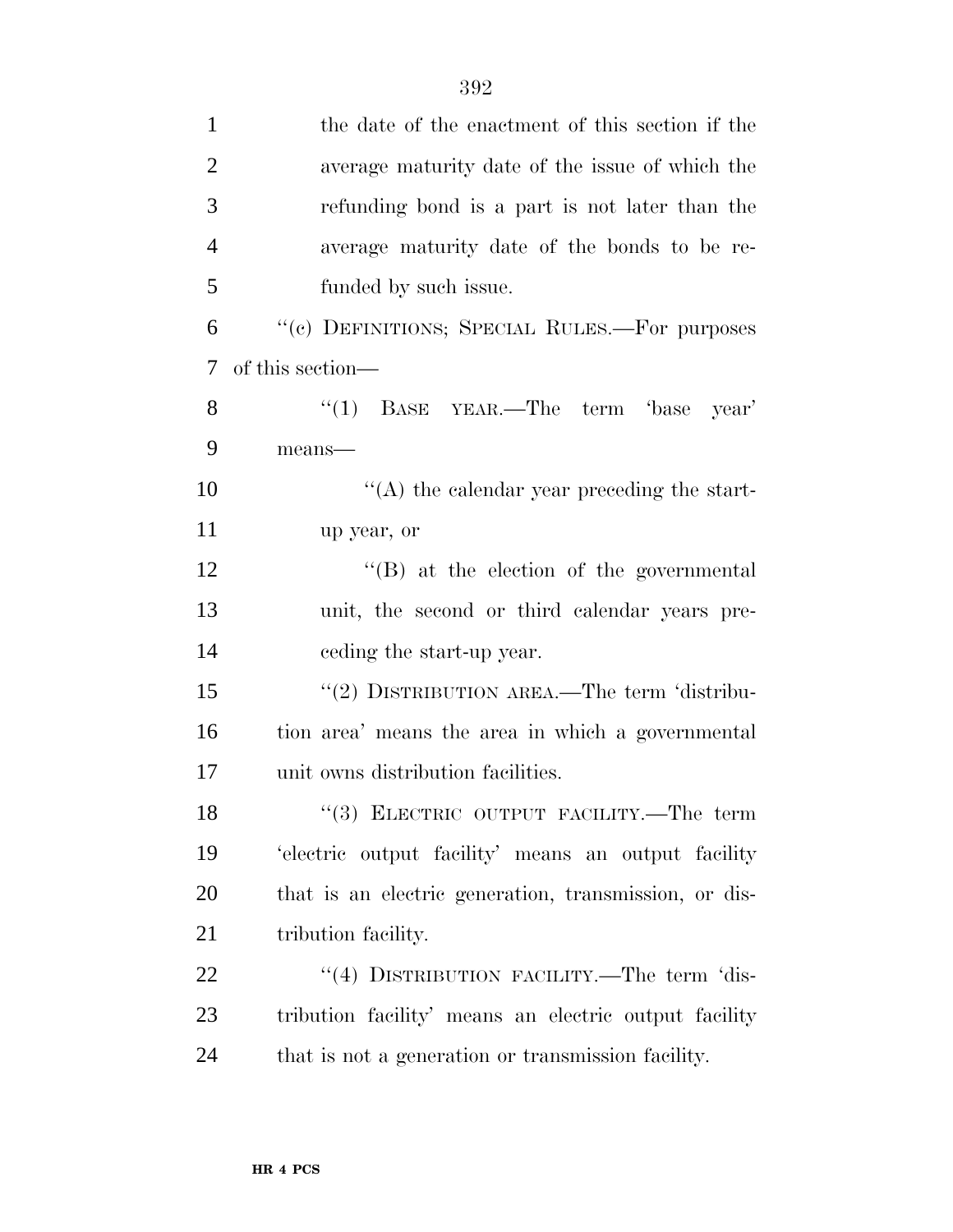| $\mathbf{1}$   | ``(5)<br>TRANSMISSION FACILITY.—The<br>term             |
|----------------|---------------------------------------------------------|
| $\overline{2}$ | 'transmission facility' means an electric output facil- |
| 3              | ity (other than a generation facility) that operates at |
| $\overline{4}$ | an electric voltage of 69 kV or greater. To the ex-     |
| 5              | tent provided in regulations, such term includes any    |
| 6              | output facility that FERC determines is a trans-        |
| 7              | mission facility under standards applied by FERC        |
| 8              | under the Federal Power Act (as in effect on the        |
| 9              | date of the enactment of this section).                 |
| 10             | $``(6)$ EXISTING GENERATION FACILITY.—                  |
| 11             | "(A) IN GENERAL.—The term 'existing                     |
| 12             | generation facility' means any electric genera-         |
| 13             | tion facility if—                                       |
| 14             | "(i) such facility is originally placed in              |
| 15             | service on or before the date of the enact-             |
| 16             | ment of this Act and is owned by any gov-               |
| 17             | ernmental unit on such date, or                         |
| 18             | "(ii) such facility is originally placed                |
| 19             | in service after such date if the construc-             |
| 20             | tion of the facility commenced before June              |
| 21             | 1, 2000, and such facility is owned by any              |
| 22             | governmental unit when it is placed in                  |
| 23             | service.                                                |
| 24             | "(B) DENIAL OF TREATMENT TO EXPAN-                      |
| 25             | sions.—Such term shall not include any facility         |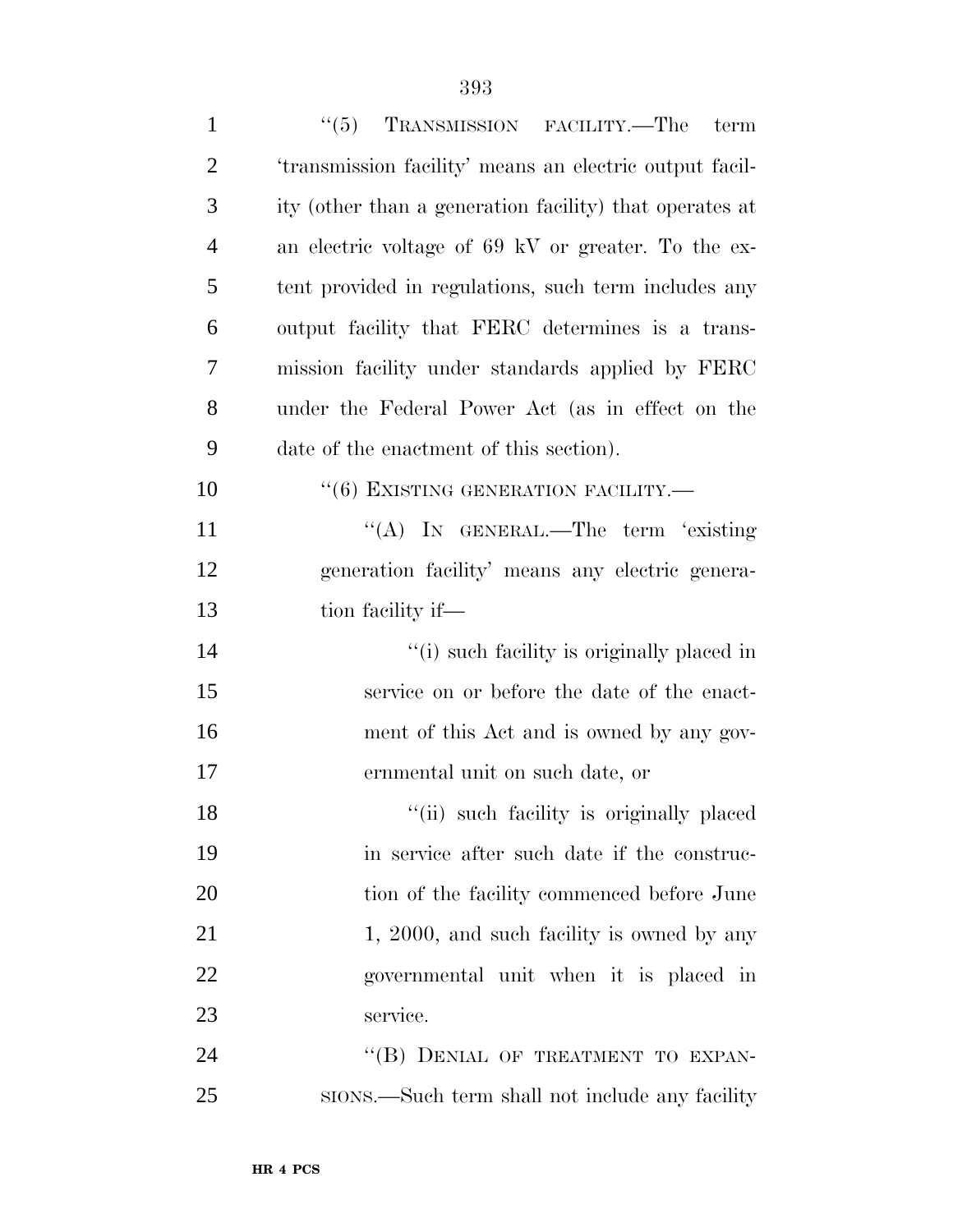| $\mathbf{1}$   | to the extent the generating capacity of such fa-    |
|----------------|------------------------------------------------------|
| $\overline{2}$ | cility as of any date is 3 percent above the         |
| 3              | greater of its nameplate or rated capacity as of     |
| $\overline{4}$ | the date of the enactment of this section (or, in    |
| 5              | the case of a facility described in subparagraph     |
| 6              | $(A)(ii)$ , the date that the facility is placed in  |
| 7              | service).                                            |
| 8              | "(7) REGIONAL TRANSMISSION<br>ORGANIZA-              |
| 9              | TION.—The term 'regional transmission organiza-      |
| 10             | tion' includes an independent system operator.       |
| 11             | " $(8)$ FERC.—The term 'FERC' means the              |
| 12             | Federal Energy Regulatory Commission.                |
| 13             | "(9) GOVERNMENT-OWNED FACILITY.—An elec-             |
| 14             | tric transmission facility shall be treated as owned |
| 15             | by a governmental unit as of any date to the extent  |
| 16             | that—                                                |
| 17             | $\lq\lq$ such unit acquired (before the base         |
| 18             | year) long-term firm transmission capacity (as       |
| 19             | determined under regulations) of such facility       |
| 20             | for the purposes of serving customers to which       |
| 21             | such unit had at the close of the base year—         |
| 22             | "(i) a statutory service obligation, or              |
| 23             | "(ii) an obligation under a require-                 |
| 24             | ments contract, and                                  |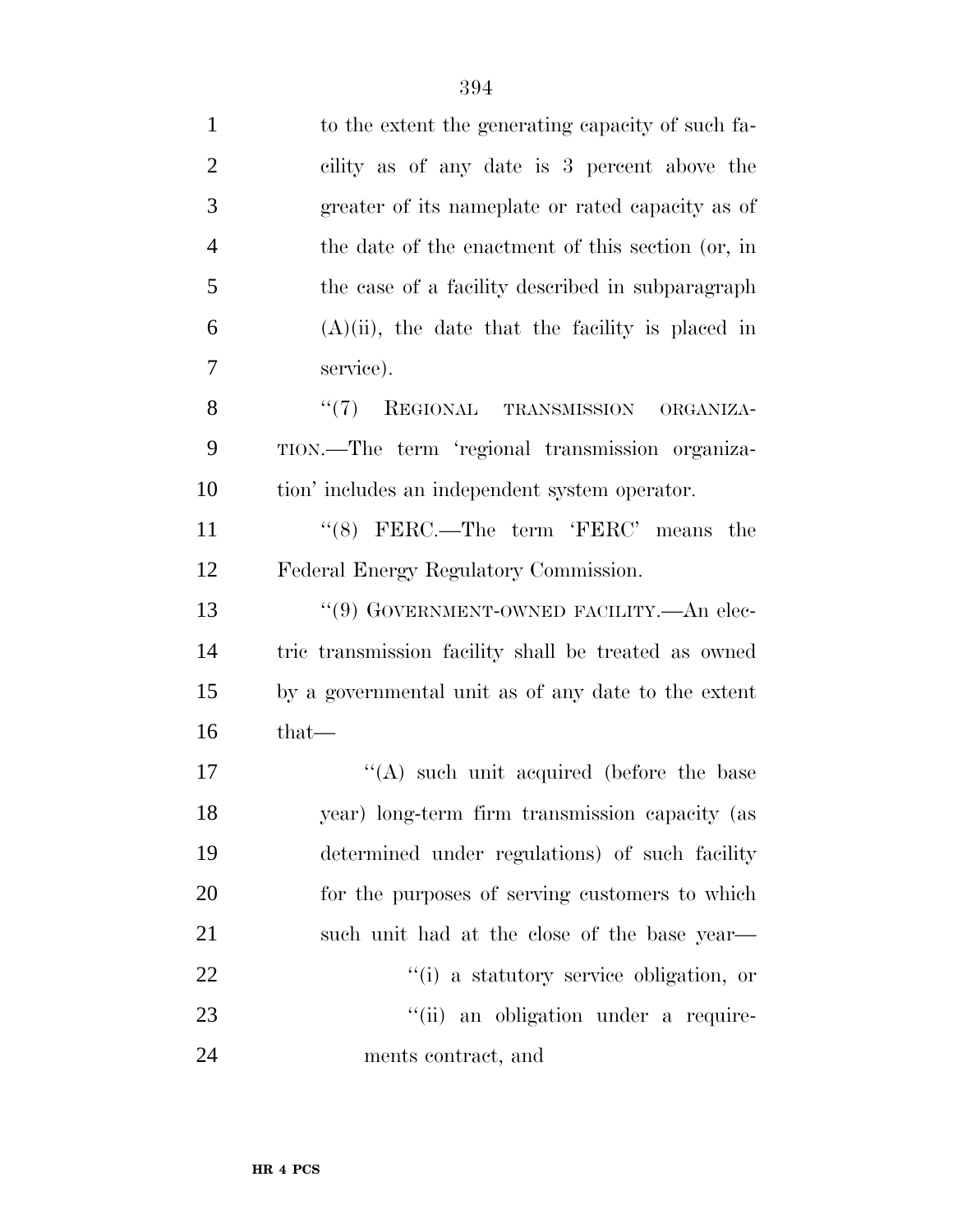1 ''(B) such unit holds such capacity as of 2 such date.

3 "(10) STATUTORY SERVICE OBLIGATION.—The term 'statutory service obligation' means an obliga- tion under State or Federal law (exclusive of an obli- gation arising solely under a contract entered into with a person) to provide electric distribution serv- ices or electric sales services, as provided in such law.

10 "(11) CONTRACT MODIFICATIONS.—A material modification of a contract shall be treated as a new contract.

 ''(d) ELECTION TO TERMINATE TAX-EXEMPT BOND FINANCING FOR CERTAIN ELECTRIC OUTPUT FACILI-TIES.—

 $\frac{1}{1}$  IN GENERAL.—At the election of a govern- mental unit, section 103(a) shall not apply to any bond issued by or on behalf of such unit after the date of such election if any portion of the proceeds of the issue of which such bond is a part are used to provide any electric output facilities. Such an election, once made, shall be irrevocable.

23 "(2) OTHER EFFECTS OF ELECTION.—During the period that the election under paragraph (1) is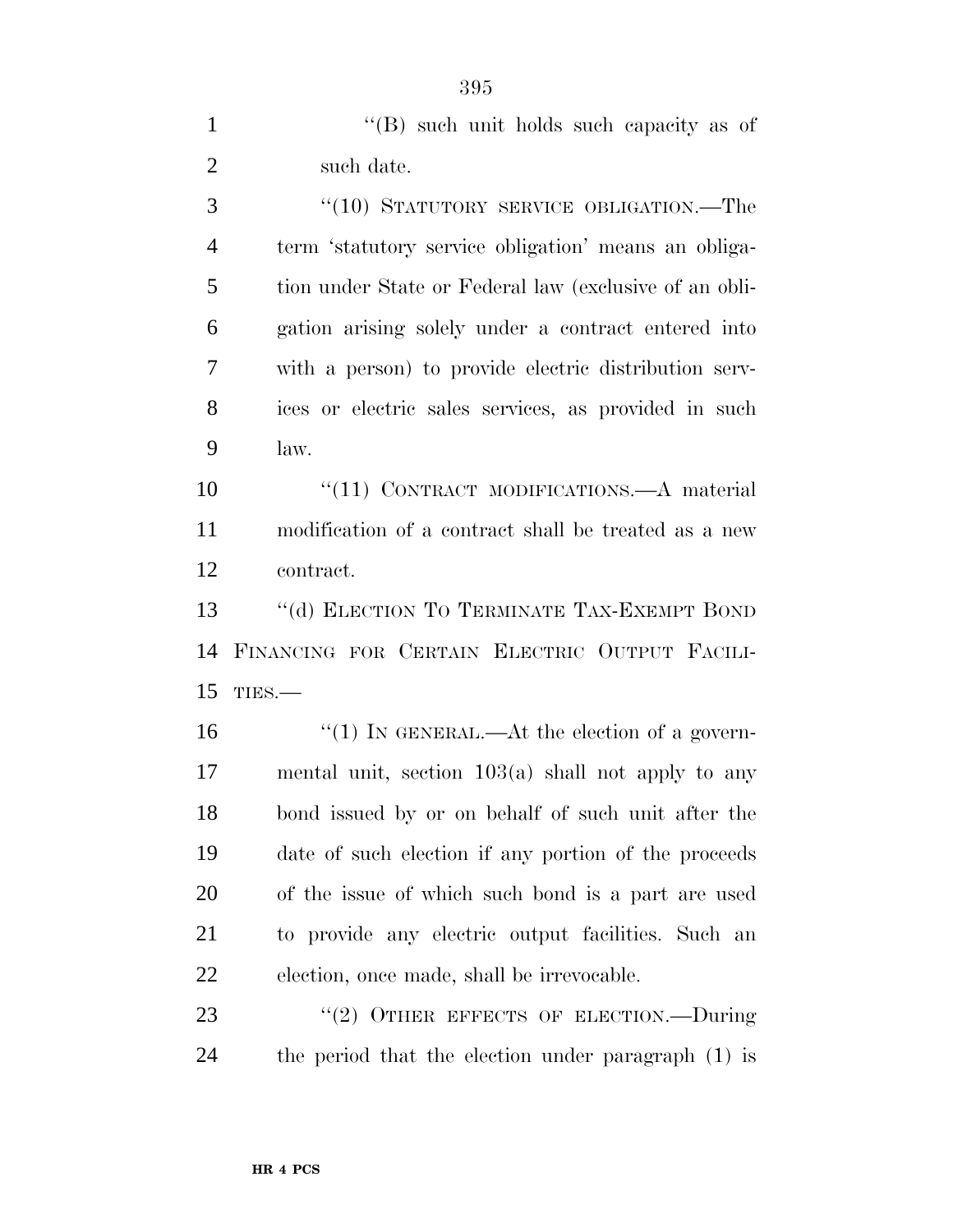| $\mathbf{1}$   | in effect with respect to a governmental unit, the  |
|----------------|-----------------------------------------------------|
| $\overline{2}$ | term 'private activity bond' shall not include—     |
| 3              | $\lq\lq$ any bond issued by such unit before        |
| $\overline{4}$ | the date of the enactment of this section to pro-   |
| 5              | vide an electric output facility if, as of the date |
| 6              | of the election, such bond was not a private ac-    |
| 7              | tivity bond, and                                    |
| 8              | "(B) any bond to which paragraph $(1)$              |
| 9              | does not apply by reason of paragraph $(3)$ .       |
| 10             | "(3) EXCEPTIONS FOR CERTAIN PROPERTY.—              |
| 11             | "(A) IN GENERAL.—Paragraph (1) shall                |
| 12             | not apply to any bond issued to provide prop-       |
| 13             | erty owned by a governmental unit if such prop-     |
| 14             | erty is—                                            |
| 15             | "(i) any qualifying transmission facil-             |
| 16             | ity,                                                |
| 17             | "(ii) any qualifying distribution facil-            |
| 18             | ity,                                                |
| 19             | "(iii) any facility necessary to meet               |
| 20             | Federal or State environmental require-             |
| 21             | ments applicable to an existing generation          |
| 22             | facility owned by the governmental unit as          |
| 23             | of the date of the election,                        |
| 24             | "(iv) any property to repair any exist-             |
| 25             | ing generation facility owned by the gov-           |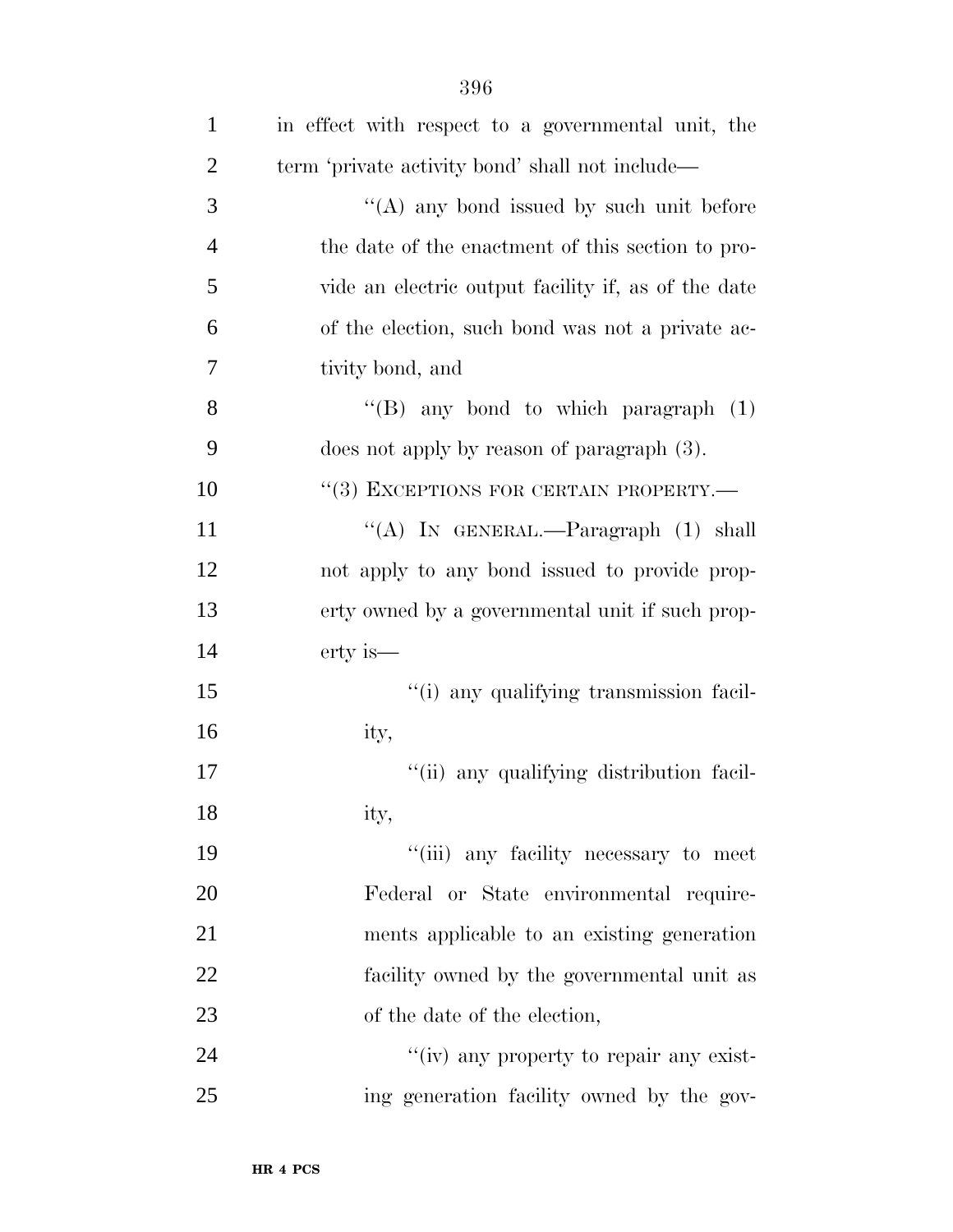| $\mathbf{1}$   | ernmental unit as of the date of the elec-          |
|----------------|-----------------------------------------------------|
| $\overline{2}$ | tion,                                               |
| 3              | "(v) any qualified facility (as defined             |
| $\overline{4}$ | in section $45(c)(3)$ producing electricity         |
| 5              | from any qualified energy resource (as de-          |
| 6              | fined in section $45(c)(1)$ , and                   |
| 7              | "(vi) any energy property (as defined               |
| 8              | in section $48(a)(3)$ placed in service dur-        |
| 9              | ing a period that the energy percentage             |
| 10             | under section $48(a)$ is greater than zero.         |
| 11             | "(B) LIMITATION ON USE BY NONGOVERN-                |
| 12             | MENTAL PERSONS.—Subparagraph (A) shall              |
| 13             | not apply to any property constructed, acquired     |
| 14             | or financed for a principal purpose of providing    |
| 15             | the facility (or the output thereof) to non-        |
| 16             | governmental persons.                               |
| 17             | "(4) DEFINITIONS.—For purposes of this              |
| 18             | subsection-                                         |
| 19             | "(A) QUALIFYING DISTRIBUTION FACIL-                 |
| 20             | ITY.—The term 'qualifying distribution facility'    |
| 21             | means a distribution facility meeting the open      |
| 22             | access requirements of subsection $(a)(2)(A)(ii)$ . |
| 23             | "(B) QUALIFYING TRANSMISSION FACIL-                 |
| 24             | ITY.—The term 'qualifying transmission facil-       |
| 25             | ity' means a local transmission facility (as de-    |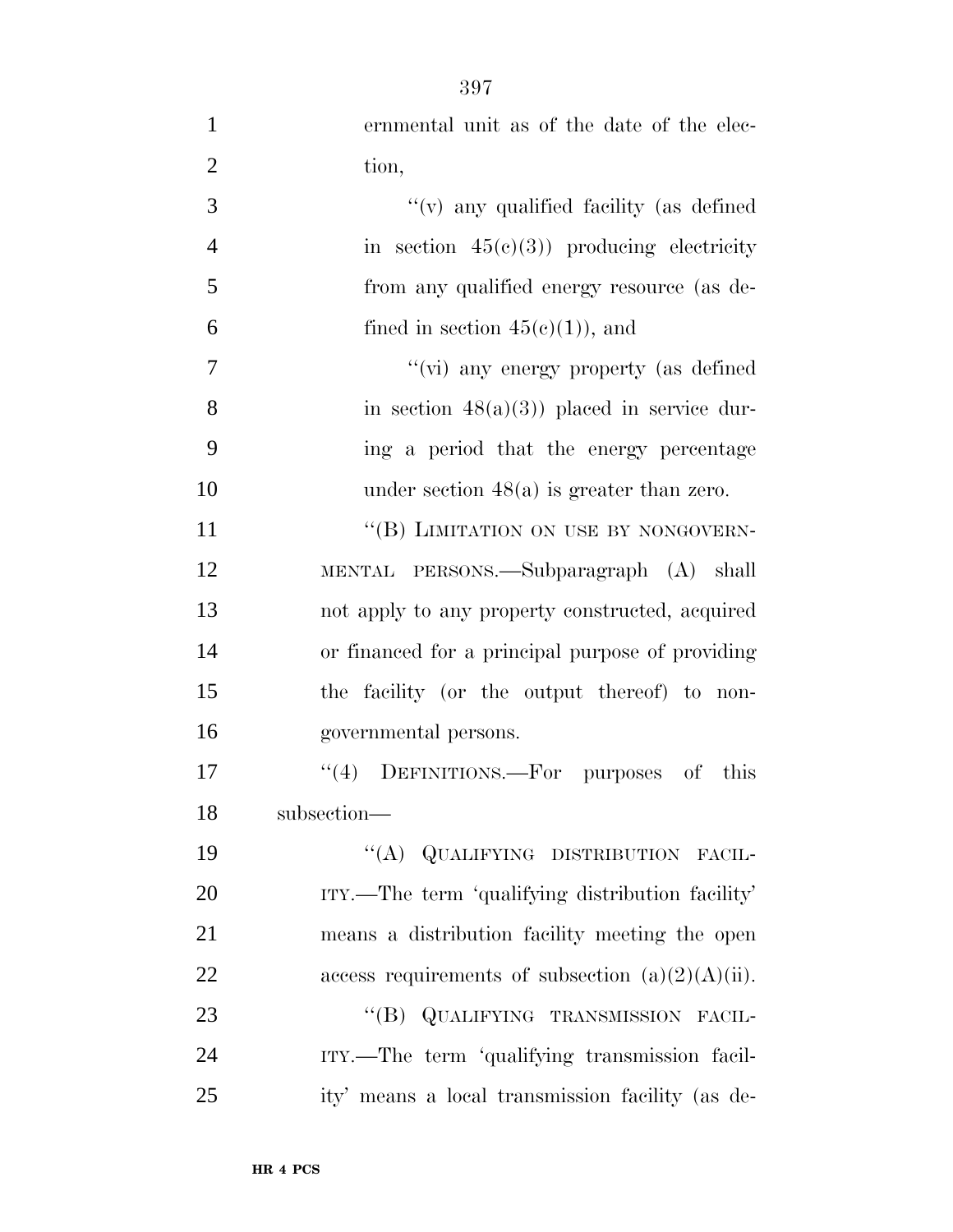| $\mathbf{1}$   | fined in subsection $(b)(3)$ meeting the open ac- |
|----------------|---------------------------------------------------|
| $\overline{2}$ | cess requirements of subsection $(a)(2)(A)(i)$ .  |
| 3              | $``(5)$ EFFECT OF ELECTION.—                      |
| $\overline{4}$ | "(A) IN GENERAL.—An election under                |
| 5              | paragraph (1) shall be binding on any successor   |
| 6              | in interest to, or any related party with respect |
| 7              | to, the electing governmental unit. For purposes  |
| 8              | of this paragraph, a governmental unit shall be   |
| 9              | treated as related to another governmental unit   |
| 10             | if it is a member of the same controlled group    |
| 11             | (as determined under regulations).                |
| 12             | "(B) TREATMENT OF ELECTING GOVERN-                |
| 13             | MENTAL UNIT.—A governmental unit which            |
| 14             | makes an election under paragraph (1) shall be    |
| 15             | treated for purposes of section 141 as a          |
| 16             | person-                                           |
| 17             | "(i) which is not a governmental unit,            |
| 18             | and                                               |
| 19             | "(ii) which is engaged in a trade or              |
| 20             | business,                                         |
| 21             | with respect to its purchase of electricity gen-  |
| 22             | erated by an electric output facility placed in   |
| 23             | service after the date of such election if such   |
| 24             | purchase is under a contract executed after       |
| 25             | such date.".                                      |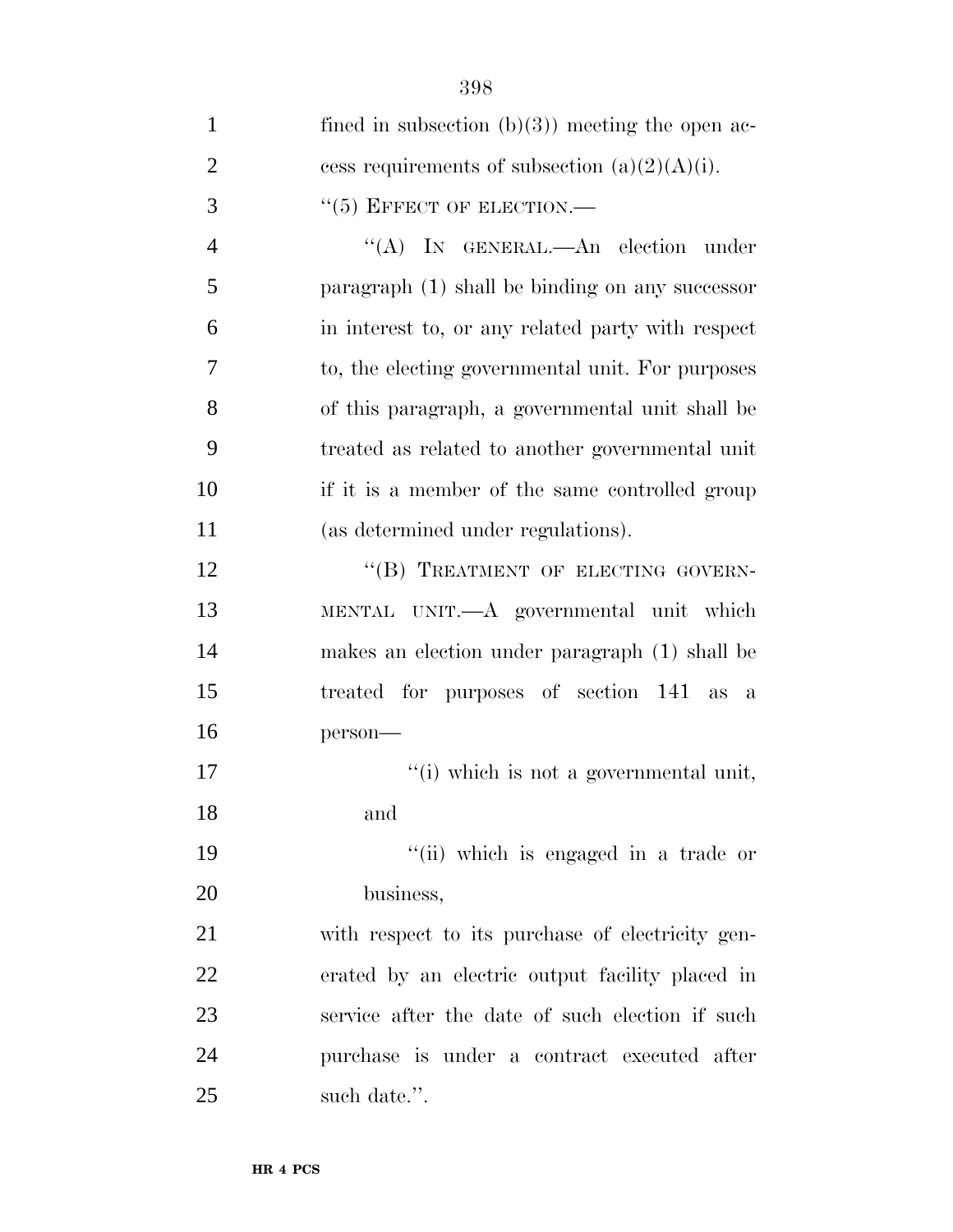(b) WAIVER OF CERTAIN LIMITATIONS NOT TO APPLY TO DISTRIBUTION FACILITIES.—Section 141(d)(5) is amended by inserting ''(except in the case of an electric output facility that is a distribution facility)'' after ''this subsection''.

 (c) CLERICAL AMENDMENT.—The table of sections for subpart A of part IV of subchapter B of chapter 1 is amended by inserting after the item relating to section 141 the following new item:

> ''Sec. 141A. Treatment of government-owned electric output facilities.''.

10 (d) EFFECTIVE DATE.—

 (1) IN GENERAL.—The amendments made by this section shall take effect on the date of the en- actment of this Act, except that a governmental unit 14 may elect to have section  $141A(a)(1)$  of the Internal Revenue Code of 1986, as added by subsection (a), take effect on April 14, 1996.

 (2) BINDING CONTRACTS.—The amendment made by subsection (b) (relating to waiver of certain limitations not to apply to distribution facilities) shall not apply to facilities acquired pursuant to a contract which was entered into before the date of the enactment of this Act and which was binding on such date and at all times thereafter before such ac-quisition.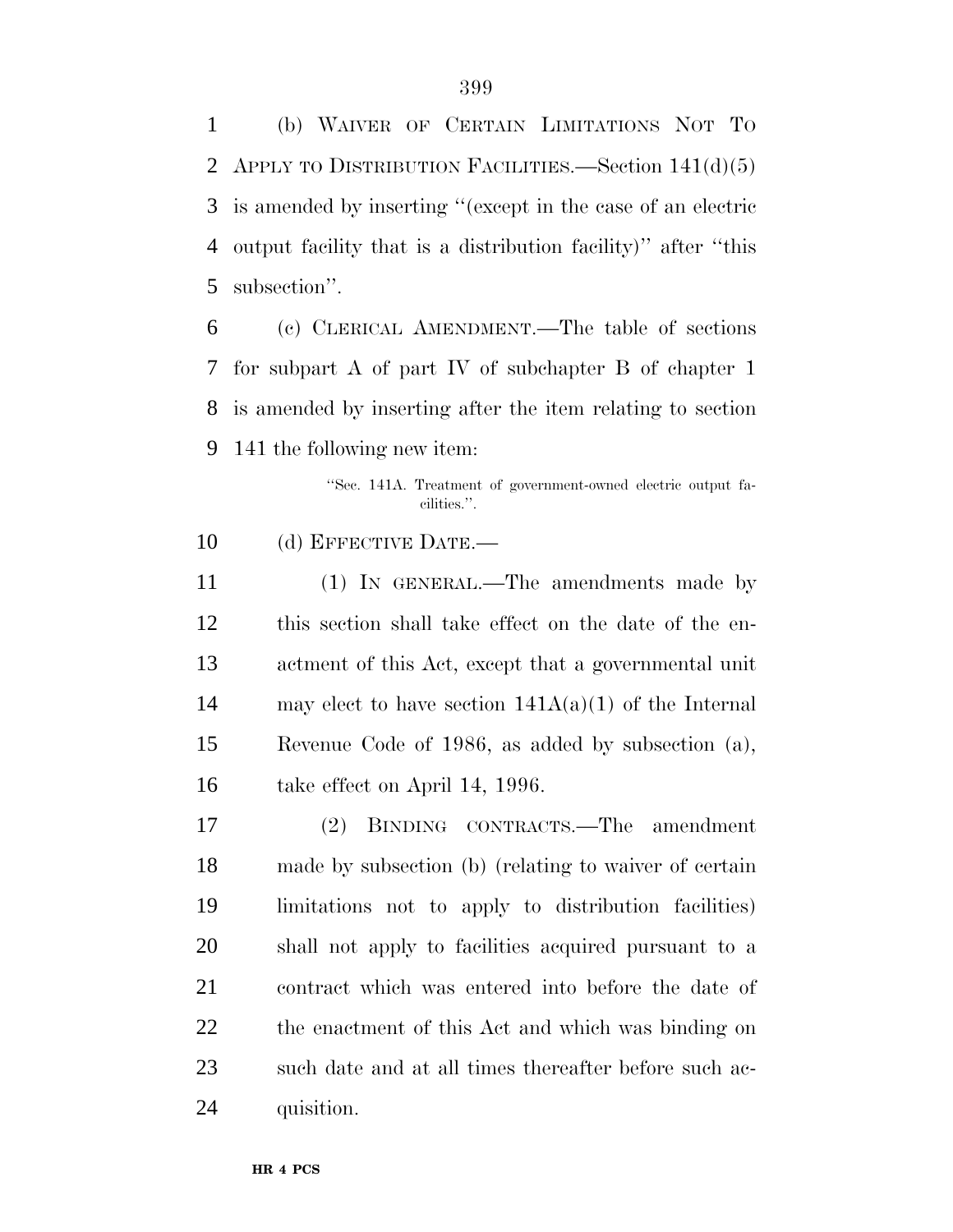| $\mathbf{1}$   | (3)<br>COMPARABLE TREATMENT<br><b>TO</b><br><b>BONDS</b>          |
|----------------|-------------------------------------------------------------------|
| $\overline{2}$ | CODE RULES.—References in<br>the<br>1954<br><b>UNDER</b>          |
| 3              | amendments made by this Act to sections of the In-                |
| $\overline{4}$ | ternal Revenue Code of 1986 shall be deemed to in-                |
| 5              | clude references to comparable sections of the Inter-             |
| 6              | nal Revenue Code of 1954.                                         |
| 7              | SEC. 3208. SALES OR DISPOSITIONS TO IMPLEMENT FED-                |
| 8              | ERAL ENERGY REGULATORY COMMISSION                                 |
| 9              | OR STATE ELECTRIC RESTRUCTURING POL-                              |
| 10             | ICY.                                                              |
| 11             | (a) IN GENERAL.—Section 1033 (relating to involun-                |
| 12             | tary conversions) is amended by redesignating subsection          |
| 13             | $(k)$ as subsection $(l)$ and by inserting after subsection $(j)$ |
| 14             | the following new subsection:                                     |
| 15             | "(k) SALES OR DISPOSITIONS TO IMPLEMENT FED-                      |
| 16             | ERAL ENERGY REGULATORY COMMISSION OR STATE                        |
| 17             | ELECTRIC RESTRUCTURING POLICY.                                    |
| 18             | " $(1)$ IN GENERAL.—For purposes of this sub-                     |
| 19             | title, if a taxpayer elects the application of this sub-          |
| 20             | a qualifying electric transmission<br>section<br>to               |
| 21             | transaction—                                                      |
| 22             | $\lq\lq$ such transaction shall be treated as                     |
| 23             | an involuntary conversion to which this section                   |
| 24             | applies, and                                                      |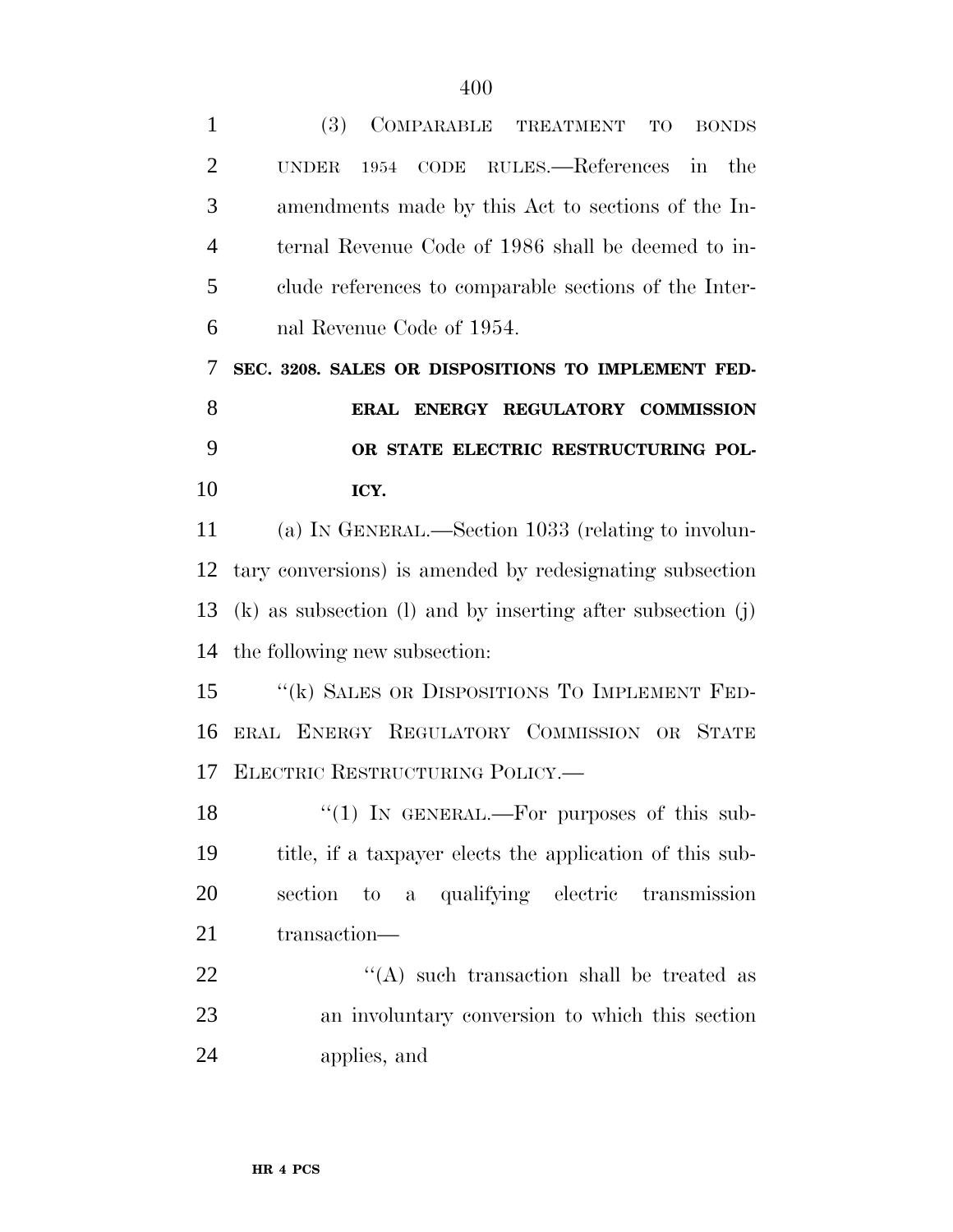| $\mathbf{1}$   | $\lq\lq (B)$ exempt utility property shall be treat-     |
|----------------|----------------------------------------------------------|
| $\overline{2}$ | ed as property which is similar or related in            |
| 3              | service or use to the property disposed of in            |
| $\overline{4}$ | such transaction.                                        |
| 5              | "(2) EXTENSION OF REPLACEMENT PERIOD.                    |
| 6              | In the case of any involuntary conversion described      |
| 7              | in paragraph $(1)$ , subsection $(a)(2)(B)$ shall be ap- |
| 8              | plied by substituting '4 years' for '2 years' in clause  |
| 9              | (i) thereof.                                             |
| 10             | "(3) QUALIFYING ELECTRIC TRANSMISSION                    |
| 11             | TRANSACTION.—For purposes of this subsection, the        |
| 12             | term 'qualifying electric transmission transaction'      |
| 13             | means any sale or other disposition before January       |
| 14             | $1, 2009,$ of —                                          |
| 15             | "(A) property used in the trade or business              |
| 16             | of providing electric transmission services, or          |
| 17             | $\lq\lq (B)$ any stock or partnership interest in a      |
| 18             | corporation or partnership, as the case may be,          |
| 19             | whose principal trade or business consists of            |
| 20             | providing electric transmission services,                |
| 21             | but only if such sale or disposition is to an inde-      |
| 22             | pendent transmission company.                            |
| 23             | (4)<br>INDEPENDENT<br>TRANSMISSION<br>COM-               |
| 24             | PANY.—For purposes of this subsection, the term          |
| 25             | 'independent transmission company' means-                |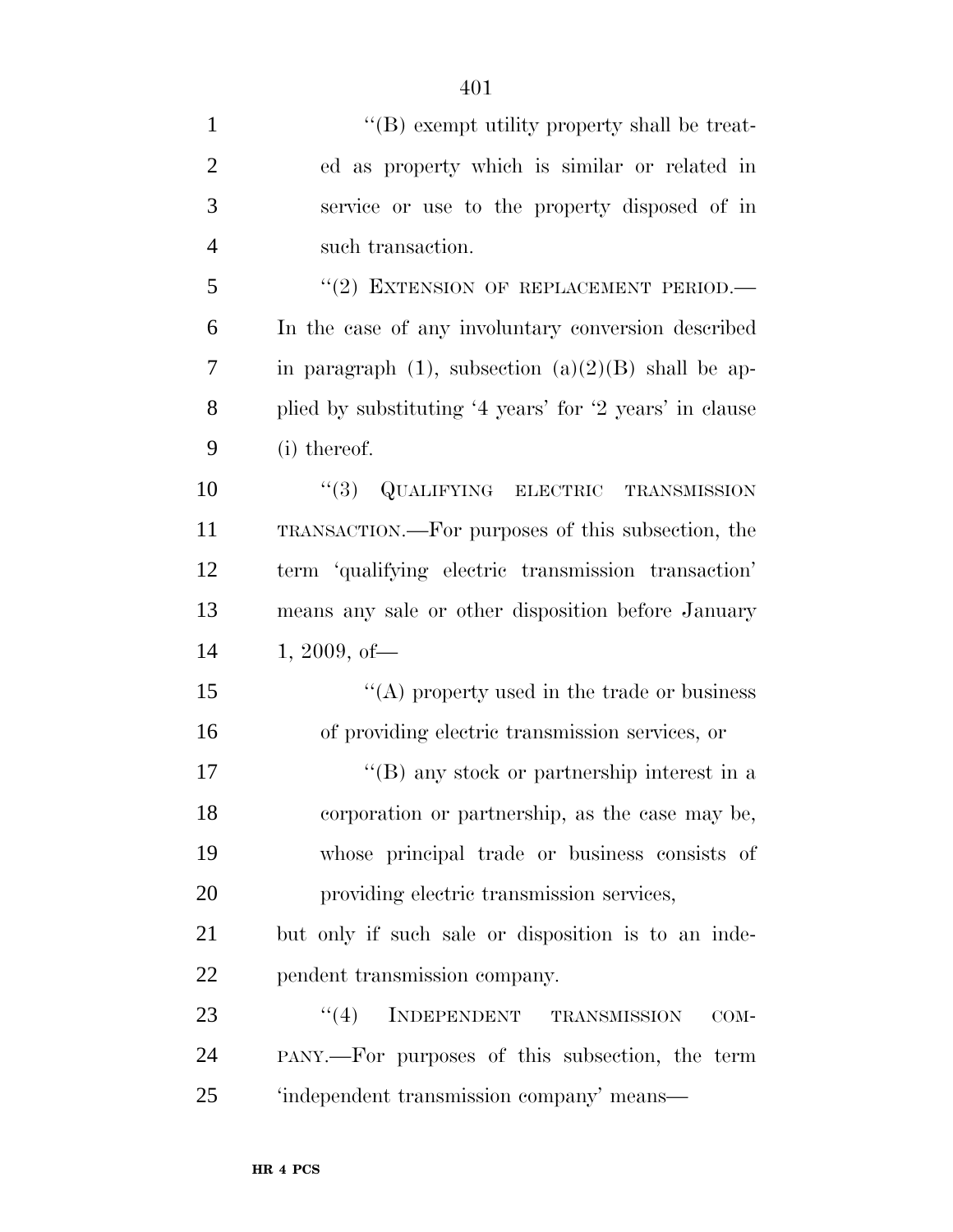| $\mathbf{1}$   | $\lq\lq$ a regional transmission organization         |
|----------------|-------------------------------------------------------|
| $\overline{2}$ | approved by the Federal Energy Regulatory             |
| 3              | Commission,                                           |
| $\overline{4}$ | $\lq\lq (B)$ a person—                                |
| 5              | "(i) who the Federal Energy Regu-                     |
| 6              | latory Commission determines in its au-               |
| $\overline{7}$ | thorization of the transaction under section          |
| 8              | 203 of the Federal Power Act (16 U.S.C.               |
| 9              | 823b) is not a market participant within              |
| 10             | the meaning of such Commission's rules                |
| 11             | applicable to regional transmission organi-           |
| 12             | zations, and                                          |
| 13             | "(ii) whose transmission facilities to                |
| 14             | which the election under this subsection              |
| 15             | applies are under the operational control of          |
| 16             | a Federal Energy Regulatory Commission-               |
| 17             | approved regional transmission organiza-              |
| 18             | tion before the close of the period specified         |
| 19             | in such authorization, but not later than             |
| 20             | the close of the period applicable under              |
| 21             | subsection $(a)(2)(B)$ as extended under              |
| 22             | paragraph $(2)$ , or                                  |
| 23             | $\lq\lq$ (C) in the case of facilities subject to the |
| 24             | exclusive jurisdiction of the Public Utility Com-     |
| 25             | mission of Texas, a person which is approved by       |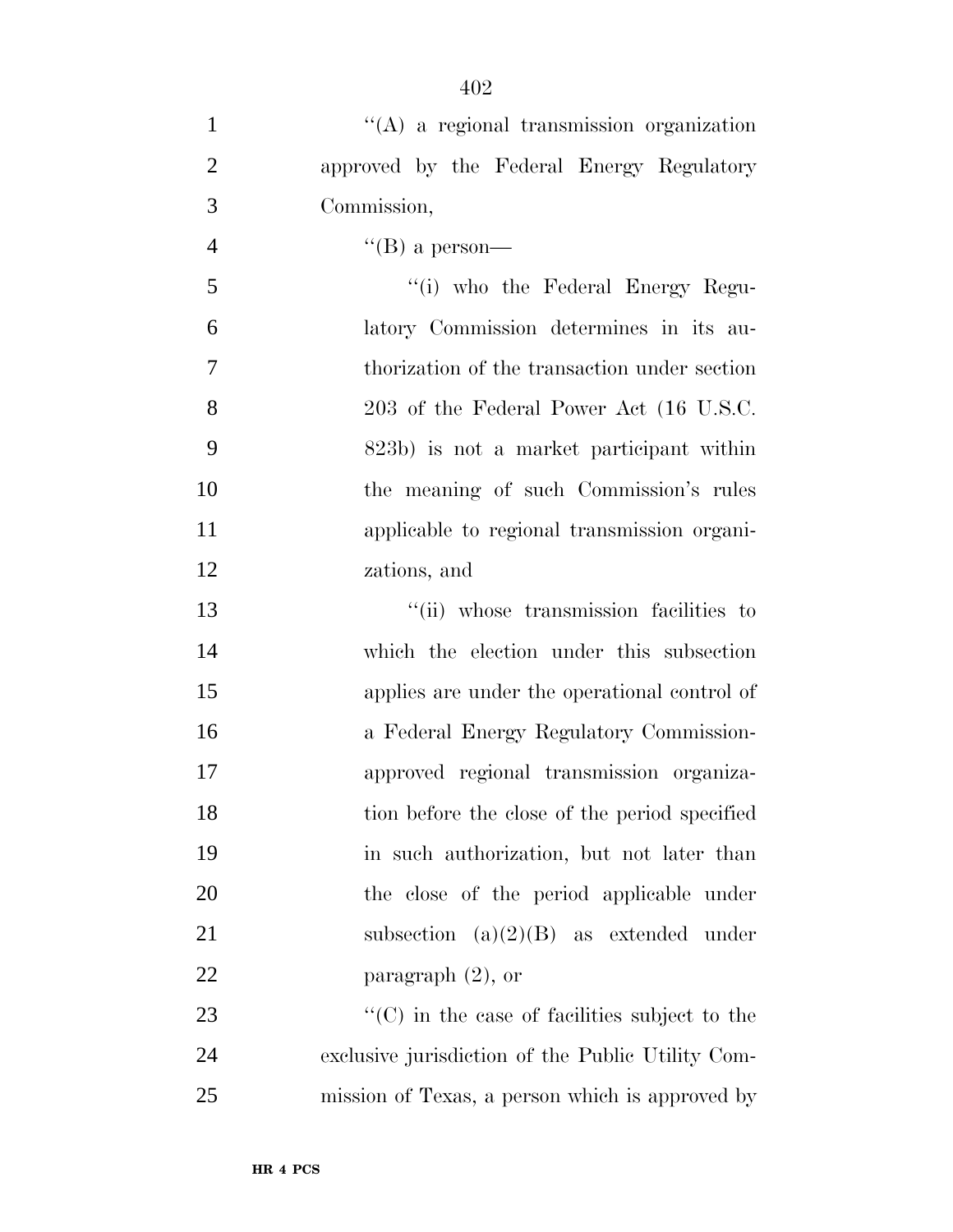| $\mathbf{1}$   | that Commission as consistent with Texas State                                  |
|----------------|---------------------------------------------------------------------------------|
| $\overline{2}$ | law regarding an independent transmission or-                                   |
| 3              | ganization.                                                                     |
| $\overline{4}$ | "(5) EXEMPT UTILITY PROPERTY.-For pur-                                          |
| 5              | poses of this subsection—                                                       |
| 6              | "(A) IN GENERAL.—The term 'exempt                                               |
| 7              | utility property' means property used in the                                    |
| 8              | trade or business of—                                                           |
| 9              | "(i) generating, transmitting, distrib-                                         |
| 10             | uting, or selling electricity, or                                               |
| 11             | "(ii) producing, transmitting, distrib-                                         |
| 12             | uting, or selling natural gas.                                                  |
| 13             | "(B) NONRECOGNITION OF GAIN BY REA-                                             |
| 14             | SON OF ACQUISITION OF STOCK.—Acquisition of                                     |
| 15             | control of a corporation shall be taken into ac-                                |
| 16             | count under this section with respect to a quali-                               |
| 17             | fying electric transmission transaction only if                                 |
| 18             | the principal trade or business of such corpora-                                |
| 19             | tion is a trade or business referred to in sub-                                 |
| 20             | paragraph $(A)$ .                                                               |
| 21             | ``(6)<br>SPECIAL<br>$\operatorname{RULE}$<br>${\rm FOR}$<br><b>CONSOLIDATED</b> |
| 22             | GROUPS.—In the case of a corporation which is a                                 |
| 23             | member of an affiliated group filing a consolidated                             |
| 24             | return, such corporation shall be treated as satis-                             |
| 25             | fying the purchase requirement of subsection $(a)(2)$                           |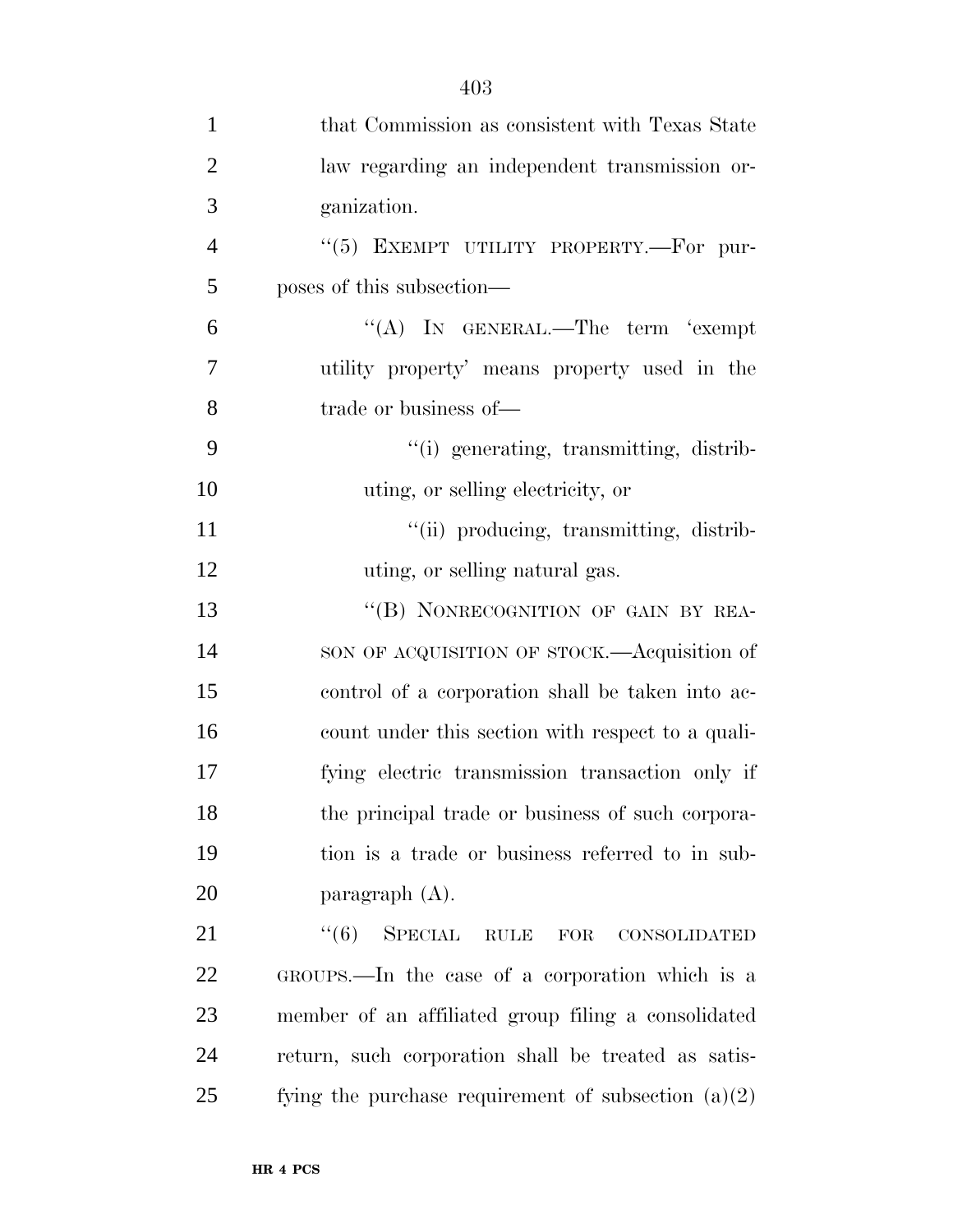with respect to any qualifying electric transmission transaction engaged in by such corporation to the extent such requirement is satisfied by another member of such group.

 ''(7) ELECTION.—An election under paragraph (1), once made, shall be irrevocable.''.

 (b) EXCEPTION FROM GAIN RECOGNITION UNDER SECTION 1245.—Subsection (b) of section 1245 is amend-ed by adding at the end the following new paragraph:

10 "(9) DISPOSITIONS TO IMPLEMENT FEDERAL ENERGY REGULATORY COMMISSION OR STATE ELEC- TRIC RESTRUCTURING POLICY.—At the election of the taxpayer, the amount of gain which would (but for this paragraph) be recognized under this section on any qualified electric transmission transaction (as defined in section 1033(k)) for which an election under section 1033 is made shall be reduced by the aggregate reduction in the basis of section 1245 property held by the taxpayer or, if insufficient, by a member of an affiliated group which includes the taxpayer at any time during the taxable year in which such transaction occurred. The manner and amount of such reduction shall be determined under regulations prescribed by the Secretary.''.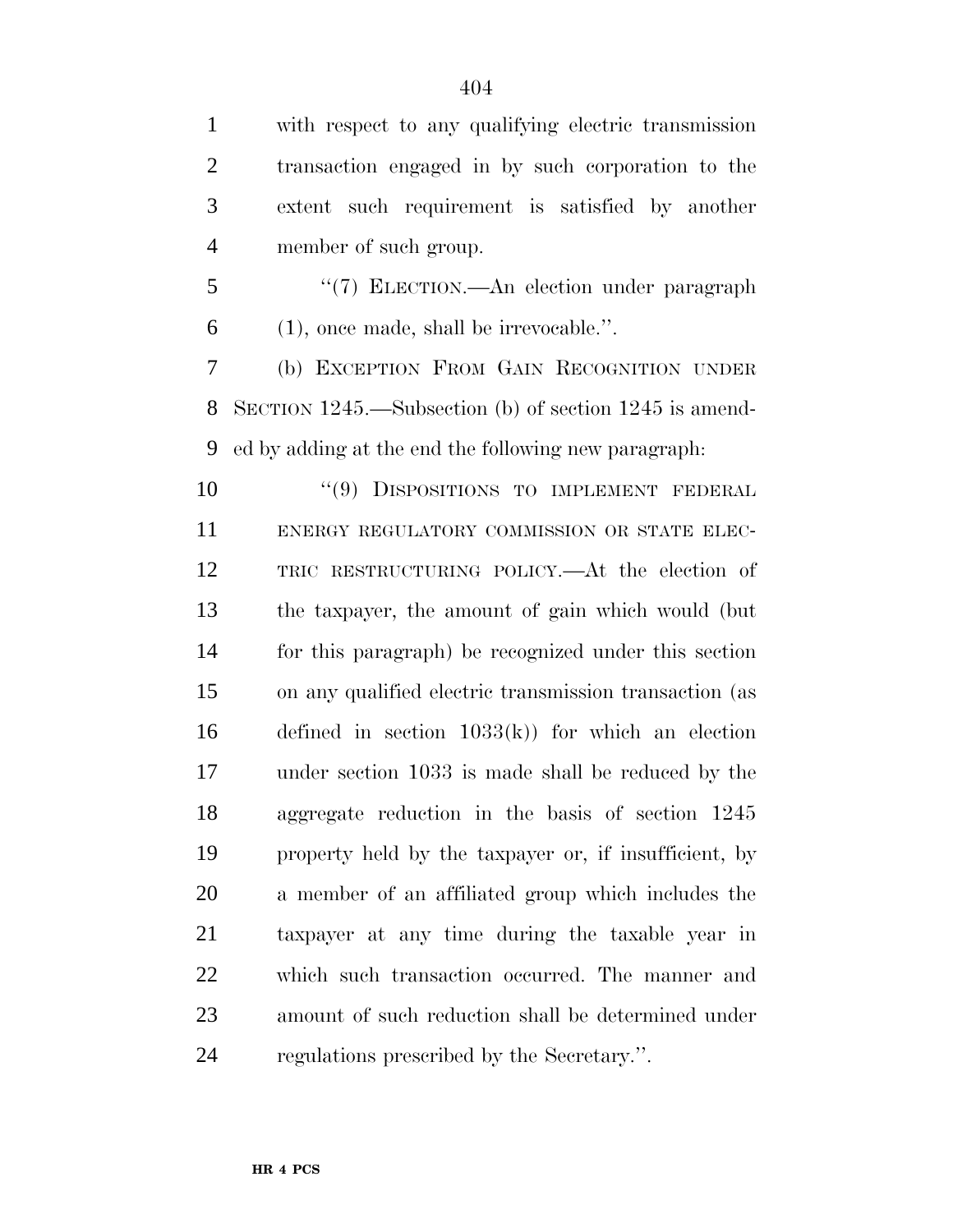(c) EFFECTIVE DATE.—The amendments made by this section shall apply to transactions occurring after the date of the enactment of this Act. **SEC. 3209. DISTRIBUTIONS OF STOCK TO IMPLEMENT FED- ERAL ENERGY REGULATORY COMMISSION OR STATE ELECTRIC RESTRUCTURING POL- ICY.** (a) IN GENERAL.—Subparagraph (A) of section 355(e)(3) (relating to special rules relating to acquisi- tions) is amended by inserting after clause (iv) the fol- lowing new clause:  $''(v)$  The acquisition of stock in any controlled corporation in a qualifying elec-14 tric transmission transaction (as defined in 15 section  $1033(k)$ .''. (b) EFFECTIVE DATE.—The amendment made by subsection (a) shall apply to distributions after the date of the enactment of this Act. **SEC. 3210. MODIFICATIONS TO SPECIAL RULES FOR NU- CLEAR DECOMMISSIONING COSTS.** (a) REPEAL OF LIMITATION ON DEPOSITS INTO FUND BASED ON COST OF SERVICE; CONTRIBUTIONS AFTER FUNDING PERIOD.—Subsection (b) of section 468A is amended to read as follows: ''(b) LIMITATION ON AMOUNTS PAID INTO FUND.—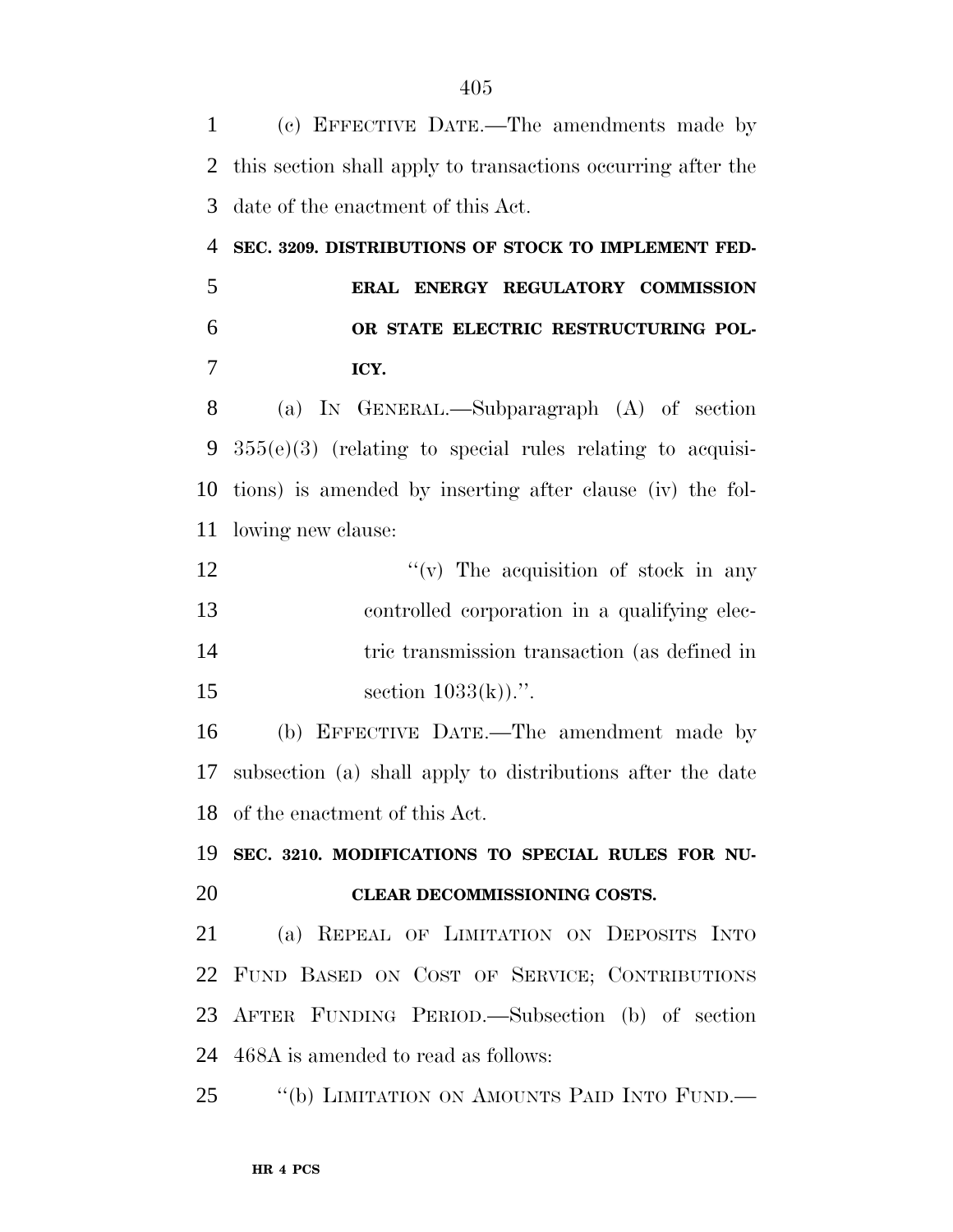1 "(1) IN GENERAL.—The amount which a tax- payer may pay into the Fund for any taxable year shall not exceed the ruling amount applicable to such taxable year.

5 "(2) CONTRIBUTIONS AFTER FUNDING PE- RIOD.—Notwithstanding any other provision of this section, a taxpayer may pay into the Fund in any taxable year after the last taxable year to which the ruling amount applies. Payments may not be made under the preceding sentence to the extent such pay- ments would cause the assets of the Fund to exceed the nuclear decommissioning costs allocable to the taxpayer's current or former interest in the nuclear powerplant to which the Fund relates. The limita- tion under the preceding sentence shall be deter- mined by taking into account a reasonable rate of inflation for the nuclear decommissioning costs and a reasonable after-tax rate of return on the assets of the Fund until such assets are anticipated to be expended.''.

 (b) CLARIFICATION OF TREATMENT OF FUND TRANSFERS.—Subsection (e) of section 468A is amended by adding at the end the following new paragraph:

24 "(8) TREATMENT OF FUND TRANSFERS.—If, in connection with the transfer of the taxpayer's inter-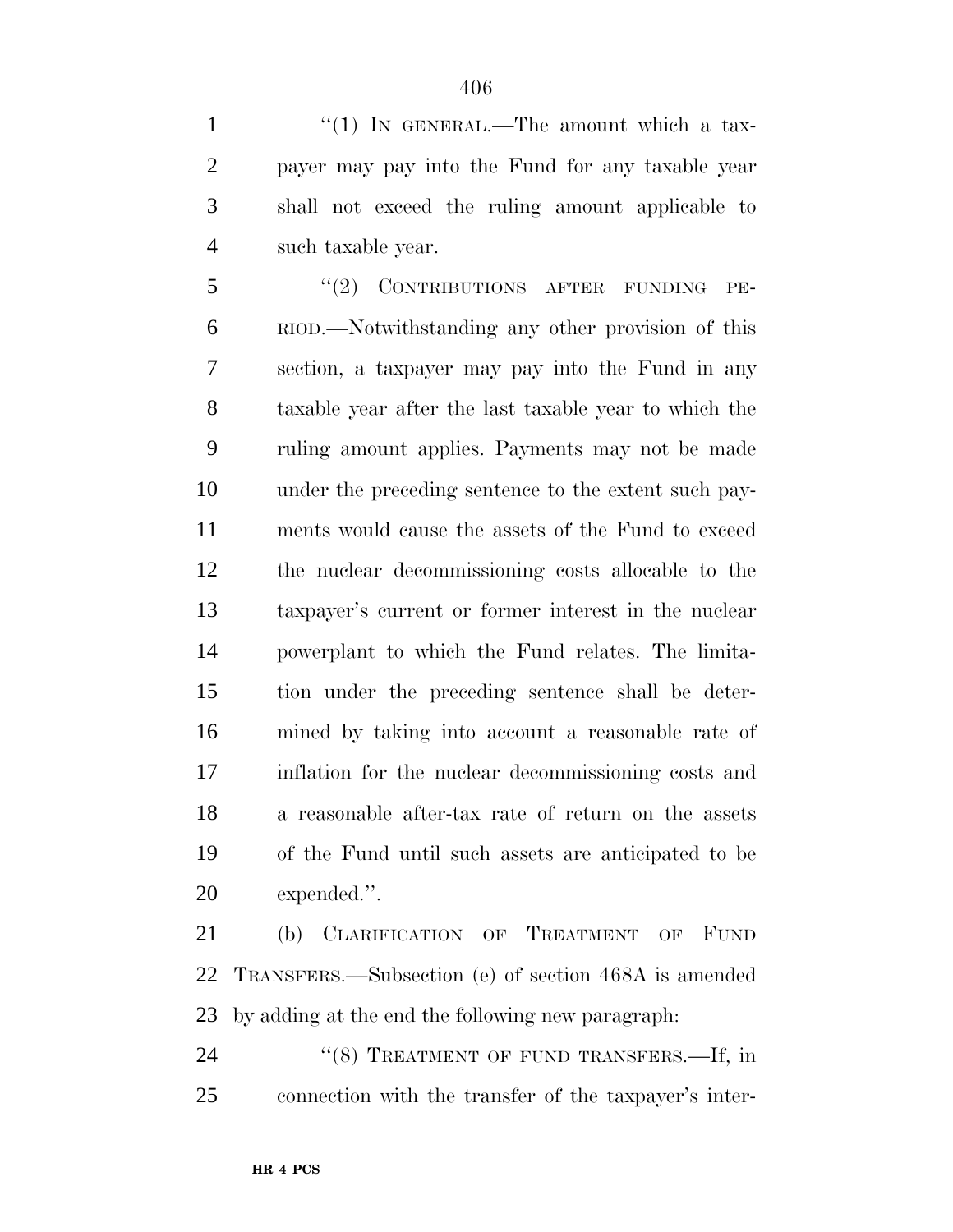| $\mathbf{1}$   | est in a nuclear powerplant, the taxpayer transfers    |
|----------------|--------------------------------------------------------|
| $\overline{2}$ | the Fund with respect to such powerplant to the        |
| 3              | transferee of such interest and the transferee elects  |
| $\overline{4}$ | to continue the application of this section to such    |
| 5              | Fund—                                                  |
| 6              | "(A) the transfer of such Fund shall not               |
| 7              | cause such Fund to be disqualified from the ap-        |
| 8              | plication of this section, and                         |
| 9              | $\lq\lq (B)$ no amount shall be treated as distrib-    |
| 10             | uted from such Fund, or be includible in gross         |
| 11             | income, by reason of such transfer.".                  |
| 12             | (c) TREATMENT OF CERTAIN DECOMMISSIONING               |
| 13             | $\cos$ rs.—                                            |
| 14             | (1) IN GENERAL.—Section 468A is amended by             |
| 15             | redesignating subsections (f) and (g) as subsections   |
| 16             | (g) and (h), respectively, and by inserting after sub- |
| 17             | section (e) the following new subsection:              |
| 18             | "(f) TRANSFERS INTO QUALIFIED FUNDS.—                  |
| 19             | $\lq(1)$ In GENERAL.—Notwithstanding subsection        |
| 20             | (b), any taxpayer maintaining a Fund to which this     |
| 21             | section applies with respect to a nuclear powerplant   |
| 22             | may transfer into such Fund up to an amount equal      |
| 23             | to the excess of the total nuclear decommissioning     |
| 24             | costs with respect to such nuclear powerplant over     |
| 25             | the portion of such costs taken into account in de-    |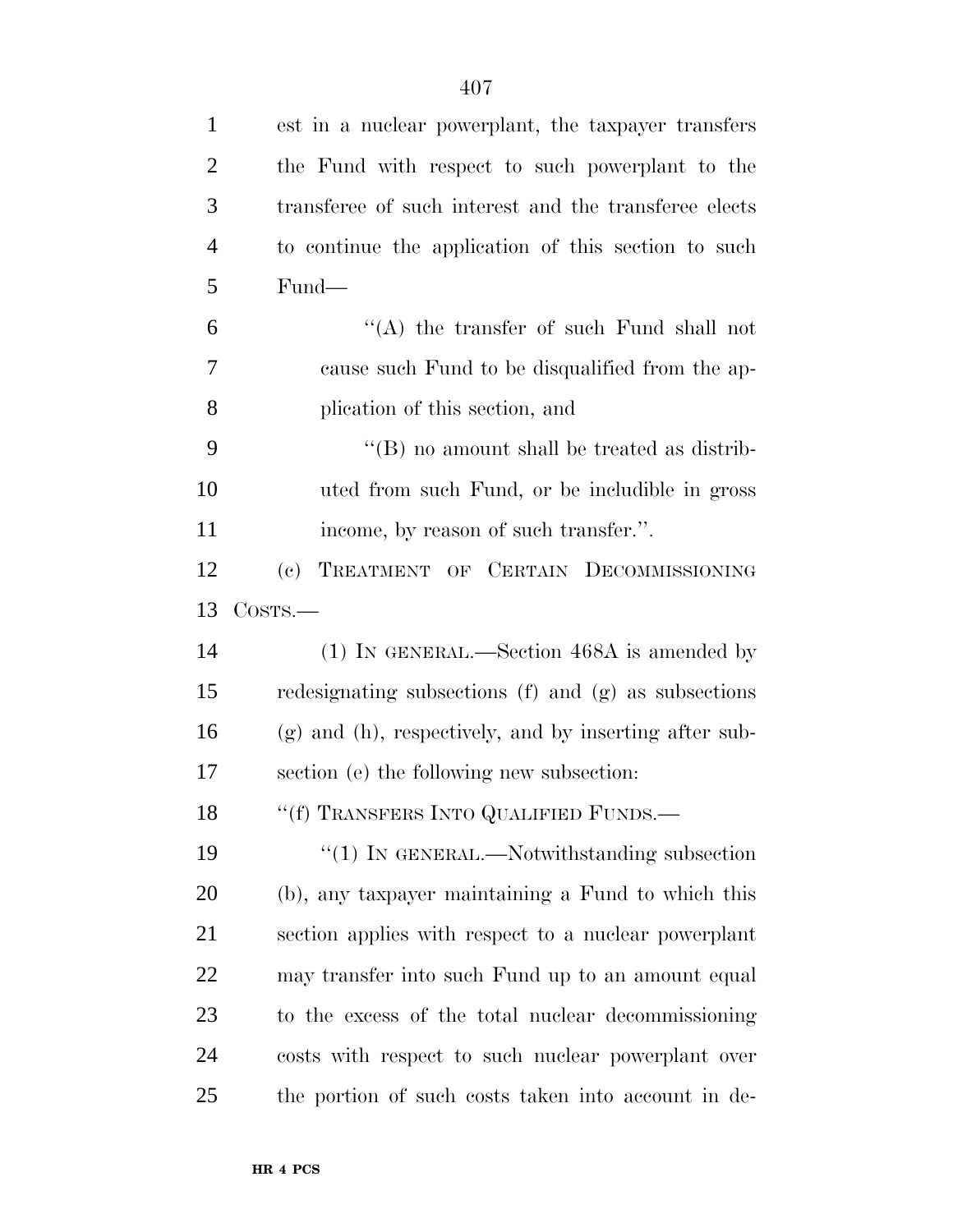| $\mathbf{1}$   | termining the ruling amount in effect immediately |
|----------------|---------------------------------------------------|
| $\overline{2}$ | before the transfer.                              |
| 3              | "(2) DEDUCTION FOR AMOUNTS<br>TRANS-              |
| $\overline{4}$ | FERRED.                                           |
| 5              | "(A) IN GENERAL.—The deduction allowed            |
| 6              | by subsection (a) for any transfer permitted by   |
| 7              | this subsection shall be allowed ratably over the |
| 8              | remaining estimated useful life (within the       |
| 9              | meaning of subsection $(d)(2)(A)$ of the nuclear  |
| 10             | powerplant beginning with the taxable year dur-   |
| 11             | ing which the transfer is made.                   |
| 12             | "(B) DENIAL OF DEDUCTION FOR PRE-                 |
| 13             | VIOUSLY DEDUCTED AMOUNTS.—No deduction            |
| 14             | shall be allowed for any transfer under this sub- |
| 15             | section of an amount for which a deduction was    |
| 16             | previously allowed or a corresponding amount      |
| 17             | was not included in gross income. For purposes    |
| 18             | of the preceding sentence, a ratable portion of   |
| 19             | each transfer shall be treated as being from      |
| 20             | previously deducted or excluded amounts to the    |
| 21             | extent thereof.                                   |
| 22             | "(C) TRANSFERS OF QUALIFIED FUNDS.—               |
| 23             | $If$ —                                            |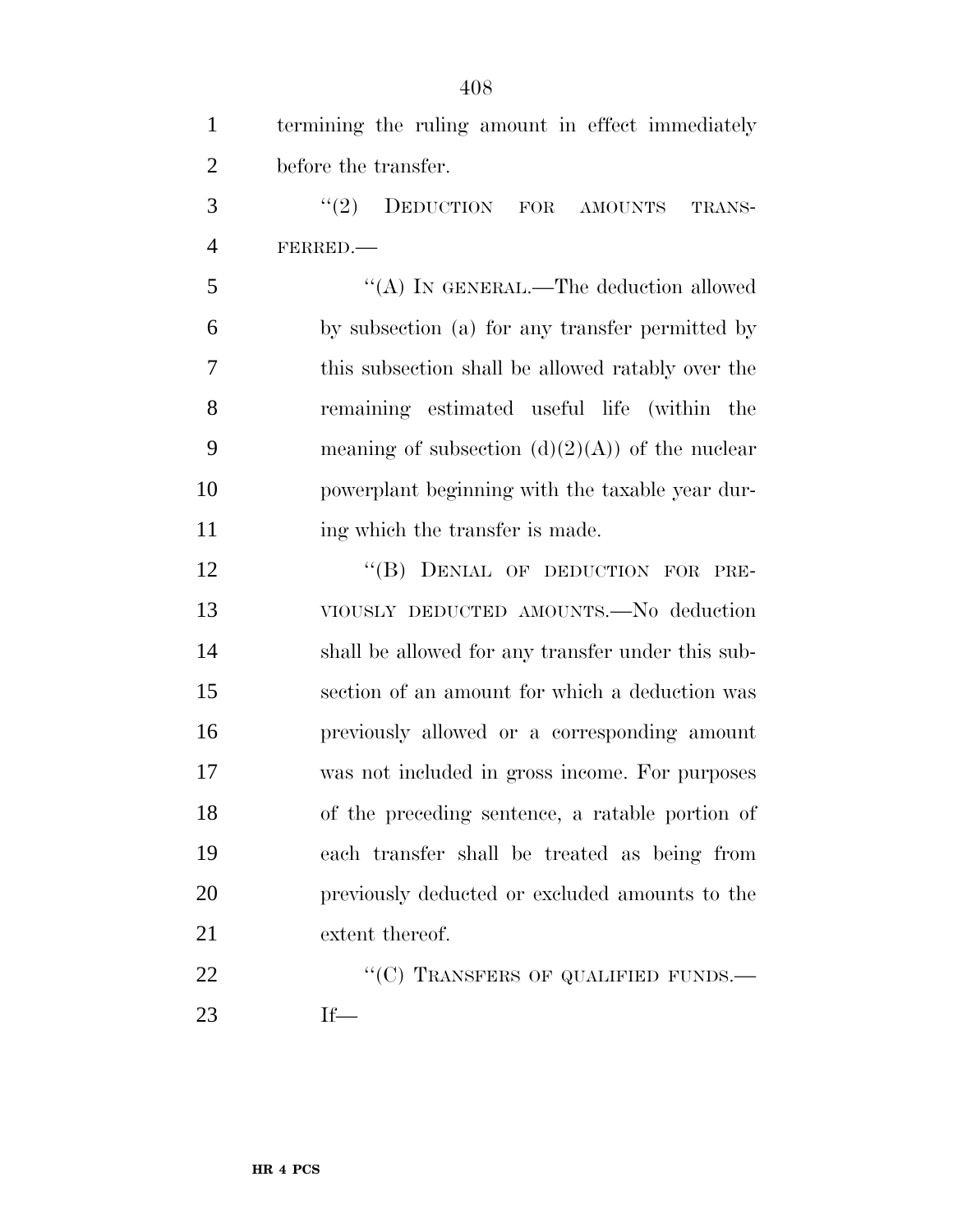| $\mathbf{1}$   | "(i) any transfer permitted by this                  |
|----------------|------------------------------------------------------|
| $\overline{2}$ | subsection is made to any Fund to which              |
| 3              | this section applies, and                            |
| 4              | "(ii) such Fund is transferred there-                |
| 5              | after,                                               |
| 6              | any deduction under this subsection for taxable      |
| $\overline{7}$ | years ending after the date that such Fund is        |
| 8              | transferred shall be allowed to the transferee       |
| 9              | and not to the transferor. The preceding sen-        |
| 10             | tence shall not apply if the transferor is an or-    |
| 11             | ganization exempt from tax imposed by this           |
| 12             | chapter.                                             |
| 13             | $\lq\lq$ (D) SPECIAL RULES.—                         |
| 14             | "(i) GAIN OR LOSS NOT RECOG-                         |
| 15             | NIZED.—No gain or loss shall be recog-               |
| 16             | nized on any transfer permitted by this              |
| 17             | subsection.                                          |
| 18             | "(ii) TRANSFERS OF APPRECIATED                       |
| 19             | PROPERTY.—If appreciated property is                 |
| 20             | transferred in a transfer permitted by this          |
| 21             | subsection, the amount of the deduction              |
| 22             | shall be the adjusted basis of such prop-            |
| 23             | erty.                                                |
| 24             | "(3) NEW RULING AMOUNT REQUIRED. - Para-             |
| 25             | graph (1) shall not apply to any transfer unless the |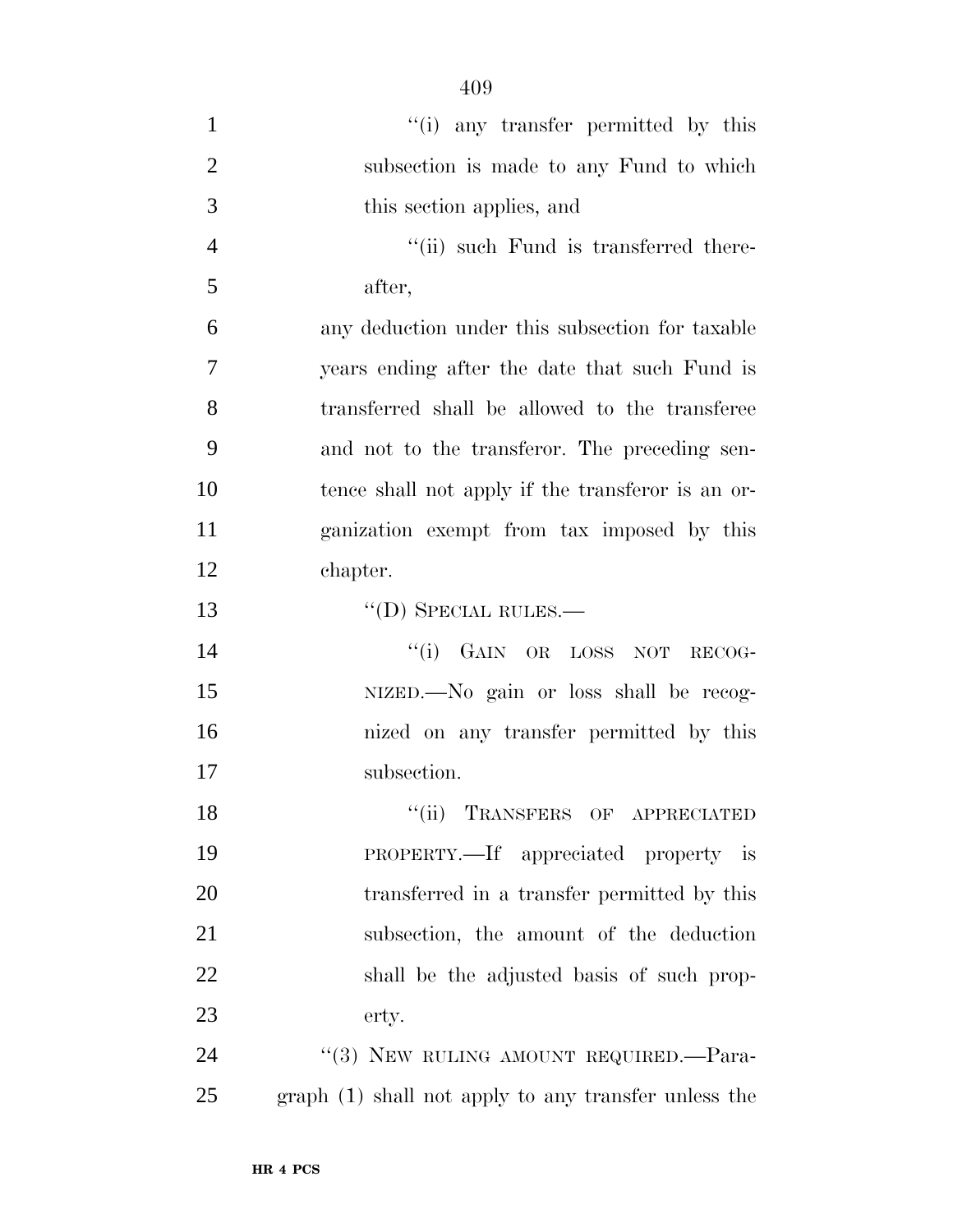| $\mathbf{1}$   | taxpayer requests from the Secretary a new schedule    |
|----------------|--------------------------------------------------------|
| $\overline{2}$ | of ruling amounts in connection with such transfer.    |
| 3              | "(4) NO BASIS IN QUALIFIED FUNDS.—Not-                 |
| $\overline{4}$ | withstanding any other provision of law, the tax-      |
| 5              | payer's basis in any Fund to which this section ap-    |
| 6              | plies shall not be increased by reason of any transfer |
| 7              | permitted by this subsection.".                        |
| 8              | (2) NEW RULING AMOUNT TO TAKE INTO AC-                 |
| 9              | COUNT TOTAL COSTS.—Subparagraph (A) of section         |
| 10             | $468A(d)(2)$ is amended to read as follows:            |
| 11             | $\lq\lq$ fund the total nuclear decommis-              |
| 12             | sioning costs with respect to such powerplant          |
| 13             | over the estimated useful life of such power-          |
| 14             | plant, and".                                           |
| 15             | (d) DEDUCTION FOR NUCLEAR DECOMMISSIONING              |
| 16             | COSTS WHEN PAID.—Paragraph $(2)$ of section $468A(c)$  |
| 17             | is amended to read as follows:                         |
| 18             | "(2) DEDUCTION OF NUCLEAR DECOMMIS-                    |
| 19             | SIONING COSTS.—In addition to any deduction under      |
| 20             | subsection (a), nuclear decommissioning costs paid     |
| 21             | or incurred by the taxpayer during any taxable year    |
| 22             | shall constitute ordinary and necessary expenses in    |
| 23             | carrying on a trade or business under section 162.".   |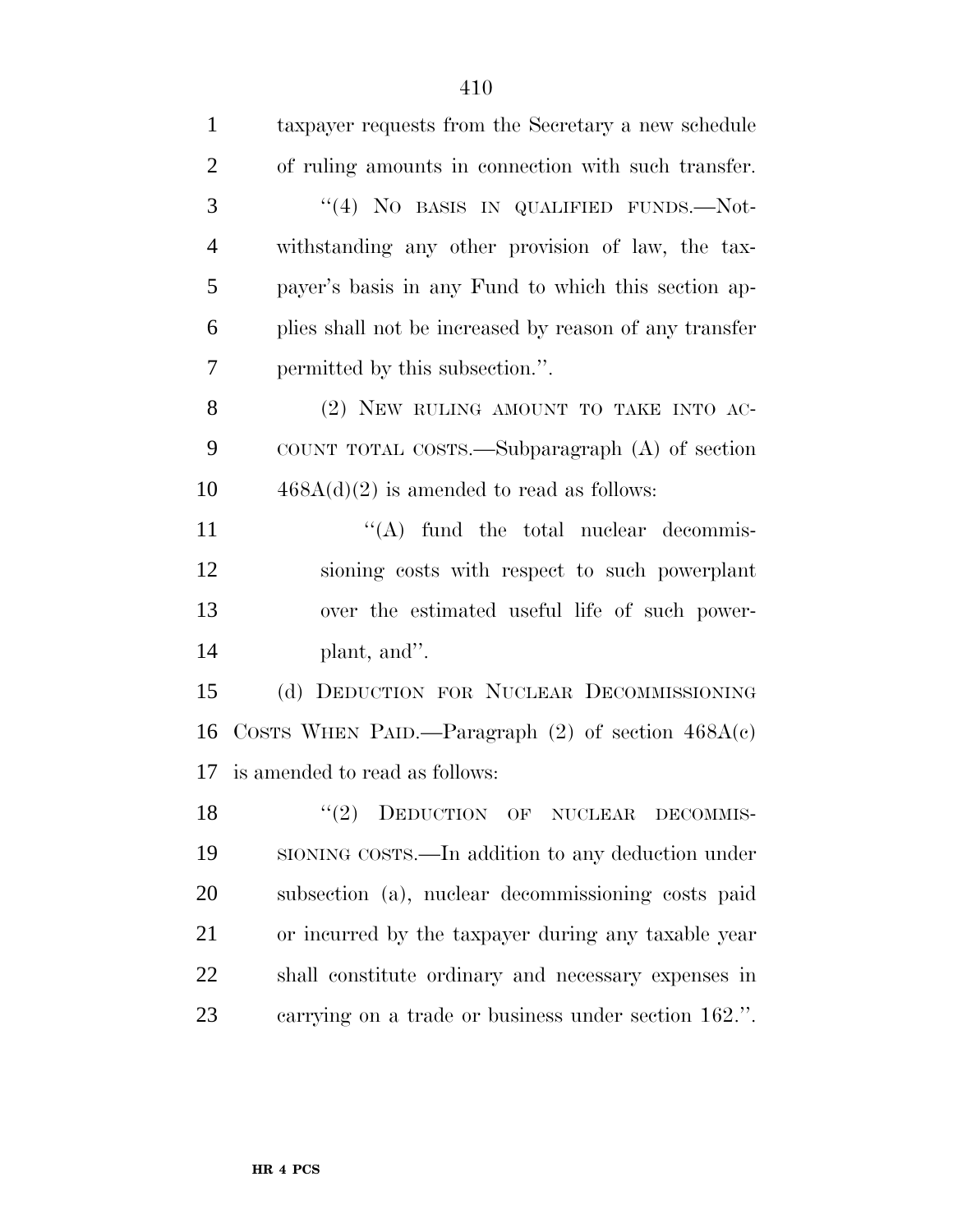| $\mathbf{1}$ | (e) EFFECTIVE DATE.—The amendments made by                |
|--------------|-----------------------------------------------------------|
| 2            | this section shall apply to taxable years beginning after |
| 3            | December 31, 2001.                                        |
| 4            | SEC. 3211. TREATMENT OF CERTAIN INCOME OF COOPERA-        |
| 5            | TIVES.                                                    |
| 6            | (a) INCOME FROM OPEN ACCESS AND NUCLEAR DE-               |
| 7            | COMMISSIONING TRANSACTIONS.-                              |
| 8            | $(1)$ In GENERAL.—Subparagraph $(C)$ of section           |
| 9            | $501(c)(12)$ is amended by striking "or" at the end       |
| 10           | of clause (i), by striking the period at the end of       |
| 11           | clause (ii) and inserting a comma, and by adding at       |
| 12           | the end the following new clauses:                        |
| 13           | "(iii) from any open access trans-                        |
| 14           | action (other than income received or ac-                 |
| 15           | erued directly or indirectly from a mem-                  |
| 16           | ber), or                                                  |
| 17           | "(iv) from any nuclear decommis-                          |
| 18           | sioning transaction.".                                    |
| 19           | $(2)$ DEFINITIONS.—Paragraph $(12)$ of section            |
| 20           | $501(c)$ is amended by adding at the end the fol-         |
| 21           | lowing new subparagraph.                                  |
| 22           | "(E) For purposes of subparagraph $(C)$ —                 |
| 23           | "(i) The term 'open access trans-                         |
| 24           | action' means any activity which would be                 |
| 25           | a permitted open access activity (as de-                  |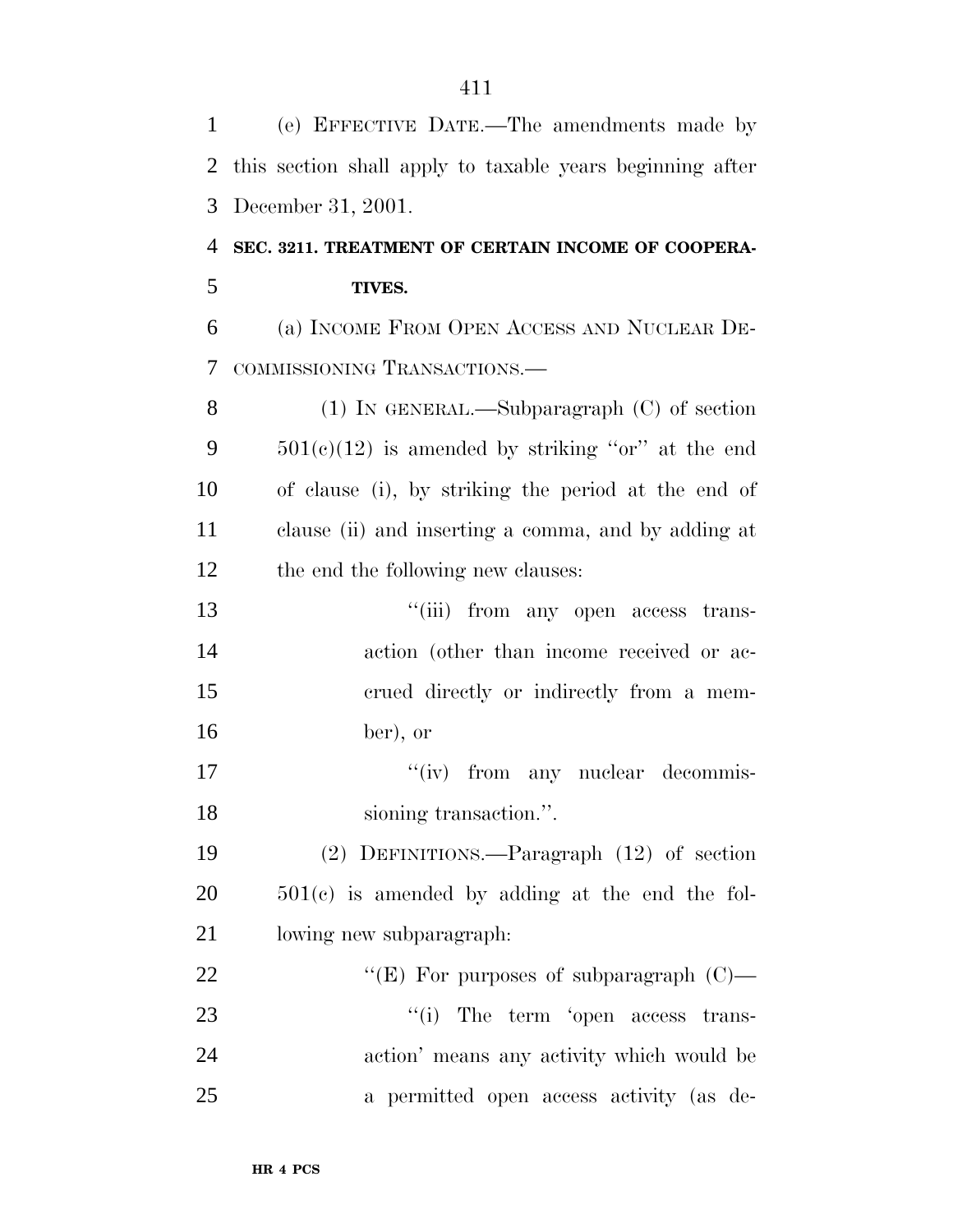| $\mathbf{1}$   | fined in section $141A(a)(2)$ if the coopera-               |
|----------------|-------------------------------------------------------------|
| $\overline{2}$ | tive were a governmental unit.                              |
| 3              | "(ii) The term 'nuclear decommis-                           |
| $\overline{4}$ | sioning transaction' means—                                 |
| 5              | $\lq(1)$ any transfer into a trust,                         |
| 6              | fund, or instrument established to pay                      |
| 7              | any nuclear decommissioning costs if                        |
| 8              | the transfer is in connection with the                      |
| 9              | transfer of the cooperative's interest                      |
| 10             | in a nuclear powerplant or nuclear                          |
| 11             | powerplant unit,                                            |
| 12             | "(II) any distribution from such                            |
| 13             | a trust, fund, or instrument, or                            |
| 14             | "(III) any earnings from such a                             |
| 15             | trust, fund, or instrument.".                               |
| 16             | (b) INCOME FROM LOAD LOSS TRANSACTIONS                      |
| 17             | TREATED AS MEMBER INCOME.—Paragraph (12) of sec-            |
| 18             | tion $501(c)$ is amended by adding after subparagraph $(E)$ |
| 19             | the following new subparagraph.                             |
| 20             | " $(F)(i)$ In the case of a mutual or coopera-              |
| 21             | tive electric company, income received or ac-               |
| 22             | erued from a load loss transaction shall be                 |
| 23             | treated as an amount collected from members                 |
| 24             | for the sole purpose of meeting losses and ex-              |
| 25             | penses.                                                     |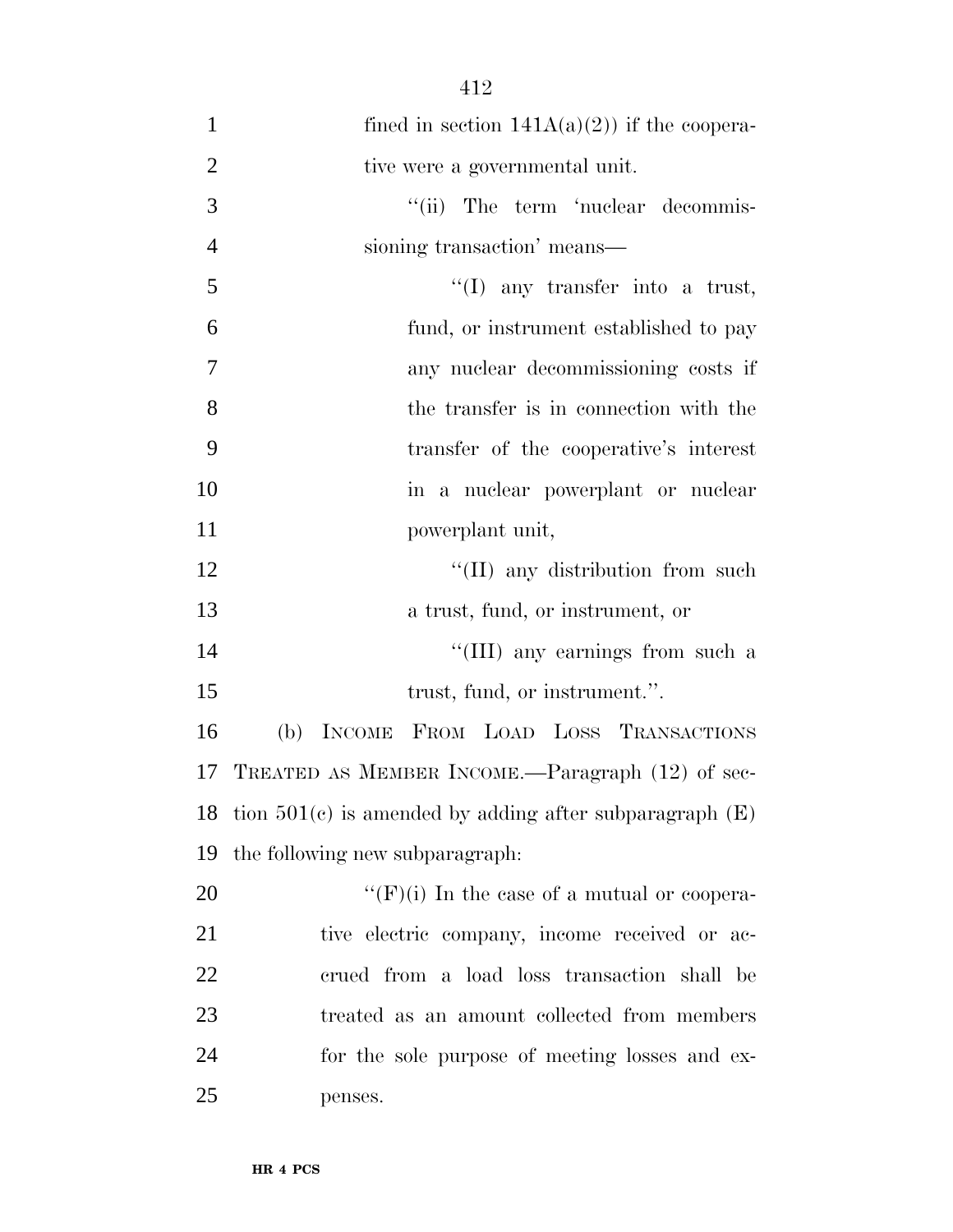| $\mathbf{1}$   | "(ii) For purposes of clause (i), the term              |
|----------------|---------------------------------------------------------|
| $\overline{2}$ | load loss transaction' means any sale (whether          |
| 3              | at wholesale or at retail) which would be a load        |
| $\overline{4}$ | loss sale under rules similar to the rules of sec-      |
| 5              | tion $141A(a)(3)(C)$ .                                  |
| 6              | "(iii) A company shall not fail to be treat-            |
| 7              | ed as a mutual cooperative company for pur-             |
| 8              | poses of this paragraph by reason of the treat-         |
| 9              | ment under clause (i).                                  |
| 10             | "(iv) A rule similar to the rule of this sub-           |
| 11             | paragraph shall apply to an organization to             |
| 12             | which section 1381 does not apply by reason of          |
| 13             | section $1381(a)(2)(C)$ .".                             |
| 14             | (c) EXCEPTION FROM UNRELATED BUSINESS TAX-              |
| 15             | ABLE INCOME.—Subsection (b) of section 512 (relating to |
| 16             | modifications) is amended by adding at the end the fol- |
| 17             | lowing new paragraph.                                   |
| 18             | "(18) TREATMENT OF LOAD LOSS SALES OF                   |
| 19             | MUTUAL OR COOPERATIVE ELECTRIC COMPANIES.-              |
| 20             | In the case of a mutual or cooperative electric com-    |
| 21             | pany described in section $501(c)(12)$ , there shall be |
| <u>22</u>      | excluded income which is treated as member income       |
| 23             | under subparagraph $(F)$ thereof.".                     |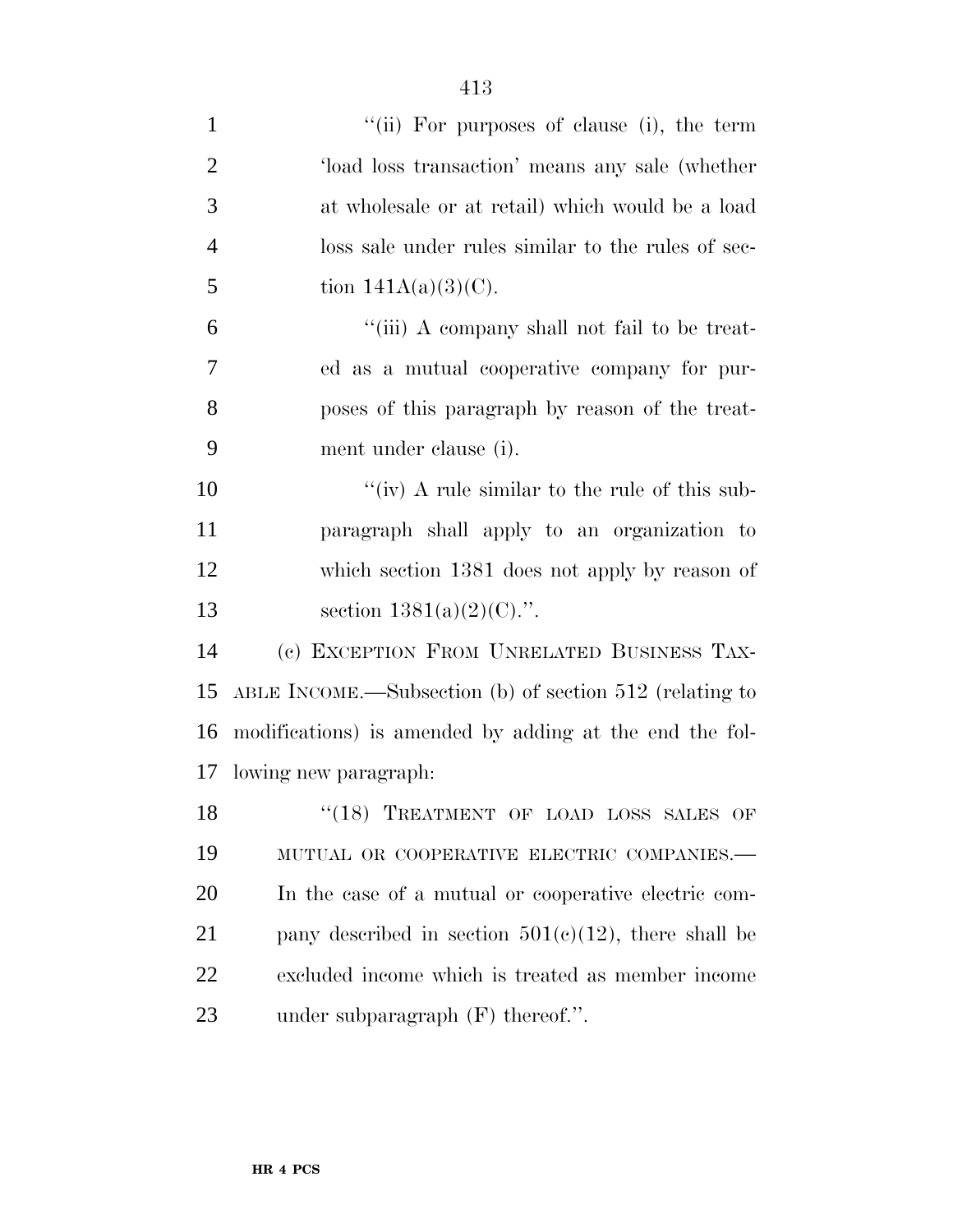(d) EFFECTIVE DATE.—The amendments made by this section shall apply to taxable years beginning after the date of the enactment of this Act.

 **SEC. 3212. REPEAL OF REQUIREMENT OF CERTAIN AP- PROVED TERMINALS TO OFFER DYED DIESEL FUEL AND KEROSENE FOR NONTAXABLE PURPOSES.**

 Section 4101 (relating to certain approved terminals of registered persons required to offer dyed diesel fuel and kerosene for nontaxable purposes) is amended by striking subsection (e).

## **SEC. 3213. ARBITRAGE RULES NOT TO APPLY TO PREPAY-MENTS FOR NATURAL GAS.**

 (a) IN GENERAL.—Subsection (b) of section 148 (de- fining higher yielding investments) is amended by adding at the end the following new paragraph:

17 <sup>''</sup>(4) EXCEPTION FOR CERTAIN PREPAYMENTS TO ENSURE NATURAL GAS SUPPLY.—The term 'in- vestment property' shall not include any prepayment for the purpose of obtaining a supply of a natural gas—

22  $\langle (A)$  at least 85 percent of which is to be used in the State in which the issuer is located, and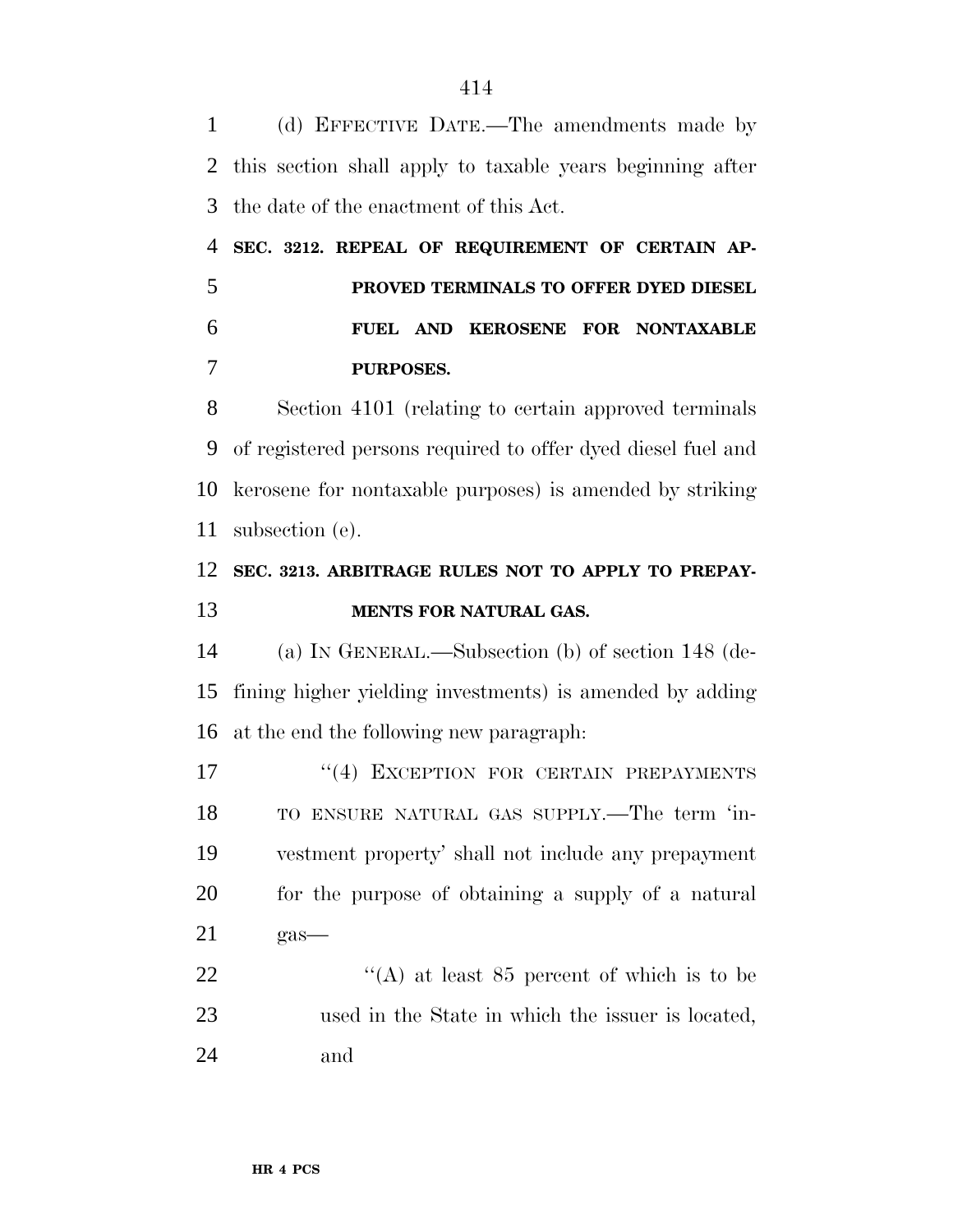1 ''(B) which is to be used in a business of one or more utilities each of which is owned and operated by a State or local government, any political subdivision or instrumentality thereof, or any governmental unit acting for or on be- half of such a utility.''. (b) PRIVATE LOAN FINANCING TEST NOT TO APPLY TO PREPAYMENTS FOR NATURAL GAS.—Paragraph (2) of section 141(c) (providing exceptions to the private loan fi- nancing test) is amended by striking ''or'' at the end of subparagraph (A), by striking the period at the end of subparagraph (B) and inserting '', or'', and by adding at the end the following new subparagraph:  $\cdot$  (C) arises from a transaction described in 15 section  $148(b)(4)$ .".

 (c) EFFECTIVE DATE.—The amendments made by this section shall apply to obligations issued after October 18 22, 1986; except that section  $148(b)(4)(A)$  of the Internal Revenue Code of 1986, as added by this section, shall apply only to obligations issued after the date of the enact-ment of this Act.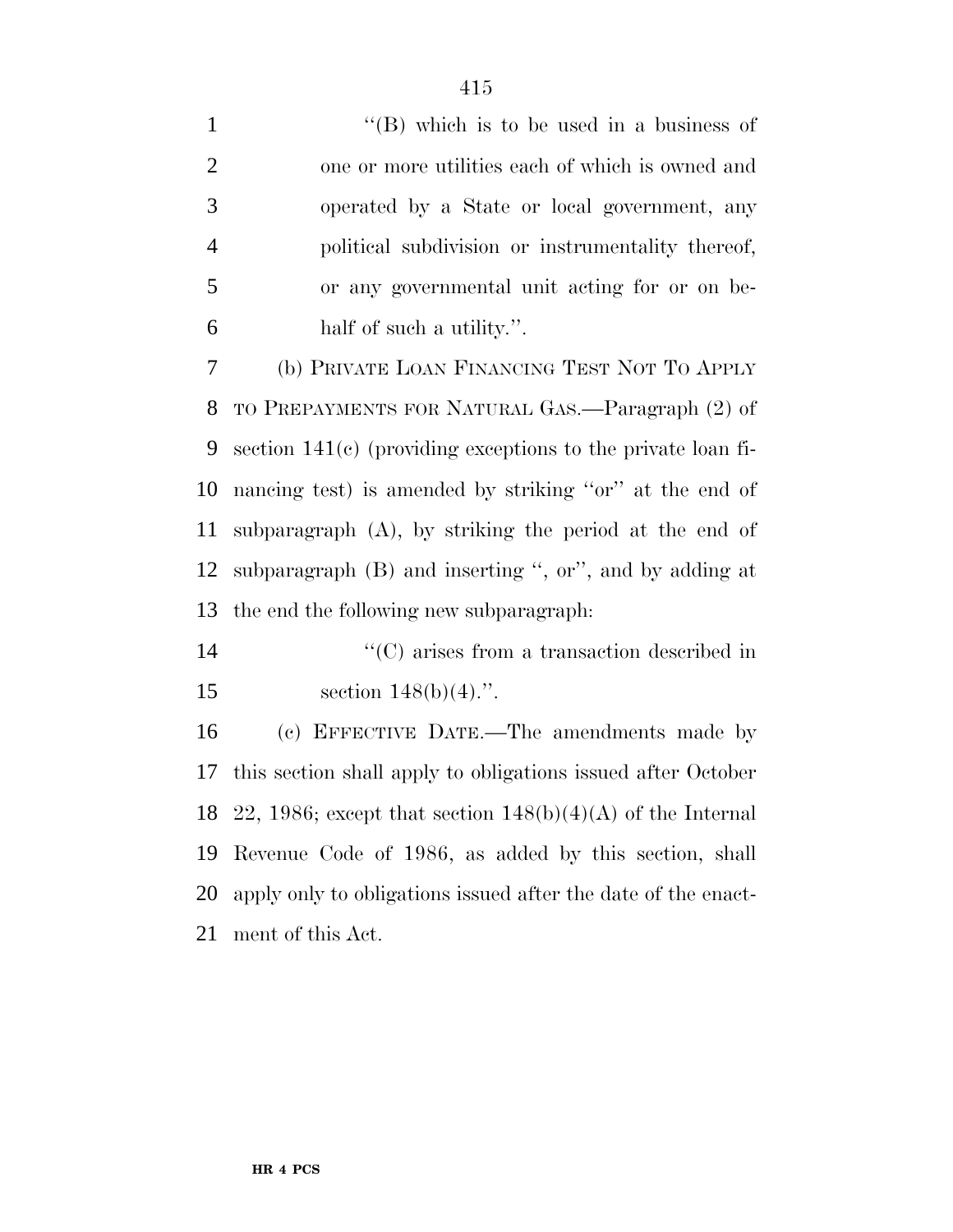| $\mathbf{1}$ | <b>TITLE III-PRODUCTION</b>                                |
|--------------|------------------------------------------------------------|
| 2            | SEC. 3301. OIL AND GAS FROM MARGINAL WELLS.                |
| 3            | (a) IN GENERAL.—Subpart D of part IV of sub-               |
| 4            | chapter $A$ of chapter 1 (relating to business credits) is |
| 5            | amended by adding at the end the following:                |
| 6            | "SEC. 45J. CREDIT FOR PRODUCING OIL AND GAS FROM           |
| 7            | <b>MARGINAL WELLS.</b>                                     |
| 8            | "(a) GENERAL RULE.—For purposes of section $38$ ,          |
| 9            | the marginal well production credit for any taxable year   |
| 10           | is an amount equal to the product of—                      |
| 11           | $f(1)$ the credit amount, and                              |
| 12           | $\lq(2)$ the qualified credit oil production and the       |
| 13           | qualified natural gas production which is attrib-          |
| 14           | utable to the taxpayer.                                    |
| 15           | CREDIT AMOUNT.—For purposes of this<br>$``$ (b)            |
| 16           | section-                                                   |
| 17           | "(1) IN GENERAL.—The credit amount is—                     |
| 18           | "(A) $$3$ per barrel of qualified crude oil                |
| 19           | production, and                                            |
| 20           | "(B) $50$ cents per 1,000 cubic feet of                    |
| 21           | qualified natural gas production.                          |
| 22           | "(2) REDUCTION AS OIL AND GAS PRICES IN-                   |
| 23           | CREASE.                                                    |
| 24           | "(A) IN GENERAL.—The $$3$ and $50$ cents                   |
| 25           | amounts under paragraph (1) shall each be re-              |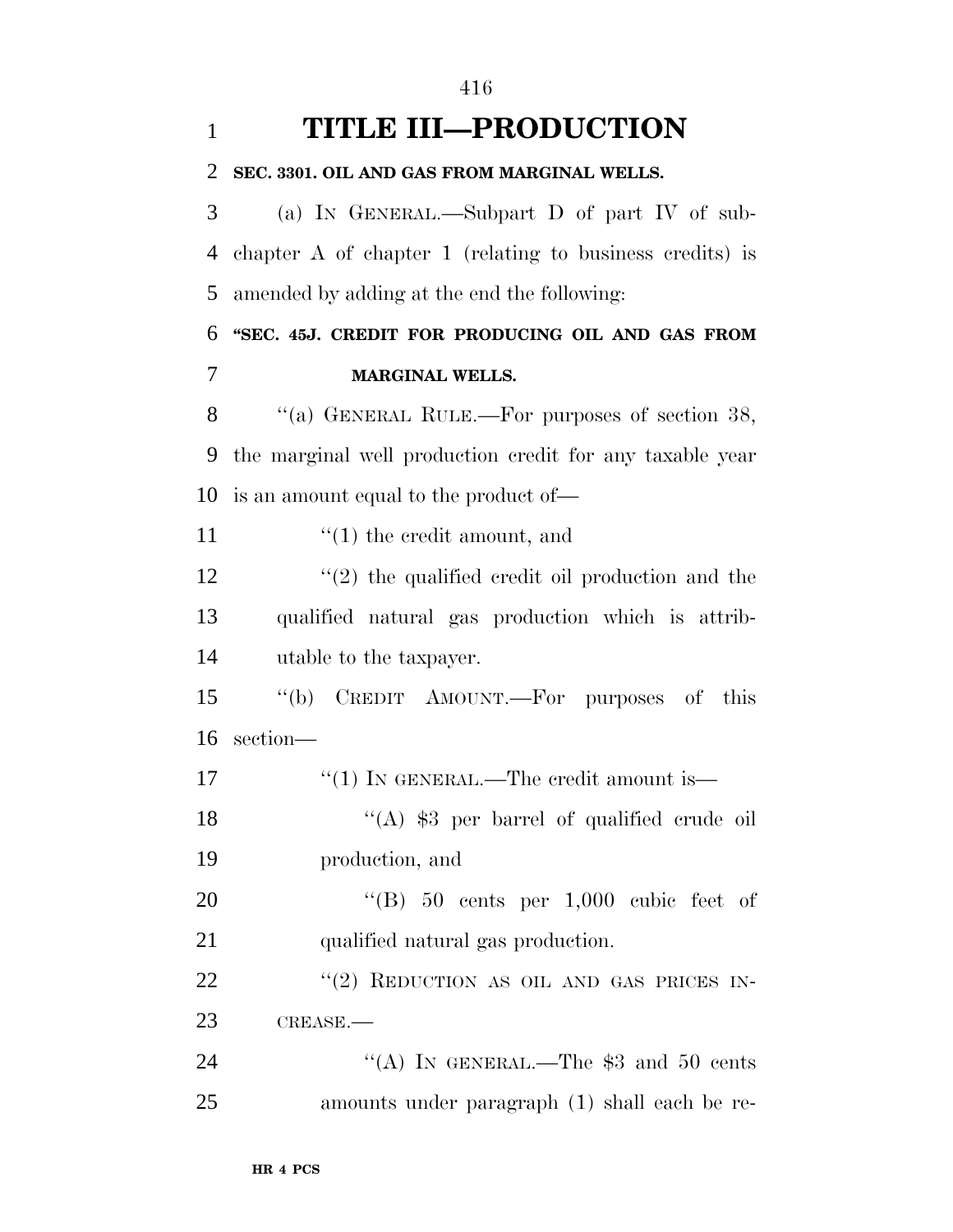| $\mathbf{1}$   | duced (but not below zero) by an amount which    |
|----------------|--------------------------------------------------|
| $\overline{2}$ | bears the same ratio to such amount (deter-      |
| 3              | mined without regard to this paragraph) as       |
| $\overline{4}$ | "(i) the excess (if any) of the applica-         |
| 5              | ble reference price over $$15$ (\$1.67 for       |
| 6              | qualified natural gas production), bears to      |
| 7              | "(ii) $$3$ (\$0.33 for qualified natural         |
| 8              | gas production).                                 |
| 9              | The applicable reference price for a taxable     |
| 10             | year is the reference price of the calendar year |
| 11             | preceding the calendar year in which the tax-    |
| 12             | able year begins.                                |
| 13             | "(B) INFLATION ADJUSTMENT.—In the                |
| 14             | case of any taxable year beginning in a calendar |
| 15             | year after 2001, each of the dollar amounts      |
| 16             | contained in subparagraph (A) shall be in-       |
| 17             | creased to an amount equal to such dollar        |
| 18             | amount multiplied by the inflation adjustment    |
| 19             | factor for such calendar year (determined under  |
| 20             | section $43(b)(3)(B)$ by substituting '2000' for |
| 21             | $(1990)$ .                                       |
| 22             | "(C) REFERENCE PRICE.—For purposes of            |
| 23             | this paragraph, the term 'reference price'       |
| 24             | means, with respect to any calendar year—        |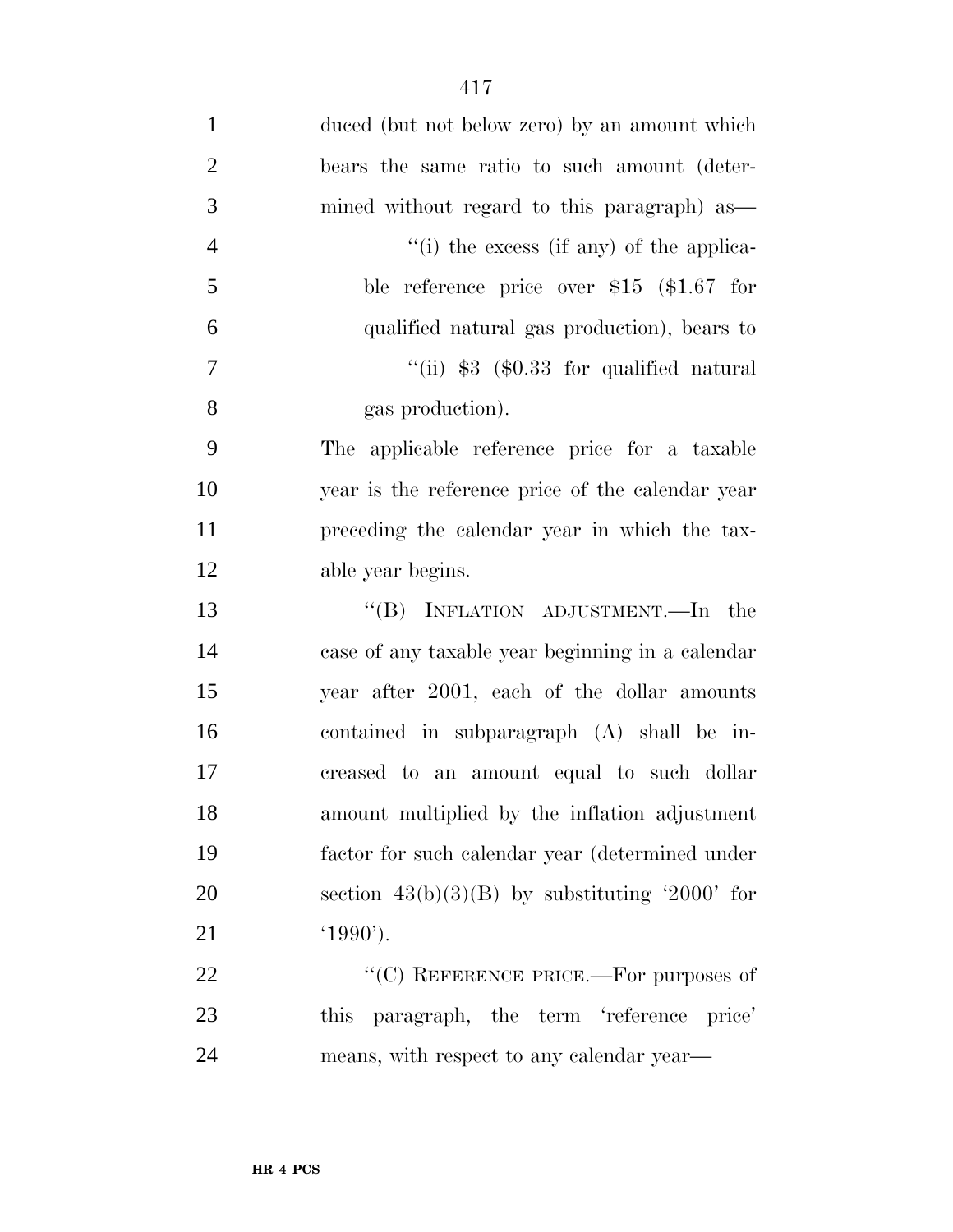| $\mathbf{1}$   | "(i) in the case of qualified crude oil"               |
|----------------|--------------------------------------------------------|
| $\overline{2}$ | production, the reference price determined             |
| 3              | under section $29(d)(2)(C)$ , and                      |
| $\overline{4}$ | "(ii) in the case of qualified natural                 |
| 5              | gas production, the Secretary's estimate of            |
| 6              | annual average wellhead price per<br>the               |
| $\overline{7}$ | 1,000 cubic feet for all domestic natural              |
| 8              | gas.                                                   |
| 9              | "(c) QUALIFIED CRUDE OIL AND NATURAL GAS               |
| 10             | PRODUCTION.—For purposes of this section—              |
| 11             | "(1) IN GENERAL.—The terms 'qualified crude            |
| 12             | oil production' and 'qualified natural gas production' |
| 13             | mean domestic crude oil or natural gas which is pro-   |
| 14             | duced from a qualified marginal well.                  |
| 15             | "(2) LIMITATION ON AMOUNT OF PRODUCTION                |
| 16             | WHICH MAY QUALIFY.-                                    |
| 17             | "(A) IN GENERAL.—Crude oil or natural                  |
| 18             | gas produced during any taxable year from any          |
| 19             | well shall not be treated or qualified crude oil       |
| 20             | production or qualified natural gas production         |
| 21             | to the extent production from the well during          |
| 22             | the taxable year exceeds 1,095 barrels or barrel       |
| 23             | equivalents.                                           |
| 24             | "(B) PROPORTIONATE REDUCTIONS.—                        |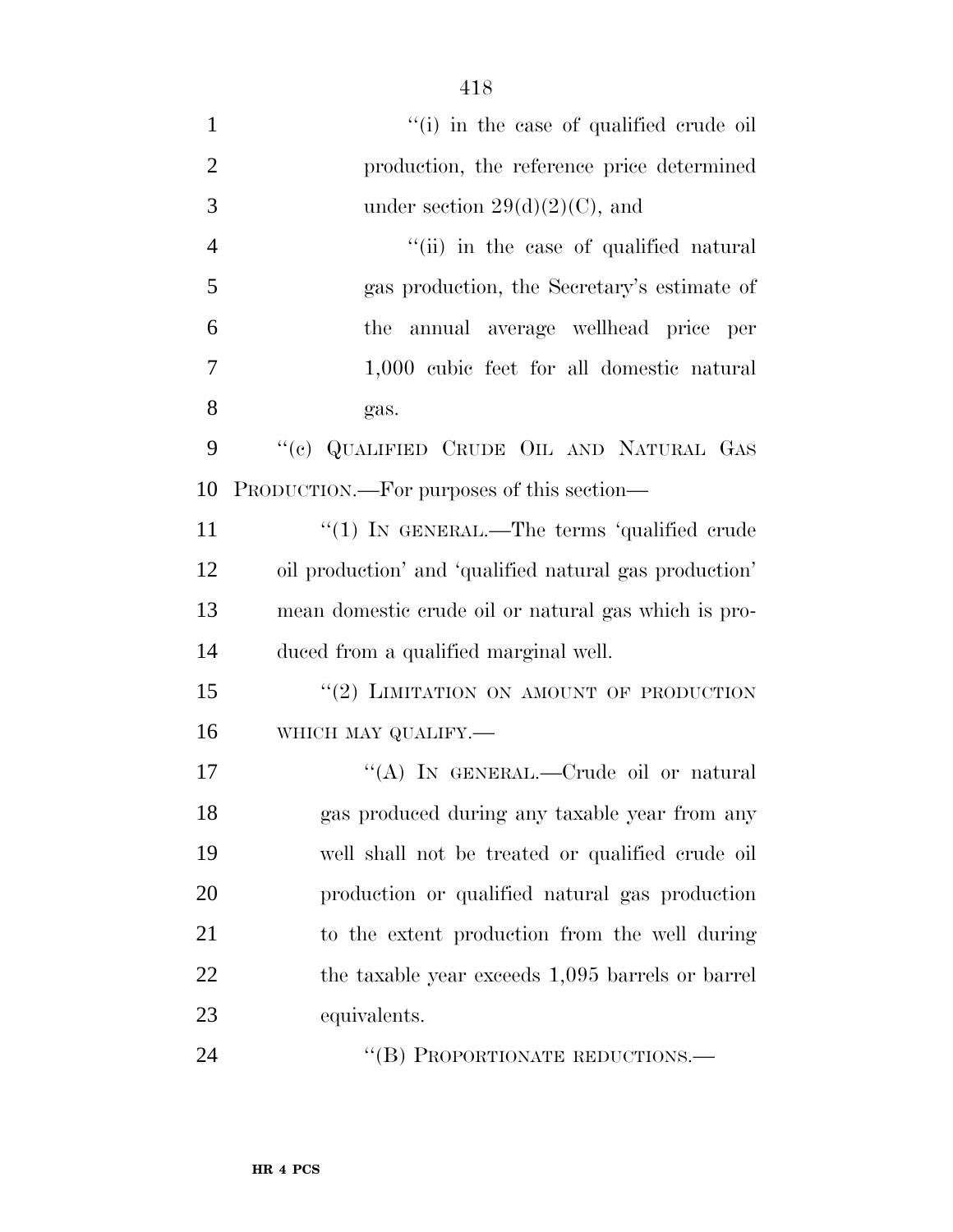| $\mathbf{1}$   | "(i) SHORT TAXABLE YEARS.—In the                |
|----------------|-------------------------------------------------|
| $\overline{2}$ | case of a short taxable year, the limitations   |
| 3              | under this paragraph shall be proportion-       |
| 4              | ately reduced to reflect the ratio which the    |
| 5              | number of days in such taxable year bears       |
| 6              | to 365.                                         |
| 7              | "(ii) WELLS NOT IN PRODUCTION EN-               |
| 8              | TIRE YEAR.—In the case of a well which is       |
| 9              | not capable of production during each day       |
| 10             | of a taxable year, the limitations under        |
| 11             | this paragraph applicable to the well shall     |
| 12             | be proportionately reduced to reflect the       |
| 13             | ratio which the number of days of produc-       |
| 14             | tion bears to the total number of days in       |
| 15             | the taxable year.                               |
| 16             | $``(3)$ DEFINITIONS.—                           |
| 17             | "(A) QUALIFIED MARGINAL WELL.—The               |
| 18             | term 'qualified marginal well' means a domestic |
| 19             | well-                                           |
| 20             | "(i) the production from which during           |
| 21             | the taxable year is treated as marginal         |
| 22             | production under section $613A(c)(6)$ , or      |
| 23             | "(ii) which, during the taxable year—           |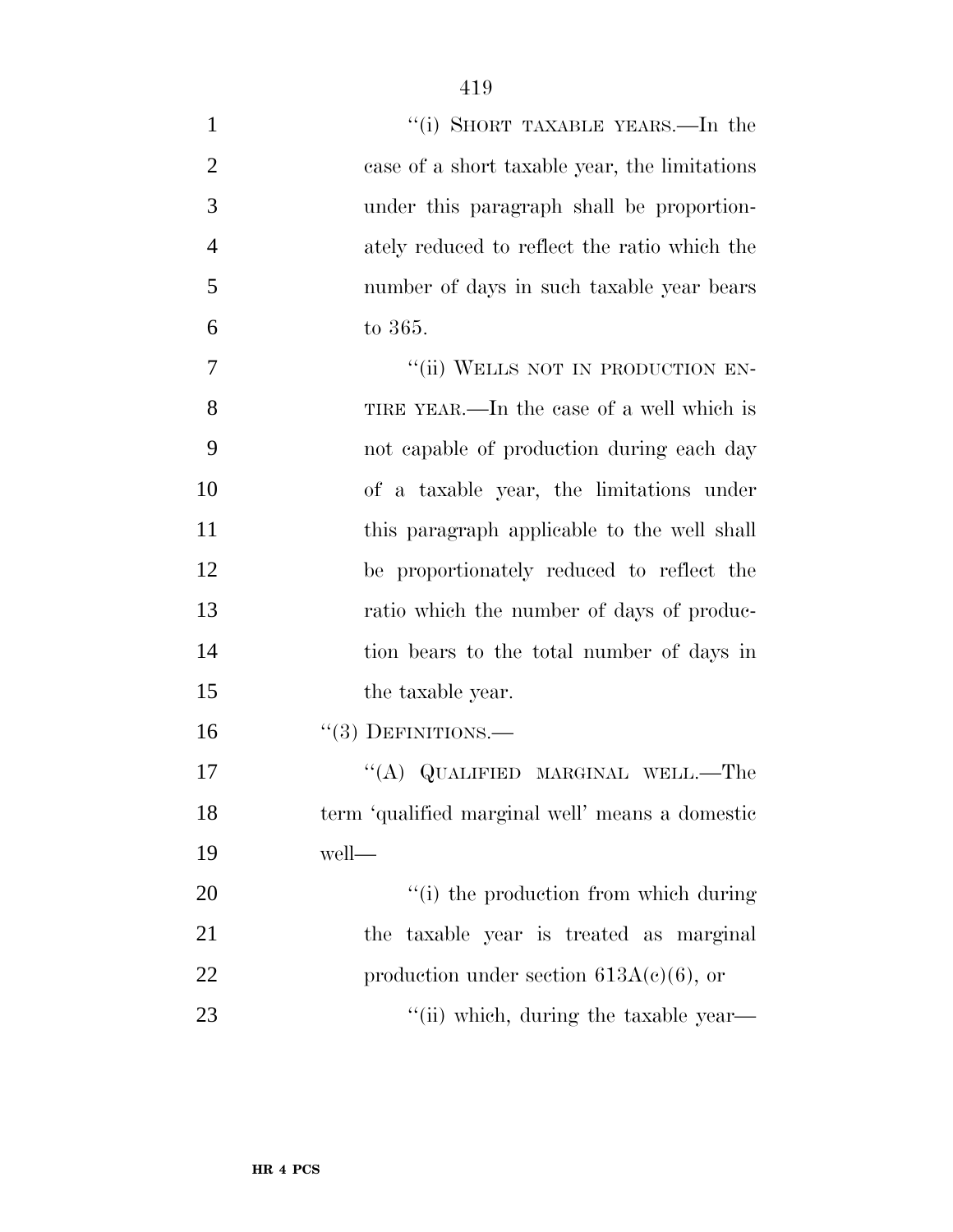| $\mathbf{1}$   | "(I) has average daily production                        |
|----------------|----------------------------------------------------------|
| $\mathbf{2}$   | of not more than 25 barrel equiva-                       |
| 3              | lents, and                                               |
| $\overline{4}$ | "(II) produces water at a rate                           |
| 5              | not less than 95 percent of total well                   |
| 6              | effluent.                                                |
| 7              | "(B) CRUDE OIL, ETC.—The terms 'crude                    |
| 8              | oil', 'natural gas', 'domestic', and 'barrel' have       |
| 9              | the meanings given such terms by section                 |
| 10             | $613A(e)$ .                                              |
| 11             | "(C) BARREL EQUIVALENT.—The term                         |
| 12             | 'barrel equivalent' means, with respect to nat-          |
| 13             | ural gas, a conversation ratio of $6,000$ cubic          |
| 14             | feet of natural gas to 1 barrel of crude oil.            |
| 15             | "(d) OTHER RULES.—                                       |
| 16             | "(1) PRODUCTION ATTRIBUTABLE TO THE TAX-                 |
| 17             | PAYER.—In the case of a qualified marginal well in       |
| 18             | which there is more than one owner of operating in-      |
| 19             | terests in the well and the crude oil or natural gas     |
| 20             | production exceeds the limitation under subsection       |
| 21             | $(e)(2)$ , qualifying crude oil production or qualifying |
| 22             | natural gas production attributable to the taxpayer      |
| 23             | shall be determined on the basis of the ratio which      |
| 24             | taxpayer's revenue interest in the production bears      |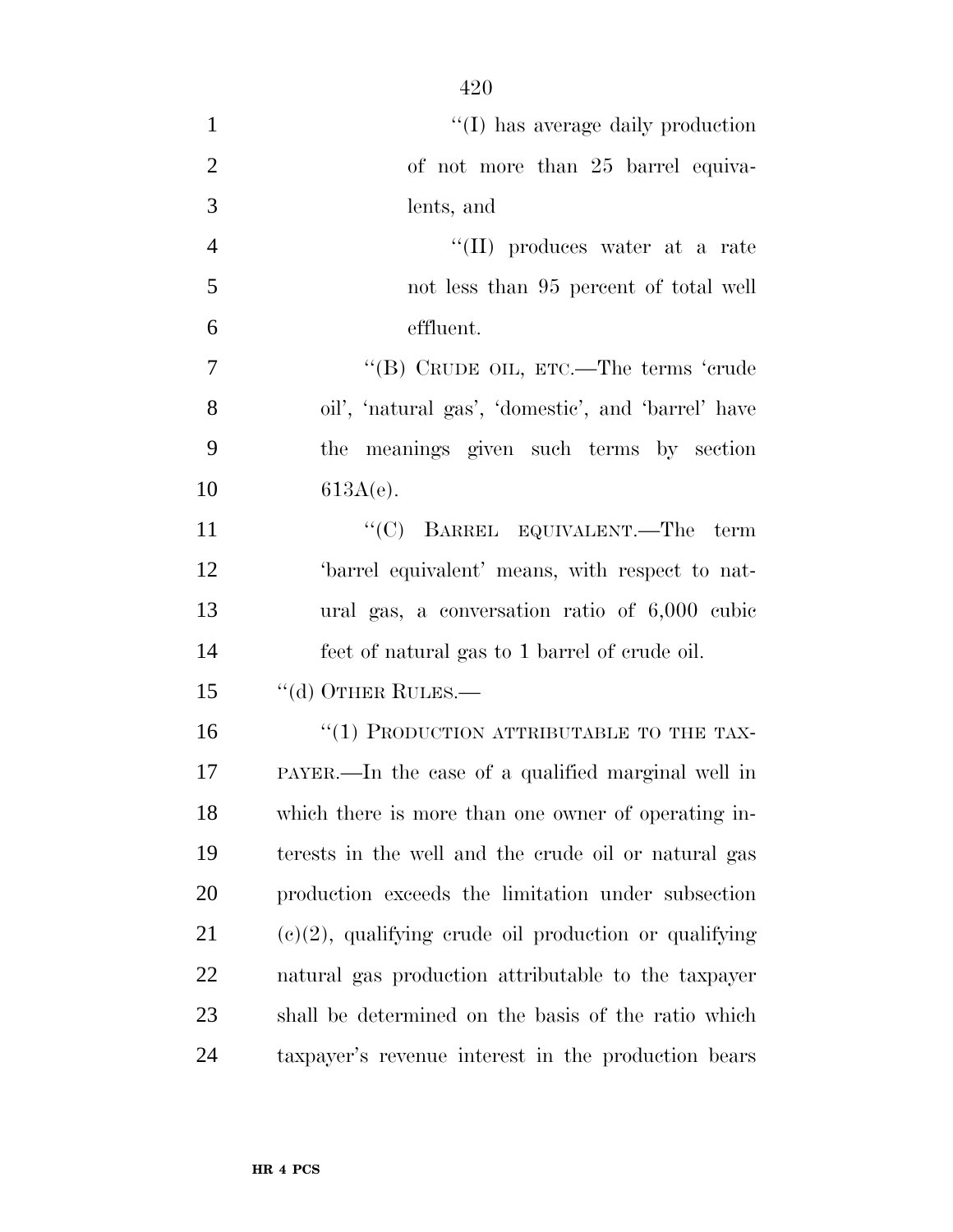to the aggregate of the revenue interests of all oper- ating interest owners in the production. ''(2) OPERATING INTEREST REQUIRED.—Any credit under this section may be claimed only on production which is attributable to the holder of an operating interest. 7 "(3) PRODUCTION FROM NONCONVENTIONAL SOURCES EXCLUDED.—In the case of production from a qualified marginal well which is eligible for the credit allowed under section 29 for the taxable year, no credit shall be allowable under this section unless the taxpayer elects not to claim the credit under section 29 with respect to the well.

14 "(4) NONCOMPLIANCE WITH POLLUTION 15 LAWS.—For purposes of subsection  $(e)(3)(A)$ , a marginal well which is not in compliance with the applicable State and Federal pollution prevention, control, and permit requirements for any period of time shall not be considered to be a qualified mar-ginal well during such period.''.

 (b) CREDIT TREATED AS BUSINESS CREDIT.—Sec- tion 38(b) is amended by striking ''plus'' at the end of paragraph (17), by striking the period at the end of para- graph (18) and inserting '', plus'', and by adding at the end the following: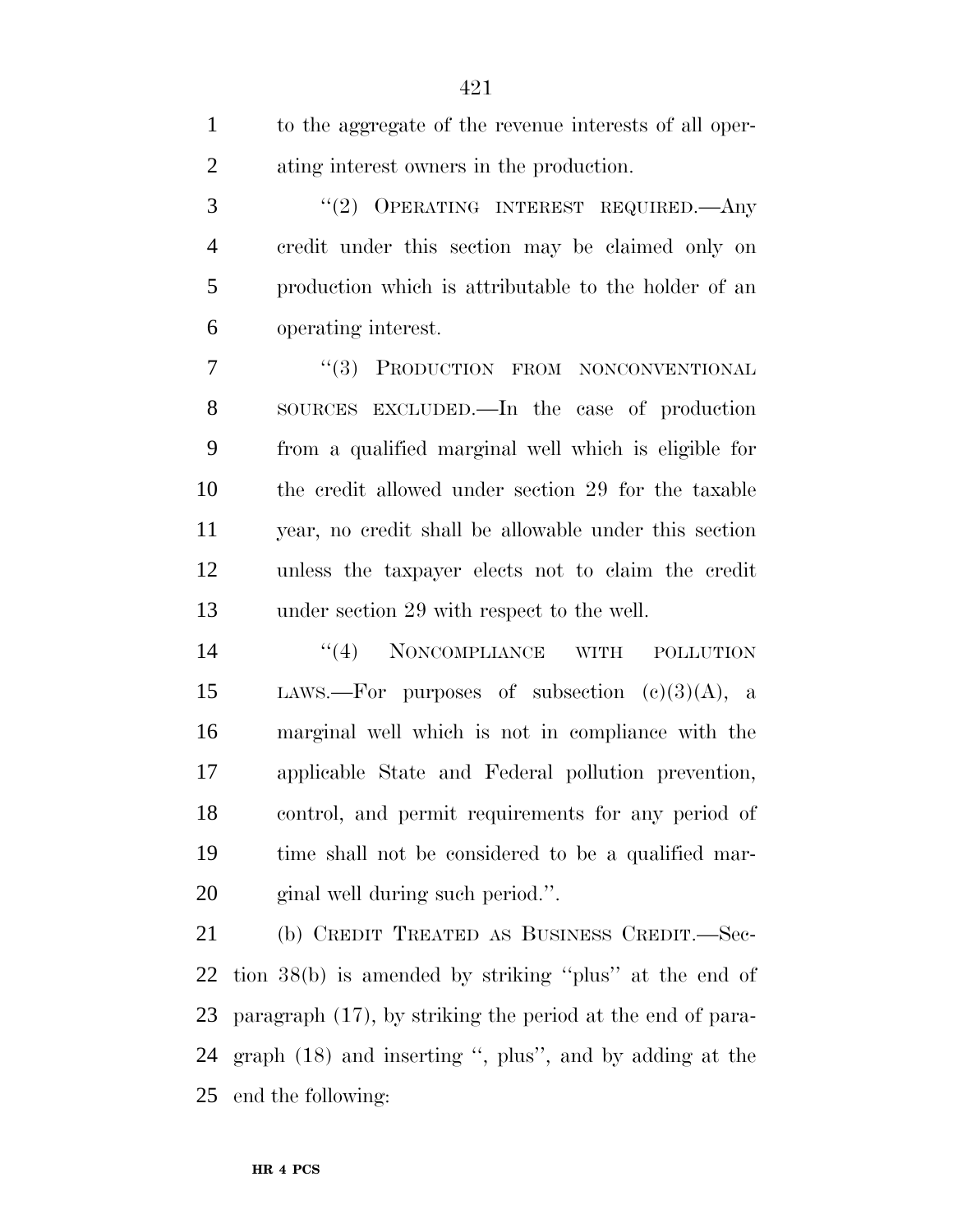| $\mathbf{1}$   | $\lq(19)$ the marginal oil and gas well production       |
|----------------|----------------------------------------------------------|
| $\overline{2}$ | eredit determined under section $45J(a)$ .".             |
| 3              | (c) CARRYBACK.—Subsection (a) of section 39 (relat-      |
| $\overline{4}$ | ing to carryback and carryforward of unused credits gen- |
| 5              | erally) is amended by adding at the end the following:   |
| 6              | "(3) 10-YEAR CARRYBACK FOR MARGINAL OIL                  |
| 7              | AND GAS WELL PRODUCTION CREDIT.—In the case              |
| 8              | of the marginal oil and gas well production credit—      |
| 9              | "(A) this section shall be applied sepa-                 |
| 10             | rately from the business credit (other than the          |
| 11             | marginal oil and gas well production credit),            |
| 12             | "(B) paragraph $(1)$ shall be applied by                 |
| 13             | substituting '10 taxable years' for '1 taxable           |
| 14             | years' in subparagraph (A) thereof, and                  |
| 15             | "(C) paragraph $(2)$ shall be applied—                   |
| 16             | "(i) by substituting $31$ taxable years'                 |
| 17             | for '21 taxable years' in subparagraph $(A)$             |
| 18             | thereof, and                                             |
| 19             | "(ii) by substituting '30 taxable years'                 |
| 20             | for '20 taxable years' in subparagraph $(A)$             |
| 21             | thereof.".                                               |
| 22             | (d) COORDINATION WITH SECTION 29.—Section                |
| 23             | $29(a)$ is amended by striking "There" and inserting "At |
| 24             | the election of the taxpayer, there".                    |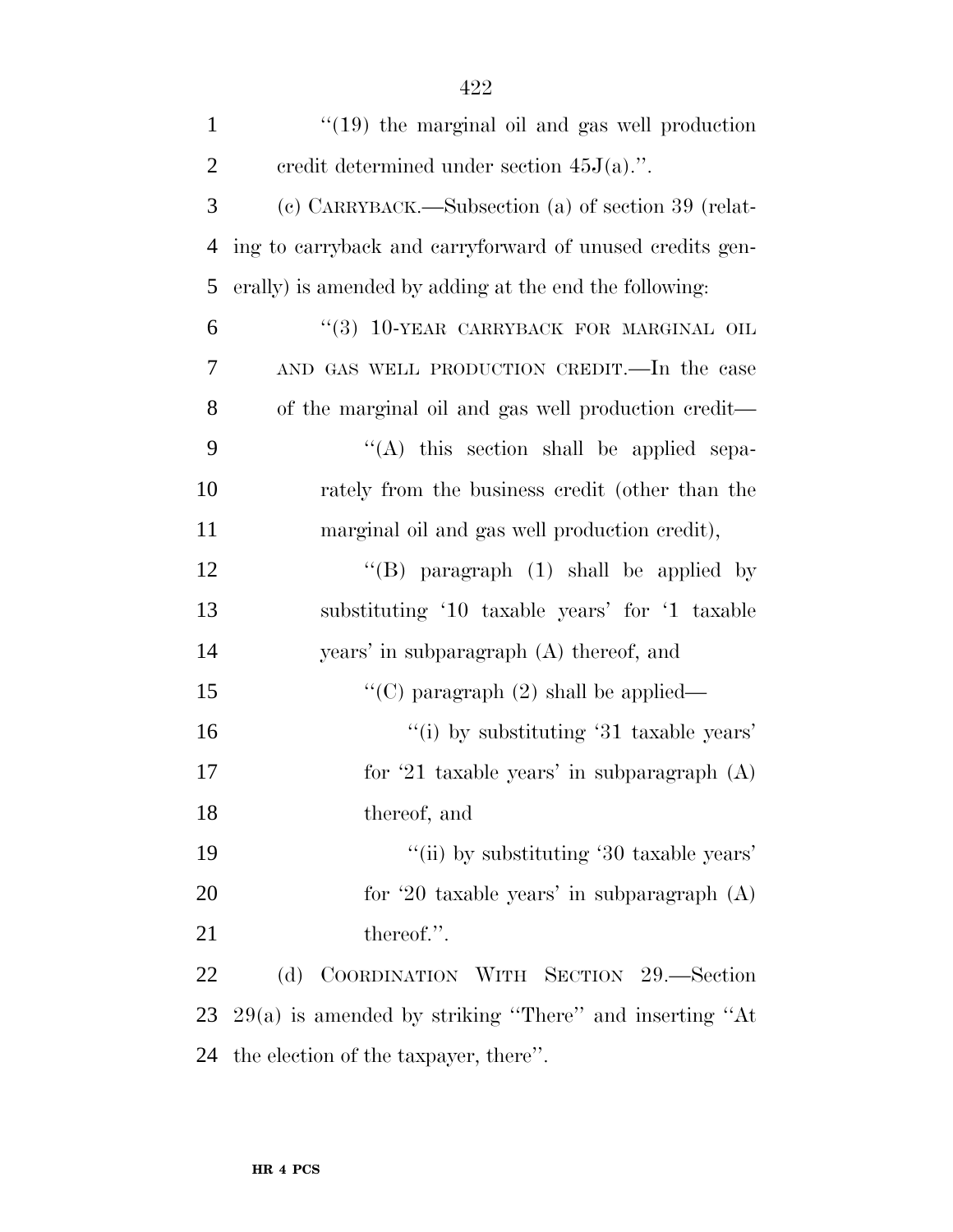(e) CLERICAL AMENDMENT.—The table of sections for subpart D of part IV of subchapter A of chapter I is amended by adding at the end the following:

''Sec. 45J. Credit for producing oil and gas from marginal wells.''.

 (f) EFFECTIVE DATE.—The amendments made by this section shall apply to production in taxable years be-ginning after December 31, 2001.

 **SEC. 3302. TEMPORARY SUSPENSION OF LIMITATION BASED ON 65 PERCENT OF TAXABLE INCOME AND EXTENSION OF SUSPENSION OF TAX-ABLE INCOME LIMIT WITH RESPECT TO MAR-GINAL PRODUCTION.**

 (a) LIMITATION BASED ON 65 PERCENT OF TAX- ABLE INCOME.—Subsection (d) of section 613A (relating to limitation on percentage depletion in case of oil and gas wells) is amended by adding at the end the following new paragraph:

17 <sup>''</sup>(6) TEMPORARY SUSPENSION OF TAXABLE IN- COME LIMIT.—Paragraph (1) shall not apply to tax- able years beginning after December 31, 2001, and before January 1, 2007, including with respect to amounts carried under the second sentence of para-graph (1) to such taxable years.''.

 (b) EXTENSION OF SUSPENSION OF TAXABLE IN- COME LIMIT WITH RESPECT TO MARGINAL PRODUC-25 TION.—Subparagraph  $(H)$  of section 613A(c)(6) (relating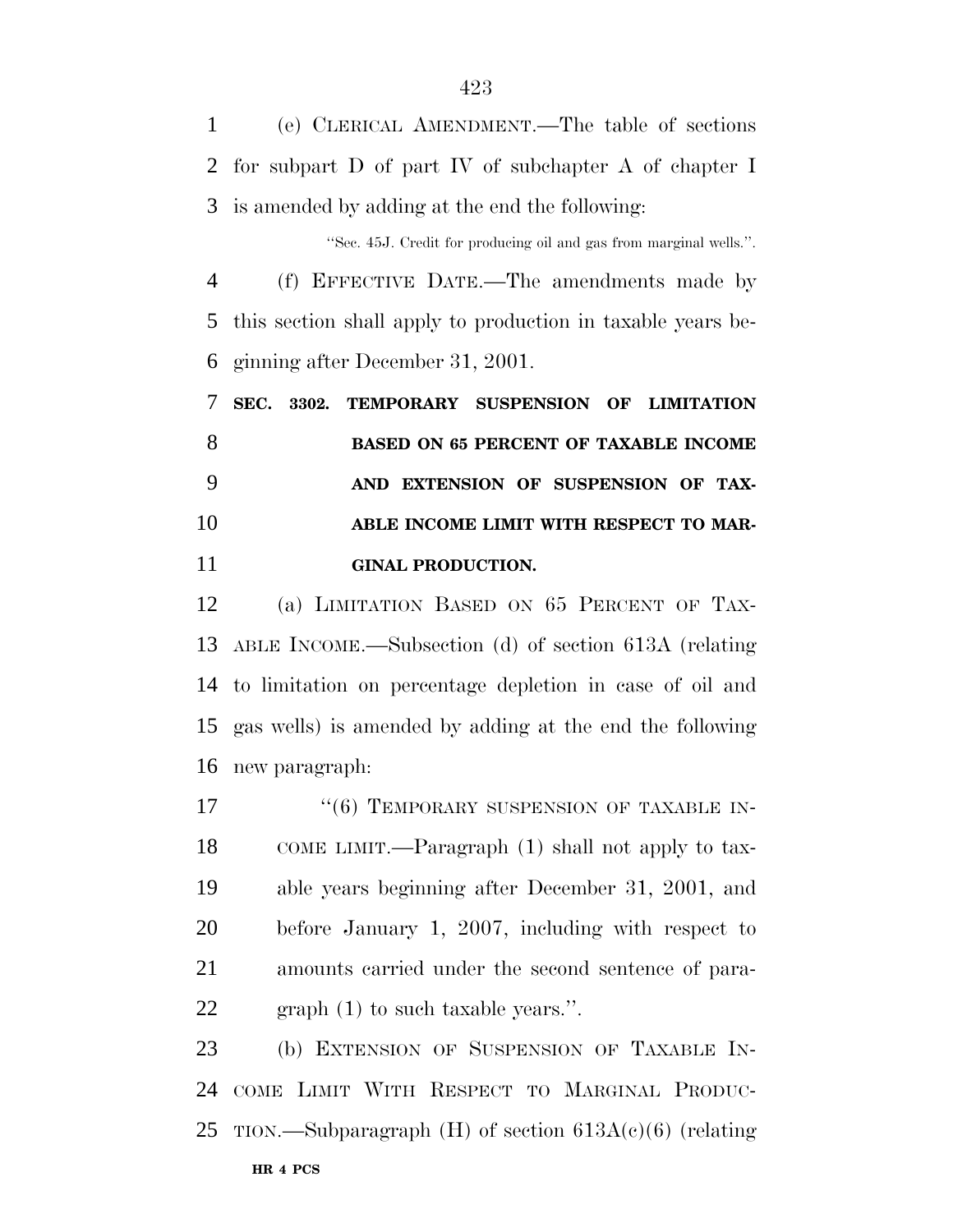to temporary suspension of taxable income limit with re- spect to marginal production) is amended by striking ''2002'' and inserting ''2007''.

 (c) EFFECTIVE DATE.—The amendment made by subsection (a) shall apply to taxable years beginning after December 31, 2001.

#### **SEC. 3303. DEDUCTION FOR DELAY RENTAL PAYMENTS.**

 (a) IN GENERAL.—Section 263 (relating to capital expenditures) is amended by adding after subsection (i) the following:

11 "(j) DELAY RENTAL PAYMENTS FOR DOMESTIC OIL AND GAS WELLS.—

13 <sup>"</sup>(1) IN GENERAL.—Notwithstanding subsection (a), a taxpayer may elect to treat delay rental pay- ments incurred in connection with the development of oil or gas within the United States (as defined in section 638) as payments which are not chargeable to capital account. Any payments so treated shall be allowed as a deduction in the taxable year in which paid or incurred.

21 "(2) DELAY RENTAL PAYMENTS.—For purposes of paragraph (1), the term 'delay rental payment' means an amount paid for the privilege of deferring development of an oil or gas well under an oil or gas lease.''.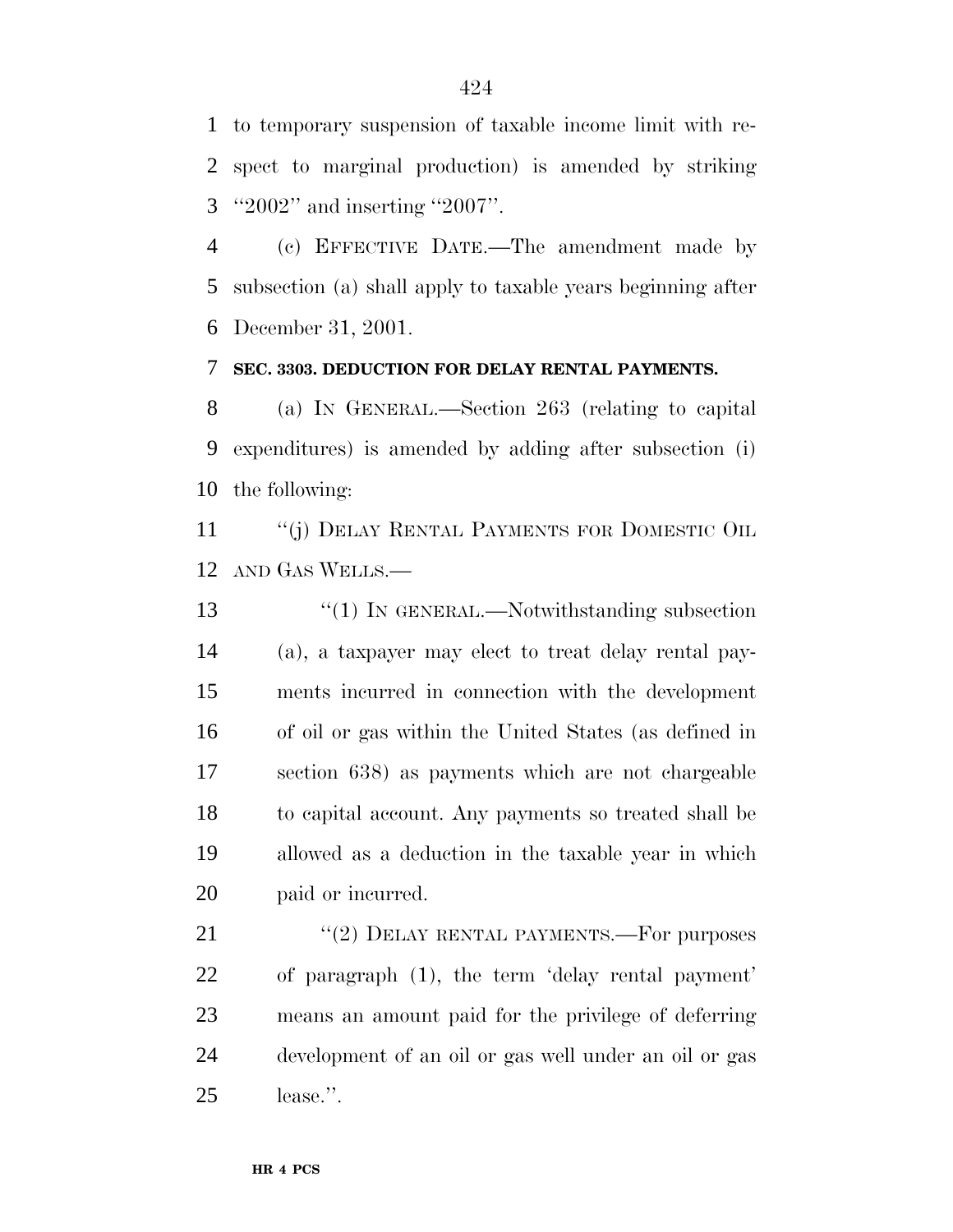1 (b) CONFORMING AMENDMENT.—Section  $263A(c)(3)$ 2 is amended by inserting "263(j)," after '263(i),".

 (c) EFFECTIVE DATE.—The amendments made by this section shall apply to amounts paid or incurred in tax-able years beginning after December 31, 2001.

## **SEC. 3304. ELECTION TO EXPENSE GEOLOGICAL AND GEO-PHYSICAL EXPENDITURES.**

 (a) IN GENERAL.—Section 263 (relating to capital expenditures) is amended by adding after subsection (j) the following:

 ''(k) GEOLOGICAL AND GEOPHYSICAL EXPENDI- TURES FOR DOMESTIC OIL AND GAS WELLS.—Notwith- standing subsection (a), a taxpayer may elect to treat geo- logical and geophysical expenses incurred in connection with the exploration for, or development of, oil or gas with- in the United States (as defined in section 638) as ex- penses which are not chargeable to capital account. Any expenses so treated shall be allowed as a deduction in the taxable year in which paid or incurred.''.

 (b) CONFORMING AMENDMENT.—Section 21 263A(c)(3), as amended by section 3303(b), is amended 22 by inserting "263(k)," after "263(j),".

 (c) EFFECTIVE DATE.—The amendments made by this section shall apply to costs paid or incurred in taxable years beginning after December 31, 2001.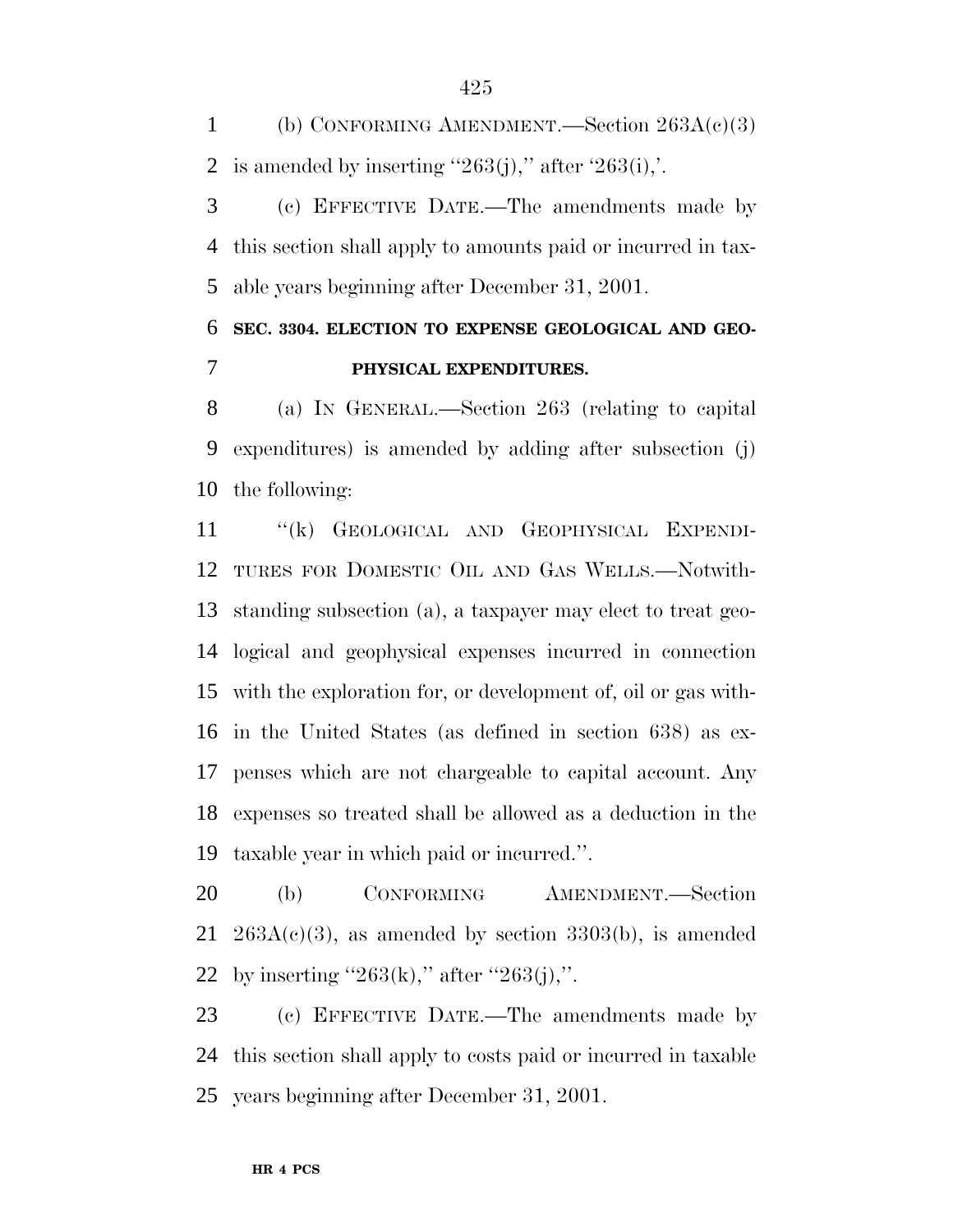| 1              | SEC. 3305. FIVE-YEAR NET OPERATING LOSS CARRYBACK           |
|----------------|-------------------------------------------------------------|
| $\overline{2}$ | FOR LOSSES ATTRIBUTABLE TO OPERATING                        |
| 3              | MINERAL INTERESTS OF OIL AND GAS PRO-                       |
| $\overline{4}$ | DUCERS.                                                     |
| 5              | (a) IN GENERAL.—Paragraph $(1)$ of section 172(b)           |
| 6              | (relating to years to which loss may be carried) is amended |
| 7              | by adding at the end the following new subparagraph.        |
| 8              | "(H) LOSSES ON OPERATING MINERAL IN-                        |
| 9              | TERESTS OF OIL AND GAS PRODUCERS.—In the                    |
| 10             | case of a taxpayer which has an eligible oil and            |
| 11             | gas loss (as defined in subsection $(j)$ ) for a tax-       |
| 12             | able year, such eligible oil and gas loss shall be          |
| 13             | a net operating loss carryback to each of the 5             |
| 14             | taxable years preceding the taxable year of such            |
| 15             | $loss.$ ".                                                  |
|                |                                                             |

 (b) ELIGIBLE OIL AND GAS LOSS.—Section 172 is amended by redesignating subsection (j) as subsection (k) and by inserting after subsection (i) the following new sub-section:

20 "(j) ELIGIBLE OIL AND GAS LOSS.—For purposes of this section—

22 ''(1) IN GENERAL.—The term 'eligible oil and gas loss' means the lesser of—

24 ''(A) the amount which would be the net operating loss for the taxable year if only in-come and deductions attributable to operating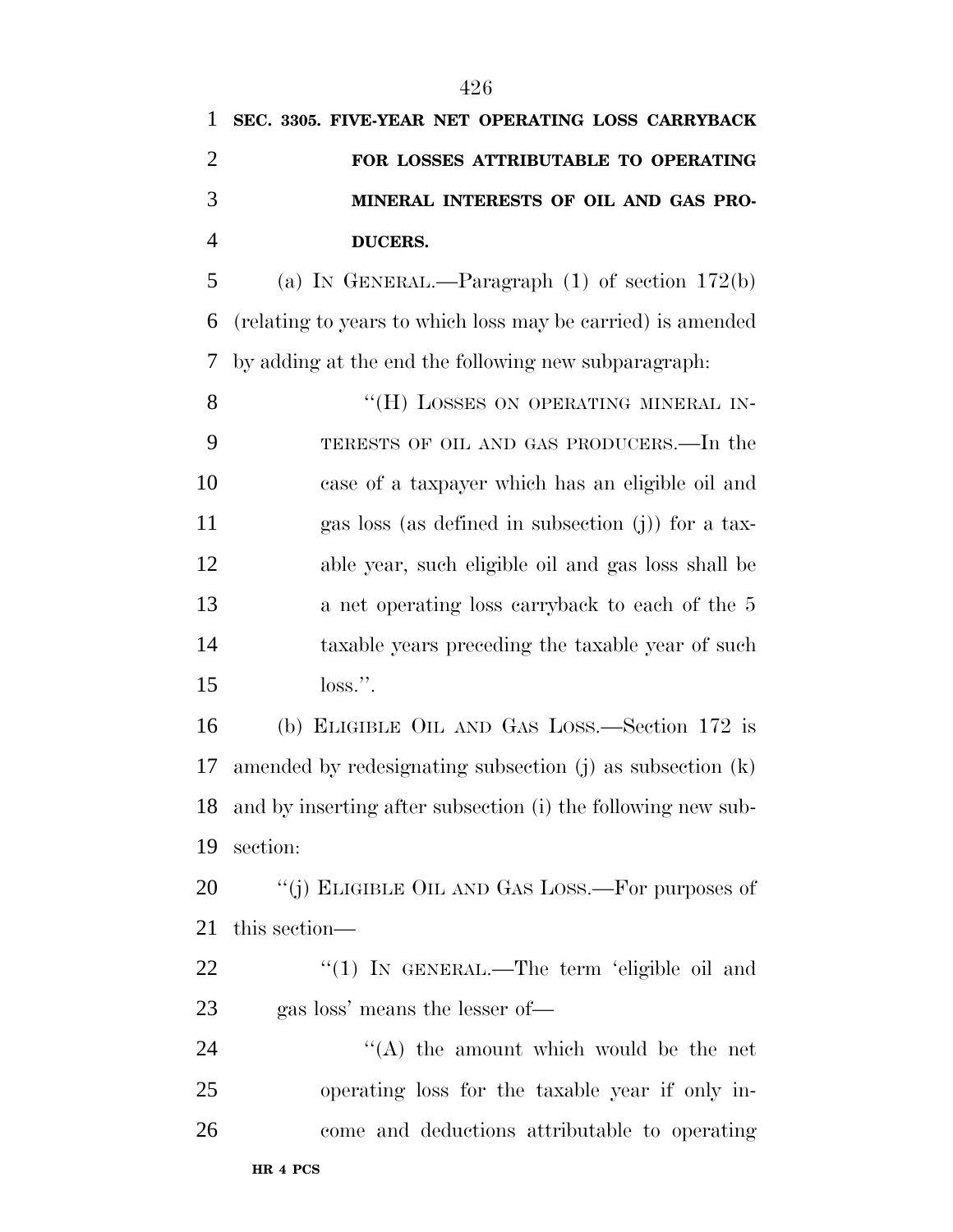| $\mathbf{1}$   | mineral interests (as defined in section $614(d)$ )          |
|----------------|--------------------------------------------------------------|
| $\overline{2}$ | in oil and gas wells are taken into account, or              |
| 3              | $\lq\lq (B)$ the amount of the net operating loss            |
| $\overline{4}$ | for such taxable year.                                       |
| 5              | (2)<br>COORDINATION<br><b>WITH</b><br><b>SUBSECTION</b>      |
| 6              | $(b)(2)$ .—For purposes of applying subsection $(b)(2)$ ,    |
| 7              | an eligible oil and gas loss for any taxable year shall      |
| 8              | be treated in a manner similar to the manner in              |
| 9              | which a specified liability loss is treated.                 |
| 10             | "(3) ELECTION.—Any taxpayer entitled to a 5-                 |
| 11             | year carryback under subsection $(b)(1)(H)$ from any         |
| 12             | loss year may elect to have the carryback period             |
| 13             | with respect to such loss year determined without re-        |
| 14             | gard to subsection $(b)(1)(H)$ .".                           |
| 15             | (c) EFFECTIVE DATE.—The amendments made by                   |
| 16             | this section shall apply to net operating losses for taxable |
| 17             | years beginning after December 31, 2001.                     |
| 18             | SEC. 3306. EXTENSION AND MODIFICATION OF CREDIT FOR          |
| 19             | PRODUCING FUEL FROM A NONCONVEN-                             |
| 20             | TIONAL SOURCE.                                               |
| 21             | (a) IN GENERAL.—Section 29 is amended by adding              |
| 22             | at the end the following new subsection:                     |
| 23             | "(h) EXTENSION FOR OTHER FACILITIES.-                        |
| 24             | "(1) EXTENSION FOR OIL AND CERTAIN GAS.-                     |
| 25             | In the case of a well for producing qualified fuels de-      |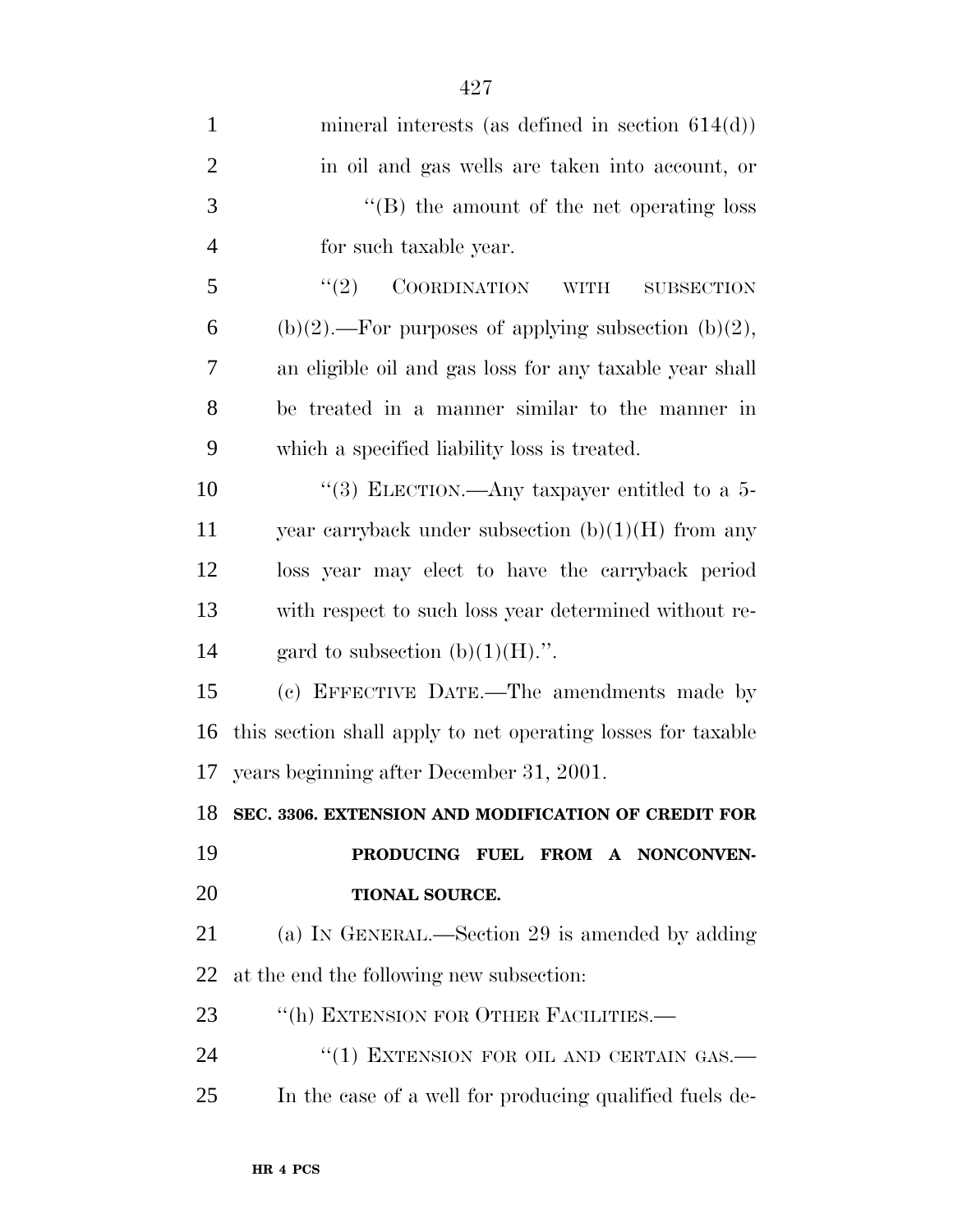| $\mathbf{1}$   | scribed in subparagraph $(A)$ or $(B)(i)$ of subsection |
|----------------|---------------------------------------------------------|
| $\overline{2}$ | $(e)(1)$ —                                              |
| 3              | "(A) APPLICATION OF CREDIT FOR NEW                      |
| $\overline{4}$ | WELLS.—Notwithstanding subsection (f), this             |
| 5              | section shall apply with respect to such fuels—         |
| 6              | "(i) which are produced from a well                     |
| $\overline{7}$ | drilled after the date of the enactment of              |
| 8              | this subsection and before January 1,                   |
| 9              | $2007$ , and                                            |
| 10             | "(ii) which are sold not later than the                 |
| 11             | close of the 4-year period beginning on the             |
| 12             | date that such well is drilled, or, if earlier,         |
| 13             | January 1, 2010.                                        |
| 14             | "(B) EXTENSION OF CREDIT FOR<br>OLD                     |
| 15             | WELLS.—Subsection $(f)(2)$ shall be applied by          |
| 16             | substituting $2007'$ for $2003'$ with respect to        |
| 17             | wells described in subsection $(f)(1)(A)$ with re-      |
| 18             | spect to such fuels.                                    |
| 19             | "(2) EXTENSION FOR FACILITIES PRODUCING                 |
| 20             | QUALIFIED FUEL FROM LANDFILL GAS.-                      |
| 21             | "(A) IN GENERAL.—In the case of a facil-                |
| 22             | ity for producing qualified fuel from landfill gas      |
| 23             | which was placed in service after June 30,              |
| 24             | 1998, and before January 1, 2007, this section          |
| 25             | shall apply to fuel produced at such facility dur-      |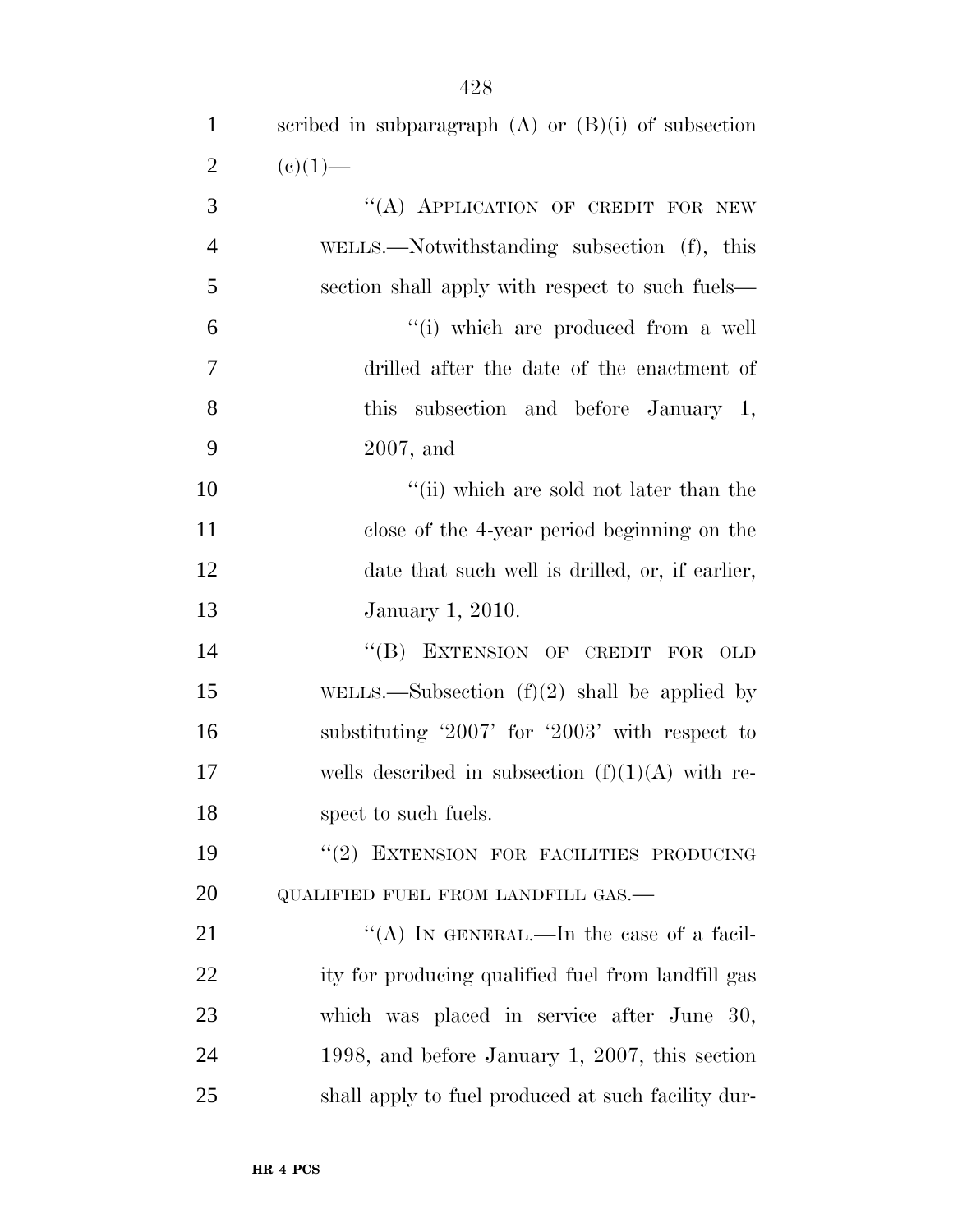| $\mathbf{1}$   | ing the 5-year period beginning on the later                       |
|----------------|--------------------------------------------------------------------|
| $\overline{2}$ | $of$ —                                                             |
| 3              | "(i) the date such facility was placed                             |
| $\overline{4}$ | in service, or                                                     |
| 5              | "(ii) the date of the enactment of this                            |
| 6              | subsection.                                                        |
| $\tau$         | "(B) REDUCTION OF CREDIT FOR CERTAIN                               |
| 8              | LANDFILL FACILITIES.—In the case of a facility                     |
| 9              | to which paragraph (1) applies and which is                        |
| 10             | subject to the 1996 New Source Performance                         |
| 11             | Standards/Emmissions Guidelines of the Envi-                       |
| 12             | ronmental Protection Agency, subsection $(a)(1)$                   |
| 13             | shall be applied by substituting $\frac{1}{2}$ for $\frac{1}{3}$ . |
| 14             | "(3) SPECIAL RULES.—In determining the                             |
| 15             | amount of credit allowable under this section solely               |
| 16             | by reason of this subsection—                                      |
| 17             | "(A) DAILY LIMIT.—The amount of quali-                             |
| 18             | fied fuels sold during any taxable year which                      |
| 19             | may be taken into account by reason of this                        |
| 20             | subsection with respect to any project shall not                   |
| 21             | exceed an average barrel-of-oil equivalent of                      |
| 22             | 200,000 cubic feet of natural gas per day. Days                    |
| 23             | before the date the project is placed in service                   |
| 24             | shall not be taken into account in determining                     |
| 25             | such average.                                                      |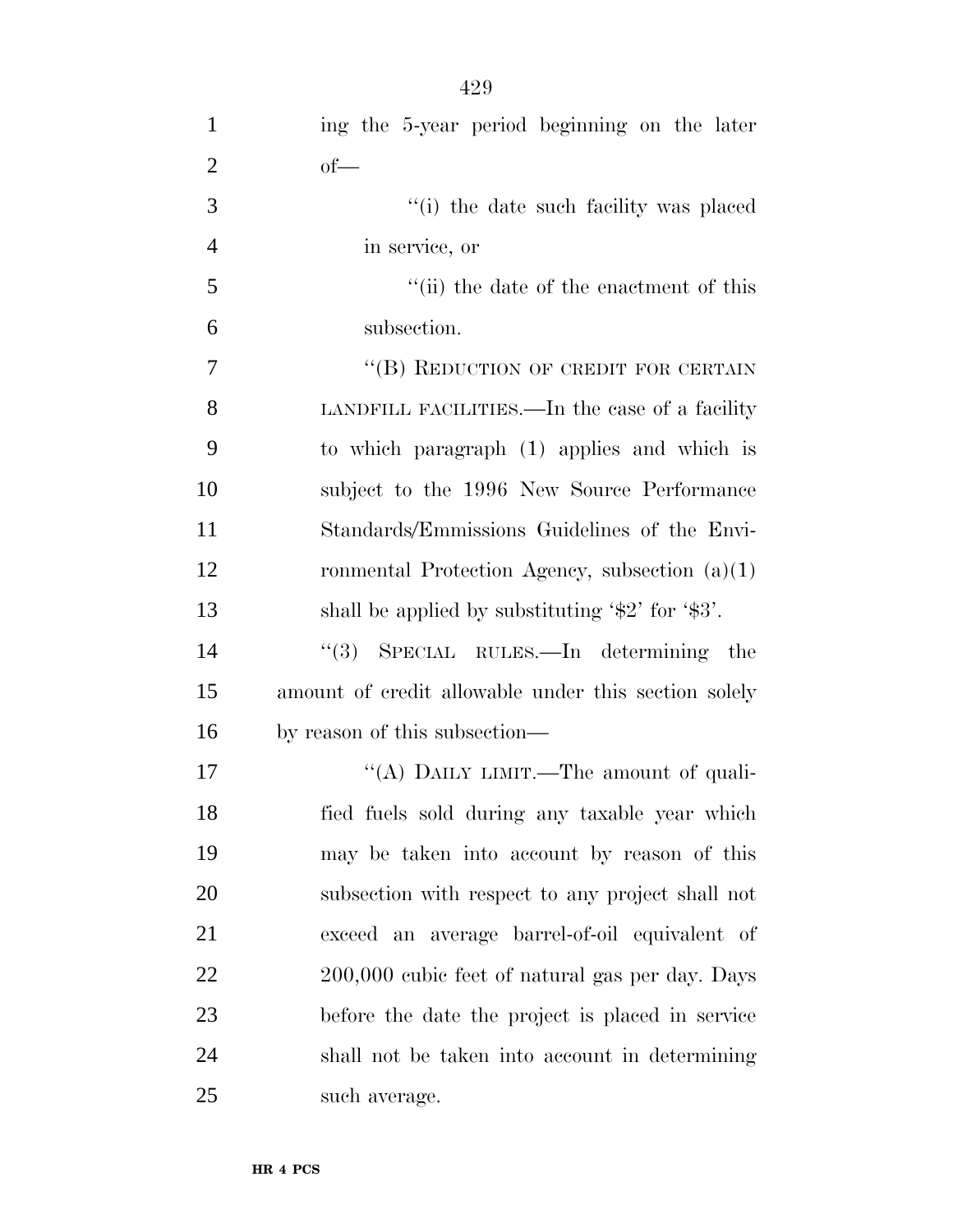| $\mathbf{1}$   | "(B) EXTENSION PERIOD TO COMMENCE                            |
|----------------|--------------------------------------------------------------|
| $\overline{2}$ | WITH UNADJUSTED CREDIT AMOUNT.—In the                        |
| 3              | case of fuels sold during 2001 and 2002, the                 |
| $\overline{4}$ | amount applicable under subsection<br>dollar                 |
| 5              | $(a)(1)$ shall be \$3 (without regard to subsection          |
| 6              | $(b)(2)$ ). In the case of fuels sold after 2002,            |
| 7              | subparagraph $(B)$ of subsection $(d)(2)$ shall be           |
| 8              | applied by substituting '2002' for '1979'.".                 |
| 9              | (b) EFFECTIVE DATE.—The amendment made by                    |
| 10             | this section shall apply to fuel sold after the date of the  |
| 11             | enactment of this Act.                                       |
| 12             | SEC. 3307. BUSINESS RELATED ENERGY CREDITS ALLOWED           |
|                |                                                              |
| 13             | AGAINST REGULAR AND MINIMUM TAX.                             |
| 14             | (a) IN GENERAL.—Subsection (c) of section $38$ (re-          |
| 15             | lating to limitation based on amount of tax) is amended      |
| 16             | by redesignating paragraph $(3)$ as paragraph $(4)$ and by   |
| 17             | inserting after paragraph $(2)$ the following new paragraph: |
| 18             | "(3) SPECIAL RULES FOR SPECIFIED ENERGY                      |
| 19             | CREDITS.-                                                    |
| 20             | "(A) IN GENERAL.—In the case of speci-                       |
| 21             | fied energy credits—                                         |
| 22             | $\lq\lq$ (i) this section and section 39 shall               |
| 23             | be applied separately with respect to such                   |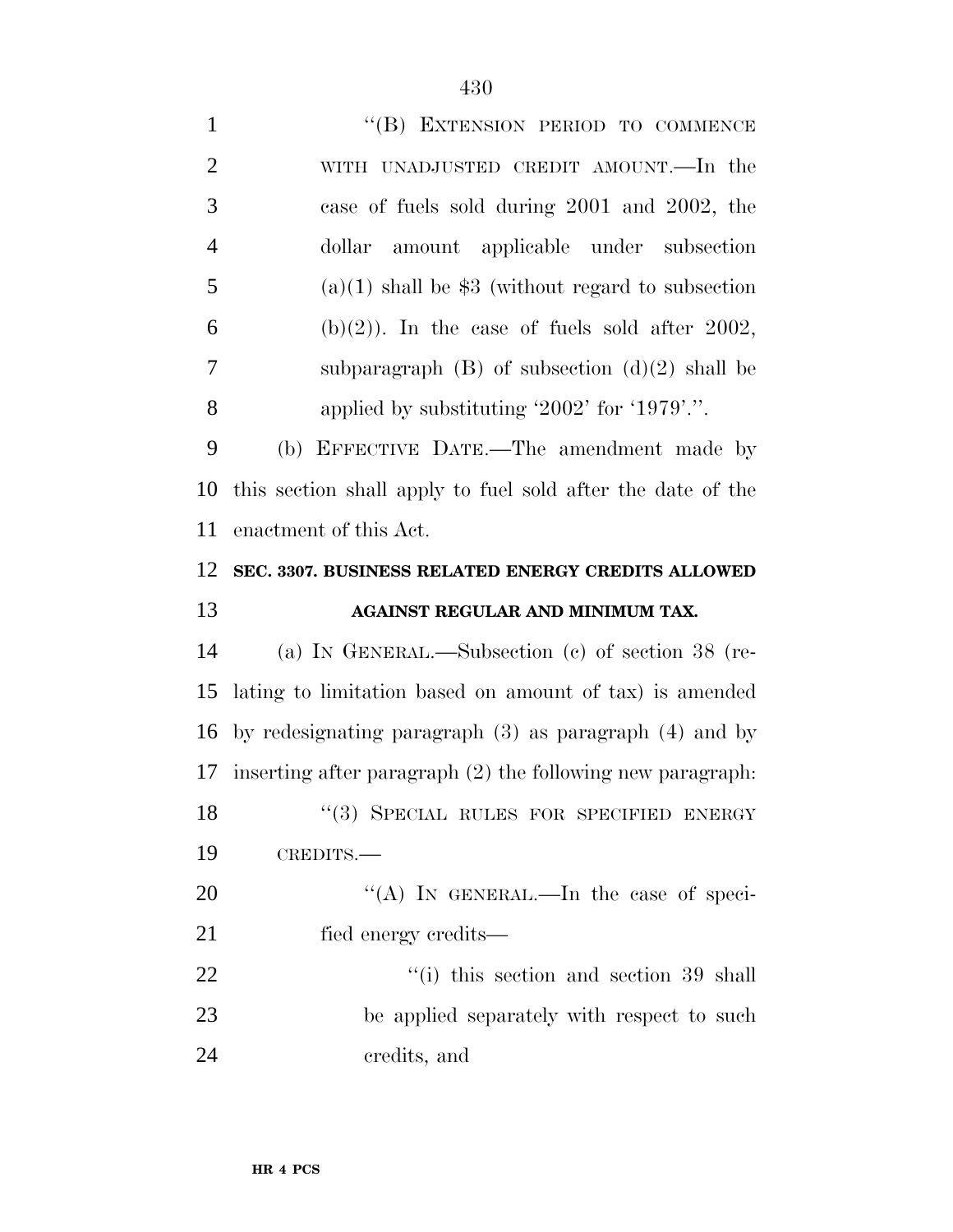| $\mathbf{1}$   | "(ii) in applying paragraph $(1)$ to                         |
|----------------|--------------------------------------------------------------|
| $\overline{2}$ | such credits—                                                |
| 3              | $\lq\lq$ the tentative minimum tax                           |
| $\overline{4}$ | shall be treated as being zero, and                          |
| 5              | "(II) the limitation under para-                             |
| 6              | graph (1) (as modified by subclause                          |
| $\tau$         | (I) shall be reduced by the credit al-                       |
| 8              | lowed under subsection (a) for the                           |
| 9              | taxable year (other than the specified                       |
| 10             | energy credits).                                             |
| 11             | "(B) SPECIFIED ENERGY CREDITS.-For                           |
| 12             | purposes of this subsection, the term 'specified             |
| 13             | energy credits' means the credits determined                 |
| 14             | under sections $45G$ , $45H$ , $45I$ , $45J$ , and $45K$ .". |
| 15             | (b) CONFORMING AMENDMENT.—Subclause (II) of                  |
| 16             | section $38(c)(2)(A)(ii)$ is amended by inserting "or the    |
| 17             | specified energy credits" after "employment credit".         |
| 18             | (c) EFFECTIVE DATE.—The amendments made by                   |
| 19             | this section shall apply to taxable years ending after the   |
| 20             | date of the enactment of this Act.                           |
| 21             | SEC. 3308. TEMPORARY REPEAL OF ALTERNATIVE MIN-              |
| 22             | IMUM TAX PREFERENCE FOR INTANGIBLE                           |
| 23             | DRILLING COSTS.                                              |
| 24             | (a) IN GENERAL.—Clause (ii) of section $57(a)(2)(E)$         |
| 25             | is amended by adding at the end the following new sen-       |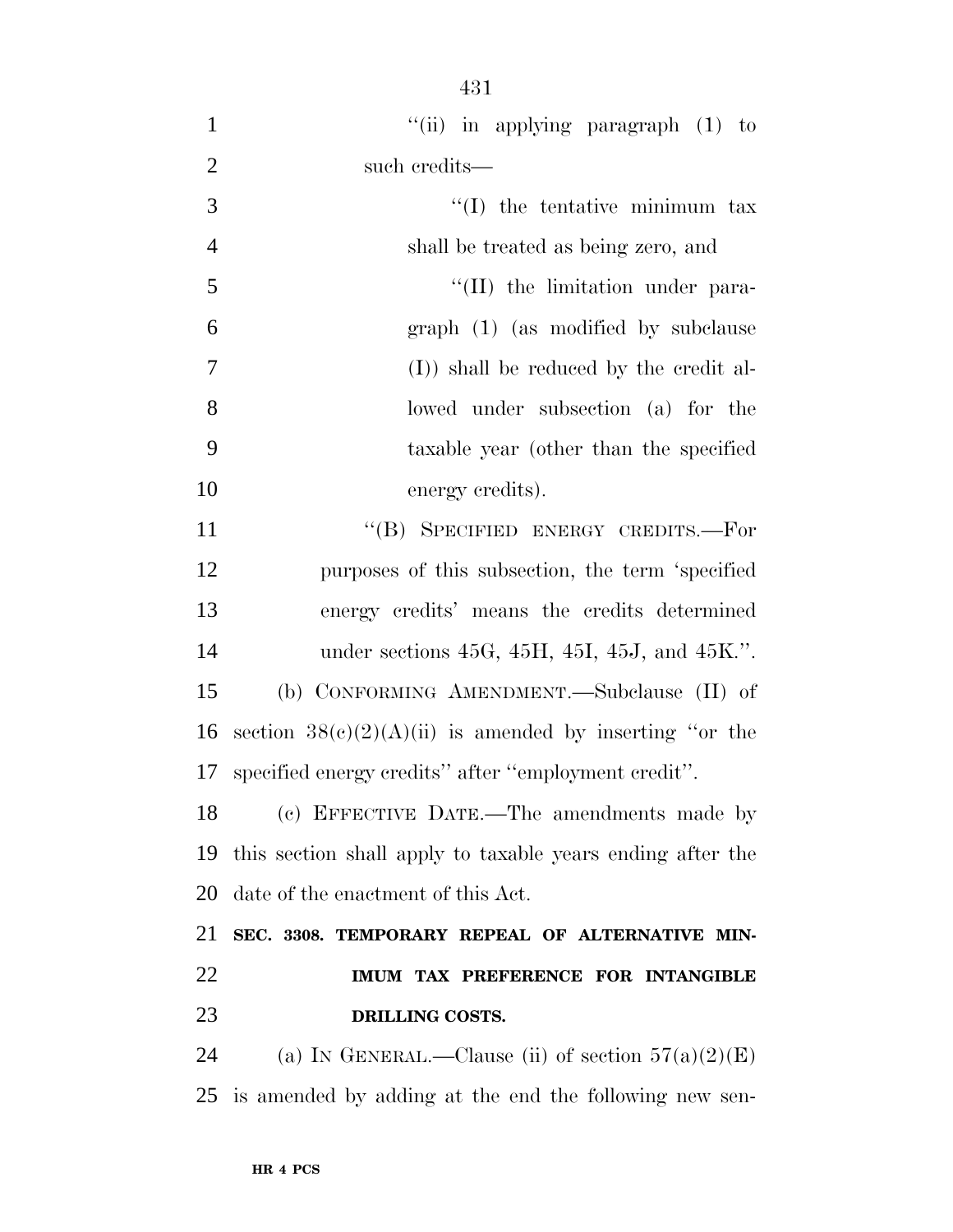tence: ''The preceding sentence shall not apply to taxable years beginning after December 31, 2001, and before Jan-uary 1, 2005.''.

 (b) EFFECTIVE DATES.—The amendment made by this section shall apply to taxable years beginning after December 31, 2001.

# **SEC. 3309. ALLOWANCE OF ENHANCED RECOVERY CREDIT AGAINST THE ALTERNATIVE MINIMUM TAX.**

 (a) IN GENERAL.—Subparagraph (B) of section  $38(c)(3)$ , as amended by section 3307, is amended by add- ing at the end the following new sentence: ''For taxable years beginning before January 1, 2005, such term in-cludes the credit determined under section 43.''.

 (b) EFFECTIVE DATE.—The amendment made by this section shall apply to taxable years beginning after December 31, 2001.

#### **SEC. 3310. EXTENSION OF CERTAIN BENEFITS FOR EN-ERGY-RELATED BUSINESSES ON INDIAN RES-**

#### **ERVATIONS.**

 (a) DEPRECIATION FOR PROPERTY ON INDIAN RES- ERVATIONS.—Paragraph (8) of section 168(j) (relating to termination) is amended by adding at the end the fol- lowing new sentence: ''The preceding sentence shall be ap-plied by substituting 'December 31, 2006' for 'December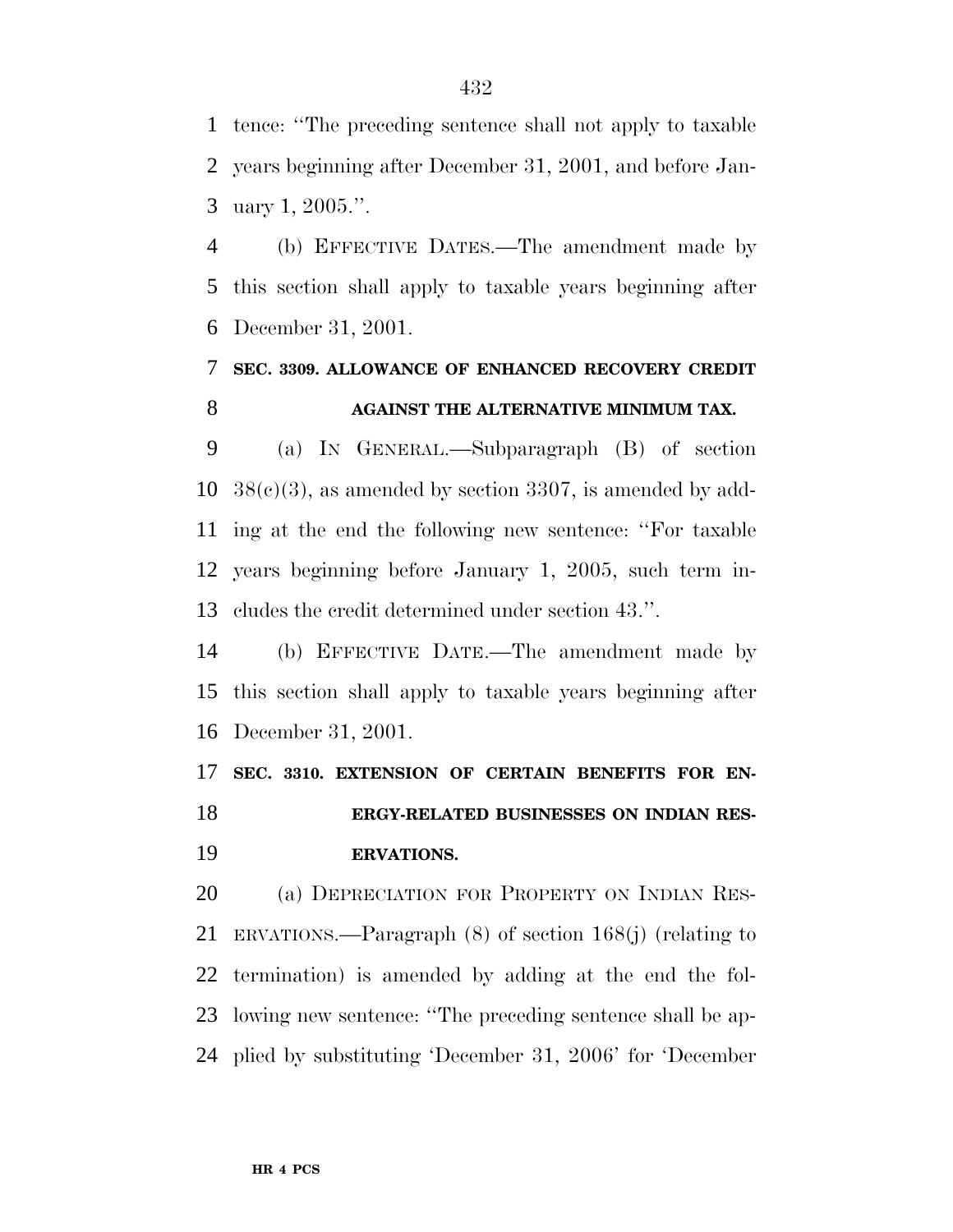| $\mathbf{1}$   | 31, 2003' in the case of property placed in service as part |
|----------------|-------------------------------------------------------------|
| $\overline{2}$ | of a facility for-                                          |
| 3              | $\lq\lq$ the generation or transmission of                  |
| $\overline{4}$ | electricity (including from any qualified energy            |
| 5              | resource, as defined in section $45(e)$ ,                   |
| 6              | "(B) an oil or gas well,                                    |
| 7              | $\lq\lq$ (C) the transmission or refining of oil or         |
| 8              | gas, or                                                     |
| 9              | $\lq\lq$ the production of any qualified fuel               |
| 10             | (as defined in section $29(e)$ ).".                         |
| 11             | (b) EMPLOYMENT OF INDIANS.—Subsection (f) of                |
| 12             | section 45A (relating to termination) is amended by add-    |
| 13             | ing at the end the following new sentence: "The preceding   |
| 14             | sentence shall be applied by substituting 'December 31,     |
| 15             | $2006'$ for 'December 31, $2003'$ in the case of wages paid |
| 16             | for services performed at a facility described in section   |
|                | $17 \quad 168(j)(8)$ .".                                    |
| 18             | <b>DIVISION D</b>                                           |
| 19             | SEC. 4101. CAPACITY BUILDING FOR ENERGY-EFFICIENT,          |
| 20             | <b>AFFORDABLE HOUSING.</b>                                  |
| 21             | Section 4(b) of the HUD Demonstration Act of 1993           |
|                |                                                             |

(42 U.S.C. 9816 note) is amended—

 (1) in paragraph (1), by inserting before the semicolon at the end the following: '', including ca-pabilities regarding the provision of energy efficient,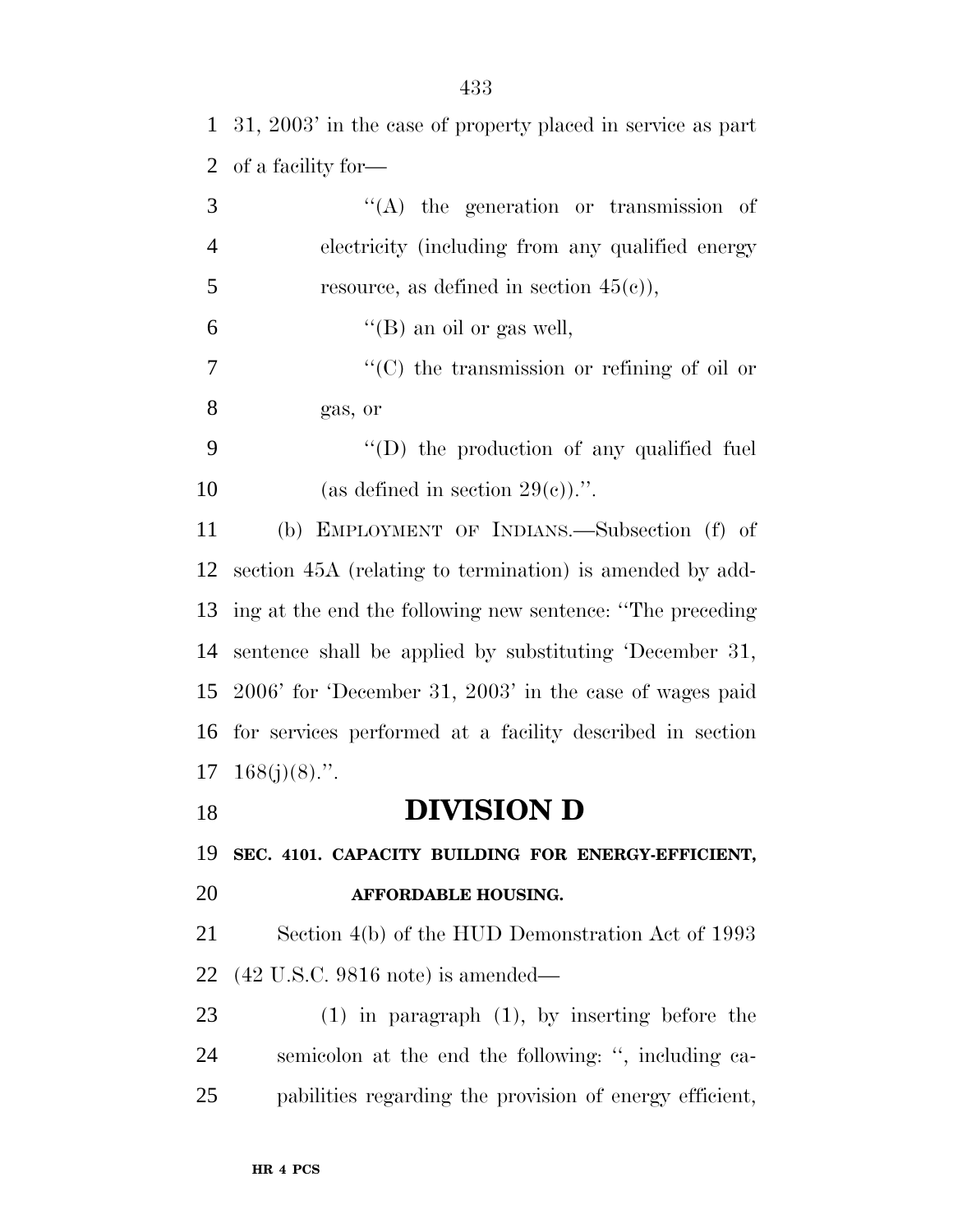| $\mathbf{1}$   | affordable housing and residential energy conserva-    |
|----------------|--------------------------------------------------------|
| $\overline{2}$ | tion measures"; and                                    |
| 3              | $(2)$ in paragraph $(2)$ , by inserting before the     |
| $\overline{4}$ | semicolon the following: ", including such activities  |
| 5              | relating to the provision of energy efficient, afford- |
| 6              | able housing and residential energy conservation       |
| 7              | measures that benefit low-income families".            |
| 8              | SEC. 4102. INCREASE OF CDBG PUBLIC SERVICES CAP FOR    |
| 9              | ENERGY CONSERVATION AND EFFICIENCY                     |
| 10             | <b>ACTIVITIES.</b>                                     |
| 11             | Section $105(a)(8)$ of the Housing and Community       |
| 12             | Development Act of 1974 (42 U.S.C. $5305(a)(8)$ ) is   |
| 13             | amended—                                               |
| 14             | $(1)$ by inserting "or efficiency" after "energy       |
| 15             | conservation";                                         |
| 16             | $(2)$ by striking ", and except that" and insert-      |
| 17             | ing "; except that"; and                               |
| 18             | (3) by inserting before the period at the end the      |
| 19             | following: "; and except that each percentage limita-  |
| 20             | tion under this paragraph on the amount of assist-     |
| 21             | ance provided under this title that may be used for    |
| 22             | the provision of public services is hereby increased   |
| 23             | by 10 percent, but such percentage increase may be     |
| 24             | used only for the provision of public services con-    |
| 25             | cerning energy conservation or efficiency".            |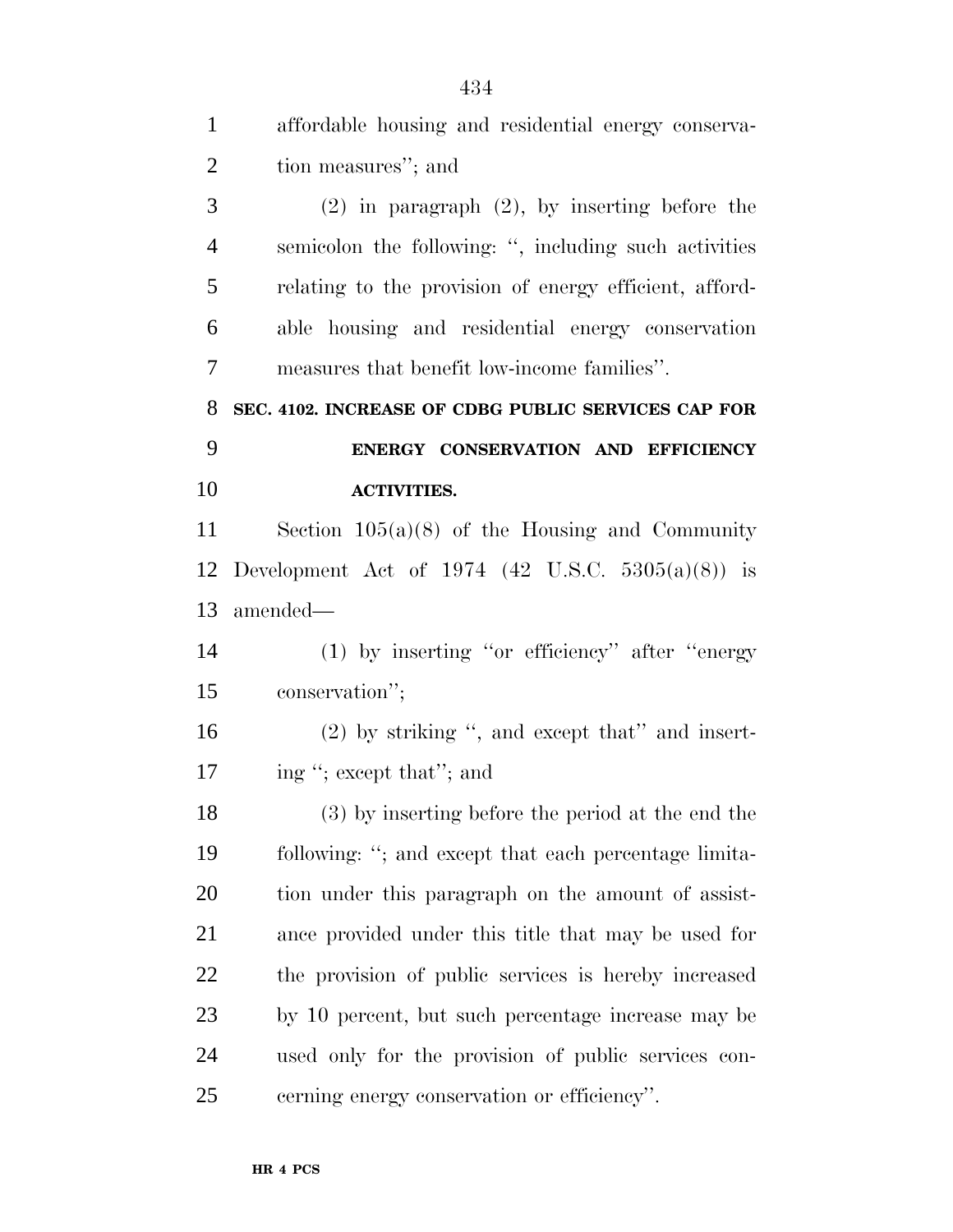## **SEC. 4103. FHA MORTGAGE INSURANCE INCENTIVES FOR ENERGY EFFICIENT HOUSING.**

 (a) SINGLE FAMILY HOUSING MORTGAGE INSUR- ANCE.—Section 203(b)(2) of the National Housing Act 5 (12 U.S.C.  $1709(b)(2)$ ) is amended, in the first undesig- nated paragraph beginning after subparagraph (B)(iii) (relating to solar energy systems)—

8  $(1)$  by inserting "or paragraph  $(10)$ "; and

 (2) by striking ''20 percent'' and inserting ''30 percent''.

 (b) MULTIFAMILY HOUSING MORTGAGE INSUR- ANCE.—Section 207(c) of the National Housing Act (12 U.S.C. 1713(c)) is amended, in the second undesignated paragraph beginning after paragraph (3) (relating to solar energy systems and residential energy conservation meas- ures), by striking ''20 percent'' and inserting ''30 per-cent''.

 (c) COOPERATIVE HOUSING MORTGAGE INSUR- ANCE.—Section 213(p) of the National Housing Act (12 U.S.C. 1715e(p)) is amended by striking ''20 per centum'' and inserting ''30 percent''.

 (d) REHABILITATION AND NEIGHBORHOOD CON- SERVATION HOUSING MORTGAGE INSURANCE.—Section  $220(d)(3)(B(iii))$  of the National Housing Act (12 U.S.C.  $25 \text{ } 1715k(d)(3)(B(iii))$  is amended by striking "20 per cen-tum'' and inserting ''30 percent''.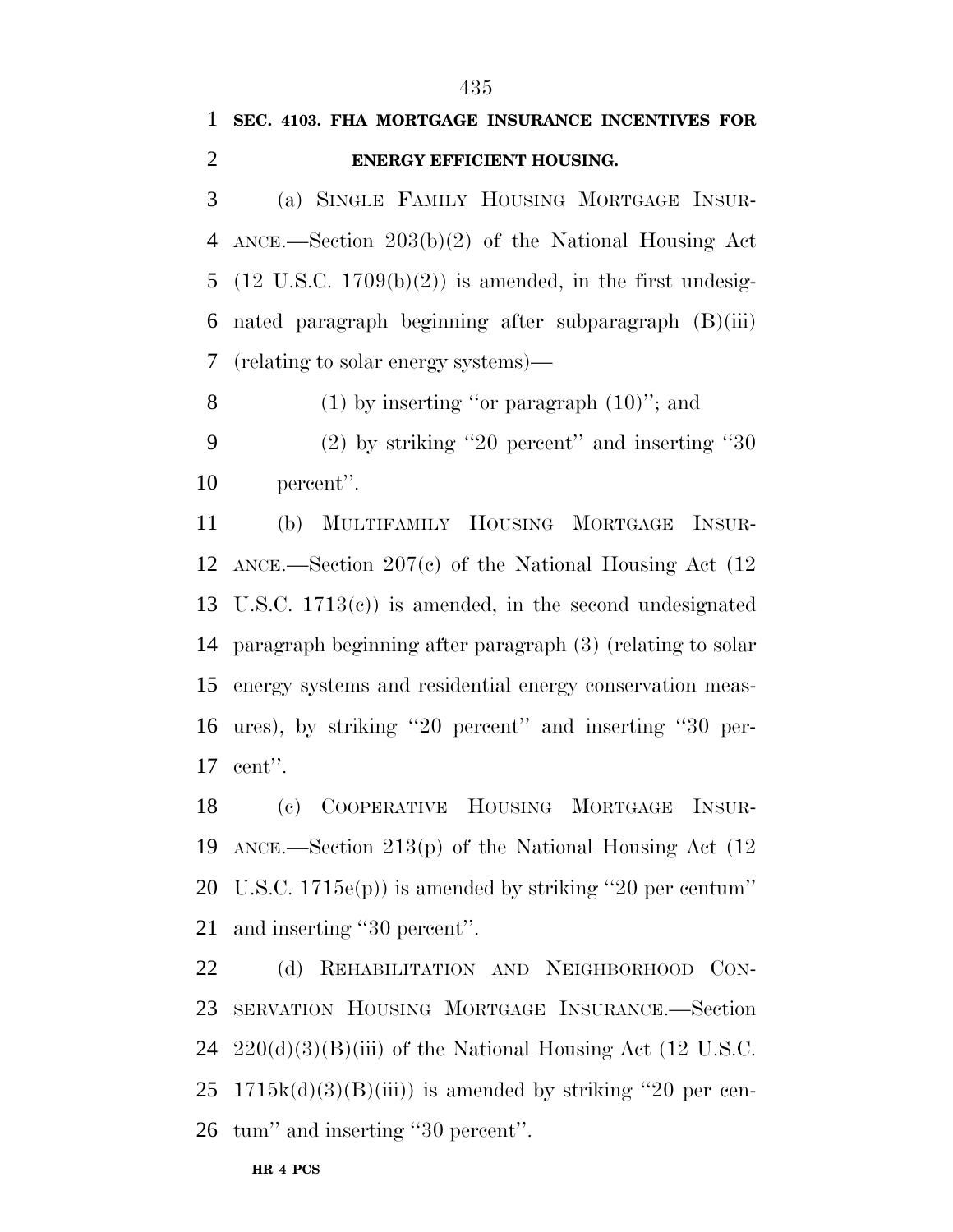(e) LOW-INCOME MULTIFAMILY HOUSING MORT- GAGE INSURANCE.—Section 221(k) of the National Hous-3 ing Act  $(12 \text{ U.S.C. } 1715l(k))$  is amended by striking "20 per centum'' and inserting ''30 percent''.

 (f) ELDERLY HOUSING MORTGAGE INSURANCE.— 6 The proviso at the end of section  $213(c)(2)$  of the National Housing Act (12 U.S.C. 1715v(c)(2)) is amended by strik-ing ''20 per centum'' and inserting ''30 percent''.

 (g) CONDOMINIUM HOUSING MORTGAGE INSUR- ANCE.—Section 234(j) of the National Housing Act (12 U.S.C. 1715y(j)) is amended by striking ''20 per centum'' and inserting ''30 percent''.

### **SEC. 4104. PUBLIC HOUSING CAPITAL FUND.**

 Section 9(d)(1) of the United States Housing Act of 15 1937 (42 U.S.C. 1437 $g(d)(1)$ ) is amended—

 (1) in subparagraph (I), by striking ''and'' at the end;

 (2) in subparagraph (K), by striking the period at the end and inserting ''; and''; and

 (3) by adding at the end the following new sub-paragraph:

 $\langle (L) \rangle$  improvement of energy and water-use efficiency by installing fixtures and fittings that conform to the American Society of Mechanical Engineers/American National Standards Insti-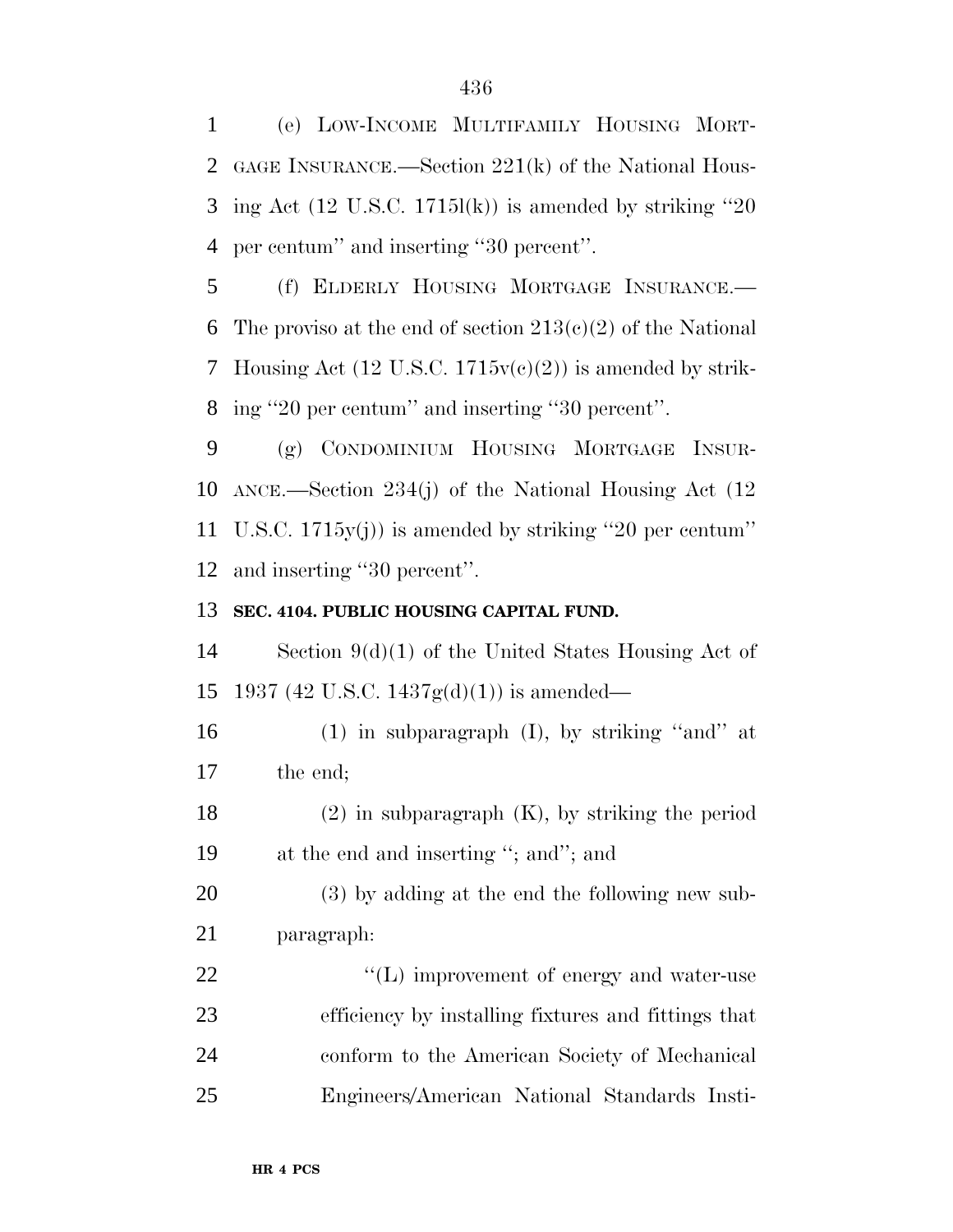| $\mathbf{1}$   | tute standards A112.19.2-1998 and A112.18.1-               |
|----------------|------------------------------------------------------------|
| $\overline{2}$ | 2000, or any revision thereto, applicable at the           |
| 3              | time of installation, and by increasing energy             |
| $\overline{4}$ | efficiency and water conservation by such other            |
| 5              | means as the Secretary determines are appro-               |
| 6              | priate.".                                                  |
| 7              | SEC. 4105. GRANTS FOR ENERGY-CONSERVING IMPROVE-           |
| 8              | MENTS FOR ASSISTED HOUSING.                                |
| 9              | Section $251(b)(1)$ of the National Energy Conserva-       |
| 10             | tion Policy Act $(42 \text{ U.S.C. } 8231(1))$ is amended— |
| 11             | (1) by striking "financed with loans" and in-              |
| 12             | serting "assisted";                                        |
| 13             | $(2)$ by inserting after "1959," the following:            |
| 14             | "which are eligible multifamily housing projects (as       |
| 15             | such term is defined in section 512 of the Multi-          |
| 16             | family Assisted Housing Reform and Affordability           |
| 17             | Act of 1997 (42 U.S.C. 1437f note)) and are subject        |
| 18             | to a mortgage restructuring and rental assistance          |
| 19             | sufficiency plans under such Act,"; and                    |
| 20             | $(3)$ by inserting after the period at the end of          |
| 21             | the first sentence the following new sentence: "Such       |
| 22             | improvements may also include the installation of          |
| 23             | energy and water conserving fixtures and fittings          |
| 24             | that conform to the American Society of Mechanical         |
| 25             | Engineers/American National Standards Institute            |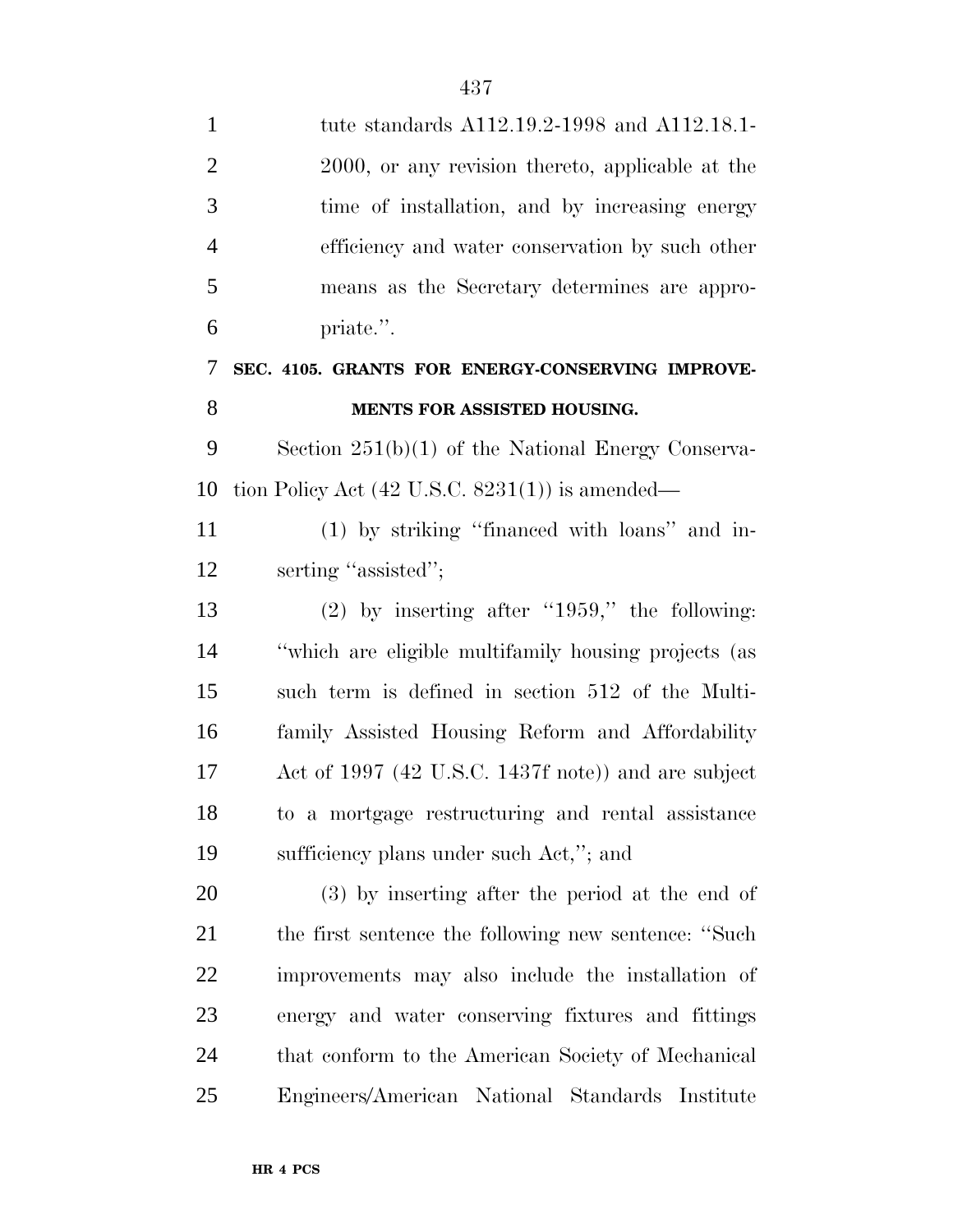standards A112.19.2-1998 and A112.18.1-2000, or any revision thereto, applicable at the time of instal-lation.''.

### **SEC. 4106. NORTH AMERICAN DEVELOPMENT BANK.**

 Part 2 of subtitle D of title V of the North American Free Trade Agreement Implementation Act (22 U.S.C. 290m–290m-3) is amended by adding at the end the fol-lowing:

### **''SEC. 545. SUPPORT FOR CERTAIN ENERGY POLICIES.**

 ''Consistent with the focus of the Bank's Charter on environmental infrastructure projects, the Board members representing the United States should use their voice and vote to encourage the Bank to finance projects related to clean and efficient energy, including energy conservation, that prevent, control, or reduce environmental pollutants or contaminants.''.

**DIVISION E**

### **SEC. 5000. SHORT TITLE.**

 This division may be cited as the ''Clean Coal Power Initiative Act of 2001''.

### **SEC. 5001. FINDINGS.**

Congress finds that—

 (1) reliable, affordable, increasingly clean elec- tricity will continue to power the growing United States economy;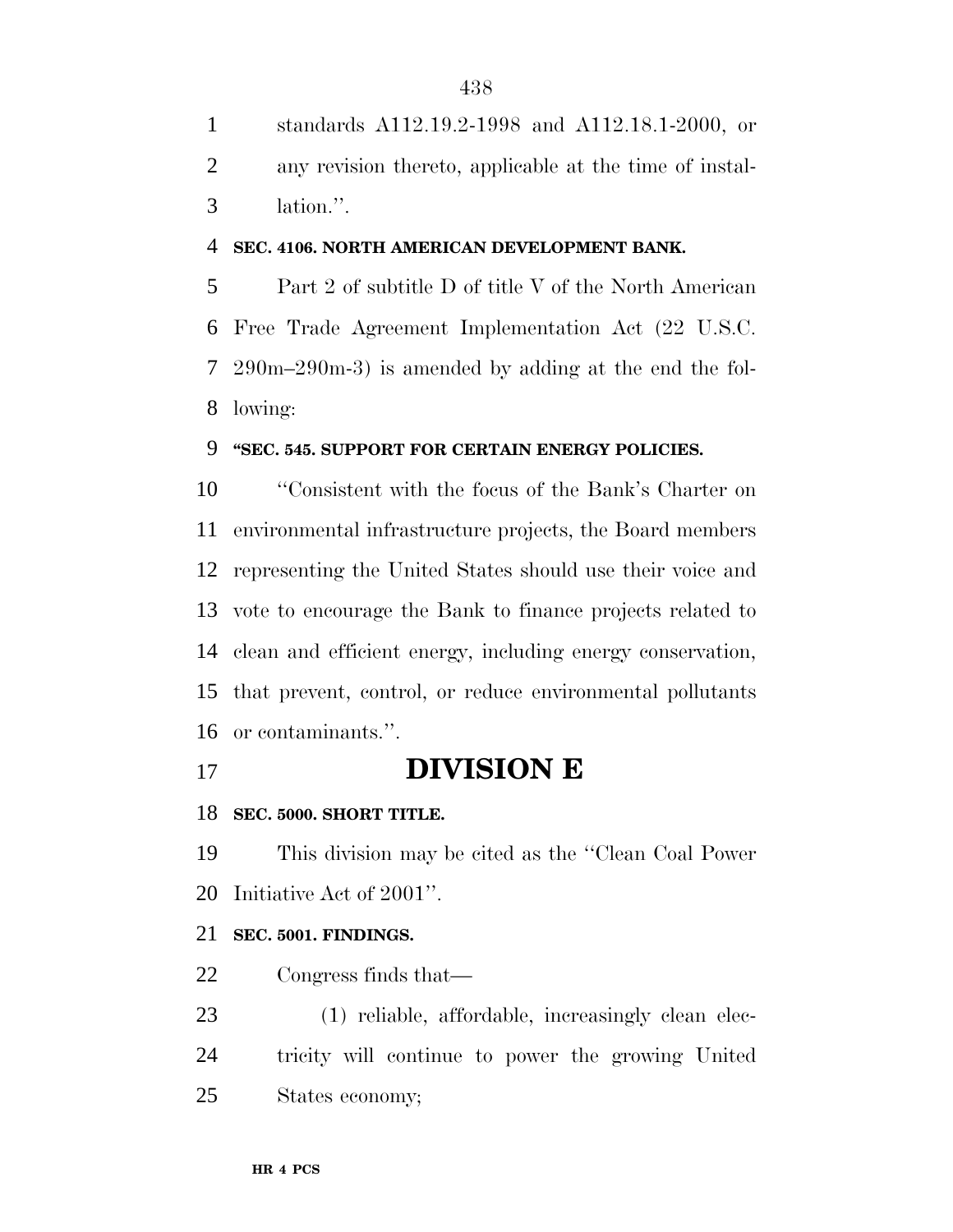(2) an increasing use of electrotechnologies, the desire for continuous environmental improvement, a more competitive electricity market, and concerns about rising energy prices add importance to the need for reliable, affordable, increasingly clean elec-tricity;

 (3) coal, which, as of the date of the enactment 8 of this Act, accounts for more than  $\frac{1}{2}$  of all elec- tricity generated in the United States, is the most abundant fossil energy resource of the United States;

 (4) coal comprises more than 85 percent of all fossil resources in the United States and exists in quantities sufficient to supply the United States for 250 years at current usage rates;

 (5) investments in electricity generating facility emissions control technology over the past 30 years have reduced the aggregate emissions of pollutants from coal-based generating facilities by 21 percent, even as coal use for electricity generation has nearly 21 tripled;

 (6) continuous improvement in efficiency and environmental performance from electricity gener-ating facilities would allow continued use of coal and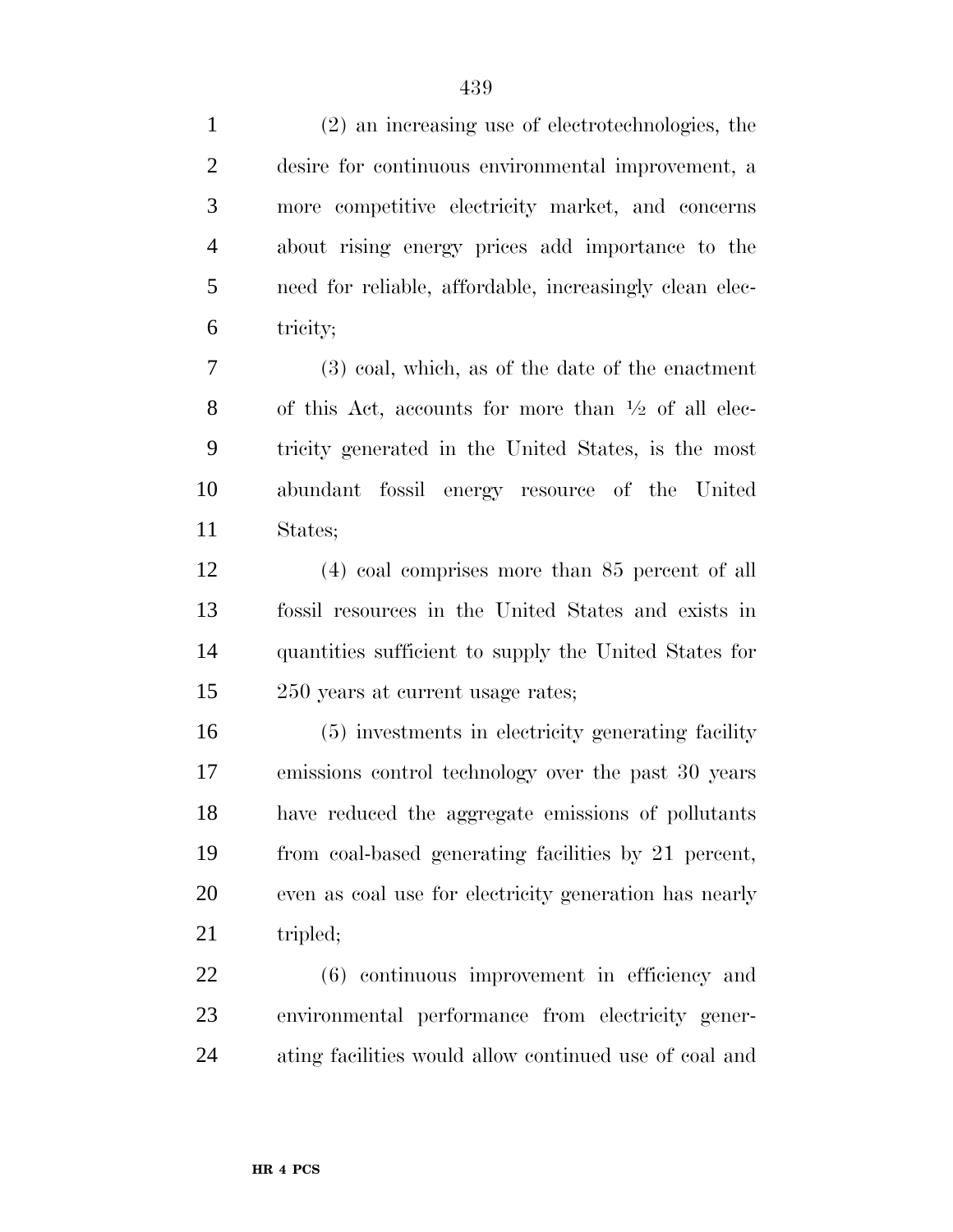preserve less abundant energy resources for other energy uses;

 (7) new ways to convert coal into electricity can effectively eliminate health-threatening emissions and improve efficiency by as much as 50 percent, but initial deployment of new coal generation meth- ods and equipment entails significant risk that gen- erators may be unable to accept in a newly competi-tive electricity market; and

 (8) continued environmental improvement in coal-based generation and increasing the production and supply of power generation facilities with less air emissions, with the ultimate goal of near-zero emissions, is important and desirable.

### **SEC. 5002. DEFINITIONS.**

In this division:

 (1) COST AND PERFORMANCE GOALS.—The term ''cost and performance goals'' means the cost and performance goals established under section 5004.

 (2) SECRETARY.—The term ''Secretary'' means the Secretary of Energy.

### **SEC. 5003. CLEAN COAL POWER INITIATIVE.**

 (a) IN GENERAL.—The Secretary shall carry out a program under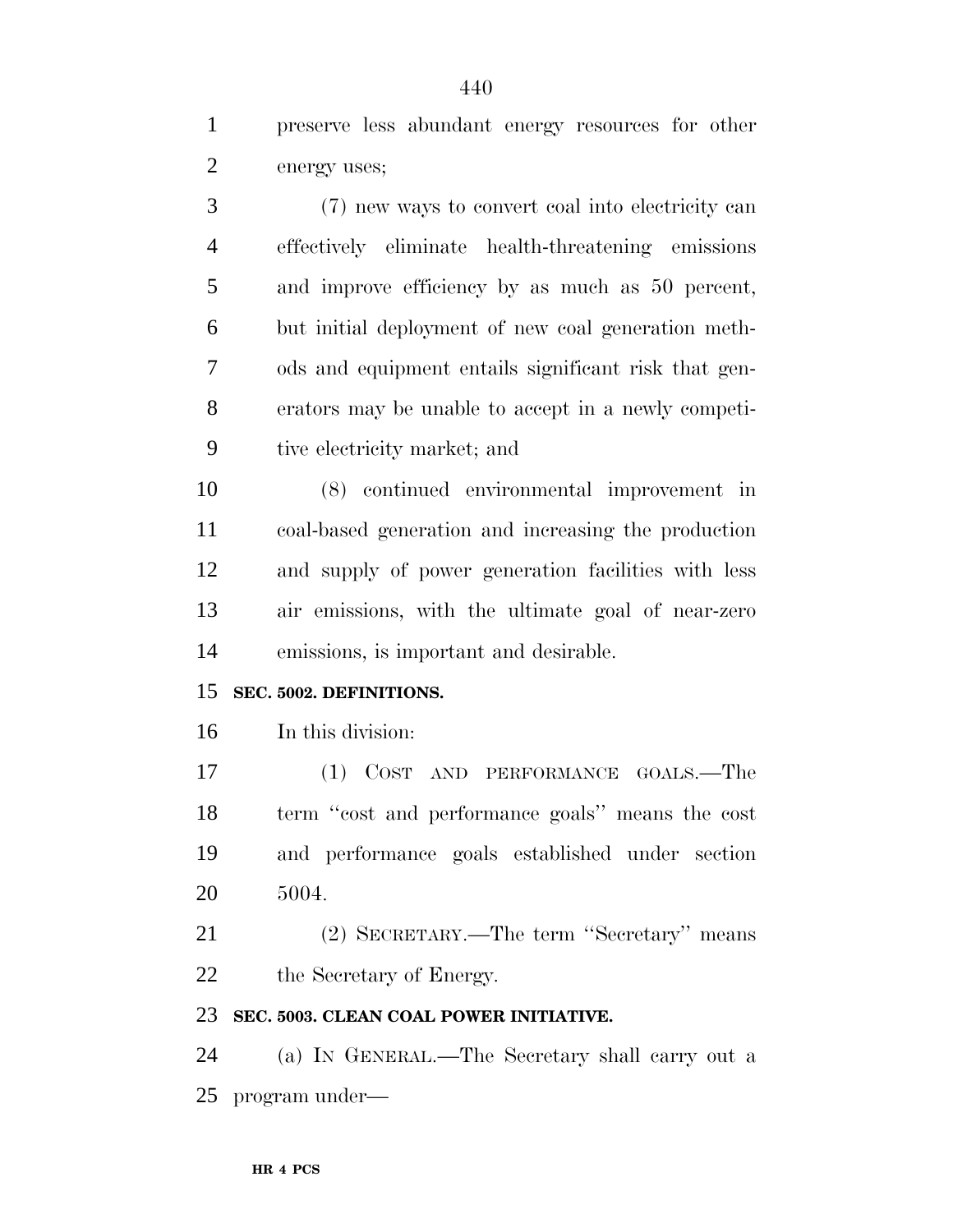(2) the Federal Nonnuclear Energy Research and Development Act of 1974 (42 U.S.C. 5901 et seq.);

 (3) the Energy Reorganization Act of 1974 (42 U.S.C. 5801 et seq.); and

 (4) title XIII of the Energy Policy Act of 1992 (42 U.S.C. 13331 et seq.),

 to achieve cost and performance goals established by the Secretary under section 5004.

### **SEC. 5004. COST AND PERFORMANCE GOALS.**

 (a) REVIEW AND ASSESSMENT.—The Secretary shall perform an assessment that establishes measurable cost and performance goals for 2005, 2010, 2015, and 2020 for the programs authorized by this division. Such assess- ment shall be based on the latest scientific, economic, and technical knowledge.

 (b) CONSULTATION.—In establishing the cost and performance goals, the Secretary shall consult with rep-resentatives of—

- 21 (1) the United States coal industry;
- (2) State coal development agencies;
- 23 (3) the electric utility industry;

 (4) railroads and other transportation indus-25 tries: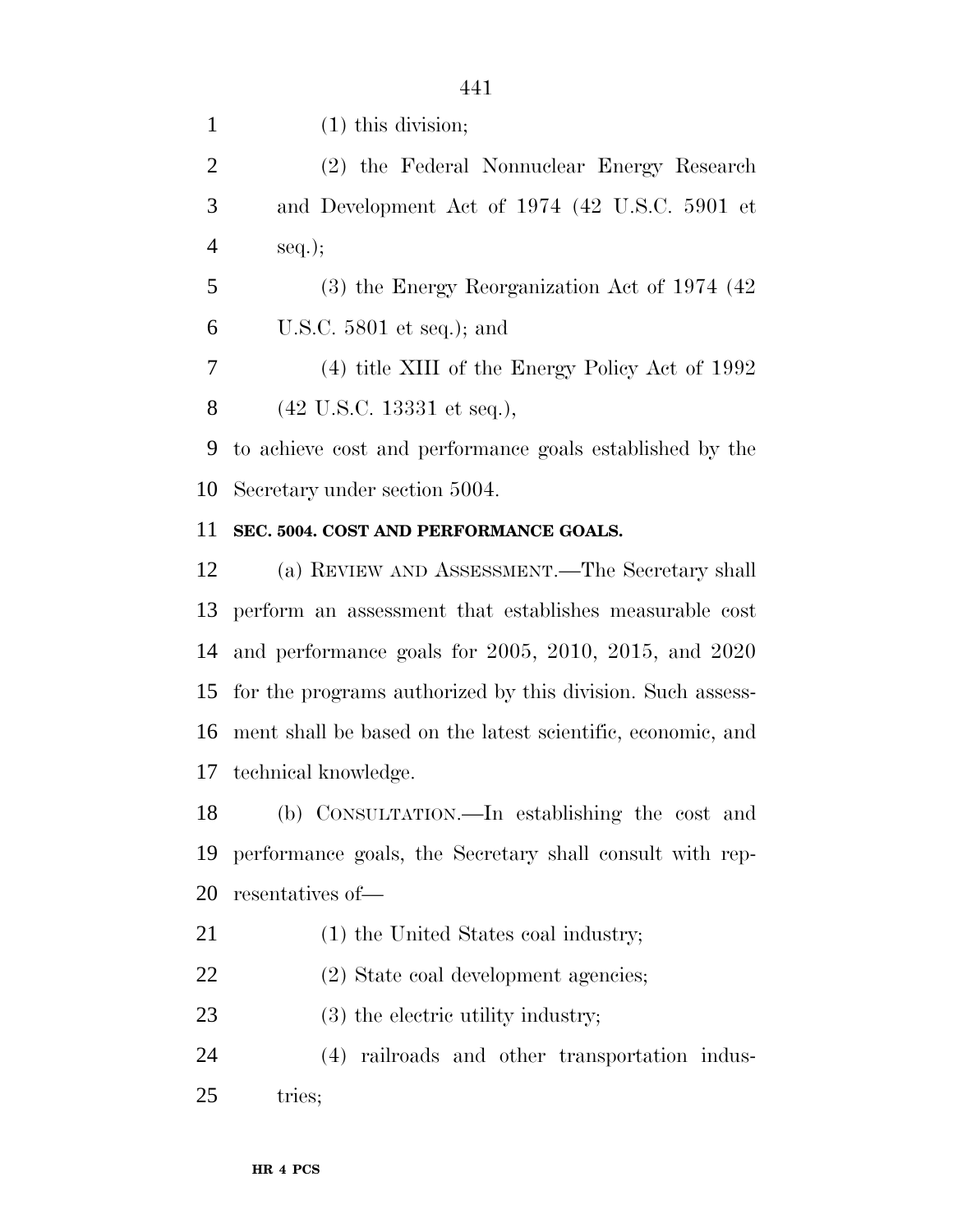| $\overline{2}$ | equipment;                                             |
|----------------|--------------------------------------------------------|
| 3              | (6) institutions of higher learning, national lab-     |
| $\overline{4}$ | oratories, and professional and technical societies;   |
| 5              | (7) organizations representing workers;                |
| 6              | $(8)$ organizations formed to-                         |
| 7              | $(A)$ promote the use of coal;                         |
| 8              | (B) further the goals of environmental pro-            |
| 9              | tection; and                                           |
| 10             | (C) promote the production and generation              |
| 11             | of coal-based power from advanced facilities;          |
| 12             | and                                                    |
| 13             | (9) other appropriate Federal and State agen-          |
| 14             | cies.                                                  |
| 15             | (c) TIMING.—The Secretary shall—                       |
| 16             | $(1)$ not later than 120 days after the date of        |
| 17             | the enactment of this Act, issue a set of draft cost   |
| 18             | and performance goals for public comment; and          |
| 19             | $(2)$ not later than 180 days after the date of        |
| 20             | the enactment of this Act, after taking into consider- |
| 21             | ation any public comments received, submit to the      |
| <u>22</u>      | Committee on Energy and Commerce and the Com-          |
| 23             | mittee on Science of the House of Representatives,     |
| 24             | and to the Senate, the final cost and performance      |
| 25             | goals.                                                 |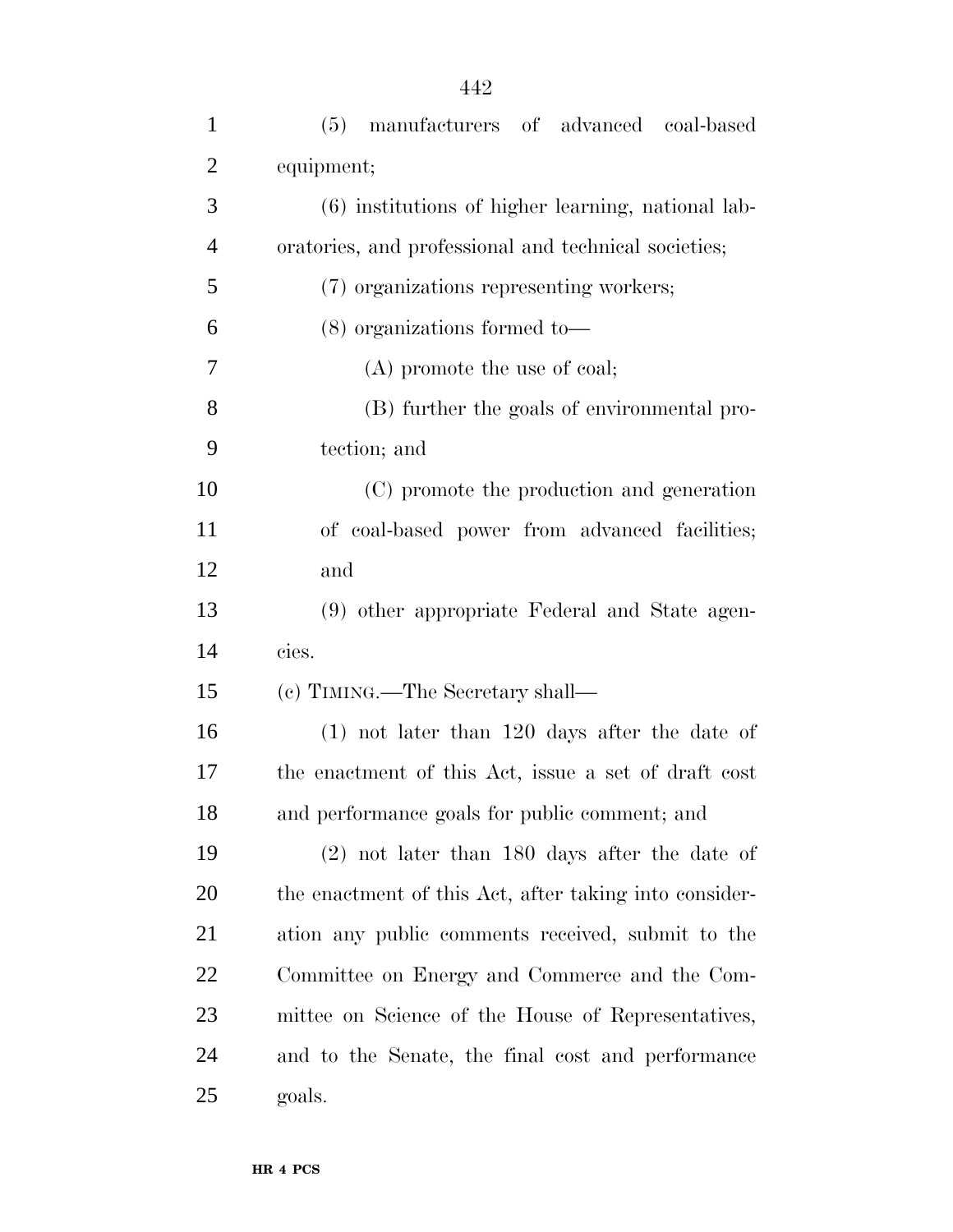### **SEC. 5005. AUTHORIZATION OF APPROPRIATIONS.**

 (a) CLEAN COAL POWER INITIATIVE.—Except as provided in subsection (b), there are authorized to be ap- propriated to the Secretary to carry out the Clean Coal Power Initiative under section 5003 \$200,000,000 for each of the fiscal years 2002 through 2011, to remain available until expended.

 (b) LIMIT ON USE OF FUNDS.—Notwithstanding sub- section (a), no funds may be used to carry out the activi- ties authorized by this Act after September 30, 2002, un- less the Secretary has transmitted to the Committee on Energy and Commerce and the Committee on Science of the House of Representatives, and to the Senate, the re- port required by this subsection and 1 month has elapsed since that transmission. The report shall include, with re-spect to subsection (a), a 10-year plan containing—

 (1) a detailed assessment of whether the aggre- gate funding levels provided under subsection (a) are the appropriate funding levels for that program;

 (2) a detailed description of how proposals will be solicited and evaluated, including a list of all ac-22 tivities expected to be undertaken;

 (3) a detailed list of technical milestones for each coal and related technology that will be pur-sued;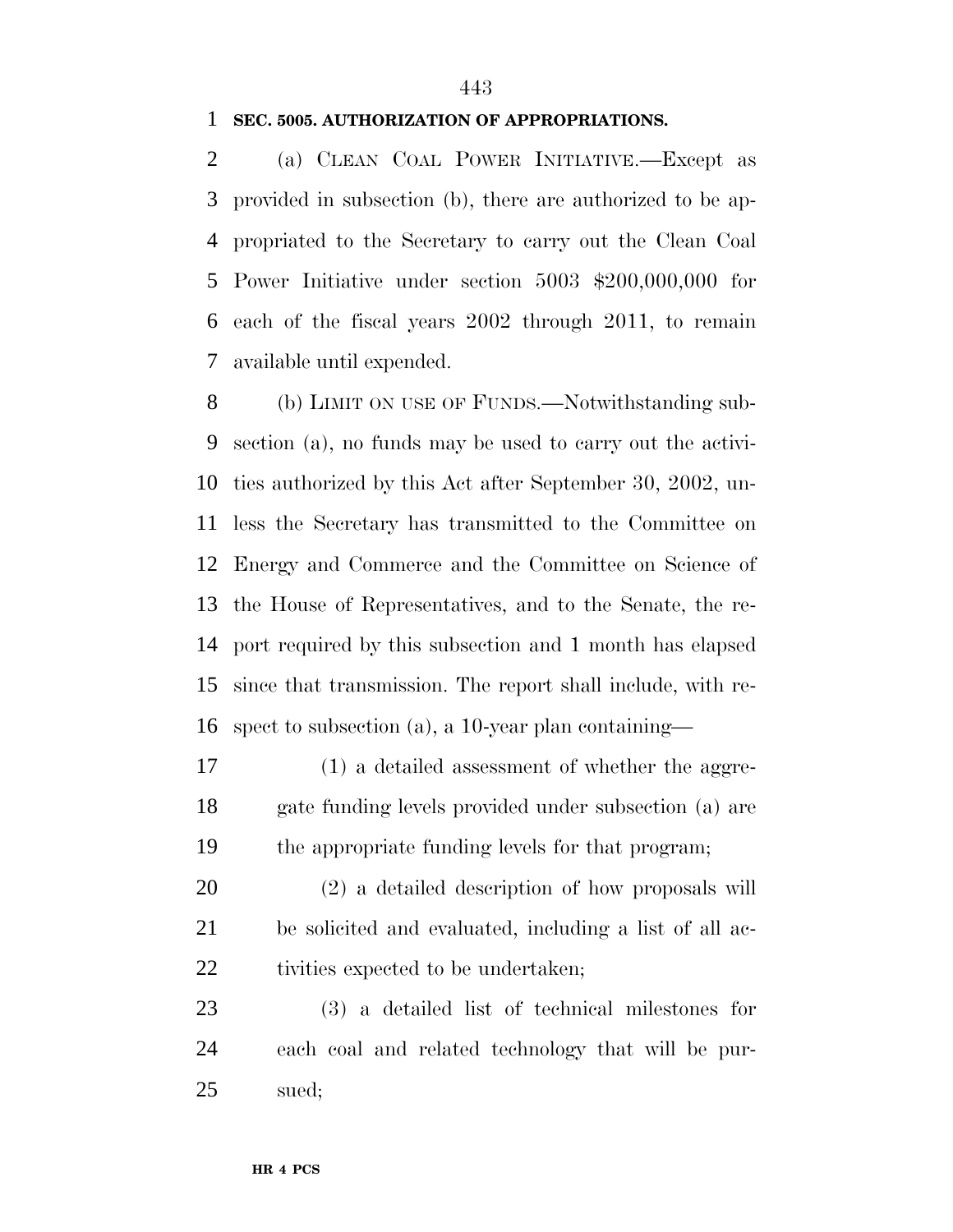(4) recommendations for a mechanism for recoupment of Federal funding for successful com-mercial projects; and

 (5) a detailed description of how the program will avoid problems enumerated in General Account- ing Office reports on the Clean Coal Technology Program, including problems that have resulted in unspent funds and projects that failed either finan-cially or scientifically.

 (c) APPLICABILITY.—Subsection (b) shall not apply to any project begun before September 30, 2002.

### **SEC. 5006. PROJECT CRITERIA.**

 (a) IN GENERAL.—The Secretary shall not provide funding under this division for any project that does not advance efficiency, environmental performance, and cost competitiveness well beyond the level of technologies that are in operation or have been demonstrated as of the date of the enactment of this Act.

 (b) TECHNICAL CRITERIA FOR CLEAN COAL POWER INITIATIVE.—

21 (1) GASIFICATION.—(A) In allocating the funds authorized under section 5005(a), the Secretary shall ensure that at least 80 percent of the funds are used only for projects on coal-based gasification technologies, including gasification combined cycle,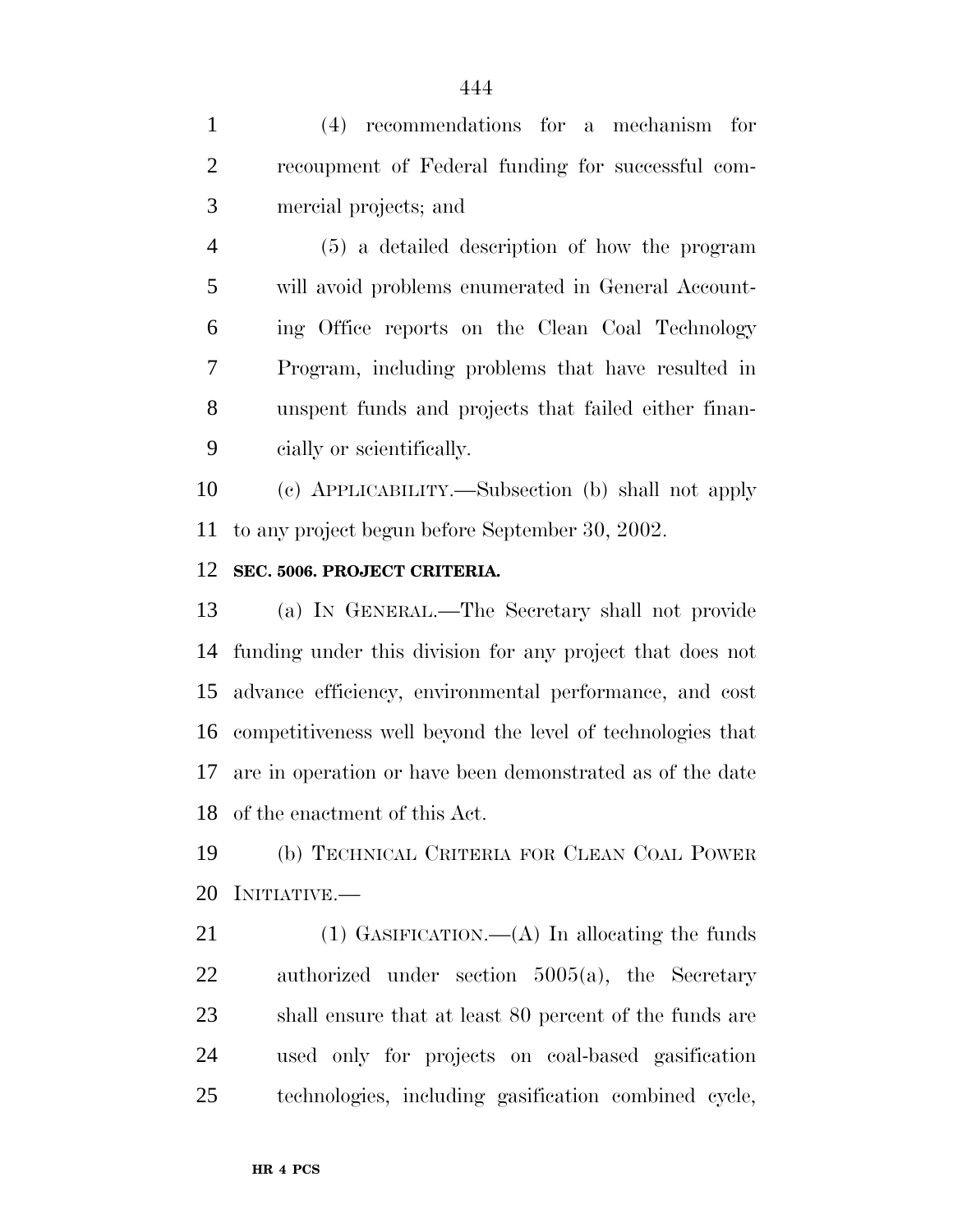| $\mathbf{1}$   | gasification fuel cells, gasification coproduction and |
|----------------|--------------------------------------------------------|
| $\overline{2}$ | hybrid gasification/combustion.                        |
| 3              | (B) The Secretary shall set technical milestones       |
| $\overline{4}$ | specifying emissions levels that coal gasification     |
| 5              | projects must be designed to and reasonably ex-        |
| 6              | pected to achieve. The milestones shall get more re-   |
| 7              | strictive through the life of the program. The mile-   |
| 8              | stones shall be designed to achieve by 2020 coal gas-  |
| 9              | ification projects able—                               |
| 10             | (i) to remove 99 percent of sulfur dioxide;            |
| 11             | (ii) to emit no more than $.05$ lbs of NOx             |
| 12             | per million BTU;                                       |
| 13             | (iii) to achieve substantial reductions in             |
| 14             | mercury emissions; and                                 |
| 15             | (iv) to achieve a thermal efficiency of 60             |
| 16             | percent (higher heating value).                        |
| 17             | (2) OTHER PROJECTS.—For projects not de-               |
| 18             | scribed in paragraph (1), the Secretary shall set      |
| 19             | technical milestones specifying emissions levels that  |
| 20             | the projects must be designed to and reasonably ex-    |
| 21             | pected to achieve. The milestones shall get more re-   |
| 22             | strictive through the life of the program. The mile-   |
| 23             | stones shall be designed to achieve by 2010 projects   |
| 24             | $able$ —                                               |
| 25             | $(A)$ to remove 97 percent of sulfur dioxide;          |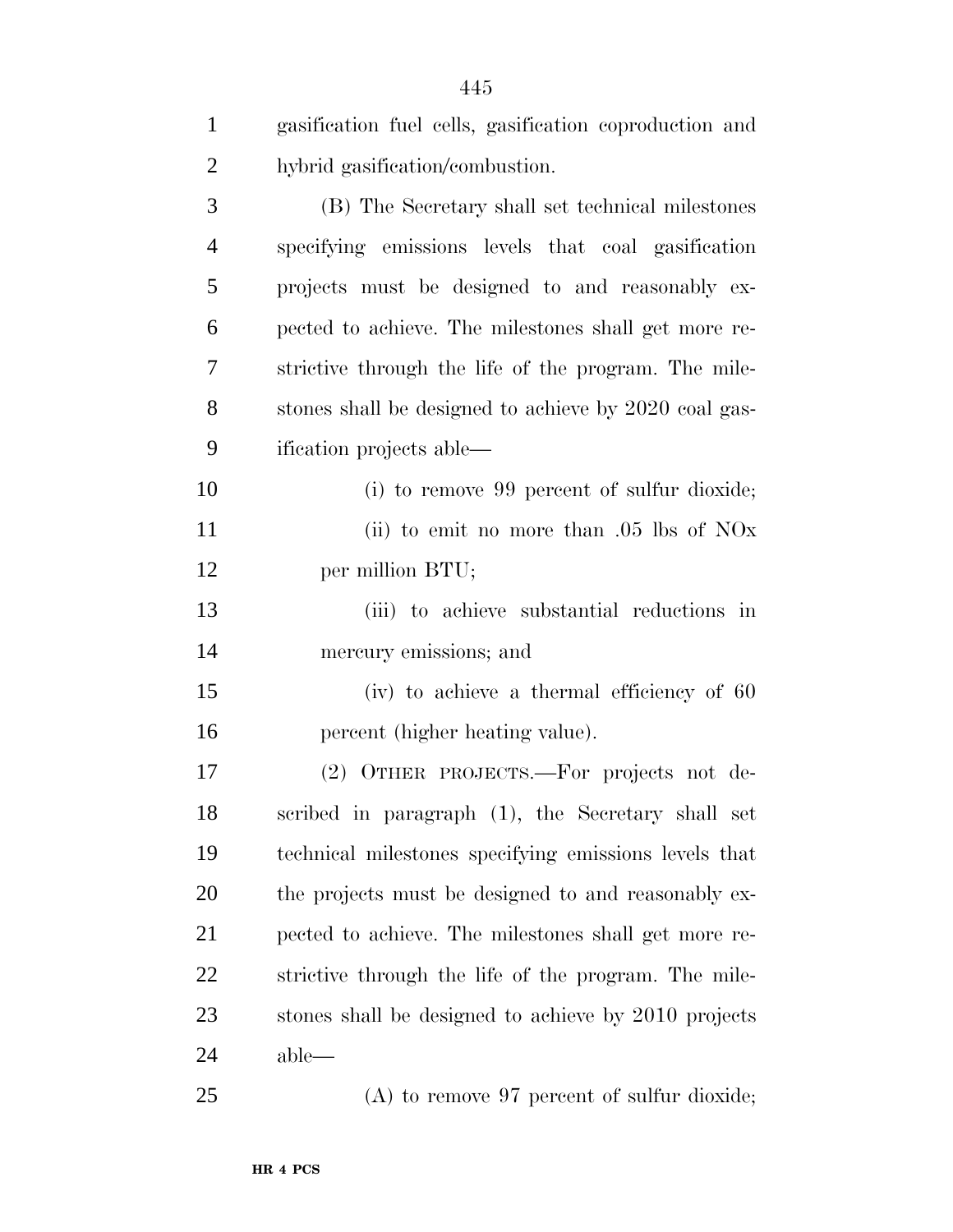| $\mathbf{1}$   | $(B)$ to emit no more than .08 lbs of NOx                          |
|----------------|--------------------------------------------------------------------|
| $\overline{2}$ | per million BTU;                                                   |
| 3              | (C) to achieve substantial reductions in                           |
| $\overline{4}$ | mercury emissions; and                                             |
| 5              | (D) to achieve a thermal efficiency of $45$                        |
| 6              | percent (higher heating value).                                    |
| 7              | (c) FINANCIAL CRITERIA. The Secretary shall not                    |
| 8              | provide a funding award under this division unless the re-         |
| 9              | cipient has documented to the satisfaction of the Secretary        |
| 10             | $that-$                                                            |
| 11             | (1) the award recipient is financially viable                      |
| 12             | without the receipt of additional Federal funding;                 |
| 13             | (2) the recipient will provide sufficient informa-                 |
| 14             | tion to the Secretary for the Secretary to ensure                  |
| 15             | that the award funds are spent efficiently and effec-              |
| 16             | tively; and                                                        |
| 17             | (3) a market exists for the technology being                       |
| 18             | demonstrated or applied, as evidenced by statements                |
| 19             | of interest in writing from potential purchasers of                |
| 20             | the technology.                                                    |
| 21             | (d) FINANCIAL ASSISTANCE.—The Secretary shall                      |
| 22             | provide financial assistance to projects that meet the re-         |
| 23             | quirements of subsections $(a)$ , $(b)$ , and $(c)$ and are likely |
| 24             | $to-$                                                              |
|                |                                                                    |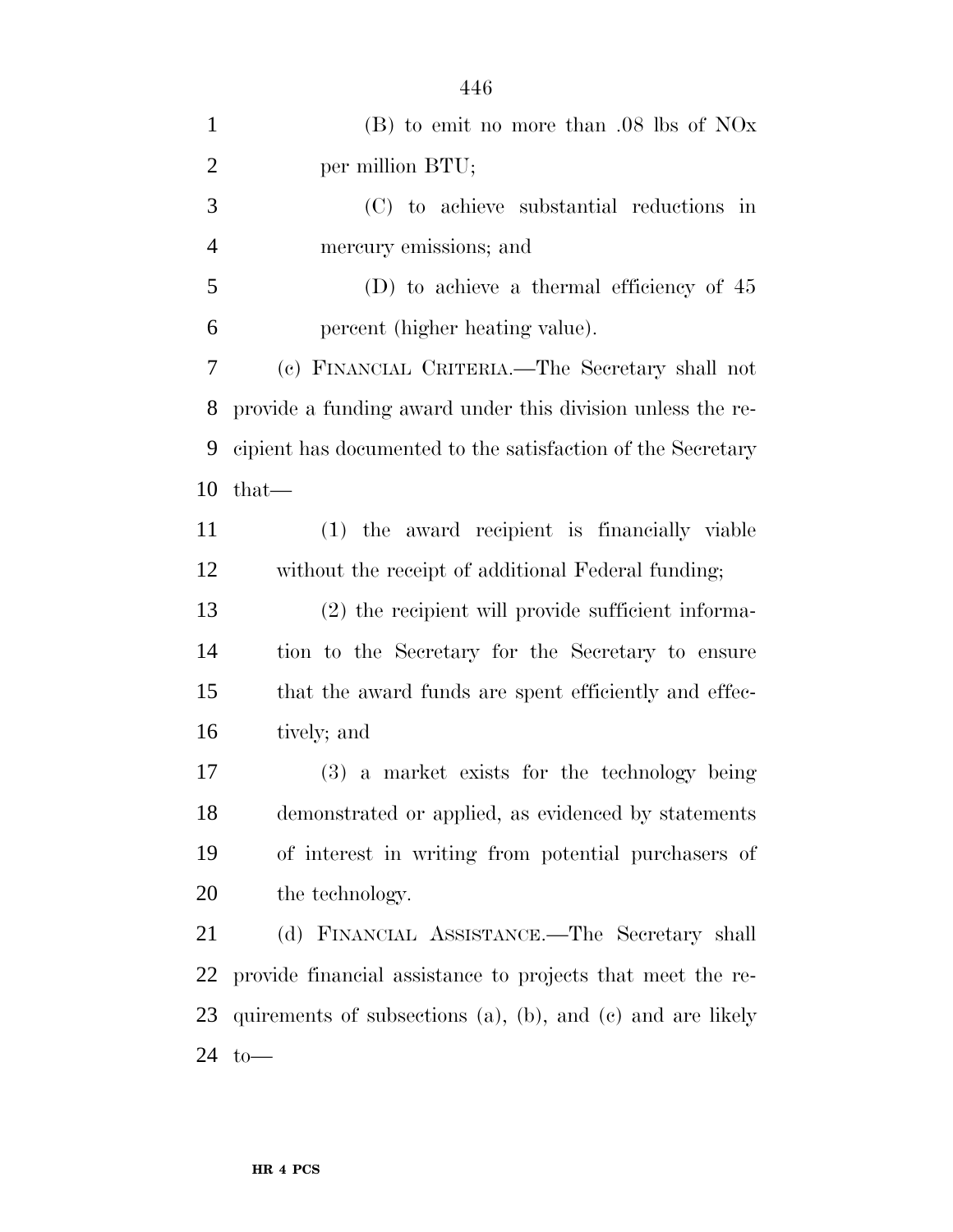| $\mathbf{1}$   | (1) achieve overall cost reductions in the utiliza-            |
|----------------|----------------------------------------------------------------|
| $\overline{c}$ | tion of coal to generate useful forms of energy;               |
| 3              | (2) improve the competitiveness of coal among                  |
| 4              | various forms of energy in order to maintain a diver-          |
| 5              | sity of fuel choices in the United States to meet elec-        |
| 6              | tricity generation requirements; and                           |
| 7              | (3) demonstrate methods and equipment that                     |
| 8              | are applicable to 25 percent of the electricity gener-         |
| 9              | ating facilities that use coal as the primary feeds took       |
| 10             | as of the date of the enactment of this Act.                   |
| 11             | (e) FEDERAL SHARE.—The Federal share of the cost               |
| 12             | of a coal or related technology project funded by the Sec-     |
| 13             | retary shall not exceed 50 percent.                            |
| 14             | (f) APPLICABILITY.—Neither the use of any par-                 |
| 15             | ticular technology, nor the achievement of any emission        |
| 16             | reduction, by any facility receiving assistance under this     |
| 17             | title shall be taken into account for purposes of making       |
|                | 18 any determination under the Clean Air Act in applying       |
| 19             | the provisions of that Act to a facility not receiving assist- |
| 20             | ance under this title, including any determination con-        |
| 21             | cerning new source performance standards, lowest achiev-       |
| 22             | able emission rate, best available control technology, or      |
| 23             | any other standard, requirement, or limitation.                |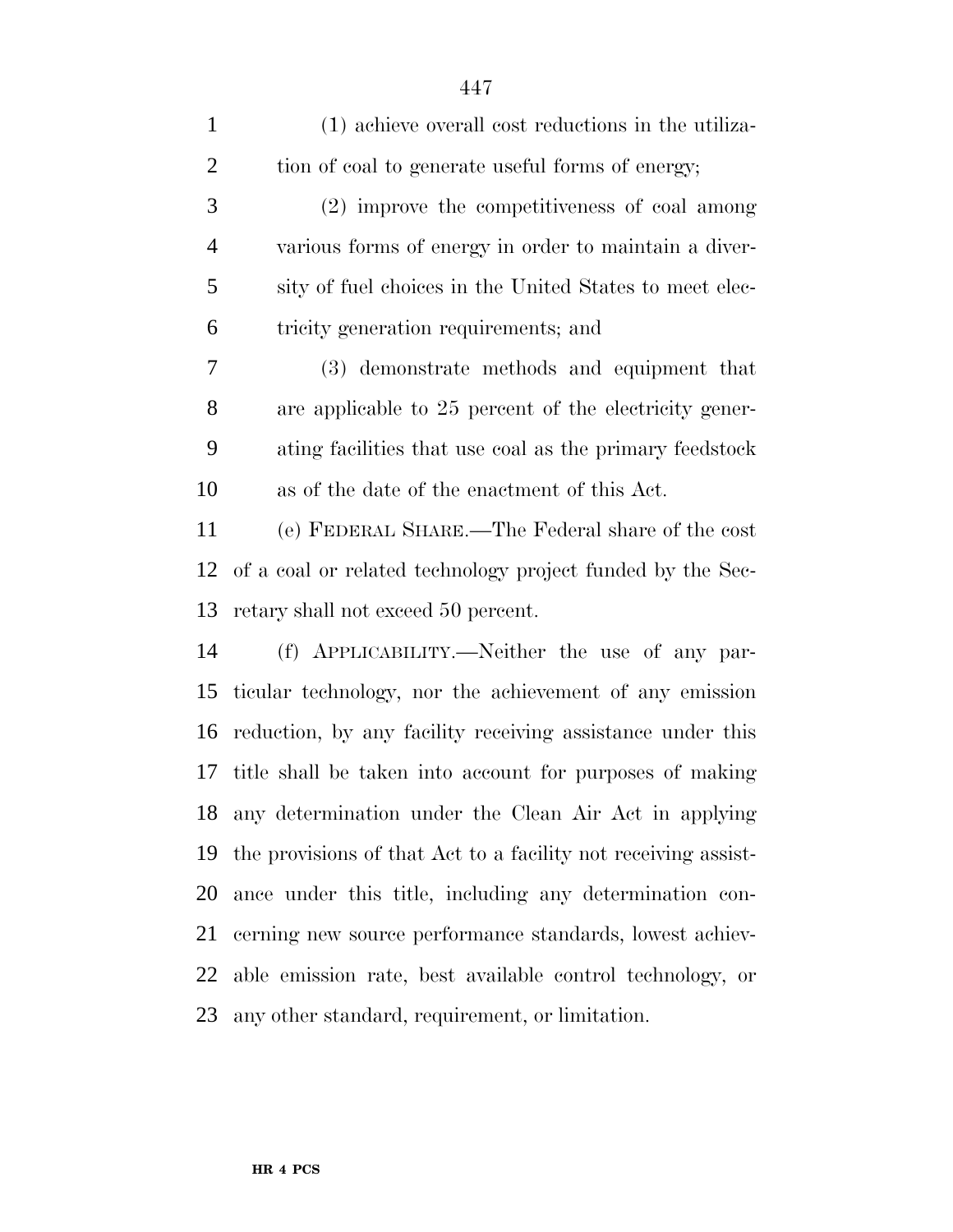**SEC. 5007. STUDY.**

 (a) IN GENERAL.—Not later than 1 year after the date of the enactment of this Act, and once every 2 years thereafter through 2016, the Secretary, in cooperation with other appropriate Federal agencies, shall transmit to the Committee on Energy and Commerce and the Com- mittee on Science of the House of Representatives, and to the Senate, a report containing the results of a study to—

 (1) identify efforts (and the costs and periods of time associated with those efforts) that, by them- selves or in combination with other efforts, may be capable of achieving the cost and performance goals; (2) develop recommendations for the Depart- ment of Energy to promote the efforts identified under paragraph (1); and

 (3) develop recommendations for additional au- thorities required to achieve the cost and perform-ance goals.

 (b) EXPERT ADVICE.—In carrying out this section, the Secretary shall give due weight to the expert advice of representatives of the entities described in section 5004(b).

#### **SEC. 5008. CLEAN COAL CENTERS OF EXCELLENCE.**

 As part of the program authorized in section 5003, the Secretary shall award competitive, merit-based grants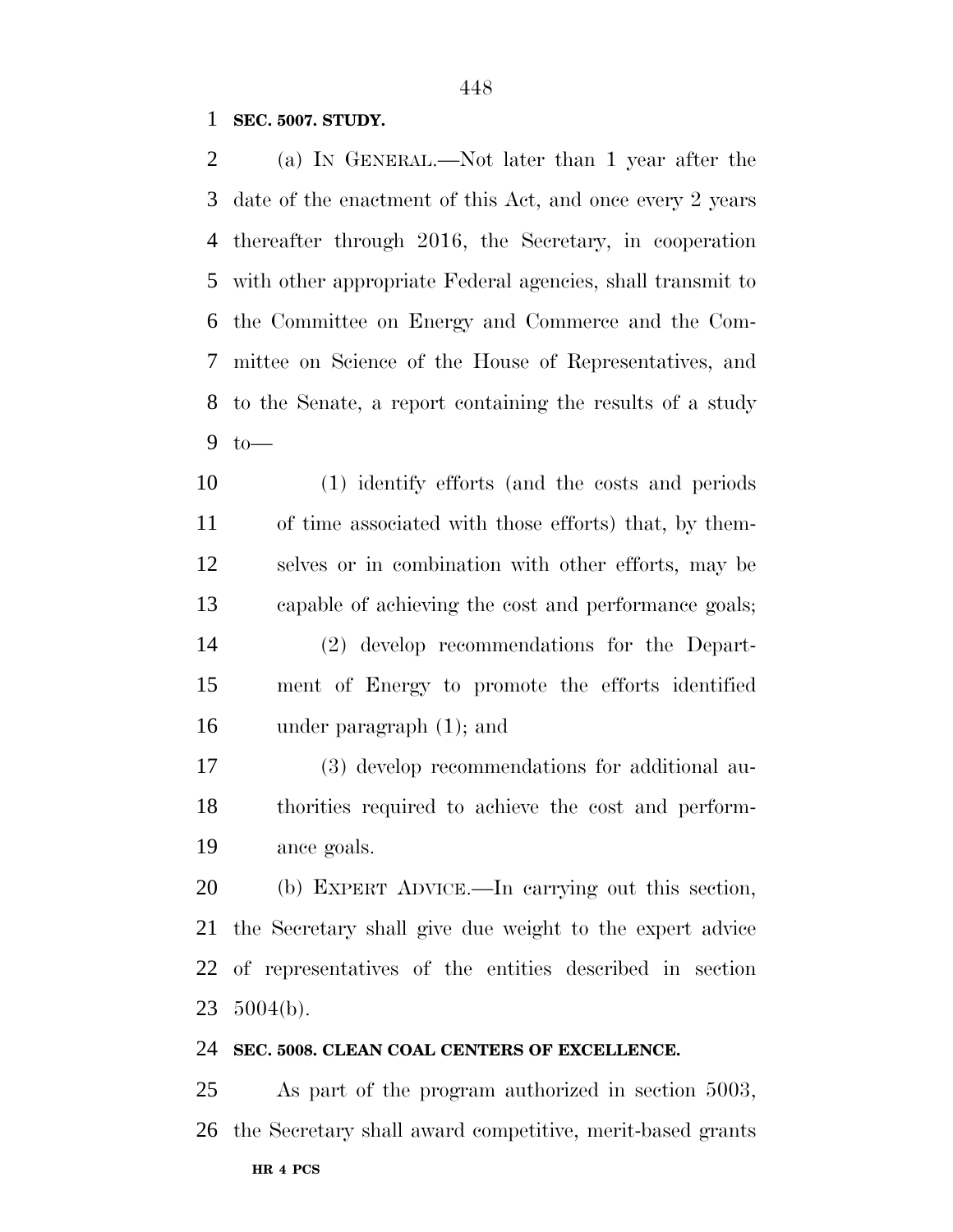to universities for the establishment of Centers of Excel- lence for Energy Systems of the Future. The Secretary shall provide grants to universities that can show the greatest potential for advancing new clean coal tech-nologies.

- **DIVISION F**
- **SEC. 6001. SHORT TITLE.**

 This division may be cited as the ''Energy Security Act''.

# **TITLE I—GENERAL PROTEC- TIONS FOR ENERGY SUPPLY AND SECURITY**

**SEC. 6101. STUDY OF EXISTING RIGHTS-OF-WAY ON FED-**

 **ERAL LANDS TO DETERMINE CAPABILITY TO SUPPORT NEW PIPELINES OR OTHER TRANS-MISSION FACILITIES.**

 (a) IN GENERAL.—Within 1 year after the date of the enactment of this Act, the head of each Federal agency that has authorized a right-of-way across Federal lands for transportation of energy supplies or transmission of electricity shall review each such right-of-way and submit a report to the Secretary of Energy and the Chairman of the Federal Energy Regulatory Commission regarding—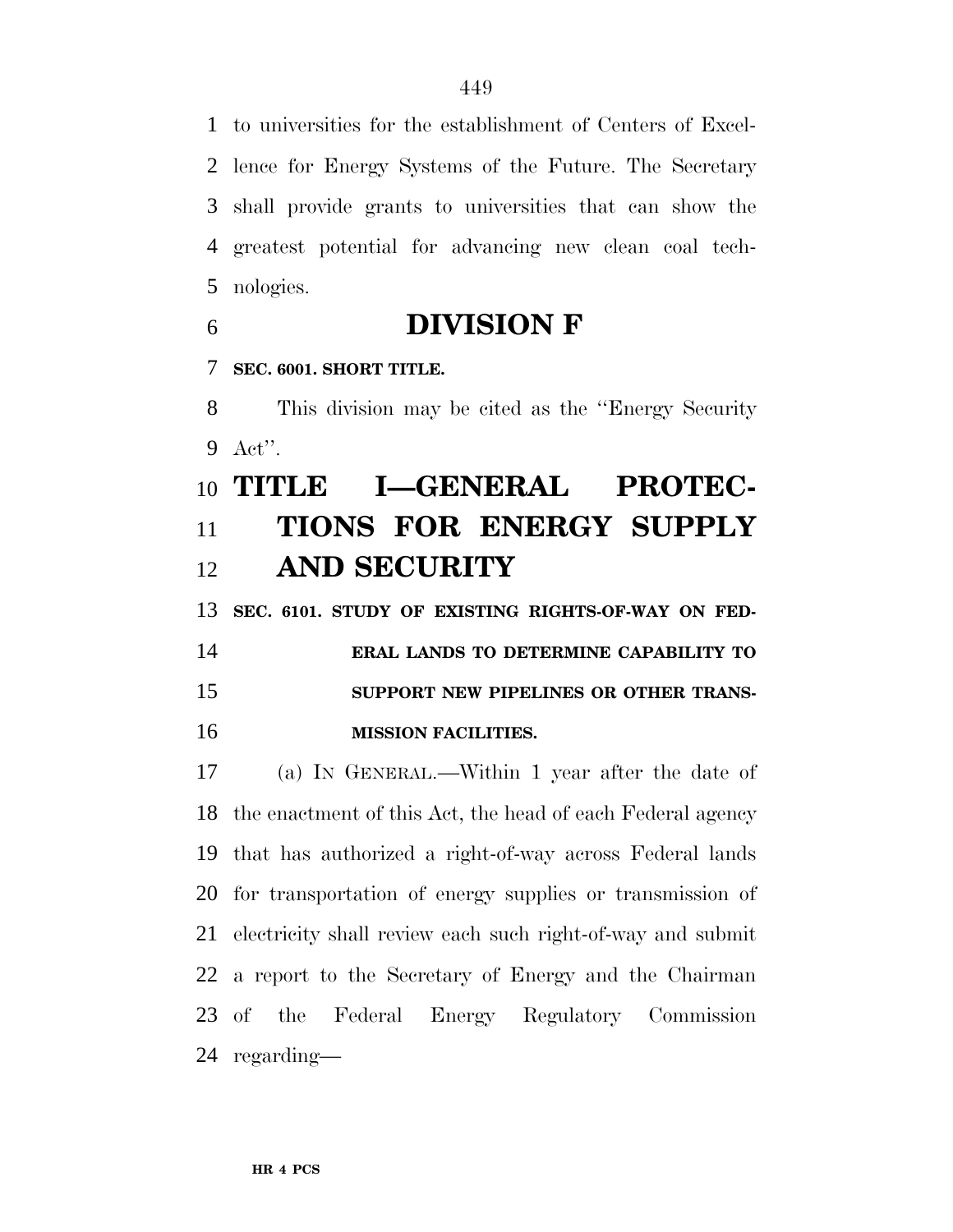| $\mathbf{1}$   | $(1)$ whether the right-of-way can be used to                |
|----------------|--------------------------------------------------------------|
| $\overline{2}$ | support new or additional capacity; and                      |
| 3              | $(2)$ what modifications or other changes, if any,           |
| $\overline{4}$ | would be necessary to accommodate such additional            |
| 5              | capacity.                                                    |
| 6              | (b) CONSULTATIONS AND CONSIDERATIONS.—In per-                |
| 7              | forming the review, the head of each agency shall—           |
| 8              | (1) consult with agencies of State, tribal, or               |
| 9              | local units of government as appropriate; and                |
| 10             | (2) consider whether safety or other concerns                |
| 11             | related to current uses might preclude the avail-            |
| 12             | ability of a right-of-way for additional or new trans-       |
| 13             | portation or transmission facilities, and set forth          |
| 14             | those considerations in the report.                          |
| 15             | SEC. 6102. INVENTORY OF ENERGY PRODUCTION POTEN-             |
| 16             | TIAL OF ALL FEDERAL PUBLIC LANDS.                            |
| 17             | (a) INVENTORY REQUIREMENT.—The Secretary of                  |
|                | 18 the Interior, in consultation with the Secretary of Agri- |
| 19             | culture and the Secretary of Energy, shall conduct an in-    |
| 20             | ventory of the energy production potential of all Federal    |
| 21             | public lands other than national park lands and lands in     |
| 22             | any wilderness area, with respect to wind, solar, coal, and  |
| 23             | geothermal power production.                                 |
|                |                                                              |

(b) LIMITATIONS.—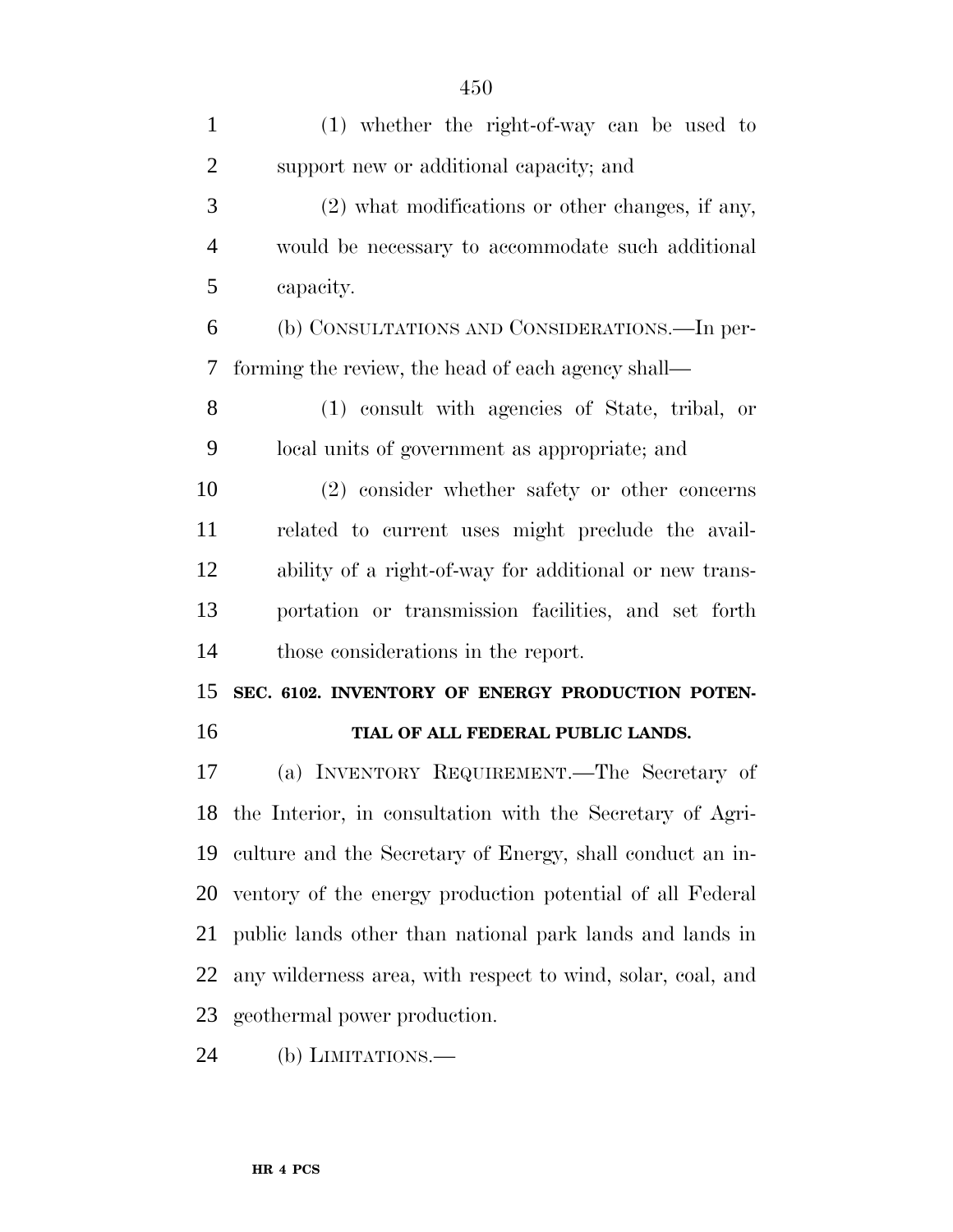| $\mathbf{1}$   | (1) IN GENERAL.—The Secretary shall not in-                |
|----------------|------------------------------------------------------------|
| $\overline{2}$ | clude in the inventory under this section the matters      |
| 3              | to be identified in the inventory under section 604        |
| 4              | of the Energy Act of 2000 (43 U.S.C. 6217).                |
| 5              | (2) WIND AND SOLAR POWER.—The inventory                    |
| 6              | under this section—                                        |
| 7              | (A) with respect to wind power production                  |
| 8              | shall be limited to sites having a mean average            |
| 9              | wind speed—                                                |
| 10             | (i) exceeding 12.5 miles per hour at a                     |
| 11             | height of 33 feet; and                                     |
| 12             | (ii) exceeding 15.7 miles per hour at                      |
| 13             | a height of 164 feet; and                                  |
| 14             | (B) with respect to solar power production                 |
| 15             | shall be limited to areas rated as receiving 450           |
| 16             | watts per square meter or greater.                         |
| 17             | (c) EXAMINATION OF RESTRICTIONS AND IMPEDI-                |
|                | 18 MENTS.—The inventory shall identify the extent and na-  |
| 19             | ture of any restrictions or impediments to the development |
| 20             | of such energy production potential.                       |
| 21             | (d) GEOTHERMAL POWER.—The inventory shall in-              |
| 22             | clude an update of the 1978 Assessment of Geothermal       |
| 23             | Resources by the United States Geological Survey.          |
| 24             | (e) COMPLETION AND UPDATING.—The Secretary—                |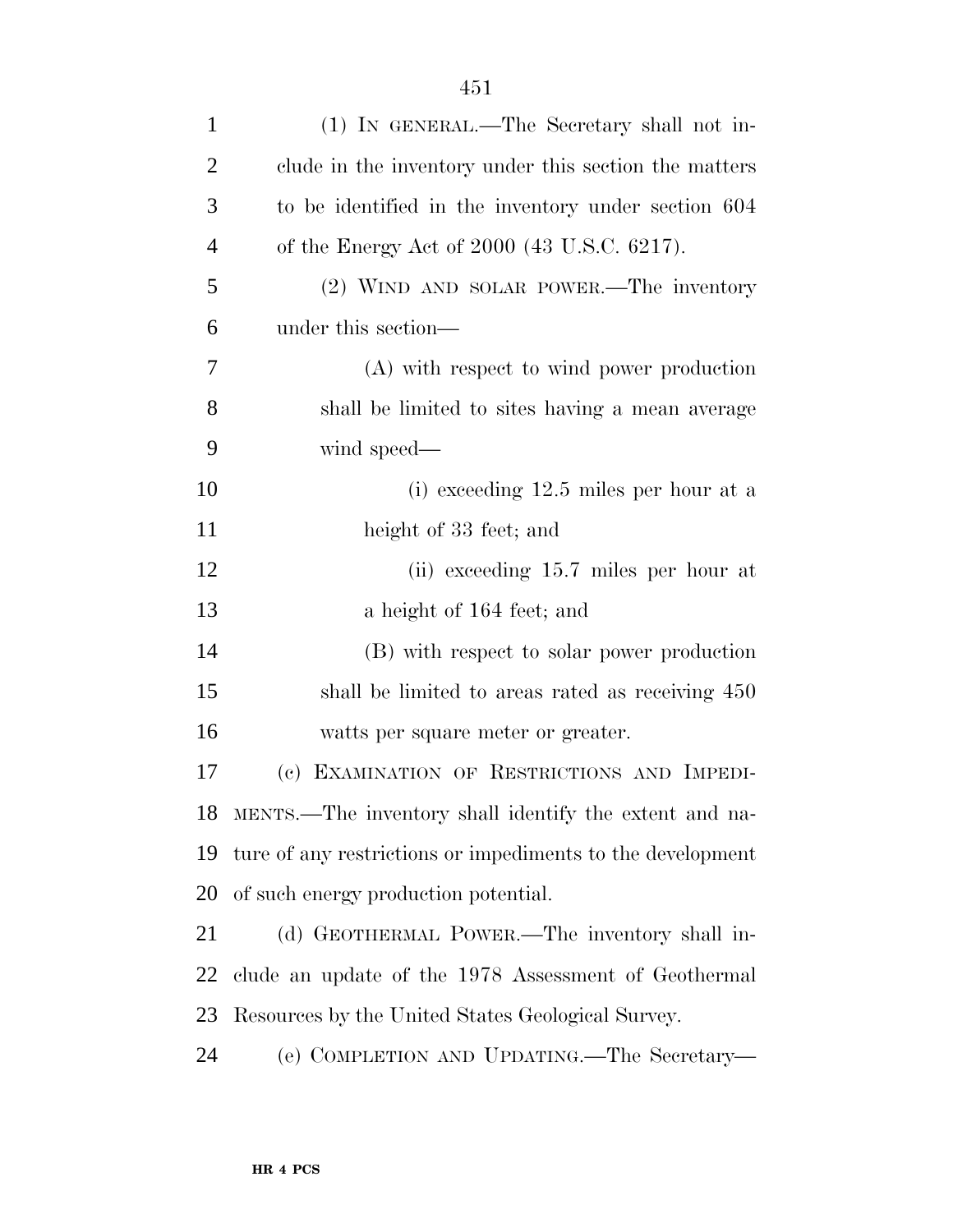| $\mathbf{1}$   | (1) shall complete the inventory by not later                 |
|----------------|---------------------------------------------------------------|
| $\overline{2}$ | than 2 years after the date of the enactment of this          |
| 3              | Act; and                                                      |
| $\overline{4}$ | (2) shall update the inventory regularly there-               |
| 5              | after.                                                        |
| 6              | (f) REPORTS.—The Secretary shall submit to the                |
| 7              | Committee on Resources of the House of Representatives        |
| 8              | and to the Committee on Energy and Natural Resources          |
| 9              | of the Senate and make publicly available—                    |
| 10             | (1) a report containing the inventory under this              |
| 11             | section, by not later than 2 years after the effective        |
| 12             | date of this section; and                                     |
| 13             | $(2)$ each update of such inventory.                          |
| 14             | SEC. 6103. REVIEW OF REGULATIONS TO ELIMINATE BAR-            |
| 15             | RIERS TO EMERGING ENERGY TECHNOLOGY.                          |
| 16             | (a) IN GENERAL.—Each Federal agency shall carry               |
| 17             | out a review of its regulations and standards to determine    |
| 18             | those that act as a barrier to market entry for emerging      |
| 19             | energy-efficient technologies, including fuel cells, combined |
| 20             | heat and power, and distributed generation (including         |
| 21             | small-scale renewable energy).                                |
| 22             | (b) REPORT TO CONGRESS.—No later than 18                      |

 months after date of the enactment of this Act, each agen- cy shall provide a report to the Congress and the President detailing all regulatory barriers to emerging energy-effi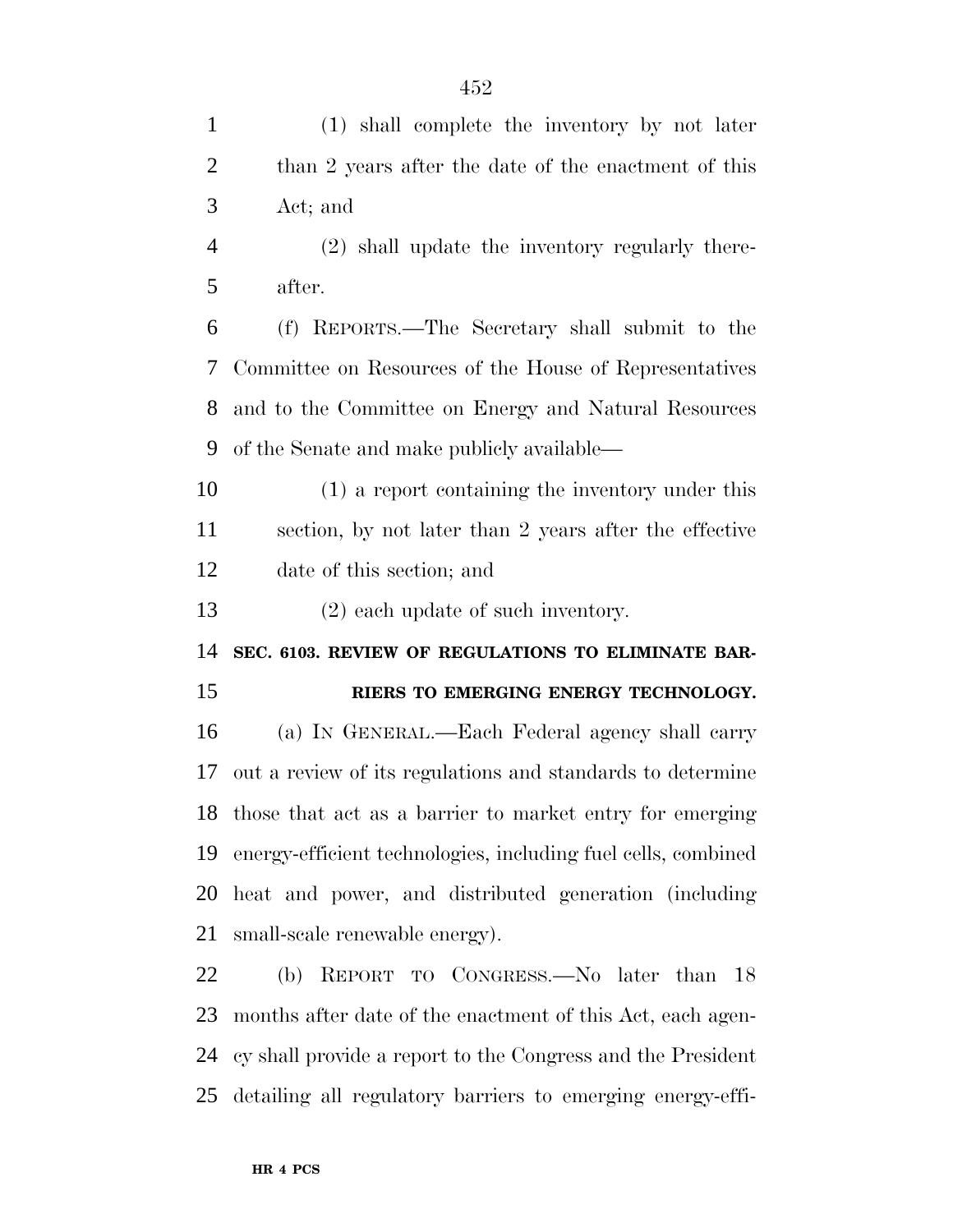cient technologies, along with actions the agency intends to take, or has taken, to remove such barriers.

 (c) PERIODIC REVIEW.—Each agency shall subse- quently review its regulations and standards in this man- ner no less frequently than every 5 years, and report their findings to the Congress and the President. Such reviews shall include a detailed analysis of all agency actions taken to remove existing barriers to emerging energy tech-nologies.

## **SEC. 6104. INTERAGENCY AGREEMENT ON ENVIRON- MENTAL REVIEW OF INTERSTATE NATURAL GAS PIPELINE PROJECTS.**

 (a) IN GENERAL.—The Secretary of Energy, in co- ordination with the Federal Energy Regulatory Commis- sion, shall establish an administrative interagency task force to develop an interagency agreement to expedite and facilitate the environmental review and permitting of interstate natural gas pipeline projects.

 (b) TASK FORCE MEMBERS.—The task force shall in- clude a representative of each of the Bureau of Land Man- agement, the United States Fish and Wildlife Service, the Army Corps of Engineers, the Forest Service, the Envi- ronmental Protection Agency, the Advisory Council on Historic Preservation, and such other agencies as the Sec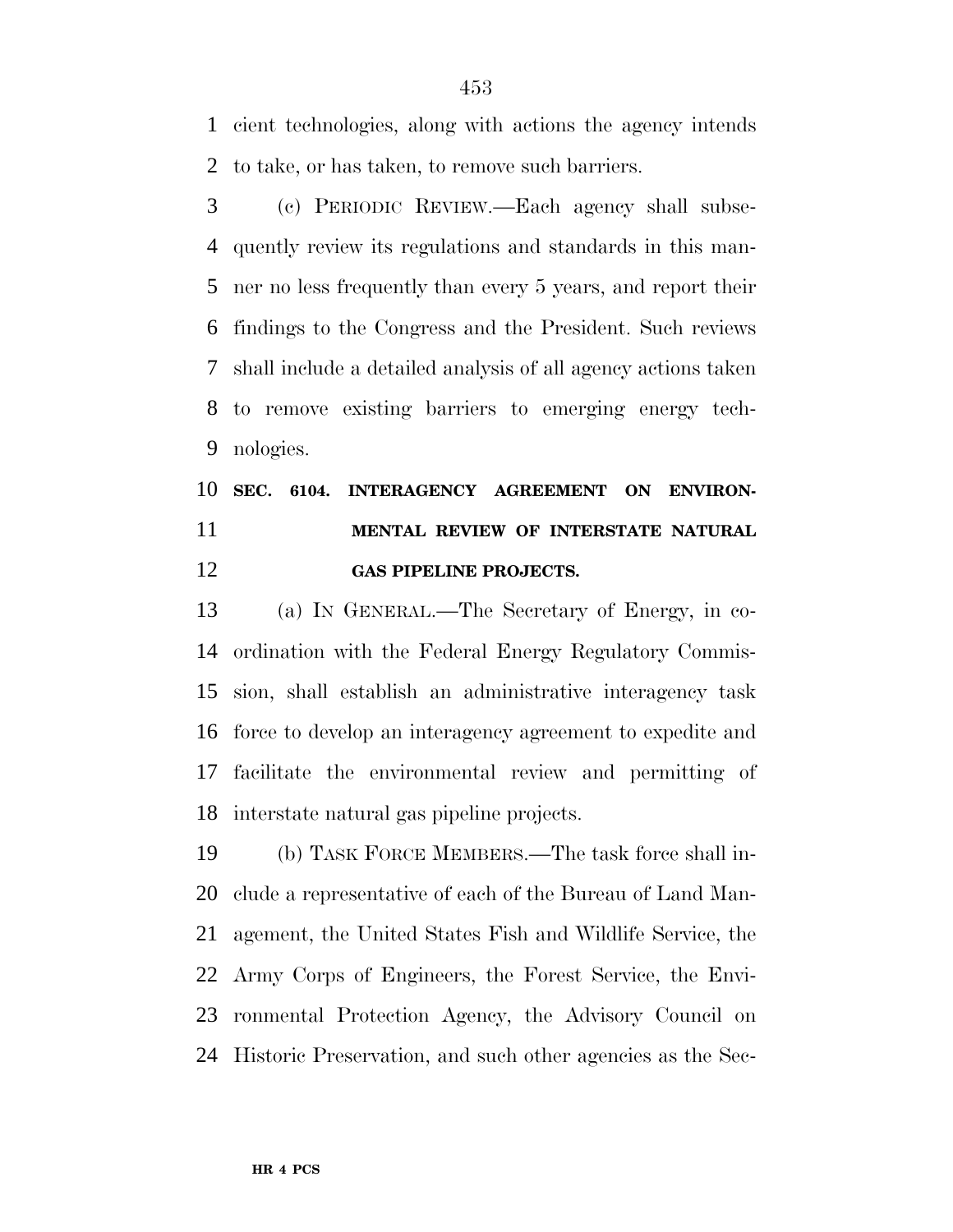retary of Energy and the Federal Energy Regulatory Commission consider appropriate.

 (c) TERMS OF AGREEMENT.—The interagency agree- ment shall require that agencies complete their review of interstate pipeline projects within a specific period of time after referral of the matter by the Federal Energy Regu-latory Commission.

 (d) SUBMITTAL OF AGREEMENT.—The Secretary of Energy shall submit a final interagency agreement under this section to the Congress by not later than 6 months after the effective date of this section.

## **SEC. 6105. ENHANCING ENERGY EFFICIENCY IN MANAGE-MENT OF FEDERAL LANDS.**

 (a) SENSE OF THE CONGRESS.—It is the sense of Congress that Federal land managing agencies should en- hance the use of energy efficient technologies in the man-agement of natural resources.

 (b) ENERGY EFFICIENT BUILDINGS.—To the extent economically practicable, the Secretary of the Interior and the Secretary of Agriculture shall seek to incorporate en- ergy efficient technologies in public and administrative buildings associated with management of the National Park System, National Wildlife Refuge System, National Forest System, and other public lands and resources man-aged by such Secretaries.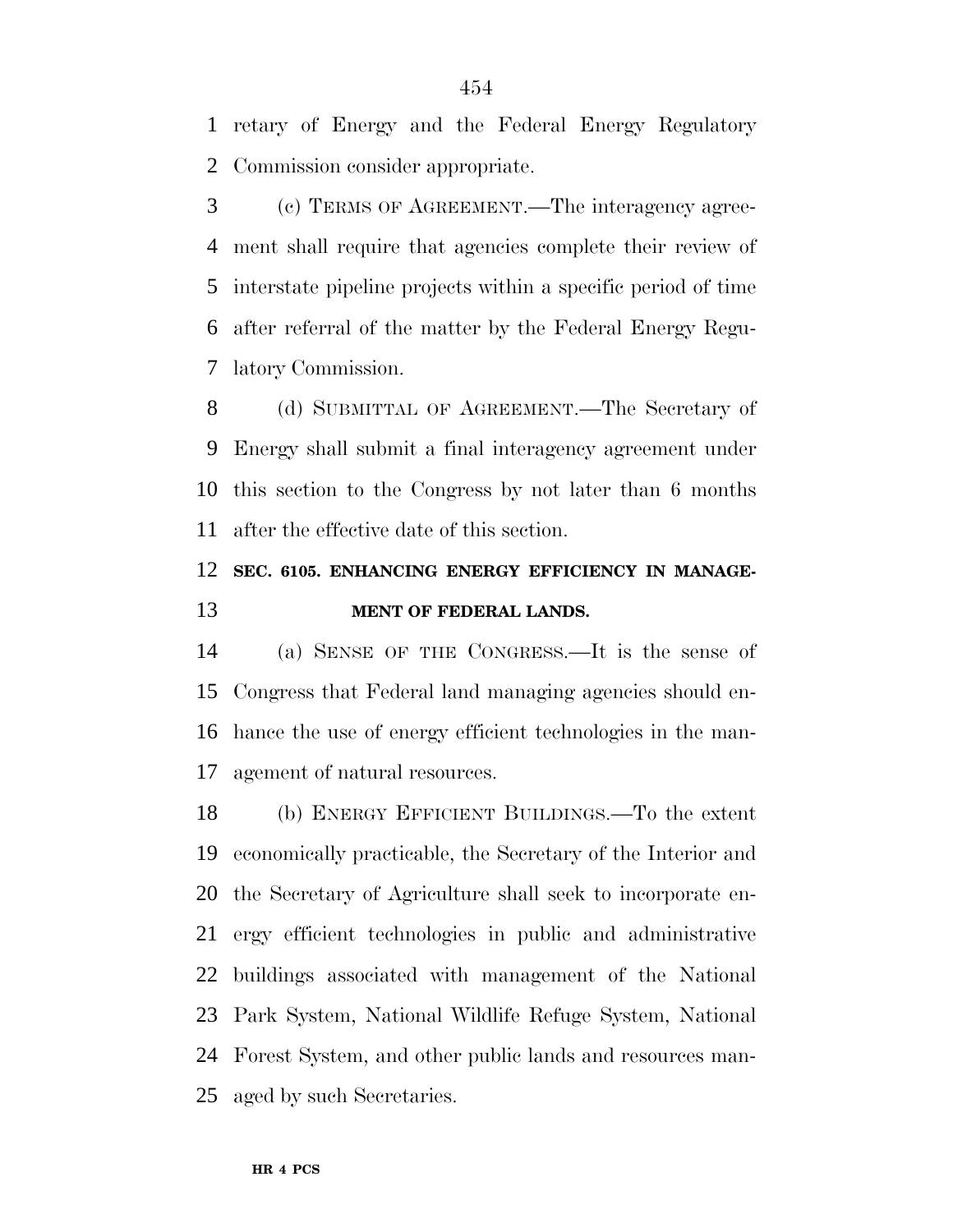(c) ENERGY EFFICIENT VEHICLES.—To the extent economically practicable, the Secretary of the Interior and the Secretary of Agriculture shall seek to use energy effi- cient motor vehicles, including vehicles equipped with bio- diesel or hybrid engine technologies, in the management of the National Park System, National Wildlife Refuge System, and other public lands and managed by the Secre-taries.

### **SEC. 6106. EFFICIENT INFRASTRUCTURE DEVELOPMENT.**

 (a) IN GENERAL.—The Secretary of Energy and the Chairman of the Federal Energy Regulatory Commission shall jointly undertake a study of the location and extent of anticipated demand growth for natural gas consumption in the Western States, herein defined as the area covered by the Western System Coordinating Council.

 (b) CONTENTS.—The study under subsection (a) shall include the following:

 (1) A review of natural gas demand forecasts by Western State officials, such as the California Energy Commission and the California Public Utili-21 ties Commission, which indicate the forecasted levels of demand for natural gas and the geographic dis-tribution of that forecasted demand.

 (2) A review of the locations of proposed new natural gas-fired electric generation facilities cur-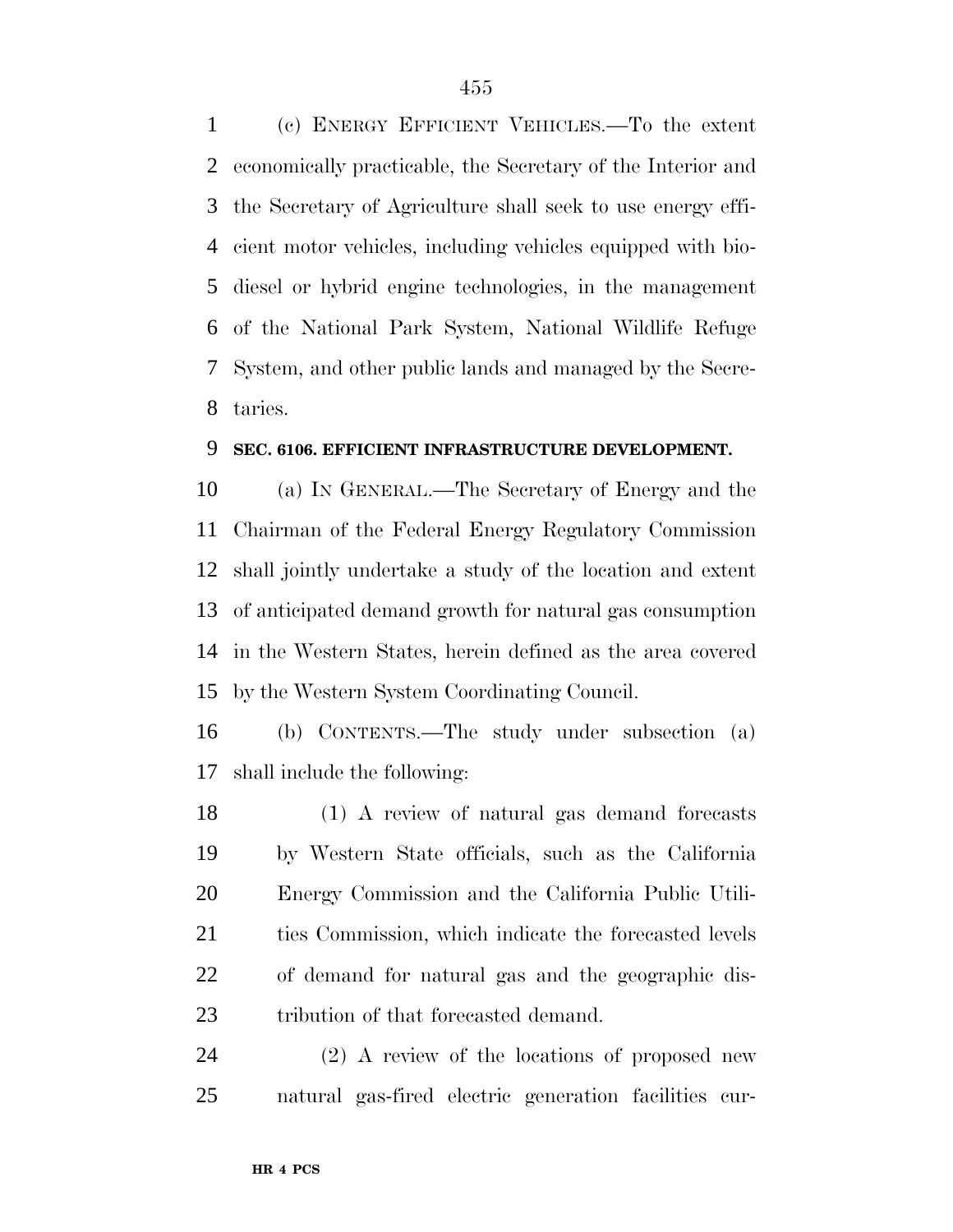rently in the approval process in the Western States, and their forecasted impact on natural gas demand. (3) A review of the locations of existing inter- state natural gas transmission pipelines, and inter- state natural gas pipelines currently in the planning stage or approval process, throughout the Western States. (4) A review of the locations and capacity of intrastate natural gas pipelines in the Western States. (5) Recommendations for the coordination of the development of the natural gas infrastructure in- dicated in paragraphs (1) through (4). (c) REPORT.—The Secretary shall report the findings and recommendations resulting from the study required by this section to the Committee on Energy and Com- merce of the House of Representatives and to the Com- mittee on Energy and Natural Resources of the Senate no later than 6 months after the date of the enactment of this Act. The Chairman of the Federal Energy Regu- latory Commission shall report on how the Commission will factor these results into its review of applications of interstate pipelines within the Western States to the Com- mittee on Energy and Commerce of the House of Rep-resentatives and to the Committee on Energy and Natural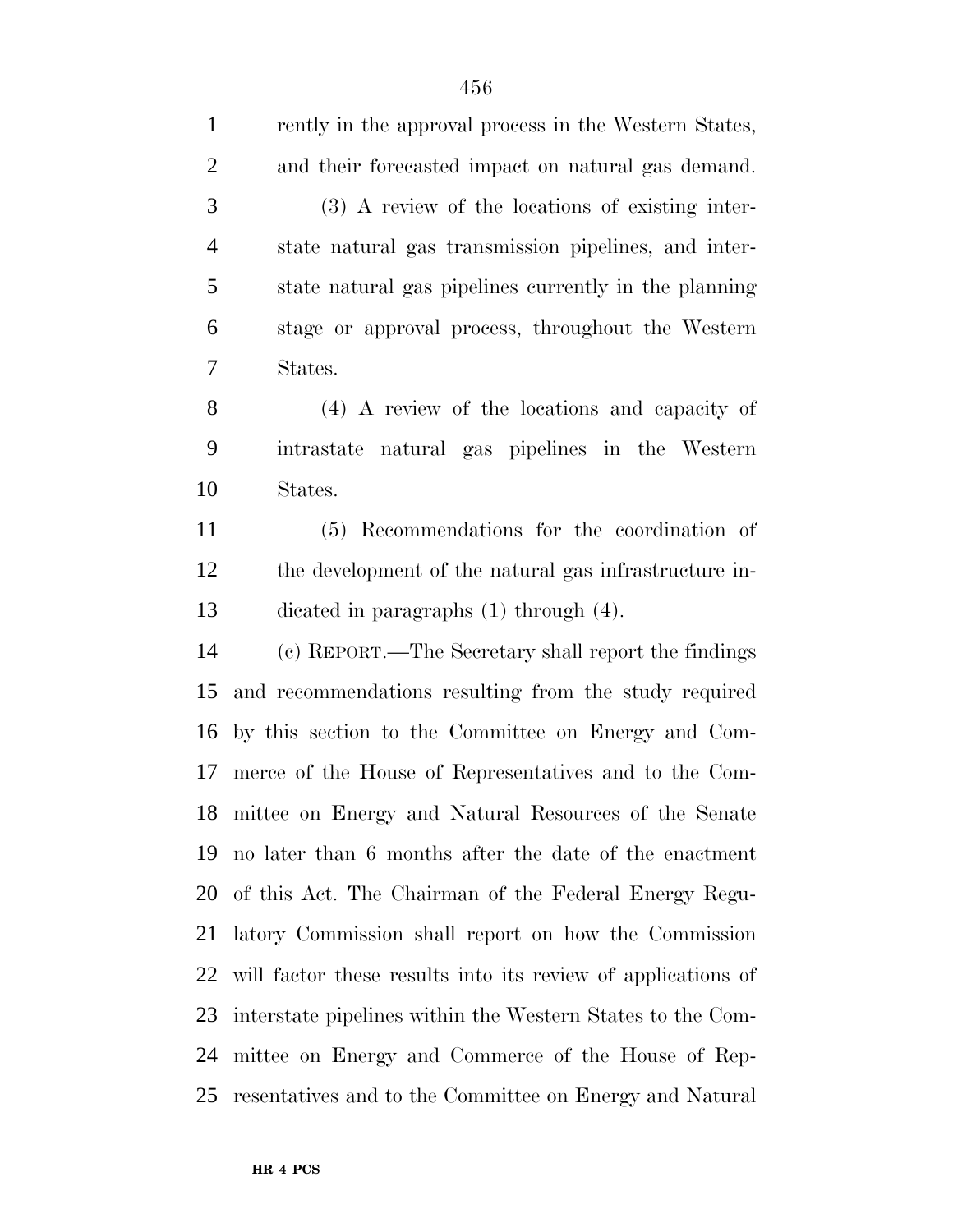Resources of the Senate no later than 6 months after the date of the enactment of this Act. **TITLE II—OIL AND GAS**

# **DEVELOPMENT**

**Subtitle A—Offshore Oil and Gas**

### **SEC. 6201. SHORT TITLE.**

 This subtitle may be referred to as the ''Royalty Re-lief Extension Act of 2001''.

### **SEC. 6202. LEASE SALES IN WESTERN AND CENTRAL PLAN-**

### **NING AREA OF THE GULF OF MEXICO.**

 (a) IN GENERAL.—For all tracts located in water depths of greater than 200 meters in the Western and Central Planning Area of the Gulf of Mexico, including that portion of the Eastern Planning Area of the Gulf of Mexico encompassing whole lease blocks lying west of 87 degrees, 30 minutes West longitude, any oil or gas lease sale under the Outer Continental Shelf Lands Act occur- ring within 2 years after the date of the enactment of this Act shall use the bidding system authorized in section 8(a)(1)(H) of the Outer Continental Shelf Lands Act (30 21 U.S.C.  $1337(a)(1)(H)$ , except that the suspension of roy- alties shall be set at a volume of not less than the fol-lowing:

 (1) 5 million barrels of oil equivalent for each lease in water depths of 400 to 800 meters.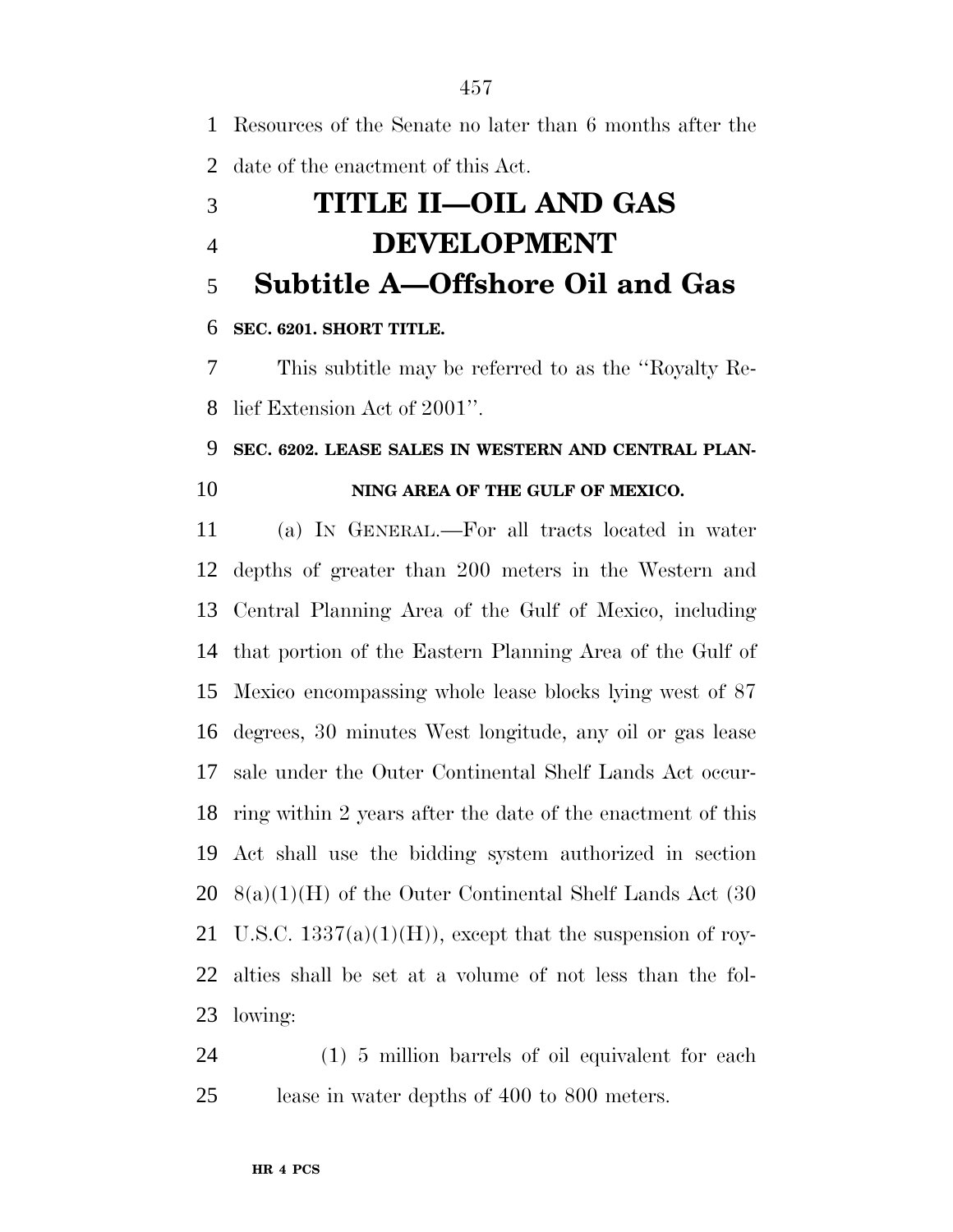(2) 9 million barrels of oil equivalent for each lease in water depths of 800 to 1,600 meters.

 (3) 12 million barrels of oil equivalent for each lease in water depths greater than 1,600 meters.

 (b) RELATIONSHIP TO EXISTING AUTHORITY.—Ex- cept as expressly provided in this section, nothing in this section is intended to limit the authority of the Secretary of the Interior under the Outer Continental Shelf Lands Act (43 U.S.C. 1301 et seq.) to provide royalty suspen-sion.

### **SEC. 6203. SAVINGS CLAUSE.**

 Nothing in this subtitle shall be construed to affect any offshore pre-leasing, leasing, or development morato- rium, including any moratorium applicable to the Eastern Planning Area of the Gulf of Mexico located off the Gulf Coast of Florida.

### **SEC. 6204. ANALYSIS OF GULF OF MEXICO FIELD SIZE DIS-**

## **TRIBUTION, INTERNATIONAL COMPETITIVE-NESS, AND INCENTIVES FOR DEVELOPMENT.**

 (a) IN GENERAL.—The Secretary of the Interior and the Secretary of Energy shall enter into appropriate ar- rangements with the National Academy of Sciences to commission the Academy to perform the following: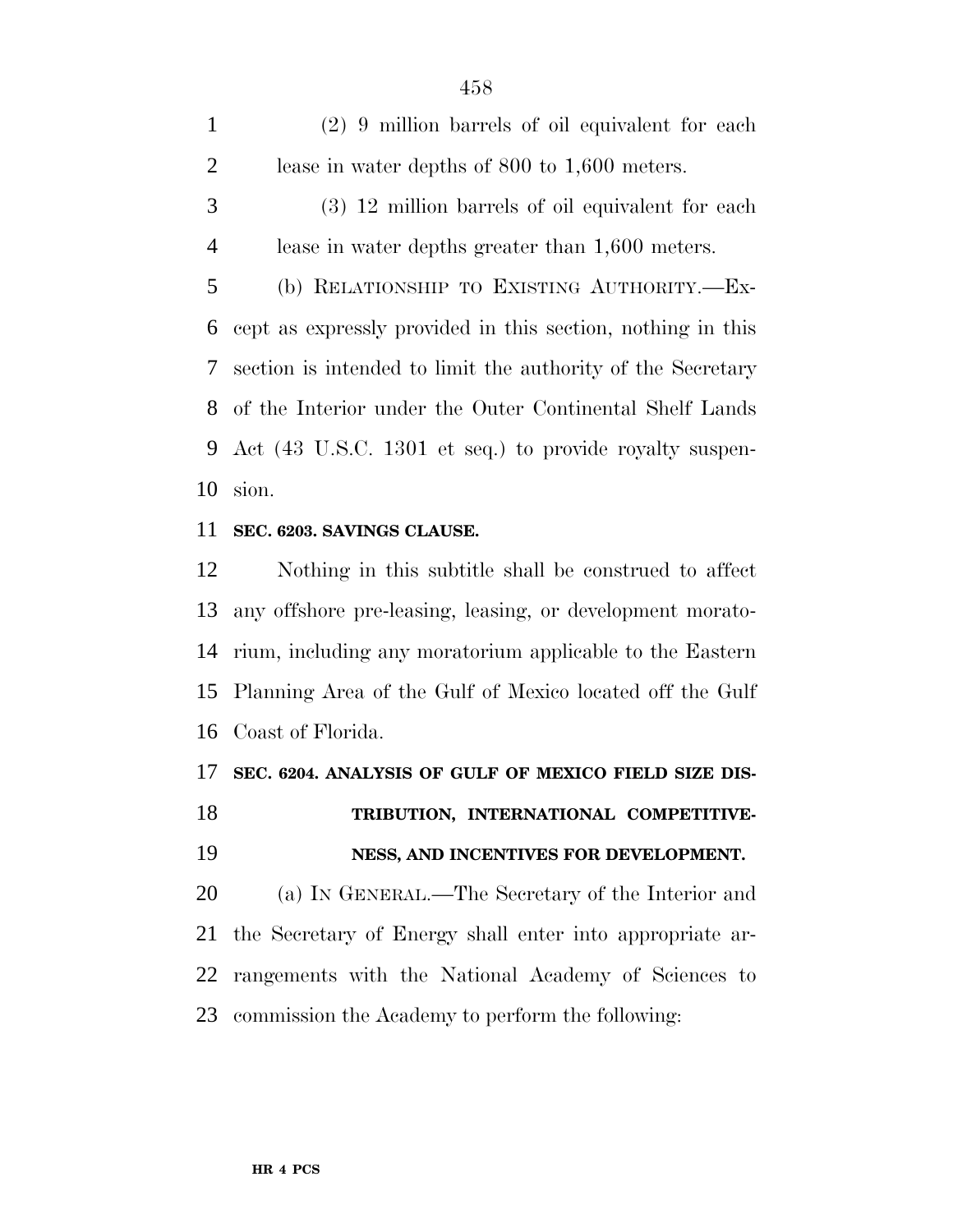- Gulf of Mexico oil and natural gas resource assess- ments, including— (A) analysis and review of assessments re- cently performed by the Minerals Management Service, the 1999 National Petroleum Council Gas Study, the Department of Energy's Off- shore Marginal Property Study, and the Ad- vanced Resources International, Inc. Deepwater Gulf of Mexico model; and (B) evaluation and comparison of the accu- racy of assumptions of the existing assessments with respect to resource field size distribution, hydrocarbon potential, and scenarios for leas- ing, exploration, and development. (2) Evaluate the lease terms and conditions of- fered by the Minerals Management Service for Lease Sale 178, and compare the financial incentives of- fered by such terms and conditions to financial in- centives offered by the terms and conditions that apply under leases for other offshore areas that are competing for the same limited offshore oil and gas
- shore areas of West Africa and Brazil.

exploration and development capital, including off-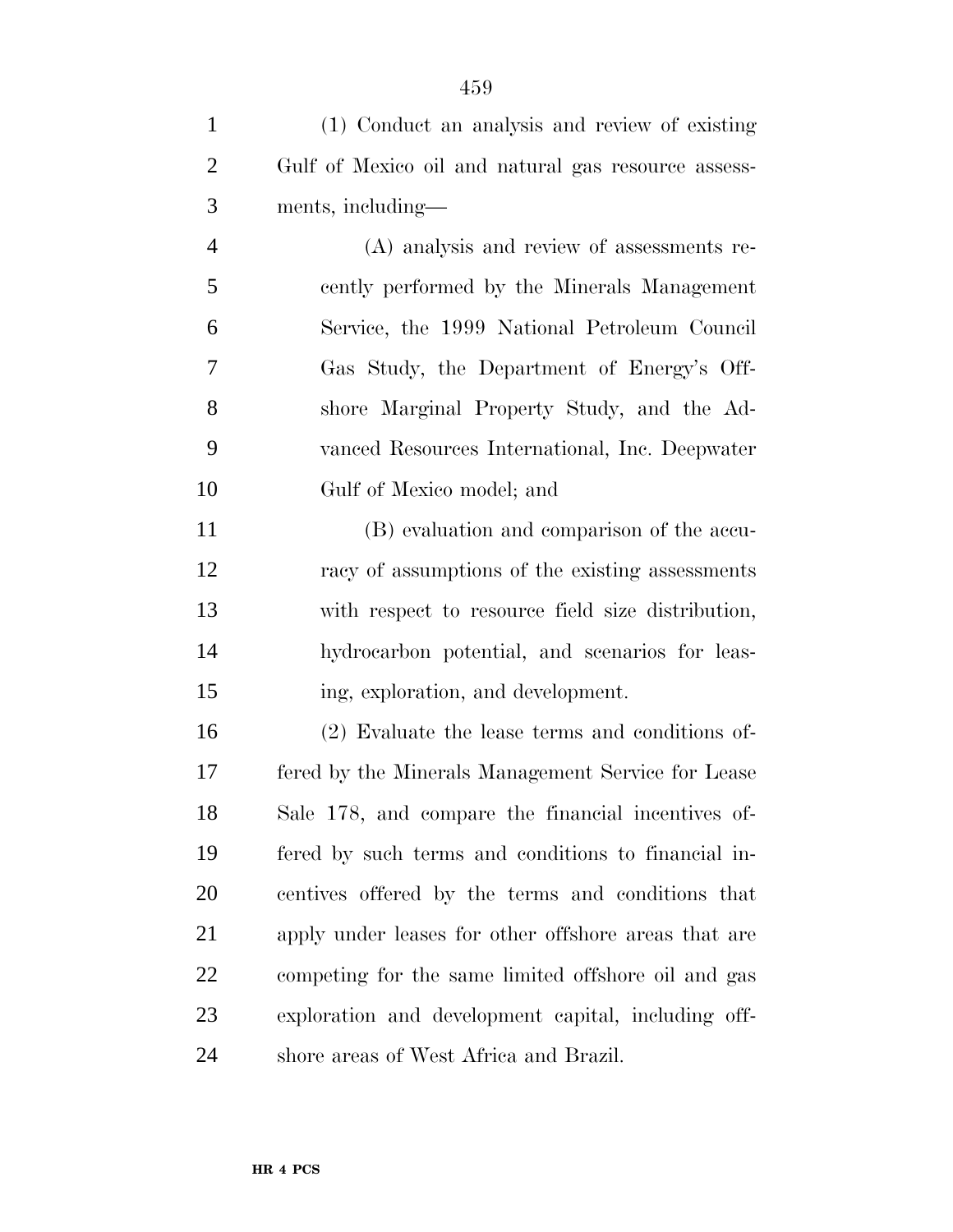(3) Recommend what level of incentives for all water depths are appropriate in order to ensure that the United States optimizes the domestic supply of oil and natural gas from the offshore areas of the Gulf of Mexico that are not subject to current leas- ing moratoria. Recommendations under this para- graph should be made in the context of the impor- tance of the oil and natural gas resources of the Gulf of Mexico to the future energy and economic needs of the United States.

 (b) REPORT.—Not later than 180 days after the date of the enactment of this Act, the Secretary of the Interior shall submit a report to the Committee on Resources in the House of Representatives and the Committee on En- ergy and Natural Resources in the Senate, summarizing the findings of the National Academy of Sciences pursuant to subsection (a) and providing recommendations of the Secretary for new policies or other actions that could help to further increase oil and natural gas production from the Gulf of Mexico.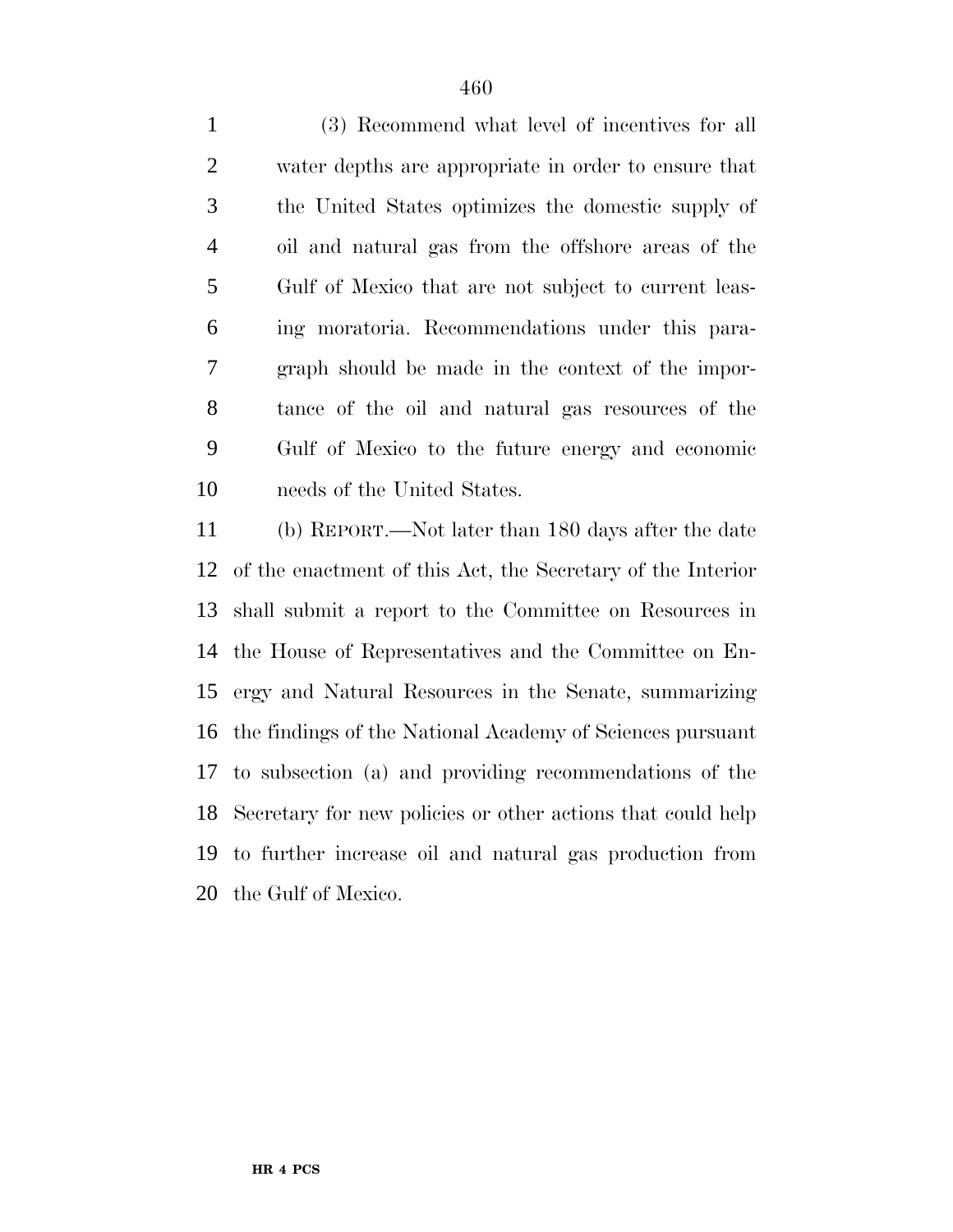# **Subtitle B—Improvements to Federal Oil and Gas Management**

### **SEC. 6221. SHORT TITLE.**

 This subtitle may be cited as the ''Federal Oil and Gas Lease Management Improvement Demonstration Pro-gram Act of 2001''.

## **SEC. 6222. STUDY OF IMPEDIMENTS TO EFFICIENT LEASE OPERATIONS.**

 (a) IN GENERAL.—The Secretary of the Interior and the Secretary of Agriculture shall jointly undertake a study of the impediments to efficient oil and gas leasing and operations on Federal onshore lands in order to iden- tify means by which unnecessary impediments to the expe- ditious exploration and production of oil and natural gas on such lands can be removed.

 (b) CONTENTS.—The study under subsection (a) shall include the following:

 (1) A review of the process by which Federal land managers accept or reject an offer to lease, in- cluding the timeframes in which such offers are acted upon, the reasons for any delays in acting upon such offers, and any recommendations for ex-pediting the response to such offers.

 (2) A review of the approval process for appli-cations for permits to drill, including the timeframes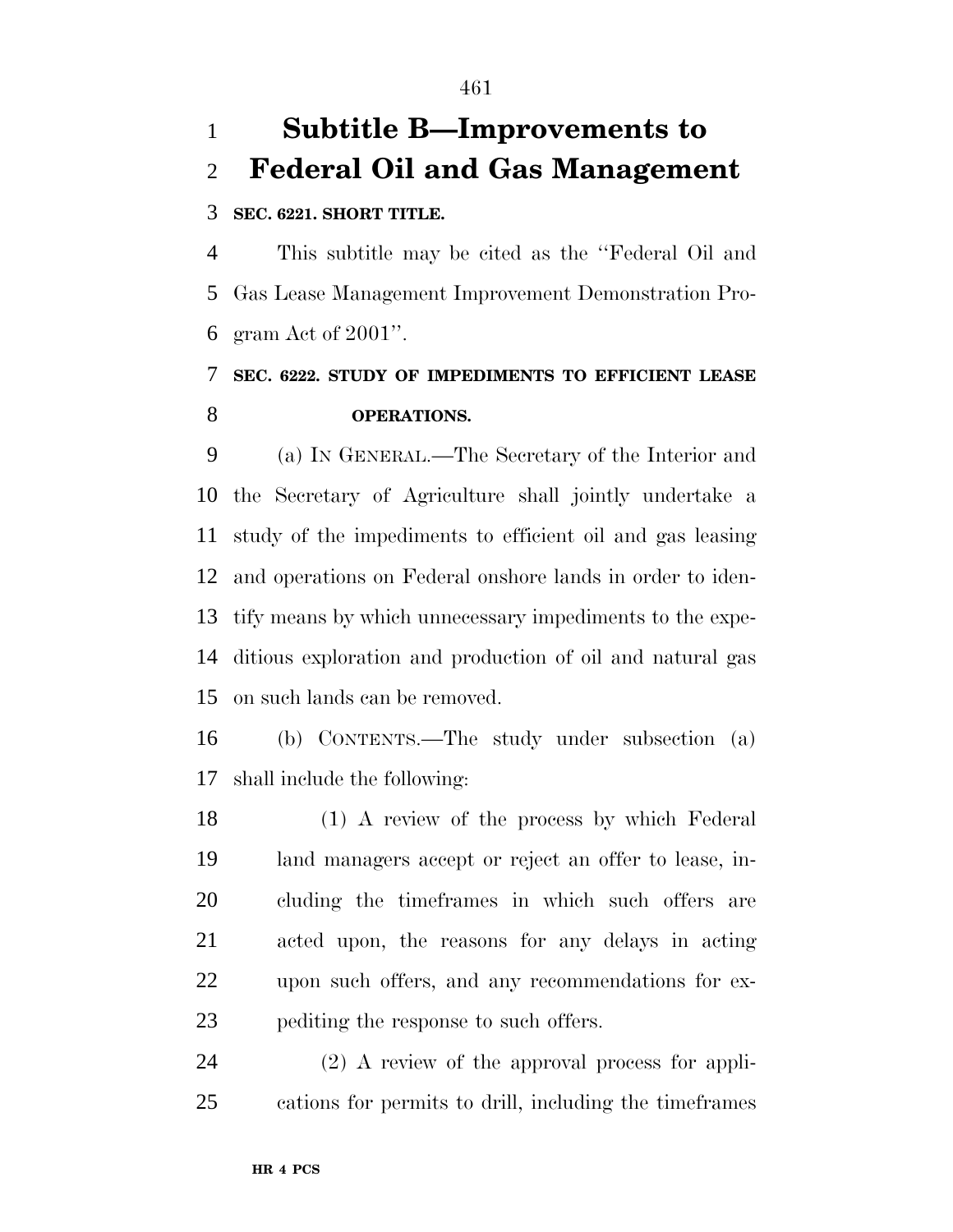in which such applications are approved, the impact of compliance with other Federal laws on such time- frames, any other reasons for delays in making such approvals, and any recommendations for expediting such approvals.

 (3) A review of the approval process for surface use plans of operation, including the timeframes in which such applications are approved, the impact of compliance with other Federal laws on such time- frames, any other reasons for delays in making such approvals, and any recommendations for expediting such approvals.

 (4) A review of the process for administrative appeal of decisions or orders of officers or employees of the Bureau of Land Management with respect to a Federal oil or gas lease, including the timeframes in which such appeals are heard and decided, any reasons for delays in hearing or deciding such ap- peals, and any recommendations for expediting the appeals process.

 (c) REPORT.—The Secretaries shall report the find- ings and recommendations resulting from the study re- quired by this section to the Committee on Resources of the House of Representatives and to the Committee on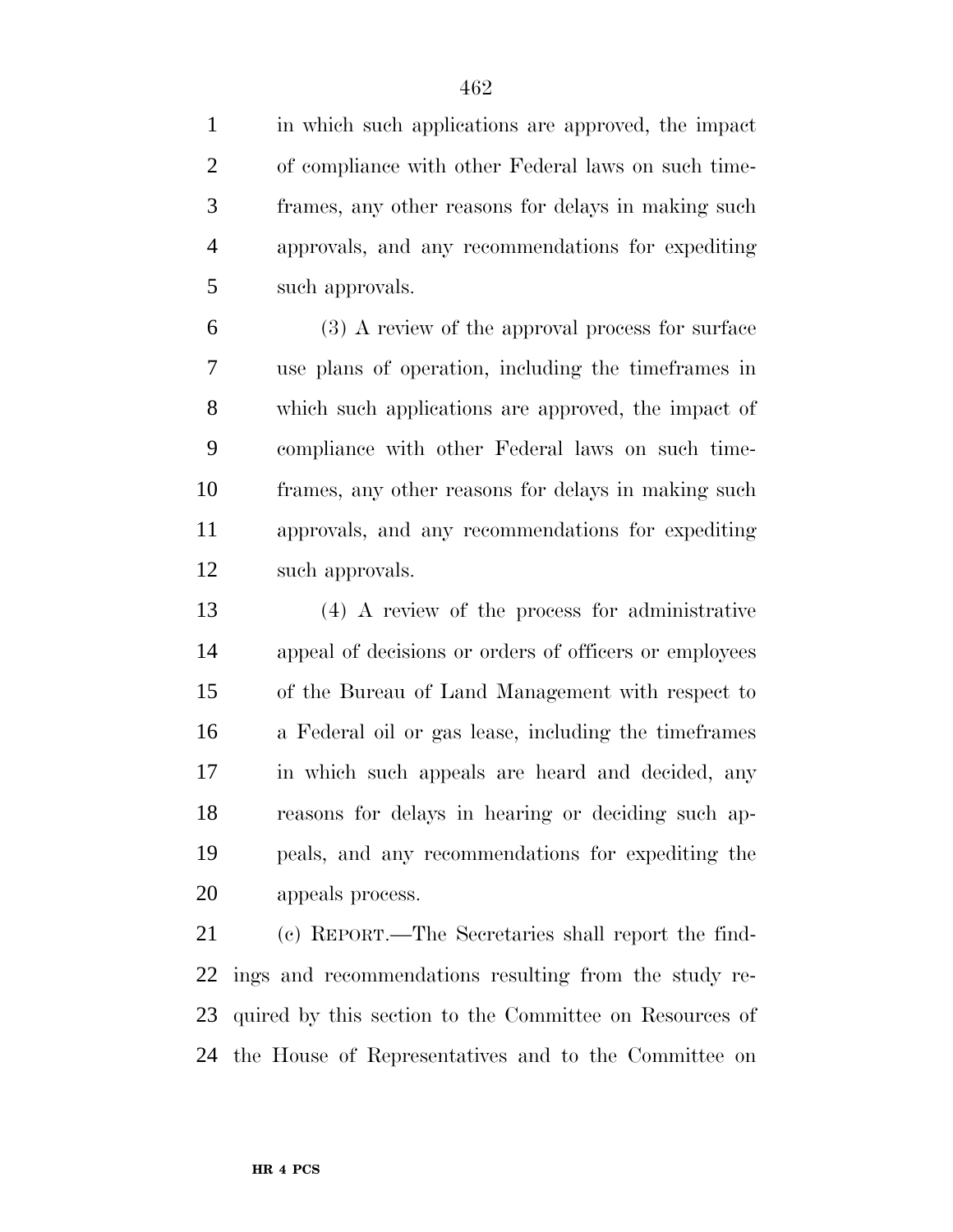Energy and Natural Resources of the Senate no later than 6 months after the date of the enactment of this Act.

## **SEC. 6223. ELIMINATION OF UNWARRANTED DENIALS AND STAYS.**

 (a) IN GENERAL.—The Secretary shall ensure that unwarranted denials and stays of lease issuance and un- warranted restrictions on lease operations are eliminated from the administration of oil and natural gas leasing on Federal land.

 (b) PREPARATION OF LEASING PLAN OR ANAL- YSIS.—In preparing a management plan or leasing anal- ysis for oil or natural gas leasing on Federal lands admin- istered by the Bureau of Land Management or the Forest Service, the Secretary concerned shall—

 (1) identify and review the restrictions on sur- face use and operations imposed under the laws (in- cluding regulations) of the State in which the lands are located;

 (2) consult with the appropriate State agency regarding the reasons for the State restrictions iden-21 tified under paragraph  $(1)$ ;

 (3) identify any differences between the State restrictions identified under paragraph (1) and any restrictions on surface use and operations that would apply under the lease; and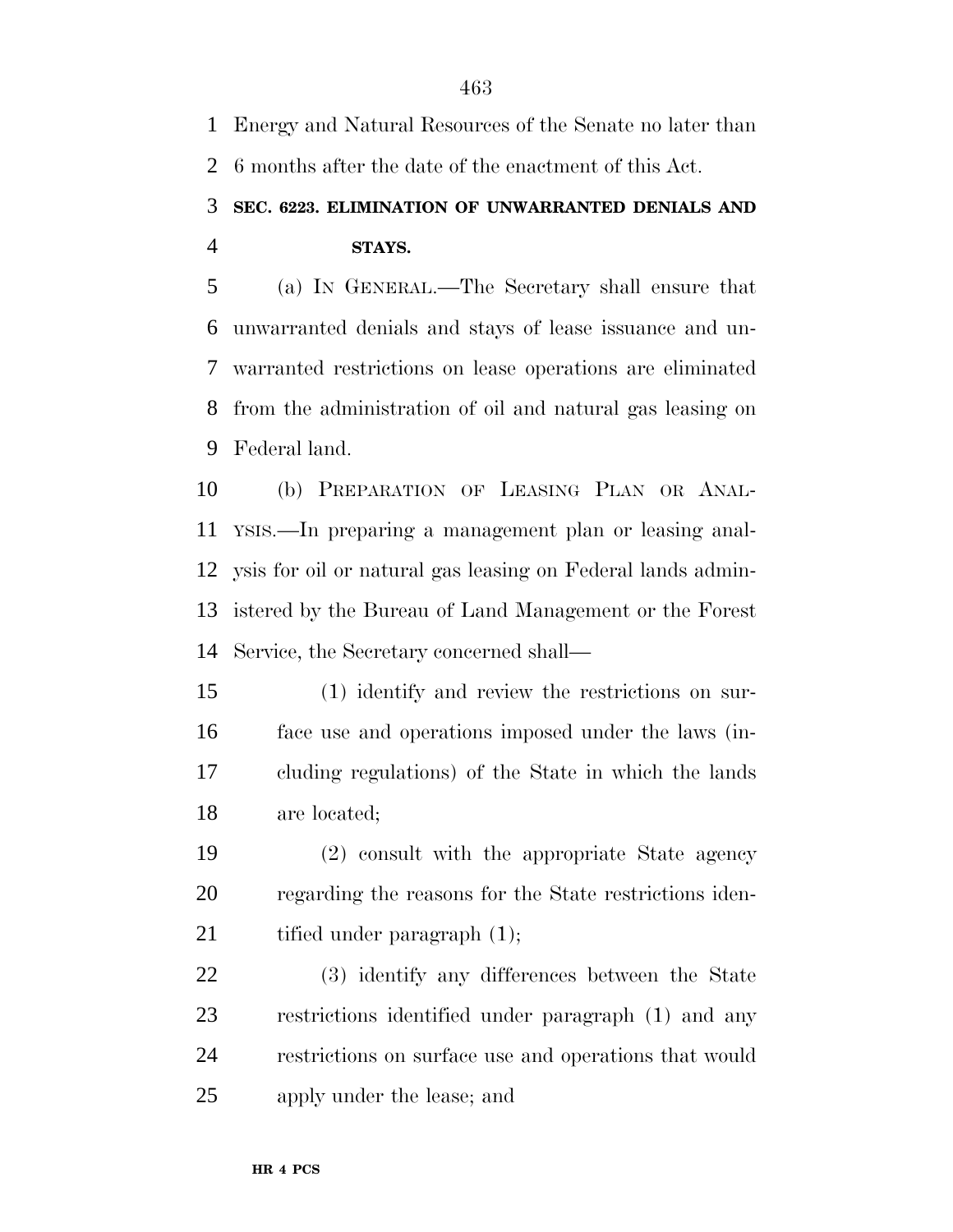| $\mathbf{1}$   | (4) prepare and provide upon request a written          |
|----------------|---------------------------------------------------------|
| $\overline{2}$ | explanation of such differences.                        |
| 3              | (c) REJECTION OF OFFER TO LEASE.—                       |
| 4              | (1) IN GENERAL.—If the Secretary rejects an             |
| 5              | offer to lease Federal lands for oil or natural gas de- |
| 6              | velopment on the ground that the land is unavailable    |
| 7              | for oil and natural gas leasing, the Secretary shall    |
| 8              | provide a written, detailed explanation of the reasons  |
| 9              | the land is unavailable for leasing.                    |
| 10             | (2) PREVIOUS RESOURCE MANAGEMENT DECI-                  |
| 11             | ston.—If the determination of unavailability is         |
| 12             | based on a previous resource management decision,       |
| 13             | the explanation shall include a careful assessment of   |
| 14             | whether the reasons underlying the previous decision    |
| 15             | are still persuasive.                                   |
| 16             | (3) SEGREGATION OF AVAILABLE LAND FROM                  |
| 17             | UNAVAILABLE LAND.—The Secretary may not reject          |
| 18             | an offer to lease Federal land for oil and natural gas  |
| 19             | development that is available for such leasing on the   |
| 20             | ground that the offer includes land unavailable for     |
| 21             | leasing. The Secretary shall segregate available land   |
| 22             | from unavailable land, on the offeror's request fol-    |
| 23             | lowing notice by the Secretary, before acting on the    |
| 24             | offer to lease.                                         |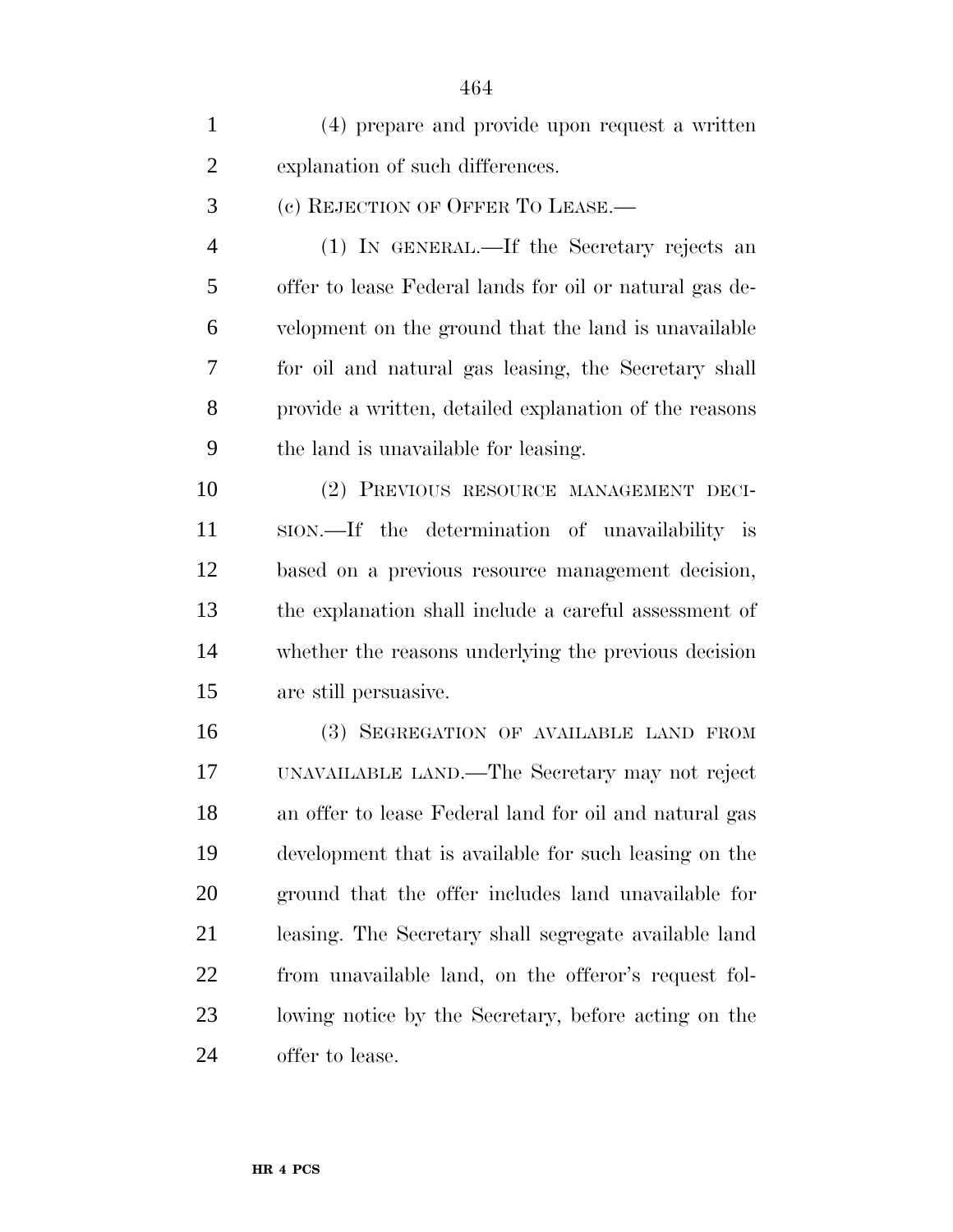(d) DISAPPROVAL OR REQUIRED MODIFICATION OF SURFACE USE PLANS OF OPERATIONS AND APPLICATION FOR PERMIT TO DRILL.—The Secretary shall provide a written, detailed explanation of the reasons for dis- approving or requiring modifications of any surface use plan of operations or application for permit to drill with respect to oil or natural gas development on Federal lands. (e) PRESERVATION OF FEDERAL AUTHORITY.— Nothing in this section or in any identification, review, or explanation prepared under this section shall be

construed—

 (1) to limit the authority of the Federal Gov- ernment to impose lease stipulations, restrictions, re- quirements, or other terms that are different than those that apply under State law; or

 (2) to affect the procedures that apply to judi-cial review of actions taken under this subsection.

 **SEC. 6224. LIMITATION ON COST RECOVERY FOR APPLICA-TIONS.**

 Notwithstanding sections 304 and 504 of the Federal Land Policy and Management Act of 1976 (43 U.S.C. 1734, 1764) and section 9701 of title 31, United States Code, the Secretary shall not recover the Secretary's costs with respect to applications and other documents relating to oil and gas leases.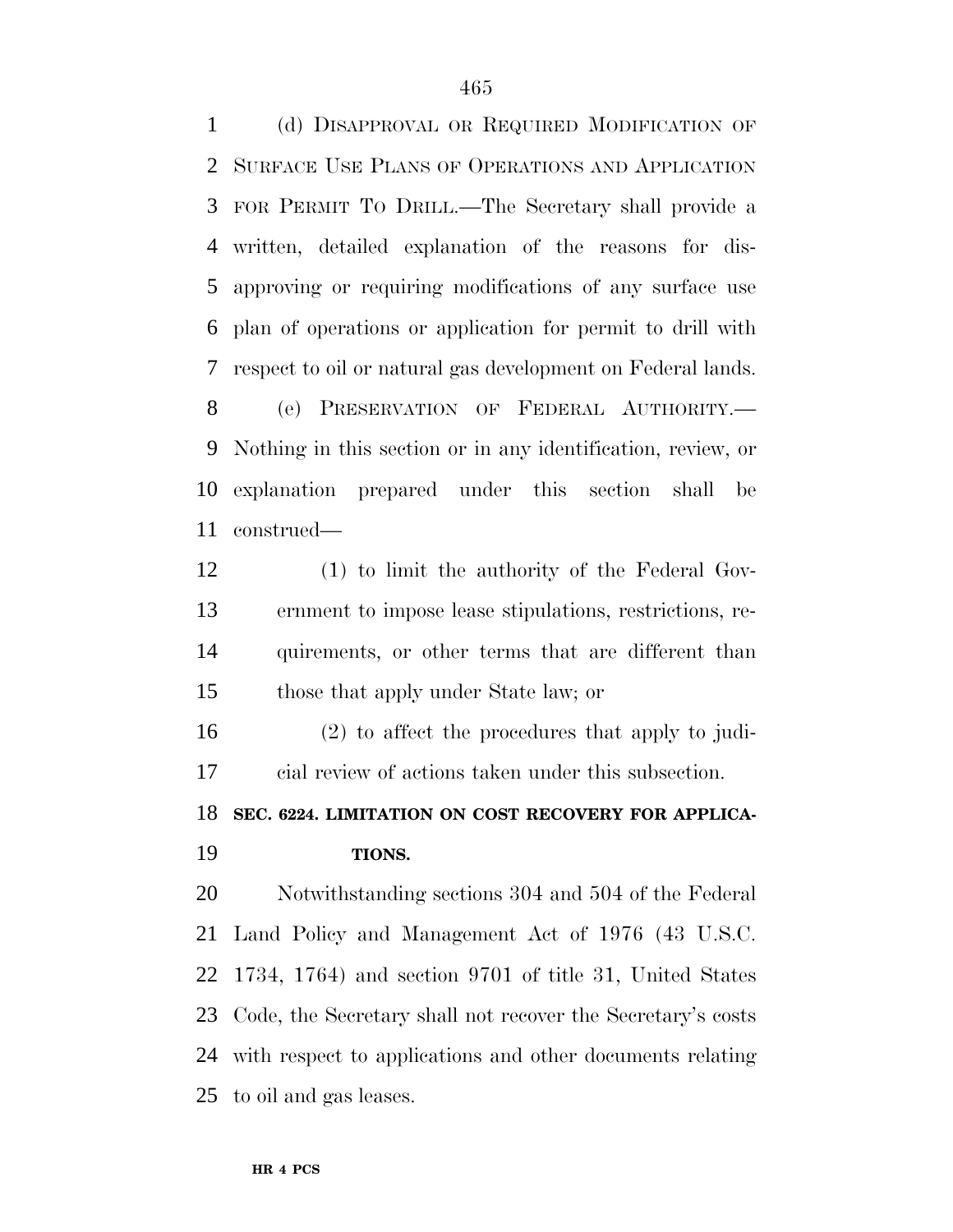**SEC. 6225. CONSULTATION WITH SECRETARY OF AGRI-CULTURE.**

 Section 17(h) of the Mineral Leasing Act (30 U.S.C. 226(h)) is amended to read as follows:

 ''(h)(1) In issuing any lease on National Forest Sys- tem lands reserved from the public domain, the Secretary of the Interior shall consult with the Secretary of Agri- culture in determining stipulations on surface use under the lease.

 $\frac{10}{2}(A)$  A lease on lands referred to in paragraph (1) may not be issued if the Secretary of Agriculture deter- mines, after consultation under paragraph (1) and con- sultation with the Regional Forester having administrative jurisdiction over the National Forest System Lands con- cerned, that the terms and conditions of the lease, includ- ing any prohibition on surface occupancy for lease oper- ations, will not be sufficient to adequately protect such lands under the National Forest Management Act of 1976 (16 U.S.C. 1600 et seq.).

 ''(B) The authority of the Secretary of Agriculture under this paragraph may be delegated only to the Under- secretary of Agriculture for Natural Resources and Envi-ronment.

24 ''(3) The Secretary of Agriculture shall include in the record of decision for a determination under paragraph  $(2)(A)$ —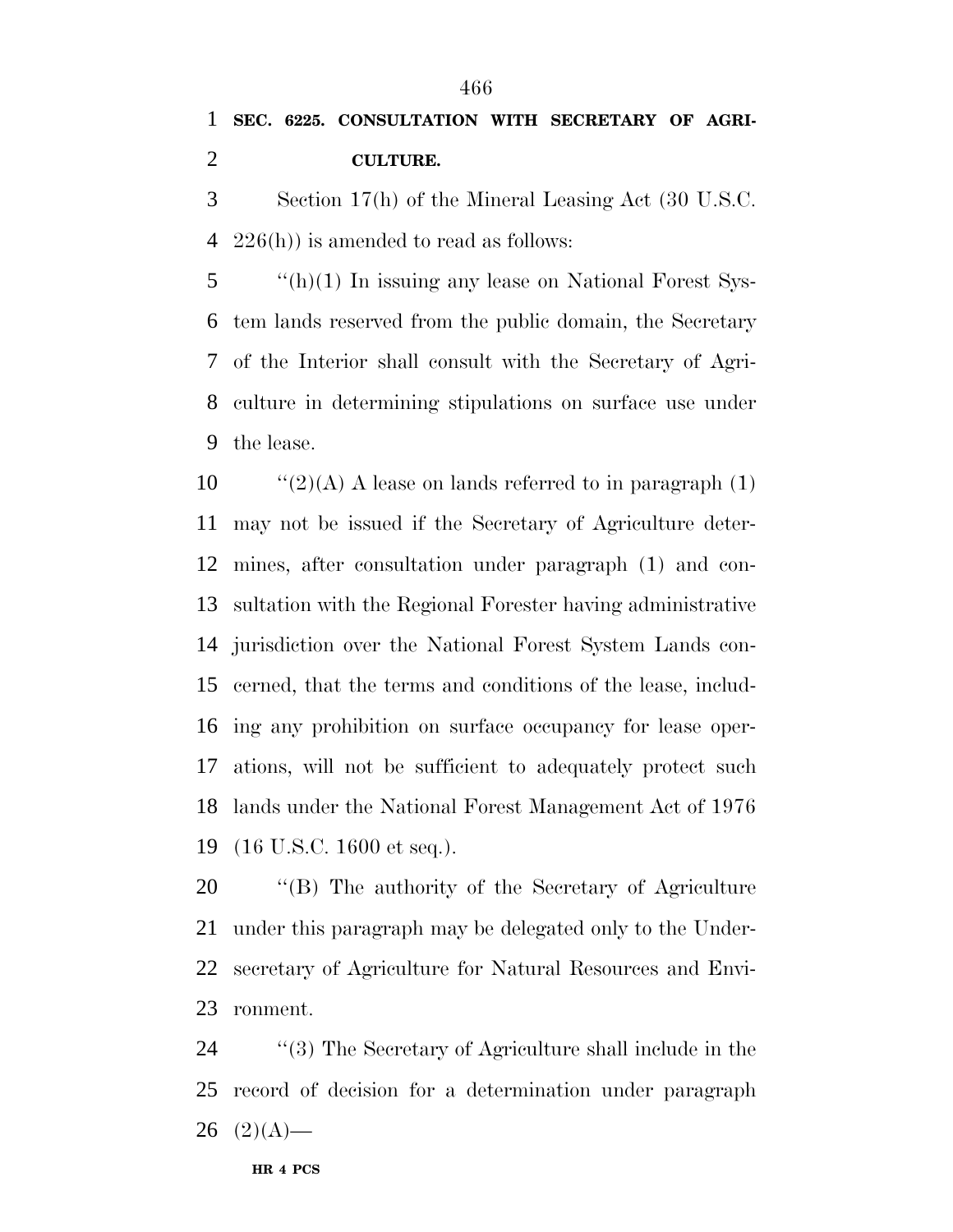$\langle (A)$  any written statement regarding the deter- mination that is prepared by a Regional Forester 3 consulted by the Secretary under paragraph  $(2)(A)$ regarding the determination; or

 ''(B) an explanation why such a statement by the Regional Forester is not included.

## **Subtitle C—Miscellaneous**

### **SEC. 6231. OFFSHORE SUBSALT DEVELOPMENT.**

 Section 5 of the Outer Continental Shelf Lands Act of 1953 (43 U.S.C. 1334) is amended by adding at the end the following:

12 "(k) SUSPENSION OF OPERATIONS FOR SUBSALT EXPLORATION.—Notwithstanding any other provision of law or regulation, to prevent waste caused by the drilling of unnecessary wells and to facilitate the discovery of addi- tional hydrocarbon reserves, the Secretary may grant a re- quest for a suspension of operations under any lease to allow the reprocessing and reinterpretation of geophysical data to identify and define drilling objectives beneath allocthonus salt sheets.''.

### **SEC. 6232. PROGRAM ON OIL AND GAS ROYALTIES IN KIND.**

 (a) APPLICABILITY OF SECTION.—Notwithstanding any other provision of law, the provisions of this section shall apply to all royalty in kind accepted by the Secretary of the Interior under any Federal oil or gas lease or permit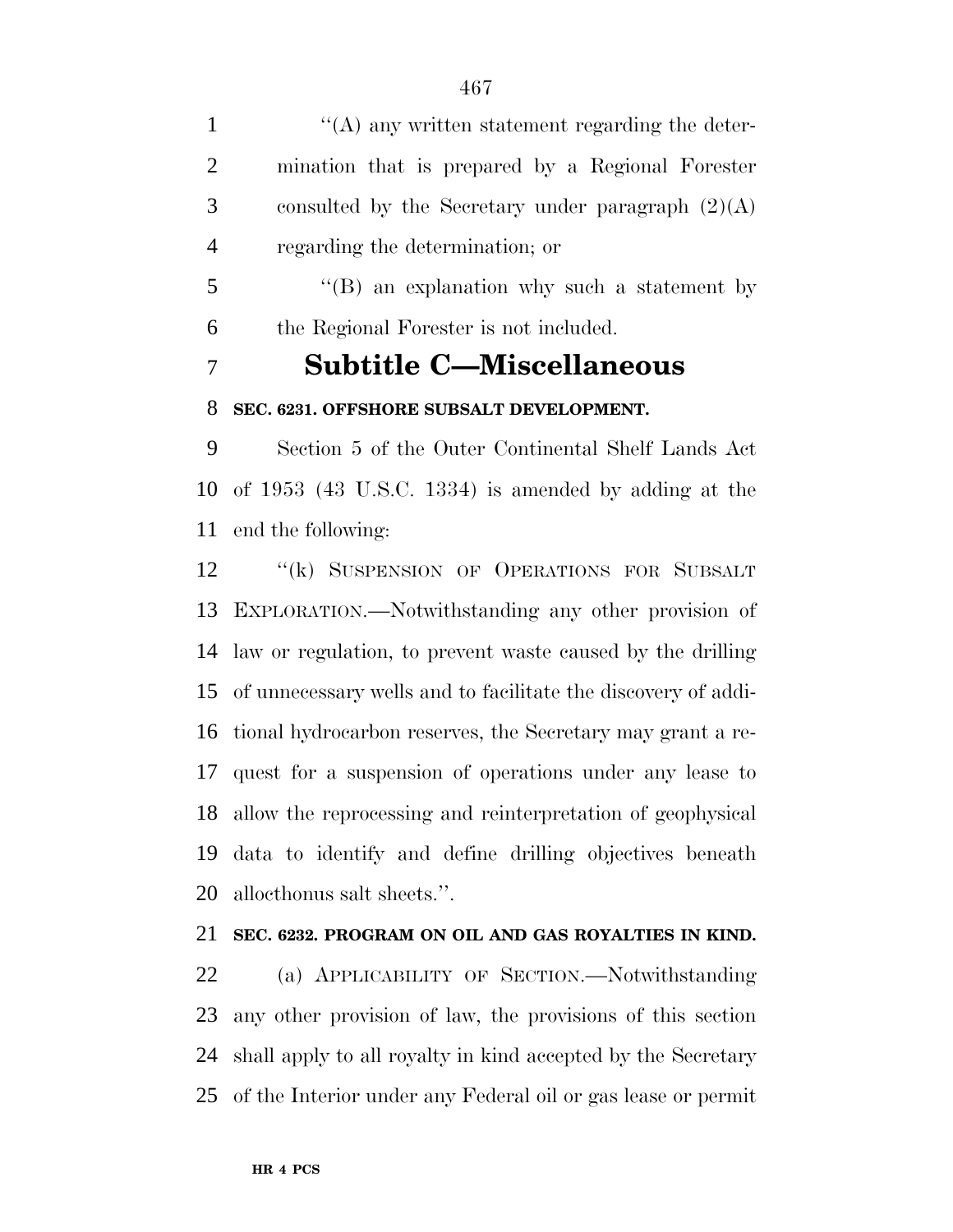under section 36 of the Mineral Leasing Act (30 U.S.C. 192), section 27 of the Outer Continental Shelf Lands Act (43 U.S.C. 1353), or any other mineral leasing law, in the period beginning on the date of the enactment of this Act through September 30, 2006.

 (b) TERMS AND CONDITIONS.—All royalty accruing to the United States under any Federal oil or gas lease or permit under the Mineral Leasing Act (30 U.S.C. 181 et seq.) or the Outer Continental Shelf Lands Act (43 U.S.C. 1331 et seq.) shall, on the demand of the Secretary of the Interior, be paid in oil or gas. If the Secretary of the Interior makes such a demand, the following provi-sions apply to such payment:

 (1) Delivery by, or on behalf of, the lessee of the royalty amount and quality due under the lease satisfies the lessee's royalty obligation for the amount delivered, except that transportation and processing reimbursements paid to, or deductions claimed by, the lessee shall be subject to review and audit.

 (2) Royalty production shall be placed in mar- ketable condition by the lessee at no cost to the United States.

(3) The Secretary of the Interior may—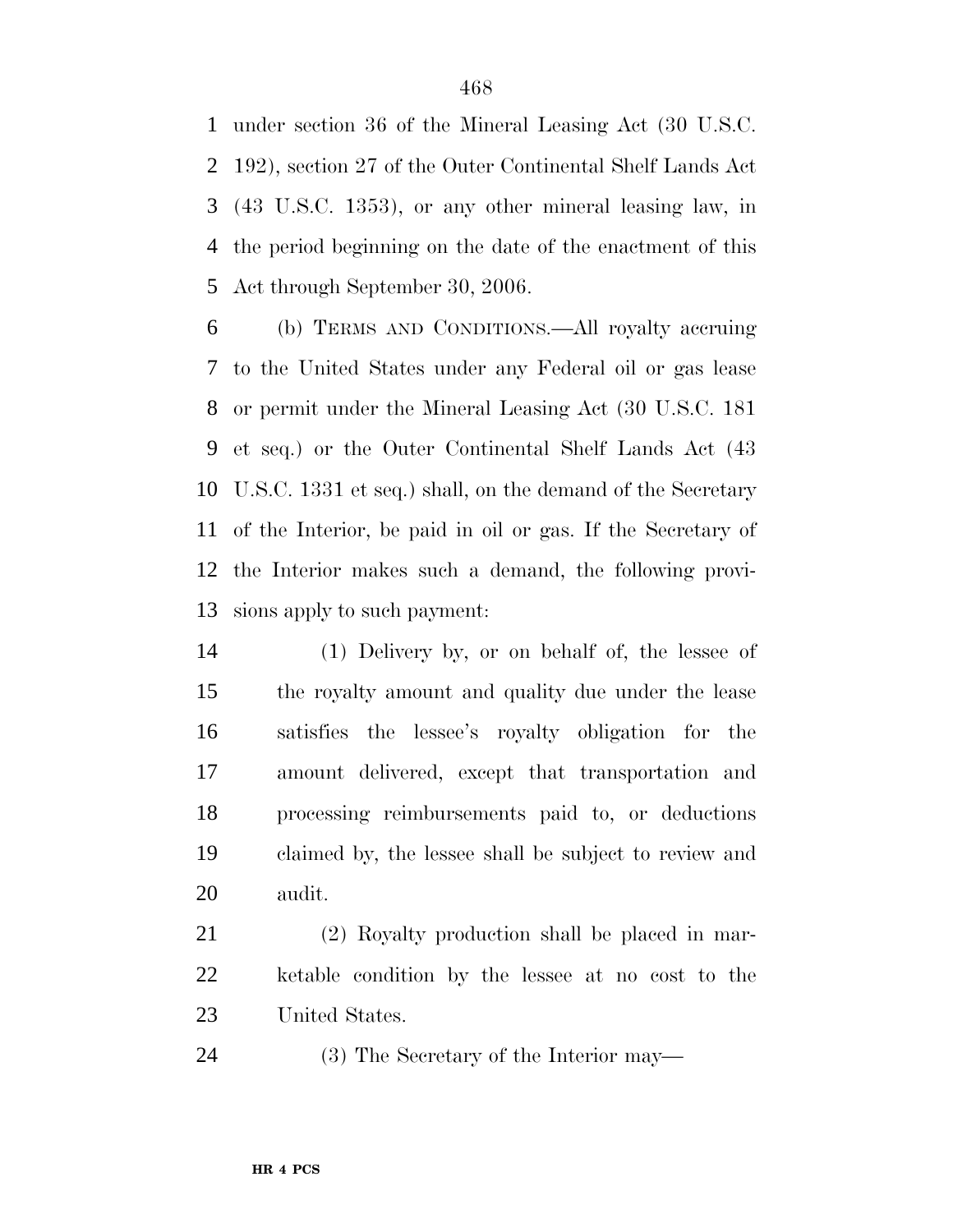| $\mathbf{1}$   | (A) sell or otherwise dispose of any royalty                 |
|----------------|--------------------------------------------------------------|
| $\overline{2}$ | oil or gas taken in kind (other than oil or gas              |
| 3              | taken under section $27(a)(3)$ of the Outer Con-             |
| $\overline{4}$ | tinental<br>Shlef Lands Act (43 U.S.C.                       |
| 5              |                                                              |
|                | $1353(a)(3)$ for not less than the market price;             |
| 6              | and                                                          |
| 7              | (B) transport or process any oil or gas roy-                 |
| 8              | alty taken in kind.                                          |
| 9              | (4) The Secretary of the Interior may, notwith-              |
| 10             | standing section 3302 of title 31, United States             |
| 11             | Code, retain and use a portion of the revenues from          |
| 12             | the sale of oil and gas royalties taken in kind that         |
| 13             | otherwise would be deposited to miscellaneous re-            |
| 14             | ceipts, without regard to fiscal year limitation, or         |
| 15             | may use royalty production, to pay the cost of—              |
| 16             | (A) transporting the oil or gas,                             |
| 17             | (B) processing the gas, or                                   |
| 18             | (C) disposing of the oil or gas.                             |
| 19             | (5) The Secretary may not use revenues from                  |
| 20             | the sale of oil and gas royalties taken in kind to pay       |
| 21             | for personnel, travel, or other administrative costs of      |
| 22             | the Federal Government.                                      |
| 23             | (c) REIMBURSEMENT OF COST.—If the lessee, pursu-             |
| 24             | ant to an agreement with the United States or as provided    |
| 25             | in the lease, processes the royalty gas or delivers the roy- |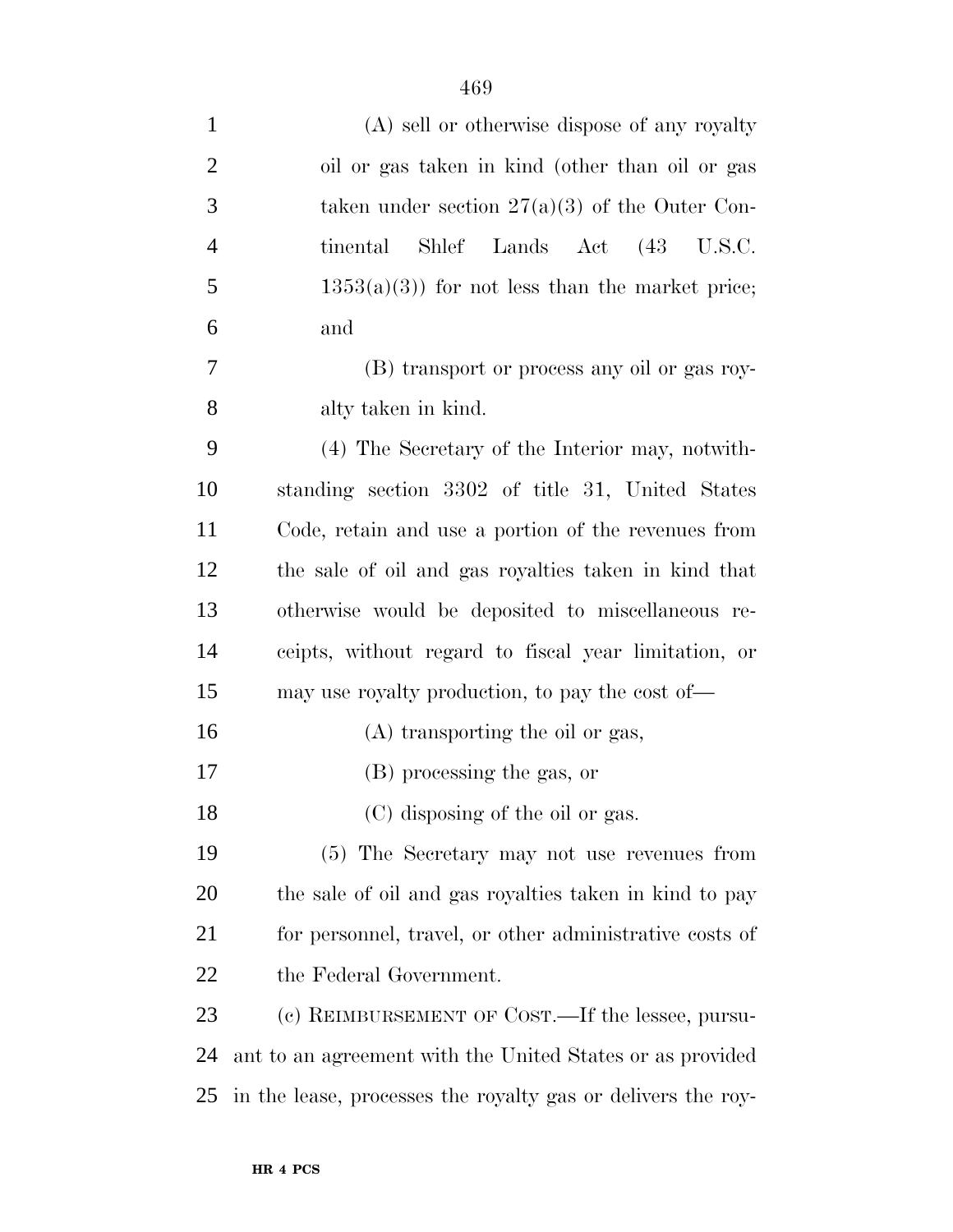alty oil or gas at a point not on or adjacent to the lease area, the Secretary of the Interior shall—

 (1) reimburse the lessee for the reasonable costs of transportation (not including gathering) from the lease to the point of delivery or for processing costs; or

 (2) at the discretion of the Secretary of the In- terior, allow the lessee to deduct such transportation or processing costs in reporting and paying royalties in value for other Federal oil and gas leases.

11 (d) BENEFIT TO THE UNITED STATES REQUIRED.— The Secretary may receive oil or gas royalties in kind only if the Secretary determines that receiving such royalties provides benefits to the United States greater than or equal to those that would be realized under a comparable royalty in value program.

 (e) REPORT TO CONGRESS.—For each of the fiscal years 2002 through 2006 in which the United States takes oil or gas royalties in kind from production in any State or from the Outer Continental Shelf, excluding royalties taken in kind and sold to refineries under subsection (h), the Secretary of the Interior shall provide a report to the Congress describing—

 (1) the methodology or methodologies used by the Secretary to determine compliance with sub-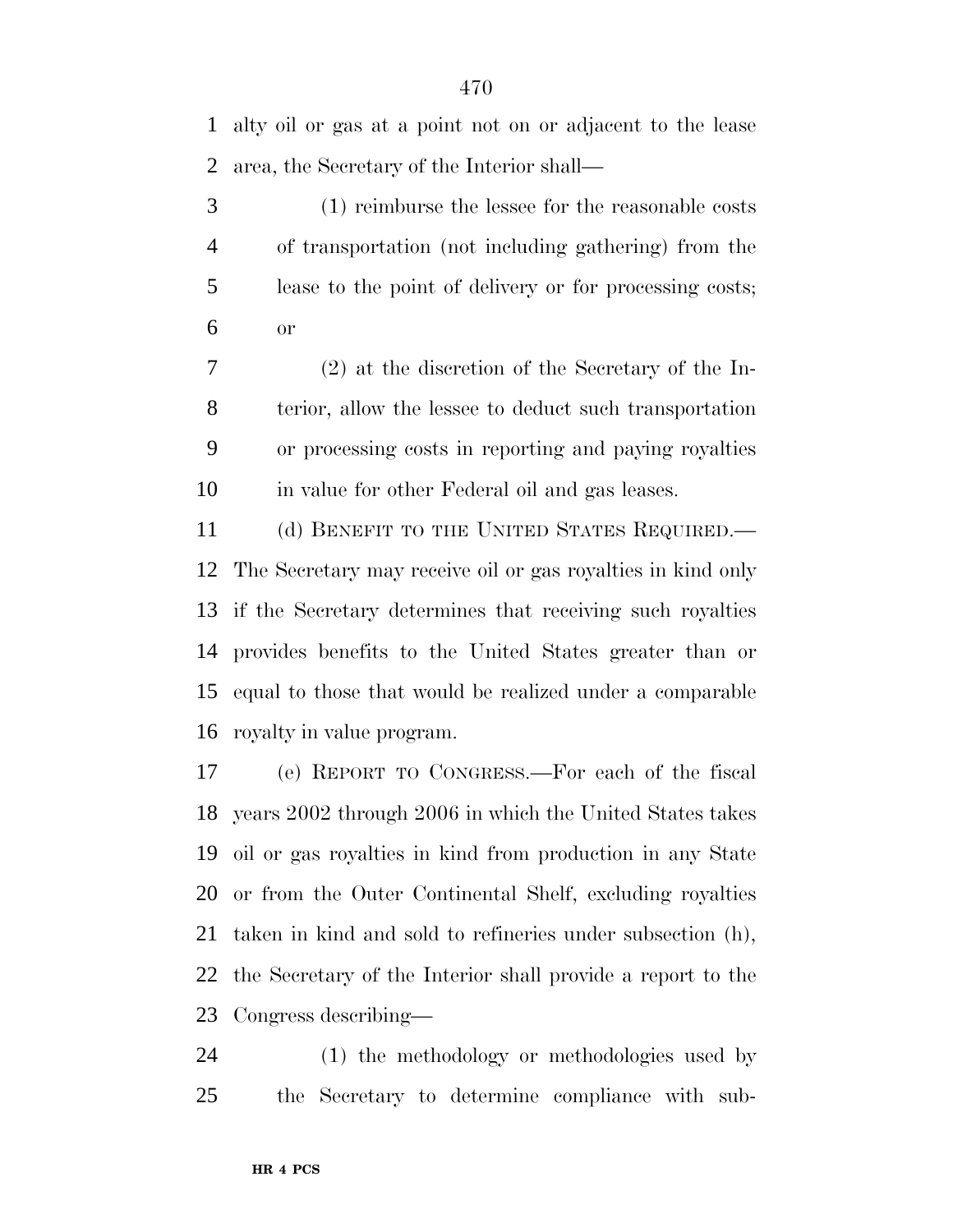| $\mathbf{1}$   | section (d), including performance standards for           |
|----------------|------------------------------------------------------------|
| $\overline{2}$ | comparing amounts received by the United States            |
| 3              | derived from such royalties in kind to amounts likely      |
| $\overline{4}$ | to have been received had royalties been taken in          |
| 5              | value;                                                     |
| 6              | $(2)$ an explanation of the evaluation that led the        |
| 7              | Secretary to take royalties in kind from a lease or        |
| 8              | group of leases, including the expected revenue effect     |
| 9              | of taking royalties in kind;                               |
| 10             | (3) actual amounts received by the United                  |
| 11             | States derived from taking royalties in kind, and          |
| 12             | costs and savings incurred by the United States as-        |
| 13             | sociated with taking royalties in kind; and                |
| 14             | (4) an evaluation of other relevant public bene-           |
| 15             | fits or detriments associated with taking royalties in     |
| 16             | kind.                                                      |
| 17             | (f) DEDUCTION OF EXPENSES.—                                |
| 18             | (1) IN GENERAL.—Before making payments                     |
| 19             | under section 35 of the Mineral Leasing Act (30            |
| 20             | U.S.C. 191) or section $8(g)$ of the Outer Continental     |
| 21             | Shelf Lands Act $(30 \text{ U.S.C. } 1337(g))$ of revenues |
| 22             | derived from the sale of royalty production taken in       |
| 23             | kind from a lease, the Secretary of the Interior shall     |
| 24             | deduct amounts paid or deducted under subsections          |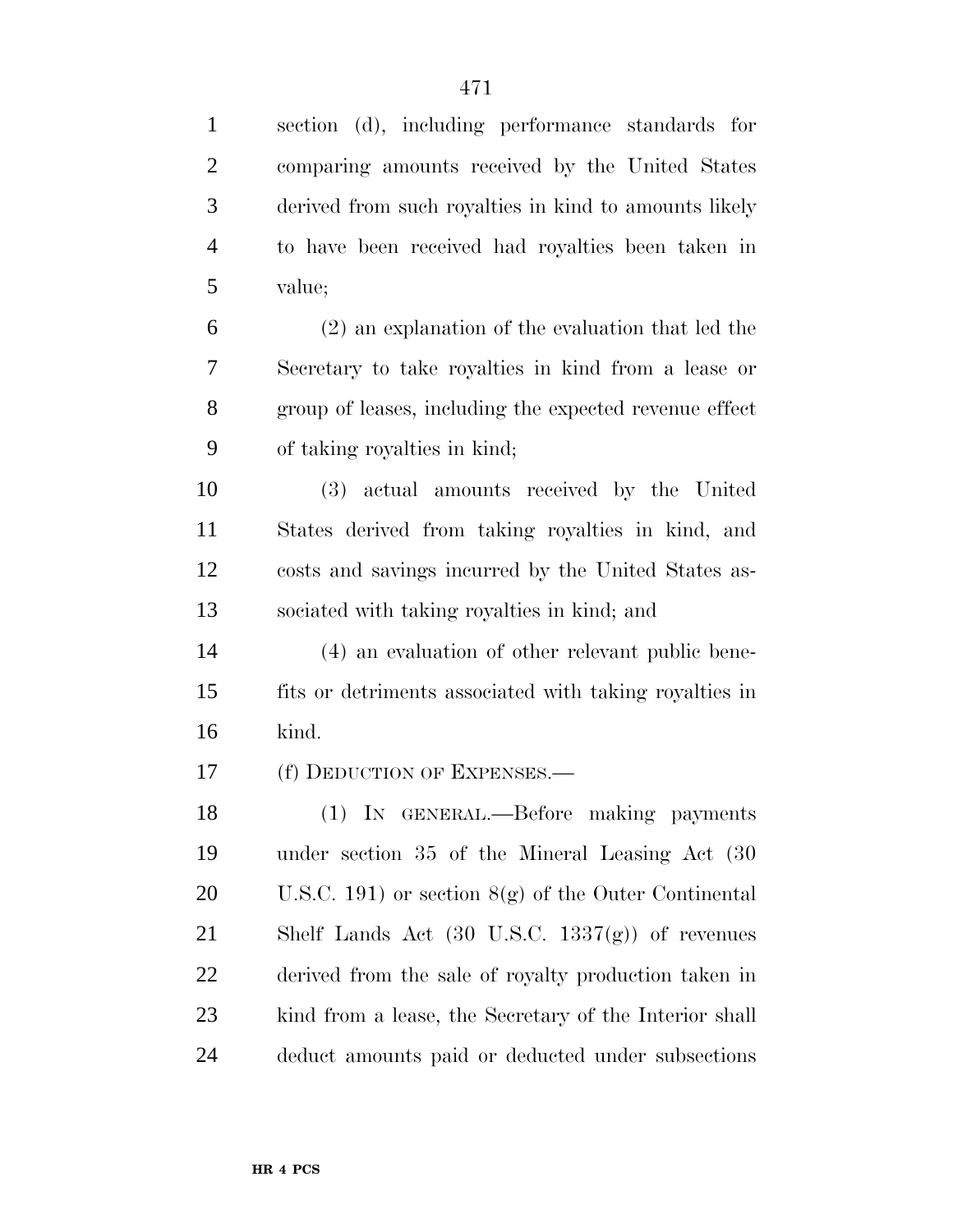(b)(4) and (e), and shall deposit such amounts to miscellaneous receipts.

 (2) ACCOUNTING FOR DEDUCTIONS.—If the Secretary of the Interior allows the lessee to deduct transportation or processing costs under subsection (c), the Secretary may not reduce any payments to recipients of revenues derived from any other Fed- eral oil and gas lease as a consequence of that de-duction.

 (g) CONSULTATION WITH STATES.—The Secretary of the Interior—

 (1) shall consult with a State before conducting a royalty in kind program under this title within the State, and may delegate management of any portion of the Federal royalty in kind program to such State except as otherwise prohibited by Federal law; and

 (2) shall consult annually with any State from which Federal oil or gas royalty is being taken in kind to ensure to the maximum extent practicable that the royalty in kind program provides revenues to the State greater than or equal to those which would be realized under a comparable royalty in value program.

(h) PROVISIONS FOR SMALL REFINERIES.—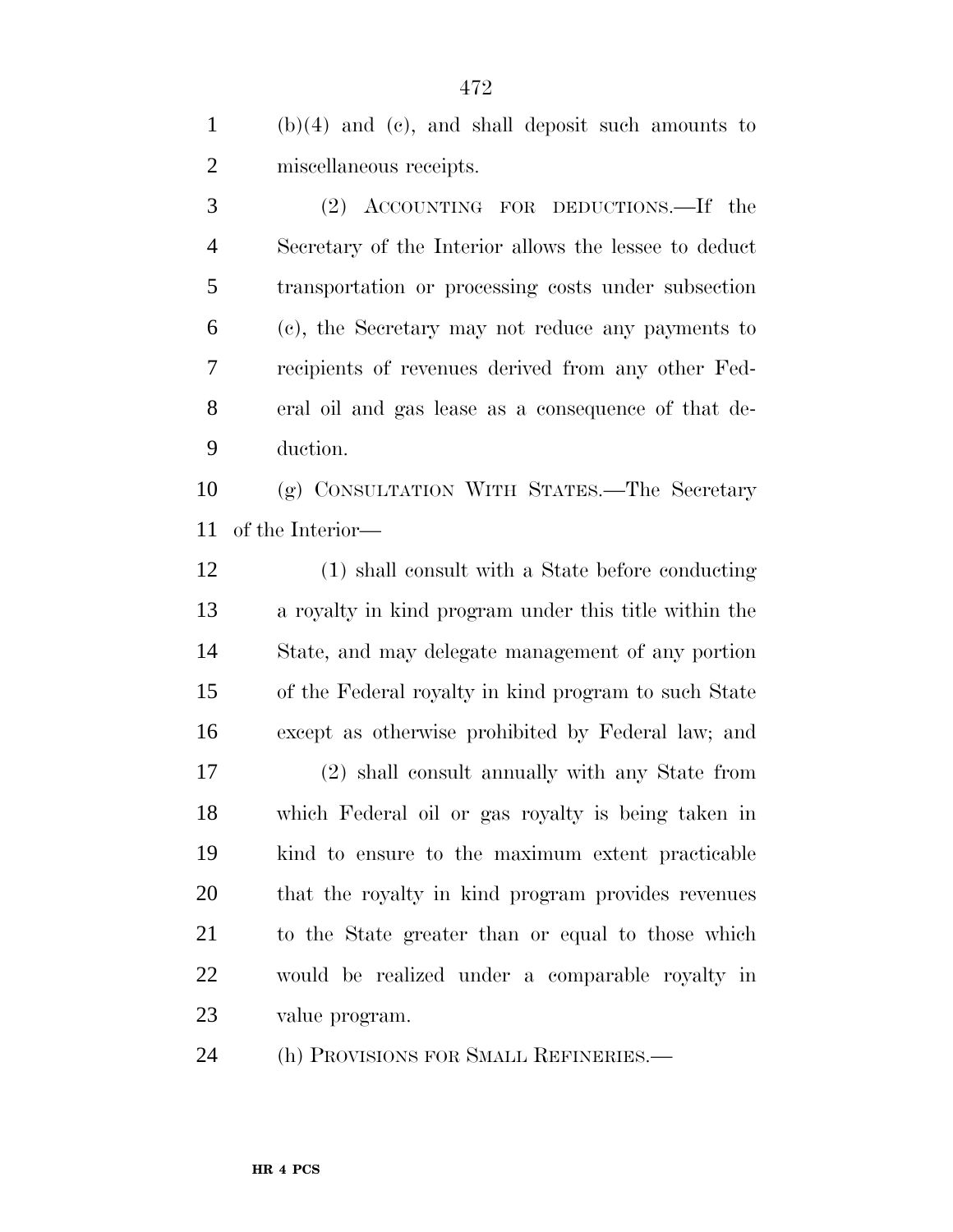(1) PREFERENCE.—If the Secretary of the In- terior determines that sufficient supplies of crude oil are not available in the open market to refineries not having their own source of supply for crude oil, the Secretary may grant preference to such refineries in the sale of any royalty oil accruing or reserved to the United States under Federal oil and gas leases issued under any mineral leasing law, for processing or use in such refineries at private sale at not less than the market price.

 (2) PRORATION AMONG REFINERIES IN PRO- DUCTION AREA.—In disposing of oil under this sub- section, the Secretary of the Interior may, at the discretion of the Secretary, prorate such oil among such refineries in the area in which the oil is pro-duced.

(i) DISPOSITION TO FEDERAL AGENCIES.—

 (1) ONSHORE ROYALTY.—Any royalty oil or gas taken by the Secretary in kind from onshore oil and gas leases may be sold at not less than the market price to any department or agency of the United States.

 (2) OFFSHORE ROYALTY.—Any royalty oil or gas taken in kind from Federal oil and gas leases on the Outer Continental Shelf may be disposed of only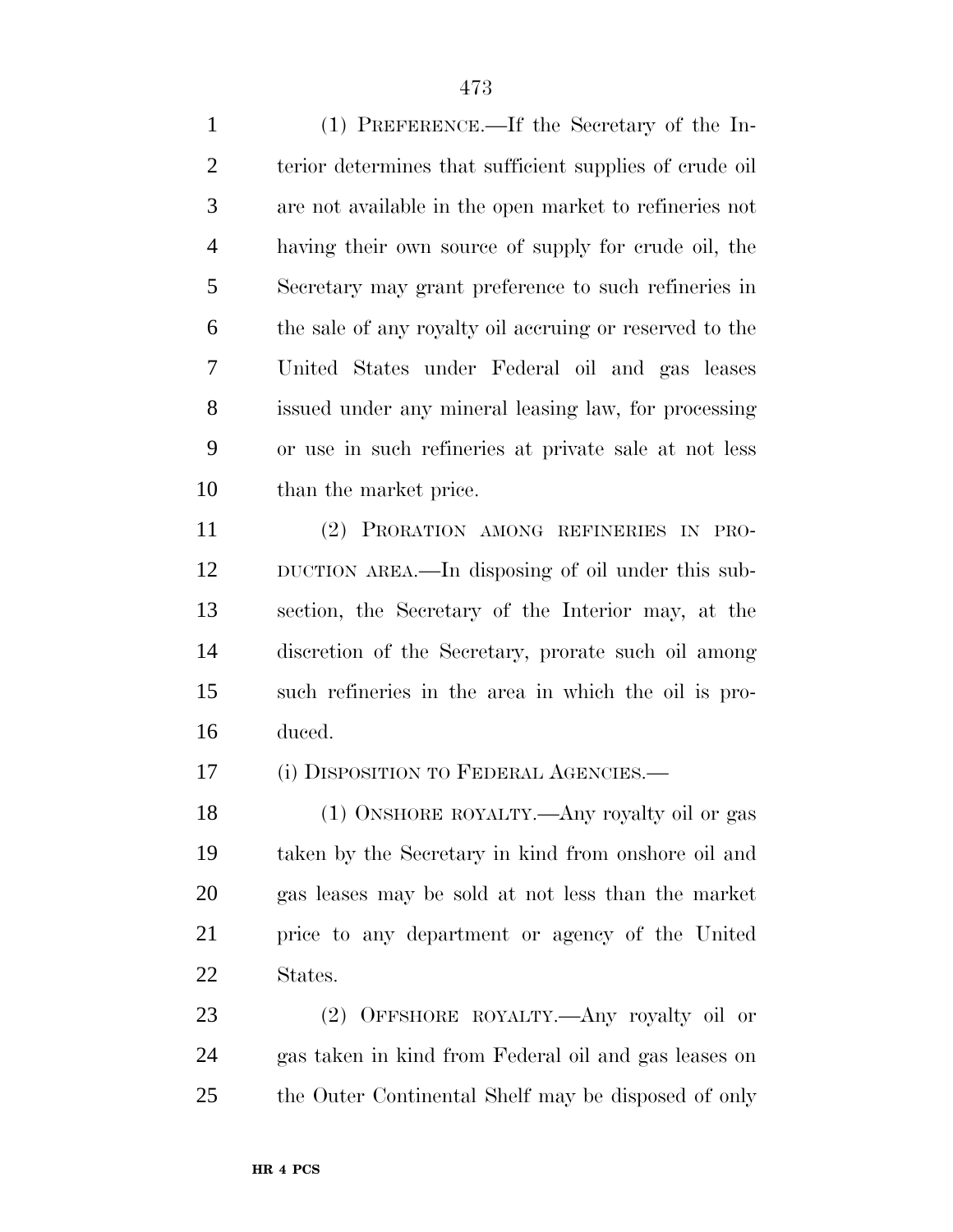under section 27 of the Outer Continental Shelf Lands Act (43 U.S.C. 1353).

 (j) PREFERENCE FOR FEDERAL LOW-INCOME EN- ERGY ASSISTANCE PROGRAMS.—In disposing of royalty oil or gas taken in kind under this section, the Secretary may grant a preference to any person, including any State or Federal agency, for the purpose of providing additional re- sources to any Federal low-income energy assistance pro-gram.

#### **SEC. 6233. MARGINAL WELL PRODUCTION INCENTIVES.**

 To enhance the economics of marginal oil and gas production by increasing the ultimate recovery from mar- ginal wells when the cash price of West Texas Inter- mediate crude oil, as posted on the Dow Jones Commod- ities Index chart, is less than \$15 per barrel for 180 con- secutive pricing days or when the price of natural gas de- livered at Henry Hub, Louisiana, is less than \$2.00 per million British thermal units for 180 consecutive days, the Secretary shall reduce the royalty rate as production de-clines for—

- (1) onshore oil wells producing less than 30 barrels per day;
- (2) onshore gas wells producing less than 120 million British thermal units per day;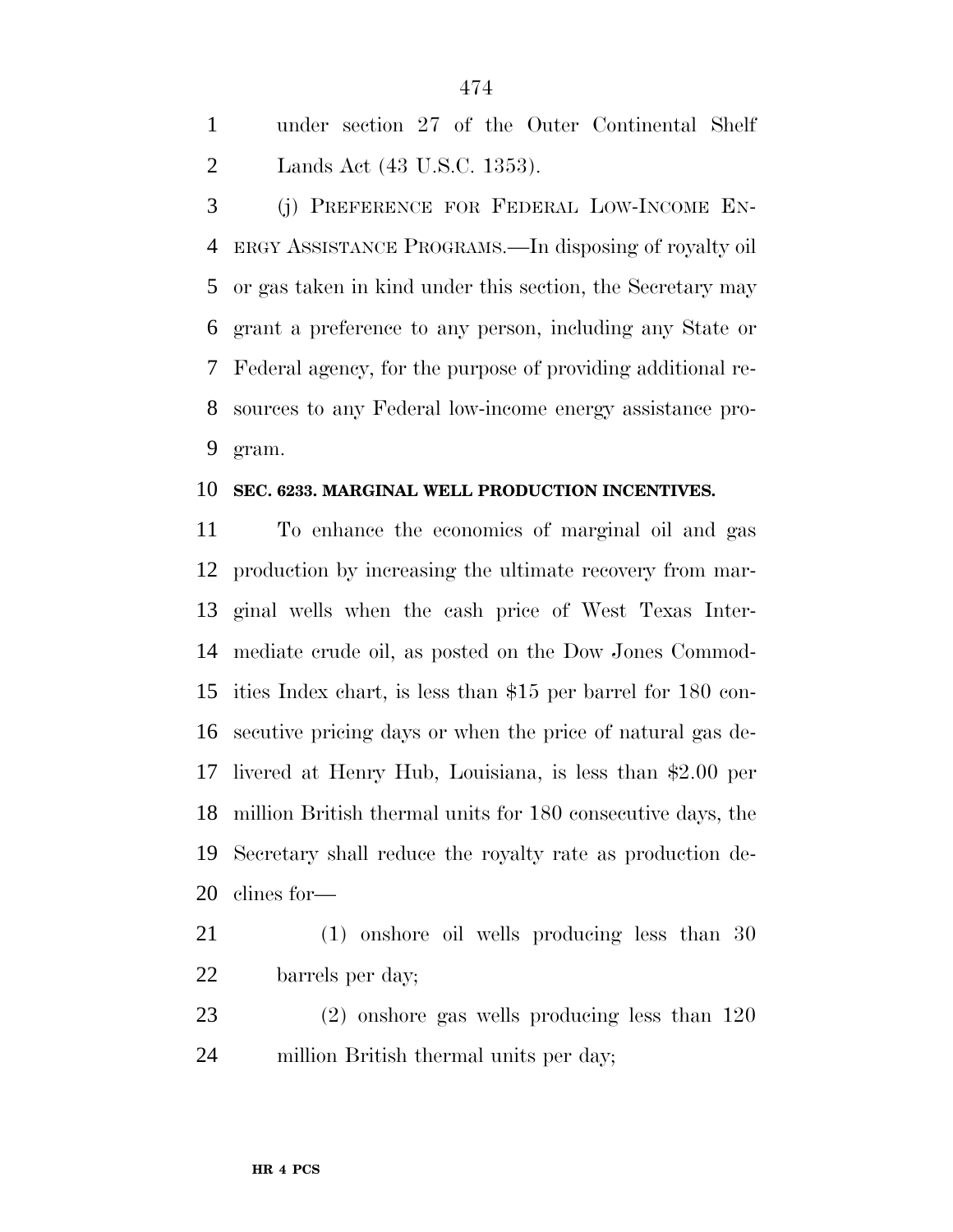(3) offshore oil wells producing less than 300 barrels of oil per day; and (4) offshore gas wells producing less than 1,200 million British thermal units per day. **SEC. 6234. REIMBURSEMENT FOR COSTS OF NEPA ANAL- YSES, DOCUMENTATION, AND STUDIES.** (a) IN GENERAL.—The Mineral Leasing Act (30 U.S.C. 181 et seq.) is amended by inserting after section 37 the following: ''REIMBURSEMENT FOR COSTS OF CERTAIN ANALYSES, 11 DOCUMENTATION, AND STUDIES ''SEC. 38. (a) IN GENERAL.—The Secretary of the Interior may, through royalty credits, reimburse a person who is a lessee, operator, operating rights owner, or appli- cant for an oil or gas lease under this Act for amounts paid by the person for preparation by the Secretary (or a contractor or other person selected by the Secretary) of any project-level analysis, documentation, or related study required under the National Environmental Policy Act of 1969 (42 U.S.C. 4321 et seq.) with respect to the lease. ''(b) CONDITIONS.—The Secretary may provide reim- bursement under subsection (b) only if— 23 ''(1) adequate funding to enable the Secretary to timely prepare the analysis, documentation, or re- lated study is not appropriated; "(2) the person paid the costs voluntarily; and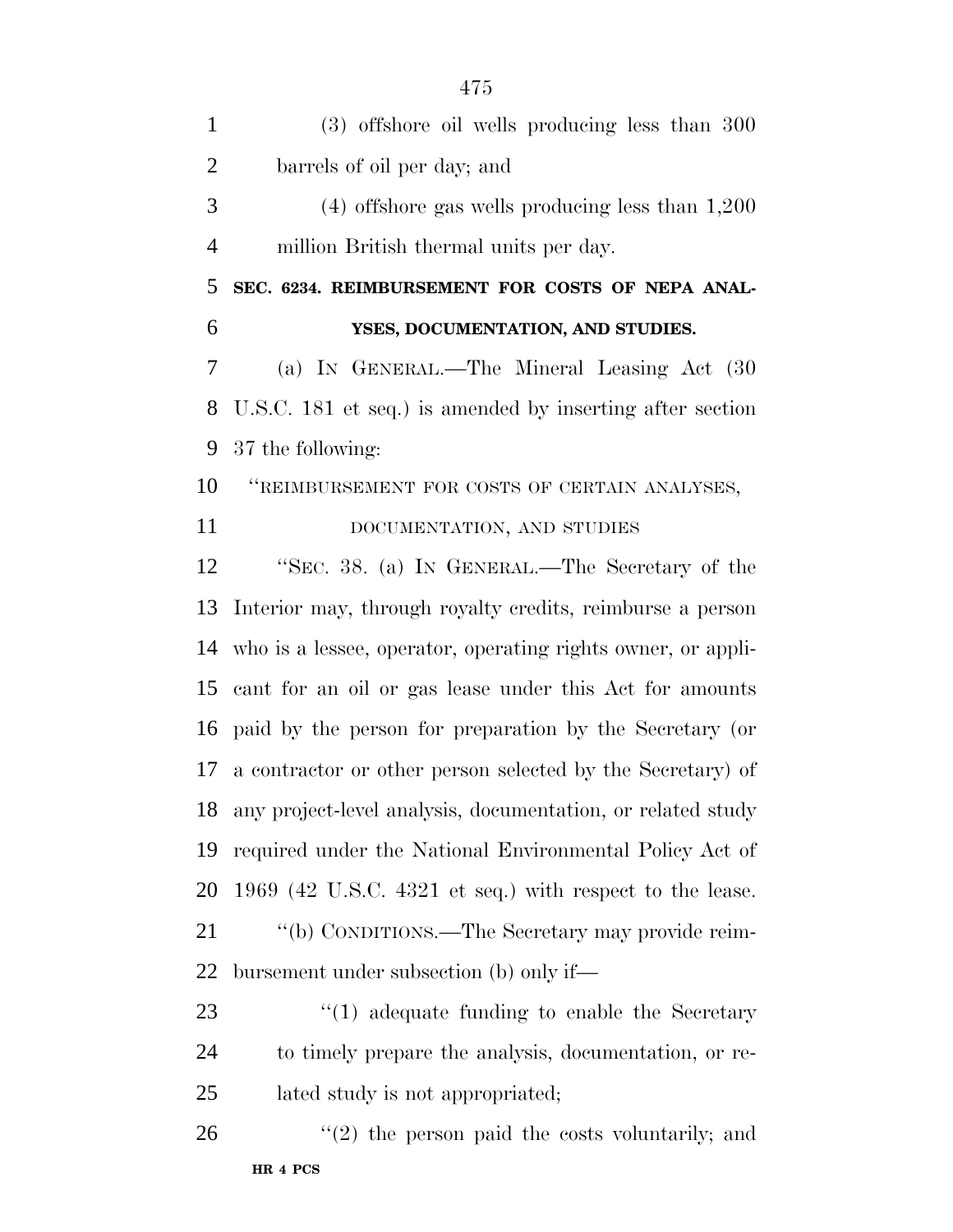1 ''(3) the person maintains records of its costs in accordance with regulations prescribed by the Secretary.''.

 (b) APPLICATION.—The amendments made by this section shall apply with respect to any lease entered into before, on, or after the date of the enactment of this Act. (c) DEADLINE FOR REGULATIONS.—The Secretary shall issue regulations implementing the amendments made by this section by not later than 90 days after the date of the enactment of this Act.

 **SEC. 6235. ENCOURAGEMENT OF STATE AND PROVINCIAL PROHIBITIONS ON OFF-SHORE DRILLING IN THE GREAT LAKES.**

(a) FINDINGS.—The Congress finds the following:

 (1) The water resources of the Great Lakes Basin are precious public natural resources, shared and held in trust by the States of Illinois, Indiana, Michigan, Minnesota, New York, Ohio, Pennsyl- vania, and Wisconsin, and the Canadian Province of Ontario.

 (2) The environmental dangers associated with off-shore drilling in the Great Lakes for oil and gas outweigh the potential benefits of such drilling.

 (3) In accordance with the Submerged Lands Act (43 U.S.C. 1301 et seq.), each State that bor-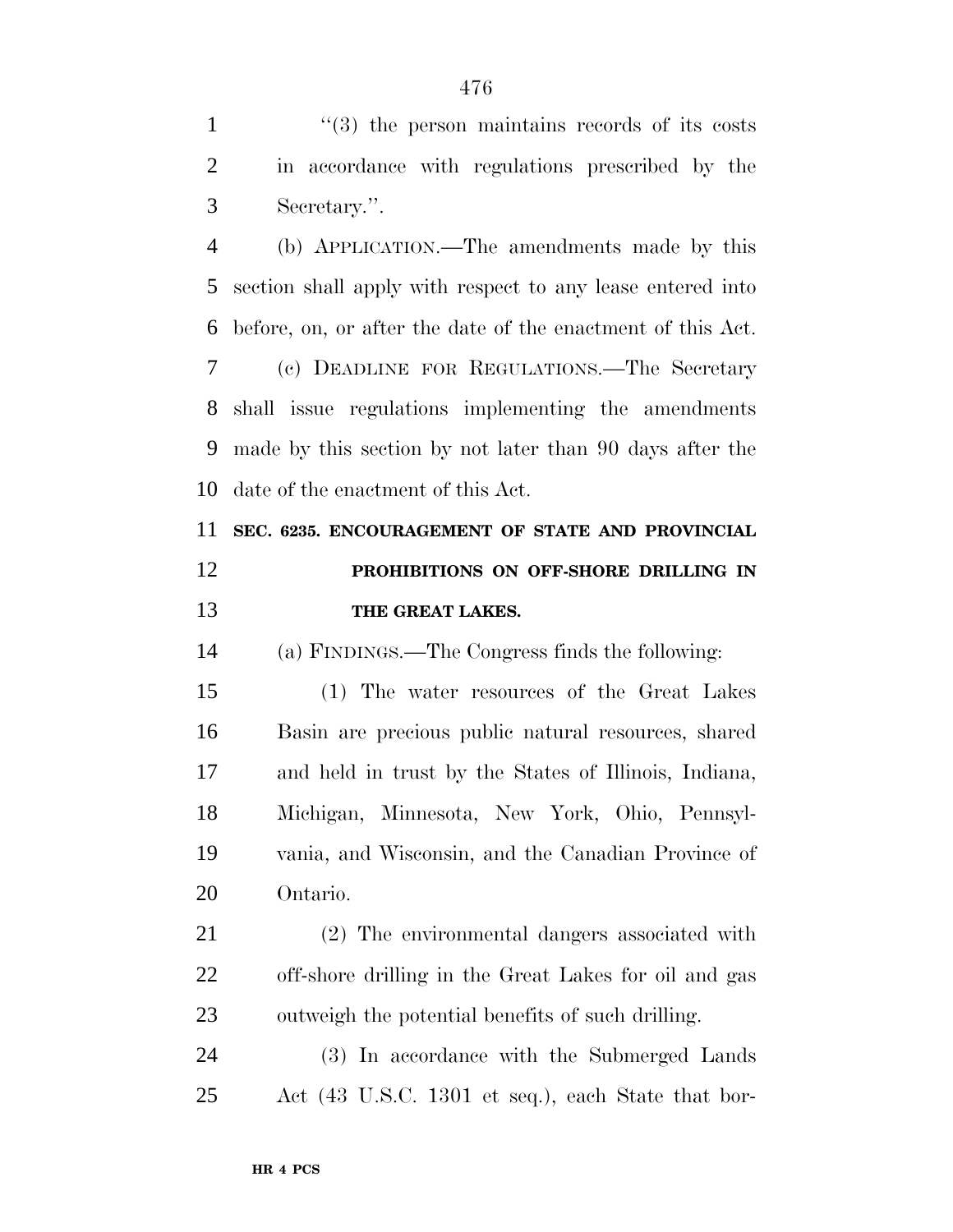| $\mathbf{1}$   | ders any of the Great Lakes has authority over the     |
|----------------|--------------------------------------------------------|
| $\overline{2}$ | area between that State's coastline and the bound-     |
| 3              | ary of Canada or another State.                        |
| $\overline{4}$ | (4) The States of Illinois, Michigan, New York,        |
| 5              | Pennsylvania, and Wisconsin each have a statutory      |
| 6              | prohibition of off-shore drilling in the Great Lakes   |
| 7              | for oil and gas.                                       |
| 8              | (5) The States of Indiana, Minnesota, and Ohio         |
| 9              | do not have such a prohibition.                        |
| 10             | (6) The Canadian Province of Ontario does not          |
| 11             | have such a prohibition, and drilling for and produc-  |
| 12             | tion of gas occurs in the Canadian portion of Lake     |
| 13             | Erie.                                                  |
| 14             | (b) ENCOURAGEMENT OF STATE AND PROVINCIAL              |
| 15             | PROHIBITIONS.—The Congress encourages—                 |
| 16             | (1) the States of Illinois, Michigan, New York,        |
| 17             | Pennsylvania, and Wisconsin to continue to prohibit    |
| 18             | off-shore drilling in the Great Lakes for oil and gas; |
| 19             | (2) the States of Indiana, Minnesota, and Ohio         |
| 20             | and the Canadian Province of Ontario to enact a        |
| 21             | prohibition of such drilling; and                      |
| 22             | (3) the Canadian Province of Ontario to require        |
| 23             | the cessation of any such drilling and any production  |
| 24             | resulting from such drilling.                          |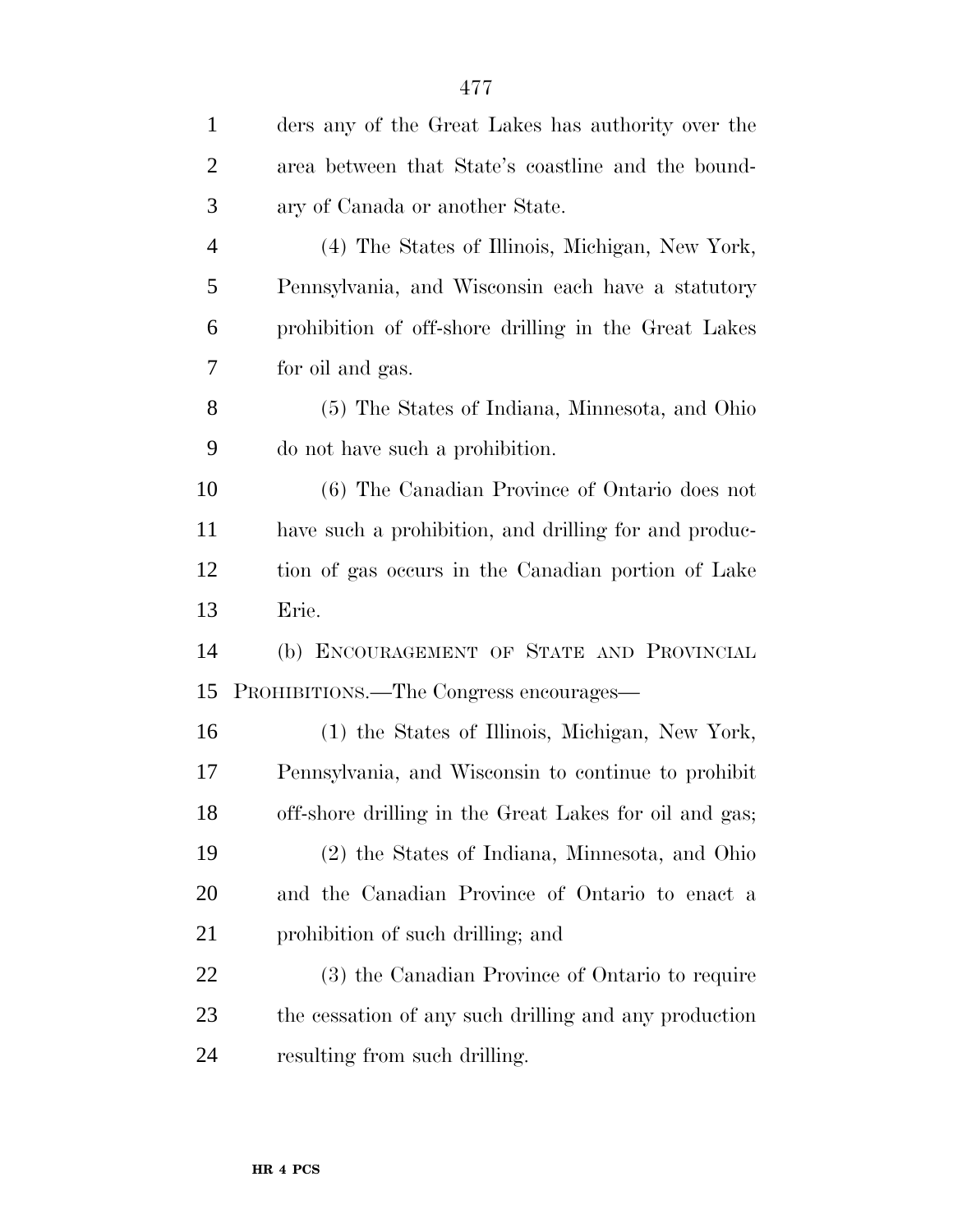# **TITLE III—GEOTHERMAL ENERGY DEVELOPMENT**

### **SEC. 6301. ROYALTY REDUCTION AND RELIEF.**

 (a) ROYALTY REDUCTION.—Section 5(a) of the Geo- thermal Steam Act of 1970 (30 U.S.C. 1004(a)) is amend- ed by striking ''not less than 10 per centum or more than 15 per centum'' and inserting ''not more than 8 per cen-tum''.

(b) ROYALTY RELIEF.—

 (1) IN GENERAL.—Notwithstanding section 5 of the Geothermal Steam Act of 1970 (30 U.S.C. 1004(a)) and any provision of any lease under that Act, no royalty is required to be paid—

 (A) under any qualified geothermal energy lease with respect to commercial production of heat or energy from a facility that begins such production in the 5-year period beginning on 18 the date of the enactment of this Act; or

 (B) on qualified expansion geothermal en-ergy.

 (2) 3-YEAR APPLICATION.—Paragraph (1) ap- plies only to commercial production of heat or en- ergy from a facility in the first 3 years of such pro-duction.

(c) DEFINITIONS.—In this section: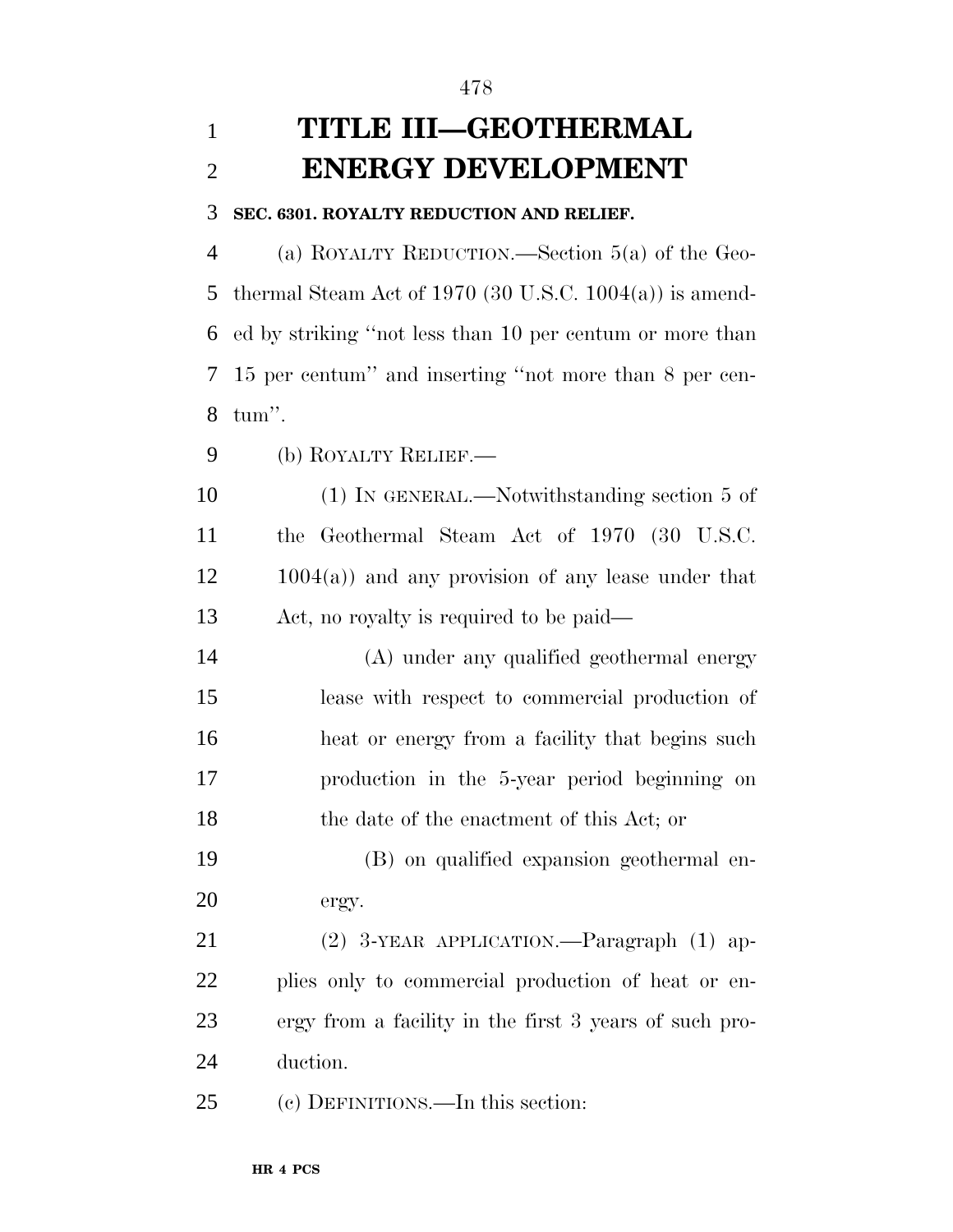(1) QUALIFIED EXPANSION GEOTHERMAL EN-

| $\overline{2}$ | ERGY.—The term "qualified expansion geothermal         |
|----------------|--------------------------------------------------------|
| 3              | $\text{energy}$ "—                                     |
| $\overline{4}$ | $(A)$ subject to subparagraph $(B)$ , means            |
| 5              | geothermal energy produced from a generation           |
| 6              | facility for which the rated capacity is increased     |
| 7              | by more than 10 percent as a result of expan-          |
| 8              | sion of the facility carried out in the 5-year pe-     |
| 9              | riod beginning on the date of the enactment of         |
| 10             | this Act; and                                          |
| 11             | (B) does not include the rated capacity of             |
| 12             | the generation facility on the date of the enact-      |
| 13             | ment of this Act.                                      |
| 14             | QUALIFIED<br>(2)<br><b>GEOTHERMAL</b><br><b>ENERGY</b> |
| 15             | LEASE.—The term "qualified geothermal energy           |
| 16             | lease" means a lease under the Geothermal Steam        |
| 17             | Act of 1970 (30 U.S.C. 1001 et seq.)—                  |
| 18             | (A) that was executed before the end of                |
| 19             | the 5-year period beginning on the date of the         |
| 20             | enactment of this Act; and                             |
| 21             | (B) under which no commercial production               |
| 22             | of any form of heat or energy occurred before          |
| 23             | the date of the enactment of this Act.                 |
|                |                                                        |
|                |                                                        |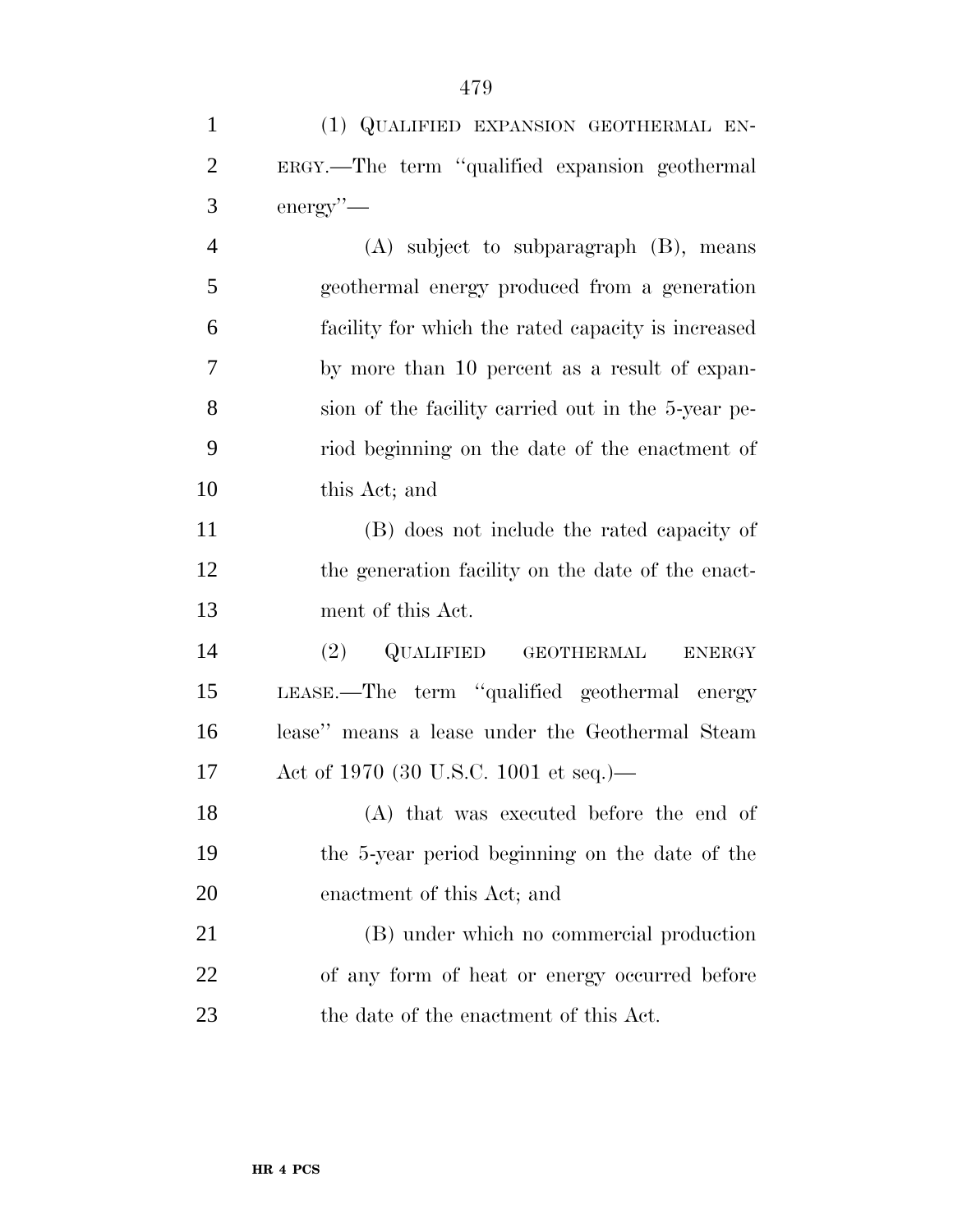| 1              | SEC. 6302. EXEMPTION FROM ROYALTIES FOR DIRECT USE        |
|----------------|-----------------------------------------------------------|
| $\overline{2}$ | OF LOW TEMPERATURE GEOTHERMAL EN-                         |
| 3              | ERGY RESOURCES.                                           |
| $\overline{4}$ | Section 5 of the Geothermal Steam Act of 1970 (30)        |
| 5              | U.S.C. $1004$ ) is amended—                               |
| 6              | $(1)$ in paragraph $(e)$ by redesignating subpara-        |
| 7              | graphs $(1)$ and $(2)$ as subparagraphs $(A)$ and $(B)$ ; |
| 8              | $(2)$ by redesignating paragraphs $(a)$ through $(d)$     |
| 9              | in order as paragraphs $(1)$ through $(4)$ ;              |
| 10             | (3) by inserting "(a) IN GENERAL.—" after                 |
| 11             | "SEC. $5.'$ ; and                                         |
| 12             | $(4)$ by adding at the end the following new sub-         |
| 13             | section:                                                  |
| 14             | "(b) EXEMPTION FOR USE OF LOW TEMPERATURE                 |
| 15             | RESOURCES.-                                               |
| 16             | "(1) IN GENERAL.—In lieu of any royalty or                |
| 17             | rental under subsection (a), a lease for qualified de-    |
| 18             | velopment and direct utilization of low temperature       |
| 19             | geothermal resources shall provide for payment by         |
| 20             | the lessee of an annual fee of not less than $$100$ ,     |
| 21             | and not more than $$1,000$ , in accordance with the       |
| 22             | schedule issued under paragraph (2).                      |
| 23             | "(2) SCHEDULE.—The Secretary shall issue a                |
| 24             | schedule of fees under this section under which a fee     |
| 25             | is based on the scale of development and utilization      |
| 26             | to which the fee applies.                                 |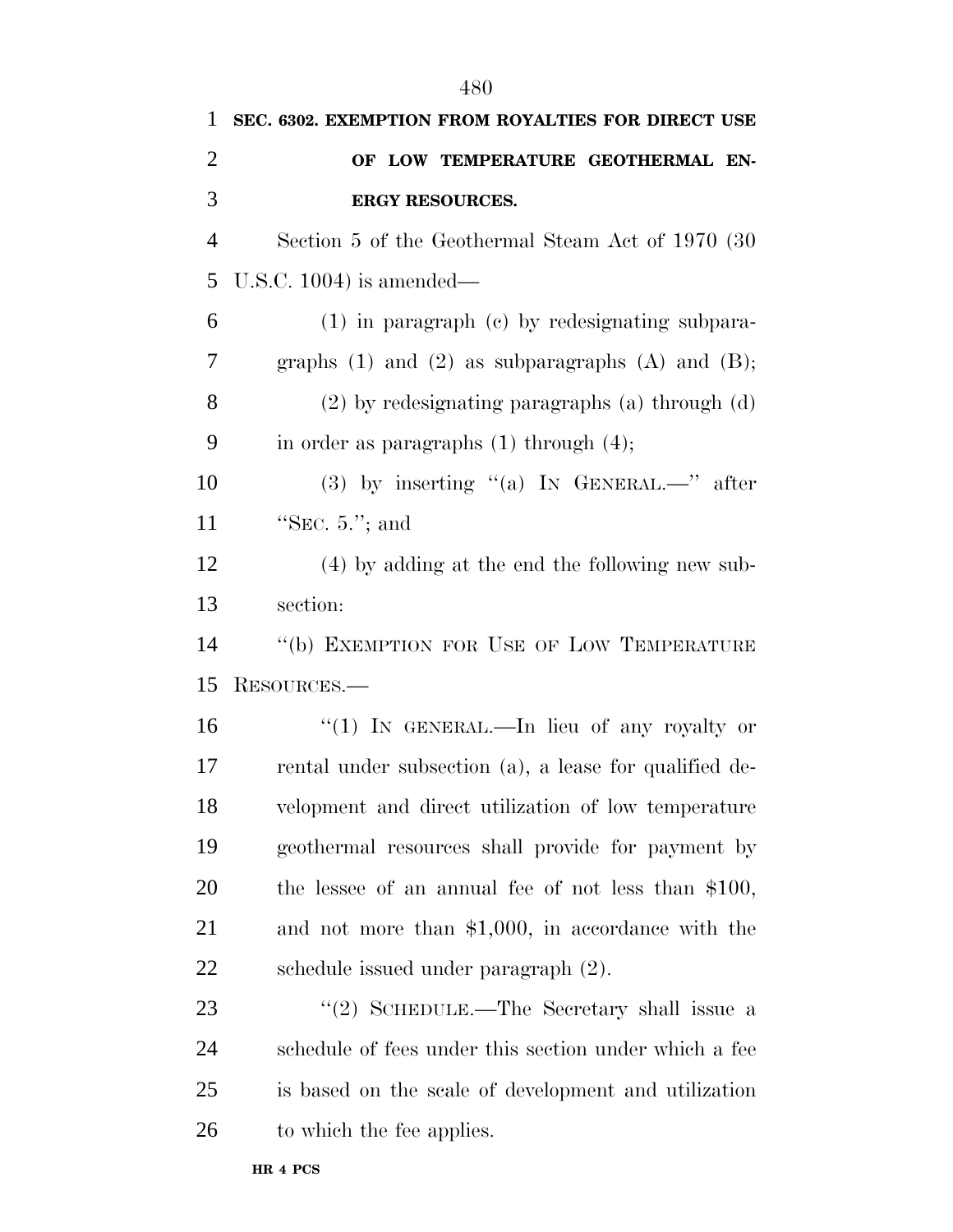| $\mathbf{1}$   | $\lq(3)$ DEFINITIONS.—In this subsection:               |
|----------------|---------------------------------------------------------|
| $\overline{2}$ | "(A) LOW TEMPERATURE GEOTHERMAL                         |
| 3              | RESOURCES.—The term 'low temperature geo-               |
| $\overline{4}$ | thermal resources' means geothermal steam and           |
| 5              | associated geothermal resources having a tem-           |
| 6              | perature of less than 195 degrees Fahrenheit.           |
| 7              | "(B) QUALIFIED DEVELOPMENT AND DI-                      |
| 8              | RECT UTILIZATION.—The term 'qualified devel-            |
| 9              | opment and direct utilization' means develop-           |
| 10             | ment and utilization in which all products of           |
| 11             | geothermal resources, other than any heat uti-          |
| 12             | lized, are returned to the geothermal formation         |
|                |                                                         |
| 13             | from which they are produced.".                         |
| 14             | SEC. 6303. AMENDMENTS RELATING TO LEASING ON FOR-       |
| 15             | EST SERVICE LANDS.                                      |
| 16             | The Geothermal Steam Act of 1970 is amended—            |
| 17             | $(1)$ in section 15(b) $(30 \text{ U.S.C. } 1014(b))$ — |
| 18             | (A) by inserting " $(1)$ " after " $(b)$ "; and         |
| 19             | $(B)$ in paragraph $(1)$ (as designated by              |
| 20             | subparagraph (A) of this paragraph) in the              |
| 21             | first sentence—                                         |
| 22             | (i) by striking "with the consent of,                   |
| 23             | and" and inserting "after consultation"                 |
| 24             | with the Secretary of Agriculture and";                 |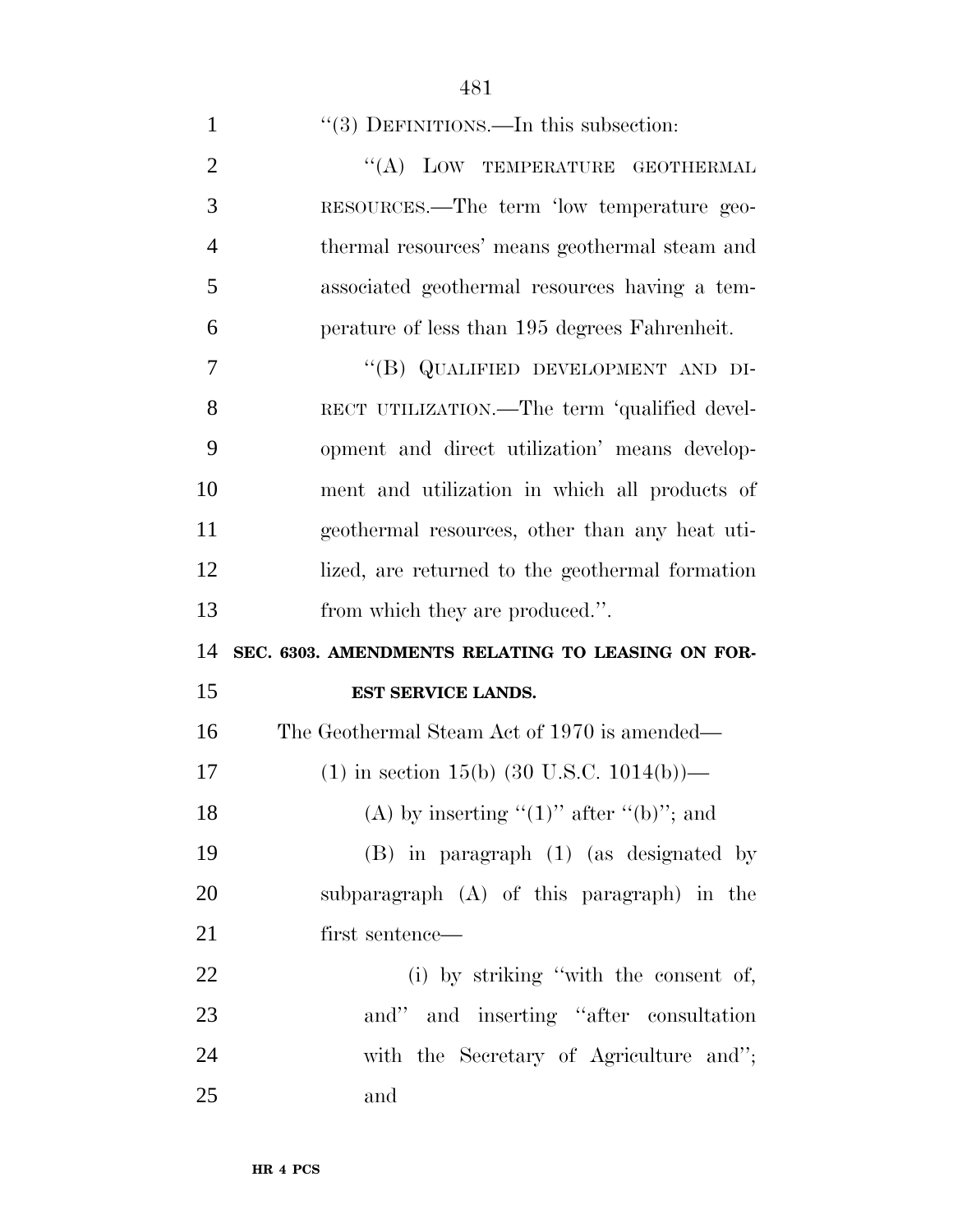| $\mathbf{1}$   | (ii) by striking "the head of that De-                      |
|----------------|-------------------------------------------------------------|
| $\overline{2}$ | partment" and inserting "the Secretary of                   |
| 3              | Agriculture"; and                                           |
| $\overline{4}$ | $(2)$ by adding at the end the following:                   |
| 5              | " $(2)(A)$ A geothermal lease for lands withdrawn or        |
| 6              | acquired in aid of functions of the Department of Agri-     |
| 7              | culture may not be issued if the Secretary of Agriculture,  |
| 8              | after the consultation required by paragraph (1) and con-   |
| 9              | sultation with any Regional Forester having administra-     |
| 10             | tive jurisdiction over the lands concerned, determines that |
| 11             | no terms or conditions, including a prohibition on surface  |
| 12             | occupancy for lease operations, would be sufficient to ade- |
| 13             | quately protect such lands under the National Forest        |
|                | 14 Management Act of 1976 (16 U.S.C. 1600 et seq.).         |
|                |                                                             |

 ''(B) The authority of the Secretary of Agriculture under this paragraph may be delegated only to the Under- secretary of Agriculture for Natural Resources and Envi-ronment.

 ''(3) The Secretary of Agriculture shall include in the record of decision for a determination under paragraph  $21 (2)(A)$ —

22 ''(A) any written statement regarding the deter- mination that is prepared by a Regional Forester 24 consulted by the Secretary under paragraph  $(2)(A)$ regarding the determination; or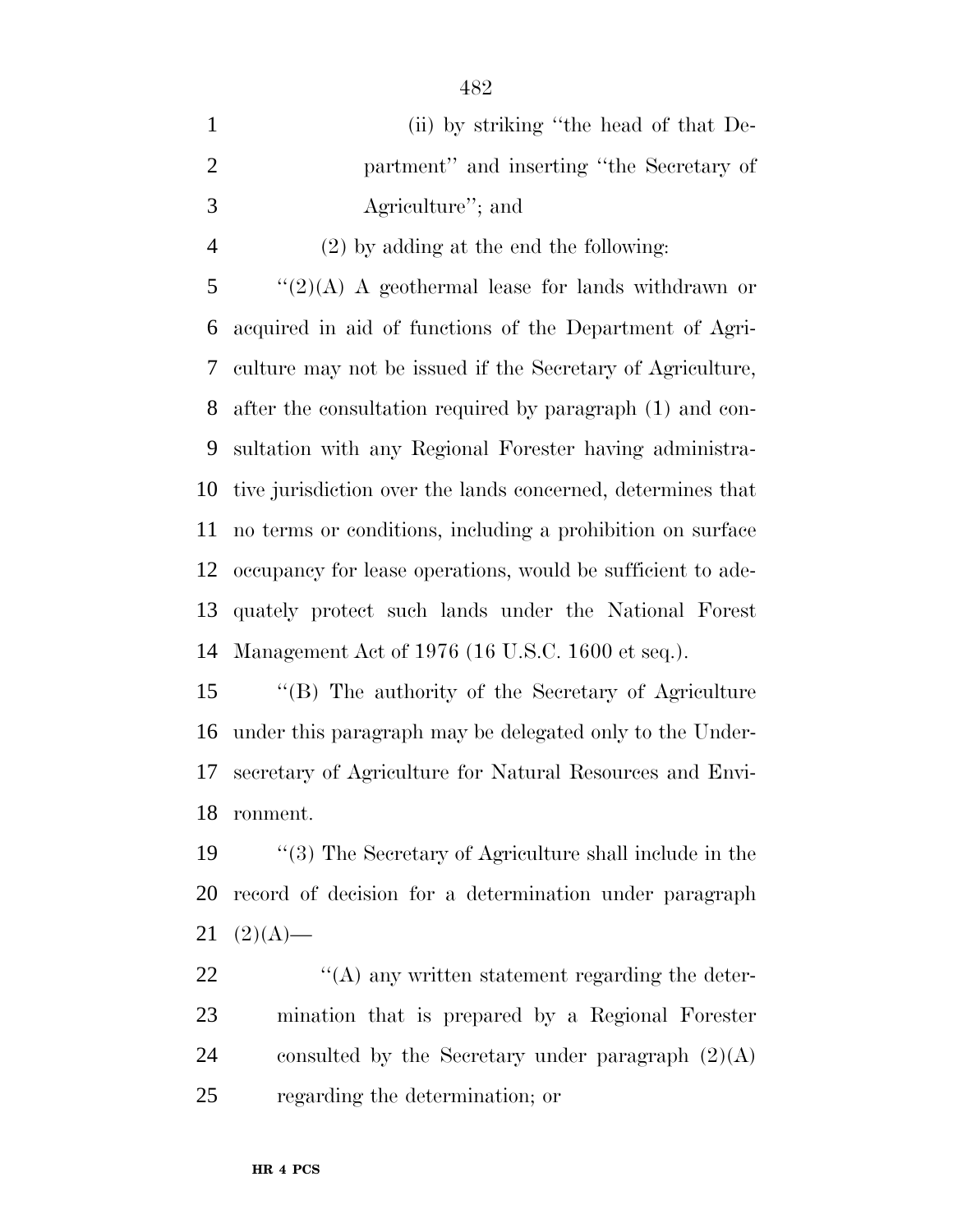| $\mathbf{1}$   | $\lq\lq (B)$ an explanation why such a statement by           |
|----------------|---------------------------------------------------------------|
| $\overline{2}$ | the Regional Forester is not included.                        |
| 3              | SEC. 6304. DEADLINE FOR DETERMINATION ON PENDING              |
| $\overline{4}$ | NONCOMPETITIVE LEASE APPLICATIONS.                            |
| 5              | Not later than 90 days after the date of the enact-           |
| 6              | ment of this Act, the Secretary of the Interior shall, with   |
| 7              | respect to each application pending on the date of the en-    |
| 8              | actment of this Act for a lease under the Geothermal          |
| 9              | Steam Act of 1970 (30 U.S.C. 1001 et seq.), issue a final     |
| 10             | determination of-                                             |
| 11             | (1) whether or not to conduct a lease sale by                 |
| 12             | competitive bidding; and                                      |
| 13             | $(2)$ whether or not to award a lease without                 |
| 14             | competitive bidding.                                          |
| 15             | SEC. 6305. OPENING OF PUBLIC LANDS UNDER MILITARY             |
| 16             | JURISDICTION.                                                 |
| 17             | (a) IN GENERAL.—Except as otherwise provided in               |
|                | 18 the Geothermal Steam Act of 1970 (30 U.S.C. 1001 et        |
| 19             | seq.) and other provisions of Federal law applicable to de-   |
| 20             | velopment of geothermal energy resources within public        |
| 21             | lands, all public lands under the jurisdiction of a Secretary |
| 22             | of a military department shall be open to the operation       |
| 23             | of such laws and development and utilization of geo-          |
| 24             | thermal steam and associated geothermal resources, as         |
| 25             | that term is defined in section 2 of the Geothermal Steam     |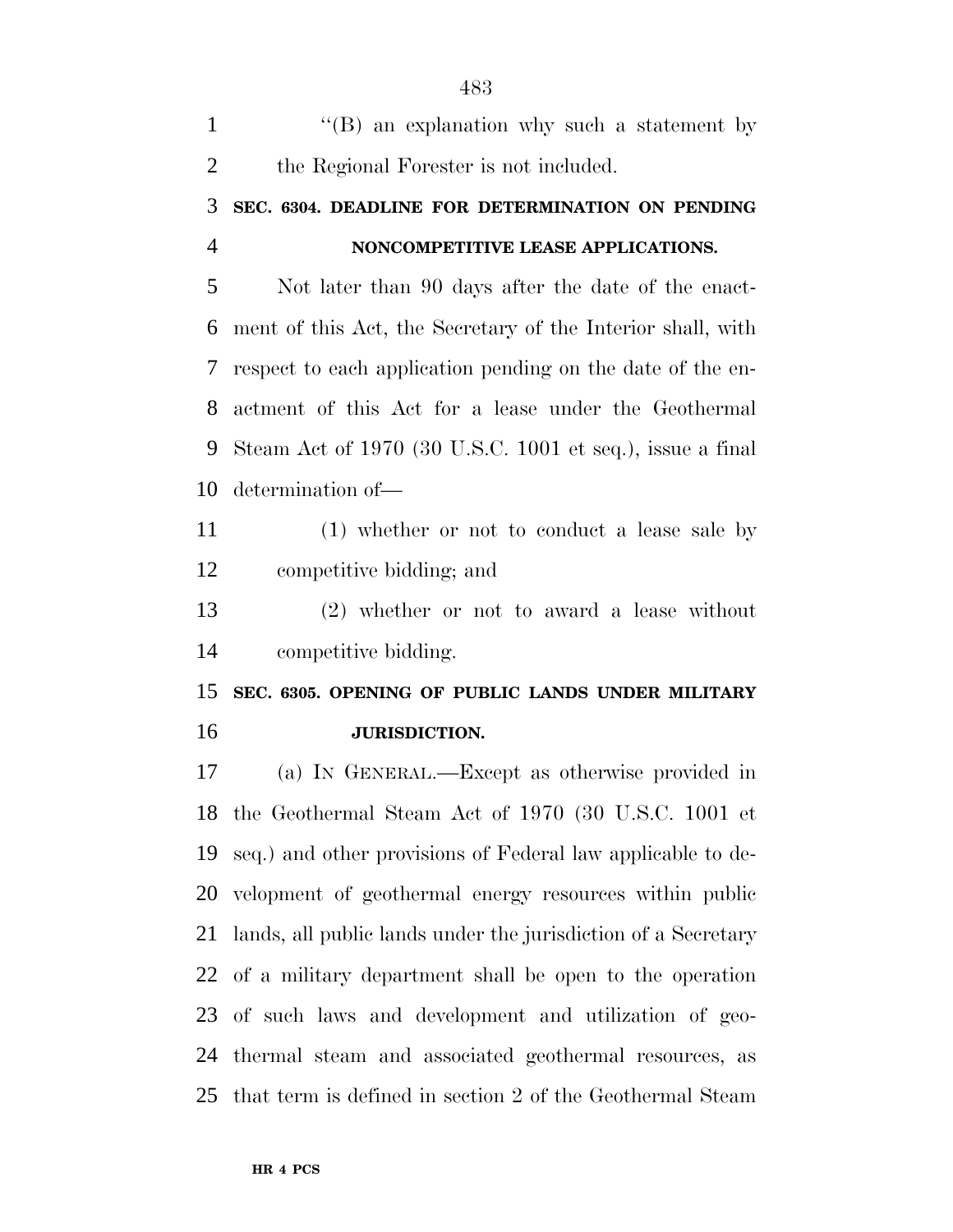Act of 1970 (30 U.S.C. 1001), without the necessity for further action by the Secretary or the Congress.

 (b) CONFORMING AMENDMENT.—Section 2689 of title 10, United States Code, is amended by striking ''in- cluding public lands,'' and inserting ''other than public lands,''.

 (c) TREATMENT OF EXISTING LEASES.—Upon the expiration of any lease in effect on the date of the enact- ment of this Act of public lands under the jurisdiction of a military department for the development of any geo- thermal resource, such lease may, at the option of the lessee—

 (1) be treated as a lease under the Geothermal Steam Act of 1970 (30 U.S.C. 1001 et seq.), and be renewed in accordance with such Act; or

 (2) be renewed in accordance with the terms of the lease, if such renewal is authorized by such terms.

 (d) REGULATIONS.—The Secretary of the Interior, with the advice and concurrence of the Secretary of the military department concerned, shall prescribe such regu- lations to carry out this section as may be necessary. Such regulations shall contain guidelines to assist in deter- mining how much, if any, of the surface of any lands opened pursuant to this section may be used for purposes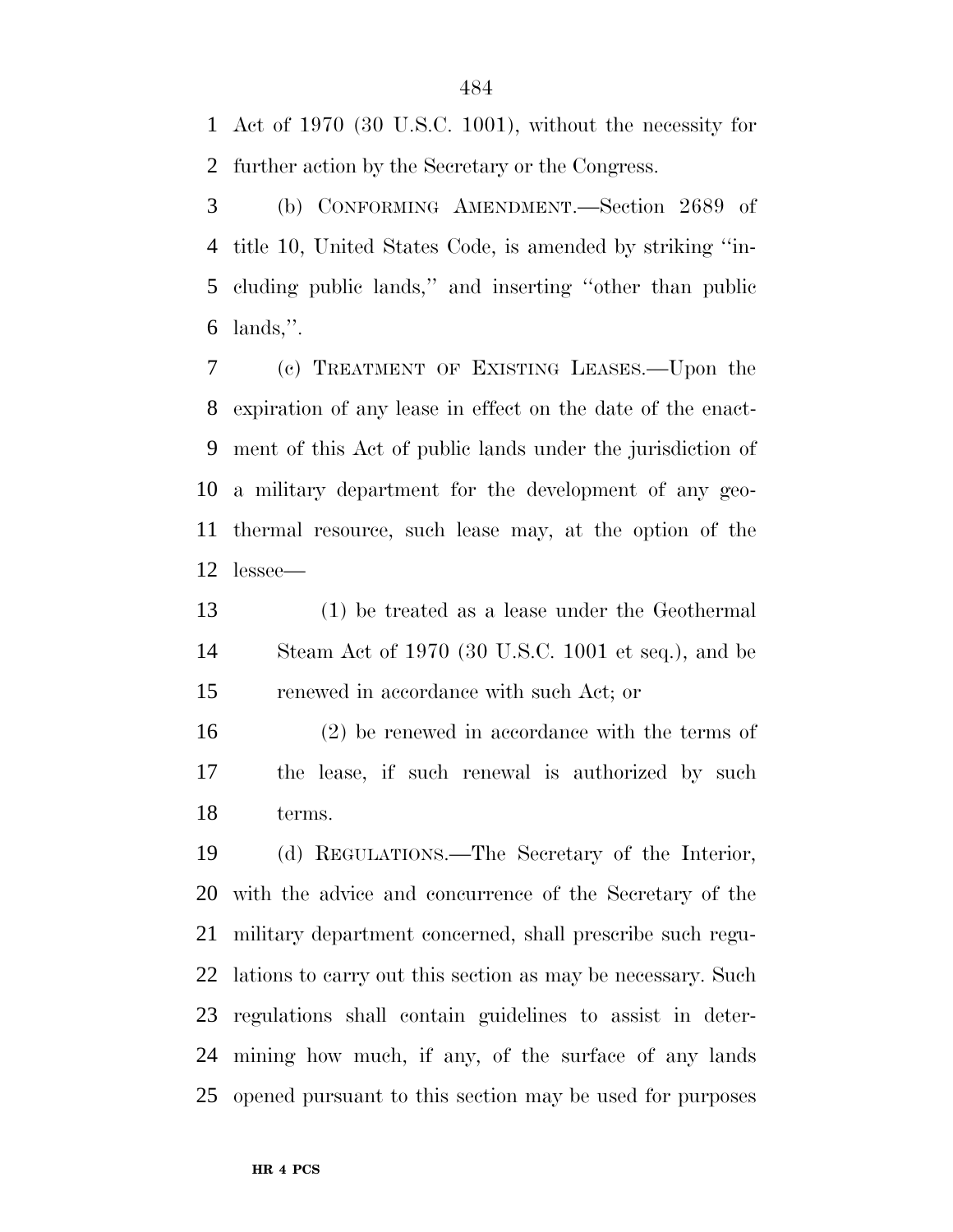incident to geothermal energy resources development and utilization.

 (e) CLOSURE FOR PURPOSES OF NATIONAL DE- FENSE OR SECURITY.—In the event of a national emer- gency or for purposes of national defense or security, the Secretary of the Interior, at the request of the Secretary of the military department concerned, shall close any lands that have been opened to geothermal energy resources leasing pursuant to this section.

### **SEC. 6306. APPLICATION OF AMENDMENTS.**

 The amendments made by this title apply with re- spect to any lease executed before, on, or after the date of the enactment of this Act.

### **SEC. 6307. REVIEW AND REPORT TO CONGRESS.**

 The Secretary of the Interior shall promptly review and report to the Congress regarding the status of all mor- atoria on and withdrawals from leasing under the Geo- thermal Steam Act of 1970 (30 U.S.C. 1001 et seq.) of known geothermal resources areas (as that term is defined in section 2 of that Act (30 U.S.C. 1001), specifying for each such area whether the basis for such moratoria or withdrawal still applies.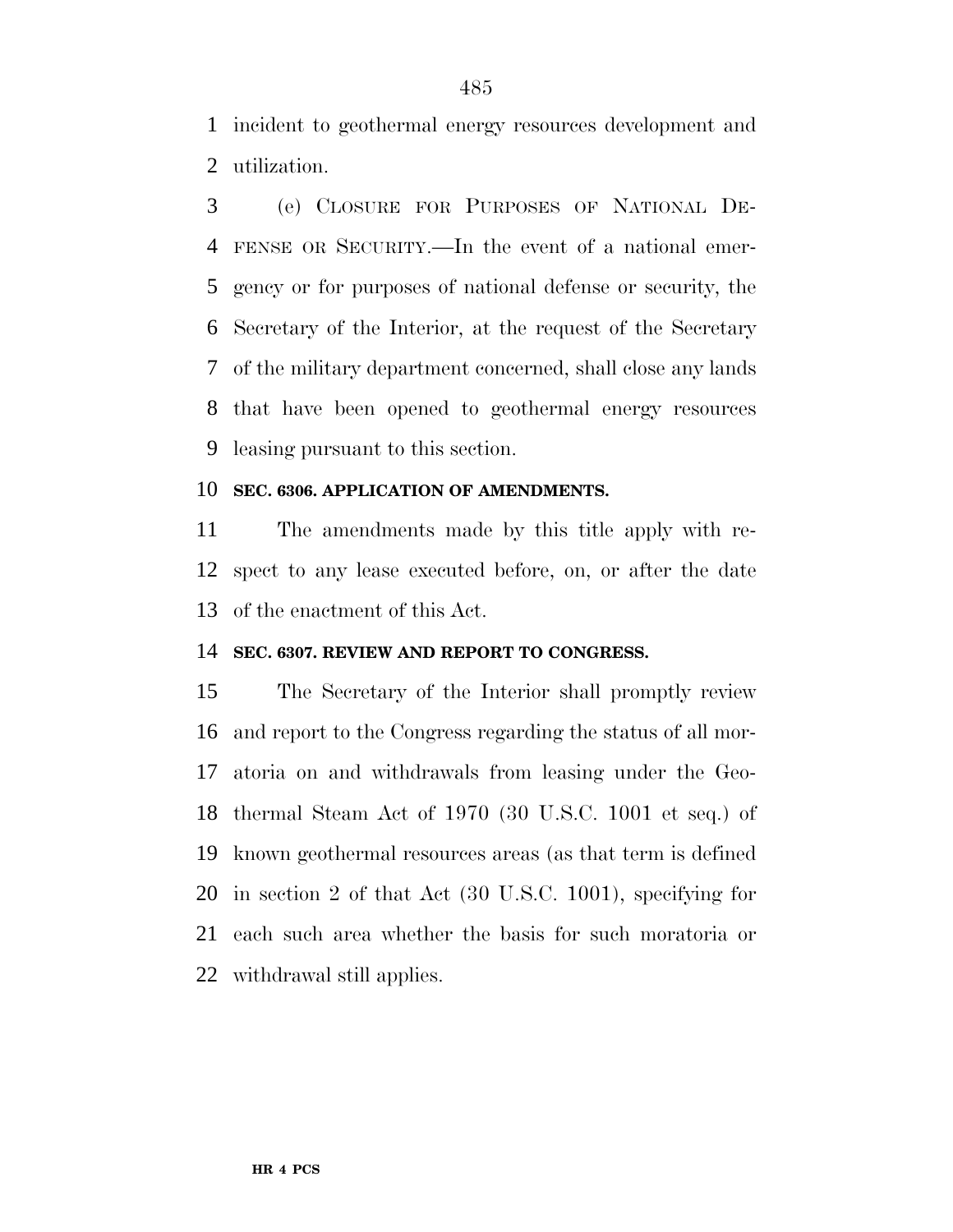**SEC. 6308. REIMBURSEMENT FOR COSTS OF NEPA ANAL- YSES, DOCUMENTATION, AND STUDIES.** (a) IN GENERAL.—The Geothermal Steam Act of 1970 (30 U.S.C. 1001 et seq.) is amended by adding at the end the following: ''REIMBURSEMENT FOR COSTS OF CERTAIN ANALYSES, DOCUMENTATION, AND STUDIES ''SEC. 38. (a) IN GENERAL.—The Secretary of the

 Interior may, through royalty credits, reimburse a person who is a lessee, operator, operating rights owner, or appli- cant for a lease under this Act for amounts paid by the person for preparation by the Secretary (or a contractor or other person selected by the Secretary) of any project- level analysis, documentation, or related study required under the National Environmental Policy Act of 1969 (42 U.S.C. 4321 et seq.) with respect to the lease.

 ''(b) CONDITIONS.—The Secretary shall may provide reimbursement under subsection (a) only if—

19 ''(1) adequate funding to enable the Secretary to timely prepare the analysis, documentation, or re-21 lated study is not appropriated;

 $\frac{1}{22}$  ''(2) the person paid the costs voluntarily; and  $\frac{1}{2}$  (3) the person maintains records of its costs in accordance with regulations prescribed by the Secretary.''.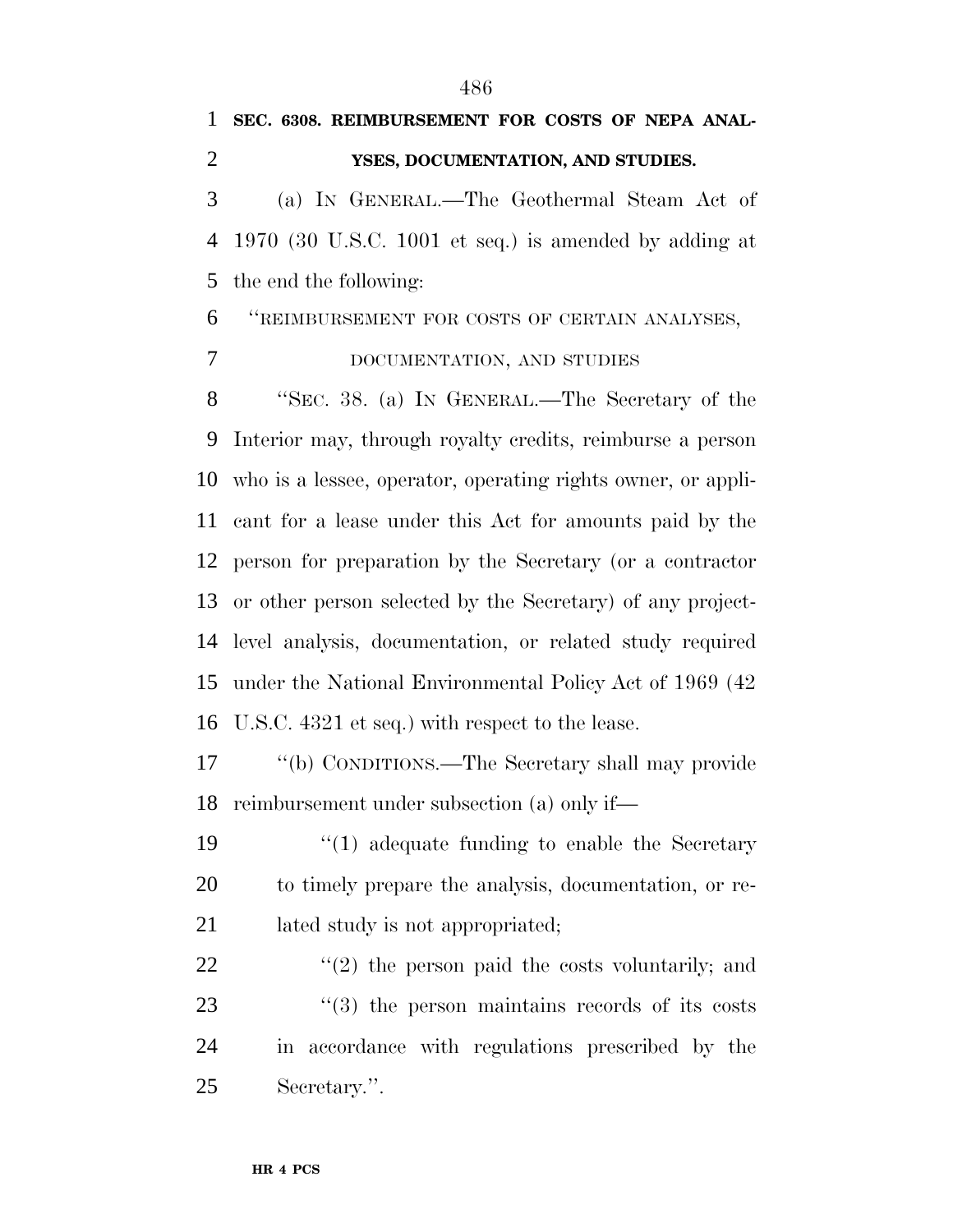(b) APPLICATION.—The amendments made by this section shall apply with respect to any lease entered into before, on, or after the date of the enactment of this Act. (c) DEADLINE FOR REGULATIONS.—The Secretary shall issue regulations implementing the amendments made by this section by not later than 90 days after the

date of the enactment of this Act.

## **TITLE IV—HYDROPOWER**

 **SEC. 6401. STUDY AND REPORT ON INCREASING ELECTRIC POWER PRODUCTION CAPABILITY OF EXIST-**

**ING FACILITIES.**

 (a) IN GENERAL.—The Secretary of the Interior shall conduct a study of the potential for increasing electric power production capability at existing facilities under the administrative jurisdiction of the Secretary.

 (b) CONTENT.—The study under this section shall in- clude identification and description in detail of each facil- ity that is capable, with or without modification, of pro- ducing additional hydroelectric power, including esti- mation of the existing potential for the facility to generate hydroelectric power.

 (c) REPORT.—The Secretary shall submit to the Con- gress a report on the findings, conclusions, and rec- ommendations of the study under this section by not later than 12 months after the date of the enactment of this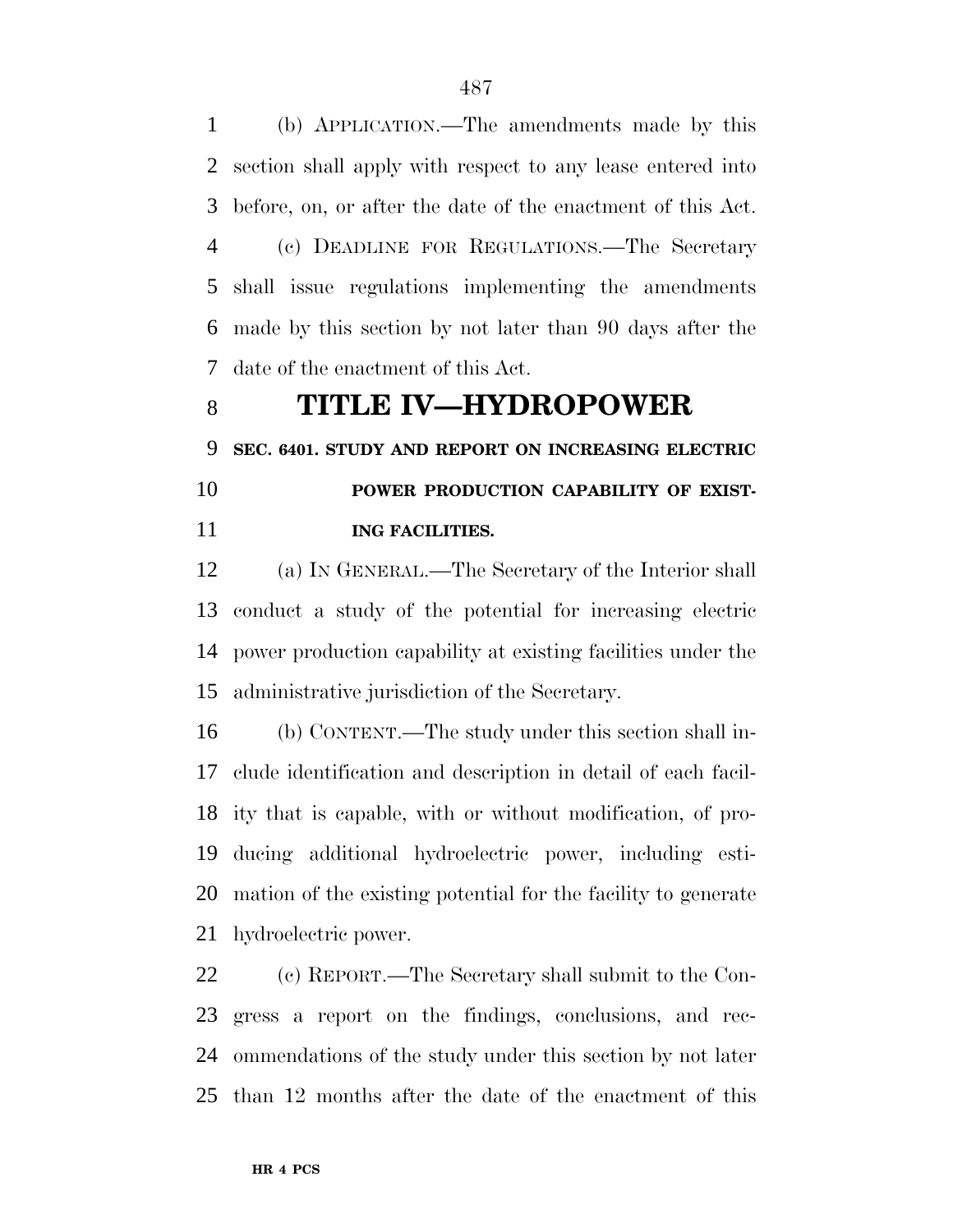Act. The Secretary shall include in the report the fol-lowing:

 (1) The identifications, descriptions, and esti-mations referred to in subsection (b).

 (2) A description of activities the Secretary is currently conducting or considering, or that could be considered, to produce additional hydroelectric power from each identified facility.

 (3) A summary of action that has already been taken by the Secretary to produce additional hydro-electric power from each identified facility.

 (4) The costs to install, upgrade, or modify equipment or take other actions to produce addi- tional hydroelectric power from each identified facil-ity.

 (5) The benefits that would be achieved by such installation, upgrade, modification, or other action, including quantified estimates of any additional en- ergy or capacity from each facility identified under subsection (b).

 (6) A description of actions that are planned, underway, or might reasonably be considered to in- crease hydroelectric power production by replacing turbine runners.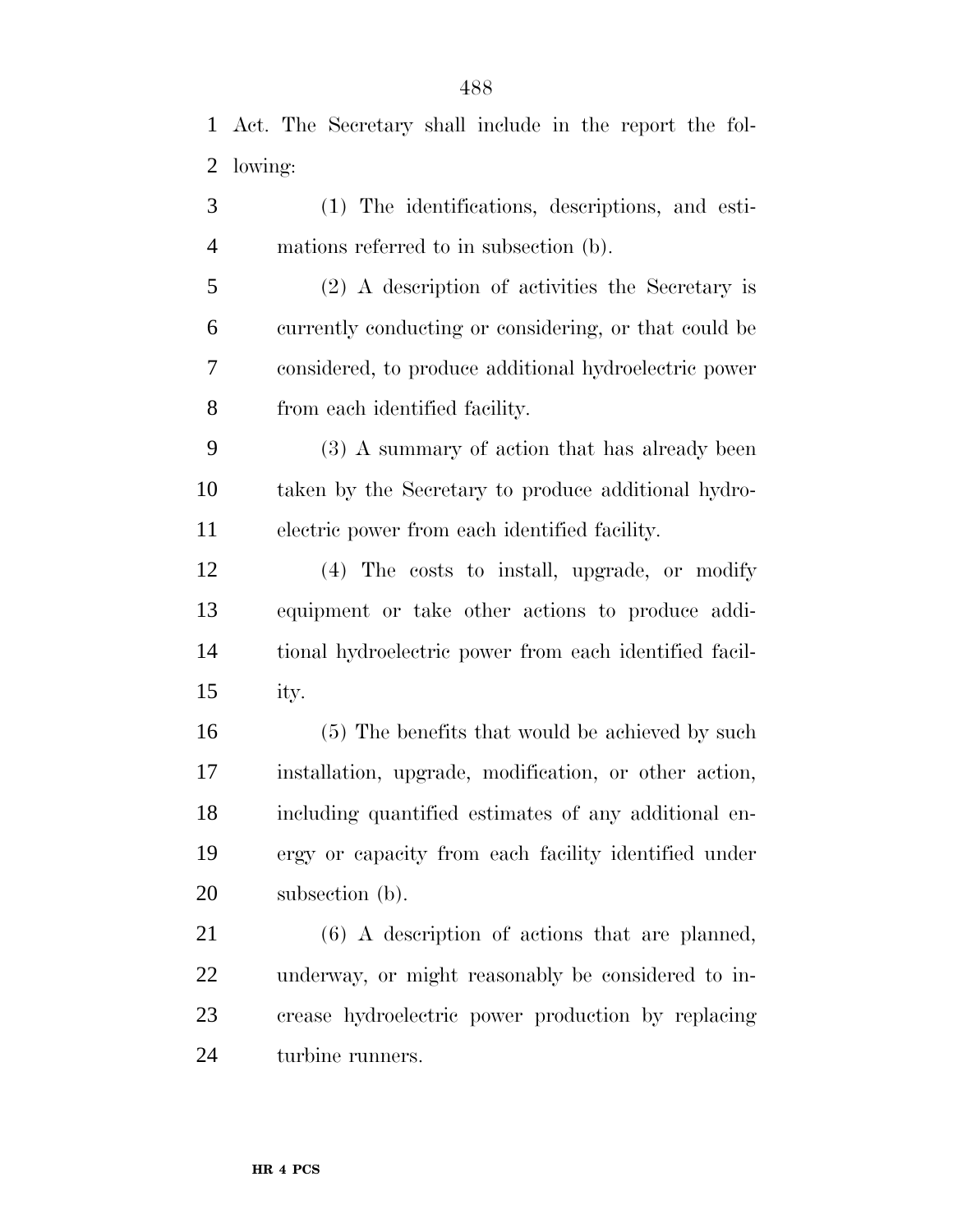| $\mathbf{1}$   | (7) A description of actions that are planned,                |
|----------------|---------------------------------------------------------------|
| $\overline{2}$ | underway, or might reasonably be considered to in-            |
| 3              | crease hydroelectric power production by performing           |
| $\overline{4}$ | generator uprates and rewinds.                                |
| 5              | (8) The impact of increased hydroelectric power               |
| 6              | production on irrigation, fish, wildlife, Indian tribes,      |
| 7              | river health, water quality, navigation, recreation,          |
| 8              | fishing, and flood control.                                   |
| 9              | (9) Any additional recommendations the Sec-                   |
| 10             | retary considers advisable to increase hydroelectric          |
| 11             | power production from, and reduce costs and im-               |
| 12             | prove efficiency at, facilities under the jurisdiction of     |
|                |                                                               |
|                | the Secretary.                                                |
| 13<br>14       | SEC. 6402. INSTALLATION OF POWERFORMER AT FOLSOM              |
|                | POWER PLANT, CALIFORNIA.                                      |
| 15<br>16       | (a) IN GENERAL.—The Secretary of the Interior may             |
| 17             | install a powerformer at the Bureau of Reclamation Fol-       |
|                | 18 som power plant in Folsom, California, to replace a gener- |
|                | ator and transformer that are due for replacement due         |
| 19<br>20       | to age.                                                       |
| 21             | (b) REIMBURSABLE COSTS.—Costs incurred by the                 |
| 22             | United States for installation of a powerformer under this    |
| 23             | section shall be treated as reimbursable costs and shall      |
| 24             | bear interest at current long-term borrowing rates of the     |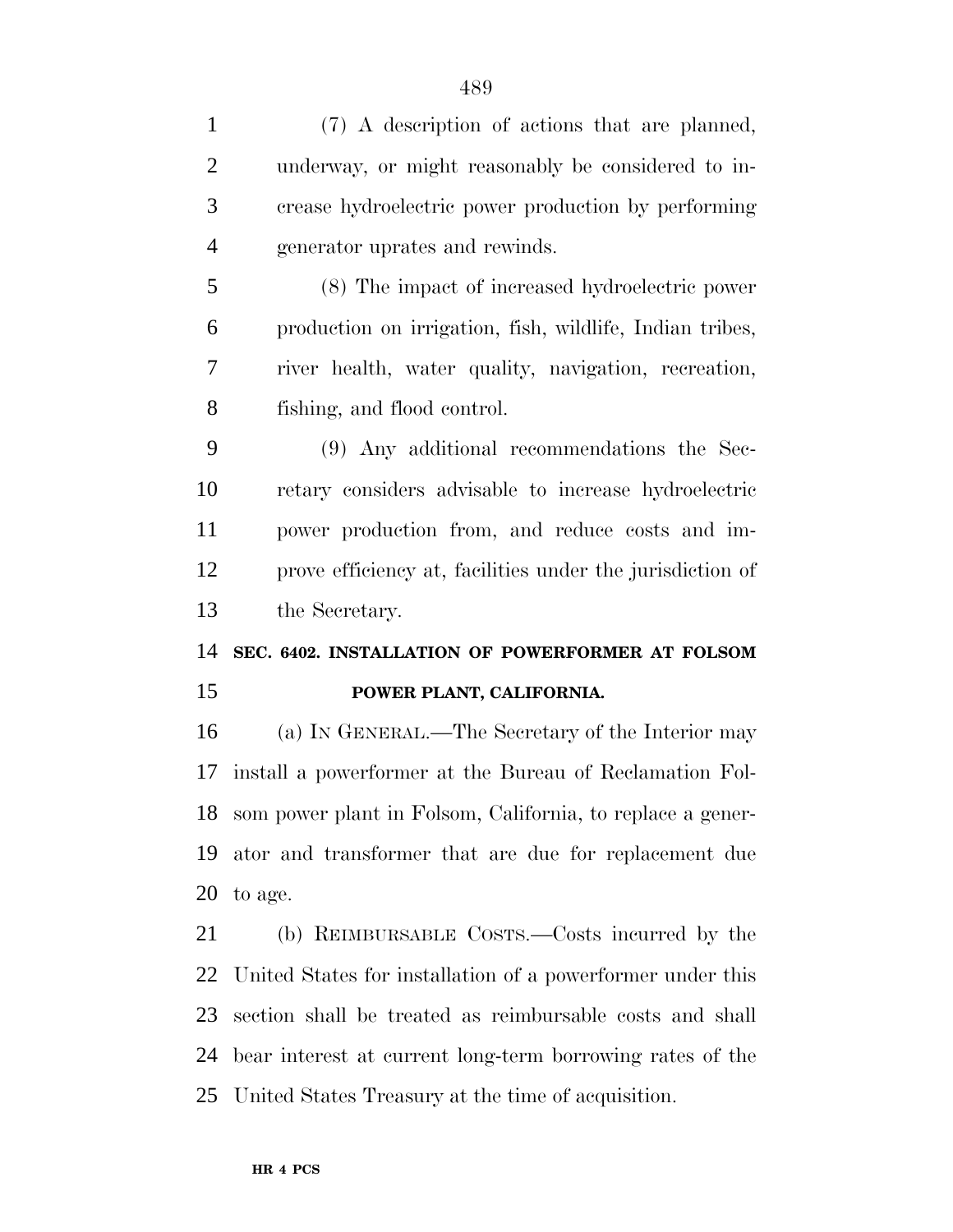(c) LOCAL COST SHARING.—In addition to reimburs- able costs under subsection (b), the Secretary shall seek contributions from power users toward the costs of the powerformer and its installation.

# **SEC. 6403. STUDY AND IMPLEMENTATION OF INCREASED OPERATIONAL EFFICIENCIES IN HYDRO-ELECTRIC POWER PROJECTS.**

 (a) IN GENERAL.—The Secretary of Interior shall conduct a study of operational methods and water sched- uling techniques at all hydroelectric power plants under the administrative jurisdiction of the Secretary that have an electric power production capacity greater than 50 megawatts, to—

 (1) determine whether such power plants and associated river systems are operated so as to maxi-mize energy and capacity capabilities; and

 (2) identify measures that can be taken to im- prove operational flexibility at such plants to achieve such maximization.

 (b) REPORT.—The Secretary shall submit a report on the findings, conclusions, and recommendations of the study under this section by not later than 18 months after the date of the enactment of this Act, including a sum- mary of the determinations and identifications under 25 paragraphs  $(1)$  and  $(2)$  of subsection  $(a)$ .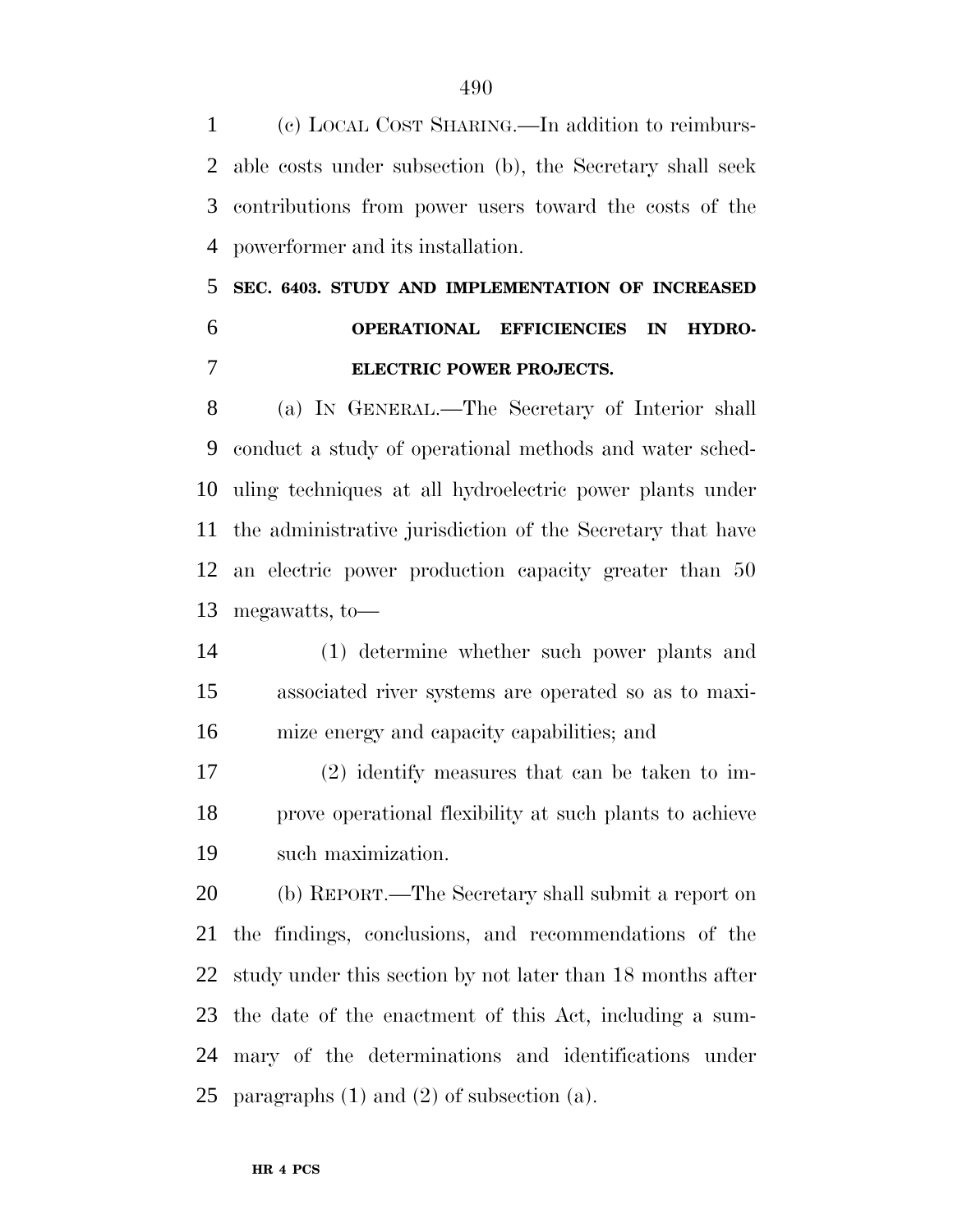(c) COOPERATION BY FEDERAL POWER MARKETING ADMINISTRATIONS.—The Secretary shall coordinate with the Administrator of each Federal power marketing ad-ministration in—

 (1) determining how the value of electric power produced by each hydroelectric power facility that produces power marketed by the administration can be maximized; and

 (2) implementing measures identified under 10 subsection  $(a)(2)$ .

 (d) LIMITATION ON IMPLEMENTATION OF MEAS- URES.—Implementation under subsections (a)(2) and (b)(2) shall be limited to those measures that can be im- plemented within the constraints imposed on Department of the Interior facilities by other uses required by law.

 **SEC. 6404. SHIFT OF PROJECT LOADS TO OFF-PEAK PERI-ODS.**

 (a) IN GENERAL.—The Secretary of the Interior shall—

 (1) review electric power consumption by Bu- reau of Reclamation facilities for water pumping purposes; and

 (2) make such adjustments in such pumping as possible to minimize the amount of electric power consumed for such pumping during periods of peak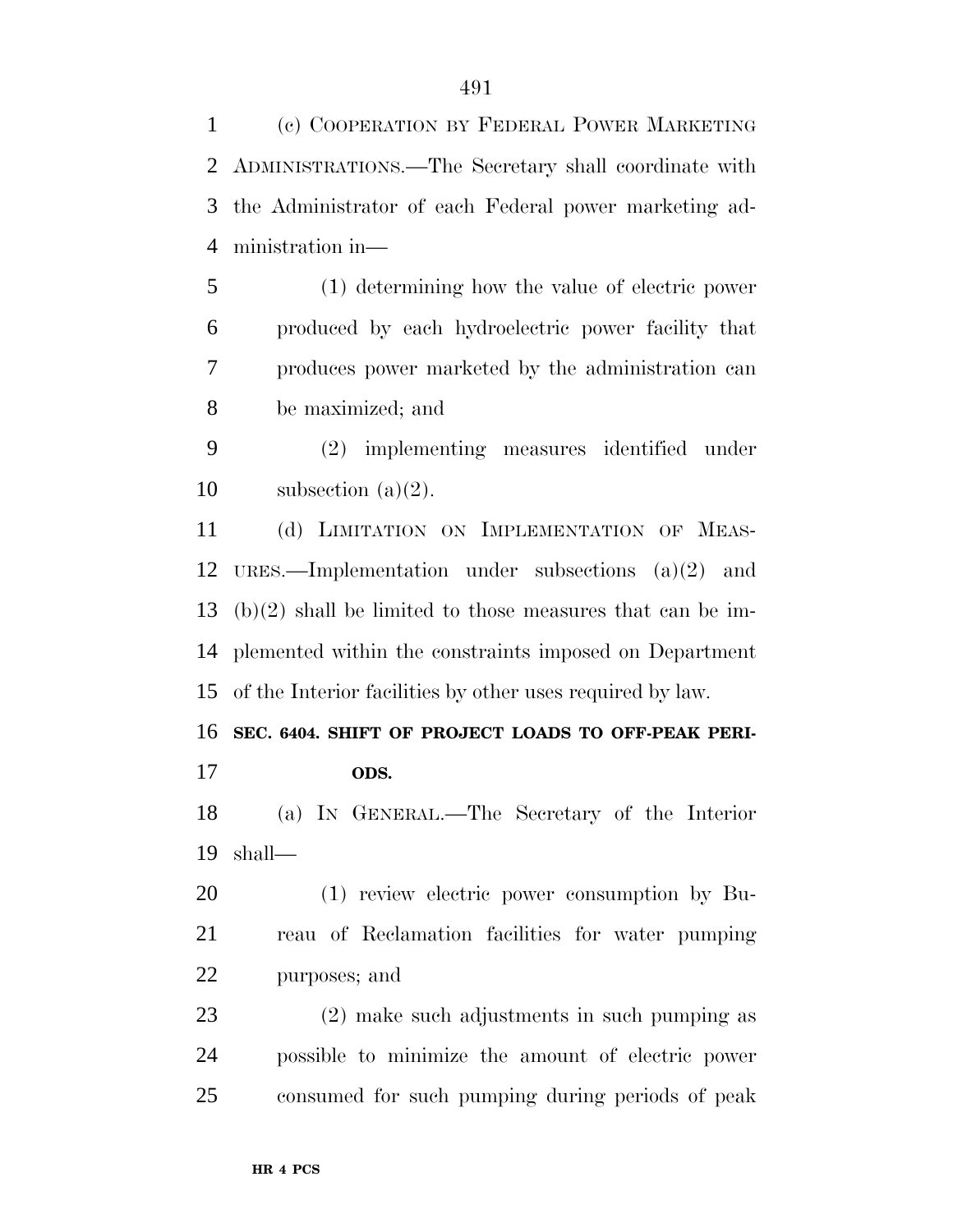electric power consumption, including by performing as much of such pumping as possible during off-peak hours at night.

 (b) CONSENT OF AFFECTED IRRIGATION CUSTOMERS REQUIRED.—The Secretary may not under this section make any adjustment in pumping at a facility without the consent of each person that has contracted with the United States for delivery of water from the facility for use for irrigation and that would be affected by such ad-justment.

 (c) EXISTING OBLIGATIONS NOT AFFECTED.—This section shall not be construed to affect any existing obliga- tion of the Secretary to provide electric power, water, or other benefits from Bureau of Reclamation facilities.

## **TITLE V—ARCTIC COASTAL**

## **PLAIN DOMESTIC ENERGY**

### **SEC. 6501. SHORT TITLE.**

 This title may be cited as the ''Arctic Coastal Plain Domestic Energy Security Act of 2001''.

### **SEC. 6502. DEFINITIONS.**

21 In this title:

 (1) COASTAL PLAIN.—The term ''Coastal Plain'' means that area identified as such in the map entitled ''Arctic National Wildlife Refuge'', dated August 1980, as referenced in section 1002(b)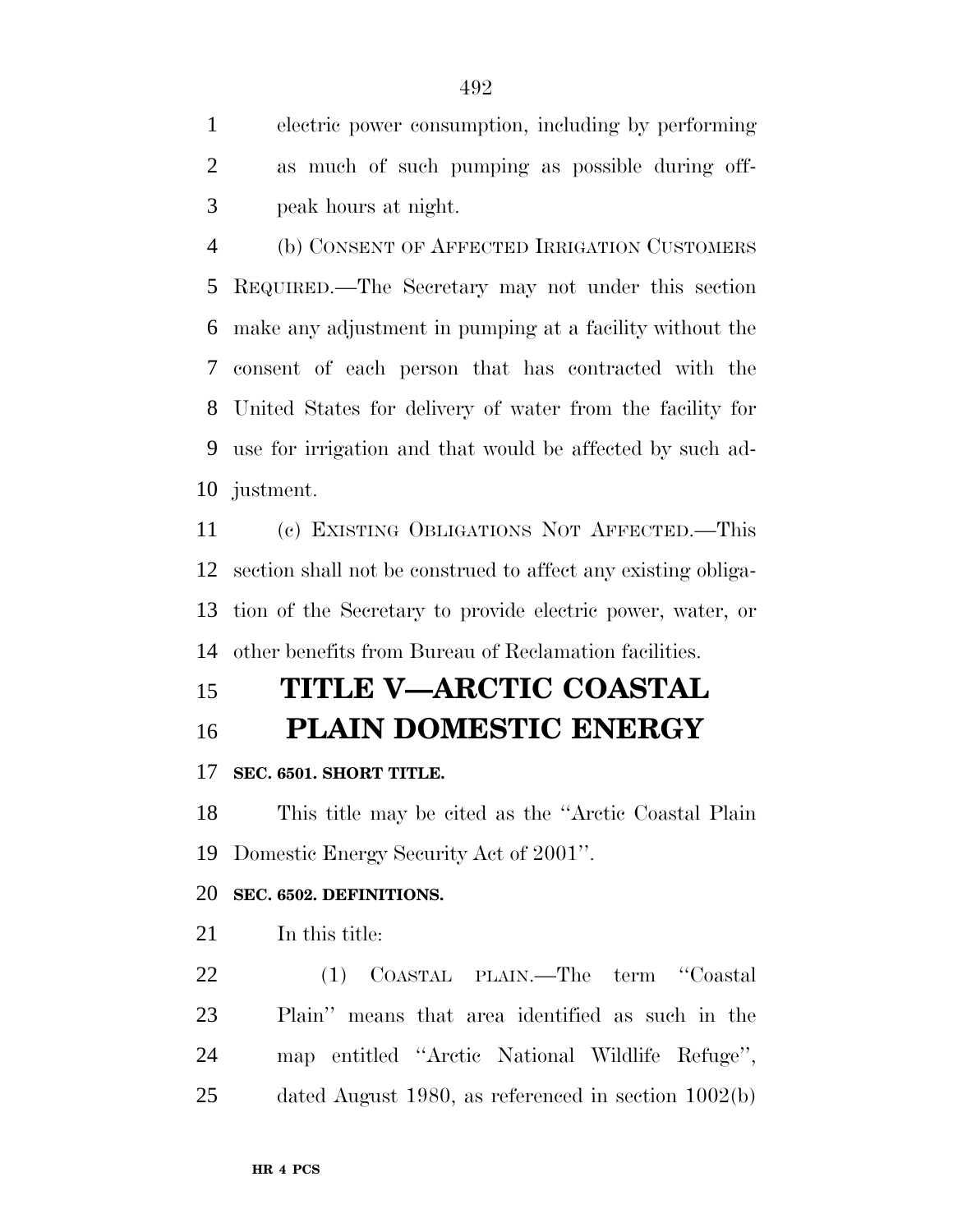| $\mathbf{1}$   | of the Alaska National Interest Lands Conservation      |
|----------------|---------------------------------------------------------|
| $\overline{2}$ | Act of 1980 (16 U.S.C. 3142(b)(1)), comprising ap-      |
| 3              | proximately $1,549,000$ acres.                          |
| $\overline{4}$ | (2) SECRETARY.—The term "Secretary", except             |
| 5              | as otherwise provided, means the Secretary of the       |
| 6              | Interior or the Secretary's designee.                   |
| 7              | SEC. 6503. LEASING PROGRAM FOR LANDS WITHIN THE         |
| 8              | <b>COASTAL PLAIN.</b>                                   |
| 9              | (a) IN GENERAL.—The Secretary shall take such ac-       |
| 10             | tions as are necessary—                                 |
| 11             | (1) to establish and implement in accordance            |
| 12             | with this title a competitive oil and gas leasing pro-  |
| 13             | gram under the Mineral Leasing Act (30 U.S.C. 181)      |
| 14             | et seq.) that will result in an environmentally sound   |
| 15             | program for the exploration, development, and pro-      |
| 16             | duction of the oil and gas resources of the Coastal     |
| 17             | Plain; and                                              |
| 18             | $(2)$ to administer the provisions of this title        |
| 19             | through regulations, lease terms, conditions, restric-  |
| 20             | tions, prohibitions, stipulations, and other provisions |
| 21             | that ensure the oil and gas exploration, development,   |
| <u>22</u>      | and production activities on the Coastal Plain will     |
| 23             | result in no significant adverse effect on fish and     |
| 24             | wildlife, their habitat, subsistence resources, and the |
| 25             | environment, and including, in furtherance of this      |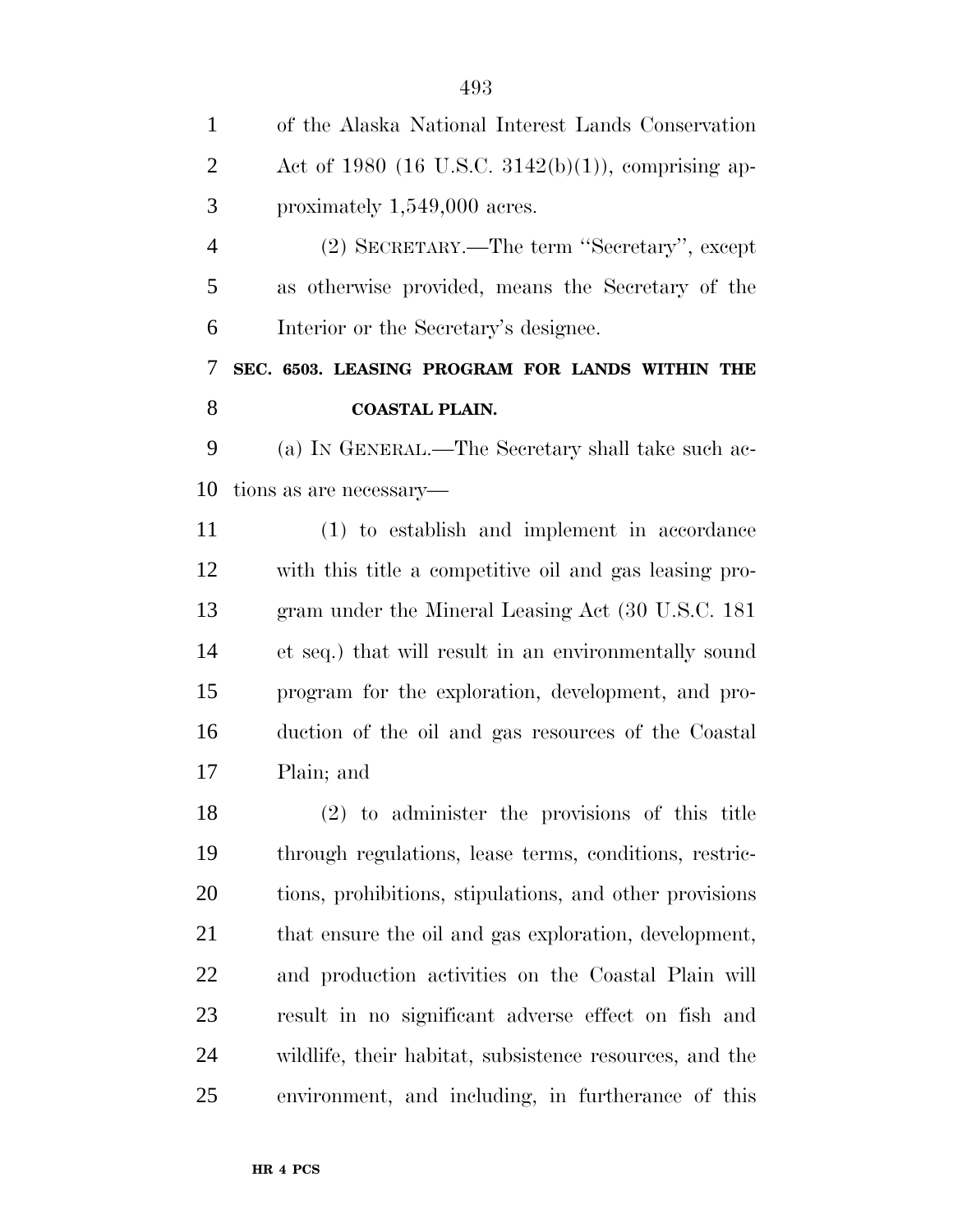goal, by requiring the application of the best com- mercially available technology for oil and gas explo- ration, development, and production to all explo- ration, development, and production operations under this title in a manner that ensures the receipt of fair market value by the public for the mineral re-sources to be leased.

 (b) REPEAL.—Section 1003 of the Alaska National Interest Lands Conservation Act of 1980 (16 U.S.C. 3143) is repealed.

 (c) COMPLIANCE WITH REQUIREMENTS UNDER CER-TAIN OTHER LAWS.—

 (1) COMPATIBILITY.—For purposes of the Na- tional Wildlife Refuge System Administration Act of 1966, the oil and gas leasing program and activities authorized by this section in the Coastal Plain are deemed to be compatible with the purposes for which the Arctic National Wildlife Refuge was established, and that no further findings or decisions are re-quired to implement this determination.

21 (2) ADEQUACY OF THE DEPARTMENT OF THE INTERIOR'S LEGISLATIVE ENVIRONMENTAL IMPACT STATEMENT.—The ''Final Legislative Environ- mental Impact Statement'' (April 1987) on the Coastal Plain prepared pursuant to section 1002 of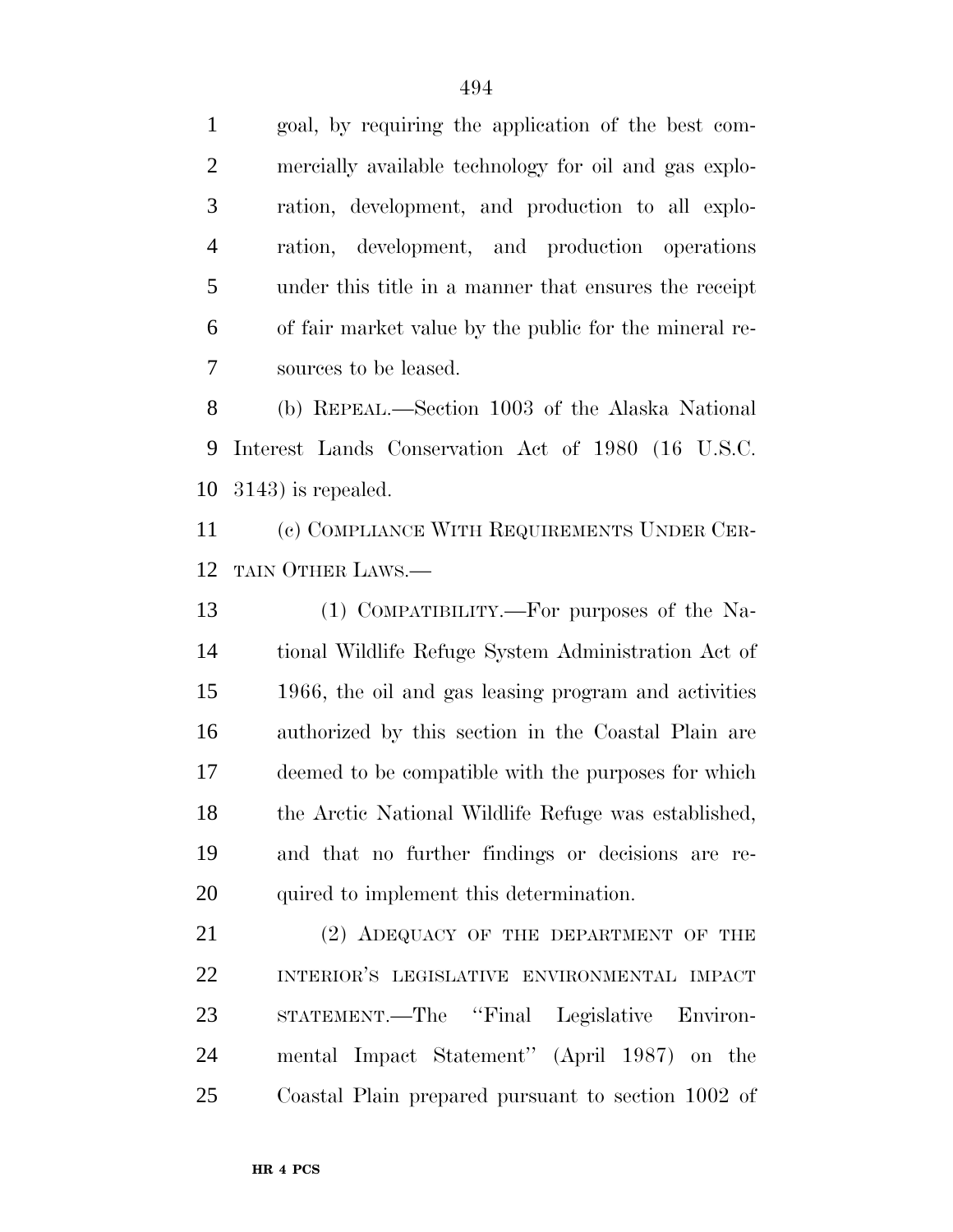the Alaska National Interest Lands Conservation

| $\overline{2}$ | Act of 1980 (16 U.S.C. 3142) and section $102(2)(C)$                  |
|----------------|-----------------------------------------------------------------------|
| 3              | of the National Environmental Policy Act of 1969                      |
| $\overline{4}$ | $(42 \text{ U.S.C. } 4332(2)(\text{C}))$ is deemed to satisfy the re- |
| 5              | quirements under the National Environmental Policy                    |
| 6              | Act of 1969 that apply with respect to actions au-                    |
| 7              | thorized to be taken by the Secretary to develop and                  |
| 8              | promulgate the regulations for the establishment of                   |
| 9              | a leasing program authorized by this title before the                 |
| 10             | conduct of the first lease sale.                                      |
| 11             | (3) COMPLIANCE WITH NEPA FOR OTHER AC-                                |
| 12             | TIONS.—Before conducting the first lease sale under                   |
| 13             | this title, the Secretary shall prepare an environ-                   |
| 14             | mental impact statement under the National Envi-                      |
| 15             | ronmental Policy Act of 1969 with respect to the ac-                  |
| 16             | tions authorized by this title that are not referred to               |
| 17             | in paragraph (2). Notwithstanding any other law,                      |
| 18             | the Secretary is not required to identify nonleasing                  |
| 19             | alternative courses of action or to analyze the envi-                 |
| 20             | ronmental effects of such courses of action. The Sec-                 |
| 21             | retary shall only identify a preferred action for such                |
| 22             | leasing and a single leasing alternative, and analyze                 |
| 23             | the environmental effects and potential mitigation                    |
| 24             | measures for those two alternatives. The identifica-                  |
| 25             | tion of the preferred action and related analysis for                 |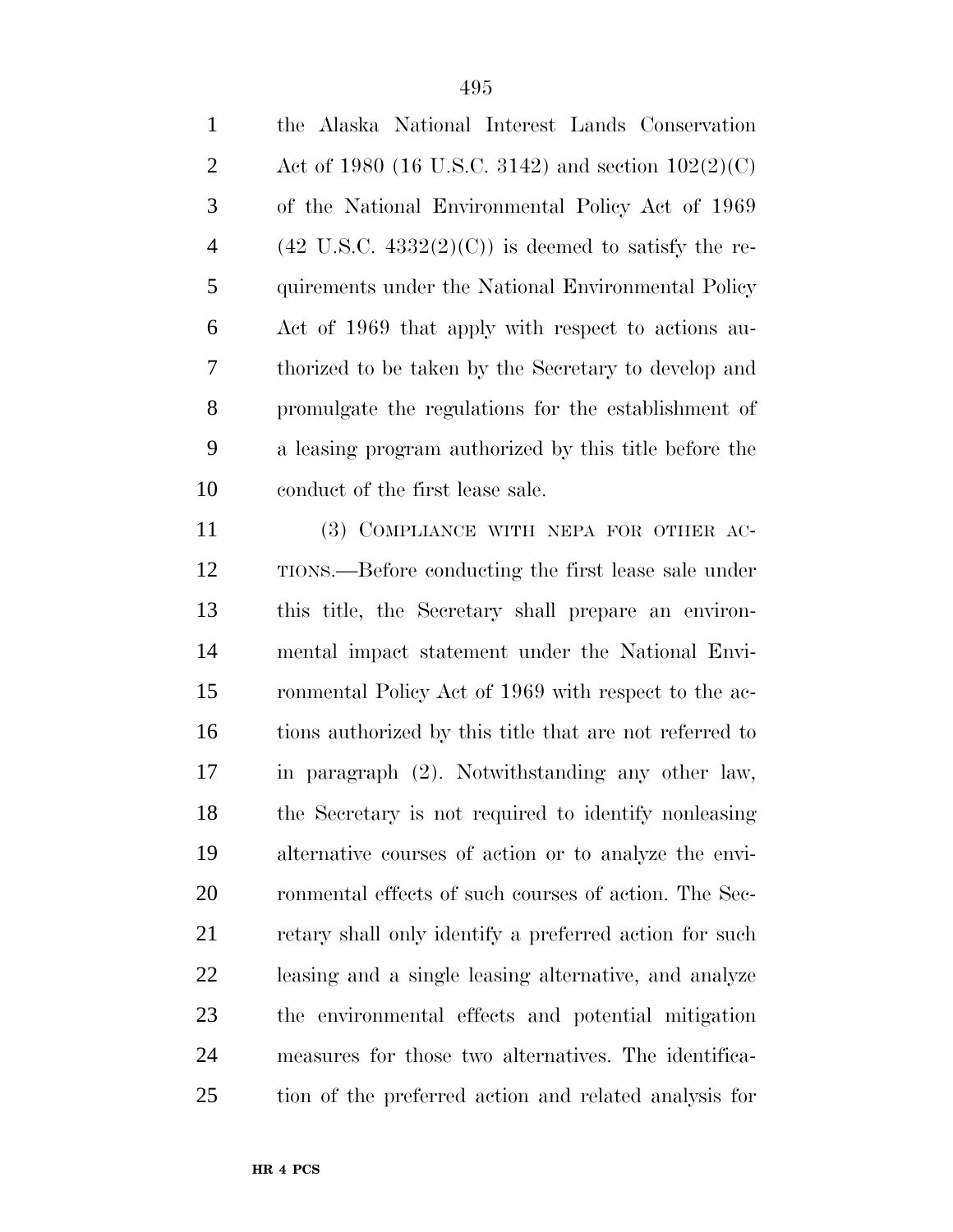the first lease sale under this title shall be completed within 18 months after the date of the enactment of this Act. The Secretary shall only consider public comments that specifically address the Secretary's preferred action and that are filed within 20 days after publication of an environmental analysis. Not- withstanding any other law, compliance with this paragraph is deemed to satisfy all requirements for the analysis and consideration of the environmental effects of proposed leasing under this title.

 (d) RELATIONSHIP TO STATE AND LOCAL AUTHOR- ITY.—Nothing in this title shall be considered to expand or limit State and local regulatory authority.

(e) SPECIAL AREAS.—

 (1) IN GENERAL.—The Secretary, after con- sultation with the State of Alaska, the city of Kaktovik, and the North Slope Borough, may des- ignate up to a total of 45,000 acres of the Coastal Plain as a Special Area if the Secretary determines that the Special Area is of such unique character and interest so as to require special management and regulatory protection. The Secretary shall des- ignate as such a Special Area the Sadlerochit Spring area, comprising approximately 4,000 acres as de-picted on the map referred to in section 6502(1).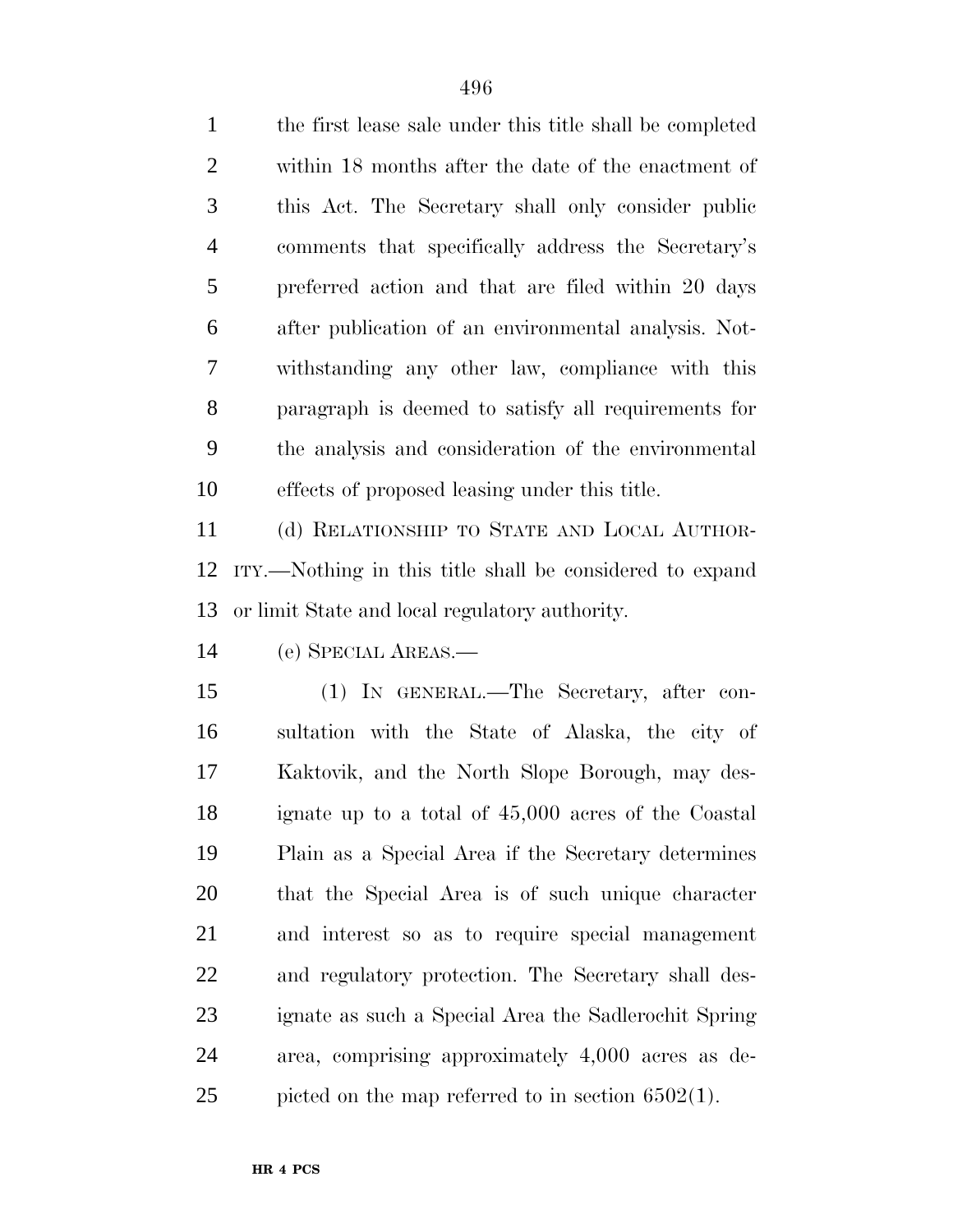(2) MANAGEMENT.—Each such Special Area shall be managed so as to protect and preserve the area's unique and diverse character including its fish, wildlife, and subsistence resource values. (3) EXCLUSION FROM LEASING OR SURFACE OCCUPANCY.—The Secretary may exclude any Spe- cial Area from leasing. If the Secretary leases a Spe- cial Area, or any part thereof, for purposes of oil and gas exploration, development, production, and related activities, there shall be no surface occu- pancy of the lands comprising the Special Area. (4) DIRECTIONAL DRILLING.—Notwithstanding the other provisions of this subsection, the Secretary may lease all or a portion of a Special Area under terms that permit the use of horizontal drilling tech- nology from sites on leases located outside the area. (f) LIMITATION ON CLOSED AREAS.—The Sec- retary's sole authority to close lands within the Coastal Plain to oil and gas leasing and to exploration, develop- ment, and production is that set forth in this title. 21 (g) REGULATIONS.—

 (1) IN GENERAL.—The Secretary shall pre- scribe such regulations as may be necessary to carry out this title, including rules and regulations relating to protection of the fish and wildlife, their habitat,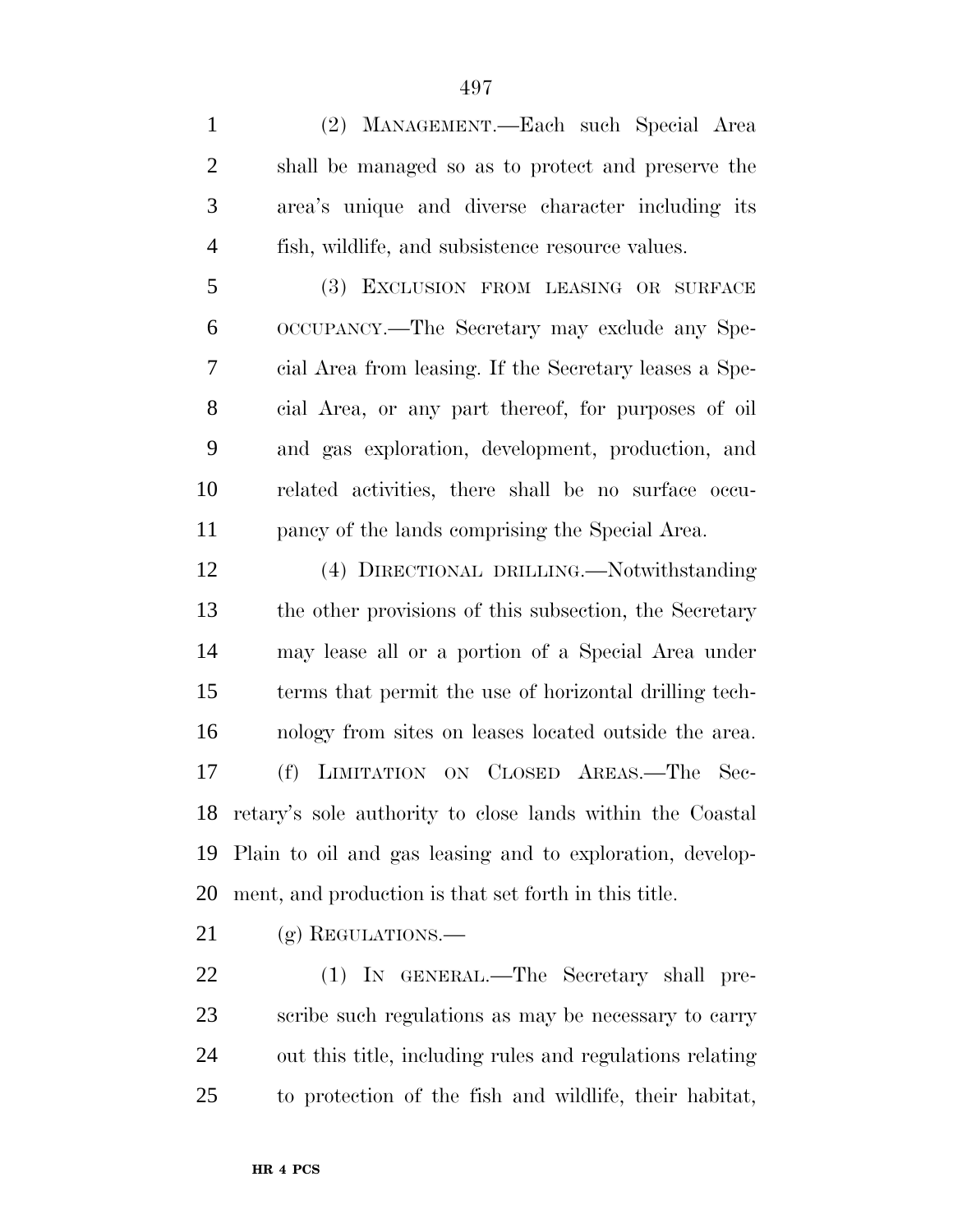subsistence resources, and environment of the Coast- al Plain, by no later than 15 months after the date of the enactment of this Act.

 (2) REVISION OF REGULATIONS.—The Sec- retary shall periodically review and, if appropriate, revise the rules and regulations issued under sub- section (a) to reflect any significant biological, envi- ronmental, or engineering data that come to the Sec-retary's attention.

### **SEC. 6504. LEASE SALES.**

 (a) IN GENERAL.—Lands may be leased pursuant to this title to any person qualified to obtain a lease for de- posits of oil and gas under the Mineral Leasing Act (30 U.S.C. 181 et seq.).

 (b) PROCEDURES.—The Secretary shall, by regula-tion, establish procedures for—

 (1) receipt and consideration of sealed nomina- tions for any area in the Coastal Plain for inclusion in, or exclusion (as provided in subsection (c)) from, a lease sale;

 (2) the holding of lease sales after such nomina-tion process; and

 (3) public notice of and comment on designa- tion of areas to be included in, or excluded from, a lease sale.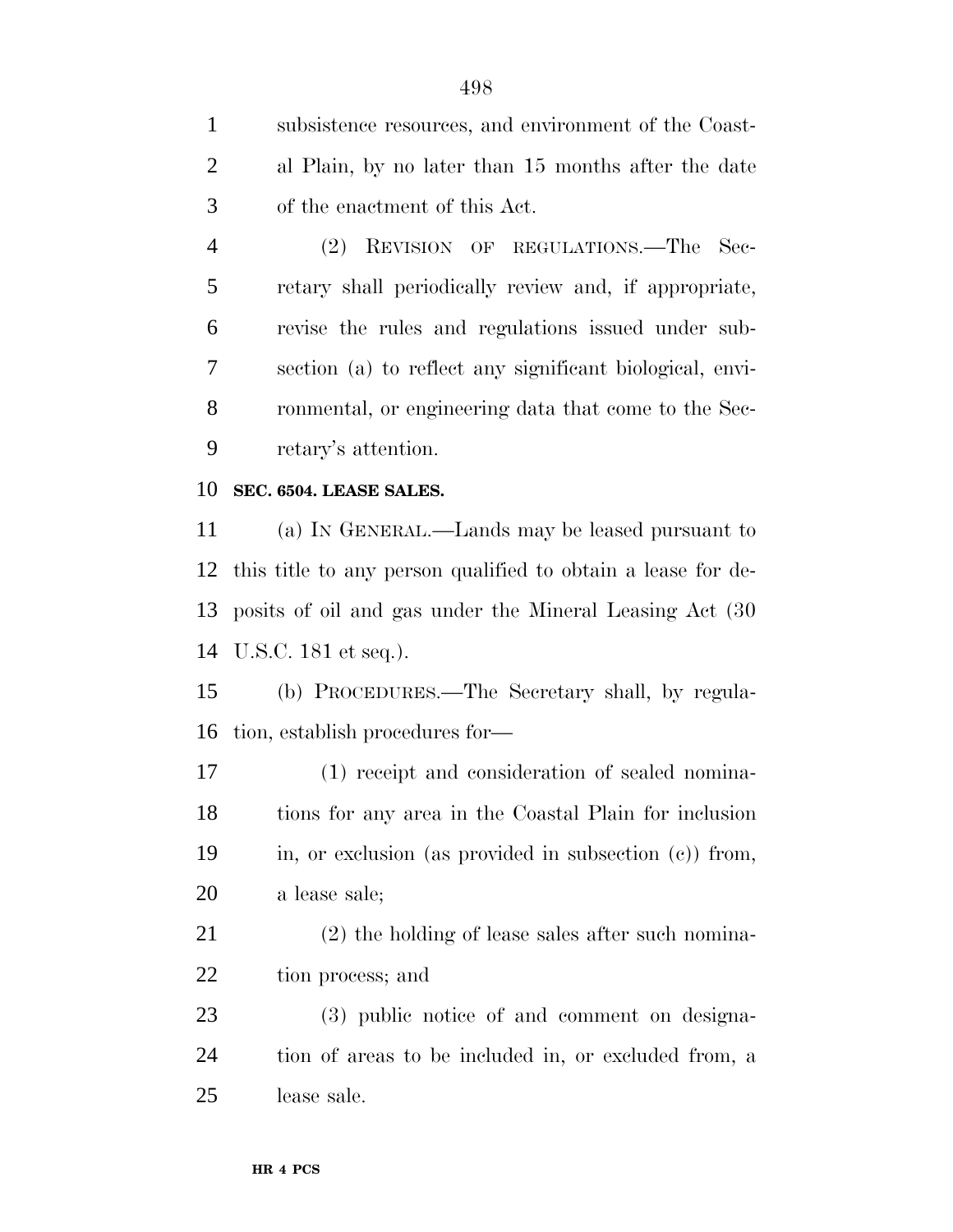(c) LEASE SALE BIDS.—Bidding for leases under this title shall be by sealed competitive cash bonus bids. (d) ACREAGE MINIMUM IN FIRST SALE.—In the first lease sale under this title, the Secretary shall offer for lease those tracts the Secretary considers to have the greatest potential for the discovery of hydrocarbons, tak- ing into consideration nominations received pursuant to 8 subsection  $(b)(1)$ , but in no case less than 200,000 acres. (e) TIMING OF LEASE SALES.—The Secretary shall—

 (1) conduct the first lease sale under this title within 22 months after the date of the enactment of this title; and

 (2) conduct additional sales so long as sufficient interest in development exists to warrant, in the Sec-retary's judgment, the conduct of such sales.

### **SEC. 6505. GRANT OF LEASES BY THE SECRETARY.**

 (a) IN GENERAL.—The Secretary may grant to the highest responsible qualified bidder in a lease sale con- ducted pursuant to section 6504 any lands to be leased on the Coastal Plain upon payment by the lessee of such bonus as may be accepted by the Secretary.

 (b) SUBSEQUENT TRANSFERS.—No lease issued under this title may be sold, exchanged, assigned, sublet, or otherwise transferred except with the approval of the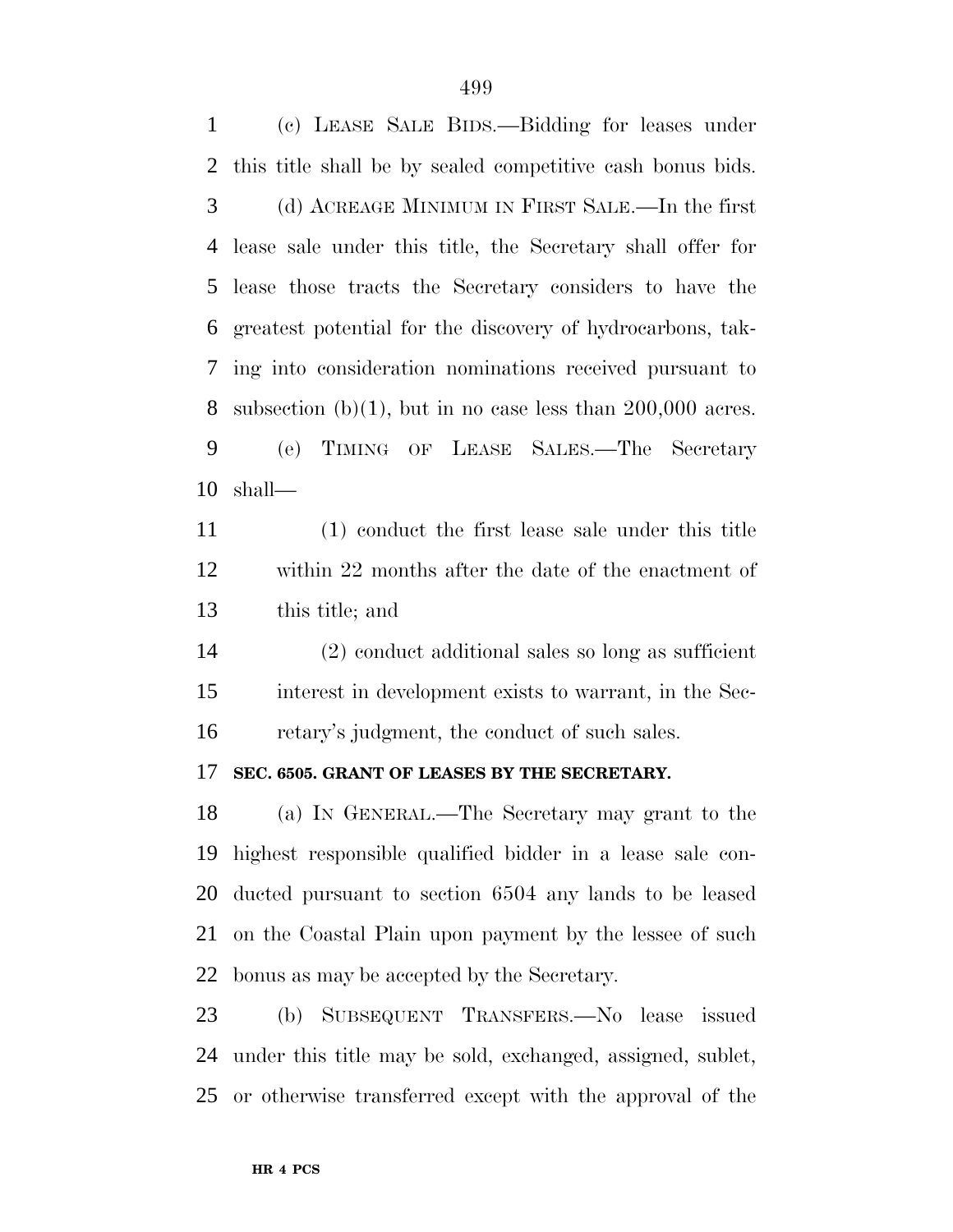Secretary. Prior to any such approval the Secretary shall consult with, and give due consideration to the views of, the Attorney General.

### **SEC. 6506. LEASE TERMS AND CONDITIONS.**

 (a) IN GENERAL.—An oil or gas lease issued pursu-ant to this title shall—

 (1) provide for the payment of a royalty of not 8 less than  $12\frac{1}{2}$  percent in amount or value of the production removed or sold from the lease, as deter- mined by the Secretary under the regulations appli-cable to other Federal oil and gas leases;

 (2) provide that the Secretary may close, on a seasonal basis, portions of the Coastal Plain to ex- ploratory drilling activities as necessary to protect caribou calving areas and other species of fish and wildlife;

 (3) require that the lessee of lands within the Coastal Plain shall be fully responsible and liable for the reclamation of lands within the Coastal Plain and any other Federal lands that are adversely af- fected in connection with exploration, development, production, or transportation activities conducted under the lease and within the Coastal Plain by the lessee or by any of the subcontractors or agents of the lessee;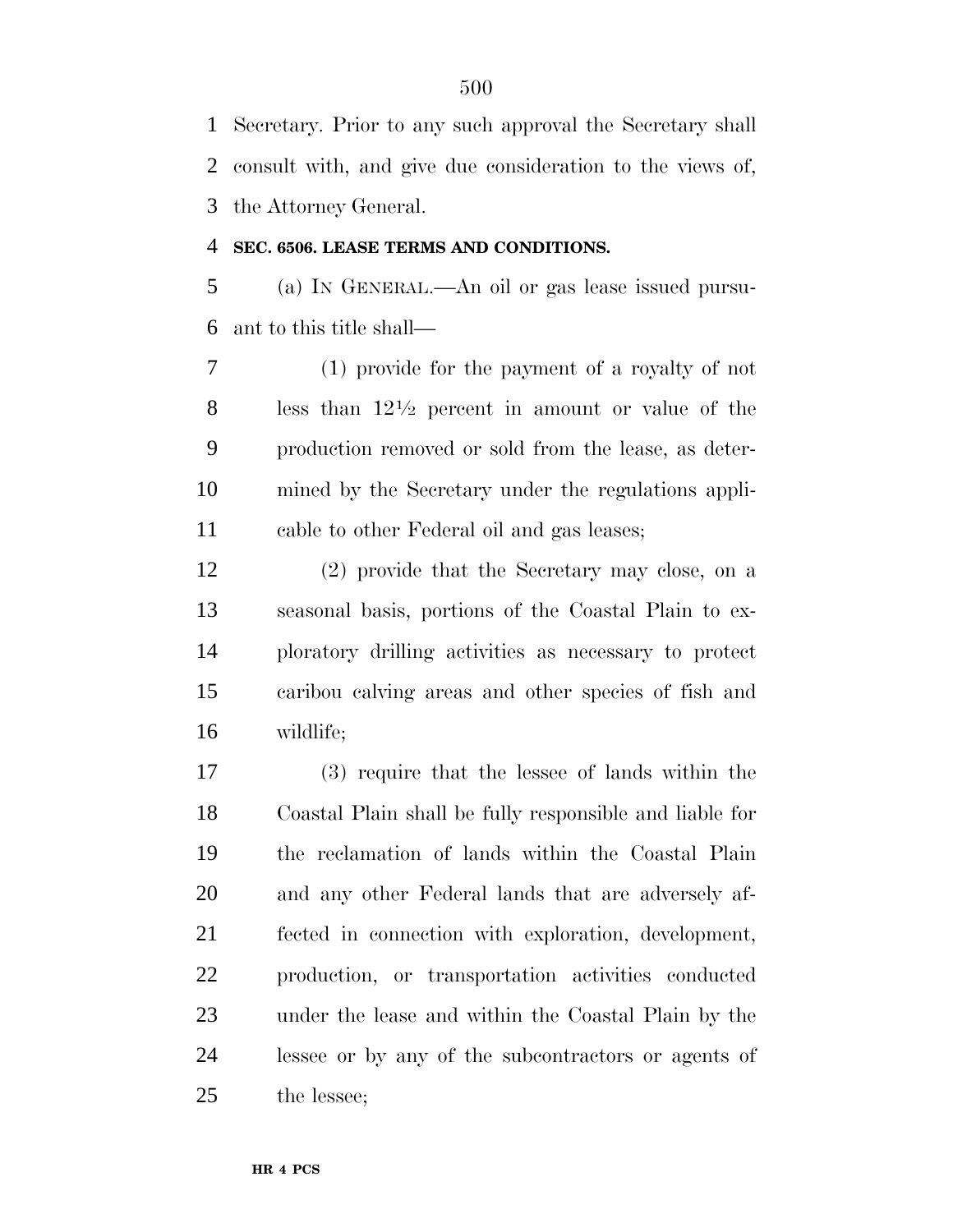(4) provide that the lessee may not delegate or convey, by contract or otherwise, the reclamation re- sponsibility and liability to another person without the express written approval of the Secretary;

 (5) provide that the standard of reclamation for lands required to be reclaimed under this title shall be, as nearly as practicable, a condition capable of supporting the uses which the lands were capable of supporting prior to any exploration, development, or production activities, or upon application by the les- see, to a higher or better use as approved by the Secretary;

 (6) contain terms and conditions relating to protection of fish and wildlife, their habitat, and the environment as required pursuant to section  $16 \qquad 6503(a)(2);$ 

 (7) provide that the lessee, its agents, and its contractors use best efforts to provide a fair share, as determined by the level of obligation previously agreed to in the 1974 agreement implementing sec- tion 29 of the Federal Agreement and Grant of Right of Way for the Operation of the Trans-Alaska Pipeline, of employment and contracting for Alaska Natives and Alaska Native Corporations from 25 throughout the State;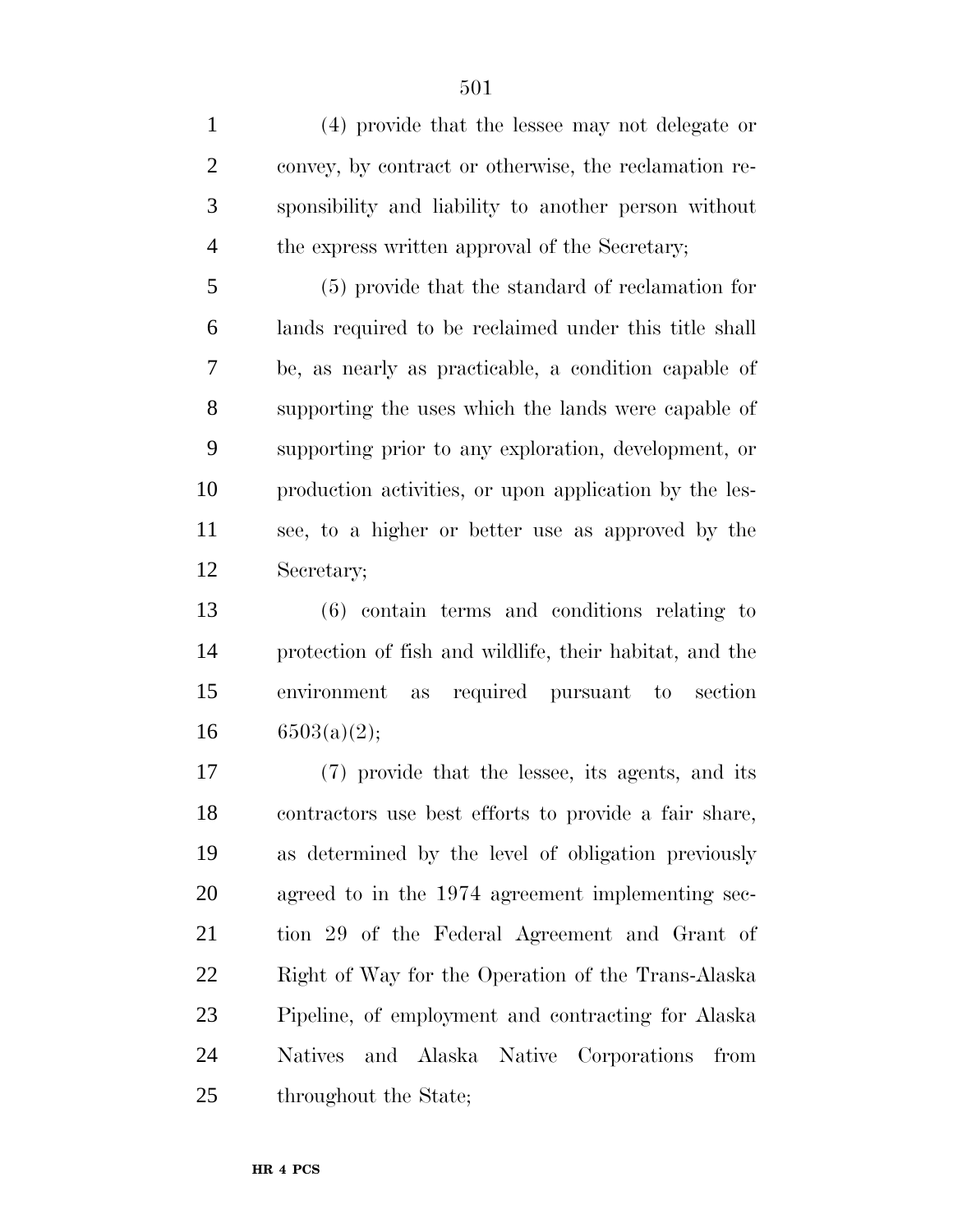(8) prohibit the export of oil produced under the lease; and

 (9) contain such other provisions as the Sec- retary determines necessary to ensure compliance with the provisions of this title and the regulations issued under this title.

 (b) PROJECT LABOR AGREEMENTS.—The Secretary, as a term and condition of each lease under this title and in recognizing the Government's proprietary interest in labor stability and in the ability of construction labor and management to meet the particular needs and conditions of projects to be developed under the leases issued pursu- ant to this title and the special concerns of the parties to such leases, shall require that the lessee and its agents and contractors negotiate to obtain a project labor agree- ment for the employment of laborers and mechanics on production, maintenance, and construction under the lease.

#### **SEC. 6507. COASTAL PLAIN ENVIRONMENTAL PROTECTION.**

 (a) NO SIGNIFICANT ADVERSE EFFECT STANDARD TO GOVERN AUTHORIZED COASTAL PLAIN ACTIVITIES.— The Secretary shall, consistent with the requirements of section 6503, administer the provisions of this title through regulations, lease terms, conditions, restrictions, prohibitions, stipulations, and other provisions that—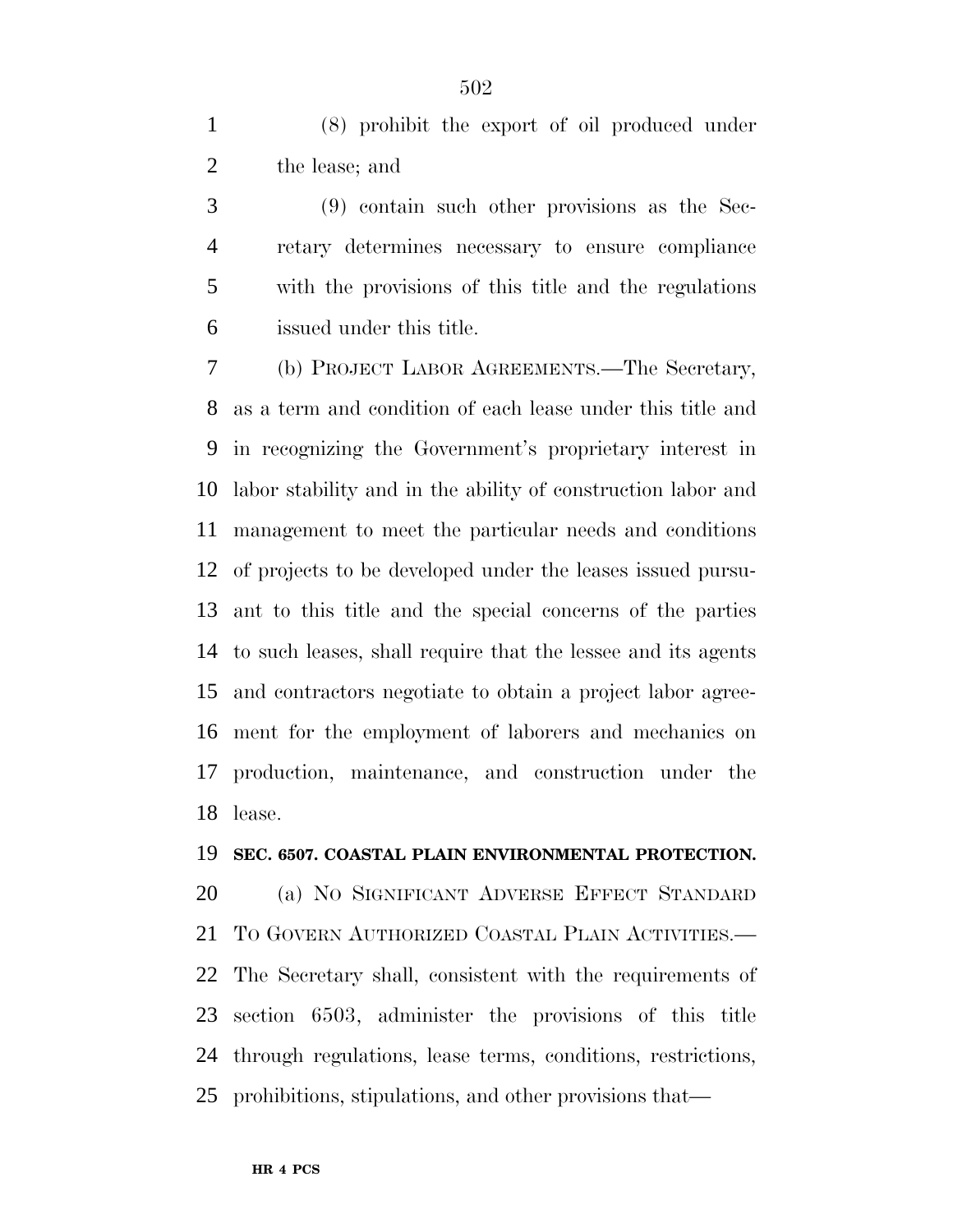| $\mathbf{1}$   | (1) ensure the oil and gas exploration, develop-           |
|----------------|------------------------------------------------------------|
| $\overline{2}$ | ment, and production activities on the Coastal Plain       |
| 3              | will result in no significant adverse effect on fish       |
| $\overline{4}$ | and wildlife, their habitat, and the environment;          |
| 5              | $(2)$ require the application of the best commer-          |
| 6              | cially available technology for oil and gas explo-         |
| 7              | ration, development, and production on all new ex-         |
| 8              | ploration, development, and production operations;         |
| 9              | and                                                        |
| 10             | (3) ensure that the maximum amount of sur-                 |
| 11             | face acreage covered by production and support fa-         |
| 12             | cilities, including airstrips and any areas covered by     |
| 13             | gravel berms or piers for support of pipelines, does       |
| 14             | not exceed 2,000 acres on the Coastal Plain.               |
| 15             | (b) SITE-SPECIFIC ASSESSMENT AND MITIGATION.-              |
| 16             | The Secretary shall also require, with respect to any pro- |
| 17             | posed drilling and related activities, that—               |
| 18             | (1) a site-specific analysis be made of the prob-          |
| 19             | able effects, if any, that the drilling or related activi- |
| 20             | ties will have on fish and wildlife, their habitat, and    |
| 21             | the environment;                                           |
| 22             | $(2)$ a plan be implemented to avoid, minimize,            |
| 23             | and mitigate (in that order and to the extent prac-        |
| 24             | ticable) any significant adverse effect identified         |
| 25             | under paragraph $(1)$ ; and                                |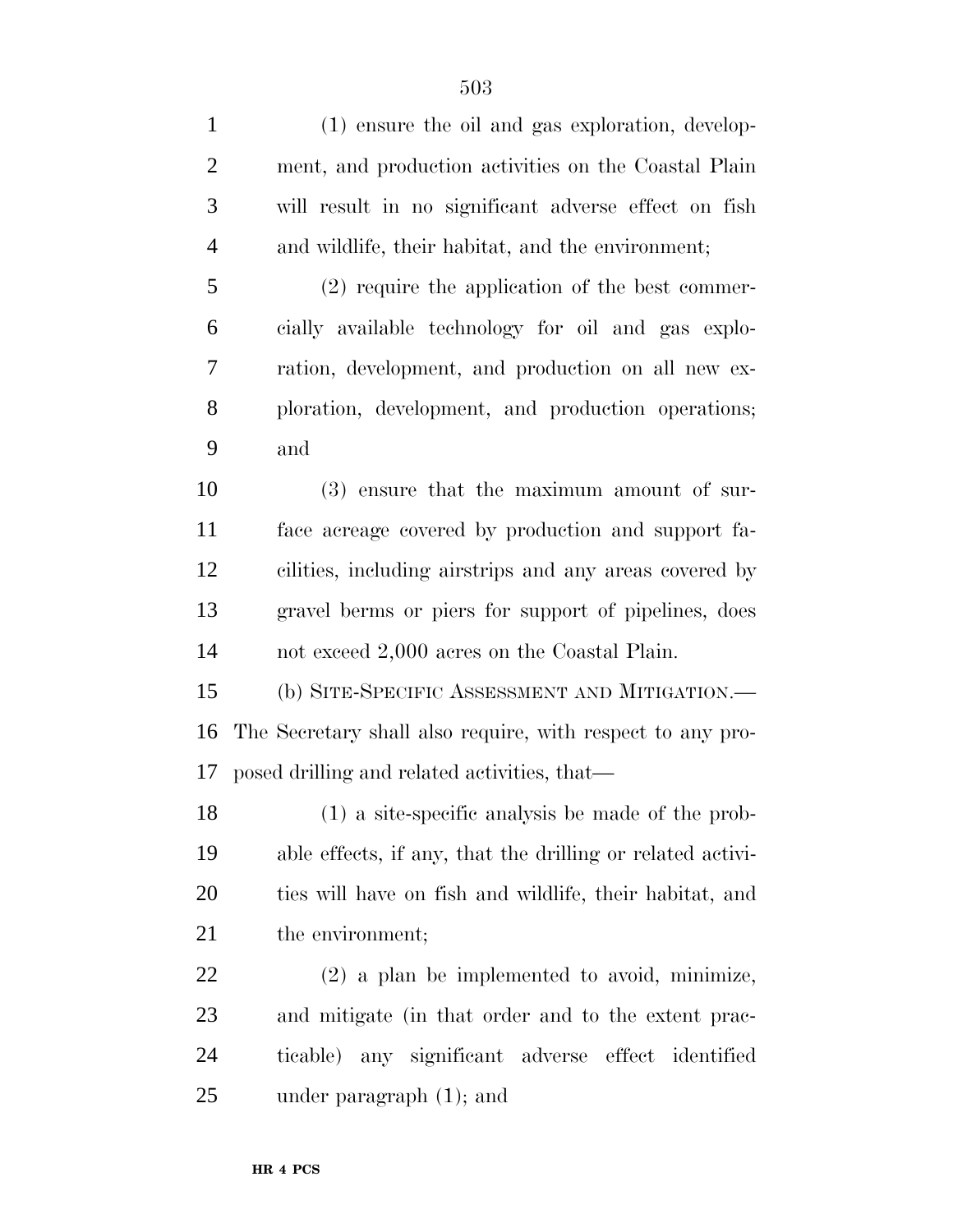(3) the development of the plan shall occur after consultation with the agency or agencies hav- ing jurisdiction over matters mitigated by the plan. (c) REGULATIONS TO PROTECT COASTAL PLAIN FISH AND WILDLIFE RESOURCES, SUBSISTENCE USERS, AND THE ENVIRONMENT.—Before implementing the leas- ing program authorized by this title, the Secretary shall prepare and promulgate regulations, lease terms, condi- tions, restrictions, prohibitions, stipulations, and other measures designed to ensure that the activities undertaken on the Coastal Plain under this title are conducted in a manner consistent with the purposes and environmental requirements of this title.

 (d) COMPLIANCE WITH FEDERAL AND STATE ENVI- RONMENTAL LAWS AND OTHER REQUIREMENTS.—The proposed regulations, lease terms, conditions, restrictions, prohibitions, and stipulations for the leasing program under this title shall require compliance with all applicable provisions of Federal and State environmental law and shall also require the following:

 (1) Standards at least as effective as the safety and environmental mitigation measures set forth in items 1 through 29 at pages 167 through 169 of the ''Final Legislative Environmental Impact State-ment'' (April 1987) on the Coastal Plain.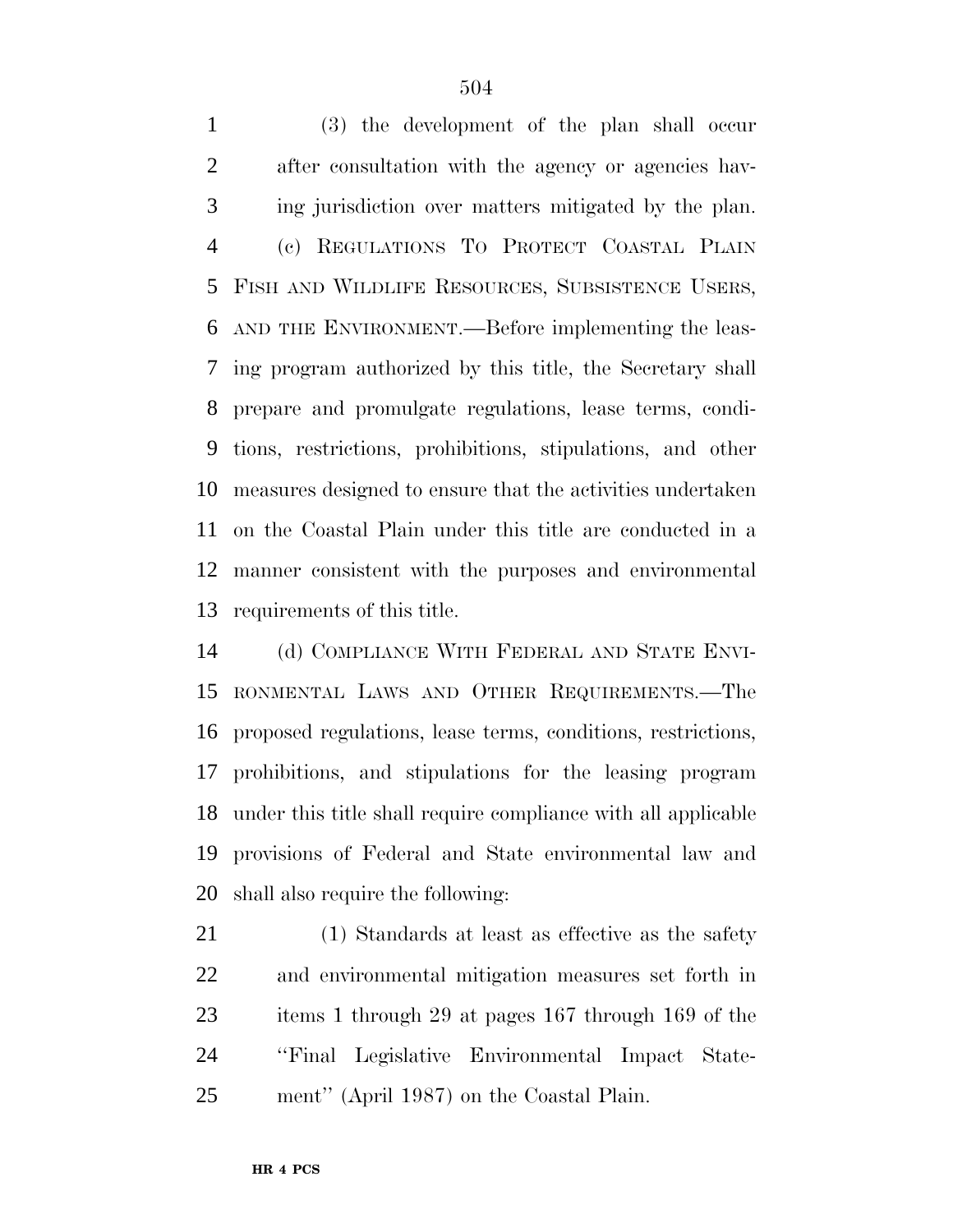| $\mathbf{1}$   | (2) Seasonal limitations on exploration, develop-       |
|----------------|---------------------------------------------------------|
| $\overline{2}$ | ment, and related activities, where necessary, to       |
| 3              | avoid significant adverse effects during periods of     |
| $\overline{4}$ | concentrated fish and wildlife breeding, denning,       |
| 5              | nesting, spawning, and migration.                       |
| 6              | (3) That exploration activities, except for sur-        |
| 7              | face geological studies, be limited to the period be-   |
| 8              | tween approximately November 1 and May 1 each           |
| 9              | year and that exploration activities shall be sup-      |
| 10             | ported by ice roads, winter trails with adequate snow   |
| 11             | cover, ice pads, ice airstrips, and air transport meth- |
| 12             | ods, except that such exploration activities may        |
| 13             | occur at other times, if—                               |
| 14             | (A) the Secretary determines, after afford-             |
| 15             | ing an opportunity for public comment and re-           |
| 16             | view, that special circumstances exist necessi-         |
| 17             | tating that exploration activities be conducted         |
| 18             | at other times of the year; and                         |
| 19             | (B) the Secretary finds that such explo-                |
| 20             | ration will have no significant adverse effect on       |
| 21             | the fish and wildlife, their habitat, and the envi-     |
| 22             | ronment of the Coastal Plain.                           |
| 23             | (4) Design safety and construction standards            |
| 24             | for all pipelines and any access and service roads,     |
| 25             | that-                                                   |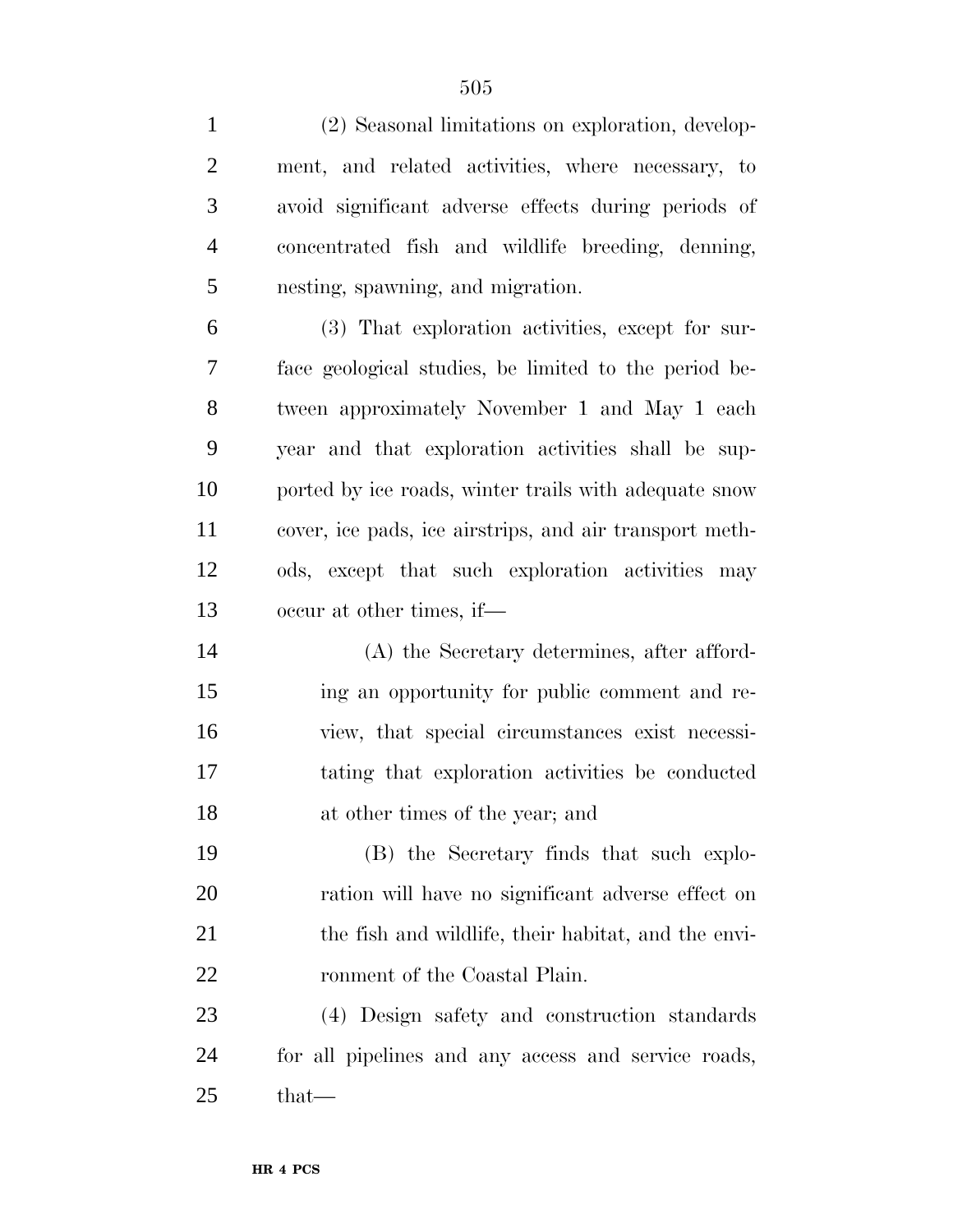| $\mathbf{1}$   | (A) minimize, to the maximum extent pos-              |
|----------------|-------------------------------------------------------|
| $\overline{2}$ | sible, adverse effects upon the passage of mi-        |
| 3              | gratory species such as caribou; and                  |
| $\overline{4}$ | (B) minimize adverse effects upon the flow            |
| 5              | of surface water by requiring the use of cul-         |
| 6              | verts, bridges, and other structural devices.         |
| 7              | (5) Prohibitions on public access and use on all      |
| 8              | pipeline access and service roads.                    |
| 9              | (6) Stringent reclamation and rehabilitation re-      |
| 10             | quirements, consistent with the standards set forth   |
| 11             | in this title, requiring the removal from the Coastal |
| 12             | Plain of all oil and gas development and production   |
| 13             | facilities, structures, and equipment upon completion |
| 14             | of oil and gas production operations, except that the |
| 15             | Secretary may exempt from the requirements of this    |
| 16             | paragraph those facilities, structures, or equipment  |
| 17             | that the Secretary determines would assist in the     |
| 18             | management of the Arctic National Wildlife Refuge     |
| 19             | and that are donated to the United States for that    |
| 20             | purpose.                                              |
| 21             | (7) Appropriate prohibitions or restrictions on       |
| 22             | access by all modes of transportation.                |
| 23             | (8) Appropriate prohibitions or restrictions on       |
| 24             | sand and gravel extraction.                           |
| 25             | (9) Consolidation of facility siting.                 |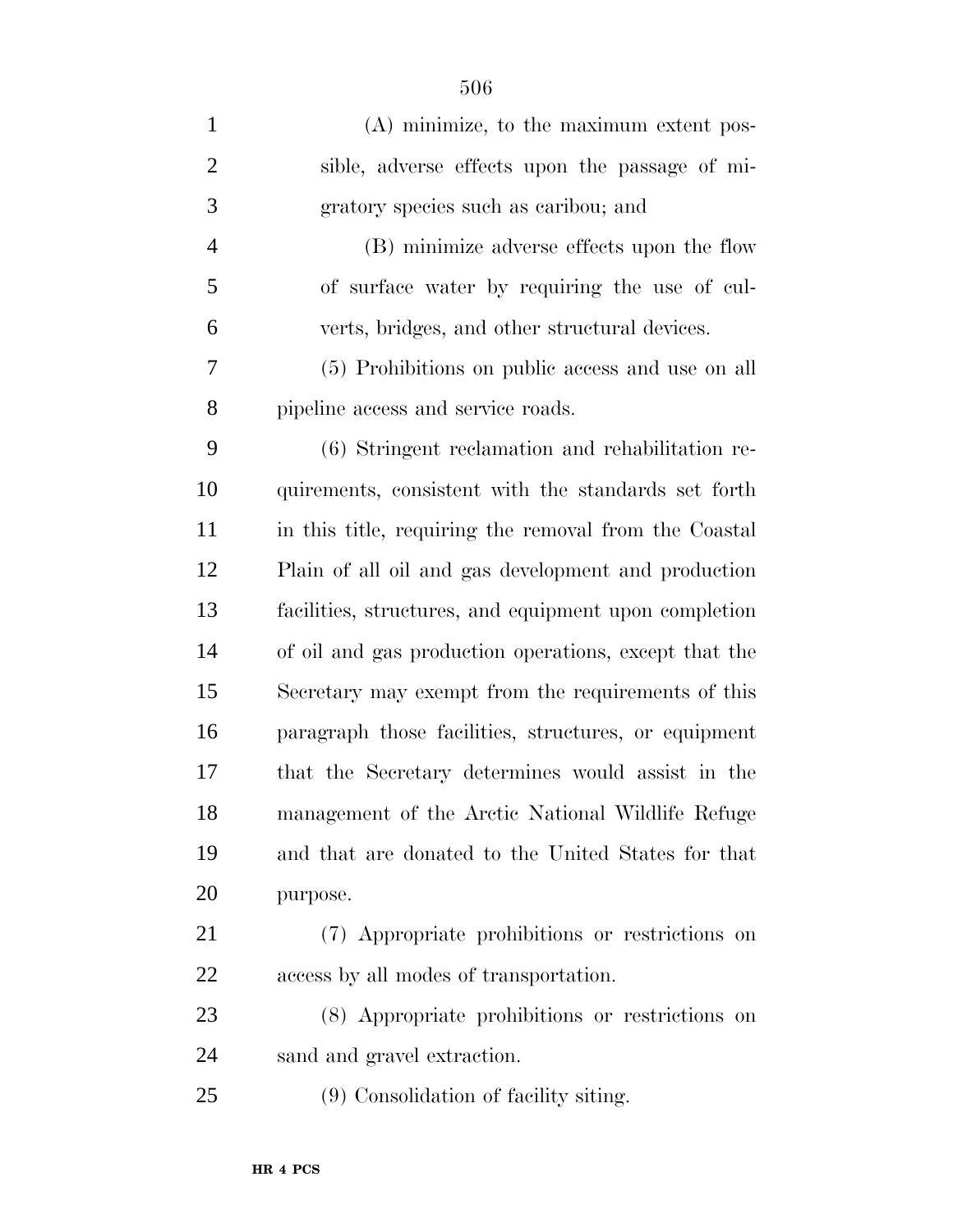(10) Appropriate prohibitions or restrictions on use of explosives.

 (11) Avoidance, to the extent practicable, of springs, streams, and river system; the protection of natural surface drainage patterns, wetlands, and ri- parian habitats; and the regulation of methods or techniques for developing or transporting adequate supplies of water for exploratory drilling.

 (12) Avoidance or reduction of air traffic-re-lated disturbance to fish and wildlife.

 (13) Treatment and disposal of hazardous and toxic wastes, solid wastes, reserve pit fluids, drilling muds and cuttings, and domestic wastewater, includ- ing an annual waste management report, a haz- ardous materials tracking system, and a prohibition on chlorinated solvents, in accordance with applica-ble Federal and State environmental law.

 (14) Fuel storage and oil spill contingency plan-ning.

 (15) Research, monitoring, and reporting re-quirements.

(16) Field crew environmental briefings.

 (17) Avoidance of significant adverse effects upon subsistence hunting, fishing, and trapping by subsistence users.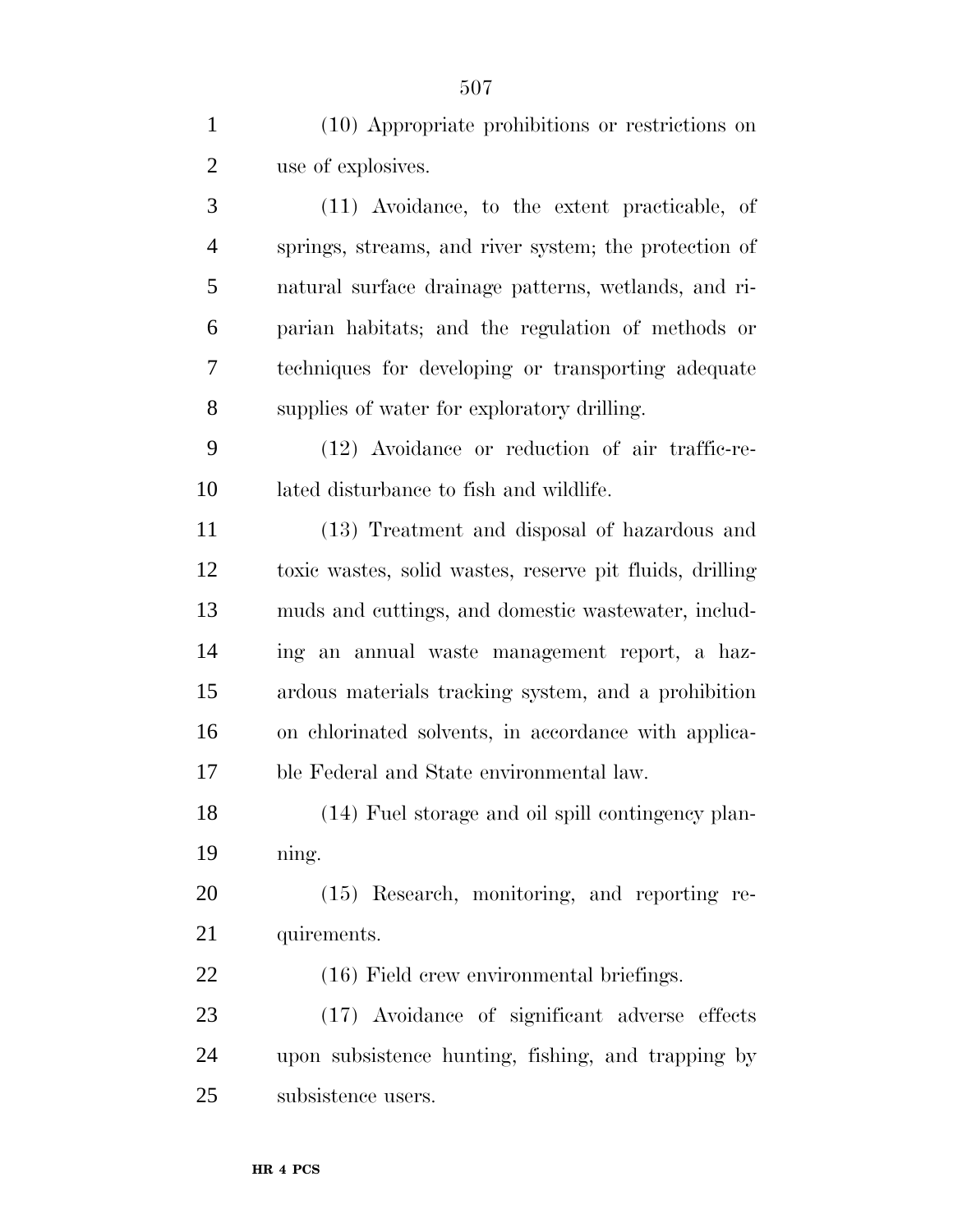| $\mathbf{1}$   | (18) Compliance with applicable air and water               |
|----------------|-------------------------------------------------------------|
| $\overline{2}$ | quality standards.                                          |
| 3              | (19) Appropriate seasonal and safety zone des-              |
| $\overline{4}$ | ignations around well sites, within which subsistence       |
| 5              | hunting and trapping shall be limited.                      |
| 6              | (20) Reasonable stipulations for protection of              |
| 7              | cultural and archeological resources.                       |
| 8              | (21) All other protective environmental stipula-            |
| 9              | tions, restrictions, terms, and conditions deemed           |
| 10             | necessary by the Secretary.                                 |
| 11             | (e) CONSIDERATIONS.—In preparing and promul-                |
| 12             | gating regulations, lease terms, conditions, restrictions,  |
| 13             | prohibitions, and stipulations under this section, the Sec- |
| 14             | retary shall consider the following:                        |
| 15             | (1) The stipulations and conditions that govern             |
| 16             | the National Petroleum Reserve-Alaska leasing pro-          |
| 17             | gram, as set forth in the 1999 Northeast National           |
| 18             | Petroleum Reserve-Alaska Final Integrated Activity          |
| 19             | Plan/Environmental Impact Statement.                        |
| 20             | The environmental protection standards<br>(2)               |
| 21             | that governed the initial Coastal Plain seismic explo-      |
| 22             | ration program under parts 37.31 to 37.33 of title          |
| 23             | 50, Code of Federal Regulations.                            |
| 24             | (3) The land use stipulations for exploratory               |
| 25             | drilling on the KIC-ASRC private lands that are set         |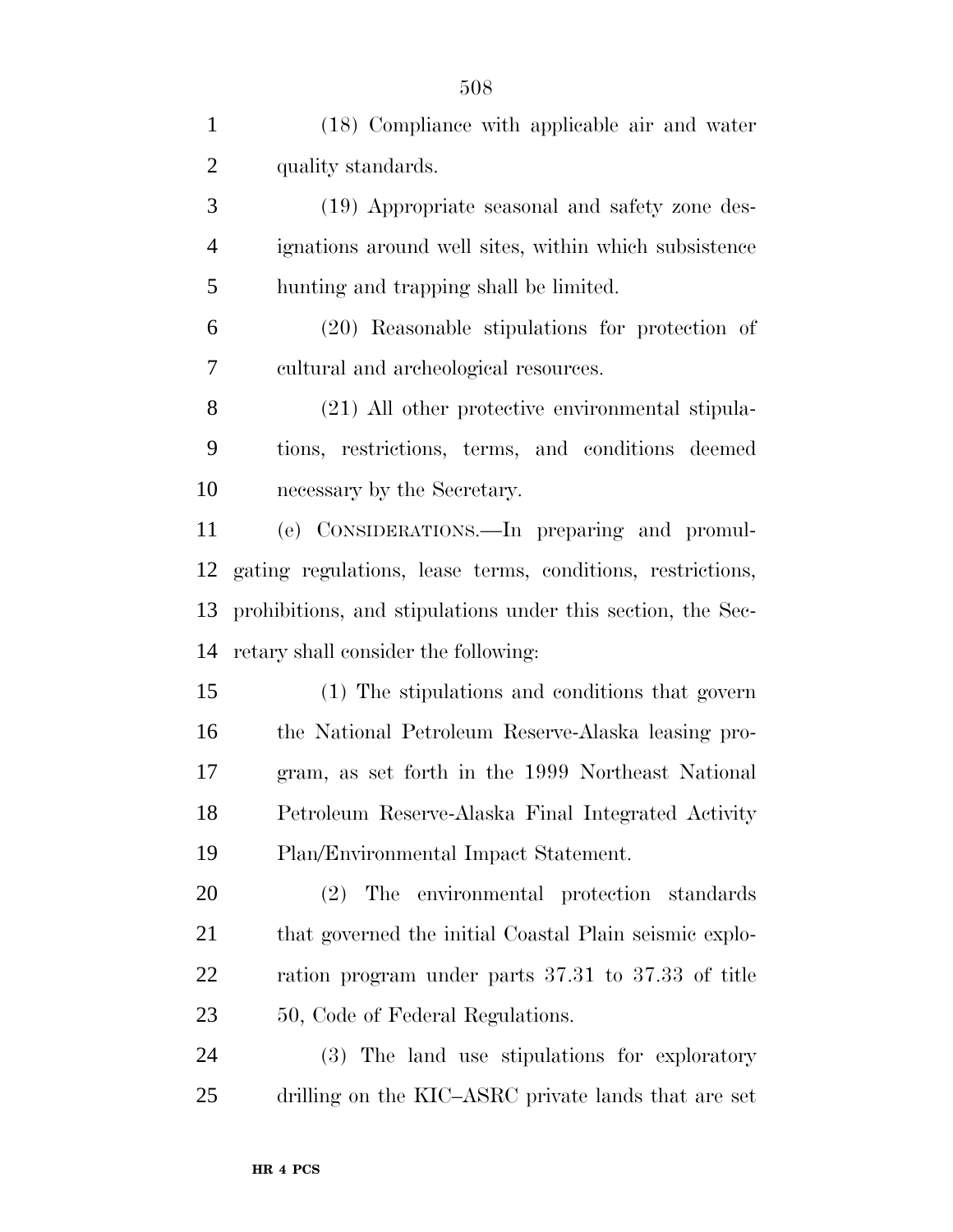| $\mathbf{1}$   | forth in Appendix 2 of the August 9, 1983, agree-        |
|----------------|----------------------------------------------------------|
| $\overline{2}$ | ment between Arctic Slope Regional Corporation and       |
| 3              | the United States.                                       |
| $\overline{4}$ | (f) FACILITY CONSOLIDATION PLANNING.—                    |
| 5              | (1) IN GENERAL.—The Secretary shall, after               |
| 6              | providing for public notice and comment, prepare         |
| 7              | and update periodically a plan to govern, guide, and     |
| 8              | direct the siting and construction of facilities for the |
| 9              | exploration, development, production, and transpor-      |
| 10             | tation of Coastal Plain oil and gas resources.           |
| 11             | (2) OBJECTIVES.—The plan shall have the fol-             |
| 12             | lowing objectives:                                       |
| 13             | (A) Avoiding unnecessary duplication of fa-              |
| 14             | cilities and activities.                                 |
| 15             | (B) Encouraging consolidation of common                  |
| 16             | facilities and activities.                               |
| 17             | (C) Locating or confining facilities and ac-             |
| 18             | tivities to areas that will minimize impact on           |
| 19             | fish and wildlife, their habitat, and the environ-       |
| 20             | ment.                                                    |
| 21             | (D) Utilizing existing facilities wherever               |
| 22             | practicable.                                             |
| 23             | (E) Enhancing compatibility between wild-                |
| 24             | life values and development activities.                  |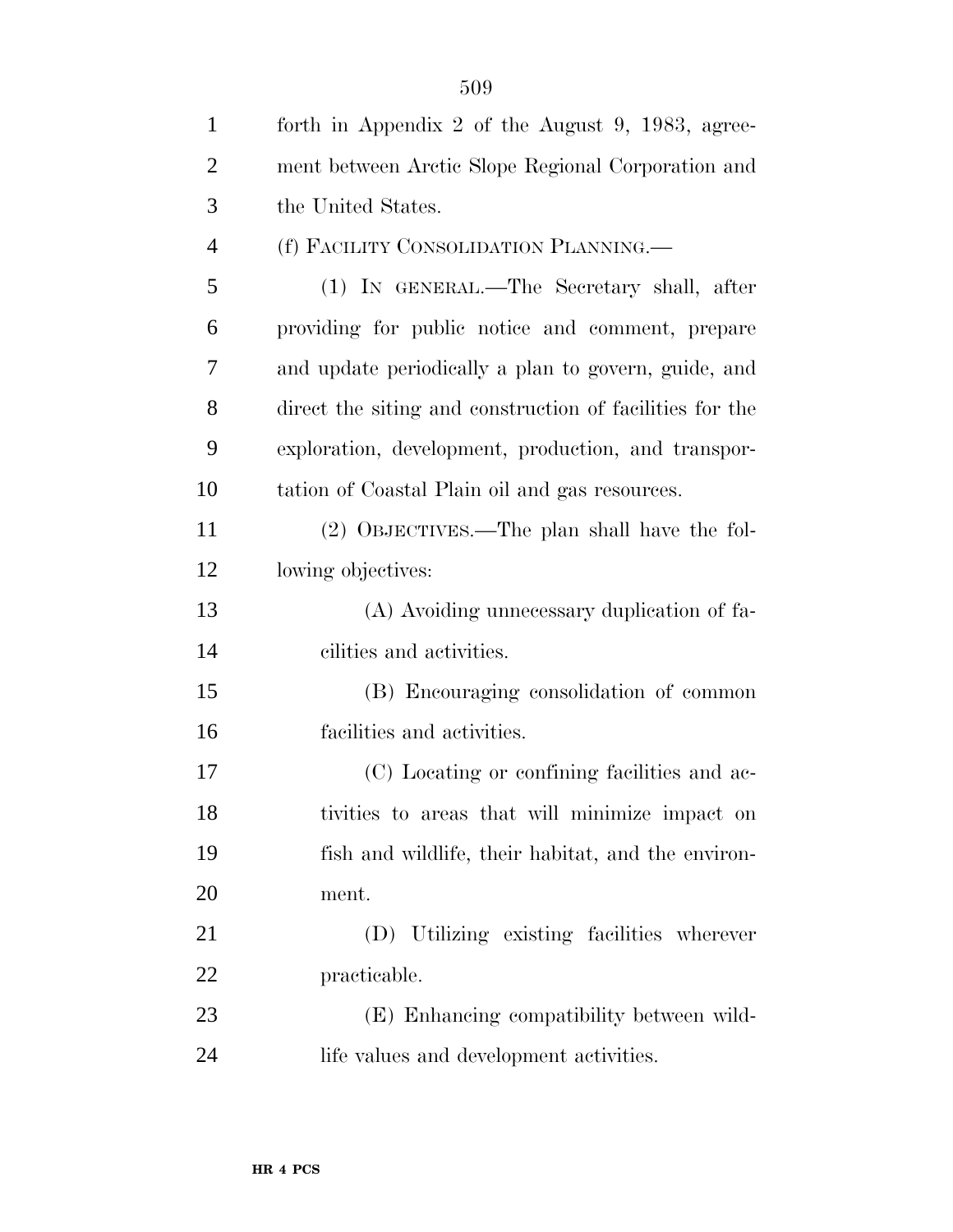| $\mathbf{1}$   | SEC. 6508. EXPEDITED JUDICIAL REVIEW.                  |
|----------------|--------------------------------------------------------|
| $\overline{2}$ | (a) FILING OF COMPLAINT.                               |
| 3              | (1) DEADLINE.—Subject to paragraph $(2)$ , any         |
| $\overline{4}$ | complaint seeking judicial review of any provision of  |
| 5              | this title or any action of the Secretary under this   |
| 6              | title shall be filed in any appropriate district court |
| 7              | of the United States—                                  |
| 8              | (A) except as provided in subparagraph                 |
| 9              | (B), within the 90-day period beginning on the         |
| 10             | date of the action being challenged; or                |
| 11             | (B) in the case of a complaint based solely            |
| 12             | on grounds arising after such period, within 90        |
| 13             | days after the complainant knew or reasonably          |
| 14             | should have known of the grounds for the com-          |
| 15             | plaint.                                                |
| 16             | (2) VENUE.—Any complaint seeking judicial re-          |
| 17             | view of an action of the Secretary under this title    |
| 18             | may be filed only in the United States Court of Ap-    |
| 19             | peals for the District of Columbia.                    |
| 20             | (3) LIMITATION ON SCOPE OF CERTAIN RE-                 |
| 21             | VIEW.—Judicial review of a Secretarial decision to     |
| 22             | conduct a lease sale under this title, including the   |
| 23             | environmental analysis thereof, shall be limited to    |
| 24             | whether the Secretary has complied with the terms      |
| 25             | of this division and shall be based upon the adminis-  |
| 26             | trative record of that decision. The Secretary's iden- |
|                |                                                        |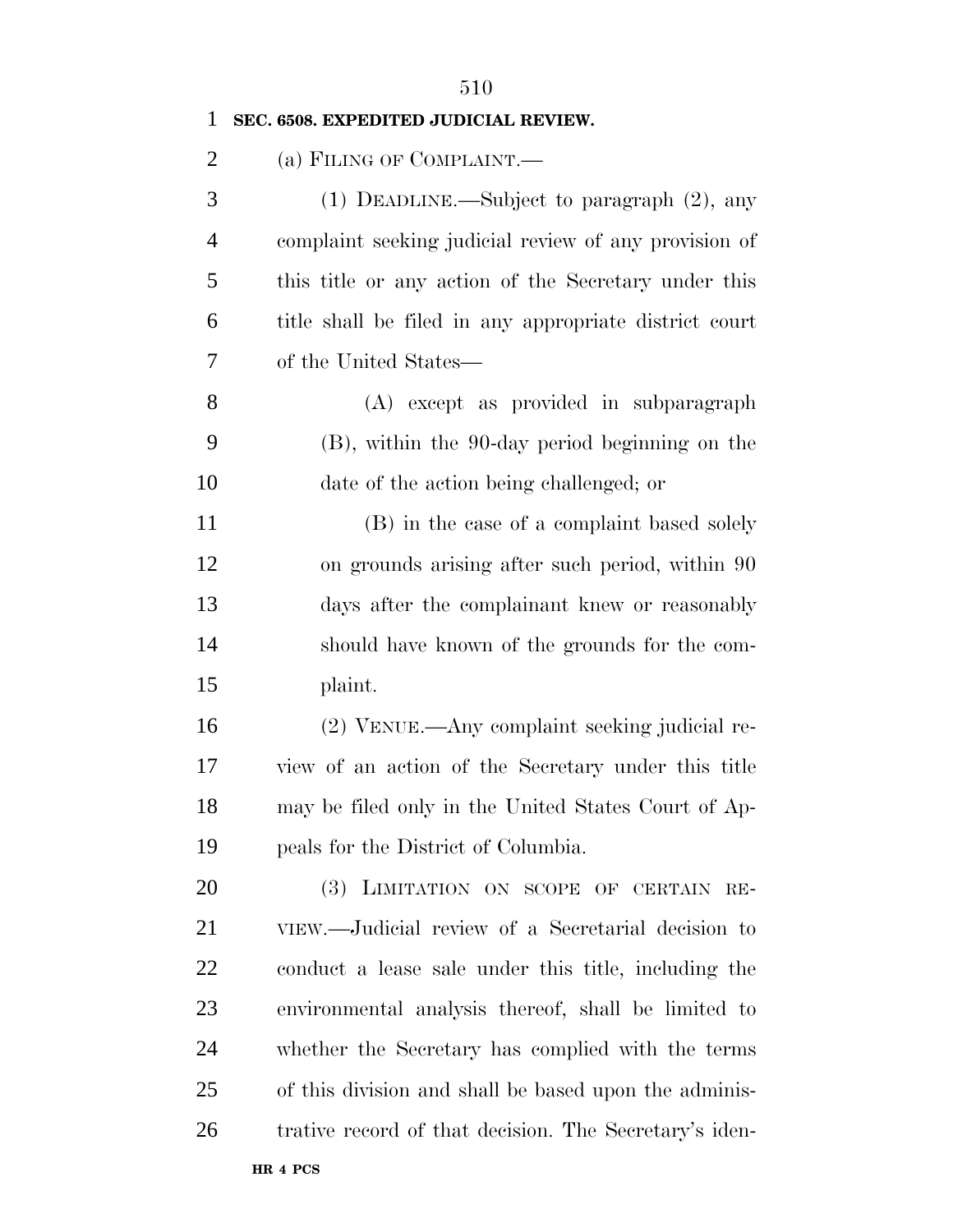tification of a preferred course of action to enable leasing to proceed and the Secretary's analysis of environmental effects under this division shall be presumed to be correct unless shown otherwise by clear and convincing evidence to the contrary.

 (b) LIMITATION ON OTHER REVIEW.—Actions of the Secretary with respect to which review could have been obtained under this section shall not be subject to judicial review in any civil or criminal proceeding for enforcement.

### **SEC. 6509. RIGHTS-OF-WAY ACROSS THE COASTAL PLAIN.**

 (a) EXEMPTION.—Title XI of the Alaska National In- terest Lands Conservation Act of 1980 (16 U.S.C. 3161 et seq.) shall not apply to the issuance by the Secretary under section 28 of the Mineral Leasing Act (30 U.S.C. 185) of rights-of-way and easements across the Coastal Plain for the transportation of oil and gas.

 (b) TERMS AND CONDITIONS.—The Secretary shall include in any right-of-way or easement referred to in sub- section (a) such terms and conditions as may be necessary to ensure that transportation of oil and gas does not result in a significant adverse effect on the fish and wildlife, sub- sistence resources, their habitat, and the environment of the Coastal Plain, including requirements that facilities be sited or designed so as to avoid unnecessary duplication of roads and pipelines.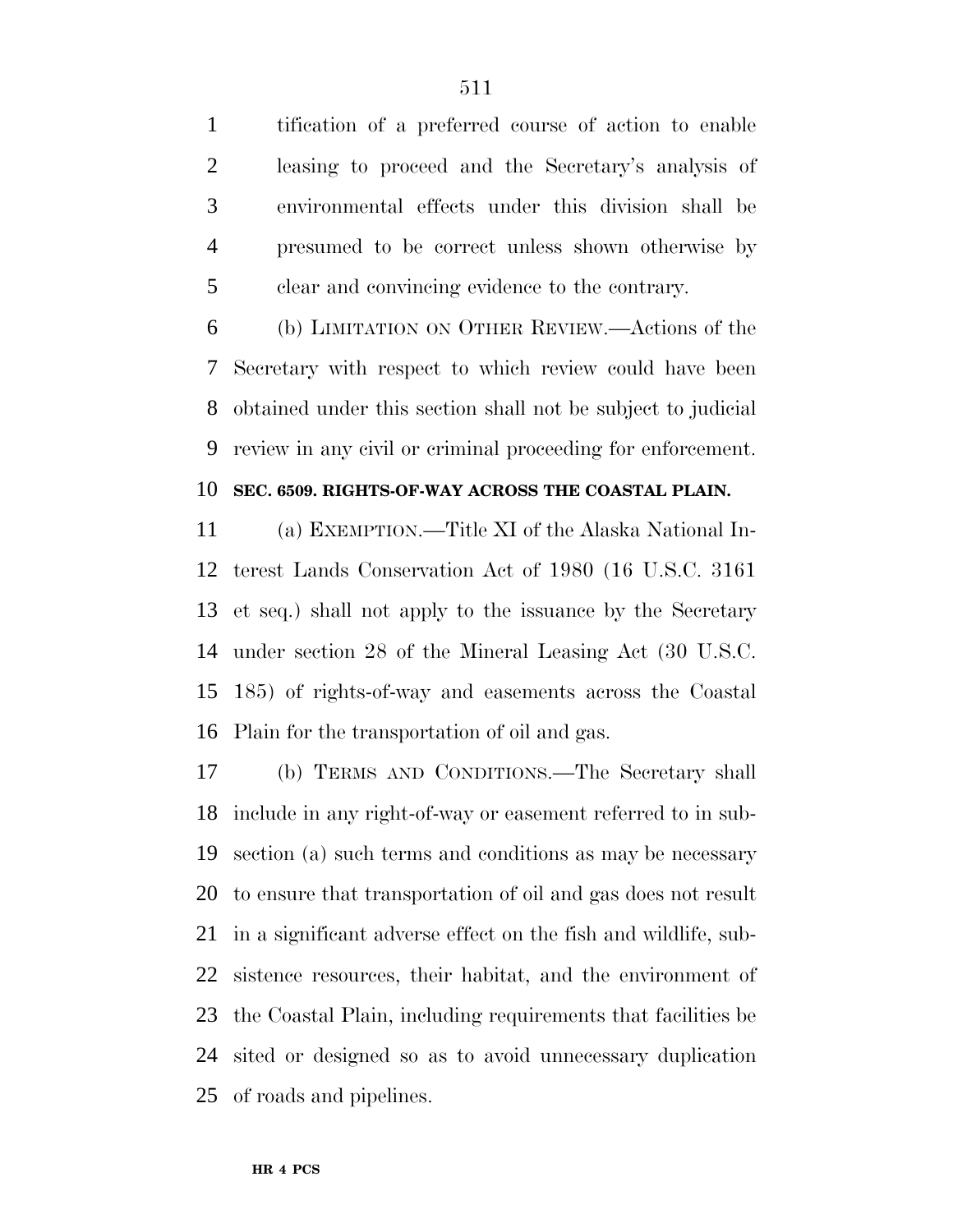(c) REGULATIONS.—The Secretary shall include in regulations under section 6503(g) provisions granting rights-of-way and easements described in subsection (a) of this section.

### **SEC. 6510. CONVEYANCE.**

 In order to maximize Federal revenues by removing clouds on title to lands and clarifying land ownership pat- terns within the Coastal Plain, the Secretary, notwith- standing the provisions of section 1302(h)(2) of the Alas- ka National Interest Lands Conservation Act (16 U.S.C.  $3192(h)(2)$ , shall convey—

 (1) to the Kaktovik Inupiat Corporation the surface estate of the lands described in paragraph 2 of Public Land Order 6959, to the extent necessary to fulfill the Corporation's entitlement under section 12 of the Alaska Native Claims Settlement Act (43 U.S.C. 1611); and

 (2) to the Arctic Slope Regional Corporation the subsurface estate beneath such surface estate pursuant to the August 9, 1983, agreement between the Arctic Slope Regional Corporation and the United States of America.

#### **SEC. 6511. LOCAL GOVERNMENT IMPACT AID AND COMMU-**

- **NITY SERVICE ASSISTANCE.**
- (a) FINANCIAL ASSISTANCE AUTHORIZED.—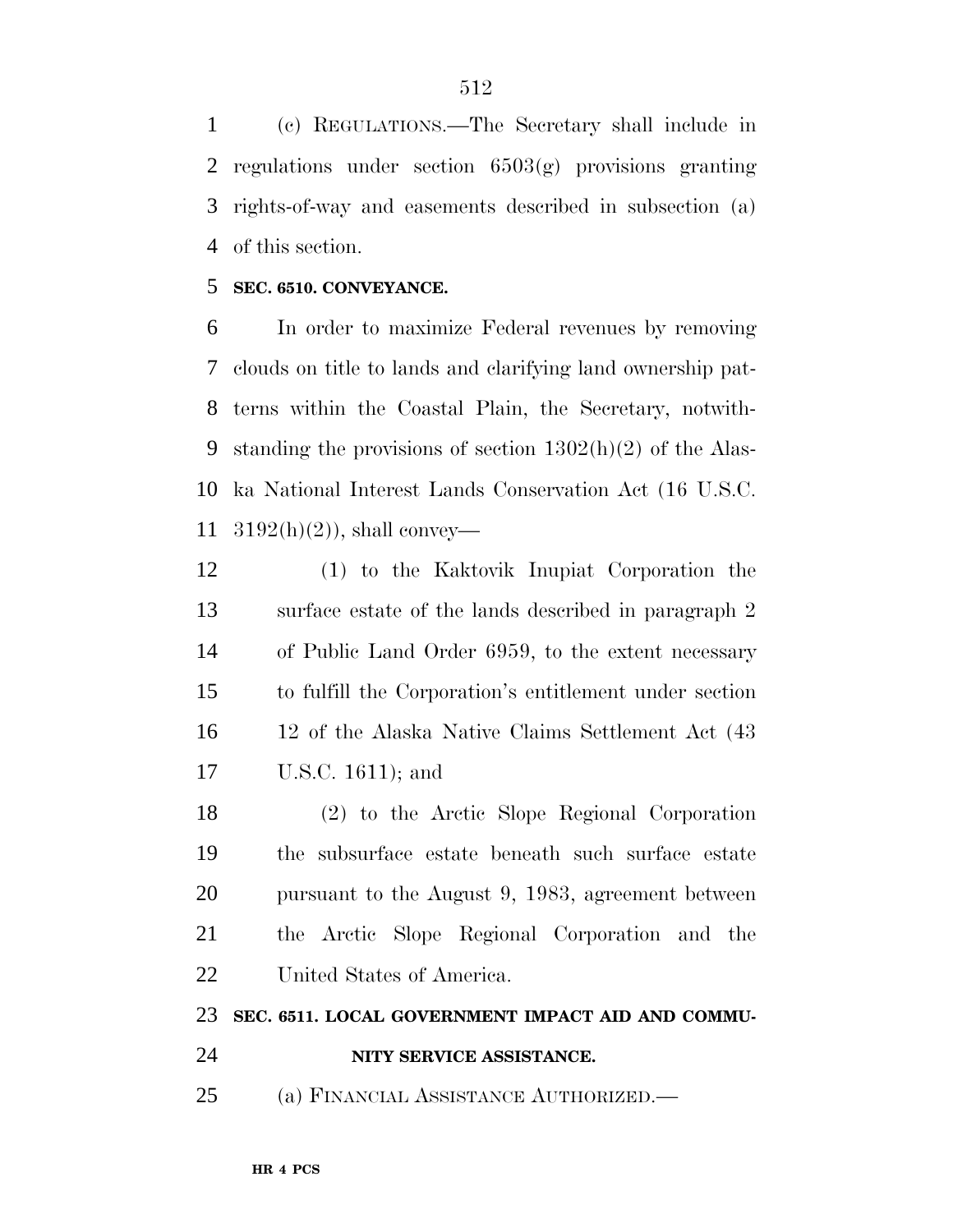(1) IN GENERAL.—The Secretary may use amounts available from the Coastal Plain Local Gov- ernment Impact Aid Assistance Fund established by subsection (d) to provide timely financial assistance to entities that are eligible under paragraph (2) and that are directly impacted by the exploration for or production of oil and gas on the Coastal Plain under this title. (2) ELIGIBLE ENTITIES.—The North Slope

 Borough, Kaktovik, and other boroughs, municipal subdivisions, villages, and any other community or- ganized under Alaska State law shall be eligible for financial assistance under this section.

 (b) USE OF ASSISTANCE.—Financial assistance under this section may be used only for—

 (1) planning for mitigation of the potential ef- fects of oil and gas exploration and development on environmental, social, cultural, recreational and sub-sistence values;

 (2) implementing mitigation plans and main-taining mitigation projects; and

 (3) developing, carrying out, and maintaining projects and programs that provide new or expanded public facilities and services to address needs and problems associated with such effects, including fire-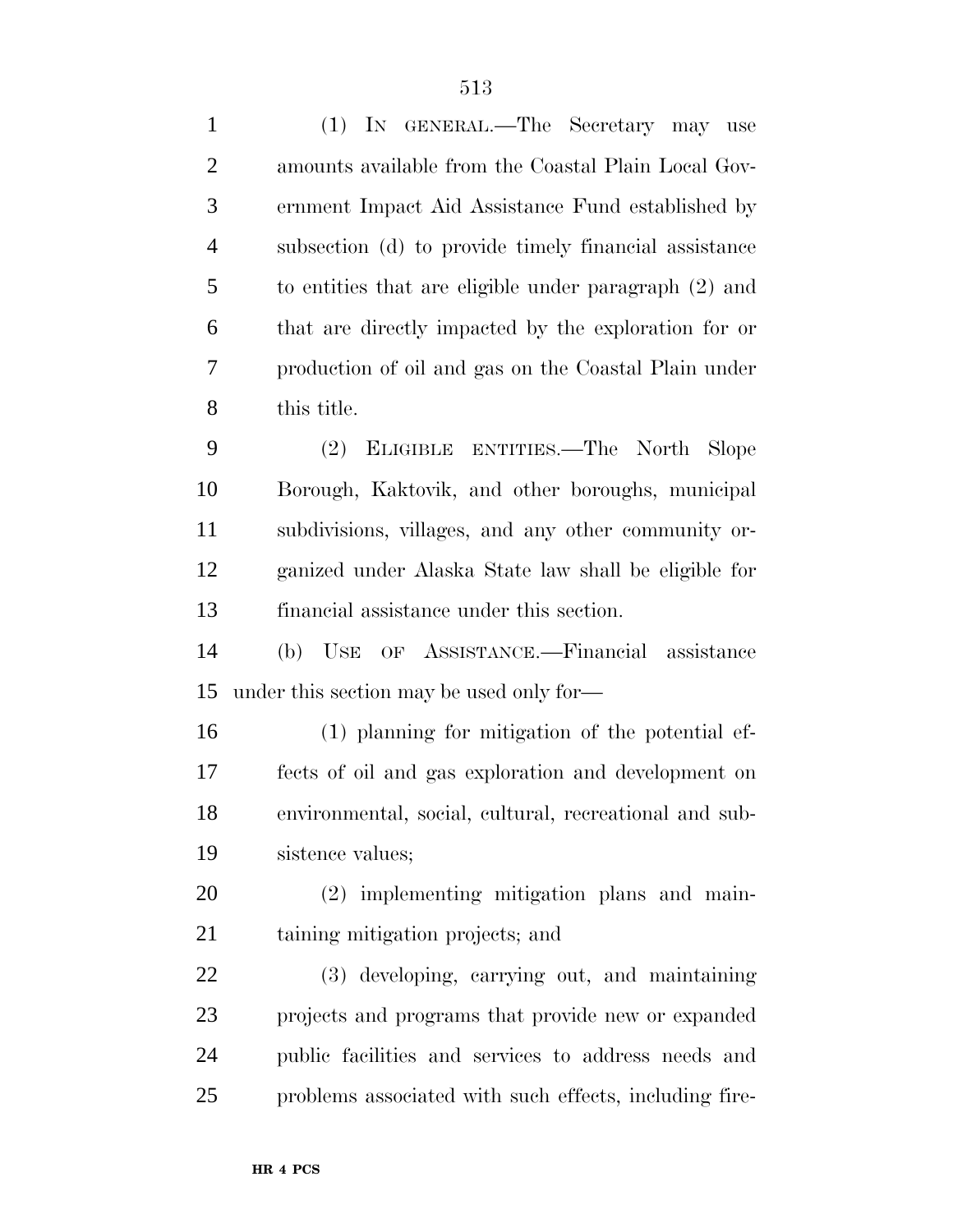| $\mathbf{1}$   | fighting, police, water, waste treatment, medivac,      |
|----------------|---------------------------------------------------------|
| $\overline{2}$ | and medical services.                                   |
| 3              | (c) APPLICATION.—                                       |
| $\overline{4}$ | (1) IN GENERAL.—Any community that is eligi-            |
| 5              | ble for assistance under this section may submit an     |
| 6              | application for such assistance to the Secretary, in    |
| 7              | such form and under such procedures as the Sec-         |
| 8              | retary may prescribe by regulation.                     |
| 9              | (2) NORTH SLOPE BOROUGH COMMUNITIES.—A                  |
| 10             | community located in the North Slope Borough may        |
| 11             | apply for assistance under this section either directly |
| 12             | to the Secretary or through the North Slope Bor-        |
| 13             | ough.                                                   |
| 14             | (3) APPLICATION ASSISTANCE.—The Secretary               |
| 15             | shall work closely with and assist the North Slope      |
| 16             | Borough and other communities eligible for assist-      |
| 17             | ance under this section in developing and submitting    |
| 18             | applications for assistance under this section.         |
| 19             | (d) ESTABLISHMENT OF FUND.—                             |
| <b>20</b>      | (1) IN GENERAL.—There is established in the             |
| 21             | Treasury the Coastal Plain Local Government Im-         |
| 22             | pact Aid Assistance Fund.                               |
| 23             | (2) USE.—Amounts in the fund may be used                |
| 24             | only for providing financial assistance under this      |
| 25             | section.                                                |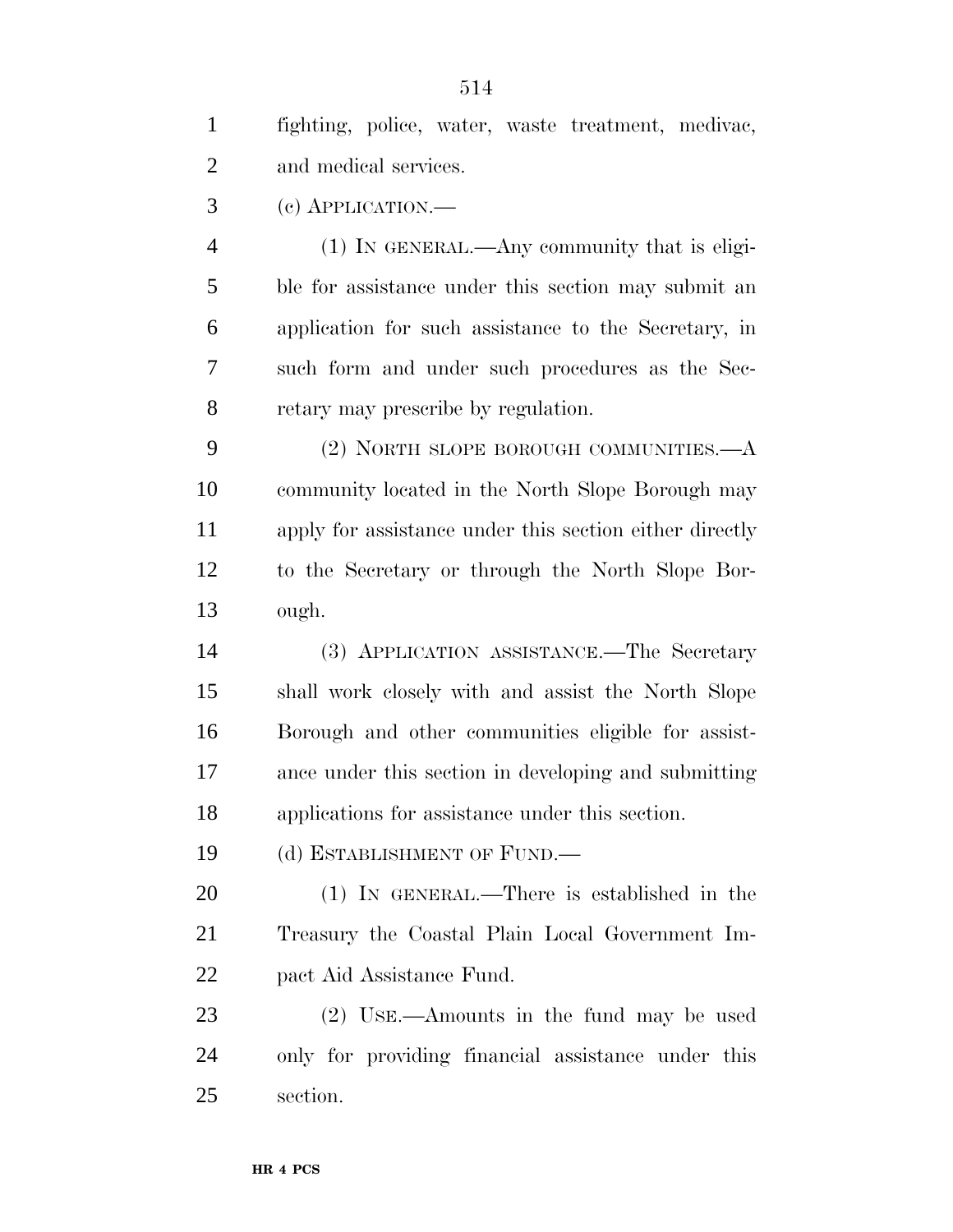| $\mathbf{1}$   | $(3)$ DEPOSITS.—Subject to paragraph $(4)$ , there            |
|----------------|---------------------------------------------------------------|
| $\overline{2}$ | shall be deposited into the fund amounts received by          |
| 3              | the United States as revenues derived from rents,             |
| $\overline{4}$ | bonuses, and royalties under on leases and lease              |
| 5              | sales authorized under this title.                            |
| 6              | LIMITATION ON DEPOSITS.—The<br>(4)<br>total                   |
| 7              | amount in the fund may not exceed \$10,000,000.               |
| 8              | (5) INVESTMENT OF BALANCES.—The Sec-                          |
| 9              | retary of the Treasury shall invest amounts in the            |
| 10             | fund in interest bearing government securities.               |
| 11             | (e) AUTHORIZATION OF APPROPRIATIONS.—To pro-                  |
| 12             | vide financial assistance under this section there is author- |
| 13             | ized to be appropriated to the Secretary from the Coastal     |
| 14             | Plain Local Government Impact Aid Assistance Fund             |
| 15             | $$5,000,000$ for each fiscal year.                            |
| 16             | SEC. 6512. REVENUE ALLOCATION.                                |
| 17             | (a) FEDERAL AND STATE DISTRIBUTION.—                          |
| 18             | (1) IN GENERAL.—Notwithstanding section                       |
| 19             | 6504 of this Act, the Mineral Leasing Act (30)                |
| 20             | U.S.C. 181 et. seq.), or any other law, of the                |
| 21             | amount of adjusted bonus, rental, and royalty reve-           |
| 22             | nues from oil and gas leasing and operations author-          |
| 23             | ized under this title—                                        |
| 24             | (A) 50 percent shall be paid to the State                     |
| 25             | of Alaska; and                                                |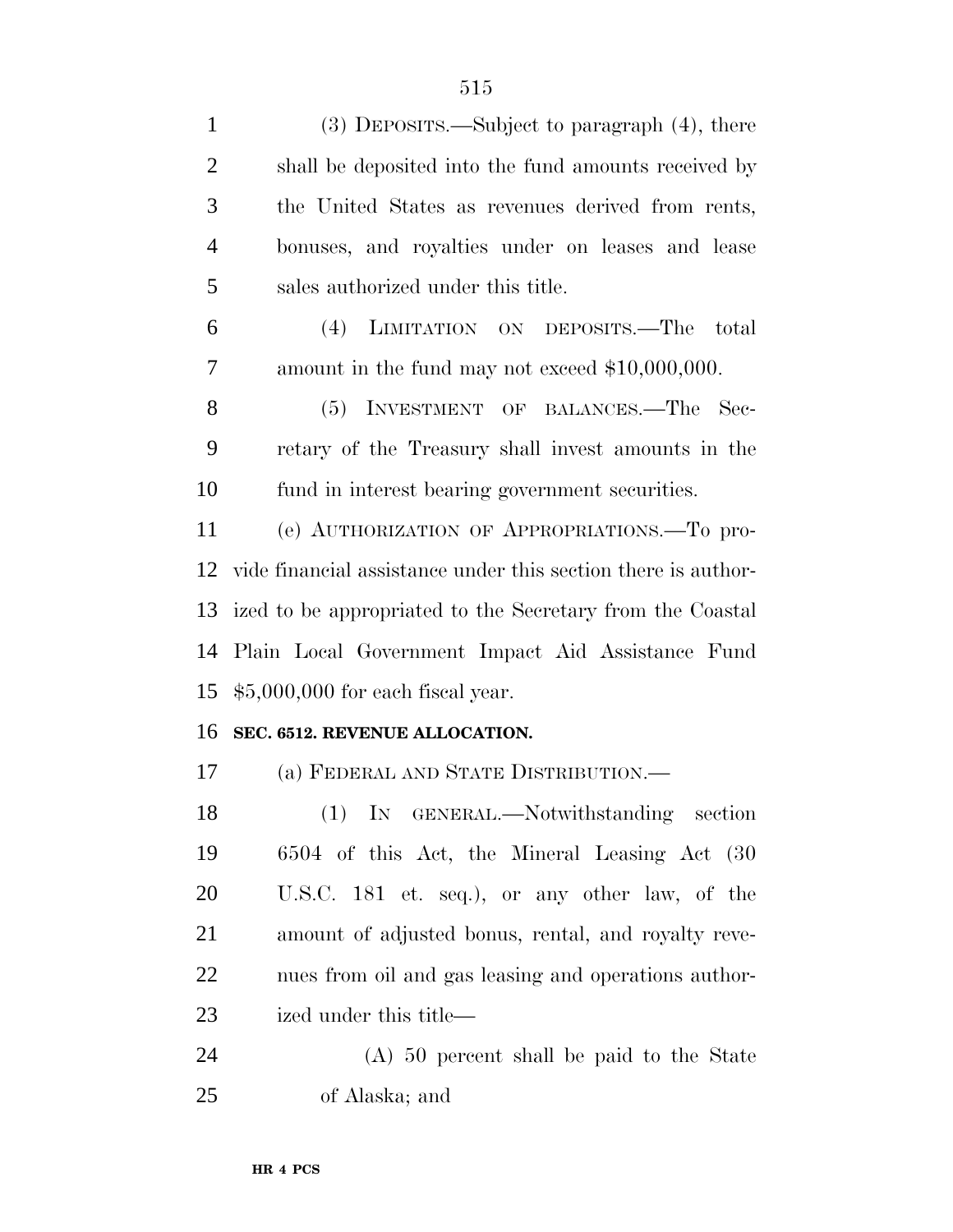(B) the balance shall be deposited into the Renewable Energy Technology Investment Fund and the Royalties Conservation Fund as provided in this section. (2) ADJUSTMENTS.—Adjustments to bonus, rental, and royalty amounts from oil and gas leasing and operations authorized under this title shall be made as necessary for overpayments and refunds from lease revenues received in current or subse- quent periods before distribution of such revenues pursuant to this section. (3) TIMING OF PAYMENTS TO STATE.—Pay- ments to the State of Alaska under this section shall be made semiannually.

 (b) RENEWABLE ENERGY TECHNOLOGY INVEST-MENT FUND.—

 (1) ESTABLISHMENT AND AVAILABILITY.— There is hereby established in the Treasury of the United States a separate account which shall be known as the ''Renewable Energy Technology In-vestment Fund''.

 (2) DEPOSITS.—Fifty percent of adjusted reve- nues from bonus payments for leases issued under this title shall be deposited into the Renewable En-ergy Technology Investment Fund.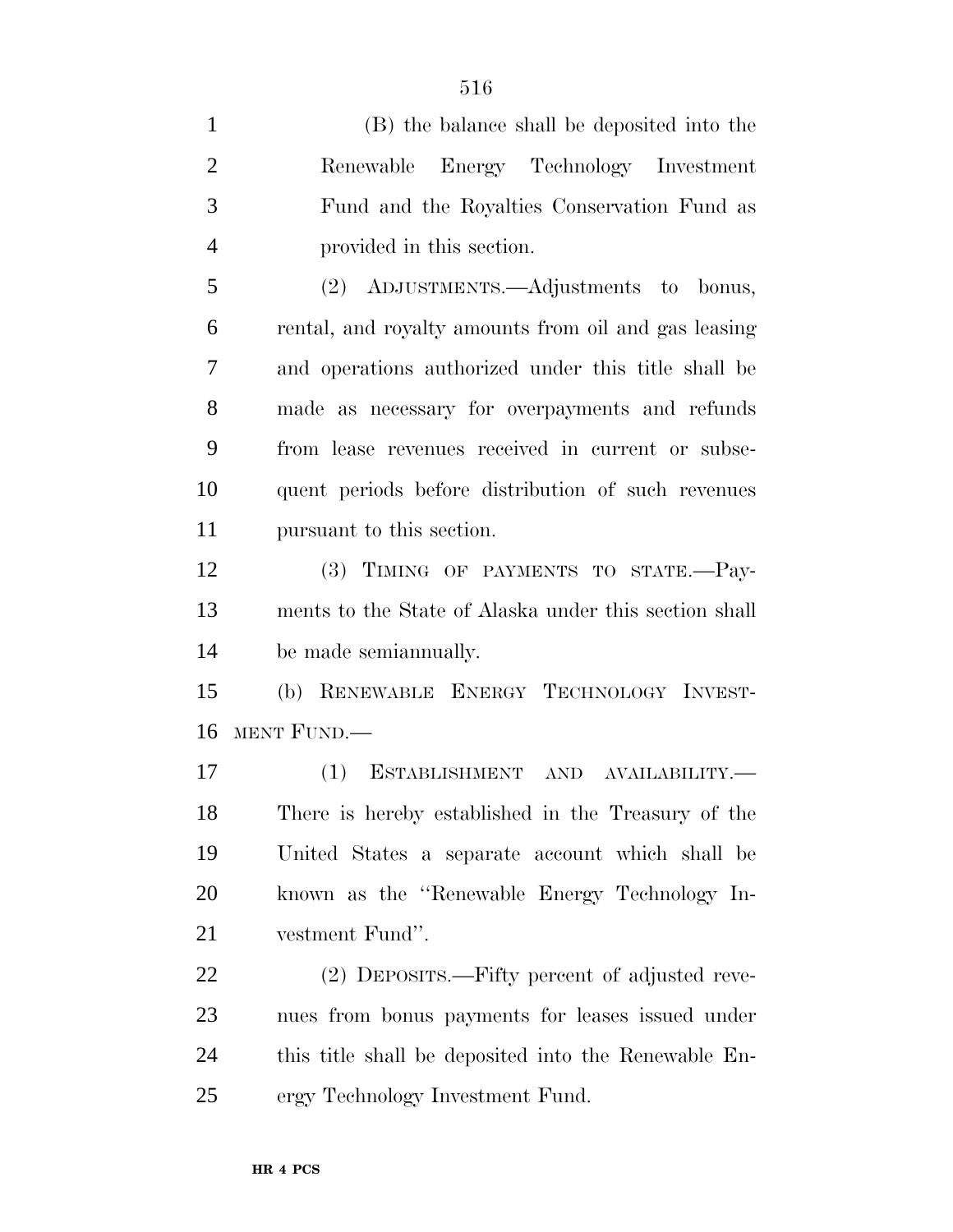(3) USE, GENERALLY.—Subject to paragraph (4), funds deposited into the Renewable Energy Technology Investment Fund shall be used by the Secretary of Energy to finance research grants, con- tracts, and cooperative agreements and expenses of direct research by Federal agencies, including the costs of administering and reporting on such a pro-gram of research, to improve and demonstrate tech-

 nology and develop basic science information for de- velopment and use of renewable and alternative fuels including wind energy, solar energy, geothermal en- ergy, and energy from biomass. Such research may include studies on deployment of such technology in- cluding research on how to lower the costs of intro- duction of such technology and of barriers to entry 16 into the market of such technology.

 (4) USE FOR ADJUSTMENTS AND REFUNDS.—If for any circumstances, adjustments or refunds of bonus amounts deposited pursuant to this title be- come warranted, 50 percent of the amount necessary for the sum of such adjustments and refunds may be paid by the Secretary from the Renewable Energy Technology Investment Fund.

 (5) CONSULTATION AND COORDINATION.—Any specific use of the Renewable Energy Technology In-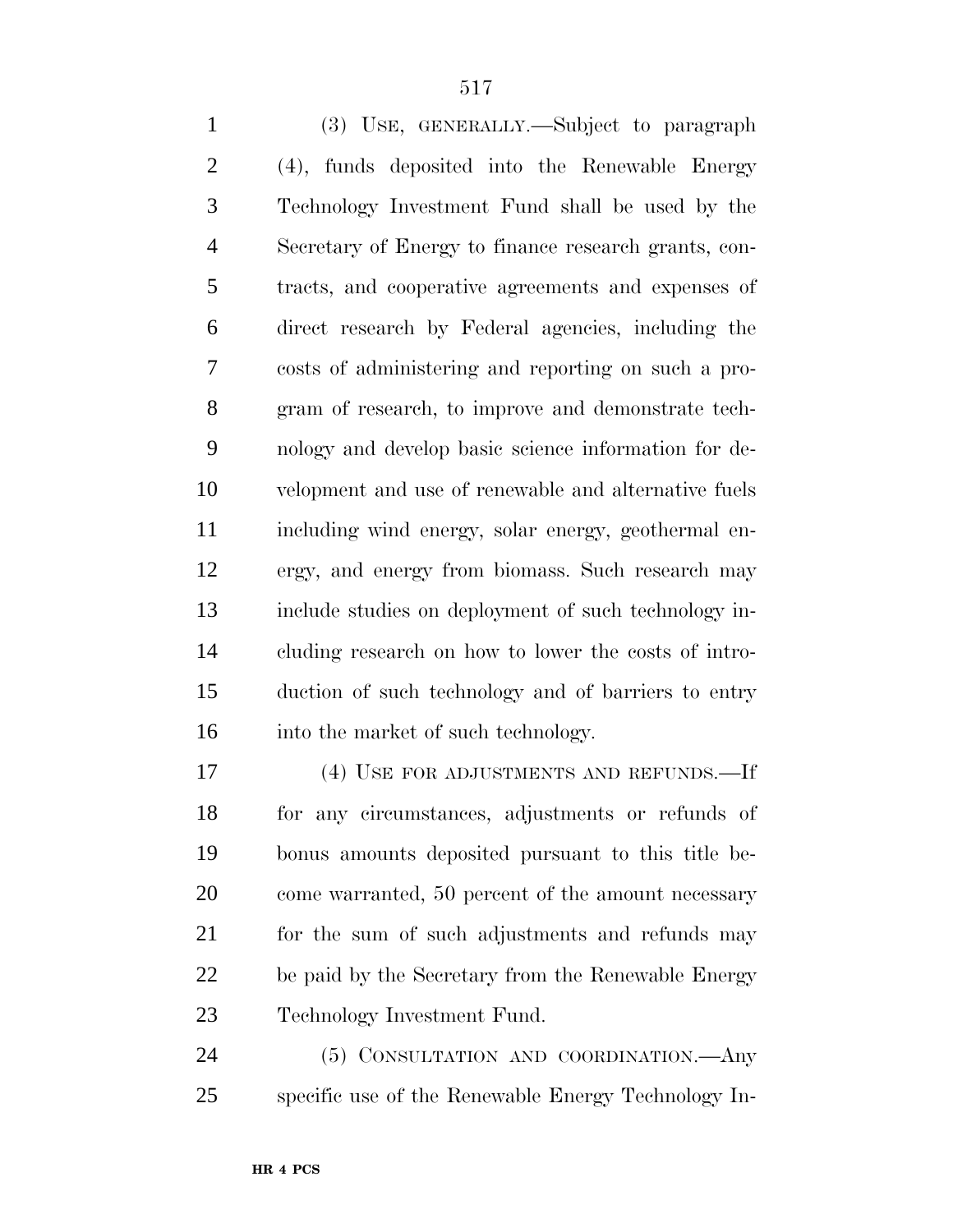| $\mathbf{1}$   | vestment Fund shall be determined only after the       |
|----------------|--------------------------------------------------------|
| $\overline{2}$ | Secretary of Energy consults and coordinates with      |
| 3              | the heads of other appropriate Federal agencies.       |
| $\overline{4}$ | $(6)$ REPORTS.—Not later than 1 year after the         |
| 5              | date of the enactment of this Act and on an annual     |
| 6              | basis thereafter, the Secretary of Energy shall trans- |
| 7              | mit to the Committee on Science of the House of        |
| 8              | Representatives and the Committee on Energy and        |
| 9              | Natural Resources of the Senate a report on the use    |
| 10             | of funds under this subsection and the impact of and   |
| 11             | efforts to integrate such uses with other energy re-   |
| 12             | search efforts.                                        |
| 13             | (c) ROYALTIES CONSERVATION FUND.—                      |
| 14             | ESTABLISHMENT AND AVAILABILITY.-<br>(1)                |
| 15             | There is hereby established in the Treasury of the     |
| 16             | United States a separate account which shall be        |
| 17             | known as the "Royalties Conservation Fund".            |
| 18             | (2) DEPOSITS.—Fifty percent of revenues from           |
| 19             | rents and royalty payments for leases issued under     |
| 20             | this title shall be deposited into the Royalties Con-  |
| 21             | servation Fund.                                        |
| 22             | (3) USE, GENERALLY.—Subject to paragraph               |
| 23             | (4), funds deposited into the Royalties Conservation   |
| 24             | Fund—                                                  |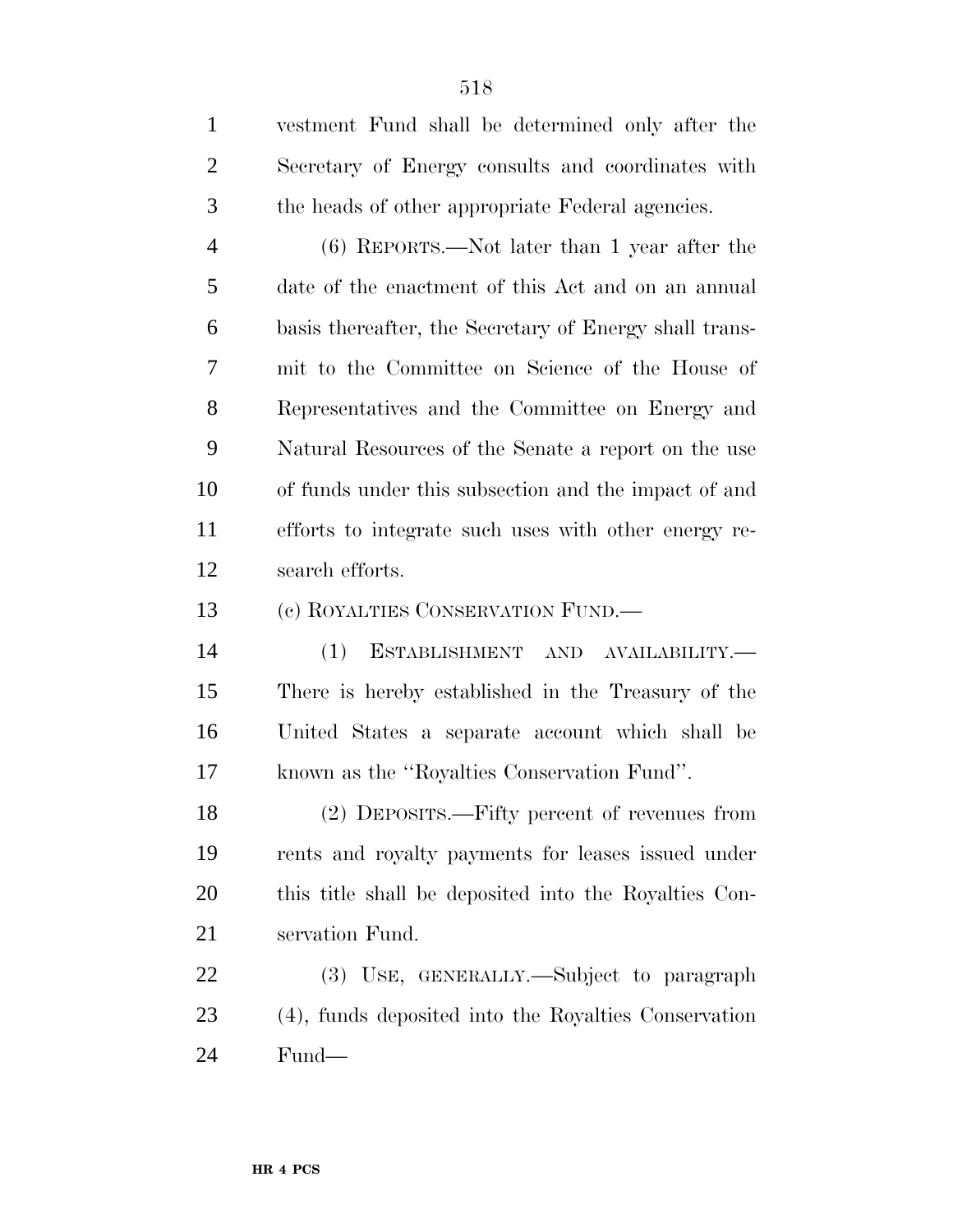| $\mathbf{1}$   | (A) may be used by the Secretary of the          |
|----------------|--------------------------------------------------|
| $\overline{2}$ | Interior and the Secretary of Agriculture to fi- |
| 3              | grants, contracts, cooperative agree-<br>nance   |
| $\overline{4}$ | ments, and expenses for direct activities of the |
| 5              | Department of the Interior and the Forest        |
| 6              | Service to restore and otherwise conserve lands  |
| 7              | and habitat and to eliminate maintenance and     |
| 8              | improvements backlogs on Federal lands, in-      |
| 9              | cluding the costs of administering and reporting |
| 10             | on such a program; and                           |
| 11             | (B) may be used by the Secretary of the          |
| 12             | Interior to finance grants, contracts, coopera-  |
| 13             | tive agreements, and expenses—                   |
| 14             | (i) to preserve historic Federal prop-           |
| 15             | erties;                                          |
| 16             | (ii) to assist States and Indian Tribes          |
| 17             | in preserving their historic properties;         |
| 18             | (iii) to foster the development of               |
| 19             | urban parks; and                                 |
| 20             | (iv) to conduct research to improve              |
| 21             | the effectiveness and lower the costs of         |
| 22             | habitat restoration.                             |
| 23             | (4) USE FOR ADJUSTMENTS AND REFUNDS.—If          |
| 24             | for any circumstances, refunds or adjustments of |
| 25             | royalty and rental amounts deposited pursuant to |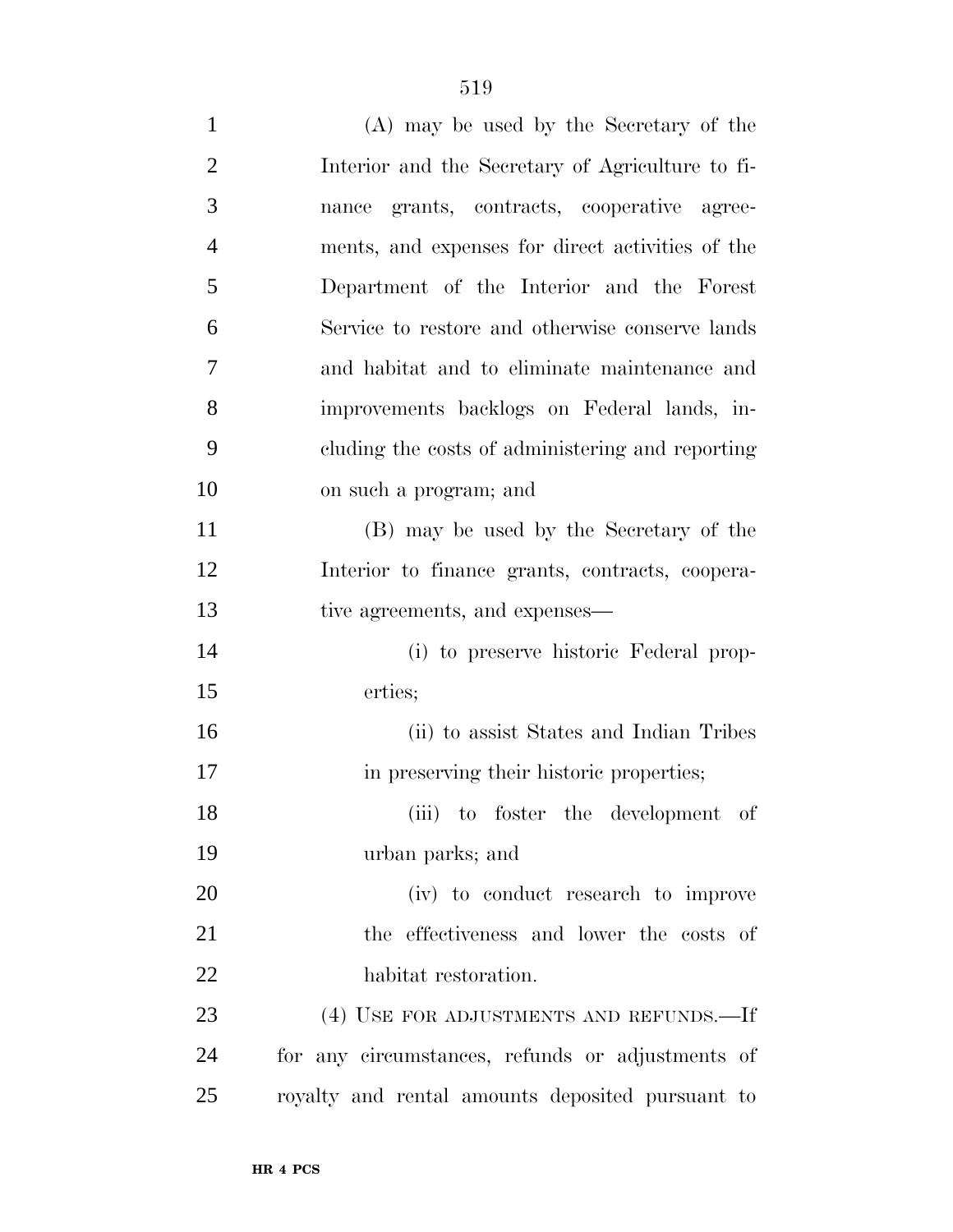| $\mathbf{1}$   | this title become warranted, 50 percent of the      |
|----------------|-----------------------------------------------------|
| $\overline{2}$ | amount necessary for the sum of such adjustments    |
| 3              | and refunds may be paid from the Royalties Con-     |
| $\overline{4}$ | servation Fund.                                     |
| 5              | (d) AVAILABILITY.—Moneys covered into the ac-       |
| 6              | counts established by this section—                 |
| 7              | (1) shall be available for expenditure only to the  |
| 8              | extent appropriated therefor;                       |
| 9              | (2) may be appropriated without fiscal-year lim-    |
| 10             | itation; and                                        |
| 11             | (3) may be obligated or expended only as pro-       |
| 12             | vided in this section.                              |
|                |                                                     |
| 13             | TITLE VI-CONSERVATION<br>OF                         |
| 14             | <b>ENERGY</b><br>BY THE<br>DEPART-                  |
| 15             | <b>MENT OF THE INTERIOR</b>                         |
| 16             | SEC. 6601. ENERGY CONSERVATION BY THE DEPARTMENT    |
| 17             | OF THE INTERIOR.                                    |
| 18             | (a) IN GENERAL.—The Secretary of the Interior       |
|                | shall—                                              |
| 19<br>20       | (1) conduct a study to identify, evaluate, and      |
| 21             | recommend opportunities for conserving energy by    |
| 22             | reducing the amount of energy used by facilities of |
| 23             | the Department of the Interior; and                 |
| 24             | (2) wherever feasible and appropriate, reduce       |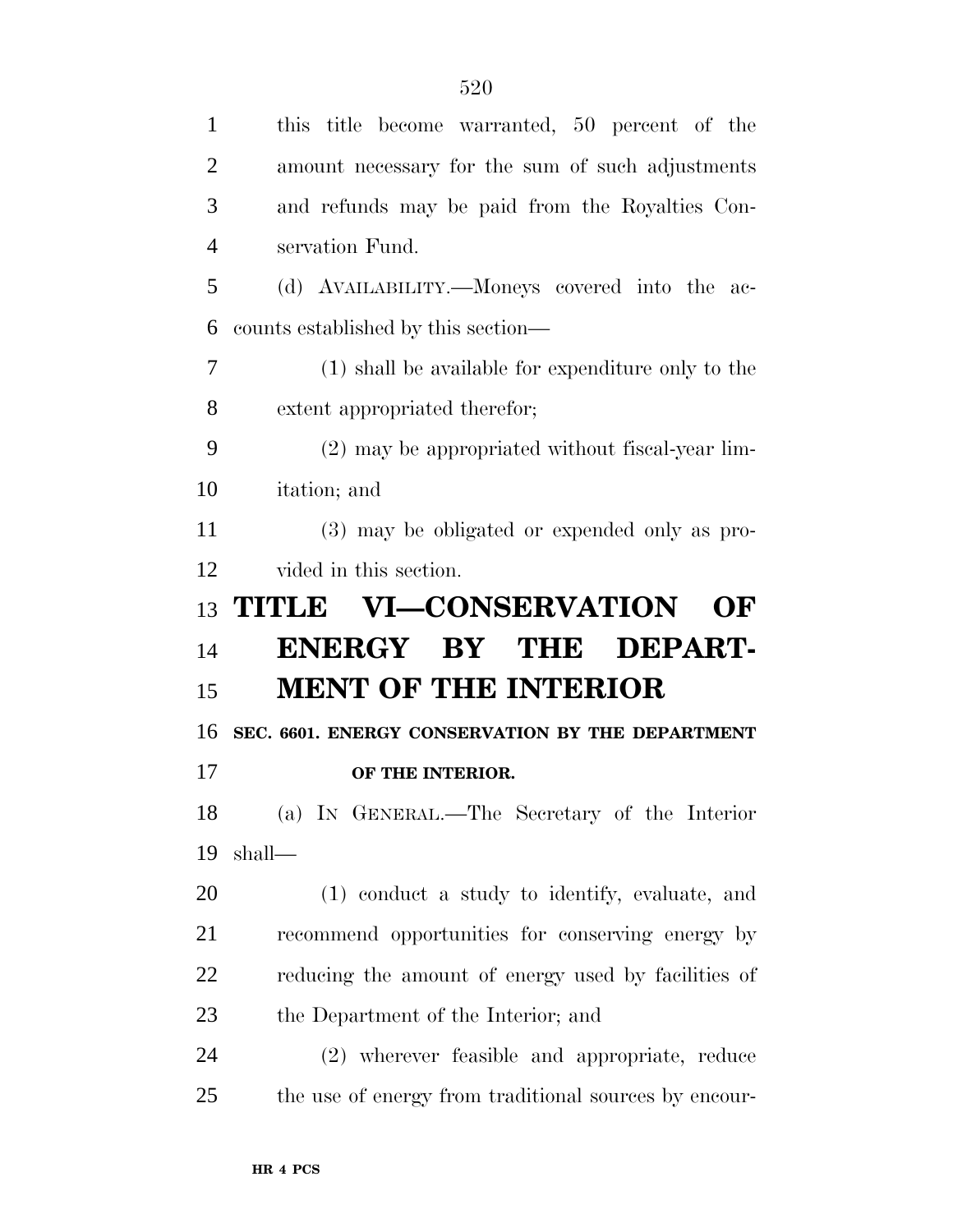| aging use of alternative energy sources, including       |
|----------------------------------------------------------|
| solar power and power from fuel cells, throughout        |
| such facilities and the public lands of the United       |
| States.                                                  |
| (b) REPORTS.—The Secretary shall submit to the           |
| Congress—                                                |
| $(1)$ by not later than 90 days after the date of        |
| the enactment of this Act, a report containing the       |
| findings, conclusions, and recommendations of the        |
| study under subsection $(a)(1)$ ; and                    |
| $(2)$ by not later than December 31 each year,           |
| an annual report describing progress made in—            |
| (A) conserving energy through opportuni-                 |
| ties recommended in the report under para-               |
| $graph(1);$ and                                          |
| (B) encouraging use of alternative energy                |
| sources under subsection $(a)(2)$ .                      |
| 18 SEC. 6602. AMENDMENT TO BUY INDIAN ACT.               |
| Section 23 of the Act of June 25, 1910 (25 U.S.C.        |
| 47; commonly known as the "Buy Indian Act") is amend-    |
| 21 ed by inserting "energy products, and energy by-prod- |
| 22 ucts," after "printing,".                             |
|                                                          |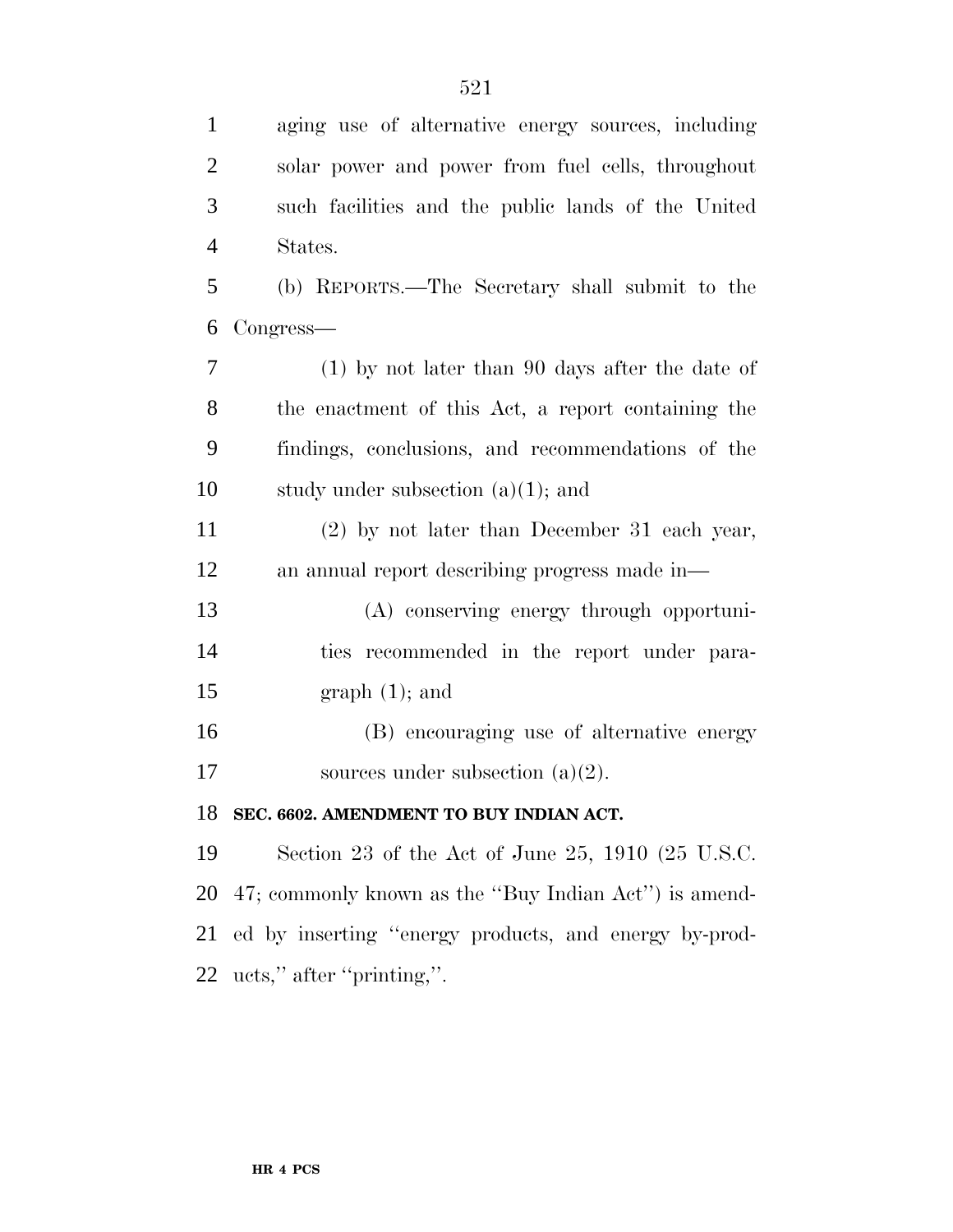| $\mathbf{1}$   | <b>TITLE VII—COAL</b>                                       |
|----------------|-------------------------------------------------------------|
| 2              | SEC. 6701. LIMITATION ON FEES WITH RESPECT TO COAL          |
| 3              | LEASE APPLICATIONS AND DOCUMENTS.                           |
| $\overline{4}$ | Notwithstanding sections 304 and 504 of the Federal         |
| 5              | Land Policy and Management Act of 1976 (43 U.S.C.           |
| 6              | 1734, 1764) and section 9701 of title 31, United States     |
| 7              | Code, the Secretary shall not recover the Secretary's costs |
| 8              | with respect to applications and other documents relating   |
| 9              | coal leases.                                                |
| 10             | SEC. 6702. MINING PLANS.                                    |
| 11             | Section $2(d)(2)$ of the Mineral Leasing Act $(30)$         |
| 12             | U.S.C. $202a(2)$ is amended—                                |
| 13             | (1) by inserting " $(A)$ " after " $(2)$ "; and             |
| 14             | $(2)$ by adding at the end the following:                   |
| 15             | "(B) The Secretary may establish a period of more           |
| 16             | than 40 years if the Secretary determines that the longer   |
| 17             | period—                                                     |
| 18             | "(i) will ensure the maximum economic recovery              |
| 19             | of a coal deposit; or                                       |
| 20             | "(ii) the longer period is in the interest of the           |
| 21             | orderly, efficient, or economic development of a coal       |
| 22             | resources.".                                                |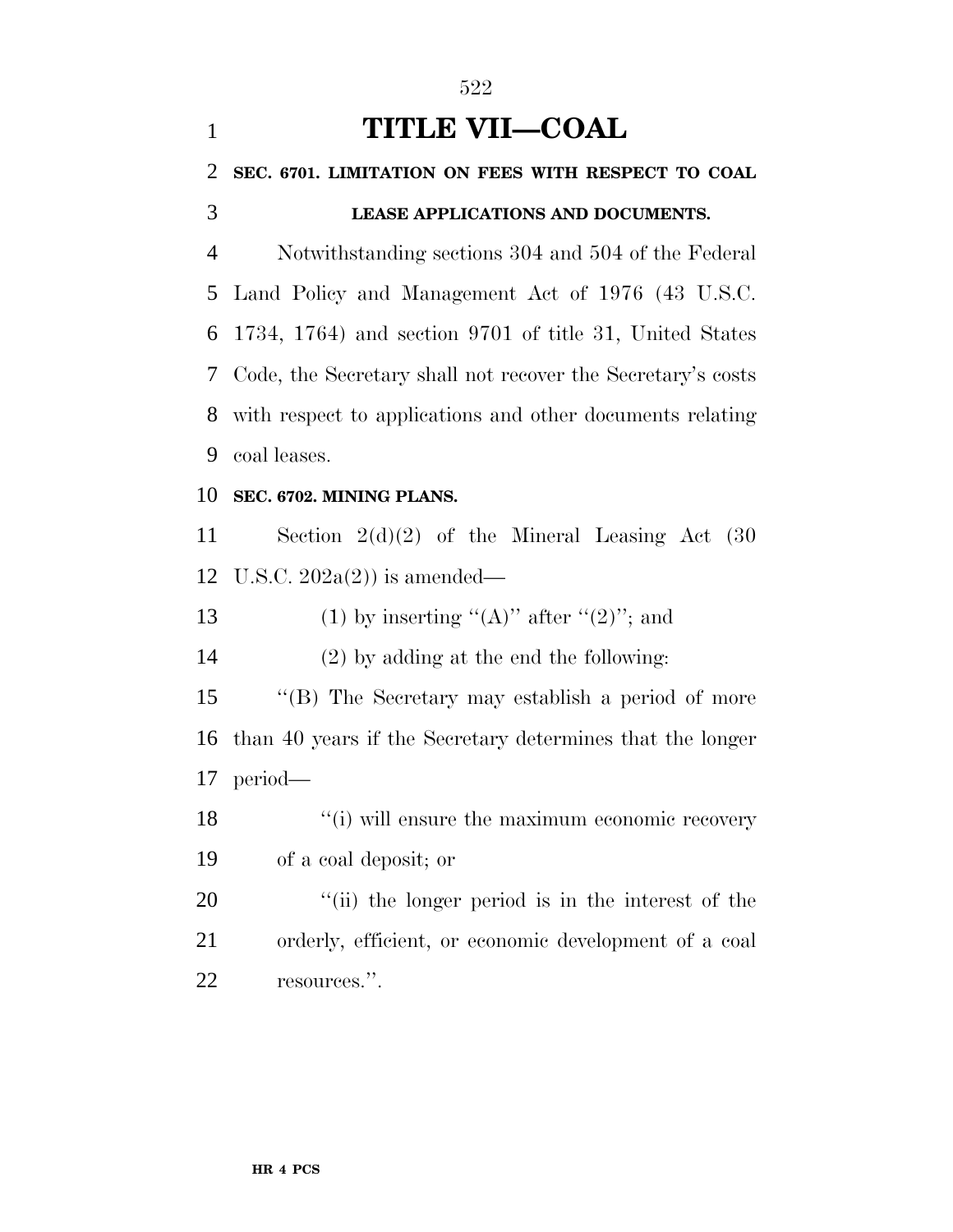# **SEC. 6703. PAYMENT OF ADVANCE ROYALTIES UNDER COAL LEASES.**

 (a) IN GENERAL.—Section 7(b) of the Mineral Leas- ing Act of 1920 (30 U.S.C. 207(b)) is amended to read as follows:

 ''(b)(1) Each lease shall be subjected to the condition of diligent development and continued operation of the mine or mines, except where operations under the lease are interrupted by strikes, the elements, or casualties not attributable to the lessee.

 $\frac{1}{2}(2)(A)$  The Secretary of the Interior, upon deter- mining that the public interest will be served thereby, may suspend the condition of continued operation upon the payment of advance royalties.

 ''(B) Such advance royalties shall be computed based on the average price for coal sold in the spot market from the same region during the last month of each applicable continued operation year.

 ''(C) The aggregate number of years during the ini- tial and any extended term of any lease for which advance royalties may be accepted in lieu of the condition of contin-ued operation shall not exceed 20.

23 ''(3) The amount of any production royalty paid for any year shall be reduced (but not below zero) by the amount of any advance royalties paid under such lease to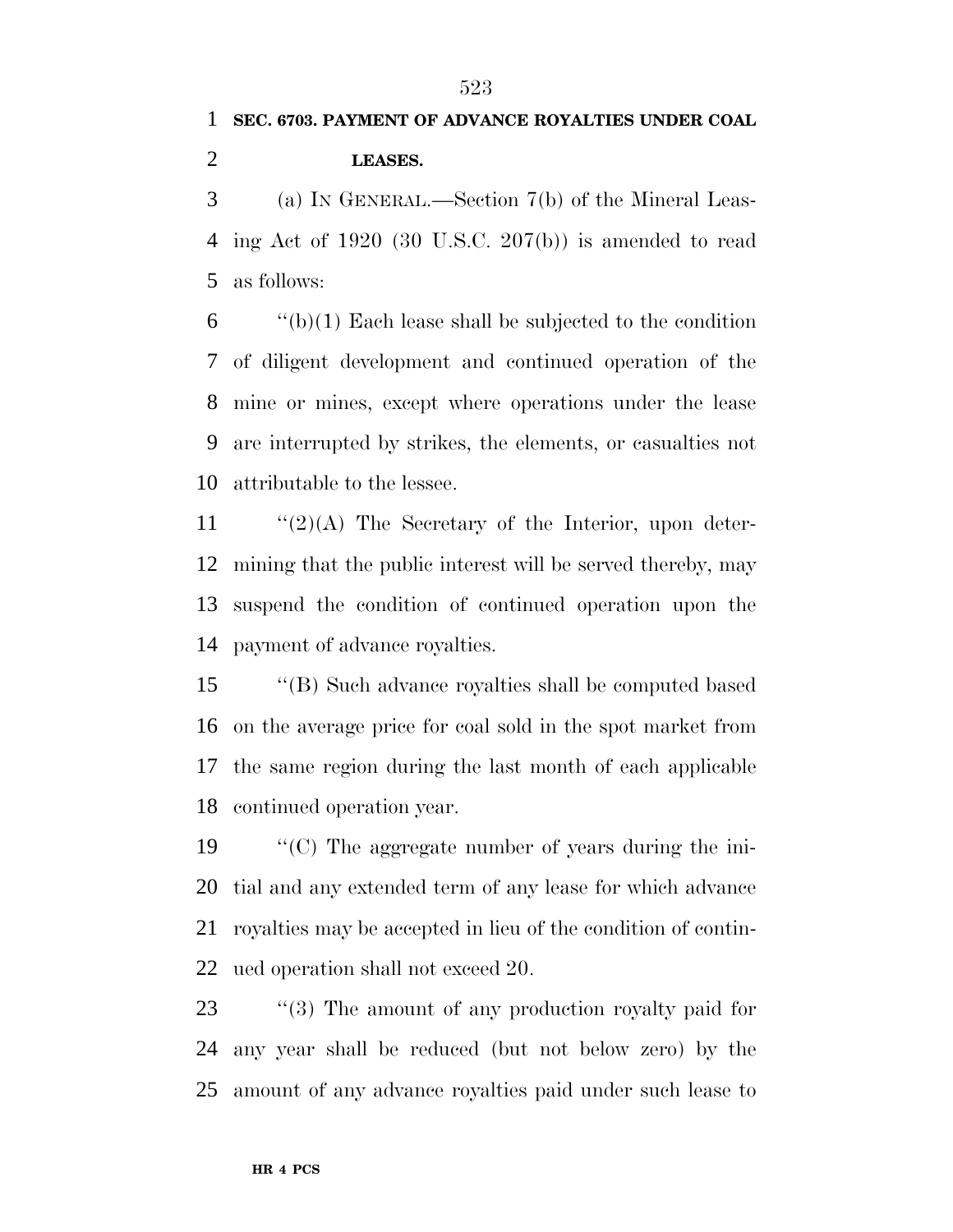the extent that such advance royalties have not been used to reduce production royalties for a prior year.

 ''(4) This subsection shall be applicable to any lease or logical mining unit in existence on the date of the enact- ment of this paragraph or issued or approved after such date.

 ''(5) Nothing in this subsection shall be construed to affect the requirement contained in the second sentence of subsection (a) relating to commencement of production at the end of 10 years.''.

 (b) AUTHORITY TO WAIVE, SUSPEND, OR REDUCE ADVANCE ROYALTIES.—Section 39 of the Mineral Leas- ing Act (30 U.S.C. 209) is amended by striking the last sentence.

 **SEC. 6704. ELIMINATION OF DEADLINE FOR SUBMISSION OF COAL LEASE OPERATION AND RECLAMA-TION PLAN.**

 Section 7(c) of the Mineral Leasing Act (30 U.S.C. 19  $207(e)$  is amended by striking "and not later than three years after a lease is issued,''.

# **TITLE VIII—INSULAR AREAS ENERGY SECURITY**

**SEC. 6801. INSULAR AREAS ENERGY SECURITY.**

 Section 604 of the Act entitled ''An Act to authorize appropriations for certain insular areas of the United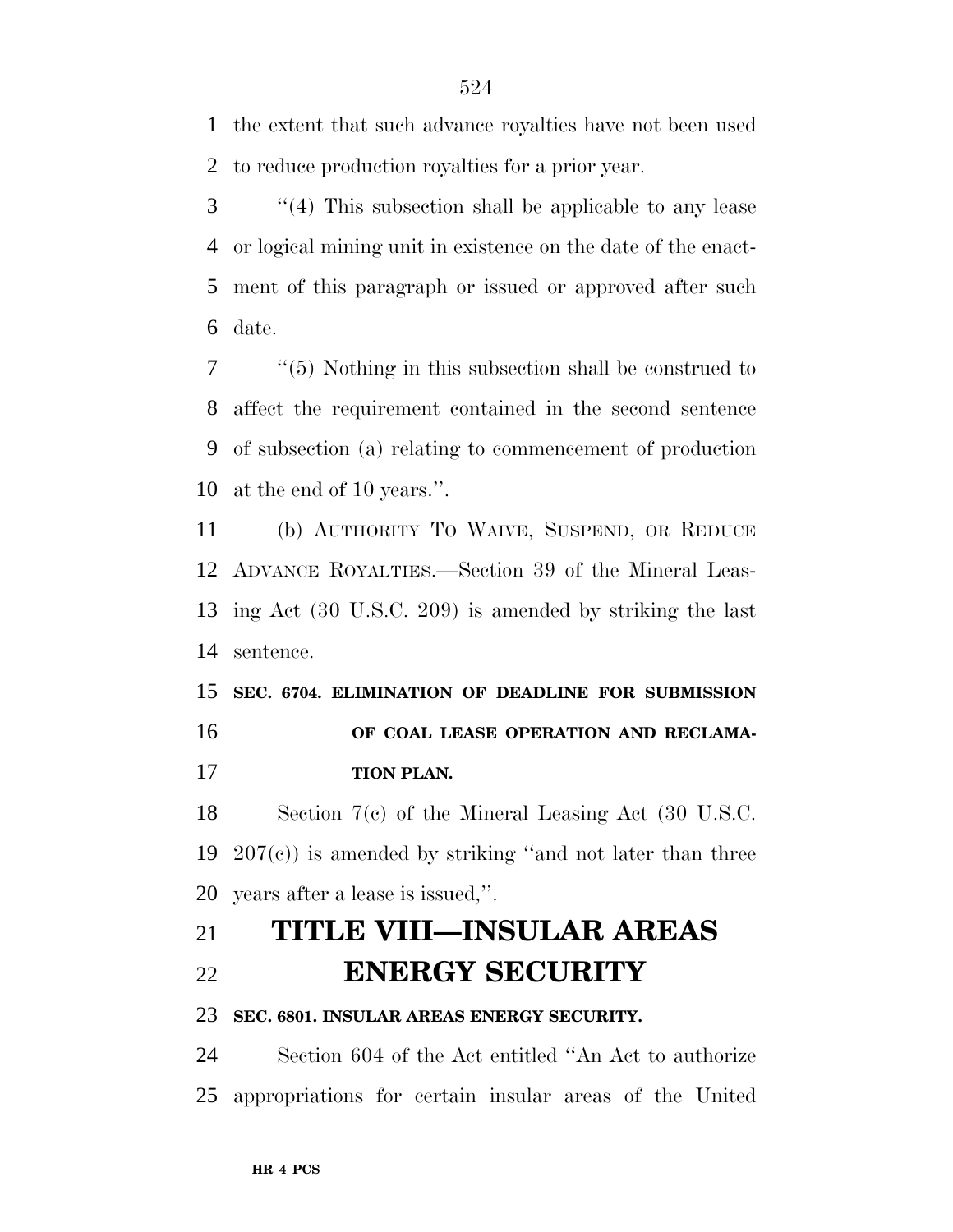States, and for other purposes'', approved December 24, 1980 (Public Law 96–597; 94 Stat. 3480–3481), is amended—

 (1) in subsection (a)(4) by striking the period and inserting a semicolon;

 (2) by adding at the end of subsection (a) the following new paragraphs:

8 "(5) electric power transmission and distribu- tion lines in insular areas are inadequate to with- stand damage caused by the hurricanes and ty- phoons which frequently occur in insular areas and such damage often costs millions of dollars to repair; and

 $\frac{1}{6}$  the refinement of renewable energy tech- nologies since the publication of the 1982 Territorial Energy Assessment prepared pursuant to subsection (c) reveals the need to reassess the state of energy production, consumption, infrastructure, reliance on imported energy, and indigenous sources in regard 20 to the insular areas.";

 (3) by amending subsection (e) to read as fol-lows:

 ''(e)(1) The Secretary of the Interior, in consultation with the Secretary of Energy and the chief executive offi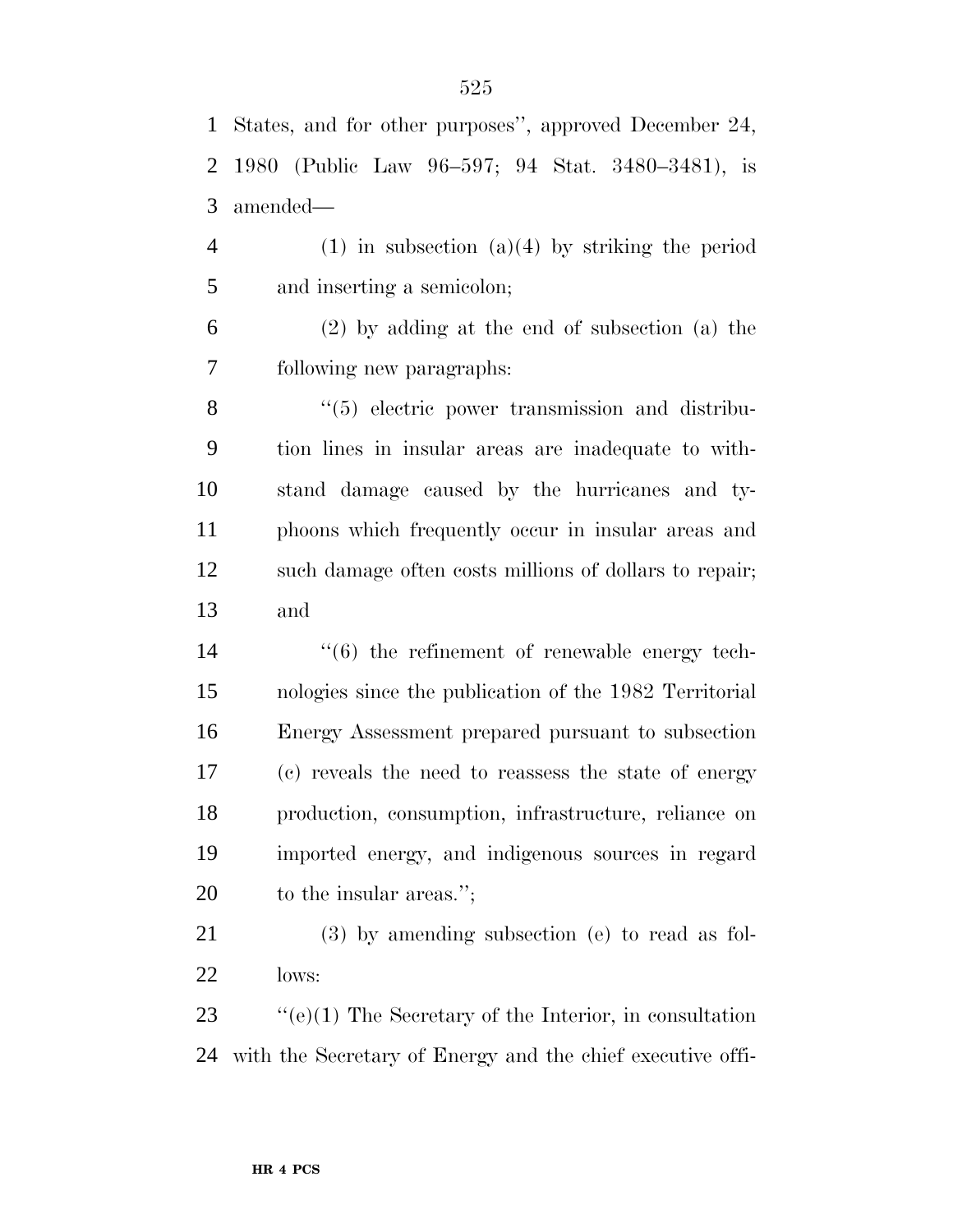cer of each insular area, shall update the plans required under subsection (c) by—

3 "(A) updating the contents required by sub-section (c);

5 "(B) drafting long-term energy plans for such insular areas with the objective of reducing, to the extent feasible, their reliance on energy imports by the year 2010 and maximizing, to the extent fea-sible, use of indigenous energy sources; and

 ''(C) drafting long-term energy transmission 11 line plans for such insular areas with the objective that the maximum percentage feasible of electric power transmission and distribution lines in each in- sular area be protected from damage caused by hur-ricanes and typhoons.

 ''(2) Not later than May 31, 2003, the Secretary of the Interior shall submit to Congress the updated plans for each insular area required by this subsection.''; and

19 (4) by amending subsection  $(g)(4)$  to read as follows:

21 ''(4) POWER LINE GRANTS FOR TERRI-TORIES.—

23 "(A) IN GENERAL.—The Secretary of the Interior is authorized to make grants to govern-ments of territories of the United States to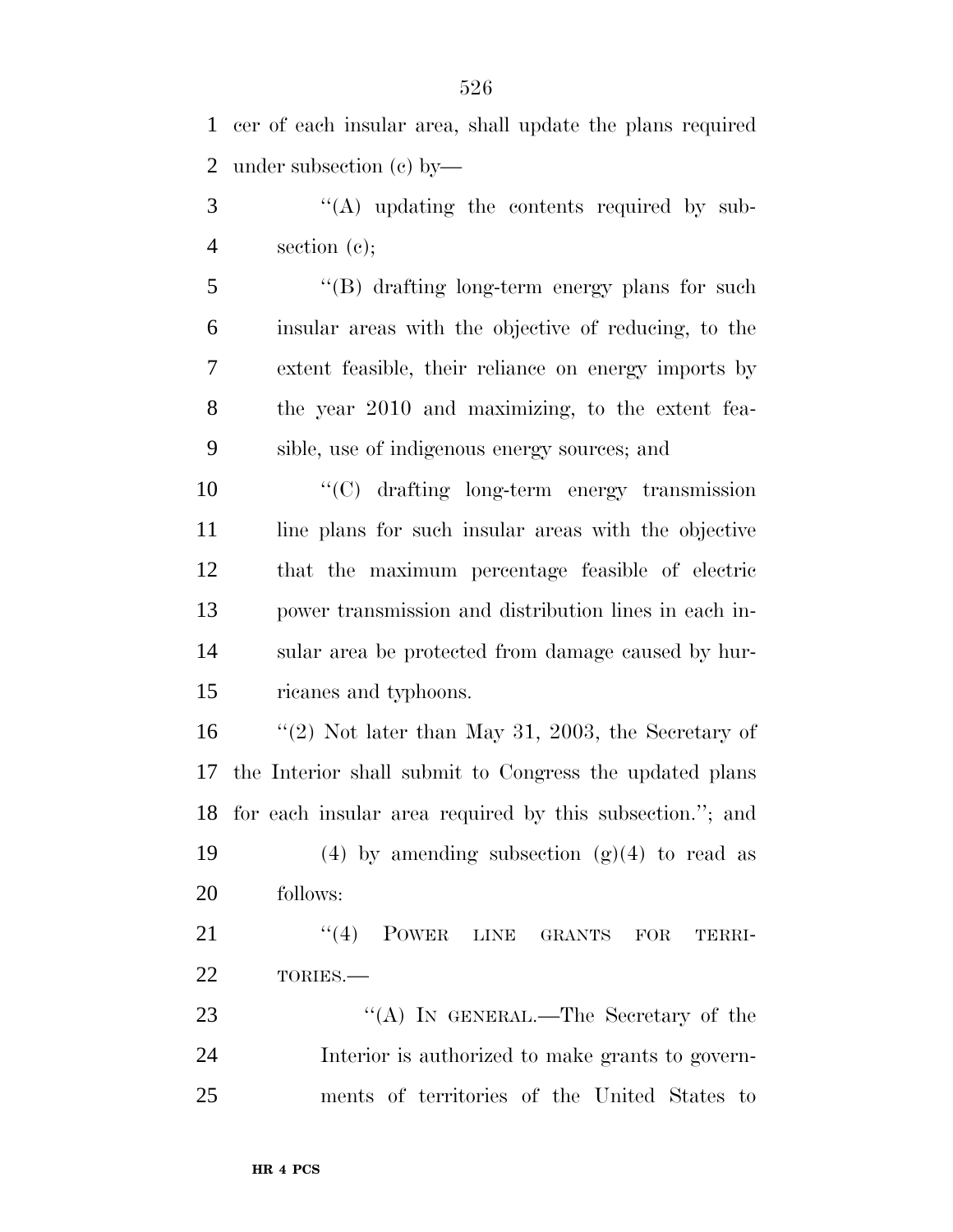| $\mathbf{1}$   | carry out eligible projects to protect electric |
|----------------|-------------------------------------------------|
| $\overline{2}$ | power transmission and distribution lines in    |
| 3              | such territories from damage caused by hurri-   |
| $\overline{4}$ | canes and typhoons.                             |
| 5              | "(B) ELIGIBLE PROJECTS.—The Secretary           |
| 6              | may award grants under subparagraph (A) only    |
| 7              | to governments of territories of the United     |
| 8              | States that submit written project plans to the |
| 9              | Secretary for projects that meet the following  |
| 10             | criteria:                                       |
| 11             | "(i) The project is designed to protect         |
| 12             | electric power transmission and distribu-       |
| 13             | tion lines located in one or more of the ter-   |
| 14             | ritories of the United States from damage       |
| 15             | caused by hurricanes and typhoons.              |
| 16             | "(ii) The project is likely to substan-         |
| 17             | tially reduce the risk of future damage,        |
| 18             | hardship, loss, or suffering.                   |
| 19             | "(iii) The project addresses one<br>or          |
| 20             | more problems that have been repetitive or      |
| 21             | that pose a significant risk to public health   |
| <u>22</u>      | and safety.                                     |
| 23             | "(iv) The project is not likely to cost         |
| 24             | more than the value of the reduction in di-     |
| 25             | rect damage and other negative impacts          |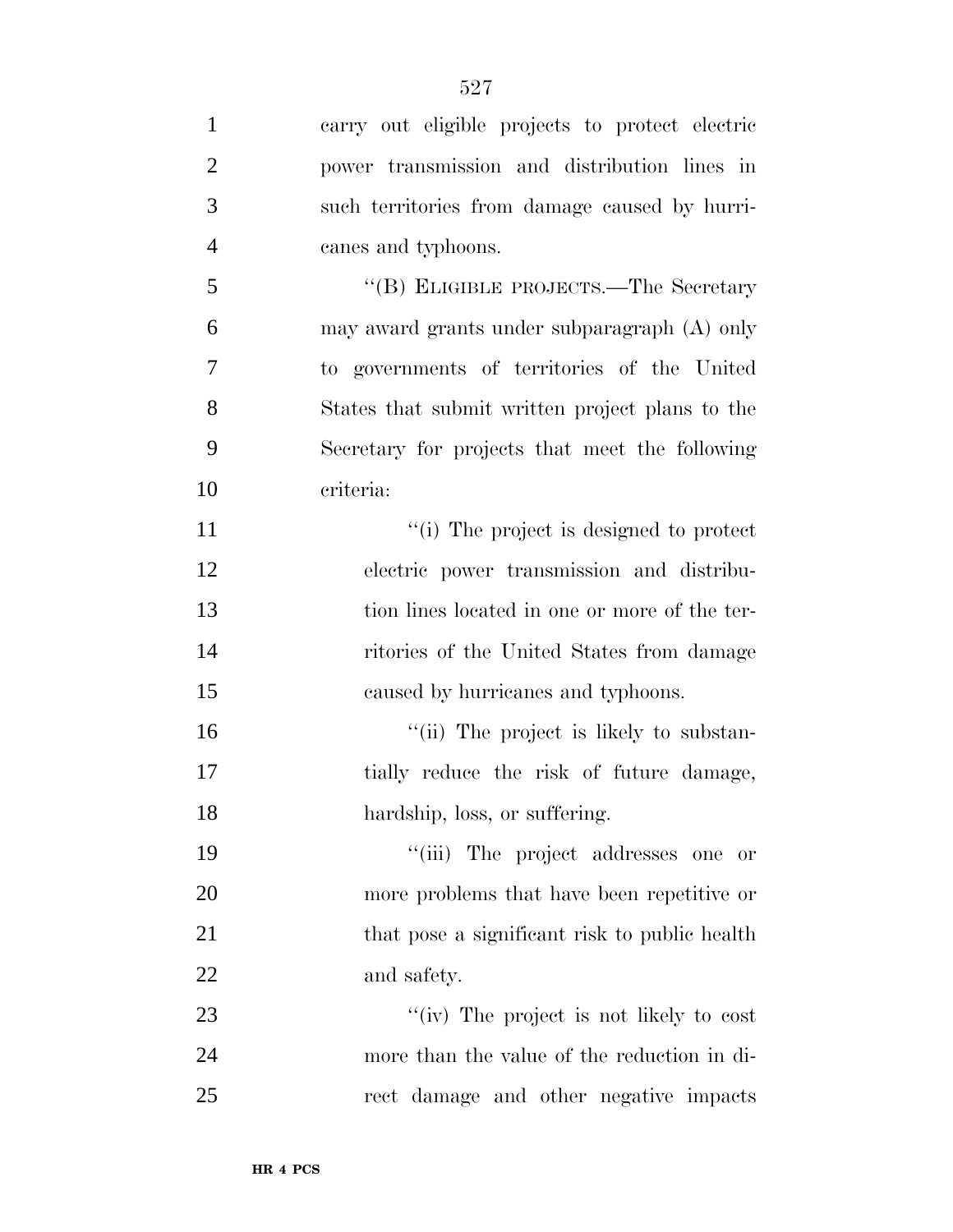| $\mathbf{1}$   | that the project is designed to prevent or       |
|----------------|--------------------------------------------------|
| $\overline{2}$ | mitigate. The cost benefit analysis required     |
| 3              | by this criterion shall be computed on a         |
| $\overline{4}$ | net present value basis.                         |
| 5              | " $(v)$ The project design has taken into        |
| 6              | consideration long-term changes to the           |
| 7              | areas and persons it is designed to protect      |
| 8              | and has manageable future maintenance            |
| 9              | and modification requirements.                   |
| 10             | "(vi) The project plan includes an               |
| 11             | analysis of a range of options to address        |
| 12             | the problem it is designed to prevent or         |
| 13             | mitigate and a justification for the selec-      |
| 14             | tion of the project in light of that analysis.   |
| 15             | "(vii) The applicant has demonstrated            |
| 16             | to the Secretary that the matching funds         |
| 17             | required by subparagraph (D) are avail-          |
| 18             | able.                                            |
| 19             | "(C) PRIORITY.—When making grants                |
| 20             | under this paragraph, the Secretary shall give   |
| 21             | priority to grants for projects which are likely |
| 22             | $to-$                                            |
| 23             | "(i) have the greatest impact on re-             |
| 24             | ducing future disaster losses; and               |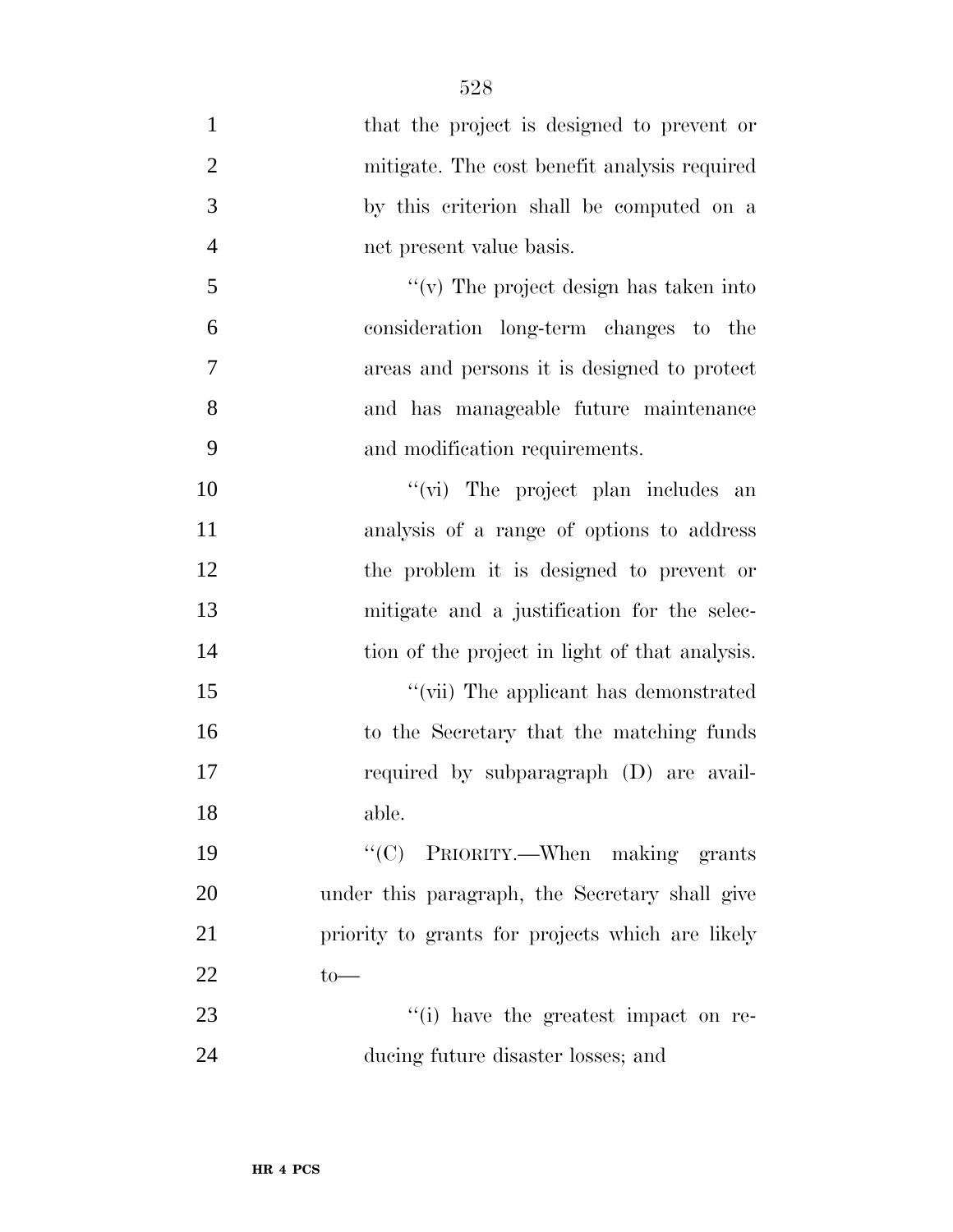| $\mathbf{1}$   | "(ii) best conform with plans that                |
|----------------|---------------------------------------------------|
| $\overline{2}$ | have been approved by the Federal Govern-         |
| 3              | ment or the government of the territory           |
| $\overline{4}$ | where the project is to be carried out for        |
| 5              | development or hazard mitigation for that         |
| 6              | territory.                                        |
| $\tau$         | $\lq\lq (D)$<br>MATCHING REQUIREMENT.—The         |
| 8              | Federal share of the cost for a project for which |
| 9              | a grant is provided under this paragraph shall    |
| 10             | not exceed 75 percent of the total cost of that   |
| 11             | project. The non-Federal share of the cost may    |
| 12             | be provided in the form of cash or services.      |
| 13             | "(E) TREATMENT OF FUNDS FOR CERTAIN               |
| 14             | PURPOSES.—Grants provided under this para-        |
| 15             | graph shall not be considered as income, a re-    |
| 16             | source, or a duplicative program when deter-      |
| 17             | mining eligibility or benefit levels for Federal  |
| 18             | major disaster and emergency assistance.          |
| 19             | "(F) AUTHORIZATION OF APPROPRIA-                  |
| 20             | TIONS.—There is authorized to be appropriated     |
| 21             | to carry out this paragraph $$5,000,000$ for each |
| 22             | fiscal year beginning after the date of the en-   |
| 23             | actment of this paragraph.".                      |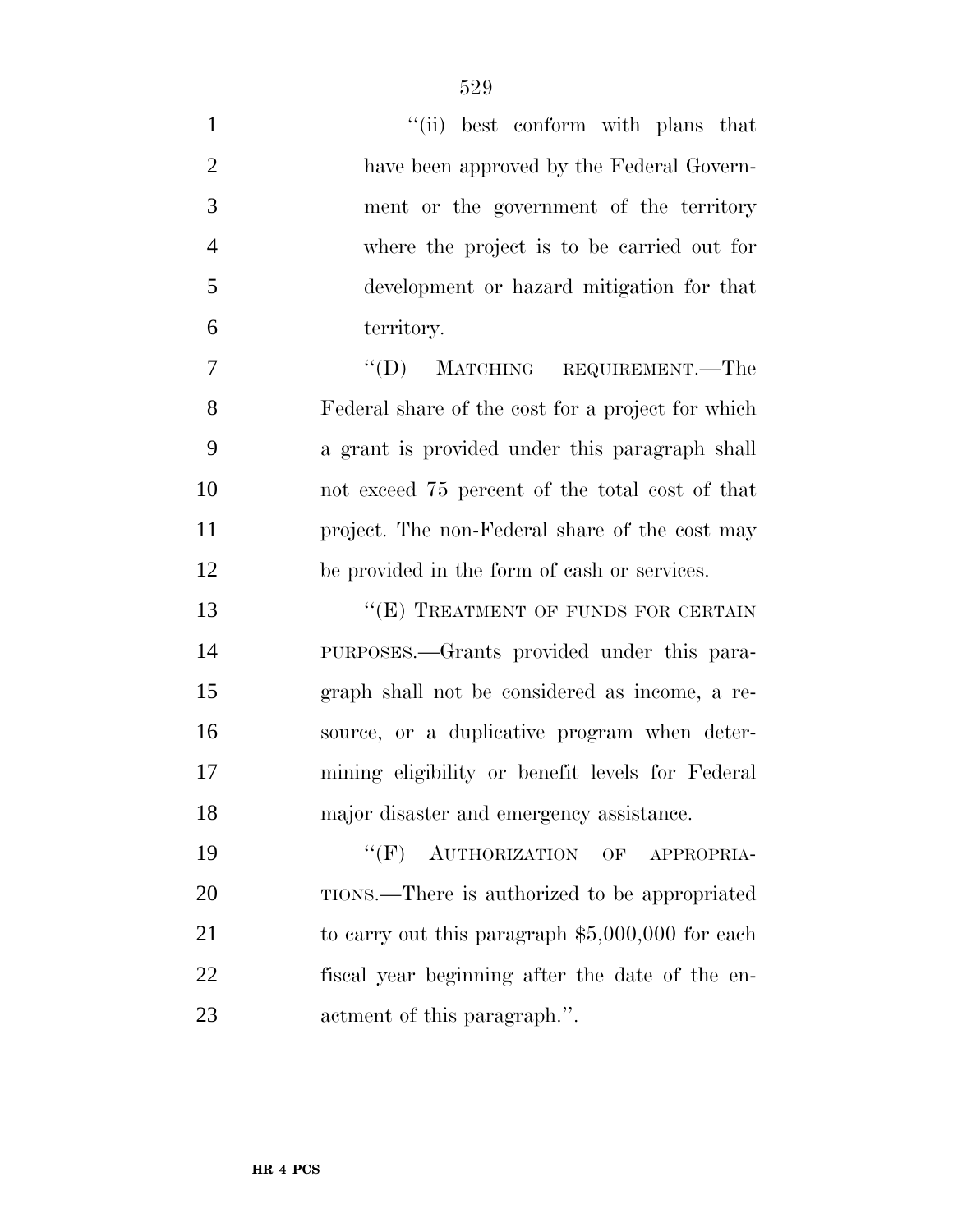# 1 **DIVISION G**

530

### 2 **SEC. 7101. BUY AMERICAN.**

3 No funds authorized under this Act shall be available

4 to any person or entity that has been convicted of violating

5 the Buy American Act (41 U.S.C. 10a–10c).

Passed the House of Representatives August 2 (legislative day, August 1), 2001.

Attest: JEFF TRANDAHL,

*Clerk.*